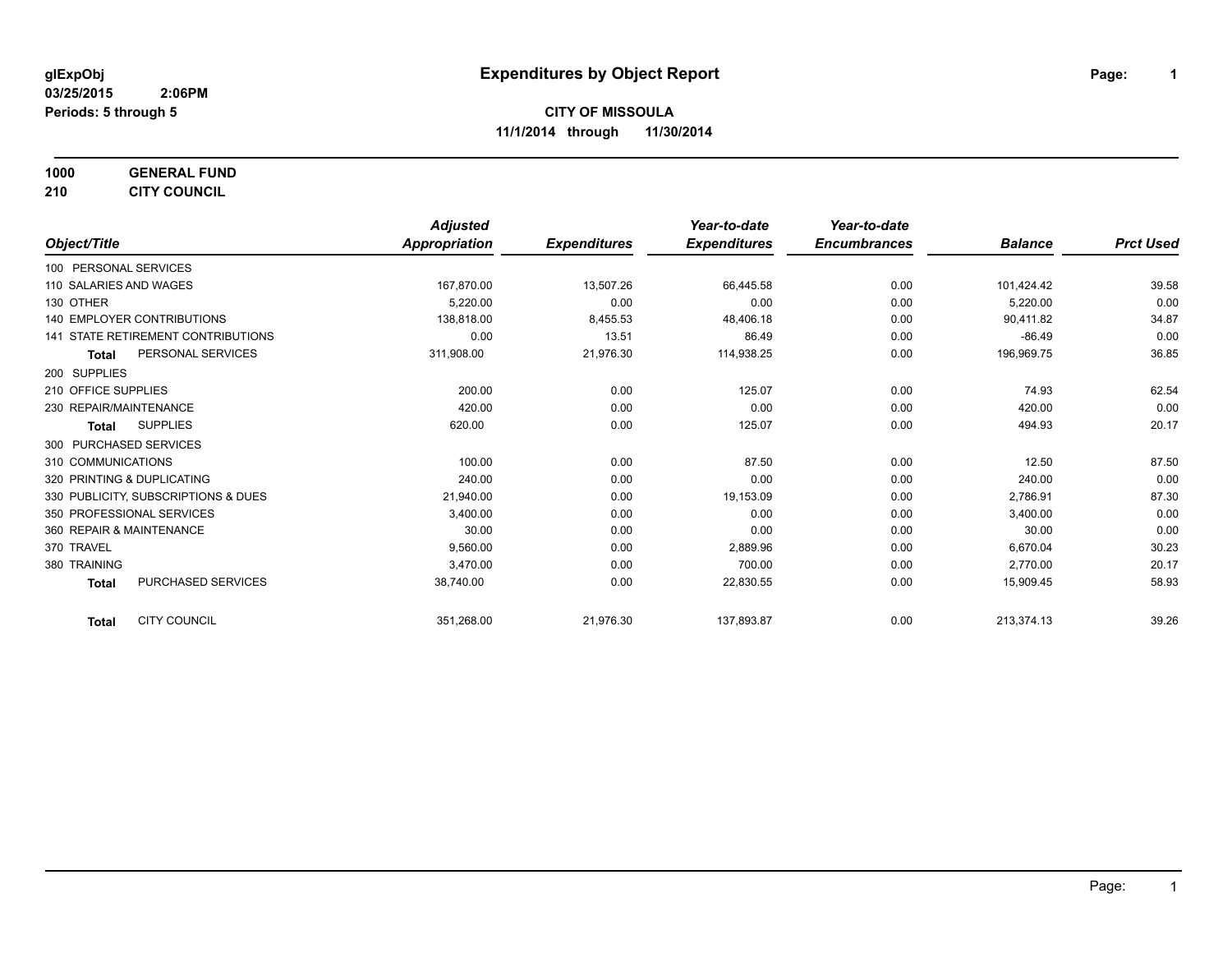**1000 GENERAL FUND**

**220 MAYOR**

|                                     | <b>Adjusted</b> |                     | Year-to-date        | Year-to-date        |                |                  |
|-------------------------------------|-----------------|---------------------|---------------------|---------------------|----------------|------------------|
| Object/Title                        | Appropriation   | <b>Expenditures</b> | <b>Expenditures</b> | <b>Encumbrances</b> | <b>Balance</b> | <b>Prct Used</b> |
| 100 PERSONAL SERVICES               |                 |                     |                     |                     |                |                  |
| 110 SALARIES AND WAGES              | 368,075.00      | 29,041.67           | 144,173.48          | 0.00                | 223,901.52     | 39.17            |
| 120 OVERTIME/TERMINATION            | 500.00          | 0.00                | 0.00                | 0.00                | 500.00         | 0.00             |
| 130 OTHER                           | 6.600.00        | 0.00                | 0.00                | 0.00                | 6,600.00       | 0.00             |
| <b>140 EMPLOYER CONTRIBUTIONS</b>   | 113,197.00      | 8,893.35            | 47,808.48           | 0.00                | 65,388.52      | 42.23            |
| 141 STATE RETIREMENT CONTRIBUTIONS  | 0.00            | 29.04               | 187.67              | 0.00                | $-187.67$      | 0.00             |
| PERSONAL SERVICES<br><b>Total</b>   | 488,372.00      | 37,964.06           | 192,169.63          | 0.00                | 296,202.37     | 39.35            |
| 200 SUPPLIES                        |                 |                     |                     |                     |                |                  |
| 210 OFFICE SUPPLIES                 | 1.004.00        | 145.98              | 387.27              | 0.00                | 616.73         | 38.57            |
| 220 OPERATING SUPPLIES              | 1,120.00        | 17.00               | 167.98              | 0.00                | 952.02         | 15.00            |
| 230 REPAIR/MAINTENANCE              | 100.00          | 0.00                | 0.00                | 0.00                | 100.00         | 0.00             |
| 231 GASOLINE                        | 108.00          | 43.77               | 43.77               | 0.00                | 64.23          | 40.53            |
| 240 OTHER SUPPLIES                  | 400.00          | 0.00                | 0.00                | 0.00                | 400.00         | 0.00             |
| <b>SUPPLIES</b><br><b>Total</b>     | 2,732.00        | 206.75              | 599.02              | 0.00                | 2,132.98       | 21.93            |
| 300 PURCHASED SERVICES              |                 |                     |                     |                     |                |                  |
| 310 COMMUNICATIONS                  | 712.00          | 8.82                | 40.15               | 0.00                | 671.85         | 5.64             |
| 320 PRINTING & DUPLICATING          | 3,056.00        | 0.00                | 33.40               | 0.00                | 3,022.60       | 1.09             |
| 330 PUBLICITY, SUBSCRIPTIONS & DUES | 9,680.00        | 0.00                | 9,197.27            | 0.00                | 482.73         | 95.01            |
| 344 TELEPHONE SERVICE               | 6.076.00        | 355.74              | 1,430.18            | 0.00                | 4,645.82       | 23.54            |
| 350 PROFESSIONAL SERVICES           | 3,307.00        | 0.00                | 320.00              | 0.00                | 2,987.00       | 9.68             |
| 360 REPAIR & MAINTENANCE            | 1,305.00        | 32.61               | 212.75              | 0.00                | 1,092.25       | 16.30            |
| 370 TRAVEL                          | 2,008.00        | 75.76               | 233.76              | 0.00                | 1,774.24       | 11.64            |
| 380 TRAINING                        | 2,020.00        | 0.00                | 100.00              | 0.00                | 1,920.00       | 4.95             |
| 390 OTHER PURCHASED SERVICES        | 1,250.00        | 185.35              | 328.75              | 0.00                | 921.25         | 26.30            |
| PURCHASED SERVICES<br><b>Total</b>  | 29,414.00       | 658.28              | 11,896.26           | 0.00                | 17,517.74      | 40.44            |
| <b>MAYOR</b><br><b>Total</b>        | 520,518.00      | 38,829.09           | 204,664.91          | 0.00                | 315,853.09     | 39.32            |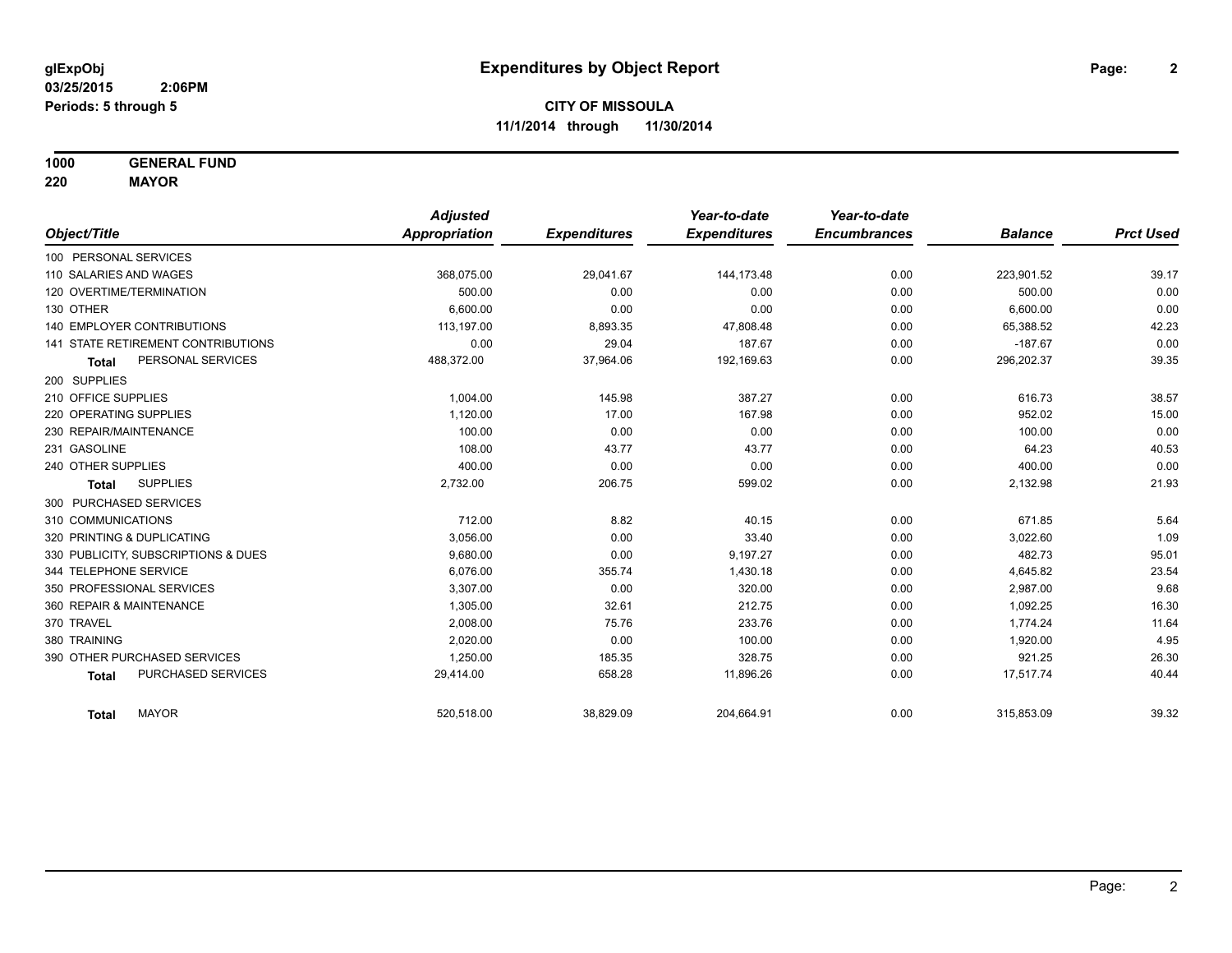# **1000 GENERAL FUND**

**221 HUMAN RESOURCES**

|                                           | <b>Adjusted</b>      |                     | Year-to-date        | Year-to-date        |                |                  |
|-------------------------------------------|----------------------|---------------------|---------------------|---------------------|----------------|------------------|
| Object/Title                              | <b>Appropriation</b> | <b>Expenditures</b> | <b>Expenditures</b> | <b>Encumbrances</b> | <b>Balance</b> | <b>Prct Used</b> |
| 100 PERSONAL SERVICES                     |                      |                     |                     |                     |                |                  |
| 110 SALARIES AND WAGES                    | 214,440.00           | 10,468.71           | 51,356.36           | 0.00                | 163,083.64     | 23.95            |
| 140 EMPLOYER CONTRIBUTIONS                | 76.197.00            | 4,034.41            | 22,094.46           | 0.00                | 54,102.54      | 29.00            |
| 141 STATE RETIREMENT CONTRIBUTIONS        | 0.00                 | 10.47               | 66.82               | 0.00                | $-66.82$       | 0.00             |
| PERSONAL SERVICES<br><b>Total</b>         | 290,637.00           | 14,513.59           | 73,517.64           | 0.00                | 217,119.36     | 25.30            |
| 200 SUPPLIES                              |                      |                     |                     |                     |                |                  |
| 210 OFFICE SUPPLIES                       | 3,115.00             | 46.66               | 708.44              | 0.00                | 2,406.56       | 22.74            |
| 220 OPERATING SUPPLIES                    | 0.00                 | 0.00                | 0.00                | 0.00                | 0.00           | 0.00             |
| <b>SUPPLIES</b><br><b>Total</b>           | 3,115.00             | 46.66               | 708.44              | 0.00                | 2,406.56       | 22.74            |
| 300 PURCHASED SERVICES                    |                      |                     |                     |                     |                |                  |
| 310 COMMUNICATIONS                        | 150.00               | 80.25               | 192.30              | 0.00                | $-42.30$       | 128.20           |
| 320 PRINTING & DUPLICATING                | 1,932.00             | 0.00                | 349.43              | 0.00                | 1,582.57       | 18.09            |
| 330 PUBLICITY, SUBSCRIPTIONS & DUES       | 2,091.00             | 107.00              | 1,176.90            | 0.00                | 914.10         | 56.28            |
| 344 TELEPHONE SERVICE                     | 190.00               | 7.10                | 33.86               | 0.00                | 156.14         | 17.82            |
| 350 PROFESSIONAL SERVICES                 | 11,000.00            | 1,690.00            | 3,220.00            | 0.00                | 7,780.00       | 29.27            |
| 360 REPAIR & MAINTENANCE                  | 5.992.00             | 293.88              | 476.13              | 0.00                | 5,515.87       | 7.95             |
| 370 TRAVEL                                | 3,088.00             | 0.00                | 423.13              | 0.00                | 2,664.87       | 13.70            |
| 380 TRAINING                              | 1,050.00             | 45.00               | 495.00              | 0.00                | 555.00         | 47.14            |
| 390 OTHER PURCHASED SERVICES              | 17,490.00            | 3,751.02            | 8,819.26            | 0.00                | 8,670.74       | 50.42            |
| <b>PURCHASED SERVICES</b><br><b>Total</b> | 42,983.00            | 5,974.25            | 15,186.01           | 0.00                | 27,796.99      | 35.33            |
| 900 CAPITAL OUTLAY                        |                      |                     |                     |                     |                |                  |
| 940 MACHINERY & EQUIPMENT                 | 0.00                 | 0.00                | 0.00                | 0.00                | 0.00           | 0.00             |
| <b>CAPITAL OUTLAY</b><br><b>Total</b>     | 0.00                 | 0.00                | 0.00                | 0.00                | 0.00           | 0.00             |
|                                           |                      |                     |                     |                     |                |                  |
| <b>HUMAN RESOURCES</b><br><b>Total</b>    | 336,735.00           | 20,534.50           | 89,412.09           | 0.00                | 247,322.91     | 26.55            |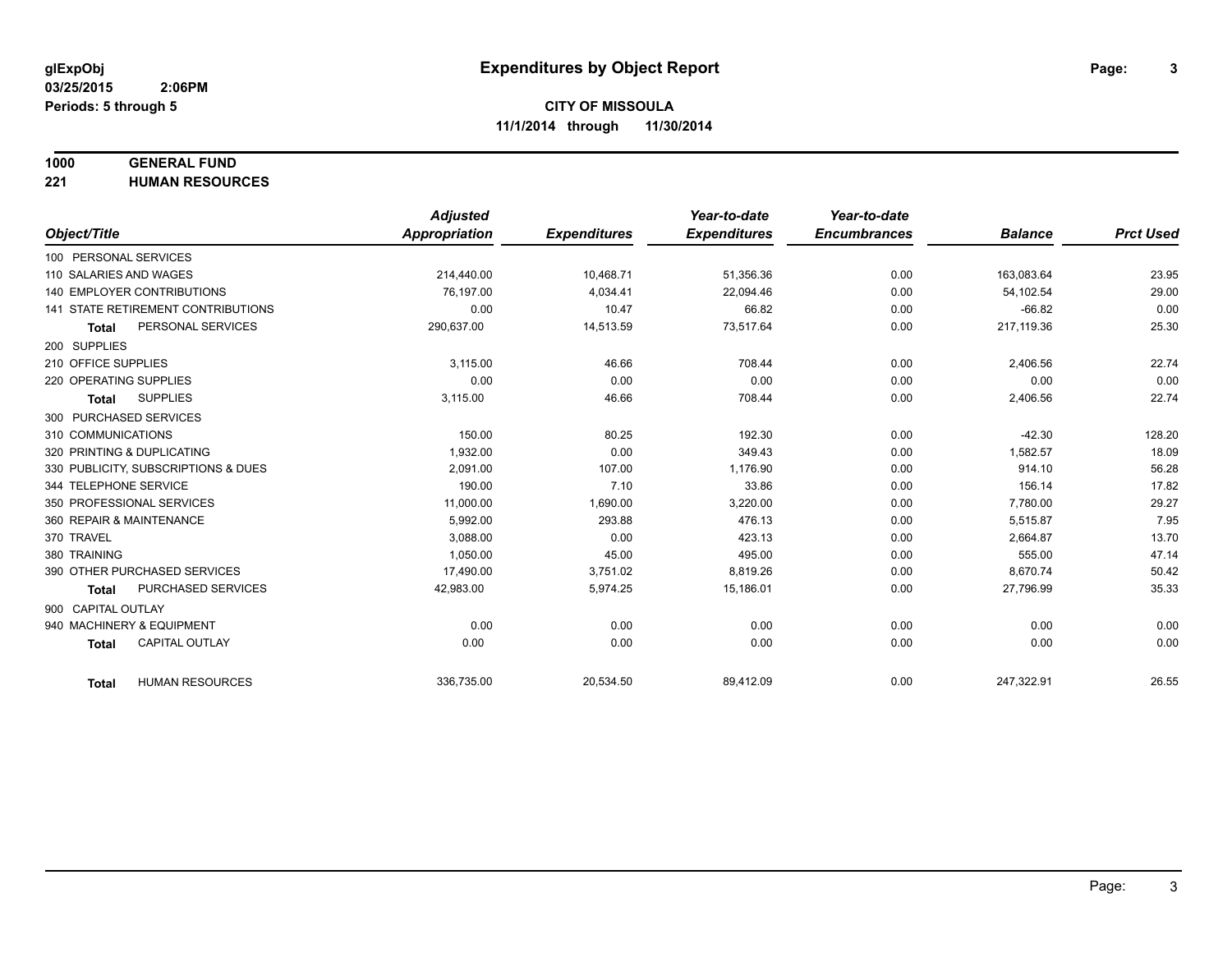#### **1000 GENERAL FUND**

**223 CITY CLERK**

|                                                   | <b>Adjusted</b>      |                     | Year-to-date        | Year-to-date        |                |                  |
|---------------------------------------------------|----------------------|---------------------|---------------------|---------------------|----------------|------------------|
| Object/Title                                      | <b>Appropriation</b> | <b>Expenditures</b> | <b>Expenditures</b> | <b>Encumbrances</b> | <b>Balance</b> | <b>Prct Used</b> |
| 100 PERSONAL SERVICES                             |                      |                     |                     |                     |                |                  |
| 110 SALARIES AND WAGES                            | 209,441.00           | 16,205.24           | 66,338.10           | 0.00                | 143,102.90     | 31.67            |
| 120 OVERTIME/TERMINATION                          | 0.00                 | 0.00                | 0.00                | 0.00                | 0.00           | 0.00             |
| 140 EMPLOYER CONTRIBUTIONS                        | 87,881.00            | 5,872.53            | 27,327.65           | 0.00                | 60,553.35      | 31.10            |
| 141 STATE RETIREMENT CONTRIBUTIONS                | 0.00                 | 16.21               | 82.60               | 0.00                | $-82.60$       | 0.00             |
| PERSONAL SERVICES<br><b>Total</b>                 | 297,322.00           | 22,093.98           | 93,748.35           | 0.00                | 203,573.65     | 31.53            |
| 200 SUPPLIES                                      |                      |                     |                     |                     |                |                  |
| 210 OFFICE SUPPLIES                               | 2,200.00             | 603.14              | 1,839.10            | 0.00                | 360.90         | 83.60            |
| 220 OPERATING SUPPLIES                            | 250.00               | 791.56              | 1,441.31            | 0.00                | $-1,191.31$    | 576.52           |
| 230 REPAIR/MAINTENANCE                            | 0.00                 | 81.25               | 81.25               | 0.00                | $-81.25$       | 0.00             |
| 231 GASOLINE                                      | 250.00               | 0.00                | 10.40               | 0.00                | 239.60         | 4.16             |
| 240 OTHER SUPPLIES                                | 224.00               | 160.00              | 160.00              | 0.00                | 64.00          | 71.43            |
| <b>SUPPLIES</b><br><b>Total</b>                   | 2,924.00             | 1,635.95            | 3,532.06            | 0.00                | $-608.06$      | 120.80           |
| 300 PURCHASED SERVICES                            |                      |                     |                     |                     |                |                  |
| 310 COMMUNICATIONS                                | 18,738.00            | 1,093.92            | 689.68              | 0.00                | 18,048.32      | 3.68             |
| 320 PRINTING & DUPLICATING                        | 700.00               | 379.17              | 727.67              | 0.00                | $-27.67$       | 103.95           |
| 330 PUBLICITY, SUBSCRIPTIONS & DUES               | 1,925.00             | 11.00               | 1,158.54            | 0.00                | 766.46         | 60.18            |
| 344 TELEPHONE SERVICE                             | 200.00               | 3.99                | 21.42               | 0.00                | 178.58         | 10.71            |
| 350 PROFESSIONAL SERVICES                         | 14,800.00            | 1,369.75            | 2,923.77            | 0.00                | 11,876.23      | 19.76            |
| 360 REPAIR & MAINTENANCE                          | 1,100.00             | 0.00                | 259.10              | 0.00                | 840.90         | 23.55            |
| 370 TRAVEL                                        | 5,500.00             | 0.00                | 385.24              | 0.00                | 5,114.76       | 7.00             |
| 380 TRAINING                                      | 4,270.00             | 0.00                | 100.00              | 0.00                | 4,170.00       | 2.34             |
| 390 OTHER PURCHASED SERVICES                      | 3,500.00             | 0.00                | 0.00                | 0.00                | 3,500.00       | 0.00             |
| <b>PURCHASED SERVICES</b><br><b>Total</b>         | 50,733.00            | 2,857.83            | 6,265.42            | 0.00                | 44,467.58      | 12.35            |
| 500 FIXED CHARGES                                 |                      |                     |                     |                     |                |                  |
| 500 FIXED CHARGES                                 | 0.00                 | 0.00                | 0.00                | 0.00                | 0.00           | 0.00             |
| <b>FIXED CHARGES</b><br><b>Total</b>              | 0.00                 | 0.00                | 0.00                | 0.00                | 0.00           | 0.00             |
| 700 GRANTS & CONTRIBUTIONS                        |                      |                     |                     |                     |                |                  |
| 700 GRANTS & CONTRIBUTIONS                        | 37,700.00            | 2,245.92            | 5,343.78            | 0.00                | 32,356.22      | 14.17            |
| <b>GRANTS &amp; CONTRIBUTIONS</b><br><b>Total</b> | 37,700.00            | 2,245.92            | 5,343.78            | 0.00                | 32,356.22      | 14.17            |
| 800 OTHER OBJECTS                                 |                      |                     |                     |                     |                |                  |
| 845 CONTINGENCY                                   | 0.00                 | 0.00                | 0.00                | 0.00                | 0.00           | 0.00             |
| OTHER OBJECTS<br><b>Total</b>                     | 0.00                 | 0.00                | 0.00                | 0.00                | 0.00           | 0.00             |
|                                                   |                      |                     |                     |                     |                |                  |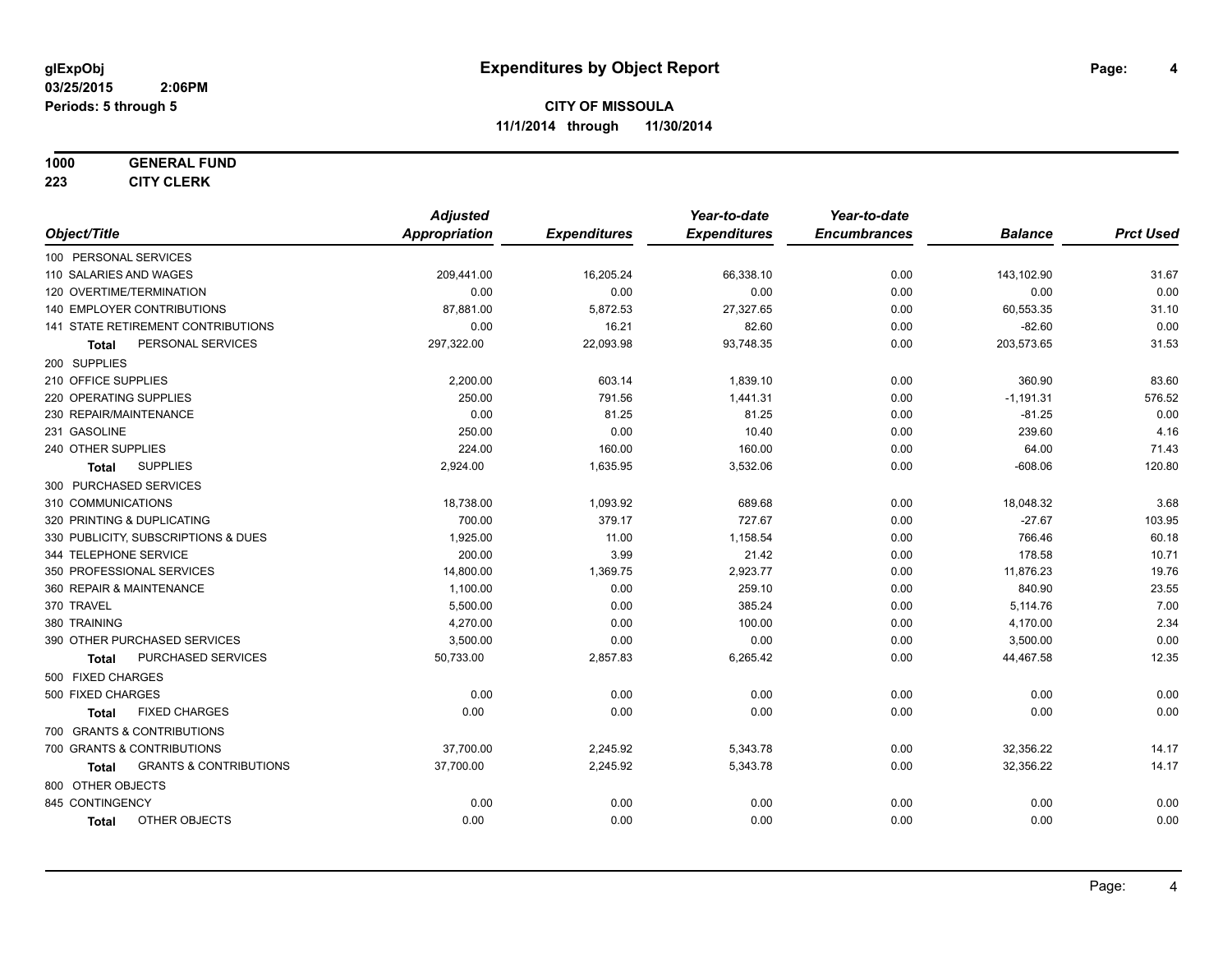#### **03/25/2015 2:06PM Periods: 5 through 5**

**CITY OF MISSOULA 11/1/2014 through 11/30/2014**

#### **1000 GENERAL FUND 223 CITY CLERK**

| Object/Title                          | <b>Adjusted</b><br>Appropriation | <b>Expenditures</b> | Year-to-date<br><b>Expenditures</b> | Year-to-date<br><b>Encumbrances</b> | <b>Balance</b> | <b>Prct Used</b> |
|---------------------------------------|----------------------------------|---------------------|-------------------------------------|-------------------------------------|----------------|------------------|
| 900 CAPITAL OUTLAY                    |                                  |                     |                                     |                                     |                |                  |
| 930 IMPROVEMENTS                      | 0.00                             | 0.00                | 465.00                              | 0.00                                | $-465.00$      | 0.00             |
| 940 MACHINERY & EQUIPMENT             | 0.00                             | 0.00                | 435.00                              | 0.00                                | $-435.00$      | 0.00             |
| <b>CAPITAL OUTLAY</b><br><b>Total</b> | 0.00                             | 0.00                | 900.00                              | 0.00                                | $-900.00$      | 0.00             |
| <b>CITY CLERK</b><br><b>Total</b>     | 388.679.00                       | 28,833.68           | 109,789.61                          | 0.00                                | 278.889.39     | 28.25            |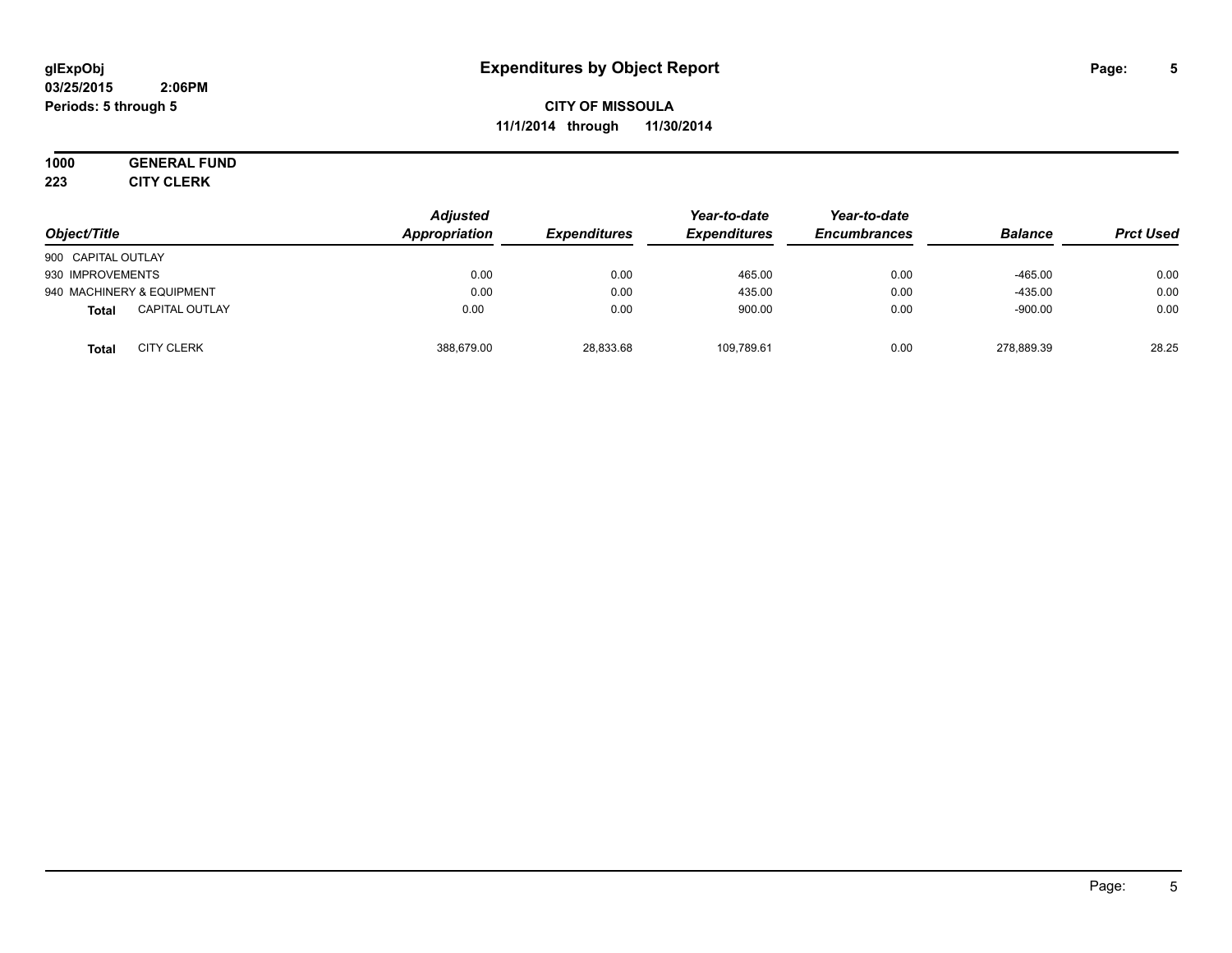#### **1000 GENERAL FUND**

**224 INFORMATION SERVICES**

|                            |                                     | <b>Adjusted</b> |                     | Year-to-date        | Year-to-date        |                |                  |
|----------------------------|-------------------------------------|-----------------|---------------------|---------------------|---------------------|----------------|------------------|
| Object/Title               |                                     | Appropriation   | <b>Expenditures</b> | <b>Expenditures</b> | <b>Encumbrances</b> | <b>Balance</b> | <b>Prct Used</b> |
| 100 PERSONAL SERVICES      |                                     |                 |                     |                     |                     |                |                  |
| 110 SALARIES AND WAGES     |                                     | 338,436.00      | 25,486.29           | 122,507.67          | 0.00                | 215,928.33     | 36.20            |
| 120 OVERTIME/TERMINATION   |                                     | 0.00            | 0.00                | 0.00                | 0.00                | 0.00           | 0.00             |
| 130 OTHER                  |                                     | 5,400.00        | 0.00                | 0.00                | 0.00                | 5,400.00       | 0.00             |
|                            | 140 EMPLOYER CONTRIBUTIONS          | 113,521.00      | 9,026.85            | 47,015.37           | 0.00                | 66,505.63      | 41.42            |
|                            | 141 STATE RETIREMENT CONTRIBUTIONS  | 0.00            | 25.49               | 158.61              | 0.00                | $-158.61$      | 0.00             |
| Total                      | PERSONAL SERVICES                   | 457,357.00      | 34,538.63           | 169,681.65          | 0.00                | 287,675.35     | 37.10            |
| 200 SUPPLIES               |                                     |                 |                     |                     |                     |                |                  |
| 210 OFFICE SUPPLIES        |                                     | 1,135.00        | 148.52              | 529.50              | 0.00                | 605.50         | 46.65            |
| 220 OPERATING SUPPLIES     |                                     | 12,525.00       | 424.96              | 1,430.44            | 0.00                | 11,094.56      | 11.42            |
| 230 REPAIR/MAINTENANCE     |                                     | 3,000.00        | 0.00                | 0.00                | 0.00                | 3,000.00       | 0.00             |
| 231 GASOLINE               |                                     | 250.00          | 0.00                | 53.66               | 0.00                | 196.34         | 21.46            |
| 240 OTHER SUPPLIES         |                                     | 3,500.00        | 356.97              | 676.90              | 0.00                | 2,823.10       | 19.34            |
| Total                      | <b>SUPPLIES</b>                     | 20,410.00       | 930.45              | 2,690.50            | 0.00                | 17,719.50      | 13.18            |
| 300 PURCHASED SERVICES     |                                     |                 |                     |                     |                     |                |                  |
| 310 COMMUNICATIONS         |                                     | 100.00          | 0.00                | 0.00                | 0.00                | 100.00         | 0.00             |
| 320 PRINTING & DUPLICATING |                                     | 350.00          | 0.00                | 47.32               | 0.00                | 302.68         | 13.52            |
|                            | 330 PUBLICITY, SUBSCRIPTIONS & DUES | 179,199.00      | 158,410.57          | 182,916.37          | 0.00                | $-3,717.37$    | 102.07           |
| 344 TELEPHONE SERVICE      |                                     | 135,330.00      | 1,119.63            | 41,477.27           | 0.00                | 93,852.73      | 30.65            |
|                            | 350 PROFESSIONAL SERVICES           | 57,090.00       | 0.00                | 77,900.99           | 0.00                | $-20,810.99$   | 136.45           |
| 360 REPAIR & MAINTENANCE   |                                     | 1,350.00        | 0.00                | 0.00                | 0.00                | 1,350.00       | 0.00             |
| 370 TRAVEL                 |                                     | 6,809.00        | 554.04              | 2,103.24            | 0.00                | 4,705.76       | 30.89            |
| 380 TRAINING               |                                     | 11,981.00       | 269.00              | 3,848.35            | 0.00                | 8,132.65       | 32.12            |
| <b>Total</b>               | PURCHASED SERVICES                  | 392,209.00      | 160,353.24          | 308,293.54          | 0.00                | 83,915.46      | 78.60            |
| 500 FIXED CHARGES          |                                     |                 |                     |                     |                     |                |                  |
| 500 FIXED CHARGES          |                                     | 0.00            | 0.00                | 0.00                | 0.00                | 0.00           | 0.00             |
| Total                      | <b>FIXED CHARGES</b>                | 0.00            | 0.00                | 0.00                | 0.00                | 0.00           | 0.00             |
| 900 CAPITAL OUTLAY         |                                     |                 |                     |                     |                     |                |                  |
|                            | 940 MACHINERY & EQUIPMENT           | 0.00            | 0.00                | 0.00                | 0.00                | 0.00           | 0.00             |
| <b>Total</b>               | <b>CAPITAL OUTLAY</b>               | 0.00            | 0.00                | 0.00                | 0.00                | 0.00           | 0.00             |
|                            |                                     |                 |                     |                     |                     |                |                  |
| Total                      | <b>INFORMATION SERVICES</b>         | 869,976.00      | 195,822.32          | 480,665.69          | 0.00                | 389,310.31     | 55.25            |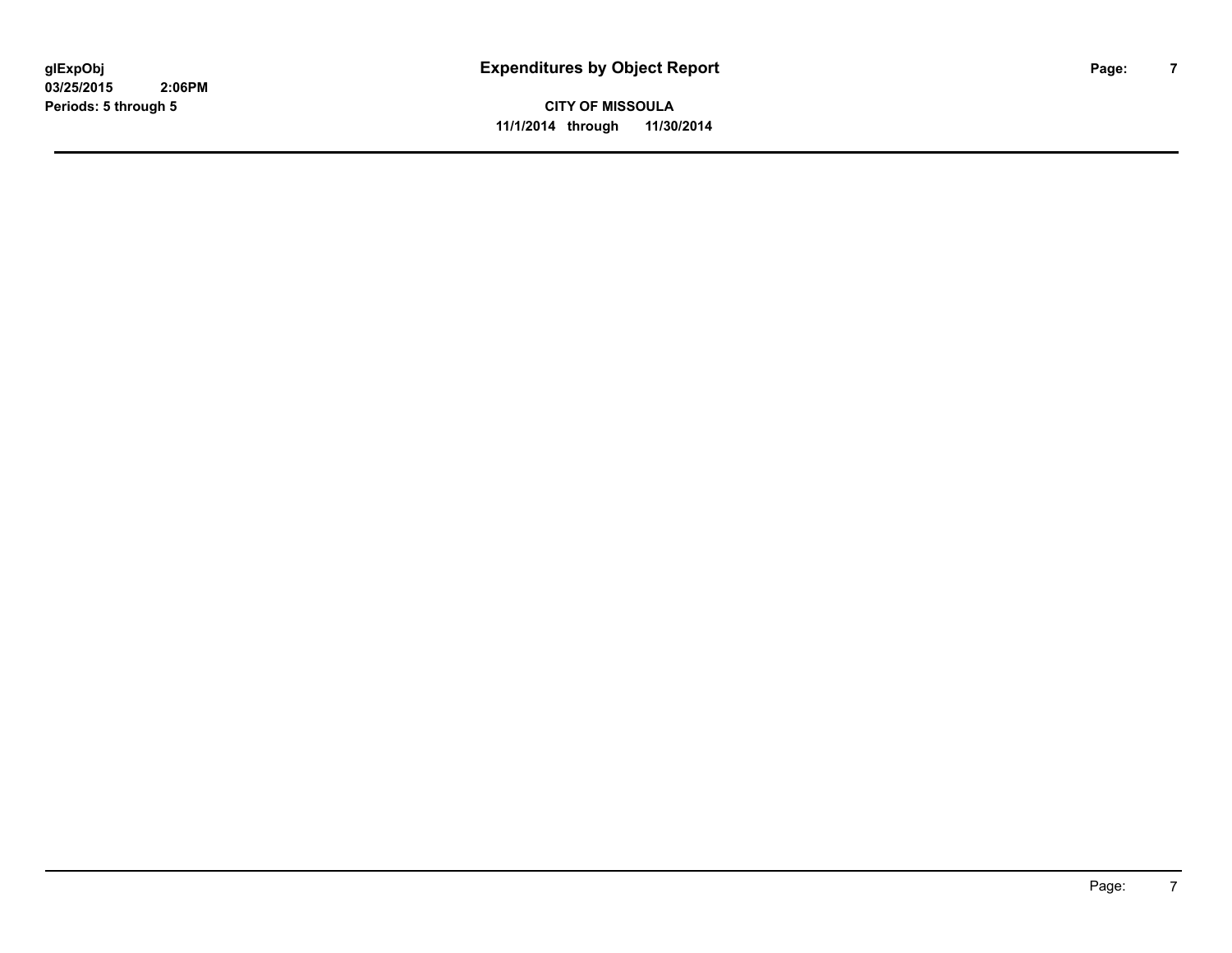# **1000 GENERAL FUND**

**230 MUNICIPAL COURT**

|                                       | <b>Adjusted</b> |                     | Year-to-date        | Year-to-date        |                |                  |
|---------------------------------------|-----------------|---------------------|---------------------|---------------------|----------------|------------------|
| Object/Title                          | Appropriation   | <b>Expenditures</b> | <b>Expenditures</b> | <b>Encumbrances</b> | <b>Balance</b> | <b>Prct Used</b> |
| 100 PERSONAL SERVICES                 |                 |                     |                     |                     |                |                  |
| 110 SALARIES AND WAGES                | 745,063.00      | 52,526.53           | 250,159.88          | 0.00                | 494,903.12     | 33.58            |
| 120 OVERTIME/TERMINATION              | 10.000.00       | 452.56              | 3,034.78            | 0.00                | 6,965.22       | 30.35            |
| 140 EMPLOYER CONTRIBUTIONS            | 299,318.00      | 20,525.46           | 111,562.59          | 0.00                | 187,755.41     | 37.27            |
| 141 STATE RETIREMENT CONTRIBUTIONS    | 0.00            | 52.53               | 325.83              | 0.00                | $-325.83$      | 0.00             |
| PERSONAL SERVICES<br><b>Total</b>     | 1,054,381.00    | 73,557.08           | 365,083.08          | 0.00                | 689,297.92     | 34.63            |
| 200 SUPPLIES                          |                 |                     |                     |                     |                |                  |
| 210 OFFICE SUPPLIES                   | 4,756.00        | 305.24              | 2,931.52            | 0.00                | 1,824.48       | 61.64            |
| 220 OPERATING SUPPLIES                | 4,972.00        | 0.00                | 0.00                | 0.00                | 4,972.00       | 0.00             |
| 230 REPAIR/MAINTENANCE                | 0.00            | 0.00                | 0.00                | 0.00                | 0.00           | 0.00             |
| 240 OTHER SUPPLIES                    | 3,540.00        | 884.32              | $-630.68$           | 0.00                | 4,170.68       | $-17.82$         |
| <b>SUPPLIES</b><br>Total              | 13,268.00       | 1,189.56            | 2,300.84            | 0.00                | 10,967.16      | 17.34            |
| 300 PURCHASED SERVICES                |                 |                     |                     |                     |                |                  |
| 310 COMMUNICATIONS                    | 11,500.00       | 741.88              | 2,794.86            | 0.00                | 8,705.14       | 24.30            |
| 320 PRINTING & DUPLICATING            | 1,187.00        | 0.00                | 0.00                | 0.00                | 1,187.00       | 0.00             |
| 330 PUBLICITY, SUBSCRIPTIONS & DUES   | 10,196.00       | 2,374.45            | 3,578.33            | 0.00                | 6,617.67       | 35.10            |
| 344 TELEPHONE SERVICE                 | 1.584.00        | 134.93              | 300.60              | 0.00                | 1,283.40       | 18.98            |
| 350 PROFESSIONAL SERVICES             | 220,707.00      | 45,806.78           | 53,490.10           | 0.00                | 167,216.90     | 24.24            |
| 360 REPAIR & MAINTENANCE              | 3,790.00        | 523.00              | 7,828.00            | 0.00                | $-4,038.00$    | 206.54           |
| 370 TRAVEL                            | 5,174.00        | 0.00                | 2,293.30            | 0.00                | 2,880.70       | 44.32            |
| 380 TRAINING                          | 9,000.00        | 0.00                | 3,498.00            | 0.00                | 5,502.00       | 38.87            |
| 390 OTHER PURCHASED SERVICES          | 6,263.00        | 82.75               | 2,430.92            | 0.00                | 3,832.08       | 38.81            |
| PURCHASED SERVICES<br><b>Total</b>    | 269,401.00      | 49,663.79           | 76,214.11           | 0.00                | 193,186.89     | 28.29            |
| 500 FIXED CHARGES                     |                 |                     |                     |                     |                |                  |
| 500 FIXED CHARGES                     | 0.00            | 0.00                | 0.00                | 0.00                | 0.00           | 0.00             |
| <b>FIXED CHARGES</b><br><b>Total</b>  | 0.00            | 0.00                | 0.00                | 0.00                | 0.00           | 0.00             |
| 900 CAPITAL OUTLAY                    |                 |                     |                     |                     |                |                  |
| 940 MACHINERY & EQUIPMENT             | 0.00            | 0.00                | 0.00                | 0.00                | 0.00           | 0.00             |
| <b>CAPITAL OUTLAY</b><br><b>Total</b> | 0.00            | 0.00                | 0.00                | 0.00                | 0.00           | 0.00             |
| MUNICIPAL COURT<br><b>Total</b>       | 1,337,050.00    | 124,410.43          | 443,598.03          | 0.00                | 893,451.97     | 33.18            |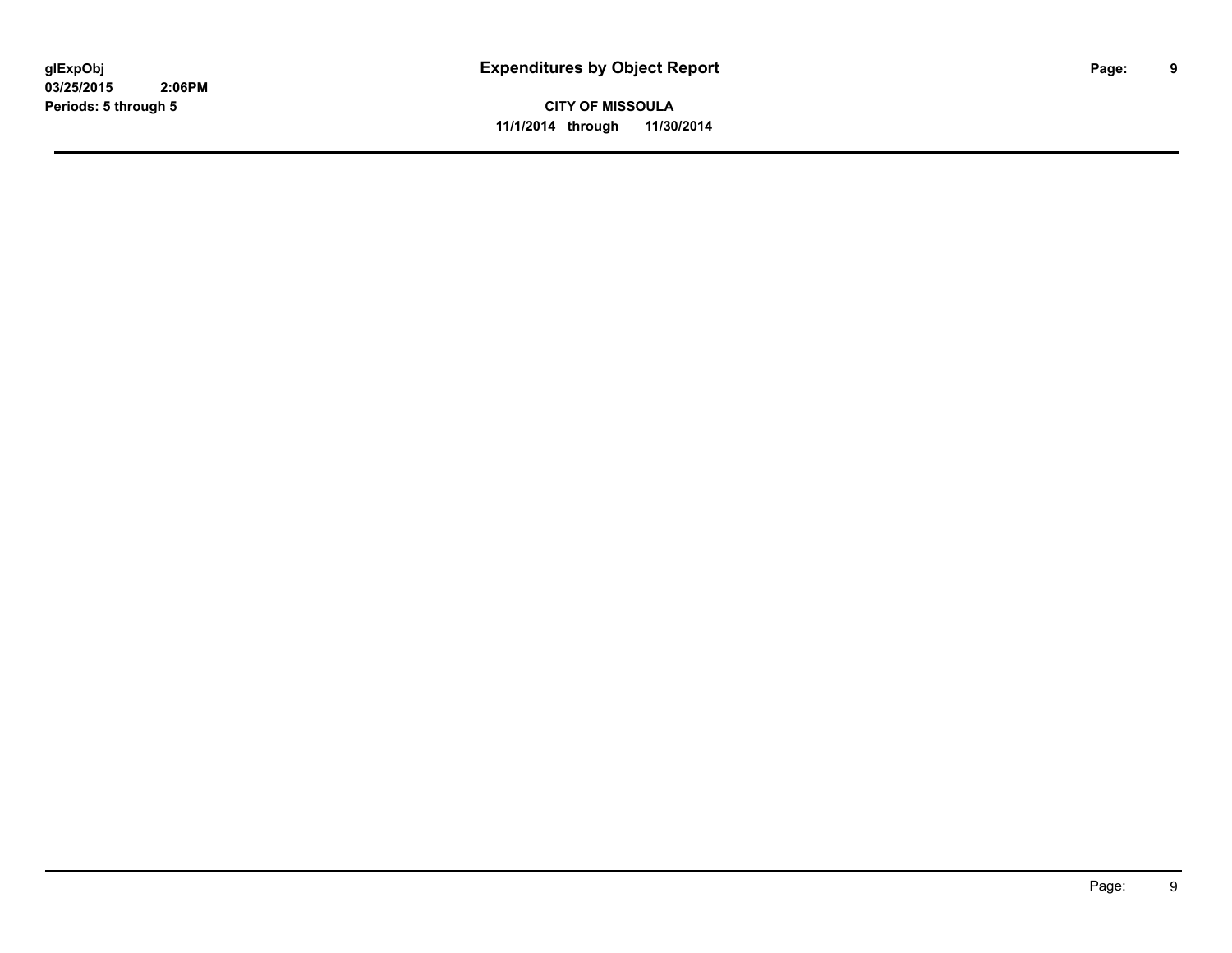**1000 GENERAL FUND**

**240 FINANCE**

|                            |                                     | <b>Adjusted</b>      |                     | Year-to-date        | Year-to-date        |                |                  |
|----------------------------|-------------------------------------|----------------------|---------------------|---------------------|---------------------|----------------|------------------|
| Object/Title               |                                     | <b>Appropriation</b> | <b>Expenditures</b> | <b>Expenditures</b> | <b>Encumbrances</b> | <b>Balance</b> | <b>Prct Used</b> |
| 100 PERSONAL SERVICES      |                                     |                      |                     |                     |                     |                |                  |
| 110 SALARIES AND WAGES     |                                     | 646,059.00           | 48,090.16           | 231,772.35          | 0.00                | 414,286.65     | 35.87            |
| 120 OVERTIME/TERMINATION   |                                     | 1,000.00             | 0.00                | 0.00                | 0.00                | 1,000.00       | 0.00             |
|                            | 140 EMPLOYER CONTRIBUTIONS          | 237,134.00           | 18,184.41           | 98,479.87           | 0.00                | 138,654.13     | 41.53            |
|                            | 141 STATE RETIREMENT CONTRIBUTIONS  | 0.00                 | 48.09               | 302.65              | 0.00                | $-302.65$      | 0.00             |
| <b>Total</b>               | PERSONAL SERVICES                   | 884,193.00           | 66,322.66           | 330,554.87          | 0.00                | 553,638.13     | 37.38            |
| 200 SUPPLIES               |                                     |                      |                     |                     |                     |                |                  |
| 210 OFFICE SUPPLIES        |                                     | 4,925.00             | 648.26              | 1,621.41            | 0.00                | 3,303.59       | 32.92            |
| 220 OPERATING SUPPLIES     |                                     | 2,674.00             | 0.00                | 10.00               | 0.00                | 2,664.00       | 0.37             |
| 230 REPAIR/MAINTENANCE     |                                     | 300.00               | 0.00                | 0.00                | 0.00                | 300.00         | 0.00             |
| 231 GASOLINE               |                                     | 91.00                | 0.00                | 0.00                | 0.00                | 91.00          | 0.00             |
| 240 OTHER SUPPLIES         |                                     | 500.00               | 0.00                | 0.00                | 0.00                | 500.00         | 0.00             |
| Total                      | <b>SUPPLIES</b>                     | 8,490.00             | 648.26              | 1,631.41            | 0.00                | 6,858.59       | 19.22            |
| 300 PURCHASED SERVICES     |                                     |                      |                     |                     |                     |                |                  |
| 310 COMMUNICATIONS         |                                     | 36,780.00            | 661.94              | 18,294.02           | 0.00                | 18,485.98      | 49.74            |
| 320 PRINTING & DUPLICATING |                                     | 8.746.00             | 52.08               | 2,614.25            | 0.00                | 6,131.75       | 29.89            |
|                            | 330 PUBLICITY, SUBSCRIPTIONS & DUES | 2,326.00             | 0.00                | 0.00                | 0.00                | 2,326.00       | 0.00             |
| 344 TELEPHONE SERVICE      |                                     | 2,125.00             | 66.42               | 270.11              | 0.00                | 1,854.89       | 12.71            |
| 350 PROFESSIONAL SERVICES  |                                     | 165,136.00           | 17,650.58           | 26,118.72           | 0.00                | 139,017.28     | 15.82            |
| 360 REPAIR & MAINTENANCE   |                                     | 1,305.00             | 75.00               | 75.00               | 0.00                | 1,230.00       | 5.75             |
| 370 TRAVEL                 |                                     | 8,245.00             | 0.00                | 513.90              | 0.00                | 7,731.10       | 6.23             |
| 380 TRAINING               |                                     | 7,330.00             | 0.00                | 89.00               | 0.00                | 7,241.00       | 1.21             |
|                            | 390 OTHER PURCHASED SERVICES        | 0.00                 | 0.00                | 0.00                | 0.00                | 0.00           | 0.00             |
| <b>Total</b>               | PURCHASED SERVICES                  | 231,993.00           | 18,506.02           | 47,975.00           | 0.00                | 184,018.00     | 20.68            |
| 500 FIXED CHARGES          |                                     |                      |                     |                     |                     |                |                  |
| 500 FIXED CHARGES          |                                     | 500.00               | 0.00                | 0.00                | 0.00                | 500.00         | 0.00             |
| <b>Total</b>               | <b>FIXED CHARGES</b>                | 500.00               | 0.00                | 0.00                | 0.00                | 500.00         | 0.00             |
| 900 CAPITAL OUTLAY         |                                     |                      |                     |                     |                     |                |                  |
| 940 MACHINERY & EQUIPMENT  |                                     | 0.00                 | 0.00                | 0.00                | 0.00                | 0.00           | 0.00             |
| <b>Total</b>               | <b>CAPITAL OUTLAY</b>               | 0.00                 | 0.00                | 0.00                | 0.00                | 0.00           | 0.00             |
| <b>Total</b>               | <b>FINANCE</b>                      | 1,125,176.00         | 85,476.94           | 380,161.28          | 0.00                | 745,014.72     | 33.79            |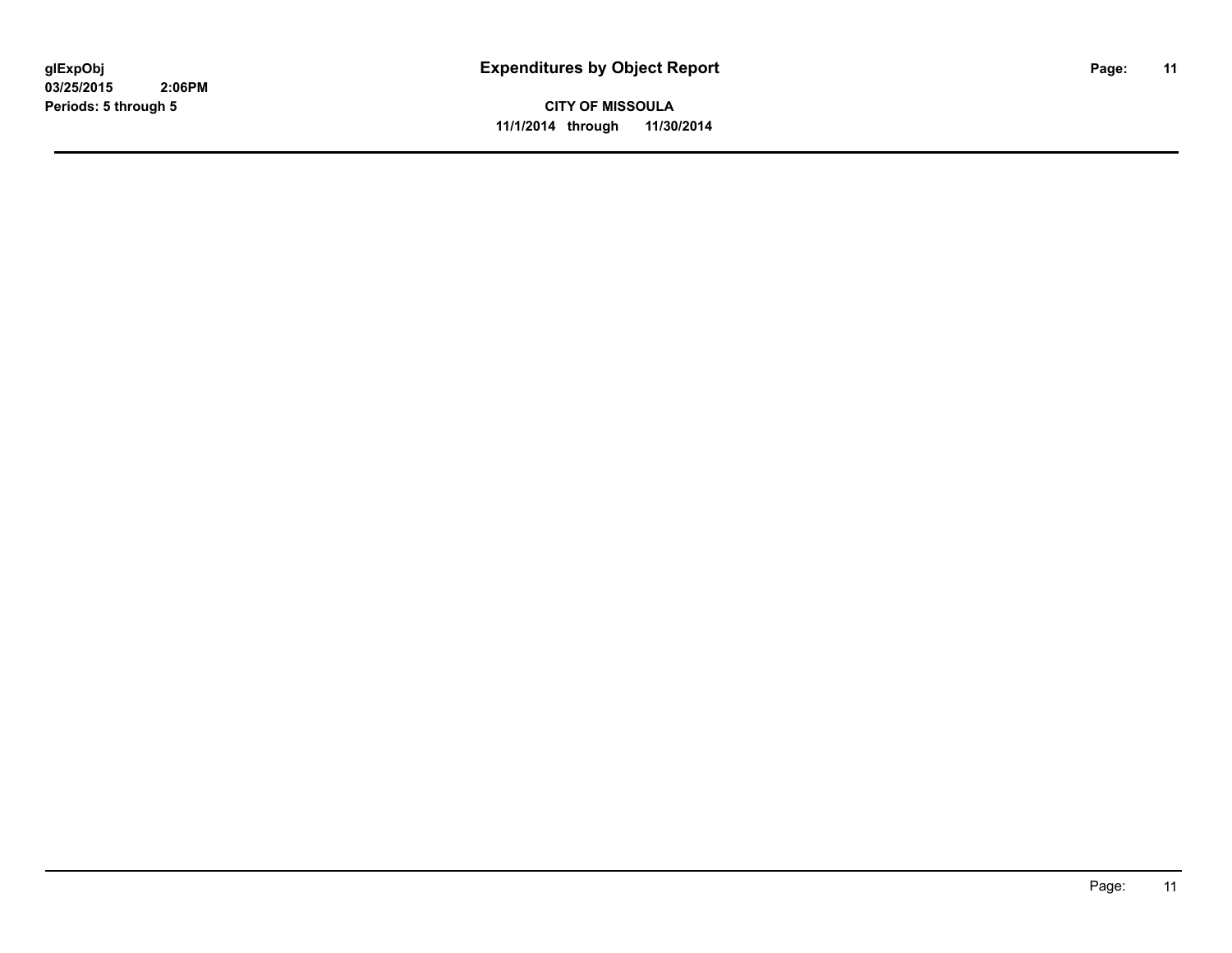#### **1000 GENERAL FUND**

**245 CENTRALIZED SERVICES**

|                                           |                                   | <b>Adjusted</b>      |                     | Year-to-date        | Year-to-date        |                |                  |
|-------------------------------------------|-----------------------------------|----------------------|---------------------|---------------------|---------------------|----------------|------------------|
| Object/Title                              |                                   | <b>Appropriation</b> | <b>Expenditures</b> | <b>Expenditures</b> | <b>Encumbrances</b> | <b>Balance</b> | <b>Prct Used</b> |
| 100 PERSONAL SERVICES                     |                                   |                      |                     |                     |                     |                |                  |
| 110 SALARIES AND WAGES                    |                                   | 253,475.00           | 19,389.52           | 96,996.16           | 0.00                | 156,478.84     | 38.27            |
| <b>140 EMPLOYER CONTRIBUTIONS</b>         |                                   | 73,267.00            | 5,883.01            | 31,035.80           | 0.00                | 42,231.20      | 42.36            |
| <b>141 STATE RETIREMENT CONTRIBUTIONS</b> |                                   | 0.00                 | 19.39               | 123.58              | 0.00                | $-123.58$      | 0.00             |
| <b>Total</b>                              | PERSONAL SERVICES                 | 326,742.00           | 25,291.92           | 128,155.54          | 0.00                | 198,586.46     | 39.22            |
| 200 SUPPLIES                              |                                   |                      |                     |                     |                     |                |                  |
| 210 OFFICE SUPPLIES                       |                                   | 900.00               | 0.00                | 0.00                | 0.00                | 900.00         | 0.00             |
| 220 OPERATING SUPPLIES                    |                                   | 700.00               | 0.00                | 0.00                | 0.00                | 700.00         | 0.00             |
| 231 GASOLINE                              |                                   | 178.00               | 0.00                | 0.00                | 0.00                | 178.00         | 0.00             |
| <b>SUPPLIES</b><br><b>Total</b>           |                                   | 1,778.00             | 0.00                | 0.00                | 0.00                | 1,778.00       | 0.00             |
| 300 PURCHASED SERVICES                    |                                   |                      |                     |                     |                     |                |                  |
| 310 COMMUNICATIONS                        |                                   | 100.00               | 0.00                | 0.00                | 0.00                | 100.00         | 0.00             |
| 320 PRINTING & DUPLICATING                |                                   | 200.00               | 0.00                | 42.57               | 0.00                | 157.43         | 21.29            |
| 330 PUBLICITY, SUBSCRIPTIONS & DUES       |                                   | 185.00               | 0.00                | 0.00                | 0.00                | 185.00         | 0.00             |
| 344 TELEPHONE SERVICE                     |                                   | 793.00               | 61.90               | 247.60              | 0.00                | 545.40         | 31.22            |
| 350 PROFESSIONAL SERVICES                 |                                   | 8,000.00             | 0.00                | 7,765.00            | 0.00                | 235.00         | 97.06            |
| 370 TRAVEL                                |                                   | 2,000.00             | 184.60              | 284.60              | 0.00                | 1,715.40       | 14.23            |
| 380 TRAINING                              |                                   | 2,000.00             | 0.00                | 0.00                | 0.00                | 2,000.00       | 0.00             |
| 390 OTHER PURCHASED SERVICES              |                                   | 0.00                 | 0.00                | 0.00                | 0.00                | 0.00           | 0.00             |
| <b>Total</b>                              | <b>PURCHASED SERVICES</b>         | 13,278.00            | 246.50              | 8,339.77            | 0.00                | 4,938.23       | 62.81            |
| 700 GRANTS & CONTRIBUTIONS                |                                   |                      |                     |                     |                     |                |                  |
| 700 GRANTS & CONTRIBUTIONS                |                                   | 0.00                 | 0.00                | 0.00                | 0.00                | 0.00           | 0.00             |
| <b>Total</b>                              | <b>GRANTS &amp; CONTRIBUTIONS</b> | 0.00                 | 0.00                | 0.00                | 0.00                | 0.00           | 0.00             |
| <b>Total</b>                              | <b>CENTRALIZED SERVICES</b>       | 341,798.00           | 25,538.42           | 136,495.31          | 0.00                | 205,302.69     | 39.93            |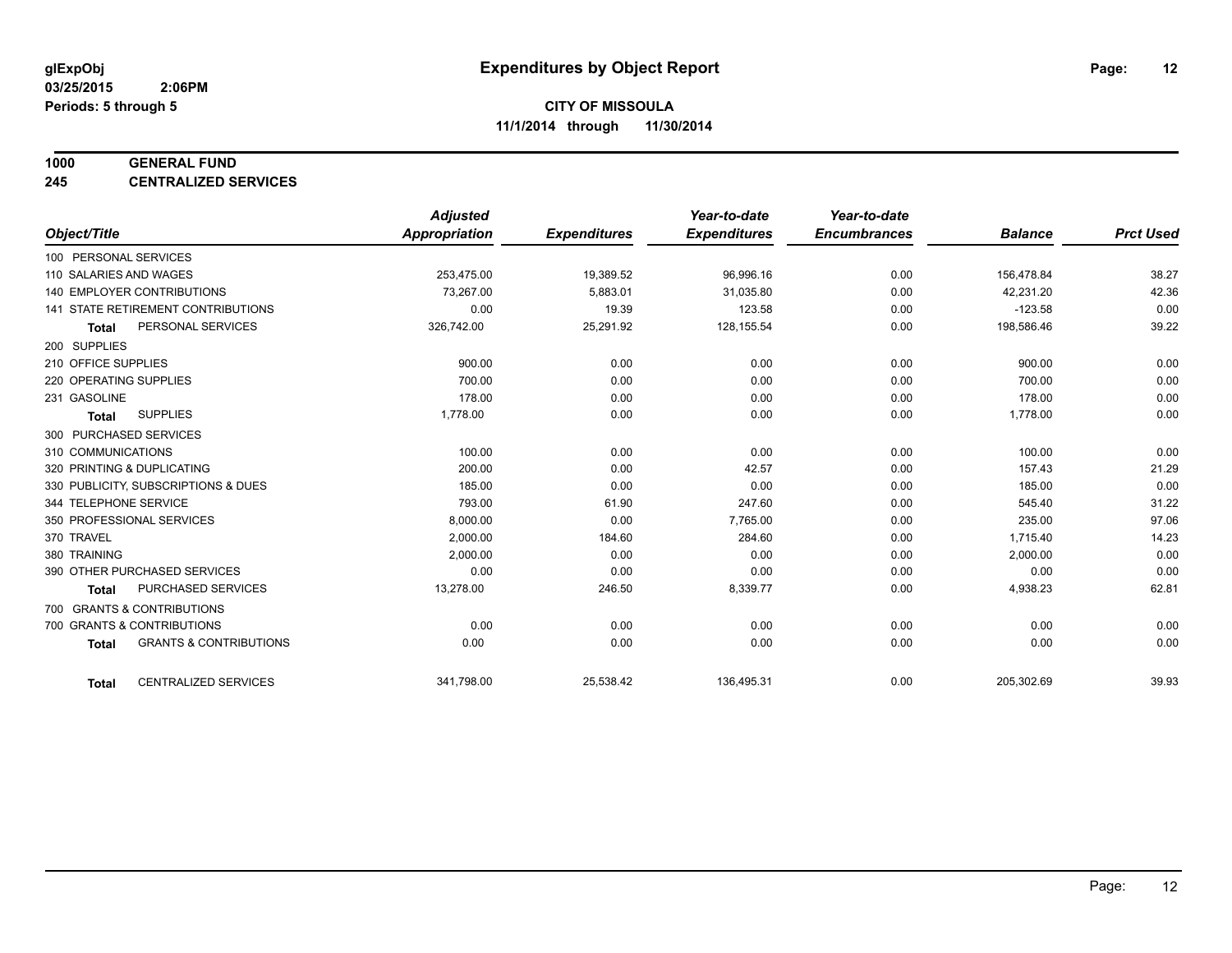#### **1000 GENERAL FUND**

**250 DEVELOPMENT SERVICES**

|                                     | <b>Adjusted</b>      |                     | Year-to-date        | Year-to-date        |                |                  |
|-------------------------------------|----------------------|---------------------|---------------------|---------------------|----------------|------------------|
| Object/Title                        | <b>Appropriation</b> | <b>Expenditures</b> | <b>Expenditures</b> | <b>Encumbrances</b> | <b>Balance</b> | <b>Prct Used</b> |
| 100 PERSONAL SERVICES               |                      |                     |                     |                     |                |                  |
| 110 SALARIES AND WAGES              | 1,229,719.00         | 147,589.48          | 662,093.72          | 0.00                | 567,625.28     | 53.84            |
| 120 OVERTIME/TERMINATION            | 4,276.00             | 0.00                | 39.97               | 0.00                | 4,236.03       | 0.93             |
| 130 OTHER                           | 0.00                 | 0.00                | 0.00                | 0.00                | 0.00           | 0.00             |
| <b>140 EMPLOYER CONTRIBUTIONS</b>   | 419,955.00           | 54,148.28           | 264,503.04          | 0.00                | 155,451.96     | 62.98            |
| 141 STATE RETIREMENT CONTRIBUTIONS  | 0.00                 | 147.59              | 811.29              | 0.00                | $-811.29$      | 0.00             |
| PERSONAL SERVICES<br>Total          | 1,653,950.00         | 201,885.35          | 927,448.02          | 0.00                | 726,501.98     | 56.07            |
| 200 SUPPLIES                        |                      |                     |                     |                     |                |                  |
| 210 OFFICE SUPPLIES                 | 15,758.00            | 1,393.67            | 4,176.03            | 0.00                | 11,581.97      | 26.50            |
| 220 OPERATING SUPPLIES              | 1,406.00             | 632.88              | 966.30              | 0.00                | 439.70         | 68.73            |
| 230 REPAIR/MAINTENANCE              | 3,000.00             | 5.50                | 470.44              | 0.00                | 2,529.56       | 15.68            |
| 231 GASOLINE                        | 15,968.00            | 1,011.44            | 3,573.05            | 0.00                | 12,394.95      | 22.38            |
| 240 OTHER SUPPLIES                  | 1,405.00             | 0.00                | 216.17              | 0.00                | 1,188.83       | 15.39            |
| <b>SUPPLIES</b><br>Total            | 37,537.00            | 3,043.49            | 9,401.99            | 0.00                | 28,135.01      | 25.05            |
| 300 PURCHASED SERVICES              |                      |                     |                     |                     |                |                  |
| 310 COMMUNICATIONS                  | 16,013.00            | 373.99              | 1,287.05            | 0.00                | 14,725.95      | 8.04             |
| 320 PRINTING & DUPLICATING          | 8,354.00             | 0.00                | 64.35               | 0.00                | 8,289.65       | 0.77             |
| 330 PUBLICITY, SUBSCRIPTIONS & DUES | 12,050.00            | 496.70              | 2,014.72            | 0.00                | 10,035.28      | 16.72            |
| 341 ELECTRICITY & NATURAL GAS       | 0.00                 | 0.00                | 0.00                | 0.00                | 0.00           | 0.00             |
| 344 TELEPHONE SERVICE               | 8,830.00             | 24.21               | 4,428.08            | 0.00                | 4,401.92       | 50.15            |
| 350 PROFESSIONAL SERVICES           | 86,085.00            | 1,545.11            | 20,556.07           | 0.00                | 65,528.93      | 23.88            |
| 360 REPAIR & MAINTENANCE            | 2,495.00             | 38.00               | 86.00               | 0.00                | 2,409.00       | 3.45             |
| 370 TRAVEL                          | 20,611.00            | 570.96              | 3,002.54            | 0.00                | 17,608.46      | 14.57            |
| 380 TRAINING                        | 5,525.00             | 1,489.60            | 1,628.60            | 0.00                | 3,896.40       | 29.48            |
| 390 OTHER PURCHASED SERVICES        | 1,550.00             | 0.00                | 0.00                | 0.00                | 1,550.00       | 0.00             |
| PURCHASED SERVICES<br><b>Total</b>  | 161,513.00           | 4,538.57            | 33,067.41           | 0.00                | 128,445.59     | 20.47            |
| 500 FIXED CHARGES                   |                      |                     |                     |                     |                |                  |
| 500 FIXED CHARGES                   | 0.00                 | 0.00                | 0.00                | 0.00                | 0.00           | 0.00             |
| 550 MERCHANT SERVICE FEES           | 0.00                 | 0.00                | 2,962.02            | 0.00                | $-2,962.02$    | 0.00             |
| <b>FIXED CHARGES</b><br>Total       | 0.00                 | 0.00                | 2,962.02            | 0.00                | $-2,962.02$    | 0.00             |
| 700 GRANTS & CONTRIBUTIONS          |                      |                     |                     |                     |                |                  |
| 700 GRANTS & CONTRIBUTIONS          | 0.00                 | 0.00                | 0.00                | 0.00                | 0.00           | 0.00             |
| 780 INTERGOVERNMENTAL TRANSFER      | 0.00                 | 0.00                | 0.00                | 0.00                | 0.00           | 0.00             |
|                                     |                      |                     |                     |                     |                |                  |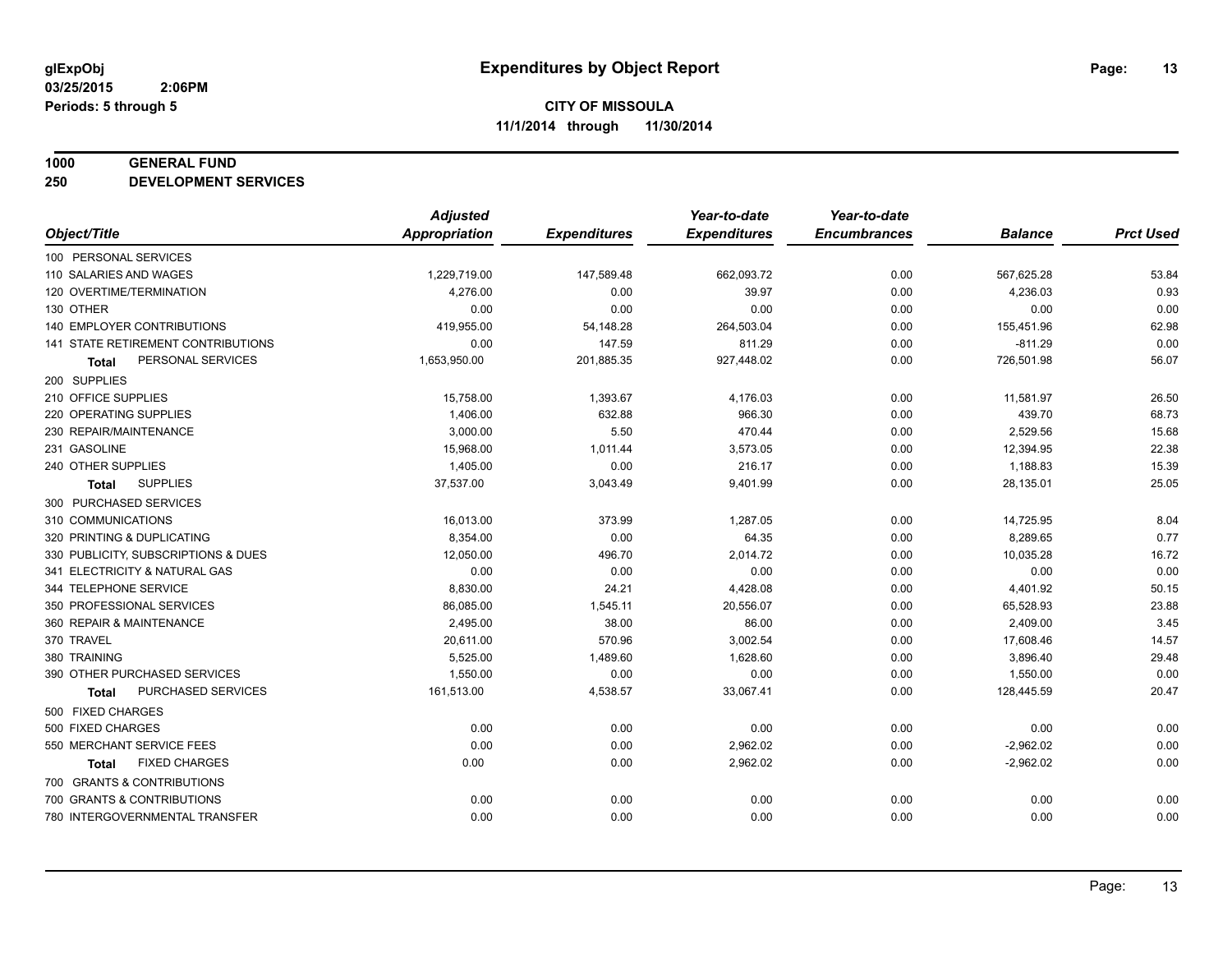#### **1000 GENERAL FUND**

**250 DEVELOPMENT SERVICES**

|                           |                                   | <b>Adjusted</b> |                     | Year-to-date        | Year-to-date        |                |                  |
|---------------------------|-----------------------------------|-----------------|---------------------|---------------------|---------------------|----------------|------------------|
| Object/Title              |                                   | Appropriation   | <b>Expenditures</b> | <b>Expenditures</b> | <b>Encumbrances</b> | <b>Balance</b> | <b>Prct Used</b> |
| <b>Total</b>              | <b>GRANTS &amp; CONTRIBUTIONS</b> | 0.00            | 0.00                | 0.00                | 0.00                | 0.00           | 0.00             |
| 800 OTHER OBJECTS         |                                   |                 |                     |                     |                     |                |                  |
| 845 CONTINGENCY           |                                   | 0.00            | 0.00                | 0.00                | 0.00                | 0.00           | 0.00             |
| Total                     | OTHER OBJECTS                     | 0.00            | 0.00                | 0.00                | 0.00                | 0.00           | 0.00             |
| 900 CAPITAL OUTLAY        |                                   |                 |                     |                     |                     |                |                  |
| 940 MACHINERY & EQUIPMENT |                                   | 8.576.00        | 0.00                | 0.00                | 0.00                | 8,576.00       | 0.00             |
| <b>Total</b>              | <b>CAPITAL OUTLAY</b>             | 8.576.00        | 0.00                | 0.00                | 0.00                | 8.576.00       | 0.00             |
| <b>Total</b>              | <b>DEVELOPMENT SERVICES</b>       | 1.861.576.00    | 209.467.41          | 972.879.44          | 0.00                | 888.696.56     | 52.26            |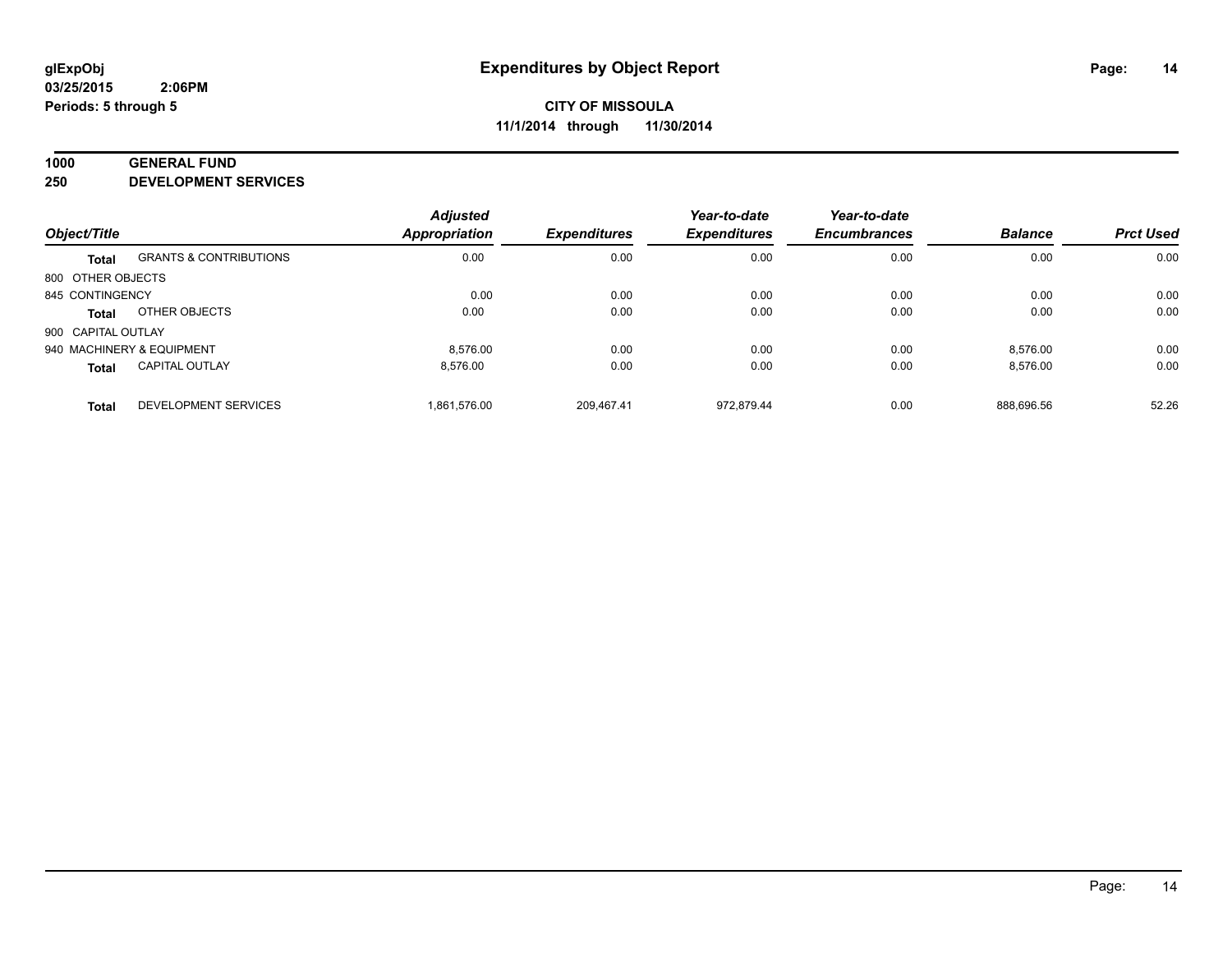| 1000 | <b>GENERAL FUND</b> |
|------|---------------------|
|      |                     |

**260 GIS SERVICES**

|                                           | <b>Adjusted</b> |                     | Year-to-date        | Year-to-date        |                |                  |
|-------------------------------------------|-----------------|---------------------|---------------------|---------------------|----------------|------------------|
| Object/Title                              | Appropriation   | <b>Expenditures</b> | <b>Expenditures</b> | <b>Encumbrances</b> | <b>Balance</b> | <b>Prct Used</b> |
| 100 PERSONAL SERVICES                     |                 |                     |                     |                     |                |                  |
| 110 SALARIES AND WAGES                    | 160,098.00      | 11,941.40           | 59,090.97           | 0.00                | 101,007.03     | 36.91            |
| 120 OVERTIME/TERMINATION                  | 0.00            | 0.00                | 0.00                | 0.00                | 0.00           | 0.00             |
| <b>140 EMPLOYER CONTRIBUTIONS</b>         | 57,165.00       | 4,463.16            | 24,282.31           | 0.00                | 32,882.69      | 42.48            |
| <b>141 STATE RETIREMENT CONTRIBUTIONS</b> | 0.00            | 11.94               | 77.18               | 0.00                | $-77.18$       | 0.00             |
| PERSONAL SERVICES<br><b>Total</b>         | 217,263.00      | 16,416.50           | 83,450.46           | 0.00                | 133,812.54     | 38.41            |
| 200 SUPPLIES                              |                 |                     |                     |                     |                |                  |
| 210 OFFICE SUPPLIES                       | 3,500.00        | 1,180.00            | 1,233.09            | 0.00                | 2,266.91       | 35.23            |
| 220 OPERATING SUPPLIES                    | 684.00          | 0.00                | 81.98               | 0.00                | 602.02         | 11.99            |
| 230 REPAIR/MAINTENANCE                    | 2.140.00        | 259.20              | 259.20              | 0.00                | 1,880.80       | 12.11            |
| 231 GASOLINE                              | 500.00          | 0.00                | 0.00                | 0.00                | 500.00         | 0.00             |
| 240 OTHER SUPPLIES                        | 1,000.00        | 0.00                | 0.00                | 0.00                | 1,000.00       | 0.00             |
| <b>SUPPLIES</b><br>Total                  | 7,824.00        | 1,439.20            | 1,574.27            | 0.00                | 6,249.73       | 20.12            |
| 300 PURCHASED SERVICES                    |                 |                     |                     |                     |                |                  |
| 310 COMMUNICATIONS                        | 1,220.00        | 0.00                | 123.81              | 0.00                | 1,096.19       | 10.15            |
| 330 PUBLICITY, SUBSCRIPTIONS & DUES       | 500.00          | 0.00                | 91.90               | 0.00                | 408.10         | 18.38            |
| 344 TELEPHONE SERVICE                     | 2,000.00        | 0.88                | 12.29               | 0.00                | 1.987.71       | 0.61             |
| 350 PROFESSIONAL SERVICES                 | 380.00          | 2.00                | 8.00                | 0.00                | 372.00         | 2.11             |
| 360 REPAIR & MAINTENANCE                  | 172.800.00      | 0.00                | 108,206.09          | 0.00                | 64,593.91      | 62.62            |
| 370 TRAVEL                                | 2,450.00        | 0.00                | 1,946.46            | 0.00                | 503.54         | 79.45            |
| 380 TRAINING                              | 2,425.00        | 0.00                | 0.00                | 0.00                | 2,425.00       | 0.00             |
| 390 OTHER PURCHASED SERVICES              | 1,550.00        | 0.00                | 0.00                | 0.00                | 1,550.00       | 0.00             |
| <b>PURCHASED SERVICES</b><br><b>Total</b> | 183,325.00      | 2.88                | 110,388.55          | 0.00                | 72,936.45      | 60.21            |
| <b>GIS SERVICES</b><br><b>Total</b>       | 408,412.00      | 17,858.58           | 195,413.28          | 0.00                | 212,998.72     | 47.85            |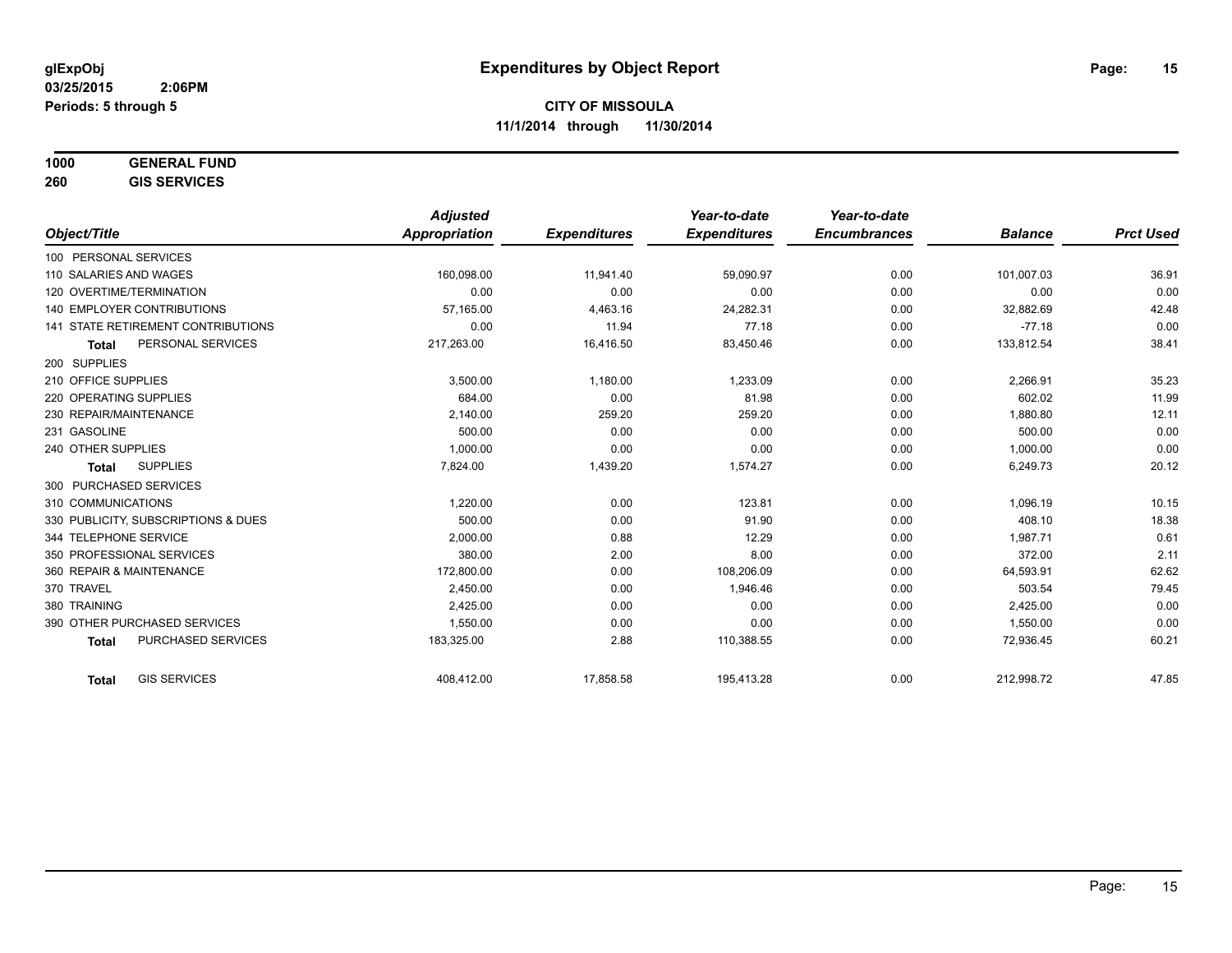#### **1000 GENERAL FUND 270 CITY ATTORNEY**

|                        |                                     | <b>Adjusted</b> |                     | Year-to-date        | Year-to-date        |                |                  |
|------------------------|-------------------------------------|-----------------|---------------------|---------------------|---------------------|----------------|------------------|
| Object/Title           |                                     | Appropriation   | <b>Expenditures</b> | <b>Expenditures</b> | <b>Encumbrances</b> | <b>Balance</b> | <b>Prct Used</b> |
| 100 PERSONAL SERVICES  |                                     |                 |                     |                     |                     |                |                  |
| 110 SALARIES AND WAGES |                                     | 901,692.00      | 69,075.05           | 341,737.60          | 0.00                | 559,954.40     | 37.90            |
|                        | 120 OVERTIME/TERMINATION            | 2,270.00        | 522.91              | 1,749.30            | 0.00                | 520.70         | 77.06            |
|                        | 140 EMPLOYER CONTRIBUTIONS          | 302,143.00      | 23,956.90           | 129,772.68          | 0.00                | 172,370.32     | 42.95            |
|                        | 141 STATE RETIREMENT CONTRIBUTIONS  | 0.00            | 69.08               | 446.10              | 0.00                | $-446.10$      | 0.00             |
| Total                  | PERSONAL SERVICES                   | 1,206,105.00    | 93,623.94           | 473,705.68          | 0.00                | 732,399.32     | 39.28            |
| 200 SUPPLIES           |                                     |                 |                     |                     |                     |                |                  |
| 210 OFFICE SUPPLIES    |                                     | 5,618.00        | 901.71              | 1,596.49            | 0.00                | 4,021.51       | 28.42            |
| 220 OPERATING SUPPLIES |                                     | 1,750.00        | 0.00                | 0.00                | 0.00                | 1,750.00       | 0.00             |
| 231 GASOLINE           |                                     | 263.00          | 135.62              | 204.17              | 0.00                | 58.83          | 77.63            |
| <b>Total</b>           | <b>SUPPLIES</b>                     | 7,631.00        | 1,037.33            | 1,800.66            | 0.00                | 5,830.34       | 23.60            |
| 300 PURCHASED SERVICES |                                     |                 |                     |                     |                     |                |                  |
| 310 COMMUNICATIONS     |                                     | 1,350.00        | 127.68              | 369.71              | 0.00                | 980.29         | 27.39            |
|                        | 320 PRINTING & DUPLICATING          | 650.00          | 0.00                | 0.00                | 0.00                | 650.00         | 0.00             |
|                        | 330 PUBLICITY, SUBSCRIPTIONS & DUES | 17,150.00       | 954.92              | 2,297.38            | 0.00                | 14,852.62      | 13.40            |
| 344 TELEPHONE SERVICE  |                                     | 264.00          | 10.20               | 62.64               | 0.00                | 201.36         | 23.73            |
|                        | 350 PROFESSIONAL SERVICES           | 11,665.00       | $-1,125.50$         | 1,817.85            | 0.00                | 9,847.15       | 15.58            |
|                        | 360 REPAIR & MAINTENANCE            | 17,446.00       | 75.00               | 15,822.11           | 0.00                | 1,623.89       | 90.69            |
| 370 TRAVEL             |                                     | 5,000.00        | 0.00                | 2,766.68            | 0.00                | 2,233.32       | 55.33            |
| 380 TRAINING           |                                     | 9,000.00        | 278.80              | 2,652.80            | 0.00                | 6,347.20       | 29.48            |
| <b>Total</b>           | PURCHASED SERVICES                  | 62,525.00       | 321.10              | 25,789.17           | 0.00                | 36,735.83      | 41.25            |
| 500 FIXED CHARGES      |                                     |                 |                     |                     |                     |                |                  |
| 500 FIXED CHARGES      |                                     | 0.00            | 0.00                | 0.00                | 0.00                | 0.00           | 0.00             |
| <b>Total</b>           | <b>FIXED CHARGES</b>                | 0.00            | 0.00                | 0.00                | 0.00                | 0.00           | 0.00             |
| 800 OTHER OBJECTS      |                                     |                 |                     |                     |                     |                |                  |
| 845 CONTINGENCY        |                                     | 0.00            | 0.00                | 0.00                | 0.00                | 0.00           | 0.00             |
| <b>Total</b>           | OTHER OBJECTS                       | 0.00            | 0.00                | 0.00                | 0.00                | 0.00           | 0.00             |
| 900 CAPITAL OUTLAY     |                                     |                 |                     |                     |                     |                |                  |
| 920 BUILDINGS          |                                     | 0.00            | 0.00                | 0.00                | 0.00                | 0.00           | 0.00             |
|                        | 940 MACHINERY & EQUIPMENT           | 0.00            | 0.00                | 616.26              | 0.00                | $-616.26$      | 0.00             |
| <b>Total</b>           | <b>CAPITAL OUTLAY</b>               | 0.00            | 0.00                | 616.26              | 0.00                | $-616.26$      | 0.00             |
| <b>Total</b>           | <b>CITY ATTORNEY</b>                | 1,276,261.00    | 94,982.37           | 501,911.77          | 0.00                | 774,349.23     | 39.33            |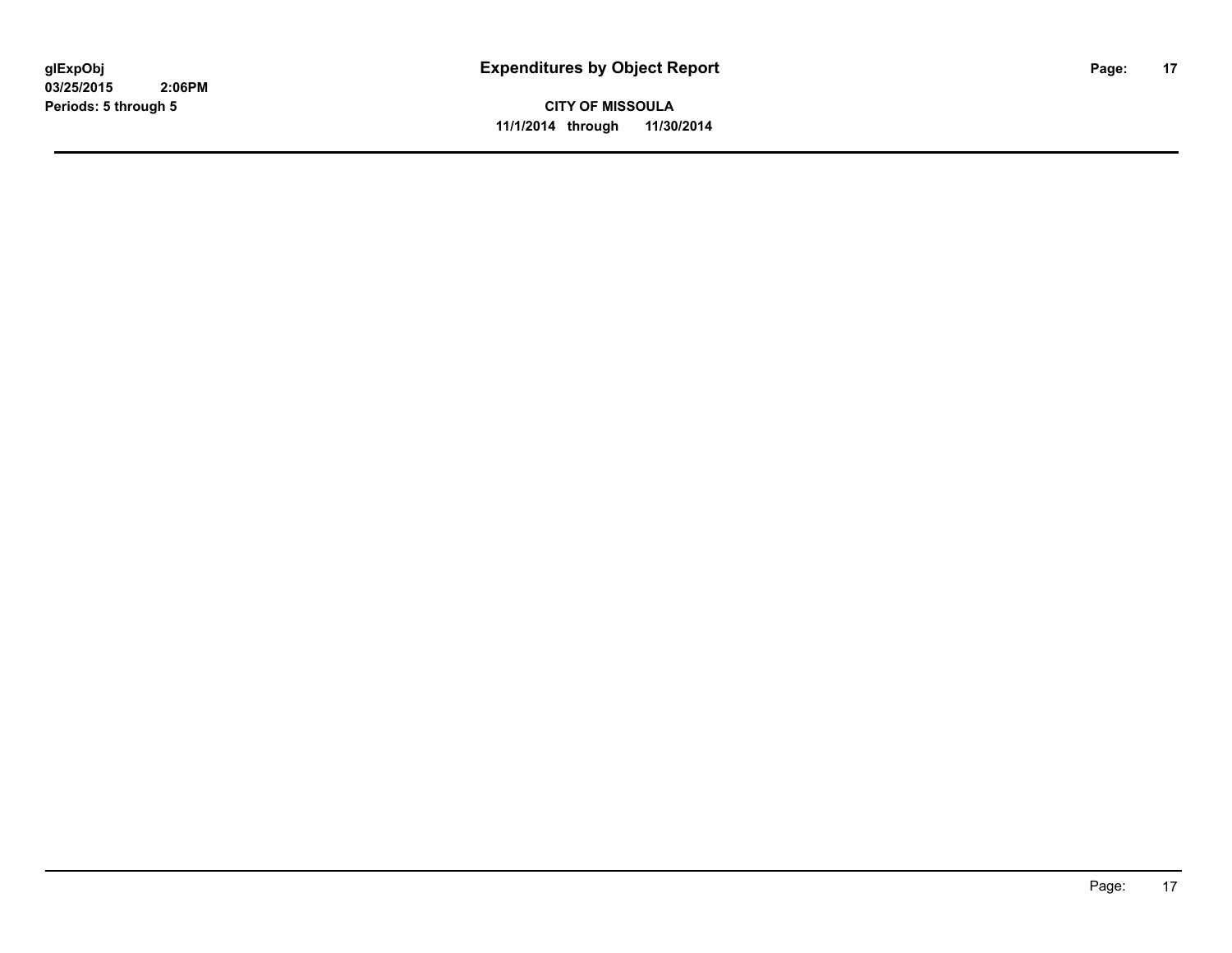#### **1000 GENERAL FUND**

#### **280 PUBLIC WORKS ADMIN/ENGINEERING**

|                                                | <b>Adjusted</b>      |                     | Year-to-date        | Year-to-date        |                |                  |
|------------------------------------------------|----------------------|---------------------|---------------------|---------------------|----------------|------------------|
| Object/Title                                   | <b>Appropriation</b> | <b>Expenditures</b> | <b>Expenditures</b> | <b>Encumbrances</b> | <b>Balance</b> | <b>Prct Used</b> |
| 100 PERSONAL SERVICES                          |                      |                     |                     |                     |                |                  |
| 110 SALARIES AND WAGES                         | 434,224.00           | 30,462.69           | 150,348.45          | 0.00                | 283,875.55     | 34.62            |
| 120 OVERTIME/TERMINATION                       | 2,235.00             | 0.00                | 403.41              | 0.00                | 1,831.59       | 18.05            |
| 130 OTHER                                      | 15,250.00            | 0.00                | 0.00                | 0.00                | 15,250.00      | 0.00             |
| <b>140 EMPLOYER CONTRIBUTIONS</b>              | 199,870.00           | 17,030.68           | 76,393.50           | 0.00                | 123,476.50     | 38.22            |
| 141 STATE RETIREMENT CONTRIBUTIONS             | 0.00                 | 30.46               | 197.01              | 0.00                | $-197.01$      | 0.00             |
| PERSONAL SERVICES<br><b>Total</b>              | 651,579.00           | 47,523.83           | 227,342.37          | 0.00                | 424,236.63     | 34.89            |
| 200 SUPPLIES                                   |                      |                     |                     |                     |                |                  |
| 210 OFFICE SUPPLIES                            | 950.00               | 0.00                | 216.62              | 0.00                | 733.38         | 22.80            |
| 220 OPERATING SUPPLIES                         | 1,935.00             | 129.97              | 1,097.14            | 0.00                | 837.86         | 56.70            |
| 230 REPAIR/MAINTENANCE                         | 59,860.00            | 1,438.47            | 3,812.05            | 0.00                | 56,047.95      | 6.37             |
| 231 GASOLINE                                   | 9,280.00             | 0.00                | 2,729.06            | 0.00                | 6,550.94       | 29.41            |
| 240 OTHER SUPPLIES                             | 31,090.00            | 1,208.55            | 4,597.55            | 0.00                | 26,492.45      | 14.79            |
| <b>SUPPLIES</b><br><b>Total</b>                | 103,115.00           | 2,776.99            | 12,452.42           | 0.00                | 90,662.58      | 12.08            |
| 300 PURCHASED SERVICES                         |                      |                     |                     |                     |                |                  |
| 310 COMMUNICATIONS                             | 500.00               | 448.63              | 454.31              | 0.00                | 45.69          | 90.86            |
| 320 PRINTING & DUPLICATING                     | 200.00               | 0.00                | 0.00                | 0.00                | 200.00         | 0.00             |
| 330 PUBLICITY, SUBSCRIPTIONS & DUES            | 1,100.00             | 1,240.50            | 1,240.50            | 0.00                | $-140.50$      | 112.77           |
| 341 ELECTRICITY & NATURAL GAS                  | 135,778.00           | 8,646.27            | 41,694.06           | 0.00                | 94,083.94      | 30.71            |
| 344 TELEPHONE SERVICE                          | 1,804.00             | 221.47              | 810.37              | 0.00                | 993.63         | 44.92            |
| 345 GARBAGE                                    | 457.00               | 0.00                | 62.40               | 0.00                | 394.60         | 13.65            |
| 350 PROFESSIONAL SERVICES                      | 870.00               | 0.00                | 185.00              | 0.00                | 685.00         | 21.26            |
| 360 REPAIR & MAINTENANCE                       | 15,900.00            | 1,478.80            | 2,847.88            | 0.00                | 13,052.12      | 17.91            |
| 370 TRAVEL                                     | 1,550.00             | 0.00                | 0.00                | 0.00                | 1,550.00       | 0.00             |
| 380 TRAINING                                   | 2,200.00             | $-189.00$           | $-189.00$           | 0.00                | 2,389.00       | $-8.59$          |
| PURCHASED SERVICES<br><b>Total</b>             | 160,359.00           | 11,846.67           | 47,105.52           | 0.00                | 113,253.48     | 29.38            |
| 500 FIXED CHARGES                              |                      |                     |                     |                     |                |                  |
| 500 FIXED CHARGES                              | 0.00                 | 0.00                | 0.00                | 0.00                | 0.00           | 0.00             |
| <b>FIXED CHARGES</b><br><b>Total</b>           | 0.00                 | 0.00                | 0.00                | 0.00                | 0.00           | 0.00             |
| PUBLIC WORKS ADMIN/ENGINEERING<br><b>Total</b> | 915,053.00           | 62,147.49           | 286,900.31          | 0.00                | 628,152.69     | 31.35            |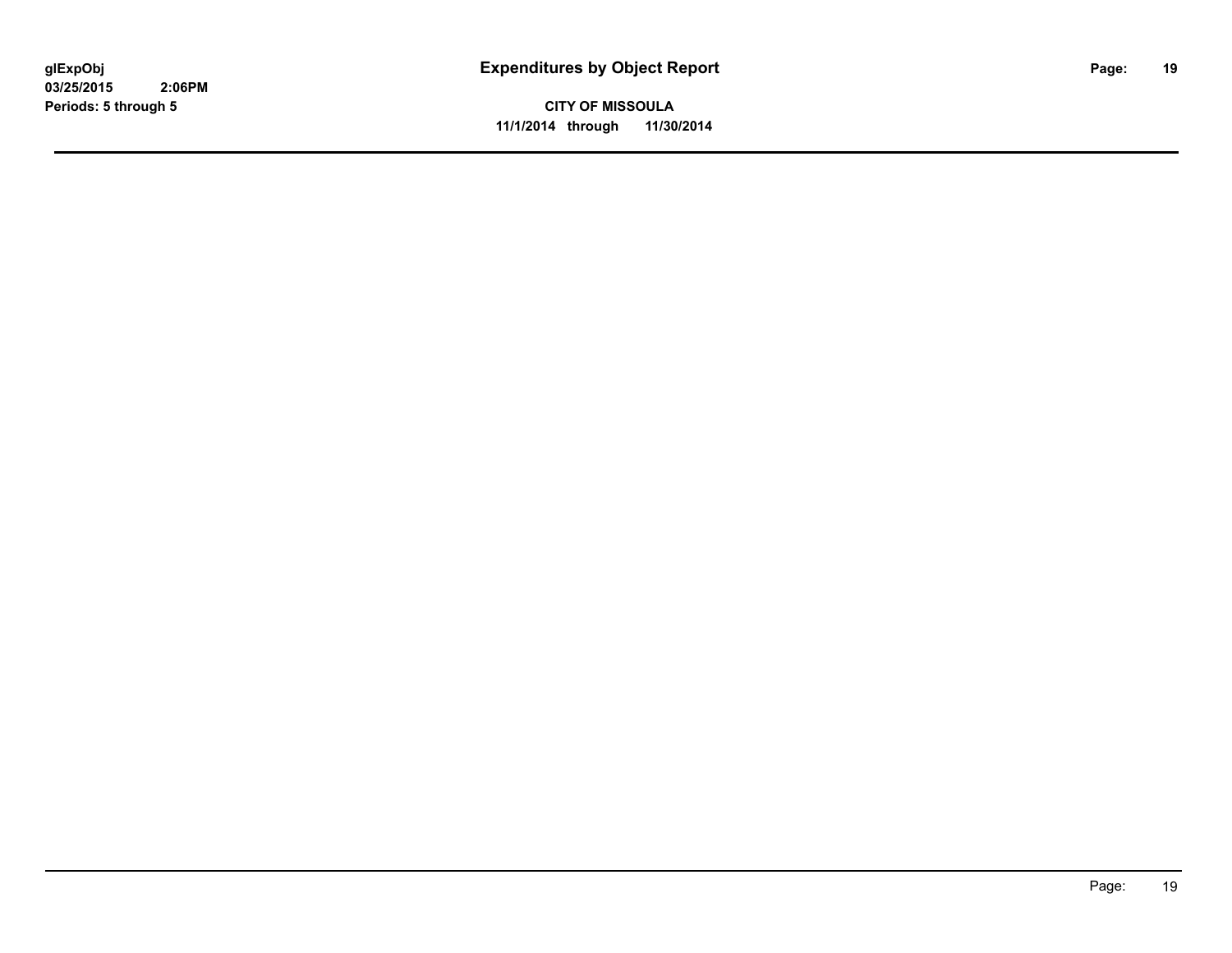**1000 GENERAL FUND**

**290 POLICE**

|                                                   | <b>Adjusted</b>      |                     | Year-to-date        | Year-to-date        |                |                  |
|---------------------------------------------------|----------------------|---------------------|---------------------|---------------------|----------------|------------------|
| Object/Title                                      | <b>Appropriation</b> | <b>Expenditures</b> | <b>Expenditures</b> | <b>Encumbrances</b> | <b>Balance</b> | <b>Prct Used</b> |
| 100 PERSONAL SERVICES                             |                      |                     |                     |                     |                |                  |
| 110 SALARIES AND WAGES                            | 8,391,106.00         | 582,709.89          | 2,861,894.19        | 0.00                | 5,529,211.81   | 34.11            |
| 115 SALARIES/HEALTH INSURANCE BENEFIT             | 0.00                 | 58,140.00           | 256,500.00          | 0.00                | $-256,500.00$  | 0.00             |
| 120 OVERTIME/TERMINATION                          | 247,083.00           | 24,221.60           | 132,452.65          | 0.00                | 114,630.35     | 53.61            |
| 121 OUTSIDE HIRE OVERTIME                         | 75,000.00            | 2,673.30            | 62,296.84           | 0.00                | 12,703.16      | 83.06            |
| 122 COURT OVERTIME                                | 0.00                 | 619.69              | 5,132.23            | 0.00                | $-5,132.23$    | 0.00             |
| 130 OTHER                                         | 69,326.00            | 0.00                | 67,026.87           | 0.00                | 2,299.13       | 96.68            |
| <b>140 EMPLOYER CONTRIBUTIONS</b>                 | 4,520,567.00         | 174,500.10          | 892,169.61          | 0.00                | 3,628,397.39   | 19.74            |
| 141 STATE RETIREMENT CONTRIBUTIONS                | 0.00                 | 173,408.50          | 838,910.16          | 0.00                | $-838,910.16$  | 0.00             |
| PERSONAL SERVICES<br>Total                        | 13,303,082.00        | 1,016,273.08        | 5,116,382.55        | 0.00                | 8,186,699.45   | 38.46            |
| 200 SUPPLIES                                      |                      |                     |                     |                     |                |                  |
| 210 OFFICE SUPPLIES                               | 19,874.00            | 1,143.37            | 5,854.05            | 0.00                | 14,019.95      | 29.46            |
| 220 OPERATING SUPPLIES                            | 80,295.00            | 1,906.49            | 39,045.67           | 0.00                | 41,249.33      | 48.63            |
| 230 REPAIR/MAINTENANCE                            | 45,735.00            | 2,545.08            | 18,780.31           | 0.00                | 26,954.69      | 41.06            |
| 231 GASOLINE                                      | 172,871.00           | 34,087.27           | 67,211.01           | 0.00                | 105,659.99     | 38.88            |
| <b>SUPPLIES</b><br>Total                          | 318,775.00           | 39,682.21           | 130,891.04          | 0.00                | 187,883.96     | 41.06            |
| 300 PURCHASED SERVICES                            |                      |                     |                     |                     |                |                  |
| 310 COMMUNICATIONS                                | 14,397.00            | 254.84              | 9,561.70            | 0.00                | 4,835.30       | 66.41            |
| 320 PRINTING & DUPLICATING                        | 10,824.00            | 0.00                | 641.51              | 0.00                | 10,182.49      | 5.93             |
| 330 PUBLICITY, SUBSCRIPTIONS & DUES               | 14,938.00            | 591.00              | 10,217.47           | 0.00                | 4,720.53       | 68.40            |
| 344 TELEPHONE SERVICE                             | 47,692.00            | 147.39              | 12,266.82           | 0.00                | 35,425.18      | 25.72            |
| 350 PROFESSIONAL SERVICES                         | 62,899.00            | 8,280.76            | 45,968.58           | 0.00                | 16,930.42      | 73.08            |
| 360 REPAIR & MAINTENANCE                          | 33,245.00            | 12,123.89           | 26,297.69           | 0.00                | 6,947.31       | 79.10            |
| 370 TRAVEL                                        | 26,000.00            | 2,923.00            | 9,328.43            | 0.00                | 16,671.57      | 35.88            |
| 380 TRAINING                                      | 31,300.00            | 1,555.00            | 18,344.94           | 0.00                | 12,955.06      | 58.61            |
| 390 OTHER PURCHASED SERVICES                      | 25,000.00            | 50.00               | 3,092.83            | 0.00                | 21,907.17      | 12.37            |
| PURCHASED SERVICES<br><b>Total</b>                | 266,295.00           | 25,925.88           | 135,719.97          | 0.00                | 130,575.03     | 50.97            |
| 500 FIXED CHARGES                                 |                      |                     |                     |                     |                |                  |
| 500 FIXED CHARGES                                 | 22,150.00            | 11,132.00           | 24,297.00           | 0.00                | $-2,147.00$    | 109.69           |
| <b>FIXED CHARGES</b><br><b>Total</b>              | 22,150.00            | 11,132.00           | 24,297.00           | 0.00                | $-2,147.00$    | 109.69           |
| 700 GRANTS & CONTRIBUTIONS                        |                      |                     |                     |                     |                |                  |
| 700 GRANTS & CONTRIBUTIONS                        | 4,000.00             | 0.00                | 0.00                | 0.00                | 4,000.00       | 0.00             |
| <b>GRANTS &amp; CONTRIBUTIONS</b><br><b>Total</b> | 4,000.00             | 0.00                | 0.00                | 0.00                | 4,000.00       | 0.00             |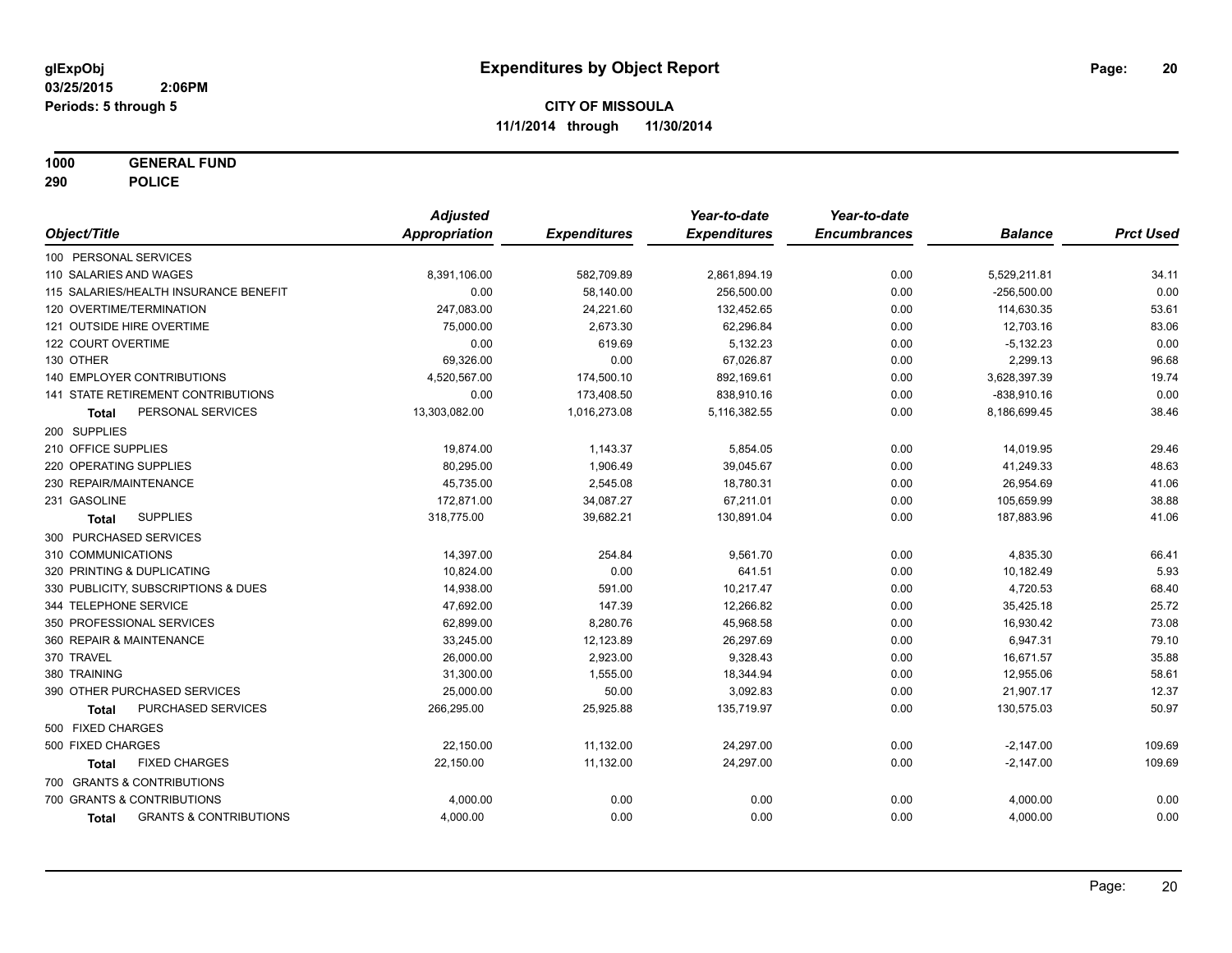**1000 GENERAL FUND 290 POLICE**

| Object/Title                          | <b>Adjusted</b><br>Appropriation | <b>Expenditures</b> | Year-to-date<br><b>Expenditures</b> | Year-to-date<br><b>Encumbrances</b> | <b>Balance</b> | <b>Prct Used</b> |
|---------------------------------------|----------------------------------|---------------------|-------------------------------------|-------------------------------------|----------------|------------------|
| 800 OTHER OBJECTS                     |                                  |                     |                                     |                                     |                |                  |
| 820 TRANSFERS TO OTHER FUNDS          | 0.00                             | 0.00                | 0.00                                | 0.00                                | 0.00           | 0.00             |
| OTHER OBJECTS<br><b>Total</b>         | 0.00                             | 0.00                | 0.00                                | 0.00                                | 0.00           | 0.00             |
| 900 CAPITAL OUTLAY                    |                                  |                     |                                     |                                     |                |                  |
| 940 MACHINERY & EQUIPMENT             | 0.00                             | 0.00                | 0.00                                | 0.00                                | 0.00           | 0.00             |
| <b>CAPITAL OUTLAY</b><br><b>Total</b> | 0.00                             | 0.00                | 0.00                                | 0.00                                | 0.00           | 0.00             |
| <b>POLICE</b><br><b>Total</b>         | 13,914,302.00                    | 1.093.013.17        | 5,407,290.56                        | 0.00                                | 8.507.011.44   | 38.86            |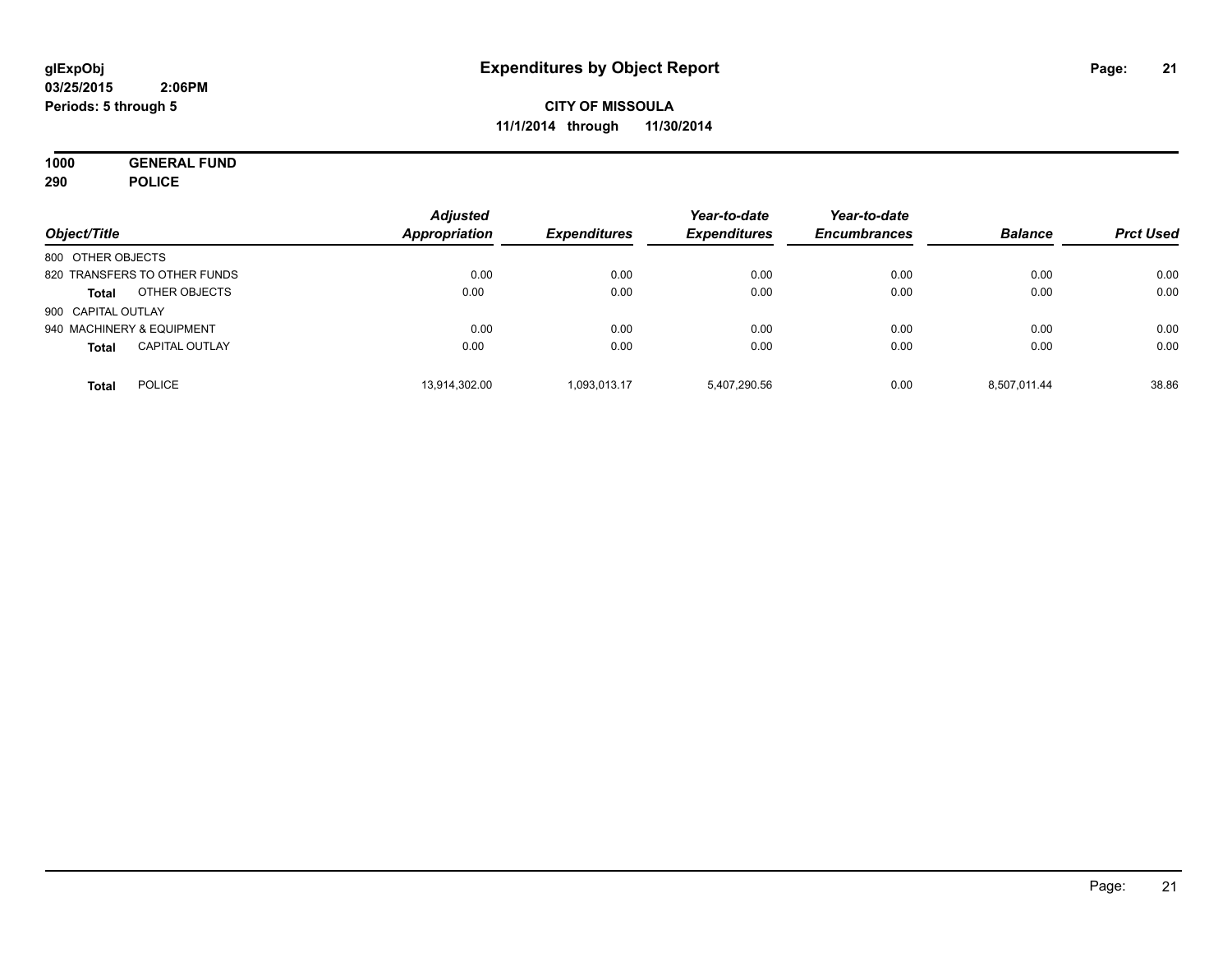**1000 GENERAL FUND 300 FIRE**

|                                       | <b>Adjusted</b>      |                     | Year-to-date        | Year-to-date        |                |                  |
|---------------------------------------|----------------------|---------------------|---------------------|---------------------|----------------|------------------|
| Object/Title                          | <b>Appropriation</b> | <b>Expenditures</b> | <b>Expenditures</b> | <b>Encumbrances</b> | <b>Balance</b> | <b>Prct Used</b> |
| 100 PERSONAL SERVICES                 |                      |                     |                     |                     |                |                  |
| 110 SALARIES AND WAGES                | 6,457,868.00         | 488,239.15          | 2,412,015.38        | 0.00                | 4,045,852.62   | 37.35            |
| 115 SALARIES/HEALTH INSURANCE BENEFIT | 629,280.00           | 51,870.00           | 233,329.50          | 0.00                | 395,950.50     | 37.08            |
| 120 OVERTIME/TERMINATION              | 697,773.00           | 18,589.53           | 401,177.84          | 0.00                | 296,595.16     | 57.49            |
| 130 OTHER                             | 54,464.00            | 0.00                | 53,872.00           | 0.00                | 592.00         | 98.91            |
| 140 EMPLOYER CONTRIBUTIONS            | 1,736,824.00         | 131,020.22          | 677,124.16          | 0.00                | 1,059,699.84   | 38.99            |
| 141 STATE RETIREMENT CONTRIBUTIONS    | 2,264,770.00         | 173,183.14          | 851,262.25          | 0.00                | 1,413,507.75   | 37.59            |
| PERSONAL SERVICES<br>Total            | 11,840,979.00        | 862,902.04          | 4,628,781.13        | 0.00                | 7,212,197.87   | 39.09            |
| 200 SUPPLIES                          |                      |                     |                     |                     |                |                  |
| 210 OFFICE SUPPLIES                   | 16,004.00            | 315.65              | 2,057.64            | 0.00                | 13,946.36      | 12.86            |
| 220 OPERATING SUPPLIES                | 207,744.00           | 21,041.38           | 62,980.74           | 0.00                | 144,763.26     | 30.32            |
| 230 REPAIR/MAINTENANCE                | 61,500.00            | 5,017.83            | 16,963.09           | 0.00                | 44,536.91      | 27.58            |
| 231 GASOLINE                          | 61,827.00            | 3,279.15            | 21,115.31           | 0.00                | 40,711.69      | 34.15            |
| 240 OTHER SUPPLIES                    | 2,848.00             | 0.00                | 0.00                | 0.00                | 2,848.00       | 0.00             |
| <b>SUPPLIES</b><br>Total              | 349,923.00           | 29,654.01           | 103,116.78          | 0.00                | 246,806.22     | 29.47            |
| 300 PURCHASED SERVICES                |                      |                     |                     |                     |                |                  |
| 310 COMMUNICATIONS                    | 577.00               | 42.37               | 145.27              | 0.00                | 431.73         | 25.18            |
| 320 PRINTING & DUPLICATING            | 1,488.00             | 0.00                | 304.09              | 0.00                | 1,183.91       | 20.44            |
| 330 PUBLICITY, SUBSCRIPTIONS & DUES   | 9,863.00             | 35.00               | 2,937.50            | 0.00                | 6,925.50       | 29.78            |
| 340 SEWER                             | 1,394.00             | 0.00                | 604.62              | 0.00                | 789.38         | 43.37            |
| 341 ELECTRICITY & NATURAL GAS         | 65,579.00            | 4,484.02            | 19,040.19           | 0.00                | 46,538.81      | 29.03            |
| 343 WATER CHARGES                     | 14,677.00            | 551.60              | 5,572.57            | 0.00                | 9,104.43       | 37.97            |
| 344 TELEPHONE SERVICE                 | 20,485.00            | 1,219.98            | 4,859.39            | 0.00                | 15,625.61      | 23.72            |
| 345 GARBAGE                           | 5,462.00             | 0.00                | 1,714.00            | 0.00                | 3,748.00       | 31.38            |
| 350 PROFESSIONAL SERVICES             | 24,272.00            | 0.00                | 192.00              | 0.00                | 24,080.00      | 0.79             |
| 360 REPAIR & MAINTENANCE              | 49,983.00            | 1,949.61            | 15,139.70           | 0.00                | 34,843.30      | 30.29            |
| 370 TRAVEL                            | 20,017.00            | 1,685.34            | 2,970.08            | 0.00                | 17,046.92      | 14.84            |
| 380 TRAINING                          | 13,416.00            | 40.00               | 4,380.12            | 0.00                | 9,035.88       | 32.65            |
| 390 OTHER PURCHASED SERVICES          | 11,580.00            | 794.11              | 1,856.66            | 0.00                | 9,723.34       | 16.03            |
| PURCHASED SERVICES<br><b>Total</b>    | 238,793.00           | 10,802.03           | 59,716.19           | 0.00                | 179,076.81     | 25.01            |
| 500 FIXED CHARGES                     |                      |                     |                     |                     |                |                  |
| 500 FIXED CHARGES                     | 226.00               | 0.00                | 0.00                | 0.00                | 226.00         | 0.00             |
| 530 EQUIPMENT RENTAL                  | 0.00                 | 0.00                | 0.00                | 0.00                | 0.00           | 0.00             |
| <b>FIXED CHARGES</b><br>Total         | 226.00               | 0.00                | 0.00                | 0.00                | 226.00         | 0.00             |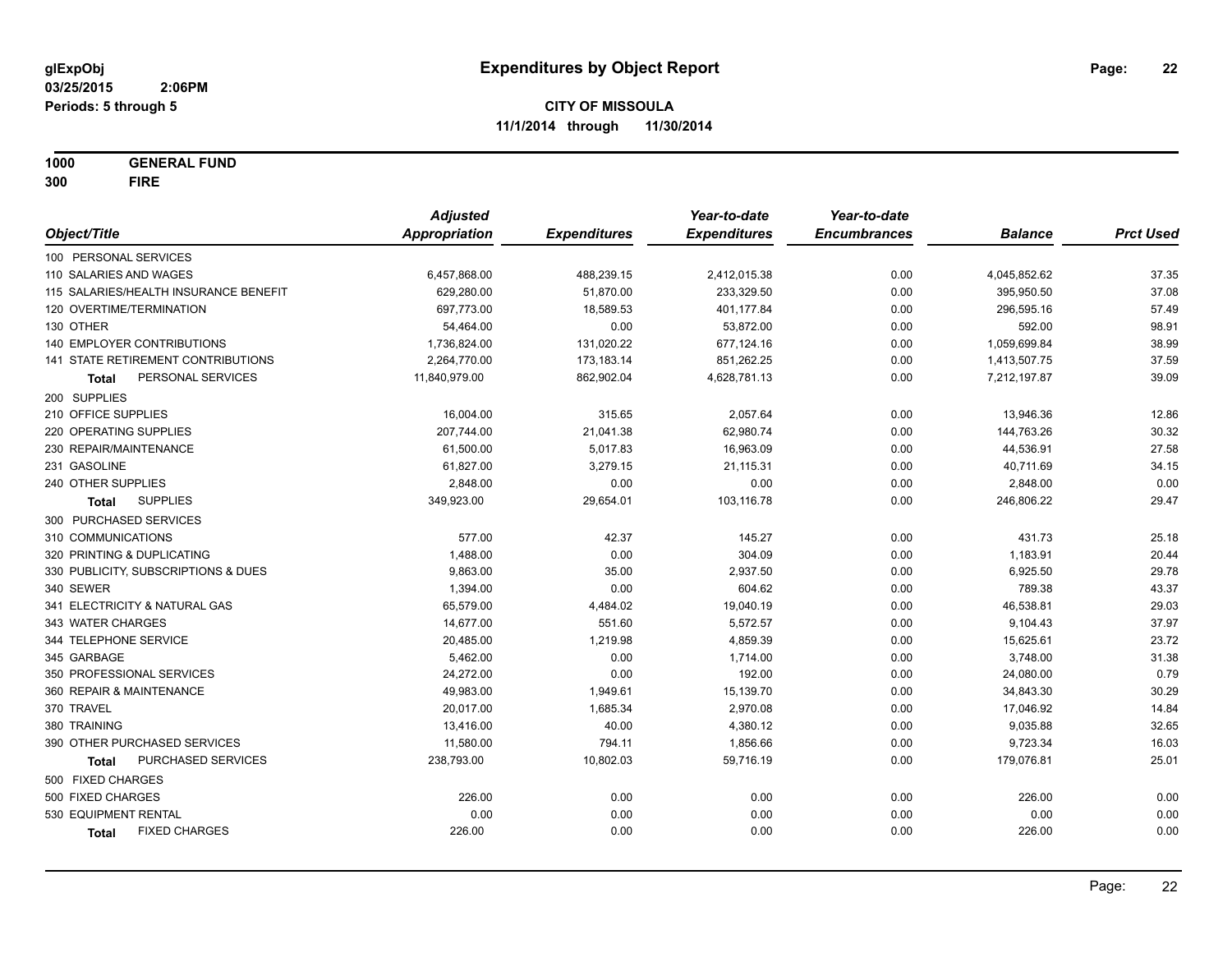#### **03/25/2015 2:06PM Periods: 5 through 5**

# **CITY OF MISSOULA 11/1/2014 through 11/30/2014**

**1000 GENERAL FUND 300 FIRE**

| Object/Title       |                           | <b>Adjusted</b><br>Appropriation | <b>Expenditures</b> | Year-to-date<br><b>Expenditures</b> | Year-to-date<br><b>Encumbrances</b> | <b>Balance</b> | <b>Prct Used</b> |
|--------------------|---------------------------|----------------------------------|---------------------|-------------------------------------|-------------------------------------|----------------|------------------|
| 900 CAPITAL OUTLAY |                           |                                  |                     |                                     |                                     |                |                  |
|                    | 940 MACHINERY & EQUIPMENT | 0.00                             | 0.00                | 0.00                                | 0.00                                | 0.00           | 0.00             |
| <b>Total</b>       | <b>CAPITAL OUTLAY</b>     | 0.00                             | 0.00                | 0.00                                | 0.00                                | 0.00           | 0.00             |
| <b>Total</b>       | FIRE                      | 12,429,921.00                    | 903,358.08          | 4,791,614.10                        | 0.00                                | 7,638,306.90   | 38.55            |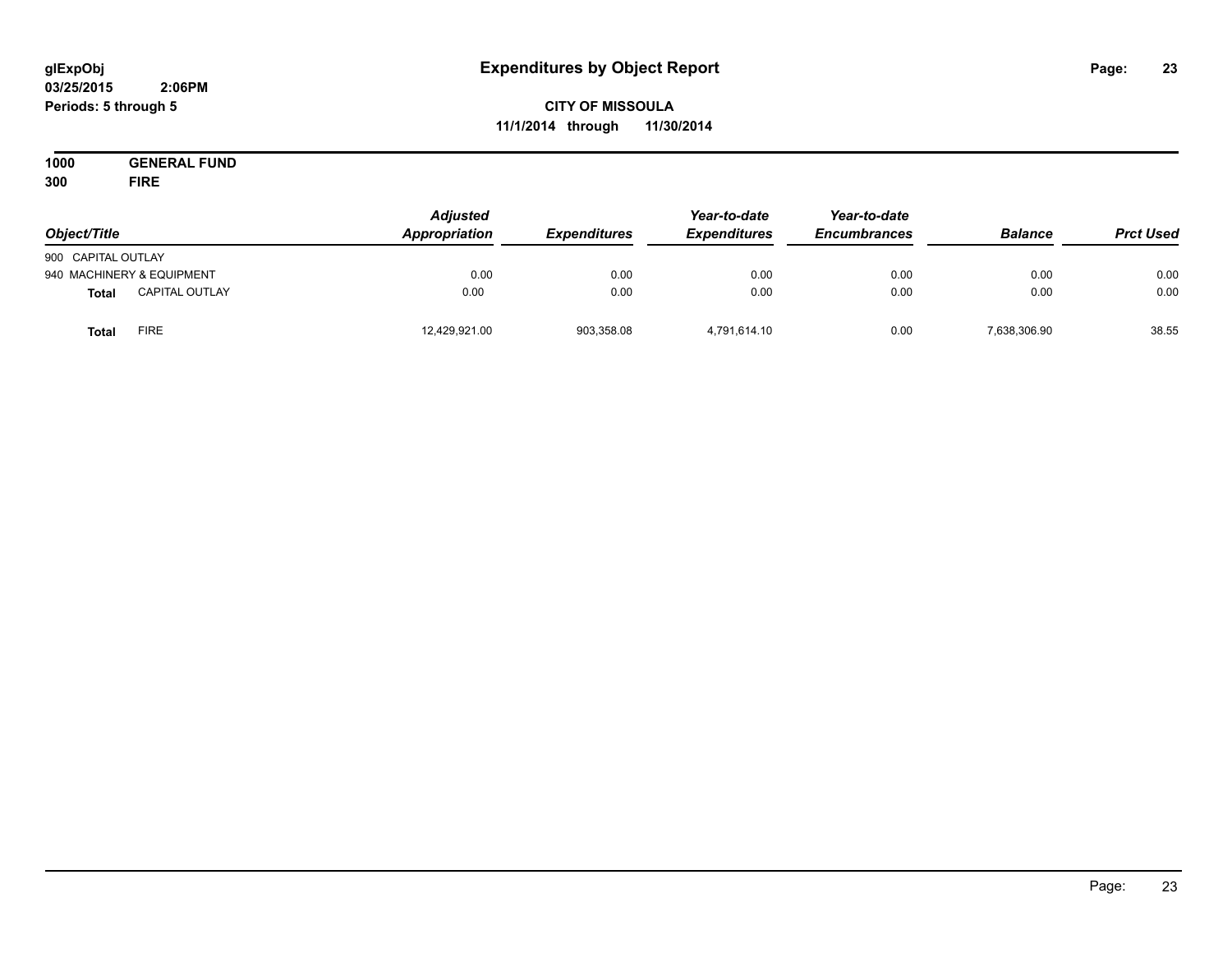#### **1000 GENERAL FUND**

**320 STREET MAINTENANCE**

|                                     | <b>Adjusted</b>      |                     | Year-to-date        | Year-to-date        |                |                  |
|-------------------------------------|----------------------|---------------------|---------------------|---------------------|----------------|------------------|
| Object/Title                        | <b>Appropriation</b> | <b>Expenditures</b> | <b>Expenditures</b> | <b>Encumbrances</b> | <b>Balance</b> | <b>Prct Used</b> |
| 100 PERSONAL SERVICES               |                      |                     |                     |                     |                |                  |
| 110 SALARIES AND WAGES              | 1,281,781.00         | 105,196.37          | 509,985.86          | 0.00                | 771,795.14     | 39.79            |
| 120 OVERTIME/TERMINATION            | 15,000.00            | 2,162.36            | 11,299.51           | 0.00                | 3,700.49       | 75.33            |
| 130 OTHER                           | 6,000.00             | 0.00                | 0.00                | 0.00                | 6,000.00       | 0.00             |
| <b>140 EMPLOYER CONTRIBUTIONS</b>   | 716,841.00           | 60,688.21           | 315,452.54          | 0.00                | 401,388.46     | 44.01            |
| 141 STATE RETIREMENT CONTRIBUTIONS  | 0.00                 | 105.20              | 661.07              | 0.00                | $-661.07$      | 0.00             |
| PERSONAL SERVICES<br>Total          | 2,019,622.00         | 168,152.14          | 837,398.98          | 0.00                | 1,182,223.02   | 41.46            |
| 200 SUPPLIES                        |                      |                     |                     |                     |                |                  |
| 210 OFFICE SUPPLIES                 | 1,600.00             | 0.00                | 287.40              | 0.00                | 1,312.60       | 17.96            |
| 220 OPERATING SUPPLIES              | 170,317.00           | 19.00               | 10,843.55           | 0.00                | 159,473.45     | 6.37             |
| 230 REPAIR/MAINTENANCE              | 84,214.00            | 782.00              | 28,617.90           | 0.00                | 55,596.10      | 33.98            |
| 231 GASOLINE                        | 218,603.00           | 15,597.56           | 55,734.58           | 0.00                | 162,868.42     | 25.50            |
| 240 OTHER SUPPLIES                  | 0.00                 | 0.00                | 0.00                | 0.00                | 0.00           | 0.00             |
| 250 SUPPLIES FOR RESALE             | 0.00                 | 0.00                | 0.00                | 0.00                | 0.00           | 0.00             |
| <b>SUPPLIES</b><br>Total            | 474,734.00           | 16,398.56           | 95,483.43           | 0.00                | 379,250.57     | 20.11            |
| 300 PURCHASED SERVICES              |                      |                     |                     |                     |                |                  |
| 310 COMMUNICATIONS                  | 7,000.00             | 0.00                | 0.00                | 0.00                | 7,000.00       | 0.00             |
| 320 PRINTING & DUPLICATING          | 3,000.00             | 917.39              | 1.077.39            | 0.00                | 1,922.61       | 35.91            |
| 330 PUBLICITY, SUBSCRIPTIONS & DUES | 0.00                 | 0.00                | 1,320.75            | 0.00                | $-1,320.75$    | 0.00             |
| 341 ELECTRICITY & NATURAL GAS       | 0.00                 | 0.00                | 0.00                | 0.00                | 0.00           | 0.00             |
| 343 WATER CHARGES                   | 6,000.00             | 0.00                | 3,347.30            | 0.00                | 2,652.70       | 55.79            |
| 344 TELEPHONE SERVICE               | 1,821.00             | 95.92               | 726.73              | 0.00                | 1,094.27       | 39.91            |
| 345 GARBAGE                         | 7,280.00             | 0.00                | 282.12              | 0.00                | 6,997.88       | 3.88             |
| 350 PROFESSIONAL SERVICES           | 5,150.00             | 0.00                | 346.50              | 0.00                | 4,803.50       | 6.73             |
| 360 REPAIR & MAINTENANCE            | 21,000.00            | 783.44              | 3,824.53            | 0.00                | 17,175.47      | 18.21            |
| 370 TRAVEL                          | 3,300.00             | 0.00                | 768.76              | 0.00                | 2,531.24       | 23.30            |
| 380 TRAINING                        | 1,500.00             | 0.00                | 300.00              | 0.00                | 1,200.00       | 20.00            |
| PURCHASED SERVICES<br><b>Total</b>  | 56,051.00            | 1,796.75            | 11,994.08           | 0.00                | 44,056.92      | 21.40            |
| 400 BUILDING MATERIALS              |                      |                     |                     |                     |                |                  |
| 400 BUILDING MATERIALS              | 71,263.00            | 0.00                | 25,242.09           | 0.00                | 46,020.91      | 35.42            |
| <b>BUILDING MATERIALS</b><br>Total  | 71,263.00            | 0.00                | 25,242.09           | 0.00                | 46,020.91      | 35.42            |
| 500 FIXED CHARGES                   |                      |                     |                     |                     |                |                  |
| 500 FIXED CHARGES                   | 21,500.00            | 565.00              | 5,625.00            | 0.00                | 15,875.00      | 26.16            |
|                                     |                      |                     |                     |                     |                |                  |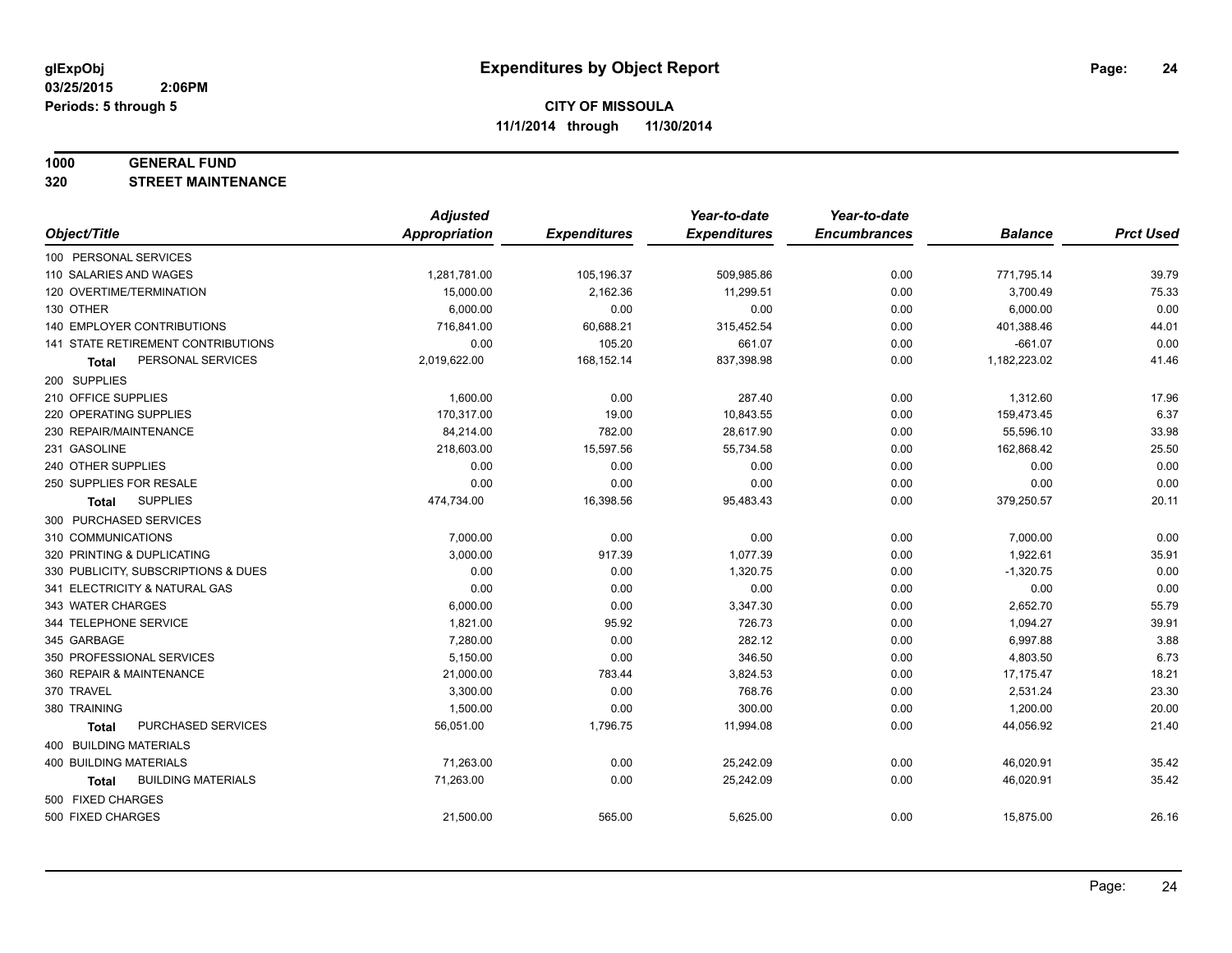#### **1000 GENERAL FUND**

**320 STREET MAINTENANCE**

|                    |                             | <b>Adjusted</b> |                     | Year-to-date        | Year-to-date        |                |                  |
|--------------------|-----------------------------|-----------------|---------------------|---------------------|---------------------|----------------|------------------|
| Object/Title       |                             | Appropriation   | <b>Expenditures</b> | <b>Expenditures</b> | <b>Encumbrances</b> | <b>Balance</b> | <b>Prct Used</b> |
| <b>Total</b>       | <b>FIXED CHARGES</b>        | 21,500.00       | 565.00              | 5,625.00            | 0.00                | 15,875.00      | 26.16            |
| 600 DEBT SERVICE   |                             |                 |                     |                     |                     |                |                  |
| 610 PRINCIPAL      |                             | 0.00            | 0.00                | 0.00                | 0.00                | 0.00           | 0.00             |
|                    | 620 INTEREST / SERVICE FEES | 0.00            | 0.00                | 0.00                | 0.00                | 0.00           | 0.00             |
| Total              | <b>DEBT SERVICE</b>         | 0.00            | 0.00                | 0.00                | 0.00                | 0.00           | 0.00             |
| 900 CAPITAL OUTLAY |                             |                 |                     |                     |                     |                |                  |
| 930 IMPROVEMENTS   |                             | 196.558.00      | 64.946.49           | 150.254.62          | 0.00                | 46,303.38      | 76.44            |
|                    | 940 MACHINERY & EQUIPMENT   | 0.00            | 0.00                | 0.00                | 0.00                | 0.00           | 0.00             |
| <b>Total</b>       | <b>CAPITAL OUTLAY</b>       | 196.558.00      | 64.946.49           | 150,254.62          | 0.00                | 46,303.38      | 76.44            |
| <b>Total</b>       | <b>STREET MAINTENANCE</b>   | 2,839,728.00    | 251.858.94          | 1,125,998.20        | 0.00                | 1,713,729.80   | 39.65            |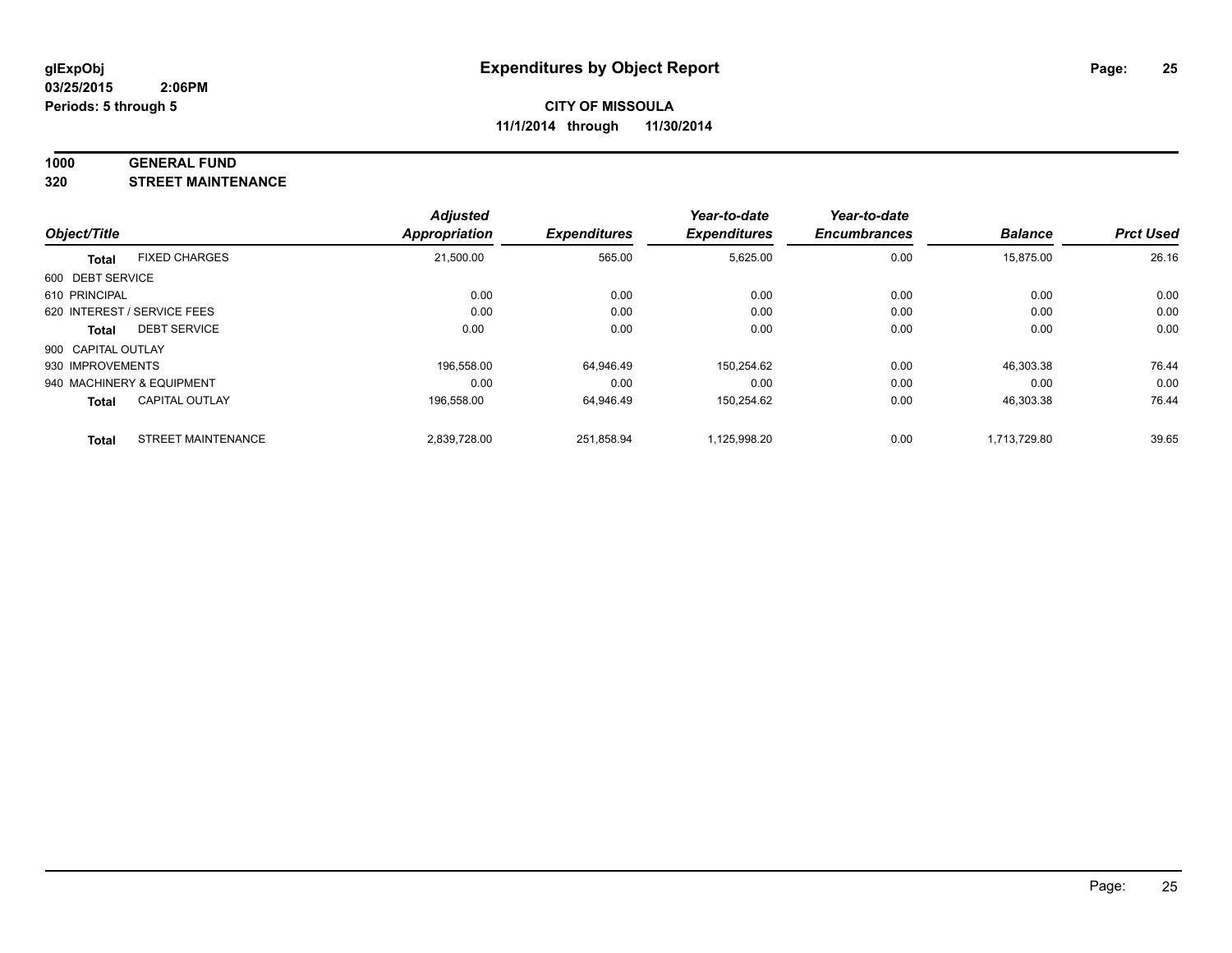#### **1000 GENERAL FUND**

**321 VEHICLE MAINTENANCE**

|                                           | <b>Adjusted</b> |                     | Year-to-date        | Year-to-date        |                |                  |
|-------------------------------------------|-----------------|---------------------|---------------------|---------------------|----------------|------------------|
| Object/Title                              | Appropriation   | <b>Expenditures</b> | <b>Expenditures</b> | <b>Encumbrances</b> | <b>Balance</b> | <b>Prct Used</b> |
| 100 PERSONAL SERVICES                     |                 |                     |                     |                     |                |                  |
| 110 SALARIES AND WAGES                    | 518,162.00      | 44,753.45           | 217,858.23          | 0.00                | 300,303.77     | 42.04            |
| 120 OVERTIME/TERMINATION                  | 2,000.00        | 0.00                | 46.09               | 0.00                | 1,953.91       | 2.30             |
| 130 OTHER                                 | 75,168.00       | 0.00                | 0.00                | 0.00                | 75,168.00      | 0.00             |
| 140 EMPLOYER CONTRIBUTIONS                | 243,319.00      | 18,981.30           | 101,625.28          | 0.00                | 141,693.72     | 41.77            |
| <b>141 STATE RETIREMENT CONTRIBUTIONS</b> | 0.00            | 44.75               | 279.34              | 0.00                | $-279.34$      | 0.00             |
| PERSONAL SERVICES<br>Total                | 838,649.00      | 63,779.50           | 319,808.94          | 0.00                | 518,840.06     | 38.13            |
| 200 SUPPLIES                              |                 |                     |                     |                     |                |                  |
| 210 OFFICE SUPPLIES                       | 1,000.00        | 16.51               | 261.43              | 0.00                | 738.57         | 26.14            |
| 220 OPERATING SUPPLIES                    | 28,306.00       | 1,043.98            | 6,508.12            | 0.00                | 21,797.88      | 22.99            |
| 230 REPAIR/MAINTENANCE                    | 34,631.00       | 4,457.11            | 16,985.03           | 0.00                | 17,645.97      | 49.05            |
| 231 GASOLINE                              | 4,813.00        | 401.24              | 1,858.86            | 0.00                | 2,954.14       | 38.62            |
| 240 OTHER SUPPLIES                        | 11,010.00       | 549.83              | 3,212.33            | 0.00                | 7,797.67       | 29.18            |
| <b>SUPPLIES</b><br>Total                  | 79,760.00       | 6,468.67            | 28,825.77           | 0.00                | 50,934.23      | 36.14            |
| 300 PURCHASED SERVICES                    |                 |                     |                     |                     |                |                  |
| 310 COMMUNICATIONS                        | 150.00          | 0.00                | 0.00                | 0.00                | 150.00         | 0.00             |
| 320 PRINTING & DUPLICATING                | 350.00          | 0.00                | 0.00                | 0.00                | 350.00         | 0.00             |
| 330 PUBLICITY, SUBSCRIPTIONS & DUES       | 230.00          | 0.00                | 0.00                | 0.00                | 230.00         | 0.00             |
| 340 SEWER                                 | 2,580.00        | 0.00                | 749.09              | 0.00                | 1,830.91       | 29.03            |
| 341 ELECTRICITY & NATURAL GAS             | 162,002.00      | 13,965.50           | 59,048.34           | 0.00                | 102,953.66     | 36.45            |
| 343 WATER CHARGES                         | 12,356.00       | 493.96              | 1,985.90            | 0.00                | 10,370.10      | 16.07            |
| 344 TELEPHONE SERVICE                     | 2,590.00        | 6.94                | 471.47              | 0.00                | 2,118.53       | 18.20            |
| 345 GARBAGE                               | 9,815.00        | 225.92              | 2,794.48            | 0.00                | 7,020.52       | 28.47            |
| 350 PROFESSIONAL SERVICES                 | 12,895.00       | 1,570.00            | 4,012.06            | 0.00                | 8,882.94       | 31.11            |
| 360 REPAIR & MAINTENANCE                  | 212,326.00      | 3,366.04            | 71,296.15           | 0.00                | 141,029.85     | 33.58            |
| 370 TRAVEL                                | 1,050.00        | 0.00                | 0.00                | 0.00                | 1,050.00       | 0.00             |
| 380 TRAINING                              | 850.00          | 461.85              | 746.70              | 0.00                | 103.30         | 87.85            |
| 390 OTHER PURCHASED SERVICES              | 0.00            | 0.00                | 0.00                | 0.00                | 0.00           | 0.00             |
| PURCHASED SERVICES<br>Total               | 417,194.00      | 20,090.21           | 141,104.19          | 0.00                | 276,089.81     | 33.82            |
| 800 OTHER OBJECTS                         |                 |                     |                     |                     |                |                  |
| 845 CONTINGENCY                           | 0.00            | 0.00                | 0.00                | 0.00                | 0.00           | 0.00             |
| OTHER OBJECTS<br>Total                    | 0.00            | 0.00                | 0.00                | 0.00                | 0.00           | 0.00             |
| 900 CAPITAL OUTLAY                        |                 |                     |                     |                     |                |                  |
| 940 MACHINERY & EQUIPMENT                 | 0.00            | 0.00                | 0.00                | 0.00                | 0.00           | 0.00             |
|                                           |                 |                     |                     |                     |                |                  |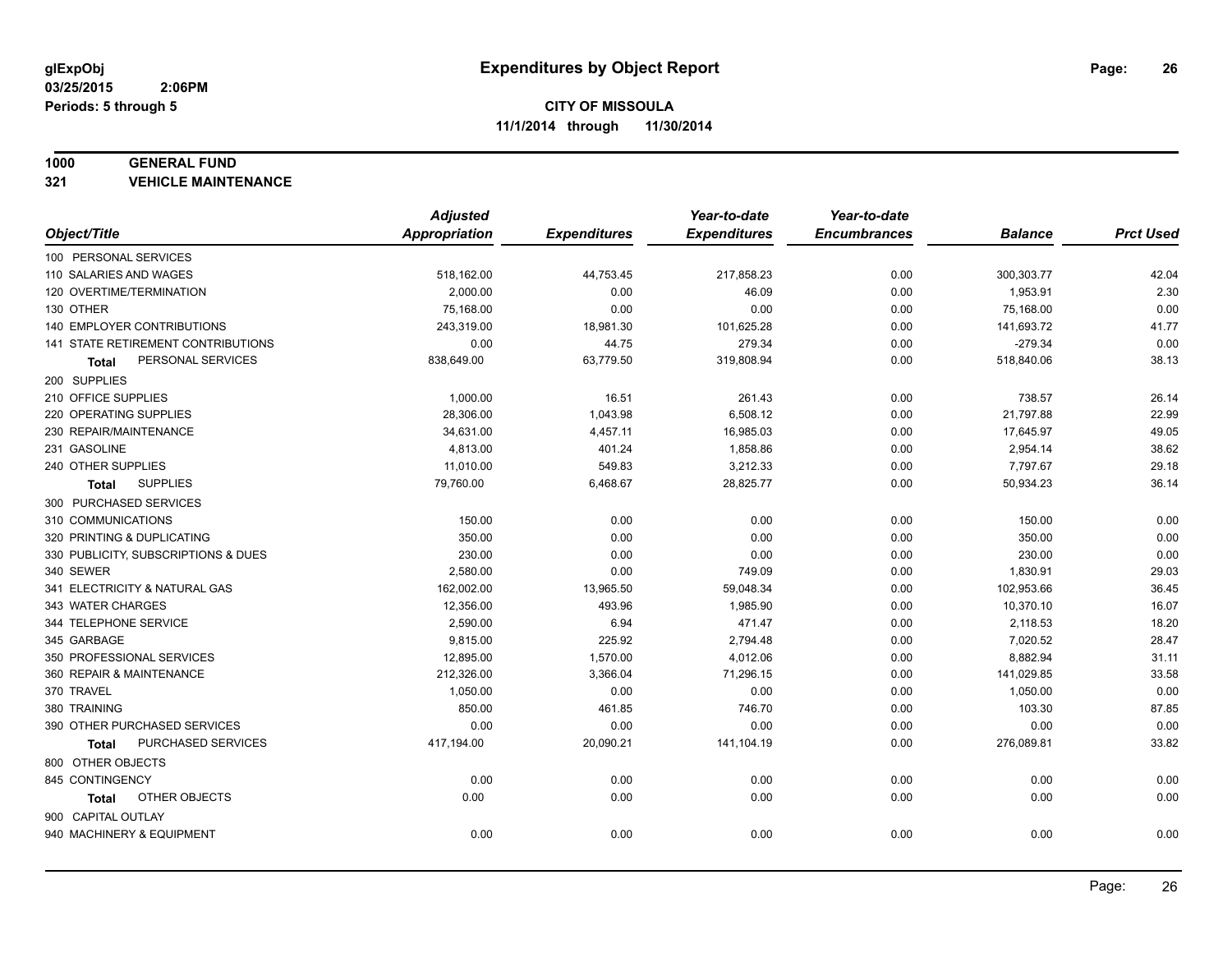# **1000 GENERAL FUND**

**321 VEHICLE MAINTENANCE**

| Object/Title |                            | <b>Adjusted</b><br>Appropriation<br><i><b>Expenditures</b></i> | Year-to-date | Year-to-date        |                     |                |                  |
|--------------|----------------------------|----------------------------------------------------------------|--------------|---------------------|---------------------|----------------|------------------|
|              |                            |                                                                |              | <b>Expenditures</b> | <b>Encumbrances</b> | <b>Balance</b> | <b>Prct Used</b> |
| <b>Total</b> | CAPITAL OUTLAY             | 0.00                                                           | 0.00         | 0.00                | 0.00                | 0.00           | 0.00             |
| Total        | <b>VEHICLE MAINTENANCE</b> | 335,603.00                                                     | 90,338.38    | 489.738.90          | 0.00                | 845.864.10     | 36.67            |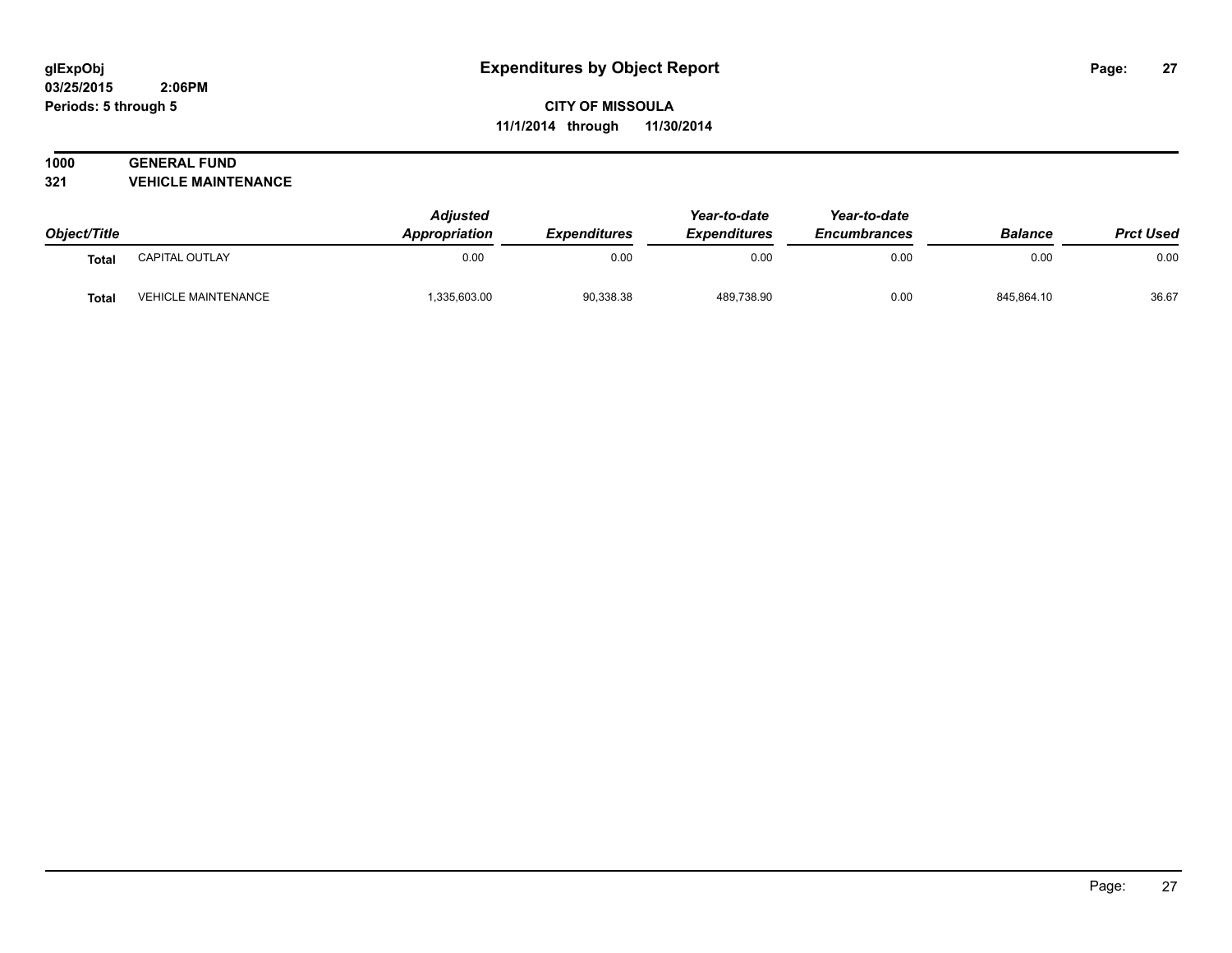# **1000 GENERAL FUND**

**340 CEMETERY**

|                                           | <b>Adjusted</b>      |                     | Year-to-date        | Year-to-date        |                |                  |
|-------------------------------------------|----------------------|---------------------|---------------------|---------------------|----------------|------------------|
| Object/Title                              | <b>Appropriation</b> | <b>Expenditures</b> | <b>Expenditures</b> | <b>Encumbrances</b> | <b>Balance</b> | <b>Prct Used</b> |
| 100 PERSONAL SERVICES                     |                      |                     |                     |                     |                |                  |
| 110 SALARIES AND WAGES                    | 387,911.00           | 29,797.04           | 147,428.98          | 0.00                | 240,482.02     | 38.01            |
| 120 OVERTIME/TERMINATION                  | 5,000.00             | 1,440.14            | 1,764.97            | 0.00                | 3,235.03       | 35.30            |
| 140 EMPLOYER CONTRIBUTIONS                | 163,453.00           | 13,442.87           | 71,396.06           | 0.00                | 92,056.94      | 43.68            |
| 141 STATE RETIREMENT CONTRIBUTIONS        | 0.00                 | 29.80               | 192.46              | 0.00                | $-192.46$      | 0.00             |
| PERSONAL SERVICES<br>Total                | 556,364.00           | 44,709.85           | 220,782.47          | 0.00                | 335,581.53     | 39.68            |
| 200 SUPPLIES                              |                      |                     |                     |                     |                |                  |
| 210 OFFICE SUPPLIES                       | 2,770.00             | 123.49              | 468.17              | 0.00                | 2,301.83       | 16.90            |
| 220 OPERATING SUPPLIES                    | 35,802.00            | 24.98               | 9,541.83            | 0.00                | 26,260.17      | 26.65            |
| 230 REPAIR/MAINTENANCE                    | 20,120.00            | 1,646.58            | 10,208.78           | 0.00                | 9,911.22       | 50.74            |
| 231 GASOLINE                              | 14,398.00            | 1,489.06            | 6,016.77            | 0.00                | 8,381.23       | 41.79            |
| 240 OTHER SUPPLIES                        | 0.00                 | 0.00                | 0.00                | 0.00                | 0.00           | 0.00             |
| 250 SUPPLIES FOR RESALE                   | 0.00                 | 0.00                | 0.00                | 0.00                | 0.00           | 0.00             |
| <b>SUPPLIES</b><br>Total                  | 73,090.00            | 3,284.11            | 26,235.55           | 0.00                | 46,854.45      | 35.89            |
| 300 PURCHASED SERVICES                    |                      |                     |                     |                     |                |                  |
| 310 COMMUNICATIONS                        | 1,933.00             | 61.19               | 539.93              | 0.00                | 1,393.07       | 27.93            |
| 320 PRINTING & DUPLICATING                | 775.00               | 0.00                | 129.95              | 0.00                | 645.05         | 16.77            |
| 330 PUBLICITY, SUBSCRIPTIONS & DUES       | 814.00               | 0.00                | 0.00                | 0.00                | 814.00         | 0.00             |
| 341 ELECTRICITY & NATURAL GAS             | 17,865.00            | 1,579.63            | 7,433.93            | 0.00                | 10,431.07      | 41.61            |
| 343 WATER CHARGES                         | 1,082.00             | 79.38               | 289.61              | 0.00                | 792.39         | 26.77            |
| 344 TELEPHONE SERVICE                     | 2,400.00             | 149.24              | 598.78              | 0.00                | 1,801.22       | 24.95            |
| 345 GARBAGE                               | 1,070.00             | 0.00                | 306.00              | 0.00                | 764.00         | 28.60            |
| 350 PROFESSIONAL SERVICES                 | 1,000.00             | 0.00                | 0.00                | 0.00                | 1,000.00       | 0.00             |
| 360 REPAIR & MAINTENANCE                  | 3,700.00             | 242.75              | 1,373.30            | 0.00                | 2,326.70       | 37.12            |
| 370 TRAVEL                                | 500.00               | 0.00                | 0.00                | 0.00                | 500.00         | 0.00             |
| 380 TRAINING                              | 1,006.00             | 555.44              | 605.44              | 0.00                | 400.56         | 60.18            |
| 390 OTHER PURCHASED SERVICES              | 3,342.00             | 202.80              | 1,014.00            | 0.00                | 2,328.00       | 30.34            |
| PURCHASED SERVICES<br><b>Total</b>        | 35,487.00            | 2,870.43            | 12,290.94           | 0.00                | 23,196.06      | 34.64            |
| 400 BUILDING MATERIALS                    |                      |                     |                     |                     |                |                  |
| 400 BUILDING MATERIALS                    | 0.00                 | 0.00                | 0.00                | 0.00                | 0.00           | 0.00             |
| <b>BUILDING MATERIALS</b><br><b>Total</b> | 0.00                 | 0.00                | 0.00                | 0.00                | 0.00           | 0.00             |
| 500 FIXED CHARGES                         |                      |                     |                     |                     |                |                  |
| 500 FIXED CHARGES                         | 0.00                 | 0.00                | 0.00                | 0.00                | 0.00           | 0.00             |
| 530 EQUIPMENT RENTAL                      | 500.00               | 115.50              | 277.00              | 0.00                | 223.00         | 55.40            |
|                                           |                      |                     |                     |                     |                |                  |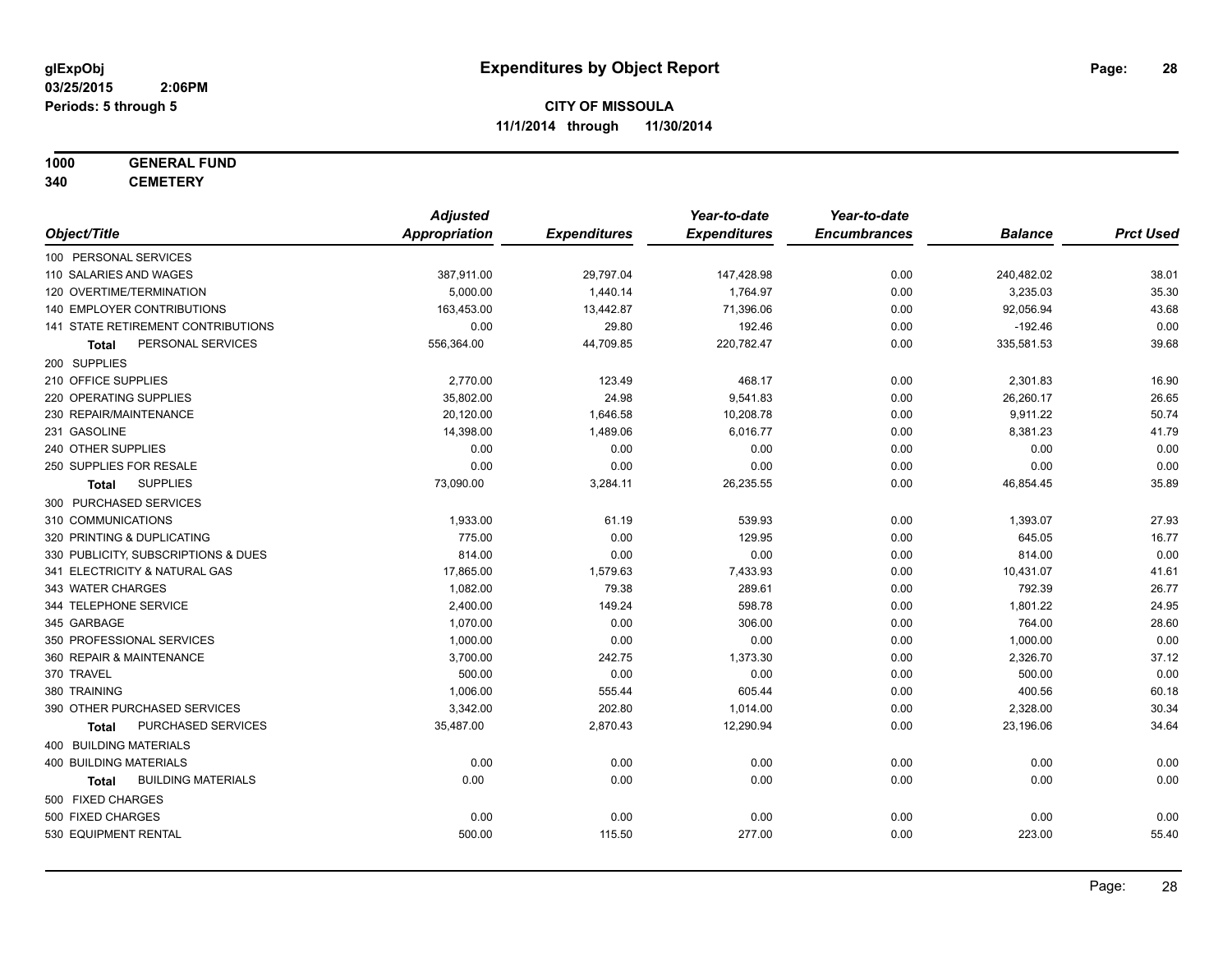# **1000 GENERAL FUND**

**340 CEMETERY**

|                    |                           | <b>Adjusted</b>      |                     | Year-to-date        | Year-to-date        |                |                  |
|--------------------|---------------------------|----------------------|---------------------|---------------------|---------------------|----------------|------------------|
| Object/Title       |                           | <b>Appropriation</b> | <b>Expenditures</b> | <b>Expenditures</b> | <b>Encumbrances</b> | <b>Balance</b> | <b>Prct Used</b> |
| <b>Total</b>       | <b>FIXED CHARGES</b>      | 500.00               | 115.50              | 277.00              | 0.00                | 223.00         | 55.40            |
| 800 OTHER OBJECTS  |                           |                      |                     |                     |                     |                |                  |
| 845 CONTINGENCY    |                           | 8,185.00             | 700.00              | 2,968.00            | 0.00                | 5,217.00       | 36.26            |
| <b>Total</b>       | OTHER OBJECTS             | 8,185.00             | 700.00              | 2,968.00            | 0.00                | 5,217.00       | 36.26            |
| 900 CAPITAL OUTLAY |                           |                      |                     |                     |                     |                |                  |
| 920 BUILDINGS      |                           | 0.00                 | 0.00                | 0.00                | 0.00                | 0.00           | 0.00             |
| 930 IMPROVEMENTS   |                           | 0.00                 | 23.98               | 23.98               | 0.00                | $-23.98$       | 0.00             |
|                    | 940 MACHINERY & EQUIPMENT | 0.00                 | 0.00                | 0.00                | 0.00                | 0.00           | 0.00             |
| <b>Total</b>       | <b>CAPITAL OUTLAY</b>     | 0.00                 | 23.98               | 23.98               | 0.00                | $-23.98$       | 0.00             |
| <b>Total</b>       | <b>CEMETERY</b>           | 673,626.00           | 51,703.87           | 262,577.94          | 0.00                | 411.048.06     | 38.98            |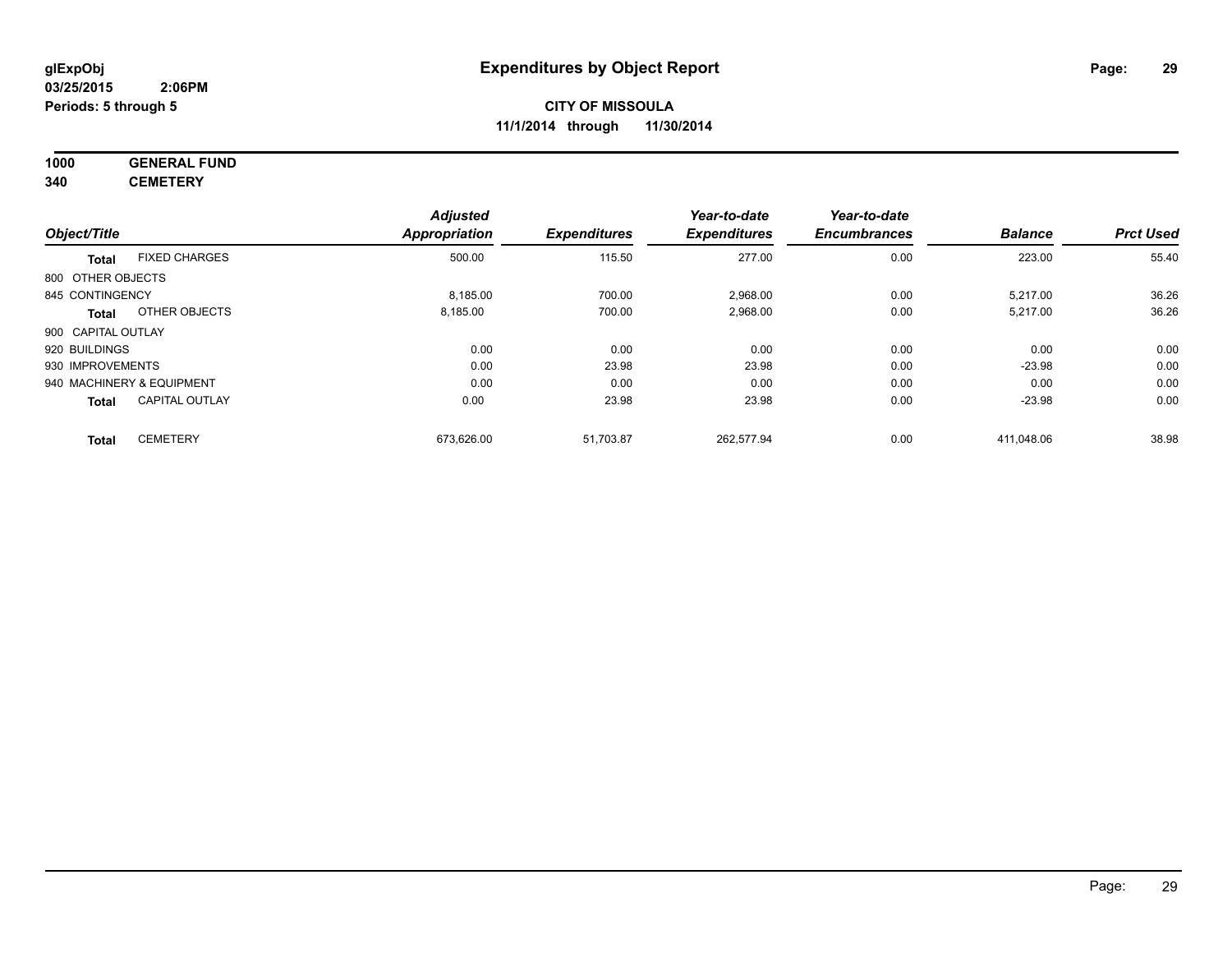#### **1000 GENERAL FUND**

**370 PARKS & RECREATION**

|                                           | <b>Adjusted</b> |                     | Year-to-date        | Year-to-date        |                |                  |
|-------------------------------------------|-----------------|---------------------|---------------------|---------------------|----------------|------------------|
| Object/Title                              | Appropriation   | <b>Expenditures</b> | <b>Expenditures</b> | <b>Encumbrances</b> | <b>Balance</b> | <b>Prct Used</b> |
| 100 PERSONAL SERVICES                     |                 |                     |                     |                     |                |                  |
| 110 SALARIES AND WAGES                    | 2,099,568.00    | 159,435.29          | 852,890.28          | 0.00                | 1,246,677.72   | 40.62            |
| 120 OVERTIME/TERMINATION                  | 7,000.00        | 22.93               | 2,209.80            | 0.00                | 4,790.20       | 31.57            |
| 130 OTHER                                 | 12,760.00       | 0.00                | 0.00                | 0.00                | 12,760.00      | 0.00             |
| 140 EMPLOYER CONTRIBUTIONS                | 759,476.00      | 60,574.38           | 327,429.04          | 0.00                | 432,046.96     | 43.11            |
| <b>141 STATE RETIREMENT CONTRIBUTIONS</b> | 0.00            | 159.44              | 1,147.34            | 0.00                | $-1,147.34$    | 0.00             |
| PERSONAL SERVICES<br>Total                | 2,878,804.00    | 220,192.04          | 1,183,676.46        | 0.00                | 1,695,127.54   | 41.12            |
| 200 SUPPLIES                              |                 |                     |                     |                     |                |                  |
| 210 OFFICE SUPPLIES                       | 5,465.00        | 244.60              | 1,853.48            | 0.00                | 3,611.52       | 33.92            |
| 220 OPERATING SUPPLIES                    | 101,401.00      | 4,246.93            | 22,218.67           | 0.00                | 79,182.33      | 21.91            |
| 230 REPAIR/MAINTENANCE                    | 68,649.00       | 3,480.38            | 31,884.56           | 0.00                | 36,764.44      | 46.45            |
| 231 GASOLINE                              | 79,836.00       | 9,441.69            | 41,551.74           | 0.00                | 38,284.26      | 52.05            |
| 240 OTHER SUPPLIES                        | 0.00            | 0.00                | 0.00                | 0.00                | 0.00           | 0.00             |
| <b>SUPPLIES</b><br>Total                  | 255,351.00      | 17,413.60           | 97,508.45           | 0.00                | 157,842.55     | 38.19            |
| 300 PURCHASED SERVICES                    |                 |                     |                     |                     |                |                  |
| 310 COMMUNICATIONS                        | 4,369.00        | 0.00                | 614.47              | 0.00                | 3,754.53       | 14.06            |
| 320 PRINTING & DUPLICATING                | 8,700.00        | 0.00                | 63.00               | 0.00                | 8,637.00       | 0.72             |
| 330 PUBLICITY, SUBSCRIPTIONS & DUES       | 9,140.00        | 1,126.00            | 2,256.17            | 0.00                | 6,883.83       | 24.68            |
| 340 SEWER                                 | 2,154.00        | 0.00                | 1,053.75            | 0.00                | 1,100.25       | 48.92            |
| 341 ELECTRICITY & NATURAL GAS             | 105,462.00      | 7,120.43            | 16,214.46           | 0.00                | 89,247.54      | 15.37            |
| 343 WATER CHARGES                         | 156,801.00      | 14,333.50           | 128,720.33          | 0.00                | 28,080.67      | 82.09            |
| 344 TELEPHONE SERVICE                     | 20,021.00       | 834.33              | 5,666.69            | 0.00                | 14,354.31      | 28.30            |
| 345 GARBAGE                               | 28,283.00       | 0.00                | 14,160.67           | 0.00                | 14,122.33      | 50.07            |
| 350 PROFESSIONAL SERVICES                 | 59,750.00       | 2,029.00            | 10,889.02           | 0.00                | 48,860.98      | 18.22            |
| 360 REPAIR & MAINTENANCE                  | 47,756.00       | 318.90              | 7,427.03            | 0.00                | 40,328.97      | 15.55            |
| 370 TRAVEL                                | 6,194.00        | 196.16              | 1,391.31            | 0.00                | 4,802.69       | 22.46            |
| 380 TRAINING                              | 5,236.00        | 225.00              | 2,123.68            | 0.00                | 3,112.32       | 40.56            |
| 390 OTHER PURCHASED SERVICES              | 44,371.00       | 6,040.00            | 11,377.50           | 0.00                | 32,993.50      | 25.64            |
| PURCHASED SERVICES<br><b>Total</b>        | 498,237.00      | 32,223.32           | 201,958.08          | 0.00                | 296,278.92     | 40.53            |
| 800 OTHER OBJECTS                         |                 |                     |                     |                     |                |                  |
| 820 TRANSFERS TO OTHER FUNDS              | 10,000.00       | 0.00                | 0.00                | 0.00                | 10,000.00      | 0.00             |
| OTHER OBJECTS<br>Total                    | 10,000.00       | 0.00                | 0.00                | 0.00                | 10,000.00      | 0.00             |
| 900 CAPITAL OUTLAY                        |                 |                     |                     |                     |                |                  |
| 930 IMPROVEMENTS                          | 0.00            | 0.00                | 15,280.00           | 0.00                | $-15,280.00$   | 0.00             |
|                                           |                 |                     |                     |                     |                |                  |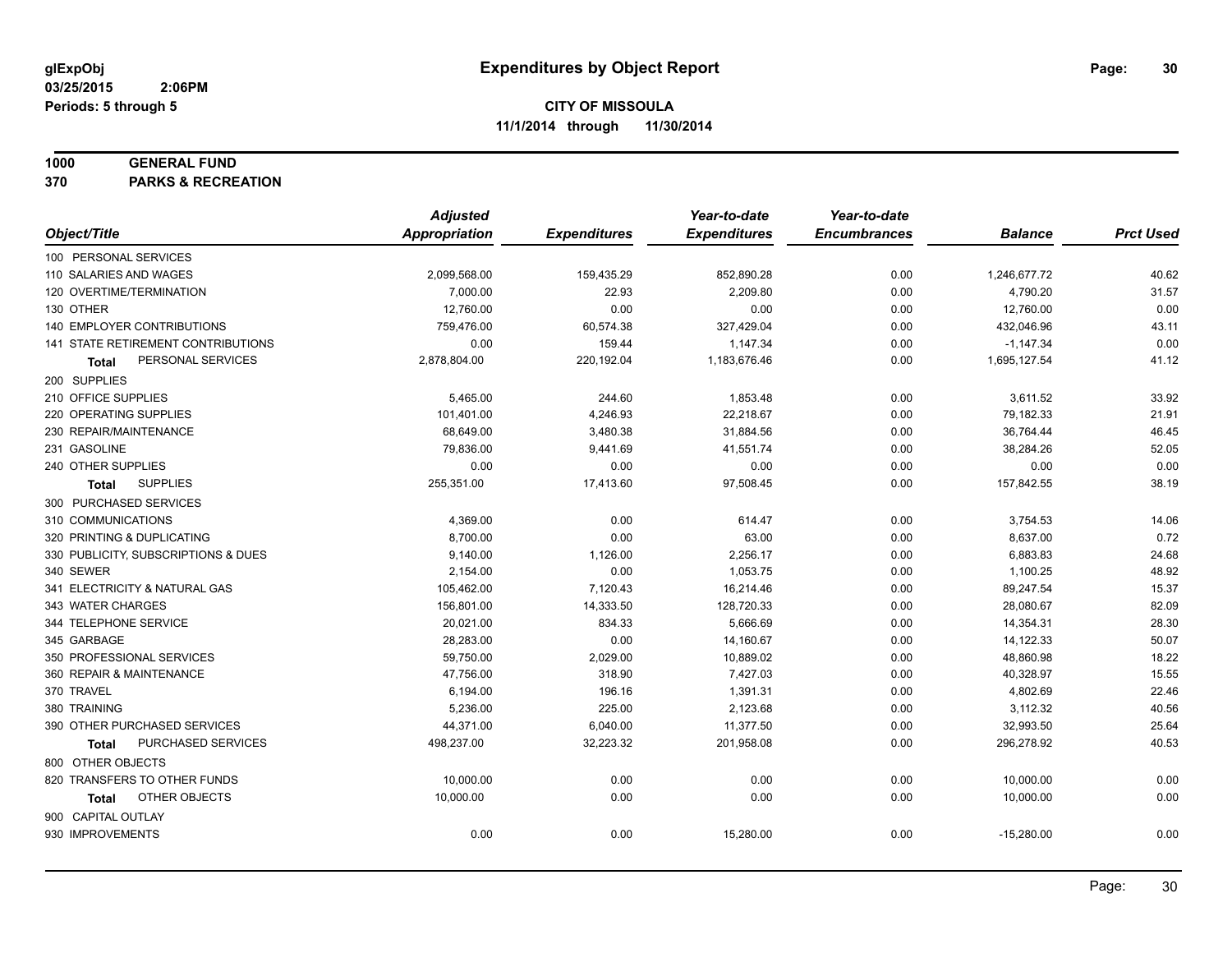#### **03/25/2015 2:06PM Periods: 5 through 5**

# **CITY OF MISSOULA 11/1/2014 through 11/30/2014**

# **1000 GENERAL FUND**

**370 PARKS & RECREATION**

| Object/Title |                           | <b>Adjusted</b><br>Appropriation | <i><b>Expenditures</b></i> | Year-to-date<br><b>Expenditures</b> | Year-to-date<br><b>Encumbrances</b> | <b>Balance</b> | <b>Prct Used</b> |
|--------------|---------------------------|----------------------------------|----------------------------|-------------------------------------|-------------------------------------|----------------|------------------|
|              | 940 MACHINERY & EQUIPMENT | 0.00                             | 0.00                       | 0.00                                | 0.00                                | 0.00           | 0.00             |
| <b>Total</b> | CAPITAL OUTLAY            | 0.00                             | 0.00                       | 15,280.00                           | 0.00                                | $-15.280.00$   | 0.00             |
| Total        | PARKS & RECREATION        | 3,642,392.00                     | 269,828.96                 | 498,422.99                          | 0.00                                | 2,143,969.01   | 41.14            |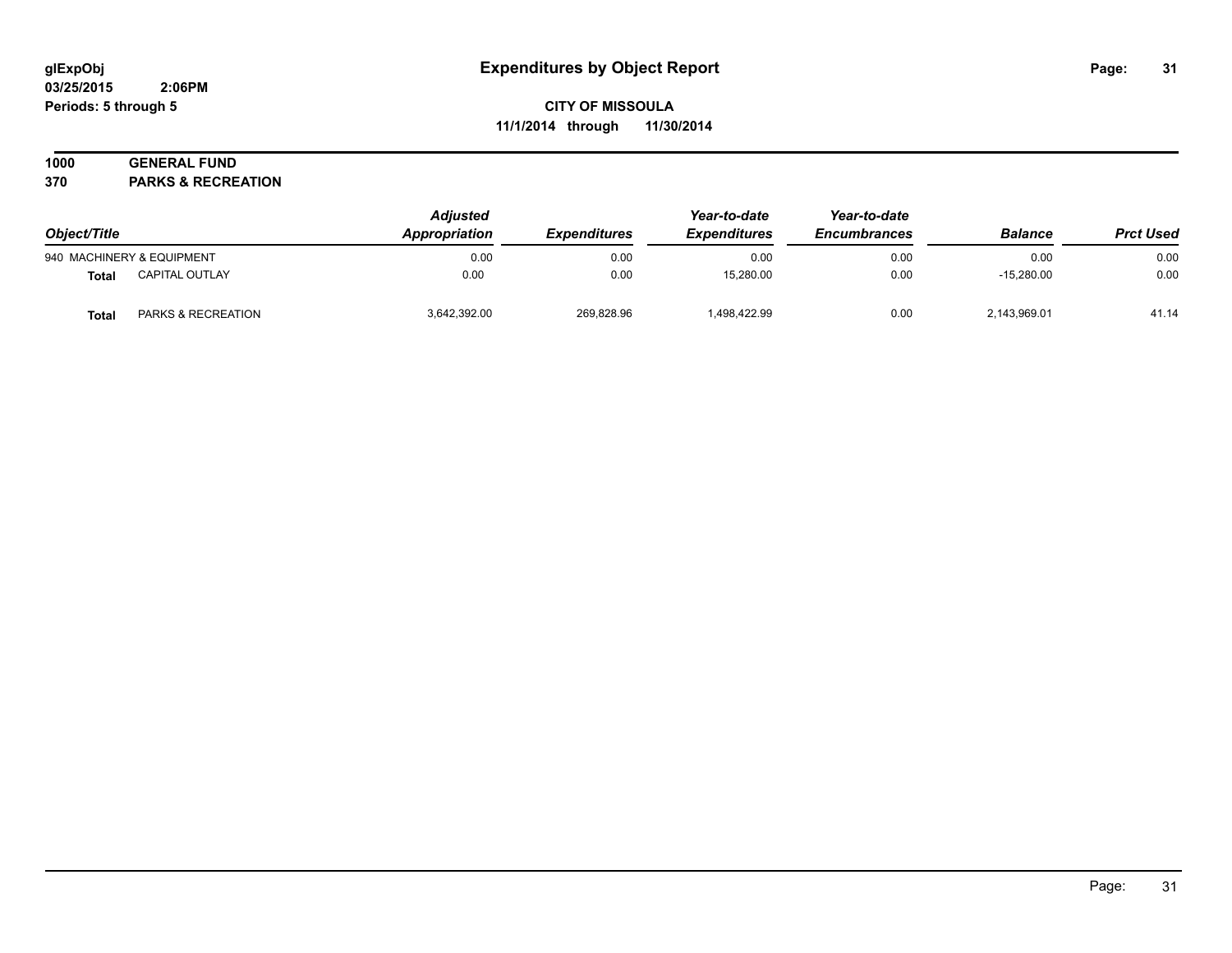#### **1000 GENERAL FUND**

**390 NON-DEPARTMENTAL**

|                                                   | <b>Adjusted</b> |                     | Year-to-date        | Year-to-date        |                |                  |
|---------------------------------------------------|-----------------|---------------------|---------------------|---------------------|----------------|------------------|
| Object/Title                                      | Appropriation   | <b>Expenditures</b> | <b>Expenditures</b> | <b>Encumbrances</b> | <b>Balance</b> | <b>Prct Used</b> |
| 100 PERSONAL SERVICES                             |                 |                     |                     |                     |                |                  |
| 110 SALARIES AND WAGES                            | 44,976.00       | 0.00                | $-2.85$             | 0.00                | 44,978.85      | $-0.01$          |
| 120 OVERTIME/TERMINATION                          | 25,000.00       | 0.00                | 0.00                | 0.00                | 25,000.00      | 0.00             |
| 140 EMPLOYER CONTRIBUTIONS                        | $-22,556.00$    | 764.15              | 397.50              | 0.00                | $-22,953.50$   | $-1.76$          |
| PERSONAL SERVICES<br>Total                        | 47,420.00       | 764.15              | 394.65              | 0.00                | 47,025.35      | 0.83             |
| 200 SUPPLIES                                      |                 |                     |                     |                     |                |                  |
| 220 OPERATING SUPPLIES                            | 0.00            | 0.00                | 0.00                | 0.00                | 0.00           | 0.00             |
| 230 REPAIR/MAINTENANCE                            | 50.000.00       | 0.00                | 0.00                | 0.00                | 50,000.00      | 0.00             |
| 231 GASOLINE                                      | 0.00            | 0.00                | 0.00                | 0.00                | 0.00           | 0.00             |
| 240 OTHER SUPPLIES                                | 37,622.30       | 0.00                | 0.00                | 0.00                | 37,622.30      | 0.00             |
| <b>SUPPLIES</b><br><b>Total</b>                   | 87,622.30       | 0.00                | 0.00                | 0.00                | 87,622.30      | 0.00             |
| 300 PURCHASED SERVICES                            |                 |                     |                     |                     |                |                  |
| 310 COMMUNICATIONS                                | 0.00            | 0.00                | 0.00                | 0.00                | 0.00           | 0.00             |
| 330 PUBLICITY, SUBSCRIPTIONS & DUES               | 0.00            | 0.00                | 0.00                | 0.00                | 0.00           | 0.00             |
| 341 ELECTRICITY & NATURAL GAS                     | 0.00            | 0.00                | 0.00                | 0.00                | 0.00           | 0.00             |
| 350 PROFESSIONAL SERVICES                         | 88,766.00       | 0.00                | 8,257.51            | 0.00                | 80,508.49      | 9.30             |
| 360 REPAIR & MAINTENANCE                          | 0.00            | 0.00                | 1,004.90            | 0.00                | $-1,004.90$    | 0.00             |
| 390 OTHER PURCHASED SERVICES                      | 230,197.00      | 17,100.00           | 17,100.00           | 0.00                | 213,097.00     | 7.43             |
| PURCHASED SERVICES<br>Total                       | 318,963.00      | 17,100.00           | 26,362.41           | 0.00                | 292,600.59     | 8.27             |
| 400 BUILDING MATERIALS                            |                 |                     |                     |                     |                |                  |
| <b>400 BUILDING MATERIALS</b>                     | 0.00            | 0.00                | 0.00                | 0.00                | 0.00           | 0.00             |
| <b>BUILDING MATERIALS</b><br><b>Total</b>         | 0.00            | 0.00                | 0.00                | 0.00                | 0.00           | 0.00             |
| 500 FIXED CHARGES                                 |                 |                     |                     |                     |                |                  |
| 500 FIXED CHARGES                                 | 1,029,863.00    | 48,768.46           | 703,996.92          | 0.00                | 325,866.08     | 68.36            |
| 550 MERCHANT SERVICE FEES                         | 29,700.00       | 0.00                | 0.00                | 0.00                | 29,700.00      | 0.00             |
| <b>FIXED CHARGES</b><br><b>Total</b>              | 1,059,563.00    | 48,768.46           | 703,996.92          | 0.00                | 355,566.08     | 66.44            |
| 600 DEBT SERVICE                                  |                 |                     |                     |                     |                |                  |
| 610 PRINCIPAL                                     | 409,805.00      | 58,808.59           | 263,613.02          | 0.00                | 146,191.98     | 64.33            |
| 620 INTEREST / SERVICE FEES                       | 15,179.00       | 1,682.02            | 5,596.24            | 0.00                | 9,582.76       | 36.87            |
| <b>DEBT SERVICE</b><br><b>Total</b>               | 424,984.00      | 60,490.61           | 269,209.26          | 0.00                | 155,774.74     | 63.35            |
| 700 GRANTS & CONTRIBUTIONS                        |                 |                     |                     |                     |                |                  |
| 700 GRANTS & CONTRIBUTIONS                        | 2,212,267.00    | 11,683.14           | 187,614.94          | 0.00                | 2,024,652.06   | 8.48             |
| <b>GRANTS &amp; CONTRIBUTIONS</b><br><b>Total</b> | 2,212,267.00    | 11,683.14           | 187,614.94          | 0.00                | 2,024,652.06   | 8.48             |
|                                                   |                 |                     |                     |                     |                |                  |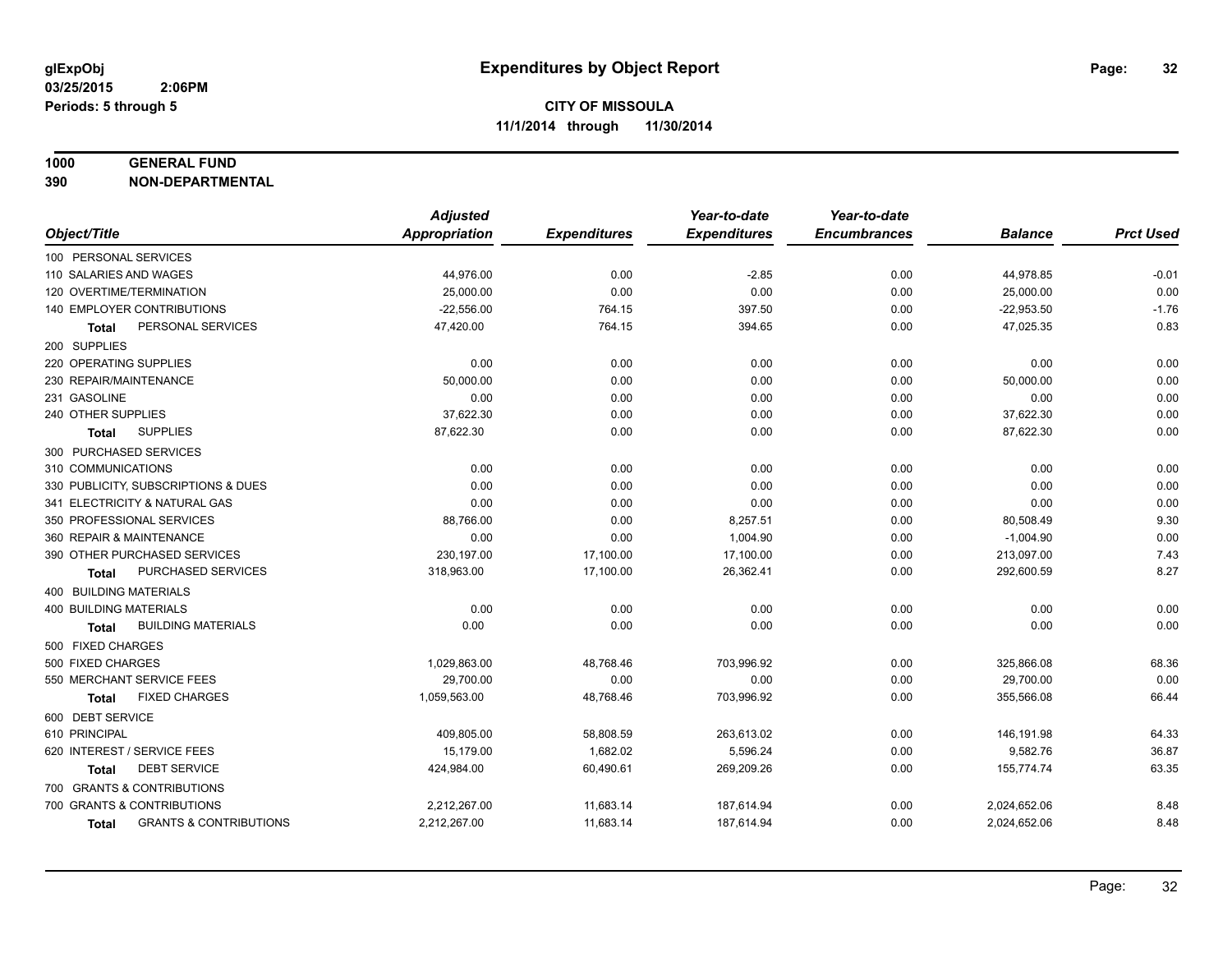# **1000 GENERAL FUND**

**390 NON-DEPARTMENTAL**

|                           |                              | <b>Adjusted</b>      |                     | Year-to-date        | Year-to-date        |                |                  |
|---------------------------|------------------------------|----------------------|---------------------|---------------------|---------------------|----------------|------------------|
| Object/Title              |                              | <b>Appropriation</b> | <b>Expenditures</b> | <b>Expenditures</b> | <b>Encumbrances</b> | <b>Balance</b> | <b>Prct Used</b> |
| 800 OTHER OBJECTS         |                              |                      |                     |                     |                     |                |                  |
|                           | 820 TRANSFERS TO OTHER FUNDS | 1.973.577.00         | 6.558.60            | 40.421.51           | 0.00                | 1.933.155.49   | 2.05             |
| 845 CONTINGENCY           |                              | 158.000.00           | 328.00              | 328.00              | 0.00                | 157.672.00     | 0.21             |
| <b>Total</b>              | OTHER OBJECTS                | 2.131.577.00         | 6,886.60            | 40.749.51           | 0.00                | 2.090.827.49   | 1.91             |
| 900 CAPITAL OUTLAY        |                              |                      |                     |                     |                     |                |                  |
| 940 MACHINERY & EQUIPMENT |                              | 0.00                 | 0.00                | 0.00                | 0.00                | 0.00           | 0.00             |
| <b>Total</b>              | <b>CAPITAL OUTLAY</b>        | 0.00                 | 0.00                | 0.00                | 0.00                | 0.00           | 0.00             |
| <b>Total</b>              | NON-DEPARTMENTAL             | 6.282.396.30         | 145.692.96          | 1.228.327.69        | 0.00                | 5.054.068.61   | 19.55            |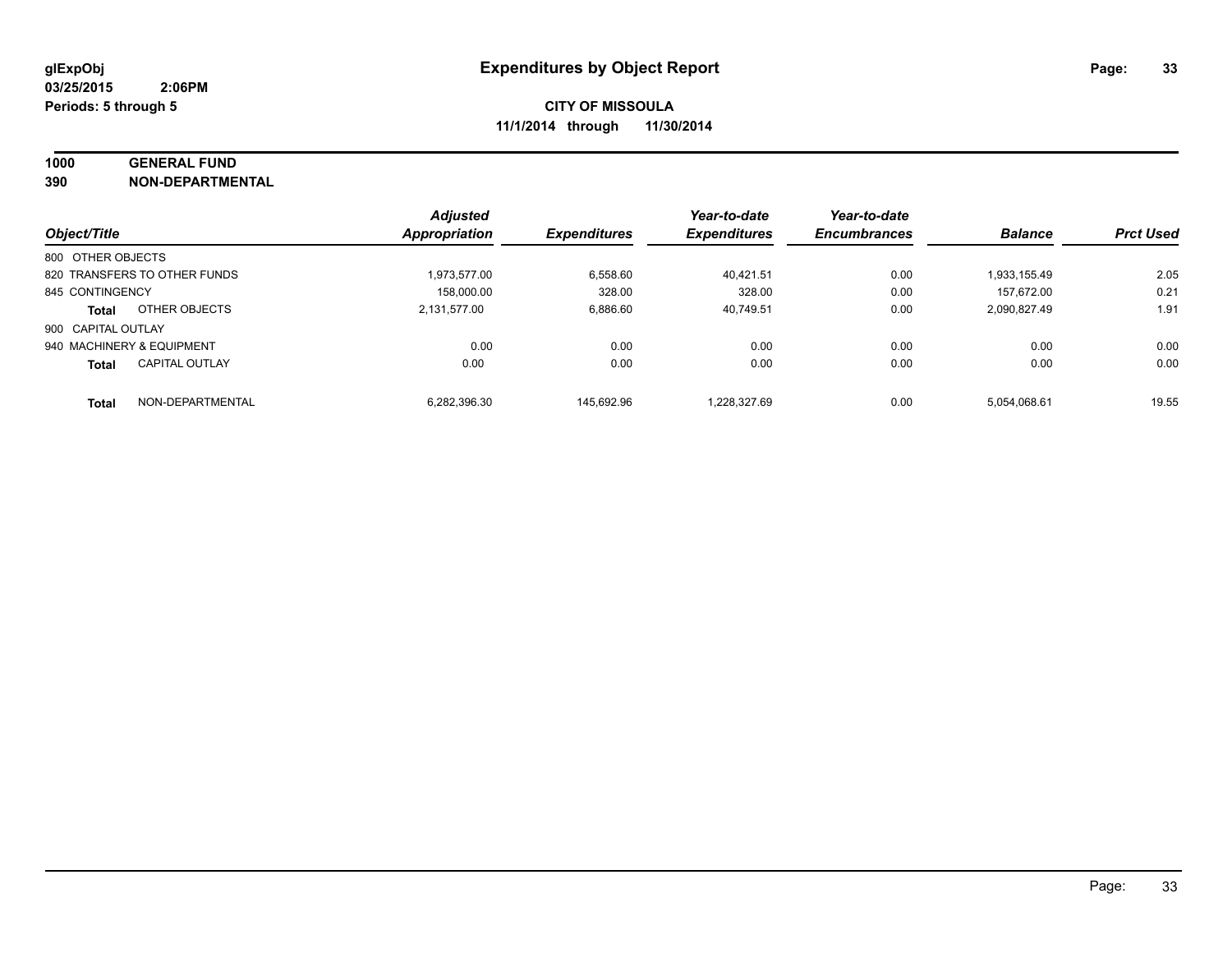**1000 GENERAL FUND**

|                                       | <b>Adjusted</b> |                     | Year-to-date        | Year-to-date        |                |                  |
|---------------------------------------|-----------------|---------------------|---------------------|---------------------|----------------|------------------|
| Object/Title                          | Appropriation   | <b>Expenditures</b> | <b>Expenditures</b> | <b>Encumbrances</b> | <b>Balance</b> | <b>Prct Used</b> |
| 100 PERSONAL SERVICES                 |                 |                     |                     |                     |                |                  |
| 110 SALARIES AND WAGES                | 24,849,964.00   | 1,883,915.19        | 9,245,090.39        | 0.00                | 15,604,873.61  | 37.20            |
| 115 SALARIES/HEALTH INSURANCE BENEFIT | 629,280.00      | 110,010.00          | 489,829.50          | 0.00                | 139,450.50     | 77.84            |
| 120 OVERTIME/TERMINATION              | 1,019,137.00    | 47,412.03           | 554,178.32          | 0.00                | 464,958.68     | 54.38            |
| 121 OUTSIDE HIRE OVERTIME             | 75,000.00       | 2,673.30            | 62,296.84           | 0.00                | 12,703.16      | 83.06            |
| 122 COURT OVERTIME                    | 0.00            | 619.69              | 5,132.23            | 0.00                | $-5,132.23$    | 0.00             |
| 130 OTHER                             | 250,188.00      | 0.00                | 120,898.87          | 0.00                | 129,289.13     | 48.32            |
| <b>140 EMPLOYER CONTRIBUTIONS</b>     | 10,236,390.00   | 640,445.80          | 3,314,276.12        | 0.00                | 6,922,113.88   | 32.38            |
| 141 STATE RETIREMENT CONTRIBUTIONS    | 2,264,770.00    | 347,404.63          | 1,695,318.45        | 0.00                | 569,451.55     | 74.86            |
| PERSONAL SERVICES<br>Total            | 39,324,729.00   | 3,032,480.64        | 15,487,020.72       | 0.00                | 23,837,708.28  | 39.38            |
| 200 SUPPLIES                          |                 |                     |                     |                     |                |                  |
| 210 OFFICE SUPPLIES                   | 90,774.00       | 7,216.80            | 26,146.71           | 0.00                | 64,627.29      | 28.80            |
| 220 OPERATING SUPPLIES                | 651,881.00      | 30,279.13           | 156,333.73          | 0.00                | 495,547.27     | 23.98            |
| 230 REPAIR/MAINTENANCE                | 433,669.00      | 19,713.40           | 128,062.61          | 0.00                | 305,606.39     | 29.53            |
| 231 GASOLINE                          | 579.236.00      | 65,486.80           | 200,102.38          | 0.00                | 379,133.62     | 34.55            |
| 240 OTHER SUPPLIES                    | 93,139.30       | 3,159.67            | 8,232.27            | 0.00                | 84,907.03      | 8.84             |
| 250 SUPPLIES FOR RESALE               | 0.00            | 0.00                | 0.00                | 0.00                | 0.00           | 0.00             |
| <b>SUPPLIES</b><br>Total              | 1,848,699.30    | 125,855.80          | 518,877.70          | 0.00                | 1,329,821.60   | 28.07            |
| 300 PURCHASED SERVICES                |                 |                     |                     |                     |                |                  |
| 310 COMMUNICATIONS                    | 115,689.00      | 3,895.51            | 35,194.76           | 0.00                | 80,494.24      | 30.42            |
| 320 PRINTING & DUPLICATING            | 50.752.00       | 1,348.64            | 6,094.93            | 0.00                | 44,657.07      | 12.01            |
| 330 PUBLICITY, SUBSCRIPTIONS & DUES   | 293,327.00      | 165,347.14          | 239,556.89          | 0.00                | 53,770.11      | 81.67            |
| 340 SEWER                             | 6,128.00        | 0.00                | 2,407.46            | 0.00                | 3,720.54       | 39.29            |
| 341 ELECTRICITY & NATURAL GAS         | 486,686.00      | 35,795.85           | 143,430.98          | 0.00                | 343,255.02     | 29.47            |
| 343 WATER CHARGES                     | 190,916.00      | 15,458.44           | 139,915.71          | 0.00                | 51,000.29      | 73.29            |
| 344 TELEPHONE SERVICE                 | 254,205.00      | 4,460.27            | 73,684.30           | 0.00                | 180,520.70     | 28.99            |
| 345 GARBAGE                           | 52,367.00       | 225.92              | 19,319.67           | 0.00                | 33,047.33      | 36.89            |
| 350 PROFESSIONAL SERVICES             | 837,172.00      | 78,818.48           | 263,971.17          | 0.00                | 573,200.83     | 31.53            |
| 360 REPAIR & MAINTENANCE              | 591,523.00      | 21,300.92           | 262,176.36          | 0.00                | 329,346.64     | 44.32            |
| 370 TRAVEL                            | 129,056.00      | 6,189.86            | 31,301.39           | 0.00                | 97,754.61      | 24.25            |
| 380 TRAINING                          | 113,579.00      | 4,730.69            | 39,423.63           | 0.00                | 74,155.37      | 34.71            |
| 390 OTHER PURCHASED SERVICES          | 346,093.00      | 28,206.03           | 46,019.92           | 0.00                | 300,073.08     | 13.30            |
| PURCHASED SERVICES<br><b>Total</b>    | 3,467,493.00    | 365,777.75          | 1,302,497.17        | 0.00                | 2,164,995.83   | 37.56            |
| 400 BUILDING MATERIALS                |                 |                     |                     |                     |                |                  |
| <b>400 BUILDING MATERIALS</b>         | 71,263.00       | 0.00                | 25,242.09           | 0.00                | 46,020.91      | 35.42            |
|                                       |                 |                     |                     |                     |                |                  |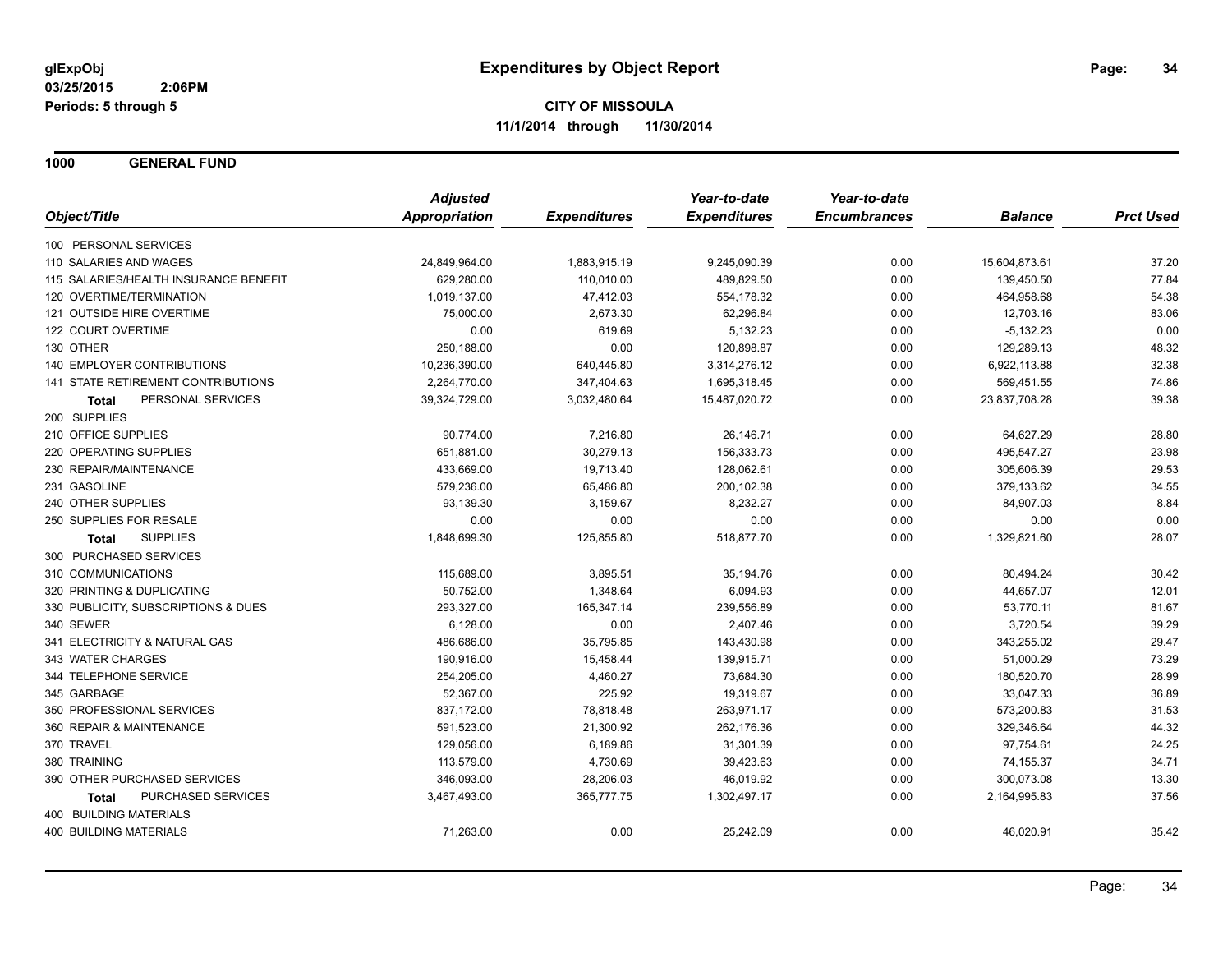**1000 GENERAL FUND**

|                                                   | <b>Adjusted</b>      |                     | Year-to-date        | Year-to-date        |                  |                  |
|---------------------------------------------------|----------------------|---------------------|---------------------|---------------------|------------------|------------------|
| Object/Title                                      | <b>Appropriation</b> | <b>Expenditures</b> | <b>Expenditures</b> | <b>Encumbrances</b> | <b>Balance</b>   | <b>Prct Used</b> |
| <b>BUILDING MATERIALS</b><br><b>Total</b>         | 71,263.00            | 0.00                | 25,242.09           | 0.00                | 46,020.91        | 35.42            |
| 500 FIXED CHARGES                                 |                      |                     |                     |                     |                  |                  |
| 500 FIXED CHARGES                                 | 1,074,239.00         | 60,465.46           | 733,918.92          | 0.00                | 340,320.08       | 68.32            |
| 530 EQUIPMENT RENTAL                              | 500.00               | 115.50              | 277.00              | 0.00                | 223.00           | 55.40            |
| 550 MERCHANT SERVICE FEES                         | 29.700.00            | 0.00                | 2.962.02            | 0.00                | 26.737.98        | 9.97             |
| <b>FIXED CHARGES</b><br><b>Total</b>              | 1,104,439.00         | 60,580.96           | 737,157.94          | 0.00                | 367,281.06       | 66.75            |
| 600 DEBT SERVICE                                  |                      |                     |                     |                     |                  |                  |
| 610 PRINCIPAL                                     | 409,805.00           | 58,808.59           | 263.613.02          | 0.00                | 146,191.98       | 64.33            |
| 620 INTEREST / SERVICE FEES                       | 15.179.00            | 1,682.02            | 5,596.24            | 0.00                | 9,582.76         | 36.87            |
| <b>DEBT SERVICE</b><br><b>Total</b>               | 424.984.00           | 60,490.61           | 269,209.26          | 0.00                | 155.774.74       | 63.35            |
| 700 GRANTS & CONTRIBUTIONS                        |                      |                     |                     |                     |                  |                  |
| 700 GRANTS & CONTRIBUTIONS                        | 2,253,967.00         | 13,929.06           | 192,958.72          | 0.00                | 2,061,008.28     | 8.56             |
| 780 INTERGOVERNMENTAL TRANSFER                    | 0.00                 | 0.00                | 0.00                | 0.00                | 0.00             | 0.00             |
| <b>GRANTS &amp; CONTRIBUTIONS</b><br><b>Total</b> | 2,253,967.00         | 13,929.06           | 192,958.72          | 0.00                | 2,061,008.28     | 8.56             |
| 800 OTHER OBJECTS                                 |                      |                     |                     |                     |                  |                  |
| 820 TRANSFERS TO OTHER FUNDS                      | 1,983,577.00         | 6,558.60            | 40,421.51           | 0.00                | 1,943,155.49     | 2.04             |
| 845 CONTINGENCY                                   | 166,185.00           | 1,028.00            | 3,296.00            | 0.00                | 162.889.00       | 1.98             |
| <b>OTHER OBJECTS</b><br><b>Total</b>              | 2,149,762.00         | 7,586.60            | 43.717.51           | 0.00                | 2,106,044.49     | 2.03             |
| 900 CAPITAL OUTLAY                                |                      |                     |                     |                     |                  |                  |
| 920 BUILDINGS                                     | 0.00                 | 0.00                | 0.00                | 0.00                | 0.00             | 0.00             |
| 930 IMPROVEMENTS                                  | 196,558.00           | 64,970.47           | 166,023.60          | 0.00                | 30,534.40        | 84.47            |
| 940 MACHINERY & EQUIPMENT                         | 8.576.00             | 0.00                | 1.051.26            | 0.00                | 7,524.74         | 12.26            |
| <b>CAPITAL OUTLAY</b><br><b>Total</b>             | 205,134.00           | 64,970.47           | 167,074.86          | 0.00                | 38,059.14        | 81.45            |
| <b>GENERAL FUND</b><br><b>Total</b>               | 50,850,470.30        | 3,731,671.89        | 18,743,755.97       | 0.00                | 32, 106, 714. 33 | 36.86            |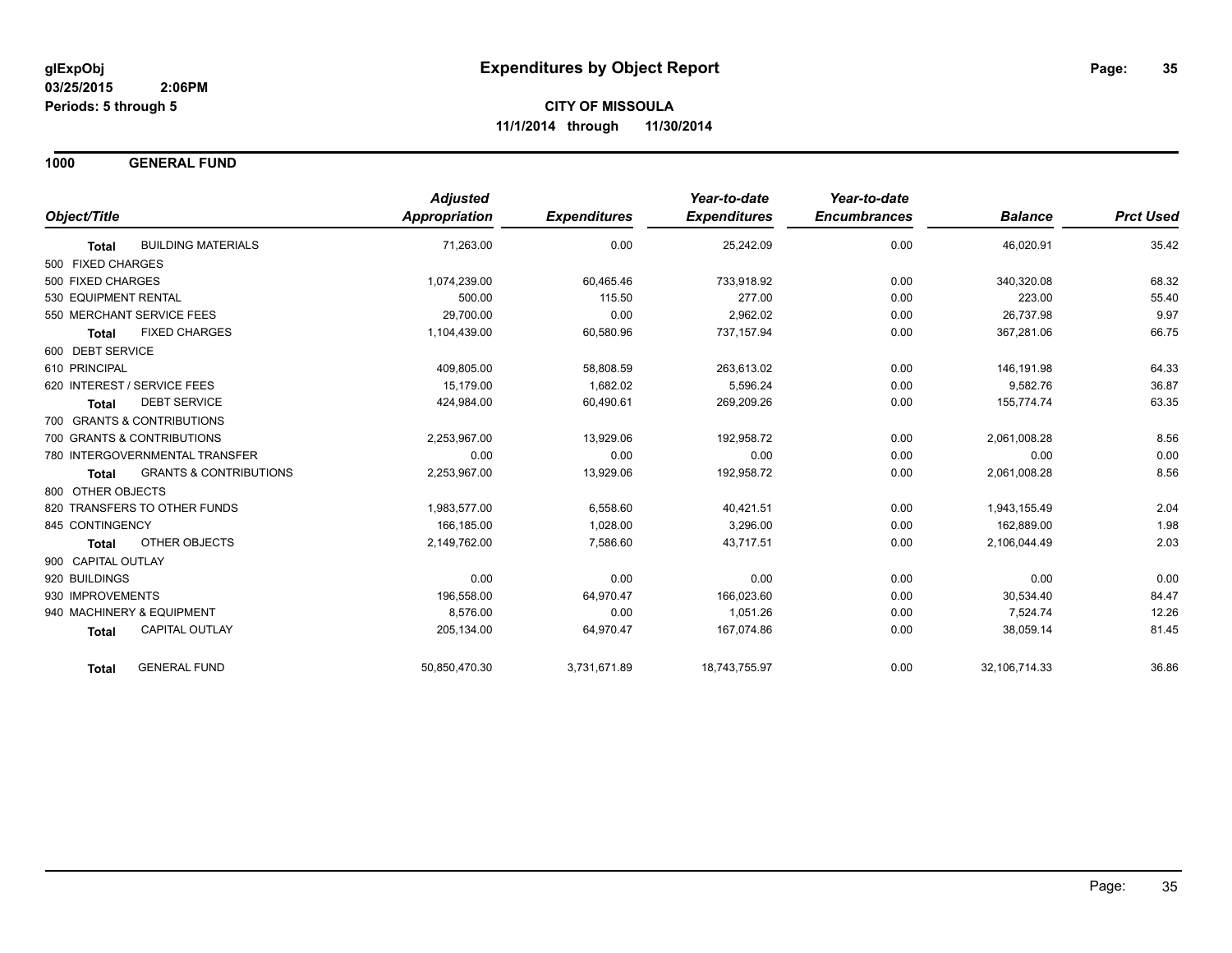#### **1211 PARK ACQUISITION & DEVELOPMENT**

**370 PARKS & RECREATION**

|                        |                              | <b>Adjusted</b> |                     | Year-to-date        | Year-to-date        |                |                  |
|------------------------|------------------------------|-----------------|---------------------|---------------------|---------------------|----------------|------------------|
| Object/Title           |                              | Appropriation   | <b>Expenditures</b> | <b>Expenditures</b> | <b>Encumbrances</b> | <b>Balance</b> | <b>Prct Used</b> |
| 200 SUPPLIES           |                              |                 |                     |                     |                     |                |                  |
| 220 OPERATING SUPPLIES |                              | 10,000.00       | 0.00                | 0.00                | 0.00                | 10,000.00      | 0.00             |
| Total                  | <b>SUPPLIES</b>              | 10,000.00       | 0.00                | 0.00                | 0.00                | 10,000.00      | 0.00             |
|                        | 300 PURCHASED SERVICES       |                 |                     |                     |                     |                |                  |
|                        | 350 PROFESSIONAL SERVICES    | 25,000.00       | 0.00                | 0.00                | 0.00                | 25,000.00      | 0.00             |
|                        | 360 REPAIR & MAINTENANCE     | 0.00            | 0.00                | 0.00                | 0.00                | 0.00           | 0.00             |
|                        | 390 OTHER PURCHASED SERVICES | 10,000.00       | 0.00                | 0.00                | 0.00                | 10,000.00      | 0.00             |
| Total                  | PURCHASED SERVICES           | 35,000.00       | 0.00                | 0.00                | 0.00                | 35,000.00      | 0.00             |
| 800 OTHER OBJECTS      |                              |                 |                     |                     |                     |                |                  |
|                        | 820 TRANSFERS TO OTHER FUNDS | 0.00            | 0.00                | 0.00                | 0.00                | 0.00           | 0.00             |
| Total                  | OTHER OBJECTS                | 0.00            | 0.00                | 0.00                | 0.00                | 0.00           | 0.00             |
| 900 CAPITAL OUTLAY     |                              |                 |                     |                     |                     |                |                  |
| 930 IMPROVEMENTS       |                              | 243,120.00      | 0.00                | 0.00                | 0.00                | 243,120.00     | 0.00             |
| <b>Total</b>           | <b>CAPITAL OUTLAY</b>        | 243,120.00      | 0.00                | 0.00                | 0.00                | 243,120.00     | 0.00             |
| <b>Total</b>           | PARKS & RECREATION           | 288,120.00      | 0.00                | 0.00                | 0.00                | 288,120.00     | 0.00             |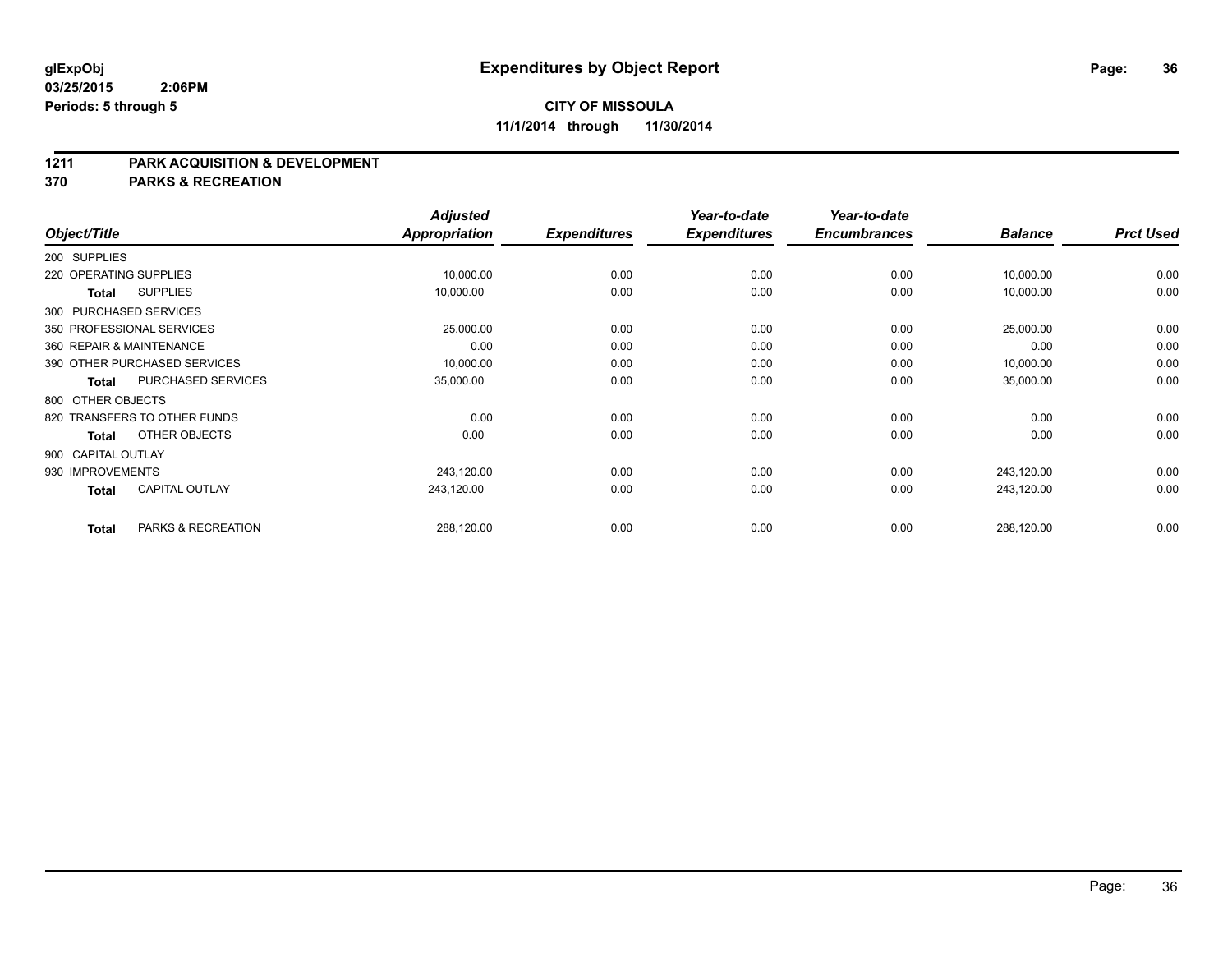## **1211 PARK ACQUISITION & DEVELOPMENT**

| Object/Title           |                                | <b>Adjusted</b><br><b>Appropriation</b> | <b>Expenditures</b> | Year-to-date<br><b>Expenditures</b> | Year-to-date<br><b>Encumbrances</b> | <b>Balance</b> | <b>Prct Used</b> |
|------------------------|--------------------------------|-----------------------------------------|---------------------|-------------------------------------|-------------------------------------|----------------|------------------|
|                        |                                |                                         |                     |                                     |                                     |                |                  |
| 200 SUPPLIES           |                                |                                         |                     |                                     |                                     |                |                  |
| 220 OPERATING SUPPLIES |                                | 10,000.00                               | 0.00                | 0.00                                | 0.00                                | 10,000.00      | 0.00             |
| Total                  | <b>SUPPLIES</b>                | 10,000.00                               | 0.00                | 0.00                                | 0.00                                | 10,000.00      | 0.00             |
|                        | 300 PURCHASED SERVICES         |                                         |                     |                                     |                                     |                |                  |
|                        | 350 PROFESSIONAL SERVICES      | 25,000.00                               | 0.00                | 0.00                                | 0.00                                | 25,000.00      | 0.00             |
|                        | 360 REPAIR & MAINTENANCE       | 0.00                                    | 0.00                | 0.00                                | 0.00                                | 0.00           | 0.00             |
|                        | 390 OTHER PURCHASED SERVICES   | 10,000.00                               | 0.00                | 0.00                                | 0.00                                | 10,000.00      | 0.00             |
| <b>Total</b>           | PURCHASED SERVICES             | 35,000.00                               | 0.00                | 0.00                                | 0.00                                | 35,000.00      | 0.00             |
| 800 OTHER OBJECTS      |                                |                                         |                     |                                     |                                     |                |                  |
|                        | 820 TRANSFERS TO OTHER FUNDS   | 0.00                                    | 0.00                | 0.00                                | 0.00                                | 0.00           | 0.00             |
| <b>Total</b>           | OTHER OBJECTS                  | 0.00                                    | 0.00                | 0.00                                | 0.00                                | 0.00           | 0.00             |
| 900 CAPITAL OUTLAY     |                                |                                         |                     |                                     |                                     |                |                  |
| 930 IMPROVEMENTS       |                                | 243,120.00                              | 0.00                | 0.00                                | 0.00                                | 243,120.00     | 0.00             |
| <b>Total</b>           | <b>CAPITAL OUTLAY</b>          | 243,120.00                              | 0.00                | 0.00                                | 0.00                                | 243,120.00     | 0.00             |
|                        |                                |                                         |                     |                                     |                                     |                |                  |
| <b>Total</b>           | PARK ACQUISITION & DEVELOPMENT | 288,120.00                              | 0.00                | 0.00                                | 0.00                                | 288,120.00     | 0.00             |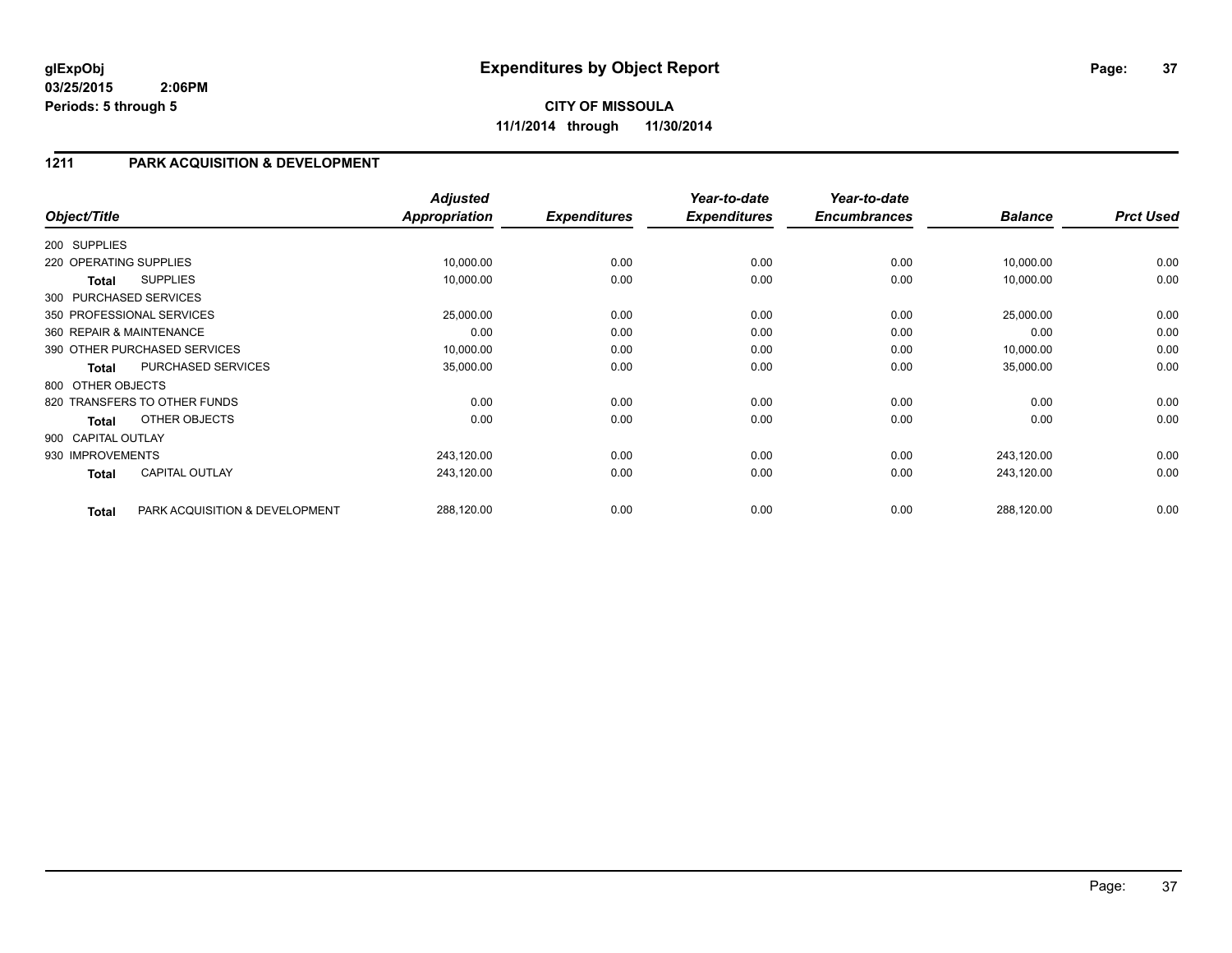#### **1212 PARK ENTERPRISE FUND**

**370 PARKS & RECREATION**

|                        |                              | <b>Adjusted</b> |                     | Year-to-date        | Year-to-date        |                |                  |
|------------------------|------------------------------|-----------------|---------------------|---------------------|---------------------|----------------|------------------|
| Object/Title           |                              | Appropriation   | <b>Expenditures</b> | <b>Expenditures</b> | <b>Encumbrances</b> | <b>Balance</b> | <b>Prct Used</b> |
| 200 SUPPLIES           |                              |                 |                     |                     |                     |                |                  |
| 220 OPERATING SUPPLIES |                              | 20,000.00       | 0.00                | 3,900.00            | 0.00                | 16,100.00      | 19.50            |
| 230 REPAIR/MAINTENANCE |                              | 15,000.00       | 0.00                | 0.00                | 0.00                | 15,000.00      | 0.00             |
| 240 OTHER SUPPLIES     |                              | 0.00            | 0.00                | 0.00                | 0.00                | 0.00           | 0.00             |
| <b>Total</b>           | <b>SUPPLIES</b>              | 35,000.00       | 0.00                | 3,900.00            | 0.00                | 31,100.00      | 11.14            |
|                        | 300 PURCHASED SERVICES       |                 |                     |                     |                     |                |                  |
|                        | 350 PROFESSIONAL SERVICES    | 10,000.00       | 0.00                | 102.98              | 0.00                | 9,897.02       | 1.03             |
|                        | 390 OTHER PURCHASED SERVICES | 20,000.00       | 0.00                | 0.00                | 0.00                | 20,000.00      | 0.00             |
| <b>Total</b>           | PURCHASED SERVICES           | 30,000.00       | 0.00                | 102.98              | 0.00                | 29,897.02      | 0.34             |
| 800 OTHER OBJECTS      |                              |                 |                     |                     |                     |                |                  |
|                        | 820 TRANSFERS TO OTHER FUNDS | 0.00            | 0.00                | 0.00                | 0.00                | 0.00           | 0.00             |
| Total                  | OTHER OBJECTS                | 0.00            | 0.00                | 0.00                | 0.00                | 0.00           | 0.00             |
| 900 CAPITAL OUTLAY     |                              |                 |                     |                     |                     |                |                  |
| 930 IMPROVEMENTS       |                              | 152,000.00      | 0.00                | 0.00                | 0.00                | 152,000.00     | 0.00             |
|                        | 940 MACHINERY & EQUIPMENT    | 30,000.00       | 0.00                | 0.00                | 0.00                | 30,000.00      | 0.00             |
| <b>Total</b>           | <b>CAPITAL OUTLAY</b>        | 182,000.00      | 0.00                | 0.00                | 0.00                | 182,000.00     | 0.00             |
| <b>Total</b>           | PARKS & RECREATION           | 247,000.00      | 0.00                | 4,002.98            | 0.00                | 242,997.02     | 1.62             |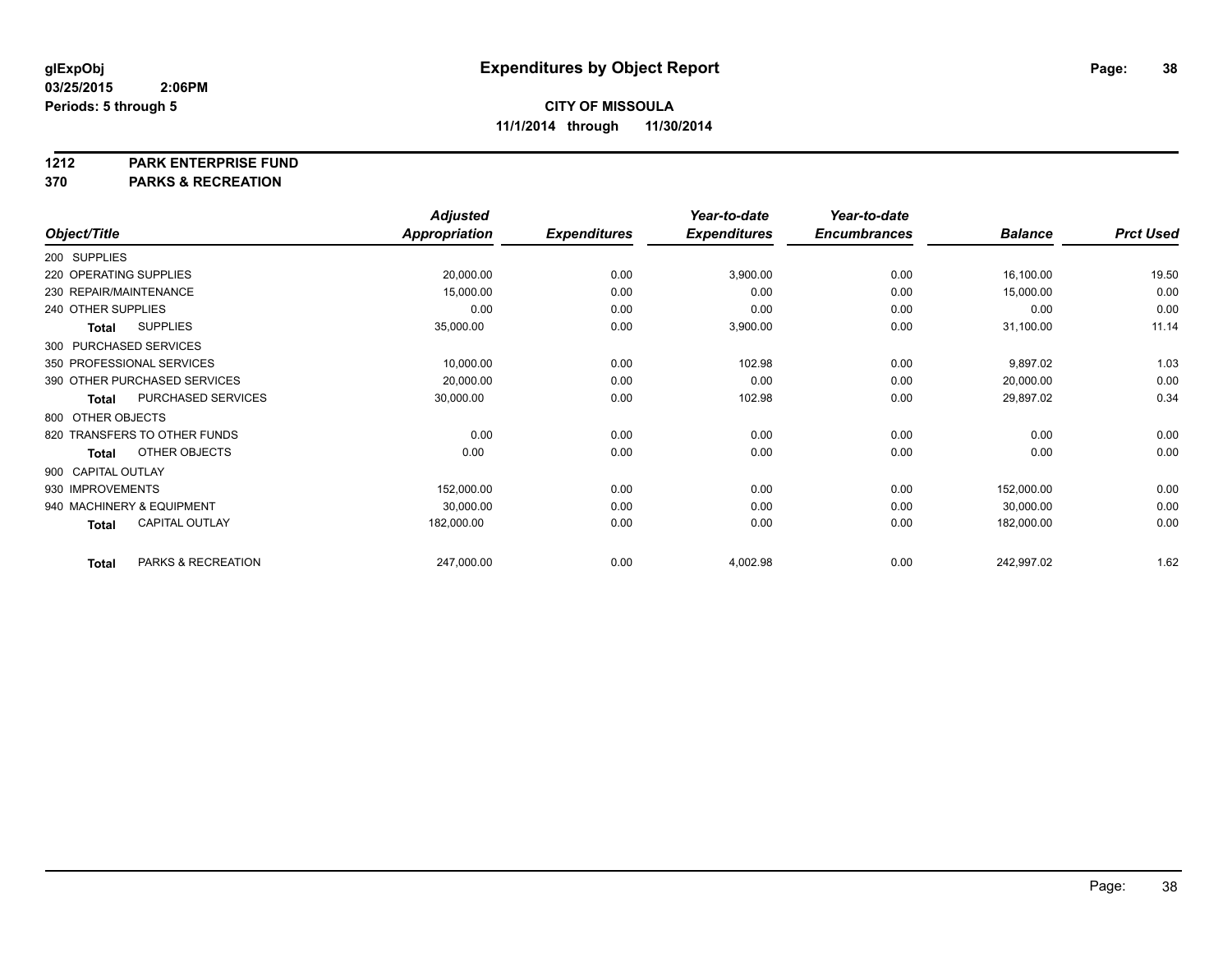## **CITY OF MISSOULA 11/1/2014 through 11/30/2014**

### **1212 PARK ENTERPRISE FUND**

|                                       | <b>Adjusted</b>      |                     | Year-to-date        | Year-to-date        |                |                  |
|---------------------------------------|----------------------|---------------------|---------------------|---------------------|----------------|------------------|
| Object/Title                          | <b>Appropriation</b> | <b>Expenditures</b> | <b>Expenditures</b> | <b>Encumbrances</b> | <b>Balance</b> | <b>Prct Used</b> |
| 200 SUPPLIES                          |                      |                     |                     |                     |                |                  |
| 220 OPERATING SUPPLIES                | 20,000.00            | 0.00                | 3,900.00            | 0.00                | 16,100.00      | 19.50            |
| 230 REPAIR/MAINTENANCE                | 15,000.00            | 0.00                | 0.00                | 0.00                | 15,000.00      | 0.00             |
| 240 OTHER SUPPLIES                    | 0.00                 | 0.00                | 0.00                | 0.00                | 0.00           | 0.00             |
| <b>SUPPLIES</b><br><b>Total</b>       | 35,000.00            | 0.00                | 3,900.00            | 0.00                | 31,100.00      | 11.14            |
| 300 PURCHASED SERVICES                |                      |                     |                     |                     |                |                  |
| 350 PROFESSIONAL SERVICES             | 10,000.00            | 0.00                | 102.98              | 0.00                | 9,897.02       | 1.03             |
| 390 OTHER PURCHASED SERVICES          | 20,000.00            | 0.00                | 0.00                | 0.00                | 20,000.00      | 0.00             |
| PURCHASED SERVICES<br><b>Total</b>    | 30,000.00            | 0.00                | 102.98              | 0.00                | 29,897.02      | 0.34             |
| 800 OTHER OBJECTS                     |                      |                     |                     |                     |                |                  |
| 820 TRANSFERS TO OTHER FUNDS          | 0.00                 | 0.00                | 0.00                | 0.00                | 0.00           | 0.00             |
| OTHER OBJECTS<br><b>Total</b>         | 0.00                 | 0.00                | 0.00                | 0.00                | 0.00           | 0.00             |
| 900 CAPITAL OUTLAY                    |                      |                     |                     |                     |                |                  |
| 930 IMPROVEMENTS                      | 152,000.00           | 0.00                | 0.00                | 0.00                | 152,000.00     | 0.00             |
| 940 MACHINERY & EQUIPMENT             | 30,000.00            | 0.00                | 0.00                | 0.00                | 30,000.00      | 0.00             |
| <b>CAPITAL OUTLAY</b><br><b>Total</b> | 182,000.00           | 0.00                | 0.00                | 0.00                | 182,000.00     | 0.00             |
| PARK ENTERPRISE FUND<br><b>Total</b>  | 247,000.00           | 0.00                | 4,002.98            | 0.00                | 242,997.02     | 1.62             |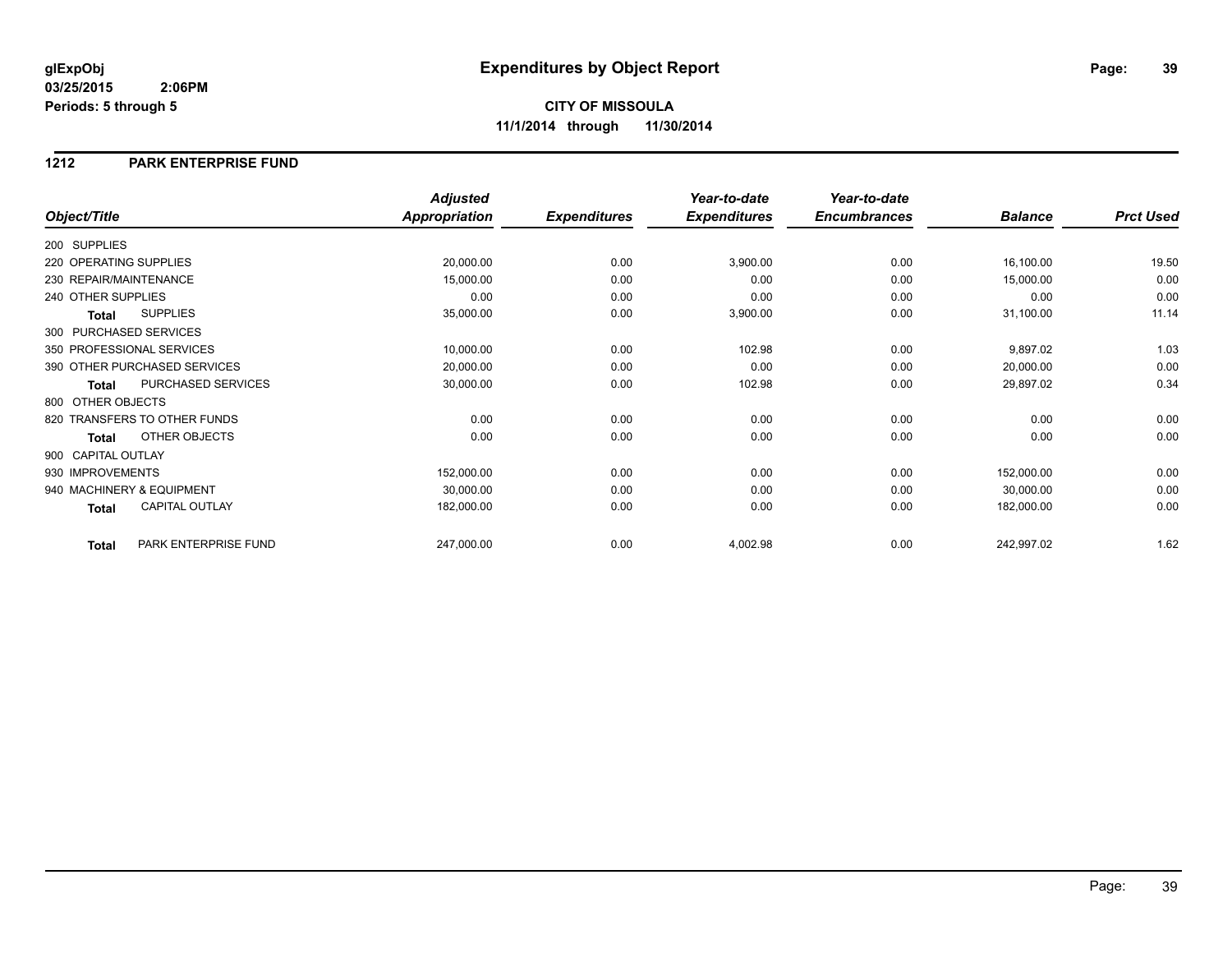**1216 PARKS & REC TRAILS, DEV**

**370 PARKS & RECREATION**

|                                            | <b>Adjusted</b>      |                     | Year-to-date        | Year-to-date        |                |                  |
|--------------------------------------------|----------------------|---------------------|---------------------|---------------------|----------------|------------------|
| Object/Title                               | <b>Appropriation</b> | <b>Expenditures</b> | <b>Expenditures</b> | <b>Encumbrances</b> | <b>Balance</b> | <b>Prct Used</b> |
| 100 PERSONAL SERVICES                      |                      |                     |                     |                     |                |                  |
| 110 SALARIES AND WAGES                     | 11,291.00            | 230.58              | 2,790.71            | 0.00                | 8,500.29       | 24.72            |
| 120 OVERTIME/TERMINATION                   | 0.00                 | 0.00                | 216.13              | 0.00                | $-216.13$      | 0.00             |
| 130 OTHER                                  | 0.00                 | 0.00                | 0.00                | 0.00                | 0.00           | 0.00             |
| 140 EMPLOYER CONTRIBUTIONS                 | 1,909.00             | 52.29               | 643.73              | 0.00                | 1,265.27       | 33.72            |
| <b>141 STATE RETIREMENT CONTRIBUTIONS</b>  | 0.00                 | 0.23                | 3.21                | 0.00                | $-3.21$        | 0.00             |
| PERSONAL SERVICES<br>Total                 | 13,200.00            | 283.10              | 3,653.78            | 0.00                | 9,546.22       | 27.68            |
| 200 SUPPLIES                               |                      |                     |                     |                     |                |                  |
| 210 OFFICE SUPPLIES                        | 0.00                 | 0.00                | 0.00                | 0.00                | 0.00           | 0.00             |
| 220 OPERATING SUPPLIES                     | 67,000.00            | 2,216.00            | 3,091.00            | 0.00                | 63,909.00      | 4.61             |
| 230 REPAIR/MAINTENANCE                     | 35,000.00            | 61.00               | 23,791.36           | 0.00                | 11,208.64      | 67.98            |
| 240 OTHER SUPPLIES                         | 1,100.00             | 0.00                | 0.00                | 0.00                | 1,100.00       | 0.00             |
| <b>SUPPLIES</b><br><b>Total</b>            | 103,100.00           | 2,277.00            | 26,882.36           | 0.00                | 76,217.64      | 26.07            |
| 300 PURCHASED SERVICES                     |                      |                     |                     |                     |                |                  |
| 330 PUBLICITY, SUBSCRIPTIONS & DUES        | 0.00                 | 0.00                | 0.00                | 0.00                | 0.00           | 0.00             |
| 341 ELECTRICITY & NATURAL GAS              | 0.00                 | 0.00                | 0.00                | 0.00                | 0.00           | 0.00             |
| 350 PROFESSIONAL SERVICES                  | 146,700.00           | 0.00                | 1,521.39            | 0.00                | 145,178.61     | 1.04             |
| 360 REPAIR & MAINTENANCE                   | 10,000.00            | 0.00                | 0.00                | 0.00                | 10,000.00      | 0.00             |
| 370 TRAVEL                                 | 150.00               | 0.00                | 0.00                | 0.00                | 150.00         | 0.00             |
| 380 TRAINING                               | 150.00               | 0.00                | 0.00                | 0.00                | 150.00         | 0.00             |
| 390 OTHER PURCHASED SERVICES               | 100,000.00           | 0.00                | 0.00                | 0.00                | 100,000.00     | 0.00             |
| PURCHASED SERVICES<br>Total                | 257,000.00           | 0.00                | 1,521.39            | 0.00                | 255,478.61     | 0.59             |
| 700 GRANTS & CONTRIBUTIONS                 |                      |                     |                     |                     |                |                  |
| 700 GRANTS & CONTRIBUTIONS                 | 0.00                 | 0.00                | 0.00                | 0.00                | 0.00           | 0.00             |
| 751 RECREATION SCHOLARSHIPS                | 0.00                 | 0.00                | 0.00                | 0.00                | 0.00           | 0.00             |
| <b>GRANTS &amp; CONTRIBUTIONS</b><br>Total | 0.00                 | 0.00                | 0.00                | 0.00                | 0.00           | 0.00             |
| 800 OTHER OBJECTS                          |                      |                     |                     |                     |                |                  |
| 820 TRANSFERS TO OTHER FUNDS               | 50,000.00            | 0.00                | 0.00                | 0.00                | 50,000.00      | 0.00             |
| 845 CONTINGENCY                            | 25,000.00            | 0.00                | 0.00                | 0.00                | 25,000.00      | 0.00             |
| OTHER OBJECTS<br>Total                     | 75,000.00            | 0.00                | 0.00                | 0.00                | 75,000.00      | 0.00             |
| 900 CAPITAL OUTLAY                         |                      |                     |                     |                     |                |                  |
| 920 BUILDINGS                              | 100,000.00           | 0.00                | 0.00                | 0.00                | 100,000.00     | 0.00             |
| 930 IMPROVEMENTS                           | 706,093.00           | 166,419.31          | 217,950.13          | 0.00                | 488,142.87     | 30.87            |
|                                            |                      |                     |                     |                     |                |                  |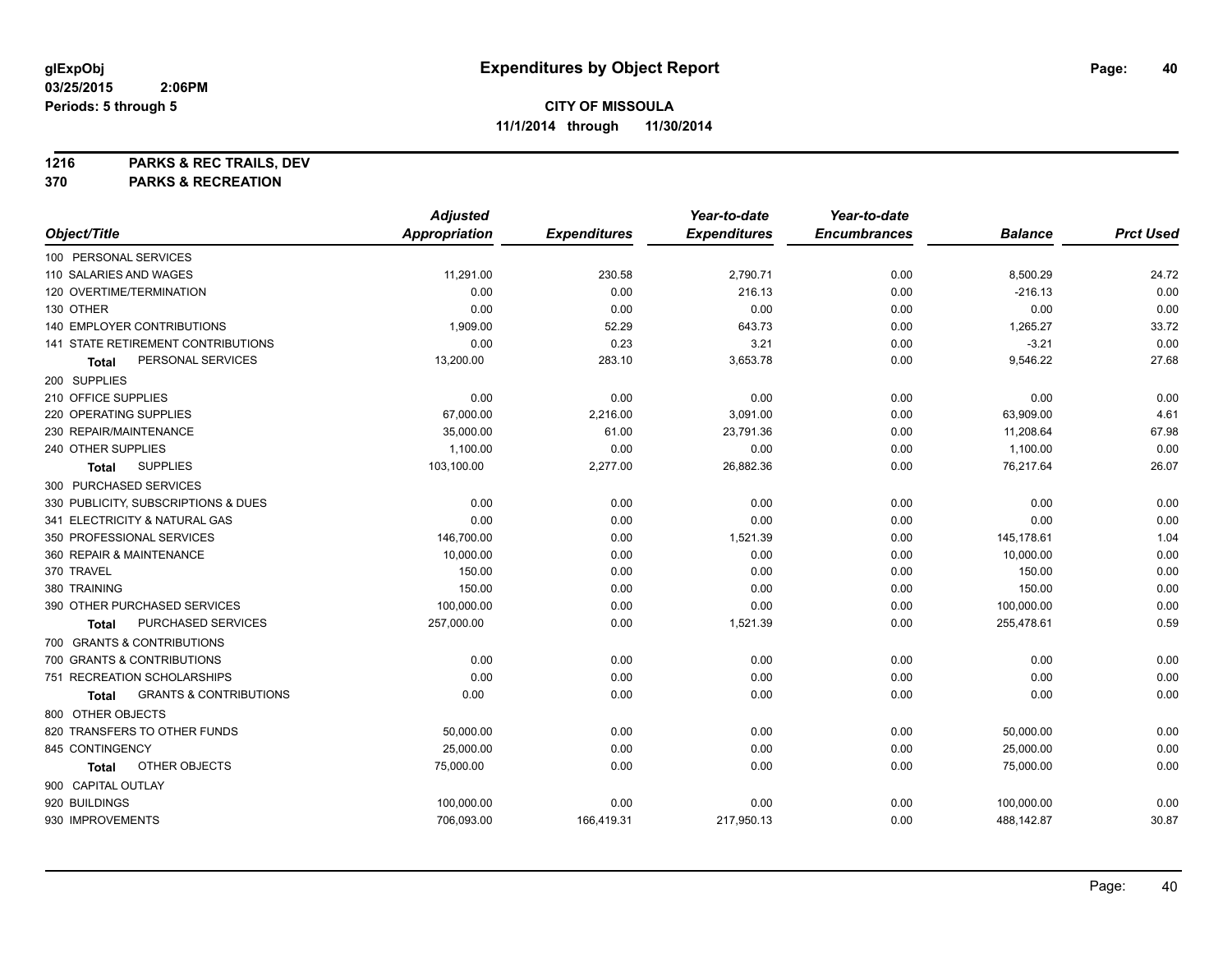**1216 PARKS & REC TRAILS, DEV**

**370 PARKS & RECREATION**

| Object/Title |                           | <b>Adjusted</b><br>Appropriation | <i><b>Expenditures</b></i> | Year-to-date<br><b>Expenditures</b> | Year-to-date<br><b>Encumbrances</b> | <b>Balance</b> | <b>Prct Used</b> |
|--------------|---------------------------|----------------------------------|----------------------------|-------------------------------------|-------------------------------------|----------------|------------------|
|              | 940 MACHINERY & EQUIPMENT | 0.00                             | 0.00                       | 0.00                                | 0.00                                | 0.00           | 0.00             |
| Total        | <b>CAPITAL OUTLAY</b>     | 806.093.00                       | 166.419.31                 | 217,950.13                          | 0.00                                | 588.142.87     | 27.04            |
| Total        | PARKS & RECREATION        | 1,254,393.00                     | 168.979.41                 | 250,007.66                          | 0.00                                | 1,004,385.34   | 19.93            |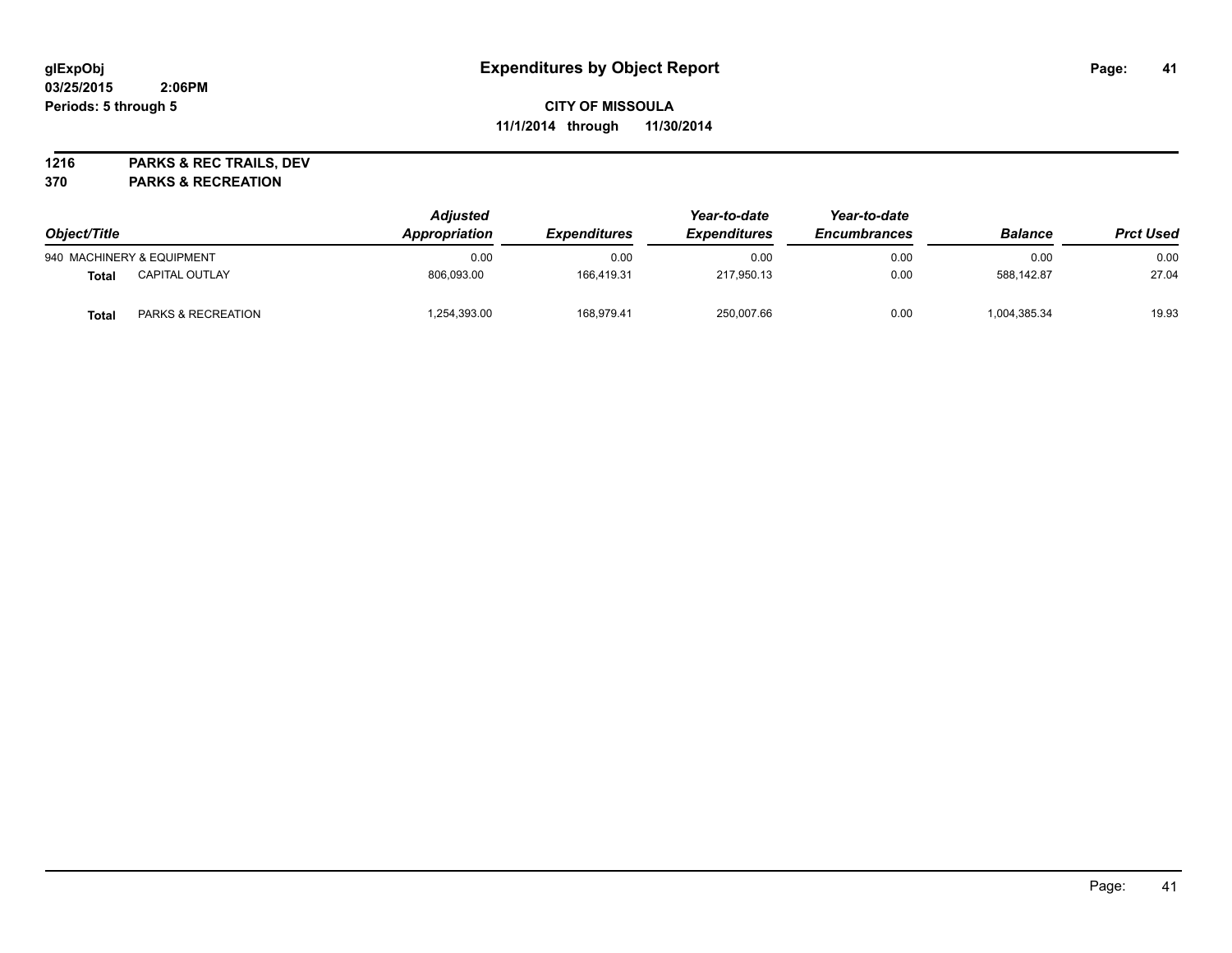#### **1216 PARKS & REC TRAILS, DEV**

|                                                   | <b>Adjusted</b>      |                     | Year-to-date        | Year-to-date        |                |                  |
|---------------------------------------------------|----------------------|---------------------|---------------------|---------------------|----------------|------------------|
| Object/Title                                      | <b>Appropriation</b> | <b>Expenditures</b> | <b>Expenditures</b> | <b>Encumbrances</b> | <b>Balance</b> | <b>Prct Used</b> |
| 100 PERSONAL SERVICES                             |                      |                     |                     |                     |                |                  |
| 110 SALARIES AND WAGES                            | 11.291.00            | 230.58              | 2,790.71            | 0.00                | 8,500.29       | 24.72            |
| 120 OVERTIME/TERMINATION                          | 0.00                 | 0.00                | 216.13              | 0.00                | $-216.13$      | 0.00             |
| 130 OTHER                                         | 0.00                 | 0.00                | 0.00                | 0.00                | 0.00           | 0.00             |
| <b>140 EMPLOYER CONTRIBUTIONS</b>                 | 1,909.00             | 52.29               | 643.73              | 0.00                | 1,265.27       | 33.72            |
| <b>141 STATE RETIREMENT CONTRIBUTIONS</b>         | 0.00                 | 0.23                | 3.21                | 0.00                | $-3.21$        | 0.00             |
| PERSONAL SERVICES<br>Total                        | 13,200.00            | 283.10              | 3,653.78            | 0.00                | 9,546.22       | 27.68            |
| 200 SUPPLIES                                      |                      |                     |                     |                     |                |                  |
| 210 OFFICE SUPPLIES                               | 0.00                 | 0.00                | 0.00                | 0.00                | 0.00           | 0.00             |
| 220 OPERATING SUPPLIES                            | 67,000.00            | 2,216.00            | 3,091.00            | 0.00                | 63,909.00      | 4.61             |
| 230 REPAIR/MAINTENANCE                            | 35,000.00            | 61.00               | 23,791.36           | 0.00                | 11,208.64      | 67.98            |
| 240 OTHER SUPPLIES                                | 1,100.00             | 0.00                | 0.00                | 0.00                | 1,100.00       | 0.00             |
| <b>SUPPLIES</b><br><b>Total</b>                   | 103,100.00           | 2,277.00            | 26,882.36           | 0.00                | 76,217.64      | 26.07            |
| 300 PURCHASED SERVICES                            |                      |                     |                     |                     |                |                  |
| 330 PUBLICITY, SUBSCRIPTIONS & DUES               | 0.00                 | 0.00                | 0.00                | 0.00                | 0.00           | 0.00             |
| 341 ELECTRICITY & NATURAL GAS                     | 0.00                 | 0.00                | 0.00                | 0.00                | 0.00           | 0.00             |
| 350 PROFESSIONAL SERVICES                         | 146,700.00           | 0.00                | 1,521.39            | 0.00                | 145,178.61     | 1.04             |
| 360 REPAIR & MAINTENANCE                          | 10,000.00            | 0.00                | 0.00                | 0.00                | 10,000.00      | 0.00             |
| 370 TRAVEL                                        | 150.00               | 0.00                | 0.00                | 0.00                | 150.00         | 0.00             |
| 380 TRAINING                                      | 150.00               | 0.00                | 0.00                | 0.00                | 150.00         | 0.00             |
| 390 OTHER PURCHASED SERVICES                      | 100,000.00           | 0.00                | 0.00                | 0.00                | 100,000.00     | 0.00             |
| PURCHASED SERVICES<br><b>Total</b>                | 257,000.00           | 0.00                | 1,521.39            | 0.00                | 255,478.61     | 0.59             |
| 700 GRANTS & CONTRIBUTIONS                        |                      |                     |                     |                     |                |                  |
| 700 GRANTS & CONTRIBUTIONS                        | 0.00                 | 0.00                | 0.00                | 0.00                | 0.00           | 0.00             |
| 751 RECREATION SCHOLARSHIPS                       | 0.00                 | 0.00                | 0.00                | 0.00                | 0.00           | 0.00             |
| <b>GRANTS &amp; CONTRIBUTIONS</b><br><b>Total</b> | 0.00                 | 0.00                | 0.00                | 0.00                | 0.00           | 0.00             |
| 800 OTHER OBJECTS                                 |                      |                     |                     |                     |                |                  |
| 820 TRANSFERS TO OTHER FUNDS                      | 50,000.00            | 0.00                | 0.00                | 0.00                | 50,000.00      | 0.00             |
| 845 CONTINGENCY                                   | 25,000.00            | 0.00                | 0.00                | 0.00                | 25,000.00      | 0.00             |
| OTHER OBJECTS<br>Total                            | 75,000.00            | 0.00                | 0.00                | 0.00                | 75,000.00      | 0.00             |
| 900 CAPITAL OUTLAY                                |                      |                     |                     |                     |                |                  |
| 920 BUILDINGS                                     | 100,000.00           | 0.00                | 0.00                | 0.00                | 100,000.00     | 0.00             |
| 930 IMPROVEMENTS                                  | 706,093.00           | 166,419.31          | 217,950.13          | 0.00                | 488,142.87     | 30.87            |
| 940 MACHINERY & EQUIPMENT                         | 0.00                 | 0.00                | 0.00                | 0.00                | 0.00           | 0.00             |
|                                                   |                      |                     |                     |                     |                |                  |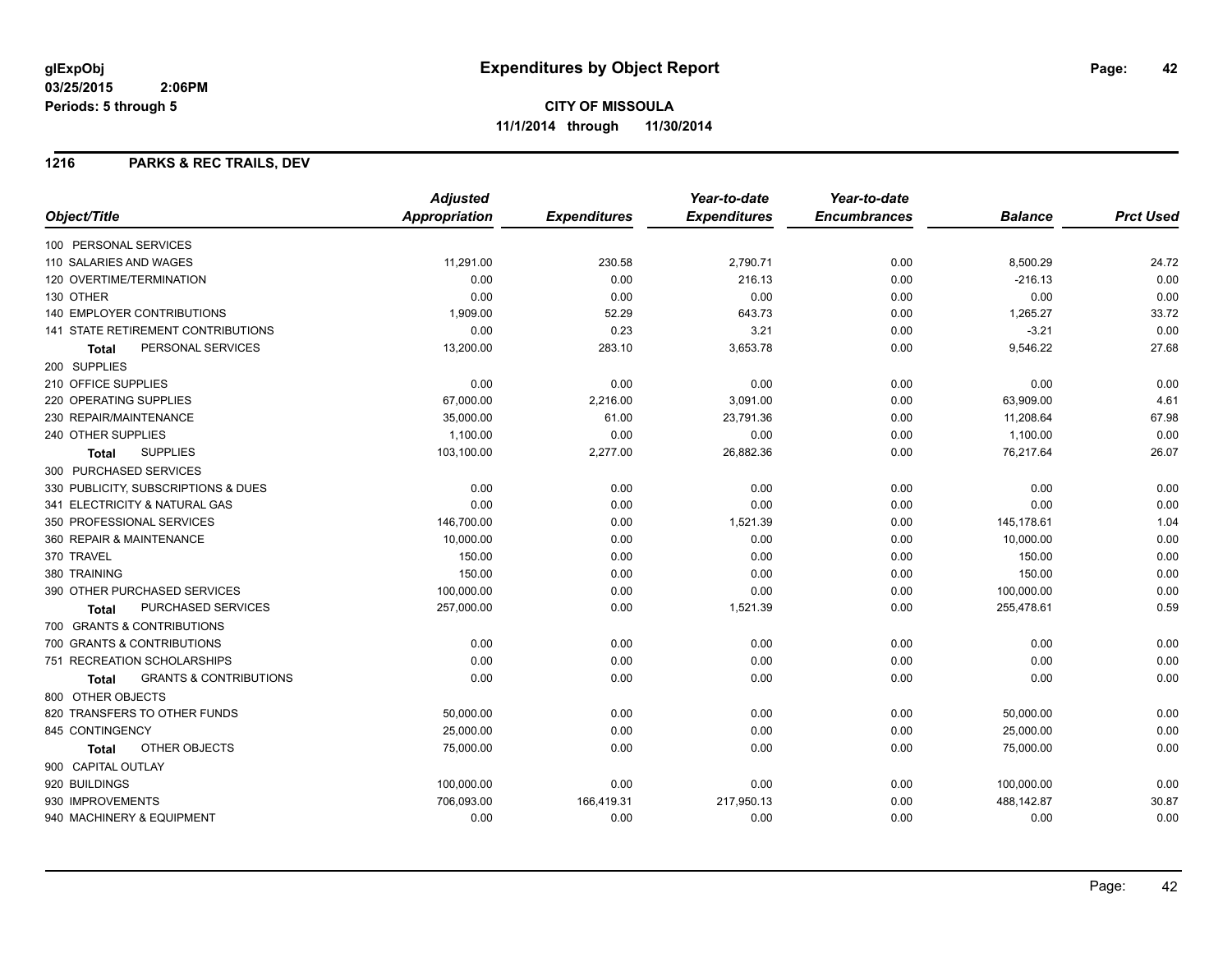# **glExpObj Expenditures by Object Report Page: 43**

**03/25/2015 2:06PM Periods: 5 through 5**

**CITY OF MISSOULA 11/1/2014 through 11/30/2014**

### **1216 PARKS & REC TRAILS, DEV**

| Object/Title |                         | Adjusted<br>Appropriation | <i><b>Expenditures</b></i> | Year-to-date<br><b>Expenditures</b> | Year-to-date<br><b>Encumbrances</b> | <b>Balance</b> | <b>Prct Used</b> |
|--------------|-------------------------|---------------------------|----------------------------|-------------------------------------|-------------------------------------|----------------|------------------|
| Total        | <b>CAPITAL OUTLAY</b>   | 806,093.00                | 166.419.31                 | 217,950.13                          | 0.00                                | 588.142.87     | 27.04            |
| <b>Total</b> | PARKS & REC TRAILS, DEV | .254,393.00               | 168,979.41                 | 250,007.66                          | 0.00                                | 1,004,385.34   | 19.93            |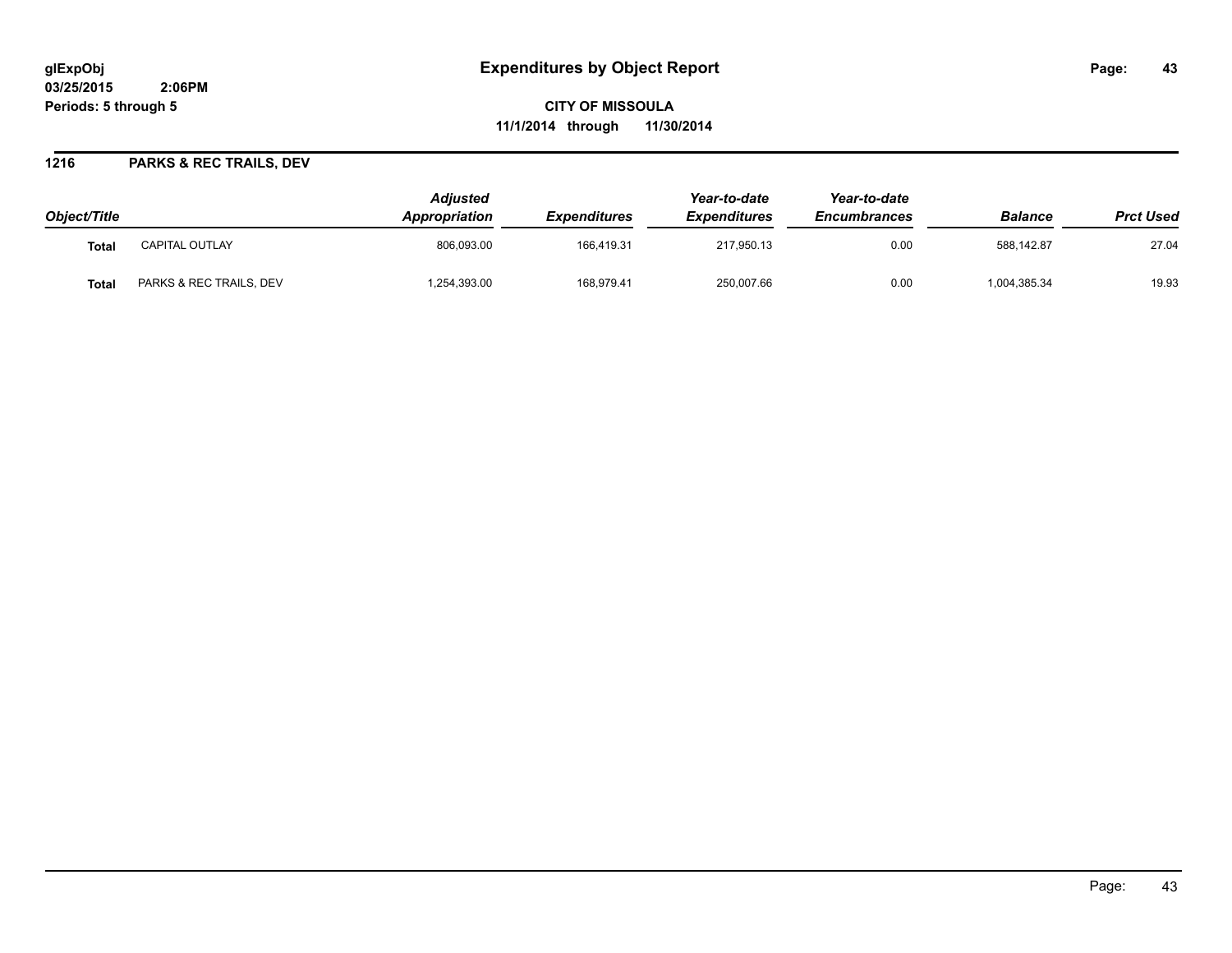**1217 PARKS CITY LIFE GYM LEASE**

**370 PARKS & RECREATION**

|                            |                                           | <b>Adjusted</b>      |                     | Year-to-date        | Year-to-date        |                |                  |
|----------------------------|-------------------------------------------|----------------------|---------------------|---------------------|---------------------|----------------|------------------|
| Object/Title               |                                           | <b>Appropriation</b> | <b>Expenditures</b> | <b>Expenditures</b> | <b>Encumbrances</b> | <b>Balance</b> | <b>Prct Used</b> |
| 100 PERSONAL SERVICES      |                                           |                      |                     |                     |                     |                |                  |
| 110 SALARIES AND WAGES     |                                           | 12,000.00            | 0.00                | 0.00                | 0.00                | 12,000.00      | 0.00             |
| 120 OVERTIME/TERMINATION   |                                           | 0.00                 | 0.00                | 0.00                | 0.00                | 0.00           | 0.00             |
|                            | <b>140 EMPLOYER CONTRIBUTIONS</b>         | 0.00                 | 0.00                | 0.00                | 0.00                | 0.00           | 0.00             |
|                            | <b>141 STATE RETIREMENT CONTRIBUTIONS</b> | 0.00                 | 0.00                | 0.00                | 0.00                | 0.00           | 0.00             |
| Total                      | PERSONAL SERVICES                         | 12,000.00            | 0.00                | 0.00                | 0.00                | 12,000.00      | 0.00             |
| 200 SUPPLIES               |                                           |                      |                     |                     |                     |                |                  |
| 210 OFFICE SUPPLIES        |                                           | 0.00                 | 0.00                | 0.00                | 0.00                | 0.00           | 0.00             |
| 220 OPERATING SUPPLIES     |                                           | 2,500.00             | 0.00                | 12.87               | 0.00                | 2,487.13       | 0.51             |
| 230 REPAIR/MAINTENANCE     |                                           | 2,500.00             | 0.00                | 872.50              | 0.00                | 1,627.50       | 34.90            |
| <b>Total</b>               | <b>SUPPLIES</b>                           | 5,000.00             | 0.00                | 885.37              | 0.00                | 4,114.63       | 17.71            |
| 300 PURCHASED SERVICES     |                                           |                      |                     |                     |                     |                |                  |
| 320 PRINTING & DUPLICATING |                                           | 1,000.00             | 0.00                | 0.00                | 0.00                | 1,000.00       | 0.00             |
|                            | 330 PUBLICITY, SUBSCRIPTIONS & DUES       | 1,000.00             | 0.00                | 0.00                | 0.00                | 1,000.00       | 0.00             |
| <b>Total</b>               | PURCHASED SERVICES                        | 2,000.00             | 0.00                | 0.00                | 0.00                | 2,000.00       | 0.00             |
| 500 FIXED CHARGES          |                                           |                      |                     |                     |                     |                |                  |
| 500 FIXED CHARGES          |                                           | 24,000.00            | 0.00                | 10,000.00           | 0.00                | 14,000.00      | 41.67            |
| <b>Total</b>               | <b>FIXED CHARGES</b>                      | 24,000.00            | 0.00                | 10,000.00           | 0.00                | 14,000.00      | 41.67            |
| <b>Total</b>               | PARKS & RECREATION                        | 43,000.00            | 0.00                | 10,885.37           | 0.00                | 32,114.63      | 25.31            |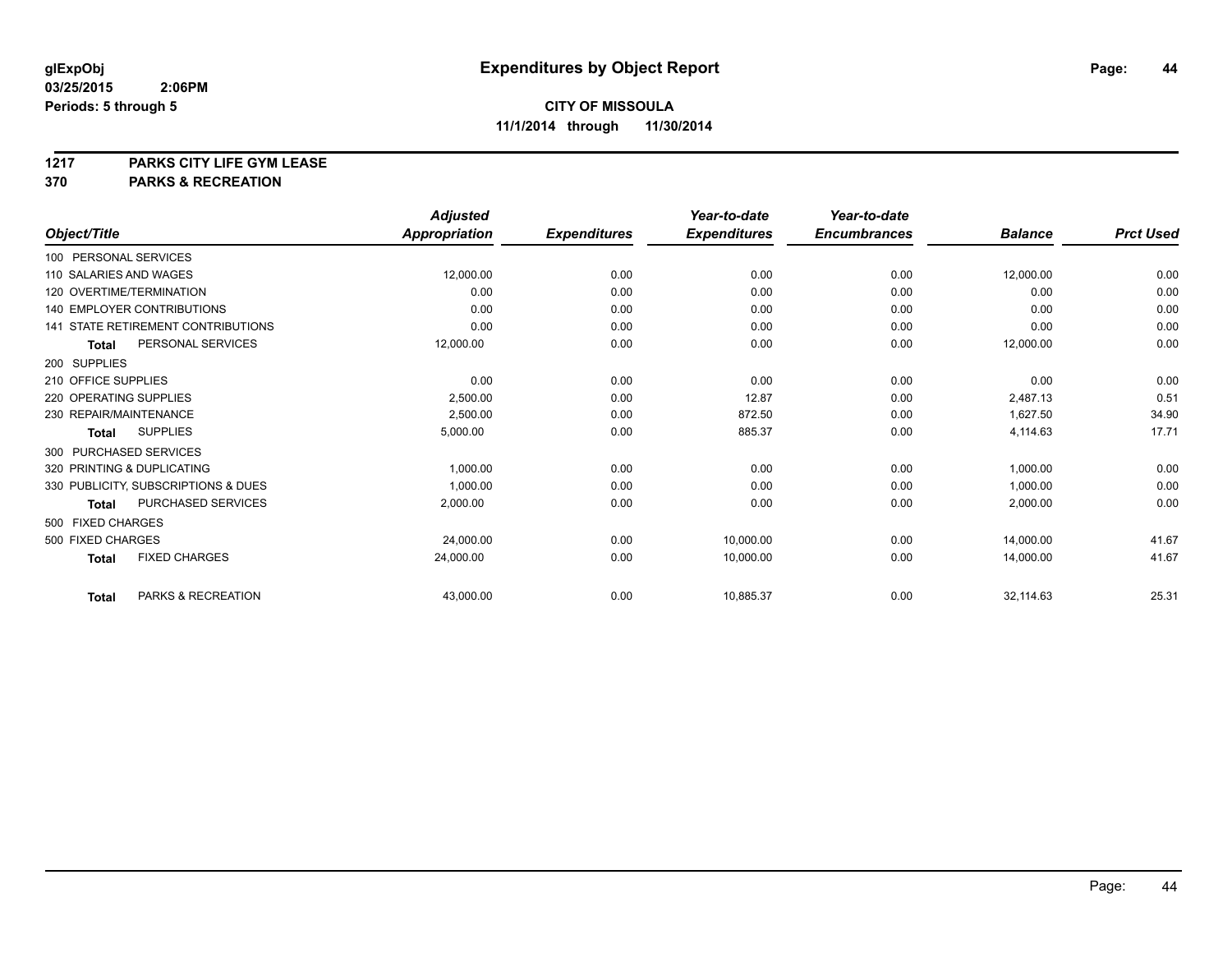## **1217 PARKS CITY LIFE GYM LEASE**

|                                           | <b>Adjusted</b>      |                     | Year-to-date        | Year-to-date        |                |                  |
|-------------------------------------------|----------------------|---------------------|---------------------|---------------------|----------------|------------------|
| Object/Title                              | <b>Appropriation</b> | <b>Expenditures</b> | <b>Expenditures</b> | <b>Encumbrances</b> | <b>Balance</b> | <b>Prct Used</b> |
| 100 PERSONAL SERVICES                     |                      |                     |                     |                     |                |                  |
| 110 SALARIES AND WAGES                    | 12,000.00            | 0.00                | 0.00                | 0.00                | 12,000.00      | 0.00             |
| 120 OVERTIME/TERMINATION                  | 0.00                 | 0.00                | 0.00                | 0.00                | 0.00           | 0.00             |
| 140 EMPLOYER CONTRIBUTIONS                | 0.00                 | 0.00                | 0.00                | 0.00                | 0.00           | 0.00             |
| 141 STATE RETIREMENT CONTRIBUTIONS        | 0.00                 | 0.00                | 0.00                | 0.00                | 0.00           | 0.00             |
| PERSONAL SERVICES<br><b>Total</b>         | 12,000.00            | 0.00                | 0.00                | 0.00                | 12,000.00      | 0.00             |
| 200 SUPPLIES                              |                      |                     |                     |                     |                |                  |
| 210 OFFICE SUPPLIES                       | 0.00                 | 0.00                | 0.00                | 0.00                | 0.00           | 0.00             |
| 220 OPERATING SUPPLIES                    | 2,500.00             | 0.00                | 12.87               | 0.00                | 2,487.13       | 0.51             |
| 230 REPAIR/MAINTENANCE                    | 2,500.00             | 0.00                | 872.50              | 0.00                | 1,627.50       | 34.90            |
| <b>SUPPLIES</b><br><b>Total</b>           | 5,000.00             | 0.00                | 885.37              | 0.00                | 4,114.63       | 17.71            |
| 300 PURCHASED SERVICES                    |                      |                     |                     |                     |                |                  |
| 320 PRINTING & DUPLICATING                | 1,000.00             | 0.00                | 0.00                | 0.00                | 1,000.00       | 0.00             |
| 330 PUBLICITY, SUBSCRIPTIONS & DUES       | 1,000.00             | 0.00                | 0.00                | 0.00                | 1,000.00       | 0.00             |
| <b>PURCHASED SERVICES</b><br><b>Total</b> | 2,000.00             | 0.00                | 0.00                | 0.00                | 2,000.00       | 0.00             |
| 500 FIXED CHARGES                         |                      |                     |                     |                     |                |                  |
| 500 FIXED CHARGES                         | 24,000.00            | 0.00                | 10,000.00           | 0.00                | 14.000.00      | 41.67            |
| <b>FIXED CHARGES</b><br><b>Total</b>      | 24,000.00            | 0.00                | 10,000.00           | 0.00                | 14,000.00      | 41.67            |
| PARKS CITY LIFE GYM LEASE<br><b>Total</b> | 43,000.00            | 0.00                | 10,885.37           | 0.00                | 32,114.63      | 25.31            |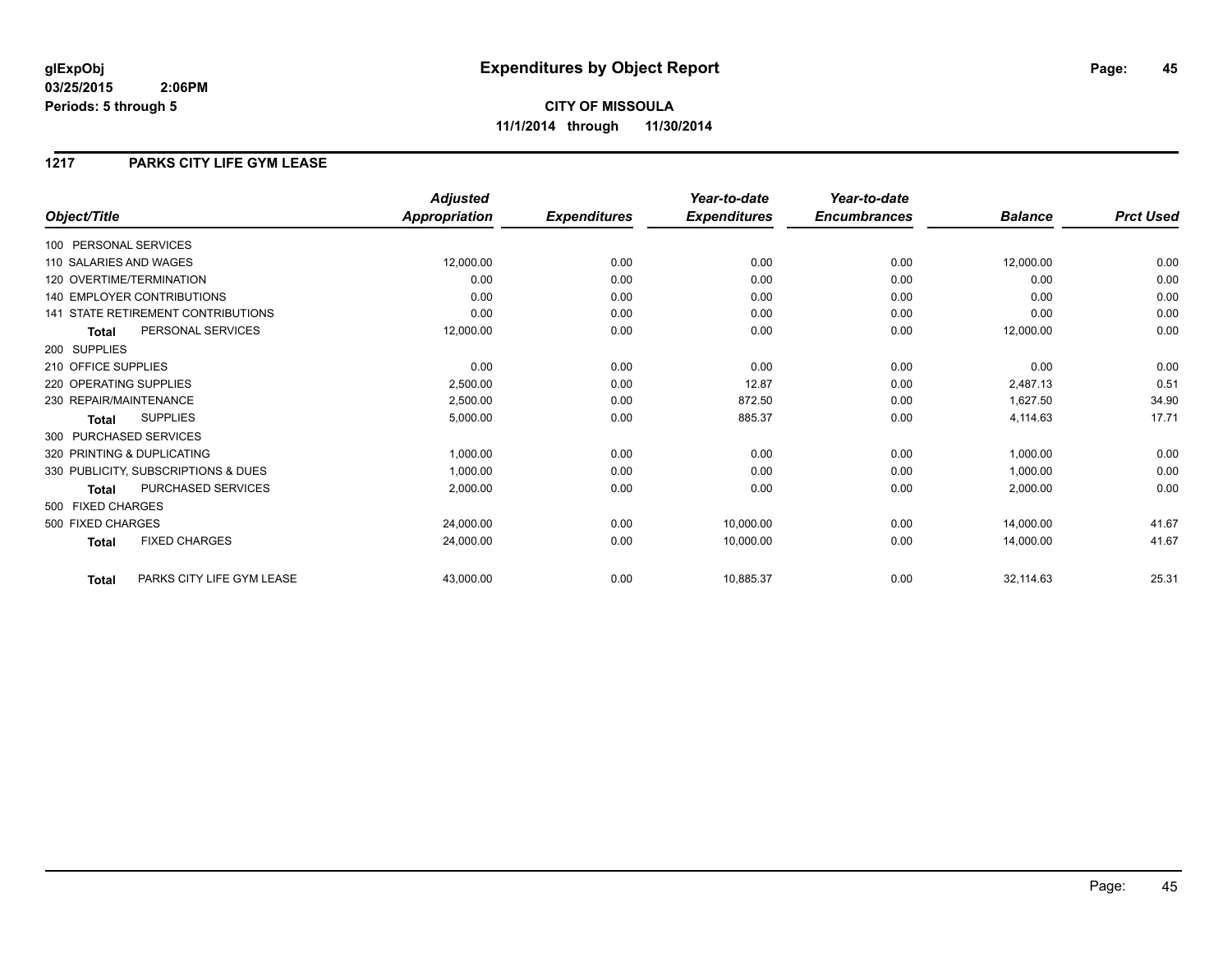**1218 ALL ABILITIES PLAYGROUND**

**370 PARKS & RECREATION**

|                           |                           | <b>Adjusted</b>      |                     | Year-to-date        | Year-to-date        |                |                  |
|---------------------------|---------------------------|----------------------|---------------------|---------------------|---------------------|----------------|------------------|
| Object/Title              |                           | <b>Appropriation</b> | <b>Expenditures</b> | <b>Expenditures</b> | <b>Encumbrances</b> | <b>Balance</b> | <b>Prct Used</b> |
| 300 PURCHASED SERVICES    |                           |                      |                     |                     |                     |                |                  |
| 350 PROFESSIONAL SERVICES |                           | 50.000.00            | 0.00                | 213.713.71          | 0.00                | $-163.713.71$  | 427.43           |
| 360 REPAIR & MAINTENANCE  |                           | 0.00                 | 0.00                | 340.80              | 0.00                | $-340.80$      | 0.00             |
| <b>Total</b>              | <b>PURCHASED SERVICES</b> | 50,000.00            | 0.00                | 214.054.51          | 0.00                | $-164.054.51$  | 428.11           |
| 900 CAPITAL OUTLAY        |                           |                      |                     |                     |                     |                |                  |
| 930 IMPROVEMENTS          |                           | 736.092.00           | 0.00                | 0.00                | 0.00                | 736.092.00     | 0.00             |
| <b>Total</b>              | <b>CAPITAL OUTLAY</b>     | 736.092.00           | 0.00                | 0.00                | 0.00                | 736.092.00     | 0.00             |
| <b>Total</b>              | PARKS & RECREATION        | 786.092.00           | 0.00                | 214.054.51          | 0.00                | 572.037.49     | 27.23            |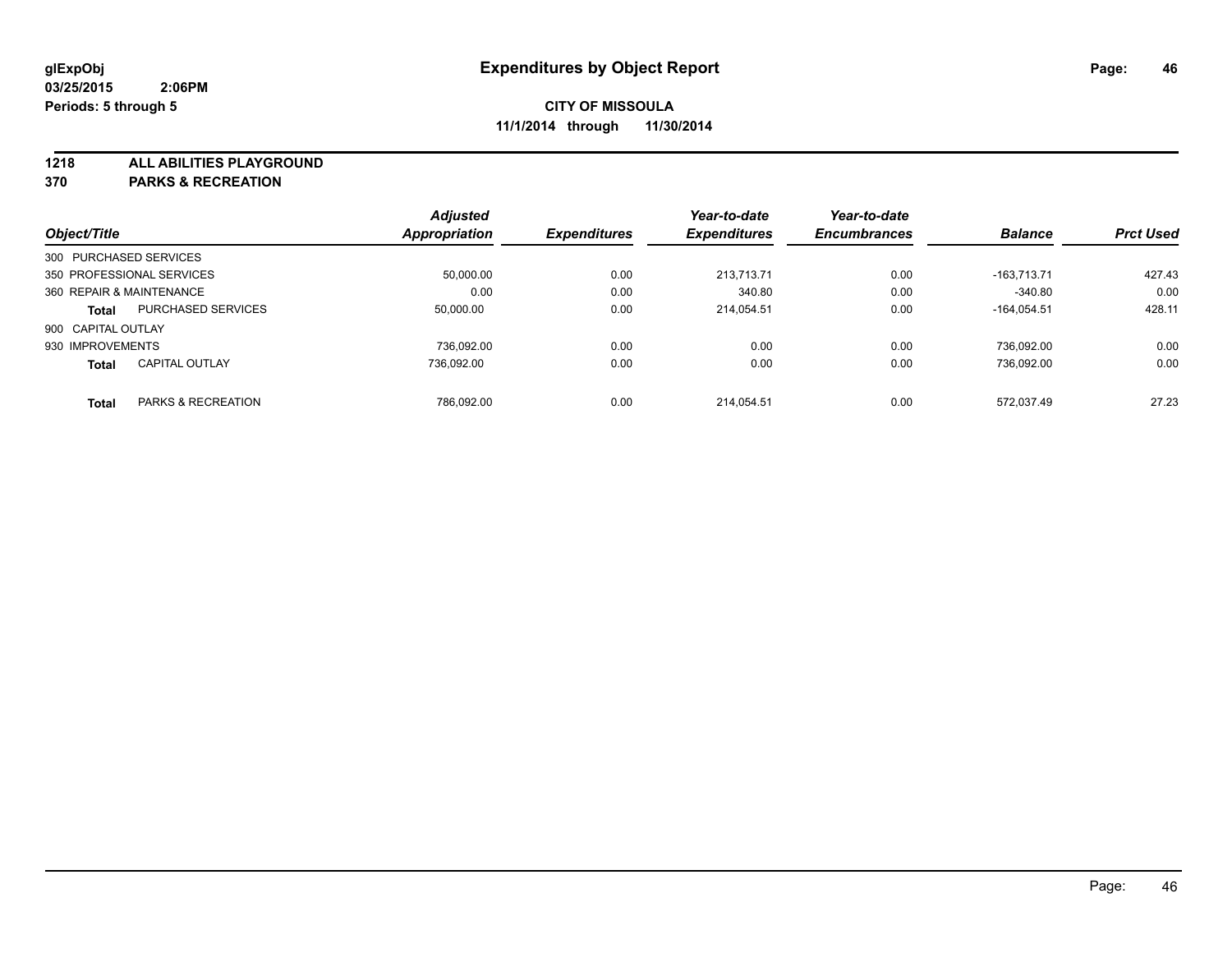#### **1218 ALL ABILITIES PLAYGROUND**

| Object/Title           |                           | <b>Adjusted</b><br>Appropriation | <b>Expenditures</b> | Year-to-date<br><b>Expenditures</b> | Year-to-date<br><b>Encumbrances</b> | <b>Balance</b> | <b>Prct Used</b> |
|------------------------|---------------------------|----------------------------------|---------------------|-------------------------------------|-------------------------------------|----------------|------------------|
| 300 PURCHASED SERVICES |                           |                                  |                     |                                     |                                     |                |                  |
|                        | 350 PROFESSIONAL SERVICES | 50.000.00                        | 0.00                | 213.713.71                          | 0.00                                | $-163.713.71$  | 427.43           |
|                        | 360 REPAIR & MAINTENANCE  | 0.00                             | 0.00                | 340.80                              | 0.00                                | $-340.80$      | 0.00             |
| <b>Total</b>           | <b>PURCHASED SERVICES</b> | 50,000.00                        | 0.00                | 214.054.51                          | 0.00                                | $-164.054.51$  | 428.11           |
| 900 CAPITAL OUTLAY     |                           |                                  |                     |                                     |                                     |                |                  |
| 930 IMPROVEMENTS       |                           | 736.092.00                       | 0.00                | 0.00                                | 0.00                                | 736.092.00     | 0.00             |
| <b>Total</b>           | <b>CAPITAL OUTLAY</b>     | 736.092.00                       | 0.00                | 0.00                                | 0.00                                | 736.092.00     | 0.00             |
| <b>Total</b>           | ALL ABILITIES PLAYGROUND  | 786.092.00                       | 0.00                | 214.054.51                          | 0.00                                | 572.037.49     | 27.23            |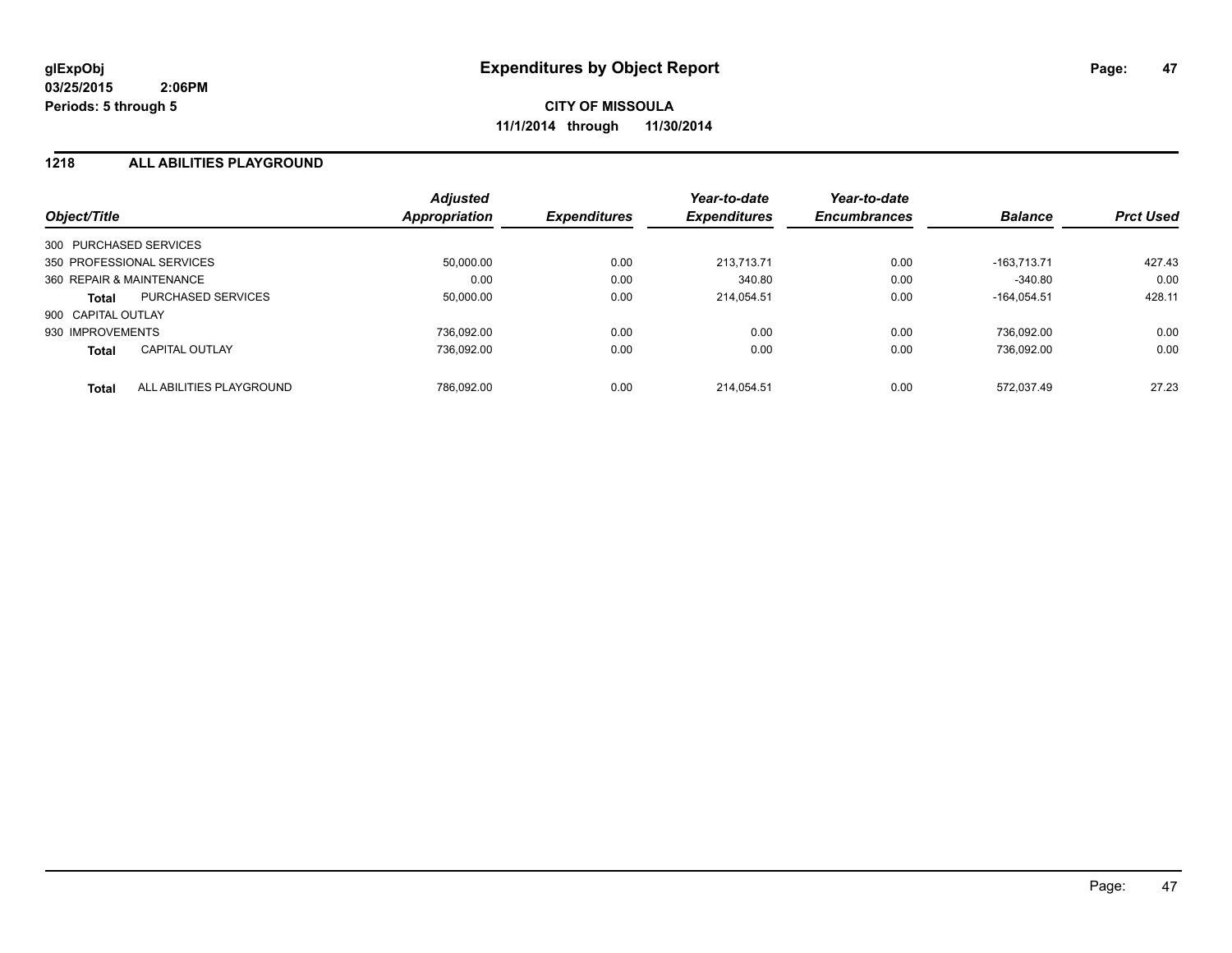#### **1219 FY14 PARK & TRAIL BOND**

**370 PARKS & RECREATION**

| Object/Title           |                           | <b>Adjusted</b><br><b>Appropriation</b> | <b>Expenditures</b> | Year-to-date<br><b>Expenditures</b> | Year-to-date<br><b>Encumbrances</b> | <b>Balance</b> | <b>Prct Used</b> |
|------------------------|---------------------------|-----------------------------------------|---------------------|-------------------------------------|-------------------------------------|----------------|------------------|
| 300 PURCHASED SERVICES |                           |                                         |                     |                                     |                                     |                |                  |
|                        | 350 PROFESSIONAL SERVICES | 0.00                                    | 0.00                | 0.00                                | 0.00                                | 0.00           | 0.00             |
| <b>Total</b>           | PURCHASED SERVICES        | 0.00                                    | 0.00                | 0.00                                | 0.00                                | 0.00           | 0.00             |
| 900 CAPITAL OUTLAY     |                           |                                         |                     |                                     |                                     |                |                  |
|                        | 940 MACHINERY & EQUIPMENT | 0.00                                    | 0.00                | 0.00                                | 0.00                                | 0.00           | 0.00             |
| <b>Total</b>           | <b>CAPITAL OUTLAY</b>     | 0.00                                    | 0.00                | 0.00                                | 0.00                                | 0.00           | 0.00             |
| <b>Total</b>           | PARKS & RECREATION        | 0.00                                    | 0.00                | 0.00                                | 0.00                                | 0.00           | 0.00             |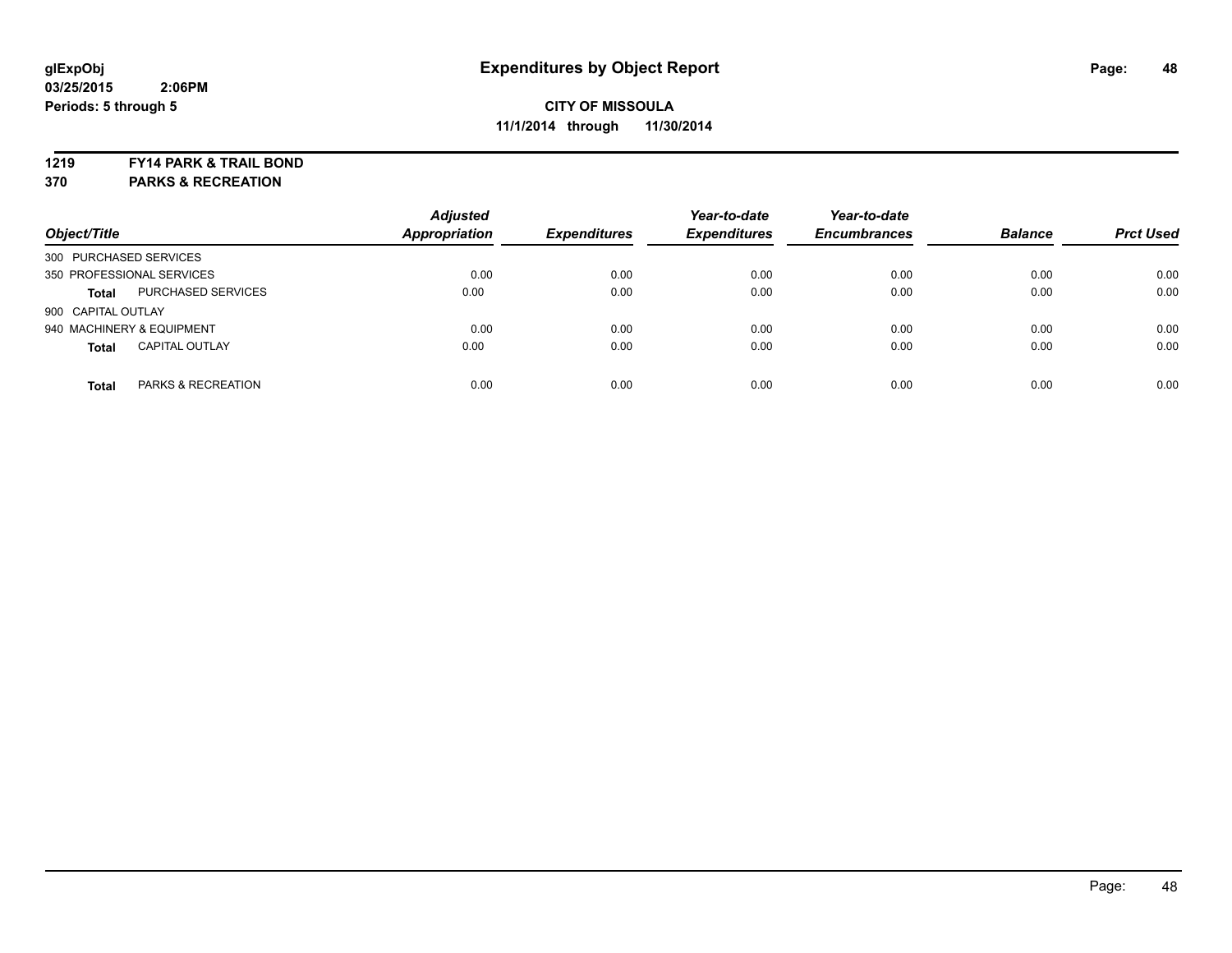#### **1219 FY14 PARK & TRAIL BOND**

| Object/Title              |                                   | <b>Adjusted</b><br><b>Appropriation</b> | <b>Expenditures</b> | Year-to-date<br><b>Expenditures</b> | Year-to-date<br><b>Encumbrances</b> | <b>Balance</b> | <b>Prct Used</b> |
|---------------------------|-----------------------------------|-----------------------------------------|---------------------|-------------------------------------|-------------------------------------|----------------|------------------|
| 300 PURCHASED SERVICES    |                                   |                                         |                     |                                     |                                     |                |                  |
| 350 PROFESSIONAL SERVICES |                                   | 0.00                                    | 0.00                | 0.00                                | 0.00                                | 0.00           | 0.00             |
| <b>Total</b>              | PURCHASED SERVICES                | 0.00                                    | 0.00                | 0.00                                | 0.00                                | 0.00           | 0.00             |
| 900 CAPITAL OUTLAY        |                                   |                                         |                     |                                     |                                     |                |                  |
| 940 MACHINERY & EQUIPMENT |                                   | 0.00                                    | 0.00                | 0.00                                | 0.00                                | 0.00           | 0.00             |
| <b>Total</b>              | <b>CAPITAL OUTLAY</b>             | 0.00                                    | 0.00                | 0.00                                | 0.00                                | 0.00           | 0.00             |
| <b>Total</b>              | <b>FY14 PARK &amp; TRAIL BOND</b> | 0.00                                    | 0.00                | 0.00                                | 0.00                                | 0.00           | 0.00             |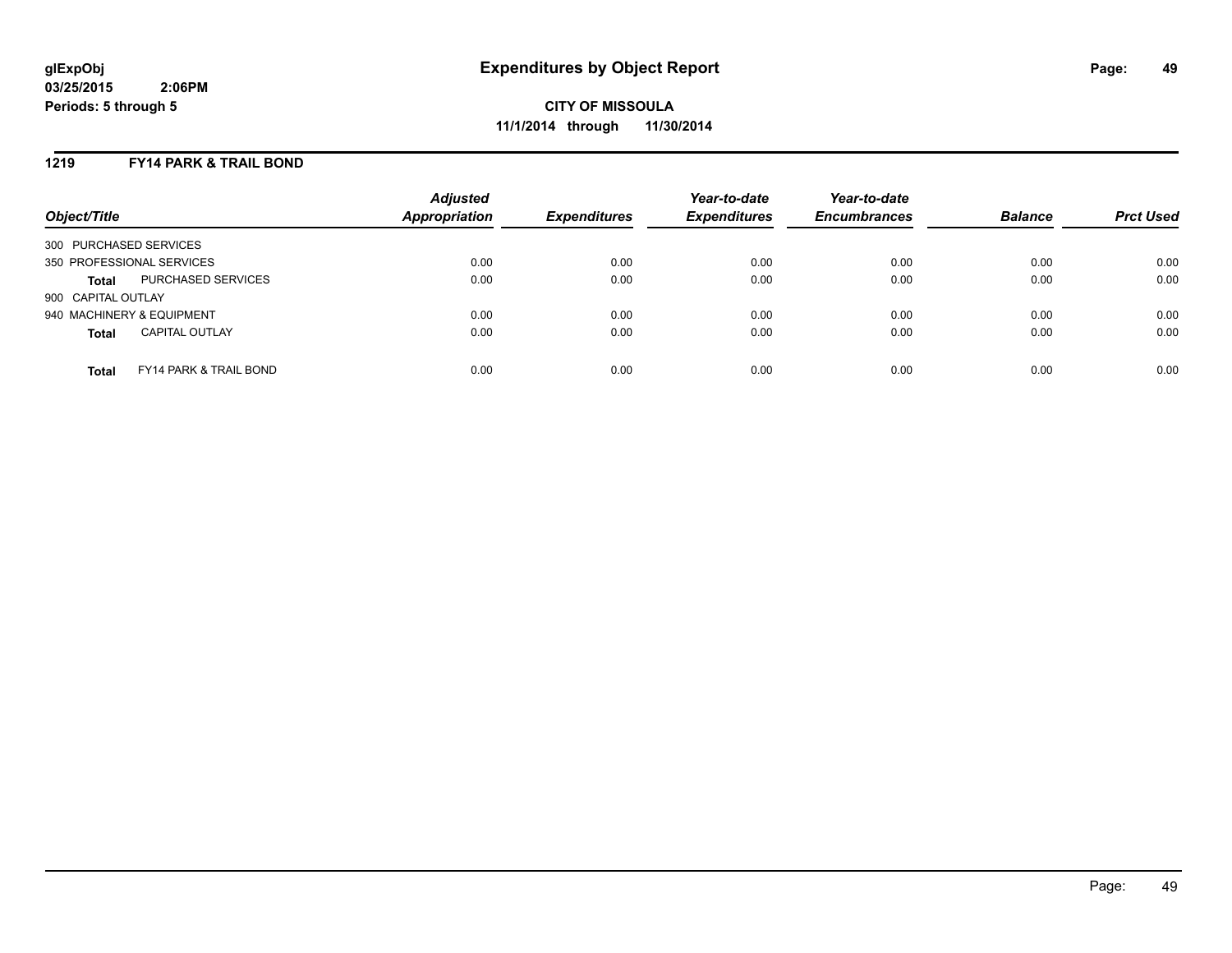### **CITY OF MISSOULA 11/1/2014 through 11/30/2014**

#### **1241 CREMAIN WALL & CEMETERY DONATIONS FUND**

**340 CEMETERY**

| Object/Title       |                       | <b>Adjusted</b><br>Appropriation<br><b>Expenditures</b> | Year-to-date<br><b>Expenditures</b> | Year-to-date<br><b>Encumbrances</b> | <b>Balance</b> | <b>Prct Used</b> |       |
|--------------------|-----------------------|---------------------------------------------------------|-------------------------------------|-------------------------------------|----------------|------------------|-------|
| 900 CAPITAL OUTLAY |                       |                                                         |                                     |                                     |                |                  |       |
| 930 IMPROVEMENTS   |                       | 2,500.00                                                | 168.00                              | 541.00                              | 0.00           | 1,959.00         | 21.64 |
| <b>Total</b>       | <b>CAPITAL OUTLAY</b> | 2,500.00                                                | 168.00                              | 541.00                              | 0.00           | 1,959.00         | 21.64 |
| <b>Total</b>       | CEMETERY              | 2,500.00                                                | 168.00                              | 541.00                              | 0.00           | 1,959.00         | 21.64 |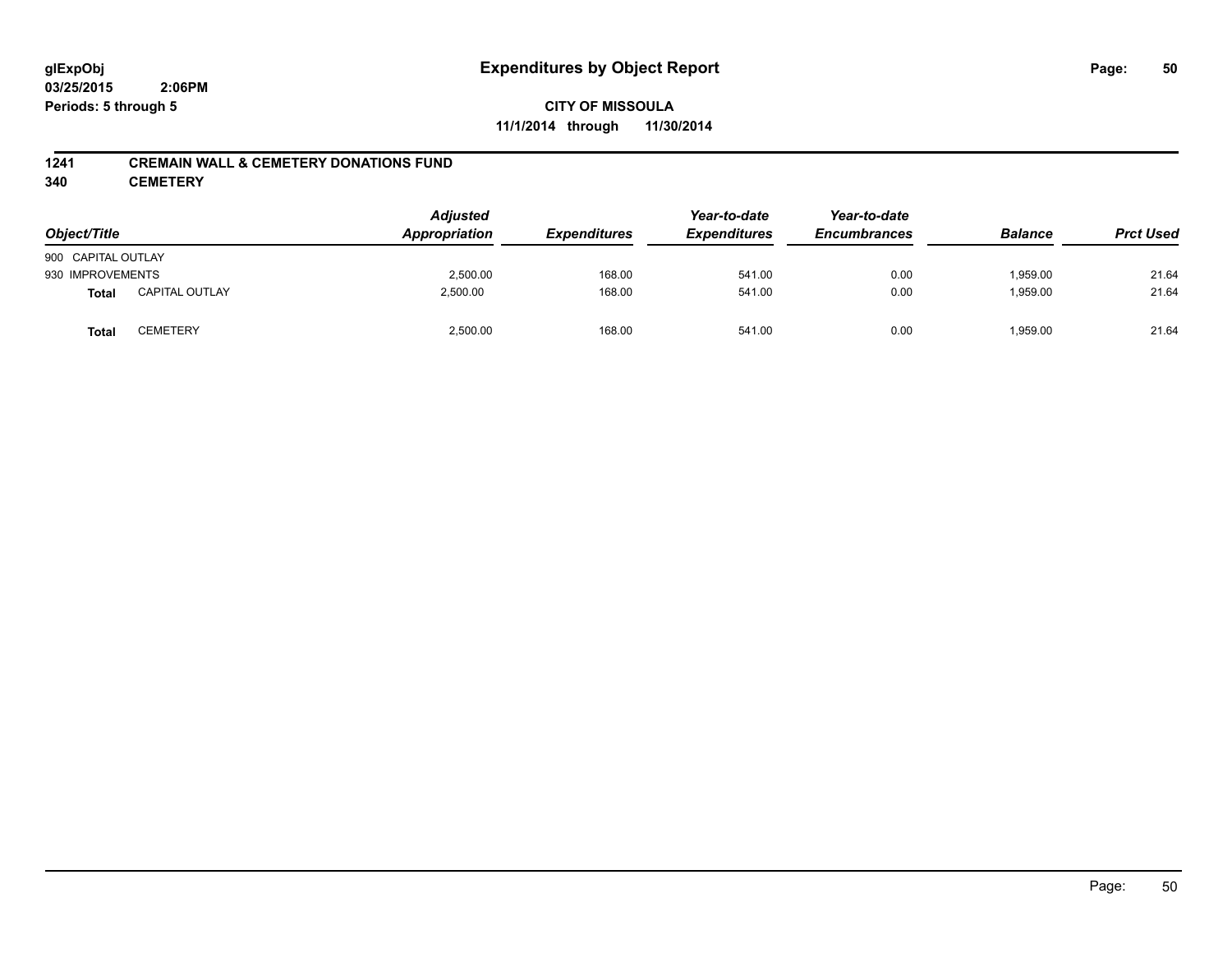**CITY OF MISSOULA 11/1/2014 through 11/30/2014**

## **1241 CREMAIN WALL & CEMETERY DONATIONS FUND**

| Object/Title       |                                  | <b>Adjusted</b><br>Appropriation | <b>Expenditures</b> | Year-to-date<br><b>Expenditures</b> | Year-to-date<br><b>Encumbrances</b> | <b>Balance</b> | <b>Prct Used</b> |
|--------------------|----------------------------------|----------------------------------|---------------------|-------------------------------------|-------------------------------------|----------------|------------------|
| 900 CAPITAL OUTLAY |                                  |                                  |                     |                                     |                                     |                |                  |
| 930 IMPROVEMENTS   |                                  | 2,500.00                         | 168.00              | 541.00                              | 0.00                                | 1,959.00       | 21.64            |
| <b>Total</b>       | <b>CAPITAL OUTLAY</b>            | 2,500.00                         | 168.00              | 541.00                              | 0.00                                | 1,959.00       | 21.64            |
| <b>Total</b>       | CREMAIN WALL & CEMETERY DONATION | 2,500.00                         | 168.00              | 541.00                              | 0.00                                | 1.959.00       | 21.64            |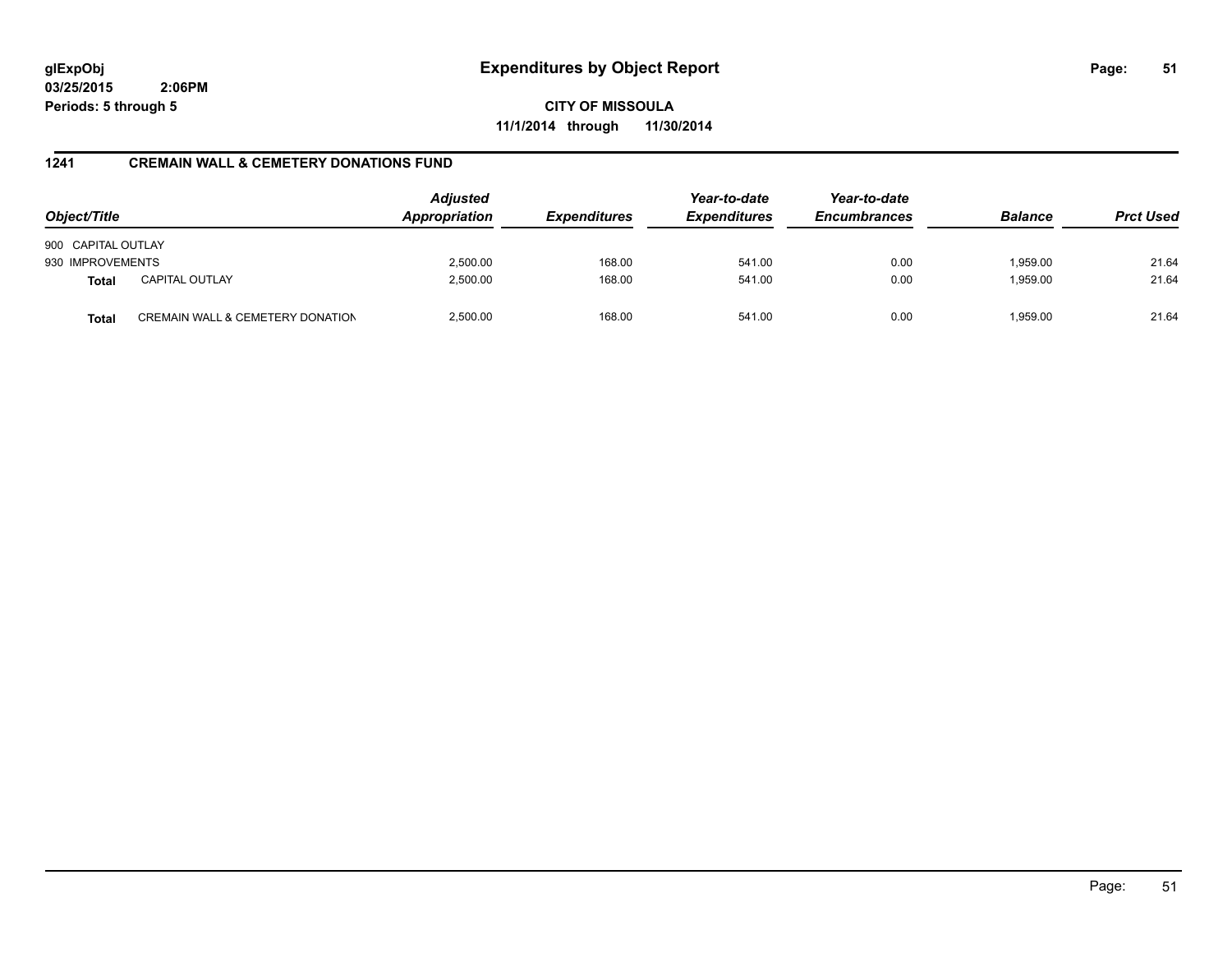# **1242 CEMETERY CARE FUND**

**340 CEMETERY**

|                                       | <b>Adjusted</b> |                     | Year-to-date        | Year-to-date        |                |                  |
|---------------------------------------|-----------------|---------------------|---------------------|---------------------|----------------|------------------|
| Object/Title                          | Appropriation   | <b>Expenditures</b> | <b>Expenditures</b> | <b>Encumbrances</b> | <b>Balance</b> | <b>Prct Used</b> |
| 800 OTHER OBJECTS                     |                 |                     |                     |                     |                |                  |
| 845 CONTINGENCY                       | 10,000.00       | 0.00                | 0.00                | 0.00                | 10,000.00      | 0.00             |
| OTHER OBJECTS<br><b>Total</b>         | 10.000.00       | 0.00                | 0.00                | 0.00                | 10,000.00      | 0.00             |
| 900 CAPITAL OUTLAY                    |                 |                     |                     |                     |                |                  |
| 930 IMPROVEMENTS                      | 0.00            | 0.00                | 0.00                | 0.00                | 0.00           | 0.00             |
| 940 MACHINERY & EQUIPMENT             | 65,000.00       | 0.00                | 0.00                | 0.00                | 65,000.00      | 0.00             |
| <b>CAPITAL OUTLAY</b><br><b>Total</b> | 65.000.00       | 0.00                | 0.00                | 0.00                | 65,000.00      | 0.00             |
| <b>CEMETERY</b><br>Total              | 75.000.00       | 0.00                | 0.00                | 0.00                | 75,000.00      | 0.00             |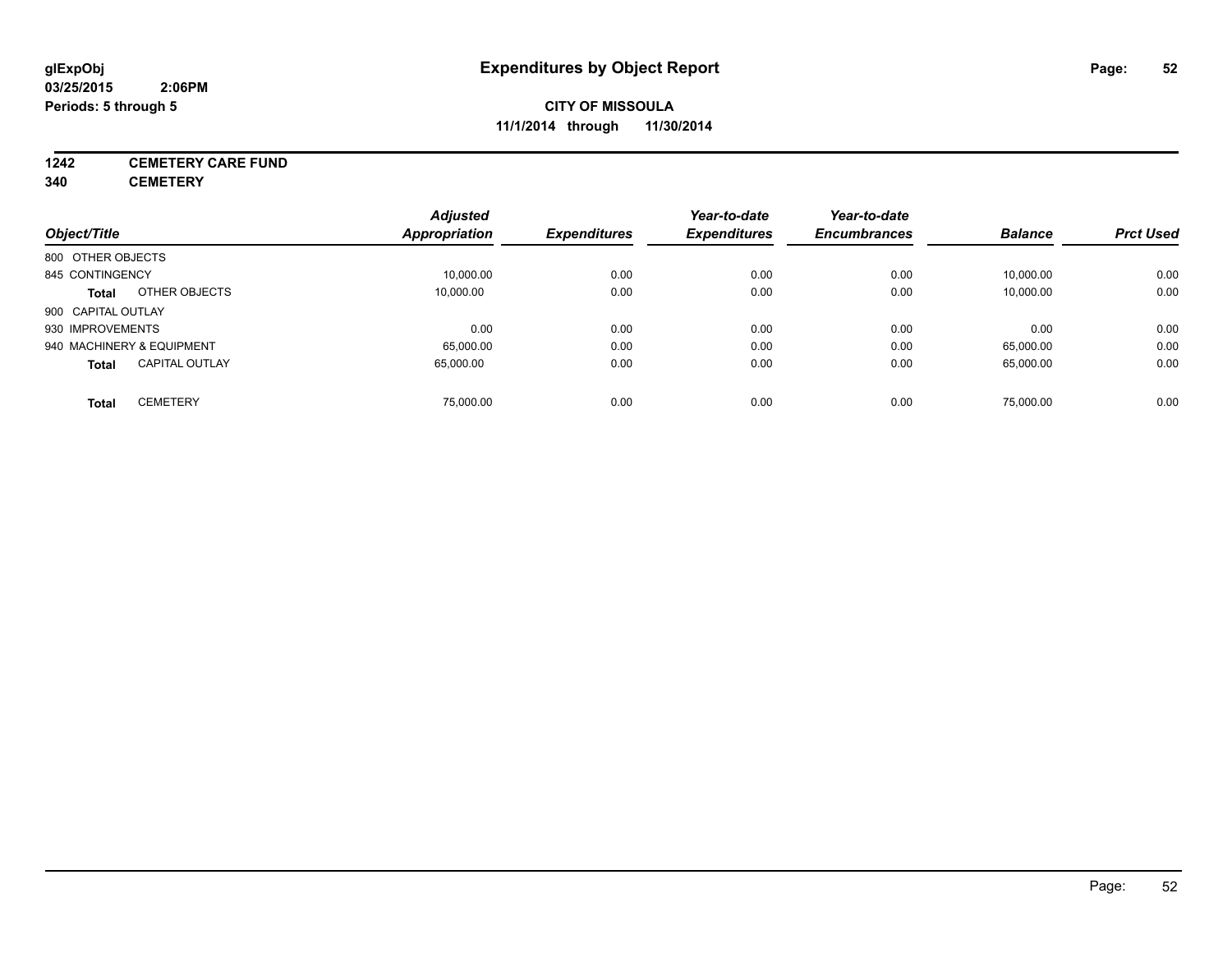**CITY OF MISSOULA 11/1/2014 through 11/30/2014**

#### **1242 CEMETERY CARE FUND**

| Object/Title                              | <b>Adjusted</b><br>Appropriation | <b>Expenditures</b> | Year-to-date<br><b>Expenditures</b> | Year-to-date<br><b>Encumbrances</b> | <b>Balance</b> | <b>Prct Used</b> |
|-------------------------------------------|----------------------------------|---------------------|-------------------------------------|-------------------------------------|----------------|------------------|
| 800 OTHER OBJECTS                         |                                  |                     |                                     |                                     |                |                  |
| 845 CONTINGENCY                           | 10.000.00                        | 0.00                | 0.00                                | 0.00                                | 10.000.00      | 0.00             |
| OTHER OBJECTS<br>Total                    | 10.000.00                        | 0.00                | 0.00                                | 0.00                                | 10.000.00      | 0.00             |
| 900 CAPITAL OUTLAY                        |                                  |                     |                                     |                                     |                |                  |
| 930 IMPROVEMENTS                          | 0.00                             | 0.00                | 0.00                                | 0.00                                | 0.00           | 0.00             |
| 940 MACHINERY & EQUIPMENT                 | 65.000.00                        | 0.00                | 0.00                                | 0.00                                | 65.000.00      | 0.00             |
| <b>CAPITAL OUTLAY</b><br><b>Total</b>     | 65.000.00                        | 0.00                | 0.00                                | 0.00                                | 65.000.00      | 0.00             |
| <b>CEMETERY CARE FUND</b><br><b>Total</b> | 75,000.00                        | 0.00                | 0.00                                | 0.00                                | 75,000.00      | 0.00             |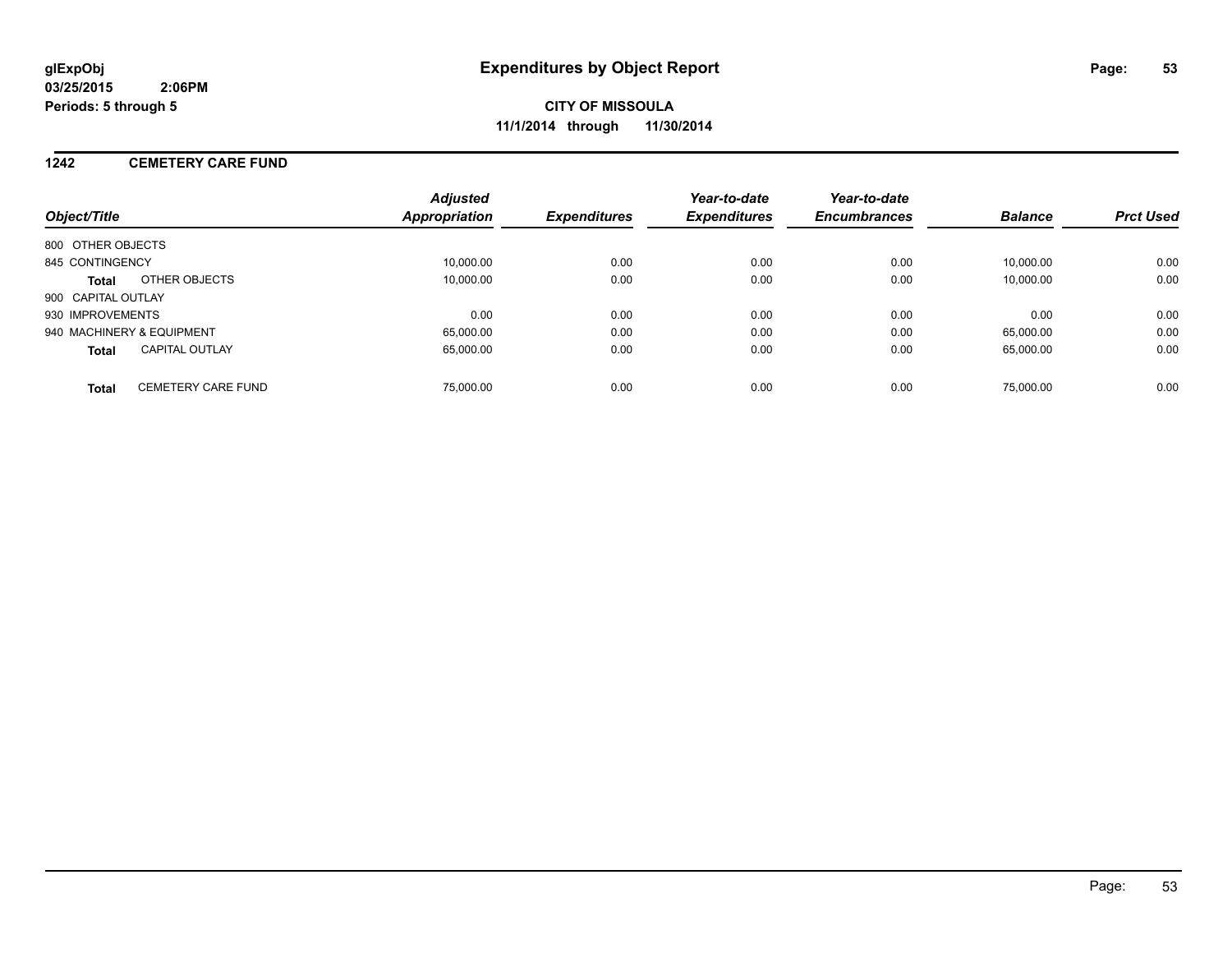#### **1243 CEMETERY MEMORIAL FUND**

**340 CEMETERY**

| Object/Title       |                       | <b>Adjusted</b><br>Appropriation | Year-to-date<br><b>Expenditures</b><br><b>Expenditures</b> |        | Year-to-date<br><b>Encumbrances</b> | <b>Balance</b> | <b>Prct Used</b> |
|--------------------|-----------------------|----------------------------------|------------------------------------------------------------|--------|-------------------------------------|----------------|------------------|
| 900 CAPITAL OUTLAY |                       |                                  |                                                            |        |                                     |                |                  |
| 930 IMPROVEMENTS   |                       | 2,000.00                         | 165.44                                                     | 165.44 | 0.00                                | 1,834.56       | 8.27             |
| <b>Total</b>       | <b>CAPITAL OUTLAY</b> | 2,000.00                         | 165.44                                                     | 165.44 | 0.00                                | 1,834.56       | 8.27             |
| Tota <sub>l</sub>  | <b>CEMETERY</b>       | 2,000.00                         | 165.44                                                     | 165.44 | 0.00                                | 1,834.56       | 8.27             |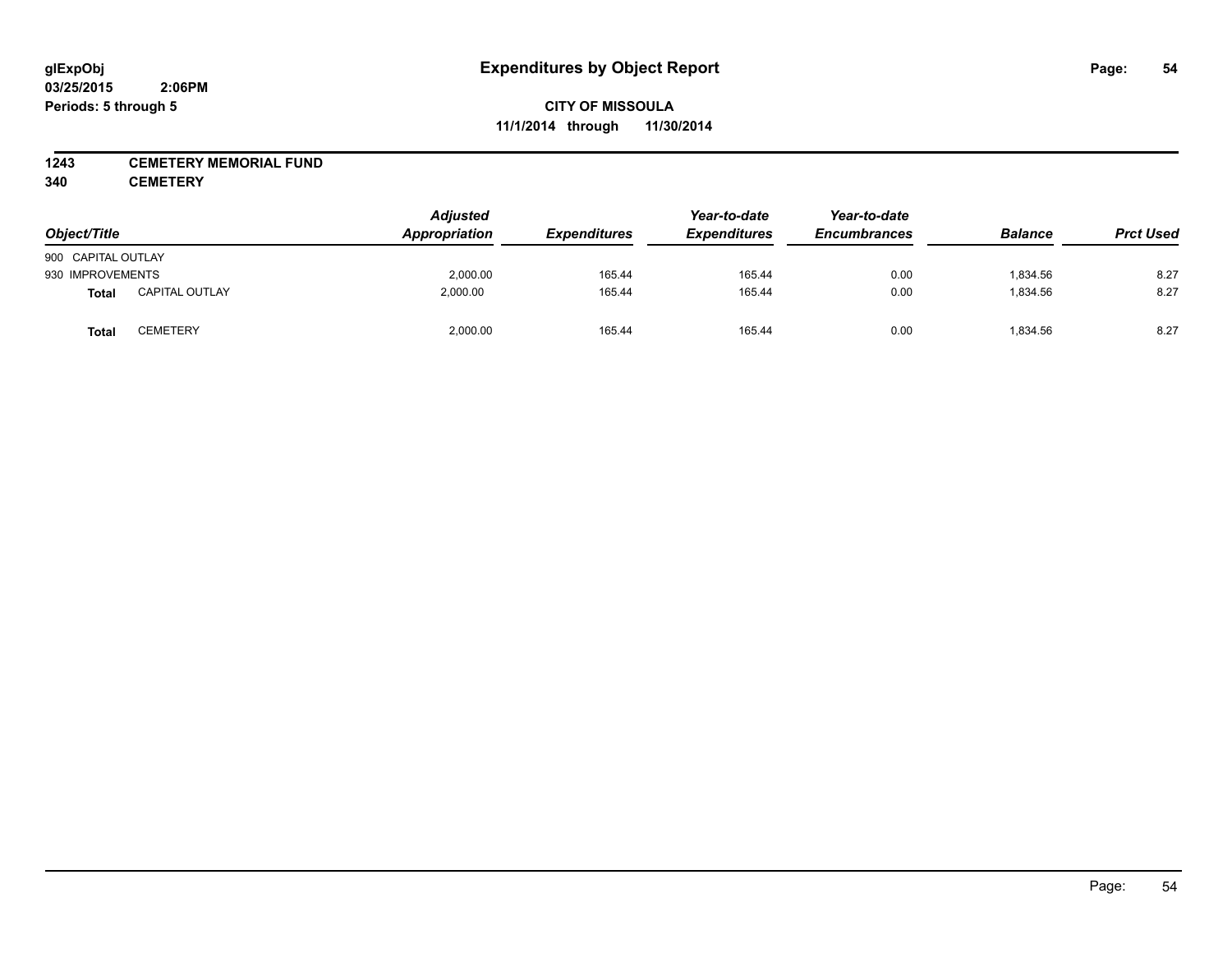**CITY OF MISSOULA 11/1/2014 through 11/30/2014**

#### **1243 CEMETERY MEMORIAL FUND**

| Object/Title       |                        | <b>Adjusted</b><br>Appropriation | <b>Expenditures</b> | Year-to-date<br><b>Expenditures</b> | Year-to-date<br><b>Encumbrances</b> | <b>Balance</b> | <b>Prct Used</b> |
|--------------------|------------------------|----------------------------------|---------------------|-------------------------------------|-------------------------------------|----------------|------------------|
| 900 CAPITAL OUTLAY |                        |                                  |                     |                                     |                                     |                |                  |
| 930 IMPROVEMENTS   |                        | 2,000.00                         | 165.44              | 165.44                              | 0.00                                | 1,834.56       | 8.27             |
| <b>Total</b>       | <b>CAPITAL OUTLAY</b>  | 2,000.00                         | 165.44              | 165.44                              | 0.00                                | 1,834.56       | 8.27             |
| Total              | CEMETERY MEMORIAL FUND | 2.000.00                         | 165.44              | 165.44                              | 0.00                                | 1.834.56       | 8.27             |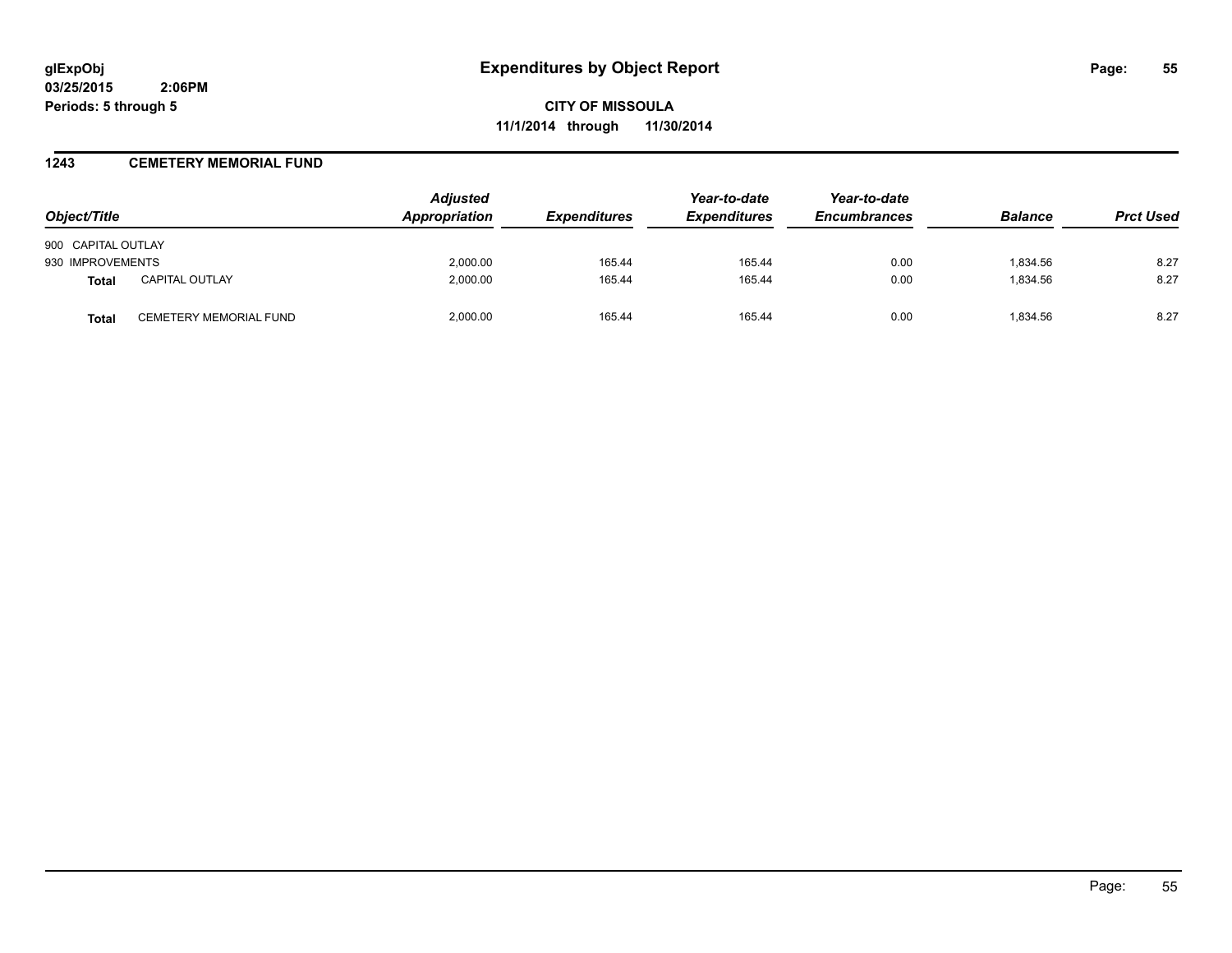## **1265 TITLE 1 PROJECTS FUND**

**240 FINANCE**

| Object/Title      |                                   | <b>Adjusted</b><br><b>Appropriation</b> | <b>Expenditures</b> | Year-to-date<br><b>Expenditures</b> | Year-to-date<br><b>Encumbrances</b> | <b>Balance</b> | <b>Prct Used</b> |
|-------------------|-----------------------------------|-----------------------------------------|---------------------|-------------------------------------|-------------------------------------|----------------|------------------|
| 500 FIXED CHARGES |                                   |                                         |                     |                                     |                                     |                |                  |
| 500 FIXED CHARGES |                                   | 0.00                                    | 0.00                | 0.00                                | 0.00                                | 0.00           | 0.00             |
| <b>Total</b>      | <b>FIXED CHARGES</b>              | 0.00                                    | 0.00                | 0.00                                | 0.00                                | 0.00           | 0.00             |
|                   | 700 GRANTS & CONTRIBUTIONS        |                                         |                     |                                     |                                     |                |                  |
|                   | 700 GRANTS & CONTRIBUTIONS        | 59,088.00                               | 0.00                | 0.00                                | 0.00                                | 59,088.00      | 0.00             |
| <b>Total</b>      | <b>GRANTS &amp; CONTRIBUTIONS</b> | 59,088.00                               | 0.00                | 0.00                                | 0.00                                | 59,088.00      | 0.00             |
| 800 OTHER OBJECTS |                                   |                                         |                     |                                     |                                     |                |                  |
|                   | 820 TRANSFERS TO OTHER FUNDS      | 0.00                                    | 0.00                | 0.00                                | 0.00                                | 0.00           | 0.00             |
| 845 CONTINGENCY   |                                   | 0.00                                    | 0.00                | 0.00                                | 0.00                                | 0.00           | 0.00             |
| <b>Total</b>      | OTHER OBJECTS                     | 0.00                                    | 0.00                | 0.00                                | 0.00                                | 0.00           | 0.00             |
| Total             | <b>FINANCE</b>                    | 59,088.00                               | 0.00                | 0.00                                | 0.00                                | 59,088.00      | 0.00             |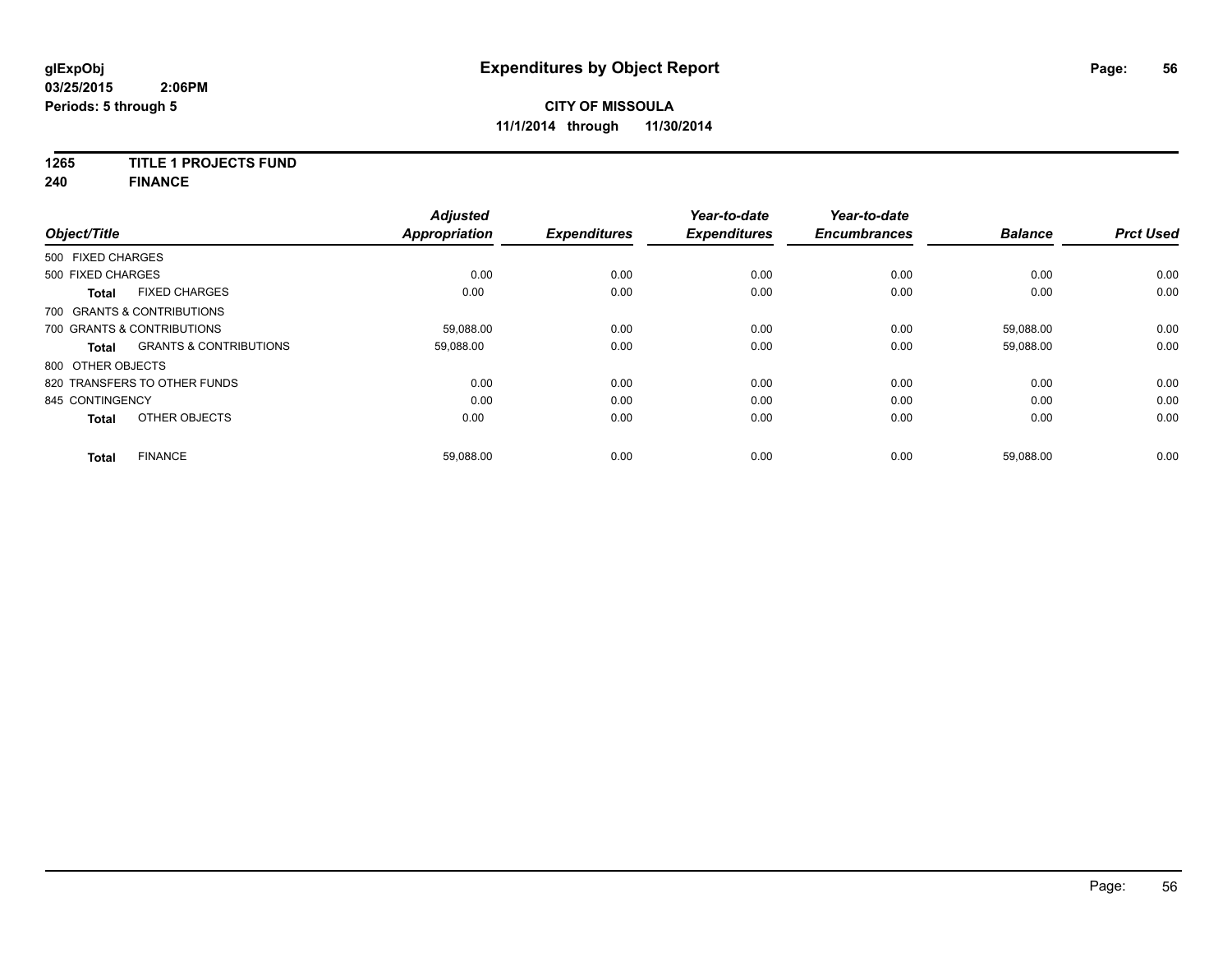## **CITY OF MISSOULA 11/1/2014 through 11/30/2014**

#### **1265 TITLE 1 PROJECTS FUND**

| Object/Title      |                                   | <b>Adjusted</b><br><b>Appropriation</b> | <b>Expenditures</b> | Year-to-date<br><b>Expenditures</b> | Year-to-date<br><b>Encumbrances</b> | <b>Balance</b> | <b>Prct Used</b> |
|-------------------|-----------------------------------|-----------------------------------------|---------------------|-------------------------------------|-------------------------------------|----------------|------------------|
| 500 FIXED CHARGES |                                   |                                         |                     |                                     |                                     |                |                  |
| 500 FIXED CHARGES |                                   | 0.00                                    | 0.00                | 0.00                                | 0.00                                | 0.00           | 0.00             |
| <b>Total</b>      | <b>FIXED CHARGES</b>              | 0.00                                    | 0.00                | 0.00                                | 0.00                                | 0.00           | 0.00             |
|                   | 700 GRANTS & CONTRIBUTIONS        |                                         |                     |                                     |                                     |                |                  |
|                   | 700 GRANTS & CONTRIBUTIONS        | 59,088.00                               | 0.00                | 0.00                                | 0.00                                | 59,088.00      | 0.00             |
| Total             | <b>GRANTS &amp; CONTRIBUTIONS</b> | 59,088.00                               | 0.00                | 0.00                                | 0.00                                | 59,088.00      | 0.00             |
| 800 OTHER OBJECTS |                                   |                                         |                     |                                     |                                     |                |                  |
|                   | 820 TRANSFERS TO OTHER FUNDS      | 0.00                                    | 0.00                | 0.00                                | 0.00                                | 0.00           | 0.00             |
| 845 CONTINGENCY   |                                   | 0.00                                    | 0.00                | 0.00                                | 0.00                                | 0.00           | 0.00             |
| <b>Total</b>      | OTHER OBJECTS                     | 0.00                                    | 0.00                | 0.00                                | 0.00                                | 0.00           | 0.00             |
| <b>Total</b>      | TITLE 1 PROJECTS FUND             | 59,088.00                               | 0.00                | 0.00                                | 0.00                                | 59,088.00      | 0.00             |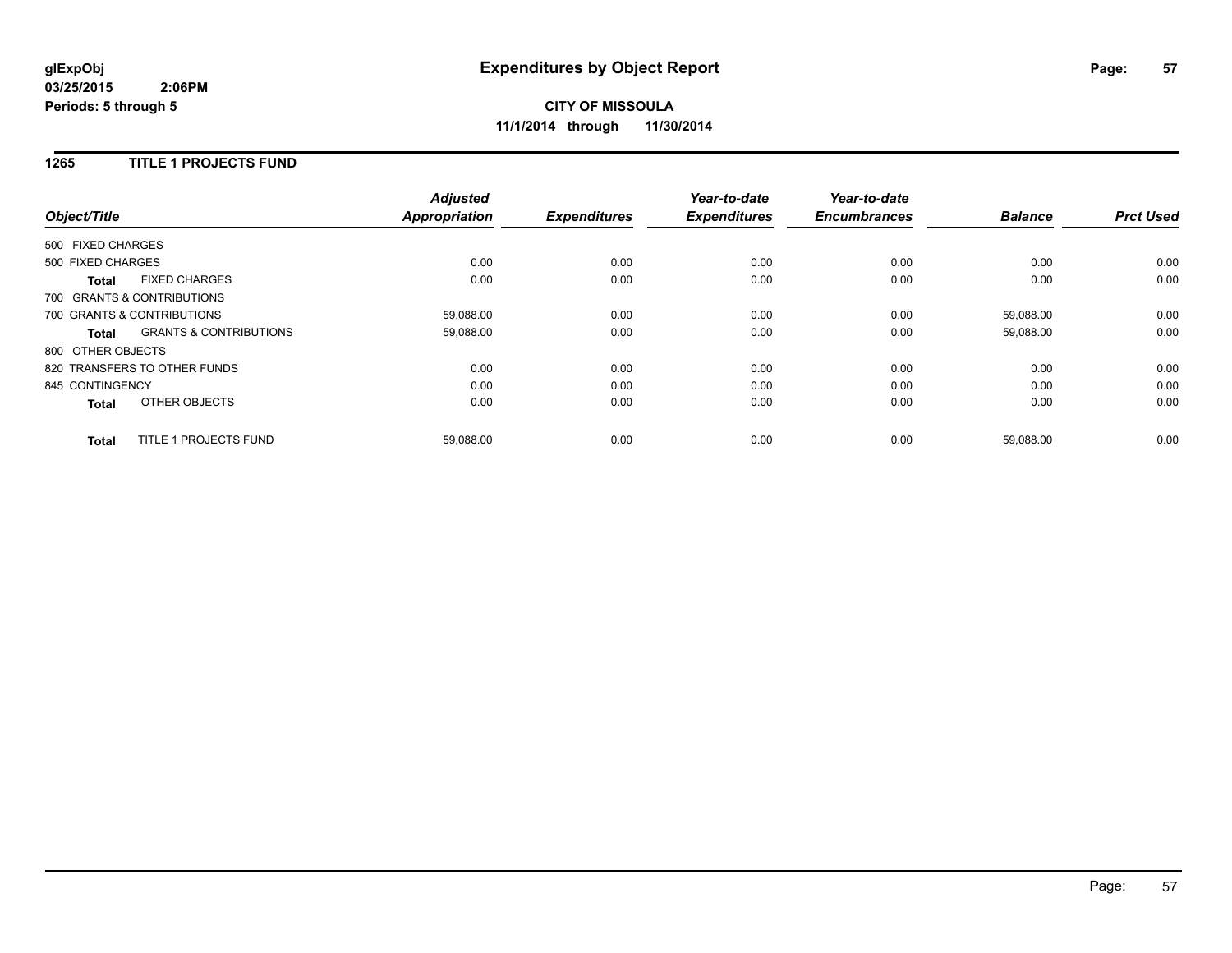#### **1396 PROGRAM INCOME REVOLVING LOAN PROGRAM**

**390 NON-DEPARTMENTAL**

| Object/Title               |                                   | <b>Adjusted</b><br>Appropriation | <b>Expenditures</b> | Year-to-date<br><b>Expenditures</b> | Year-to-date<br><b>Encumbrances</b> | <b>Balance</b> | <b>Prct Used</b> |
|----------------------------|-----------------------------------|----------------------------------|---------------------|-------------------------------------|-------------------------------------|----------------|------------------|
| 300 PURCHASED SERVICES     |                                   |                                  |                     |                                     |                                     |                |                  |
| 350 PROFESSIONAL SERVICES  |                                   | 0.00                             | 0.00                | 0.00                                | 0.00                                | 0.00           | 0.00             |
| <b>Total</b>               | PURCHASED SERVICES                | 0.00                             | 0.00                | 0.00                                | 0.00                                | 0.00           | 0.00             |
| 700 GRANTS & CONTRIBUTIONS |                                   |                                  |                     |                                     |                                     |                |                  |
| 700 GRANTS & CONTRIBUTIONS |                                   | 51.791.00                        | 0.00                | 0.00                                | 0.00                                | 51.791.00      | 0.00             |
| <b>Total</b>               | <b>GRANTS &amp; CONTRIBUTIONS</b> | 51,791.00                        | 0.00                | 0.00                                | 0.00                                | 51.791.00      | 0.00             |
| <b>Total</b>               | NON-DEPARTMENTAL                  | 51.791.00                        | 0.00                | 0.00                                | 0.00                                | 51.791.00      | 0.00             |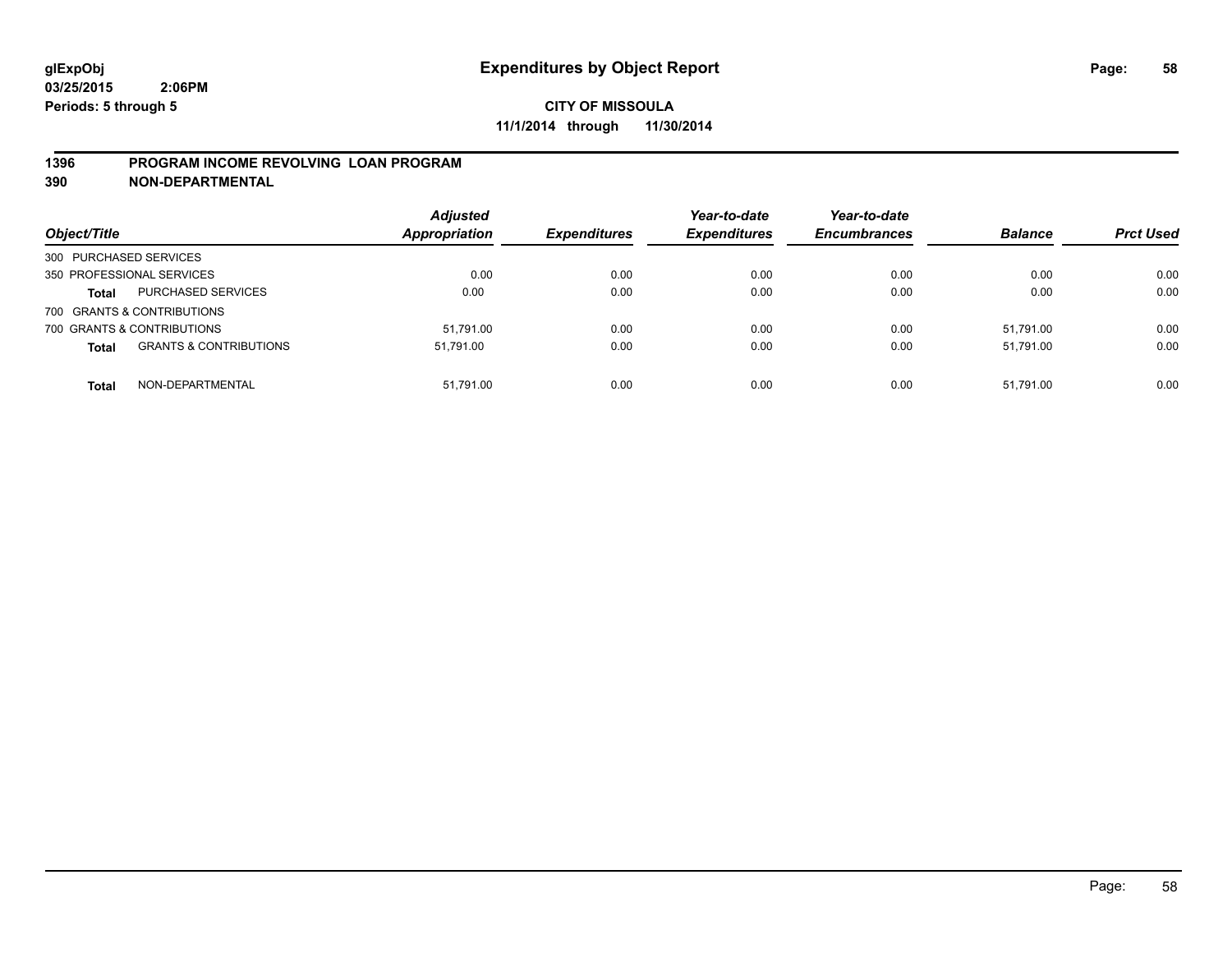**CITY OF MISSOULA 11/1/2014 through 11/30/2014**

## **1396 PROGRAM INCOME REVOLVING LOAN PROGRAM**

| Object/Title           |                                   | <b>Adjusted</b><br><b>Appropriation</b> | <b>Expenditures</b> | Year-to-date<br><b>Expenditures</b> | Year-to-date<br><b>Encumbrances</b> | <b>Balance</b> | <b>Prct Used</b> |
|------------------------|-----------------------------------|-----------------------------------------|---------------------|-------------------------------------|-------------------------------------|----------------|------------------|
| 300 PURCHASED SERVICES |                                   |                                         |                     |                                     |                                     |                |                  |
|                        | 350 PROFESSIONAL SERVICES         | 0.00                                    | 0.00                | 0.00                                | 0.00                                | 0.00           | 0.00             |
| Total                  | <b>PURCHASED SERVICES</b>         | 0.00                                    | 0.00                | 0.00                                | 0.00                                | 0.00           | 0.00             |
|                        | 700 GRANTS & CONTRIBUTIONS        |                                         |                     |                                     |                                     |                |                  |
|                        | 700 GRANTS & CONTRIBUTIONS        | 51,791.00                               | 0.00                | 0.00                                | 0.00                                | 51.791.00      | 0.00             |
| <b>Total</b>           | <b>GRANTS &amp; CONTRIBUTIONS</b> | 51,791.00                               | 0.00                | 0.00                                | 0.00                                | 51.791.00      | 0.00             |
| <b>Total</b>           | PROGRAM INCOME REVOLVING LOAN P   | 51,791.00                               | 0.00                | 0.00                                | 0.00                                | 51,791.00      | 0.00             |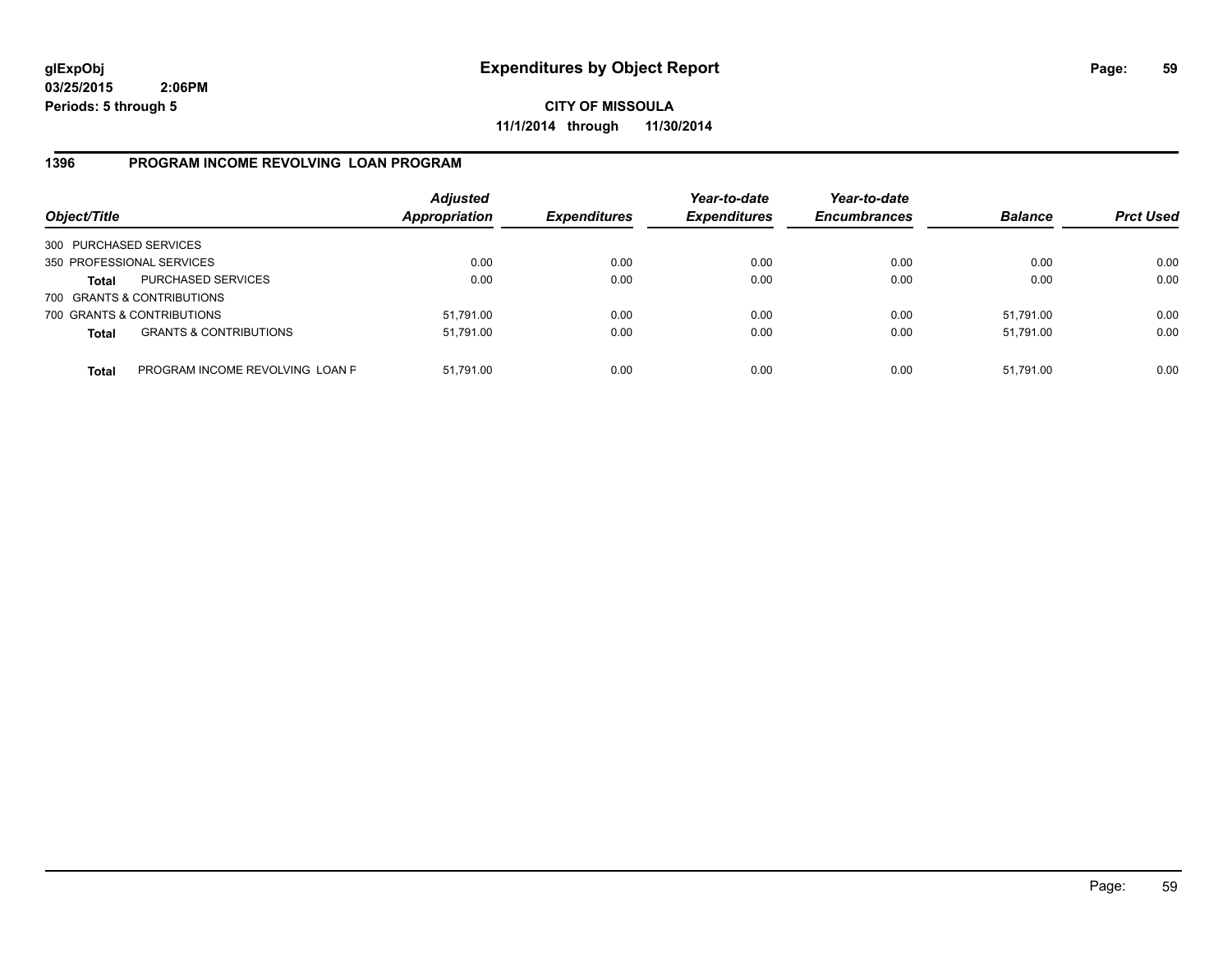#### **1397 STATE HOME PROGRAM INCOME**

**390 NON-DEPARTMENTAL**

| Object/Title                       |  | <b>Adjusted</b><br><b>Appropriation</b> | <i><b>Expenditures</b></i> | Year-to-date<br><b>Expenditures</b> | Year-to-date<br><b>Encumbrances</b> | <b>Balance</b> | <b>Prct Used</b> |
|------------------------------------|--|-----------------------------------------|----------------------------|-------------------------------------|-------------------------------------|----------------|------------------|
| 300 PURCHASED SERVICES             |  |                                         |                            |                                     |                                     |                |                  |
| 350 PROFESSIONAL SERVICES          |  | 600,000.00                              | 0.00                       | 0.00                                | 0.00                                | 600,000.00     | 0.00             |
| PURCHASED SERVICES<br><b>Total</b> |  | 600.000.00                              | 0.00                       | 0.00                                | 0.00                                | 600.000.00     | 0.00             |
| NON-DEPARTMENTAL<br><b>Total</b>   |  | 600,000.00                              | 0.00                       | 0.00                                | 0.00                                | 600,000.00     | 0.00             |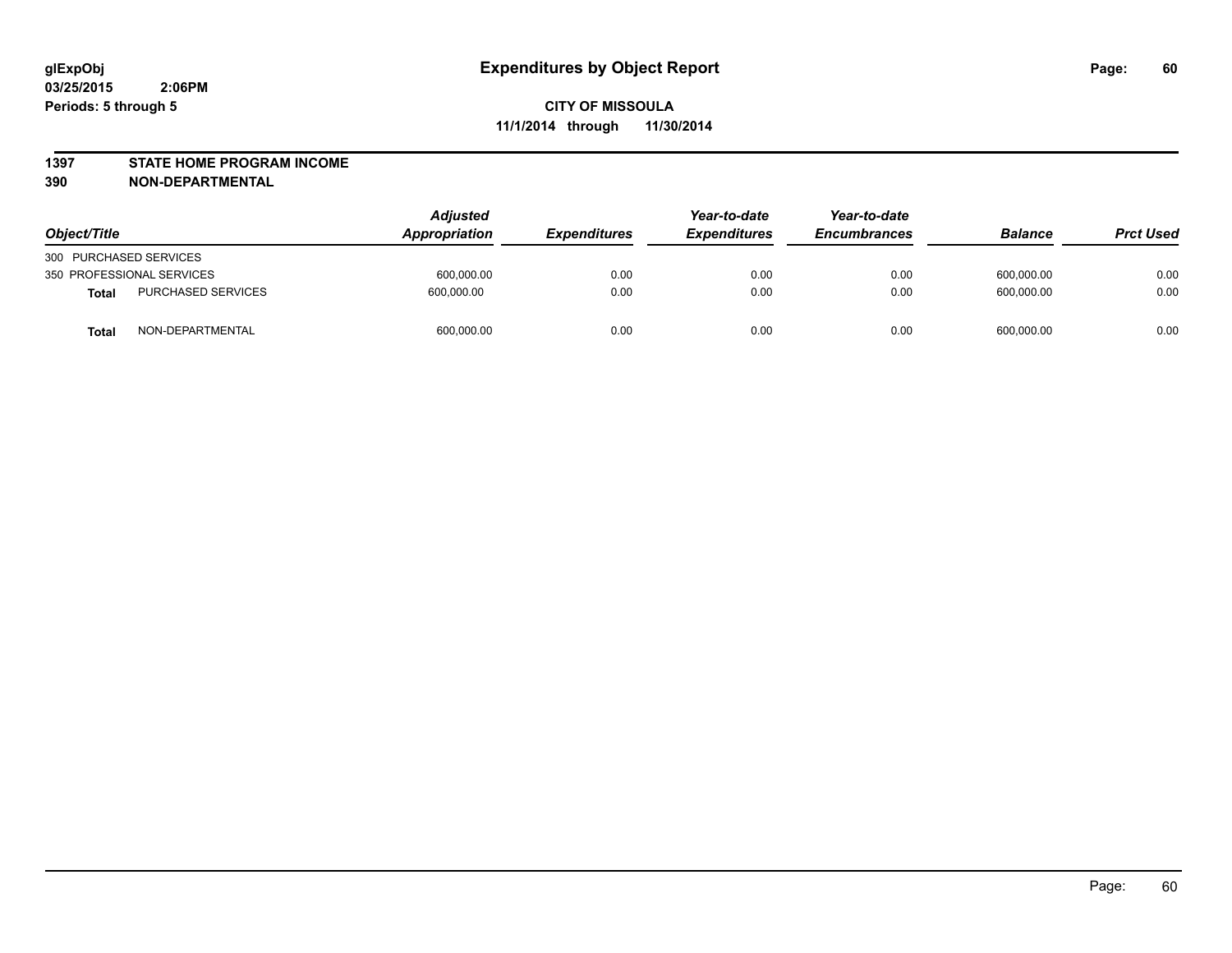**CITY OF MISSOULA 11/1/2014 through 11/30/2014**

#### **1397 STATE HOME PROGRAM INCOME**

| Object/Title                              | <b>Adjusted</b><br><b>Appropriation</b> | <b>Expenditures</b> | Year-to-date<br><b>Expenditures</b> | Year-to-date<br><b>Encumbrances</b> | <b>Balance</b> | <b>Prct Used</b> |
|-------------------------------------------|-----------------------------------------|---------------------|-------------------------------------|-------------------------------------|----------------|------------------|
| 300 PURCHASED SERVICES                    |                                         |                     |                                     |                                     |                |                  |
| 350 PROFESSIONAL SERVICES                 | 600,000.00                              | 0.00                | 0.00                                | 0.00                                | 600.000.00     | 0.00             |
| PURCHASED SERVICES<br><b>Total</b>        | 600,000.00                              | 0.00                | 0.00                                | 0.00                                | 600.000.00     | 0.00             |
| STATE HOME PROGRAM INCOME<br><b>Total</b> | 600,000.00                              | 0.00                | 0.00                                | 0.00                                | 600.000.00     | 0.00             |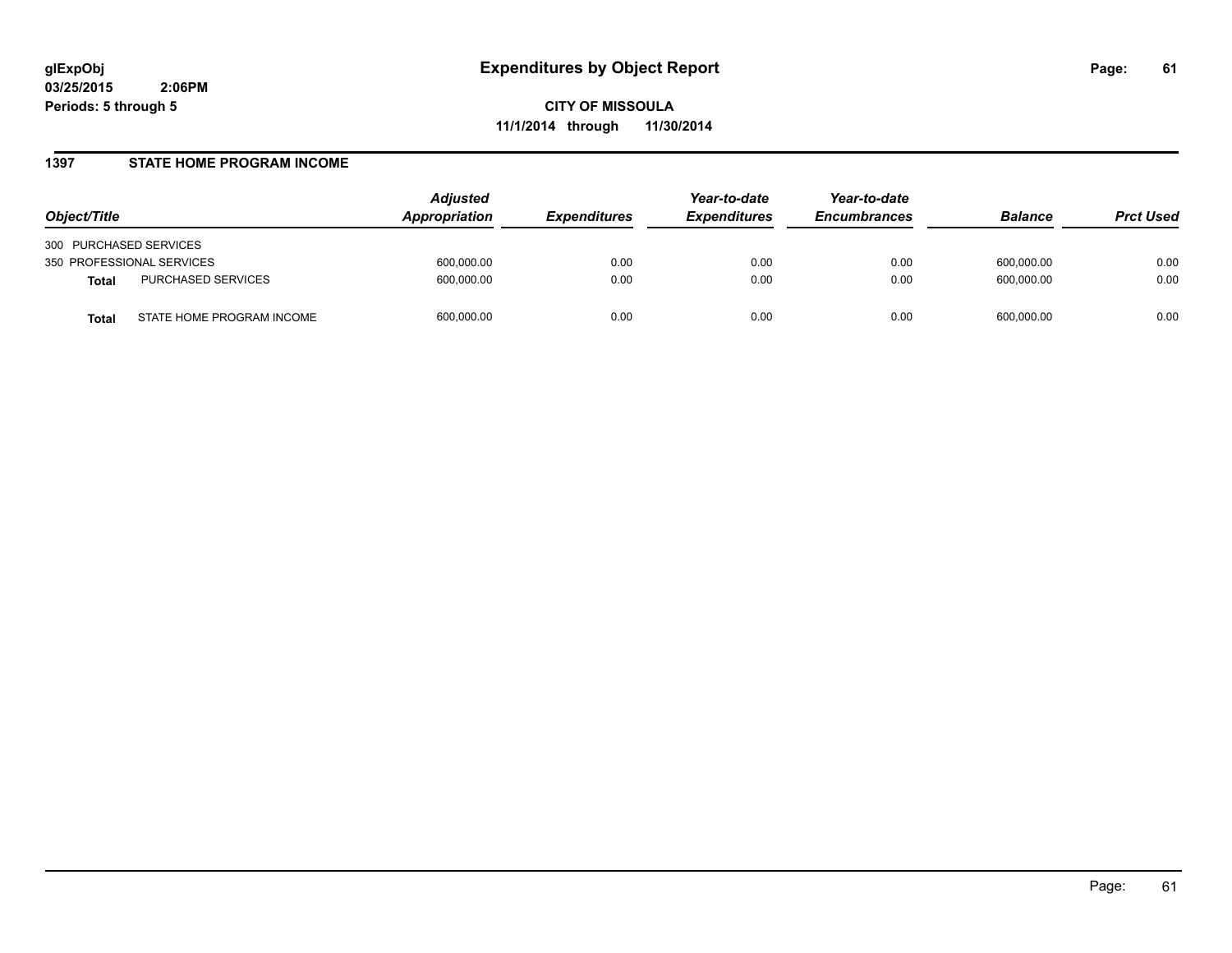#### **2250 PLANNING FUND**

**250 DEVELOPMENT SERVICES**

|                                             | <b>Adjusted</b>      |                     | Year-to-date        | Year-to-date        |                |                  |
|---------------------------------------------|----------------------|---------------------|---------------------|---------------------|----------------|------------------|
| Object/Title                                | <b>Appropriation</b> | <b>Expenditures</b> | <b>Expenditures</b> | <b>Encumbrances</b> | <b>Balance</b> | <b>Prct Used</b> |
| 100 PERSONAL SERVICES                       |                      |                     |                     |                     |                |                  |
| 110 SALARIES AND WAGES                      | 296,680.00           | 4,267.00            | 15,068.01           | 0.00                | 281.611.99     | 5.08             |
| 140 EMPLOYER CONTRIBUTIONS                  | 90,685.00            | 1,483.92            | 4,833.53            | 0.00                | 85,851.47      | 5.33             |
| 141 STATE RETIREMENT CONTRIBUTIONS          | 0.00                 | 4.27                | 17.33               | 0.00                | $-17.33$       | 0.00             |
| PERSONAL SERVICES<br><b>Total</b>           | 387,365.00           | 5,755.19            | 19,918.87           | 0.00                | 367,446.13     | 5.14             |
| 200 SUPPLIES                                |                      |                     |                     |                     |                |                  |
| 210 OFFICE SUPPLIES                         | 2,550.00             | 417.03              | 816.05              | 0.00                | 1,733.95       | 32.00            |
| 220 OPERATING SUPPLIES                      | 1,300.00             | 0.00                | 0.00                | 0.00                | 1,300.00       | 0.00             |
| 231 GASOLINE                                | 0.00                 | 0.00                | 0.00                | 0.00                | 0.00           | 0.00             |
| 240 OTHER SUPPLIES                          | 0.00                 | 39.00               | 328.75              | 0.00                | $-328.75$      | 0.00             |
| <b>SUPPLIES</b><br>Total                    | 3,850.00             | 456.03              | 1,144.80            | 0.00                | 2,705.20       | 29.74            |
| 300 PURCHASED SERVICES                      |                      |                     |                     |                     |                |                  |
| 310 COMMUNICATIONS                          | 1,100.00             | 4.80                | 769.61              | 0.00                | 330.39         | 69.96            |
| 320 PRINTING & DUPLICATING                  | 9,300.00             | 29.95               | 29.95               | 0.00                | 9,270.05       | 0.32             |
| 330 PUBLICITY, SUBSCRIPTIONS & DUES         | 3,306.00             | 260.00              | 1,761.61            | 0.00                | 1,544.39       | 53.29            |
| 344 TELEPHONE SERVICE                       | 125.00               | 17.39               | 53.39               | 0.00                | 71.61          | 42.71            |
| 350 PROFESSIONAL SERVICES                   | 100,000.00           | 6,241.20            | 25,898.79           | 0.00                | 74,101.21      | 25.90            |
| 360 REPAIR & MAINTENANCE                    | 1,540.00             | 0.00                | 0.00                | 0.00                | 1,540.00       | 0.00             |
| 370 TRAVEL                                  | 5,185.00             | 216.93              | 965.08              | 0.00                | 4,219.92       | 18.61            |
| 380 TRAINING                                | 3,595.00             | 0.00                | 660.00              | 0.00                | 2,935.00       | 18.36            |
| 390 OTHER PURCHASED SERVICES                | 4,750.00             | 600.00              | 794.85              | 0.00                | 3,955.15       | 16.73            |
| PURCHASED SERVICES<br><b>Total</b>          | 128,901.00           | 7,370.27            | 30,933.28           | 0.00                | 97,967.72      | 24.00            |
| 500 FIXED CHARGES                           |                      |                     |                     |                     |                |                  |
| 500 FIXED CHARGES                           | 24,000.00            | 0.00                | 0.00                | 0.00                | 24,000.00      | 0.00             |
| <b>FIXED CHARGES</b><br><b>Total</b>        | 24,000.00            | 0.00                | 0.00                | 0.00                | 24,000.00      | 0.00             |
| 800 OTHER OBJECTS                           |                      |                     |                     |                     |                |                  |
| 820 TRANSFERS TO OTHER FUNDS                | 0.00                 | 0.00                | 0.00                | 0.00                | 0.00           | 0.00             |
| 845 CONTINGENCY                             | 149,604.00           | 0.00                | 0.00                | 0.00                | 149,604.00     | 0.00             |
| OTHER OBJECTS<br><b>Total</b>               | 149,604.00           | 0.00                | 0.00                | 0.00                | 149,604.00     | 0.00             |
| <b>DEVELOPMENT SERVICES</b><br><b>Total</b> | 693,720.00           | 13,581.49           | 51,996.95           | 0.00                | 641,723.05     | 7.50             |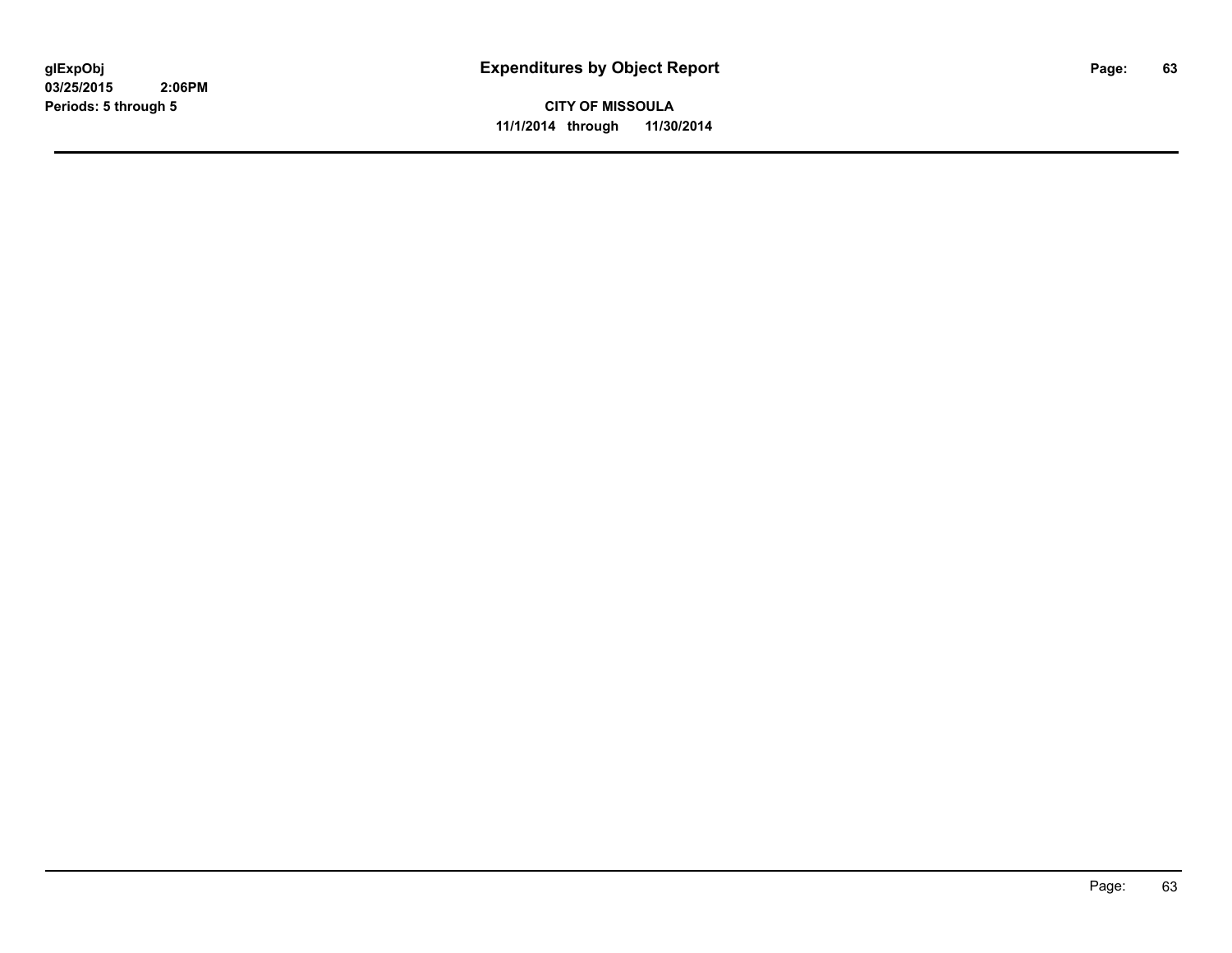**2250 PLANNING FUND**

|                                      | <b>Adjusted</b>      |                     | Year-to-date        | Year-to-date        |                |                  |
|--------------------------------------|----------------------|---------------------|---------------------|---------------------|----------------|------------------|
| Object/Title                         | <b>Appropriation</b> | <b>Expenditures</b> | <b>Expenditures</b> | <b>Encumbrances</b> | <b>Balance</b> | <b>Prct Used</b> |
| 100 PERSONAL SERVICES                |                      |                     |                     |                     |                |                  |
| 110 SALARIES AND WAGES               | 296,680.00           | 4,267.00            | 15,068.01           | 0.00                | 281,611.99     | 5.08             |
| <b>140 EMPLOYER CONTRIBUTIONS</b>    | 90,685.00            | 1,483.92            | 4,833.53            | 0.00                | 85,851.47      | 5.33             |
| 141 STATE RETIREMENT CONTRIBUTIONS   | 0.00                 | 4.27                | 17.33               | 0.00                | $-17.33$       | 0.00             |
| PERSONAL SERVICES<br><b>Total</b>    | 387,365.00           | 5,755.19            | 19,918.87           | 0.00                | 367,446.13     | 5.14             |
| 200 SUPPLIES                         |                      |                     |                     |                     |                |                  |
| 210 OFFICE SUPPLIES                  | 2,550.00             | 417.03              | 816.05              | 0.00                | 1,733.95       | 32.00            |
| 220 OPERATING SUPPLIES               | 1,300.00             | 0.00                | 0.00                | 0.00                | 1,300.00       | 0.00             |
| 231 GASOLINE                         | 0.00                 | 0.00                | 0.00                | 0.00                | 0.00           | 0.00             |
| 240 OTHER SUPPLIES                   | 0.00                 | 39.00               | 328.75              | 0.00                | $-328.75$      | 0.00             |
| <b>SUPPLIES</b><br><b>Total</b>      | 3,850.00             | 456.03              | 1,144.80            | 0.00                | 2,705.20       | 29.74            |
| 300 PURCHASED SERVICES               |                      |                     |                     |                     |                |                  |
| 310 COMMUNICATIONS                   | 1,100.00             | 4.80                | 769.61              | 0.00                | 330.39         | 69.96            |
| 320 PRINTING & DUPLICATING           | 9,300.00             | 29.95               | 29.95               | 0.00                | 9,270.05       | 0.32             |
| 330 PUBLICITY, SUBSCRIPTIONS & DUES  | 3,306.00             | 260.00              | 1,761.61            | 0.00                | 1,544.39       | 53.29            |
| 344 TELEPHONE SERVICE                | 125.00               | 17.39               | 53.39               | 0.00                | 71.61          | 42.71            |
| 350 PROFESSIONAL SERVICES            | 100,000.00           | 6,241.20            | 25,898.79           | 0.00                | 74,101.21      | 25.90            |
| 360 REPAIR & MAINTENANCE             | 1,540.00             | 0.00                | 0.00                | 0.00                | 1,540.00       | 0.00             |
| 370 TRAVEL                           | 5,185.00             | 216.93              | 965.08              | 0.00                | 4,219.92       | 18.61            |
| 380 TRAINING                         | 3,595.00             | 0.00                | 660.00              | 0.00                | 2,935.00       | 18.36            |
| 390 OTHER PURCHASED SERVICES         | 4,750.00             | 600.00              | 794.85              | 0.00                | 3,955.15       | 16.73            |
| PURCHASED SERVICES<br><b>Total</b>   | 128,901.00           | 7,370.27            | 30,933.28           | 0.00                | 97,967.72      | 24.00            |
| 500 FIXED CHARGES                    |                      |                     |                     |                     |                |                  |
| 500 FIXED CHARGES                    | 24,000.00            | 0.00                | 0.00                | 0.00                | 24,000.00      | 0.00             |
| <b>FIXED CHARGES</b><br><b>Total</b> | 24,000.00            | 0.00                | 0.00                | 0.00                | 24,000.00      | 0.00             |
| 800 OTHER OBJECTS                    |                      |                     |                     |                     |                |                  |
| 820 TRANSFERS TO OTHER FUNDS         | 0.00                 | 0.00                | 0.00                | 0.00                | 0.00           | 0.00             |
| 845 CONTINGENCY                      | 149,604.00           | 0.00                | 0.00                | 0.00                | 149,604.00     | 0.00             |
| OTHER OBJECTS<br><b>Total</b>        | 149,604.00           | 0.00                | 0.00                | 0.00                | 149,604.00     | 0.00             |
| <b>PLANNING FUND</b><br><b>Total</b> | 693,720.00           | 13,581.49           | 51,996.95           | 0.00                | 641,723.05     | 7.50             |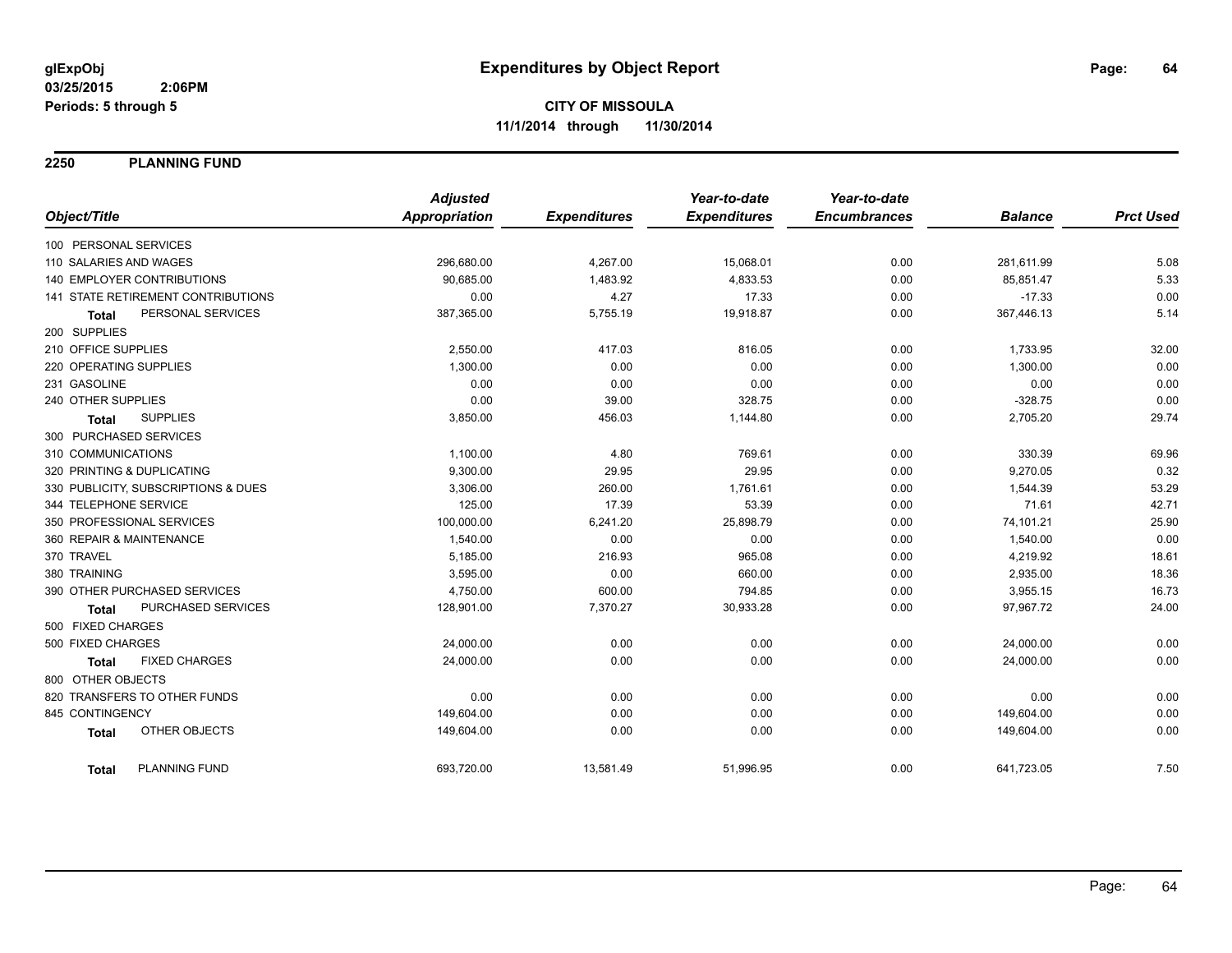#### **2310 PUBLIC SAFETY INFORMATION SYSTEMS**

**310 BUILDING INSPECTION**

| Object/Title      |                            | <b>Adjusted</b><br>Appropriation | <b>Expenditures</b> | Year-to-date<br><b>Expenditures</b> | Year-to-date<br><b>Encumbrances</b> | <b>Balance</b> | <b>Prct Used</b> |
|-------------------|----------------------------|----------------------------------|---------------------|-------------------------------------|-------------------------------------|----------------|------------------|
| 800 OTHER OBJECTS |                            |                                  |                     |                                     |                                     |                |                  |
| 845 CONTINGENCY   |                            | 0.00                             | 0.00                | 0.00                                | 0.00                                | 0.00           | 0.00             |
| <b>Total</b>      | OTHER OBJECTS              | 0.00                             | 0.00                | 0.00                                | 0.00                                | 0.00           | 0.00             |
| <b>Total</b>      | <b>BUILDING INSPECTION</b> | 0.00                             | 0.00                | 0.00                                | 0.00                                | 0.00           | 0.00             |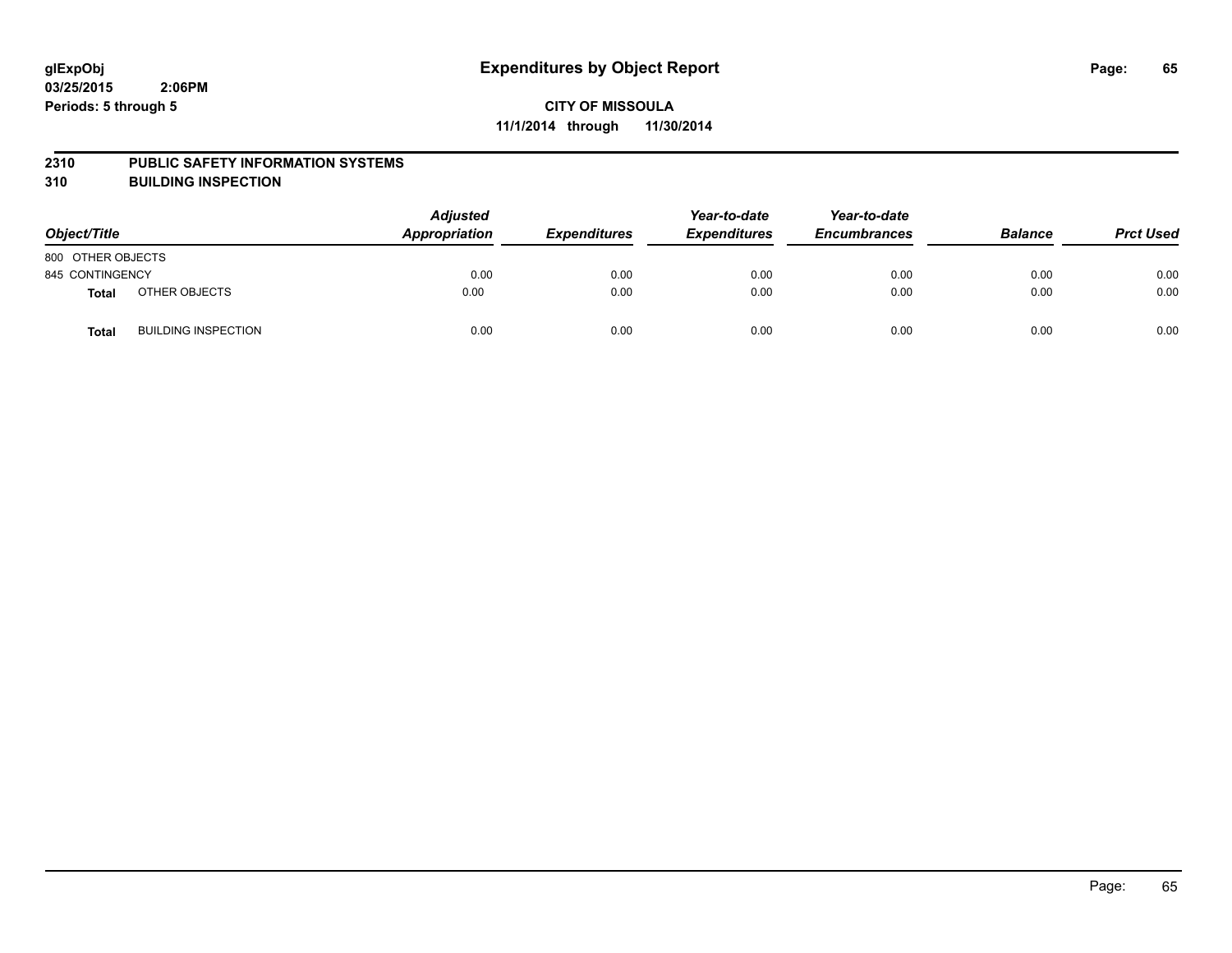# **glExpObj Expenditures by Object Report Page: 66**

**03/25/2015 2:06PM Periods: 5 through 5**

**CITY OF MISSOULA 11/1/2014 through 11/30/2014**

### **2310 PUBLIC SAFETY INFORMATION SYSTEMS**

| Object/Title      |                                   | <b>Adjusted</b><br><b>Appropriation</b> | <b>Expenditures</b> | Year-to-date<br><b>Expenditures</b> | Year-to-date<br><b>Encumbrances</b> | <b>Balance</b> | <b>Prct Used</b> |
|-------------------|-----------------------------------|-----------------------------------------|---------------------|-------------------------------------|-------------------------------------|----------------|------------------|
| 800 OTHER OBJECTS |                                   |                                         |                     |                                     |                                     |                |                  |
| 845 CONTINGENCY   |                                   | 0.00                                    | 0.00                | 0.00                                | 0.00                                | 0.00           | 0.00             |
| <b>Total</b>      | OTHER OBJECTS                     | 0.00                                    | 0.00                | 0.00                                | 0.00                                | 0.00           | 0.00             |
| <b>Total</b>      | PUBLIC SAFETY INFORMATION SYSTEM! | 0.00                                    | 0.00                | 0.00                                | 0.00                                | 0.00           | 0.00             |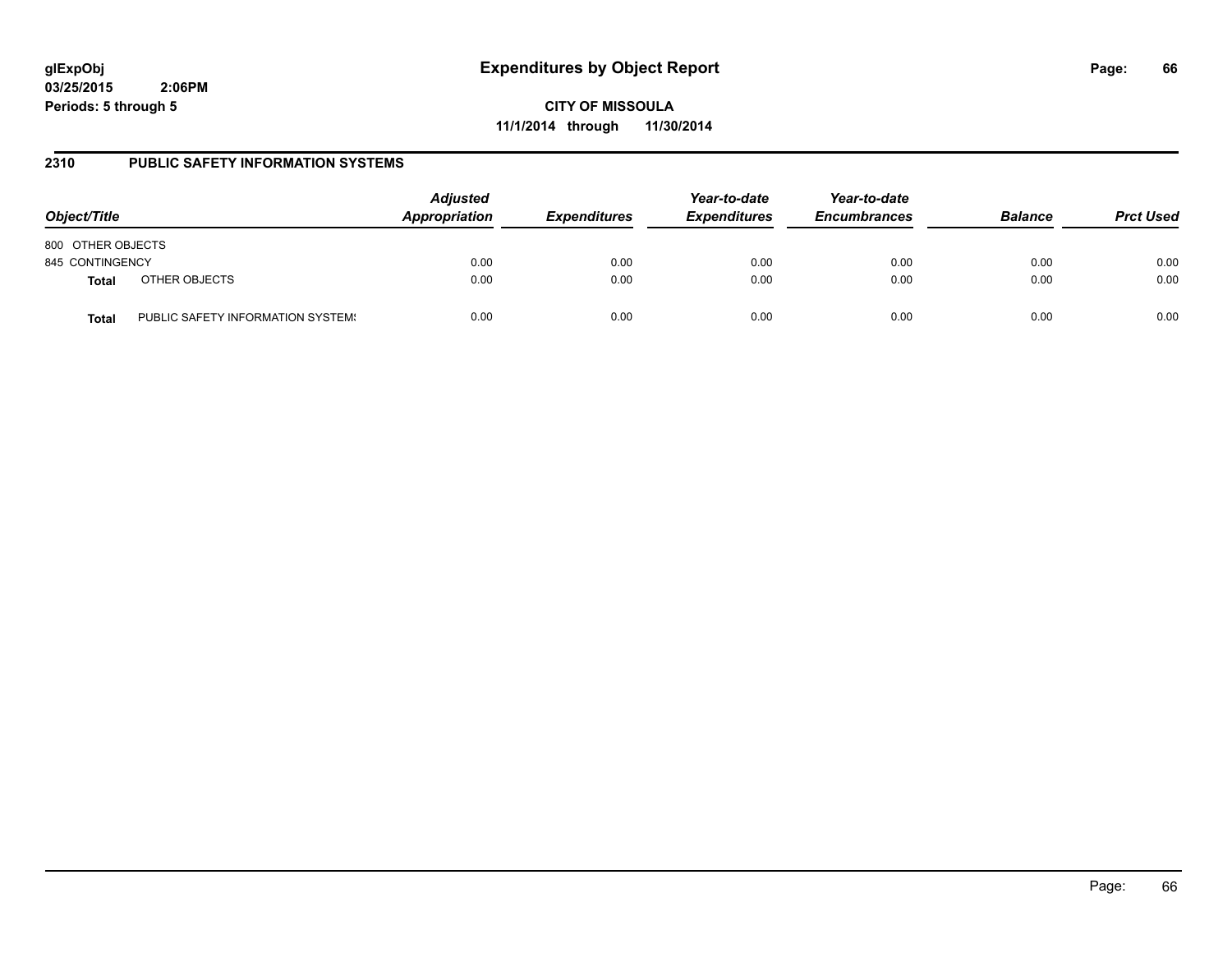#### **2321 IMPACT FEE FUND**

**390 NON-DEPARTMENTAL**

|                        |                                   | <b>Adjusted</b> |                     | Year-to-date        | Year-to-date        |                |                  |
|------------------------|-----------------------------------|-----------------|---------------------|---------------------|---------------------|----------------|------------------|
| Object/Title           |                                   | Appropriation   | <b>Expenditures</b> | <b>Expenditures</b> | <b>Encumbrances</b> | <b>Balance</b> | <b>Prct Used</b> |
| 100 PERSONAL SERVICES  |                                   |                 |                     |                     |                     |                |                  |
| 110 SALARIES AND WAGES |                                   | 0.00            | 0.00                | 0.00                | 0.00                | 0.00           | 0.00             |
|                        | <b>140 EMPLOYER CONTRIBUTIONS</b> | 0.00            | 0.00                | 0.00                | 0.00                | 0.00           | 0.00             |
| <b>Total</b>           | PERSONAL SERVICES                 | 0.00            | 0.00                | 0.00                | 0.00                | 0.00           | 0.00             |
|                        | 300 PURCHASED SERVICES            |                 |                     |                     |                     |                |                  |
|                        | 350 PROFESSIONAL SERVICES         | 0.00            | 0.00                | 0.00                | 0.00                | 0.00           | 0.00             |
| Total                  | <b>PURCHASED SERVICES</b>         | 0.00            | 0.00                | 0.00                | 0.00                | 0.00           | 0.00             |
| 800 OTHER OBJECTS      |                                   |                 |                     |                     |                     |                |                  |
|                        | 820 TRANSFERS TO OTHER FUNDS      | 0.00            | 0.00                | 0.00                | 0.00                | 0.00           | 0.00             |
| Total                  | OTHER OBJECTS                     | 0.00            | 0.00                | 0.00                | 0.00                | 0.00           | 0.00             |
| 900 CAPITAL OUTLAY     |                                   |                 |                     |                     |                     |                |                  |
| 930 IMPROVEMENTS       |                                   | 2,416,567.00    | 14,663.48           | 527,844.90          | 0.00                | 1,888,722.10   | 21.84            |
| Total                  | <b>CAPITAL OUTLAY</b>             | 2,416,567.00    | 14,663.48           | 527,844.90          | 0.00                | 1,888,722.10   | 21.84            |
| <b>Total</b>           | NON-DEPARTMENTAL                  | 2,416,567.00    | 14,663.48           | 527,844.90          | 0.00                | 1,888,722.10   | 21.84            |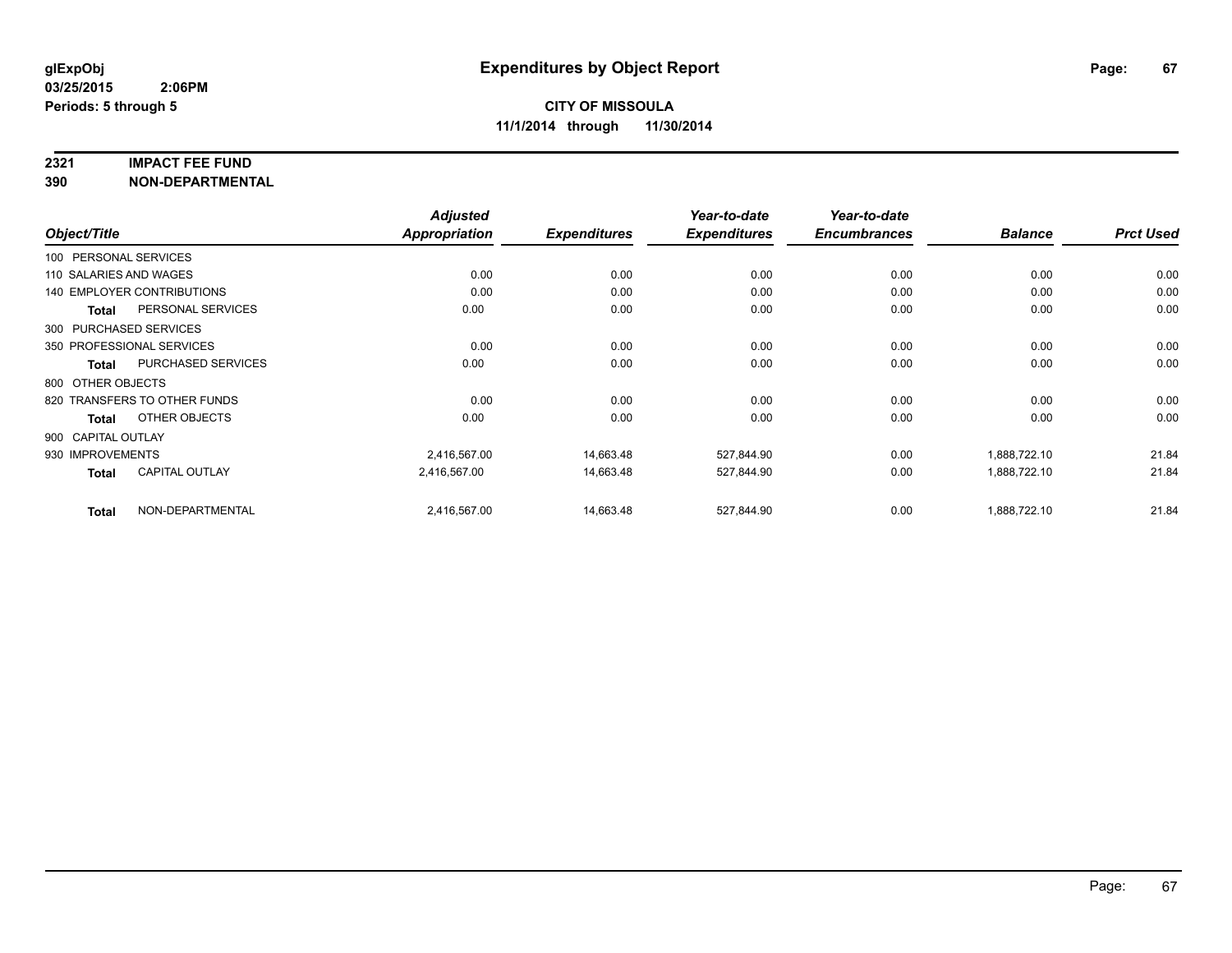#### **2321 IMPACT FEE FUND**

|                        |                                   | <b>Adjusted</b>      |                     | Year-to-date        | Year-to-date        |                |                  |
|------------------------|-----------------------------------|----------------------|---------------------|---------------------|---------------------|----------------|------------------|
| Object/Title           |                                   | <b>Appropriation</b> | <b>Expenditures</b> | <b>Expenditures</b> | <b>Encumbrances</b> | <b>Balance</b> | <b>Prct Used</b> |
| 100 PERSONAL SERVICES  |                                   |                      |                     |                     |                     |                |                  |
| 110 SALARIES AND WAGES |                                   | 0.00                 | 0.00                | 0.00                | 0.00                | 0.00           | 0.00             |
|                        | <b>140 EMPLOYER CONTRIBUTIONS</b> | 0.00                 | 0.00                | 0.00                | 0.00                | 0.00           | 0.00             |
| <b>Total</b>           | PERSONAL SERVICES                 | 0.00                 | 0.00                | 0.00                | 0.00                | 0.00           | 0.00             |
|                        | 300 PURCHASED SERVICES            |                      |                     |                     |                     |                |                  |
|                        | 350 PROFESSIONAL SERVICES         | 0.00                 | 0.00                | 0.00                | 0.00                | 0.00           | 0.00             |
| <b>Total</b>           | PURCHASED SERVICES                | 0.00                 | 0.00                | 0.00                | 0.00                | 0.00           | 0.00             |
| 800 OTHER OBJECTS      |                                   |                      |                     |                     |                     |                |                  |
|                        | 820 TRANSFERS TO OTHER FUNDS      | 0.00                 | 0.00                | 0.00                | 0.00                | 0.00           | 0.00             |
| <b>Total</b>           | OTHER OBJECTS                     | 0.00                 | 0.00                | 0.00                | 0.00                | 0.00           | 0.00             |
| 900 CAPITAL OUTLAY     |                                   |                      |                     |                     |                     |                |                  |
| 930 IMPROVEMENTS       |                                   | 2,416,567.00         | 14,663.48           | 527,844.90          | 0.00                | 1,888,722.10   | 21.84            |
| Total                  | <b>CAPITAL OUTLAY</b>             | 2,416,567.00         | 14,663.48           | 527,844.90          | 0.00                | 1,888,722.10   | 21.84            |
| <b>Total</b>           | <b>IMPACT FEE FUND</b>            | 2,416,567.00         | 14,663.48           | 527,844.90          | 0.00                | 1,888,722.10   | 21.84            |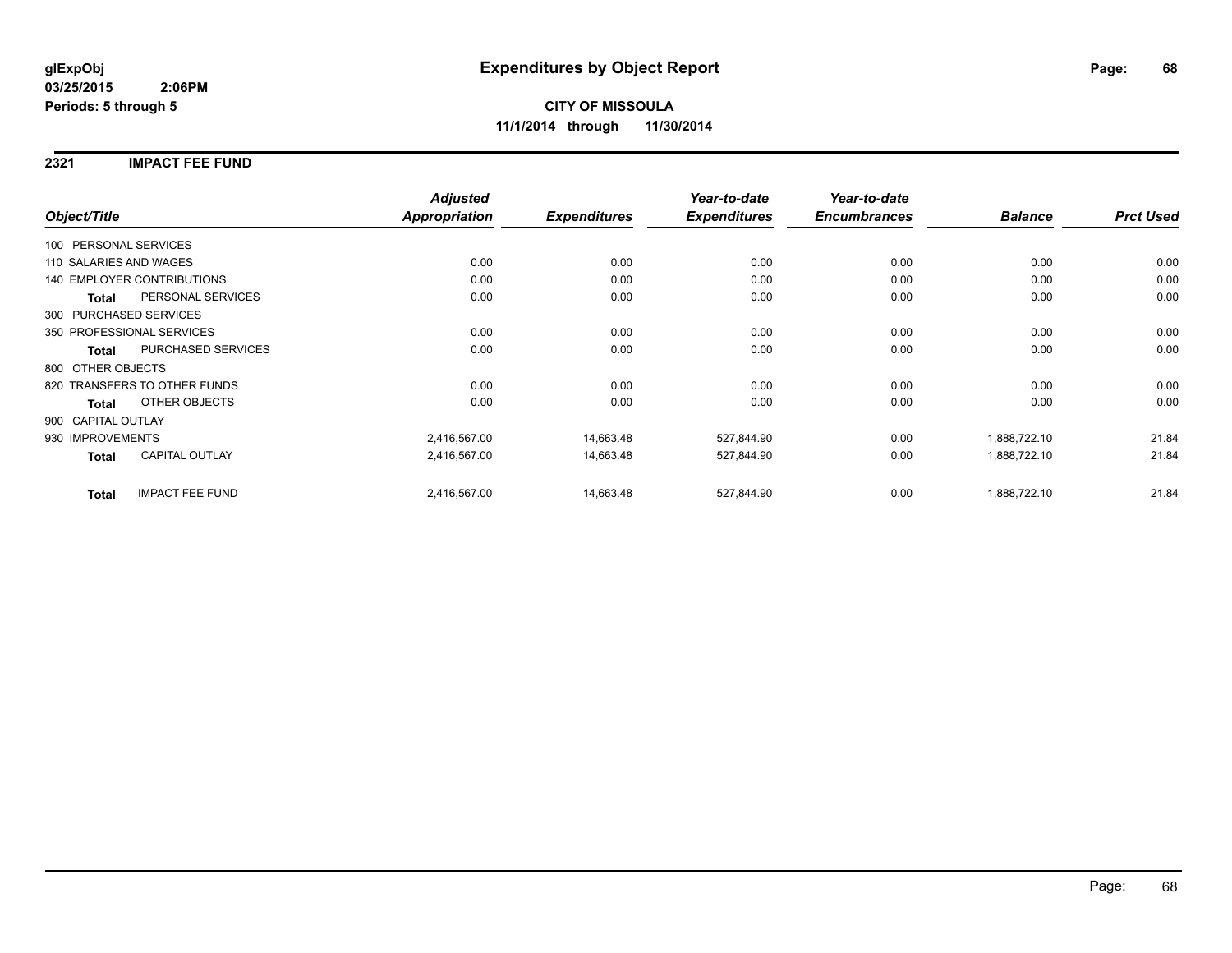#### **2322 GEORGE ELMER/CATTLE DR INTERSECTION**

**390 NON-DEPARTMENTAL**

| Object/Title           |                              | <b>Adjusted</b><br><b>Appropriation</b> | <b>Expenditures</b> | Year-to-date<br><b>Expenditures</b> | Year-to-date<br><b>Encumbrances</b> | <b>Balance</b> | <b>Prct Used</b> |
|------------------------|------------------------------|-----------------------------------------|---------------------|-------------------------------------|-------------------------------------|----------------|------------------|
| 300 PURCHASED SERVICES |                              |                                         |                     |                                     |                                     |                |                  |
|                        | 350 PROFESSIONAL SERVICES    | 15,000.00                               | 0.00                | 0.00                                | 0.00                                | 15,000.00      | 0.00             |
| <b>Total</b>           | <b>PURCHASED SERVICES</b>    | 15,000.00                               | 0.00                | 0.00                                | 0.00                                | 15,000.00      | 0.00             |
| 800 OTHER OBJECTS      |                              |                                         |                     |                                     |                                     |                |                  |
|                        | 820 TRANSFERS TO OTHER FUNDS | 0.00                                    | 0.00                | 0.00                                | 0.00                                | 0.00           | 0.00             |
| <b>Total</b>           | OTHER OBJECTS                | 0.00                                    | 0.00                | 0.00                                | 0.00                                | 0.00           | 0.00             |
| 900 CAPITAL OUTLAY     |                              |                                         |                     |                                     |                                     |                |                  |
| 930 IMPROVEMENTS       |                              | 0.00                                    | 0.00                | 0.00                                | 0.00                                | 0.00           | 0.00             |
| <b>Total</b>           | <b>CAPITAL OUTLAY</b>        | 0.00                                    | 0.00                | 0.00                                | 0.00                                | 0.00           | 0.00             |
| <b>Total</b>           | NON-DEPARTMENTAL             | 15,000.00                               | 0.00                | 0.00                                | 0.00                                | 15,000.00      | 0.00             |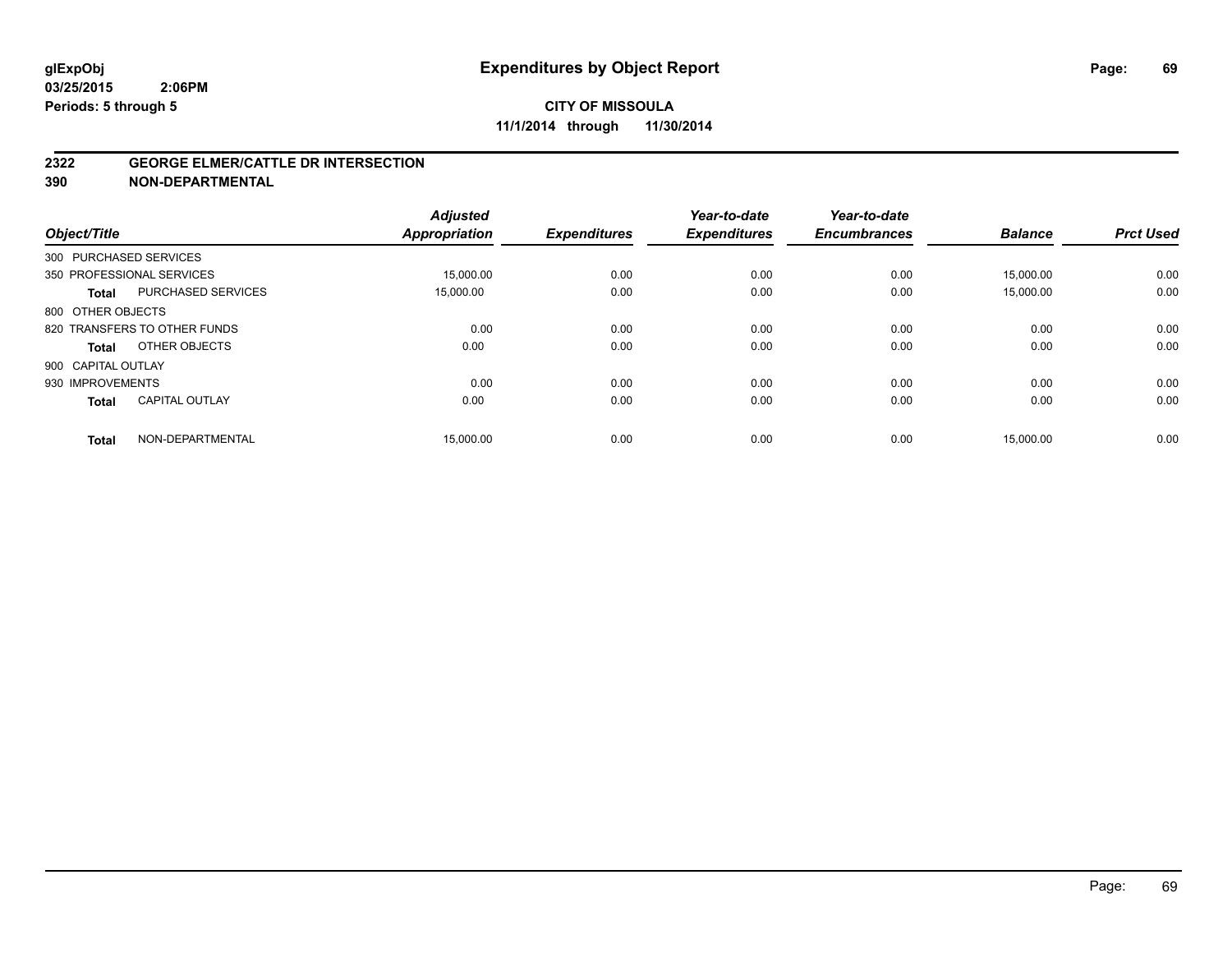**CITY OF MISSOULA 11/1/2014 through 11/30/2014**

## **2322 GEORGE ELMER/CATTLE DR INTERSECTION**

| Object/Title       |                                         | <b>Adjusted</b><br>Appropriation | <b>Expenditures</b> | Year-to-date<br><b>Expenditures</b> | Year-to-date<br><b>Encumbrances</b> | <b>Balance</b> | <b>Prct Used</b> |
|--------------------|-----------------------------------------|----------------------------------|---------------------|-------------------------------------|-------------------------------------|----------------|------------------|
|                    | 300 PURCHASED SERVICES                  |                                  |                     |                                     |                                     |                |                  |
|                    | 350 PROFESSIONAL SERVICES               | 15.000.00                        | 0.00                | 0.00                                | 0.00                                | 15.000.00      | 0.00             |
| <b>Total</b>       | <b>PURCHASED SERVICES</b>               | 15,000.00                        | 0.00                | 0.00                                | 0.00                                | 15.000.00      | 0.00             |
| 800 OTHER OBJECTS  |                                         |                                  |                     |                                     |                                     |                |                  |
|                    | 820 TRANSFERS TO OTHER FUNDS            | 0.00                             | 0.00                | 0.00                                | 0.00                                | 0.00           | 0.00             |
| <b>Total</b>       | OTHER OBJECTS                           | 0.00                             | 0.00                | 0.00                                | 0.00                                | 0.00           | 0.00             |
| 900 CAPITAL OUTLAY |                                         |                                  |                     |                                     |                                     |                |                  |
| 930 IMPROVEMENTS   |                                         | 0.00                             | 0.00                | 0.00                                | 0.00                                | 0.00           | 0.00             |
| <b>Total</b>       | <b>CAPITAL OUTLAY</b>                   | 0.00                             | 0.00                | 0.00                                | 0.00                                | 0.00           | 0.00             |
| <b>Total</b>       | <b>GEORGE ELMER/CATTLE DR INTERSECT</b> | 15.000.00                        | 0.00                | 0.00                                | 0.00                                | 15.000.00      | 0.00             |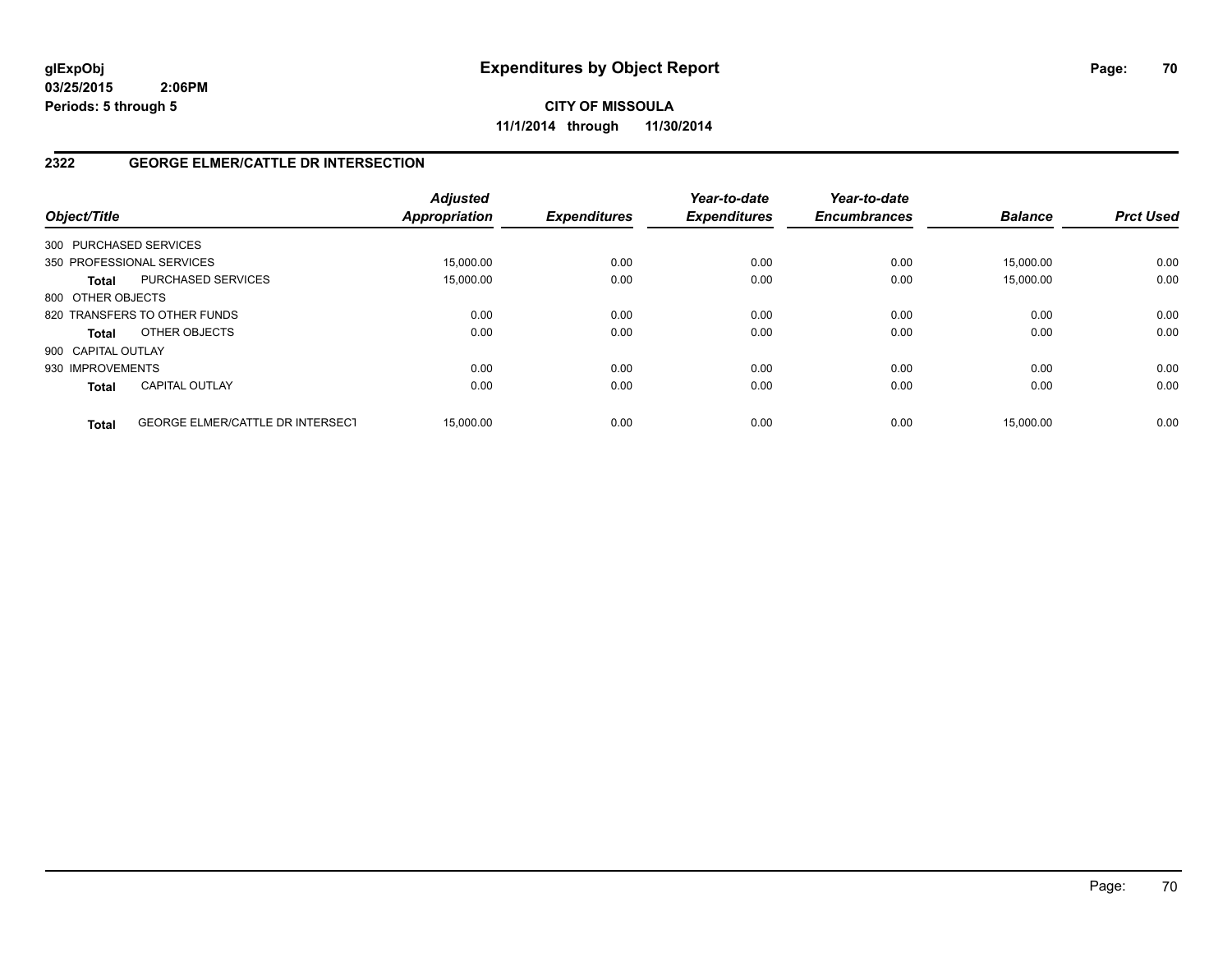**2365 PUBLIC ART FUND**

**220 MAYOR**

|                        |                           | <b>Adjusted</b> |                     | Year-to-date        | Year-to-date        |                |                  |
|------------------------|---------------------------|-----------------|---------------------|---------------------|---------------------|----------------|------------------|
| Object/Title           |                           | Appropriation   | <b>Expenditures</b> | <b>Expenditures</b> | <b>Encumbrances</b> | <b>Balance</b> | <b>Prct Used</b> |
| 300 PURCHASED SERVICES |                           |                 |                     |                     |                     |                |                  |
|                        | 350 PROFESSIONAL SERVICES | 3,000.00        | 0.00                | 0.00                | 0.00                | 3,000.00       | 0.00             |
| <b>Total</b>           | <b>PURCHASED SERVICES</b> | 3,000.00        | 0.00                | 0.00                | 0.00                | 3,000.00       | 0.00             |
| 800 OTHER OBJECTS      |                           |                 |                     |                     |                     |                |                  |
| 845 CONTINGENCY        |                           | 24,256.00       | 0.00                | 0.00                | 0.00                | 24.256.00      | 0.00             |
| Total                  | OTHER OBJECTS             | 24,256.00       | 0.00                | 0.00                | 0.00                | 24,256.00      | 0.00             |
| 900 CAPITAL OUTLAY     |                           |                 |                     |                     |                     |                |                  |
| 930 IMPROVEMENTS       |                           | 5.615.00        | 0.00                | 5,000.00            | 0.00                | 615.00         | 89.05            |
| <b>Total</b>           | <b>CAPITAL OUTLAY</b>     | 5.615.00        | 0.00                | 5,000.00            | 0.00                | 615.00         | 89.05            |
| <b>Total</b>           | <b>MAYOR</b>              | 32,871.00       | 0.00                | 5,000.00            | 0.00                | 27.871.00      | 15.21            |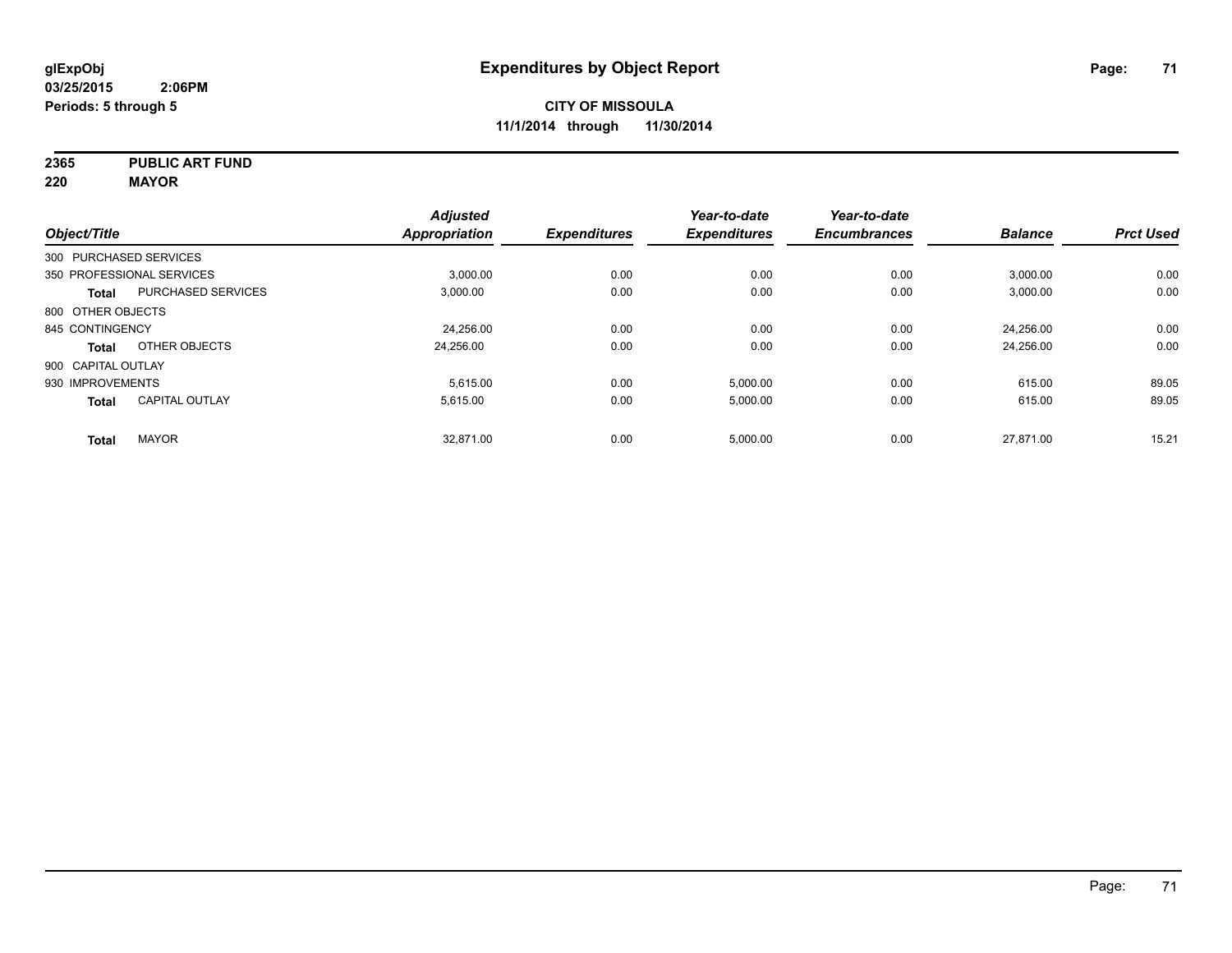#### **2365 PUBLIC ART FUND**

| Object/Title                              | <b>Adjusted</b><br><b>Appropriation</b> | <b>Expenditures</b> | Year-to-date<br><b>Expenditures</b> | Year-to-date<br><b>Encumbrances</b> | <b>Balance</b> | <b>Prct Used</b> |
|-------------------------------------------|-----------------------------------------|---------------------|-------------------------------------|-------------------------------------|----------------|------------------|
| 300 PURCHASED SERVICES                    |                                         |                     |                                     |                                     |                |                  |
| 350 PROFESSIONAL SERVICES                 | 3.000.00                                | 0.00                | 0.00                                | 0.00                                | 3,000.00       | 0.00             |
| <b>PURCHASED SERVICES</b><br><b>Total</b> | 3.000.00                                | 0.00                | 0.00                                | 0.00                                | 3,000.00       | 0.00             |
| 800 OTHER OBJECTS                         |                                         |                     |                                     |                                     |                |                  |
| 845 CONTINGENCY                           | 24,256.00                               | 0.00                | 0.00                                | 0.00                                | 24.256.00      | 0.00             |
| OTHER OBJECTS<br><b>Total</b>             | 24,256.00                               | 0.00                | 0.00                                | 0.00                                | 24.256.00      | 0.00             |
| 900 CAPITAL OUTLAY                        |                                         |                     |                                     |                                     |                |                  |
| 930 IMPROVEMENTS                          | 5,615.00                                | 0.00                | 5,000.00                            | 0.00                                | 615.00         | 89.05            |
| <b>CAPITAL OUTLAY</b><br><b>Total</b>     | 5,615.00                                | 0.00                | 5,000.00                            | 0.00                                | 615.00         | 89.05            |
| PUBLIC ART FUND<br><b>Total</b>           | 32.871.00                               | 0.00                | 5,000.00                            | 0.00                                | 27.871.00      | 15.21            |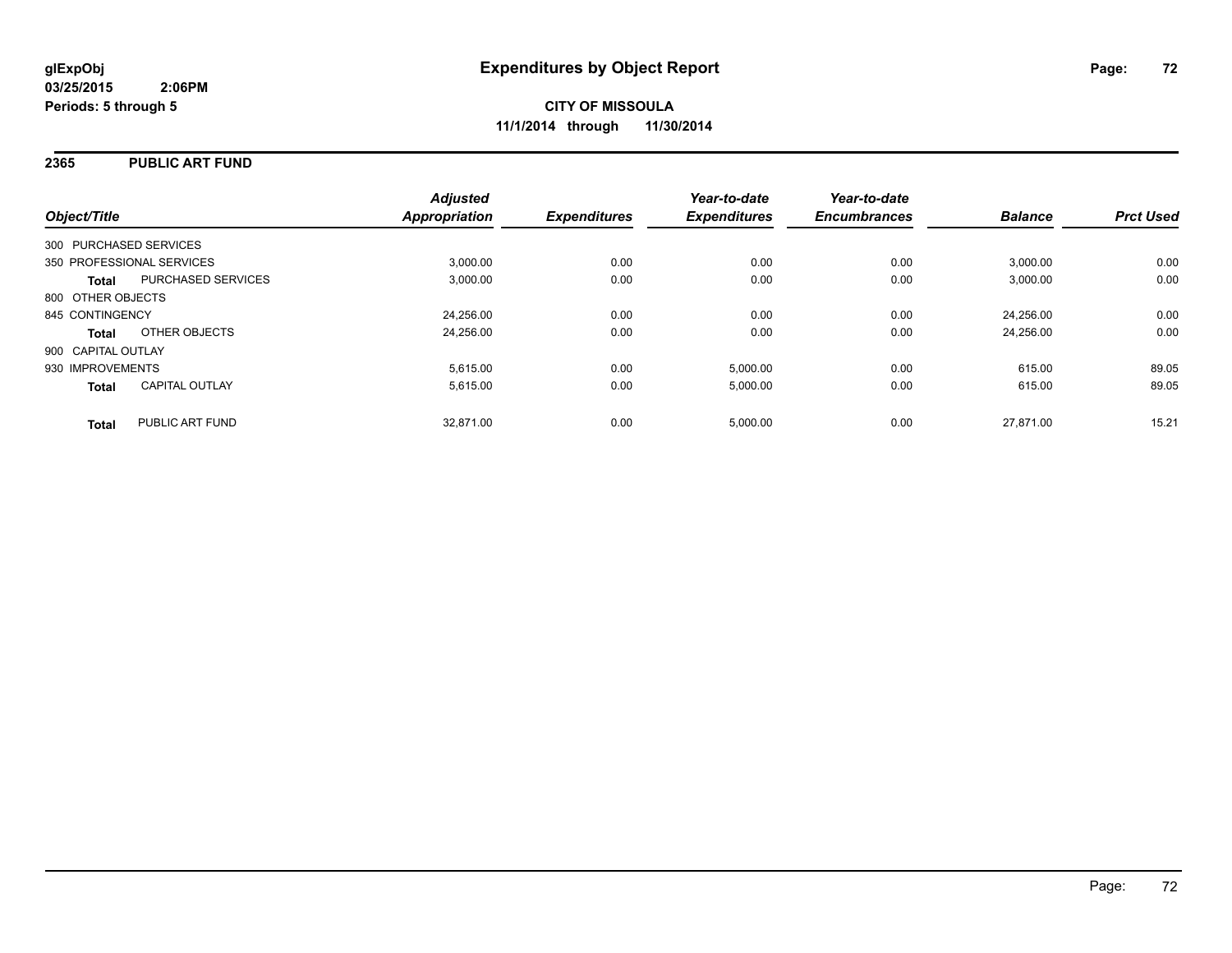#### **2371 EMPLOYEE HEALTH INSURANCE LEVY FUND**

**390 NON-DEPARTMENTAL**

| Object/Title      |                              | <b>Adjusted</b><br>Appropriation | <b>Expenditures</b> | Year-to-date<br><b>Expenditures</b> | Year-to-date<br><b>Encumbrances</b> | <b>Balance</b> | <b>Prct Used</b> |
|-------------------|------------------------------|----------------------------------|---------------------|-------------------------------------|-------------------------------------|----------------|------------------|
| 800 OTHER OBJECTS |                              |                                  |                     |                                     |                                     |                |                  |
|                   | 820 TRANSFERS TO OTHER FUNDS | 1.324.945.00                     | 0.00                | 0.00                                | 0.00                                | 1.324.945.00   | 0.00             |
| Total             | OTHER OBJECTS                | 1.324.945.00                     | 0.00                | 0.00                                | 0.00                                | 1.324.945.00   | 0.00             |
| Total             | NON-DEPARTMENTAL             | 1,324,945.00                     | 0.00                | 0.00                                | 0.00                                | 1,324,945.00   | 0.00             |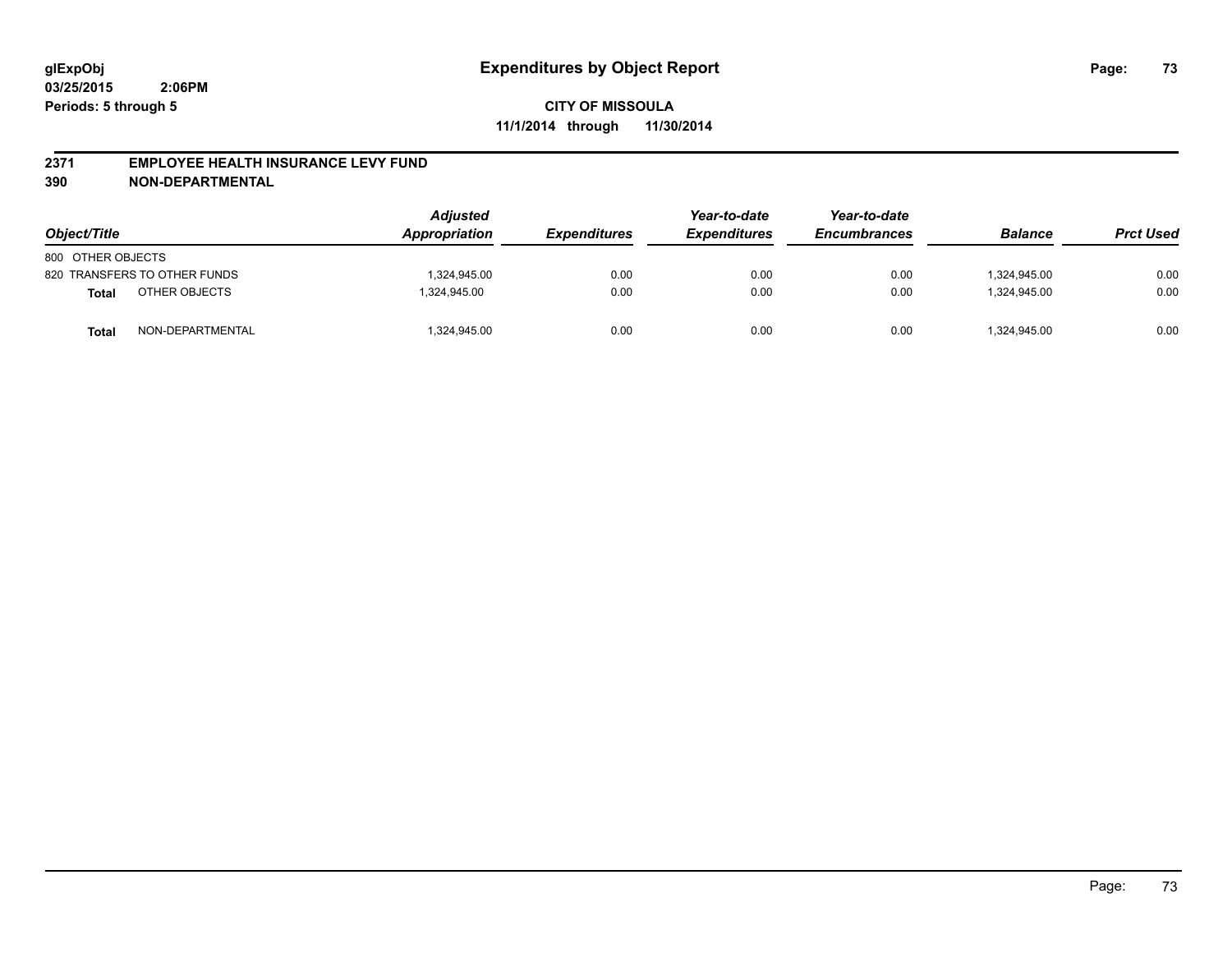**CITY OF MISSOULA 11/1/2014 through 11/30/2014**

## **2371 EMPLOYEE HEALTH INSURANCE LEVY FUND**

| Object/Title                                     | <b>Adjusted</b><br>Appropriation | <i><b>Expenditures</b></i> | Year-to-date<br><b>Expenditures</b> | Year-to-date<br><b>Encumbrances</b> | <b>Balance</b> | <b>Prct Used</b> |
|--------------------------------------------------|----------------------------------|----------------------------|-------------------------------------|-------------------------------------|----------------|------------------|
| 800 OTHER OBJECTS                                |                                  |                            |                                     |                                     |                |                  |
| 820 TRANSFERS TO OTHER FUNDS                     | 1,324,945.00                     | 0.00                       | 0.00                                | 0.00                                | 324,945.00     | 0.00             |
| OTHER OBJECTS<br><b>Total</b>                    | 1,324,945.00                     | 0.00                       | 0.00                                | 0.00                                | 1.324.945.00   | 0.00             |
| EMPLOYEE HEALTH INSURANCE LEVY F<br><b>Total</b> | 1,324,945.00                     | 0.00                       | 0.00                                | 0.00                                | 324,945.00     | 0.00             |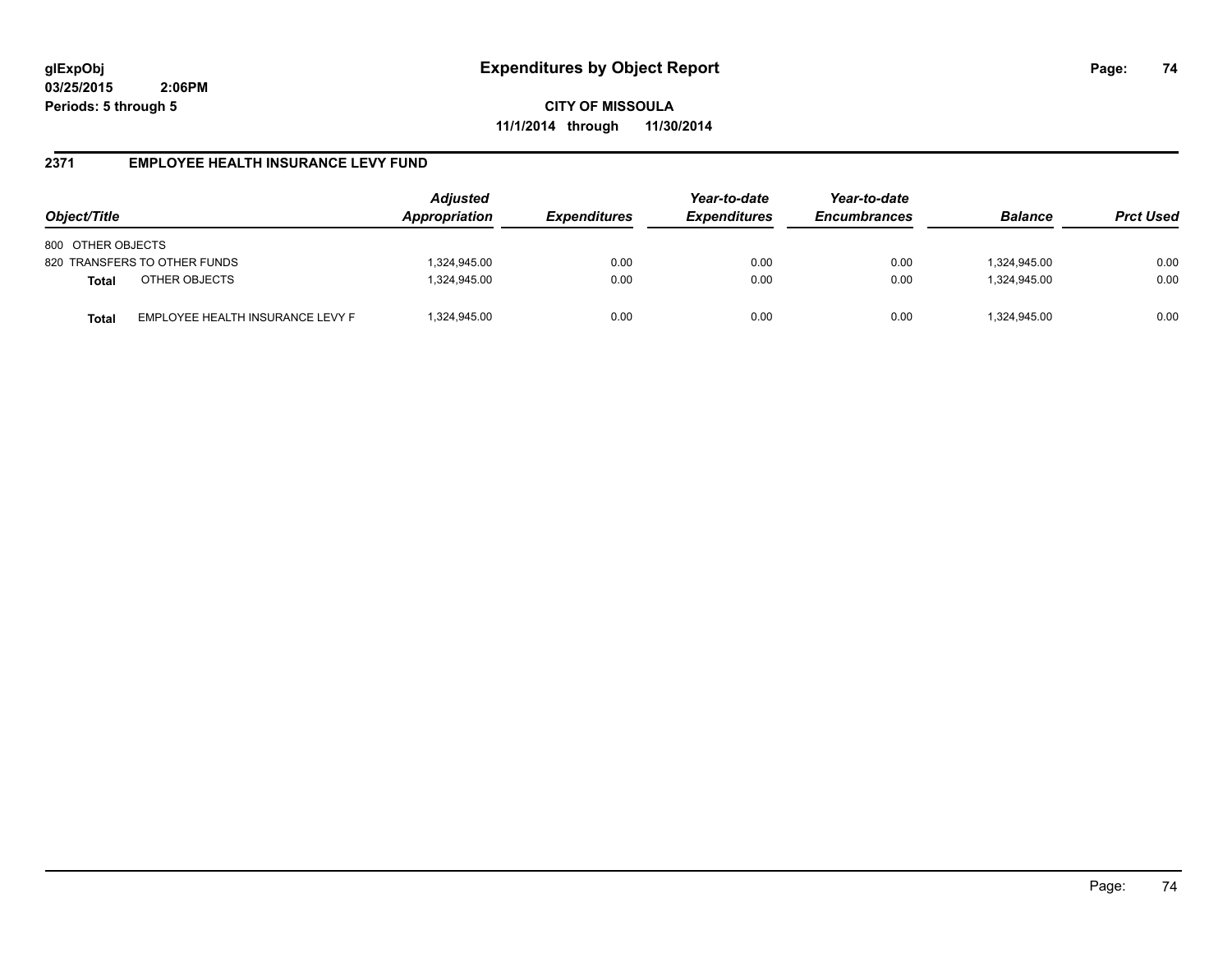**2372 PERMISSIVE MEDICAL LEVY**

**390 NON-DEPARTMENTAL**

| Object/Title                 | <b>Adjusted</b><br>Appropriation | <b>Expenditures</b> | Year-to-date<br><b>Expenditures</b> | Year-to-date<br><b>Encumbrances</b> | <b>Balance</b> | <b>Prct Used</b> |
|------------------------------|----------------------------------|---------------------|-------------------------------------|-------------------------------------|----------------|------------------|
| 800 OTHER OBJECTS            |                                  |                     |                                     |                                     |                |                  |
| 820 TRANSFERS TO OTHER FUNDS | 2,971,522.00                     | 0.00                | 0.00                                | 0.00                                | 2.971.522.00   | 0.00             |
| OTHER OBJECTS<br>Total       | 2,971,522.00                     | 0.00                | 0.00                                | 0.00                                | 2,971,522.00   | 0.00             |
| NON-DEPARTMENTAL<br>Total    | 2,971,522.00                     | 0.00                | 0.00                                | 0.00                                | 2,971,522.00   | 0.00             |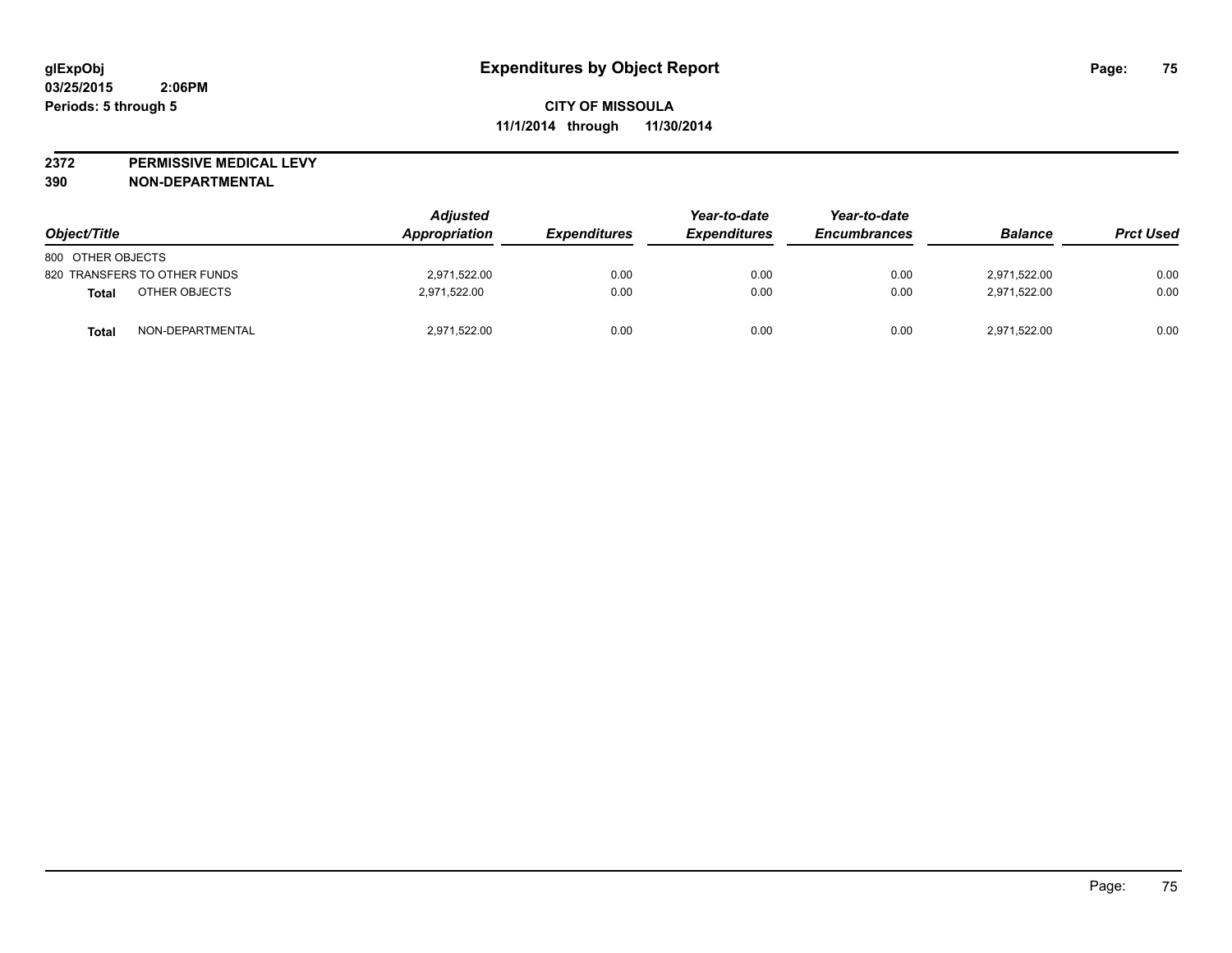#### **2372 PERMISSIVE MEDICAL LEVY**

| Object/Title                            | <b>Adjusted</b><br>Appropriation | <b>Expenditures</b> | Year-to-date<br><b>Expenditures</b> | Year-to-date<br><b>Encumbrances</b> | <b>Balance</b> | <b>Prct Used</b> |
|-----------------------------------------|----------------------------------|---------------------|-------------------------------------|-------------------------------------|----------------|------------------|
| 800 OTHER OBJECTS                       |                                  |                     |                                     |                                     |                |                  |
| 820 TRANSFERS TO OTHER FUNDS            | 2,971,522.00                     | 0.00                | 0.00                                | 0.00                                | 2,971,522.00   | 0.00             |
| OTHER OBJECTS<br><b>Total</b>           | 2,971,522.00                     | 0.00                | 0.00                                | 0.00                                | 2,971,522.00   | 0.00             |
| PERMISSIVE MEDICAL LEVY<br><b>Total</b> | 2,971,522.00                     | 0.00                | 0.00                                | 0.00                                | 2,971,522.00   | 0.00             |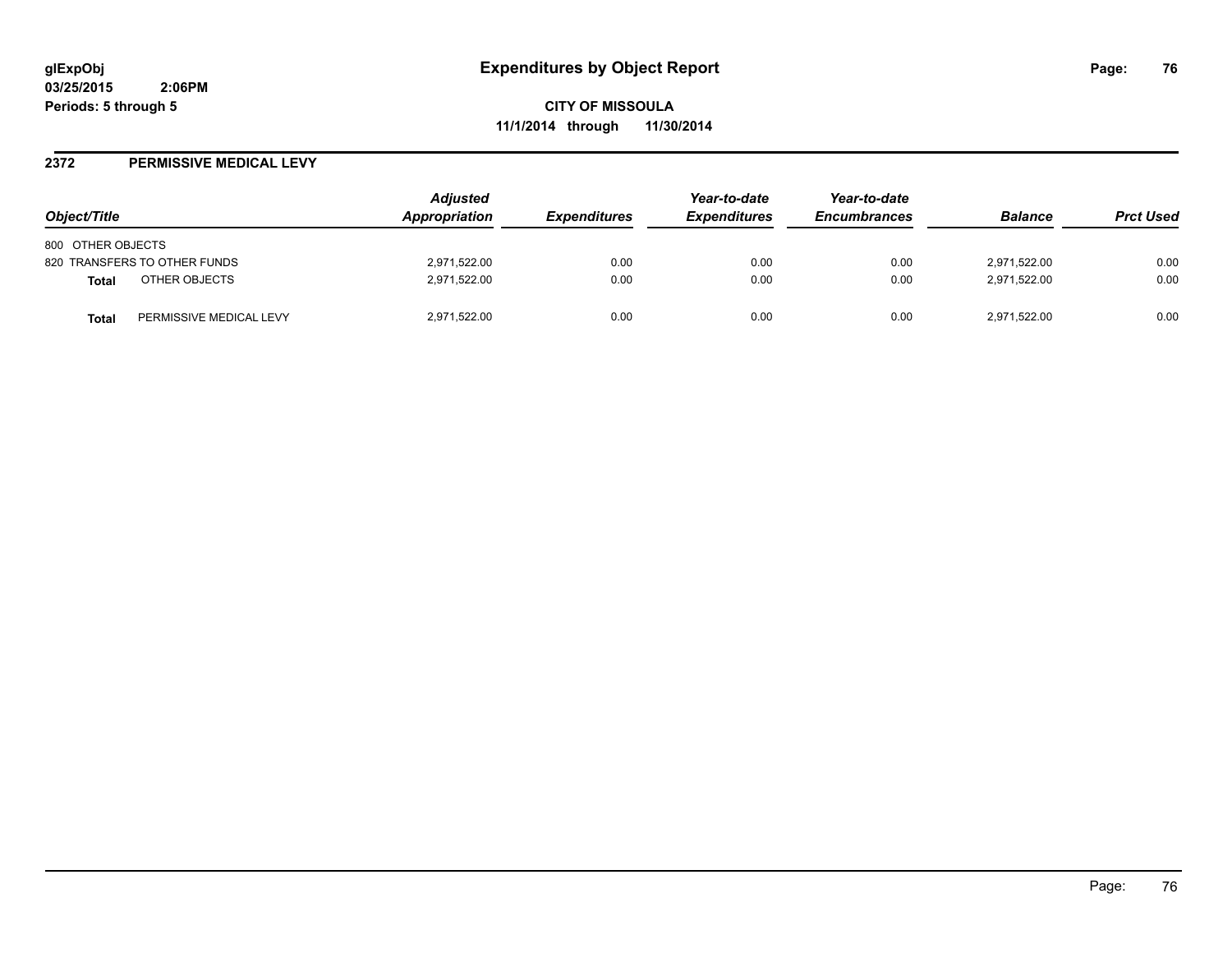#### **CITY OF MISSOULA 11/1/2014 through 11/30/2014**

#### **2389 CABLE TELEVISION FRANCHISE FUND**

**390 NON-DEPARTMENTAL**

|                        |                                     | <b>Adjusted</b>      |                     | Year-to-date        | Year-to-date        |                |                  |
|------------------------|-------------------------------------|----------------------|---------------------|---------------------|---------------------|----------------|------------------|
| Object/Title           |                                     | <b>Appropriation</b> | <b>Expenditures</b> | <b>Expenditures</b> | <b>Encumbrances</b> | <b>Balance</b> | <b>Prct Used</b> |
| 300 PURCHASED SERVICES |                                     |                      |                     |                     |                     |                |                  |
|                        | 330 PUBLICITY, SUBSCRIPTIONS & DUES | 0.00                 | 0.00                | 0.00                | 0.00                | 0.00           | 0.00             |
|                        | 350 PROFESSIONAL SERVICES           | 5,000.00             | 339.00              | 2,472.00            | 0.00                | 2,528.00       | 49.44            |
|                        | 360 REPAIR & MAINTENANCE            | 0.00                 | 0.00                | 0.00                | 0.00                | 0.00           | 0.00             |
| 370 TRAVEL             |                                     | 1,000.00             | 0.00                | 0.00                | 0.00                | 1,000.00       | 0.00             |
| 380 TRAINING           |                                     | 1,000.00             | 0.00                | 0.00                | 0.00                | 1,000.00       | 0.00             |
| Total                  | PURCHASED SERVICES                  | 7,000.00             | 339.00              | 2,472.00            | 0.00                | 4,528.00       | 35.31            |
|                        | 700 GRANTS & CONTRIBUTIONS          |                      |                     |                     |                     |                |                  |
|                        | 700 GRANTS & CONTRIBUTIONS          | 440,000.00           | 0.00                | 110,094.20          | 0.00                | 329,905.80     | 25.02            |
| <b>Total</b>           | <b>GRANTS &amp; CONTRIBUTIONS</b>   | 440,000.00           | 0.00                | 110,094.20          | 0.00                | 329,905.80     | 25.02            |
| 800 OTHER OBJECTS      |                                     |                      |                     |                     |                     |                |                  |
|                        | 820 TRANSFERS TO OTHER FUNDS        | 244.110.00           | 0.00                | 0.00                | 0.00                | 244,110.00     | 0.00             |
| 845 CONTINGENCY        |                                     | 0.00                 | 0.00                | 0.00                | 0.00                | 0.00           | 0.00             |
| Total                  | OTHER OBJECTS                       | 244,110.00           | 0.00                | 0.00                | 0.00                | 244,110.00     | 0.00             |
| 900 CAPITAL OUTLAY     |                                     |                      |                     |                     |                     |                |                  |
|                        | 940 MACHINERY & EQUIPMENT           | 44,890.00            | 0.00                | 0.00                | 0.00                | 44,890.00      | 0.00             |
| Total                  | <b>CAPITAL OUTLAY</b>               | 44,890.00            | 0.00                | 0.00                | 0.00                | 44,890.00      | 0.00             |
| <b>Total</b>           | NON-DEPARTMENTAL                    | 736,000.00           | 339.00              | 112,566.20          | 0.00                | 623,433.80     | 15.29            |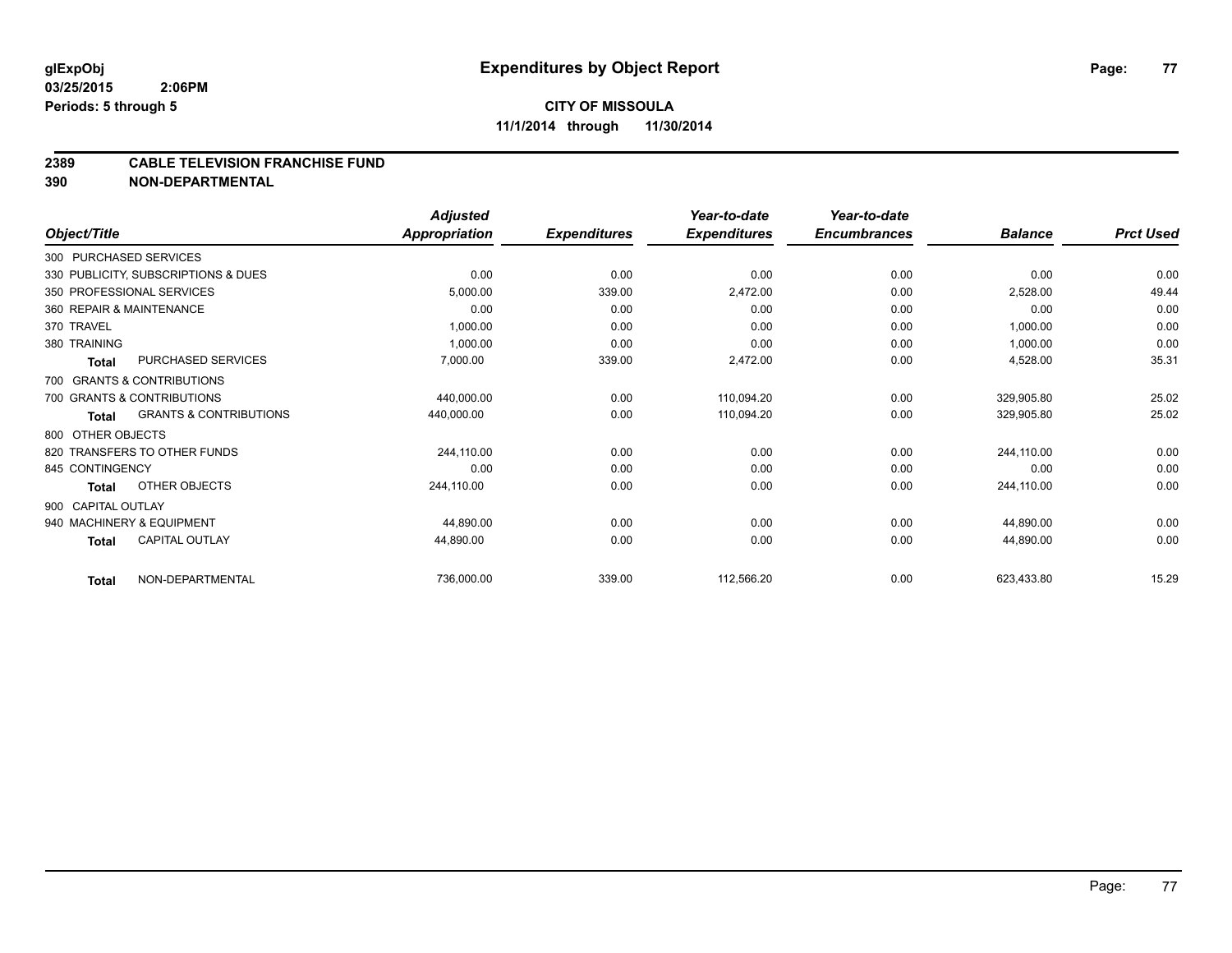**CITY OF MISSOULA 11/1/2014 through 11/30/2014**

## **2389 CABLE TELEVISION FRANCHISE FUND**

|                    |                                     | <b>Adjusted</b>      |                     | Year-to-date        | Year-to-date        |                |                  |
|--------------------|-------------------------------------|----------------------|---------------------|---------------------|---------------------|----------------|------------------|
| Object/Title       |                                     | <b>Appropriation</b> | <b>Expenditures</b> | <b>Expenditures</b> | <b>Encumbrances</b> | <b>Balance</b> | <b>Prct Used</b> |
|                    | 300 PURCHASED SERVICES              |                      |                     |                     |                     |                |                  |
|                    | 330 PUBLICITY, SUBSCRIPTIONS & DUES | 0.00                 | 0.00                | 0.00                | 0.00                | 0.00           | 0.00             |
|                    | 350 PROFESSIONAL SERVICES           | 5,000.00             | 339.00              | 2,472.00            | 0.00                | 2,528.00       | 49.44            |
|                    | 360 REPAIR & MAINTENANCE            | 0.00                 | 0.00                | 0.00                | 0.00                | 0.00           | 0.00             |
| 370 TRAVEL         |                                     | 1,000.00             | 0.00                | 0.00                | 0.00                | 1,000.00       | 0.00             |
| 380 TRAINING       |                                     | 1,000.00             | 0.00                | 0.00                | 0.00                | 1,000.00       | 0.00             |
| <b>Total</b>       | PURCHASED SERVICES                  | 7,000.00             | 339.00              | 2,472.00            | 0.00                | 4,528.00       | 35.31            |
|                    | 700 GRANTS & CONTRIBUTIONS          |                      |                     |                     |                     |                |                  |
|                    | 700 GRANTS & CONTRIBUTIONS          | 440,000.00           | 0.00                | 110,094.20          | 0.00                | 329,905.80     | 25.02            |
| Total              | <b>GRANTS &amp; CONTRIBUTIONS</b>   | 440,000.00           | 0.00                | 110,094.20          | 0.00                | 329,905.80     | 25.02            |
| 800 OTHER OBJECTS  |                                     |                      |                     |                     |                     |                |                  |
|                    | 820 TRANSFERS TO OTHER FUNDS        | 244,110.00           | 0.00                | 0.00                | 0.00                | 244,110.00     | 0.00             |
| 845 CONTINGENCY    |                                     | 0.00                 | 0.00                | 0.00                | 0.00                | 0.00           | 0.00             |
| Total              | OTHER OBJECTS                       | 244,110.00           | 0.00                | 0.00                | 0.00                | 244,110.00     | 0.00             |
| 900 CAPITAL OUTLAY |                                     |                      |                     |                     |                     |                |                  |
|                    | 940 MACHINERY & EQUIPMENT           | 44,890.00            | 0.00                | 0.00                | 0.00                | 44,890.00      | 0.00             |
| <b>Total</b>       | <b>CAPITAL OUTLAY</b>               | 44,890.00            | 0.00                | 0.00                | 0.00                | 44,890.00      | 0.00             |
| <b>Total</b>       | CABLE TELEVISION FRANCHISE FUND     | 736,000.00           | 339.00              | 112,566.20          | 0.00                | 623,433.80     | 15.29            |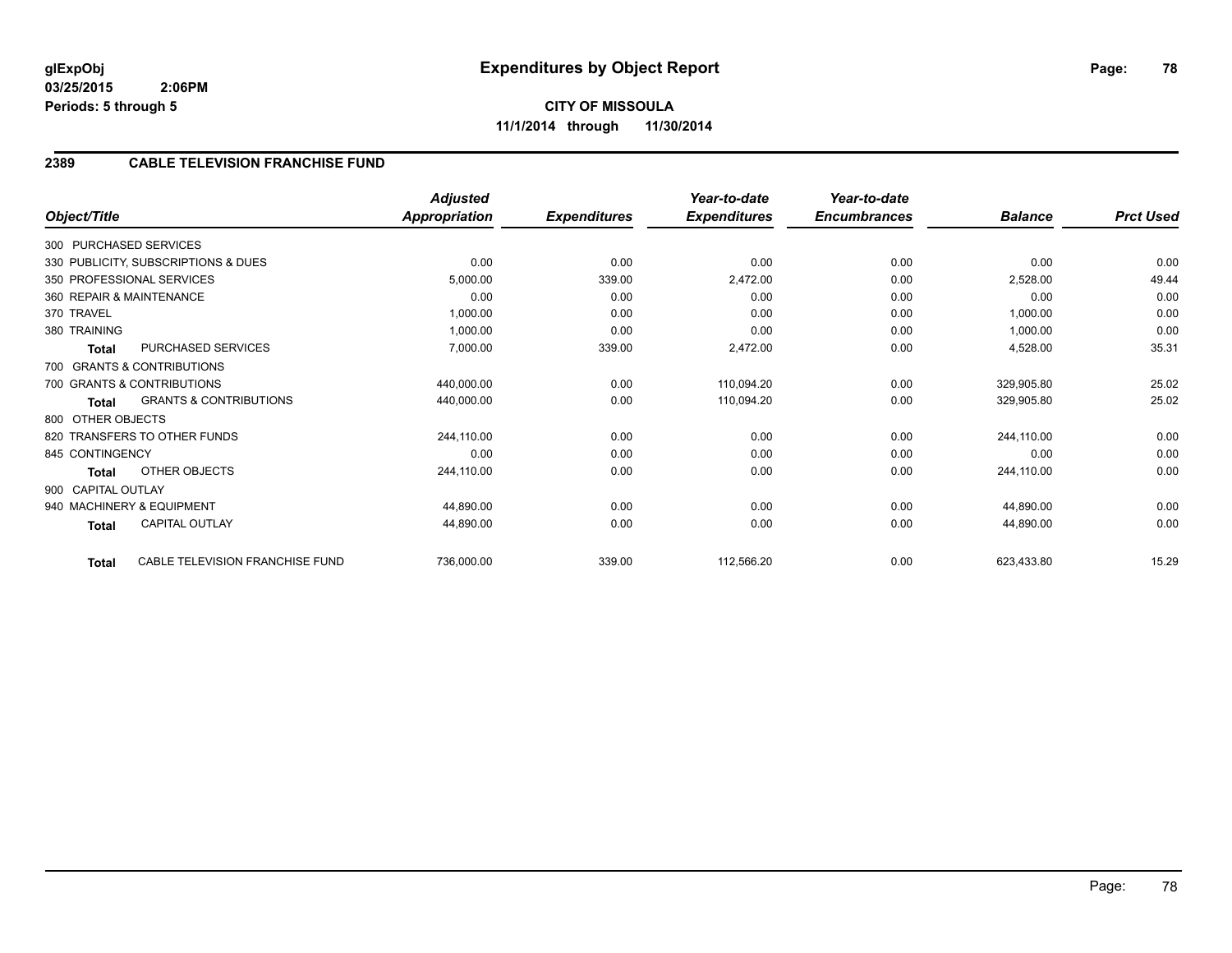## **2390 DRUG FORFEITURE FUND**

**290 POLICE**

|                                            | <b>Adjusted</b> |                     | Year-to-date        | Year-to-date        |                |                  |
|--------------------------------------------|-----------------|---------------------|---------------------|---------------------|----------------|------------------|
| Object/Title                               | Appropriation   | <b>Expenditures</b> | <b>Expenditures</b> | <b>Encumbrances</b> | <b>Balance</b> | <b>Prct Used</b> |
| 100 PERSONAL SERVICES                      |                 |                     |                     |                     |                |                  |
| 110 SALARIES AND WAGES                     | 0.00            | 0.00                | 0.00                | 0.00                | 0.00           | 0.00             |
| 120 OVERTIME/TERMINATION                   | 0.00            | 0.00                | 0.00                | 0.00                | 0.00           | 0.00             |
| 140 EMPLOYER CONTRIBUTIONS                 | 0.00            | 0.00                | 0.00                | 0.00                | 0.00           | 0.00             |
| PERSONAL SERVICES<br>Total                 | 0.00            | 0.00                | 0.00                | 0.00                | 0.00           | 0.00             |
| 200 SUPPLIES                               |                 |                     |                     |                     |                |                  |
| 210 OFFICE SUPPLIES                        | 0.00            | 0.00                | 0.00                | 0.00                | 0.00           | 0.00             |
| 220 OPERATING SUPPLIES                     | 3,000.00        | 1,214.06            | 12,646.37           | 0.00                | $-9,646.37$    | 421.55           |
| 230 REPAIR/MAINTENANCE                     | 3,000.00        | 0.00                | 0.00                | 0.00                | 3,000.00       | 0.00             |
| 231 GASOLINE                               | 500.00          | 0.00                | 0.00                | 0.00                | 500.00         | 0.00             |
| 240 OTHER SUPPLIES                         | 0.00            | 0.00                | 0.00                | 0.00                | 0.00           | 0.00             |
| <b>SUPPLIES</b><br><b>Total</b>            | 6,500.00        | 1,214.06            | 12,646.37           | 0.00                | $-6,146.37$    | 194.56           |
| 300 PURCHASED SERVICES                     |                 |                     |                     |                     |                |                  |
| 310 COMMUNICATIONS                         | 500.00          | 0.00                | 0.00                | 0.00                | 500.00         | 0.00             |
| 320 PRINTING & DUPLICATING                 | 300.00          | 0.00                | 0.00                | 0.00                | 300.00         | 0.00             |
| 330 PUBLICITY, SUBSCRIPTIONS & DUES        | 0.00            | 0.00                | 0.00                | 0.00                | 0.00           | 0.00             |
| 344 TELEPHONE SERVICE                      | 0.00            | 0.00                | 0.00                | 0.00                | 0.00           | 0.00             |
| 350 PROFESSIONAL SERVICES                  | 0.00            | 0.00                | 0.00                | 0.00                | 0.00           | 0.00             |
| 360 REPAIR & MAINTENANCE                   | 1,000.00        | 0.00                | 0.00                | 0.00                | 1,000.00       | 0.00             |
| 370 TRAVEL                                 | 4,000.00        | 461.50              | 461.50              | 0.00                | 3,538.50       | 11.54            |
| 380 TRAINING                               | 2,000.00        | 0.00                | 0.00                | 0.00                | 2,000.00       | 0.00             |
| 390 OTHER PURCHASED SERVICES               | 500.00          | 0.00                | 0.00                | 0.00                | 500.00         | 0.00             |
| <b>PURCHASED SERVICES</b><br>Total         | 8,300.00        | 461.50              | 461.50              | 0.00                | 7,838.50       | 5.56             |
| 500 FIXED CHARGES                          |                 |                     |                     |                     |                |                  |
| 500 FIXED CHARGES                          | 1,000.00        | 0.00                | 0.00                | 0.00                | 1,000.00       | 0.00             |
| <b>FIXED CHARGES</b><br>Total              | 1,000.00        | 0.00                | 0.00                | 0.00                | 1,000.00       | 0.00             |
| 700 GRANTS & CONTRIBUTIONS                 |                 |                     |                     |                     |                |                  |
| 700 GRANTS & CONTRIBUTIONS                 | 0.00            | 0.00                | 0.00                | 0.00                | 0.00           | 0.00             |
| <b>GRANTS &amp; CONTRIBUTIONS</b><br>Total | 0.00            | 0.00                | 0.00                | 0.00                | 0.00           | 0.00             |
| 800 OTHER OBJECTS                          |                 |                     |                     |                     |                |                  |
| 820 TRANSFERS TO OTHER FUNDS               | 0.00            | 0.00                | 0.00                | 0.00                | 0.00           | 0.00             |
| 845 CONTINGENCY                            | 0.00            | 0.00                | 0.00                | 0.00                | 0.00           | 0.00             |
| OTHER OBJECTS<br>Total                     | 0.00            | 0.00                | 0.00                | 0.00                | 0.00           | 0.00             |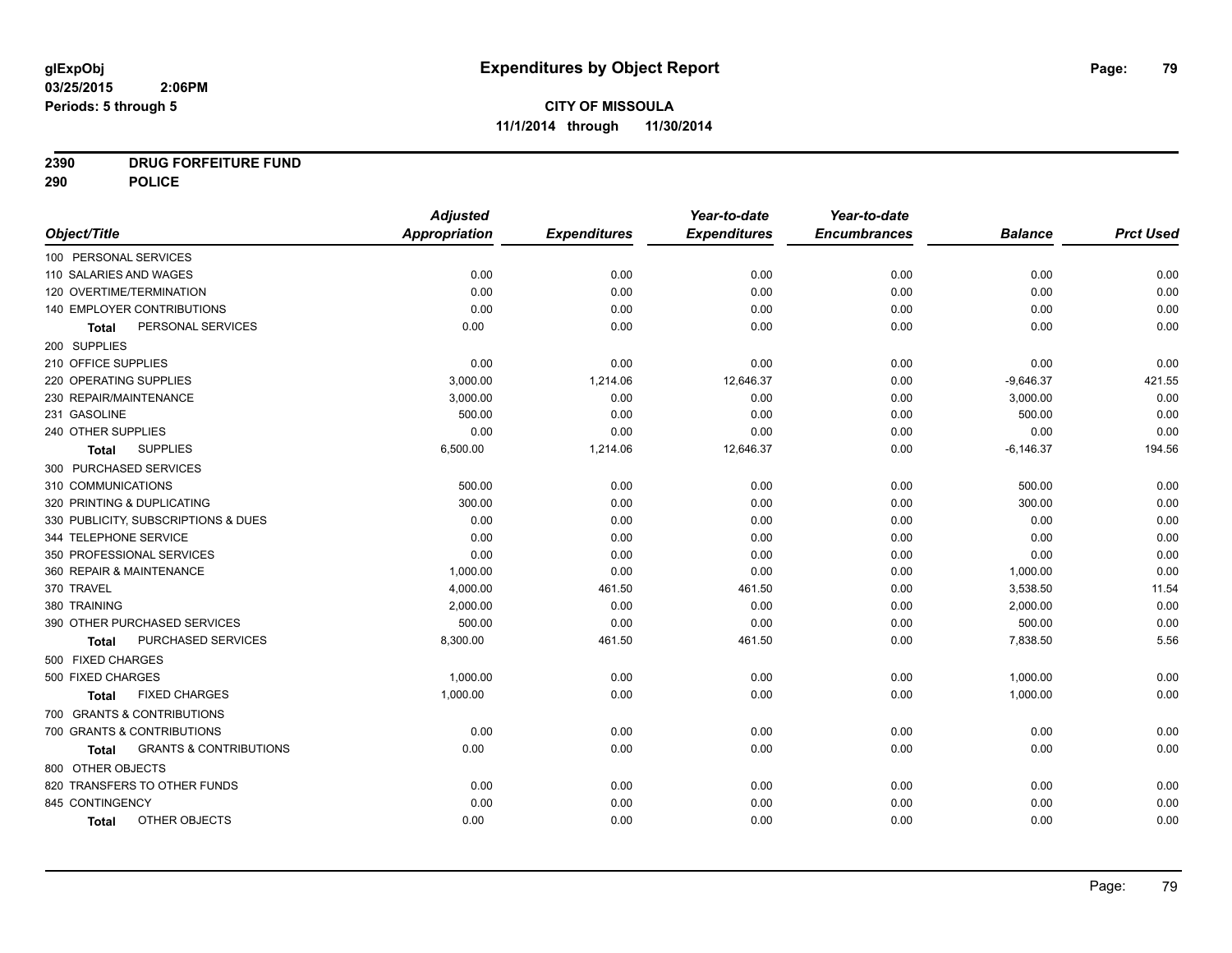# **2390 DRUG FORFEITURE FUND**

**290 POLICE**

| Object/Title                          | <b>Adjusted</b><br>Appropriation | <b>Expenditures</b> | Year-to-date<br><b>Expenditures</b> | Year-to-date<br><b>Encumbrances</b> | <b>Balance</b> | <b>Prct Used</b> |
|---------------------------------------|----------------------------------|---------------------|-------------------------------------|-------------------------------------|----------------|------------------|
| 900 CAPITAL OUTLAY                    |                                  |                     |                                     |                                     |                |                  |
| 930 IMPROVEMENTS                      | 0.00                             | 0.00                | 0.00                                | 0.00                                | 0.00           | 0.00             |
| 940 MACHINERY & EQUIPMENT             | 12,000.00                        | 0.00                | 0.00                                | 0.00                                | 12,000.00      | 0.00             |
| <b>CAPITAL OUTLAY</b><br><b>Total</b> | 12,000.00                        | 0.00                | 0.00                                | 0.00                                | 12,000.00      | 0.00             |
| <b>POLICE</b><br><b>Total</b>         | 27,800.00                        | 1.675.56            | 13.107.87                           | 0.00                                | 14,692.13      | 47.15            |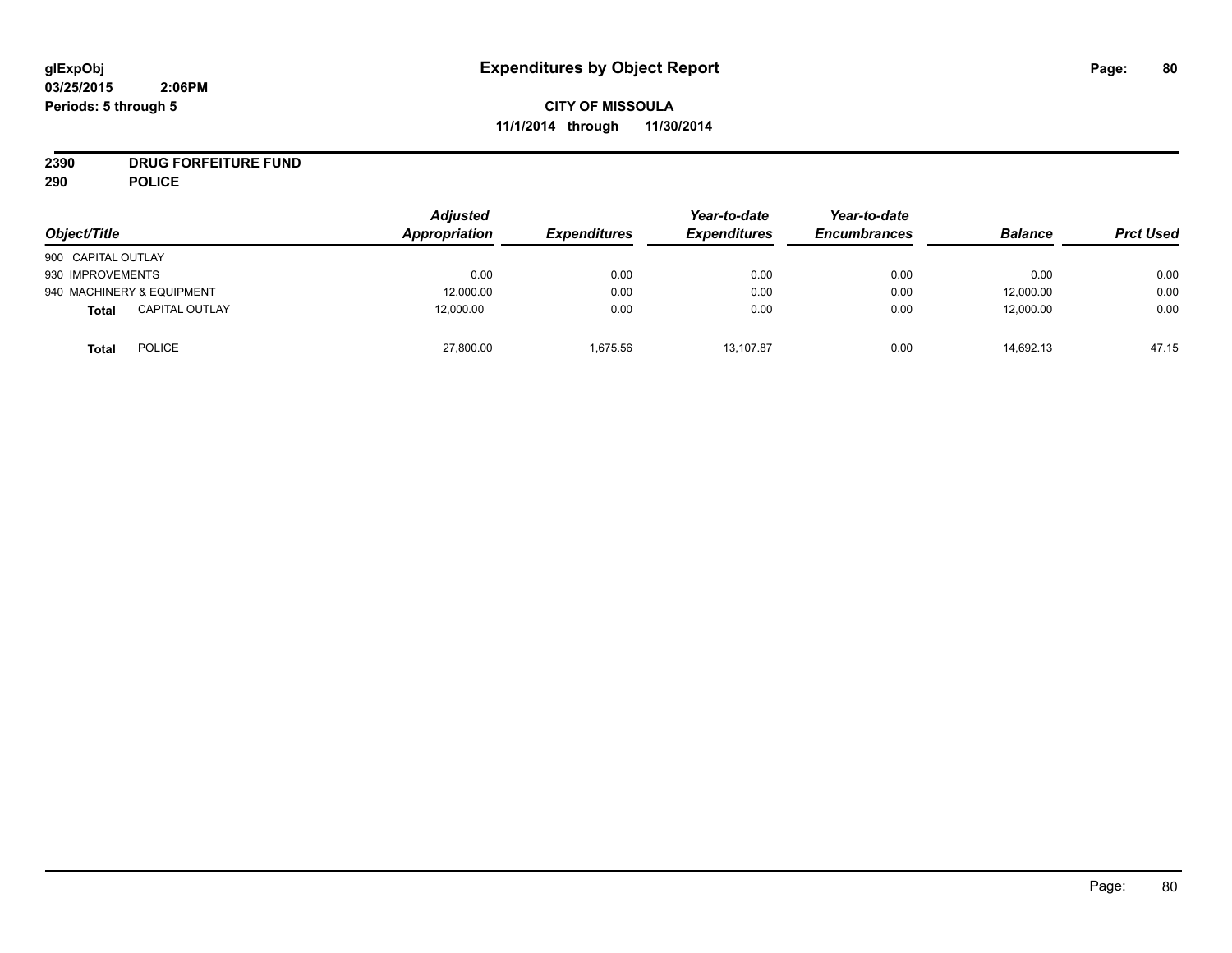#### **2390 DRUG FORFEITURE FUND**

|                                                   | <b>Adjusted</b>      |                     | Year-to-date        | Year-to-date        |                |                  |
|---------------------------------------------------|----------------------|---------------------|---------------------|---------------------|----------------|------------------|
| Object/Title                                      | <b>Appropriation</b> | <b>Expenditures</b> | <b>Expenditures</b> | <b>Encumbrances</b> | <b>Balance</b> | <b>Prct Used</b> |
| 100 PERSONAL SERVICES                             |                      |                     |                     |                     |                |                  |
| 110 SALARIES AND WAGES                            | 0.00                 | 0.00                | 0.00                | 0.00                | 0.00           | 0.00             |
| 120 OVERTIME/TERMINATION                          | 0.00                 | 0.00                | 0.00                | 0.00                | 0.00           | 0.00             |
| 140 EMPLOYER CONTRIBUTIONS                        | 0.00                 | 0.00                | 0.00                | 0.00                | 0.00           | 0.00             |
| PERSONAL SERVICES<br><b>Total</b>                 | 0.00                 | 0.00                | 0.00                | 0.00                | 0.00           | 0.00             |
| 200 SUPPLIES                                      |                      |                     |                     |                     |                |                  |
| 210 OFFICE SUPPLIES                               | 0.00                 | 0.00                | 0.00                | 0.00                | 0.00           | 0.00             |
| 220 OPERATING SUPPLIES                            | 3,000.00             | 1,214.06            | 12,646.37           | 0.00                | $-9,646.37$    | 421.55           |
| 230 REPAIR/MAINTENANCE                            | 3,000.00             | 0.00                | 0.00                | 0.00                | 3,000.00       | 0.00             |
| 231 GASOLINE                                      | 500.00               | 0.00                | 0.00                | 0.00                | 500.00         | 0.00             |
| 240 OTHER SUPPLIES                                | 0.00                 | 0.00                | 0.00                | 0.00                | 0.00           | 0.00             |
| <b>SUPPLIES</b><br>Total                          | 6,500.00             | 1,214.06            | 12,646.37           | 0.00                | $-6,146.37$    | 194.56           |
| 300 PURCHASED SERVICES                            |                      |                     |                     |                     |                |                  |
| 310 COMMUNICATIONS                                | 500.00               | 0.00                | 0.00                | 0.00                | 500.00         | 0.00             |
| 320 PRINTING & DUPLICATING                        | 300.00               | 0.00                | 0.00                | 0.00                | 300.00         | 0.00             |
| 330 PUBLICITY, SUBSCRIPTIONS & DUES               | 0.00                 | 0.00                | 0.00                | 0.00                | 0.00           | 0.00             |
| 344 TELEPHONE SERVICE                             | 0.00                 | 0.00                | 0.00                | 0.00                | 0.00           | 0.00             |
| 350 PROFESSIONAL SERVICES                         | 0.00                 | 0.00                | 0.00                | 0.00                | 0.00           | 0.00             |
| 360 REPAIR & MAINTENANCE                          | 1,000.00             | 0.00                | 0.00                | 0.00                | 1,000.00       | 0.00             |
| 370 TRAVEL                                        | 4,000.00             | 461.50              | 461.50              | 0.00                | 3,538.50       | 11.54            |
| 380 TRAINING                                      | 2,000.00             | 0.00                | 0.00                | 0.00                | 2,000.00       | 0.00             |
| 390 OTHER PURCHASED SERVICES                      | 500.00               | 0.00                | 0.00                | 0.00                | 500.00         | 0.00             |
| PURCHASED SERVICES<br><b>Total</b>                | 8,300.00             | 461.50              | 461.50              | 0.00                | 7,838.50       | 5.56             |
| 500 FIXED CHARGES                                 |                      |                     |                     |                     |                |                  |
| 500 FIXED CHARGES                                 | 1,000.00             | 0.00                | 0.00                | 0.00                | 1,000.00       | 0.00             |
| <b>FIXED CHARGES</b><br>Total                     | 1,000.00             | 0.00                | 0.00                | 0.00                | 1,000.00       | 0.00             |
| 700 GRANTS & CONTRIBUTIONS                        |                      |                     |                     |                     |                |                  |
| 700 GRANTS & CONTRIBUTIONS                        | 0.00                 | 0.00                | 0.00                | 0.00                | 0.00           | 0.00             |
| <b>GRANTS &amp; CONTRIBUTIONS</b><br><b>Total</b> | 0.00                 | 0.00                | 0.00                | 0.00                | 0.00           | 0.00             |
| 800 OTHER OBJECTS                                 |                      |                     |                     |                     |                |                  |
| 820 TRANSFERS TO OTHER FUNDS                      | 0.00                 | 0.00                | 0.00                | 0.00                | 0.00           | 0.00             |
| 845 CONTINGENCY                                   | 0.00                 | 0.00                | 0.00                | 0.00                | 0.00           | 0.00             |
| <b>OTHER OBJECTS</b><br>Total                     | 0.00                 | 0.00                | 0.00                | 0.00                | 0.00           | 0.00             |
| 900 CAPITAL OUTLAY                                |                      |                     |                     |                     |                |                  |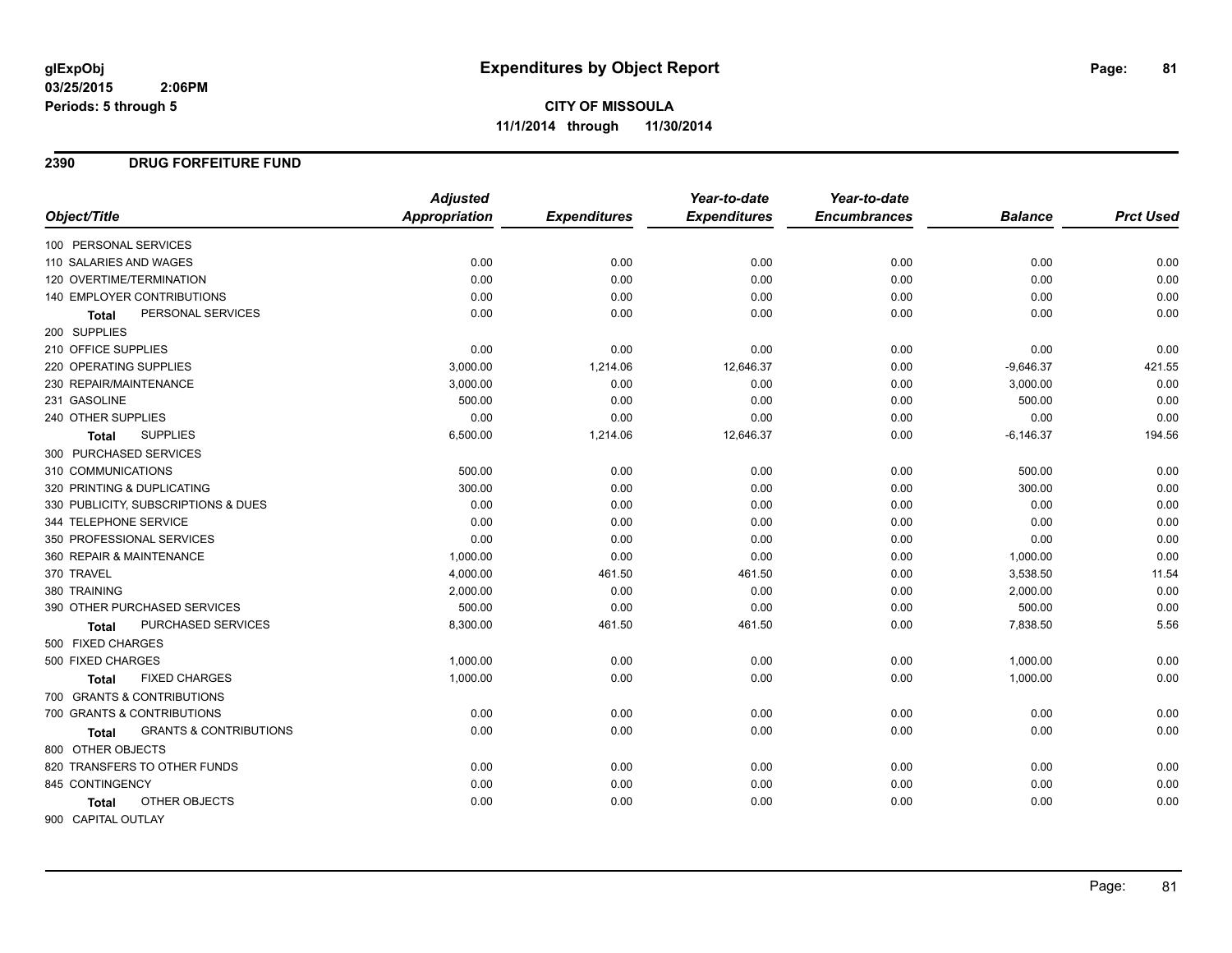**CITY OF MISSOULA 11/1/2014 through 11/30/2014**

#### **2390 DRUG FORFEITURE FUND**

|                                      | <b>Adjusted</b> |                     | Year-to-date        | Year-to-date        |                |                  |
|--------------------------------------|-----------------|---------------------|---------------------|---------------------|----------------|------------------|
| Object/Title                         | Appropriation   | <b>Expenditures</b> | <b>Expenditures</b> | <b>Encumbrances</b> | <b>Balance</b> | <b>Prct Used</b> |
| 930 IMPROVEMENTS                     | 0.00            | 0.00                | 0.00                | 0.00                | 0.00           | 0.00             |
| 940 MACHINERY & EQUIPMENT            | 12,000.00       | 0.00                | 0.00                | 0.00                | 12,000.00      | 0.00             |
| <b>CAPITAL OUTLAY</b><br>Total       | 12,000.00       | 0.00                | 0.00                | 0.00                | 12,000.00      | 0.00             |
| DRUG FORFEITURE FUND<br><b>Total</b> | 27,800.00       | 1.675.56            | 13.107.87           | 0.00                | 14.692.13      | 47.15            |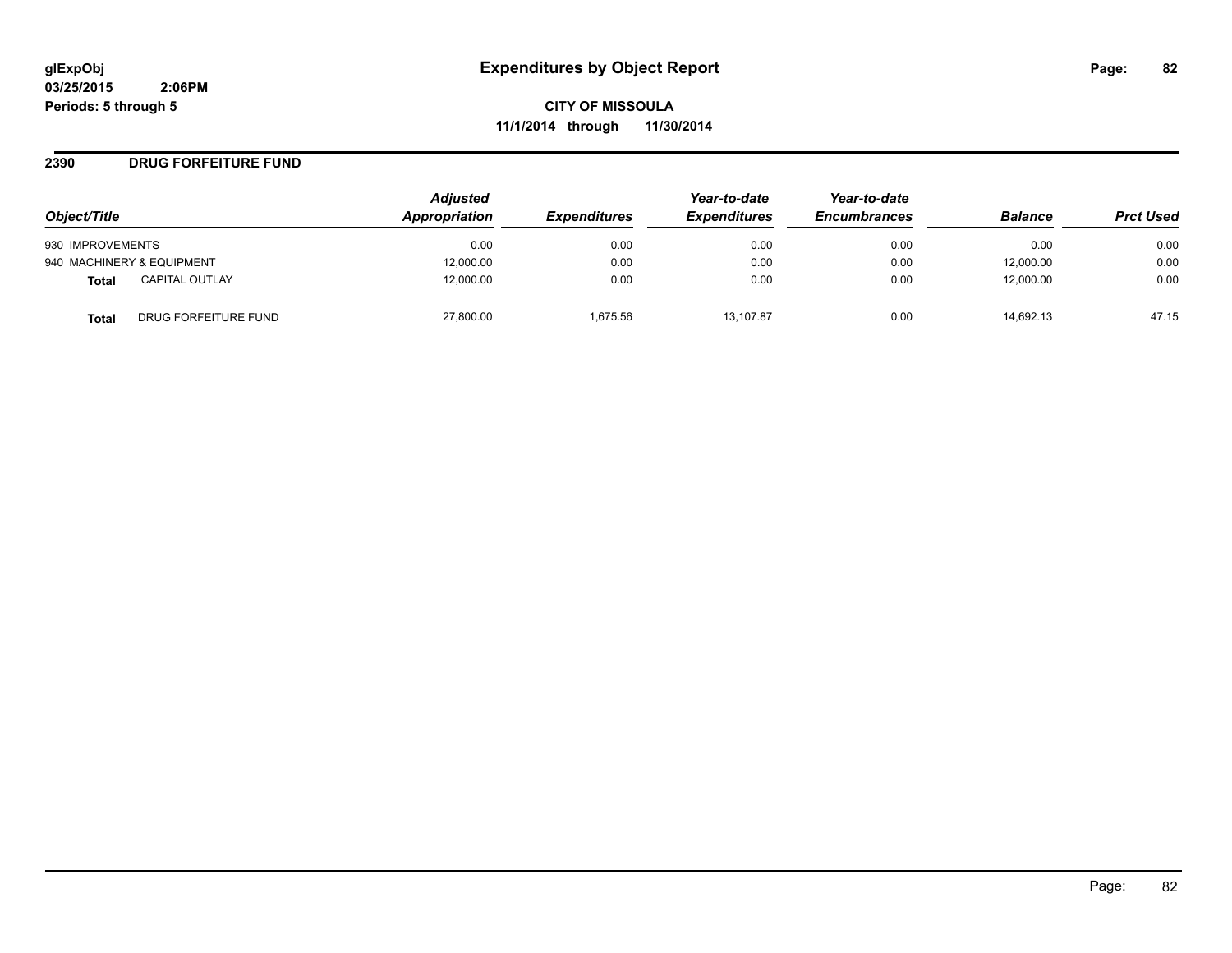**2394 BUILDING INSPECTION FUND**

**310 BUILDING INSPECTION**

|                                           | <b>Adjusted</b>      |                     | Year-to-date        | Year-to-date        |                |                  |
|-------------------------------------------|----------------------|---------------------|---------------------|---------------------|----------------|------------------|
| Object/Title                              | <b>Appropriation</b> | <b>Expenditures</b> | <b>Expenditures</b> | <b>Encumbrances</b> | <b>Balance</b> | <b>Prct Used</b> |
| 100 PERSONAL SERVICES                     |                      |                     |                     |                     |                |                  |
| 110 SALARIES AND WAGES                    | 612,658.00           | 30,549.92           | 147,477.05          | 0.00                | 465,180.95     | 24.07            |
| 120 OVERTIME/TERMINATION                  | 500.00               | 0.00                | 0.00                | 0.00                | 500.00         | 0.00             |
| 130 OTHER                                 | 19,836.00            | 0.00                | 0.00                | 0.00                | 19,836.00      | 0.00             |
| 140 EMPLOYER CONTRIBUTIONS                | 206,562.00           | 12,223.51           | 62,031.40           | 0.00                | 144,530.60     | 30.03            |
| <b>141 STATE RETIREMENT CONTRIBUTIONS</b> | 0.00                 | 30.55               | 191.98              | 0.00                | $-191.98$      | 0.00             |
| PERSONAL SERVICES<br><b>Total</b>         | 839,556.00           | 42,803.98           | 209,700.43          | 0.00                | 629,855.57     | 24.98            |
| 200 SUPPLIES                              |                      |                     |                     |                     |                |                  |
| 210 OFFICE SUPPLIES                       | 2,200.00             | 717.86              | 1,493.65            | 0.00                | 706.35         | 67.89            |
| 220 OPERATING SUPPLIES                    | 10,500.00            | 383.93              | 1,887.73            | 0.00                | 8,612.27       | 17.98            |
| 230 REPAIR/MAINTENANCE                    | 3,000.00             | $-0.66$             | 10.34               | 0.00                | 2,989.66       | 0.34             |
| 231 GASOLINE                              | 11,475.00            | 575.76              | 1,879.36            | 0.00                | 9,595.64       | 16.38            |
| 250 SUPPLIES FOR RESALE                   | 500.00               | 0.00                | 0.00                | 0.00                | 500.00         | 0.00             |
| <b>SUPPLIES</b><br><b>Total</b>           | 27,675.00            | 1,676.89            | 5,271.08            | 0.00                | 22,403.92      | 19.05            |
| 300 PURCHASED SERVICES                    |                      |                     |                     |                     |                |                  |
| 310 COMMUNICATIONS                        | 1,000.00             | 0.00                | 0.00                | 0.00                | 1,000.00       | 0.00             |
| 320 PRINTING & DUPLICATING                | 7,600.00             | 42.57               | 1,459.90            | 0.00                | 6,140.10       | 19.21            |
| 330 PUBLICITY, SUBSCRIPTIONS & DUES       | 2,100.00             | 392.26              | 870.76              | 0.00                | 1,229.24       | 41.46            |
| 344 TELEPHONE SERVICE                     | 16,198.00            | 0.09                | 5,454.76            | 0.00                | 10,743.24      | 33.68            |
| 350 PROFESSIONAL SERVICES                 | 5,300.00             | 1,780.77            | 7,279.09            | 0.00                | $-1,979.09$    | 137.34           |
| 360 REPAIR & MAINTENANCE                  | 33,378.00            | 0.00                | 195.64              | 0.00                | 33,182.36      | 0.59             |
| 370 TRAVEL                                | 10.025.00            | 0.00                | 115.00              | 0.00                | 9,910.00       | 1.15             |
| 380 TRAINING                              | 6,500.00             | 262.44              | 462.44              | 0.00                | 6,037.56       | 7.11             |
| PURCHASED SERVICES<br><b>Total</b>        | 82,101.00            | 2,478.13            | 15,837.59           | 0.00                | 66,263.41      | 19.29            |
| 500 FIXED CHARGES                         |                      |                     |                     |                     |                |                  |
| 500 FIXED CHARGES                         | 259,008.00           | 0.00                | 2,055.44            | 0.00                | 256,952.56     | 0.79             |
| 550 MERCHANT SERVICE FEES                 | 0.00                 | 0.00                | 3,473.55            | 0.00                | $-3,473.55$    | 0.00             |
| <b>FIXED CHARGES</b><br>Total             | 259,008.00           | 0.00                | 5,528.99            | 0.00                | 253,479.01     | 2.13             |
| 600 DEBT SERVICE                          |                      |                     |                     |                     |                |                  |
| 620 INTEREST / SERVICE FEES               | 0.00                 | 0.00                | 0.00                | 0.00                | 0.00           | 0.00             |
| <b>DEBT SERVICE</b><br><b>Total</b>       | 0.00                 | 0.00                | 0.00                | 0.00                | 0.00           | 0.00             |
| 900 CAPITAL OUTLAY                        |                      |                     |                     |                     |                |                  |
| 940 MACHINERY & EQUIPMENT                 | 0.00                 | 0.00                | 20,219.00           | 0.00                | $-20,219.00$   | 0.00             |
|                                           |                      |                     |                     |                     |                |                  |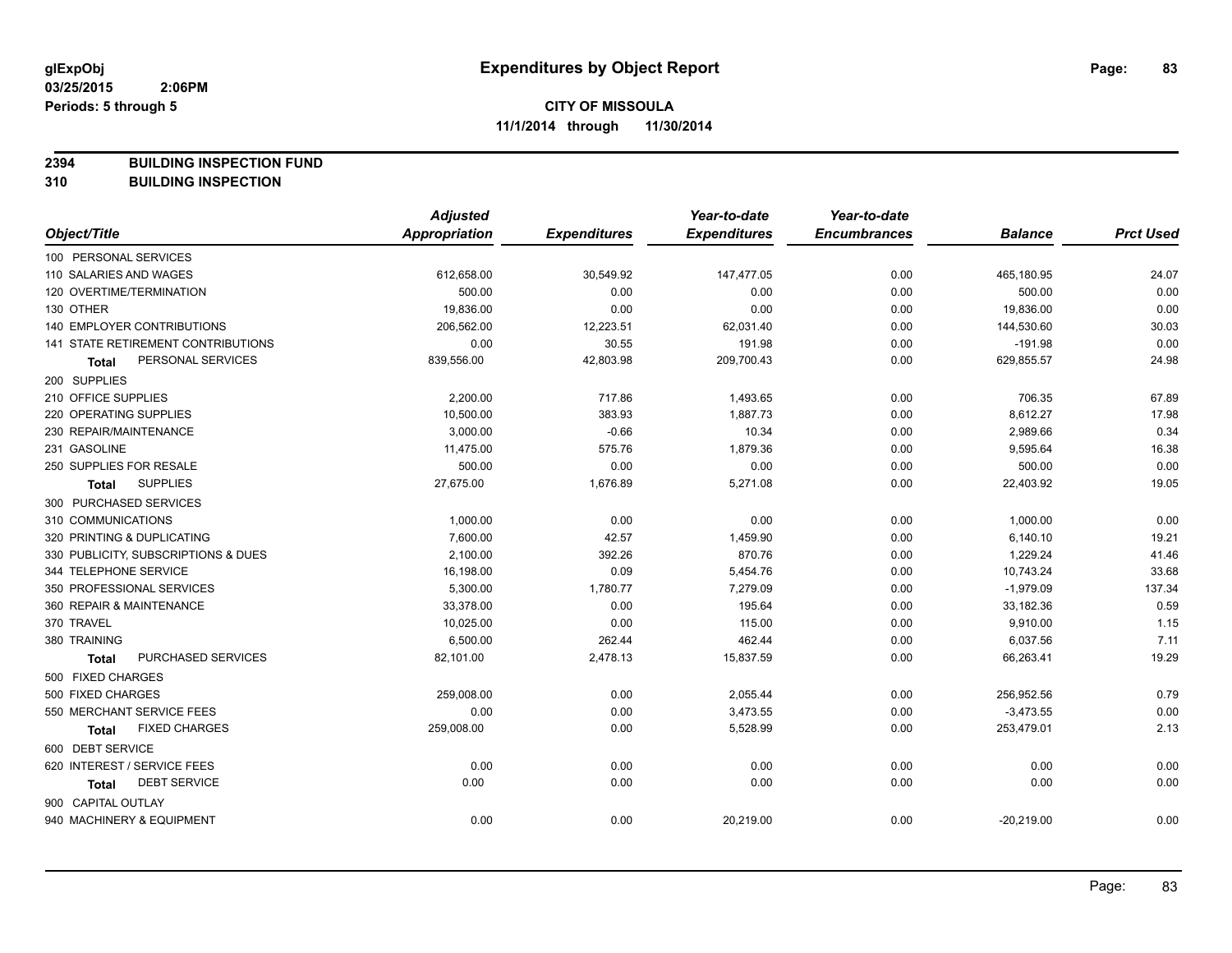## **2394 BUILDING INSPECTION FUND**

**310 BUILDING INSPECTION**

| Object/Title      |                            | <b>Adjusted</b><br>Appropriation | <i><b>Expenditures</b></i> | Year-to-date<br><b>Expenditures</b> | Year-to-date<br><b>Encumbrances</b> | <b>Balance</b> | <b>Prct Used</b> |
|-------------------|----------------------------|----------------------------------|----------------------------|-------------------------------------|-------------------------------------|----------------|------------------|
| Tota <sub>l</sub> | CAPITAL OUTLAY             | 0.00                             | 0.00                       | 20,219.00                           | 0.00                                | $-20,219.00$   | 0.00             |
| Tota <sub>l</sub> | <b>BUILDING INSPECTION</b> | .208,340.00                      | 46,959.00                  | 256,557.09                          | 0.00                                | 951.782.91     | 21.23            |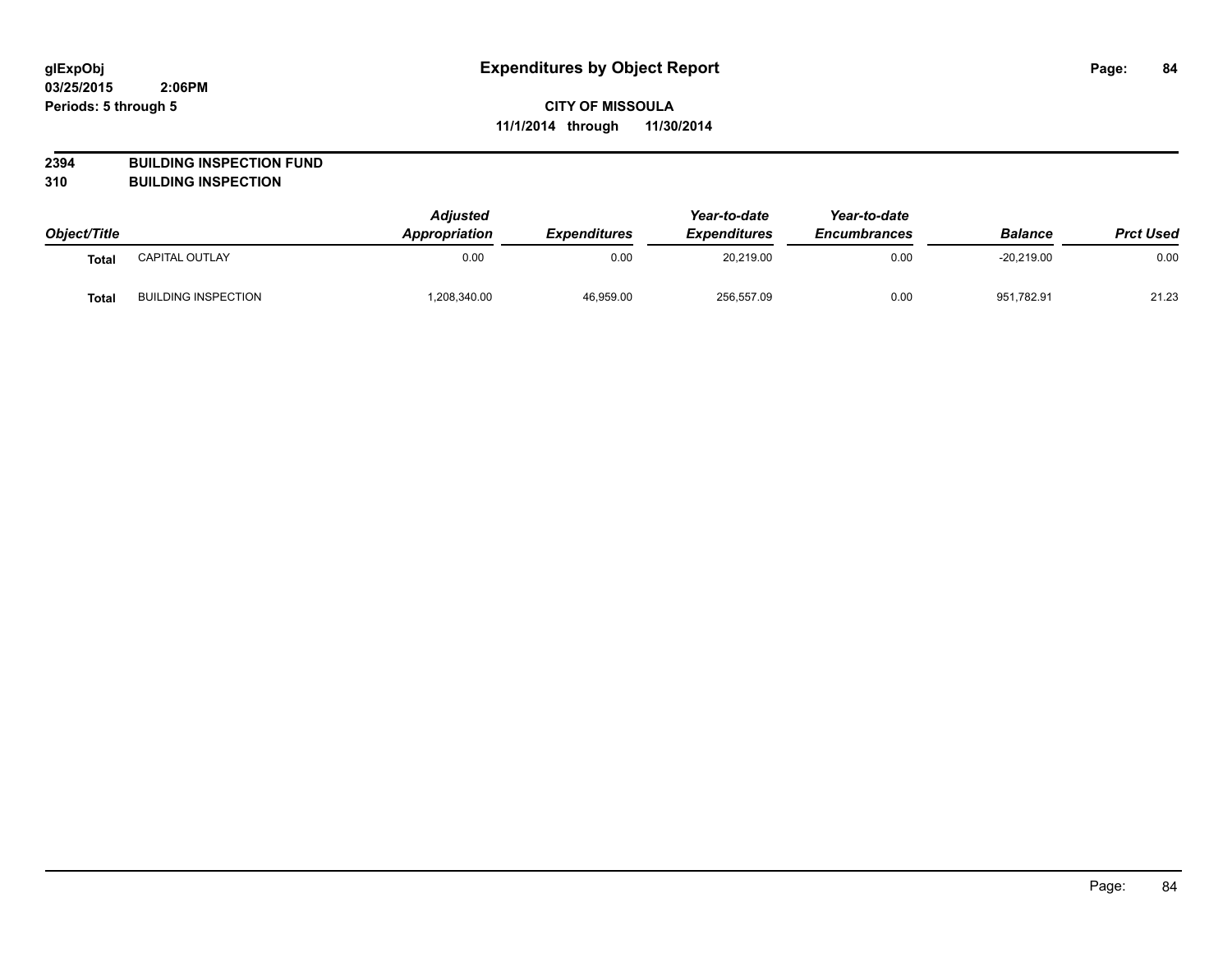## **CITY OF MISSOULA 11/1/2014 through 11/30/2014**

#### **2394 BUILDING INSPECTION FUND**

| Object/Title<br>Appropriation<br><b>Expenditures</b><br><b>Expenditures</b><br><b>Encumbrances</b><br><b>Prct Used</b><br><b>Balance</b><br>100 PERSONAL SERVICES<br>612,658.00<br>30,549.92<br>147,477.05<br>0.00<br>465,180.95<br>24.07<br>110 SALARIES AND WAGES<br>0.00<br>120 OVERTIME/TERMINATION<br>500.00<br>0.00<br>0.00<br>0.00<br>500.00<br>0.00<br>19,836.00<br>0.00<br>0.00<br>0.00<br>19,836.00<br>30.03<br><b>140 EMPLOYER CONTRIBUTIONS</b><br>206,562.00<br>12,223.51<br>62,031.40<br>0.00<br>144,530.60<br>0.00<br>30.55<br>141 STATE RETIREMENT CONTRIBUTIONS<br>0.00<br>191.98<br>0.00<br>$-191.98$<br>24.98<br>PERSONAL SERVICES<br>42,803.98<br>839,556.00<br>209,700.43<br>0.00<br>629,855.57<br><b>Total</b><br>200 SUPPLIES<br>717.86<br>706.35<br>2,200.00<br>1,493.65<br>0.00<br>67.89<br>10,500.00<br>17.98<br>220 OPERATING SUPPLIES<br>383.93<br>1,887.73<br>0.00<br>8,612.27<br>0.34<br>230 REPAIR/MAINTENANCE<br>3,000.00<br>$-0.66$<br>10.34<br>2,989.66<br>0.00<br>16.38<br>11,475.00<br>575.76<br>1,879.36<br>9,595.64<br>0.00<br>0.00<br>250 SUPPLIES FOR RESALE<br>500.00<br>0.00<br>0.00<br>500.00<br>0.00<br>19.05<br><b>SUPPLIES</b><br>27,675.00<br>1,676.89<br>0.00<br>5,271.08<br>22,403.92<br><b>Total</b><br>300 PURCHASED SERVICES<br>0.00<br>1,000.00<br>0.00<br>0.00<br>0.00<br>1,000.00<br>320 PRINTING & DUPLICATING<br>7,600.00<br>42.57<br>0.00<br>19.21<br>1,459.90<br>6,140.10<br>41.46<br>330 PUBLICITY, SUBSCRIPTIONS & DUES<br>2,100.00<br>392.26<br>870.76<br>0.00<br>1,229.24<br>344 TELEPHONE SERVICE<br>16,198.00<br>0.09<br>33.68<br>5,454.76<br>0.00<br>10,743.24<br>137.34<br>350 PROFESSIONAL SERVICES<br>5,300.00<br>1,780.77<br>7,279.09<br>0.00<br>$-1,979.09$<br>0.59<br>33,378.00<br>33,182.36<br>360 REPAIR & MAINTENANCE<br>0.00<br>195.64<br>0.00<br>370 TRAVEL<br>10,025.00<br>0.00<br>115.00<br>0.00<br>9,910.00<br>1.15<br>6,500.00<br>262.44<br>7.11<br>380 TRAINING<br>462.44<br>0.00<br>6,037.56<br>19.29<br>PURCHASED SERVICES<br>2,478.13<br>15,837.59<br>0.00<br>66,263.41<br>82,101.00<br><b>Total</b><br>500 FIXED CHARGES<br>500 FIXED CHARGES<br>0.79<br>259,008.00<br>0.00<br>2,055.44<br>0.00<br>256,952.56<br>0.00<br>550 MERCHANT SERVICE FEES<br>0.00<br>0.00<br>3,473.55<br>0.00<br>$-3,473.55$<br><b>FIXED CHARGES</b><br>0.00<br>2.13<br>259,008.00<br>5,528.99<br>0.00<br>253,479.01<br><b>Total</b><br>600 DEBT SERVICE<br>0.00<br>620 INTEREST / SERVICE FEES<br>0.00<br>0.00<br>0.00<br>0.00<br>0.00<br>0.00<br><b>DEBT SERVICE</b><br>0.00<br>0.00<br>0.00<br>0.00<br>0.00<br>Total<br>900 CAPITAL OUTLAY<br>0.00<br>940 MACHINERY & EQUIPMENT<br>0.00<br>0.00<br>20,219.00<br>0.00<br>$-20,219.00$<br>0.00<br>0.00<br><b>CAPITAL OUTLAY</b><br>0.00<br>20,219.00<br>0.00<br>$-20,219.00$<br>Total |                     | <b>Adjusted</b> | Year-to-date | Year-to-date |  |
|-------------------------------------------------------------------------------------------------------------------------------------------------------------------------------------------------------------------------------------------------------------------------------------------------------------------------------------------------------------------------------------------------------------------------------------------------------------------------------------------------------------------------------------------------------------------------------------------------------------------------------------------------------------------------------------------------------------------------------------------------------------------------------------------------------------------------------------------------------------------------------------------------------------------------------------------------------------------------------------------------------------------------------------------------------------------------------------------------------------------------------------------------------------------------------------------------------------------------------------------------------------------------------------------------------------------------------------------------------------------------------------------------------------------------------------------------------------------------------------------------------------------------------------------------------------------------------------------------------------------------------------------------------------------------------------------------------------------------------------------------------------------------------------------------------------------------------------------------------------------------------------------------------------------------------------------------------------------------------------------------------------------------------------------------------------------------------------------------------------------------------------------------------------------------------------------------------------------------------------------------------------------------------------------------------------------------------------------------------------------------------------------------------------------------------------------------------------------------------------------------------------------------------------------------------------------------------------------------------------------------------------------------------------------------------------------------------------------------------------------------------------------------------------------------------|---------------------|-----------------|--------------|--------------|--|
|                                                                                                                                                                                                                                                                                                                                                                                                                                                                                                                                                                                                                                                                                                                                                                                                                                                                                                                                                                                                                                                                                                                                                                                                                                                                                                                                                                                                                                                                                                                                                                                                                                                                                                                                                                                                                                                                                                                                                                                                                                                                                                                                                                                                                                                                                                                                                                                                                                                                                                                                                                                                                                                                                                                                                                                                       |                     |                 |              |              |  |
|                                                                                                                                                                                                                                                                                                                                                                                                                                                                                                                                                                                                                                                                                                                                                                                                                                                                                                                                                                                                                                                                                                                                                                                                                                                                                                                                                                                                                                                                                                                                                                                                                                                                                                                                                                                                                                                                                                                                                                                                                                                                                                                                                                                                                                                                                                                                                                                                                                                                                                                                                                                                                                                                                                                                                                                                       |                     |                 |              |              |  |
|                                                                                                                                                                                                                                                                                                                                                                                                                                                                                                                                                                                                                                                                                                                                                                                                                                                                                                                                                                                                                                                                                                                                                                                                                                                                                                                                                                                                                                                                                                                                                                                                                                                                                                                                                                                                                                                                                                                                                                                                                                                                                                                                                                                                                                                                                                                                                                                                                                                                                                                                                                                                                                                                                                                                                                                                       |                     |                 |              |              |  |
|                                                                                                                                                                                                                                                                                                                                                                                                                                                                                                                                                                                                                                                                                                                                                                                                                                                                                                                                                                                                                                                                                                                                                                                                                                                                                                                                                                                                                                                                                                                                                                                                                                                                                                                                                                                                                                                                                                                                                                                                                                                                                                                                                                                                                                                                                                                                                                                                                                                                                                                                                                                                                                                                                                                                                                                                       |                     |                 |              |              |  |
|                                                                                                                                                                                                                                                                                                                                                                                                                                                                                                                                                                                                                                                                                                                                                                                                                                                                                                                                                                                                                                                                                                                                                                                                                                                                                                                                                                                                                                                                                                                                                                                                                                                                                                                                                                                                                                                                                                                                                                                                                                                                                                                                                                                                                                                                                                                                                                                                                                                                                                                                                                                                                                                                                                                                                                                                       | 130 OTHER           |                 |              |              |  |
|                                                                                                                                                                                                                                                                                                                                                                                                                                                                                                                                                                                                                                                                                                                                                                                                                                                                                                                                                                                                                                                                                                                                                                                                                                                                                                                                                                                                                                                                                                                                                                                                                                                                                                                                                                                                                                                                                                                                                                                                                                                                                                                                                                                                                                                                                                                                                                                                                                                                                                                                                                                                                                                                                                                                                                                                       |                     |                 |              |              |  |
|                                                                                                                                                                                                                                                                                                                                                                                                                                                                                                                                                                                                                                                                                                                                                                                                                                                                                                                                                                                                                                                                                                                                                                                                                                                                                                                                                                                                                                                                                                                                                                                                                                                                                                                                                                                                                                                                                                                                                                                                                                                                                                                                                                                                                                                                                                                                                                                                                                                                                                                                                                                                                                                                                                                                                                                                       |                     |                 |              |              |  |
|                                                                                                                                                                                                                                                                                                                                                                                                                                                                                                                                                                                                                                                                                                                                                                                                                                                                                                                                                                                                                                                                                                                                                                                                                                                                                                                                                                                                                                                                                                                                                                                                                                                                                                                                                                                                                                                                                                                                                                                                                                                                                                                                                                                                                                                                                                                                                                                                                                                                                                                                                                                                                                                                                                                                                                                                       |                     |                 |              |              |  |
|                                                                                                                                                                                                                                                                                                                                                                                                                                                                                                                                                                                                                                                                                                                                                                                                                                                                                                                                                                                                                                                                                                                                                                                                                                                                                                                                                                                                                                                                                                                                                                                                                                                                                                                                                                                                                                                                                                                                                                                                                                                                                                                                                                                                                                                                                                                                                                                                                                                                                                                                                                                                                                                                                                                                                                                                       |                     |                 |              |              |  |
|                                                                                                                                                                                                                                                                                                                                                                                                                                                                                                                                                                                                                                                                                                                                                                                                                                                                                                                                                                                                                                                                                                                                                                                                                                                                                                                                                                                                                                                                                                                                                                                                                                                                                                                                                                                                                                                                                                                                                                                                                                                                                                                                                                                                                                                                                                                                                                                                                                                                                                                                                                                                                                                                                                                                                                                                       | 210 OFFICE SUPPLIES |                 |              |              |  |
|                                                                                                                                                                                                                                                                                                                                                                                                                                                                                                                                                                                                                                                                                                                                                                                                                                                                                                                                                                                                                                                                                                                                                                                                                                                                                                                                                                                                                                                                                                                                                                                                                                                                                                                                                                                                                                                                                                                                                                                                                                                                                                                                                                                                                                                                                                                                                                                                                                                                                                                                                                                                                                                                                                                                                                                                       |                     |                 |              |              |  |
|                                                                                                                                                                                                                                                                                                                                                                                                                                                                                                                                                                                                                                                                                                                                                                                                                                                                                                                                                                                                                                                                                                                                                                                                                                                                                                                                                                                                                                                                                                                                                                                                                                                                                                                                                                                                                                                                                                                                                                                                                                                                                                                                                                                                                                                                                                                                                                                                                                                                                                                                                                                                                                                                                                                                                                                                       |                     |                 |              |              |  |
|                                                                                                                                                                                                                                                                                                                                                                                                                                                                                                                                                                                                                                                                                                                                                                                                                                                                                                                                                                                                                                                                                                                                                                                                                                                                                                                                                                                                                                                                                                                                                                                                                                                                                                                                                                                                                                                                                                                                                                                                                                                                                                                                                                                                                                                                                                                                                                                                                                                                                                                                                                                                                                                                                                                                                                                                       | 231 GASOLINE        |                 |              |              |  |
|                                                                                                                                                                                                                                                                                                                                                                                                                                                                                                                                                                                                                                                                                                                                                                                                                                                                                                                                                                                                                                                                                                                                                                                                                                                                                                                                                                                                                                                                                                                                                                                                                                                                                                                                                                                                                                                                                                                                                                                                                                                                                                                                                                                                                                                                                                                                                                                                                                                                                                                                                                                                                                                                                                                                                                                                       |                     |                 |              |              |  |
|                                                                                                                                                                                                                                                                                                                                                                                                                                                                                                                                                                                                                                                                                                                                                                                                                                                                                                                                                                                                                                                                                                                                                                                                                                                                                                                                                                                                                                                                                                                                                                                                                                                                                                                                                                                                                                                                                                                                                                                                                                                                                                                                                                                                                                                                                                                                                                                                                                                                                                                                                                                                                                                                                                                                                                                                       |                     |                 |              |              |  |
|                                                                                                                                                                                                                                                                                                                                                                                                                                                                                                                                                                                                                                                                                                                                                                                                                                                                                                                                                                                                                                                                                                                                                                                                                                                                                                                                                                                                                                                                                                                                                                                                                                                                                                                                                                                                                                                                                                                                                                                                                                                                                                                                                                                                                                                                                                                                                                                                                                                                                                                                                                                                                                                                                                                                                                                                       |                     |                 |              |              |  |
|                                                                                                                                                                                                                                                                                                                                                                                                                                                                                                                                                                                                                                                                                                                                                                                                                                                                                                                                                                                                                                                                                                                                                                                                                                                                                                                                                                                                                                                                                                                                                                                                                                                                                                                                                                                                                                                                                                                                                                                                                                                                                                                                                                                                                                                                                                                                                                                                                                                                                                                                                                                                                                                                                                                                                                                                       | 310 COMMUNICATIONS  |                 |              |              |  |
|                                                                                                                                                                                                                                                                                                                                                                                                                                                                                                                                                                                                                                                                                                                                                                                                                                                                                                                                                                                                                                                                                                                                                                                                                                                                                                                                                                                                                                                                                                                                                                                                                                                                                                                                                                                                                                                                                                                                                                                                                                                                                                                                                                                                                                                                                                                                                                                                                                                                                                                                                                                                                                                                                                                                                                                                       |                     |                 |              |              |  |
|                                                                                                                                                                                                                                                                                                                                                                                                                                                                                                                                                                                                                                                                                                                                                                                                                                                                                                                                                                                                                                                                                                                                                                                                                                                                                                                                                                                                                                                                                                                                                                                                                                                                                                                                                                                                                                                                                                                                                                                                                                                                                                                                                                                                                                                                                                                                                                                                                                                                                                                                                                                                                                                                                                                                                                                                       |                     |                 |              |              |  |
|                                                                                                                                                                                                                                                                                                                                                                                                                                                                                                                                                                                                                                                                                                                                                                                                                                                                                                                                                                                                                                                                                                                                                                                                                                                                                                                                                                                                                                                                                                                                                                                                                                                                                                                                                                                                                                                                                                                                                                                                                                                                                                                                                                                                                                                                                                                                                                                                                                                                                                                                                                                                                                                                                                                                                                                                       |                     |                 |              |              |  |
|                                                                                                                                                                                                                                                                                                                                                                                                                                                                                                                                                                                                                                                                                                                                                                                                                                                                                                                                                                                                                                                                                                                                                                                                                                                                                                                                                                                                                                                                                                                                                                                                                                                                                                                                                                                                                                                                                                                                                                                                                                                                                                                                                                                                                                                                                                                                                                                                                                                                                                                                                                                                                                                                                                                                                                                                       |                     |                 |              |              |  |
|                                                                                                                                                                                                                                                                                                                                                                                                                                                                                                                                                                                                                                                                                                                                                                                                                                                                                                                                                                                                                                                                                                                                                                                                                                                                                                                                                                                                                                                                                                                                                                                                                                                                                                                                                                                                                                                                                                                                                                                                                                                                                                                                                                                                                                                                                                                                                                                                                                                                                                                                                                                                                                                                                                                                                                                                       |                     |                 |              |              |  |
|                                                                                                                                                                                                                                                                                                                                                                                                                                                                                                                                                                                                                                                                                                                                                                                                                                                                                                                                                                                                                                                                                                                                                                                                                                                                                                                                                                                                                                                                                                                                                                                                                                                                                                                                                                                                                                                                                                                                                                                                                                                                                                                                                                                                                                                                                                                                                                                                                                                                                                                                                                                                                                                                                                                                                                                                       |                     |                 |              |              |  |
|                                                                                                                                                                                                                                                                                                                                                                                                                                                                                                                                                                                                                                                                                                                                                                                                                                                                                                                                                                                                                                                                                                                                                                                                                                                                                                                                                                                                                                                                                                                                                                                                                                                                                                                                                                                                                                                                                                                                                                                                                                                                                                                                                                                                                                                                                                                                                                                                                                                                                                                                                                                                                                                                                                                                                                                                       |                     |                 |              |              |  |
|                                                                                                                                                                                                                                                                                                                                                                                                                                                                                                                                                                                                                                                                                                                                                                                                                                                                                                                                                                                                                                                                                                                                                                                                                                                                                                                                                                                                                                                                                                                                                                                                                                                                                                                                                                                                                                                                                                                                                                                                                                                                                                                                                                                                                                                                                                                                                                                                                                                                                                                                                                                                                                                                                                                                                                                                       |                     |                 |              |              |  |
|                                                                                                                                                                                                                                                                                                                                                                                                                                                                                                                                                                                                                                                                                                                                                                                                                                                                                                                                                                                                                                                                                                                                                                                                                                                                                                                                                                                                                                                                                                                                                                                                                                                                                                                                                                                                                                                                                                                                                                                                                                                                                                                                                                                                                                                                                                                                                                                                                                                                                                                                                                                                                                                                                                                                                                                                       |                     |                 |              |              |  |
|                                                                                                                                                                                                                                                                                                                                                                                                                                                                                                                                                                                                                                                                                                                                                                                                                                                                                                                                                                                                                                                                                                                                                                                                                                                                                                                                                                                                                                                                                                                                                                                                                                                                                                                                                                                                                                                                                                                                                                                                                                                                                                                                                                                                                                                                                                                                                                                                                                                                                                                                                                                                                                                                                                                                                                                                       |                     |                 |              |              |  |
|                                                                                                                                                                                                                                                                                                                                                                                                                                                                                                                                                                                                                                                                                                                                                                                                                                                                                                                                                                                                                                                                                                                                                                                                                                                                                                                                                                                                                                                                                                                                                                                                                                                                                                                                                                                                                                                                                                                                                                                                                                                                                                                                                                                                                                                                                                                                                                                                                                                                                                                                                                                                                                                                                                                                                                                                       |                     |                 |              |              |  |
|                                                                                                                                                                                                                                                                                                                                                                                                                                                                                                                                                                                                                                                                                                                                                                                                                                                                                                                                                                                                                                                                                                                                                                                                                                                                                                                                                                                                                                                                                                                                                                                                                                                                                                                                                                                                                                                                                                                                                                                                                                                                                                                                                                                                                                                                                                                                                                                                                                                                                                                                                                                                                                                                                                                                                                                                       |                     |                 |              |              |  |
|                                                                                                                                                                                                                                                                                                                                                                                                                                                                                                                                                                                                                                                                                                                                                                                                                                                                                                                                                                                                                                                                                                                                                                                                                                                                                                                                                                                                                                                                                                                                                                                                                                                                                                                                                                                                                                                                                                                                                                                                                                                                                                                                                                                                                                                                                                                                                                                                                                                                                                                                                                                                                                                                                                                                                                                                       |                     |                 |              |              |  |
|                                                                                                                                                                                                                                                                                                                                                                                                                                                                                                                                                                                                                                                                                                                                                                                                                                                                                                                                                                                                                                                                                                                                                                                                                                                                                                                                                                                                                                                                                                                                                                                                                                                                                                                                                                                                                                                                                                                                                                                                                                                                                                                                                                                                                                                                                                                                                                                                                                                                                                                                                                                                                                                                                                                                                                                                       |                     |                 |              |              |  |
|                                                                                                                                                                                                                                                                                                                                                                                                                                                                                                                                                                                                                                                                                                                                                                                                                                                                                                                                                                                                                                                                                                                                                                                                                                                                                                                                                                                                                                                                                                                                                                                                                                                                                                                                                                                                                                                                                                                                                                                                                                                                                                                                                                                                                                                                                                                                                                                                                                                                                                                                                                                                                                                                                                                                                                                                       |                     |                 |              |              |  |
|                                                                                                                                                                                                                                                                                                                                                                                                                                                                                                                                                                                                                                                                                                                                                                                                                                                                                                                                                                                                                                                                                                                                                                                                                                                                                                                                                                                                                                                                                                                                                                                                                                                                                                                                                                                                                                                                                                                                                                                                                                                                                                                                                                                                                                                                                                                                                                                                                                                                                                                                                                                                                                                                                                                                                                                                       |                     |                 |              |              |  |
|                                                                                                                                                                                                                                                                                                                                                                                                                                                                                                                                                                                                                                                                                                                                                                                                                                                                                                                                                                                                                                                                                                                                                                                                                                                                                                                                                                                                                                                                                                                                                                                                                                                                                                                                                                                                                                                                                                                                                                                                                                                                                                                                                                                                                                                                                                                                                                                                                                                                                                                                                                                                                                                                                                                                                                                                       |                     |                 |              |              |  |
|                                                                                                                                                                                                                                                                                                                                                                                                                                                                                                                                                                                                                                                                                                                                                                                                                                                                                                                                                                                                                                                                                                                                                                                                                                                                                                                                                                                                                                                                                                                                                                                                                                                                                                                                                                                                                                                                                                                                                                                                                                                                                                                                                                                                                                                                                                                                                                                                                                                                                                                                                                                                                                                                                                                                                                                                       |                     |                 |              |              |  |

Page: 85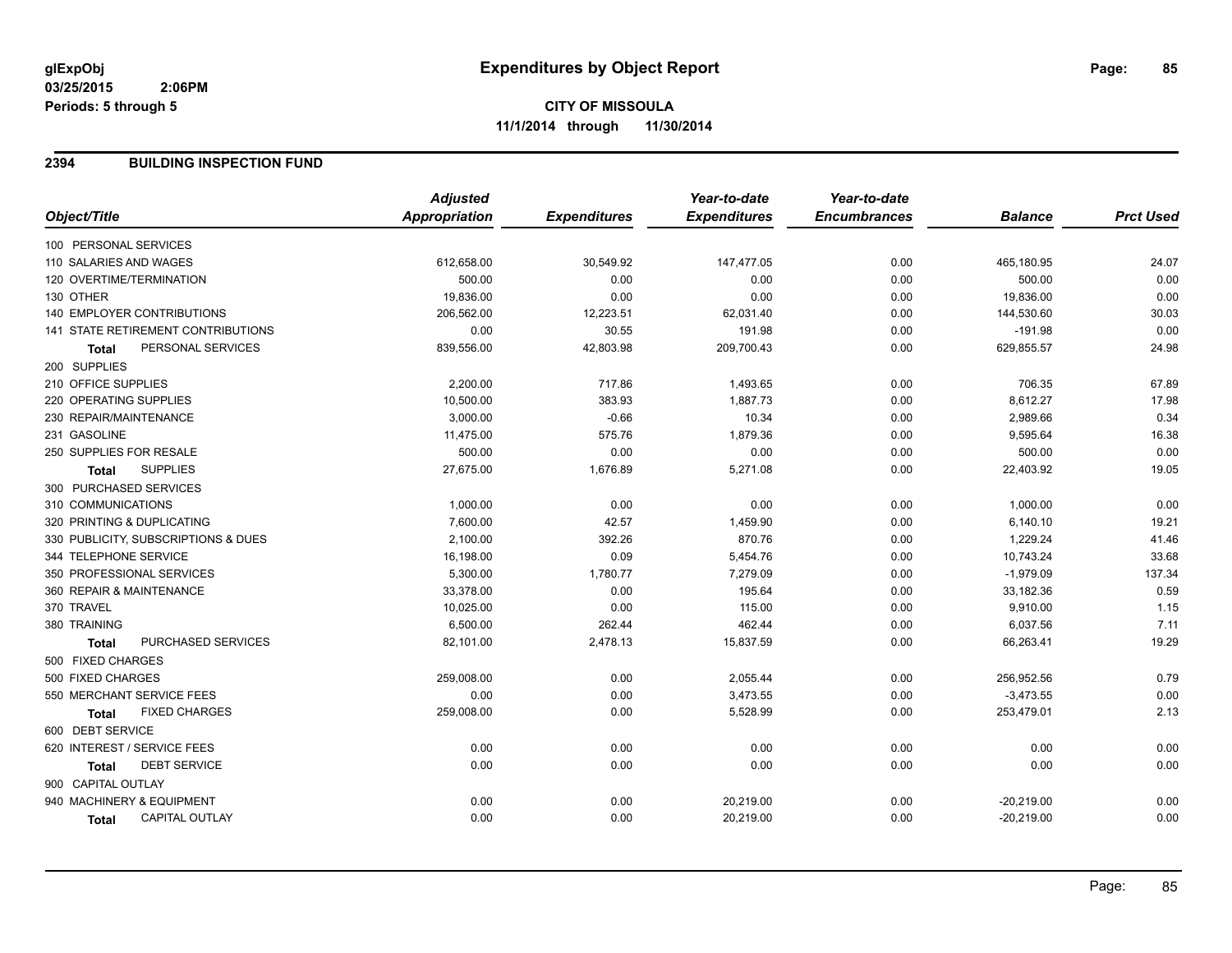| glExpObj             |        |
|----------------------|--------|
| 03/25/2015           | 2:06PM |
| Periods: 5 through 5 |        |

| <b>Total</b> | BUILDING INSPECTION FUND | ,208,340.00 | 6,959.00 | 256 557 09<br>200,007.00 | 0.00 | 151,782.91<br>ΩF | 04.02<br>ں ے . اے |
|--------------|--------------------------|-------------|----------|--------------------------|------|------------------|-------------------|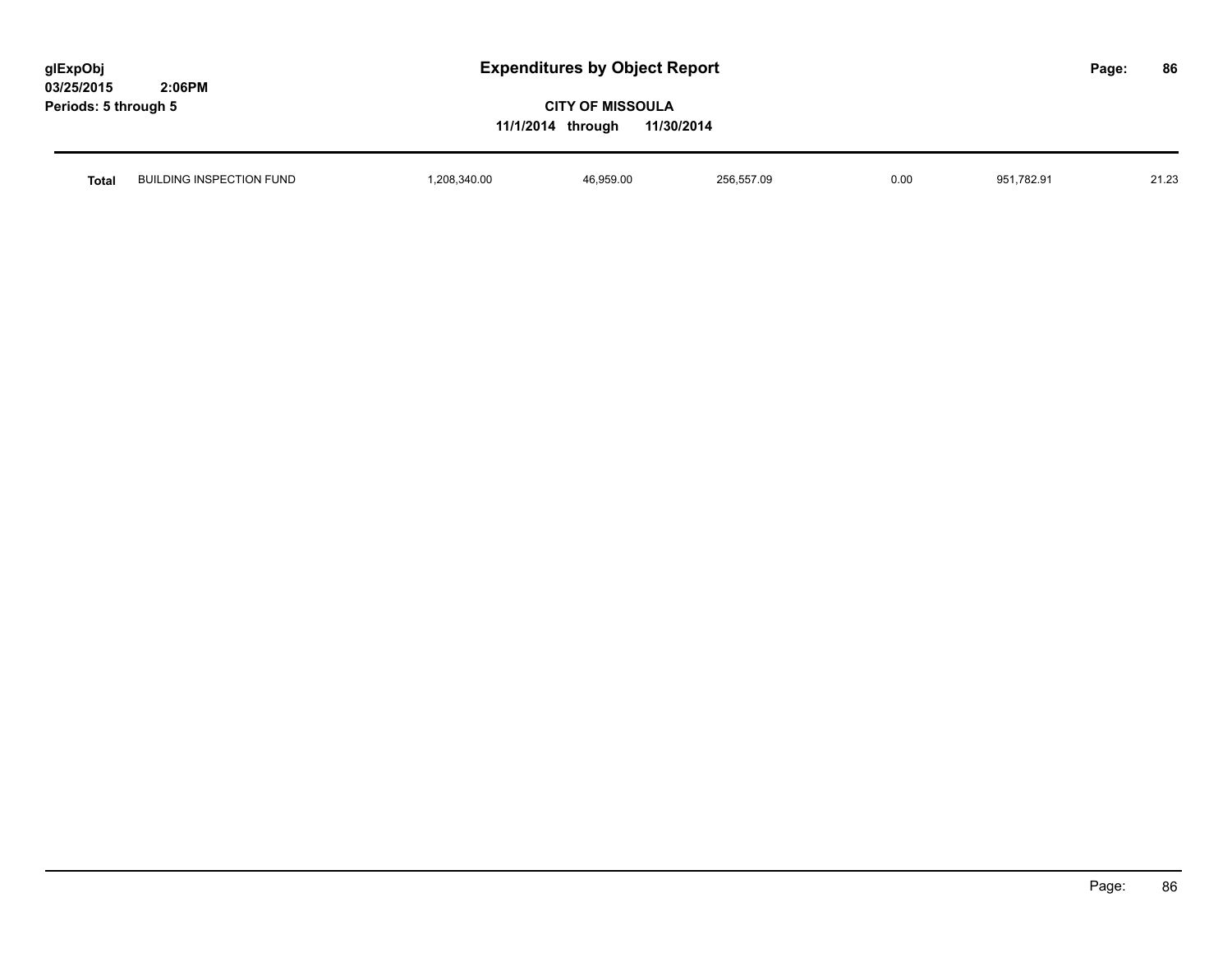#### **2395 CITY GRANTS & PROGRAM INCOME FUND**

**390 NON-DEPARTMENTAL**

| Object/Title           |                                   | <b>Adjusted</b><br><b>Appropriation</b> | <b>Expenditures</b> | Year-to-date<br><b>Expenditures</b> | Year-to-date<br><b>Encumbrances</b> | <b>Balance</b> | <b>Prct Used</b> |
|------------------------|-----------------------------------|-----------------------------------------|---------------------|-------------------------------------|-------------------------------------|----------------|------------------|
| 300 PURCHASED SERVICES |                                   |                                         |                     |                                     |                                     |                |                  |
|                        | 350 PROFESSIONAL SERVICES         | 2.103.00                                | 0.00                | 0.00                                | 0.00                                | 2,103.00       | 0.00             |
| <b>Total</b>           | <b>PURCHASED SERVICES</b>         | 2,103.00                                | 0.00                | 0.00                                | 0.00                                | 2,103.00       | 0.00             |
|                        | 700 GRANTS & CONTRIBUTIONS        |                                         |                     |                                     |                                     |                |                  |
|                        | 700 GRANTS & CONTRIBUTIONS        | 0.00                                    | 0.00                | 0.00                                | 0.00                                | 0.00           | 0.00             |
| <b>Total</b>           | <b>GRANTS &amp; CONTRIBUTIONS</b> | 0.00                                    | 0.00                | 0.00                                | 0.00                                | 0.00           | 0.00             |
| 800 OTHER OBJECTS      |                                   |                                         |                     |                                     |                                     |                |                  |
|                        | 820 TRANSFERS TO OTHER FUNDS      | 0.00                                    | 0.00                | 0.00                                | 0.00                                | 0.00           | 0.00             |
| 845 CONTINGENCY        |                                   | 0.00                                    | 0.00                | 0.00                                | 0.00                                | 0.00           | 0.00             |
| <b>Total</b>           | OTHER OBJECTS                     | 0.00                                    | 0.00                | 0.00                                | 0.00                                | 0.00           | 0.00             |
| <b>Total</b>           | NON-DEPARTMENTAL                  | 2,103.00                                | 0.00                | 0.00                                | 0.00                                | 2,103.00       | 0.00             |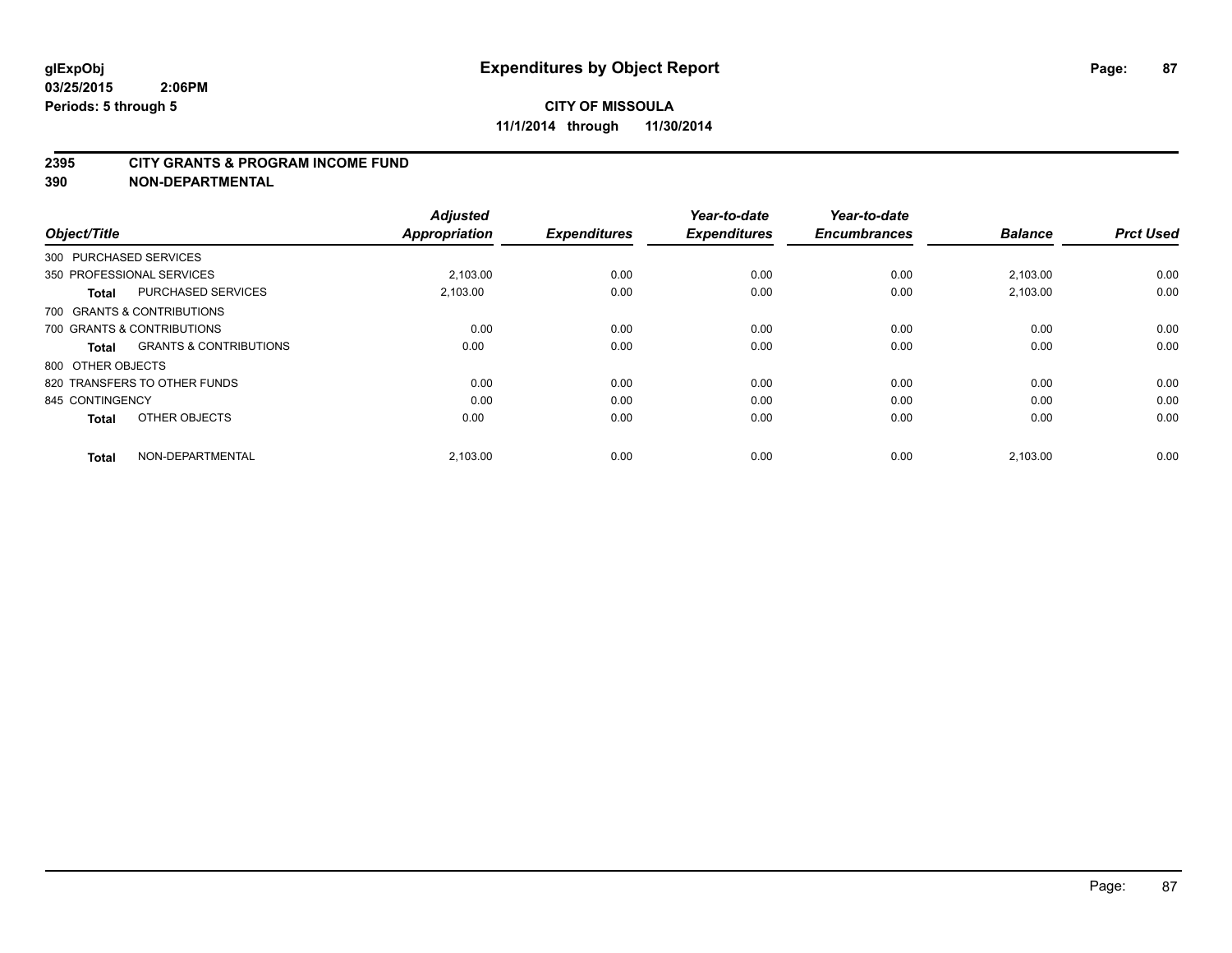**CITY OF MISSOULA 11/1/2014 through 11/30/2014**

#### **2395 CITY GRANTS & PROGRAM INCOME FUND**

| Object/Title      |                                   | <b>Adjusted</b><br><b>Appropriation</b> | <b>Expenditures</b> | Year-to-date<br><b>Expenditures</b> | Year-to-date<br><b>Encumbrances</b> | <b>Balance</b> | <b>Prct Used</b> |
|-------------------|-----------------------------------|-----------------------------------------|---------------------|-------------------------------------|-------------------------------------|----------------|------------------|
|                   | 300 PURCHASED SERVICES            |                                         |                     |                                     |                                     |                |                  |
|                   | 350 PROFESSIONAL SERVICES         | 2,103.00                                | 0.00                | 0.00                                | 0.00                                | 2,103.00       | 0.00             |
| Total             | PURCHASED SERVICES                | 2.103.00                                | 0.00                | 0.00                                | 0.00                                | 2.103.00       | 0.00             |
|                   | 700 GRANTS & CONTRIBUTIONS        |                                         |                     |                                     |                                     |                |                  |
|                   | 700 GRANTS & CONTRIBUTIONS        | 0.00                                    | 0.00                | 0.00                                | 0.00                                | 0.00           | 0.00             |
| Total             | <b>GRANTS &amp; CONTRIBUTIONS</b> | 0.00                                    | 0.00                | 0.00                                | 0.00                                | 0.00           | 0.00             |
| 800 OTHER OBJECTS |                                   |                                         |                     |                                     |                                     |                |                  |
|                   | 820 TRANSFERS TO OTHER FUNDS      | 0.00                                    | 0.00                | 0.00                                | 0.00                                | 0.00           | 0.00             |
| 845 CONTINGENCY   |                                   | 0.00                                    | 0.00                | 0.00                                | 0.00                                | 0.00           | 0.00             |
| <b>Total</b>      | OTHER OBJECTS                     | 0.00                                    | 0.00                | 0.00                                | 0.00                                | 0.00           | 0.00             |
| <b>Total</b>      | CITY GRANTS & PROGRAM INCOME FUN  | 2.103.00                                | 0.00                | 0.00                                | 0.00                                | 2.103.00       | 0.00             |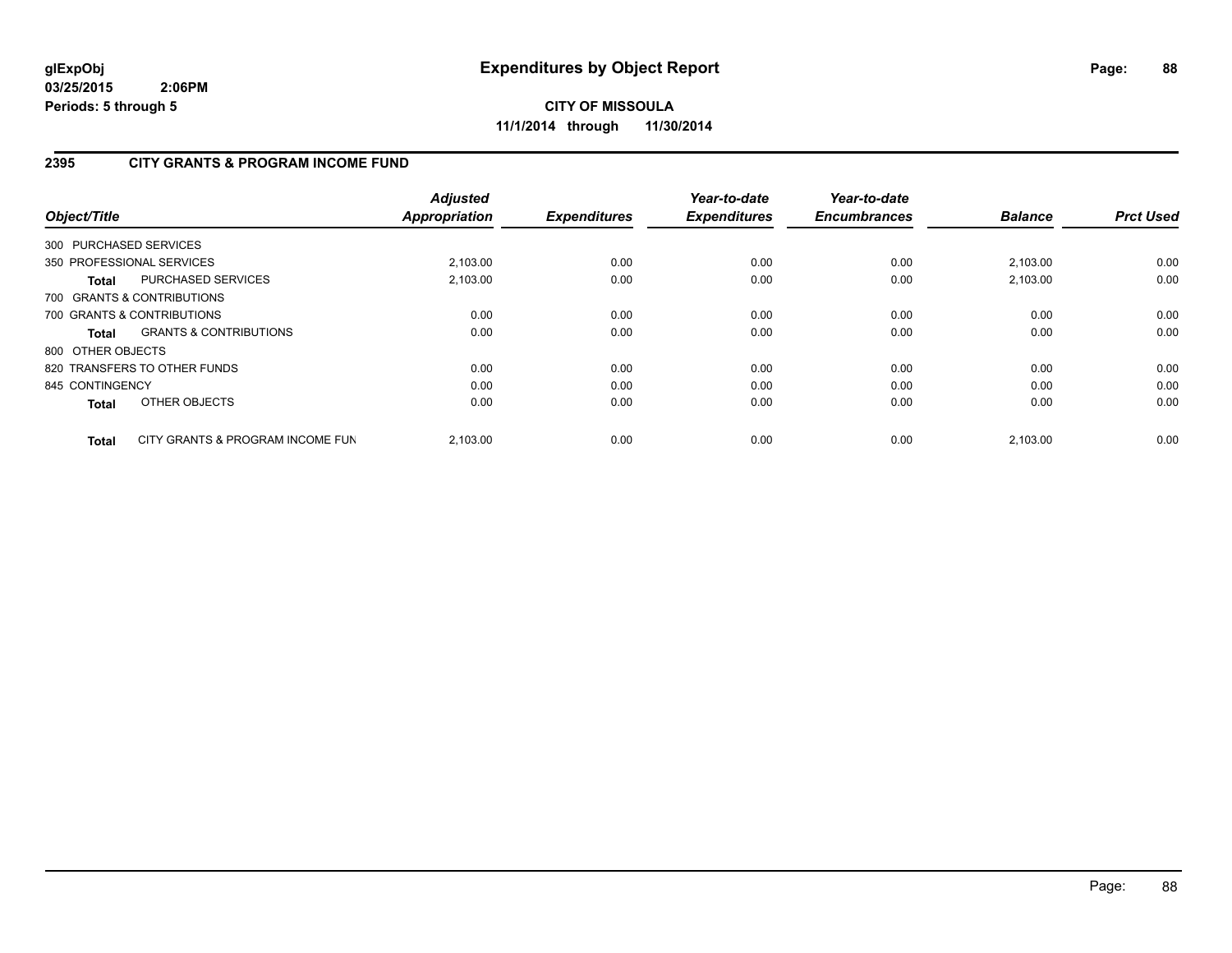#### **2396 ENERGY EFFICIENCY REVOLVING LOAN FUND**

**390 NON-DEPARTMENTAL**

| Object/Title |                                   | <b>Adjusted</b><br>Appropriation | <b>Expenditures</b> | Year-to-date<br><b>Expenditures</b> | Year-to-date<br><b>Encumbrances</b> | <b>Balance</b> | <b>Prct Used</b> |
|--------------|-----------------------------------|----------------------------------|---------------------|-------------------------------------|-------------------------------------|----------------|------------------|
|              | 700 GRANTS & CONTRIBUTIONS        |                                  |                     |                                     |                                     |                |                  |
|              | 700 GRANTS & CONTRIBUTIONS        | 0.00                             | 0.00                | 0.00                                | 0.00                                | 0.00           | 0.00             |
| <b>Total</b> | <b>GRANTS &amp; CONTRIBUTIONS</b> | 0.00                             | 0.00                | 0.00                                | 0.00                                | 0.00           | 0.00             |
| <b>Total</b> | NON-DEPARTMENTAL                  | 0.00                             | 0.00                | 0.00                                | 0.00                                | 0.00           | 0.00             |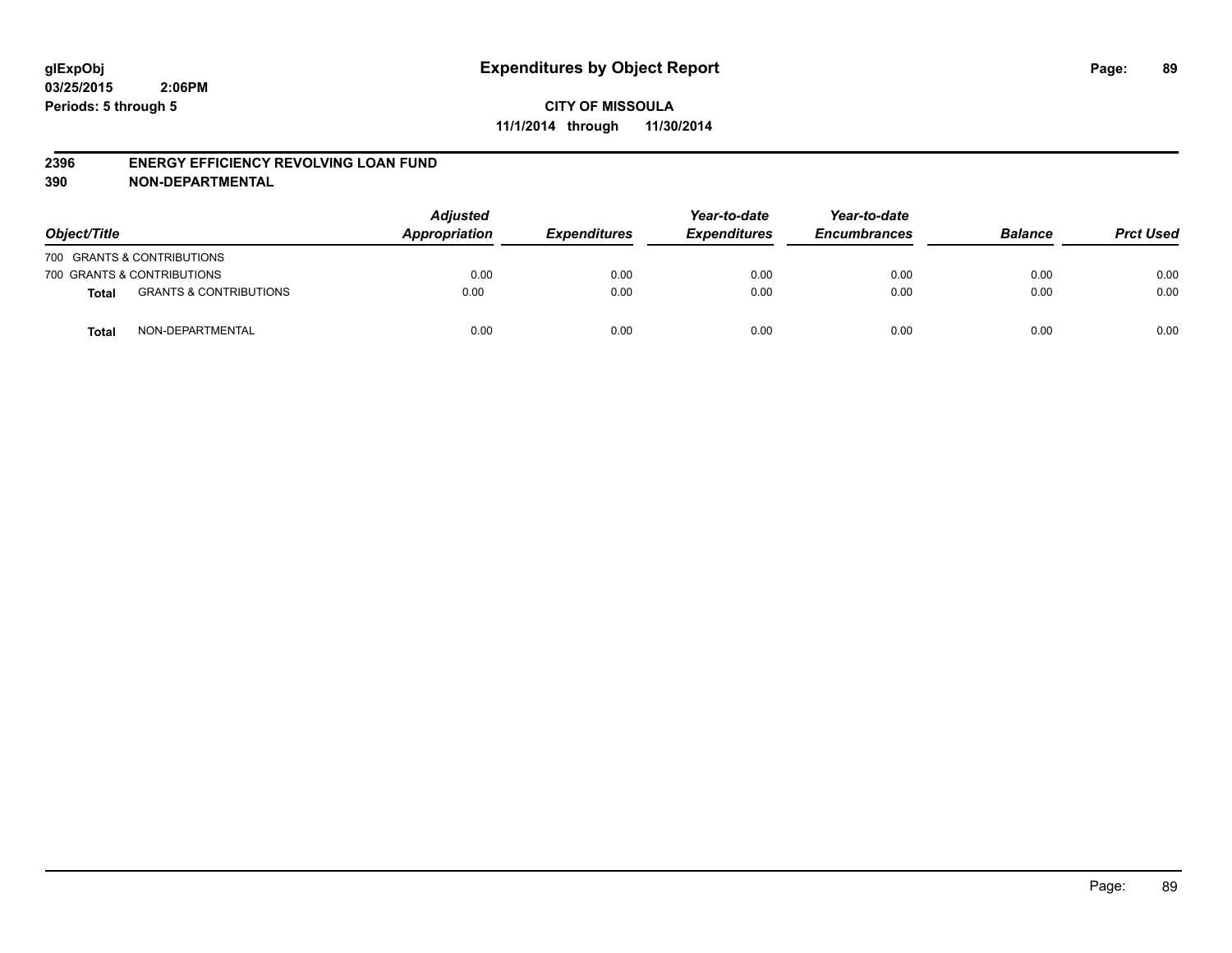**CITY OF MISSOULA 11/1/2014 through 11/30/2014**

#### **2396 ENERGY EFFICIENCY REVOLVING LOAN FUND**

| Object/Title |                                   | <b>Adjusted</b><br>Appropriation | <b>Expenditures</b> | Year-to-date<br><b>Expenditures</b> | Year-to-date<br><b>Encumbrances</b> | <b>Balance</b> | <b>Prct Used</b> |
|--------------|-----------------------------------|----------------------------------|---------------------|-------------------------------------|-------------------------------------|----------------|------------------|
|              | 700 GRANTS & CONTRIBUTIONS        |                                  |                     |                                     |                                     |                |                  |
|              | 700 GRANTS & CONTRIBUTIONS        | 0.00                             | 0.00                | 0.00                                | 0.00                                | 0.00           | 0.00             |
| <b>Total</b> | <b>GRANTS &amp; CONTRIBUTIONS</b> | 0.00                             | 0.00                | 0.00                                | 0.00                                | 0.00           | 0.00             |
| Total        | ENERGY EFFICIENCY REVOLVING LOAN  | 0.00                             | 0.00                | 0.00                                | 0.00                                | 0.00           | 0.00             |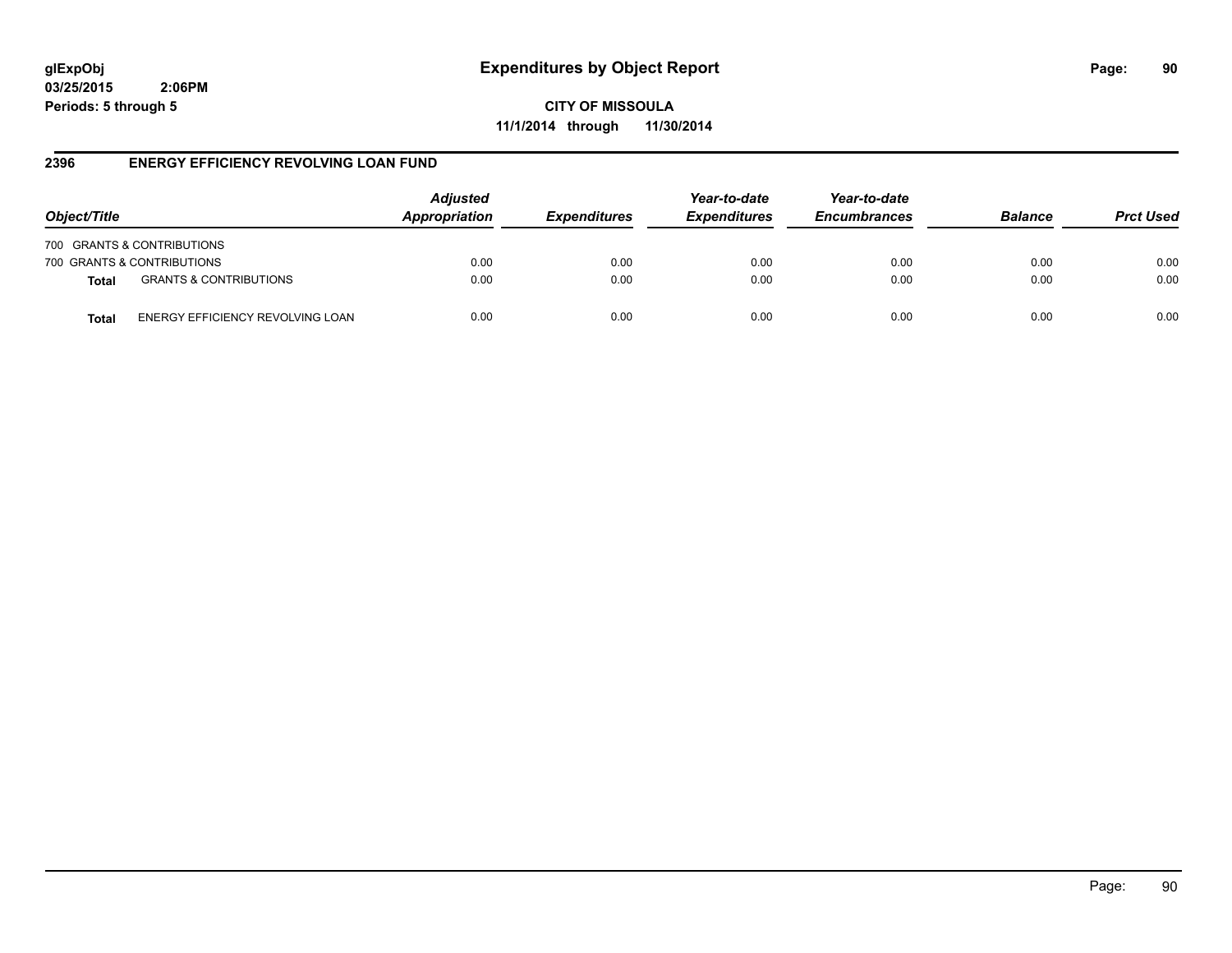#### **2399 DANGEROUS BUILDING DEMOLITION & REPAIR F**

**310 BUILDING INSPECTION**

| Object/Title      |                            | <b>Adjusted</b><br>Appropriation | <b>Expenditures</b> | Year-to-date<br><b>Expenditures</b> | Year-to-date<br><b>Encumbrances</b> | <b>Balance</b> | <b>Prct Used</b> |
|-------------------|----------------------------|----------------------------------|---------------------|-------------------------------------|-------------------------------------|----------------|------------------|
| 800 OTHER OBJECTS |                            |                                  |                     |                                     |                                     |                |                  |
| 845 CONTINGENCY   |                            | 15,000.00                        | 0.00                | 0.00                                | 0.00                                | 15,000.00      | 0.00             |
| <b>Total</b>      | OTHER OBJECTS              | 15,000.00                        | 0.00                | 0.00                                | 0.00                                | 15,000.00      | 0.00             |
| <b>Total</b>      | <b>BUILDING INSPECTION</b> | 15,000.00                        | 0.00                | 0.00                                | 0.00                                | 15,000.00      | 0.00             |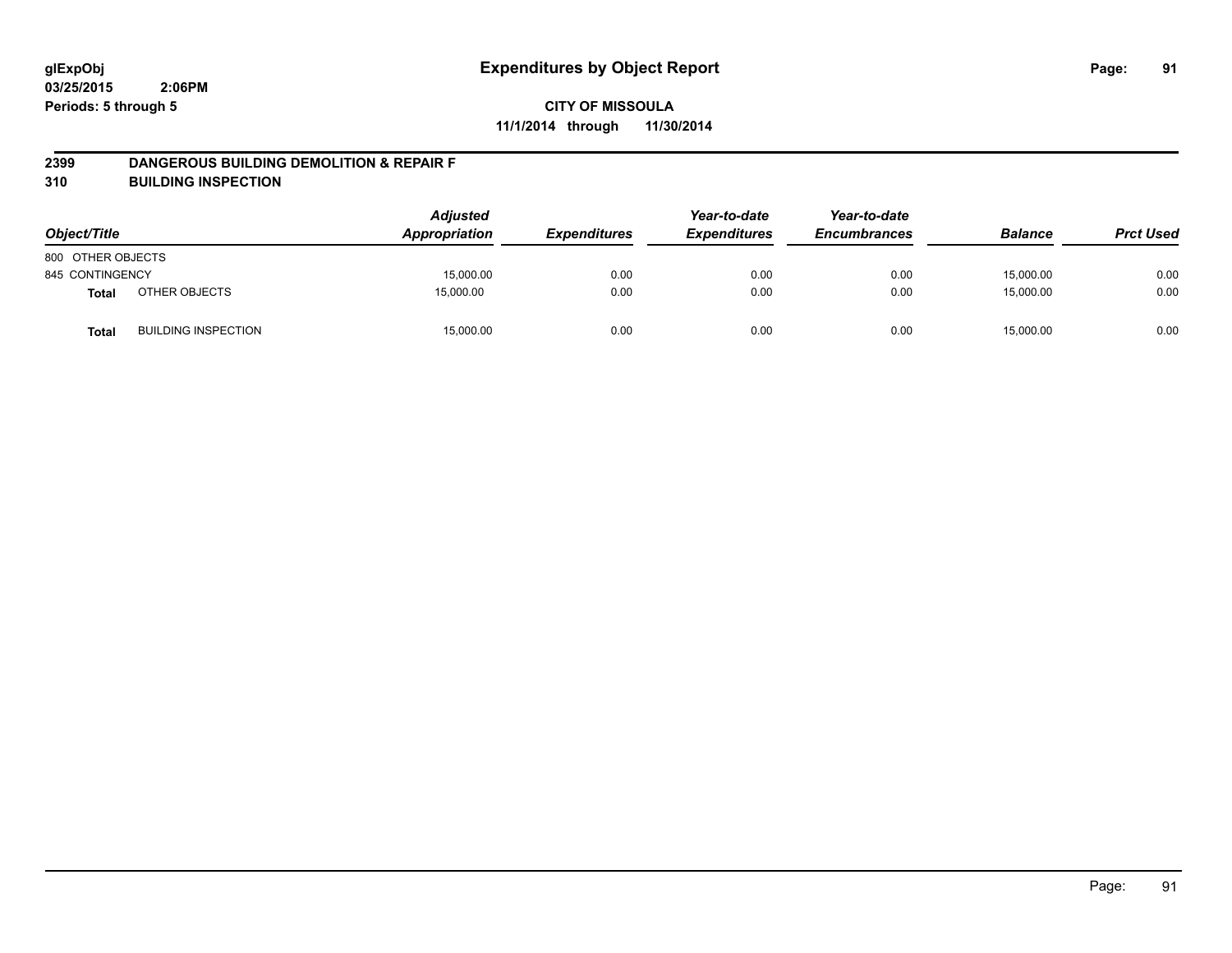**CITY OF MISSOULA 11/1/2014 through 11/30/2014**

#### **2399 DANGEROUS BUILDING DEMOLITION & REPAIR F**

| Object/Title      |                                   | <b>Adjusted</b><br>Appropriation | <i><b>Expenditures</b></i> | Year-to-date<br><b>Expenditures</b> | Year-to-date<br><b>Encumbrances</b> | <b>Balance</b> | <b>Prct Used</b> |
|-------------------|-----------------------------------|----------------------------------|----------------------------|-------------------------------------|-------------------------------------|----------------|------------------|
| 800 OTHER OBJECTS |                                   |                                  |                            |                                     |                                     |                |                  |
| 845 CONTINGENCY   |                                   | 15,000.00                        | 0.00                       | 0.00                                | 0.00                                | 15,000.00      | 0.00             |
| <b>Total</b>      | OTHER OBJECTS                     | 15,000.00                        | 0.00                       | 0.00                                | 0.00                                | 15,000.00      | 0.00             |
| <b>Total</b>      | DANGEROUS BUILDING DEMOLITION & F | 15,000.00                        | 0.00                       | 0.00                                | 0.00                                | 15.000.00      | 0.00             |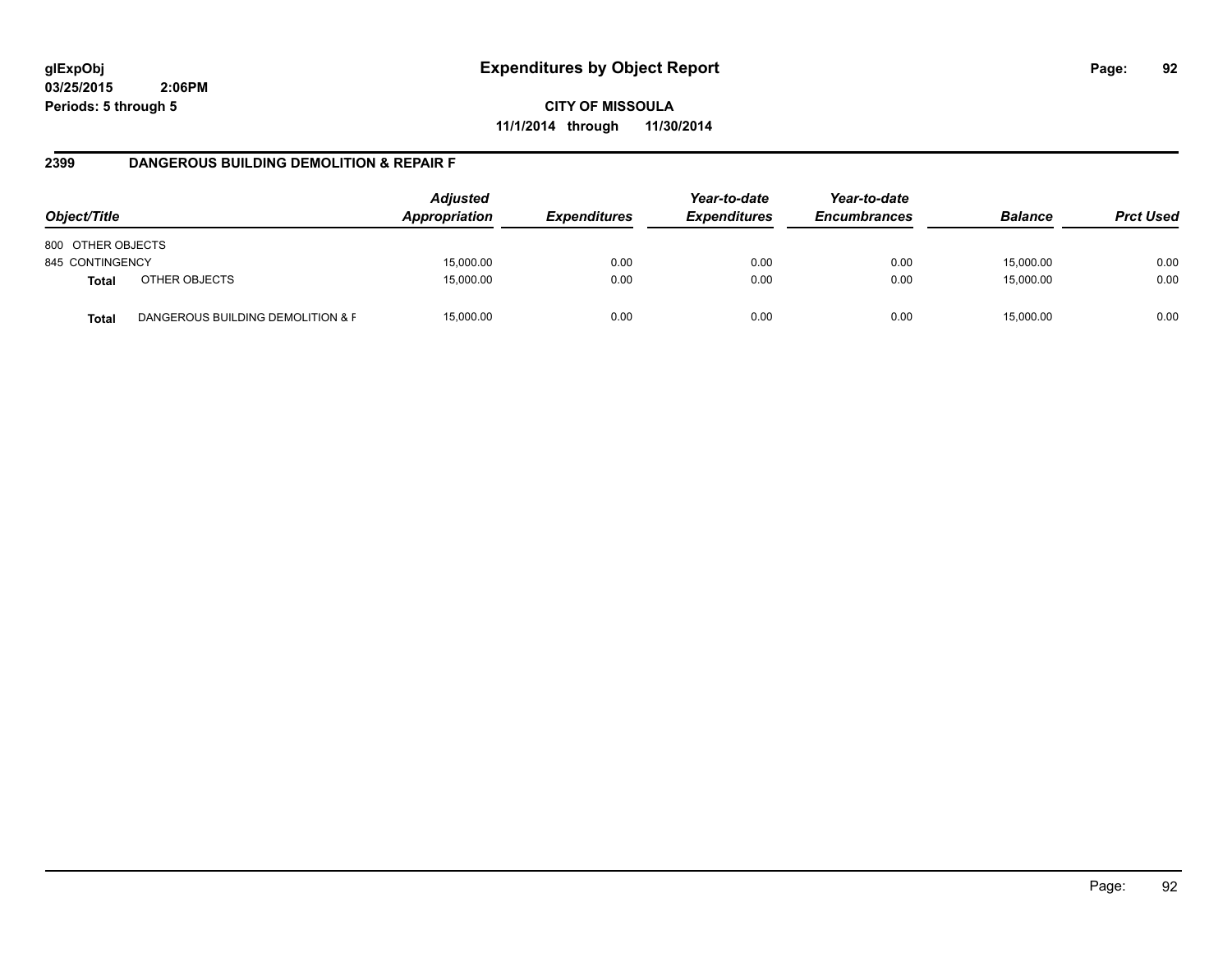# **2400 STREET LIGHTING ASSESSMENTS FUND**

#### **280 PUBLIC WORKS ADMIN/ENGINEERING**

| Object/Title             |                                | <b>Adjusted</b><br>Appropriation | <b>Expenditures</b> | Year-to-date<br><b>Expenditures</b> | Year-to-date<br><b>Encumbrances</b> | <b>Balance</b> | <b>Prct Used</b> |
|--------------------------|--------------------------------|----------------------------------|---------------------|-------------------------------------|-------------------------------------|----------------|------------------|
| 300 PURCHASED SERVICES   |                                |                                  |                     |                                     |                                     |                |                  |
|                          | 341 ELECTRICITY & NATURAL GAS  | 323.551.00                       | 26,399.68           | 105.275.07                          | 0.00                                | 218.275.93     | 32.54            |
|                          | 350 PROFESSIONAL SERVICES      | 21.806.00                        | 0.00                | 0.00                                | 0.00                                | 21.806.00      | 0.00             |
| 360 REPAIR & MAINTENANCE |                                | 0.00                             | 0.00                | 0.00                                | 0.00                                | 0.00           | 0.00             |
| Total                    | <b>PURCHASED SERVICES</b>      | 345.357.00                       | 26,399.68           | 105,275.07                          | 0.00                                | 240.081.93     | 30.48            |
| Total                    | PUBLIC WORKS ADMIN/ENGINEERING | 345.357.00                       | 26.399.68           | 105.275.07                          | 0.00                                | 240.081.93     | 30.48            |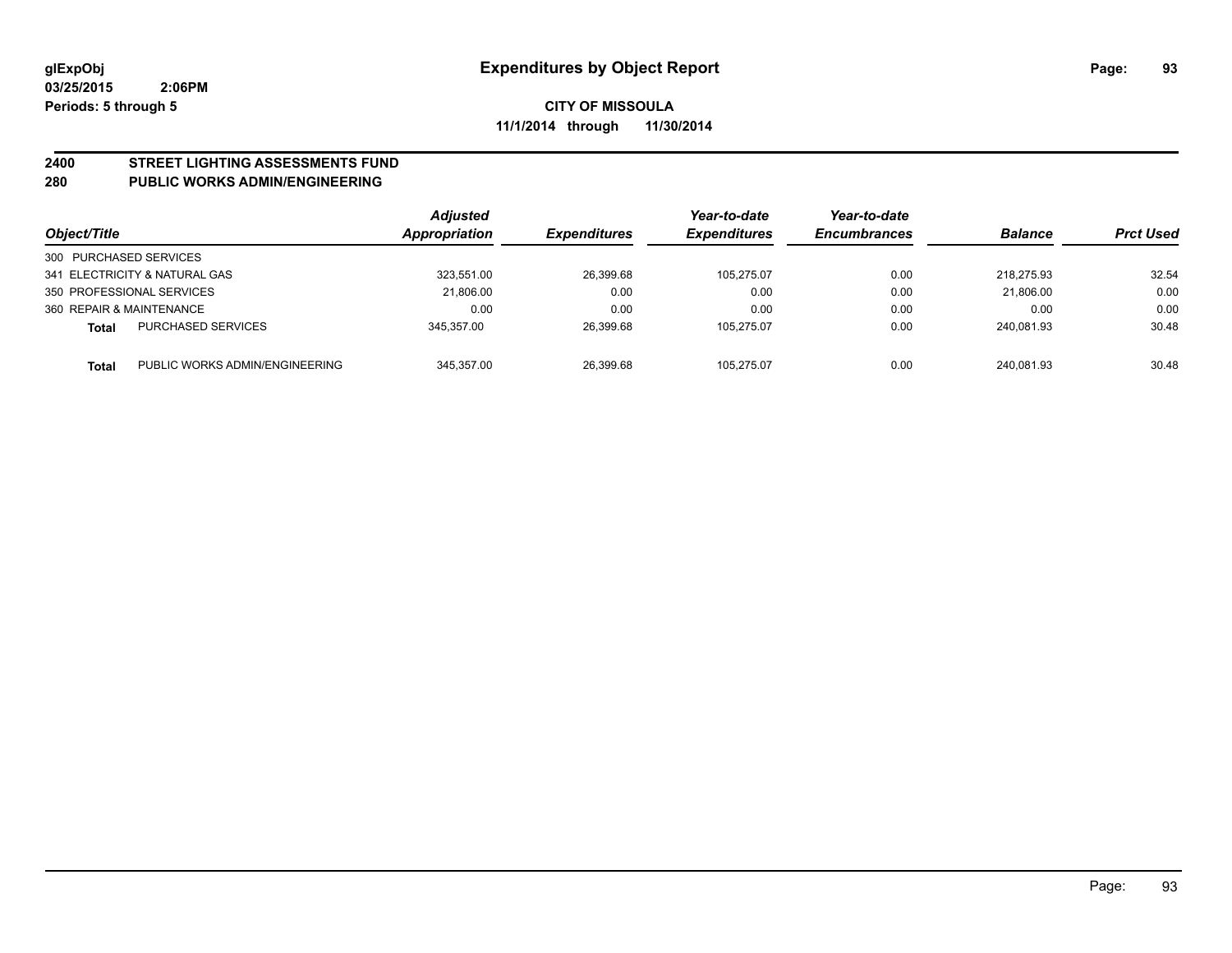**CITY OF MISSOULA 11/1/2014 through 11/30/2014**

#### **2400 STREET LIGHTING ASSESSMENTS FUND**

| Object/Title                                     | <b>Adjusted</b><br>Appropriation | <i><b>Expenditures</b></i> | Year-to-date<br><b>Expenditures</b> | Year-to-date<br><b>Encumbrances</b> | <b>Balance</b> | <b>Prct Used</b> |
|--------------------------------------------------|----------------------------------|----------------------------|-------------------------------------|-------------------------------------|----------------|------------------|
| 300 PURCHASED SERVICES                           |                                  |                            |                                     |                                     |                |                  |
| 341 ELECTRICITY & NATURAL GAS                    | 323.551.00                       | 26,399.68                  | 105.275.07                          | 0.00                                | 218.275.93     | 32.54            |
| 350 PROFESSIONAL SERVICES                        | 21,806.00                        | 0.00                       | 0.00                                | 0.00                                | 21,806.00      | 0.00             |
| 360 REPAIR & MAINTENANCE                         | 0.00                             | 0.00                       | 0.00                                | 0.00                                | 0.00           | 0.00             |
| <b>PURCHASED SERVICES</b><br><b>Total</b>        | 345.357.00                       | 26,399.68                  | 105.275.07                          | 0.00                                | 240.081.93     | 30.48            |
| STREET LIGHTING ASSESSMENTS FUND<br><b>Total</b> | 345.357.00                       | 26,399.68                  | 105.275.07                          | 0.00                                | 240.081.93     | 30.48            |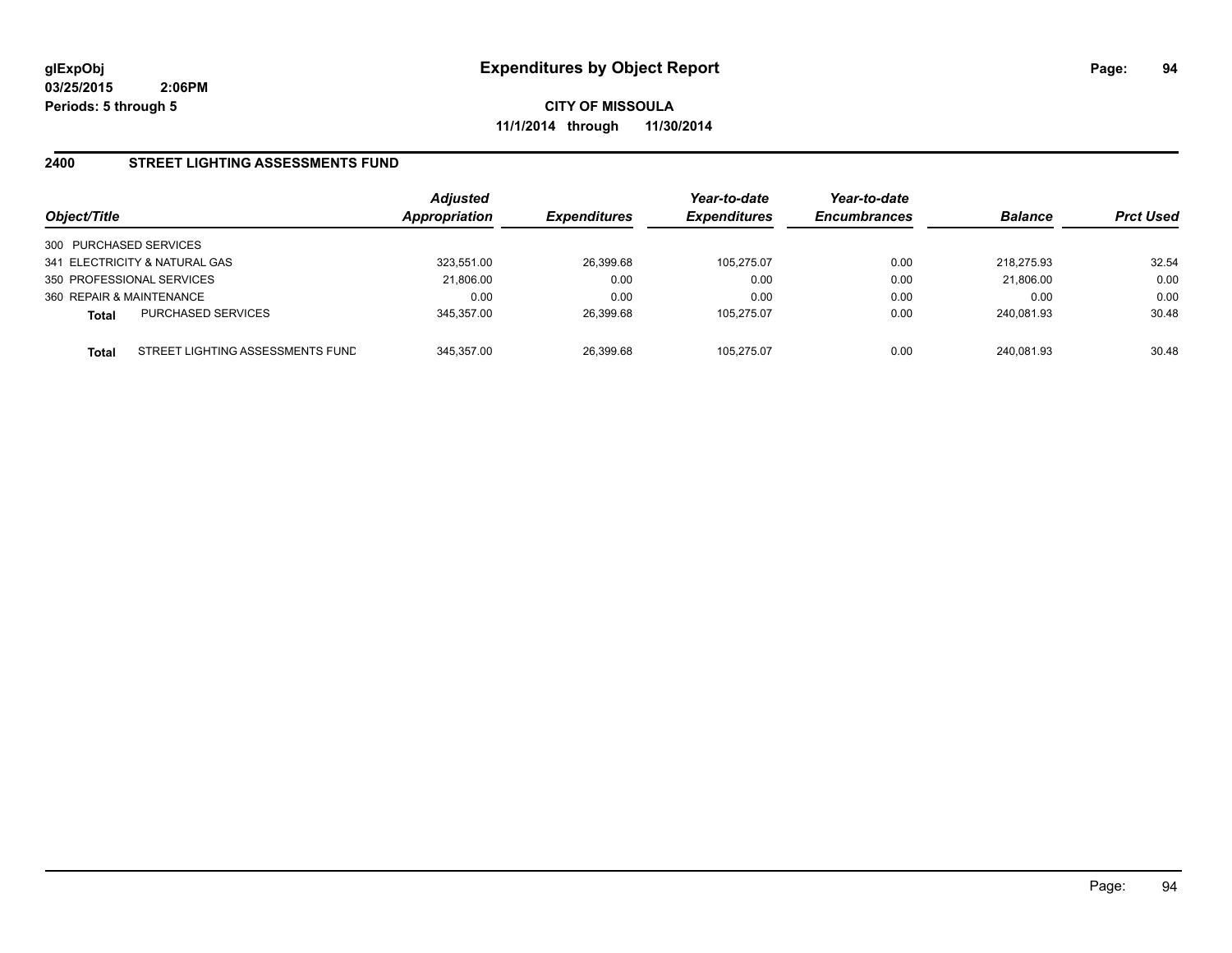#### **2500 STREET MAINTENANCE ASSESSMENT FUND**

**390 NON-DEPARTMENTAL**

| Object/Title           |                              | <b>Adjusted</b><br><b>Appropriation</b> | <b>Expenditures</b> | Year-to-date<br><b>Expenditures</b> | Year-to-date<br><b>Encumbrances</b> | <b>Balance</b> | <b>Prct Used</b> |
|------------------------|------------------------------|-----------------------------------------|---------------------|-------------------------------------|-------------------------------------|----------------|------------------|
| 300 PURCHASED SERVICES |                              |                                         |                     |                                     |                                     |                |                  |
| 345 GARBAGE            |                              | 32.014.00                               | 1.293.77            | 9.106.45                            | 0.00                                | 22.907.55      | 28.45            |
| <b>Total</b>           | <b>PURCHASED SERVICES</b>    | 32.014.00                               | 1,293.77            | 9.106.45                            | 0.00                                | 22.907.55      | 28.45            |
| 800 OTHER OBJECTS      |                              |                                         |                     |                                     |                                     |                |                  |
|                        | 820 TRANSFERS TO OTHER FUNDS | 27.281.00                               | 0.00                | 0.00                                | 0.00                                | 27.281.00      | 0.00             |
| <b>Total</b>           | OTHER OBJECTS                | 27.281.00                               | 0.00                | 0.00                                | 0.00                                | 27.281.00      | 0.00             |
| <b>Total</b>           | NON-DEPARTMENTAL             | 59,295.00                               | 1.293.77            | 9.106.45                            | 0.00                                | 50,188.55      | 15.36            |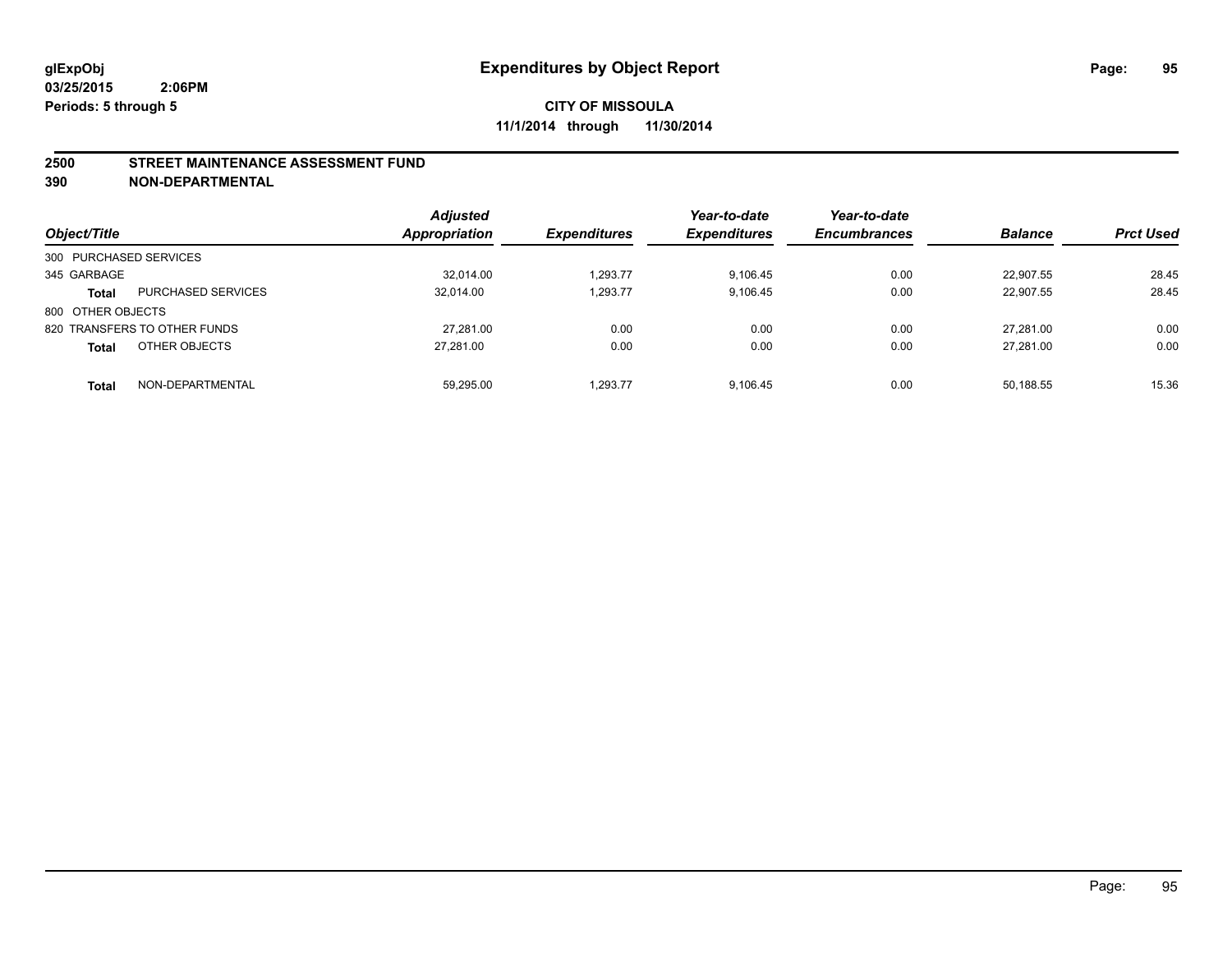**CITY OF MISSOULA 11/1/2014 through 11/30/2014**

#### **2500 STREET MAINTENANCE ASSESSMENT FUND**

| Object/Title           |                                  | <b>Adjusted</b><br><b>Appropriation</b> | <b>Expenditures</b> | Year-to-date<br><b>Expenditures</b> | Year-to-date<br><b>Encumbrances</b> | <b>Balance</b> | <b>Prct Used</b> |
|------------------------|----------------------------------|-----------------------------------------|---------------------|-------------------------------------|-------------------------------------|----------------|------------------|
| 300 PURCHASED SERVICES |                                  |                                         |                     |                                     |                                     |                |                  |
| 345 GARBAGE            |                                  | 32,014.00                               | 1,293.77            | 9.106.45                            | 0.00                                | 22.907.55      | 28.45            |
| Total                  | <b>PURCHASED SERVICES</b>        | 32.014.00                               | 1,293.77            | 9.106.45                            | 0.00                                | 22.907.55      | 28.45            |
| 800 OTHER OBJECTS      |                                  |                                         |                     |                                     |                                     |                |                  |
|                        | 820 TRANSFERS TO OTHER FUNDS     | 27.281.00                               | 0.00                | 0.00                                | 0.00                                | 27.281.00      | 0.00             |
| <b>Total</b>           | OTHER OBJECTS                    | 27,281.00                               | 0.00                | 0.00                                | 0.00                                | 27.281.00      | 0.00             |
| Total                  | STREET MAINTENANCE ASSESSMENT FI | 59.295.00                               | 1.293.77            | 9.106.45                            | 0.00                                | 50,188.55      | 15.36            |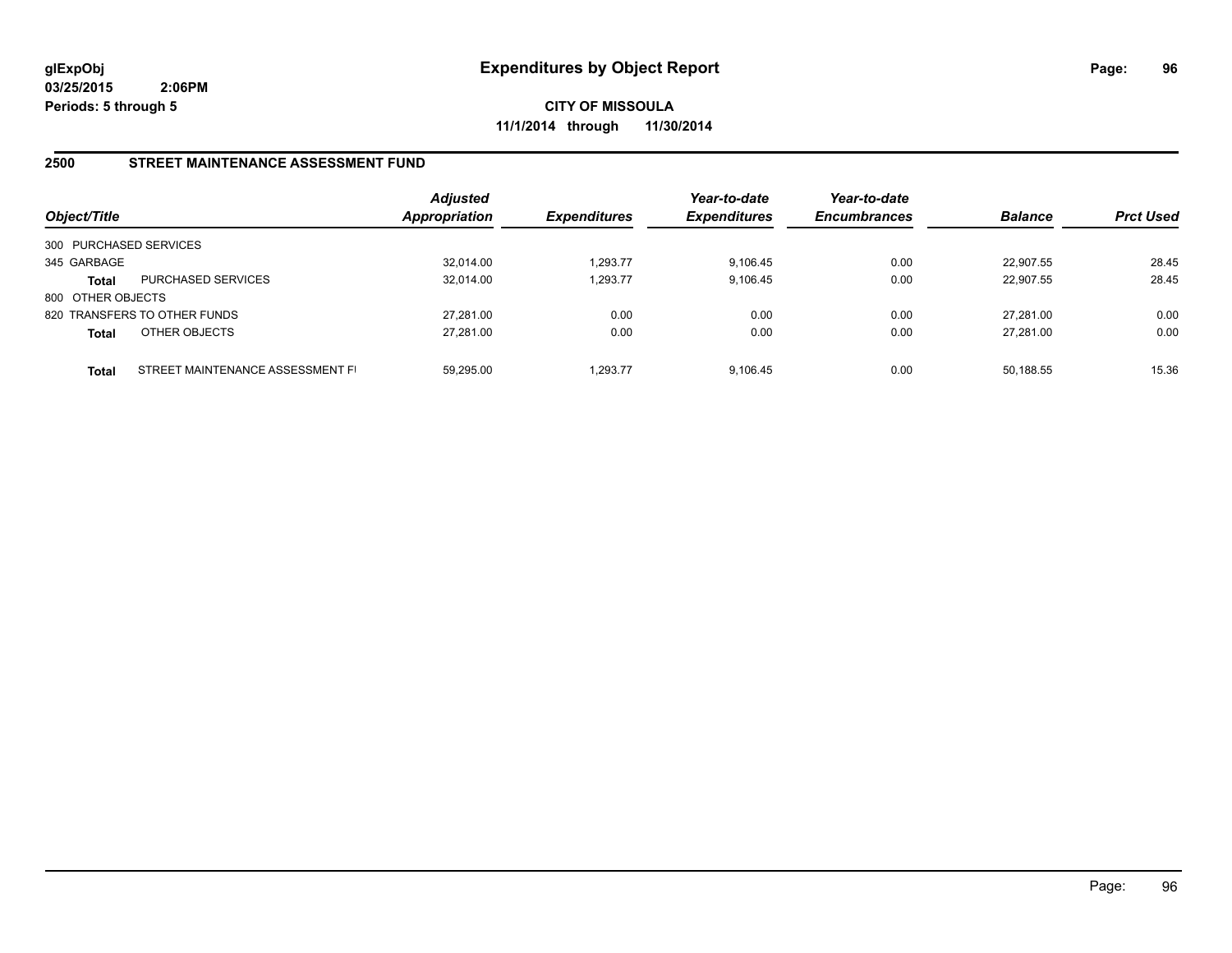#### **2510 RUSSELL PARK MAINTENANCE ASSESSMENT FUND**

**370 PARKS & RECREATION**

| Object/Title                           | <b>Adjusted</b><br>Appropriation | <b>Expenditures</b> | Year-to-date<br><b>Expenditures</b> | Year-to-date<br><b>Encumbrances</b> | <b>Balance</b> | <b>Prct Used</b> |
|----------------------------------------|----------------------------------|---------------------|-------------------------------------|-------------------------------------|----------------|------------------|
| 800 OTHER OBJECTS                      |                                  |                     |                                     |                                     |                |                  |
| 820 TRANSFERS TO OTHER FUNDS           | 0.00                             | 0.00                | 0.00                                | 0.00                                | 0.00           | 0.00             |
| OTHER OBJECTS<br>Total                 | 0.00                             | 0.00                | 0.00                                | 0.00                                | 0.00           | 0.00             |
| <b>PARKS &amp; RECREATION</b><br>Total | 0.00                             | 0.00                | 0.00                                | 0.00                                | 0.00           | 0.00             |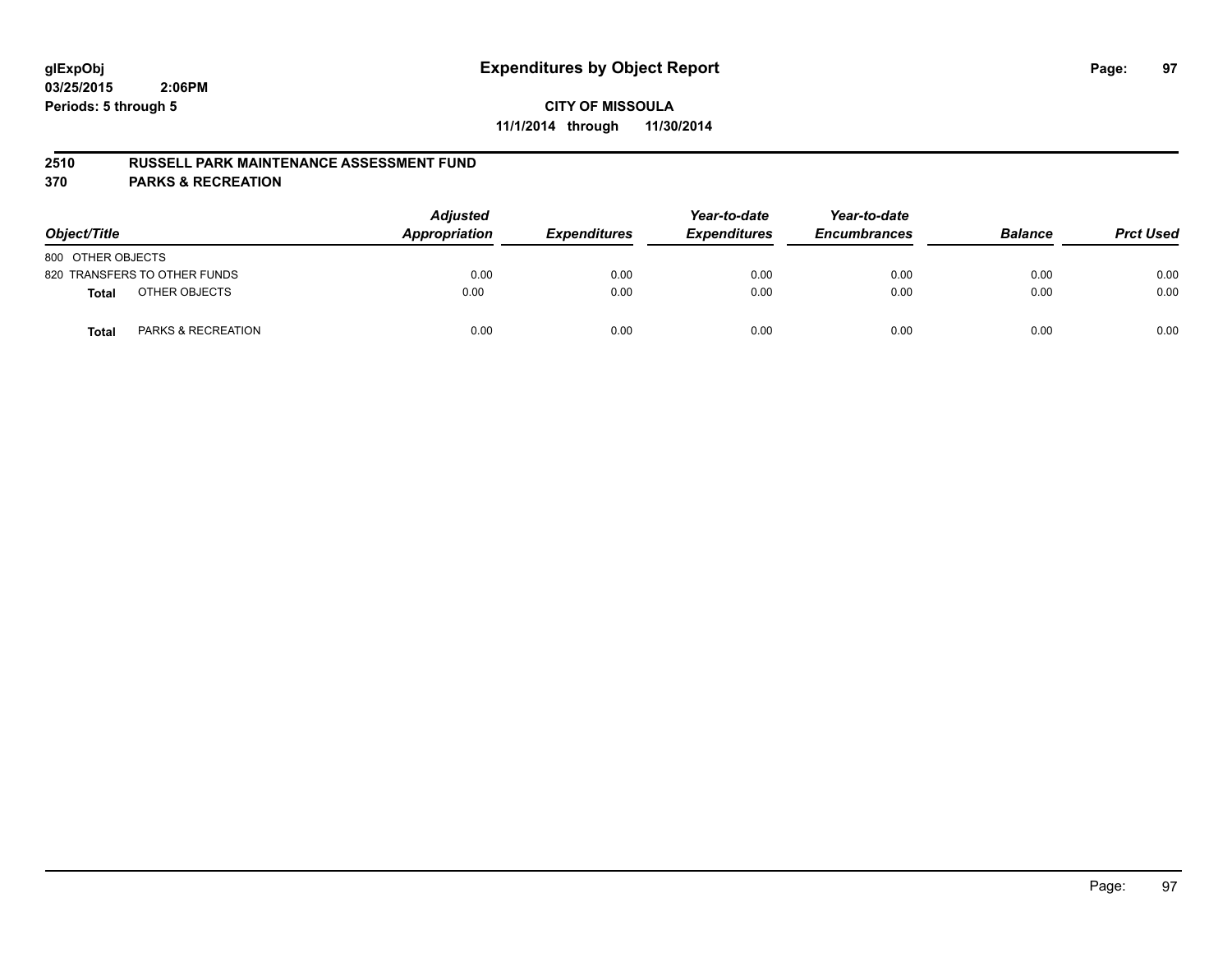## **glExpObj Expenditures by Object Report Page: 98**

**03/25/2015 2:06PM Periods: 5 through 5**

**CITY OF MISSOULA 11/1/2014 through 11/30/2014**

#### **2510 RUSSELL PARK MAINTENANCE ASSESSMENT FUND**

| Object/Title                                     | <b>Adjusted</b><br>Appropriation | <b>Expenditures</b> | Year-to-date<br><b>Expenditures</b> | Year-to-date<br><b>Encumbrances</b> | <b>Balance</b> | <b>Prct Used</b> |
|--------------------------------------------------|----------------------------------|---------------------|-------------------------------------|-------------------------------------|----------------|------------------|
| 800 OTHER OBJECTS                                |                                  |                     |                                     |                                     |                |                  |
| 820 TRANSFERS TO OTHER FUNDS                     | 0.00                             | 0.00                | 0.00                                | 0.00                                | 0.00           | 0.00             |
| OTHER OBJECTS<br><b>Total</b>                    | 0.00                             | 0.00                | 0.00                                | 0.00                                | 0.00           | 0.00             |
| RUSSELL PARK MAINTENANCE ASSESSN<br><b>Total</b> | 0.00                             | 0.00                | 0.00                                | 0.00                                | 0.00           | 0.00             |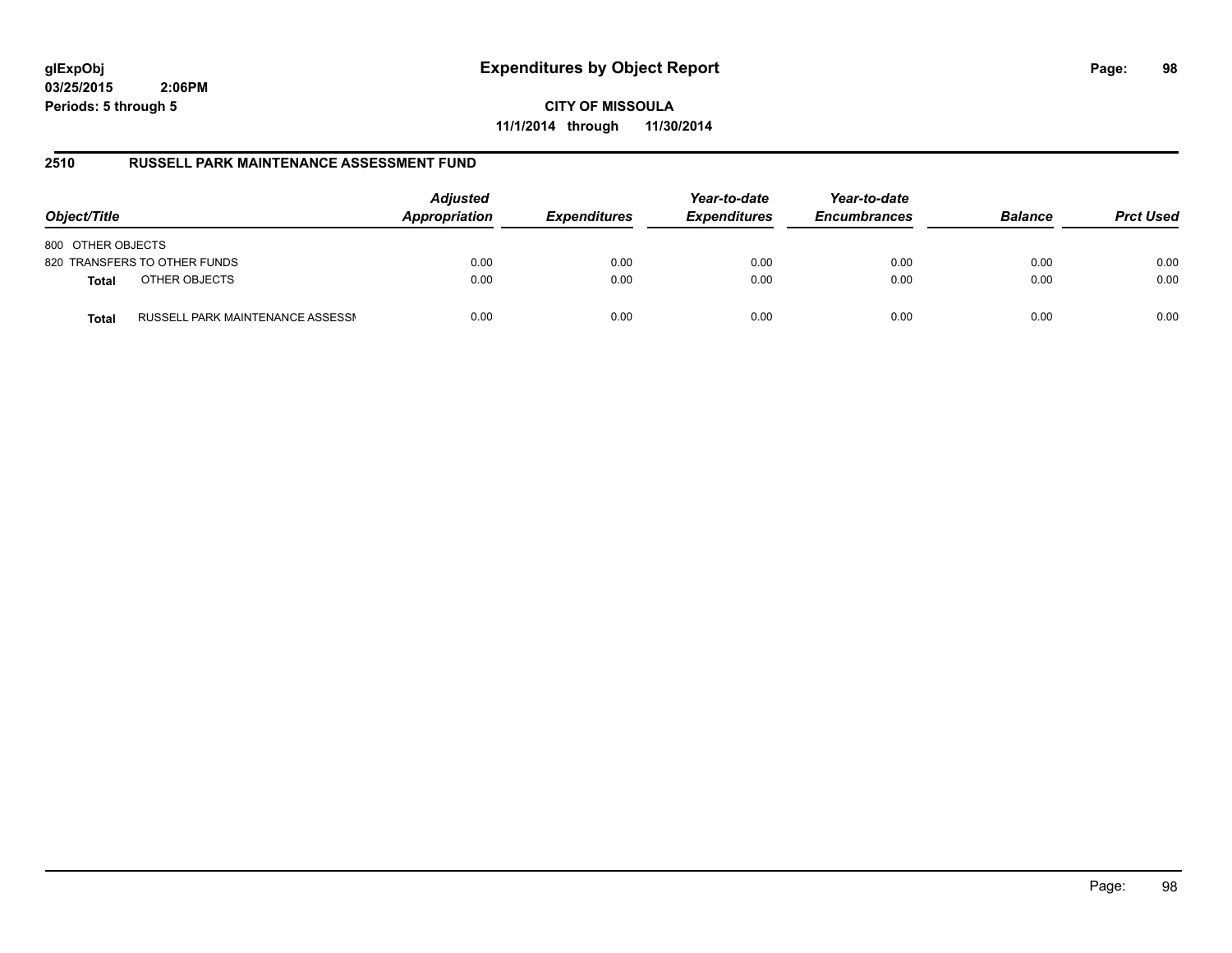## **2511 WILLOWWOOD PARK MAINTENANCE ASSESSMENT F**

**370 PARKS & RECREATION**

| Object/Title                        | <b>Adjusted</b><br>Appropriation | <b>Expenditures</b> | Year-to-date<br><b>Expenditures</b> | Year-to-date<br><b>Encumbrances</b> | <b>Balance</b> | <b>Prct Used</b> |
|-------------------------------------|----------------------------------|---------------------|-------------------------------------|-------------------------------------|----------------|------------------|
| 600 DEBT SERVICE                    |                                  |                     |                                     |                                     |                |                  |
| 620 INTEREST / SERVICE FEES         | 0.00                             | 0.00                | 0.00                                | 0.00                                | 0.00           | 0.00             |
| <b>DEBT SERVICE</b><br><b>Total</b> | 0.00                             | 0.00                | 0.00                                | 0.00                                | 0.00           | 0.00             |
| 800 OTHER OBJECTS                   |                                  |                     |                                     |                                     |                |                  |
| 820 TRANSFERS TO OTHER FUNDS        | 0.00                             | 0.00                | 0.00                                | 0.00                                | 0.00           | 0.00             |
| OTHER OBJECTS<br><b>Total</b>       | 0.00                             | 0.00                | 0.00                                | 0.00                                | 0.00           | 0.00             |
| PARKS & RECREATION<br><b>Total</b>  | 0.00                             | 0.00                | 0.00                                | 0.00                                | 0.00           | 0.00             |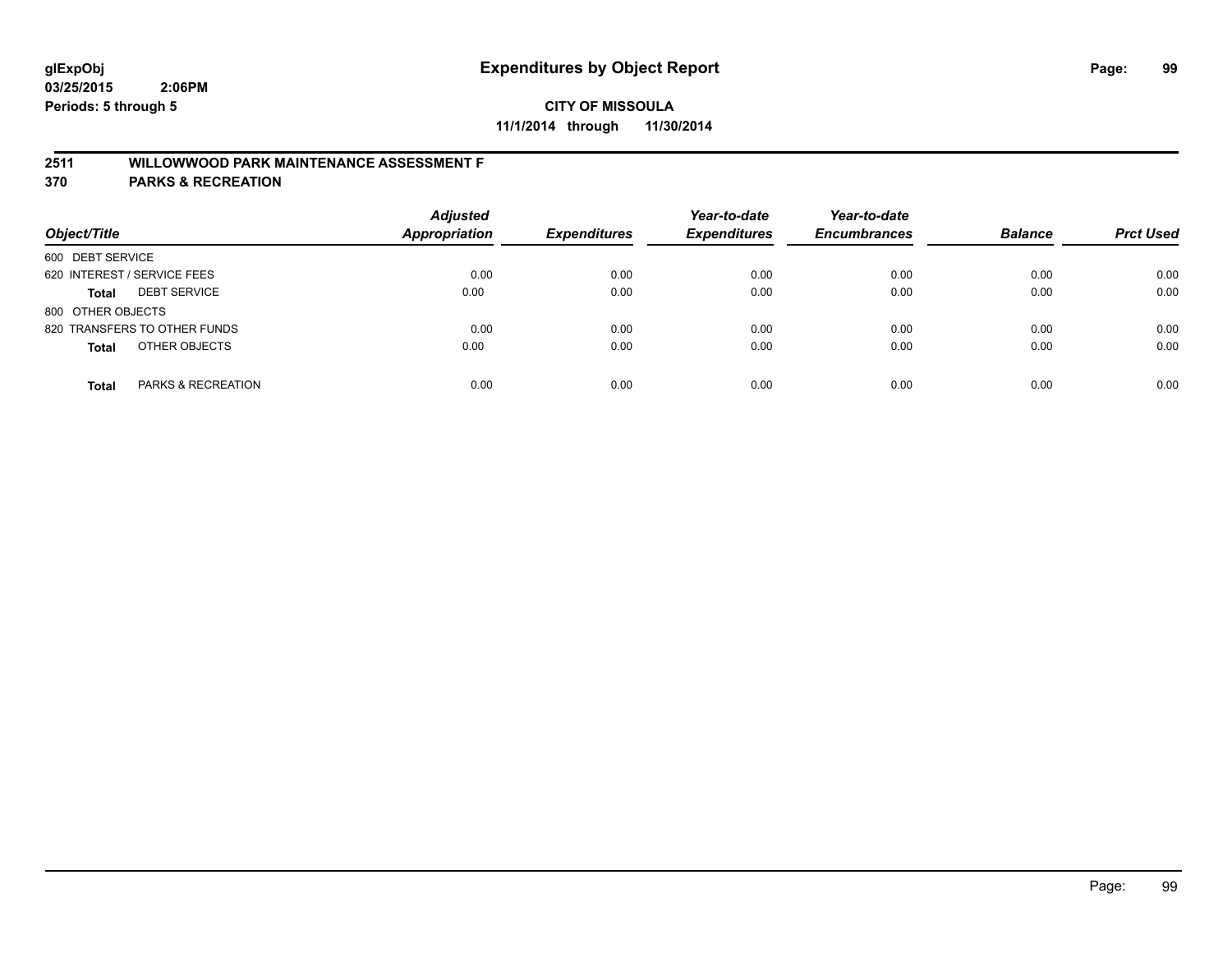**CITY OF MISSOULA 11/1/2014 through 11/30/2014**

## **2511 WILLOWWOOD PARK MAINTENANCE ASSESSMENT F**

| Object/Title                |                                 | <b>Adjusted</b><br><b>Appropriation</b> | <b>Expenditures</b> | Year-to-date<br><b>Expenditures</b> | Year-to-date<br><b>Encumbrances</b> | <b>Balance</b> | <b>Prct Used</b> |
|-----------------------------|---------------------------------|-----------------------------------------|---------------------|-------------------------------------|-------------------------------------|----------------|------------------|
| 600 DEBT SERVICE            |                                 |                                         |                     |                                     |                                     |                |                  |
| 620 INTEREST / SERVICE FEES |                                 | 0.00                                    | 0.00                | 0.00                                | 0.00                                | 0.00           | 0.00             |
| Total                       | <b>DEBT SERVICE</b>             | 0.00                                    | 0.00                | 0.00                                | 0.00                                | 0.00           | 0.00             |
| 800 OTHER OBJECTS           |                                 |                                         |                     |                                     |                                     |                |                  |
|                             | 820 TRANSFERS TO OTHER FUNDS    | 0.00                                    | 0.00                | 0.00                                | 0.00                                | 0.00           | 0.00             |
| <b>Total</b>                | OTHER OBJECTS                   | 0.00                                    | 0.00                | 0.00                                | 0.00                                | 0.00           | 0.00             |
| <b>Total</b>                | WILLOWWOOD PARK MAINTENANCE ASS | 0.00                                    | 0.00                | 0.00                                | 0.00                                | 0.00           | 0.00             |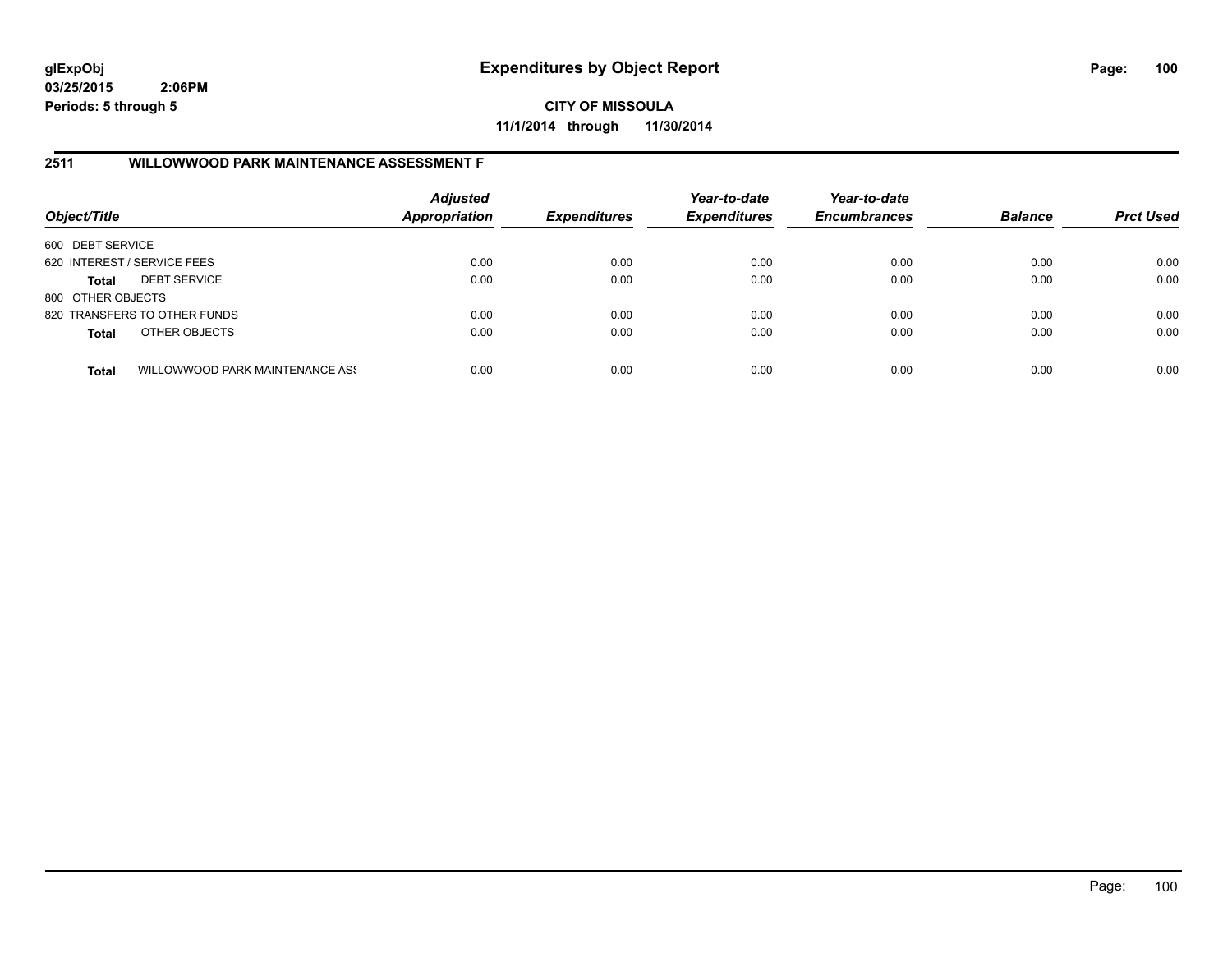#### **2512 ROAD DISTRICT #1**

**320 STREET MAINTENANCE**

|                               |                              | <b>Adjusted</b>      |                     | Year-to-date        | Year-to-date        |                |                  |
|-------------------------------|------------------------------|----------------------|---------------------|---------------------|---------------------|----------------|------------------|
| Object/Title                  |                              | <b>Appropriation</b> | <b>Expenditures</b> | <b>Expenditures</b> | <b>Encumbrances</b> | <b>Balance</b> | <b>Prct Used</b> |
| 100 PERSONAL SERVICES         |                              |                      |                     |                     |                     |                |                  |
| 110 SALARIES AND WAGES        |                              | 25,620.00            | 0.00                | 0.00                | 0.00                | 25,620.00      | 0.00             |
|                               | 140 EMPLOYER CONTRIBUTIONS   | 6,255.00             | 0.00                | 0.00                | 0.00                | 6,255.00       | 0.00             |
| Total                         | PERSONAL SERVICES            | 31,875.00            | 0.00                | 0.00                | 0.00                | 31,875.00      | 0.00             |
| 200 SUPPLIES                  |                              |                      |                     |                     |                     |                |                  |
| 220 OPERATING SUPPLIES        |                              | 91,014.00            | 6,208.62            | 13,349.67           | 0.00                | 77,664.33      | 14.67            |
| 230 REPAIR/MAINTENANCE        |                              | 94,978.00            | 21,927.10           | 32,893.92           | 0.00                | 62,084.08      | 34.63            |
| 231 GASOLINE                  |                              | 1,135.00             | 0.00                | 0.00                | 0.00                | 1,135.00       | 0.00             |
| <b>Total</b>                  | <b>SUPPLIES</b>              | 187,127.00           | 28,135.72           | 46,243.59           | 0.00                | 140,883.41     | 24.71            |
| 300 PURCHASED SERVICES        |                              |                      |                     |                     |                     |                |                  |
| 343 WATER CHARGES             |                              | 0.00                 | 0.00                | 0.00                | 0.00                | 0.00           | 0.00             |
|                               | 350 PROFESSIONAL SERVICES    | 20,000.00            | 0.00                | 0.00                | 0.00                | 20,000.00      | 0.00             |
| Total                         | PURCHASED SERVICES           | 20,000.00            | 0.00                | 0.00                | 0.00                | 20,000.00      | 0.00             |
| 400 BUILDING MATERIALS        |                              |                      |                     |                     |                     |                |                  |
| <b>400 BUILDING MATERIALS</b> |                              | 175,201.00           | 23,821.17           | 36,922.69           | 0.00                | 138,278.31     | 21.07            |
| <b>Total</b>                  | <b>BUILDING MATERIALS</b>    | 175,201.00           | 23,821.17           | 36,922.69           | 0.00                | 138,278.31     | 21.07            |
| 500 FIXED CHARGES             |                              |                      |                     |                     |                     |                |                  |
| 500 FIXED CHARGES             |                              | 10,000.00            | 0.00                | 10,000.00           | 0.00                | 0.00           | 100.00           |
| <b>Total</b>                  | <b>FIXED CHARGES</b>         | 10,000.00            | 0.00                | 10,000.00           | 0.00                | 0.00           | 100.00           |
| 600 DEBT SERVICE              |                              |                      |                     |                     |                     |                |                  |
| 610 PRINCIPAL                 |                              | 218,771.00           | 8,361.48            | 53,832.42           | 0.00                | 164,938.58     | 24.61            |
|                               | 620 INTEREST / SERVICE FEES  | 32,025.00            | 3,298.42            | 5,883.00            | 0.00                | 26,142.00      | 18.37            |
| Total                         | <b>DEBT SERVICE</b>          | 250,796.00           | 11,659.90           | 59,715.42           | 0.00                | 191,080.58     | 23.81            |
| 800 OTHER OBJECTS             |                              |                      |                     |                     |                     |                |                  |
|                               | 820 TRANSFERS TO OTHER FUNDS | 0.00                 | 0.00                | 0.00                | 0.00                | 0.00           | 0.00             |
| 845 CONTINGENCY               |                              | 0.00                 | 0.00                | 0.00                | 0.00                | 0.00           | 0.00             |
| <b>Total</b>                  | OTHER OBJECTS                | 0.00                 | 0.00                | 0.00                | 0.00                | 0.00           | 0.00             |
| 900 CAPITAL OUTLAY            |                              |                      |                     |                     |                     |                |                  |
| 930 IMPROVEMENTS              |                              | 597,303.00           | 8,318.75            | 14,926.40           | 0.00                | 582,376.60     | 2.50             |
| <b>Total</b>                  | <b>CAPITAL OUTLAY</b>        | 597,303.00           | 8,318.75            | 14,926.40           | 0.00                | 582,376.60     | 2.50             |
|                               |                              |                      |                     |                     |                     |                |                  |
| Total                         | STREET MAINTENANCE           | 1,272,302.00         | 71,935.54           | 167,808.10          | 0.00                | 1,104,493.90   | 13.19            |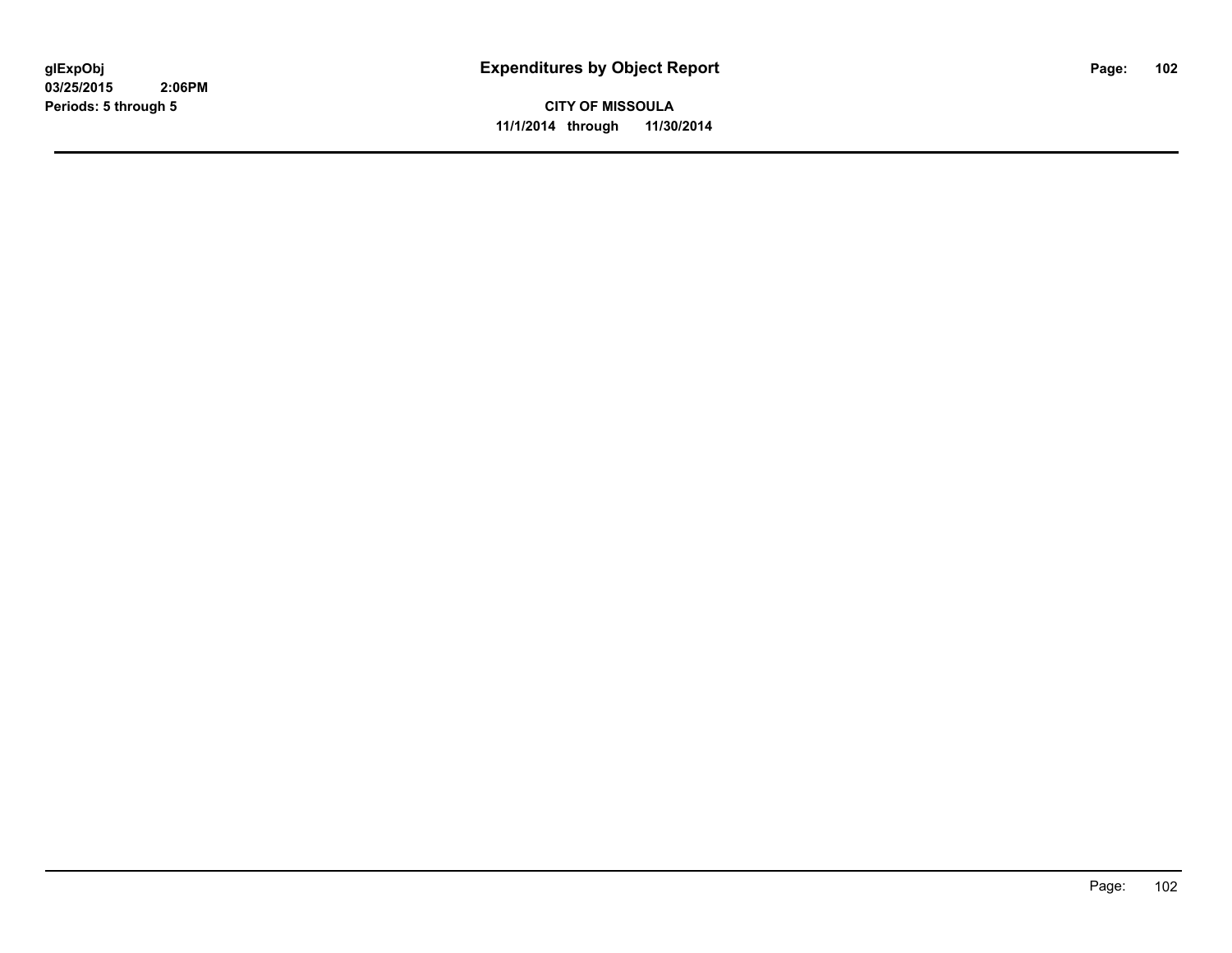#### **2512 ROAD DISTRICT #1**

|                                           | <b>Adjusted</b>      |                     | Year-to-date        | Year-to-date        |                |                  |
|-------------------------------------------|----------------------|---------------------|---------------------|---------------------|----------------|------------------|
| Object/Title                              | <b>Appropriation</b> | <b>Expenditures</b> | <b>Expenditures</b> | <b>Encumbrances</b> | <b>Balance</b> | <b>Prct Used</b> |
| 100 PERSONAL SERVICES                     |                      |                     |                     |                     |                |                  |
| 110 SALARIES AND WAGES                    | 25,620.00            | 0.00                | 0.00                | 0.00                | 25,620.00      | 0.00             |
| 140 EMPLOYER CONTRIBUTIONS                | 6,255.00             | 0.00                | 0.00                | 0.00                | 6,255.00       | 0.00             |
| PERSONAL SERVICES<br><b>Total</b>         | 31,875.00            | 0.00                | 0.00                | 0.00                | 31,875.00      | 0.00             |
| 200 SUPPLIES                              |                      |                     |                     |                     |                |                  |
| 220 OPERATING SUPPLIES                    | 91,014.00            | 6,208.62            | 13,349.67           | 0.00                | 77,664.33      | 14.67            |
| 230 REPAIR/MAINTENANCE                    | 94,978.00            | 21,927.10           | 32,893.92           | 0.00                | 62,084.08      | 34.63            |
| 231 GASOLINE                              | 1,135.00             | 0.00                | 0.00                | 0.00                | 1,135.00       | 0.00             |
| <b>SUPPLIES</b><br><b>Total</b>           | 187,127.00           | 28,135.72           | 46,243.59           | 0.00                | 140,883.41     | 24.71            |
| 300 PURCHASED SERVICES                    |                      |                     |                     |                     |                |                  |
| 343 WATER CHARGES                         | 0.00                 | 0.00                | 0.00                | 0.00                | 0.00           | 0.00             |
| 350 PROFESSIONAL SERVICES                 | 20,000.00            | 0.00                | 0.00                | 0.00                | 20,000.00      | 0.00             |
| PURCHASED SERVICES<br><b>Total</b>        | 20,000.00            | 0.00                | 0.00                | 0.00                | 20,000.00      | 0.00             |
| 400 BUILDING MATERIALS                    |                      |                     |                     |                     |                |                  |
| <b>400 BUILDING MATERIALS</b>             | 175,201.00           | 23,821.17           | 36,922.69           | 0.00                | 138,278.31     | 21.07            |
| <b>BUILDING MATERIALS</b><br><b>Total</b> | 175,201.00           | 23,821.17           | 36,922.69           | 0.00                | 138,278.31     | 21.07            |
| 500 FIXED CHARGES                         |                      |                     |                     |                     |                |                  |
| 500 FIXED CHARGES                         | 10,000.00            | 0.00                | 10,000.00           | 0.00                | 0.00           | 100.00           |
| <b>FIXED CHARGES</b><br><b>Total</b>      | 10,000.00            | 0.00                | 10,000.00           | 0.00                | 0.00           | 100.00           |
| 600 DEBT SERVICE                          |                      |                     |                     |                     |                |                  |
| 610 PRINCIPAL                             | 218,771.00           | 8,361.48            | 53,832.42           | 0.00                | 164,938.58     | 24.61            |
| 620 INTEREST / SERVICE FEES               | 32,025.00            | 3,298.42            | 5,883.00            | 0.00                | 26,142.00      | 18.37            |
| <b>DEBT SERVICE</b><br><b>Total</b>       | 250,796.00           | 11,659.90           | 59,715.42           | 0.00                | 191,080.58     | 23.81            |
| 800 OTHER OBJECTS                         |                      |                     |                     |                     |                |                  |
| 820 TRANSFERS TO OTHER FUNDS              | 0.00                 | 0.00                | 0.00                | 0.00                | 0.00           | 0.00             |
| 845 CONTINGENCY                           | 0.00                 | 0.00                | 0.00                | 0.00                | 0.00           | 0.00             |
| OTHER OBJECTS<br><b>Total</b>             | 0.00                 | 0.00                | 0.00                | 0.00                | 0.00           | 0.00             |
| 900 CAPITAL OUTLAY                        |                      |                     |                     |                     |                |                  |
| 930 IMPROVEMENTS                          | 597,303.00           | 8,318.75            | 14,926.40           | 0.00                | 582,376.60     | 2.50             |
| <b>CAPITAL OUTLAY</b><br><b>Total</b>     | 597,303.00           | 8,318.75            | 14,926.40           | 0.00                | 582,376.60     | 2.50             |
| <b>ROAD DISTRICT #1</b><br><b>Total</b>   | 1,272,302.00         | 71,935.54           | 167,808.10          | 0.00                | 1,104,493.90   | 13.19            |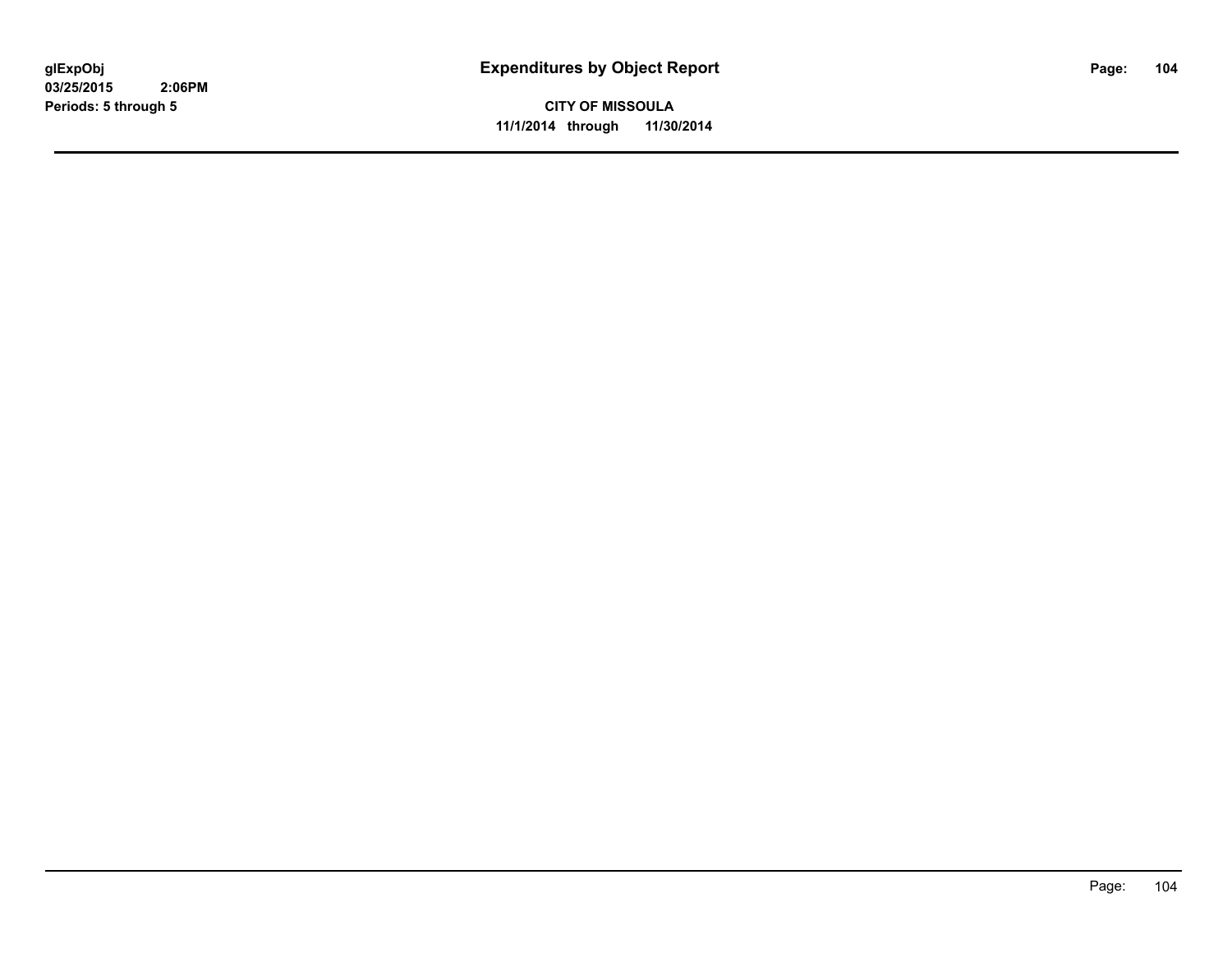# **2513 PARK DISTRICT #1**

**270 CITY ATTORNEY**

| Object/Title          |                            | <b>Adjusted</b><br>Appropriation | <b>Expenditures</b> | Year-to-date<br><b>Expenditures</b> | Year-to-date<br><b>Encumbrances</b> | <b>Balance</b> | <b>Prct Used</b> |
|-----------------------|----------------------------|----------------------------------|---------------------|-------------------------------------|-------------------------------------|----------------|------------------|
| 100 PERSONAL SERVICES |                            |                                  |                     |                                     |                                     |                |                  |
|                       | 140 EMPLOYER CONTRIBUTIONS | 0.00                             | 0.00                | 0.00                                | 0.00                                | 0.00           | 0.00             |
| <b>Total</b>          | PERSONAL SERVICES          | 0.00                             | 0.00                | 0.00                                | 0.00                                | 0.00           | 0.00             |
| <b>Total</b>          | <b>CITY ATTORNEY</b>       | 0.00                             | 0.00                | 0.00                                | 0.00                                | 0.00           | 0.00             |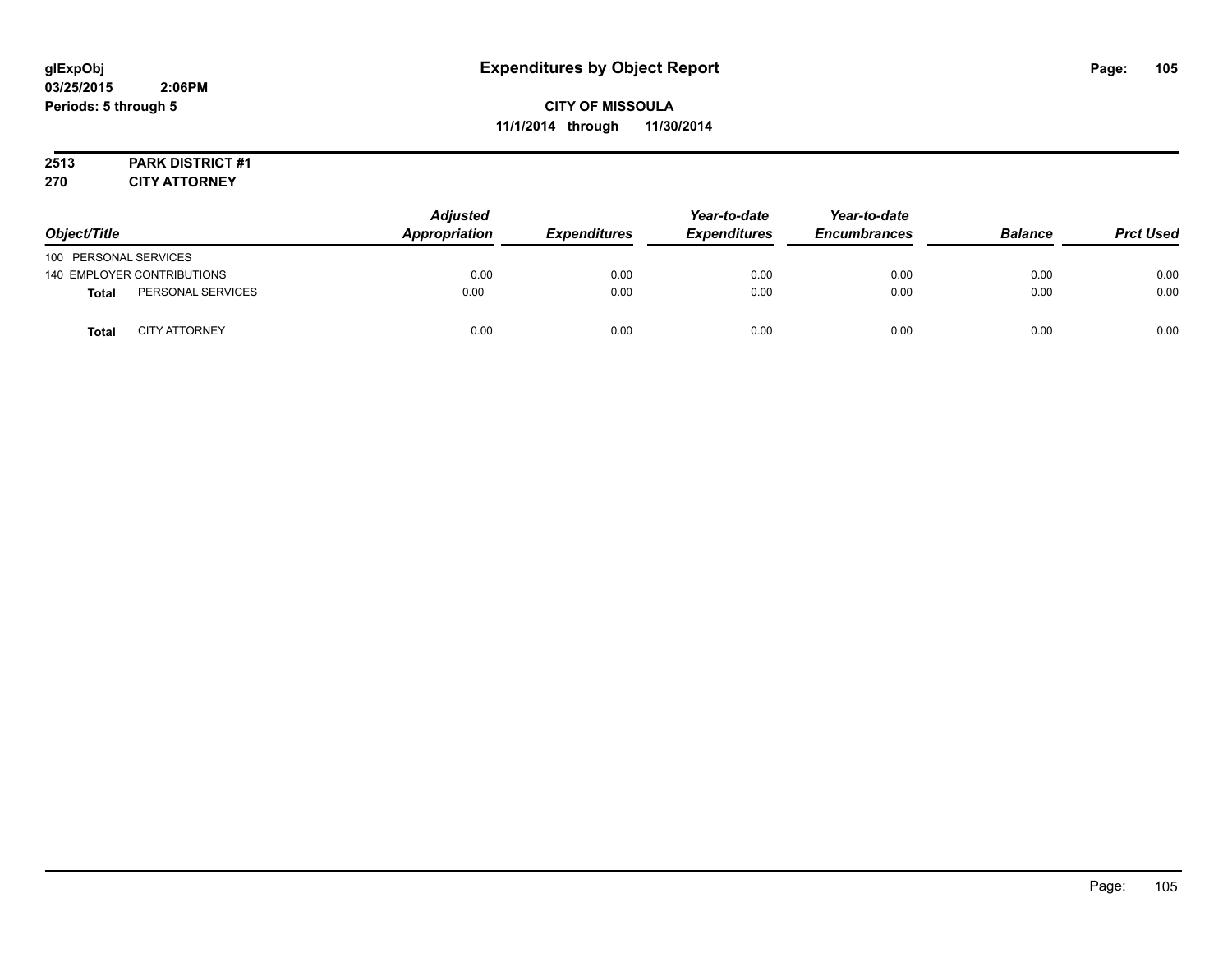#### **2513 PARK DISTRICT #1**

**370 PARKS & RECREATION**

|                                       | <b>Adjusted</b> |                     | Year-to-date        | Year-to-date        |                |                  |
|---------------------------------------|-----------------|---------------------|---------------------|---------------------|----------------|------------------|
| Object/Title                          | Appropriation   | <b>Expenditures</b> | <b>Expenditures</b> | <b>Encumbrances</b> | <b>Balance</b> | <b>Prct Used</b> |
| 100 PERSONAL SERVICES                 |                 |                     |                     |                     |                |                  |
| 110 SALARIES AND WAGES                | 78,037.00       | 2,433.67            | 13,998.71           | 0.00                | 64,038.29      | 17.94            |
| 120 OVERTIME/TERMINATION              | 0.00            | 0.00                | 0.00                | 0.00                | 0.00           | 0.00             |
| <b>140 EMPLOYER CONTRIBUTIONS</b>     | 34,914.00       | 505.36              | 2,674.89            | 0.00                | 32,239.11      | 7.66             |
| 141 STATE RETIREMENT CONTRIBUTIONS    | 0.00            | 2.43                | 18.65               | 0.00                | $-18.65$       | 0.00             |
| PERSONAL SERVICES<br><b>Total</b>     | 112,951.00      | 2,941.46            | 16,692.25           | 0.00                | 96,258.75      | 14.78            |
| 200 SUPPLIES                          |                 |                     |                     |                     |                |                  |
| 220 OPERATING SUPPLIES                | 69,216.00       | 2,152.12            | 32,382.15           | 0.00                | 36,833.85      | 46.78            |
| 230 REPAIR/MAINTENANCE                | 90.266.00       | 9,049.05            | 24,978.43           | 0.00                | 65,287.57      | 27.67            |
| 231 GASOLINE                          | 10,144.00       | 0.00                | 4,072.00            | 0.00                | 6,072.00       | 40.14            |
| <b>SUPPLIES</b><br><b>Total</b>       | 169,626.00      | 11,201.17           | 61,432.58           | 0.00                | 108,193.42     | 36.22            |
| 300 PURCHASED SERVICES                |                 |                     |                     |                     |                |                  |
| 320 PRINTING & DUPLICATING            | 0.00            | 0.00                | 0.00                | 0.00                | 0.00           | 0.00             |
| 341 ELECTRICITY & NATURAL GAS         | 28,622.00       | 0.00                | 22,456.15           | 0.00                | 6,165.85       | 78.46            |
| 343 WATER CHARGES                     | 7,685.00        | $-442.00$           | 7,685.00            | 0.00                | 0.00           | 100.00           |
| 345 GARBAGE                           | 3,090.00        | 198.75              | 768.33              | 0.00                | 2,321.67       | 24.87            |
| 350 PROFESSIONAL SERVICES             | 96,845.00       | 1,968.00            | 21,745.88           | 0.00                | 75,099.12      | 22.45            |
| 360 REPAIR & MAINTENANCE              | 127,640.00      | 4,844.44            | 41,559.85           | 0.00                | 86,080.15      | 32.56            |
| PURCHASED SERVICES<br>Total           | 263,882.00      | 6,569.19            | 94,215.21           | 0.00                | 169,666.79     | 35.70            |
| 600 DEBT SERVICE                      |                 |                     |                     |                     |                |                  |
| 610 PRINCIPAL                         | 57,511.00       | 0.00                | 103,590.49          | 0.00                | $-46,079.49$   | 180.12           |
| 620 INTEREST / SERVICE FEES           | 487.00          | 0.00                | 1,946.27            | 0.00                | $-1,459.27$    | 399.64           |
| <b>DEBT SERVICE</b><br><b>Total</b>   | 57,998.00       | 0.00                | 105,536.76          | 0.00                | $-47,538.76$   | 181.97           |
| 900 CAPITAL OUTLAY                    |                 |                     |                     |                     |                |                  |
| 930 IMPROVEMENTS                      | 30,000.00       | 0.00                | 15,846.00           | 0.00                | 14,154.00      | 52.82            |
| <b>CAPITAL OUTLAY</b><br><b>Total</b> | 30,000.00       | 0.00                | 15,846.00           | 0.00                | 14,154.00      | 52.82            |
| PARKS & RECREATION<br><b>Total</b>    | 634,457.00      | 20,711.82           | 293,722.80          | 0.00                | 340,734.20     | 46.30            |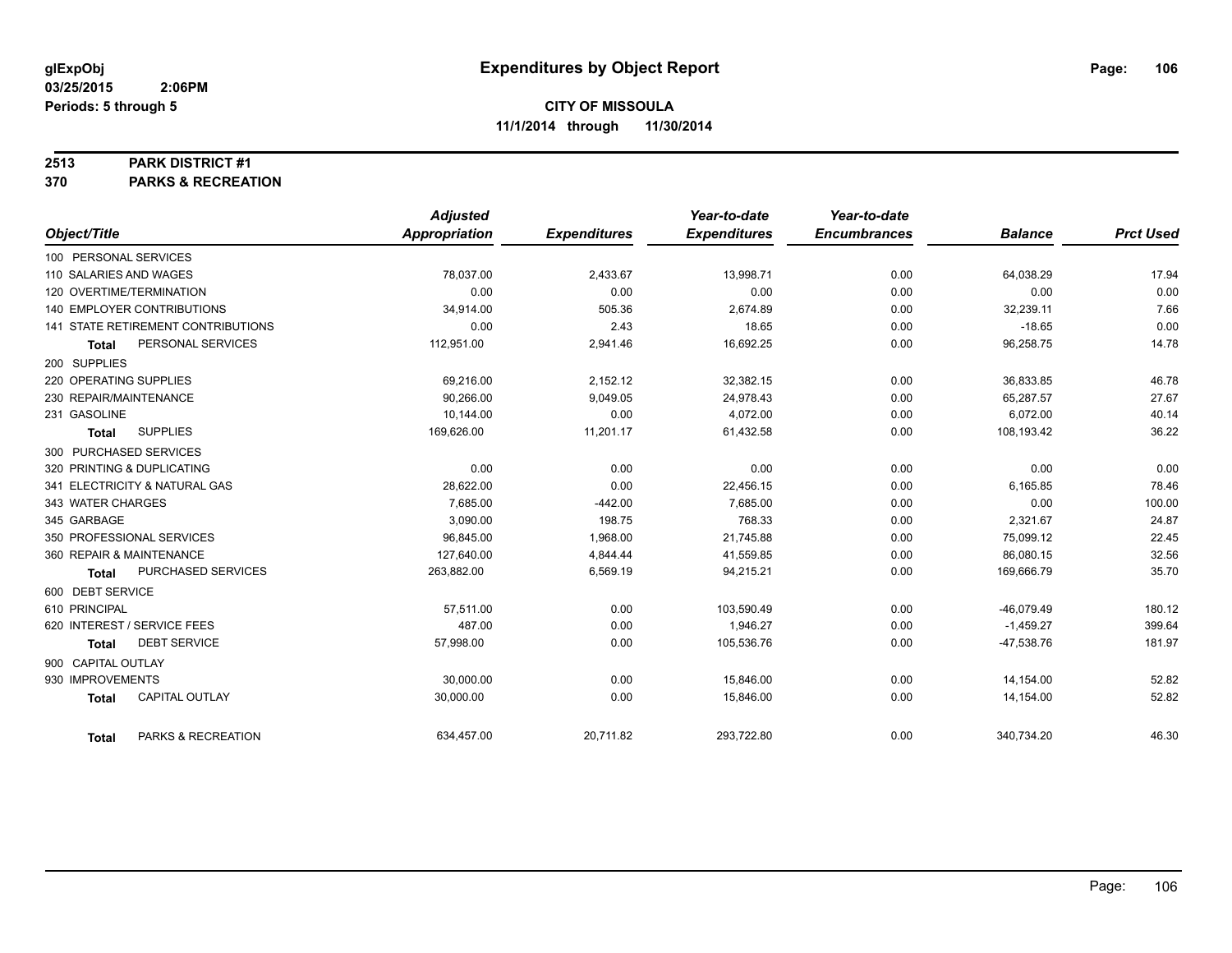#### **2513 PARK DISTRICT #1**

|                                           | <b>Adjusted</b>      |                     | Year-to-date        | Year-to-date        |                |                  |
|-------------------------------------------|----------------------|---------------------|---------------------|---------------------|----------------|------------------|
| Object/Title                              | <b>Appropriation</b> | <b>Expenditures</b> | <b>Expenditures</b> | <b>Encumbrances</b> | <b>Balance</b> | <b>Prct Used</b> |
| 100 PERSONAL SERVICES                     |                      |                     |                     |                     |                |                  |
| 110 SALARIES AND WAGES                    | 78,037.00            | 2,433.67            | 13,998.71           | 0.00                | 64,038.29      | 17.94            |
| 120 OVERTIME/TERMINATION                  | 0.00                 | 0.00                | 0.00                | 0.00                | 0.00           | 0.00             |
| <b>140 EMPLOYER CONTRIBUTIONS</b>         | 34,914.00            | 505.36              | 2,674.89            | 0.00                | 32,239.11      | 7.66             |
| <b>141 STATE RETIREMENT CONTRIBUTIONS</b> | 0.00                 | 2.43                | 18.65               | 0.00                | $-18.65$       | 0.00             |
| PERSONAL SERVICES<br><b>Total</b>         | 112,951.00           | 2,941.46            | 16,692.25           | 0.00                | 96,258.75      | 14.78            |
| 200 SUPPLIES                              |                      |                     |                     |                     |                |                  |
| 220 OPERATING SUPPLIES                    | 69,216.00            | 2,152.12            | 32,382.15           | 0.00                | 36,833.85      | 46.78            |
| 230 REPAIR/MAINTENANCE                    | 90,266.00            | 9,049.05            | 24,978.43           | 0.00                | 65,287.57      | 27.67            |
| 231 GASOLINE                              | 10,144.00            | 0.00                | 4,072.00            | 0.00                | 6,072.00       | 40.14            |
| <b>SUPPLIES</b><br><b>Total</b>           | 169,626.00           | 11,201.17           | 61,432.58           | 0.00                | 108,193.42     | 36.22            |
| 300 PURCHASED SERVICES                    |                      |                     |                     |                     |                |                  |
| 320 PRINTING & DUPLICATING                | 0.00                 | 0.00                | 0.00                | 0.00                | 0.00           | 0.00             |
| 341 ELECTRICITY & NATURAL GAS             | 28,622.00            | 0.00                | 22,456.15           | 0.00                | 6,165.85       | 78.46            |
| 343 WATER CHARGES                         | 7,685.00             | $-442.00$           | 7,685.00            | 0.00                | 0.00           | 100.00           |
| 345 GARBAGE                               | 3,090.00             | 198.75              | 768.33              | 0.00                | 2,321.67       | 24.87            |
| 350 PROFESSIONAL SERVICES                 | 96,845.00            | 1,968.00            | 21,745.88           | 0.00                | 75,099.12      | 22.45            |
| 360 REPAIR & MAINTENANCE                  | 127,640.00           | 4,844.44            | 41,559.85           | 0.00                | 86,080.15      | 32.56            |
| PURCHASED SERVICES<br><b>Total</b>        | 263,882.00           | 6,569.19            | 94,215.21           | 0.00                | 169,666.79     | 35.70            |
| 600 DEBT SERVICE                          |                      |                     |                     |                     |                |                  |
| 610 PRINCIPAL                             | 57,511.00            | 0.00                | 103,590.49          | 0.00                | $-46,079.49$   | 180.12           |
| 620 INTEREST / SERVICE FEES               | 487.00               | 0.00                | 1,946.27            | 0.00                | $-1,459.27$    | 399.64           |
| <b>DEBT SERVICE</b><br>Total              | 57,998.00            | 0.00                | 105,536.76          | 0.00                | $-47,538.76$   | 181.97           |
| 900 CAPITAL OUTLAY                        |                      |                     |                     |                     |                |                  |
| 930 IMPROVEMENTS                          | 30,000.00            | 0.00                | 15,846.00           | 0.00                | 14,154.00      | 52.82            |
| <b>CAPITAL OUTLAY</b><br><b>Total</b>     | 30,000.00            | 0.00                | 15,846.00           | 0.00                | 14,154.00      | 52.82            |
| PARK DISTRICT #1<br><b>Total</b>          | 634,457.00           | 20,711.82           | 293,722.80          | 0.00                | 340,734.20     | 46.30            |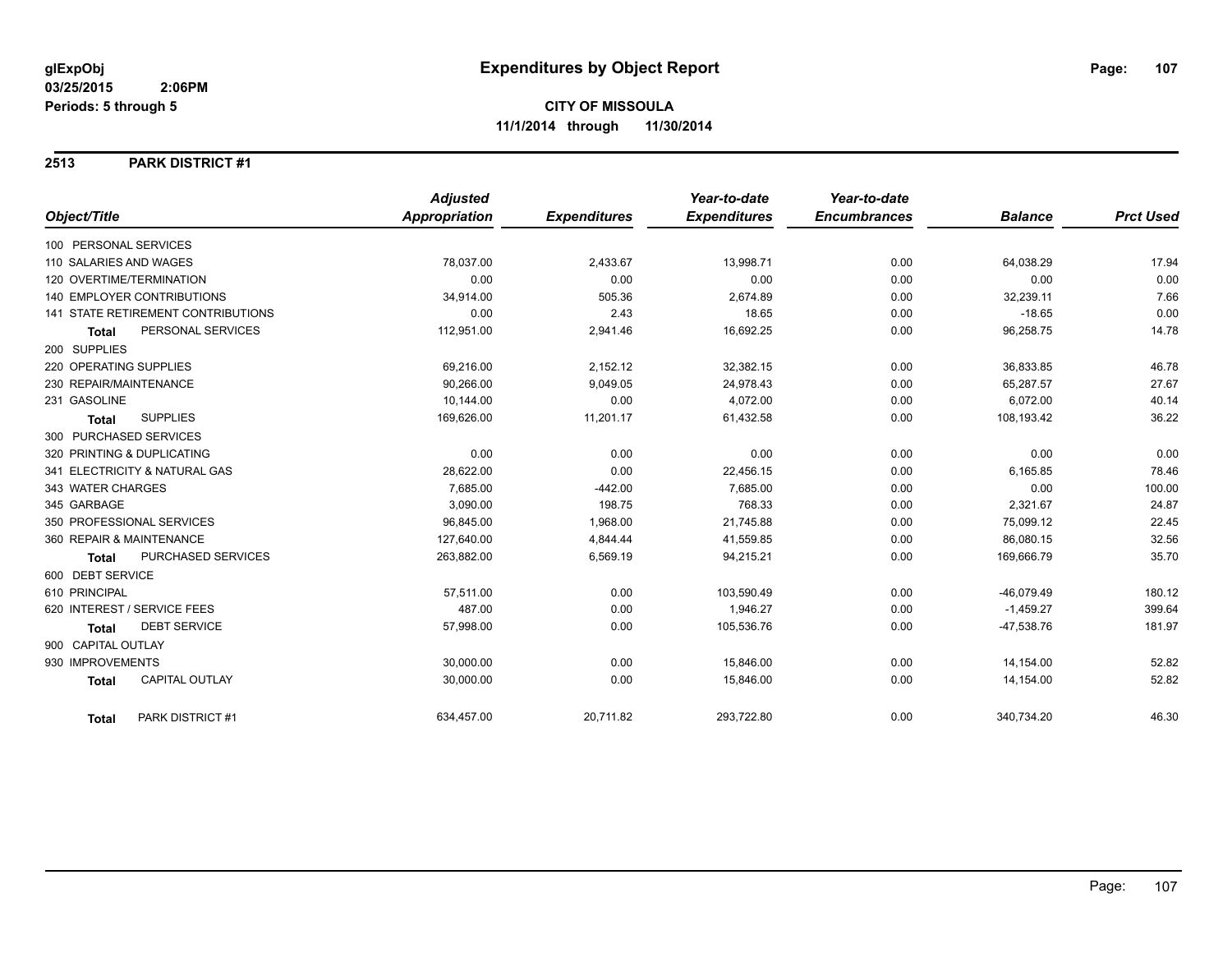#### **2514 PUBLIC SAFETY & JUSTICE DISTRICT**

**297 PUBLIC SAFETY/JUSTICE**

| Object/Title           |                           | <b>Adjusted</b><br>Appropriation | <b>Expenditures</b> | Year-to-date<br><b>Expenditures</b> | Year-to-date<br><b>Encumbrances</b> | <b>Balance</b> | <b>Prct Used</b> |
|------------------------|---------------------------|----------------------------------|---------------------|-------------------------------------|-------------------------------------|----------------|------------------|
| 300 PURCHASED SERVICES |                           |                                  |                     |                                     |                                     |                |                  |
| 310 COMMUNICATIONS     |                           | 0.00                             | 0.00                | 0.00                                | 0.00                                | 0.00           | 0.00             |
| Total                  | <b>PURCHASED SERVICES</b> | 0.00                             | 0.00                | 0.00                                | 0.00                                | 0.00           | 0.00             |
| Total                  | PUBLIC SAFETY/JUSTICE     | 0.00                             | 0.00                | 0.00                                | 0.00                                | 0.00           | 0.00             |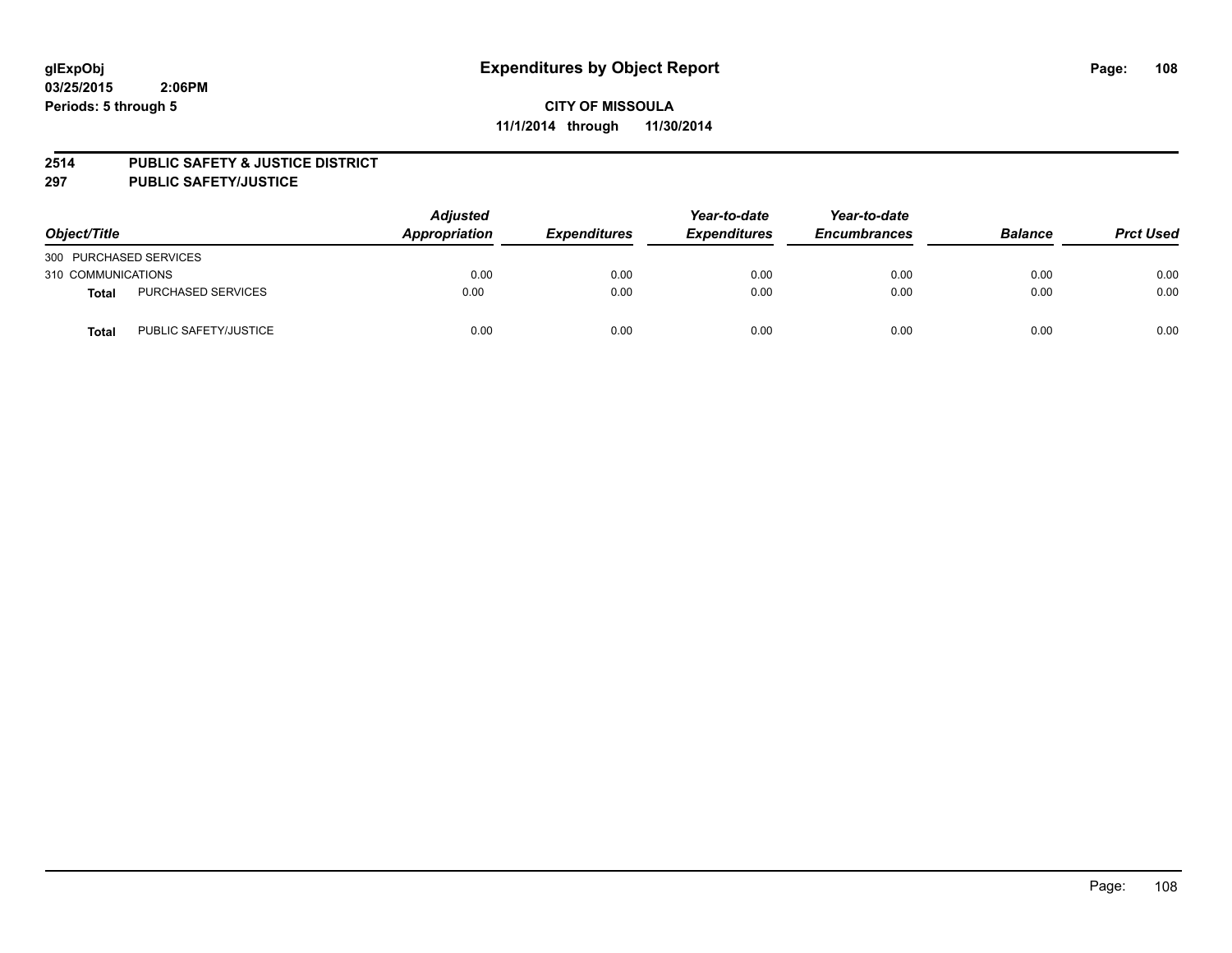**CITY OF MISSOULA 11/1/2014 through 11/30/2014**

### **2514 PUBLIC SAFETY & JUSTICE DISTRICT**

| Object/Title                              | <b>Adjusted</b><br>Appropriation | <b>Expenditures</b> | Year-to-date<br><b>Expenditures</b> | Year-to-date<br><b>Encumbrances</b> | <b>Balance</b> | <b>Prct Used</b> |
|-------------------------------------------|----------------------------------|---------------------|-------------------------------------|-------------------------------------|----------------|------------------|
| 300 PURCHASED SERVICES                    |                                  |                     |                                     |                                     |                |                  |
| 310 COMMUNICATIONS                        | 0.00                             | 0.00                | 0.00                                | 0.00                                | 0.00           | 0.00             |
| PURCHASED SERVICES<br>Total               | 0.00                             | 0.00                | 0.00                                | 0.00                                | 0.00           | 0.00             |
| PUBLIC SAFETY & JUSTICE DISTRICT<br>Total | 0.00                             | 0.00                | 0.00                                | 0.00                                | 0.00           | 0.00             |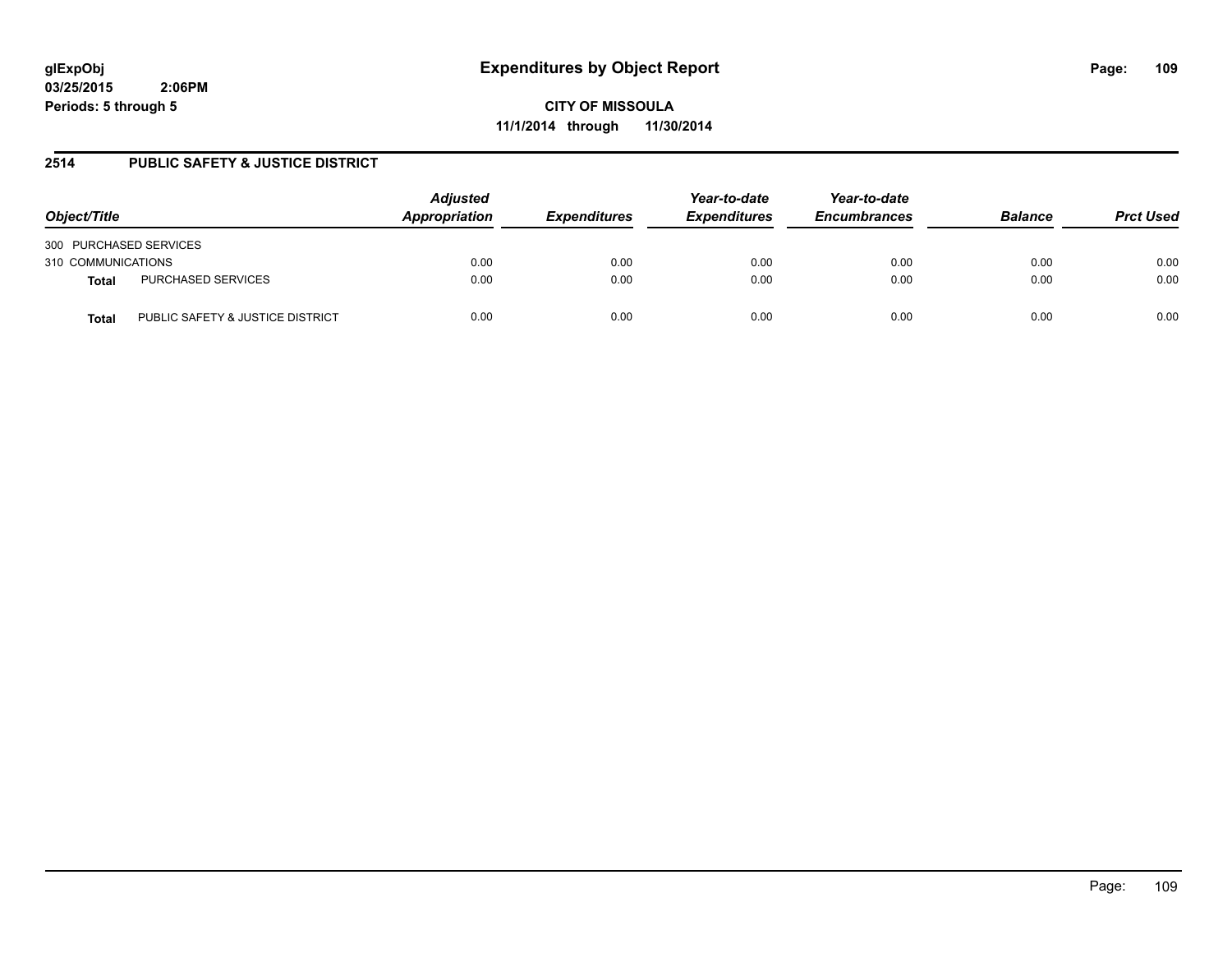#### **CITY OF MISSOULA 11/1/2014 through 11/30/2014**

#### **2820 STATE GAS TAX FUND**

**280 PUBLIC WORKS ADMIN/ENGINEERING**

| Object/Title       |                                | <b>Adjusted</b><br>Appropriation | <b>Expenditures</b> | Year-to-date<br><b>Expenditures</b> | Year-to-date<br><b>Encumbrances</b> | <b>Balance</b> | <b>Prct Used</b> |
|--------------------|--------------------------------|----------------------------------|---------------------|-------------------------------------|-------------------------------------|----------------|------------------|
|                    | 300 PURCHASED SERVICES         |                                  |                     |                                     |                                     |                |                  |
|                    | 350 PROFESSIONAL SERVICES      | 0.00                             | 0.00                | 0.00                                | 0.00                                | 0.00           | 0.00             |
| <b>Total</b>       | PURCHASED SERVICES             | 0.00                             | 0.00                | 0.00                                | 0.00                                | 0.00           | 0.00             |
| 500 FIXED CHARGES  |                                |                                  |                     |                                     |                                     |                |                  |
| 500 FIXED CHARGES  |                                | 0.00                             | 0.00                | 0.00                                | 0.00                                | 0.00           | 0.00             |
| <b>Total</b>       | <b>FIXED CHARGES</b>           | 0.00                             | 0.00                | 0.00                                | 0.00                                | 0.00           | 0.00             |
| 800 OTHER OBJECTS  |                                |                                  |                     |                                     |                                     |                |                  |
|                    | 820 TRANSFERS TO OTHER FUNDS   | 564,000.00                       | 0.00                | 0.00                                | 0.00                                | 564,000.00     | 0.00             |
| <b>Total</b>       | OTHER OBJECTS                  | 564,000.00                       | 0.00                | 0.00                                | 0.00                                | 564,000.00     | 0.00             |
| 900 CAPITAL OUTLAY |                                |                                  |                     |                                     |                                     |                |                  |
| 930 IMPROVEMENTS   |                                | 373,100.00                       | 1,497.60            | 159,983.41                          | 0.00                                | 213,116.59     | 42.88            |
| <b>Total</b>       | <b>CAPITAL OUTLAY</b>          | 373,100.00                       | 1,497.60            | 159,983.41                          | 0.00                                | 213,116.59     | 42.88            |
| <b>Total</b>       | PUBLIC WORKS ADMIN/ENGINEERING | 937.100.00                       | 1,497.60            | 159,983.41                          | 0.00                                | 777.116.59     | 17.07            |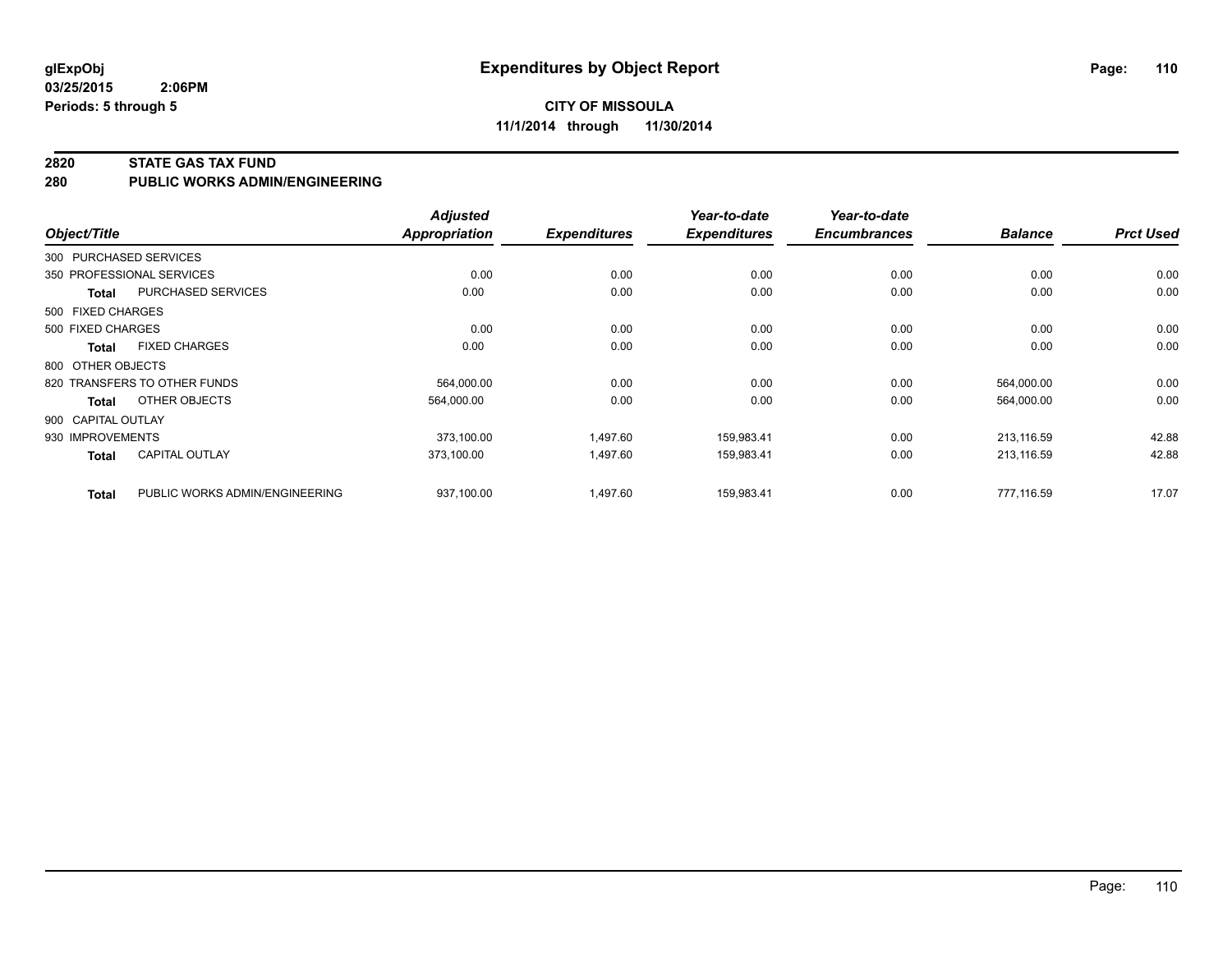**11/1/2014 through 11/30/2014**

# **2820 STATE GAS TAX FUND**

|                        |                              | <b>Adjusted</b> |                     | Year-to-date        | Year-to-date        |                |                  |
|------------------------|------------------------------|-----------------|---------------------|---------------------|---------------------|----------------|------------------|
| Object/Title           |                              | Appropriation   | <b>Expenditures</b> | <b>Expenditures</b> | <b>Encumbrances</b> | <b>Balance</b> | <b>Prct Used</b> |
| 300 PURCHASED SERVICES |                              |                 |                     |                     |                     |                |                  |
|                        | 350 PROFESSIONAL SERVICES    | 0.00            | 0.00                | 0.00                | 0.00                | 0.00           | 0.00             |
| <b>Total</b>           | <b>PURCHASED SERVICES</b>    | 0.00            | 0.00                | 0.00                | 0.00                | 0.00           | 0.00             |
| 500 FIXED CHARGES      |                              |                 |                     |                     |                     |                |                  |
| 500 FIXED CHARGES      |                              | 0.00            | 0.00                | 0.00                | 0.00                | 0.00           | 0.00             |
| <b>Total</b>           | <b>FIXED CHARGES</b>         | 0.00            | 0.00                | 0.00                | 0.00                | 0.00           | 0.00             |
| 800 OTHER OBJECTS      |                              |                 |                     |                     |                     |                |                  |
|                        | 820 TRANSFERS TO OTHER FUNDS | 564,000.00      | 0.00                | 0.00                | 0.00                | 564,000.00     | 0.00             |
| <b>Total</b>           | OTHER OBJECTS                | 564,000.00      | 0.00                | 0.00                | 0.00                | 564,000.00     | 0.00             |
| 900 CAPITAL OUTLAY     |                              |                 |                     |                     |                     |                |                  |
| 930 IMPROVEMENTS       |                              | 373,100.00      | 1,497.60            | 159,983.41          | 0.00                | 213,116.59     | 42.88            |
| <b>Total</b>           | <b>CAPITAL OUTLAY</b>        | 373,100.00      | 1,497.60            | 159,983.41          | 0.00                | 213,116.59     | 42.88            |
| <b>Total</b>           | STATE GAS TAX FUND           | 937,100.00      | 1,497.60            | 159,983.41          | 0.00                | 777,116.59     | 17.07            |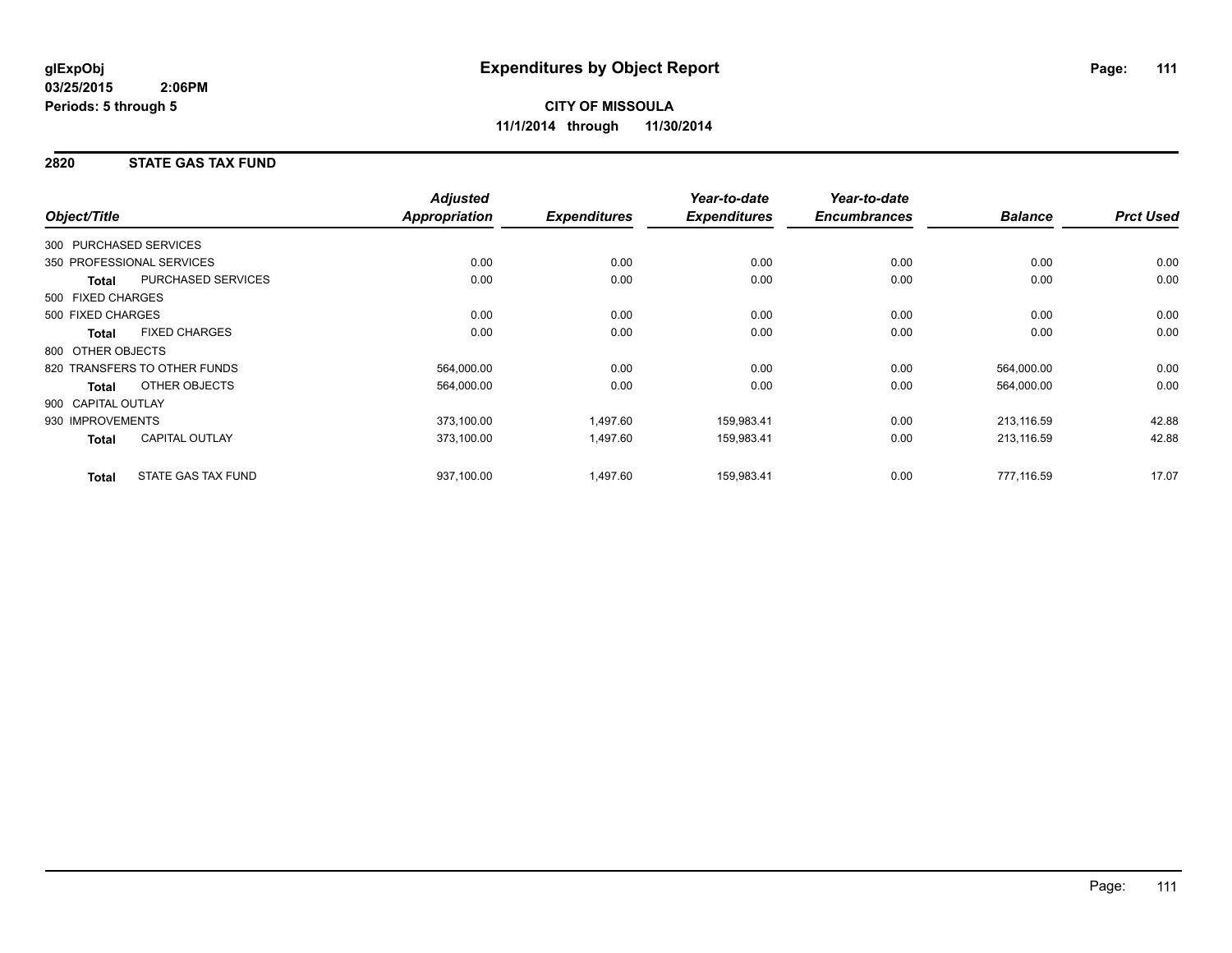### **CITY OF MISSOULA 11/1/2014 through 11/30/2014**

#### **2918 LAW ENFORCEMENT BLOCK GRANT FUND**

**290 POLICE**

|                                                   | <b>Adjusted</b> |                     | Year-to-date        | Year-to-date        |                |                  |
|---------------------------------------------------|-----------------|---------------------|---------------------|---------------------|----------------|------------------|
| Object/Title                                      | Appropriation   | <b>Expenditures</b> | <b>Expenditures</b> | <b>Encumbrances</b> | <b>Balance</b> | <b>Prct Used</b> |
| 100 PERSONAL SERVICES                             |                 |                     |                     |                     |                |                  |
| 110 SALARIES AND WAGES                            | 71,540.00       | 4,204.25            | 20,687.34           | 0.00                | 50,852.66      | 28.92            |
| 115 SALARIES/HEALTH INSURANCE BENEFIT             | 0.00            | 570.00              | 2,536.50            | 0.00                | $-2,536.50$    | 0.00             |
| 120 OVERTIME/TERMINATION                          | 14,850.00       | 0.00                | 0.00                | 0.00                | 14,850.00      | 0.00             |
| <b>140 EMPLOYER CONTRIBUTIONS</b>                 | 11,610.00       | 1,234.42            | 6,169.16            | 0.00                | 5,440.84       | 53.14            |
| 141 STATE RETIREMENT CONTRIBUTIONS                | 0.00            | 1,402.20            | 6,820.84            | 0.00                | $-6,820.84$    | 0.00             |
| PERSONAL SERVICES<br><b>Total</b>                 | 98,000.00       | 7,410.87            | 36,213.84           | 0.00                | 61,786.16      | 36.95            |
| 200 SUPPLIES                                      |                 |                     |                     |                     |                |                  |
| 210 OFFICE SUPPLIES                               | 0.00            | 0.00                | 0.00                | 0.00                | 0.00           | 0.00             |
| 220 OPERATING SUPPLIES                            | 0.00            | 0.00                | 1.726.00            | 0.00                | $-1,726.00$    | 0.00             |
| <b>SUPPLIES</b><br><b>Total</b>                   | 0.00            | 0.00                | 1,726.00            | 0.00                | $-1,726.00$    | 0.00             |
| 300 PURCHASED SERVICES                            |                 |                     |                     |                     |                |                  |
| 320 PRINTING & DUPLICATING                        | 0.00            | 0.00                | 0.00                | 0.00                | 0.00           | 0.00             |
| 344 TELEPHONE SERVICE                             | 0.00            | 0.00                | 0.00                | 0.00                | 0.00           | 0.00             |
| 350 PROFESSIONAL SERVICES                         | 25,166.00       | 0.00                | 6,257.01            | 0.00                | 18,908.99      | 24.86            |
| 370 TRAVEL                                        | 0.00            | 216.00              | 1,261.20            | 0.00                | $-1,261.20$    | 0.00             |
| 380 TRAINING                                      | 0.00            | 0.00                | 0.00                | 0.00                | 0.00           | 0.00             |
| PURCHASED SERVICES<br>Total                       | 25,166.00       | 216.00              | 7,518.21            | 0.00                | 17,647.79      | 29.87            |
| 700 GRANTS & CONTRIBUTIONS                        |                 |                     |                     |                     |                |                  |
| 700 GRANTS & CONTRIBUTIONS                        | 58,000.00       | 0.00                | 0.00                | 0.00                | 58,000.00      | 0.00             |
| <b>GRANTS &amp; CONTRIBUTIONS</b><br><b>Total</b> | 58,000.00       | 0.00                | 0.00                | 0.00                | 58,000.00      | 0.00             |
| 900 CAPITAL OUTLAY                                |                 |                     |                     |                     |                |                  |
| 940 MACHINERY & EQUIPMENT                         | 0.00            | 11,772.49           | 11,772.49           | 0.00                | $-11,772.49$   | 0.00             |
| CAPITAL OUTLAY<br><b>Total</b>                    | 0.00            | 11,772.49           | 11,772.49           | 0.00                | $-11,772.49$   | 0.00             |
| POLICE<br>Total                                   | 181,166.00      | 19,399.36           | 57,230.54           | 0.00                | 123,935.46     | 31.59            |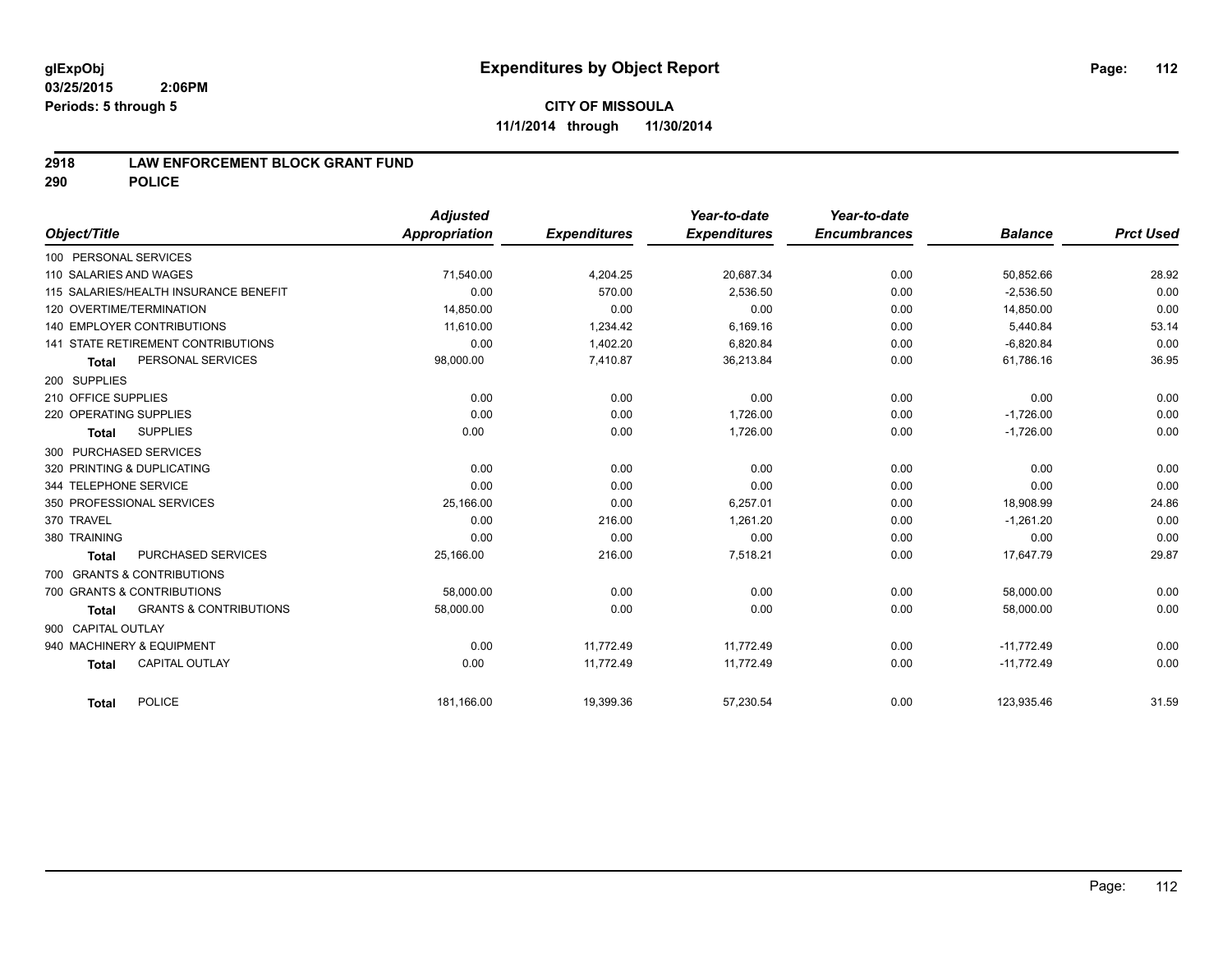#### **2918 LAW ENFORCEMENT BLOCK GRANT FUND**

**390 NON-DEPARTMENTAL**

| Object/Title      |                      | <b>Adjusted</b><br>Appropriation | <b>Expenditures</b> | Year-to-date<br><b>Expenditures</b> | Year-to-date<br><b>Encumbrances</b> | <b>Balance</b> | <b>Prct Used</b> |
|-------------------|----------------------|----------------------------------|---------------------|-------------------------------------|-------------------------------------|----------------|------------------|
| 500 FIXED CHARGES |                      |                                  |                     |                                     |                                     |                |                  |
| 500 FIXED CHARGES |                      | 0.00                             | 0.00                | 0.00                                | 0.00                                | 0.00           | 0.00             |
| <b>Total</b>      | <b>FIXED CHARGES</b> | 0.00                             | 0.00                | 0.00                                | 0.00                                | 0.00           | 0.00             |
| Total             | NON-DEPARTMENTAL     | 0.00                             | 0.00                | 0.00                                | 0.00                                | 0.00           | 0.00             |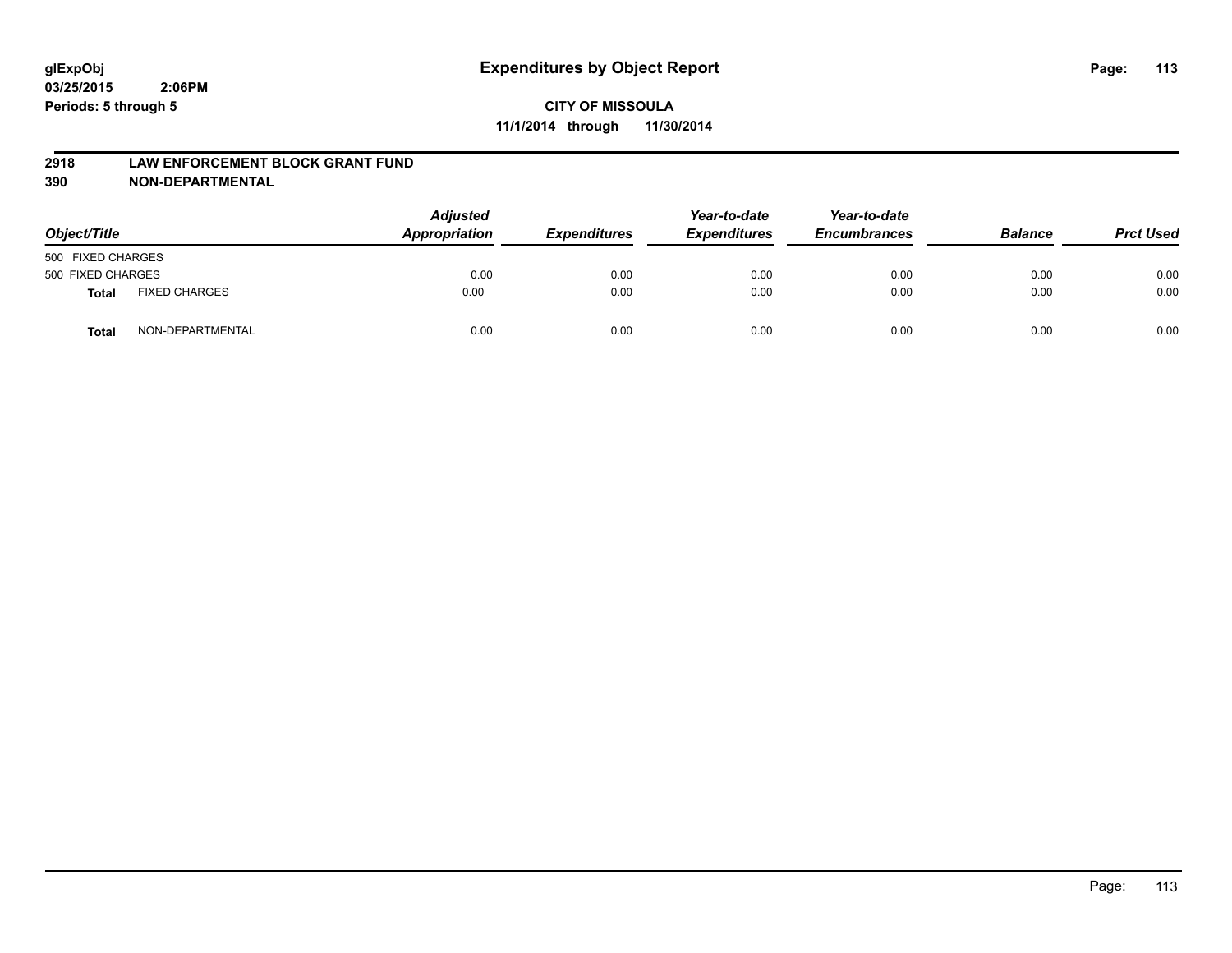**CITY OF MISSOULA 11/1/2014 through 11/30/2014**

# **2918 LAW ENFORCEMENT BLOCK GRANT FUND**

| Object/Title           |                                           | <b>Adjusted</b><br>Appropriation | <b>Expenditures</b> | Year-to-date<br><b>Expenditures</b> | Year-to-date<br><b>Encumbrances</b> | <b>Balance</b> | <b>Prct Used</b> |
|------------------------|-------------------------------------------|----------------------------------|---------------------|-------------------------------------|-------------------------------------|----------------|------------------|
|                        |                                           |                                  |                     |                                     |                                     |                |                  |
| 100 PERSONAL SERVICES  |                                           |                                  |                     |                                     |                                     |                |                  |
| 110 SALARIES AND WAGES |                                           | 71,540.00                        | 4,204.25            | 20,687.34                           | 0.00                                | 50,852.66      | 28.92            |
|                        | 115 SALARIES/HEALTH INSURANCE BENEFIT     | 0.00                             | 570.00              | 2,536.50                            | 0.00                                | $-2,536.50$    | 0.00             |
|                        | 120 OVERTIME/TERMINATION                  | 14,850.00                        | 0.00                | 0.00                                | 0.00                                | 14,850.00      | 0.00             |
|                        | <b>140 EMPLOYER CONTRIBUTIONS</b>         | 11.610.00                        | 1,234.42            | 6.169.16                            | 0.00                                | 5,440.84       | 53.14            |
|                        | <b>141 STATE RETIREMENT CONTRIBUTIONS</b> | 0.00                             | 1,402.20            | 6,820.84                            | 0.00                                | $-6,820.84$    | 0.00             |
| <b>Total</b>           | PERSONAL SERVICES                         | 98,000.00                        | 7,410.87            | 36,213.84                           | 0.00                                | 61,786.16      | 36.95            |
| 200 SUPPLIES           |                                           |                                  |                     |                                     |                                     |                |                  |
| 210 OFFICE SUPPLIES    |                                           | 0.00                             | 0.00                | 0.00                                | 0.00                                | 0.00           | 0.00             |
| 220 OPERATING SUPPLIES |                                           | 0.00                             | 0.00                | 1,726.00                            | 0.00                                | $-1,726.00$    | 0.00             |
| <b>Total</b>           | <b>SUPPLIES</b>                           | 0.00                             | 0.00                | 1,726.00                            | 0.00                                | $-1,726.00$    | 0.00             |
|                        | 300 PURCHASED SERVICES                    |                                  |                     |                                     |                                     |                |                  |
|                        | 320 PRINTING & DUPLICATING                | 0.00                             | 0.00                | 0.00                                | 0.00                                | 0.00           | 0.00             |
| 344 TELEPHONE SERVICE  |                                           | 0.00                             | 0.00                | 0.00                                | 0.00                                | 0.00           | 0.00             |
|                        | 350 PROFESSIONAL SERVICES                 | 25,166.00                        | 0.00                | 6,257.01                            | 0.00                                | 18,908.99      | 24.86            |
| 370 TRAVEL             |                                           | 0.00                             | 216.00              | 1,261.20                            | 0.00                                | $-1,261.20$    | 0.00             |
| 380 TRAINING           |                                           | 0.00                             | 0.00                | 0.00                                | 0.00                                | 0.00           | 0.00             |
| <b>Total</b>           | PURCHASED SERVICES                        | 25,166.00                        | 216.00              | 7,518.21                            | 0.00                                | 17,647.79      | 29.87            |
| 500 FIXED CHARGES      |                                           |                                  |                     |                                     |                                     |                |                  |
| 500 FIXED CHARGES      |                                           | 0.00                             | 0.00                | 0.00                                | 0.00                                | 0.00           | 0.00             |
| <b>Total</b>           | <b>FIXED CHARGES</b>                      | 0.00                             | 0.00                | 0.00                                | 0.00                                | 0.00           | 0.00             |
|                        | 700 GRANTS & CONTRIBUTIONS                |                                  |                     |                                     |                                     |                |                  |
|                        | 700 GRANTS & CONTRIBUTIONS                | 58,000.00                        | 0.00                | 0.00                                | 0.00                                | 58,000.00      | 0.00             |
| <b>Total</b>           | <b>GRANTS &amp; CONTRIBUTIONS</b>         | 58,000.00                        | 0.00                | 0.00                                | 0.00                                | 58,000.00      | 0.00             |
| 900 CAPITAL OUTLAY     |                                           |                                  |                     |                                     |                                     |                |                  |
|                        | 940 MACHINERY & EQUIPMENT                 | 0.00                             | 11,772.49           | 11,772.49                           | 0.00                                | $-11,772.49$   | 0.00             |
| <b>Total</b>           | <b>CAPITAL OUTLAY</b>                     | 0.00                             | 11,772.49           | 11,772.49                           | 0.00                                | $-11,772.49$   | 0.00             |
|                        |                                           |                                  |                     |                                     |                                     |                |                  |
| <b>Total</b>           | LAW ENFORCEMENT BLOCK GRANT FUN           | 181,166.00                       | 19,399.36           | 57,230.54                           | 0.00                                | 123,935.46     | 31.59            |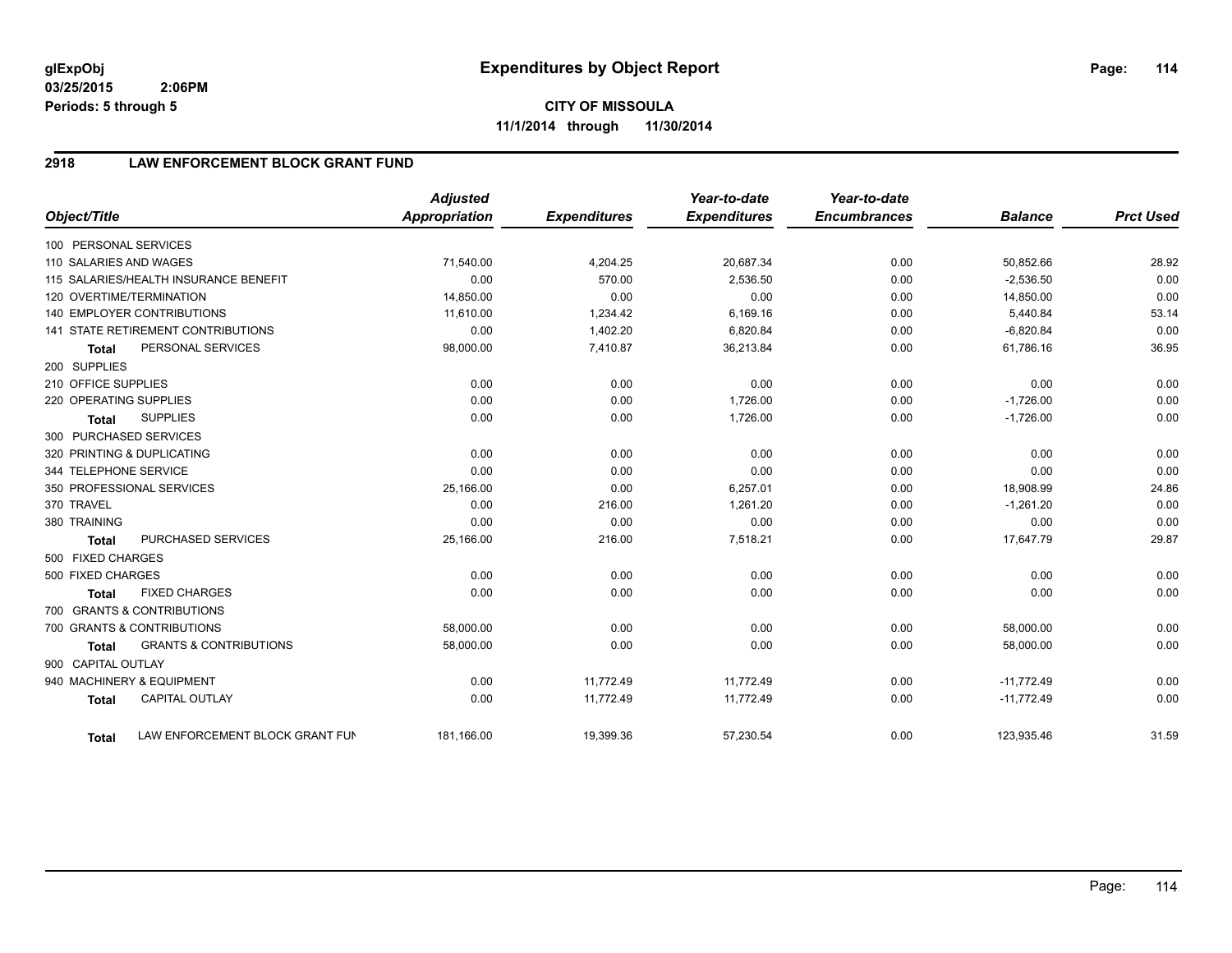#### **2919 HIDTA FUND**

**290 POLICE**

|                                                   | <b>Adjusted</b>      |                     | Year-to-date        | Year-to-date        |                |                  |
|---------------------------------------------------|----------------------|---------------------|---------------------|---------------------|----------------|------------------|
| Object/Title                                      | <b>Appropriation</b> | <b>Expenditures</b> | <b>Expenditures</b> | <b>Encumbrances</b> | <b>Balance</b> | <b>Prct Used</b> |
| 100 PERSONAL SERVICES                             |                      |                     |                     |                     |                |                  |
| 120 OVERTIME/TERMINATION                          | 15,000.00            | 0.00                | 0.00                | 0.00                | 15,000.00      | 0.00             |
| <b>140 EMPLOYER CONTRIBUTIONS</b>                 | 1.350.00             | 0.00                | 0.00                | 0.00                | 1.350.00       | 0.00             |
| <b>141 STATE RETIREMENT CONTRIBUTIONS</b>         | 0.00                 | 0.00                | 0.00                | 0.00                | 0.00           | 0.00             |
| PERSONAL SERVICES<br><b>Total</b>                 | 16,350.00            | 0.00                | 0.00                | 0.00                | 16,350.00      | 0.00             |
| 200 SUPPLIES                                      |                      |                     |                     |                     |                |                  |
| 210 OFFICE SUPPLIES                               | 500.00               | 0.00                | 0.00                | 0.00                | 500.00         | 0.00             |
| 220 OPERATING SUPPLIES                            | 500.00               | 283.14              | 802.69              | 0.00                | $-302.69$      | 160.54           |
| <b>SUPPLIES</b><br><b>Total</b>                   | 1,000.00             | 283.14              | 802.69              | 0.00                | 197.31         | 80.27            |
| 300 PURCHASED SERVICES                            |                      |                     |                     |                     |                |                  |
| 341 ELECTRICITY & NATURAL GAS                     | 4,600.00             | 0.00                | 0.00                | 0.00                | 4,600.00       | 0.00             |
| 344 TELEPHONE SERVICE                             | 250.00               | 0.00                | 0.00                | 0.00                | 250.00         | 0.00             |
| 350 PROFESSIONAL SERVICES                         | 4,000.00             | 35.00               | 1,069.61            | 0.00                | 2,930.39       | 26.74            |
| 360 REPAIR & MAINTENANCE                          | 1,200.00             | 0.00                | 0.00                | 0.00                | 1,200.00       | 0.00             |
| 370 TRAVEL                                        | 1,500.00             | 0.00                | 0.00                | 0.00                | 1,500.00       | 0.00             |
| 380 TRAINING                                      | 1,500.00             | 0.00                | 0.00                | 0.00                | 1,500.00       | 0.00             |
| 390 OTHER PURCHASED SERVICES                      | 200.00               | 0.00                | 0.00                | 0.00                | 200.00         | 0.00             |
| PURCHASED SERVICES<br><b>Total</b>                | 13,250.00            | 35.00               | 1,069.61            | 0.00                | 12,180.39      | 8.07             |
| 500 FIXED CHARGES                                 |                      |                     |                     |                     |                |                  |
| 500 FIXED CHARGES                                 | 11,700.00            | 1,719.87            | 10,319.22           | 0.00                | 1,380.78       | 88.20            |
| <b>FIXED CHARGES</b><br><b>Total</b>              | 11,700.00            | 1,719.87            | 10,319.22           | 0.00                | 1,380.78       | 88.20            |
| 700 GRANTS & CONTRIBUTIONS                        |                      |                     |                     |                     |                |                  |
| 700 GRANTS & CONTRIBUTIONS                        | 100,000.00           | 183.39              | 24,304.89           | 0.00                | 75,695.11      | 24.30            |
| <b>GRANTS &amp; CONTRIBUTIONS</b><br><b>Total</b> | 100,000.00           | 183.39              | 24,304.89           | 0.00                | 75,695.11      | 24.30            |
| 900 CAPITAL OUTLAY                                |                      |                     |                     |                     |                |                  |
| 920 BUILDINGS                                     | 50,000.00            | 0.00                | 0.00                | 0.00                | 50,000.00      | 0.00             |
| <b>CAPITAL OUTLAY</b><br><b>Total</b>             | 50,000.00            | 0.00                | 0.00                | 0.00                | 50,000.00      | 0.00             |
| <b>POLICE</b><br><b>Total</b>                     | 192,300.00           | 2,221.40            | 36,496.41           | 0.00                | 155,803.59     | 18.98            |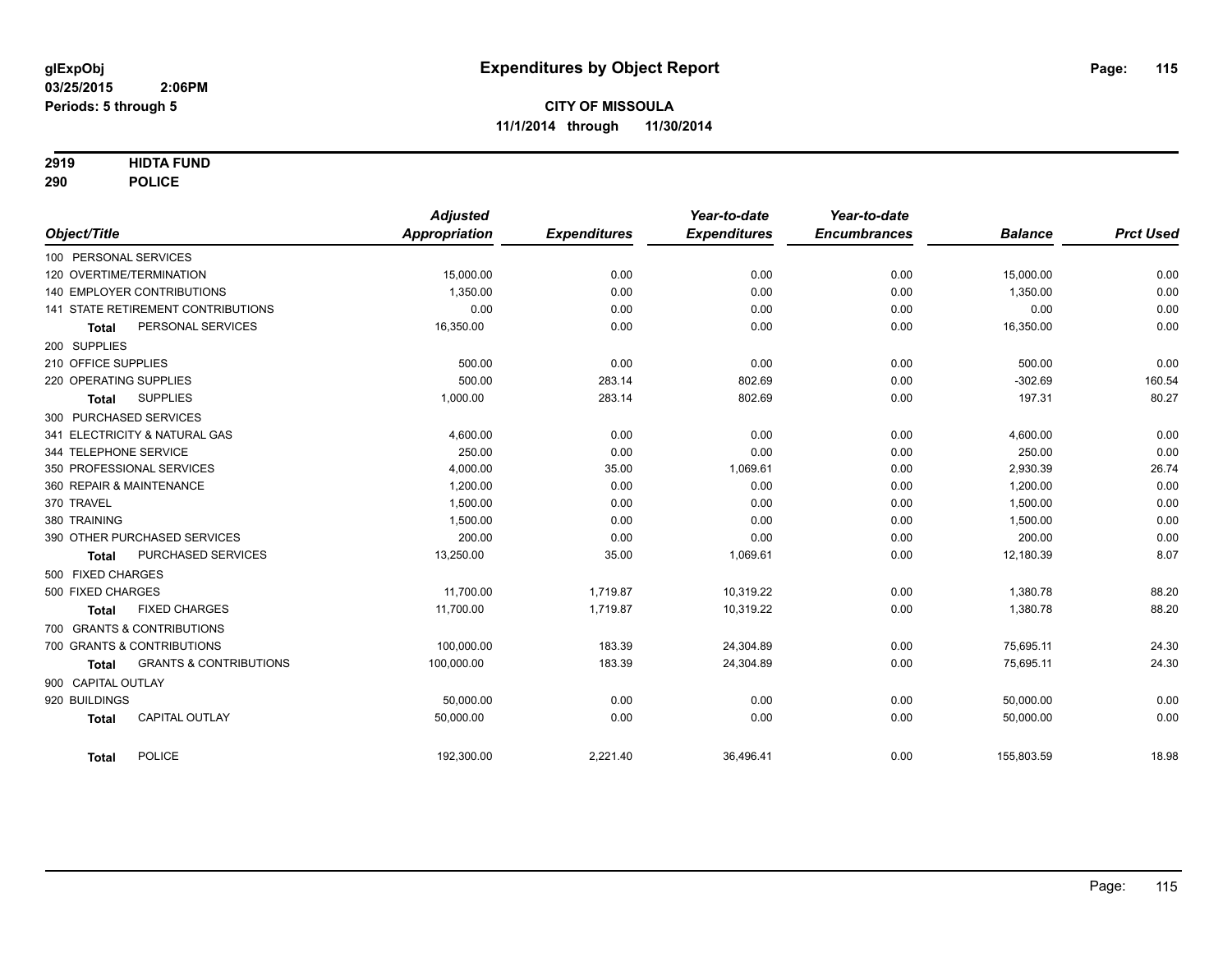**2919 HIDTA FUND**

|                                                   | <b>Adjusted</b>      |                     | Year-to-date        | Year-to-date        |                |                  |
|---------------------------------------------------|----------------------|---------------------|---------------------|---------------------|----------------|------------------|
| Object/Title                                      | <b>Appropriation</b> | <b>Expenditures</b> | <b>Expenditures</b> | <b>Encumbrances</b> | <b>Balance</b> | <b>Prct Used</b> |
| 100 PERSONAL SERVICES                             |                      |                     |                     |                     |                |                  |
| 120 OVERTIME/TERMINATION                          | 15,000.00            | 0.00                | 0.00                | 0.00                | 15,000.00      | 0.00             |
| <b>140 EMPLOYER CONTRIBUTIONS</b>                 | 1,350.00             | 0.00                | 0.00                | 0.00                | 1,350.00       | 0.00             |
| 141 STATE RETIREMENT CONTRIBUTIONS                | 0.00                 | 0.00                | 0.00                | 0.00                | 0.00           | 0.00             |
| PERSONAL SERVICES<br><b>Total</b>                 | 16,350.00            | 0.00                | 0.00                | 0.00                | 16,350.00      | 0.00             |
| 200 SUPPLIES                                      |                      |                     |                     |                     |                |                  |
| 210 OFFICE SUPPLIES                               | 500.00               | 0.00                | 0.00                | 0.00                | 500.00         | 0.00             |
| 220 OPERATING SUPPLIES                            | 500.00               | 283.14              | 802.69              | 0.00                | $-302.69$      | 160.54           |
| <b>SUPPLIES</b><br><b>Total</b>                   | 1,000.00             | 283.14              | 802.69              | 0.00                | 197.31         | 80.27            |
| 300 PURCHASED SERVICES                            |                      |                     |                     |                     |                |                  |
| 341 ELECTRICITY & NATURAL GAS                     | 4,600.00             | 0.00                | 0.00                | 0.00                | 4,600.00       | 0.00             |
| 344 TELEPHONE SERVICE                             | 250.00               | 0.00                | 0.00                | 0.00                | 250.00         | 0.00             |
| 350 PROFESSIONAL SERVICES                         | 4,000.00             | 35.00               | 1,069.61            | 0.00                | 2,930.39       | 26.74            |
| 360 REPAIR & MAINTENANCE                          | 1,200.00             | 0.00                | 0.00                | 0.00                | 1,200.00       | 0.00             |
| 370 TRAVEL                                        | 1,500.00             | 0.00                | 0.00                | 0.00                | 1,500.00       | 0.00             |
| 380 TRAINING                                      | 1,500.00             | 0.00                | 0.00                | 0.00                | 1,500.00       | 0.00             |
| 390 OTHER PURCHASED SERVICES                      | 200.00               | 0.00                | 0.00                | 0.00                | 200.00         | 0.00             |
| PURCHASED SERVICES<br><b>Total</b>                | 13,250.00            | 35.00               | 1,069.61            | 0.00                | 12,180.39      | 8.07             |
| 500 FIXED CHARGES                                 |                      |                     |                     |                     |                |                  |
| 500 FIXED CHARGES                                 | 11,700.00            | 1,719.87            | 10,319.22           | 0.00                | 1,380.78       | 88.20            |
| <b>FIXED CHARGES</b><br><b>Total</b>              | 11,700.00            | 1,719.87            | 10,319.22           | 0.00                | 1,380.78       | 88.20            |
| 700 GRANTS & CONTRIBUTIONS                        |                      |                     |                     |                     |                |                  |
| 700 GRANTS & CONTRIBUTIONS                        | 100,000.00           | 183.39              | 24,304.89           | 0.00                | 75,695.11      | 24.30            |
| <b>GRANTS &amp; CONTRIBUTIONS</b><br><b>Total</b> | 100,000.00           | 183.39              | 24,304.89           | 0.00                | 75,695.11      | 24.30            |
| 900 CAPITAL OUTLAY                                |                      |                     |                     |                     |                |                  |
| 920 BUILDINGS                                     | 50,000.00            | 0.00                | 0.00                | 0.00                | 50,000.00      | 0.00             |
| <b>CAPITAL OUTLAY</b><br><b>Total</b>             | 50,000.00            | 0.00                | 0.00                | 0.00                | 50,000.00      | 0.00             |
|                                                   |                      |                     |                     |                     |                |                  |
| <b>HIDTA FUND</b><br>Total                        | 192,300.00           | 2,221.40            | 36,496.41           | 0.00                | 155,803.59     | 18.98            |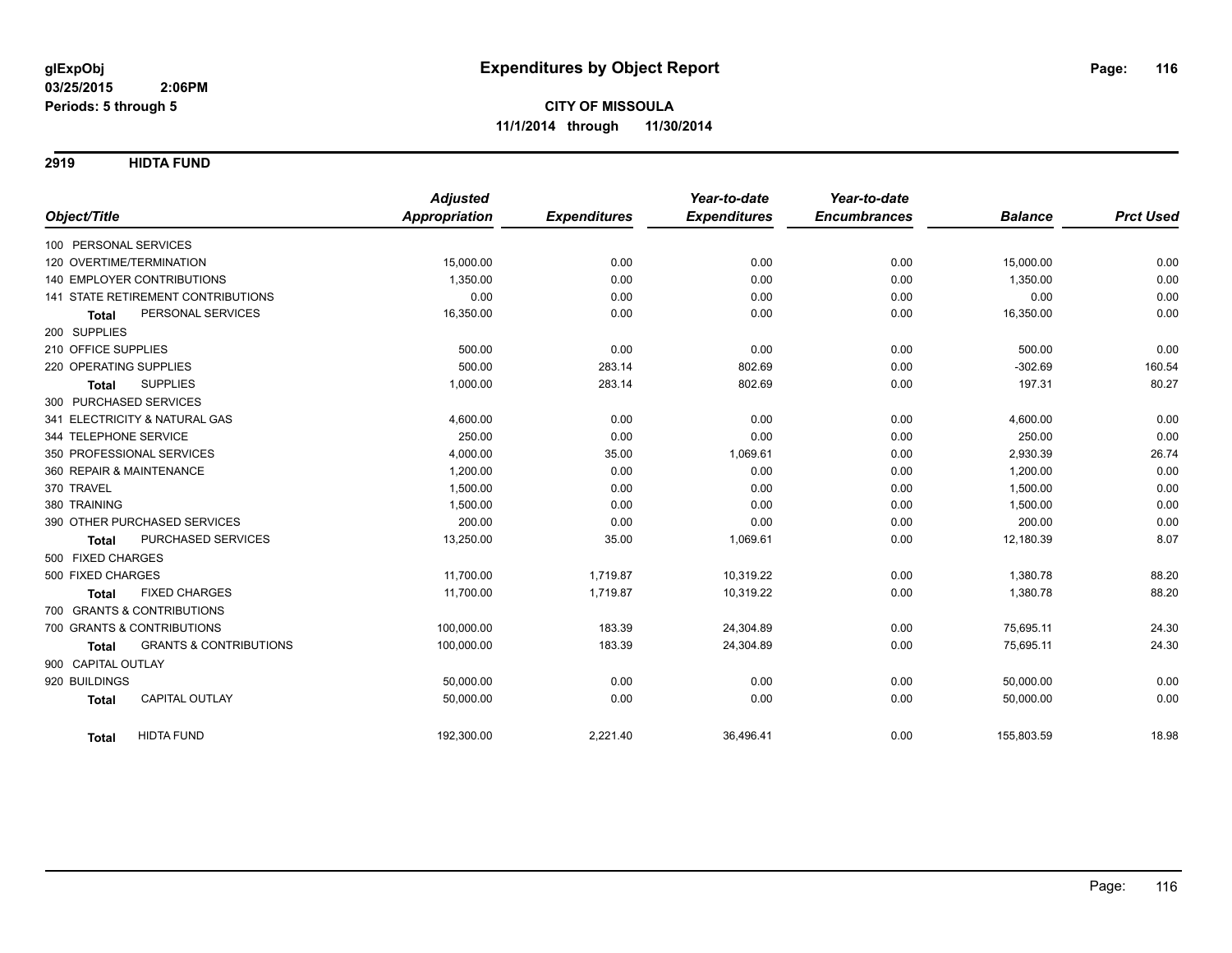#### **2939 CDBG PROGRAM INCOME ACCOUNT**

**400 ENTITLEMENT GRANTS**

| Object/Title                 |                           | <b>Adjusted</b><br>Appropriation | <b>Expenditures</b> | Year-to-date<br><b>Expenditures</b> | Year-to-date<br><b>Encumbrances</b> | <b>Balance</b> | <b>Prct Used</b> |
|------------------------------|---------------------------|----------------------------------|---------------------|-------------------------------------|-------------------------------------|----------------|------------------|
| 300 PURCHASED SERVICES       |                           |                                  |                     |                                     |                                     |                |                  |
| 350 PROFESSIONAL SERVICES    |                           | 14,383.00                        | 0.00                | 0.00                                | 0.00                                | 14,383.00      | 0.00             |
| <b>Total</b>                 | <b>PURCHASED SERVICES</b> | 14,383.00                        | 0.00                | 0.00                                | 0.00                                | 14,383.00      | 0.00             |
| 800 OTHER OBJECTS            |                           |                                  |                     |                                     |                                     |                |                  |
| 820 TRANSFERS TO OTHER FUNDS |                           | 0.00                             | 2.000.00            | 13.083.00                           | 0.00                                | $-13.083.00$   | 0.00             |
| <b>Total</b>                 | OTHER OBJECTS             | 0.00                             | 2.000.00            | 13.083.00                           | 0.00                                | $-13.083.00$   | 0.00             |
| <b>Total</b>                 | <b>ENTITLEMENT GRANTS</b> | 14,383.00                        | 2.000.00            | 13.083.00                           | 0.00                                | 1.300.00       | 90.96            |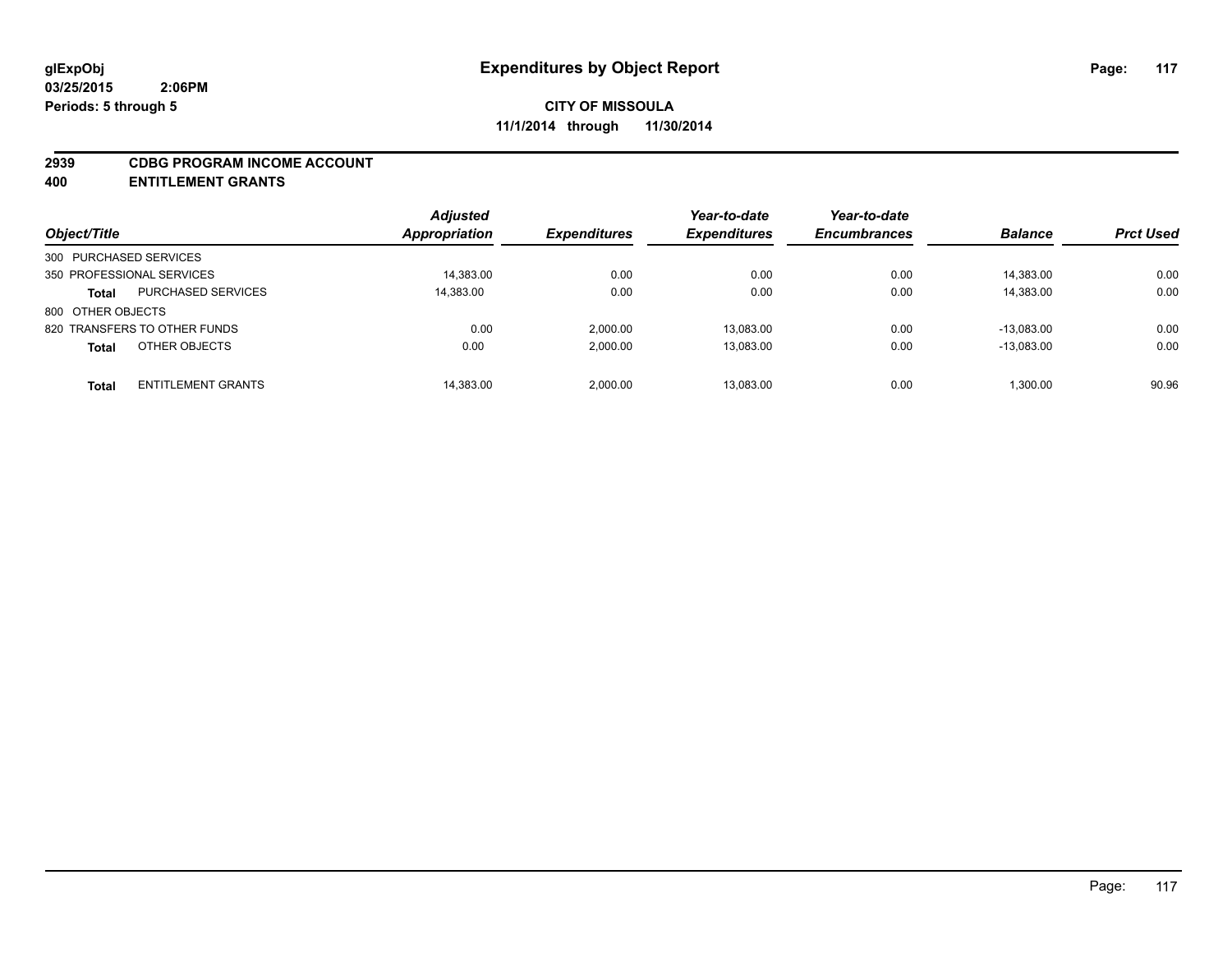#### **2939 CDBG PROGRAM INCOME ACCOUNT**

| Object/Title              |                              | <b>Adjusted</b><br>Appropriation | <b>Expenditures</b> | Year-to-date<br><b>Expenditures</b> | Year-to-date<br><b>Encumbrances</b> | <b>Balance</b> | <b>Prct Used</b> |
|---------------------------|------------------------------|----------------------------------|---------------------|-------------------------------------|-------------------------------------|----------------|------------------|
| 300 PURCHASED SERVICES    |                              |                                  |                     |                                     |                                     |                |                  |
| 350 PROFESSIONAL SERVICES |                              | 14,383.00                        | 0.00                | 0.00                                | 0.00                                | 14.383.00      | 0.00             |
| <b>Total</b>              | <b>PURCHASED SERVICES</b>    | 14,383.00                        | 0.00                | 0.00                                | 0.00                                | 14,383.00      | 0.00             |
| 800 OTHER OBJECTS         |                              |                                  |                     |                                     |                                     |                |                  |
|                           | 820 TRANSFERS TO OTHER FUNDS | 0.00                             | 2,000.00            | 13.083.00                           | 0.00                                | $-13.083.00$   | 0.00             |
| <b>Total</b>              | OTHER OBJECTS                | 0.00                             | 2.000.00            | 13,083.00                           | 0.00                                | $-13.083.00$   | 0.00             |
| <b>Total</b>              | CDBG PROGRAM INCOME ACCOUNT  | 14.383.00                        | 2.000.00            | 13.083.00                           | 0.00                                | 1.300.00       | 90.96            |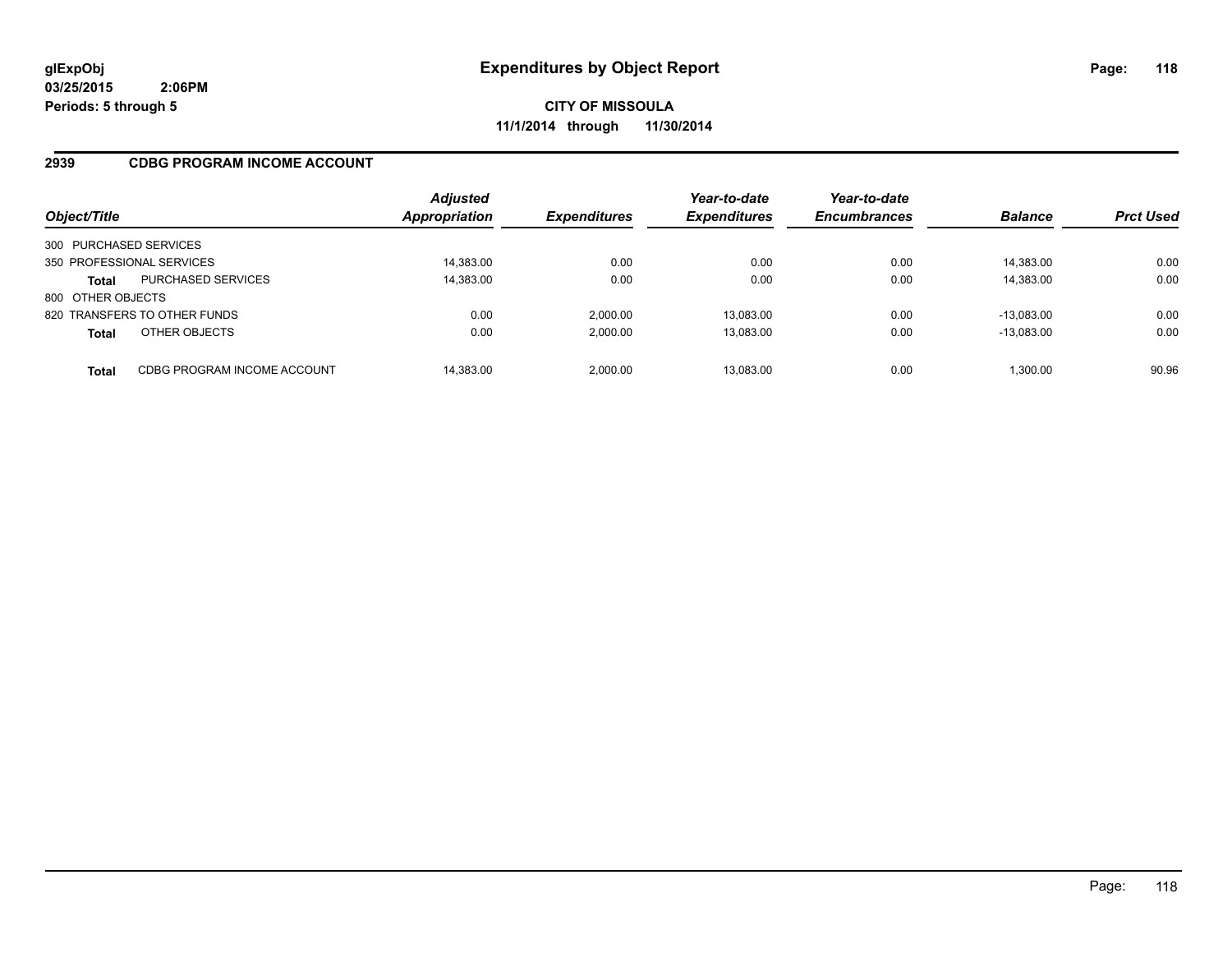# **2940 CDBG FUND**

**400 ENTITLEMENT GRANTS**

| Object/Title           |                                   | <b>Adjusted</b><br>Appropriation | <b>Expenditures</b> | Year-to-date<br><b>Expenditures</b> | Year-to-date<br><b>Encumbrances</b> | <b>Balance</b> | <b>Prct Used</b> |
|------------------------|-----------------------------------|----------------------------------|---------------------|-------------------------------------|-------------------------------------|----------------|------------------|
| 300 PURCHASED SERVICES |                                   |                                  |                     |                                     |                                     |                |                  |
|                        | 350 PROFESSIONAL SERVICES         | 130,366.00                       | 0.00                | 0.00                                | 0.00                                | 130.366.00     | 0.00             |
| Total                  | <b>PURCHASED SERVICES</b>         | 130.366.00                       | 0.00                | 0.00                                | 0.00                                | 130.366.00     | 0.00             |
|                        | 700 GRANTS & CONTRIBUTIONS        |                                  |                     |                                     |                                     |                |                  |
|                        | 700 GRANTS & CONTRIBUTIONS        | 489.707.00                       | 56,161.12           | 240,908.30                          | 0.00                                | 248.798.70     | 49.19            |
| <b>Total</b>           | <b>GRANTS &amp; CONTRIBUTIONS</b> | 489.707.00                       | 56,161.12           | 240,908.30                          | 0.00                                | 248.798.70     | 49.19            |
| <b>Total</b>           | <b>ENTITLEMENT GRANTS</b>         | 620.073.00                       | 56,161.12           | 240,908.30                          | 0.00                                | 379.164.70     | 38.85            |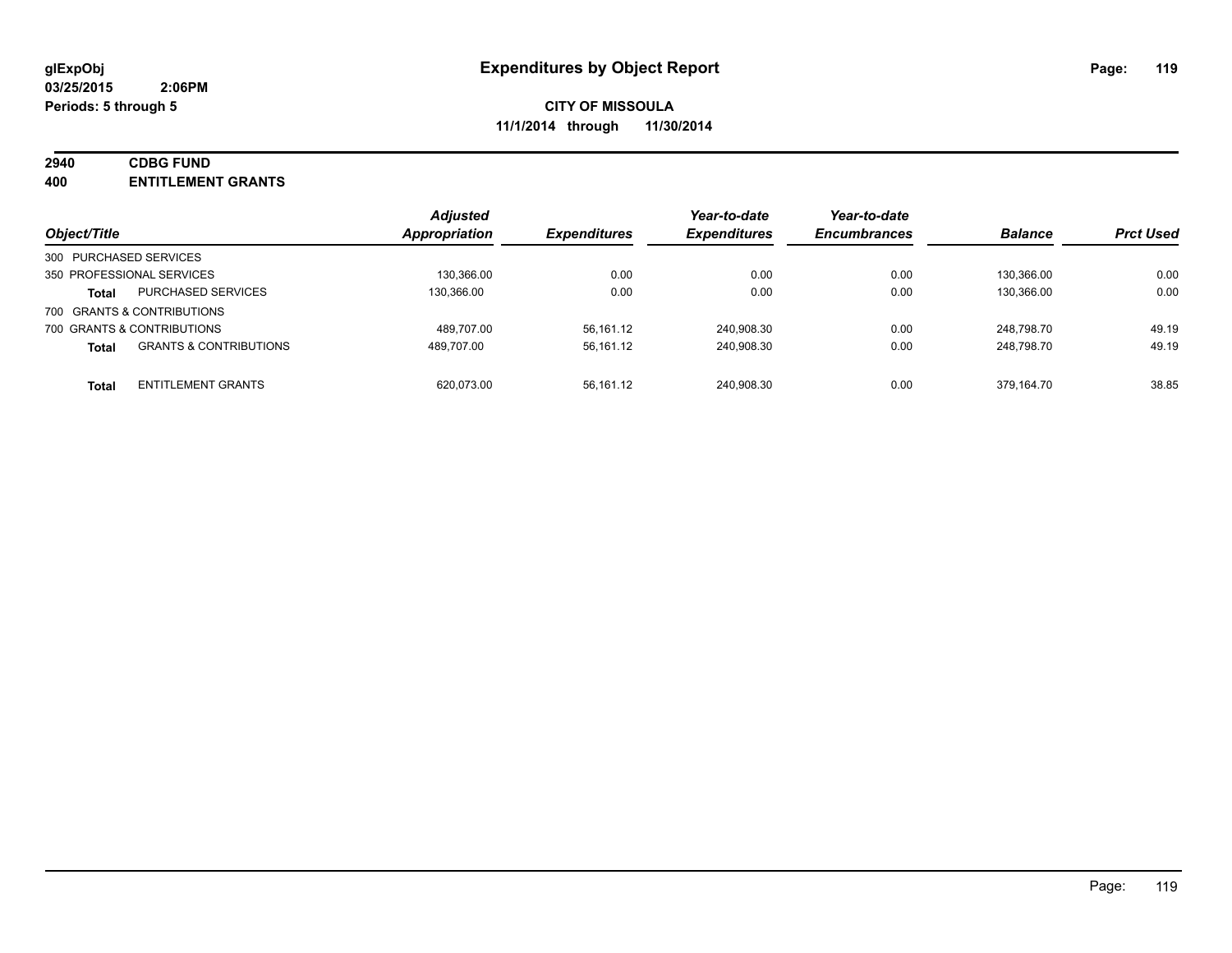**2940 CDBG FUND**

| Object/Title                                      | <b>Adjusted</b><br><b>Appropriation</b> | <b>Expenditures</b> | Year-to-date<br><b>Expenditures</b> | Year-to-date<br><b>Encumbrances</b> | <b>Balance</b> | <b>Prct Used</b> |
|---------------------------------------------------|-----------------------------------------|---------------------|-------------------------------------|-------------------------------------|----------------|------------------|
| 300 PURCHASED SERVICES                            |                                         |                     |                                     |                                     |                |                  |
| 350 PROFESSIONAL SERVICES                         | 130,366.00                              | 0.00                | 0.00                                | 0.00                                | 130.366.00     | 0.00             |
| <b>PURCHASED SERVICES</b><br><b>Total</b>         | 130.366.00                              | 0.00                | 0.00                                | 0.00                                | 130.366.00     | 0.00             |
| 700 GRANTS & CONTRIBUTIONS                        |                                         |                     |                                     |                                     |                |                  |
| 700 GRANTS & CONTRIBUTIONS                        | 489.707.00                              | 56.161.12           | 240.908.30                          | 0.00                                | 248.798.70     | 49.19            |
| <b>GRANTS &amp; CONTRIBUTIONS</b><br><b>Total</b> | 489.707.00                              | 56,161.12           | 240,908.30                          | 0.00                                | 248.798.70     | 49.19            |
| <b>CDBG FUND</b><br><b>Total</b>                  | 620.073.00                              | 56,161.12           | 240,908.30                          | 0.00                                | 379.164.70     | 38.85            |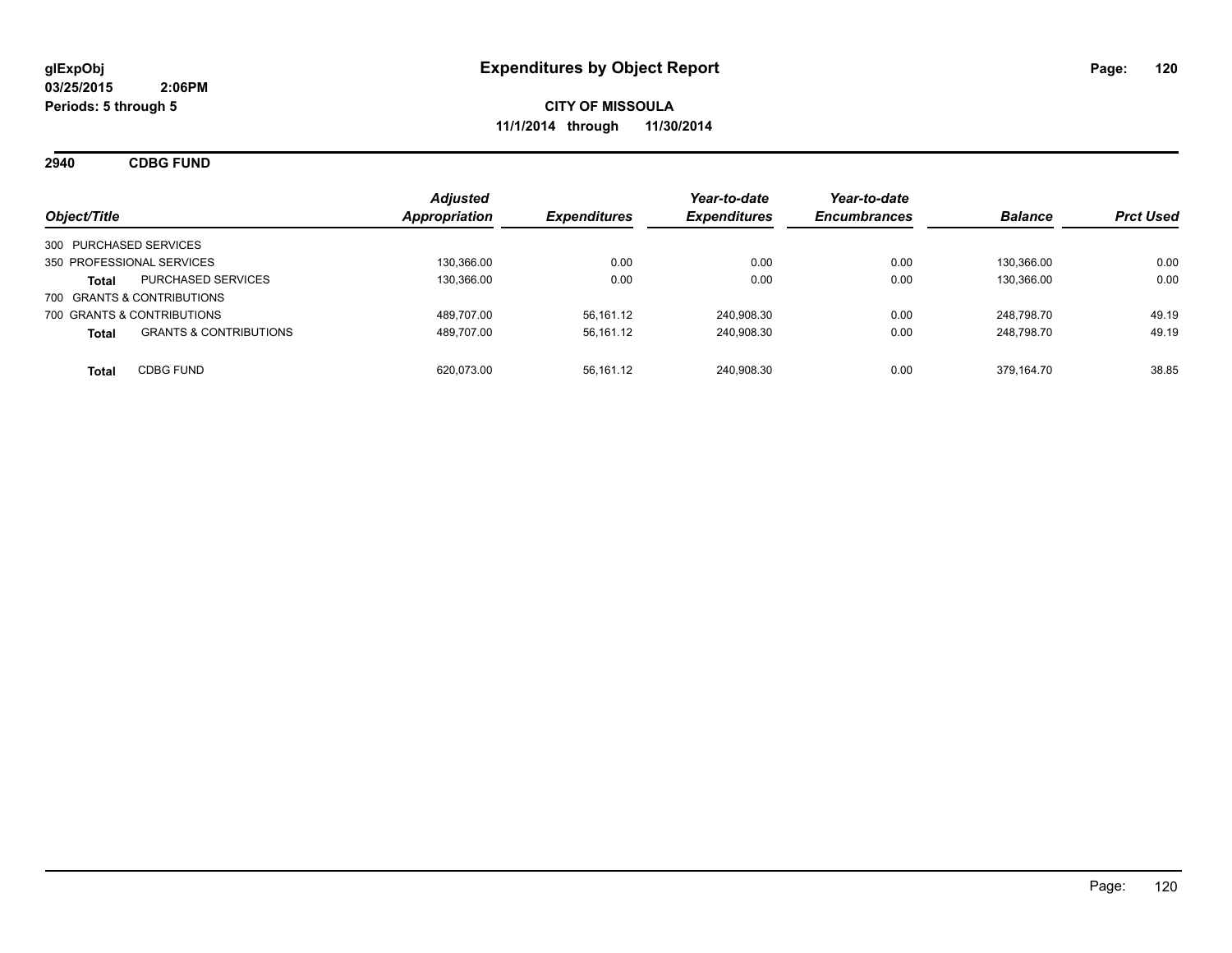# **2941 HOME FUND**

**400 ENTITLEMENT GRANTS**

|                   |                                   | <b>Adjusted</b> |                     | Year-to-date<br><b>Expenditures</b> | Year-to-date<br><b>Encumbrances</b> | <b>Balance</b> | <b>Prct Used</b> |
|-------------------|-----------------------------------|-----------------|---------------------|-------------------------------------|-------------------------------------|----------------|------------------|
| Object/Title      |                                   | Appropriation   | <b>Expenditures</b> |                                     |                                     |                |                  |
|                   | 300 PURCHASED SERVICES            |                 |                     |                                     |                                     |                |                  |
|                   | 350 PROFESSIONAL SERVICES         | 352.009.00      | 0.00                | 0.00                                | 0.00                                | 352.009.00     | 0.00             |
| <b>Total</b>      | <b>PURCHASED SERVICES</b>         | 352,009.00      | 0.00                | 0.00                                | 0.00                                | 352.009.00     | 0.00             |
|                   | 700 GRANTS & CONTRIBUTIONS        |                 |                     |                                     |                                     |                |                  |
|                   | 700 GRANTS & CONTRIBUTIONS        | 0.00            | 8.674.02            | 315,093.35                          | 0.00                                | $-315,093.35$  | 0.00             |
| <b>Total</b>      | <b>GRANTS &amp; CONTRIBUTIONS</b> | 0.00            | 8.674.02            | 315.093.35                          | 0.00                                | $-315.093.35$  | 0.00             |
| 800 OTHER OBJECTS |                                   |                 |                     |                                     |                                     |                |                  |
|                   | 820 TRANSFERS TO OTHER FUNDS      | 0.00            | 0.00                | 0.00                                | 0.00                                | 0.00           | 0.00             |
| 845 CONTINGENCY   |                                   | 0.00            | 0.00                | 0.00                                | 0.00                                | 0.00           | 0.00             |
| <b>Total</b>      | OTHER OBJECTS                     | 0.00            | 0.00                | 0.00                                | 0.00                                | 0.00           | 0.00             |
| <b>Total</b>      | <b>ENTITLEMENT GRANTS</b>         | 352.009.00      | 8.674.02            | 315.093.35                          | 0.00                                | 36.915.65      | 89.51            |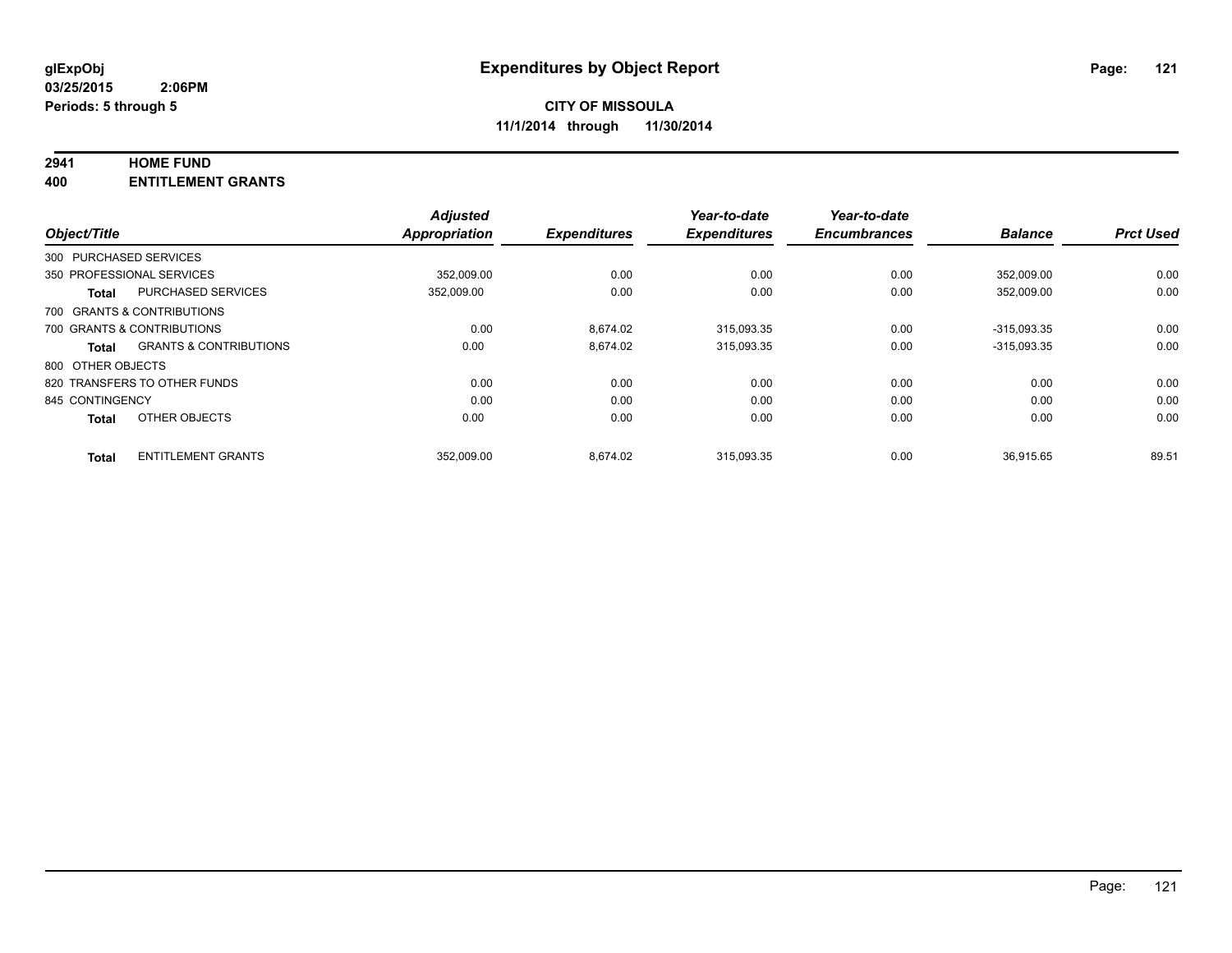**2941 HOME FUND**

| Object/Title           |                                   | <b>Adjusted</b><br>Appropriation | <b>Expenditures</b> | Year-to-date<br><b>Expenditures</b> | Year-to-date<br><b>Encumbrances</b> | <b>Balance</b> | <b>Prct Used</b> |
|------------------------|-----------------------------------|----------------------------------|---------------------|-------------------------------------|-------------------------------------|----------------|------------------|
| 300 PURCHASED SERVICES |                                   |                                  |                     |                                     |                                     |                |                  |
|                        | 350 PROFESSIONAL SERVICES         | 352,009.00                       | 0.00                | 0.00                                | 0.00                                | 352.009.00     | 0.00             |
| <b>Total</b>           | <b>PURCHASED SERVICES</b>         | 352,009.00                       | 0.00                | 0.00                                | 0.00                                | 352,009.00     | 0.00             |
|                        | 700 GRANTS & CONTRIBUTIONS        |                                  |                     |                                     |                                     |                |                  |
|                        | 700 GRANTS & CONTRIBUTIONS        | 0.00                             | 8.674.02            | 315,093.35                          | 0.00                                | $-315.093.35$  | 0.00             |
| Total                  | <b>GRANTS &amp; CONTRIBUTIONS</b> | 0.00                             | 8.674.02            | 315,093.35                          | 0.00                                | $-315,093.35$  | 0.00             |
| 800 OTHER OBJECTS      |                                   |                                  |                     |                                     |                                     |                |                  |
|                        | 820 TRANSFERS TO OTHER FUNDS      | 0.00                             | 0.00                | 0.00                                | 0.00                                | 0.00           | 0.00             |
| 845 CONTINGENCY        |                                   | 0.00                             | 0.00                | 0.00                                | 0.00                                | 0.00           | 0.00             |
| <b>Total</b>           | OTHER OBJECTS                     | 0.00                             | 0.00                | 0.00                                | 0.00                                | 0.00           | 0.00             |
| <b>Total</b>           | <b>HOME FUND</b>                  | 352,009.00                       | 8,674.02            | 315.093.35                          | 0.00                                | 36,915.65      | 89.51            |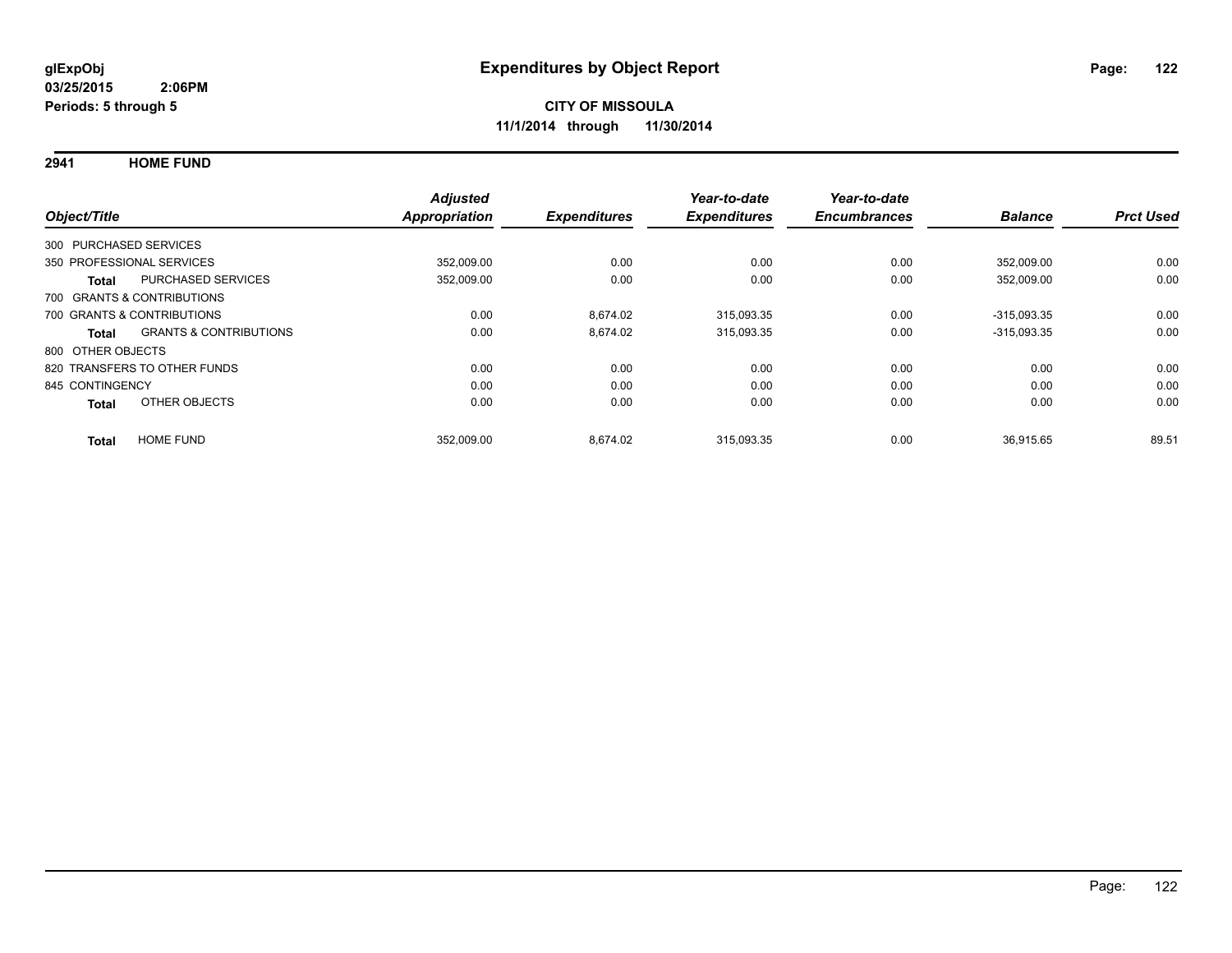#### **2942 ADDI PROGRAM**

**400 ENTITLEMENT GRANTS**

| Object/Title               |                                   | <b>Adjusted</b><br><b>Appropriation</b> | <b>Expenditures</b> | Year-to-date<br><b>Expenditures</b> | Year-to-date<br><b>Encumbrances</b> | <b>Balance</b> | <b>Prct Used</b> |
|----------------------------|-----------------------------------|-----------------------------------------|---------------------|-------------------------------------|-------------------------------------|----------------|------------------|
| 300 PURCHASED SERVICES     |                                   |                                         |                     |                                     |                                     |                |                  |
| 350 PROFESSIONAL SERVICES  |                                   | 0.00                                    | 0.00                | 0.00                                | 0.00                                | 0.00           | 0.00             |
| <b>Total</b>               | <b>PURCHASED SERVICES</b>         | 0.00                                    | 0.00                | 0.00                                | 0.00                                | 0.00           | 0.00             |
| 700 GRANTS & CONTRIBUTIONS |                                   |                                         |                     |                                     |                                     |                |                  |
| 700 GRANTS & CONTRIBUTIONS |                                   | 12.243.00                               | 0.00                | 0.00                                | 0.00                                | 12.243.00      | 0.00             |
| <b>Total</b>               | <b>GRANTS &amp; CONTRIBUTIONS</b> | 12.243.00                               | 0.00                | 0.00                                | 0.00                                | 12.243.00      | 0.00             |
| <b>Total</b>               | <b>ENTITLEMENT GRANTS</b>         | 12.243.00                               | 0.00                | 0.00                                | 0.00                                | 12.243.00      | 0.00             |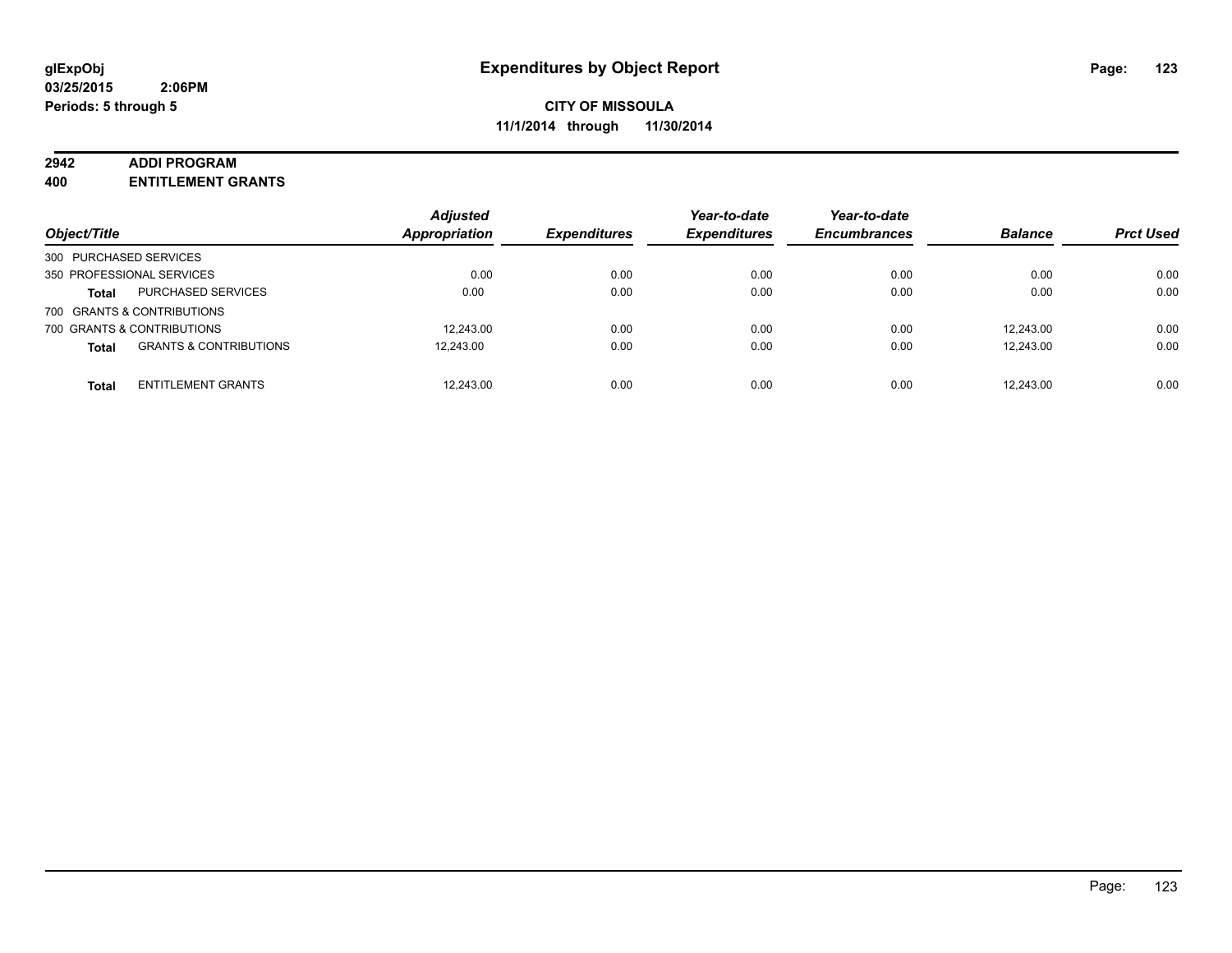**CITY OF MISSOULA 11/1/2014 through 11/30/2014**

**2942 ADDI PROGRAM**

| Object/Title                                      | <b>Adjusted</b><br><b>Appropriation</b> | <b>Expenditures</b> | Year-to-date<br><b>Expenditures</b> | Year-to-date<br><b>Encumbrances</b> | <b>Balance</b> | <b>Prct Used</b> |
|---------------------------------------------------|-----------------------------------------|---------------------|-------------------------------------|-------------------------------------|----------------|------------------|
| 300 PURCHASED SERVICES                            |                                         |                     |                                     |                                     |                |                  |
| 350 PROFESSIONAL SERVICES                         | 0.00                                    | 0.00                | 0.00                                | 0.00                                | 0.00           | 0.00             |
| <b>PURCHASED SERVICES</b><br><b>Total</b>         | 0.00                                    | 0.00                | 0.00                                | 0.00                                | 0.00           | 0.00             |
| 700 GRANTS & CONTRIBUTIONS                        |                                         |                     |                                     |                                     |                |                  |
| 700 GRANTS & CONTRIBUTIONS                        | 12.243.00                               | 0.00                | 0.00                                | 0.00                                | 12.243.00      | 0.00             |
| <b>GRANTS &amp; CONTRIBUTIONS</b><br><b>Total</b> | 12,243.00                               | 0.00                | 0.00                                | 0.00                                | 12.243.00      | 0.00             |
| <b>ADDI PROGRAM</b><br><b>Total</b>               | 12,243.00                               | 0.00                | 0.00                                | 0.00                                | 12.243.00      | 0.00             |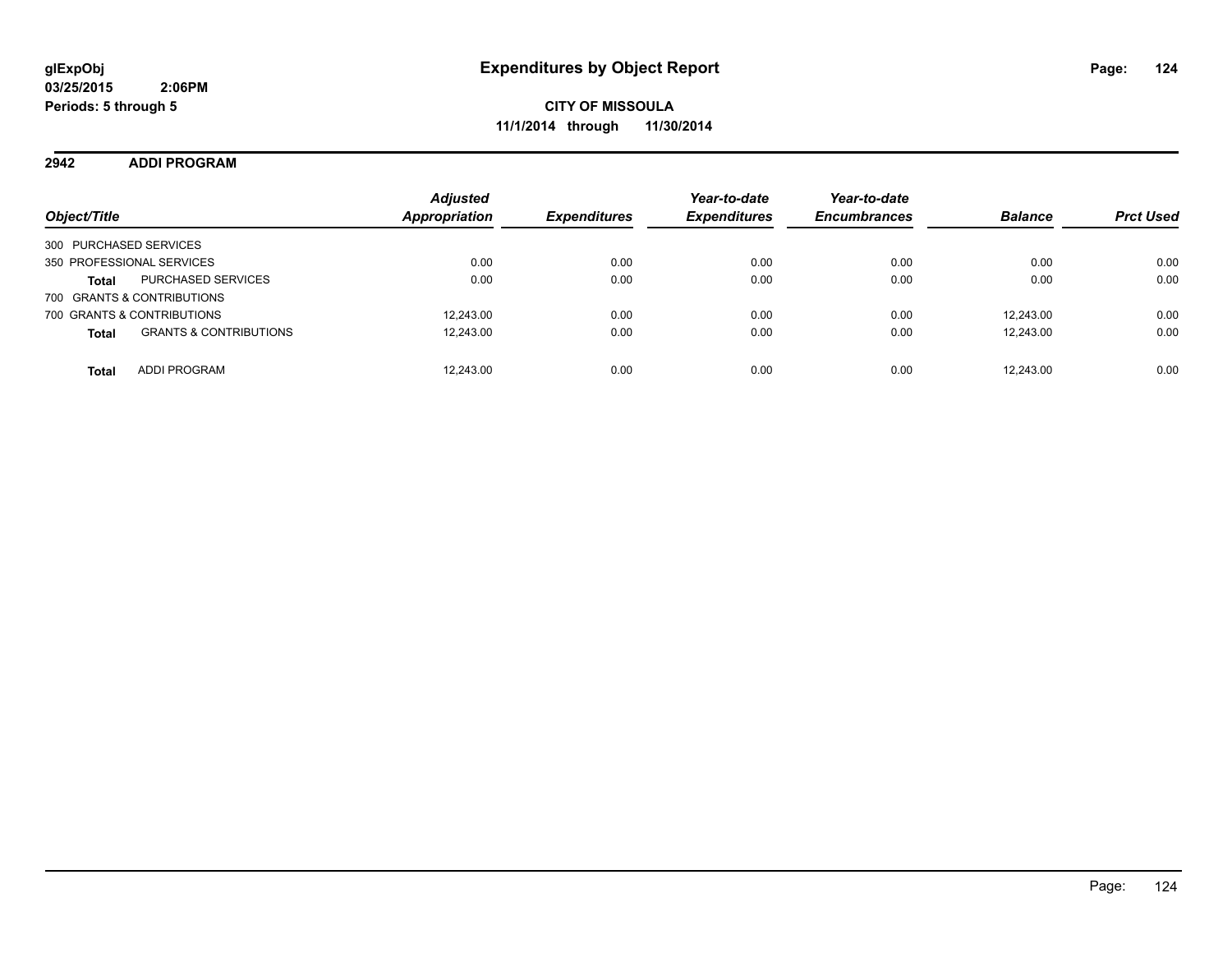#### **2943 CITY HOME PROGRAM INCOME**

**400 ENTITLEMENT GRANTS**

|                           |                                   | <b>Adjusted</b> |                     | Year-to-date        | Year-to-date        |                |                  |
|---------------------------|-----------------------------------|-----------------|---------------------|---------------------|---------------------|----------------|------------------|
| Object/Title              |                                   | Appropriation   | <b>Expenditures</b> | <b>Expenditures</b> | <b>Encumbrances</b> | <b>Balance</b> | <b>Prct Used</b> |
| 300 PURCHASED SERVICES    |                                   |                 |                     |                     |                     |                |                  |
| 350 PROFESSIONAL SERVICES |                                   | 35,000.00       | 0.00                | 0.00                | 0.00                | 35,000.00      | 0.00             |
|                           | 390 OTHER PURCHASED SERVICES      | 500.00          | 0.00                | 0.00                | 0.00                | 500.00         | 0.00             |
| <b>Total</b>              | <b>PURCHASED SERVICES</b>         | 35.500.00       | 0.00                | 0.00                | 0.00                | 35,500.00      | 0.00             |
|                           | 700 GRANTS & CONTRIBUTIONS        |                 |                     |                     |                     |                |                  |
|                           | 700 GRANTS & CONTRIBUTIONS        | 0.00            | 0.00                | 0.00                | 0.00                | 0.00           | 0.00             |
| <b>Total</b>              | <b>GRANTS &amp; CONTRIBUTIONS</b> | 0.00            | 0.00                | 0.00                | 0.00                | 0.00           | 0.00             |
| <b>Total</b>              | <b>ENTITLEMENT GRANTS</b>         | 35.500.00       | 0.00                | 0.00                | 0.00                | 35.500.00      | 0.00             |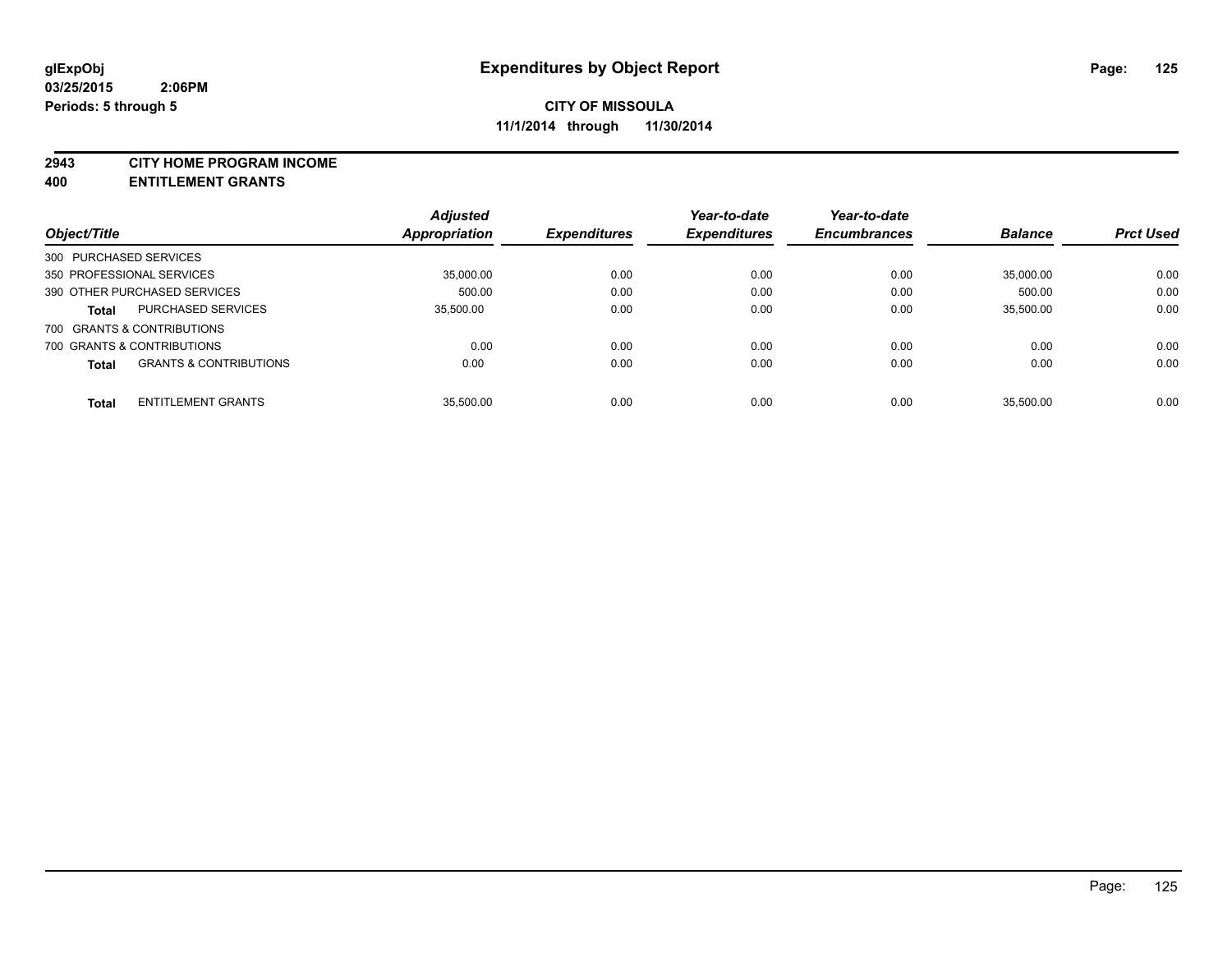#### **2943 CITY HOME PROGRAM INCOME**

| Object/Title                                      | <b>Adjusted</b><br>Appropriation | <b>Expenditures</b> | Year-to-date<br><b>Expenditures</b> | Year-to-date<br><b>Encumbrances</b> | <b>Balance</b> | <b>Prct Used</b> |
|---------------------------------------------------|----------------------------------|---------------------|-------------------------------------|-------------------------------------|----------------|------------------|
| 300 PURCHASED SERVICES                            |                                  |                     |                                     |                                     |                |                  |
| 350 PROFESSIONAL SERVICES                         | 35,000.00                        | 0.00                | 0.00                                | 0.00                                | 35.000.00      | 0.00             |
| 390 OTHER PURCHASED SERVICES                      | 500.00                           | 0.00                | 0.00                                | 0.00                                | 500.00         | 0.00             |
| <b>PURCHASED SERVICES</b><br><b>Total</b>         | 35,500.00                        | 0.00                | 0.00                                | 0.00                                | 35.500.00      | 0.00             |
| 700 GRANTS & CONTRIBUTIONS                        |                                  |                     |                                     |                                     |                |                  |
| 700 GRANTS & CONTRIBUTIONS                        | 0.00                             | 0.00                | 0.00                                | 0.00                                | 0.00           | 0.00             |
| <b>GRANTS &amp; CONTRIBUTIONS</b><br><b>Total</b> | 0.00                             | 0.00                | 0.00                                | 0.00                                | 0.00           | 0.00             |
| CITY HOME PROGRAM INCOME<br><b>Total</b>          | 35.500.00                        | 0.00                | 0.00                                | 0.00                                | 35.500.00      | 0.00             |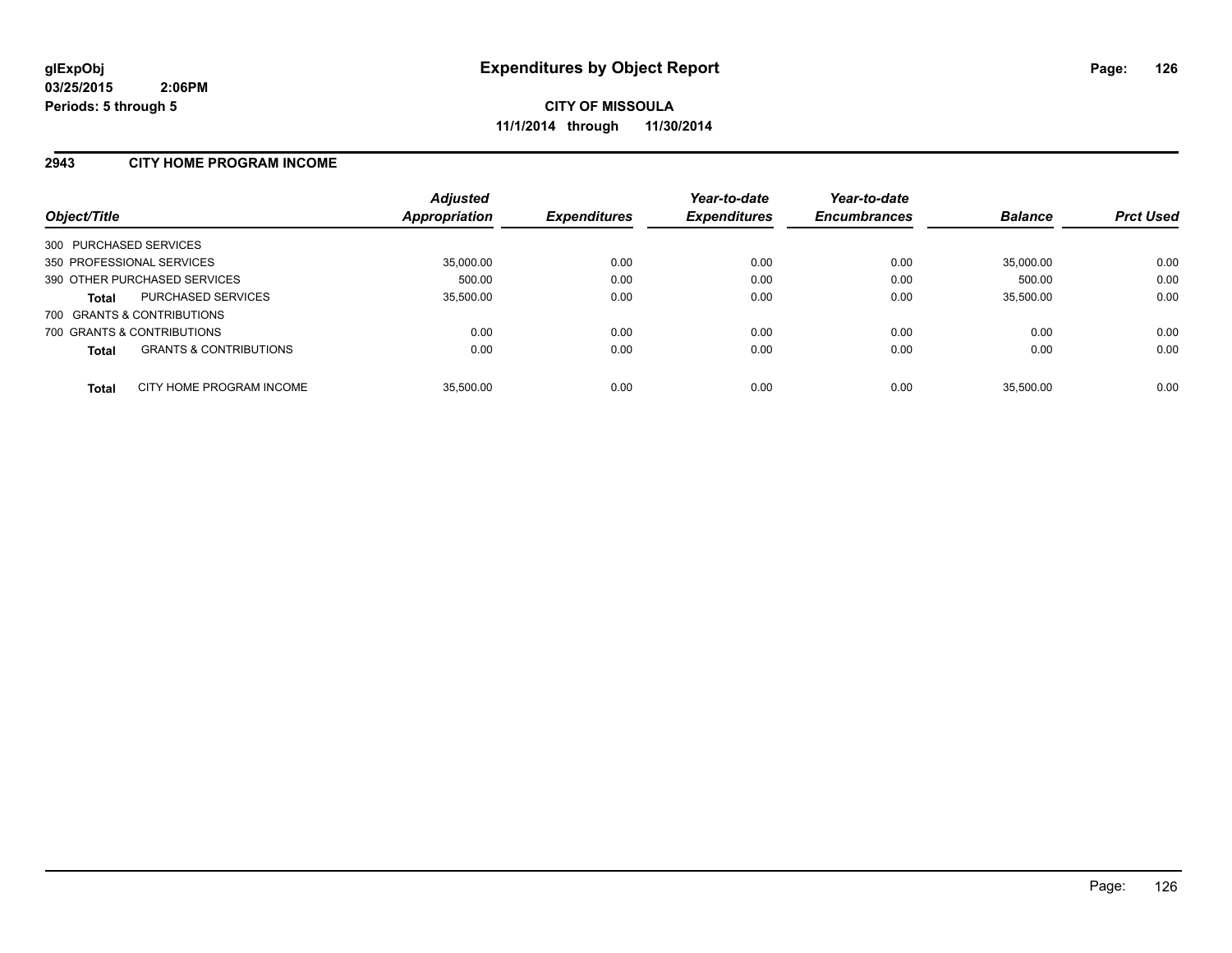#### **2944 NEIGHBORHOOD STABILIZATION PROGRAM**

**400 ENTITLEMENT GRANTS**

| Object/Title                              | <b>Adjusted</b><br>Appropriation | <b>Expenditures</b> | Year-to-date<br><b>Expenditures</b> | Year-to-date<br><b>Encumbrances</b> | <b>Balance</b> | <b>Prct Used</b> |
|-------------------------------------------|----------------------------------|---------------------|-------------------------------------|-------------------------------------|----------------|------------------|
| 300 PURCHASED SERVICES                    |                                  |                     |                                     |                                     |                |                  |
| 350 PROFESSIONAL SERVICES                 | 0.00                             | 0.00                | 0.00                                | 0.00                                | 0.00           | 0.00             |
| 390 OTHER PURCHASED SERVICES              | 0.00                             | 0.00                | 0.00                                | 0.00                                | 0.00           | 0.00             |
| <b>PURCHASED SERVICES</b><br><b>Total</b> | 0.00                             | 0.00                | 0.00                                | 0.00                                | 0.00           | 0.00             |
| ENTITLEMENT GRANTS<br><b>Total</b>        | 0.00                             | 0.00                | 0.00                                | 0.00                                | 0.00           | 0.00             |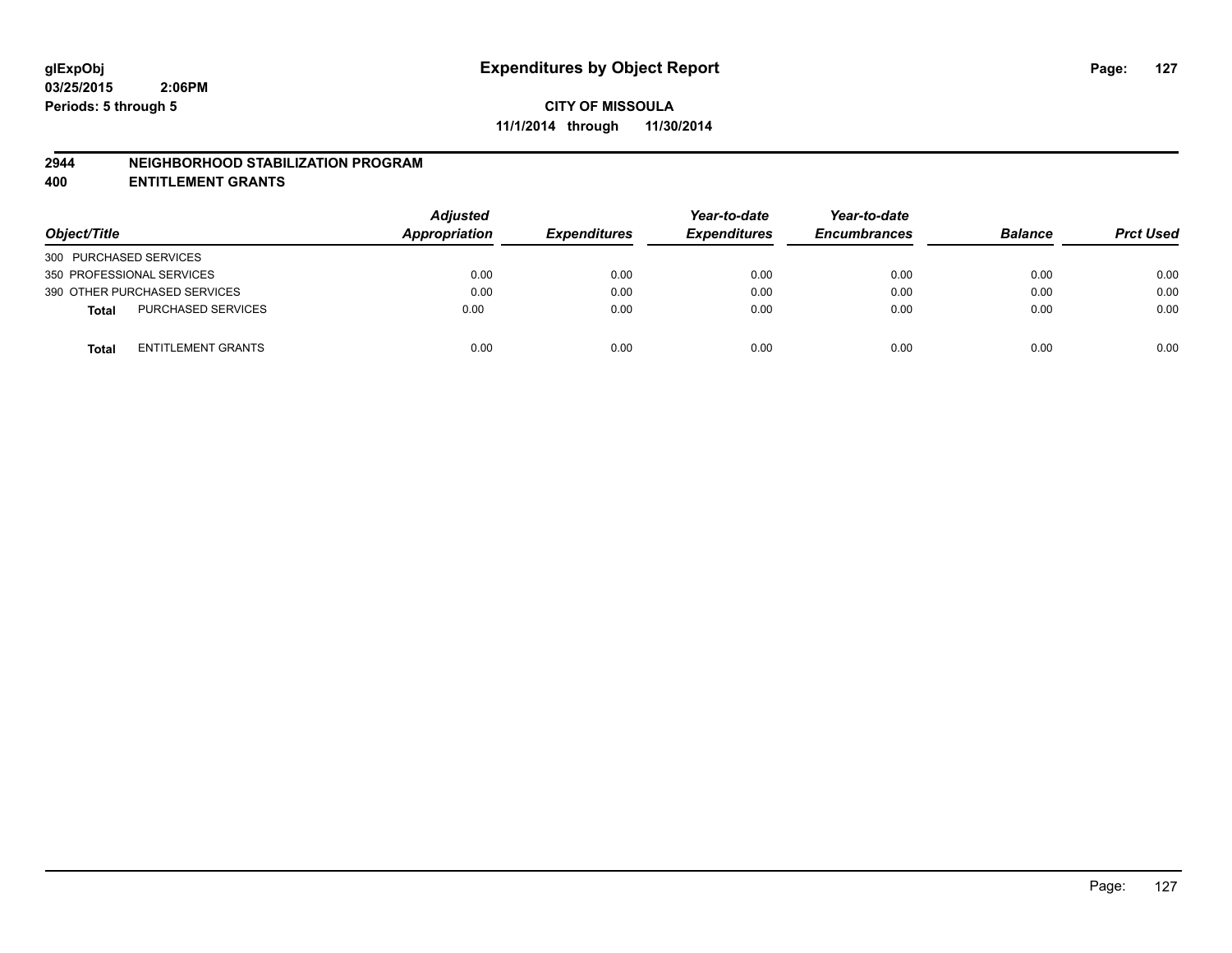#### **2944 NEIGHBORHOOD STABILIZATION PROGRAM**

**401 MHA/SILVERTIP**

| Object/Title                         | <b>Adjusted</b><br><b>Appropriation</b> | <b>Expenditures</b> | Year-to-date<br><b>Expenditures</b> | Year-to-date<br><b>Encumbrances</b> | <b>Balance</b> | <b>Prct Used</b> |
|--------------------------------------|-----------------------------------------|---------------------|-------------------------------------|-------------------------------------|----------------|------------------|
| 300 PURCHASED SERVICES               |                                         |                     |                                     |                                     |                |                  |
| 350 PROFESSIONAL SERVICES            | 0.00                                    | 0.00                | 0.00                                | 0.00                                | 0.00           | 0.00             |
| PURCHASED SERVICES<br>Total          | 0.00                                    | 0.00                | 0.00                                | 0.00                                | 0.00           | 0.00             |
| <b>MHA/SILVERTIP</b><br><b>Total</b> | 0.00                                    | 0.00                | 0.00                                | 0.00                                | 0.00           | 0.00             |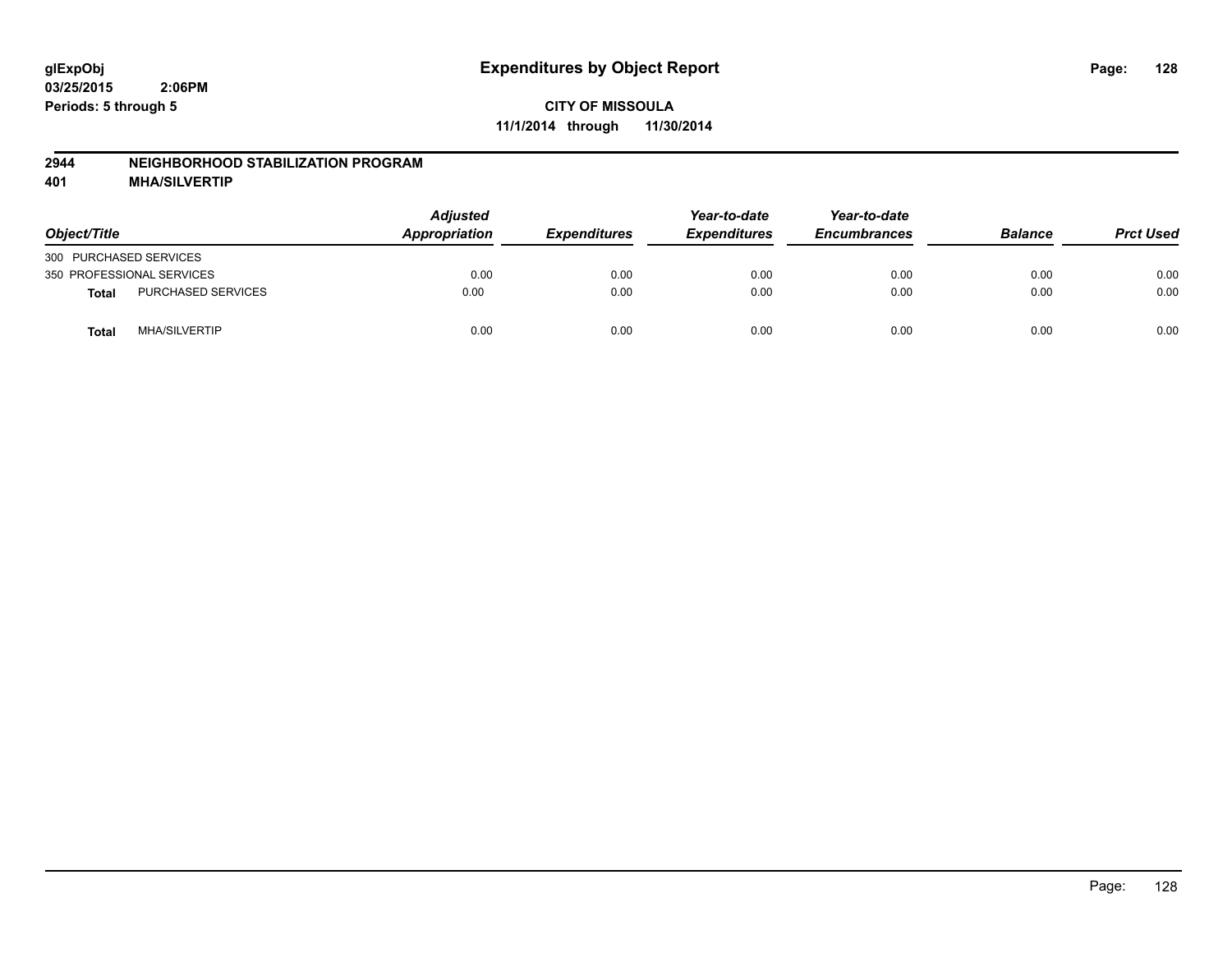#### **2944 NEIGHBORHOOD STABILIZATION PROGRAM**

**402 HUD/SILVERTIP**

| Object/Title                              | <b>Adjusted</b><br>Appropriation | <b>Expenditures</b> | Year-to-date<br><b>Expenditures</b> | Year-to-date<br><b>Encumbrances</b> | <b>Balance</b> | <b>Prct Used</b> |
|-------------------------------------------|----------------------------------|---------------------|-------------------------------------|-------------------------------------|----------------|------------------|
| 300 PURCHASED SERVICES                    |                                  |                     |                                     |                                     |                |                  |
| 350 PROFESSIONAL SERVICES                 | 0.00                             | 0.00                | 0.00                                | 0.00                                | 0.00           | 0.00             |
| 390 OTHER PURCHASED SERVICES              | 0.00                             | 0.00                | 0.00                                | 0.00                                | 0.00           | 0.00             |
| <b>PURCHASED SERVICES</b><br><b>Total</b> | 0.00                             | 0.00                | 0.00                                | 0.00                                | 0.00           | 0.00             |
| <b>HUD/SILVERTIP</b><br><b>Total</b>      | 0.00                             | 0.00                | 0.00                                | 0.00                                | 0.00           | 0.00             |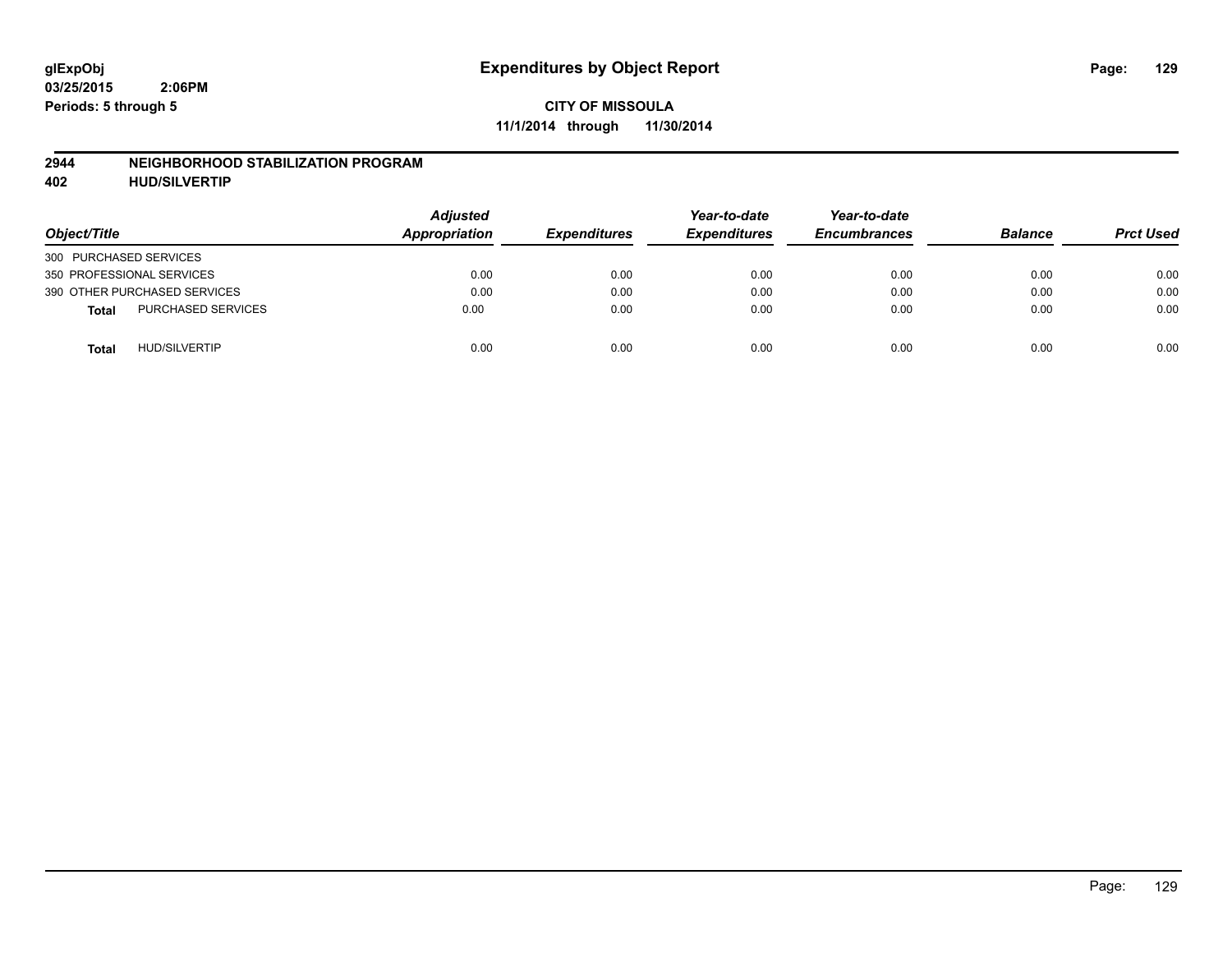**CITY OF MISSOULA 11/1/2014 through 11/30/2014**

### **2944 NEIGHBORHOOD STABILIZATION PROGRAM**

| Object/Title           |                                  | <b>Adjusted</b><br>Appropriation | <b>Expenditures</b> | Year-to-date<br><b>Expenditures</b> | Year-to-date<br><b>Encumbrances</b> | <b>Balance</b> | <b>Prct Used</b> |
|------------------------|----------------------------------|----------------------------------|---------------------|-------------------------------------|-------------------------------------|----------------|------------------|
| 300 PURCHASED SERVICES |                                  |                                  |                     |                                     |                                     |                |                  |
|                        | 350 PROFESSIONAL SERVICES        | 0.00                             | 0.00                | 0.00                                | 0.00                                | 0.00           | 0.00             |
|                        | 390 OTHER PURCHASED SERVICES     | 0.00                             | 0.00                | 0.00                                | 0.00                                | 0.00           | 0.00             |
| <b>Total</b>           | <b>PURCHASED SERVICES</b>        | 0.00                             | 0.00                | 0.00                                | 0.00                                | 0.00           | 0.00             |
| Total                  | NEIGHBORHOOD STABILIZATION PROGF | 0.00                             | 0.00                | 0.00                                | 0.00                                | 0.00           | 0.00             |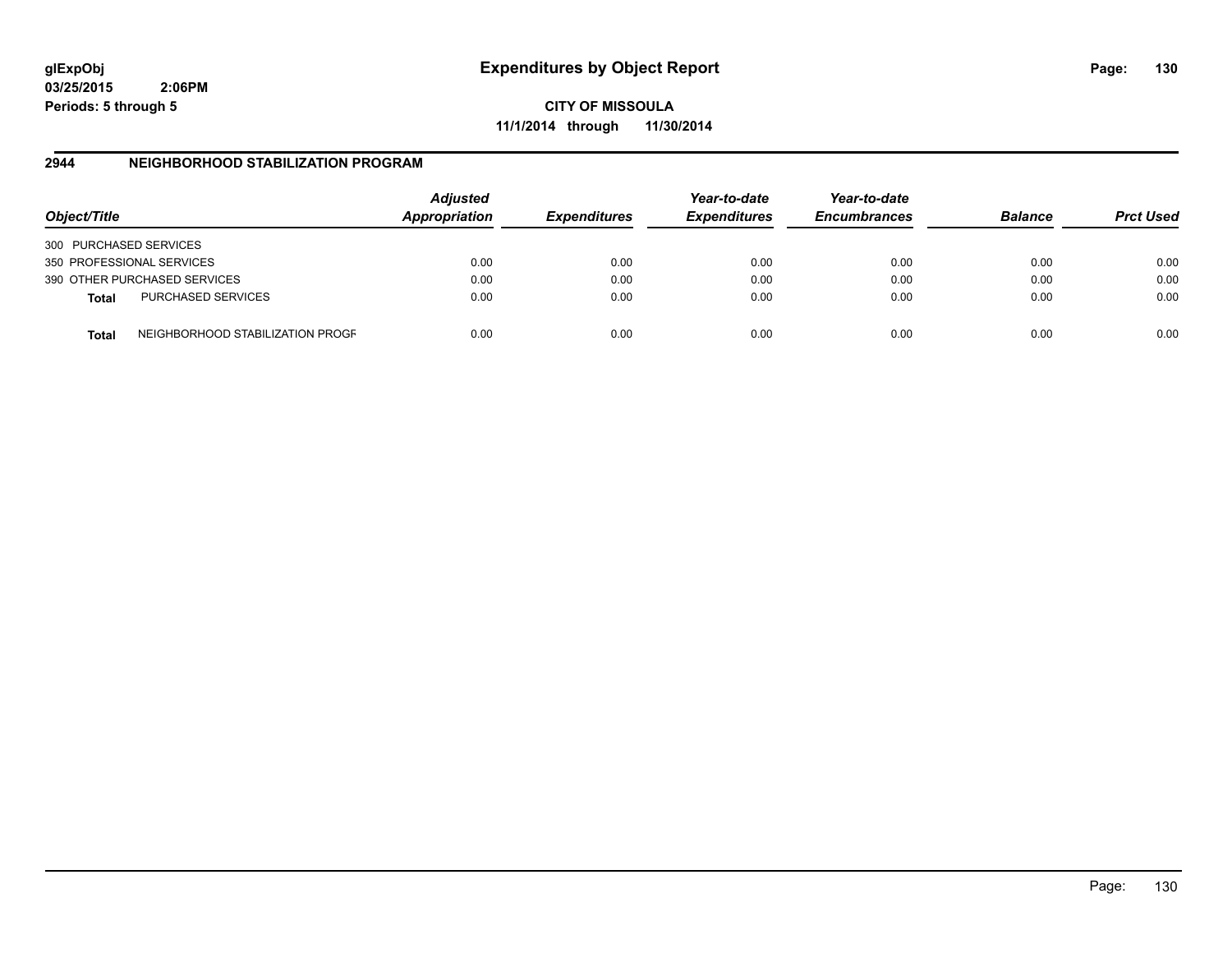#### **2955 TRANSPORTATION**

**250 DEVELOPMENT SERVICES**

|                                            | <b>Adjusted</b>      |                     | Year-to-date        | Year-to-date        |                |                  |
|--------------------------------------------|----------------------|---------------------|---------------------|---------------------|----------------|------------------|
| Object/Title                               | <b>Appropriation</b> | <b>Expenditures</b> | <b>Expenditures</b> | <b>Encumbrances</b> | <b>Balance</b> | <b>Prct Used</b> |
| 100 PERSONAL SERVICES                      |                      |                     |                     |                     |                |                  |
| 110 SALARIES AND WAGES                     | 431,575.00           | 2,437.78            | 90,224.39           | 0.00                | 341,350.61     | 20.91            |
| 120 OVERTIME/TERMINATION                   | 0.00                 | 0.00                | 390.88              | 0.00                | $-390.88$      | 0.00             |
| 140 EMPLOYER CONTRIBUTIONS                 | 154,330.00           | 1,318.12            | 36,896.44           | 0.00                | 117,433.56     | 23.91            |
| 141 STATE RETIREMENT CONTRIBUTIONS         | 0.00                 | 2.44                | 173.14              | 0.00                | $-173.14$      | 0.00             |
| PERSONAL SERVICES<br>Total                 | 585,905.00           | 3,758.34            | 127,684.85          | 0.00                | 458,220.15     | 21.79            |
| 200 SUPPLIES                               |                      |                     |                     |                     |                |                  |
| 210 OFFICE SUPPLIES                        | 5,800.00             | 62.91               | 642.79              | 0.00                | 5,157.21       | 11.08            |
| 220 OPERATING SUPPLIES                     | 19,175.00            | 4,333.14            | 12,400.18           | 0.00                | 6,774.82       | 64.67            |
| 230 REPAIR/MAINTENANCE                     | 0.00                 | 0.00                | 6.99                | 0.00                | $-6.99$        | 0.00             |
| 231 GASOLINE                               | 0.00                 | 0.00                | 163.24              | 0.00                | $-163.24$      | 0.00             |
| 240 OTHER SUPPLIES                         | 560.00               | 0.00                | 28.02               | 0.00                | 531.98         | 5.00             |
| <b>SUPPLIES</b><br><b>Total</b>            | 25,535.00            | 4,396.05            | 13,241.22           | 0.00                | 12,293.78      | 51.86            |
| 300 PURCHASED SERVICES                     |                      |                     |                     |                     |                |                  |
| 310 COMMUNICATIONS                         | 1,800.00             | 90.66               | 550.53              | 0.00                | 1,249.47       | 30.59            |
| 320 PRINTING & DUPLICATING                 | 12,675.00            | 0.00                | 3,311.73            | 0.00                | 9,363.27       | 26.13            |
| 330 PUBLICITY, SUBSCRIPTIONS & DUES        | 32,271.00            | 1,429.00            | 9,425.50            | 0.00                | 22,845.50      | 29.21            |
| 341 ELECTRICITY & NATURAL GAS              | 0.00                 | 0.00                | 50.01               | 0.00                | $-50.01$       | 0.00             |
| 344 TELEPHONE SERVICE                      | 1.059.00             | 113.92              | 406.96              | 0.00                | 652.04         | 38.43            |
| 350 PROFESSIONAL SERVICES                  | 86,154.00            | 100.00              | 2,022.50            | 0.00                | 84,131.50      | 2.35             |
| 360 REPAIR & MAINTENANCE                   | 13,100.00            | 0.00                | 121.50              | 0.00                | 12,978.50      | 0.93             |
| 370 TRAVEL                                 | 11,025.00            | 0.00                | 3,825.71            | 0.00                | 7,199.29       | 34.70            |
| 380 TRAINING                               | 14,700.00            | 0.00                | 1,190.00            | 0.00                | 13,510.00      | 8.10             |
| 390 OTHER PURCHASED SERVICES               | 64,849.00            | 0.00                | 3,684.08            | 0.00                | 61,164.92      | 5.68             |
| PURCHASED SERVICES<br>Total                | 237,633.00           | 1,733.58            | 24,588.52           | 0.00                | 213,044.48     | 10.35            |
| 500 FIXED CHARGES                          |                      |                     |                     |                     |                |                  |
| 500 FIXED CHARGES                          | 41,207.00            | 0.00                | 616.12              | 0.00                | 40,590.88      | 1.50             |
| <b>FIXED CHARGES</b><br><b>Total</b>       | 41,207.00            | 0.00                | 616.12              | 0.00                | 40,590.88      | 1.50             |
| 700 GRANTS & CONTRIBUTIONS                 |                      |                     |                     |                     |                |                  |
| 700 GRANTS & CONTRIBUTIONS                 | 148,096.00           | 0.00                | 0.00                | 0.00                | 148,096.00     | 0.00             |
| <b>GRANTS &amp; CONTRIBUTIONS</b><br>Total | 148,096.00           | 0.00                | 0.00                | 0.00                | 148,096.00     | 0.00             |
| 800 OTHER OBJECTS                          |                      |                     |                     |                     |                |                  |
| 820 TRANSFERS TO OTHER FUNDS               | 3,593.00             | 0.00                | 0.00                | 0.00                | 3,593.00       | 0.00             |
|                                            |                      |                     |                     |                     |                |                  |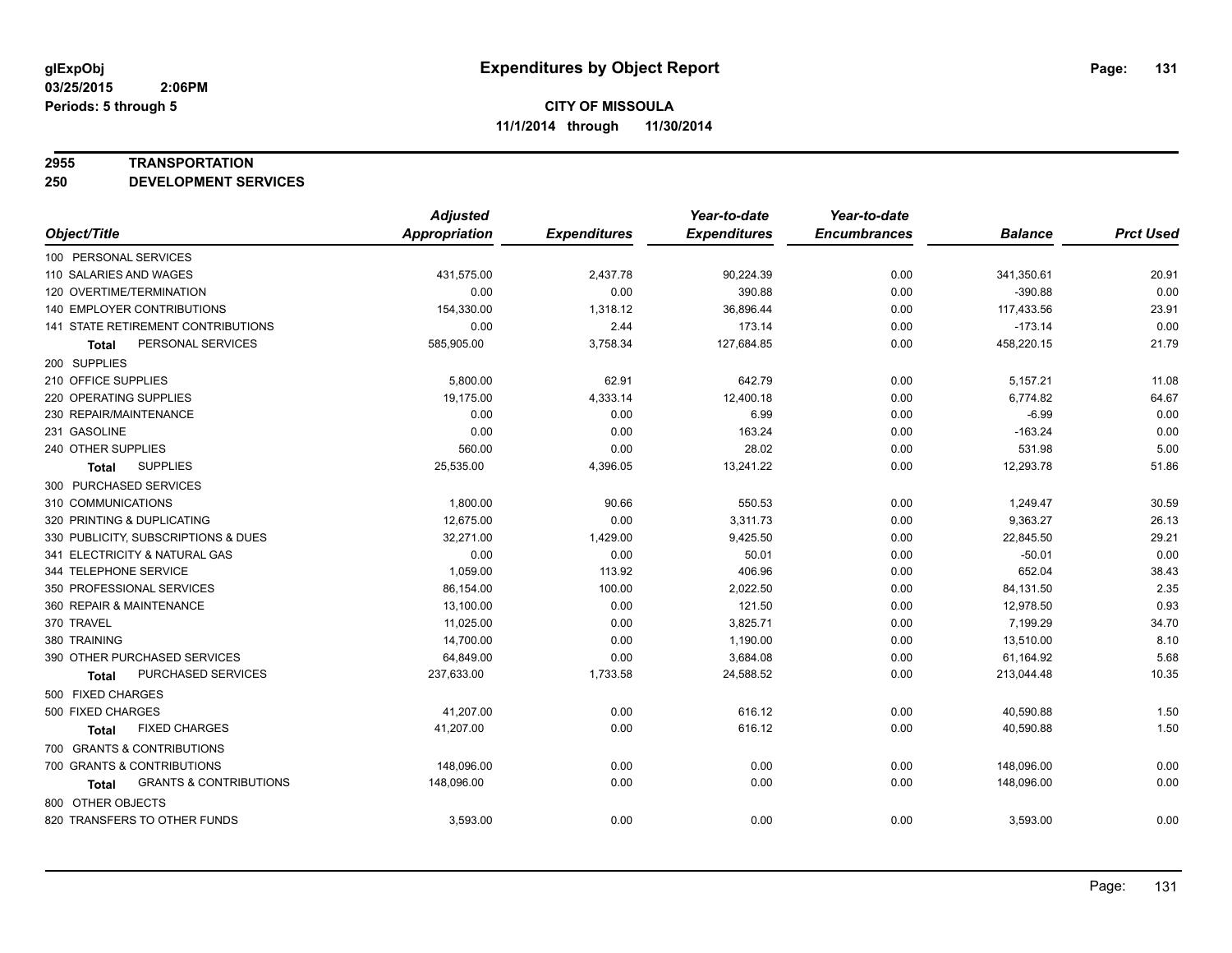#### **2955 TRANSPORTATION**

**250 DEVELOPMENT SERVICES**

| Object/Title    |                      | <b>Adjusted</b><br>Appropriation | <b>Expenditures</b> | Year-to-date<br><b>Expenditures</b> | Year-to-date<br><b>Encumbrances</b> | <b>Balance</b> | <b>Prct Used</b> |
|-----------------|----------------------|----------------------------------|---------------------|-------------------------------------|-------------------------------------|----------------|------------------|
| 845 CONTINGENCY |                      | 32,825.00                        | 0.00                | 0.00                                | 0.00                                | 32,825.00      | 0.00             |
| Total           | OTHER OBJECTS        | 36.418.00                        | 0.00                | 0.00                                | 0.00                                | 36.418.00      | 0.00             |
| <b>Total</b>    | DEVELOPMENT SERVICES | 1,074,794.00                     | 9,887.97            | 166,130.71                          | 0.00                                | 908.663.29     | 15.46            |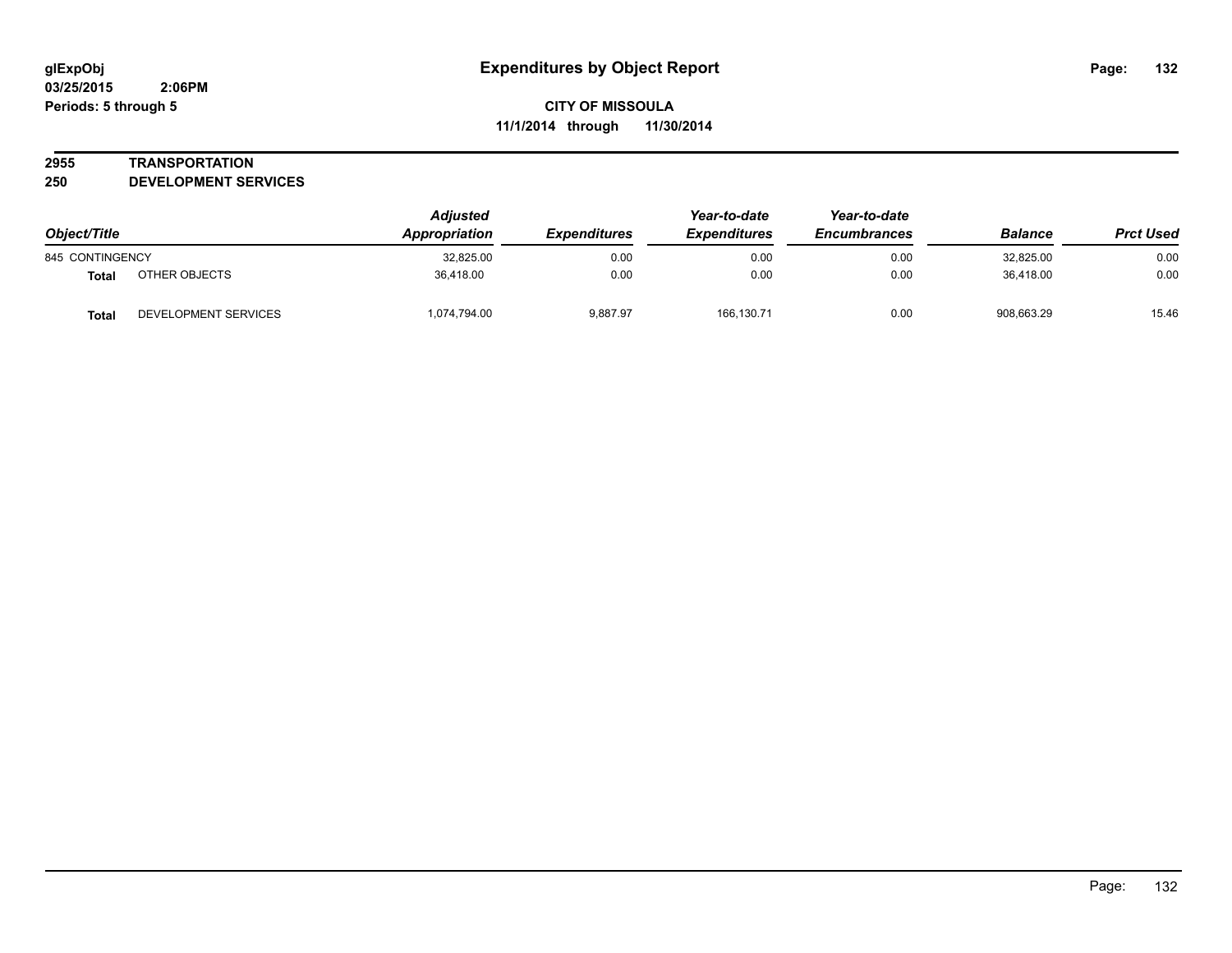#### **2955 TRANSPORTATION**

|                                                   | <b>Adjusted</b> |                     | Year-to-date        | Year-to-date        |                |                  |
|---------------------------------------------------|-----------------|---------------------|---------------------|---------------------|----------------|------------------|
| Object/Title                                      | Appropriation   | <b>Expenditures</b> | <b>Expenditures</b> | <b>Encumbrances</b> | <b>Balance</b> | <b>Prct Used</b> |
| 100 PERSONAL SERVICES                             |                 |                     |                     |                     |                |                  |
| 110 SALARIES AND WAGES                            | 431,575.00      | 2,437.78            | 90,224.39           | 0.00                | 341,350.61     | 20.91            |
| 120 OVERTIME/TERMINATION                          | 0.00            | 0.00                | 390.88              | 0.00                | $-390.88$      | 0.00             |
| <b>140 EMPLOYER CONTRIBUTIONS</b>                 | 154,330.00      | 1,318.12            | 36,896.44           | 0.00                | 117,433.56     | 23.91            |
| <b>141 STATE RETIREMENT CONTRIBUTIONS</b>         | 0.00            | 2.44                | 173.14              | 0.00                | $-173.14$      | 0.00             |
| PERSONAL SERVICES<br>Total                        | 585,905.00      | 3,758.34            | 127,684.85          | 0.00                | 458,220.15     | 21.79            |
| 200 SUPPLIES                                      |                 |                     |                     |                     |                |                  |
| 210 OFFICE SUPPLIES                               | 5,800.00        | 62.91               | 642.79              | 0.00                | 5,157.21       | 11.08            |
| 220 OPERATING SUPPLIES                            | 19.175.00       | 4,333.14            | 12,400.18           | 0.00                | 6,774.82       | 64.67            |
| 230 REPAIR/MAINTENANCE                            | 0.00            | 0.00                | 6.99                | 0.00                | $-6.99$        | 0.00             |
| 231 GASOLINE                                      | 0.00            | 0.00                | 163.24              | 0.00                | $-163.24$      | 0.00             |
| 240 OTHER SUPPLIES                                | 560.00          | 0.00                | 28.02               | 0.00                | 531.98         | 5.00             |
| <b>SUPPLIES</b><br>Total                          | 25,535.00       | 4,396.05            | 13,241.22           | 0.00                | 12,293.78      | 51.86            |
| 300 PURCHASED SERVICES                            |                 |                     |                     |                     |                |                  |
| 310 COMMUNICATIONS                                | 1,800.00        | 90.66               | 550.53              | 0.00                | 1,249.47       | 30.59            |
| 320 PRINTING & DUPLICATING                        | 12,675.00       | 0.00                | 3,311.73            | 0.00                | 9,363.27       | 26.13            |
| 330 PUBLICITY, SUBSCRIPTIONS & DUES               | 32,271.00       | 1,429.00            | 9,425.50            | 0.00                | 22,845.50      | 29.21            |
| 341 ELECTRICITY & NATURAL GAS                     | 0.00            | 0.00                | 50.01               | 0.00                | $-50.01$       | 0.00             |
| 344 TELEPHONE SERVICE                             | 1,059.00        | 113.92              | 406.96              | 0.00                | 652.04         | 38.43            |
| 350 PROFESSIONAL SERVICES                         | 86,154.00       | 100.00              | 2,022.50            | 0.00                | 84,131.50      | 2.35             |
| 360 REPAIR & MAINTENANCE                          | 13,100.00       | 0.00                | 121.50              | 0.00                | 12,978.50      | 0.93             |
| 370 TRAVEL                                        | 11,025.00       | 0.00                | 3,825.71            | 0.00                | 7,199.29       | 34.70            |
| 380 TRAINING                                      | 14,700.00       | 0.00                | 1,190.00            | 0.00                | 13,510.00      | 8.10             |
| 390 OTHER PURCHASED SERVICES                      | 64,849.00       | 0.00                | 3,684.08            | 0.00                | 61,164.92      | 5.68             |
| PURCHASED SERVICES<br><b>Total</b>                | 237,633.00      | 1,733.58            | 24,588.52           | 0.00                | 213,044.48     | 10.35            |
| 500 FIXED CHARGES                                 |                 |                     |                     |                     |                |                  |
| 500 FIXED CHARGES                                 | 41,207.00       | 0.00                | 616.12              | 0.00                | 40,590.88      | 1.50             |
| <b>FIXED CHARGES</b><br>Total                     | 41,207.00       | 0.00                | 616.12              | 0.00                | 40,590.88      | 1.50             |
| 700 GRANTS & CONTRIBUTIONS                        |                 |                     |                     |                     |                |                  |
| 700 GRANTS & CONTRIBUTIONS                        | 148,096.00      | 0.00                | 0.00                | 0.00                | 148,096.00     | 0.00             |
| <b>GRANTS &amp; CONTRIBUTIONS</b><br><b>Total</b> | 148,096.00      | 0.00                | 0.00                | 0.00                | 148,096.00     | 0.00             |
| 800 OTHER OBJECTS                                 |                 |                     |                     |                     |                |                  |
| 820 TRANSFERS TO OTHER FUNDS                      | 3,593.00        | 0.00                | 0.00                | 0.00                | 3,593.00       | 0.00             |
| 845 CONTINGENCY                                   | 32,825.00       | 0.00                | 0.00                | 0.00                | 32,825.00      | 0.00             |
|                                                   |                 |                     |                     |                     |                |                  |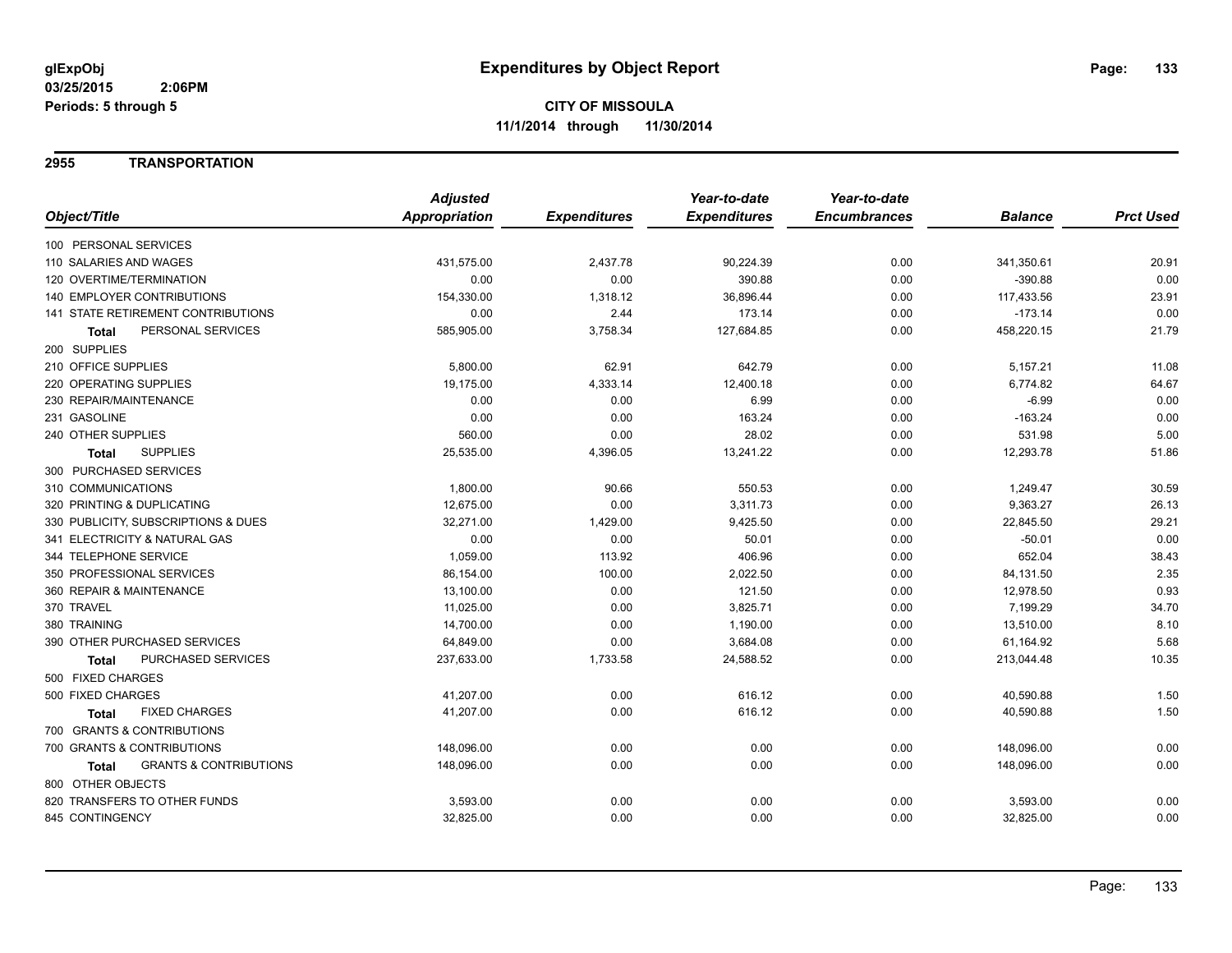#### **2955 TRANSPORTATION**

| Object/Title |                | <b>Adjusted</b><br><b>Appropriation</b> | <b>Expenditures</b> | Year-to-date<br><b>Expenditures</b> | Year-to-date<br><b>Encumbrances</b> | <b>Balance</b> | <b>Prct Used</b> |
|--------------|----------------|-----------------------------------------|---------------------|-------------------------------------|-------------------------------------|----------------|------------------|
| <b>Total</b> | OTHER OBJECTS  | 36.418.00                               | 0.00                | 0.00                                | 0.00                                | 36.418.00      | 0.00             |
| <b>Total</b> | TRANSPORTATION | 1,074,794.00                            | 9,887.97            | 166,130.71                          | 0.00                                | 908,663.29     | 15.46            |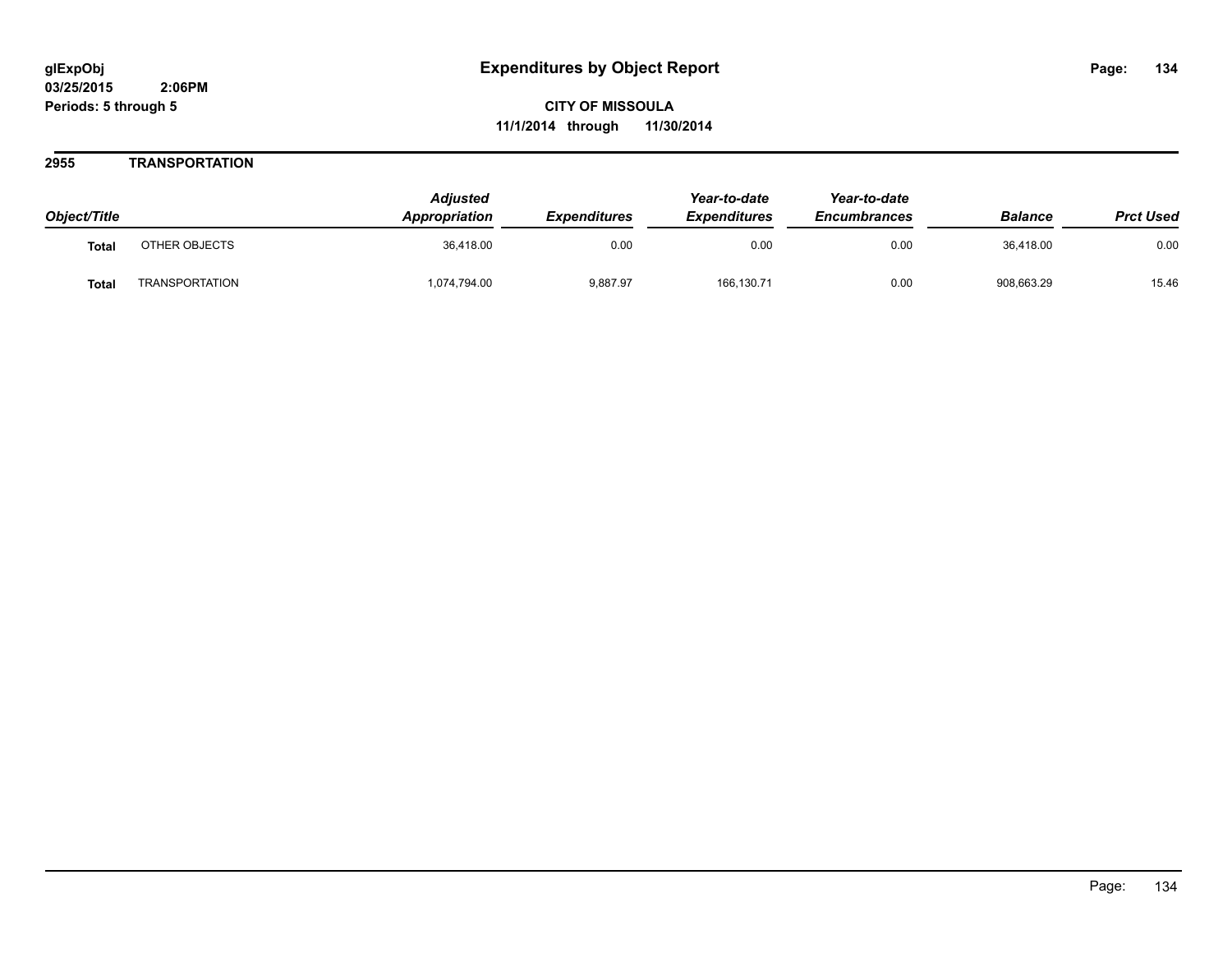#### **2987 FEDERAL TRANSPORTATION FUND**

**370 PARKS & RECREATION**

|                                    | <b>Adjusted</b> |                     | Year-to-date        | Year-to-date        |                |                  |
|------------------------------------|-----------------|---------------------|---------------------|---------------------|----------------|------------------|
| Object/Title                       | Appropriation   | <b>Expenditures</b> | <b>Expenditures</b> | <b>Encumbrances</b> | <b>Balance</b> | <b>Prct Used</b> |
| 100 PERSONAL SERVICES              |                 |                     |                     |                     |                |                  |
| 110 SALARIES AND WAGES             | 0.00            | 98.76               | 1.420.92            | 0.00                | $-1,420.92$    | 0.00             |
| 140 EMPLOYER CONTRIBUTIONS         | 0.00            | 22.38               | 322.22              | 0.00                | $-322.22$      | 0.00             |
| 141 STATE RETIREMENT CONTRIBUTIONS | 0.00            | 0.10                | 2.39                | 0.00                | $-2.39$        | 0.00             |
| PERSONAL SERVICES<br><b>Total</b>  | 0.00            | 121.24              | 1.745.53            | 0.00                | $-1,745.53$    | 0.00             |
| PARKS & RECREATION<br><b>Total</b> | 0.00            | 121.24              | 1.745.53            | 0.00                | $-1.745.53$    | 0.00             |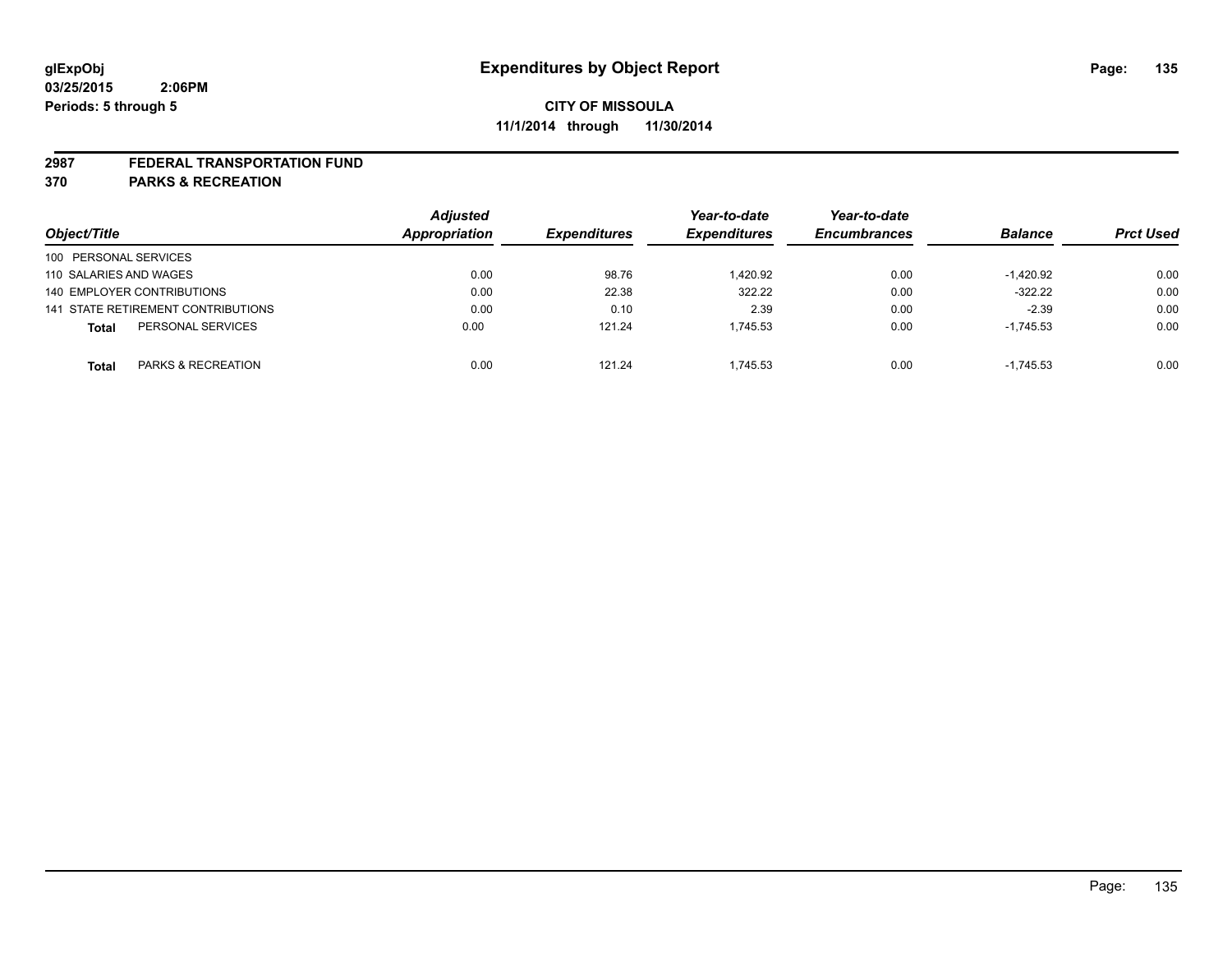#### **2987 FEDERAL TRANSPORTATION FUND**

**390 NON-DEPARTMENTAL**

| Object/Title                          | <b>Adjusted</b><br><b>Appropriation</b> | <b>Expenditures</b> | Year-to-date<br><b>Expenditures</b> | Year-to-date<br><b>Encumbrances</b> | <b>Balance</b> | <b>Prct Used</b> |
|---------------------------------------|-----------------------------------------|---------------------|-------------------------------------|-------------------------------------|----------------|------------------|
| 100 PERSONAL SERVICES                 |                                         |                     |                                     |                                     |                |                  |
| 110 SALARIES AND WAGES                | 0.00                                    | 0.00                | 0.00                                | 0.00                                | 0.00           | 0.00             |
| 120 OVERTIME/TERMINATION              | 0.00                                    | 0.00                | 0.00                                | 0.00                                | 0.00           | 0.00             |
| <b>140 EMPLOYER CONTRIBUTIONS</b>     | 0.00                                    | 0.00                | 0.00                                | 0.00                                | 0.00           | 0.00             |
| PERSONAL SERVICES<br><b>Total</b>     | 0.00                                    | 0.00                | 0.00                                | 0.00                                | 0.00           | 0.00             |
| 800 OTHER OBJECTS                     |                                         |                     |                                     |                                     |                |                  |
| 820 TRANSFERS TO OTHER FUNDS          | 0.00                                    | 0.00                | 0.00                                | 0.00                                | 0.00           | 0.00             |
| OTHER OBJECTS<br><b>Total</b>         | 0.00                                    | 0.00                | 0.00                                | 0.00                                | 0.00           | 0.00             |
| 900 CAPITAL OUTLAY                    |                                         |                     |                                     |                                     |                |                  |
| 930 IMPROVEMENTS                      | 1.632.318.00                            | 66,058.30           | 540,715.91                          | 0.00                                | 1,091,602.09   | 33.13            |
| <b>CAPITAL OUTLAY</b><br><b>Total</b> | 1,632,318.00                            | 66,058.30           | 540,715.91                          | 0.00                                | 1,091,602.09   | 33.13            |
| NON-DEPARTMENTAL<br><b>Total</b>      | 1,632,318.00                            | 66,058.30           | 540.715.91                          | 0.00                                | 1,091,602.09   | 33.13            |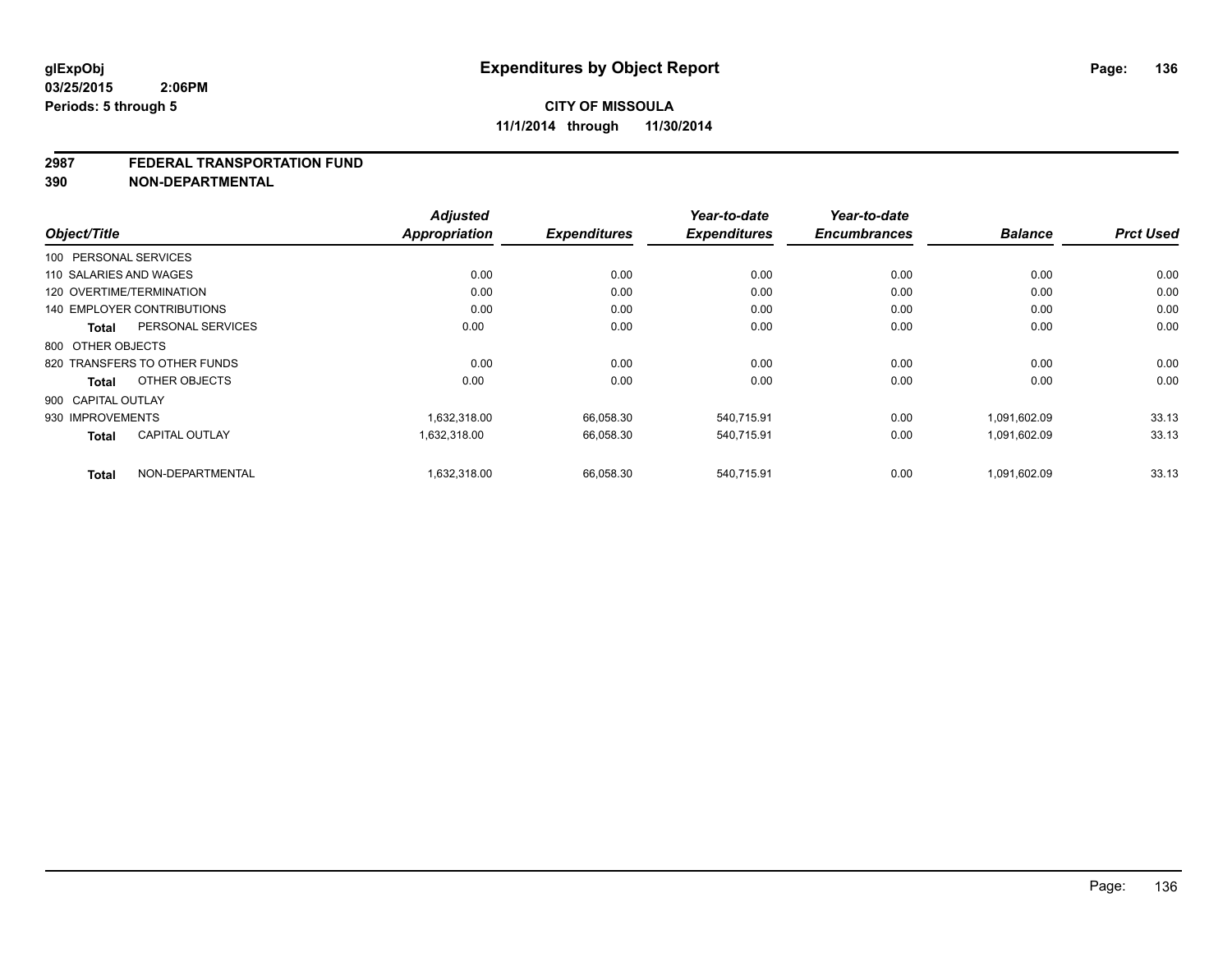**CITY OF MISSOULA 11/1/2014 through 11/30/2014**

### **2987 FEDERAL TRANSPORTATION FUND**

|                        |                                    | <b>Adjusted</b> |                     | Year-to-date        | Year-to-date        |                |                  |
|------------------------|------------------------------------|-----------------|---------------------|---------------------|---------------------|----------------|------------------|
| Object/Title           |                                    | Appropriation   | <b>Expenditures</b> | <b>Expenditures</b> | <b>Encumbrances</b> | <b>Balance</b> | <b>Prct Used</b> |
| 100 PERSONAL SERVICES  |                                    |                 |                     |                     |                     |                |                  |
| 110 SALARIES AND WAGES |                                    | 0.00            | 98.76               | 1,420.92            | 0.00                | $-1,420.92$    | 0.00             |
|                        | 120 OVERTIME/TERMINATION           | 0.00            | 0.00                | 0.00                | 0.00                | 0.00           | 0.00             |
|                        | <b>140 EMPLOYER CONTRIBUTIONS</b>  | 0.00            | 22.38               | 322.22              | 0.00                | $-322.22$      | 0.00             |
|                        | 141 STATE RETIREMENT CONTRIBUTIONS | 0.00            | 0.10                | 2.39                | 0.00                | $-2.39$        | 0.00             |
| <b>Total</b>           | PERSONAL SERVICES                  | 0.00            | 121.24              | 1,745.53            | 0.00                | $-1,745.53$    | 0.00             |
| 800 OTHER OBJECTS      |                                    |                 |                     |                     |                     |                |                  |
|                        | 820 TRANSFERS TO OTHER FUNDS       | 0.00            | 0.00                | 0.00                | 0.00                | 0.00           | 0.00             |
| Total                  | OTHER OBJECTS                      | 0.00            | 0.00                | 0.00                | 0.00                | 0.00           | 0.00             |
| 900 CAPITAL OUTLAY     |                                    |                 |                     |                     |                     |                |                  |
| 930 IMPROVEMENTS       |                                    | 1,632,318.00    | 66,058.30           | 540,715.91          | 0.00                | 1,091,602.09   | 33.13            |
| <b>Total</b>           | <b>CAPITAL OUTLAY</b>              | 1,632,318.00    | 66,058.30           | 540,715.91          | 0.00                | 1,091,602.09   | 33.13            |
| <b>Total</b>           | FEDERAL TRANSPORTATION FUND        | 1,632,318.00    | 66,179.54           | 542,461.44          | 0.00                | 1,089,856.56   | 33.23            |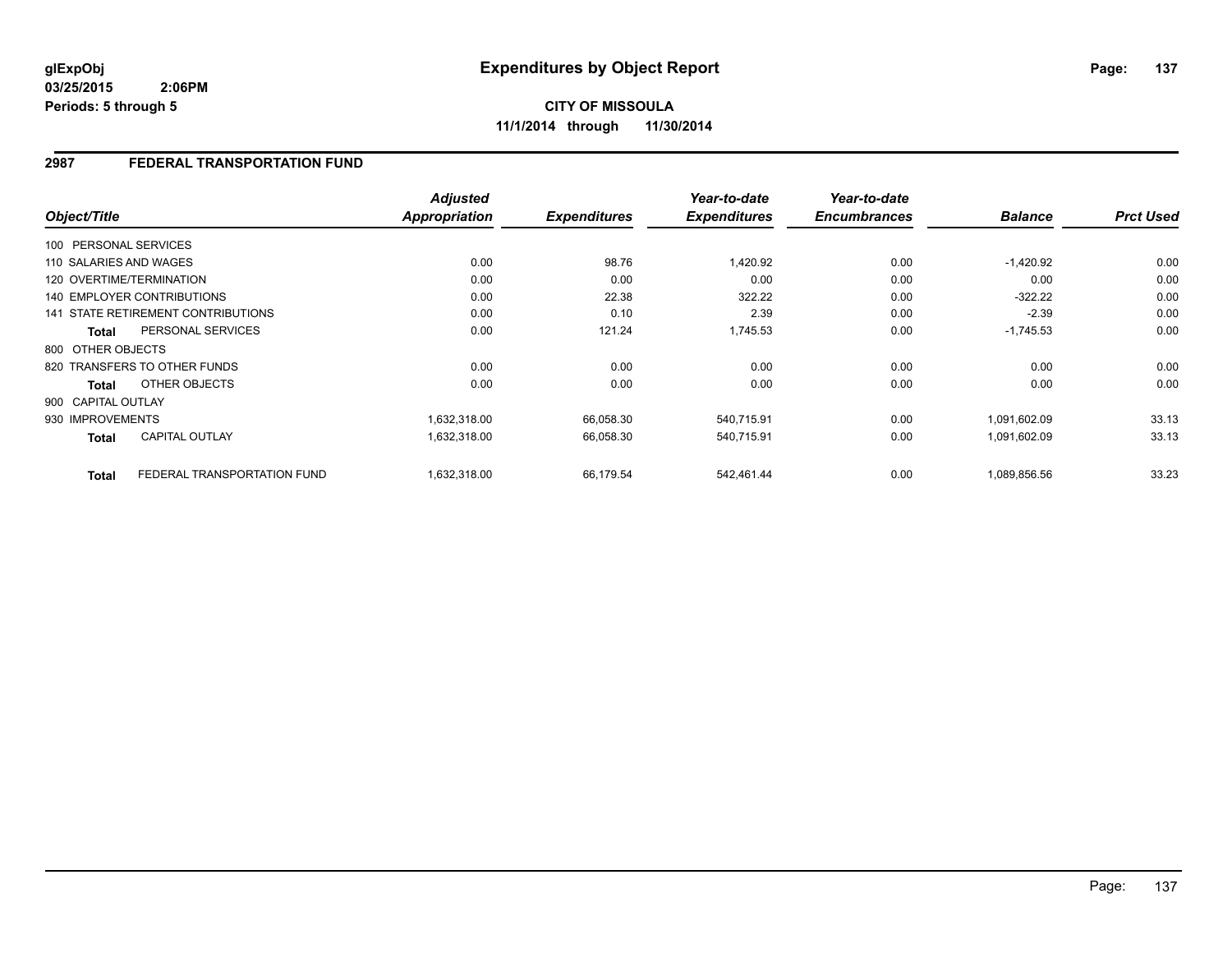# **CITY OF MISSOULA 11/1/2014 through 11/30/2014**

### **2988 GRANTS & DONATIONS FUND**

**223 CITY CLERK**

| Object/Title        |                   | <b>Adjusted</b><br>Appropriation | <b>Expenditures</b> | Year-to-date<br><b>Expenditures</b> | Year-to-date<br><b>Encumbrances</b> | <b>Balance</b> | <b>Prct Used</b> |
|---------------------|-------------------|----------------------------------|---------------------|-------------------------------------|-------------------------------------|----------------|------------------|
| 200 SUPPLIES        |                   |                                  |                     |                                     |                                     |                |                  |
| 210 OFFICE SUPPLIES |                   | 0.00                             | 0.00                | 0.00                                | 0.00                                | 0.00           | 0.00             |
| <b>Total</b>        | <b>SUPPLIES</b>   | 0.00                             | 0.00                | 0.00                                | 0.00                                | 0.00           | 0.00             |
| <b>Total</b>        | <b>CITY CLERK</b> | 0.00                             | 0.00                | 0.00                                | 0.00                                | 0.00           | 0.00             |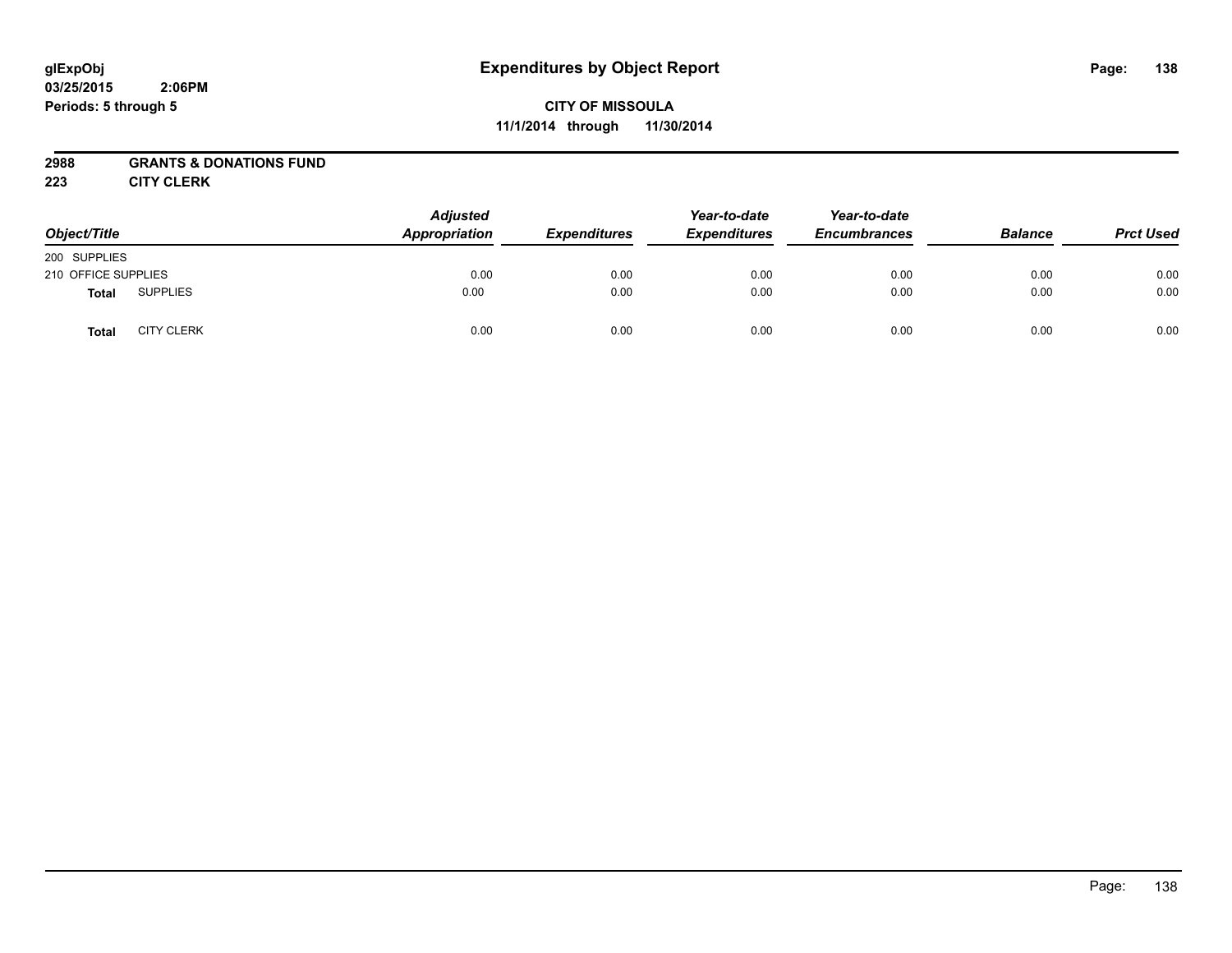#### **2988 GRANTS & DONATIONS FUND**

**270 CITY ATTORNEY**

| Object/Title |                                    | <b>Adjusted</b><br>Appropriation | <b>Expenditures</b> | Year-to-date<br><b>Expenditures</b> | Year-to-date<br><b>Encumbrances</b> | <b>Balance</b> | <b>Prct Used</b> |
|--------------|------------------------------------|----------------------------------|---------------------|-------------------------------------|-------------------------------------|----------------|------------------|
|              | 100 PERSONAL SERVICES              |                                  |                     |                                     |                                     |                |                  |
|              |                                    |                                  |                     |                                     |                                     |                |                  |
|              | 110 SALARIES AND WAGES             | 29.831.00                        | 2.254.34            | 11,151.88                           | 0.00                                | 18.679.12      | 37.38            |
|              | 140 EMPLOYER CONTRIBUTIONS         | 0.00                             | 760.50              | 4,116.24                            | 0.00                                | $-4,116.24$    | 0.00             |
|              | 141 STATE RETIREMENT CONTRIBUTIONS | 0.00                             | 2.25                | 14.55                               | 0.00                                | $-14.55$       | 0.00             |
| <b>Total</b> | PERSONAL SERVICES                  | 29.831.00                        | 3.017.09            | 15.282.67                           | 0.00                                | 14.548.33      | 51.23            |
|              | 300 PURCHASED SERVICES             |                                  |                     |                                     |                                     |                |                  |
|              | 390 OTHER PURCHASED SERVICES       | 0.00                             | 0.00                | 0.00                                | 0.00                                | 0.00           | 0.00             |
| <b>Total</b> | <b>PURCHASED SERVICES</b>          | 0.00                             | 0.00                | 0.00                                | 0.00                                | 0.00           | 0.00             |
| <b>Total</b> | <b>CITY ATTORNEY</b>               | 29.831.00                        | 3.017.09            | 15.282.67                           | 0.00                                | 14.548.33      | 51.23            |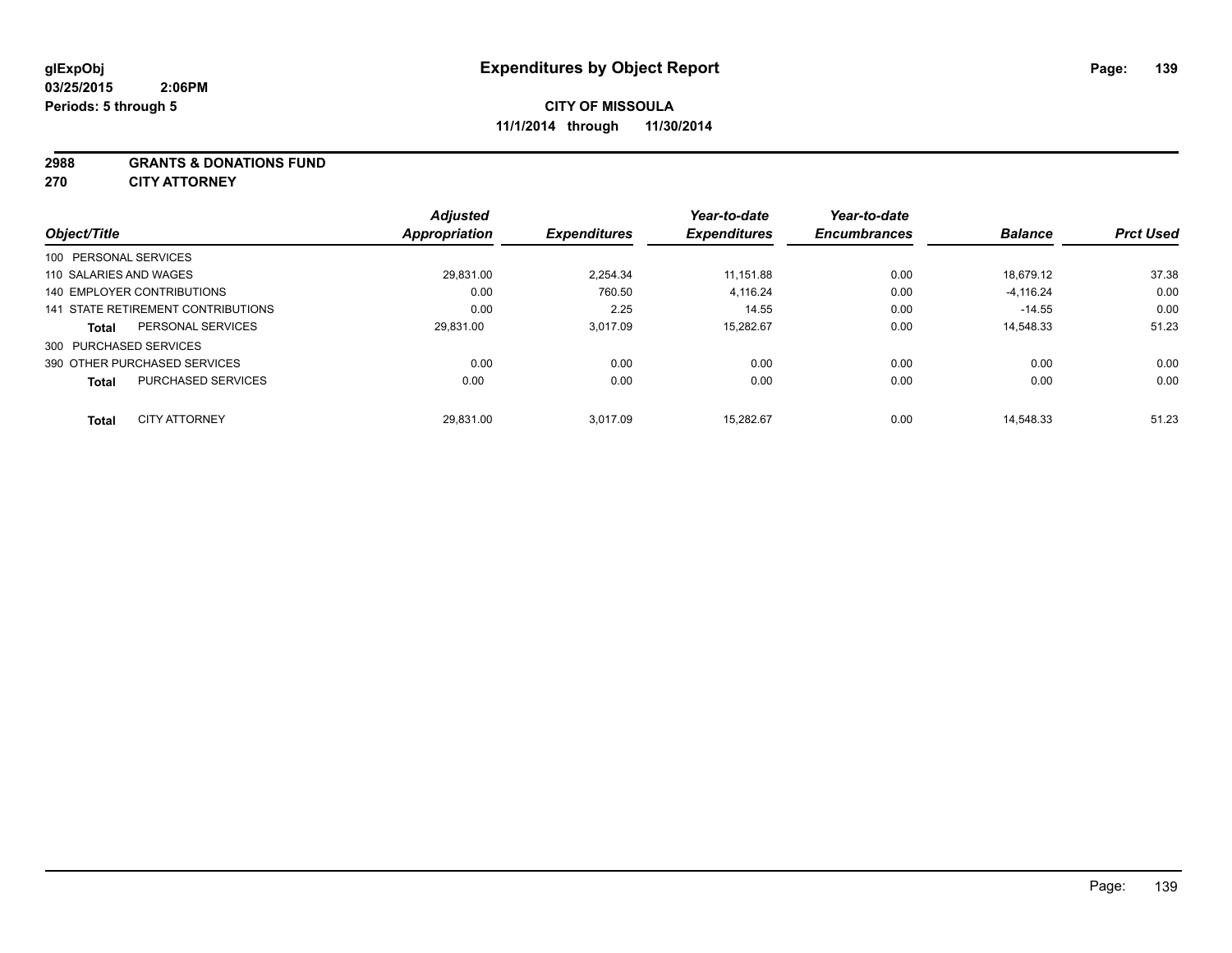#### **2988 GRANTS & DONATIONS FUND**

**290 POLICE**

| Object/Title                       | <b>Adjusted</b><br><b>Appropriation</b> | <b>Expenditures</b> | Year-to-date<br><b>Expenditures</b> | Year-to-date<br><b>Encumbrances</b> | <b>Balance</b> | <b>Prct Used</b> |
|------------------------------------|-----------------------------------------|---------------------|-------------------------------------|-------------------------------------|----------------|------------------|
| 200 SUPPLIES                       |                                         |                     |                                     |                                     |                |                  |
| 210 OFFICE SUPPLIES                | 0.00                                    | 0.00                | 0.00                                | 0.00                                | 0.00           | 0.00             |
| <b>SUPPLIES</b><br><b>Total</b>    | 0.00                                    | 0.00                | 0.00                                | 0.00                                | 0.00           | 0.00             |
| 300 PURCHASED SERVICES             |                                         |                     |                                     |                                     |                |                  |
| 350 PROFESSIONAL SERVICES          | 0.00                                    | 0.00                | 0.00                                | 0.00                                | 0.00           | 0.00             |
| PURCHASED SERVICES<br><b>Total</b> | 0.00                                    | 0.00                | 0.00                                | 0.00                                | 0.00           | 0.00             |
| <b>POLICE</b><br><b>Total</b>      | 0.00                                    | 0.00                | 0.00                                | 0.00                                | 0.00           | 0.00             |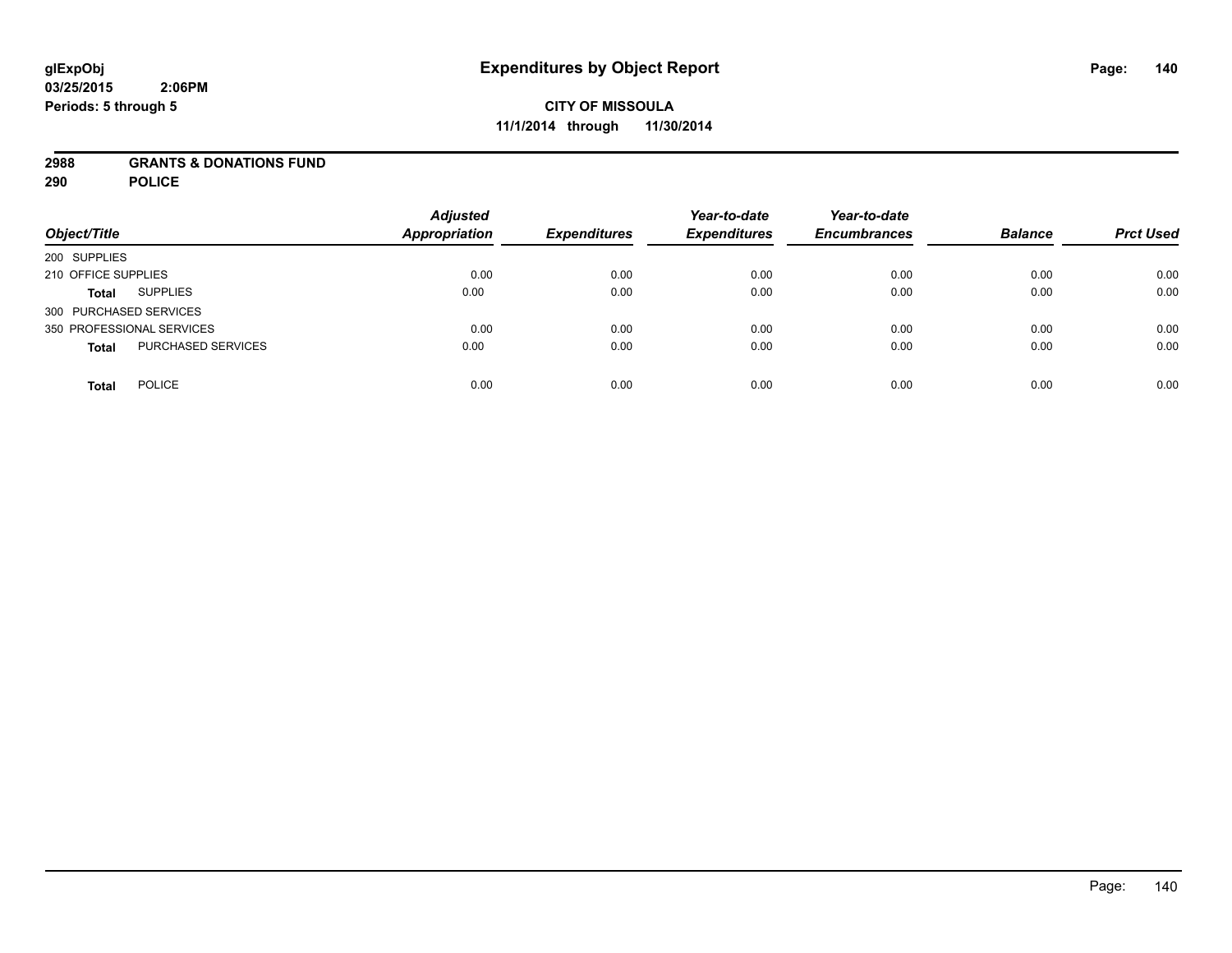**2988 GRANTS & DONATIONS FUND**

**390 NON-DEPARTMENTAL**

|                                           | <b>Adjusted</b>      |                     | Year-to-date        | Year-to-date        |                |                  |
|-------------------------------------------|----------------------|---------------------|---------------------|---------------------|----------------|------------------|
| Object/Title                              | <b>Appropriation</b> | <b>Expenditures</b> | <b>Expenditures</b> | <b>Encumbrances</b> | <b>Balance</b> | <b>Prct Used</b> |
| 100 PERSONAL SERVICES                     |                      |                     |                     |                     |                |                  |
| 110 SALARIES AND WAGES                    | 89,584.00            | 5,048.95            | 26,224.62           | 0.00                | 63,359.38      | 29.27            |
| 115 SALARIES/HEALTH INSURANCE BENEFIT     | 0.00                 | 570.00              | 2,536.50            | 0.00                | $-2,536.50$    | 0.00             |
| 120 OVERTIME/TERMINATION                  | 54,300.00            | 6,017.39            | 34,522.59           | 0.00                | 19,777.41      | 63.58            |
| 130 OTHER                                 | 675.00               | 0.00                | 0.00                | 0.00                | 675.00         | 0.00             |
| 140 EMPLOYER CONTRIBUTIONS                | 29,270.00            | 1,825.61            | 9,364.21            | 0.00                | 19,905.79      | 31.99            |
| 141 STATE RETIREMENT CONTRIBUTIONS        | 0.00                 | 1,650.29            | 8,059.94            | 0.00                | $-8,059.94$    | 0.00             |
| PERSONAL SERVICES<br>Total                | 173,829.00           | 15,112.24           | 80,707.86           | 0.00                | 93,121.14      | 46.43            |
| 200 SUPPLIES                              |                      |                     |                     |                     |                |                  |
| 210 OFFICE SUPPLIES                       | 7,620.00             | 906.69              | 1,021.57            | 0.00                | 6,598.43       | 13.41            |
| 220 OPERATING SUPPLIES                    | 82,813.00            | 1,572.00            | 3,965.93            | 0.00                | 78,847.07      | 4.79             |
| 230 REPAIR/MAINTENANCE                    | 3,000.00             | 0.00                | 0.00                | 0.00                | 3,000.00       | 0.00             |
| 231 GASOLINE                              | 8,500.00             | 0.00                | 0.00                | 0.00                | 8,500.00       | 0.00             |
| <b>SUPPLIES</b><br><b>Total</b>           | 101,933.00           | 2,478.69            | 4,987.50            | 0.00                | 96,945.50      | 4.89             |
| 300 PURCHASED SERVICES                    |                      |                     |                     |                     |                |                  |
| 310 COMMUNICATIONS                        | 0.00                 | 0.00                | 0.00                | 0.00                | 0.00           | 0.00             |
| 341 ELECTRICITY & NATURAL GAS             | 0.00                 | 0.00                | 0.00                | 0.00                | 0.00           | 0.00             |
| 344 TELEPHONE SERVICE                     | 3,979.00             | 320.45              | 1,341.37            | 0.00                | 2,637.63       | 33.71            |
| 350 PROFESSIONAL SERVICES                 | 105,156.00           | 51.00               | 15,474.50           | 0.00                | 89,681.50      | 14.72            |
| 353 ADMINISTRATION EXPENDITURES           | 0.00                 | 0.00                | 0.00                | 0.00                | 0.00           | 0.00             |
| 360 REPAIR & MAINTENANCE                  | 2,500.00             | 0.00                | 0.00                | 0.00                | 2,500.00       | 0.00             |
| 370 TRAVEL                                | 6,750.00             | 0.00                | 1,780.73            | 0.00                | 4,969.27       | 26.38            |
| 380 TRAINING                              | 1,500.00             | 0.00                | 0.00                | 0.00                | 1,500.00       | 0.00             |
| 390 OTHER PURCHASED SERVICES              | 0.00                 | 0.00                | 0.00                | 0.00                | 0.00           | 0.00             |
| PURCHASED SERVICES<br>Total               | 119,885.00           | 371.45              | 18,596.60           | 0.00                | 101,288.40     | 15.51            |
| 400 BUILDING MATERIALS                    |                      |                     |                     |                     |                |                  |
| 400 BUILDING MATERIALS                    | 700.00               | 0.00                | 0.00                | 0.00                | 700.00         | 0.00             |
| <b>BUILDING MATERIALS</b><br><b>Total</b> | 700.00               | 0.00                | 0.00                | 0.00                | 700.00         | 0.00             |
| 500 FIXED CHARGES                         |                      |                     |                     |                     |                |                  |
| 500 FIXED CHARGES                         | 94,150.00            | 5,470.30            | 32,821.80           | 0.00                | 61,328.20      | 34.86            |
| <b>FIXED CHARGES</b><br><b>Total</b>      | 94,150.00            | 5,470.30            | 32,821.80           | 0.00                | 61,328.20      | 34.86            |
| 700 GRANTS & CONTRIBUTIONS                |                      |                     |                     |                     |                |                  |
| 700 GRANTS & CONTRIBUTIONS                | 479,065.00           | 0.00                | 1,332.85            | 0.00                | 477,732.15     | 0.28             |
|                                           |                      |                     |                     |                     |                |                  |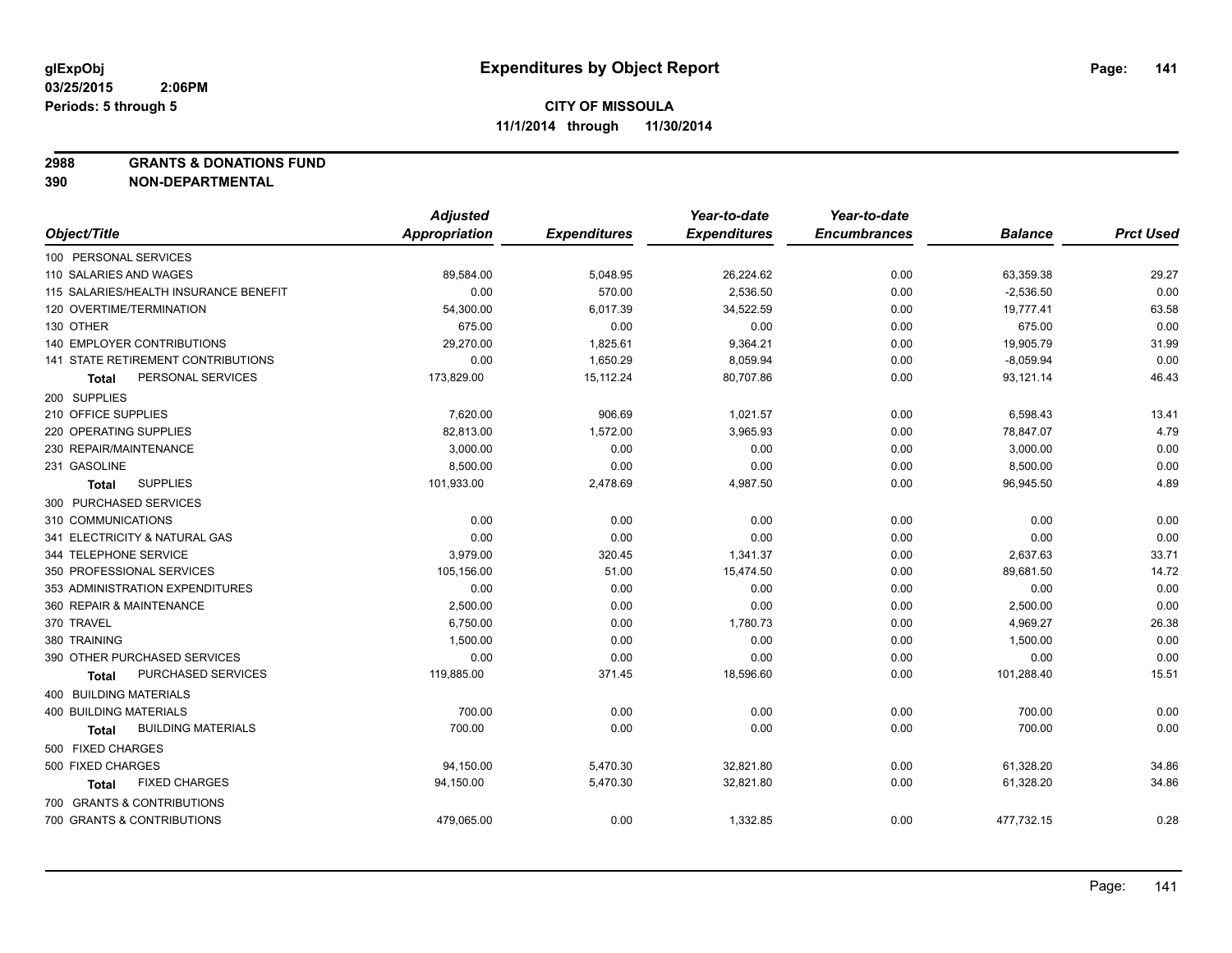#### **2988 GRANTS & DONATIONS FUND**

**390 NON-DEPARTMENTAL**

|                    |                                   | <b>Adjusted</b>      |                     | Year-to-date        | Year-to-date        |                |                  |
|--------------------|-----------------------------------|----------------------|---------------------|---------------------|---------------------|----------------|------------------|
| Object/Title       |                                   | <b>Appropriation</b> | <b>Expenditures</b> | <b>Expenditures</b> | <b>Encumbrances</b> | <b>Balance</b> | <b>Prct Used</b> |
| Total              | <b>GRANTS &amp; CONTRIBUTIONS</b> | 479.065.00           | 0.00                | 1,332.85            | 0.00                | 477.732.15     | 0.28             |
| 800 OTHER OBJECTS  |                                   |                      |                     |                     |                     |                |                  |
|                    | 820 TRANSFERS TO OTHER FUNDS      | 0.00                 | 0.00                | 0.00                | 0.00                | 0.00           | 0.00             |
| 845 CONTINGENCY    |                                   | 0.00                 | 0.00                | 0.00                | 0.00                | 0.00           | 0.00             |
| Total              | OTHER OBJECTS                     | 0.00                 | 0.00                | 0.00                | 0.00                | 0.00           | 0.00             |
| 900 CAPITAL OUTLAY |                                   |                      |                     |                     |                     |                |                  |
| 930 IMPROVEMENTS   |                                   | 24.822.00            | 0.00                | 0.00                | 0.00                | 24.822.00      | 0.00             |
|                    | 940 MACHINERY & EQUIPMENT         | 34.000.00            | 0.00                | 0.00                | 0.00                | 34,000.00      | 0.00             |
| <b>Total</b>       | <b>CAPITAL OUTLAY</b>             | 58,822.00            | 0.00                | 0.00                | 0.00                | 58,822.00      | 0.00             |
| <b>Total</b>       | NON-DEPARTMENTAL                  | 1,028,384.00         | 23,432.68           | 138.446.61          | 0.00                | 889,937.39     | 13.46            |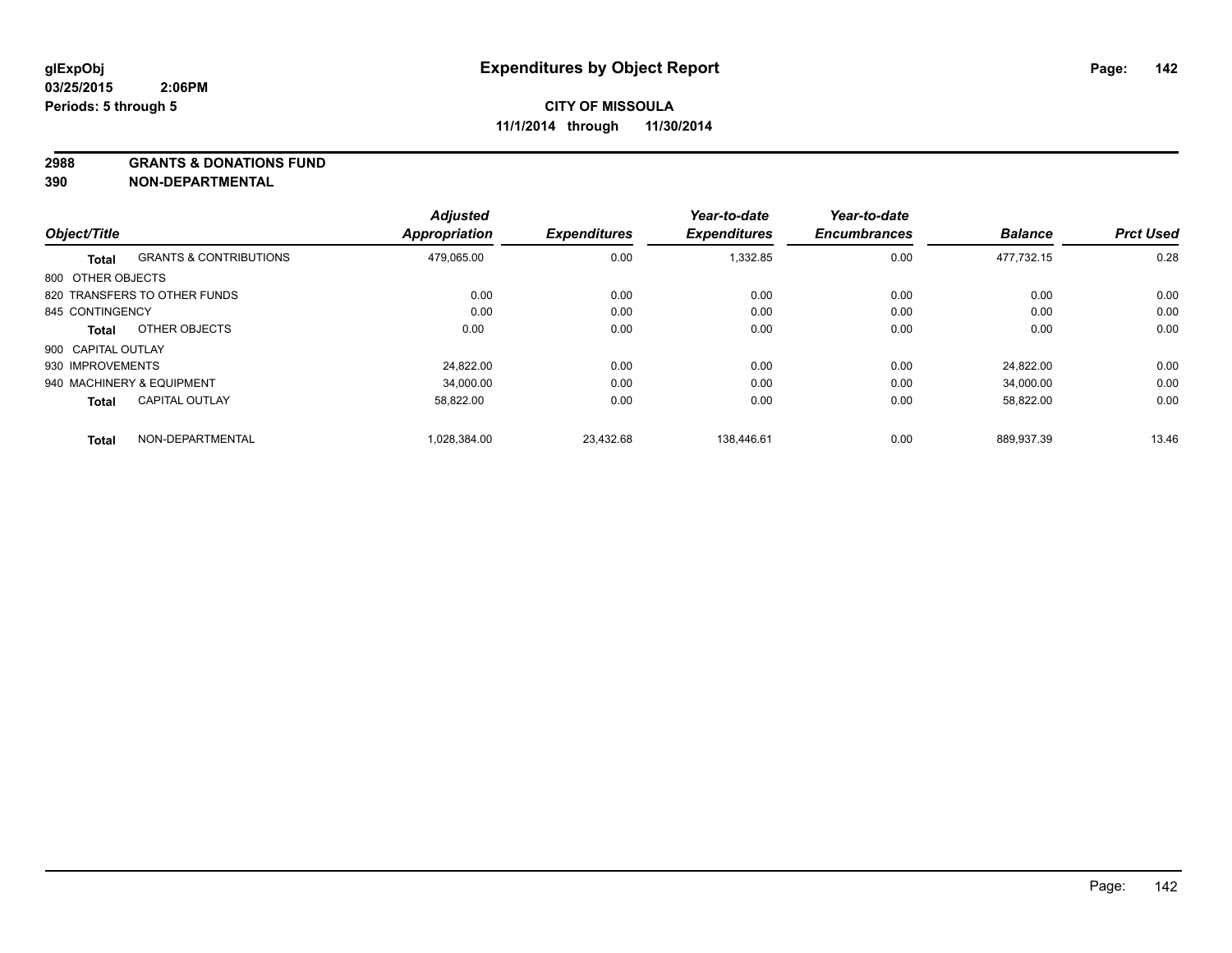**2988 GRANTS & DONATIONS FUND**

**400 ENTITLEMENT GRANTS**

| Object/Title |                                   | <b>Adjusted</b><br>Appropriation | <b>Expenditures</b> | Year-to-date<br><b>Expenditures</b> | Year-to-date<br><b>Encumbrances</b> | <b>Balance</b> | <b>Prct Used</b> |
|--------------|-----------------------------------|----------------------------------|---------------------|-------------------------------------|-------------------------------------|----------------|------------------|
|              | 700 GRANTS & CONTRIBUTIONS        |                                  |                     |                                     |                                     |                |                  |
|              | 700 GRANTS & CONTRIBUTIONS        | 30.000.00                        | 71.250.00           | 71.250.00                           | 0.00                                | $-41.250.00$   | 237.50           |
| <b>Total</b> | <b>GRANTS &amp; CONTRIBUTIONS</b> | 30,000.00                        | 71,250.00           | 71.250.00                           | 0.00                                | $-41.250.00$   | 237.50           |
| <b>Total</b> | <b>ENTITLEMENT GRANTS</b>         | 30.000.00                        | 71.250.00           | 71.250.00                           | 0.00                                | $-41.250.00$   | 237.50           |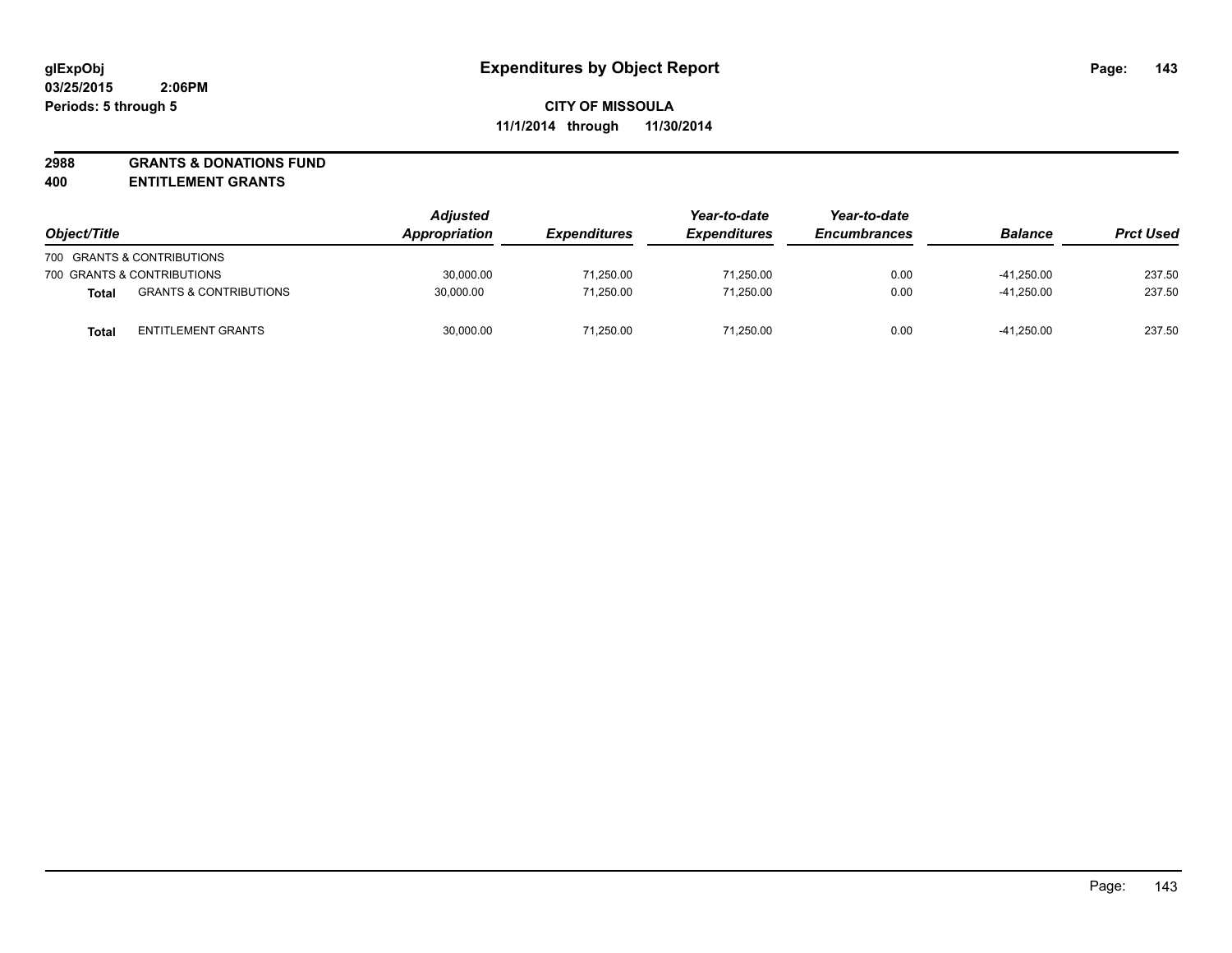#### **2988 GRANTS & DONATIONS FUND**

|                                                   | <b>Adjusted</b> |                     | Year-to-date        | Year-to-date        |                |                  |
|---------------------------------------------------|-----------------|---------------------|---------------------|---------------------|----------------|------------------|
| Object/Title                                      | Appropriation   | <b>Expenditures</b> | <b>Expenditures</b> | <b>Encumbrances</b> | <b>Balance</b> | <b>Prct Used</b> |
| 100 PERSONAL SERVICES                             |                 |                     |                     |                     |                |                  |
| 110 SALARIES AND WAGES                            | 119,415.00      | 7,303.29            | 37,376.50           | 0.00                | 82,038.50      | 31.30            |
| 115 SALARIES/HEALTH INSURANCE BENEFIT             | 0.00            | 570.00              | 2,536.50            | 0.00                | $-2,536.50$    | 0.00             |
| 120 OVERTIME/TERMINATION                          | 54,300.00       | 6,017.39            | 34,522.59           | 0.00                | 19,777.41      | 63.58            |
| 130 OTHER                                         | 675.00          | 0.00                | 0.00                | 0.00                | 675.00         | 0.00             |
| 140 EMPLOYER CONTRIBUTIONS                        | 29,270.00       | 2,586.11            | 13,480.45           | 0.00                | 15,789.55      | 46.06            |
| <b>141 STATE RETIREMENT CONTRIBUTIONS</b>         | 0.00            | 1,652.54            | 8,074.49            | 0.00                | $-8,074.49$    | 0.00             |
| PERSONAL SERVICES<br><b>Total</b>                 | 203,660.00      | 18,129.33           | 95,990.53           | 0.00                | 107,669.47     | 47.13            |
| 200 SUPPLIES                                      |                 |                     |                     |                     |                |                  |
| 210 OFFICE SUPPLIES                               | 7,620.00        | 906.69              | 1,021.57            | 0.00                | 6,598.43       | 13.41            |
| 220 OPERATING SUPPLIES                            | 82,813.00       | 1,572.00            | 3,965.93            | 0.00                | 78,847.07      | 4.79             |
| 230 REPAIR/MAINTENANCE                            | 3,000.00        | 0.00                | 0.00                | 0.00                | 3,000.00       | 0.00             |
| 231 GASOLINE                                      | 8,500.00        | 0.00                | 0.00                | 0.00                | 8,500.00       | 0.00             |
| <b>SUPPLIES</b><br><b>Total</b>                   | 101,933.00      | 2,478.69            | 4,987.50            | 0.00                | 96,945.50      | 4.89             |
| 300 PURCHASED SERVICES                            |                 |                     |                     |                     |                |                  |
| 310 COMMUNICATIONS                                | 0.00            | 0.00                | 0.00                | 0.00                | 0.00           | 0.00             |
| 341 ELECTRICITY & NATURAL GAS                     | 0.00            | 0.00                | 0.00                | 0.00                | 0.00           | 0.00             |
| 344 TELEPHONE SERVICE                             | 3,979.00        | 320.45              | 1,341.37            | 0.00                | 2,637.63       | 33.71            |
| 350 PROFESSIONAL SERVICES                         | 105,156.00      | 51.00               | 15,474.50           | 0.00                | 89,681.50      | 14.72            |
| 353 ADMINISTRATION EXPENDITURES                   | 0.00            | 0.00                | 0.00                | 0.00                | 0.00           | 0.00             |
| 360 REPAIR & MAINTENANCE                          | 2,500.00        | 0.00                | 0.00                | 0.00                | 2,500.00       | 0.00             |
| 370 TRAVEL                                        | 6,750.00        | 0.00                | 1,780.73            | 0.00                | 4,969.27       | 26.38            |
| 380 TRAINING                                      | 1,500.00        | 0.00                | 0.00                | 0.00                | 1,500.00       | 0.00             |
| 390 OTHER PURCHASED SERVICES                      | 0.00            | 0.00                | 0.00                | 0.00                | 0.00           | 0.00             |
| PURCHASED SERVICES<br>Total                       | 119,885.00      | 371.45              | 18,596.60           | 0.00                | 101,288.40     | 15.51            |
| 400 BUILDING MATERIALS                            |                 |                     |                     |                     |                |                  |
| <b>400 BUILDING MATERIALS</b>                     | 700.00          | 0.00                | 0.00                | 0.00                | 700.00         | 0.00             |
| <b>BUILDING MATERIALS</b><br><b>Total</b>         | 700.00          | 0.00                | 0.00                | 0.00                | 700.00         | 0.00             |
| 500 FIXED CHARGES                                 |                 |                     |                     |                     |                |                  |
| 500 FIXED CHARGES                                 | 94,150.00       | 5,470.30            | 32,821.80           | 0.00                | 61,328.20      | 34.86            |
| <b>FIXED CHARGES</b><br>Total                     | 94,150.00       | 5,470.30            | 32,821.80           | 0.00                | 61,328.20      | 34.86            |
| 700 GRANTS & CONTRIBUTIONS                        |                 |                     |                     |                     |                |                  |
| 700 GRANTS & CONTRIBUTIONS                        | 509,065.00      | 71,250.00           | 72,582.85           | 0.00                | 436,482.15     | 14.26            |
| <b>GRANTS &amp; CONTRIBUTIONS</b><br><b>Total</b> | 509,065.00      | 71,250.00           | 72,582.85           | 0.00                | 436,482.15     | 14.26            |
|                                                   |                 |                     |                     |                     |                |                  |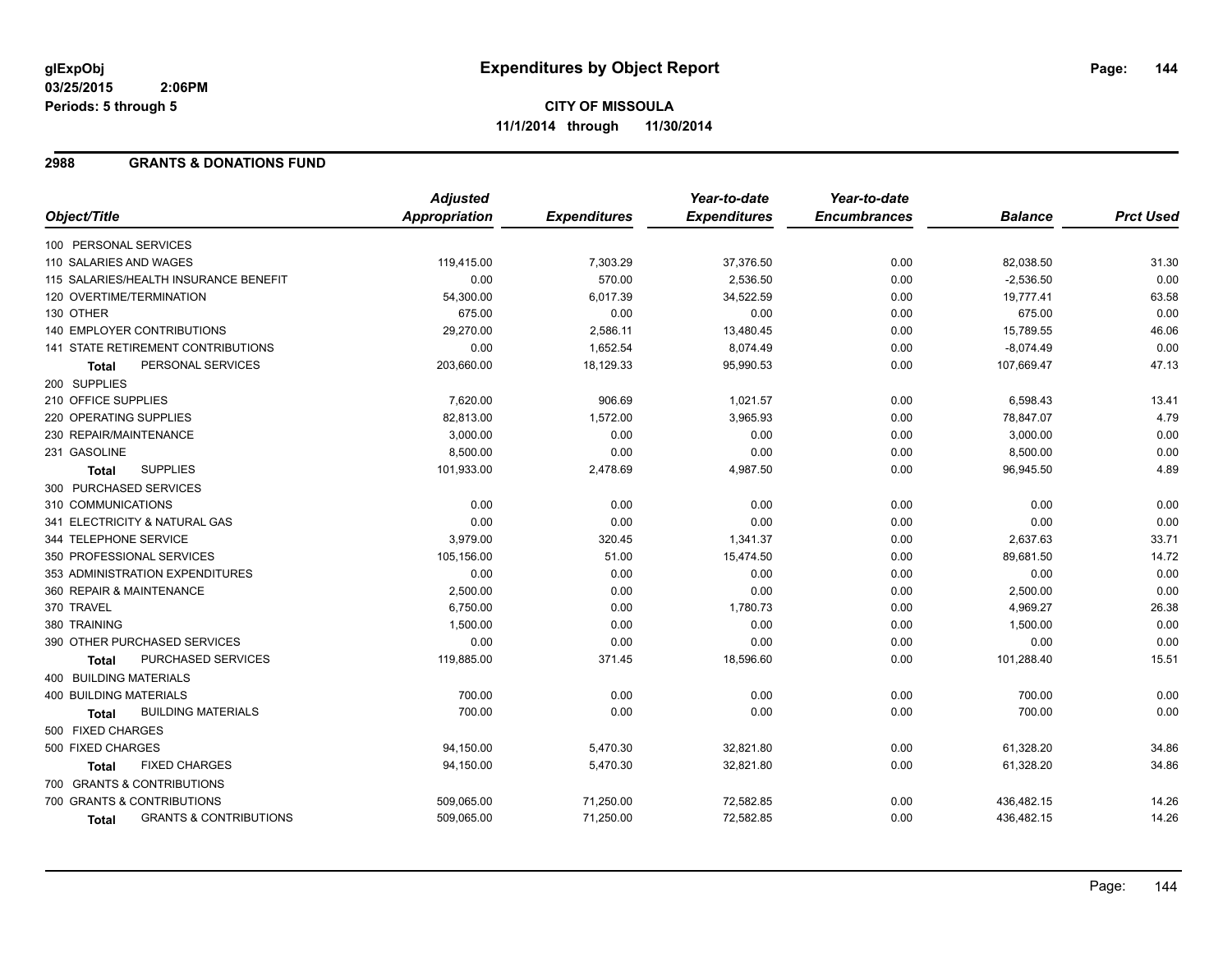#### **2988 GRANTS & DONATIONS FUND**

| Object/Title              |                                    | <b>Adjusted</b><br><b>Appropriation</b> | <b>Expenditures</b> | Year-to-date<br><b>Expenditures</b> | Year-to-date<br><b>Encumbrances</b> | <b>Balance</b> | <b>Prct Used</b> |
|---------------------------|------------------------------------|-----------------------------------------|---------------------|-------------------------------------|-------------------------------------|----------------|------------------|
| 800 OTHER OBJECTS         |                                    |                                         |                     |                                     |                                     |                |                  |
|                           | 820 TRANSFERS TO OTHER FUNDS       | 0.00                                    | 0.00                | 0.00                                | 0.00                                | 0.00           | 0.00             |
| 845 CONTINGENCY           |                                    | 0.00                                    | 0.00                | 0.00                                | 0.00                                | 0.00           | 0.00             |
| Total                     | OTHER OBJECTS                      | 0.00                                    | 0.00                | 0.00                                | 0.00                                | 0.00           | 0.00             |
| 900 CAPITAL OUTLAY        |                                    |                                         |                     |                                     |                                     |                |                  |
| 930 IMPROVEMENTS          |                                    | 24.822.00                               | 0.00                | 0.00                                | 0.00                                | 24.822.00      | 0.00             |
| 940 MACHINERY & EQUIPMENT |                                    | 34.000.00                               | 0.00                | 0.00                                | 0.00                                | 34.000.00      | 0.00             |
| Total                     | <b>CAPITAL OUTLAY</b>              | 58.822.00                               | 0.00                | 0.00                                | 0.00                                | 58.822.00      | 0.00             |
| <b>Total</b>              | <b>GRANTS &amp; DONATIONS FUND</b> | 1,088,215.00                            | 97.699.77           | 224.979.28                          | 0.00                                | 863.235.72     | 20.67            |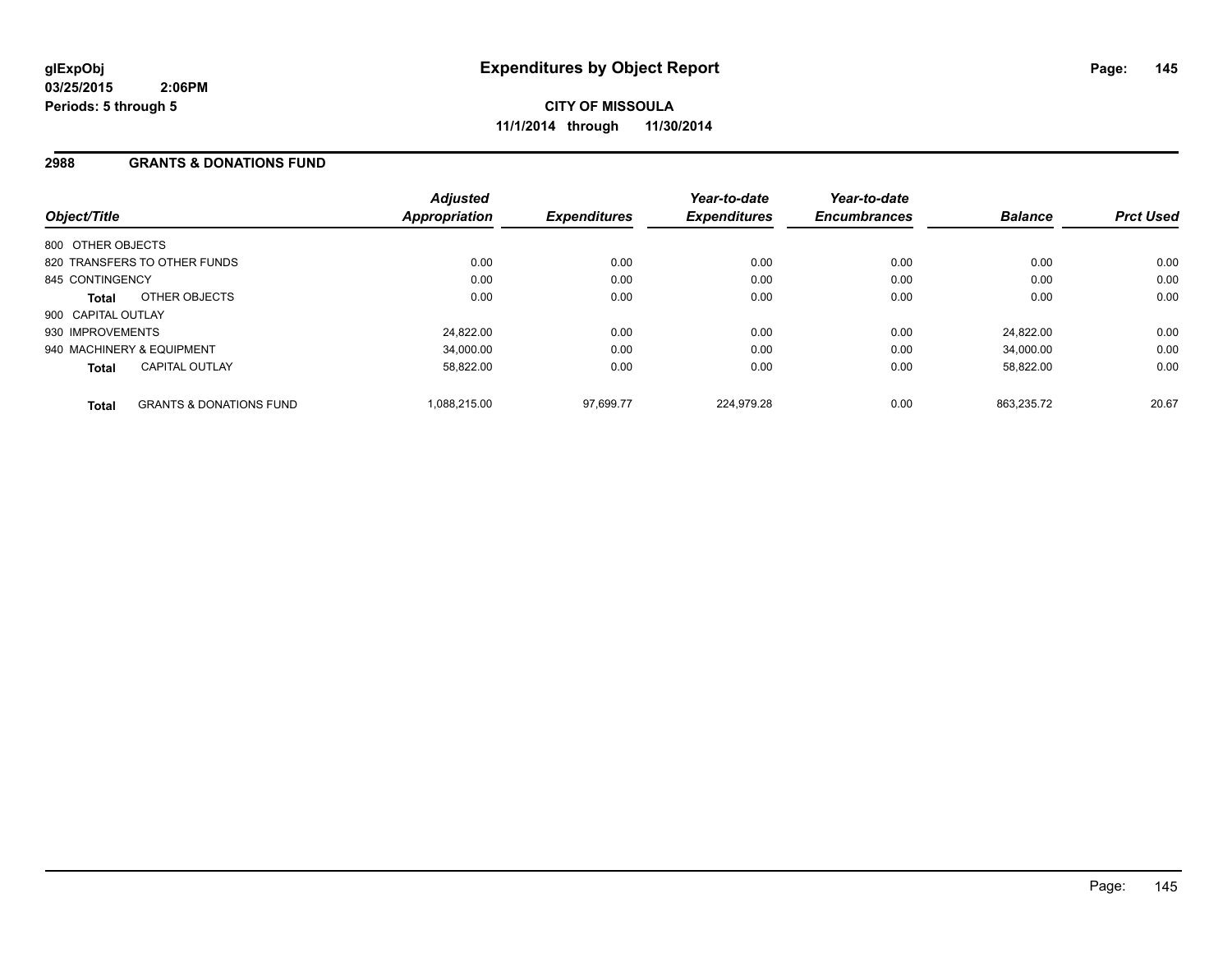# **3000 SID REVOLVING FUND**

| Object/Title      |                              | <b>Adjusted</b><br>Appropriation | <b>Expenditures</b> | Year-to-date<br><b>Expenditures</b> | Year-to-date<br><b>Encumbrances</b> | <b>Balance</b> | <b>Prct Used</b> |
|-------------------|------------------------------|----------------------------------|---------------------|-------------------------------------|-------------------------------------|----------------|------------------|
| 800 OTHER OBJECTS |                              |                                  |                     |                                     |                                     |                |                  |
|                   | 820 TRANSFERS TO OTHER FUNDS | 100,000.00                       | 0.00                | 0.00                                | 0.00                                | 100.000.00     | 0.00             |
| Total             | OTHER OBJECTS                | 100.000.00                       | 0.00                | 0.00                                | 0.00                                | 100.000.00     | 0.00             |
| <b>Total</b>      | NON-DEPARTMENTAL             | 100,000.00                       | 0.00                | 0.00                                | 0.00                                | 100,000.00     | 0.00             |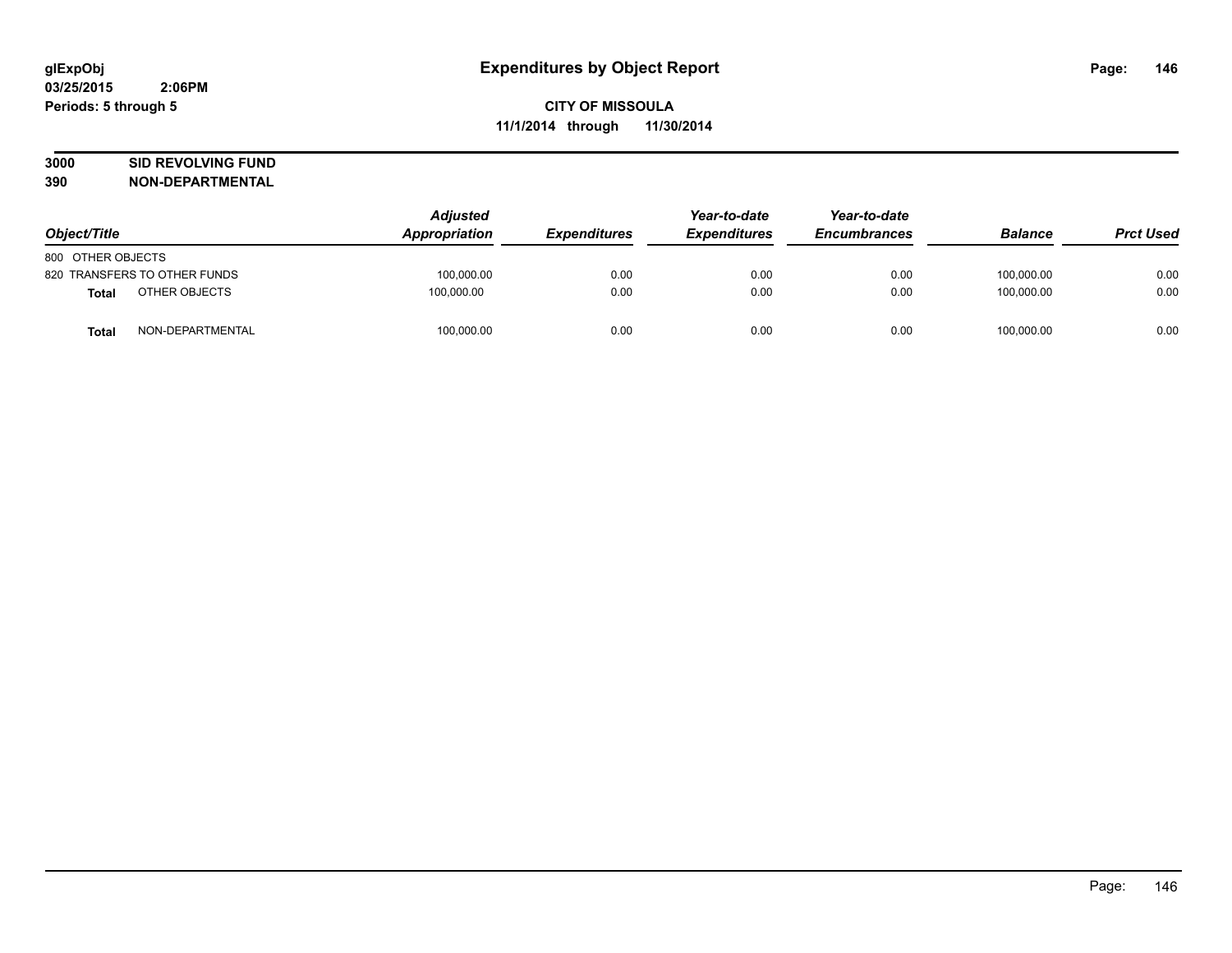**CITY OF MISSOULA 11/1/2014 through 11/30/2014**

#### **3000 SID REVOLVING FUND**

| Object/Title                       | <b>Adjusted</b><br><b>Appropriation</b> | <b>Expenditures</b> | Year-to-date<br><b>Expenditures</b> | Year-to-date<br><b>Encumbrances</b> | <b>Balance</b> | <b>Prct Used</b> |
|------------------------------------|-----------------------------------------|---------------------|-------------------------------------|-------------------------------------|----------------|------------------|
| 800 OTHER OBJECTS                  |                                         |                     |                                     |                                     |                |                  |
| 820 TRANSFERS TO OTHER FUNDS       | 100,000.00                              | 0.00                | 0.00                                | 0.00                                | 100,000.00     | 0.00             |
| OTHER OBJECTS<br><b>Total</b>      | 100,000.00                              | 0.00                | 0.00                                | 0.00                                | 100.000.00     | 0.00             |
| SID REVOLVING FUND<br><b>Total</b> | 100,000.00                              | 0.00                | 0.00                                | 0.00                                | 100,000.00     | 0.00             |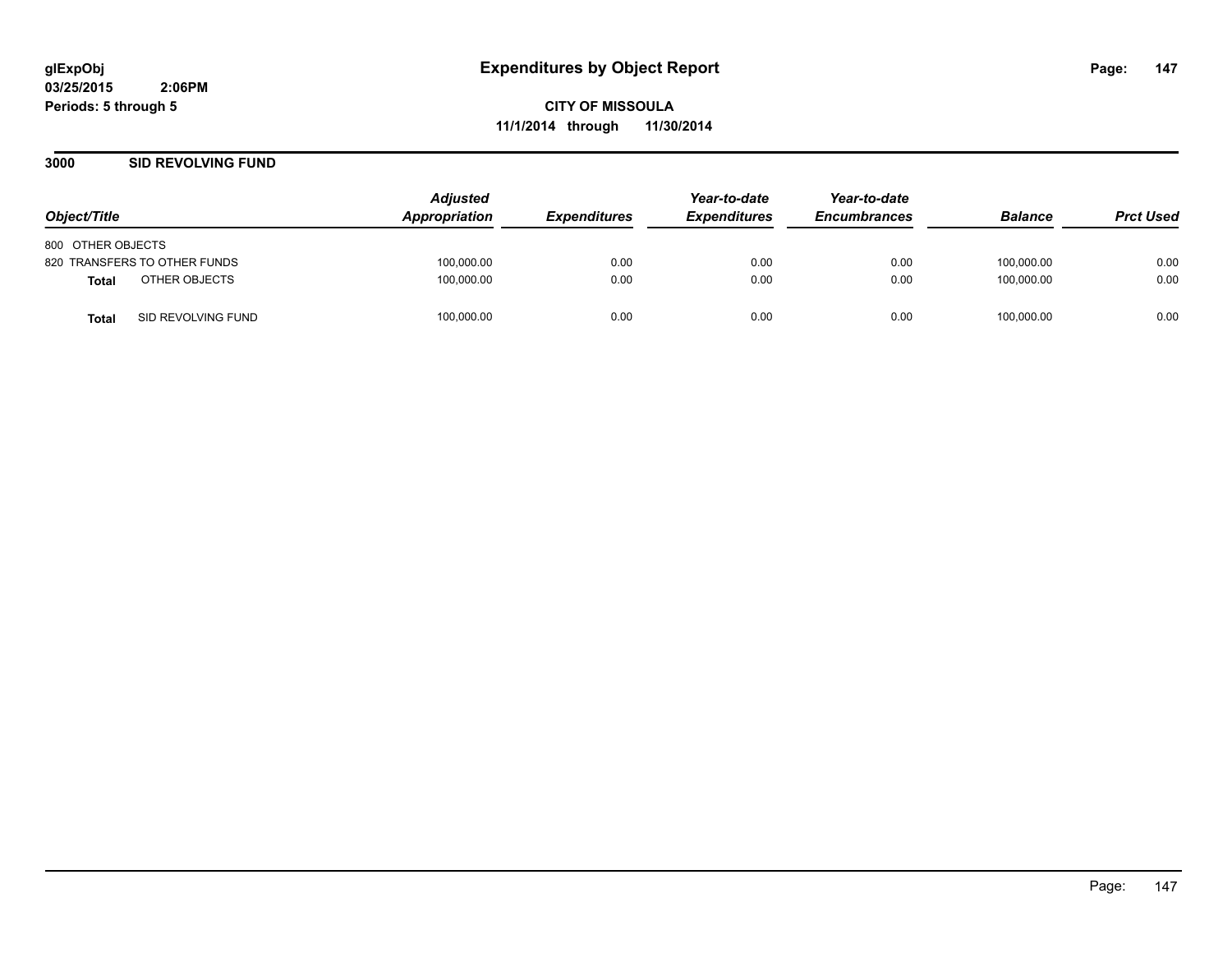#### **3070 1996 OPEN SPACE GO BONDS**

| Object/Title                 | <b>Adjusted</b><br>Appropriation | <b>Expenditures</b> | Year-to-date<br><b>Expenditures</b> | Year-to-date<br><b>Encumbrances</b> | <b>Balance</b> | <b>Prct Used</b> |
|------------------------------|----------------------------------|---------------------|-------------------------------------|-------------------------------------|----------------|------------------|
| 800 OTHER OBJECTS            |                                  |                     |                                     |                                     |                |                  |
| 820 TRANSFERS TO OTHER FUNDS | 0.00                             | 0.00                | 0.00                                | 0.00                                | 0.00           | 0.00             |
| OTHER OBJECTS<br>Total       | 0.00                             | 0.00                | 0.00                                | 0.00                                | 0.00           | 0.00             |
| NON-DEPARTMENTAL<br>Total    | 0.00                             | 0.00                | 0.00                                | 0.00                                | 0.00           | 0.00             |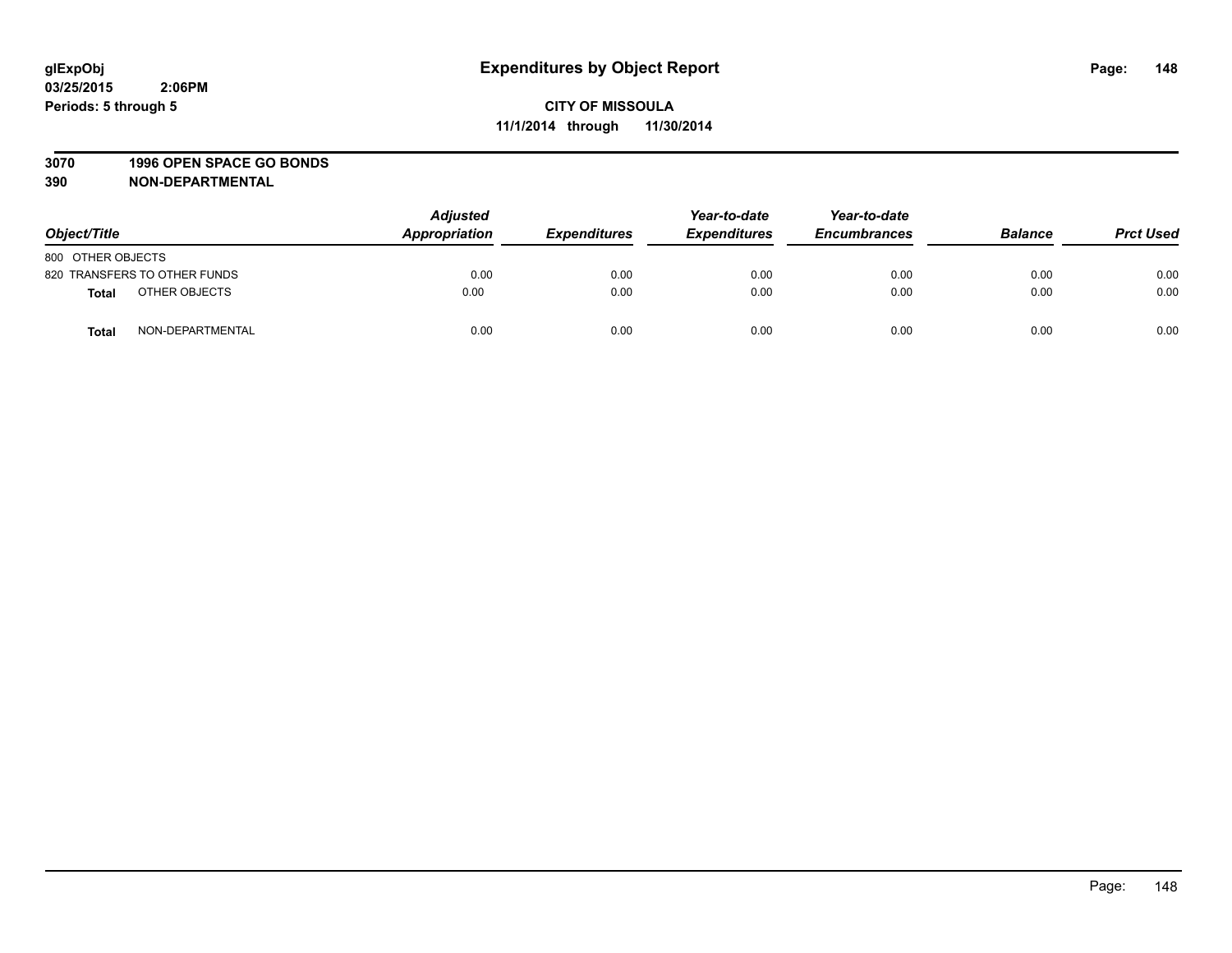**CITY OF MISSOULA 11/1/2014 through 11/30/2014**

#### **3070 1996 OPEN SPACE GO BONDS**

| Object/Title                             | <b>Adjusted</b><br>Appropriation | <b>Expenditures</b> | Year-to-date<br><b>Expenditures</b> | Year-to-date<br><b>Encumbrances</b> | <b>Balance</b> | <b>Prct Used</b> |
|------------------------------------------|----------------------------------|---------------------|-------------------------------------|-------------------------------------|----------------|------------------|
| 800 OTHER OBJECTS                        |                                  |                     |                                     |                                     |                |                  |
| 820 TRANSFERS TO OTHER FUNDS             | 0.00                             | 0.00                | 0.00                                | 0.00                                | 0.00           | 0.00             |
| OTHER OBJECTS<br><b>Total</b>            | 0.00                             | 0.00                | 0.00                                | 0.00                                | 0.00           | 0.00             |
| 1996 OPEN SPACE GO BONDS<br><b>Total</b> | 0.00                             | 0.00                | 0.00                                | 0.00                                | 0.00           | 0.00             |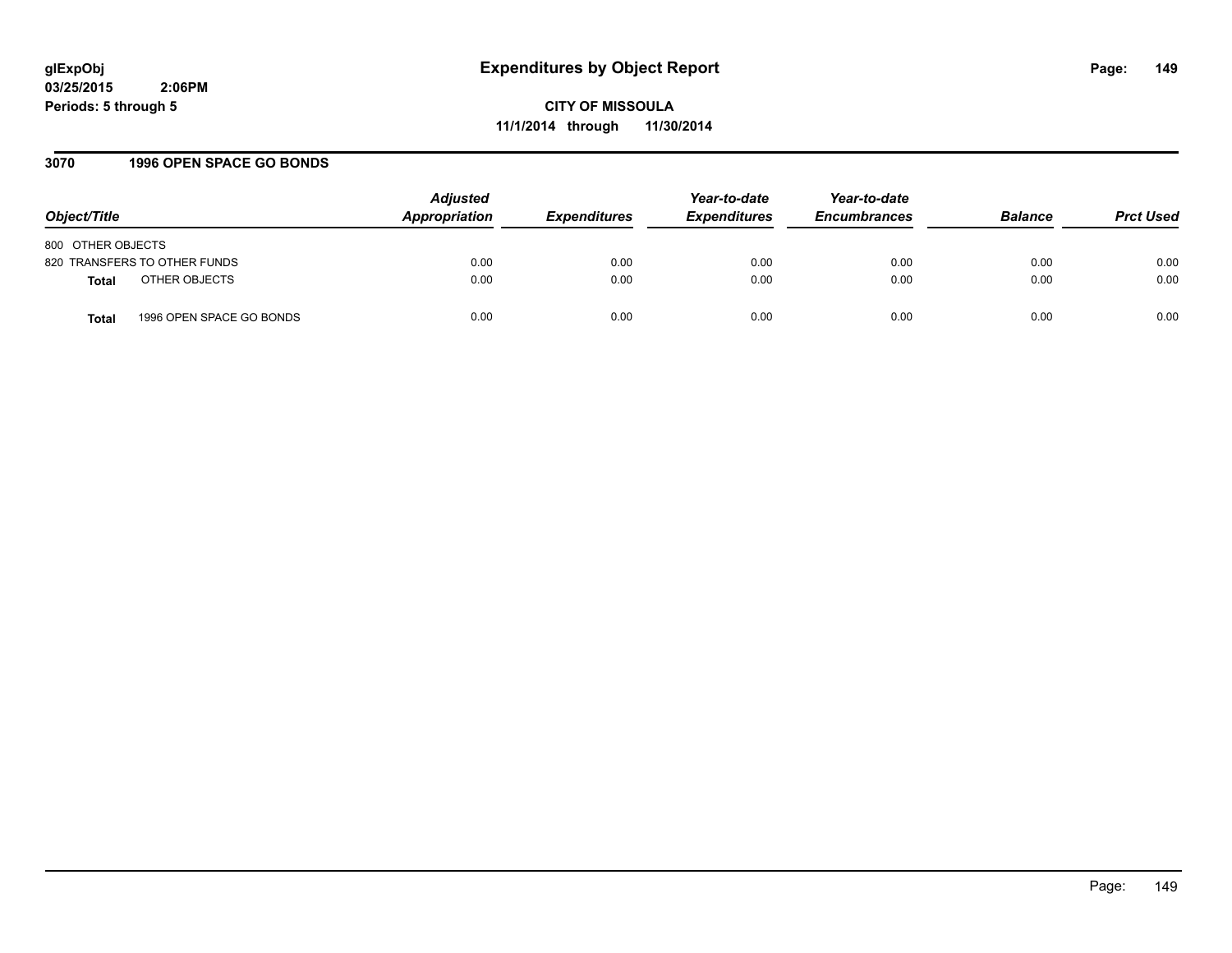#### **3075 1997 OPEN SPACE G O BOND FUND**

| Object/Title                     | <b>Adjusted</b><br>Appropriation | <b>Expenditures</b> | Year-to-date<br><b>Expenditures</b> | Year-to-date<br><b>Encumbrances</b> | <b>Balance</b> | <b>Prct Used</b> |
|----------------------------------|----------------------------------|---------------------|-------------------------------------|-------------------------------------|----------------|------------------|
| 800 OTHER OBJECTS                |                                  |                     |                                     |                                     |                |                  |
| 820 TRANSFERS TO OTHER FUNDS     | 0.00                             | 0.00                | 0.00                                | 0.00                                | 0.00           | 0.00             |
| OTHER OBJECTS<br><b>Total</b>    | 0.00                             | 0.00                | 0.00                                | 0.00                                | 0.00           | 0.00             |
| NON-DEPARTMENTAL<br><b>Total</b> | 0.00                             | 0.00                | 0.00                                | 0.00                                | 0.00           | 0.00             |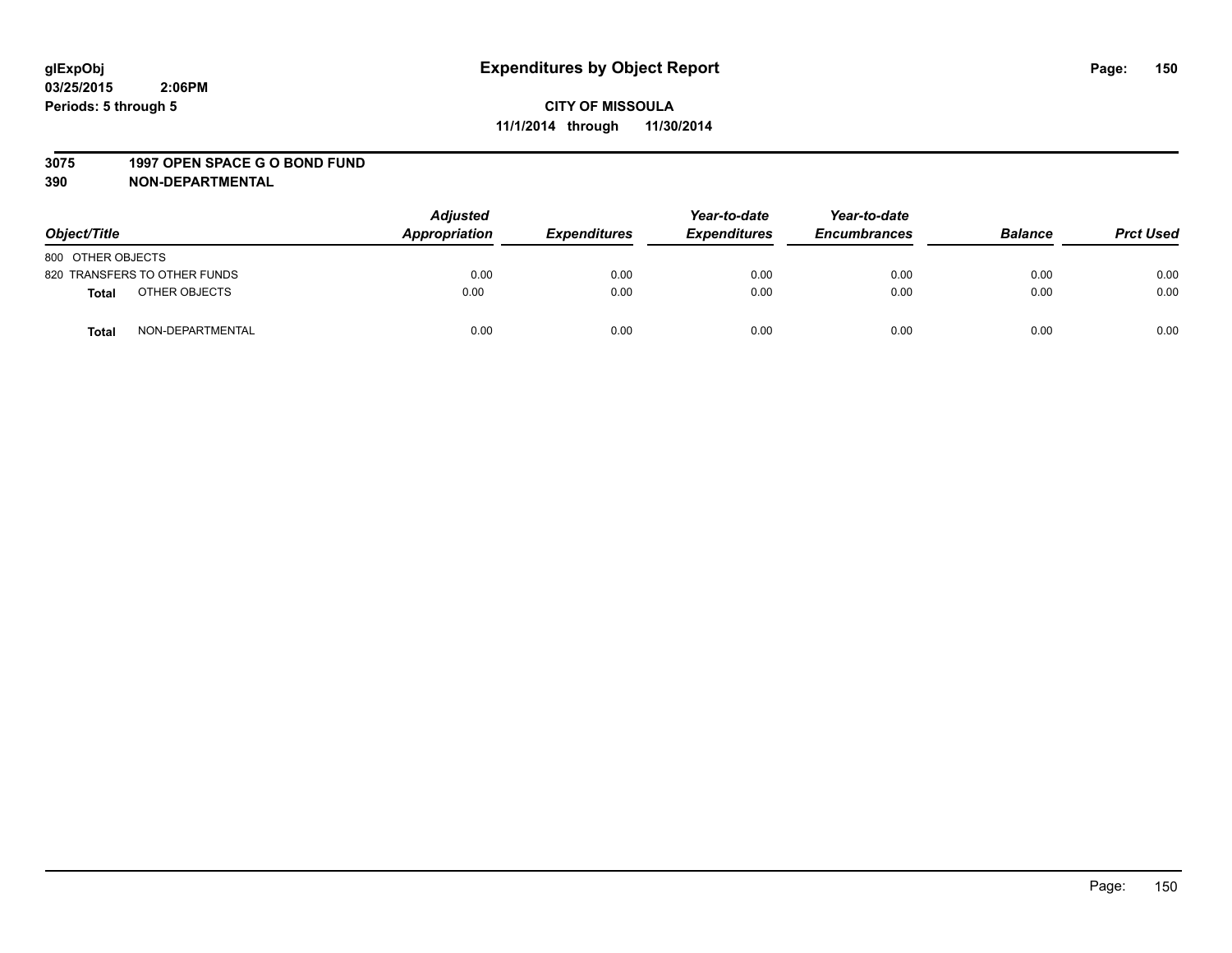**CITY OF MISSOULA 11/1/2014 through 11/30/2014**

## **3075 1997 OPEN SPACE G O BOND FUND**

| Object/Title                                  | <b>Adjusted</b><br>Appropriation | <b>Expenditures</b> | Year-to-date<br><b>Expenditures</b> | Year-to-date<br><b>Encumbrances</b> | <b>Balance</b> | <b>Prct Used</b> |
|-----------------------------------------------|----------------------------------|---------------------|-------------------------------------|-------------------------------------|----------------|------------------|
| 800 OTHER OBJECTS                             |                                  |                     |                                     |                                     |                |                  |
| 820 TRANSFERS TO OTHER FUNDS                  | 0.00                             | 0.00                | 0.00                                | 0.00                                | 0.00           | 0.00             |
| OTHER OBJECTS<br><b>Total</b>                 | 0.00                             | 0.00                | 0.00                                | 0.00                                | 0.00           | 0.00             |
| 1997 OPEN SPACE G O BOND FUND<br><b>Total</b> | 0.00                             | 0.00                | 0.00                                | 0.00                                | 0.00           | 0.00             |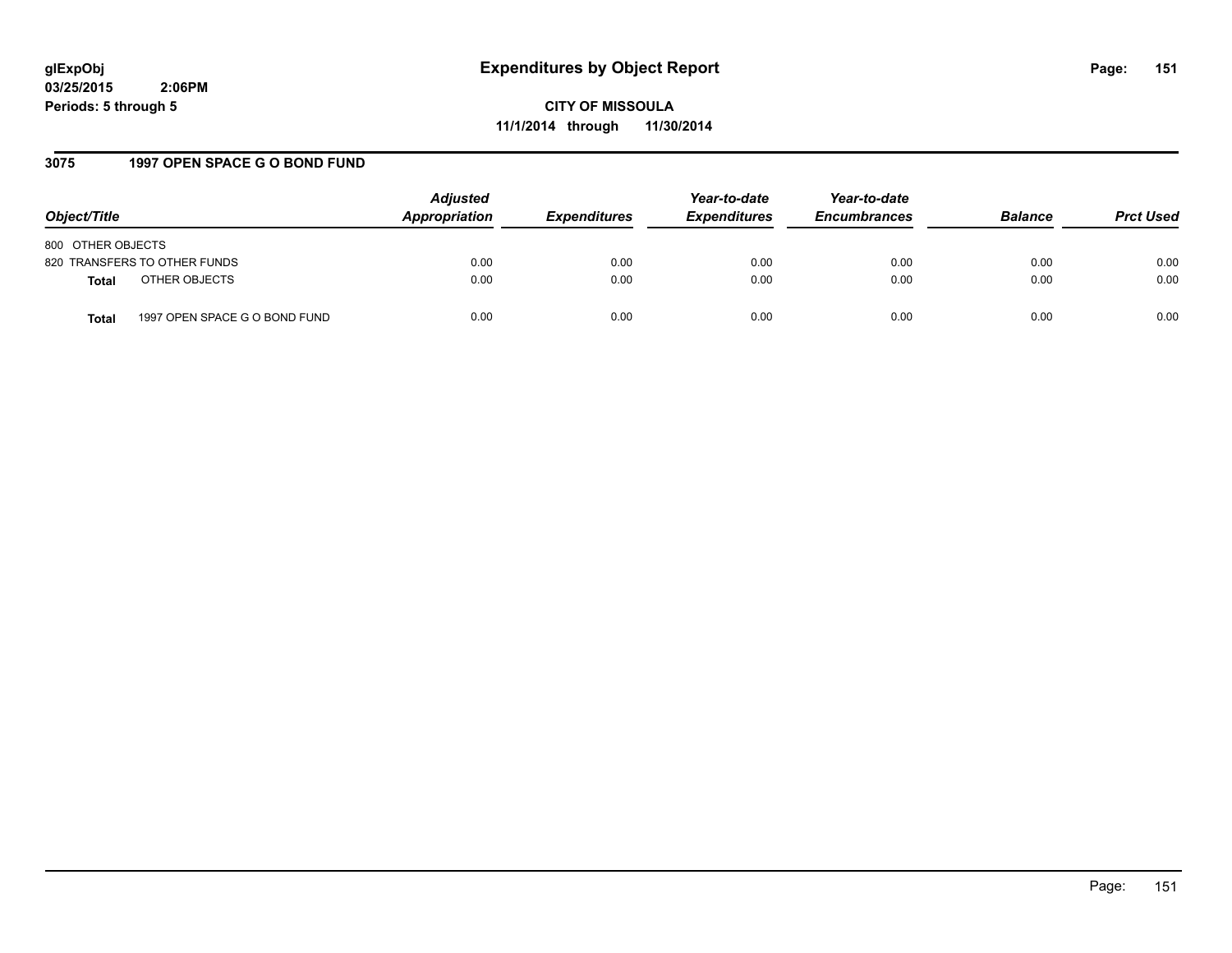#### **3080 1994 FIRE EQUIP/CITY HALLS REFUND BOND F**

| Object/Title                     | <b>Adjusted</b><br><b>Appropriation</b> | <b>Expenditures</b> | Year-to-date<br><b>Expenditures</b> | Year-to-date<br><b>Encumbrances</b> | <b>Balance</b> | <b>Prct Used</b> |
|----------------------------------|-----------------------------------------|---------------------|-------------------------------------|-------------------------------------|----------------|------------------|
| 600 DEBT SERVICE                 |                                         |                     |                                     |                                     |                |                  |
| 620 INTEREST / SERVICE FEES      | 0.00                                    | 0.00                | 0.00                                | 0.00                                | 0.00           | 0.00             |
| <b>DEBT SERVICE</b><br>Total     | 0.00                                    | 0.00                | 0.00                                | 0.00                                | 0.00           | 0.00             |
| 800 OTHER OBJECTS                |                                         |                     |                                     |                                     |                |                  |
| 820 TRANSFERS TO OTHER FUNDS     | 0.00                                    | 0.00                | 0.00                                | 0.00                                | 0.00           | 0.00             |
| OTHER OBJECTS<br><b>Total</b>    | 0.00                                    | 0.00                | 0.00                                | 0.00                                | 0.00           | 0.00             |
| NON-DEPARTMENTAL<br><b>Total</b> | 0.00                                    | 0.00                | 0.00                                | 0.00                                | 0.00           | 0.00             |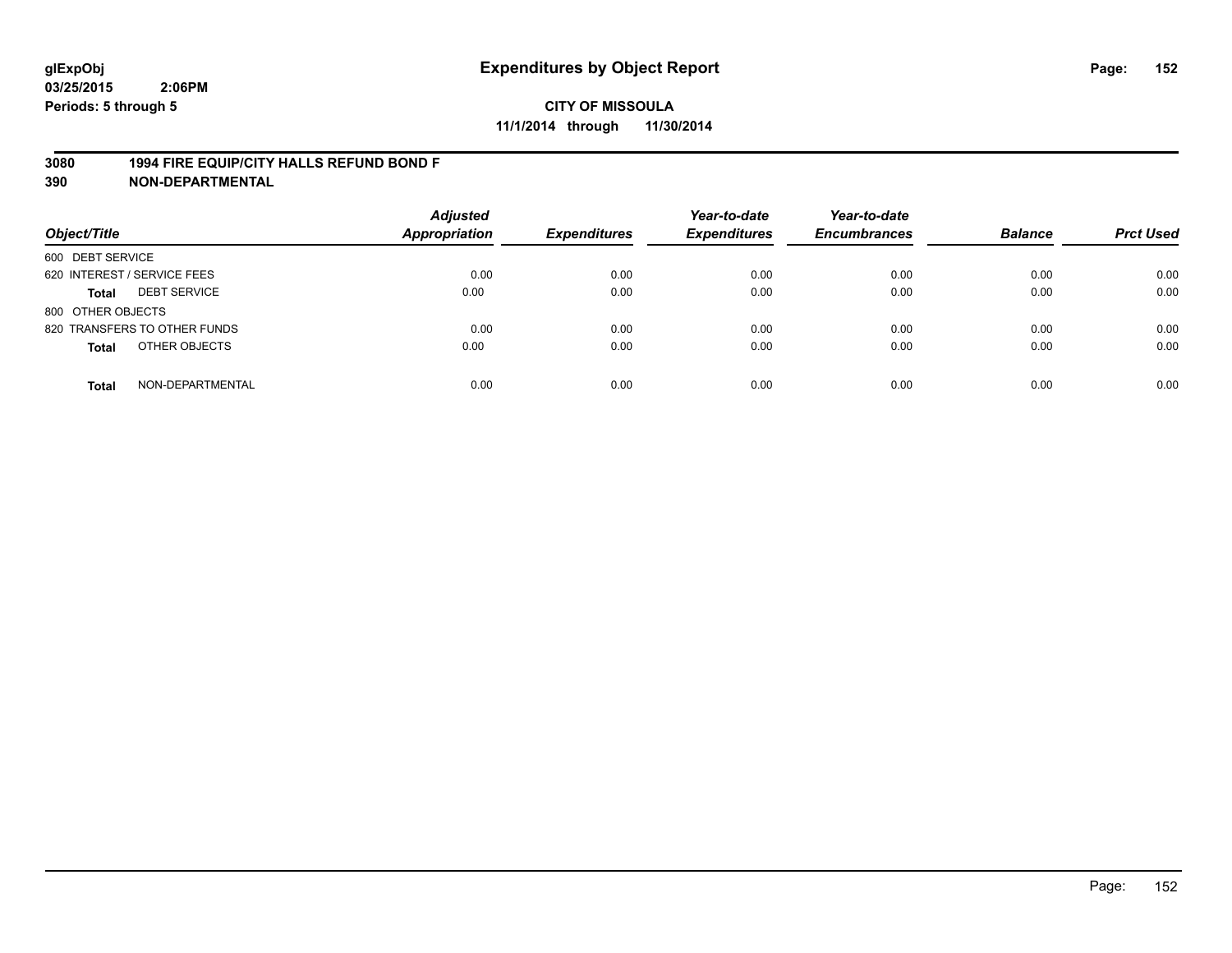**CITY OF MISSOULA 11/1/2014 through 11/30/2014**

#### **3080 1994 FIRE EQUIP/CITY HALLS REFUND BOND F**

| Object/Title                |                                     | <b>Adjusted</b><br><b>Appropriation</b> | <b>Expenditures</b> | Year-to-date<br><b>Expenditures</b> | Year-to-date<br><b>Encumbrances</b> | <b>Balance</b> | <b>Prct Used</b> |
|-----------------------------|-------------------------------------|-----------------------------------------|---------------------|-------------------------------------|-------------------------------------|----------------|------------------|
| 600 DEBT SERVICE            |                                     |                                         |                     |                                     |                                     |                |                  |
| 620 INTEREST / SERVICE FEES |                                     | 0.00                                    | 0.00                | 0.00                                | 0.00                                | 0.00           | 0.00             |
| <b>Total</b>                | <b>DEBT SERVICE</b>                 | 0.00                                    | 0.00                | 0.00                                | 0.00                                | 0.00           | 0.00             |
| 800 OTHER OBJECTS           |                                     |                                         |                     |                                     |                                     |                |                  |
|                             | 820 TRANSFERS TO OTHER FUNDS        | 0.00                                    | 0.00                | 0.00                                | 0.00                                | 0.00           | 0.00             |
| <b>Total</b>                | OTHER OBJECTS                       | 0.00                                    | 0.00                | 0.00                                | 0.00                                | 0.00           | 0.00             |
| <b>Total</b>                | 1994 FIRE EQUIP/CITY HALLS REFUND B | 0.00                                    | 0.00                | 0.00                                | 0.00                                | 0.00           | 0.00             |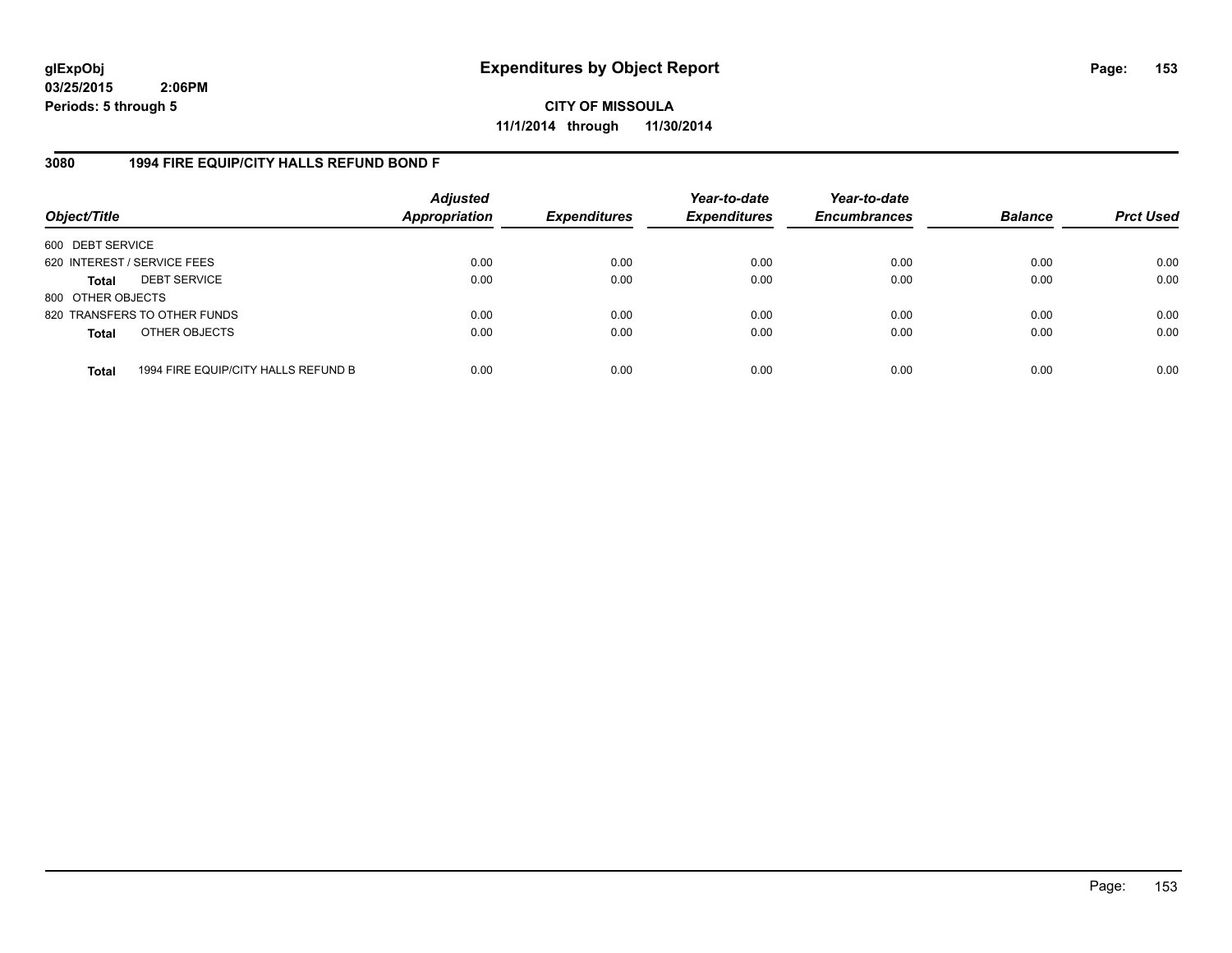#### **3085 1993 FIRE STATION G O BOND FUND**

| Object/Title      |                              | <b>Adjusted</b><br><b>Appropriation</b> | <b>Expenditures</b> | Year-to-date<br><b>Expenditures</b> | Year-to-date<br><b>Encumbrances</b> | <b>Balance</b> | <b>Prct Used</b> |
|-------------------|------------------------------|-----------------------------------------|---------------------|-------------------------------------|-------------------------------------|----------------|------------------|
| 800 OTHER OBJECTS |                              |                                         |                     |                                     |                                     |                |                  |
|                   | 820 TRANSFERS TO OTHER FUNDS | 0.00                                    | 0.00                | 0.00                                | 0.00                                | 0.00           | 0.00             |
| Total             | OTHER OBJECTS                | 0.00                                    | 0.00                | 0.00                                | 0.00                                | 0.00           | 0.00             |
| <b>Total</b>      | NON-DEPARTMENTAL             | 0.00                                    | 0.00                | 0.00                                | 0.00                                | 0.00           | 0.00             |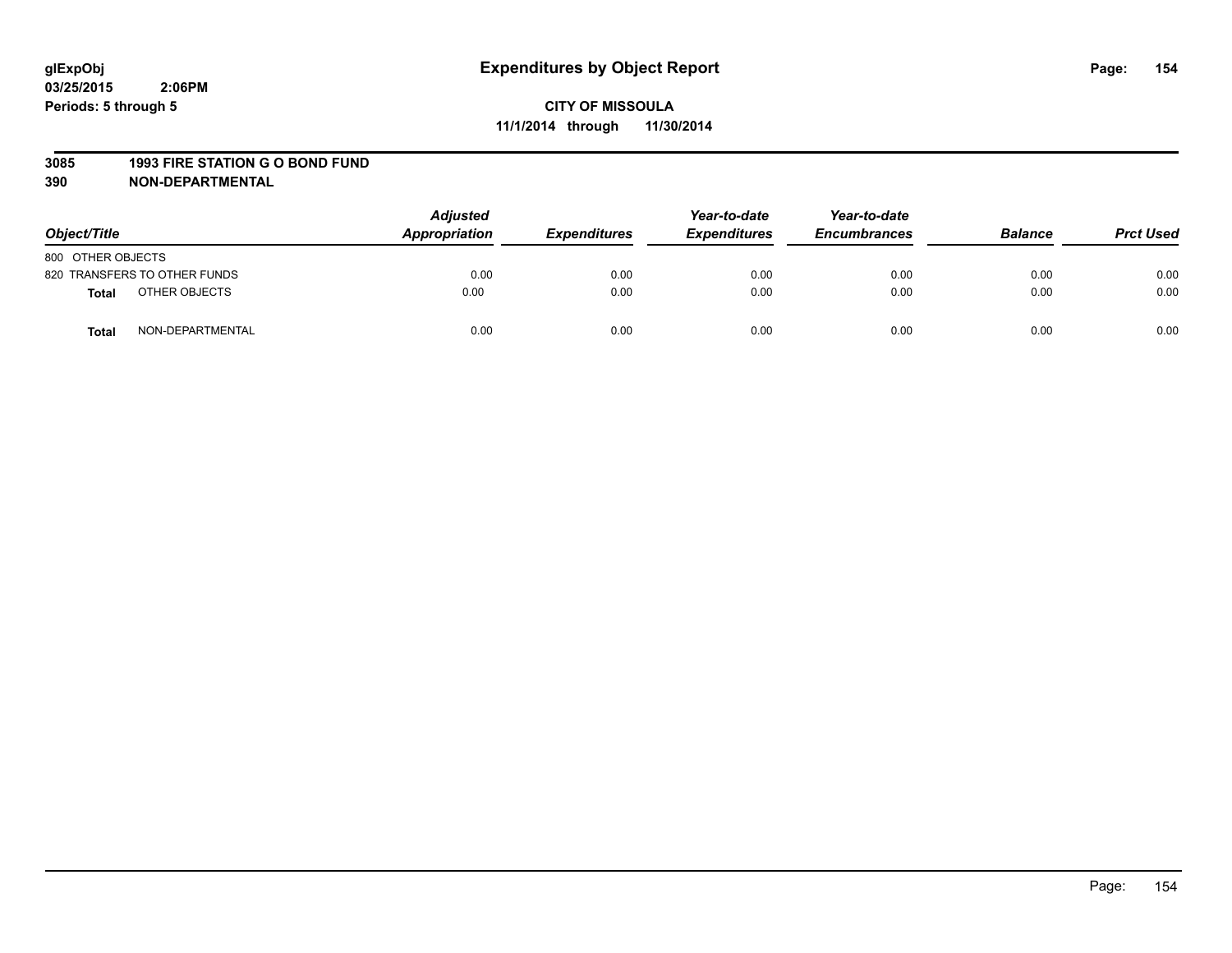**CITY OF MISSOULA 11/1/2014 through 11/30/2014**

## **3085 1993 FIRE STATION G O BOND FUND**

| Object/Title                                    | <b>Adjusted</b><br>Appropriation | <b>Expenditures</b> | Year-to-date<br><b>Expenditures</b> | Year-to-date<br><b>Encumbrances</b> | <b>Balance</b> | <b>Prct Used</b> |
|-------------------------------------------------|----------------------------------|---------------------|-------------------------------------|-------------------------------------|----------------|------------------|
| 800 OTHER OBJECTS                               |                                  |                     |                                     |                                     |                |                  |
| 820 TRANSFERS TO OTHER FUNDS                    | 0.00                             | 0.00                | 0.00                                | 0.00                                | 0.00           | 0.00             |
| OTHER OBJECTS<br><b>Total</b>                   | 0.00                             | 0.00                | 0.00                                | 0.00                                | 0.00           | 0.00             |
| 1993 FIRE STATION G O BOND FUND<br><b>Total</b> | 0.00                             | 0.00                | 0.00                                | 0.00                                | 0.00           | 0.00             |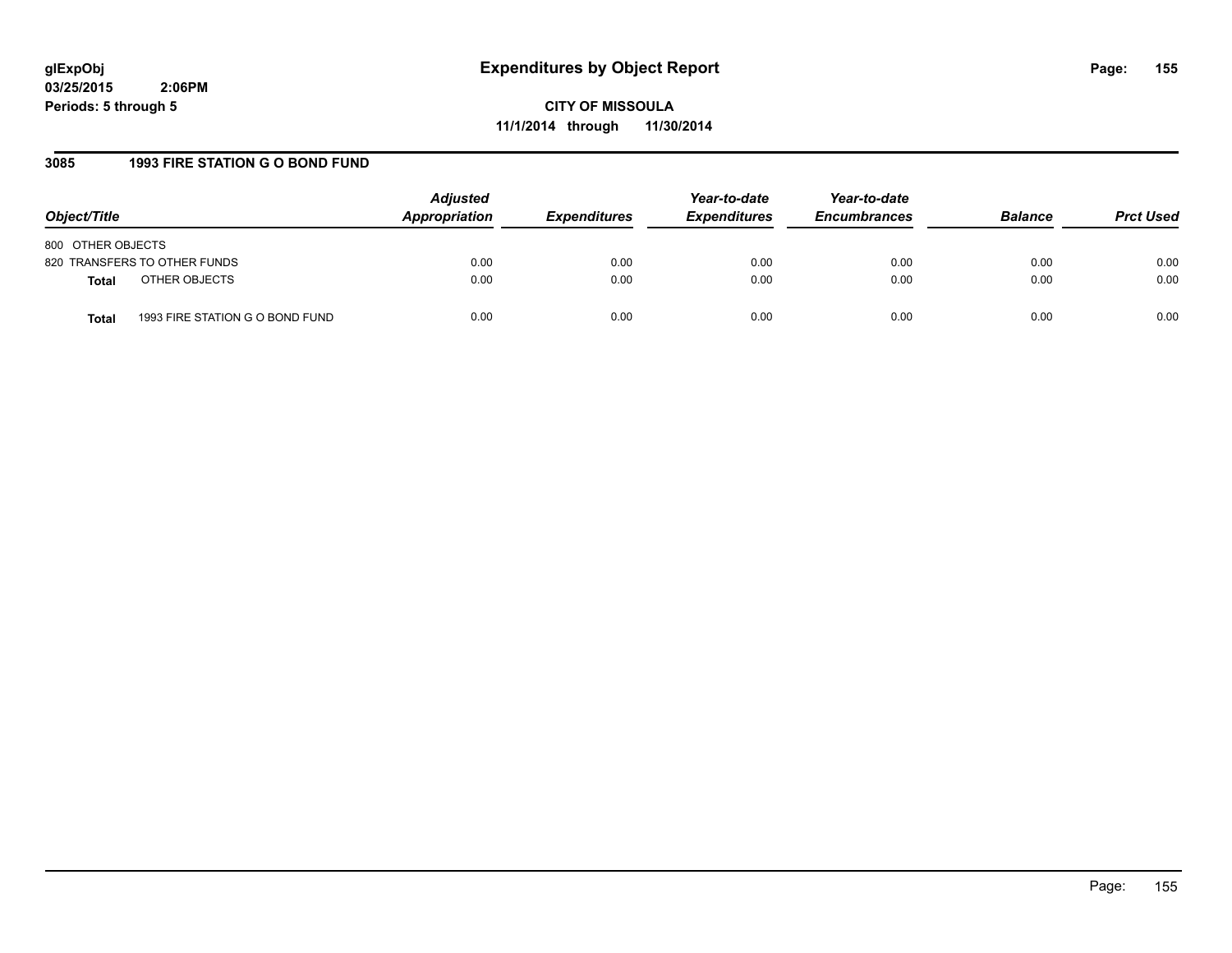# **3090 2004 AQUATICS BOND**

|                                     | <b>Adjusted</b> |                     | Year-to-date        | Year-to-date        |                |                  |
|-------------------------------------|-----------------|---------------------|---------------------|---------------------|----------------|------------------|
| Object/Title                        | Appropriation   | <b>Expenditures</b> | <b>Expenditures</b> | <b>Encumbrances</b> | <b>Balance</b> | <b>Prct Used</b> |
| 600 DEBT SERVICE                    |                 |                     |                     |                     |                |                  |
| 610 PRINCIPAL                       | 0.00            | 0.00                | 0.00                | 0.00                | 0.00           | 0.00             |
| 620 INTEREST / SERVICE FEES         | 0.00            | 0.00                | 0.00                | 0.00                | 0.00           | 0.00             |
| <b>DEBT SERVICE</b><br><b>Total</b> | 0.00            | 0.00                | 0.00                | 0.00                | 0.00           | 0.00             |
| 800 OTHER OBJECTS                   |                 |                     |                     |                     |                |                  |
| 820 TRANSFERS TO OTHER FUNDS        | 0.00            | 0.00                | 0.00                | 0.00                | 0.00           | 0.00             |
| OTHER OBJECTS<br><b>Total</b>       | 0.00            | 0.00                | 0.00                | 0.00                | 0.00           | 0.00             |
| NON-DEPARTMENTAL<br><b>Total</b>    | 0.00            | 0.00                | 0.00                | 0.00                | 0.00           | 0.00             |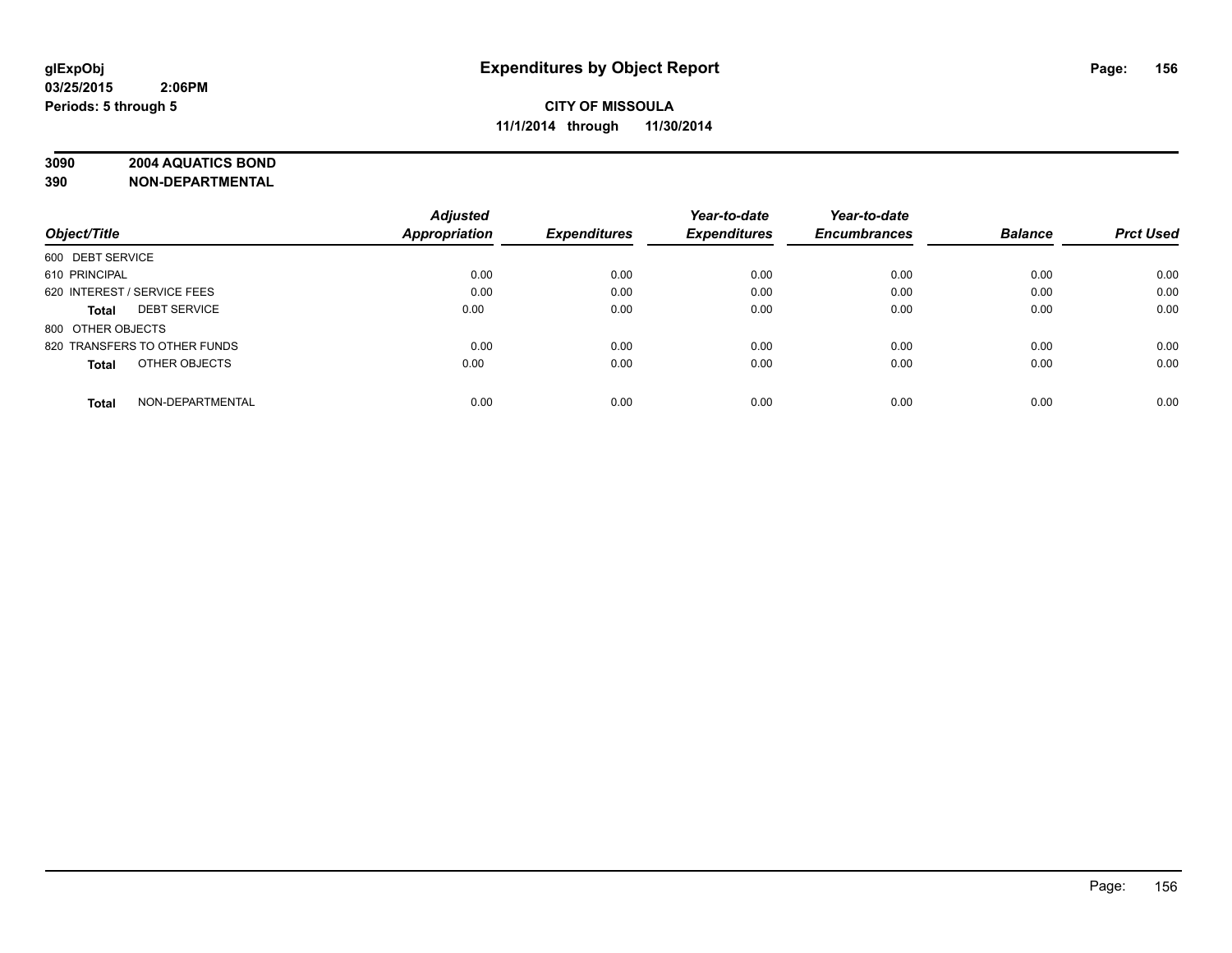#### **3090 2004 AQUATICS BOND**

| Object/Title                       | <b>Adjusted</b><br><b>Appropriation</b> | <b>Expenditures</b> | Year-to-date<br><b>Expenditures</b> | Year-to-date<br><b>Encumbrances</b> | <b>Balance</b> | <b>Prct Used</b> |
|------------------------------------|-----------------------------------------|---------------------|-------------------------------------|-------------------------------------|----------------|------------------|
| 600 DEBT SERVICE                   |                                         |                     |                                     |                                     |                |                  |
| 610 PRINCIPAL                      | 0.00                                    | 0.00                | 0.00                                | 0.00                                | 0.00           | 0.00             |
| 620 INTEREST / SERVICE FEES        | 0.00                                    | 0.00                | 0.00                                | 0.00                                | 0.00           | 0.00             |
| <b>DEBT SERVICE</b><br>Total       | 0.00                                    | 0.00                | 0.00                                | 0.00                                | 0.00           | 0.00             |
| 800 OTHER OBJECTS                  |                                         |                     |                                     |                                     |                |                  |
| 820 TRANSFERS TO OTHER FUNDS       | 0.00                                    | 0.00                | 0.00                                | 0.00                                | 0.00           | 0.00             |
| OTHER OBJECTS<br>Total             | 0.00                                    | 0.00                | 0.00                                | 0.00                                | 0.00           | 0.00             |
| 2004 AQUATICS BOND<br><b>Total</b> | 0.00                                    | 0.00                | 0.00                                | 0.00                                | 0.00           | 0.00             |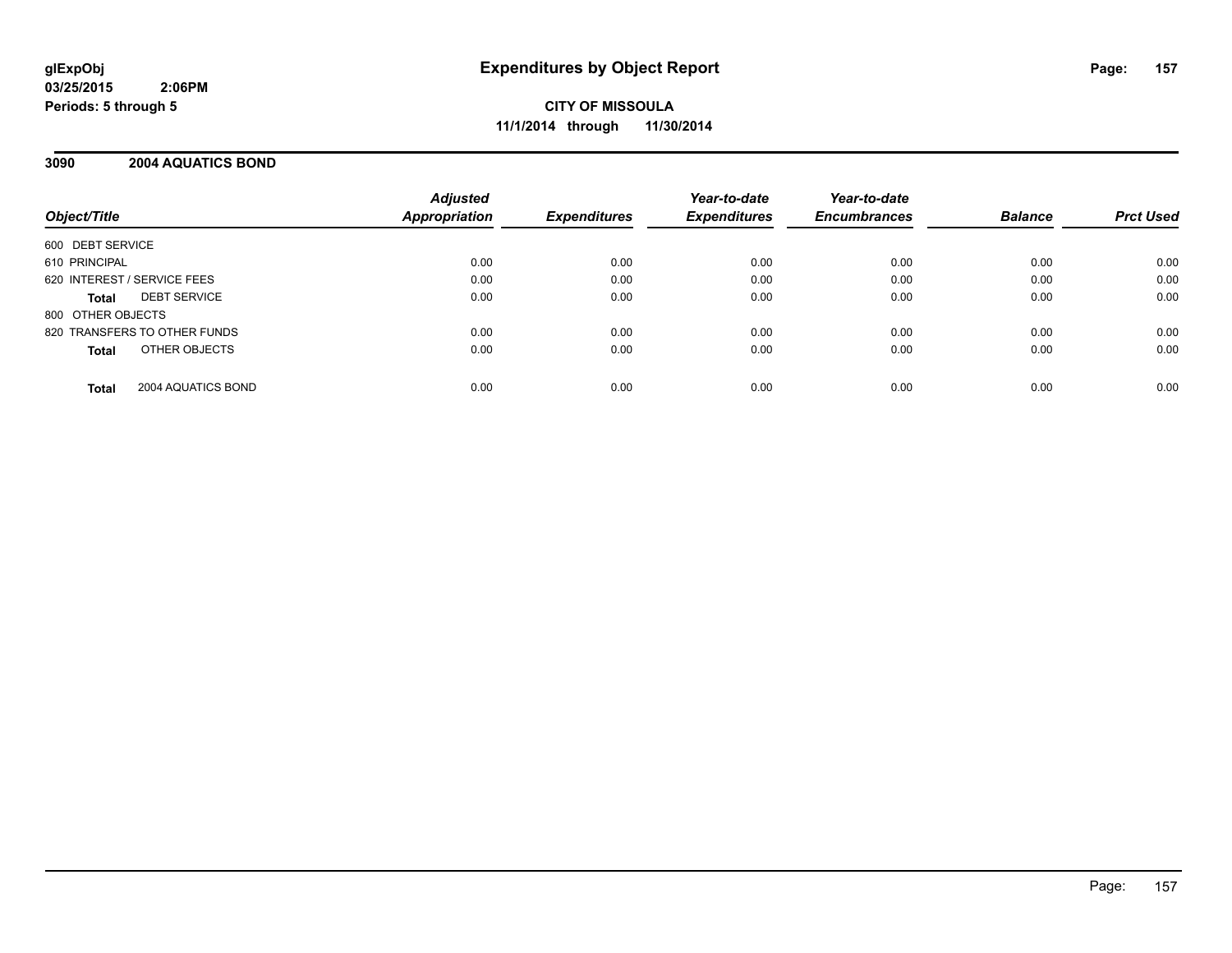#### **3091 SERIES 2012A AQUATICS REFUNDING BOND**

|                                  | <b>Adjusted</b>      |                     | Year-to-date        | Year-to-date        |                |                  |
|----------------------------------|----------------------|---------------------|---------------------|---------------------|----------------|------------------|
| Object/Title                     | <b>Appropriation</b> | <b>Expenditures</b> | <b>Expenditures</b> | <b>Encumbrances</b> | <b>Balance</b> | <b>Prct Used</b> |
| 600 DEBT SERVICE                 |                      |                     |                     |                     |                |                  |
| 610 PRINCIPAL                    | 440.000.00           | 0.00                | 0.00                | 0.00                | 440.000.00     | 0.00             |
| 620 INTEREST / SERVICE FEES      | 99.698.00            | 0.00                | 350.00              | 0.00                | 99.348.00      | 0.35             |
| <b>DEBT SERVICE</b><br>Total     | 539.698.00           | 0.00                | 350.00              | 0.00                | 539.348.00     | 0.06             |
| 800 OTHER OBJECTS                |                      |                     |                     |                     |                |                  |
| 820 TRANSFERS TO OTHER FUNDS     | 0.00                 | 0.00                | 0.00                | 0.00                | 0.00           | 0.00             |
| OTHER OBJECTS<br>Total           | 0.00                 | 0.00                | 0.00                | 0.00                | 0.00           | 0.00             |
| NON-DEPARTMENTAL<br><b>Total</b> | 539.698.00           | 0.00                | 350.00              | 0.00                | 539.348.00     | 0.06             |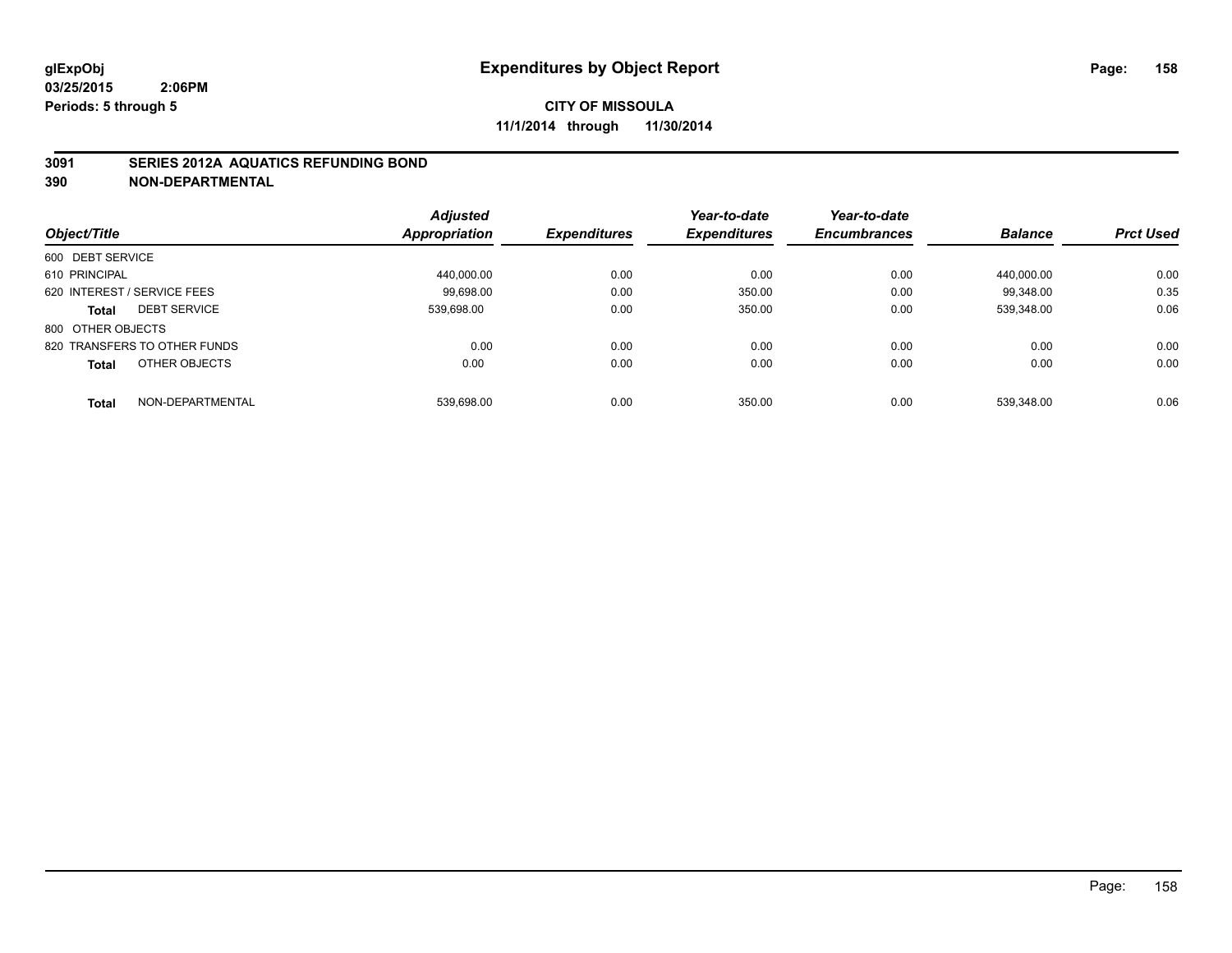**CITY OF MISSOULA 11/1/2014 through 11/30/2014**

## **3091 SERIES 2012A AQUATICS REFUNDING BOND**

| Object/Title      |                                   | <b>Adjusted</b><br>Appropriation | <b>Expenditures</b> | Year-to-date<br><b>Expenditures</b> | Year-to-date<br><b>Encumbrances</b> | <b>Balance</b> | <b>Prct Used</b> |
|-------------------|-----------------------------------|----------------------------------|---------------------|-------------------------------------|-------------------------------------|----------------|------------------|
| 600 DEBT SERVICE  |                                   |                                  |                     |                                     |                                     |                |                  |
| 610 PRINCIPAL     |                                   | 440,000.00                       | 0.00                | 0.00                                | 0.00                                | 440.000.00     | 0.00             |
|                   | 620 INTEREST / SERVICE FEES       | 99,698.00                        | 0.00                | 350.00                              | 0.00                                | 99.348.00      | 0.35             |
| <b>Total</b>      | <b>DEBT SERVICE</b>               | 539.698.00                       | 0.00                | 350.00                              | 0.00                                | 539.348.00     | 0.06             |
| 800 OTHER OBJECTS |                                   |                                  |                     |                                     |                                     |                |                  |
|                   | 820 TRANSFERS TO OTHER FUNDS      | 0.00                             | 0.00                | 0.00                                | 0.00                                | 0.00           | 0.00             |
| <b>Total</b>      | OTHER OBJECTS                     | 0.00                             | 0.00                | 0.00                                | 0.00                                | 0.00           | 0.00             |
| <b>Total</b>      | SERIES 2012A AQUATICS REFUNDING B | 539.698.00                       | 0.00                | 350.00                              | 0.00                                | 539.348.00     | 0.06             |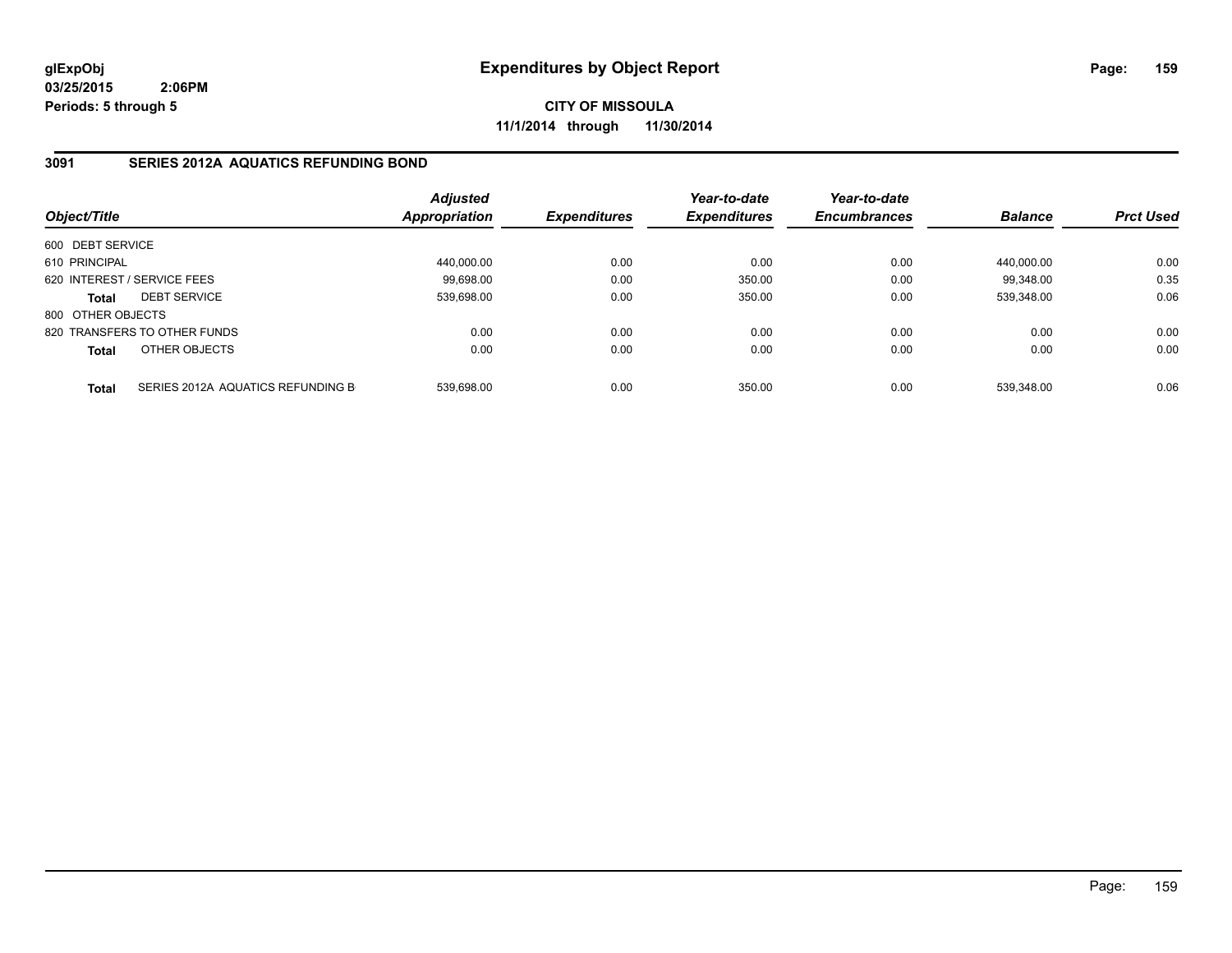#### **3092 Series 2013A GO REFUNDING BONDS**

|                                  | <b>Adjusted</b> |                     | Year-to-date        | Year-to-date        |                |                  |
|----------------------------------|-----------------|---------------------|---------------------|---------------------|----------------|------------------|
| Object/Title                     | Appropriation   | <b>Expenditures</b> | <b>Expenditures</b> | <b>Encumbrances</b> | <b>Balance</b> | <b>Prct Used</b> |
| 600 DEBT SERVICE                 |                 |                     |                     |                     |                |                  |
| 610 PRINCIPAL                    | 570,000.00      | 0.00                | 0.00                | 0.00                | 570.000.00     | 0.00             |
| 620 INTEREST / SERVICE FEES      | 121,800.00      | 0.00                | 0.00                | 0.00                | 121.800.00     | 0.00             |
| <b>DEBT SERVICE</b><br>Total     | 691.800.00      | 0.00                | 0.00                | 0.00                | 691,800.00     | 0.00             |
| 800 OTHER OBJECTS                |                 |                     |                     |                     |                |                  |
| 820 TRANSFERS TO OTHER FUNDS     | 0.00            | 0.00                | 0.00                | 0.00                | 0.00           | 0.00             |
| OTHER OBJECTS<br><b>Total</b>    | 0.00            | 0.00                | 0.00                | 0.00                | 0.00           | 0.00             |
| NON-DEPARTMENTAL<br><b>Total</b> | 691,800.00      | 0.00                | 0.00                | 0.00                | 691.800.00     | 0.00             |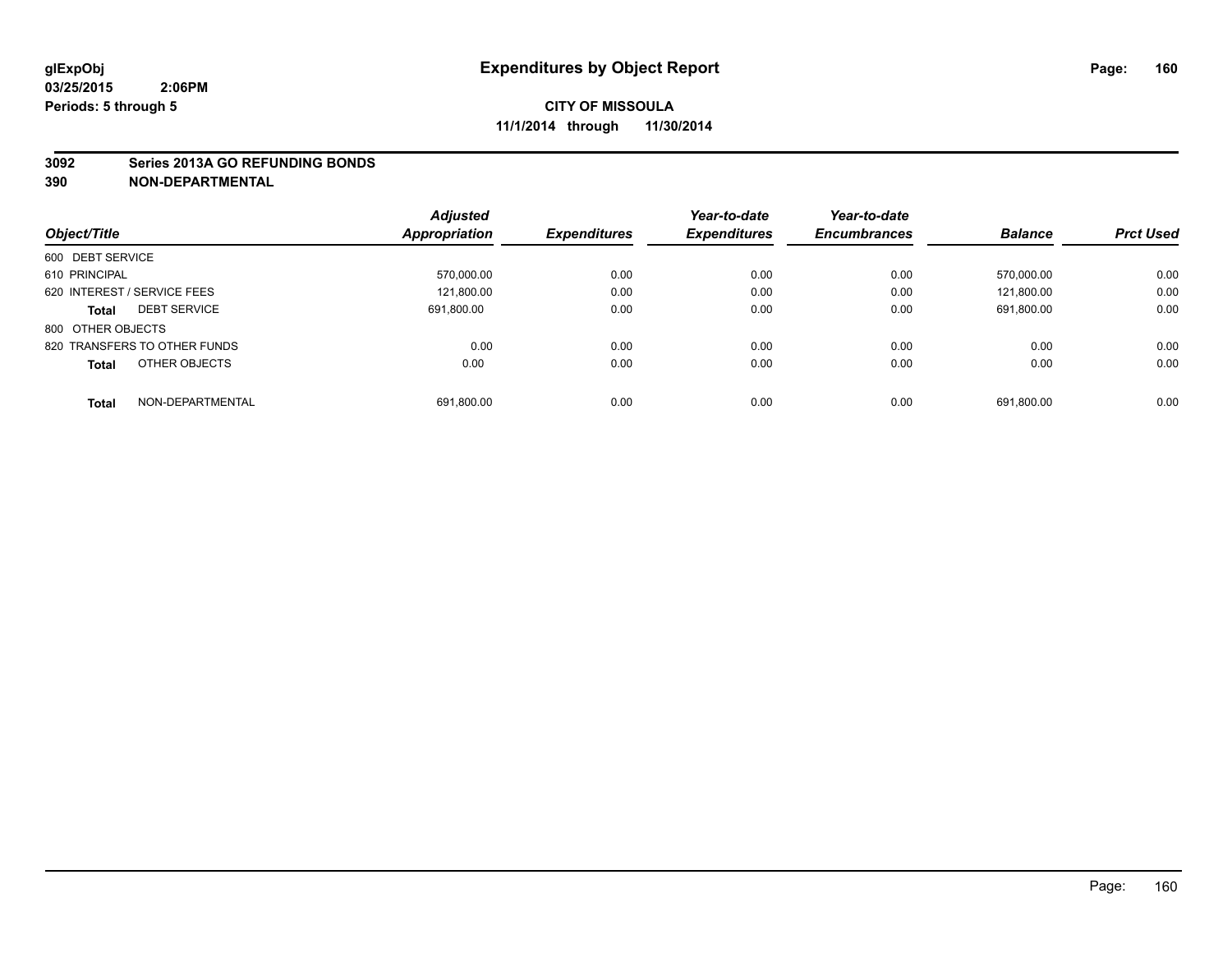**CITY OF MISSOULA 11/1/2014 through 11/30/2014**

# **3092 Series 2013A GO REFUNDING BONDS**

| Object/Title      |                                 | <b>Adjusted</b><br><b>Appropriation</b> | <b>Expenditures</b> | Year-to-date<br><b>Expenditures</b> | Year-to-date<br><b>Encumbrances</b> | <b>Balance</b> | <b>Prct Used</b> |
|-------------------|---------------------------------|-----------------------------------------|---------------------|-------------------------------------|-------------------------------------|----------------|------------------|
| 600 DEBT SERVICE  |                                 |                                         |                     |                                     |                                     |                |                  |
| 610 PRINCIPAL     |                                 | 570.000.00                              | 0.00                | 0.00                                | 0.00                                | 570.000.00     | 0.00             |
|                   | 620 INTEREST / SERVICE FEES     | 121,800.00                              | 0.00                | 0.00                                | 0.00                                | 121.800.00     | 0.00             |
| <b>Total</b>      | <b>DEBT SERVICE</b>             | 691.800.00                              | 0.00                | 0.00                                | 0.00                                | 691.800.00     | 0.00             |
| 800 OTHER OBJECTS |                                 |                                         |                     |                                     |                                     |                |                  |
|                   | 820 TRANSFERS TO OTHER FUNDS    | 0.00                                    | 0.00                | 0.00                                | 0.00                                | 0.00           | 0.00             |
| <b>Total</b>      | OTHER OBJECTS                   | 0.00                                    | 0.00                | 0.00                                | 0.00                                | 0.00           | 0.00             |
| <b>Total</b>      | Series 2013A GO REFUNDING BONDS | 691.800.00                              | 0.00                | 0.00                                | 0.00                                | 691.800.00     | 0.00             |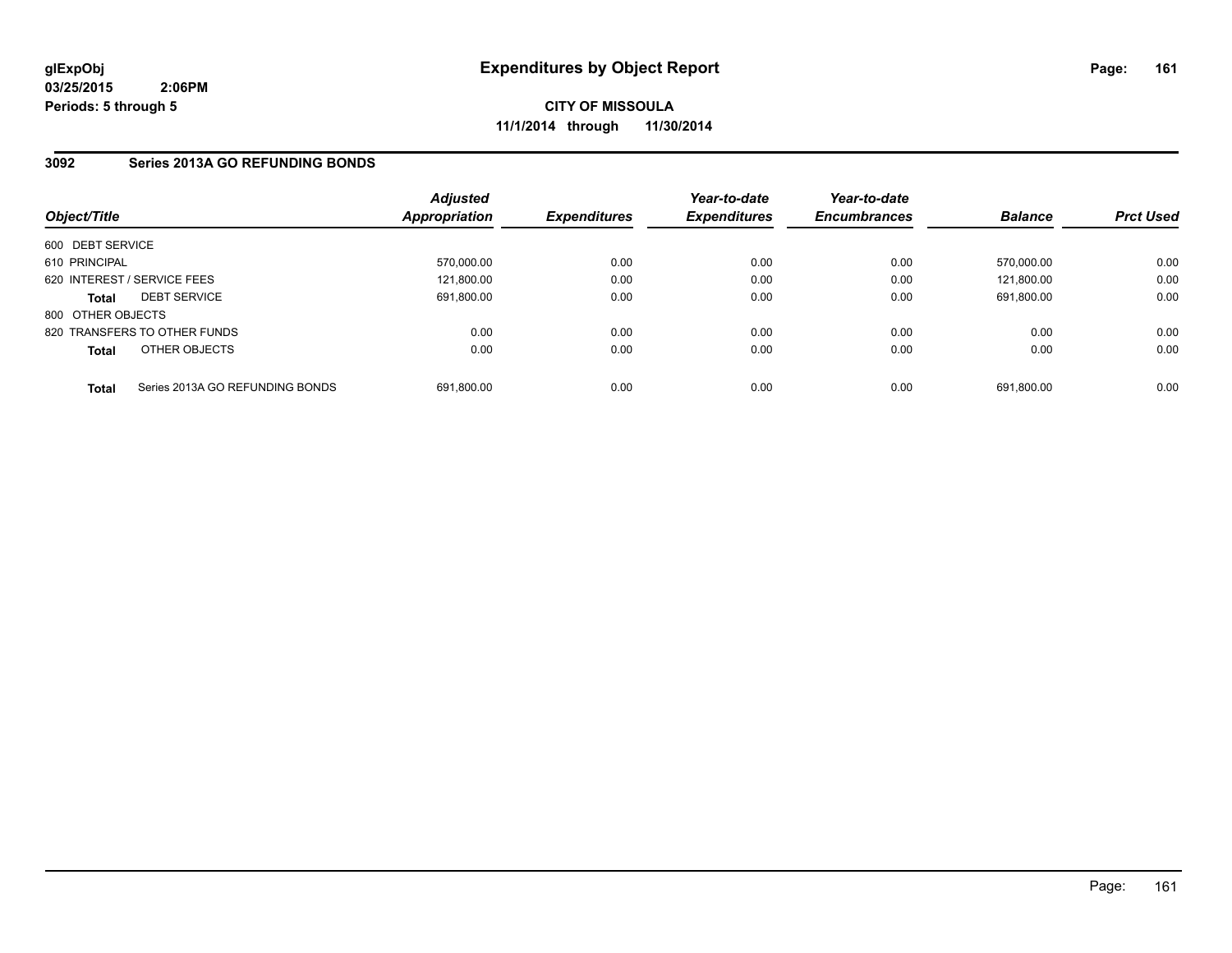#### **3095 2004 REFUNDING BONDS DEBT SERVICE**

| Object/Title                        | <b>Adjusted</b><br>Appropriation | <b>Expenditures</b> | Year-to-date<br><b>Expenditures</b> | Year-to-date<br><b>Encumbrances</b> | <b>Balance</b> | <b>Prct Used</b> |
|-------------------------------------|----------------------------------|---------------------|-------------------------------------|-------------------------------------|----------------|------------------|
| 600 DEBT SERVICE                    |                                  |                     |                                     |                                     |                |                  |
| 610 PRINCIPAL                       | 0.00                             | 0.00                | 0.00                                | 0.00                                | 0.00           | 0.00             |
| 620 INTEREST / SERVICE FEES         | 0.00                             | 0.00                | 0.00                                | 0.00                                | 0.00           | 0.00             |
| <b>DEBT SERVICE</b><br><b>Total</b> | 0.00                             | 0.00                | 0.00                                | 0.00                                | 0.00           | 0.00             |
| NON-DEPARTMENTAL<br><b>Total</b>    | 0.00                             | 0.00                | 0.00                                | 0.00                                | 0.00           | 0.00             |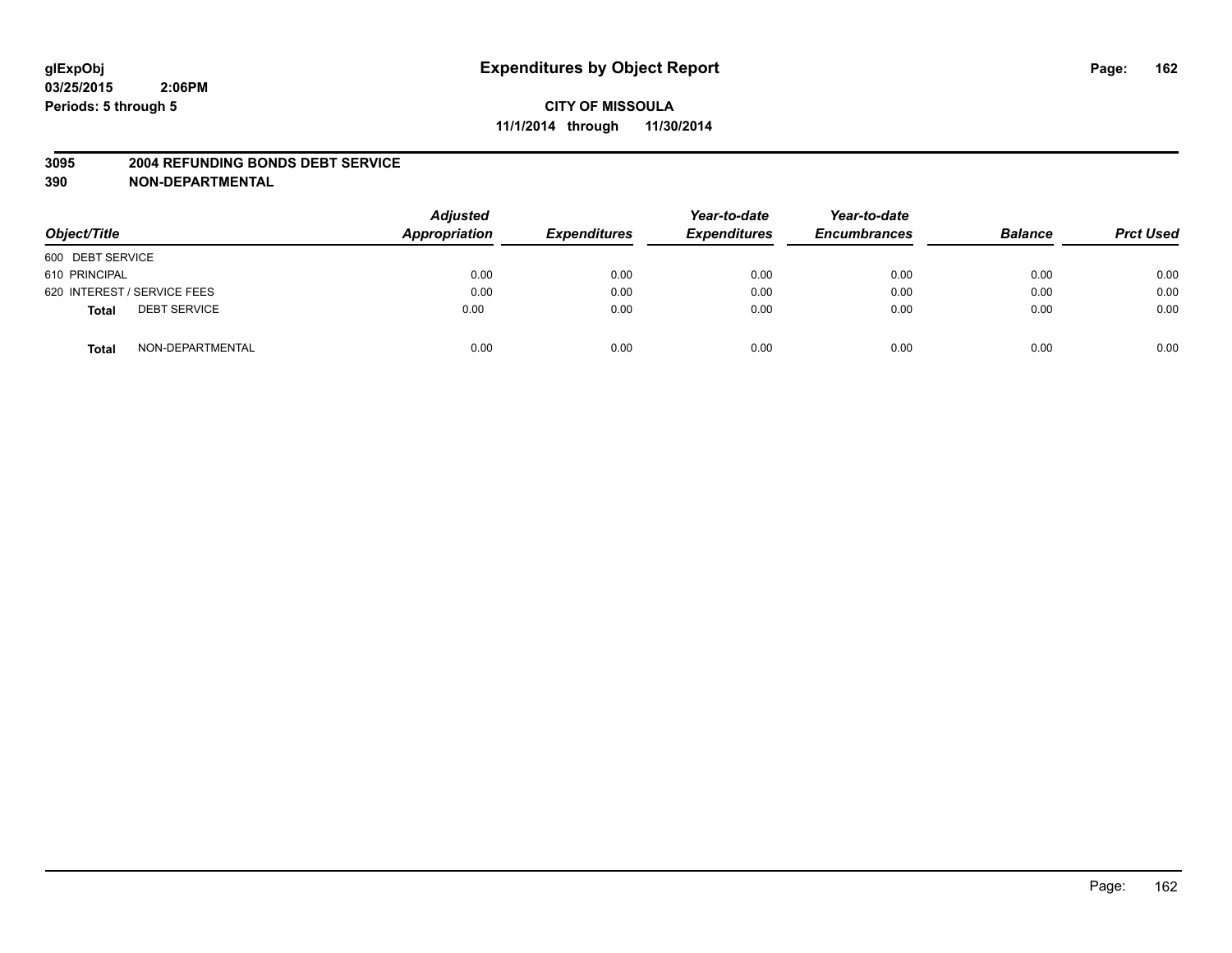# **glExpObj Expenditures by Object Report Page: 163**

**03/25/2015 2:06PM Periods: 5 through 5**

**CITY OF MISSOULA 11/1/2014 through 11/30/2014**

## **3095 2004 REFUNDING BONDS DEBT SERVICE**

| Object/Title     |                                   | <b>Adjusted</b><br>Appropriation | <b>Expenditures</b> | Year-to-date<br><b>Expenditures</b> | Year-to-date<br><b>Encumbrances</b> | <b>Balance</b> | <b>Prct Used</b> |
|------------------|-----------------------------------|----------------------------------|---------------------|-------------------------------------|-------------------------------------|----------------|------------------|
| 600 DEBT SERVICE |                                   |                                  |                     |                                     |                                     |                |                  |
| 610 PRINCIPAL    |                                   | 0.00                             | 0.00                | 0.00                                | 0.00                                | 0.00           | 0.00             |
|                  | 620 INTEREST / SERVICE FEES       | 0.00                             | 0.00                | 0.00                                | 0.00                                | 0.00           | 0.00             |
| <b>Total</b>     | <b>DEBT SERVICE</b>               | 0.00                             | 0.00                | 0.00                                | 0.00                                | 0.00           | 0.00             |
| Total            | 2004 REFUNDING BONDS DEBT SERVICE | 0.00                             | 0.00                | 0.00                                | 0.00                                | 0.00           | 0.00             |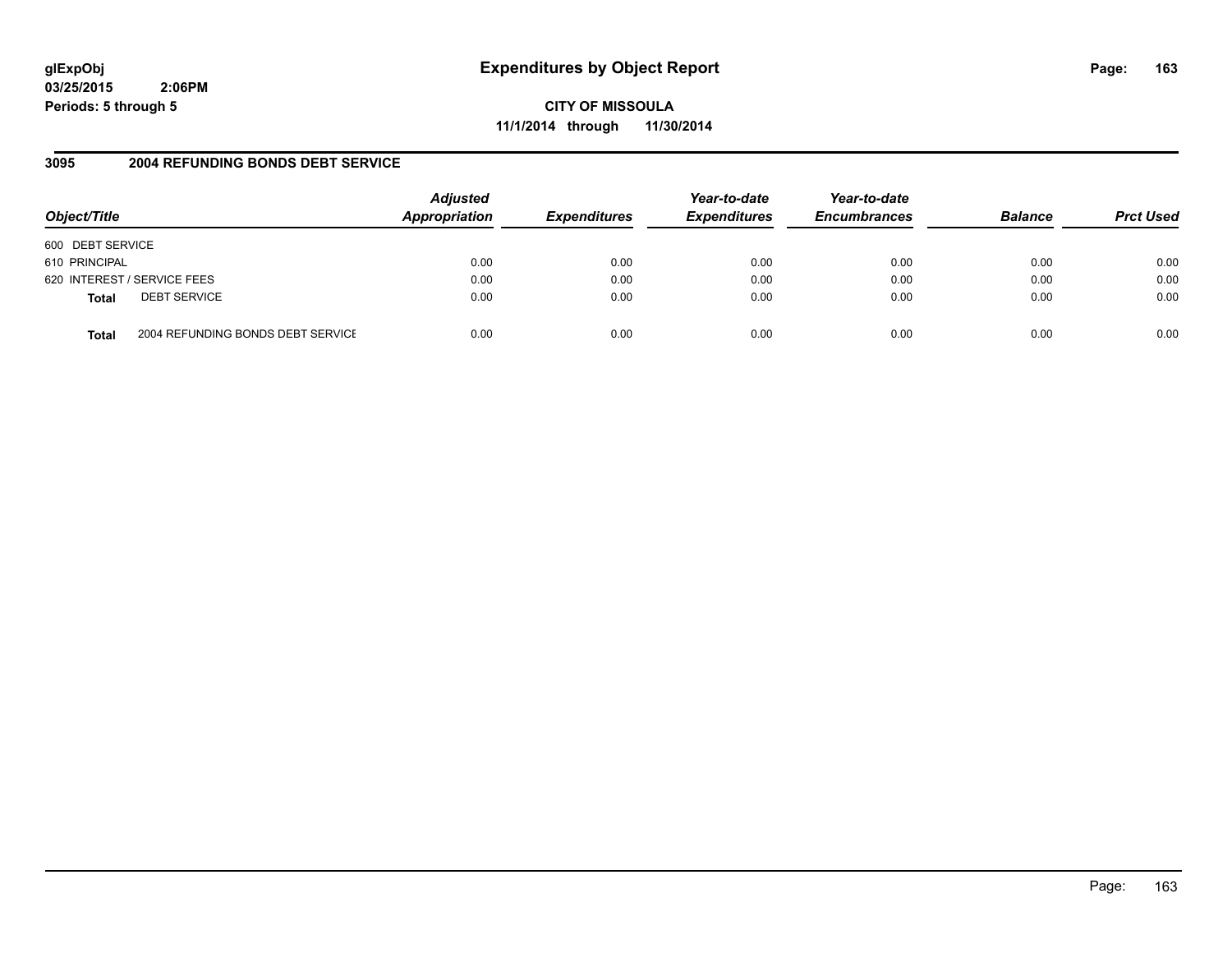#### **3096 NEW FIRE STATION GO BOND**

|                                  | <b>Adjusted</b>      |                     | Year-to-date        | Year-to-date        |                |                  |
|----------------------------------|----------------------|---------------------|---------------------|---------------------|----------------|------------------|
| Object/Title                     | <b>Appropriation</b> | <b>Expenditures</b> | <b>Expenditures</b> | <b>Encumbrances</b> | <b>Balance</b> | <b>Prct Used</b> |
| 600 DEBT SERVICE                 |                      |                     |                     |                     |                |                  |
| 610 PRINCIPAL                    | 0.00                 | 0.00                | 0.00                | 0.00                | 0.00           | 0.00             |
| 620 INTEREST / SERVICE FEES      | 0.00                 | 0.00                | 350.00              | 0.00                | $-350.00$      | 0.00             |
| <b>DEBT SERVICE</b><br>Total     | 0.00                 | 0.00                | 350.00              | 0.00                | $-350.00$      | 0.00             |
| 800 OTHER OBJECTS                |                      |                     |                     |                     |                |                  |
| 820 TRANSFERS TO OTHER FUNDS     | 0.00                 | 0.00                | 0.00                | 0.00                | 0.00           | 0.00             |
| OTHER OBJECTS<br>Total           | 0.00                 | 0.00                | 0.00                | 0.00                | 0.00           | 0.00             |
| NON-DEPARTMENTAL<br><b>Total</b> | 0.00                 | 0.00                | 350.00              | 0.00                | $-350.00$      | 0.00             |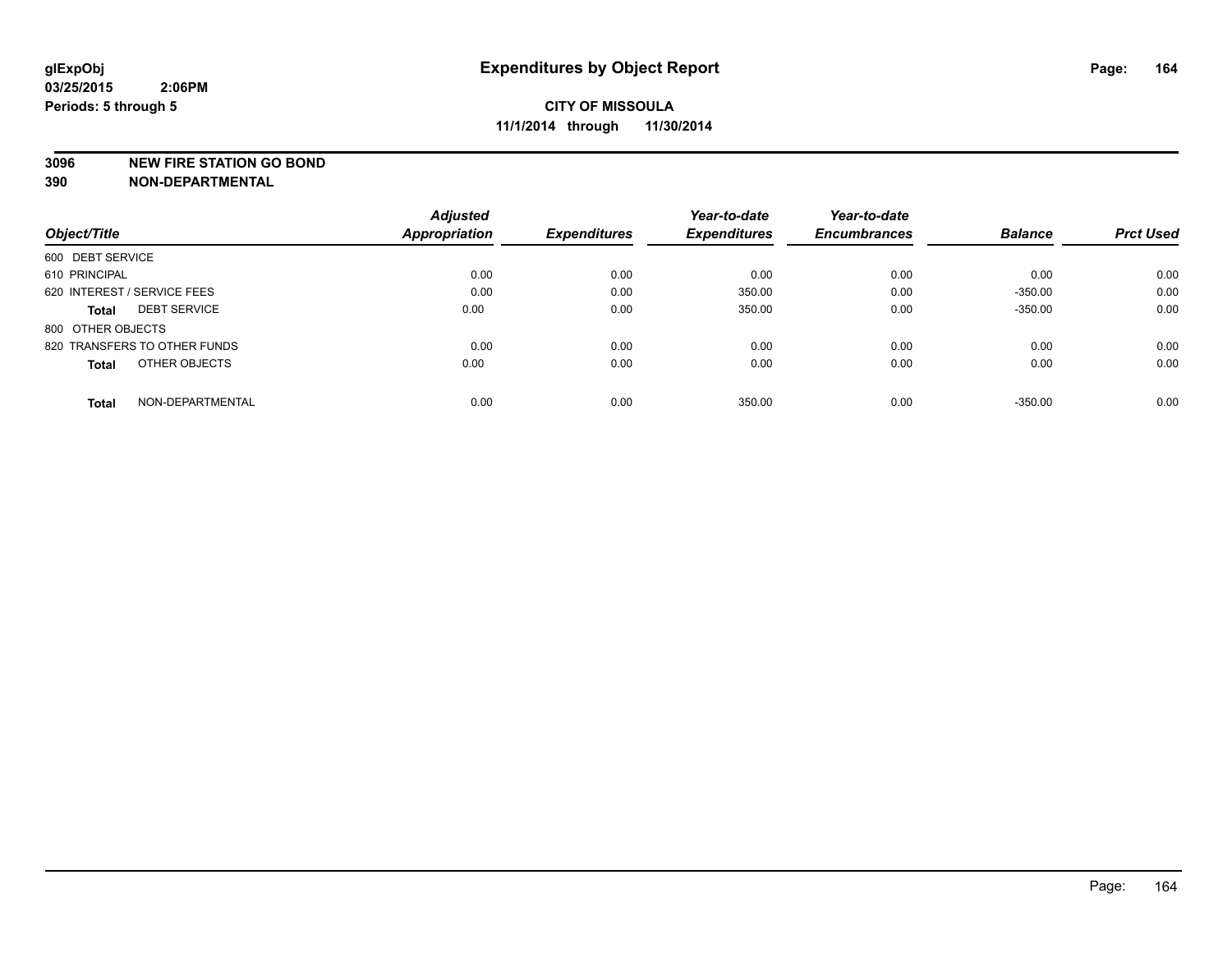#### **3096 NEW FIRE STATION GO BOND**

| Object/Title                             | <b>Adjusted</b><br>Appropriation | <b>Expenditures</b> | Year-to-date<br><b>Expenditures</b> | Year-to-date<br><b>Encumbrances</b> | <b>Balance</b> | <b>Prct Used</b> |
|------------------------------------------|----------------------------------|---------------------|-------------------------------------|-------------------------------------|----------------|------------------|
| 600 DEBT SERVICE                         |                                  |                     |                                     |                                     |                |                  |
| 610 PRINCIPAL                            | 0.00                             | 0.00                | 0.00                                | 0.00                                | 0.00           | 0.00             |
| 620 INTEREST / SERVICE FEES              | 0.00                             | 0.00                | 350.00                              | 0.00                                | $-350.00$      | 0.00             |
| <b>DEBT SERVICE</b><br><b>Total</b>      | 0.00                             | 0.00                | 350.00                              | 0.00                                | $-350.00$      | 0.00             |
| 800 OTHER OBJECTS                        |                                  |                     |                                     |                                     |                |                  |
| 820 TRANSFERS TO OTHER FUNDS             | 0.00                             | 0.00                | 0.00                                | 0.00                                | 0.00           | 0.00             |
| OTHER OBJECTS<br><b>Total</b>            | 0.00                             | 0.00                | 0.00                                | 0.00                                | 0.00           | 0.00             |
| NEW FIRE STATION GO BOND<br><b>Total</b> | 0.00                             | 0.00                | 350.00                              | 0.00                                | $-350.00$      | 0.00             |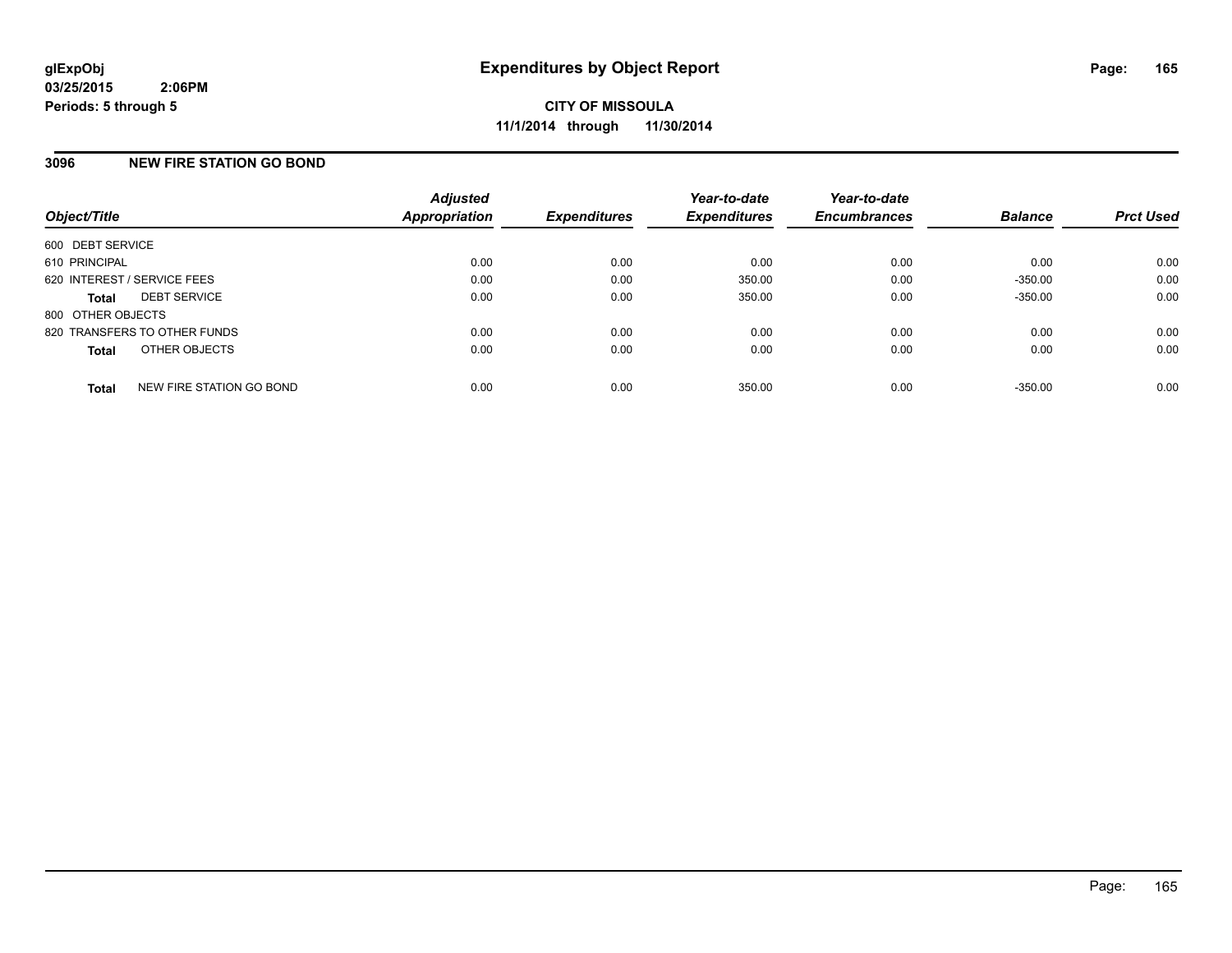**3097 2007 REFUNDING BONDS**

| Object/Title                         | <b>Adjusted</b><br>Appropriation | <b>Expenditures</b> | Year-to-date<br><b>Expenditures</b> | Year-to-date<br><b>Encumbrances</b> | <b>Balance</b> | <b>Prct Used</b> |
|--------------------------------------|----------------------------------|---------------------|-------------------------------------|-------------------------------------|----------------|------------------|
| 500 FIXED CHARGES                    |                                  |                     |                                     |                                     |                |                  |
| 500 FIXED CHARGES                    | 0.00                             | 0.00                | 0.00                                | 0.00                                | 0.00           | 0.00             |
| <b>FIXED CHARGES</b><br><b>Total</b> | 0.00                             | 0.00                | 0.00                                | 0.00                                | 0.00           | 0.00             |
| 600 DEBT SERVICE                     |                                  |                     |                                     |                                     |                |                  |
| 610 PRINCIPAL                        | 0.00                             | 0.00                | 0.00                                | 0.00                                | 0.00           | 0.00             |
| 620 INTEREST / SERVICE FEES          | 0.00                             | 0.00                | 0.00                                | 0.00                                | 0.00           | 0.00             |
| <b>DEBT SERVICE</b><br><b>Total</b>  | 0.00                             | 0.00                | 0.00                                | 0.00                                | 0.00           | 0.00             |
| NON-DEPARTMENTAL<br><b>Total</b>     | 0.00                             | 0.00                | 0.00                                | 0.00                                | 0.00           | 0.00             |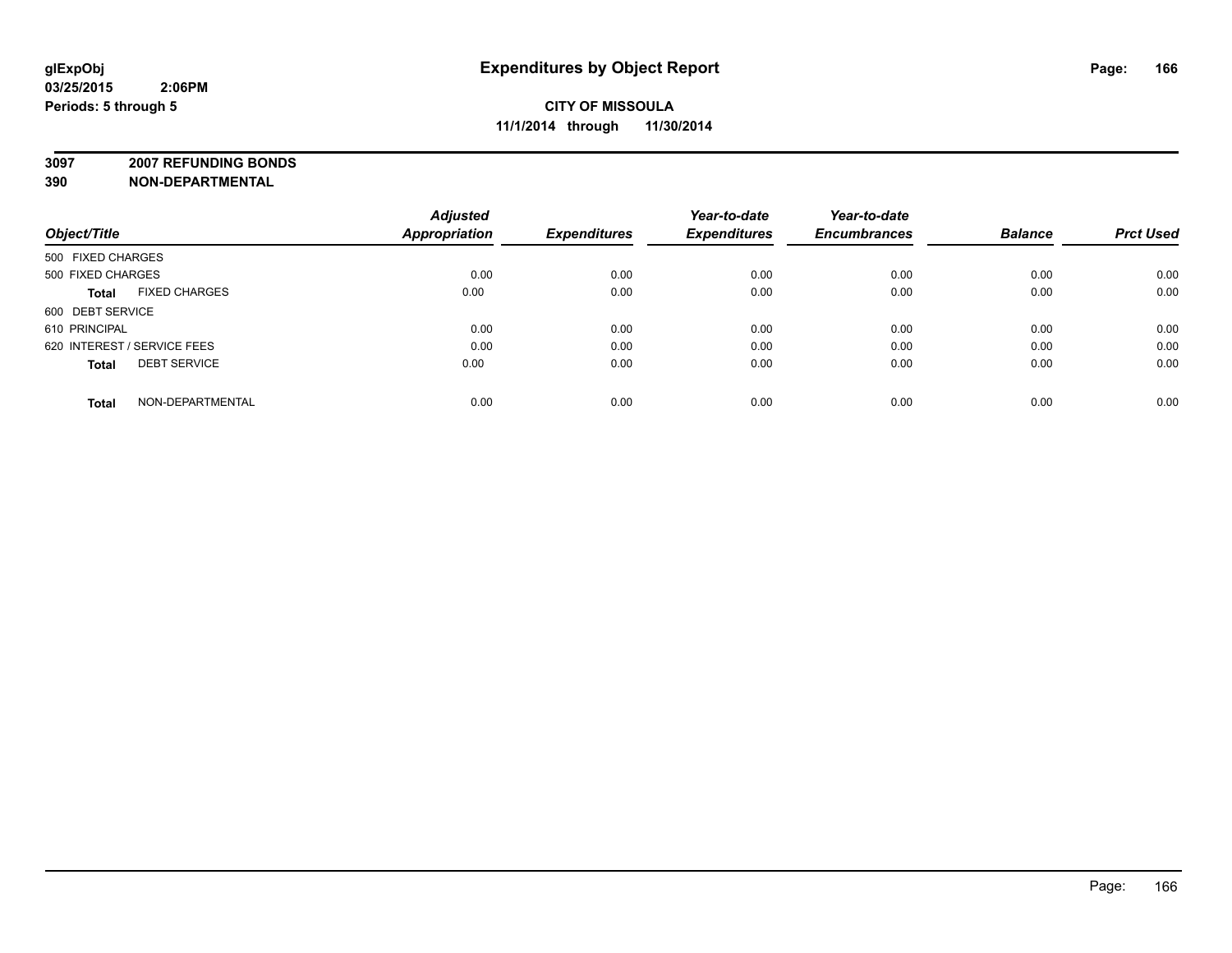**CITY OF MISSOULA 11/1/2014 through 11/30/2014**

#### **3097 2007 REFUNDING BONDS**

| Object/Title                         | <b>Adjusted</b><br>Appropriation | <b>Expenditures</b> | Year-to-date<br><b>Expenditures</b> | Year-to-date<br><b>Encumbrances</b> | <b>Balance</b> | <b>Prct Used</b> |
|--------------------------------------|----------------------------------|---------------------|-------------------------------------|-------------------------------------|----------------|------------------|
| 500 FIXED CHARGES                    |                                  |                     |                                     |                                     |                |                  |
| 500 FIXED CHARGES                    | 0.00                             | 0.00                | 0.00                                | 0.00                                | 0.00           | 0.00             |
| <b>FIXED CHARGES</b><br><b>Total</b> | 0.00                             | 0.00                | 0.00                                | 0.00                                | 0.00           | 0.00             |
| 600 DEBT SERVICE                     |                                  |                     |                                     |                                     |                |                  |
| 610 PRINCIPAL                        | 0.00                             | 0.00                | 0.00                                | 0.00                                | 0.00           | 0.00             |
| 620 INTEREST / SERVICE FEES          | 0.00                             | 0.00                | 0.00                                | 0.00                                | 0.00           | 0.00             |
| <b>DEBT SERVICE</b><br><b>Total</b>  | 0.00                             | 0.00                | 0.00                                | 0.00                                | 0.00           | 0.00             |
| 2007 REFUNDING BONDS<br><b>Total</b> | 0.00                             | 0.00                | 0.00                                | 0.00                                | 0.00           | 0.00             |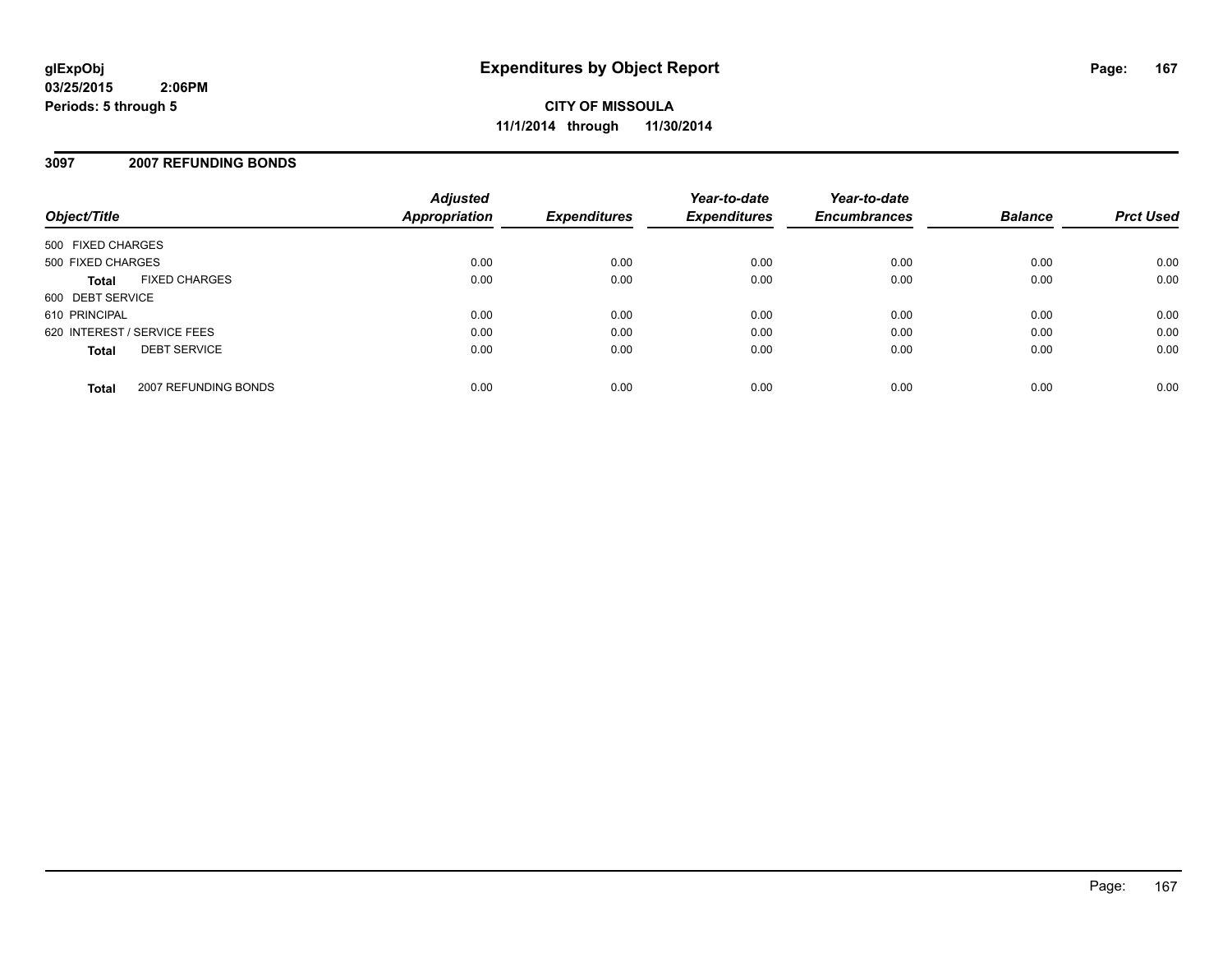#### **3100 SIDEWALK & CURB WARRANTS FUND**

| Object/Title                     | <b>Adjusted</b><br><b>Appropriation</b> | <b>Expenditures</b> | Year-to-date<br><b>Expenditures</b> | Year-to-date<br><b>Encumbrances</b> | <b>Balance</b> | <b>Prct Used</b> |
|----------------------------------|-----------------------------------------|---------------------|-------------------------------------|-------------------------------------|----------------|------------------|
|                                  |                                         |                     |                                     |                                     |                |                  |
| 600 DEBT SERVICE                 |                                         |                     |                                     |                                     |                |                  |
| 610 PRINCIPAL                    | 0.00                                    | 0.00                | 0.00                                | 0.00                                | 0.00           | 0.00             |
| 620 INTEREST / SERVICE FEES      | 0.00                                    | 0.00                | 0.00                                | 0.00                                | 0.00           | 0.00             |
| <b>DEBT SERVICE</b><br>Total     | 0.00                                    | 0.00                | 0.00                                | 0.00                                | 0.00           | 0.00             |
| 800 OTHER OBJECTS                |                                         |                     |                                     |                                     |                |                  |
| 820 TRANSFERS TO OTHER FUNDS     | 0.00                                    | 0.00                | 0.00                                | 0.00                                | 0.00           | 0.00             |
| OTHER OBJECTS<br>Total           | 0.00                                    | 0.00                | 0.00                                | 0.00                                | 0.00           | 0.00             |
| NON-DEPARTMENTAL<br><b>Total</b> | 0.00                                    | 0.00                | 0.00                                | 0.00                                | 0.00           | 0.00             |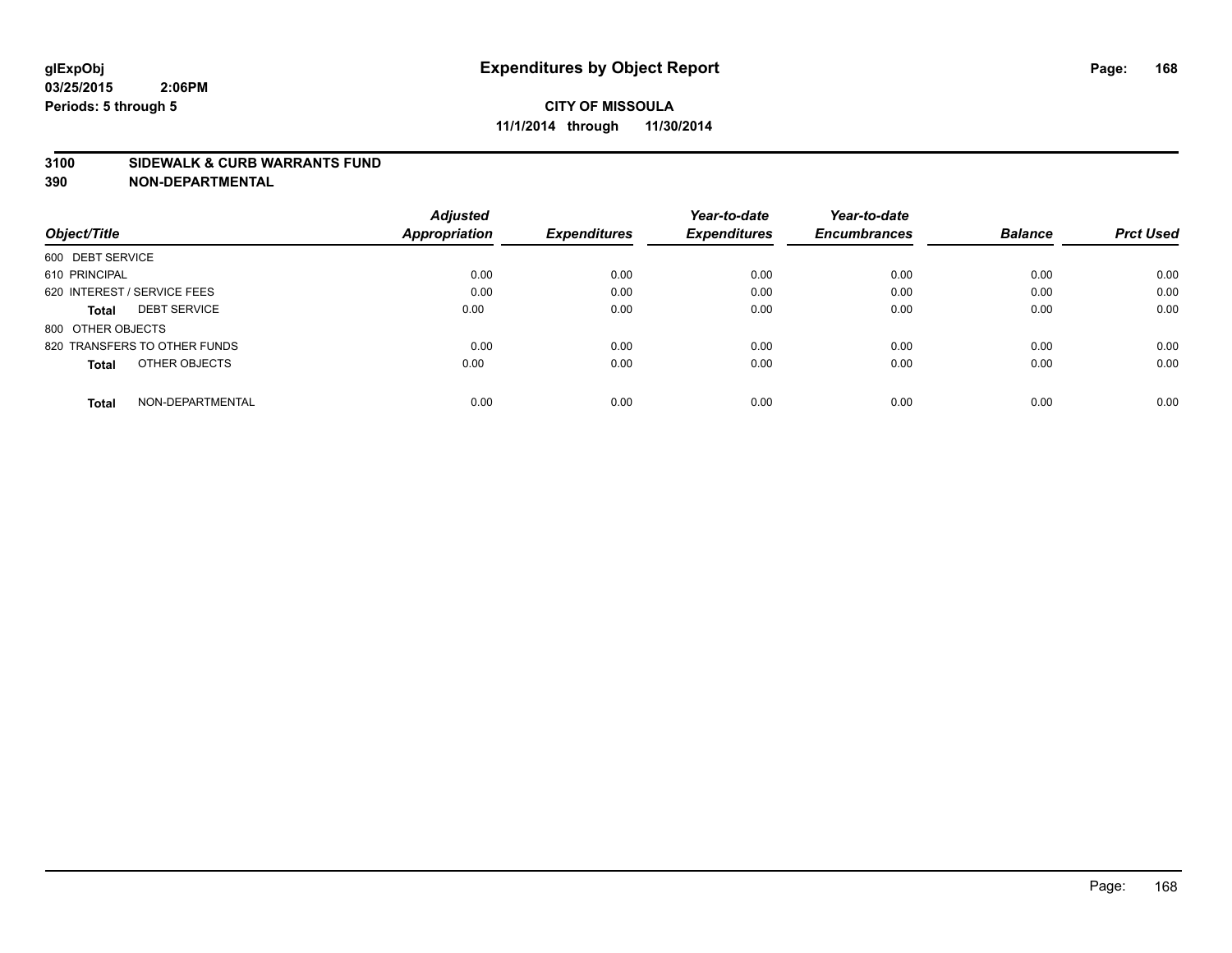**CITY OF MISSOULA 11/1/2014 through 11/30/2014**

## **3100 SIDEWALK & CURB WARRANTS FUND**

| Object/Title      |                               | <b>Adjusted</b><br>Appropriation | <b>Expenditures</b> | Year-to-date<br><b>Expenditures</b> | Year-to-date<br><b>Encumbrances</b> | <b>Balance</b> | <b>Prct Used</b> |
|-------------------|-------------------------------|----------------------------------|---------------------|-------------------------------------|-------------------------------------|----------------|------------------|
| 600 DEBT SERVICE  |                               |                                  |                     |                                     |                                     |                |                  |
| 610 PRINCIPAL     |                               | 0.00                             | 0.00                | 0.00                                | 0.00                                | 0.00           | 0.00             |
|                   | 620 INTEREST / SERVICE FEES   | 0.00                             | 0.00                | 0.00                                | 0.00                                | 0.00           | 0.00             |
| <b>Total</b>      | <b>DEBT SERVICE</b>           | 0.00                             | 0.00                | 0.00                                | 0.00                                | 0.00           | 0.00             |
| 800 OTHER OBJECTS |                               |                                  |                     |                                     |                                     |                |                  |
|                   | 820 TRANSFERS TO OTHER FUNDS  | 0.00                             | 0.00                | 0.00                                | 0.00                                | 0.00           | 0.00             |
| <b>Total</b>      | OTHER OBJECTS                 | 0.00                             | 0.00                | 0.00                                | 0.00                                | 0.00           | 0.00             |
| <b>Total</b>      | SIDEWALK & CURB WARRANTS FUND | 0.00                             | 0.00                | 0.00                                | 0.00                                | 0.00           | 0.00             |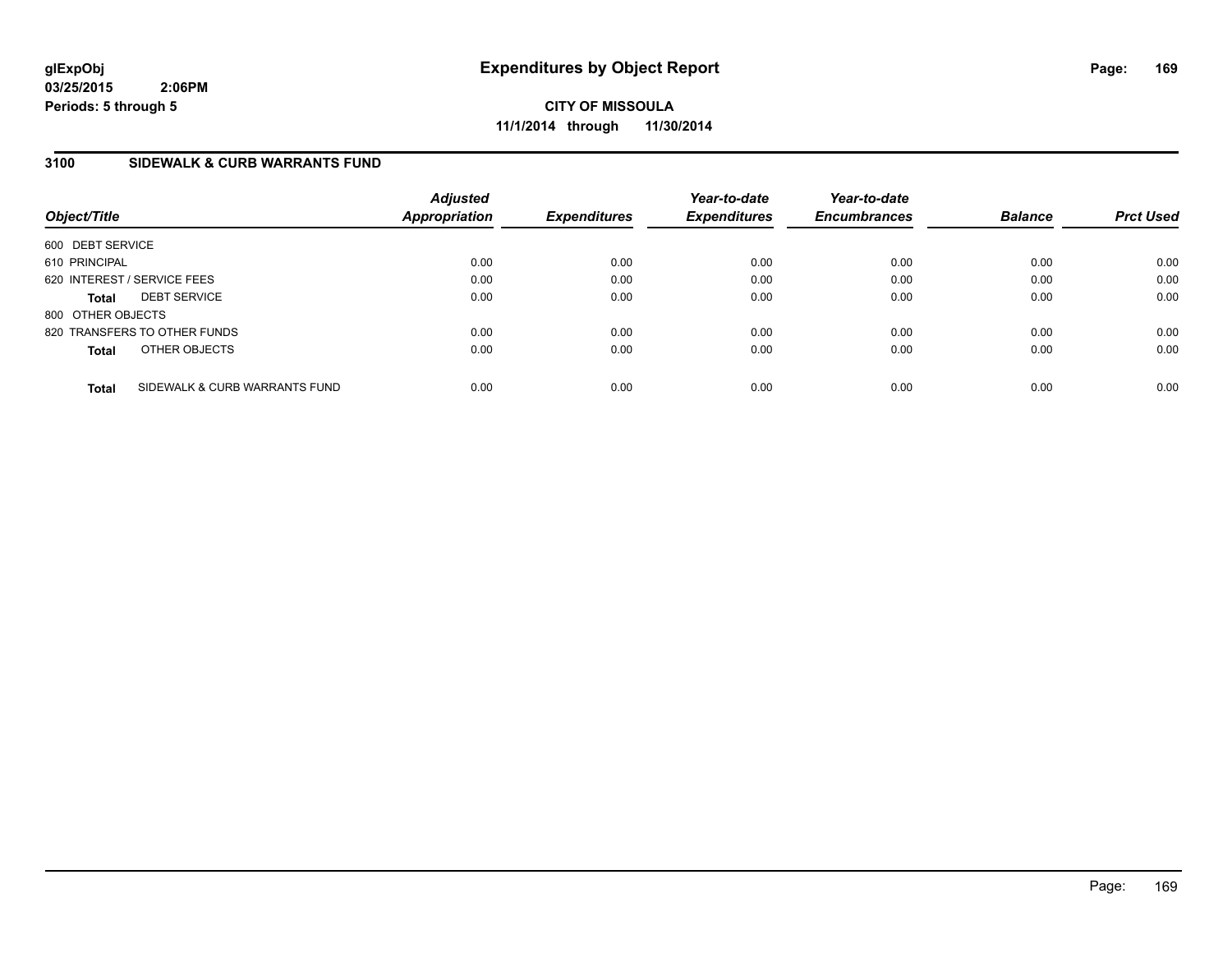#### **3200 FY99 SIDEWALK & CURB DEBT SERVICE FUND**

| Object/Title                     | <b>Adjusted</b><br><b>Appropriation</b> | <b>Expenditures</b> | Year-to-date<br><b>Expenditures</b> | Year-to-date<br><b>Encumbrances</b> | <b>Balance</b> | <b>Prct Used</b> |
|----------------------------------|-----------------------------------------|---------------------|-------------------------------------|-------------------------------------|----------------|------------------|
| 600 DEBT SERVICE                 |                                         |                     |                                     |                                     |                |                  |
| 610 PRINCIPAL                    | 0.00                                    | 0.00                | 0.00                                | 0.00                                | 0.00           | 0.00             |
| 620 INTEREST / SERVICE FEES      | 0.00                                    | 0.00                | 0.00                                | 0.00                                | 0.00           | 0.00             |
| <b>DEBT SERVICE</b><br>Total     | 0.00                                    | 0.00                | 0.00                                | 0.00                                | 0.00           | 0.00             |
| 800 OTHER OBJECTS                |                                         |                     |                                     |                                     |                |                  |
| 820 TRANSFERS TO OTHER FUNDS     | 0.00                                    | 0.00                | 0.00                                | 0.00                                | 0.00           | 0.00             |
| OTHER OBJECTS<br><b>Total</b>    | 0.00                                    | 0.00                | 0.00                                | 0.00                                | 0.00           | 0.00             |
| NON-DEPARTMENTAL<br><b>Total</b> | 0.00                                    | 0.00                | 0.00                                | 0.00                                | 0.00           | 0.00             |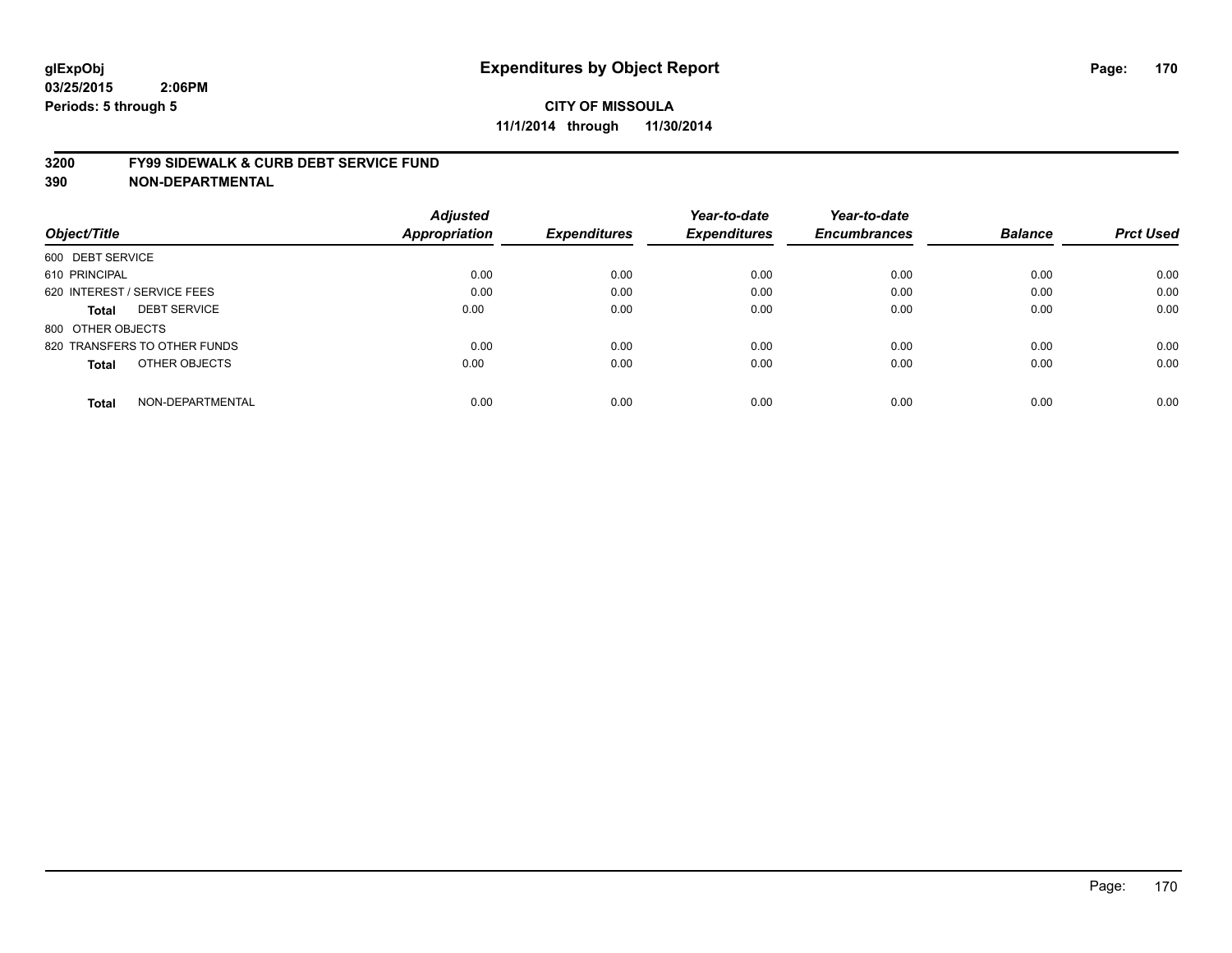**CITY OF MISSOULA 11/1/2014 through 11/30/2014**

## **3200 FY99 SIDEWALK & CURB DEBT SERVICE FUND**

| Object/Title      |                                              | <b>Adjusted</b><br><b>Appropriation</b> | <b>Expenditures</b> | Year-to-date<br><b>Expenditures</b> | Year-to-date<br><b>Encumbrances</b> | <b>Balance</b> | <b>Prct Used</b> |
|-------------------|----------------------------------------------|-----------------------------------------|---------------------|-------------------------------------|-------------------------------------|----------------|------------------|
| 600 DEBT SERVICE  |                                              |                                         |                     |                                     |                                     |                |                  |
| 610 PRINCIPAL     |                                              | 0.00                                    | 0.00                | 0.00                                | 0.00                                | 0.00           | 0.00             |
|                   | 620 INTEREST / SERVICE FEES                  | 0.00                                    | 0.00                | 0.00                                | 0.00                                | 0.00           | 0.00             |
| <b>Total</b>      | <b>DEBT SERVICE</b>                          | 0.00                                    | 0.00                | 0.00                                | 0.00                                | 0.00           | 0.00             |
| 800 OTHER OBJECTS |                                              |                                         |                     |                                     |                                     |                |                  |
|                   | 820 TRANSFERS TO OTHER FUNDS                 | 0.00                                    | 0.00                | 0.00                                | 0.00                                | 0.00           | 0.00             |
| <b>Total</b>      | OTHER OBJECTS                                | 0.00                                    | 0.00                | 0.00                                | 0.00                                | 0.00           | 0.00             |
| <b>Total</b>      | <b>FY99 SIDEWALK &amp; CURB DEBT SERVICE</b> | 0.00                                    | 0.00                | 0.00                                | 0.00                                | 0.00           | 0.00             |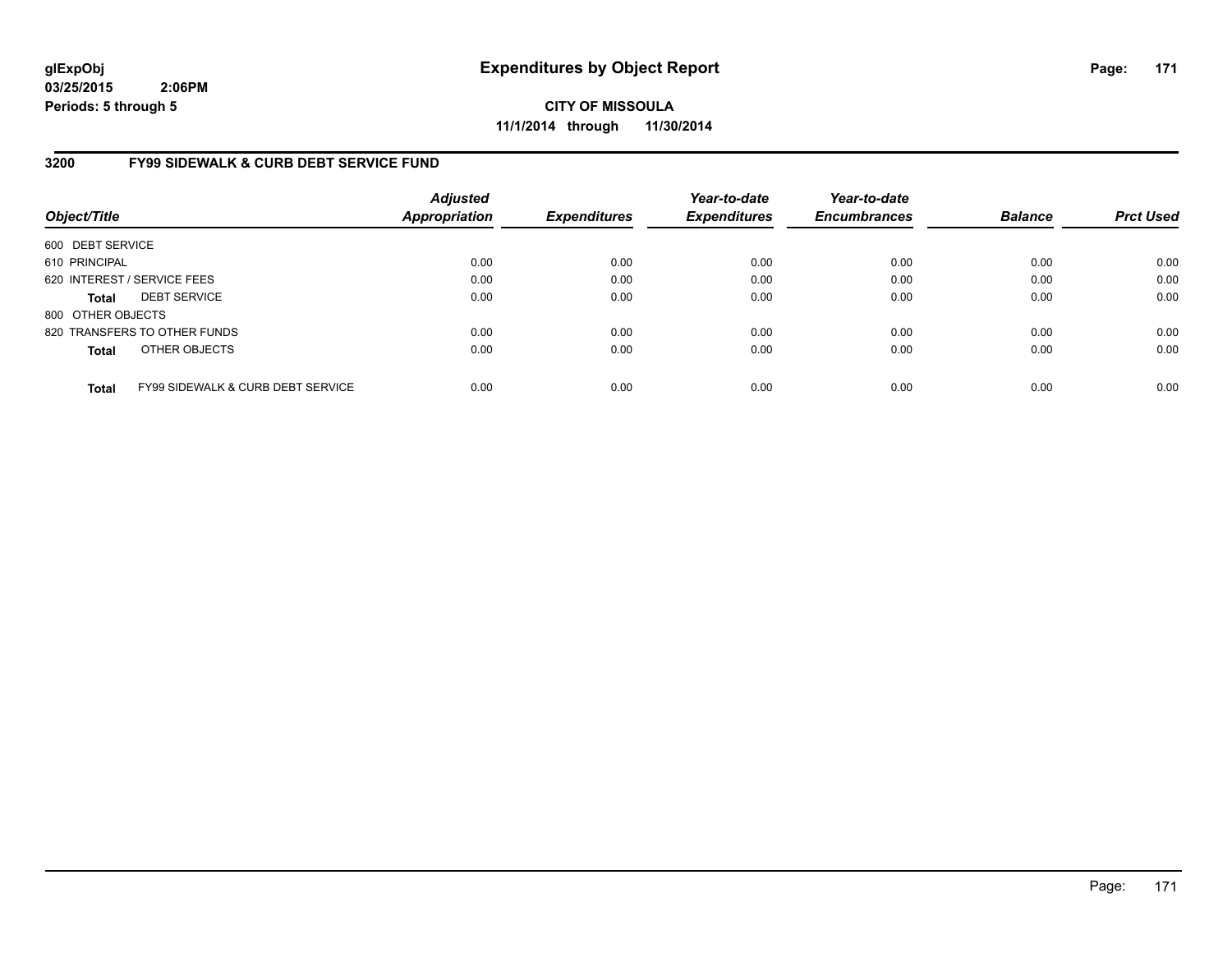# **CITY OF MISSOULA 11/1/2014 through 11/30/2014**

#### **3300 FY00 SIDEWALK & CURB DEBT SERVICE FUND**

| Object/Title                        | <b>Adjusted</b><br>Appropriation | <b>Expenditures</b> | Year-to-date<br><b>Expenditures</b> | Year-to-date<br><b>Encumbrances</b> | <b>Balance</b> | <b>Prct Used</b> |
|-------------------------------------|----------------------------------|---------------------|-------------------------------------|-------------------------------------|----------------|------------------|
| 600 DEBT SERVICE                    |                                  |                     |                                     |                                     |                |                  |
| 610 PRINCIPAL                       | 0.00                             | 0.00                | 0.00                                | 0.00                                | 0.00           | 0.00             |
| 620 INTEREST / SERVICE FEES         | 0.00                             | 0.00                | 0.00                                | 0.00                                | 0.00           | 0.00             |
| <b>DEBT SERVICE</b><br><b>Total</b> | 0.00                             | 0.00                | 0.00                                | 0.00                                | 0.00           | 0.00             |
| NON-DEPARTMENTAL<br><b>Total</b>    | 0.00                             | 0.00                | 0.00                                | 0.00                                | 0.00           | 0.00             |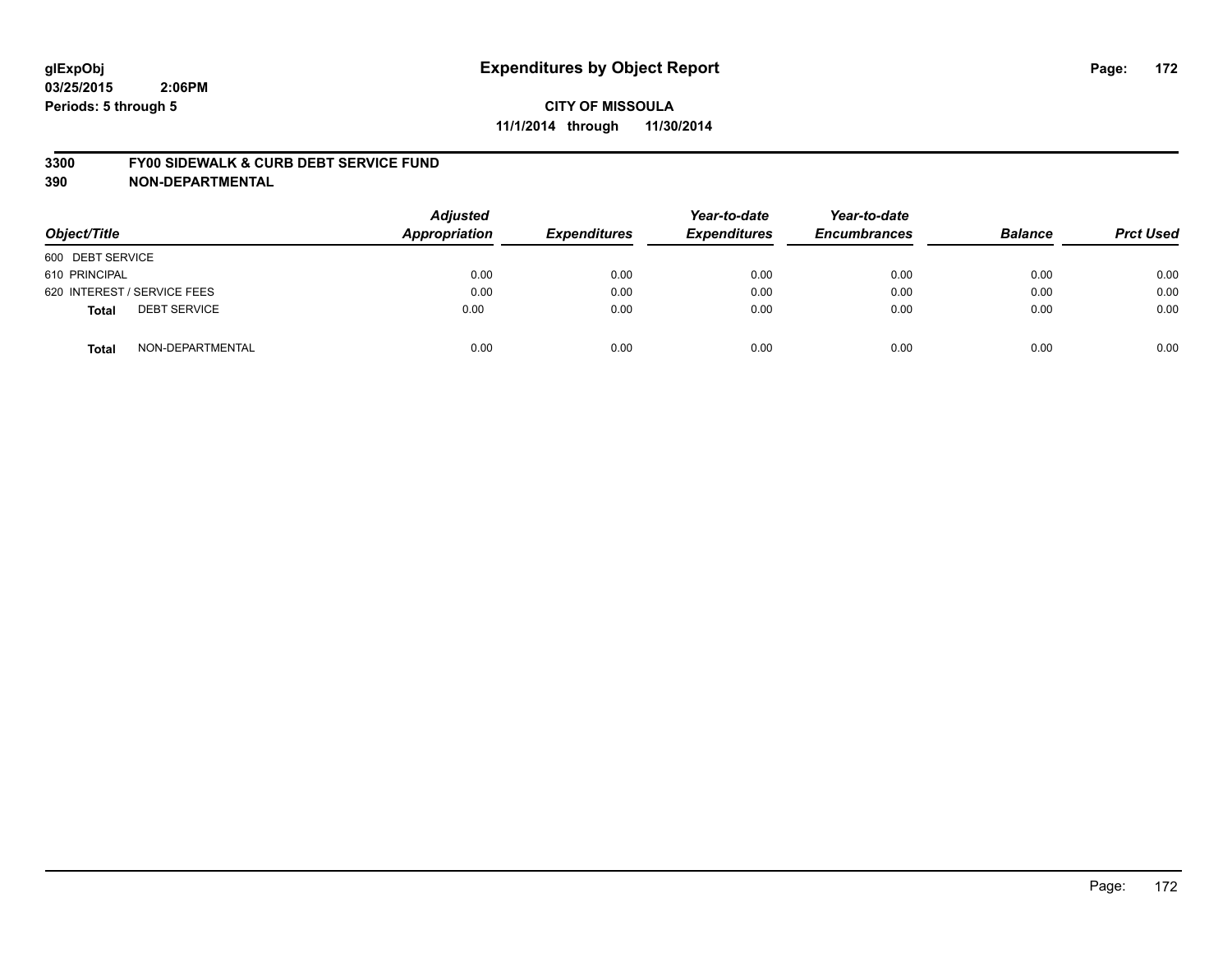**CITY OF MISSOULA 11/1/2014 through 11/30/2014**

## **3300 FY00 SIDEWALK & CURB DEBT SERVICE FUND**

| Object/Title     |                                   | <b>Adjusted</b><br>Appropriation | <b>Expenditures</b> | Year-to-date<br><b>Expenditures</b> | Year-to-date<br><b>Encumbrances</b> | <b>Balance</b> | <b>Prct Used</b> |
|------------------|-----------------------------------|----------------------------------|---------------------|-------------------------------------|-------------------------------------|----------------|------------------|
| 600 DEBT SERVICE |                                   |                                  |                     |                                     |                                     |                |                  |
| 610 PRINCIPAL    |                                   | 0.00                             | 0.00                | 0.00                                | 0.00                                | 0.00           | 0.00             |
|                  | 620 INTEREST / SERVICE FEES       | 0.00                             | 0.00                | 0.00                                | 0.00                                | 0.00           | 0.00             |
| <b>Total</b>     | <b>DEBT SERVICE</b>               | 0.00                             | 0.00                | 0.00                                | 0.00                                | 0.00           | 0.00             |
| <b>Total</b>     | FY00 SIDEWALK & CURB DEBT SERVICE | 0.00                             | 0.00                | 0.00                                | 0.00                                | 0.00           | 0.00             |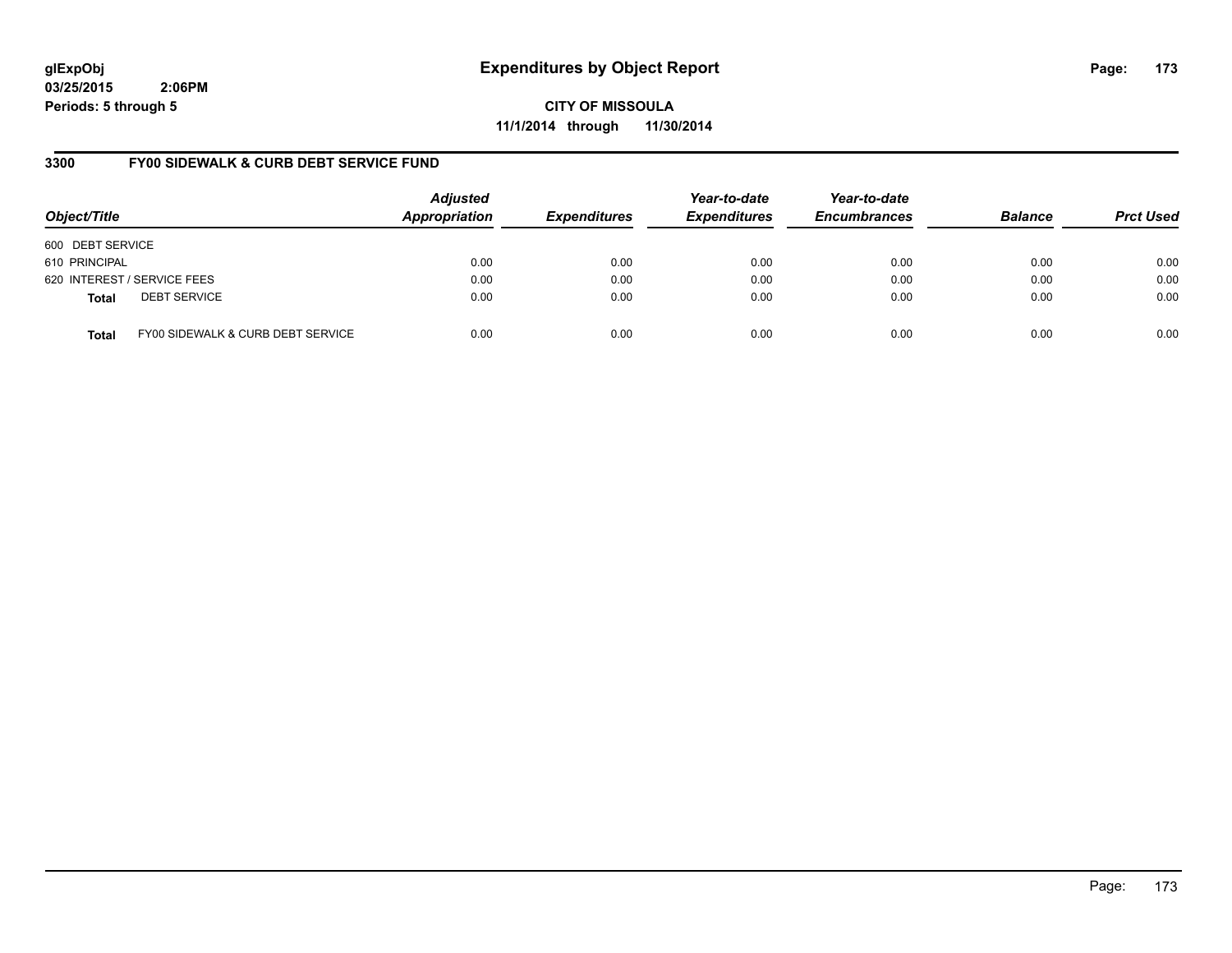# **3305 JUDGMENT LEVIES**

| Object/Title                        | <b>Adjusted</b><br>Appropriation<br><b>Expenditures</b> |      | Year-to-date<br><b>Expenditures</b> | Year-to-date<br><b>Encumbrances</b> | <b>Balance</b> | <b>Prct Used</b> |
|-------------------------------------|---------------------------------------------------------|------|-------------------------------------|-------------------------------------|----------------|------------------|
| 600 DEBT SERVICE                    |                                                         |      |                                     |                                     |                |                  |
| 615 JUDGMENT LEVY DEBT PAYMENT      | 0.00                                                    | 0.00 | 0.00                                | 0.00                                | 0.00           | 0.00             |
| <b>DEBT SERVICE</b><br><b>Total</b> | 0.00                                                    | 0.00 | 0.00                                | 0.00                                | 0.00           | 0.00             |
| NON-DEPARTMENTAL<br><b>Total</b>    | 0.00                                                    | 0.00 | 0.00                                | 0.00                                | 0.00           | 0.00             |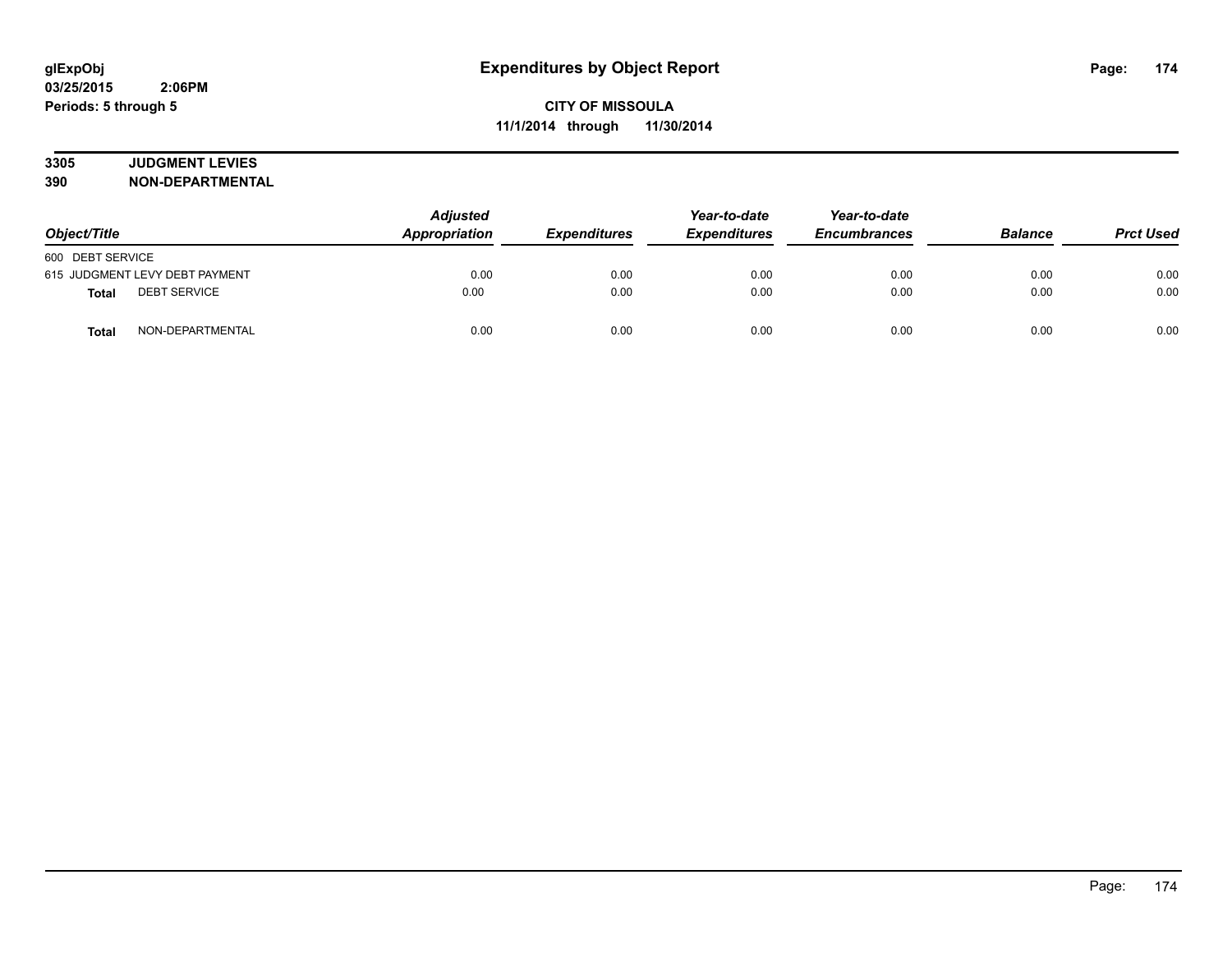**CITY OF MISSOULA 11/1/2014 through 11/30/2014**

**3305 JUDGMENT LEVIES**

| Object/Title                           | <b>Adjusted</b><br>Appropriation | <b>Expenditures</b> | Year-to-date<br><b>Expenditures</b> | Year-to-date<br><b>Encumbrances</b> | <b>Balance</b> | <b>Prct Used</b> |
|----------------------------------------|----------------------------------|---------------------|-------------------------------------|-------------------------------------|----------------|------------------|
| 600 DEBT SERVICE                       |                                  |                     |                                     |                                     |                |                  |
| 615 JUDGMENT LEVY DEBT PAYMENT         | 0.00                             | 0.00                | 0.00                                | 0.00                                | 0.00           | 0.00             |
| <b>DEBT SERVICE</b><br><b>Total</b>    | 0.00                             | 0.00                | 0.00                                | 0.00                                | 0.00           | 0.00             |
| <b>JUDGMENT LEVIES</b><br><b>Total</b> | 0.00                             | 0.00                | 0.00                                | 0.00                                | 0.00           | 0.00             |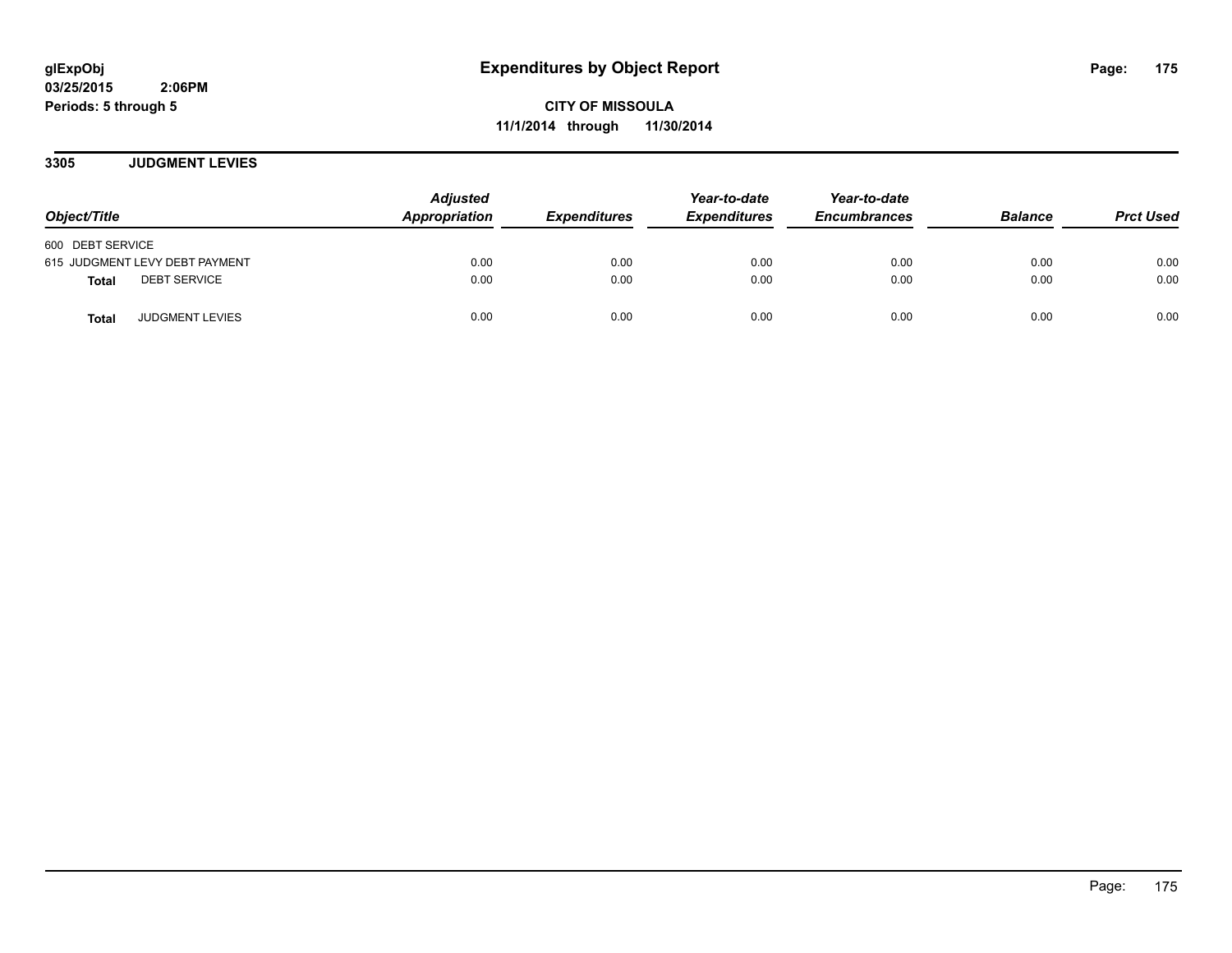# **CITY OF MISSOULA 11/1/2014 through 11/30/2014**

#### **3400 FY01 SIDEWALK & CURB DEBT SERVICE FUND**

| Object/Title                        | <b>Adjusted</b><br><b>Appropriation</b> | <b>Expenditures</b> | Year-to-date<br><b>Expenditures</b> | Year-to-date<br><b>Encumbrances</b> | <b>Balance</b> | <b>Prct Used</b> |
|-------------------------------------|-----------------------------------------|---------------------|-------------------------------------|-------------------------------------|----------------|------------------|
| 600 DEBT SERVICE                    |                                         |                     |                                     |                                     |                |                  |
| 610 PRINCIPAL                       | 0.00                                    | 0.00                | 0.00                                | 0.00                                | 0.00           | 0.00             |
| 620 INTEREST / SERVICE FEES         | 0.00                                    | 0.00                | 0.00                                | 0.00                                | 0.00           | 0.00             |
| <b>DEBT SERVICE</b><br><b>Total</b> | 0.00                                    | 0.00                | 0.00                                | 0.00                                | 0.00           | 0.00             |
| NON-DEPARTMENTAL<br><b>Total</b>    | 0.00                                    | 0.00                | 0.00                                | 0.00                                | 0.00           | 0.00             |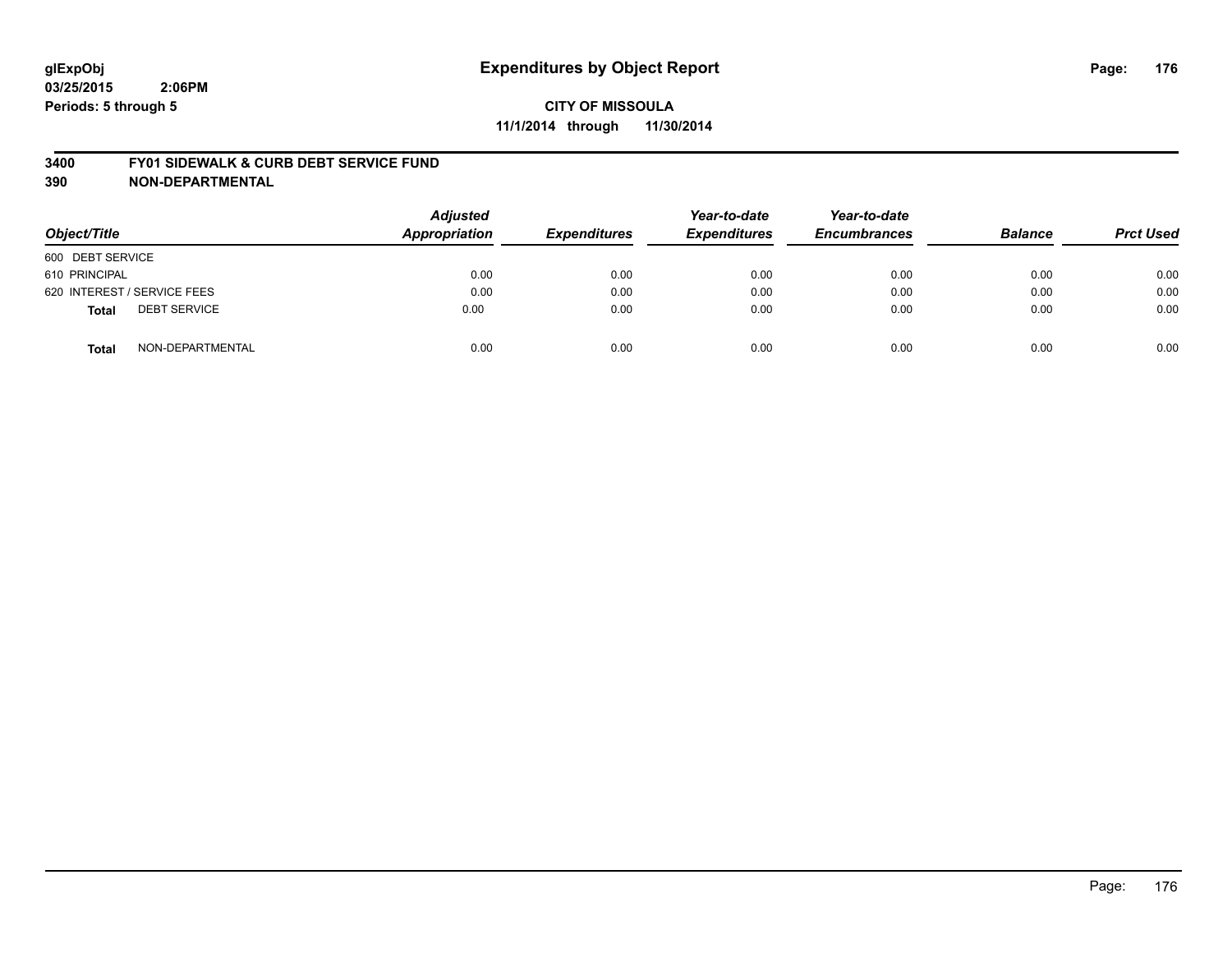**CITY OF MISSOULA 11/1/2014 through 11/30/2014**

## **3400 FY01 SIDEWALK & CURB DEBT SERVICE FUND**

| Object/Title     |                                   | <b>Adjusted</b><br>Appropriation | <b>Expenditures</b> | Year-to-date<br><b>Expenditures</b> | Year-to-date<br><b>Encumbrances</b> | <b>Balance</b> | <b>Prct Used</b> |
|------------------|-----------------------------------|----------------------------------|---------------------|-------------------------------------|-------------------------------------|----------------|------------------|
| 600 DEBT SERVICE |                                   |                                  |                     |                                     |                                     |                |                  |
| 610 PRINCIPAL    |                                   | 0.00                             | 0.00                | 0.00                                | 0.00                                | 0.00           | 0.00             |
|                  | 620 INTEREST / SERVICE FEES       | 0.00                             | 0.00                | 0.00                                | 0.00                                | 0.00           | 0.00             |
| <b>Total</b>     | <b>DEBT SERVICE</b>               | 0.00                             | 0.00                | 0.00                                | 0.00                                | 0.00           | 0.00             |
| <b>Total</b>     | FY01 SIDEWALK & CURB DEBT SERVICE | 0.00                             | 0.00                | 0.00                                | 0.00                                | 0.00           | 0.00             |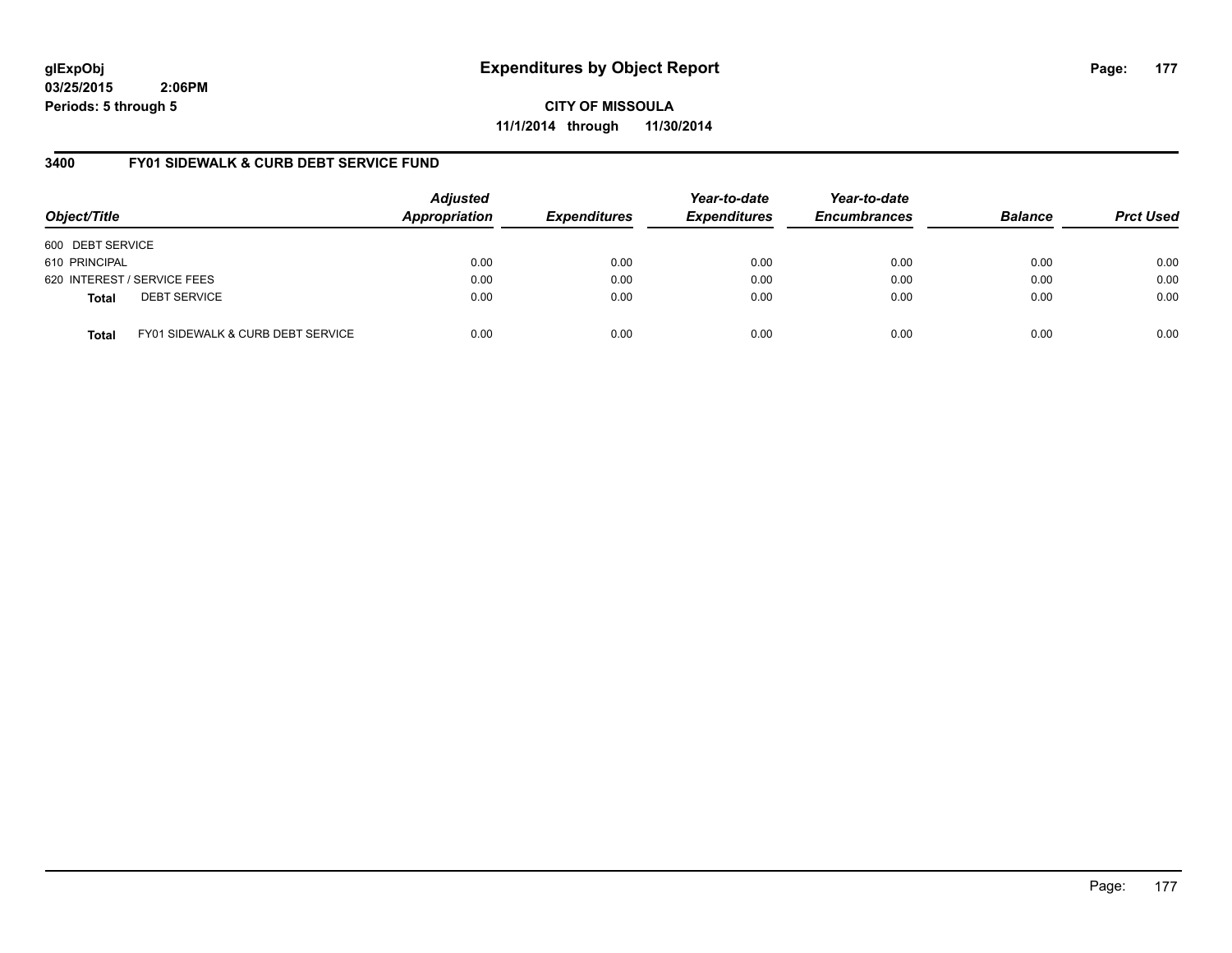# **CITY OF MISSOULA 11/1/2014 through 11/30/2014**

#### **3410 FY02 SIDEWALK & CURB DEBT SERVICE FUND**

| Object/Title                        | <b>Adjusted</b><br>Appropriation | <b>Expenditures</b> | Year-to-date<br><b>Expenditures</b> | Year-to-date<br><b>Encumbrances</b> | <b>Balance</b> | <b>Prct Used</b> |
|-------------------------------------|----------------------------------|---------------------|-------------------------------------|-------------------------------------|----------------|------------------|
| 600 DEBT SERVICE                    |                                  |                     |                                     |                                     |                |                  |
| 610 PRINCIPAL                       | 0.00                             | 0.00                | 0.00                                | 0.00                                | 0.00           | 0.00             |
| 620 INTEREST / SERVICE FEES         | 0.00                             | 0.00                | 350.00                              | 0.00                                | $-350.00$      | 0.00             |
| <b>DEBT SERVICE</b><br><b>Total</b> | 0.00                             | 0.00                | 350.00                              | 0.00                                | $-350.00$      | 0.00             |
| NON-DEPARTMENTAL<br><b>Total</b>    | 0.00                             | 0.00                | 350.00                              | 0.00                                | $-350.00$      | 0.00             |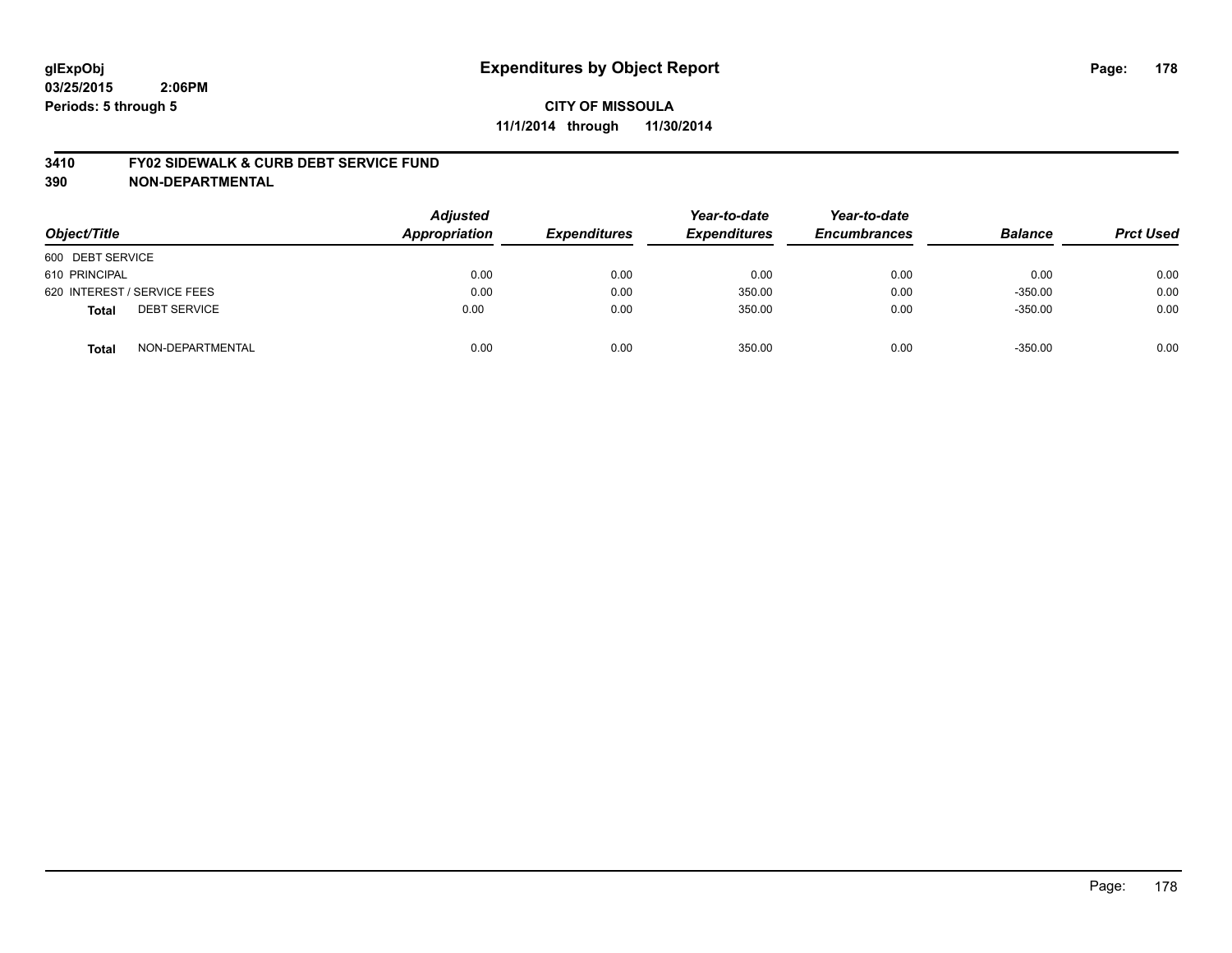**CITY OF MISSOULA 11/1/2014 through 11/30/2014**

## **3410 FY02 SIDEWALK & CURB DEBT SERVICE FUND**

| Object/Title     |                                   | <b>Adjusted</b><br>Appropriation | <b>Expenditures</b> | Year-to-date<br><b>Expenditures</b> | Year-to-date<br><b>Encumbrances</b> | <b>Balance</b> | <b>Prct Used</b> |
|------------------|-----------------------------------|----------------------------------|---------------------|-------------------------------------|-------------------------------------|----------------|------------------|
| 600 DEBT SERVICE |                                   |                                  |                     |                                     |                                     |                |                  |
| 610 PRINCIPAL    |                                   | 0.00                             | 0.00                | 0.00                                | 0.00                                | 0.00           | 0.00             |
|                  | 620 INTEREST / SERVICE FEES       | 0.00                             | 0.00                | 350.00                              | 0.00                                | $-350.00$      | 0.00             |
| <b>Total</b>     | <b>DEBT SERVICE</b>               | 0.00                             | 0.00                | 350.00                              | 0.00                                | $-350.00$      | 0.00             |
| <b>Total</b>     | FY02 SIDEWALK & CURB DEBT SERVICE | 0.00                             | 0.00                | 350.00                              | 0.00                                | $-350.00$      | 0.00             |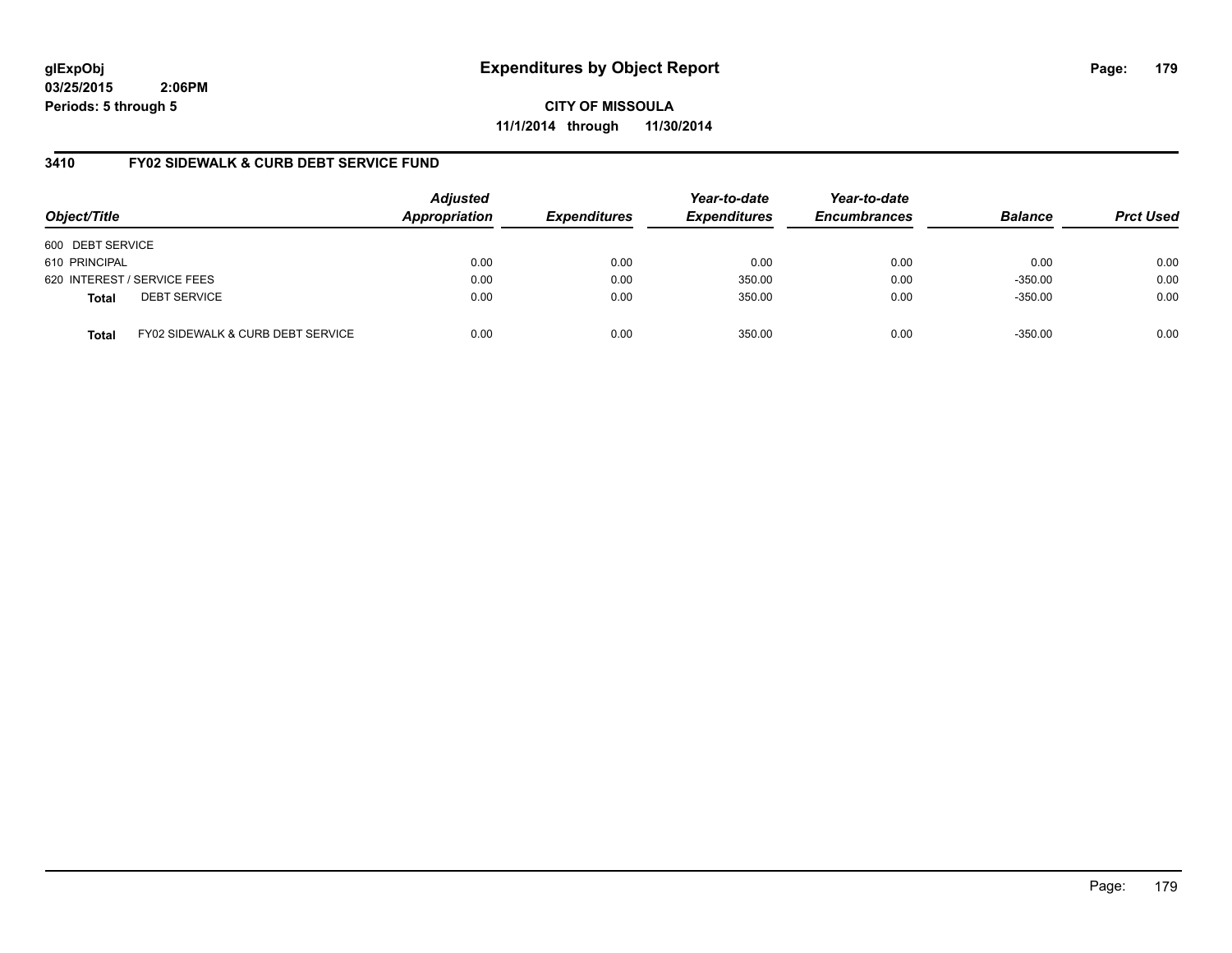#### **3420 FY03 SIDEWALK & CURB DEBT SERVICE**

|                             |                           | <b>Adjusted</b> |                     | Year-to-date        | Year-to-date        |                |                  |
|-----------------------------|---------------------------|-----------------|---------------------|---------------------|---------------------|----------------|------------------|
| Object/Title                |                           | Appropriation   | <b>Expenditures</b> | <b>Expenditures</b> | <b>Encumbrances</b> | <b>Balance</b> | <b>Prct Used</b> |
| 500 FIXED CHARGES           |                           |                 |                     |                     |                     |                |                  |
|                             | 550 MERCHANT SERVICE FEES | 0.00            | 0.00                | 0.00                | 0.00                | 0.00           | 0.00             |
| <b>Total</b>                | <b>FIXED CHARGES</b>      | 0.00            | 0.00                | 0.00                | 0.00                | 0.00           | 0.00             |
| 600 DEBT SERVICE            |                           |                 |                     |                     |                     |                |                  |
| 610 PRINCIPAL               |                           | 25,000.00       | 0.00                | 0.00                | 0.00                | 25,000.00      | 0.00             |
| 620 INTEREST / SERVICE FEES |                           | 1,300.00        | 0.00                | 350.00              | 0.00                | 950.00         | 26.92            |
| <b>Total</b>                | <b>DEBT SERVICE</b>       | 26.300.00       | 0.00                | 350.00              | 0.00                | 25,950.00      | 1.33             |
| <b>Total</b>                | NON-DEPARTMENTAL          | 26,300.00       | 0.00                | 350.00              | 0.00                | 25.950.00      | 1.33             |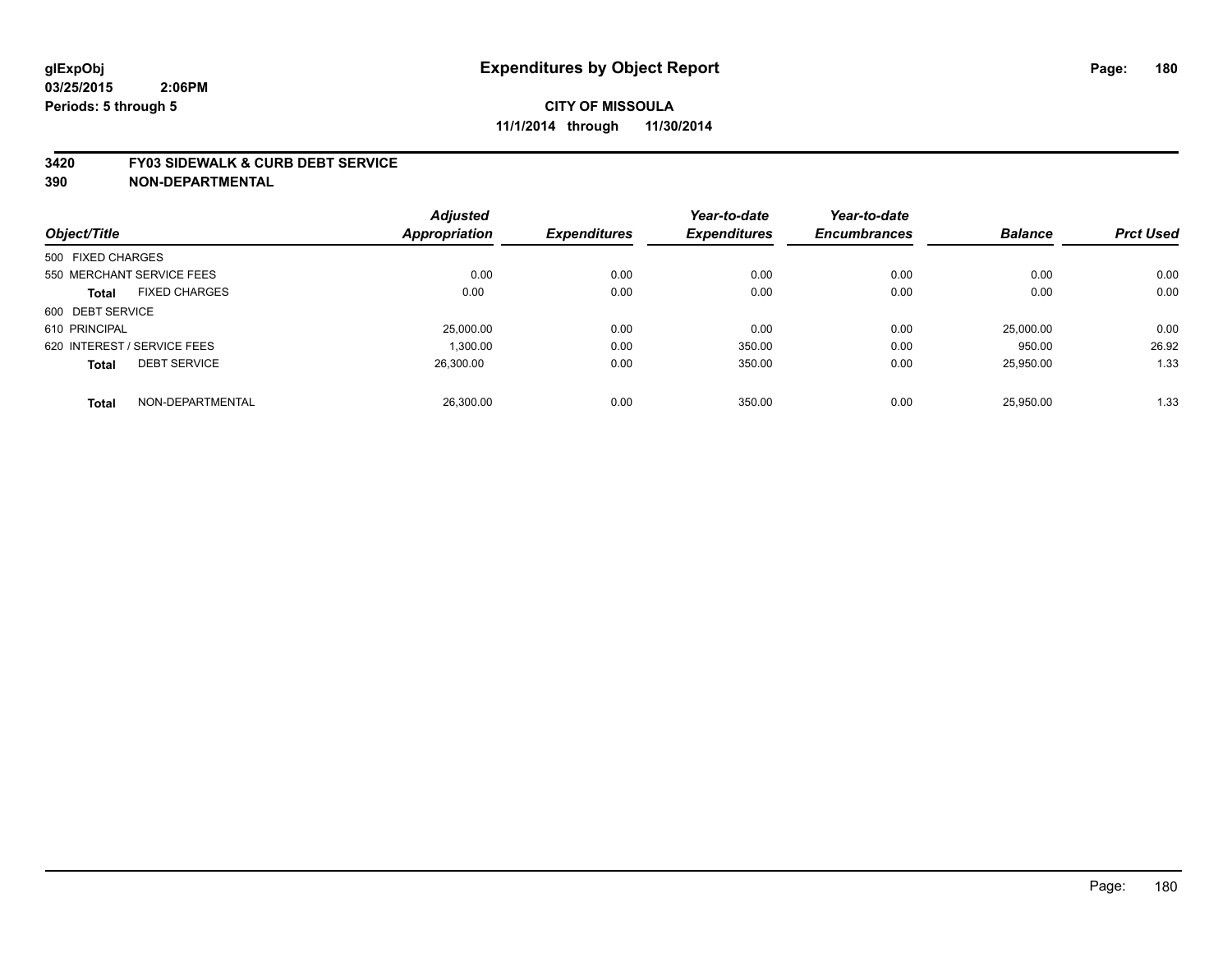# **CITY OF MISSOULA 11/1/2014 through 11/30/2014**

## **3420 FY03 SIDEWALK & CURB DEBT SERVICE**

| Object/Title      |                                   | Adjusted<br><b>Appropriation</b> | <b>Expenditures</b> | Year-to-date<br><b>Expenditures</b> | Year-to-date<br><b>Encumbrances</b> | <b>Balance</b> | <b>Prct Used</b> |
|-------------------|-----------------------------------|----------------------------------|---------------------|-------------------------------------|-------------------------------------|----------------|------------------|
| 500 FIXED CHARGES |                                   |                                  |                     |                                     |                                     |                |                  |
|                   | 550 MERCHANT SERVICE FEES         | 0.00                             | 0.00                | 0.00                                | 0.00                                | 0.00           | 0.00             |
| <b>Total</b>      | <b>FIXED CHARGES</b>              | 0.00                             | 0.00                | 0.00                                | 0.00                                | 0.00           | 0.00             |
| 600 DEBT SERVICE  |                                   |                                  |                     |                                     |                                     |                |                  |
| 610 PRINCIPAL     |                                   | 25.000.00                        | 0.00                | 0.00                                | 0.00                                | 25,000.00      | 0.00             |
|                   | 620 INTEREST / SERVICE FEES       | 1.300.00                         | 0.00                | 350.00                              | 0.00                                | 950.00         | 26.92            |
| <b>Total</b>      | <b>DEBT SERVICE</b>               | 26.300.00                        | 0.00                | 350.00                              | 0.00                                | 25.950.00      | 1.33             |
| <b>Total</b>      | FY03 SIDEWALK & CURB DEBT SERVICE | 26,300.00                        | 0.00                | 350.00                              | 0.00                                | 25.950.00      | 1.33             |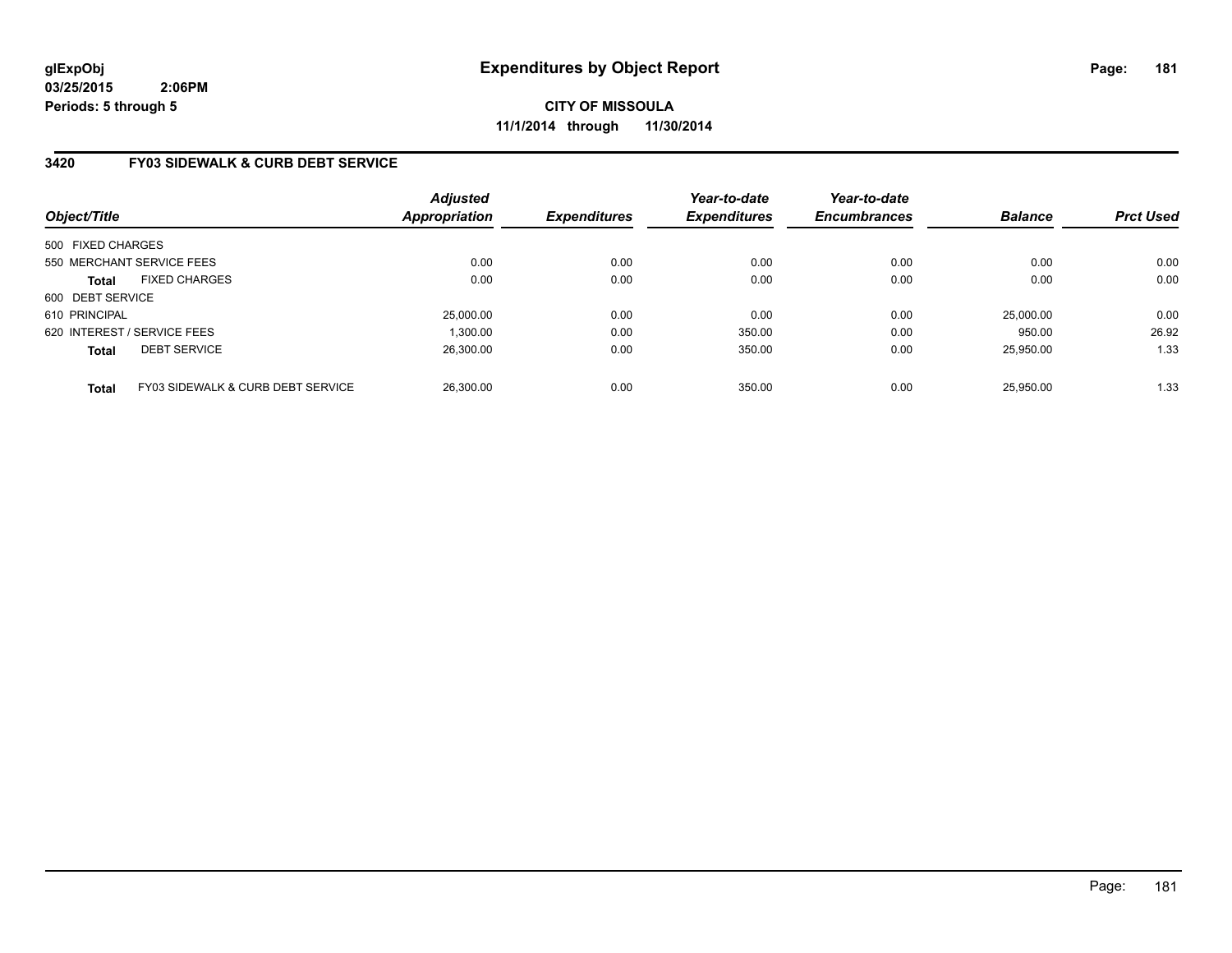#### **3430 FY04 SIDEWALK CURB DEBT SERVICE**

| Object/Title                        | <b>Adjusted</b><br><b>Appropriation</b> | <b>Expenditures</b> | Year-to-date<br><b>Expenditures</b> | Year-to-date<br><b>Encumbrances</b> | <b>Balance</b> | <b>Prct Used</b> |
|-------------------------------------|-----------------------------------------|---------------------|-------------------------------------|-------------------------------------|----------------|------------------|
| 600 DEBT SERVICE                    |                                         |                     |                                     |                                     |                |                  |
| 610 PRINCIPAL                       | 10,000.00                               | 0.00                | 0.00                                | 0.00                                | 10,000.00      | 0.00             |
| 620 INTEREST / SERVICE FEES         | 1.295.00                                | 0.00                | 350.00                              | 0.00                                | 945.00         | 27.03            |
| <b>DEBT SERVICE</b><br><b>Total</b> | 11,295.00                               | 0.00                | 350.00                              | 0.00                                | 10,945.00      | 3.10             |
| NON-DEPARTMENTAL<br><b>Total</b>    | 11.295.00                               | 0.00                | 350.00                              | 0.00                                | 10.945.00      | 3.10             |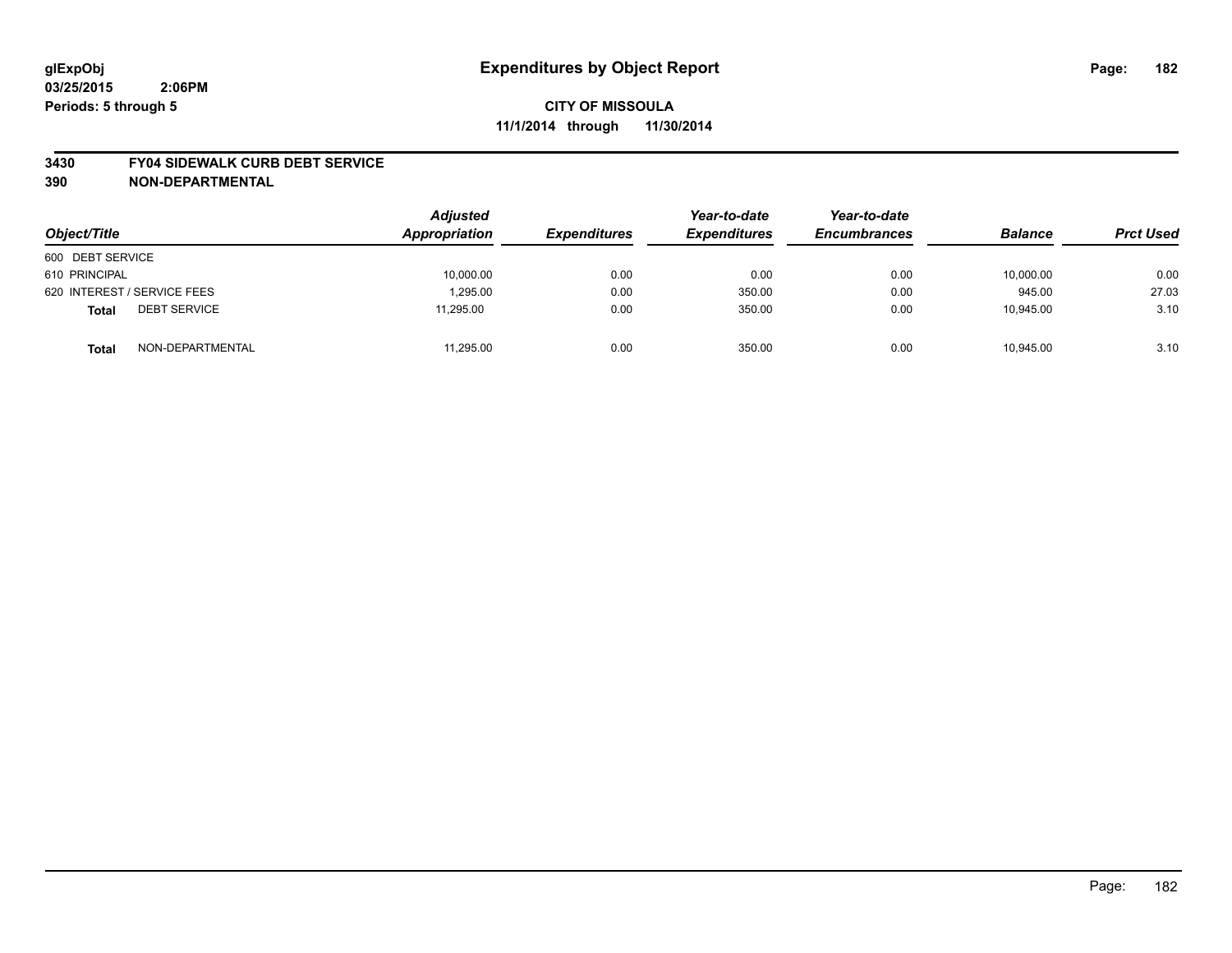**CITY OF MISSOULA 11/1/2014 through 11/30/2014**

## **3430 FY04 SIDEWALK CURB DEBT SERVICE**

| Object/Title                        |                                        | <b>Adjusted</b><br>Appropriation | <b>Expenditures</b> | Year-to-date<br><b>Expenditures</b> | Year-to-date<br><b>Encumbrances</b> | <b>Balance</b> | <b>Prct Used</b> |
|-------------------------------------|----------------------------------------|----------------------------------|---------------------|-------------------------------------|-------------------------------------|----------------|------------------|
| 600 DEBT SERVICE                    |                                        |                                  |                     |                                     |                                     |                |                  |
| 610 PRINCIPAL                       |                                        | 10,000.00                        | 0.00                | 0.00                                | 0.00                                | 10,000.00      | 0.00             |
| 620 INTEREST / SERVICE FEES         |                                        | 1,295.00                         | 0.00                | 350.00                              | 0.00                                | 945.00         | 27.03            |
| <b>DEBT SERVICE</b><br><b>Total</b> |                                        | 11.295.00                        | 0.00                | 350.00                              | 0.00                                | 10.945.00      | 3.10             |
| <b>Total</b>                        | <b>FY04 SIDEWALK CURB DEBT SERVICE</b> | 11.295.00                        | 0.00                | 350.00                              | 0.00                                | 10.945.00      | 3.10             |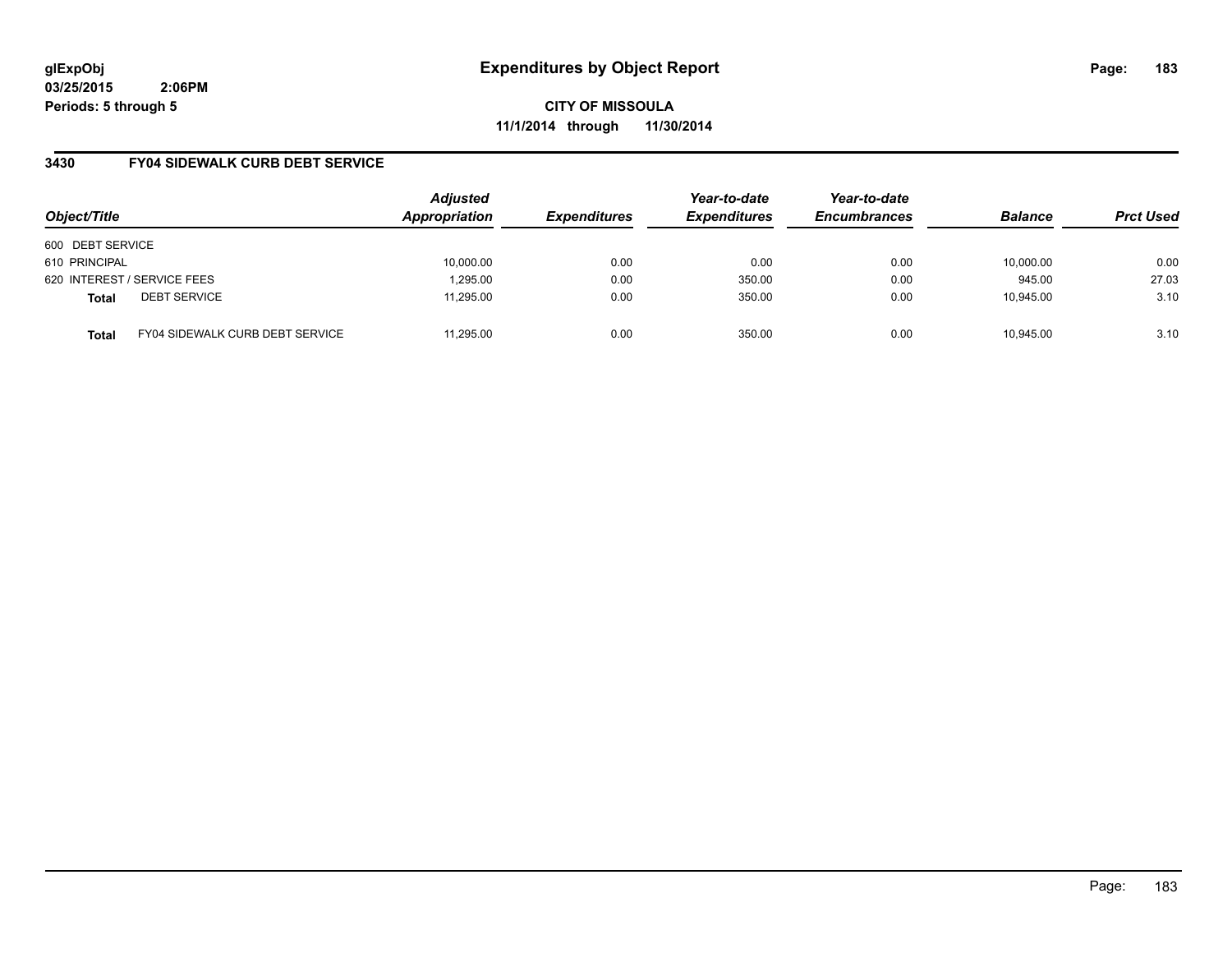**3440 FY 05 SIDEWALK AND CURB**

| Object/Title                        | <b>Adjusted</b><br>Appropriation | <b>Expenditures</b> | Year-to-date<br><b>Expenditures</b> | Year-to-date<br><b>Encumbrances</b> | <b>Balance</b> | <b>Prct Used</b> |
|-------------------------------------|----------------------------------|---------------------|-------------------------------------|-------------------------------------|----------------|------------------|
| 600 DEBT SERVICE                    |                                  |                     |                                     |                                     |                |                  |
| 610 PRINCIPAL                       | 35,000.00                        | 0.00                | 0.00                                | 0.00                                | 35,000.00      | 0.00             |
| 620 INTEREST / SERVICE FEES         | 5.163.00                         | 0.00                | 350.00                              | 0.00                                | 4,813.00       | 6.78             |
| <b>DEBT SERVICE</b><br><b>Total</b> | 40,163.00                        | 0.00                | 350.00                              | 0.00                                | 39,813.00      | 0.87             |
| NON-DEPARTMENTAL<br><b>Total</b>    | 40,163.00                        | 0.00                | 350.00                              | 0.00                                | 39,813.00      | 0.87             |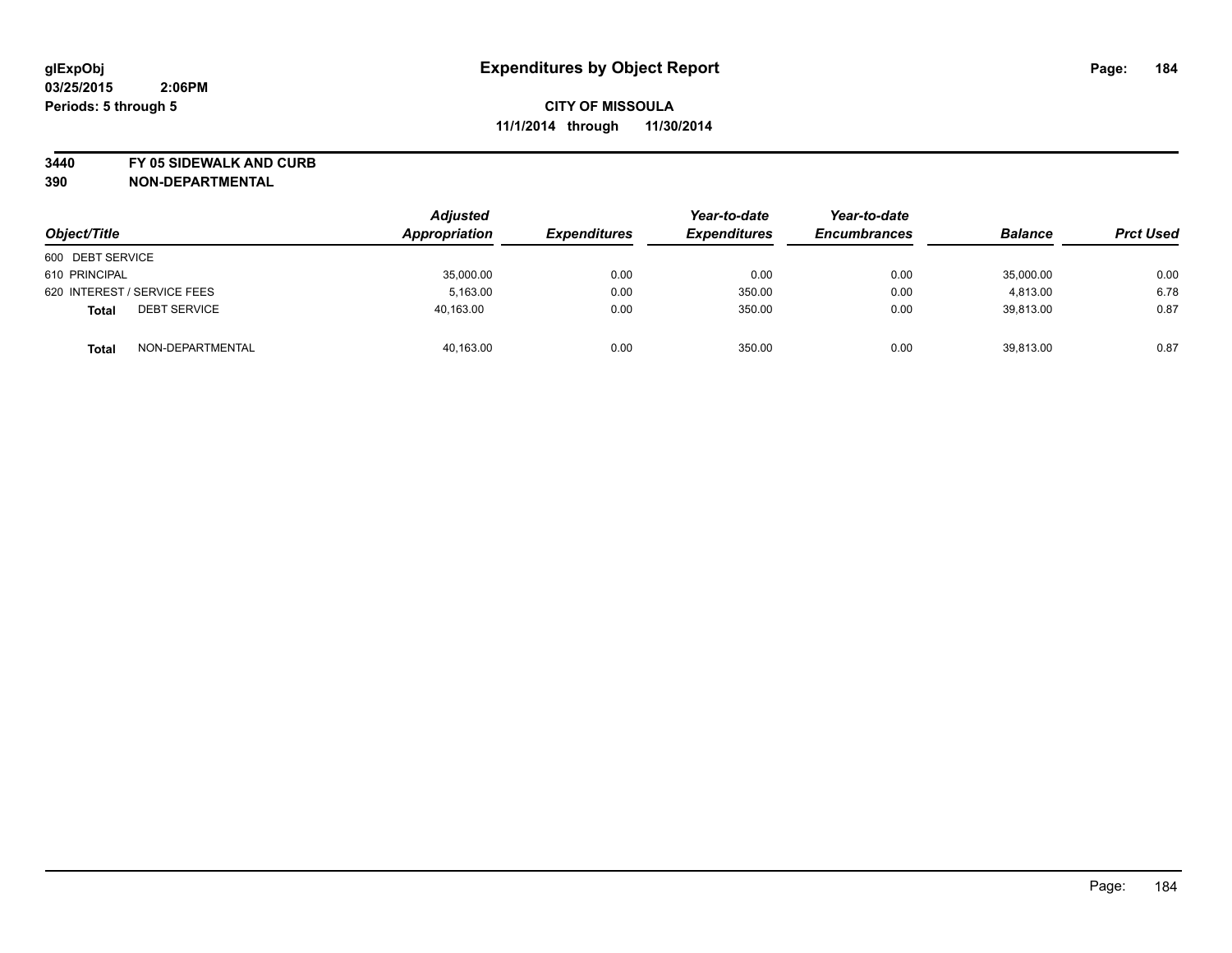**CITY OF MISSOULA 11/1/2014 through 11/30/2014**

### **3440 FY 05 SIDEWALK AND CURB**

| Object/Title                            | <b>Adjusted</b><br>Appropriation | <b>Expenditures</b> | Year-to-date<br><b>Expenditures</b> | Year-to-date<br><b>Encumbrances</b> | <b>Balance</b> | <b>Prct Used</b> |
|-----------------------------------------|----------------------------------|---------------------|-------------------------------------|-------------------------------------|----------------|------------------|
| 600 DEBT SERVICE                        |                                  |                     |                                     |                                     |                |                  |
| 610 PRINCIPAL                           | 35,000.00                        | 0.00                | 0.00                                | 0.00                                | 35,000.00      | 0.00             |
| 620 INTEREST / SERVICE FEES             | 5,163.00                         | 0.00                | 350.00                              | 0.00                                | 4.813.00       | 6.78             |
| <b>DEBT SERVICE</b><br><b>Total</b>     | 40,163.00                        | 0.00                | 350.00                              | 0.00                                | 39.813.00      | 0.87             |
| FY 05 SIDEWALK AND CURB<br><b>Total</b> | 40.163.00                        | 0.00                | 350.00                              | 0.00                                | 39.813.00      | 0.87             |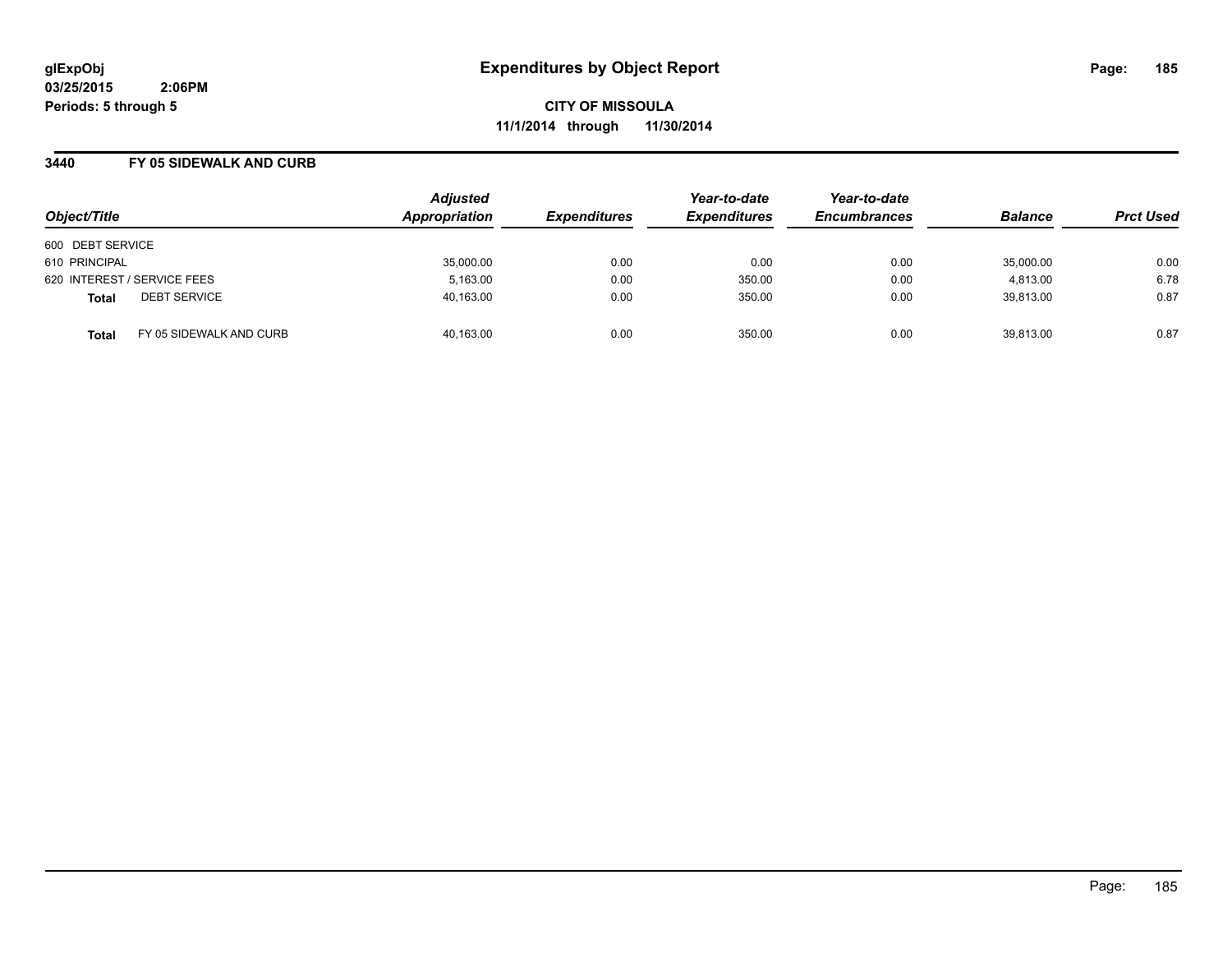**3450 FY 06 SIDEWALK AND CURB**

| Object/Title                        | <b>Adjusted</b><br>Appropriation | <b>Expenditures</b> | Year-to-date<br><b>Expenditures</b> | Year-to-date<br><b>Encumbrances</b> | <b>Balance</b> | <b>Prct Used</b> |
|-------------------------------------|----------------------------------|---------------------|-------------------------------------|-------------------------------------|----------------|------------------|
| 600 DEBT SERVICE                    |                                  |                     |                                     |                                     |                |                  |
| 610 PRINCIPAL                       | 25,000.00                        | 0.00                | 0.00                                | 0.00                                | 25,000.00      | 0.00             |
| 620 INTEREST / SERVICE FEES         | 4,569.00                         | 0.00                | 0.00                                | 0.00                                | 4,569.00       | 0.00             |
| <b>DEBT SERVICE</b><br><b>Total</b> | 29,569.00                        | 0.00                | 0.00                                | 0.00                                | 29,569.00      | 0.00             |
| NON-DEPARTMENTAL<br><b>Total</b>    | 29,569.00                        | 0.00                | 0.00                                | 0.00                                | 29,569.00      | 0.00             |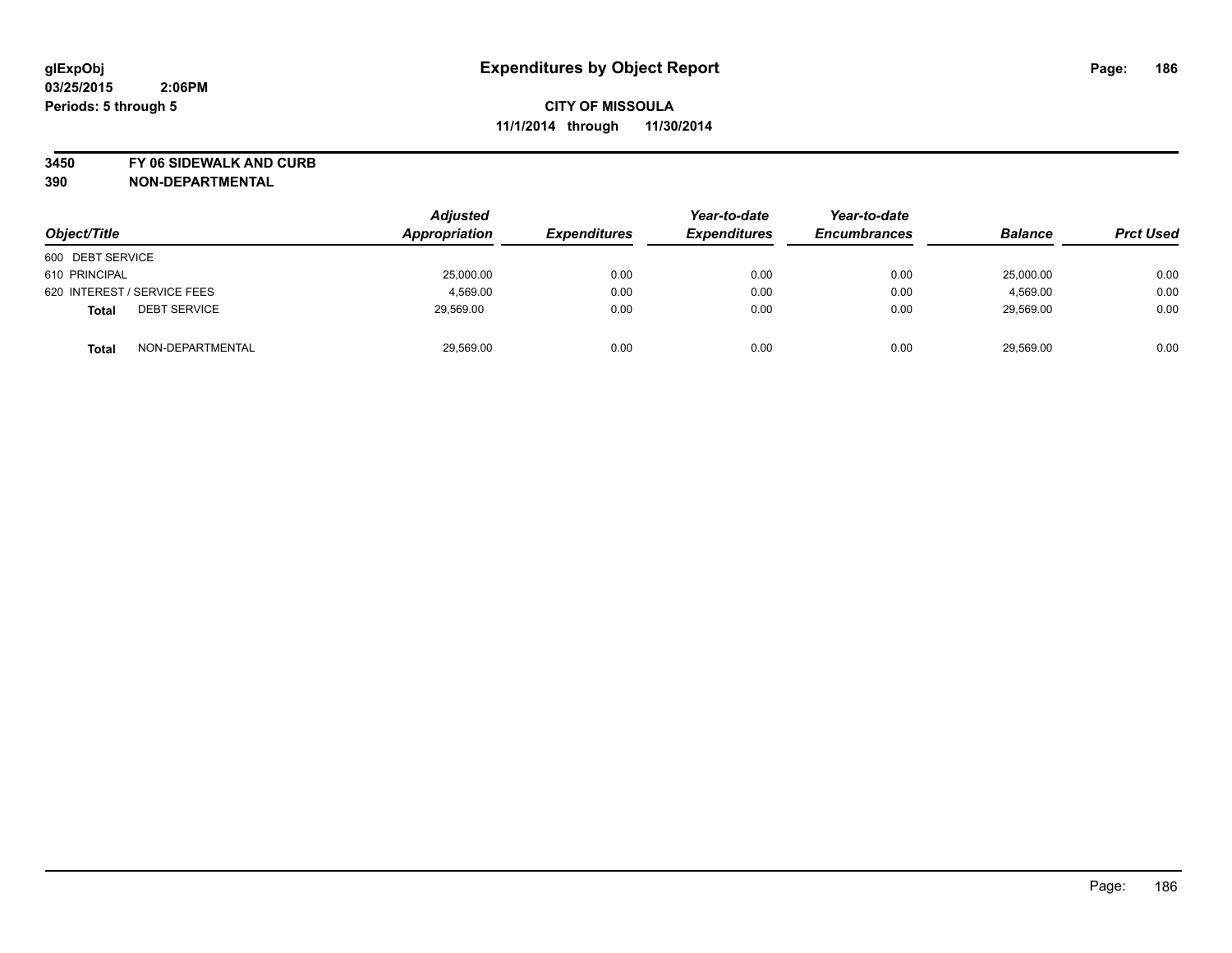**CITY OF MISSOULA 11/1/2014 through 11/30/2014**

### **3450 FY 06 SIDEWALK AND CURB**

| Object/Title                            | <b>Adjusted</b><br>Appropriation | <b>Expenditures</b> | Year-to-date<br><b>Expenditures</b> | Year-to-date<br><b>Encumbrances</b> | <b>Balance</b> | <b>Prct Used</b> |
|-----------------------------------------|----------------------------------|---------------------|-------------------------------------|-------------------------------------|----------------|------------------|
| 600 DEBT SERVICE                        |                                  |                     |                                     |                                     |                |                  |
| 610 PRINCIPAL                           | 25,000.00                        | 0.00                | 0.00                                | 0.00                                | 25,000.00      | 0.00             |
| 620 INTEREST / SERVICE FEES             | 4.569.00                         | 0.00                | 0.00                                | 0.00                                | 4.569.00       | 0.00             |
| <b>DEBT SERVICE</b><br><b>Total</b>     | 29,569.00                        | 0.00                | 0.00                                | 0.00                                | 29,569.00      | 0.00             |
| FY 06 SIDEWALK AND CURB<br><b>Total</b> | 29,569.00                        | 0.00                | 0.00                                | 0.00                                | 29.569.00      | 0.00             |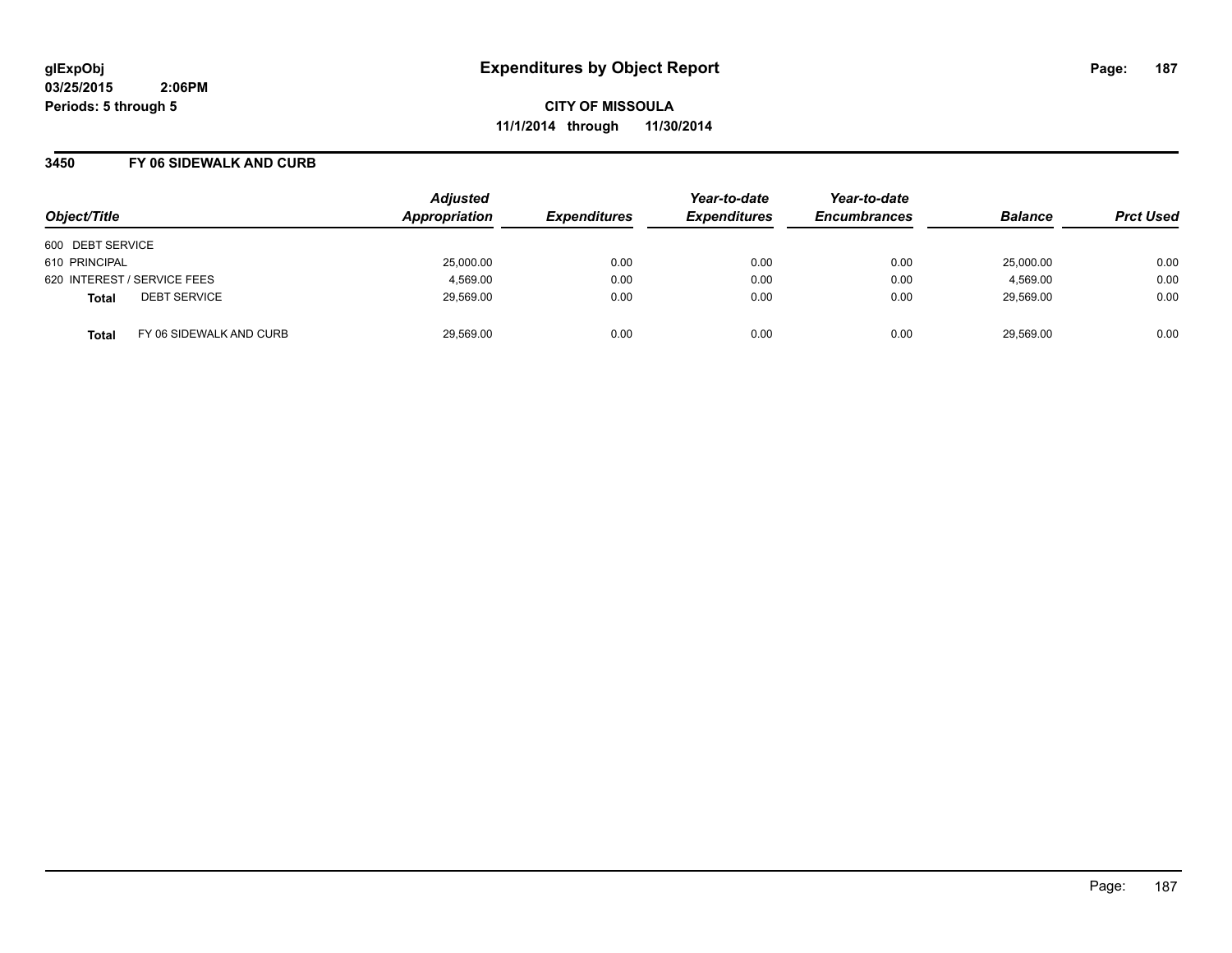#### **3460 FY07 SIDEWALK AND CURB DEBT**

| Object/Title                        | <b>Adjusted</b><br>Appropriation | <b>Expenditures</b> | Year-to-date<br><b>Expenditures</b> | Year-to-date<br><b>Encumbrances</b> | <b>Balance</b> | <b>Prct Used</b> |
|-------------------------------------|----------------------------------|---------------------|-------------------------------------|-------------------------------------|----------------|------------------|
| 600 DEBT SERVICE                    |                                  |                     |                                     |                                     |                |                  |
| 610 PRINCIPAL                       | 75,000.00                        | 0.00                | 0.00                                | 0.00                                | 75,000.00      | 0.00             |
| 620 INTEREST / SERVICE FEES         | 17.110.00                        | 0.00                | 350.00                              | 0.00                                | 16.760.00      | 2.05             |
| <b>DEBT SERVICE</b><br><b>Total</b> | 92,110.00                        | 0.00                | 350.00                              | 0.00                                | 91.760.00      | 0.38             |
| NON-DEPARTMENTAL<br><b>Total</b>    | 92,110.00                        | 0.00                | 350.00                              | 0.00                                | 91,760.00      | 0.38             |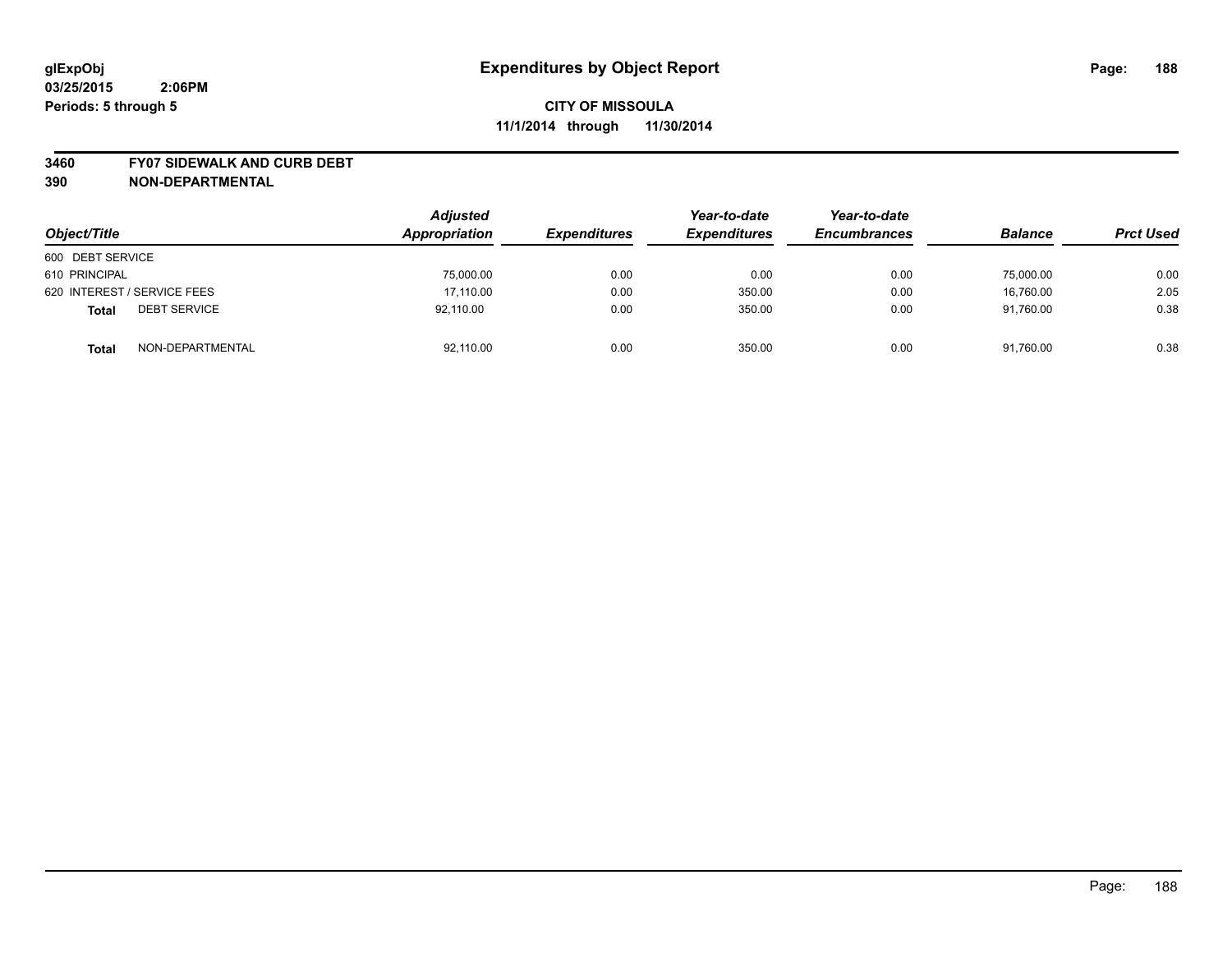**CITY OF MISSOULA 11/1/2014 through 11/30/2014**

### **3460 FY07 SIDEWALK AND CURB DEBT**

| Object/Title                                       | <b>Adjusted</b><br>Appropriation | <b>Expenditures</b> | Year-to-date<br><b>Expenditures</b> | Year-to-date<br><b>Encumbrances</b> | <b>Balance</b> | <b>Prct Used</b> |
|----------------------------------------------------|----------------------------------|---------------------|-------------------------------------|-------------------------------------|----------------|------------------|
| 600 DEBT SERVICE                                   |                                  |                     |                                     |                                     |                |                  |
| 610 PRINCIPAL                                      | 75,000.00                        | 0.00                | 0.00                                | 0.00                                | 75,000.00      | 0.00             |
| 620 INTEREST / SERVICE FEES                        | 17,110.00                        | 0.00                | 350.00                              | 0.00                                | 16,760.00      | 2.05             |
| <b>DEBT SERVICE</b><br><b>Total</b>                | 92,110.00                        | 0.00                | 350.00                              | 0.00                                | 91.760.00      | 0.38             |
| <b>FY07 SIDEWALK AND CURB DEBT</b><br><b>Total</b> | 92.110.00                        | 0.00                | 350.00                              | 0.00                                | 91.760.00      | 0.38             |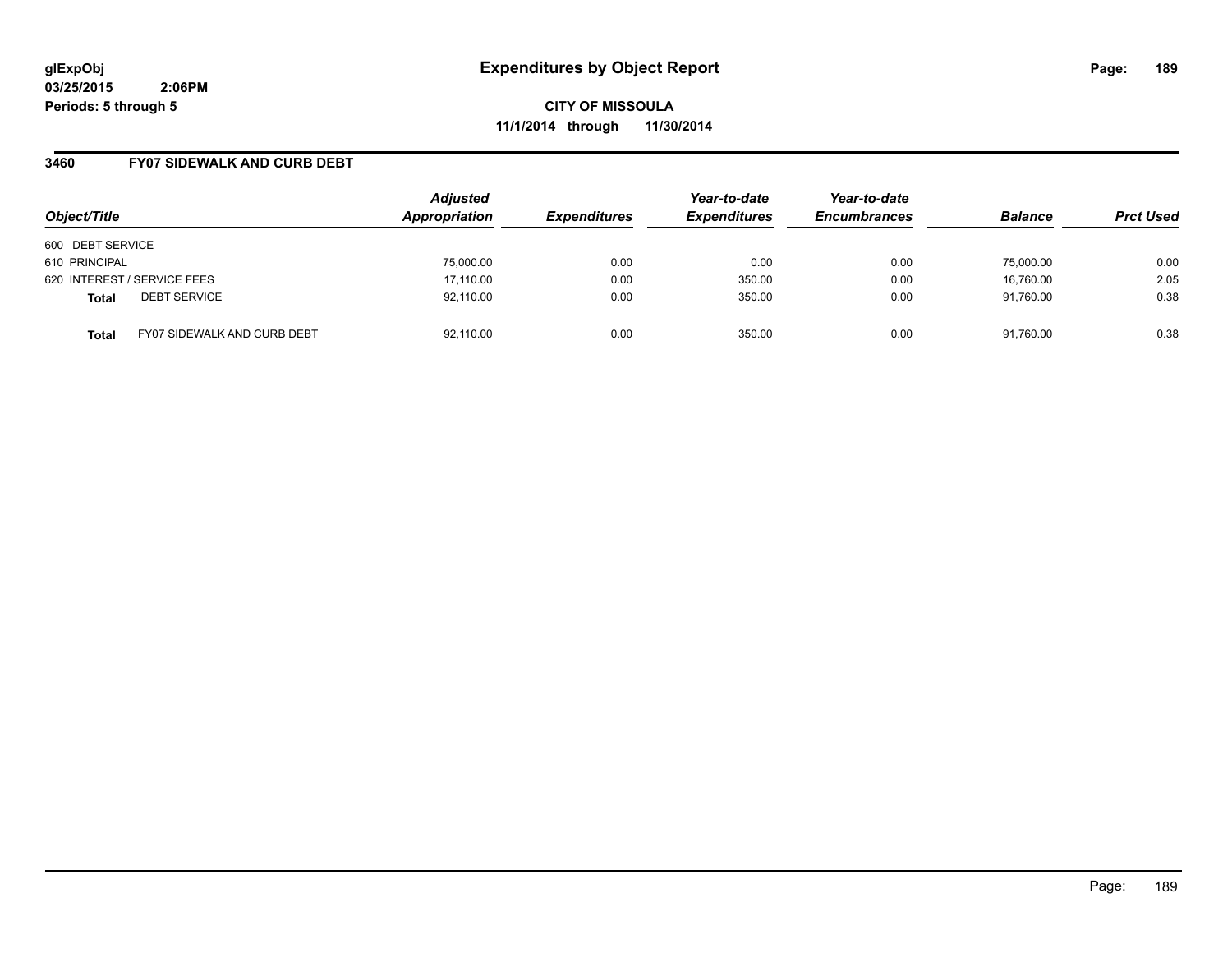#### **3461 SERIES 2008A SIDEWALK AND CURB**

#### **280 PUBLIC WORKS ADMIN/ENGINEERING**

| Object/Title                                   | <b>Adjusted</b><br><b>Appropriation</b> | <b>Expenditures</b> | Year-to-date<br><b>Expenditures</b> | Year-to-date<br><b>Encumbrances</b> | <b>Balance</b> | <b>Prct Used</b> |
|------------------------------------------------|-----------------------------------------|---------------------|-------------------------------------|-------------------------------------|----------------|------------------|
| 800 OTHER OBJECTS                              |                                         |                     |                                     |                                     |                |                  |
| 820 TRANSFERS TO OTHER FUNDS                   | 0.00                                    | 0.00                | 0.00                                | 0.00                                | 0.00           | 0.00             |
| OTHER OBJECTS<br><b>Total</b>                  | 0.00                                    | 0.00                | 0.00                                | 0.00                                | 0.00           | 0.00             |
| PUBLIC WORKS ADMIN/ENGINEERING<br><b>Total</b> | 0.00                                    | 0.00                | 0.00                                | 0.00                                | 0.00           | 0.00             |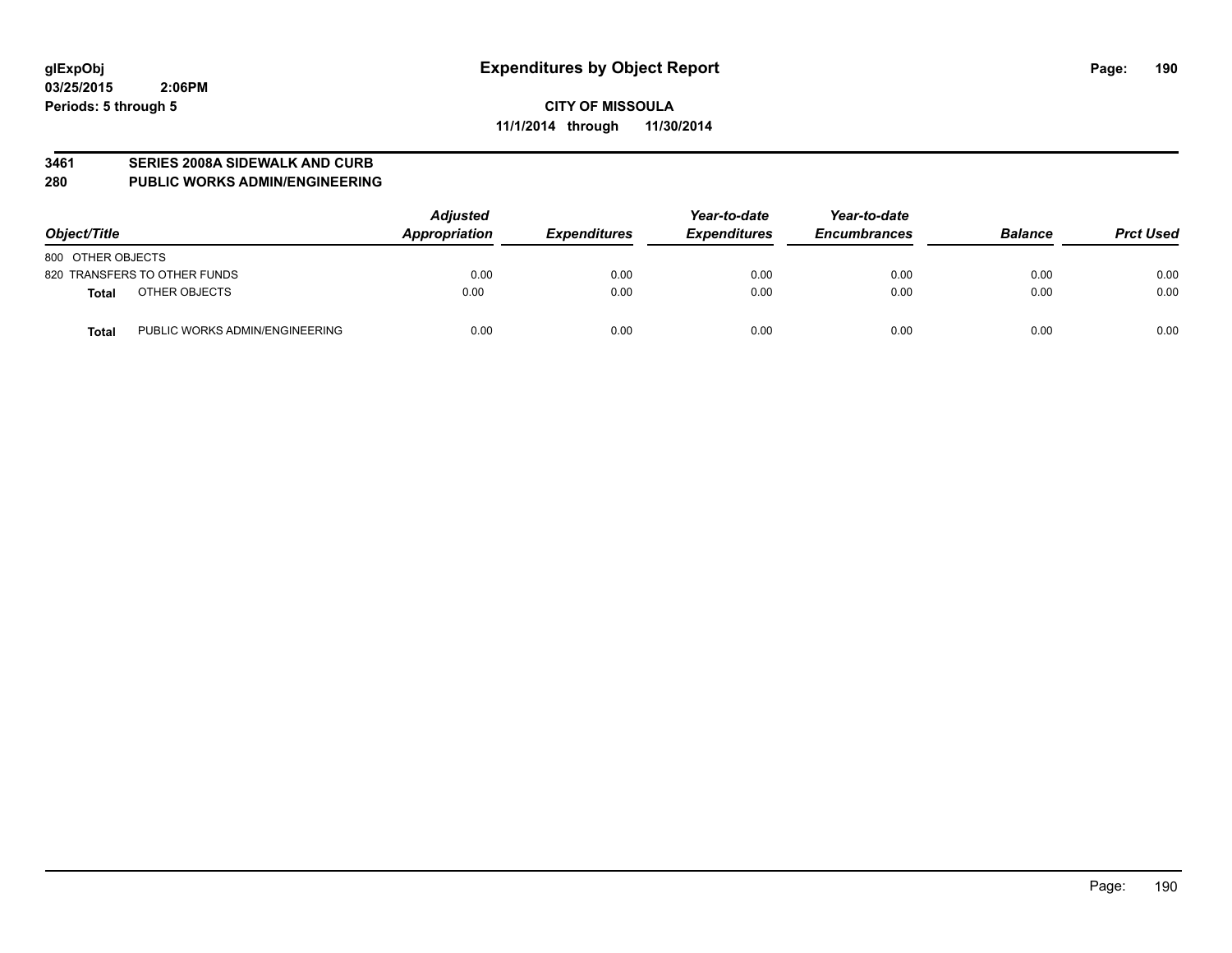#### **3461 SERIES 2008A SIDEWALK AND CURB**

|                                     | <b>Adjusted</b>      |                     | Year-to-date        | Year-to-date        |                |                  |
|-------------------------------------|----------------------|---------------------|---------------------|---------------------|----------------|------------------|
| Object/Title                        | <b>Appropriation</b> | <b>Expenditures</b> | <b>Expenditures</b> | <b>Encumbrances</b> | <b>Balance</b> | <b>Prct Used</b> |
| 600 DEBT SERVICE                    |                      |                     |                     |                     |                |                  |
| 610 PRINCIPAL                       | 50.000.00            | 0.00                | 0.00                | 0.00                | 50.000.00      | 0.00             |
| 620 INTEREST / SERVICE FEES         | 12,213.00            | 0.00                | 0.00                | 0.00                | 12.213.00      | 0.00             |
| <b>DEBT SERVICE</b><br><b>Total</b> | 62.213.00            | 0.00                | 0.00                | 0.00                | 62.213.00      | 0.00             |
| 800 OTHER OBJECTS                   |                      |                     |                     |                     |                |                  |
| 820 TRANSFERS TO OTHER FUNDS        | 0.00                 | 0.00                | 0.00                | 0.00                | 0.00           | 0.00             |
| OTHER OBJECTS<br><b>Total</b>       | 0.00                 | 0.00                | 0.00                | 0.00                | 0.00           | 0.00             |
| NON-DEPARTMENTAL<br><b>Total</b>    | 62.213.00            | 0.00                | 0.00                | 0.00                | 62.213.00      | 0.00             |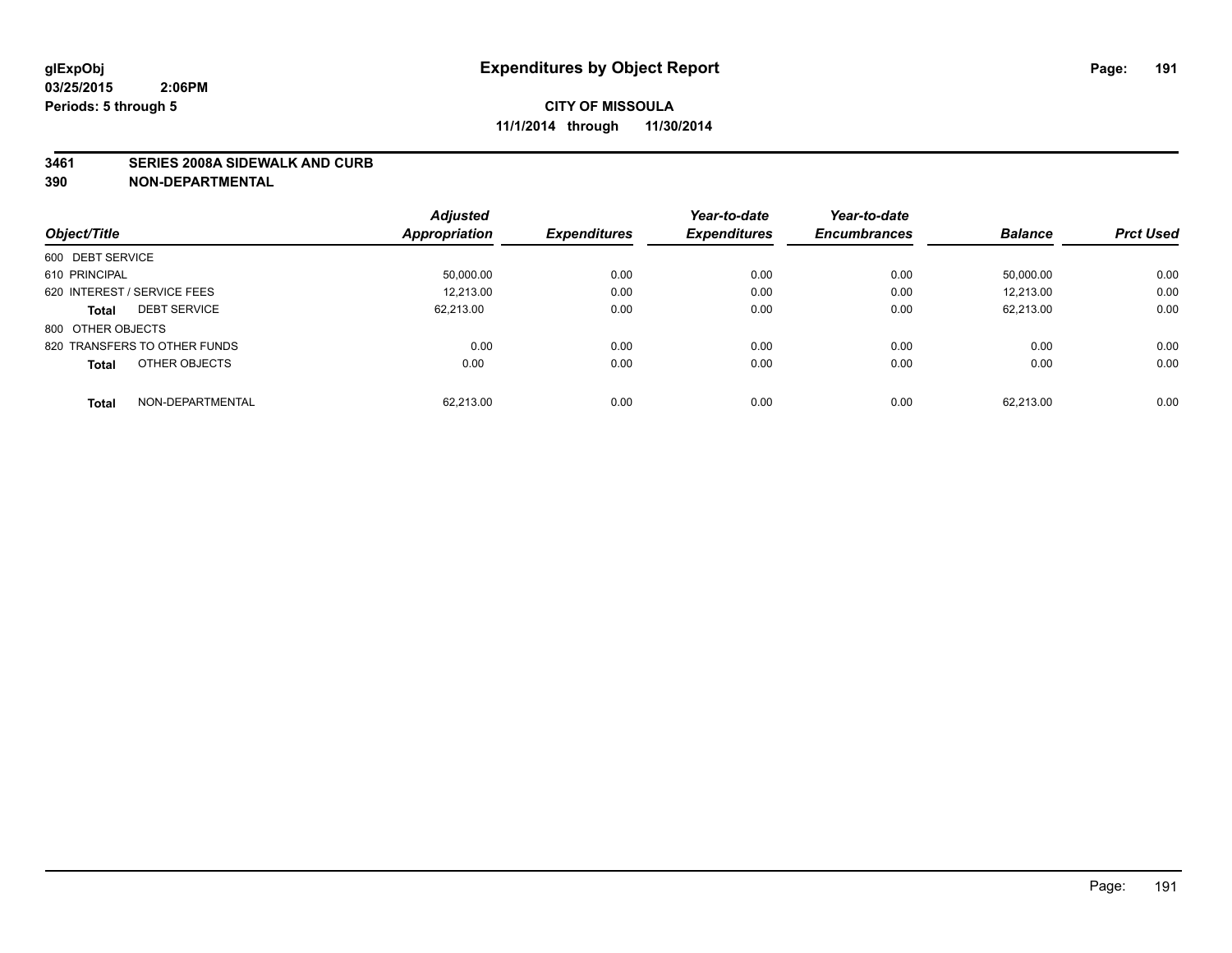**CITY OF MISSOULA 11/1/2014 through 11/30/2014**

## **3461 SERIES 2008A SIDEWALK AND CURB**

|                   |                                | <b>Adjusted</b>      |                            | Year-to-date        | Year-to-date<br><b>Encumbrances</b> | <b>Balance</b> | <b>Prct Used</b> |
|-------------------|--------------------------------|----------------------|----------------------------|---------------------|-------------------------------------|----------------|------------------|
| Object/Title      |                                | <b>Appropriation</b> | <i><b>Expenditures</b></i> | <b>Expenditures</b> |                                     |                |                  |
| 600 DEBT SERVICE  |                                |                      |                            |                     |                                     |                |                  |
| 610 PRINCIPAL     |                                | 50,000.00            | 0.00                       | 0.00                | 0.00                                | 50.000.00      | 0.00             |
|                   | 620 INTEREST / SERVICE FEES    | 12.213.00            | 0.00                       | 0.00                | 0.00                                | 12.213.00      | 0.00             |
| <b>Total</b>      | <b>DEBT SERVICE</b>            | 62,213.00            | 0.00                       | 0.00                | 0.00                                | 62.213.00      | 0.00             |
| 800 OTHER OBJECTS |                                |                      |                            |                     |                                     |                |                  |
|                   | 820 TRANSFERS TO OTHER FUNDS   | 0.00                 | 0.00                       | 0.00                | 0.00                                | 0.00           | 0.00             |
| <b>Total</b>      | OTHER OBJECTS                  | 0.00                 | 0.00                       | 0.00                | 0.00                                | 0.00           | 0.00             |
| <b>Total</b>      | SERIES 2008A SIDEWALK AND CURB | 62.213.00            | 0.00                       | 0.00                | 0.00                                | 62.213.00      | 0.00             |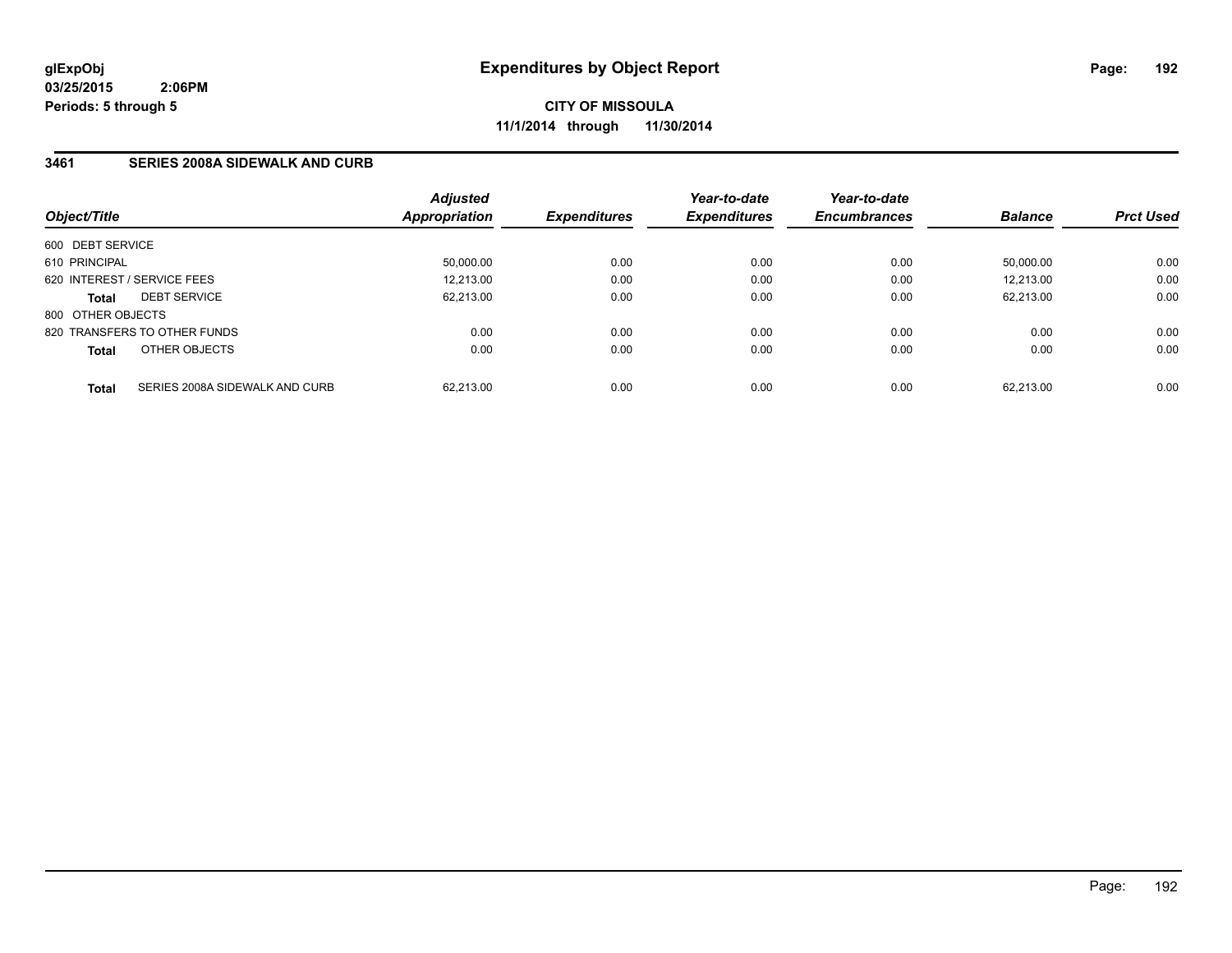#### **3462 SERIES 2009 SIDEWALK AND CURB**

|                                     | <b>Adjusted</b>      |                     | Year-to-date        | Year-to-date        |                |                  |
|-------------------------------------|----------------------|---------------------|---------------------|---------------------|----------------|------------------|
| Object/Title                        | <b>Appropriation</b> | <b>Expenditures</b> | <b>Expenditures</b> | <b>Encumbrances</b> | <b>Balance</b> | <b>Prct Used</b> |
| 600 DEBT SERVICE                    |                      |                     |                     |                     |                |                  |
| 610 PRINCIPAL                       | 50.000.00            | 0.00                | 0.00                | 0.00                | 50.000.00      | 0.00             |
| 620 INTEREST / SERVICE FEES         | 17.143.00            | 0.00                | 300.00              | 0.00                | 16.843.00      | 1.75             |
| <b>DEBT SERVICE</b><br><b>Total</b> | 67.143.00            | 0.00                | 300.00              | 0.00                | 66.843.00      | 0.45             |
| 800 OTHER OBJECTS                   |                      |                     |                     |                     |                |                  |
| 820 TRANSFERS TO OTHER FUNDS        | 0.00                 | 0.00                | 0.00                | 0.00                | 0.00           | 0.00             |
| OTHER OBJECTS<br><b>Total</b>       | 0.00                 | 0.00                | 0.00                | 0.00                | 0.00           | 0.00             |
| NON-DEPARTMENTAL<br><b>Total</b>    | 67.143.00            | 0.00                | 300.00              | 0.00                | 66.843.00      | 0.45             |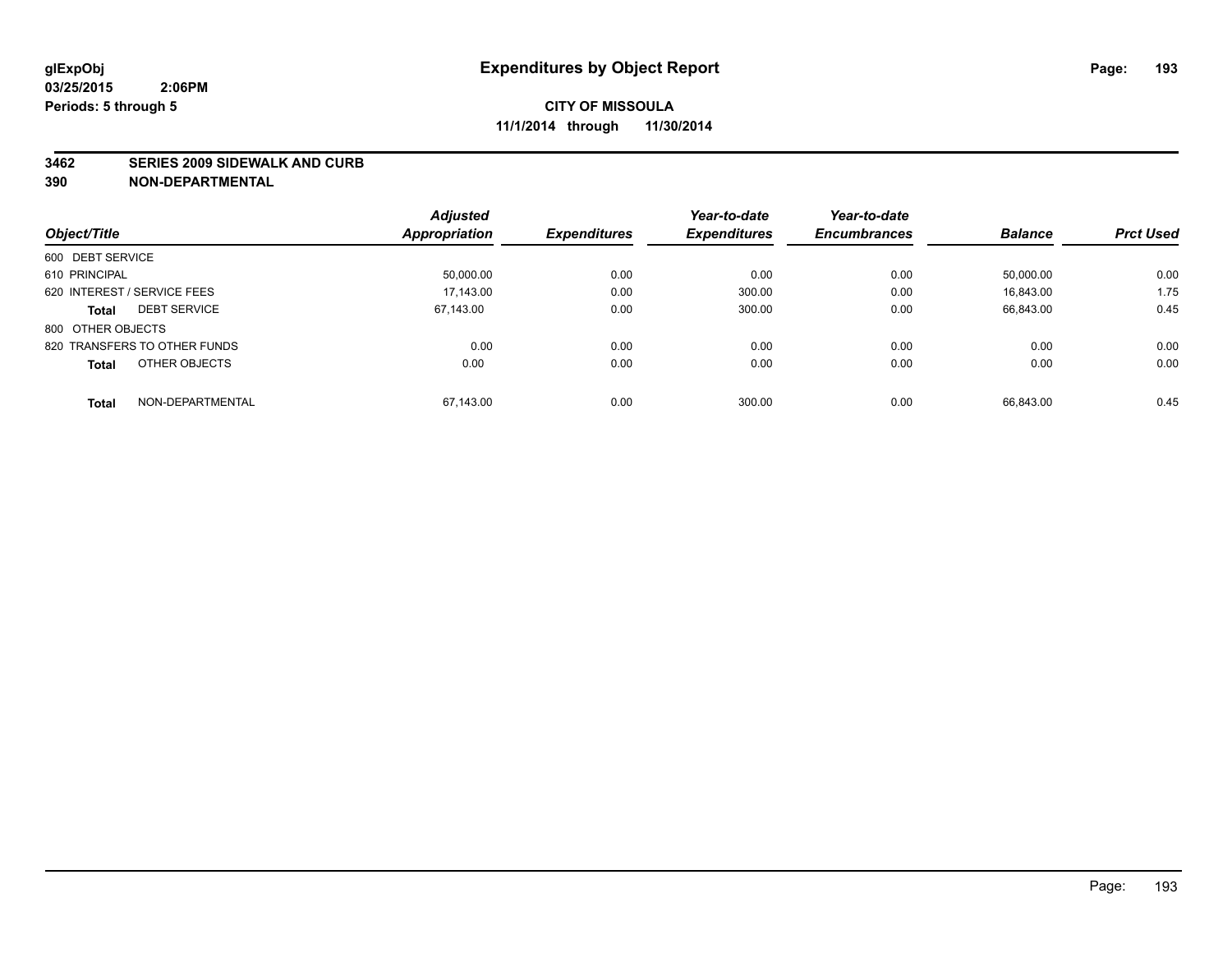## **3462 SERIES 2009 SIDEWALK AND CURB**

| Object/Title      |                               | <b>Adjusted</b><br>Appropriation | <b>Expenditures</b> | Year-to-date<br><b>Expenditures</b> | Year-to-date<br><b>Encumbrances</b> | <b>Balance</b> | <b>Prct Used</b> |
|-------------------|-------------------------------|----------------------------------|---------------------|-------------------------------------|-------------------------------------|----------------|------------------|
| 600 DEBT SERVICE  |                               |                                  |                     |                                     |                                     |                |                  |
| 610 PRINCIPAL     |                               | 50.000.00                        | 0.00                | 0.00                                | 0.00                                | 50.000.00      | 0.00             |
|                   | 620 INTEREST / SERVICE FEES   | 17,143.00                        | 0.00                | 300.00                              | 0.00                                | 16.843.00      | 1.75             |
| <b>Total</b>      | <b>DEBT SERVICE</b>           | 67.143.00                        | 0.00                | 300.00                              | 0.00                                | 66.843.00      | 0.45             |
| 800 OTHER OBJECTS |                               |                                  |                     |                                     |                                     |                |                  |
|                   | 820 TRANSFERS TO OTHER FUNDS  | 0.00                             | 0.00                | 0.00                                | 0.00                                | 0.00           | 0.00             |
| <b>Total</b>      | OTHER OBJECTS                 | 0.00                             | 0.00                | 0.00                                | 0.00                                | 0.00           | 0.00             |
| <b>Total</b>      | SERIES 2009 SIDEWALK AND CURB | 67.143.00                        | 0.00                | 300.00                              | 0.00                                | 66.843.00      | 0.45             |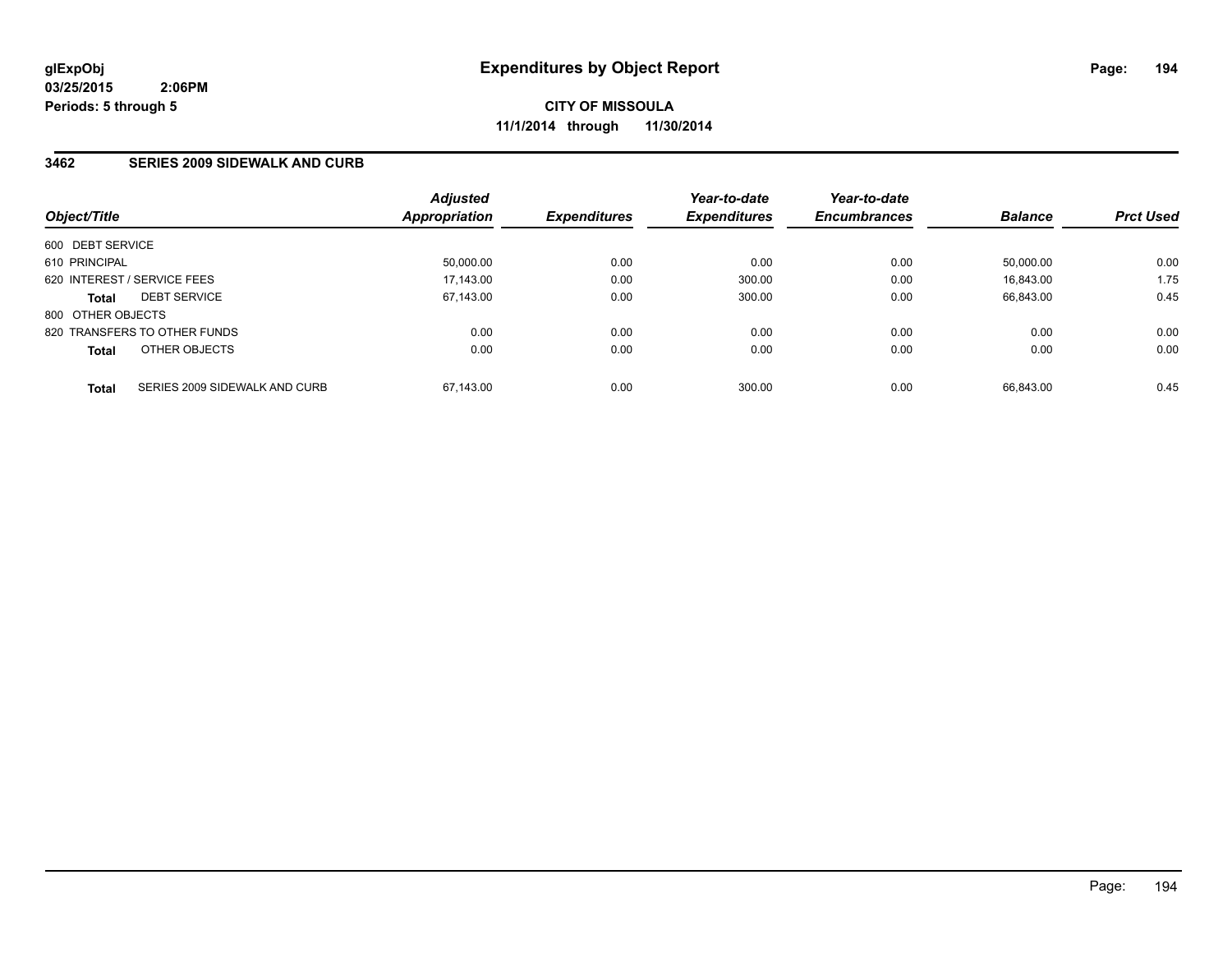#### **3463 SERIES 2010 SIDEWALK AND CURB**

|                                      | <b>Adjusted</b>      |                     | Year-to-date        | Year-to-date        |                |                  |
|--------------------------------------|----------------------|---------------------|---------------------|---------------------|----------------|------------------|
| Object/Title                         | <b>Appropriation</b> | <b>Expenditures</b> | <b>Expenditures</b> | <b>Encumbrances</b> | <b>Balance</b> | <b>Prct Used</b> |
| 500 FIXED CHARGES                    |                      |                     |                     |                     |                |                  |
| 550 MERCHANT SERVICE FEES            | 0.00                 | 0.00                | 0.00                | 0.00                | 0.00           | 0.00             |
| <b>FIXED CHARGES</b><br><b>Total</b> | 0.00                 | 0.00                | 0.00                | 0.00                | 0.00           | 0.00             |
| 600 DEBT SERVICE                     |                      |                     |                     |                     |                |                  |
| 610 PRINCIPAL                        | 75,000.00            | 0.00                | 0.00                | 0.00                | 75.000.00      | 0.00             |
| 620 INTEREST / SERVICE FEES          | 28,038.00            | 0.00                | 350.00              | 0.00                | 27.688.00      | 1.25             |
| <b>DEBT SERVICE</b><br><b>Total</b>  | 103.038.00           | 0.00                | 350.00              | 0.00                | 102.688.00     | 0.34             |
| NON-DEPARTMENTAL<br><b>Total</b>     | 103,038.00           | 0.00                | 350.00              | 0.00                | 102.688.00     | 0.34             |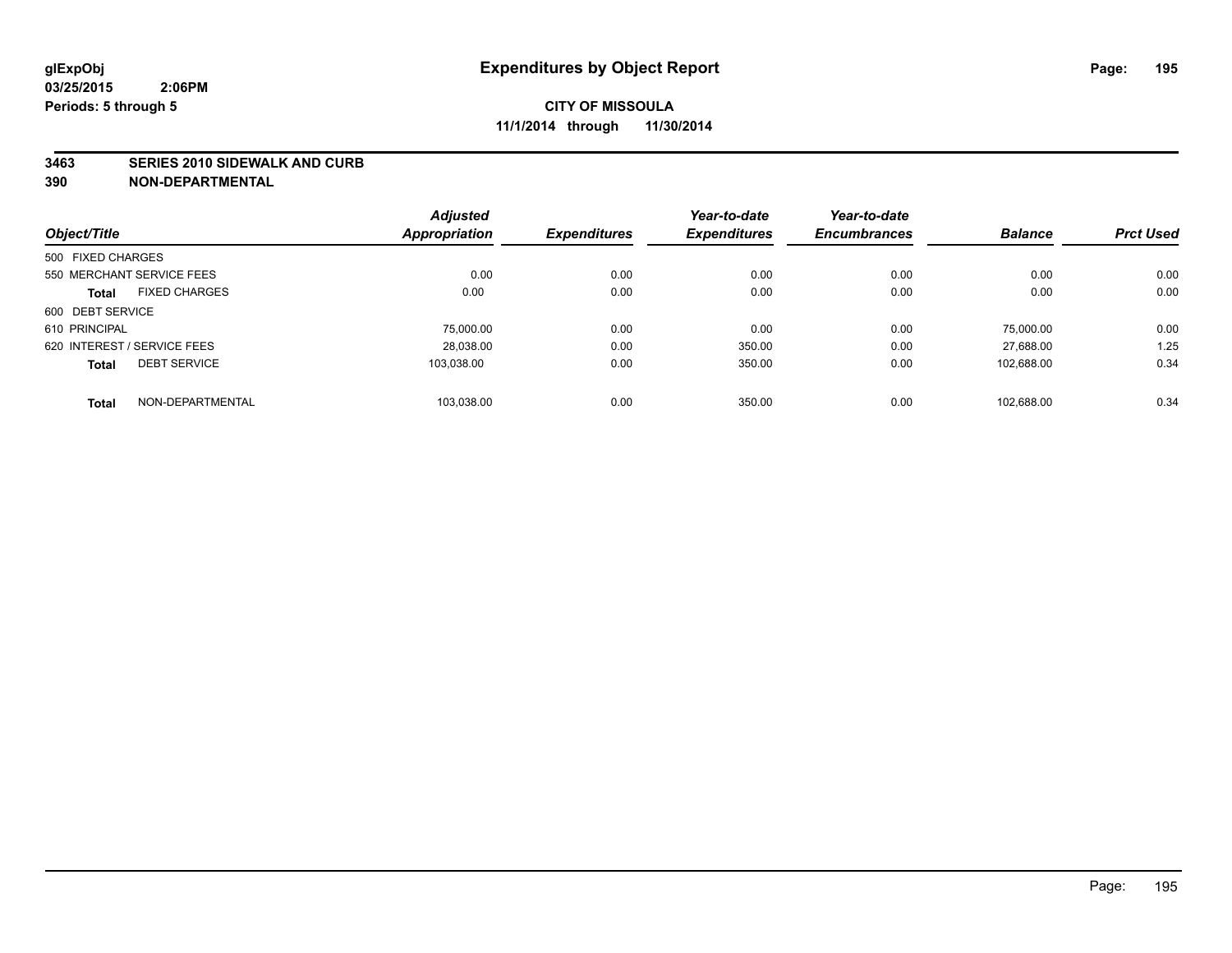## **3463 SERIES 2010 SIDEWALK AND CURB**

| Object/Title                                  | <b>Adjusted</b><br><b>Appropriation</b> | <b>Expenditures</b> | Year-to-date<br><b>Expenditures</b> | Year-to-date<br><b>Encumbrances</b> | <b>Balance</b> | <b>Prct Used</b> |
|-----------------------------------------------|-----------------------------------------|---------------------|-------------------------------------|-------------------------------------|----------------|------------------|
| 500 FIXED CHARGES                             |                                         |                     |                                     |                                     |                |                  |
| 550 MERCHANT SERVICE FEES                     | 0.00                                    | 0.00                | 0.00                                | 0.00                                | 0.00           | 0.00             |
| <b>FIXED CHARGES</b><br><b>Total</b>          | 0.00                                    | 0.00                | 0.00                                | 0.00                                | 0.00           | 0.00             |
| 600 DEBT SERVICE                              |                                         |                     |                                     |                                     |                |                  |
| 610 PRINCIPAL                                 | 75.000.00                               | 0.00                | 0.00                                | 0.00                                | 75.000.00      | 0.00             |
| 620 INTEREST / SERVICE FEES                   | 28,038.00                               | 0.00                | 350.00                              | 0.00                                | 27.688.00      | 1.25             |
| <b>DEBT SERVICE</b><br><b>Total</b>           | 103.038.00                              | 0.00                | 350.00                              | 0.00                                | 102.688.00     | 0.34             |
|                                               |                                         |                     |                                     |                                     |                |                  |
| SERIES 2010 SIDEWALK AND CURB<br><b>Total</b> | 103.038.00                              | 0.00                | 350.00                              | 0.00                                | 102.688.00     | 0.34             |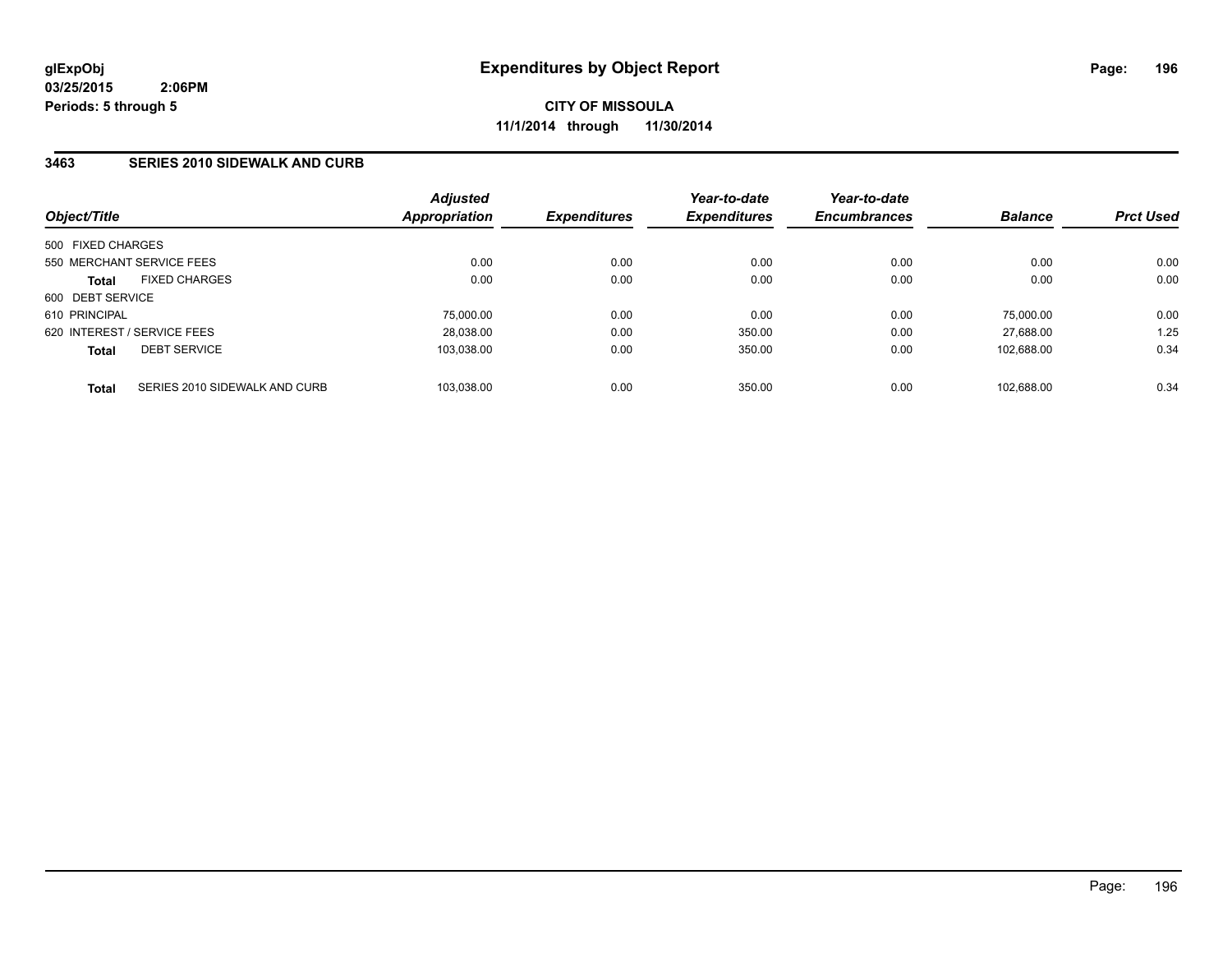#### **3464 FY12 S/C DEBT SERVICE**

| Object/Title                        | <b>Adjusted</b><br>Appropriation | <b>Expenditures</b> | Year-to-date<br><b>Expenditures</b> | Year-to-date<br><b>Encumbrances</b> | <b>Balance</b> | <b>Prct Used</b> |
|-------------------------------------|----------------------------------|---------------------|-------------------------------------|-------------------------------------|----------------|------------------|
| 600 DEBT SERVICE                    |                                  |                     |                                     |                                     |                |                  |
| 610 PRINCIPAL                       | 50,000.00                        | 0.00                | 0.00                                | 0.00                                | 50,000.00      | 0.00             |
| 620 INTEREST / SERVICE FEES         | 22,560.00                        | 0.00                | 350.00                              | 0.00                                | 22.210.00      | 1.55             |
| <b>DEBT SERVICE</b><br><b>Total</b> | 72.560.00                        | 0.00                | 350.00                              | 0.00                                | 72.210.00      | 0.48             |
| NON-DEPARTMENTAL<br><b>Total</b>    | 72,560.00                        | 0.00                | 350.00                              | 0.00                                | 72.210.00      | 0.48             |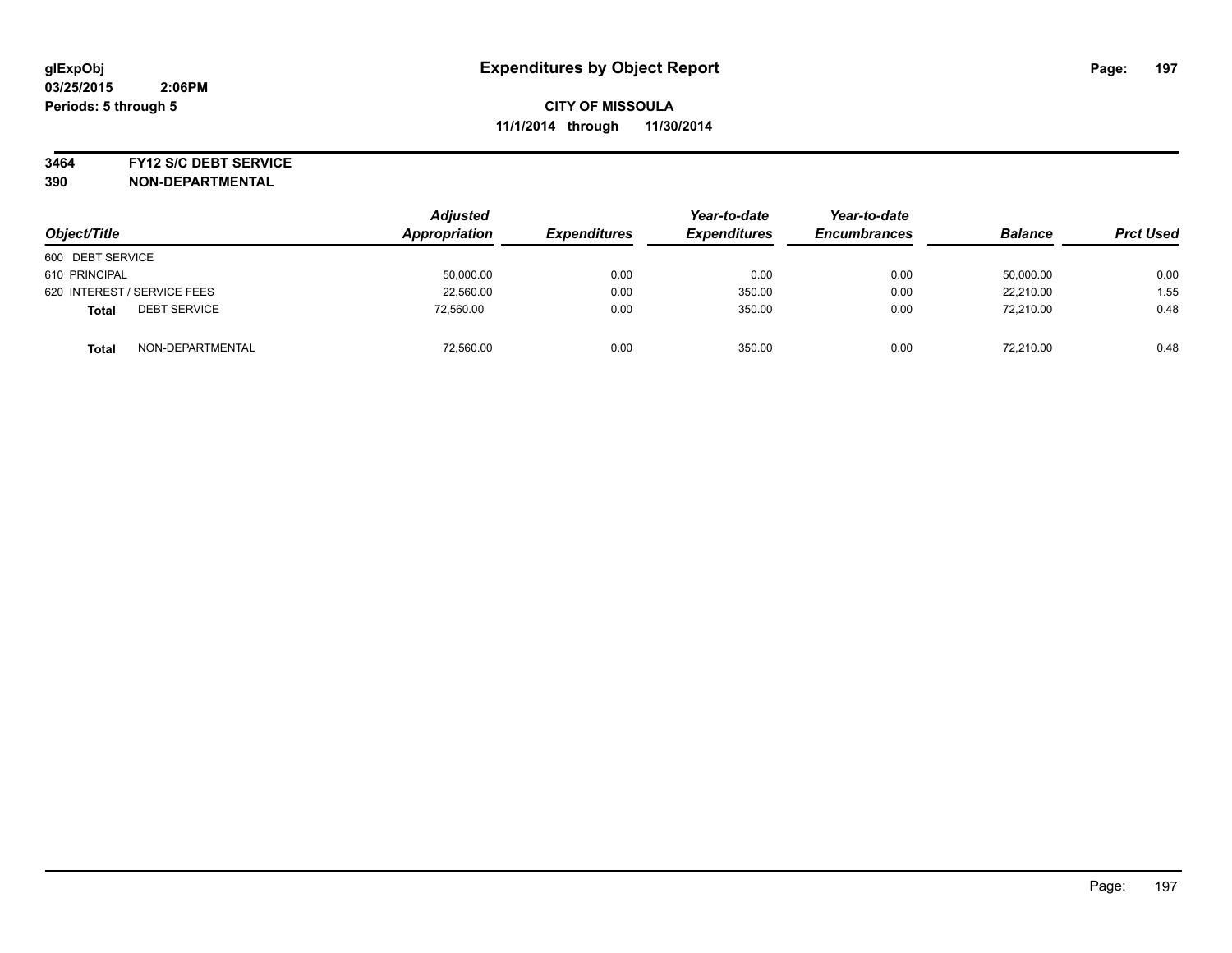**CITY OF MISSOULA 11/1/2014 through 11/30/2014**

## **3464 FY12 S/C DEBT SERVICE**

| Object/Title                                 | <b>Adjusted</b><br>Appropriation | <b>Expenditures</b> | Year-to-date<br><b>Expenditures</b> | Year-to-date<br><b>Encumbrances</b> | <b>Balance</b> | <b>Prct Used</b> |
|----------------------------------------------|----------------------------------|---------------------|-------------------------------------|-------------------------------------|----------------|------------------|
|                                              |                                  |                     |                                     |                                     |                |                  |
| 600 DEBT SERVICE                             |                                  |                     |                                     |                                     |                |                  |
| 610 PRINCIPAL                                | 50,000.00                        | 0.00                | 0.00                                | 0.00                                | 50,000.00      | 0.00             |
| 620 INTEREST / SERVICE FEES                  | 22,560.00                        | 0.00                | 350.00                              | 0.00                                | 22.210.00      | 1.55             |
| <b>DEBT SERVICE</b><br><b>Total</b>          | 72.560.00                        | 0.00                | 350.00                              | 0.00                                | 72.210.00      | 0.48             |
| <b>FY12 S/C DEBT SERVICE</b><br><b>Total</b> | 72.560.00                        | 0.00                | 350.00                              | 0.00                                | 72.210.00      | 0.48             |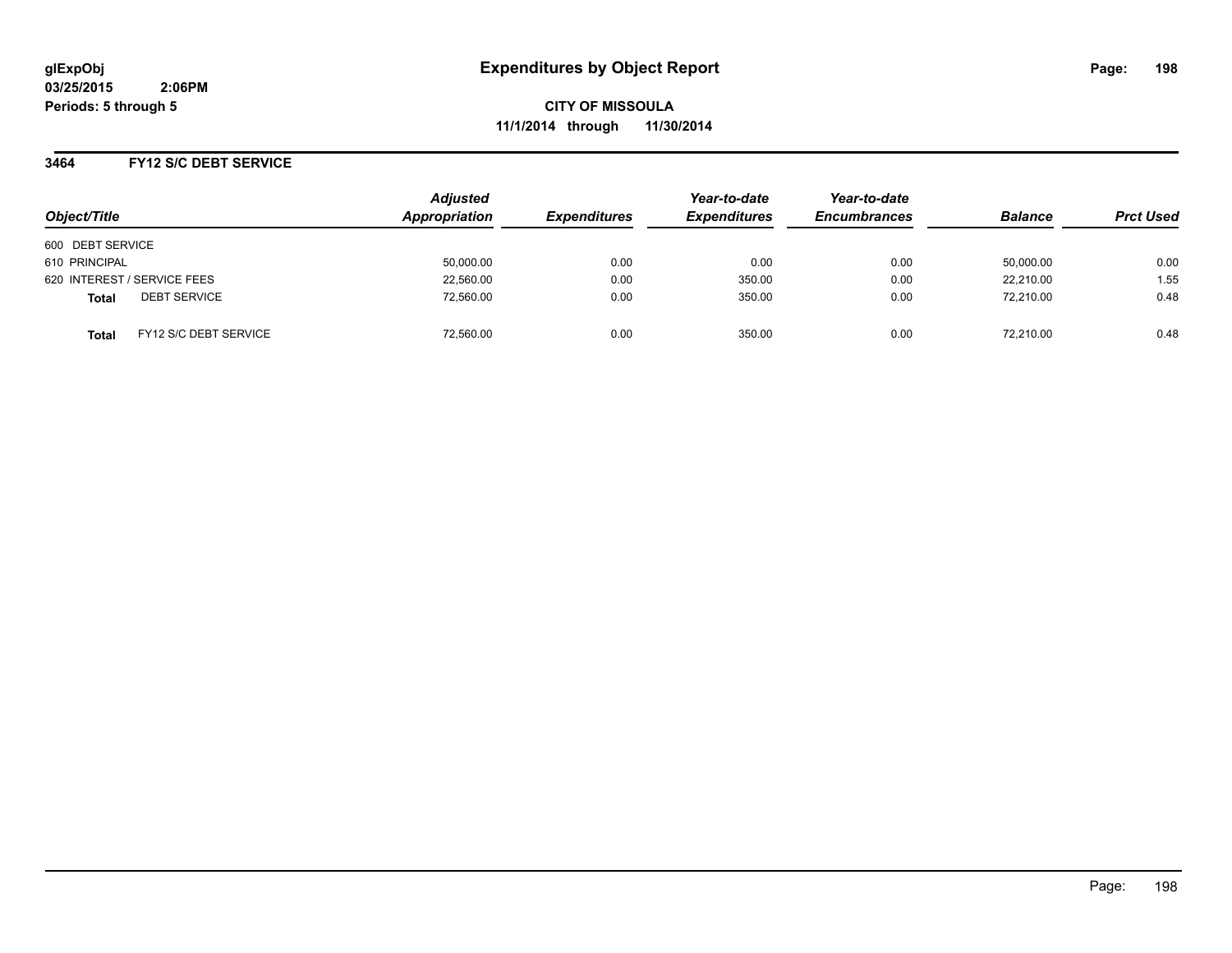#### **3465 FY13 SIDEWALK/CURB DEBT SERVICE**

| Object/Title                        | <b>Adjusted</b><br>Appropriation | <b>Expenditures</b> | Year-to-date<br><b>Expenditures</b> | Year-to-date<br><b>Encumbrances</b> | <b>Balance</b> | <b>Prct Used</b> |
|-------------------------------------|----------------------------------|---------------------|-------------------------------------|-------------------------------------|----------------|------------------|
| 600 DEBT SERVICE                    |                                  |                     |                                     |                                     |                |                  |
| 610 PRINCIPAL                       | 29,000.00                        | 0.00                | 0.00                                | 0.00                                | 29,000.00      | 0.00             |
| 620 INTEREST / SERVICE FEES         | 11.976.00                        | 0.00                | 0.00                                | 0.00                                | 11.976.00      | 0.00             |
| <b>DEBT SERVICE</b><br><b>Total</b> | 40,976.00                        | 0.00                | 0.00                                | 0.00                                | 40,976.00      | 0.00             |
| NON-DEPARTMENTAL<br><b>Total</b>    | 40,976.00                        | 0.00                | 0.00                                | 0.00                                | 40.976.00      | 0.00             |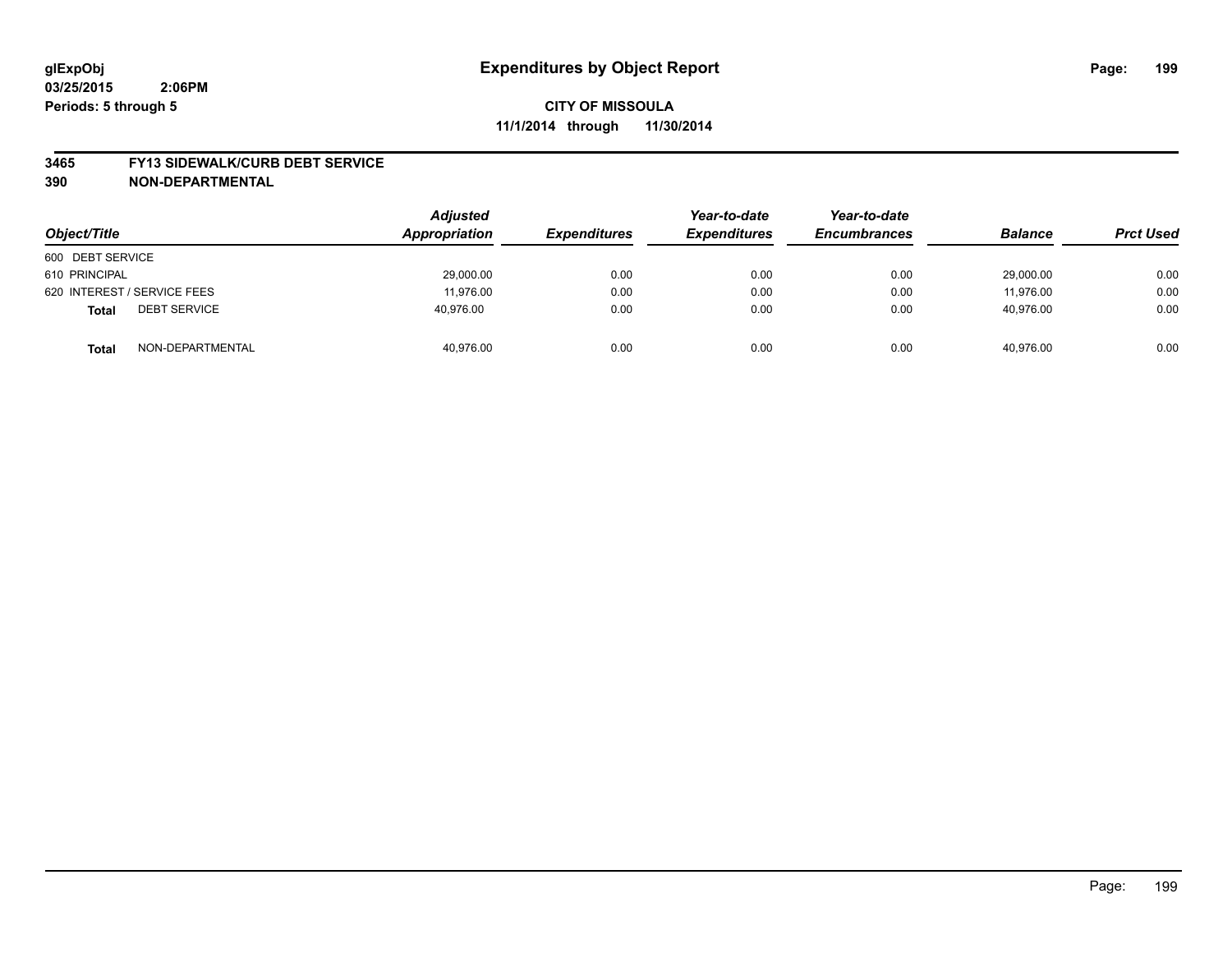**CITY OF MISSOULA 11/1/2014 through 11/30/2014**

## **3465 FY13 SIDEWALK/CURB DEBT SERVICE**

| Object/Title     |                                 | <b>Adjusted</b><br>Appropriation | <b>Expenditures</b> | Year-to-date<br><b>Expenditures</b> | Year-to-date<br><b>Encumbrances</b> | <b>Balance</b> | <b>Prct Used</b> |
|------------------|---------------------------------|----------------------------------|---------------------|-------------------------------------|-------------------------------------|----------------|------------------|
| 600 DEBT SERVICE |                                 |                                  |                     |                                     |                                     |                |                  |
| 610 PRINCIPAL    |                                 | 29,000.00                        | 0.00                | 0.00                                | 0.00                                | 29.000.00      | 0.00             |
|                  | 620 INTEREST / SERVICE FEES     | 11.976.00                        | 0.00                | 0.00                                | 0.00                                | 11,976.00      | 0.00             |
| <b>Total</b>     | <b>DEBT SERVICE</b>             | 40,976.00                        | 0.00                | 0.00                                | 0.00                                | 40.976.00      | 0.00             |
| <b>Total</b>     | FY13 SIDEWALK/CURB DEBT SERVICE | 40.976.00                        | 0.00                | 0.00                                | 0.00                                | 40.976.00      | 0.00             |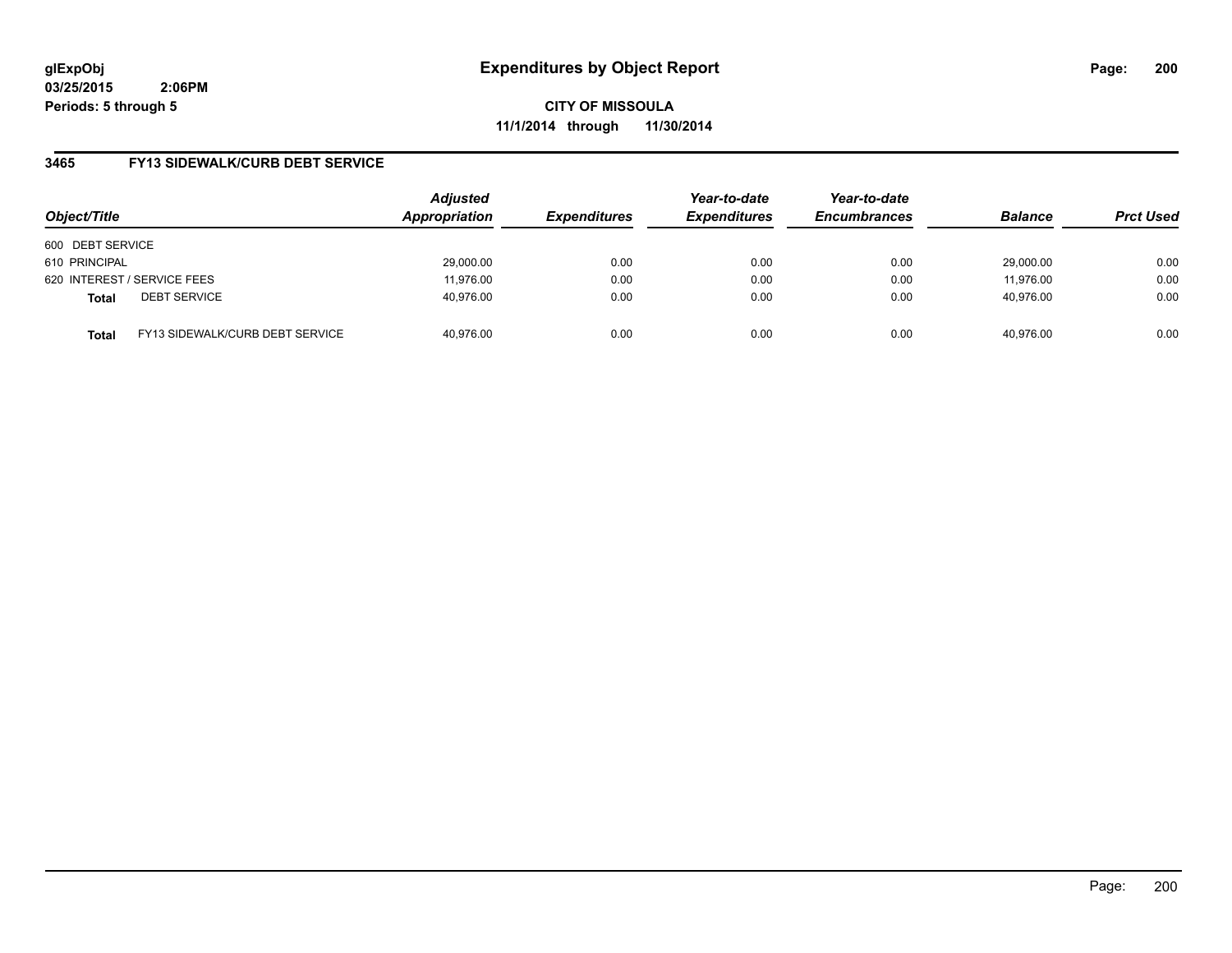### **3491 SID 491 DEBT SERVICE FUND**

| Object/Title                 | <b>Adjusted</b><br>Appropriation | <b>Expenditures</b> | Year-to-date<br><b>Expenditures</b> | Year-to-date<br><b>Encumbrances</b> | <b>Balance</b> | <b>Prct Used</b> |
|------------------------------|----------------------------------|---------------------|-------------------------------------|-------------------------------------|----------------|------------------|
| 600 DEBT SERVICE             |                                  |                     |                                     |                                     |                |                  |
| 620 INTEREST / SERVICE FEES  | 0.00                             | 0.00                | 0.00                                | 0.00                                | 0.00           | 0.00             |
| <b>DEBT SERVICE</b><br>Total | 0.00                             | 0.00                | 0.00                                | 0.00                                | 0.00           | 0.00             |
| NON-DEPARTMENTAL<br>Total    | 0.00                             | 0.00                | 0.00                                | 0.00                                | 0.00           | 0.00             |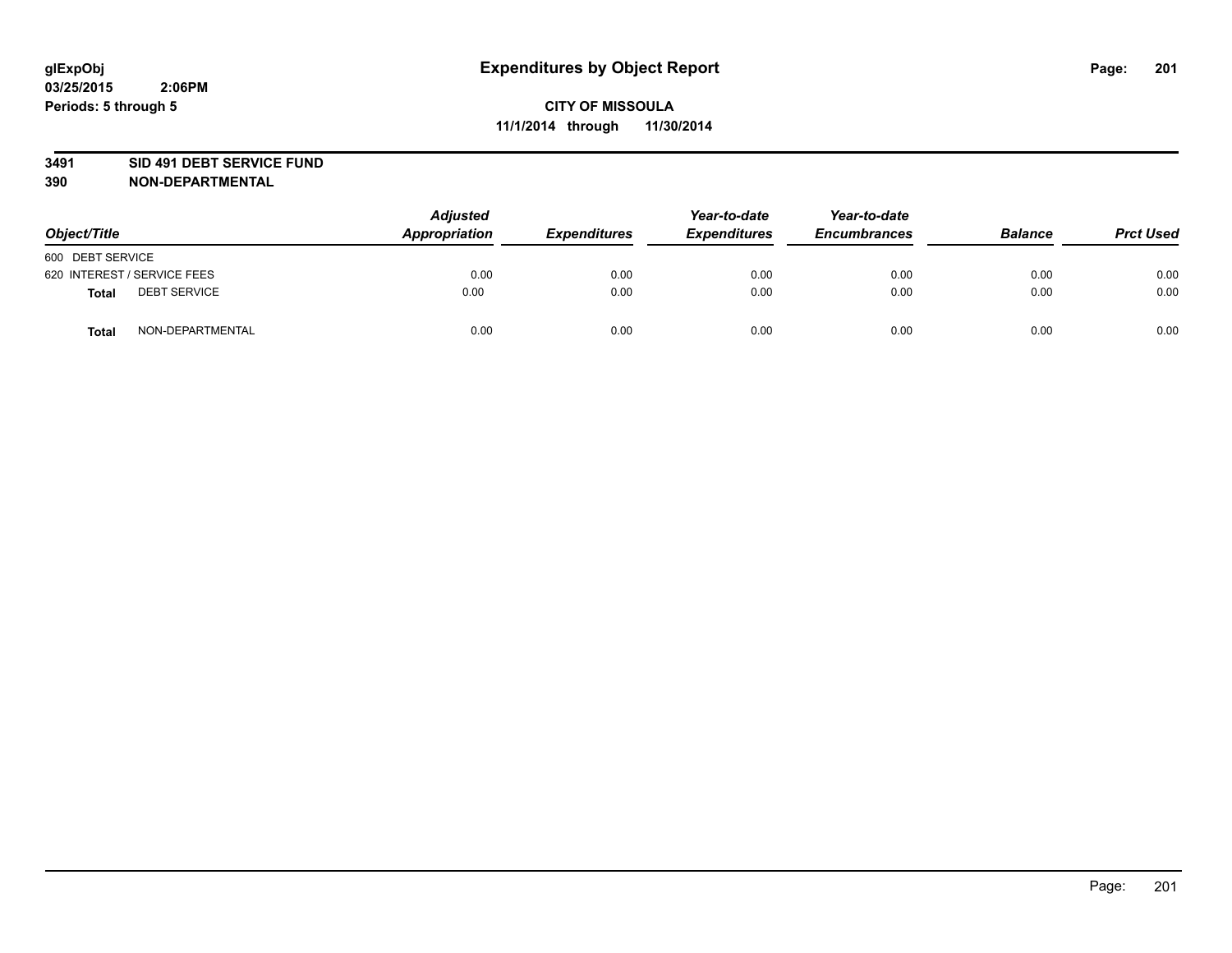**CITY OF MISSOULA 11/1/2014 through 11/30/2014**

## **3491 SID 491 DEBT SERVICE FUND**

| Object/Title                       | <b>Adjusted</b><br>Appropriation | <b>Expenditures</b> | Year-to-date<br><b>Expenditures</b> | Year-to-date<br><b>Encumbrances</b> | <b>Balance</b> | <b>Prct Used</b> |
|------------------------------------|----------------------------------|---------------------|-------------------------------------|-------------------------------------|----------------|------------------|
| 600 DEBT SERVICE                   |                                  |                     |                                     |                                     |                |                  |
| 620 INTEREST / SERVICE FEES        | 0.00                             | 0.00                | 0.00                                | 0.00                                | 0.00           | 0.00             |
| <b>DEBT SERVICE</b><br>Total       | 0.00                             | 0.00                | 0.00                                | 0.00                                | 0.00           | 0.00             |
| SID 491 DEBT SERVICE FUND<br>Total | 0.00                             | 0.00                | 0.00                                | 0.00                                | 0.00           | 0.00             |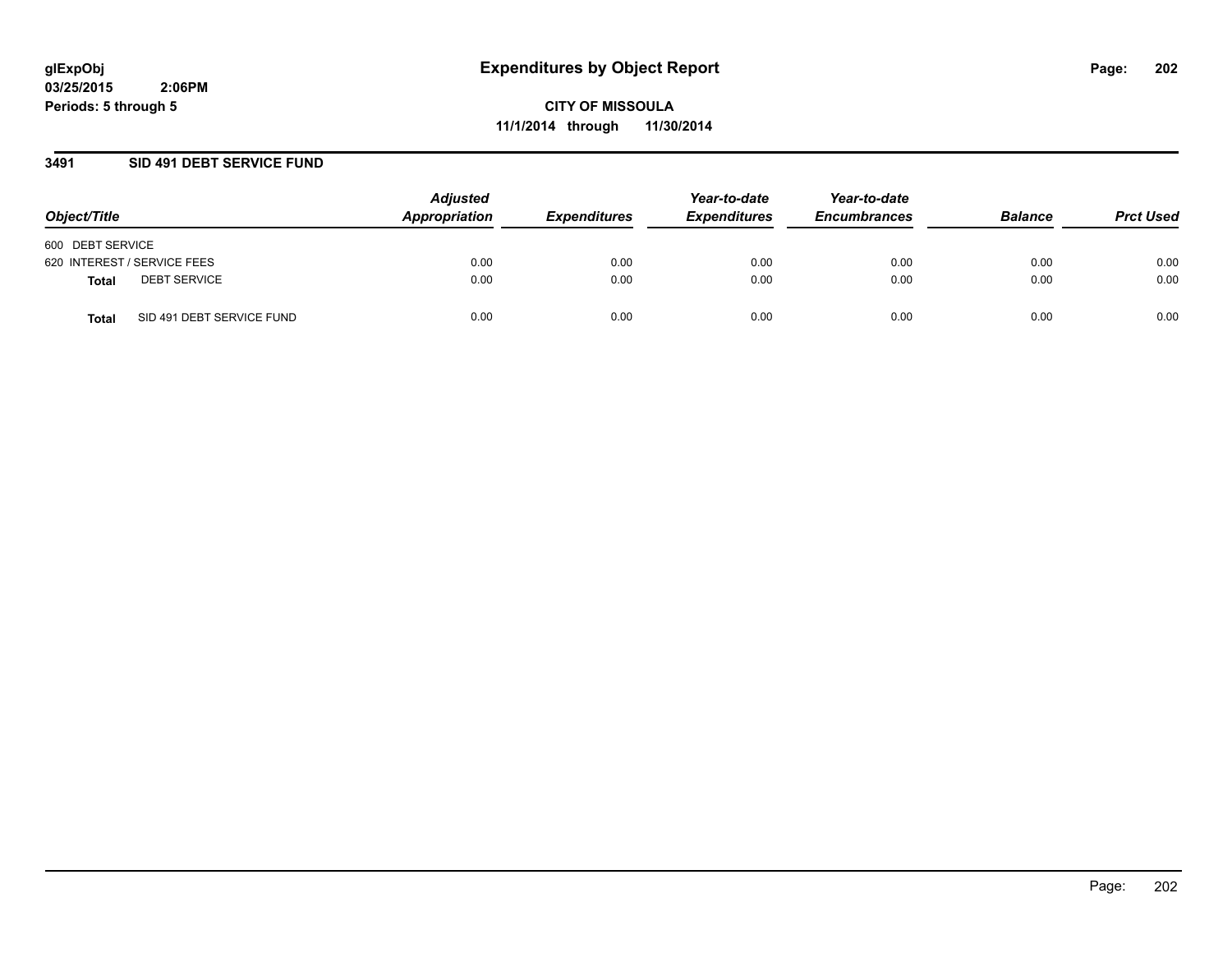### **3495 SID 495 DEBT SERVICE FUND**

| Object/Title                     | <b>Adjusted</b><br><b>Appropriation</b> | <b>Expenditures</b> | Year-to-date<br><b>Expenditures</b> | Year-to-date<br><b>Encumbrances</b> | <b>Balance</b> | <b>Prct Used</b> |
|----------------------------------|-----------------------------------------|---------------------|-------------------------------------|-------------------------------------|----------------|------------------|
| 800 OTHER OBJECTS                |                                         |                     |                                     |                                     |                |                  |
| 820 TRANSFERS TO OTHER FUNDS     | 0.00                                    | 0.00                | 0.00                                | 0.00                                | 0.00           | 0.00             |
| OTHER OBJECTS<br><b>Total</b>    | 0.00                                    | 0.00                | 0.00                                | 0.00                                | 0.00           | 0.00             |
| NON-DEPARTMENTAL<br><b>Total</b> | 0.00                                    | 0.00                | 0.00                                | 0.00                                | 0.00           | 0.00             |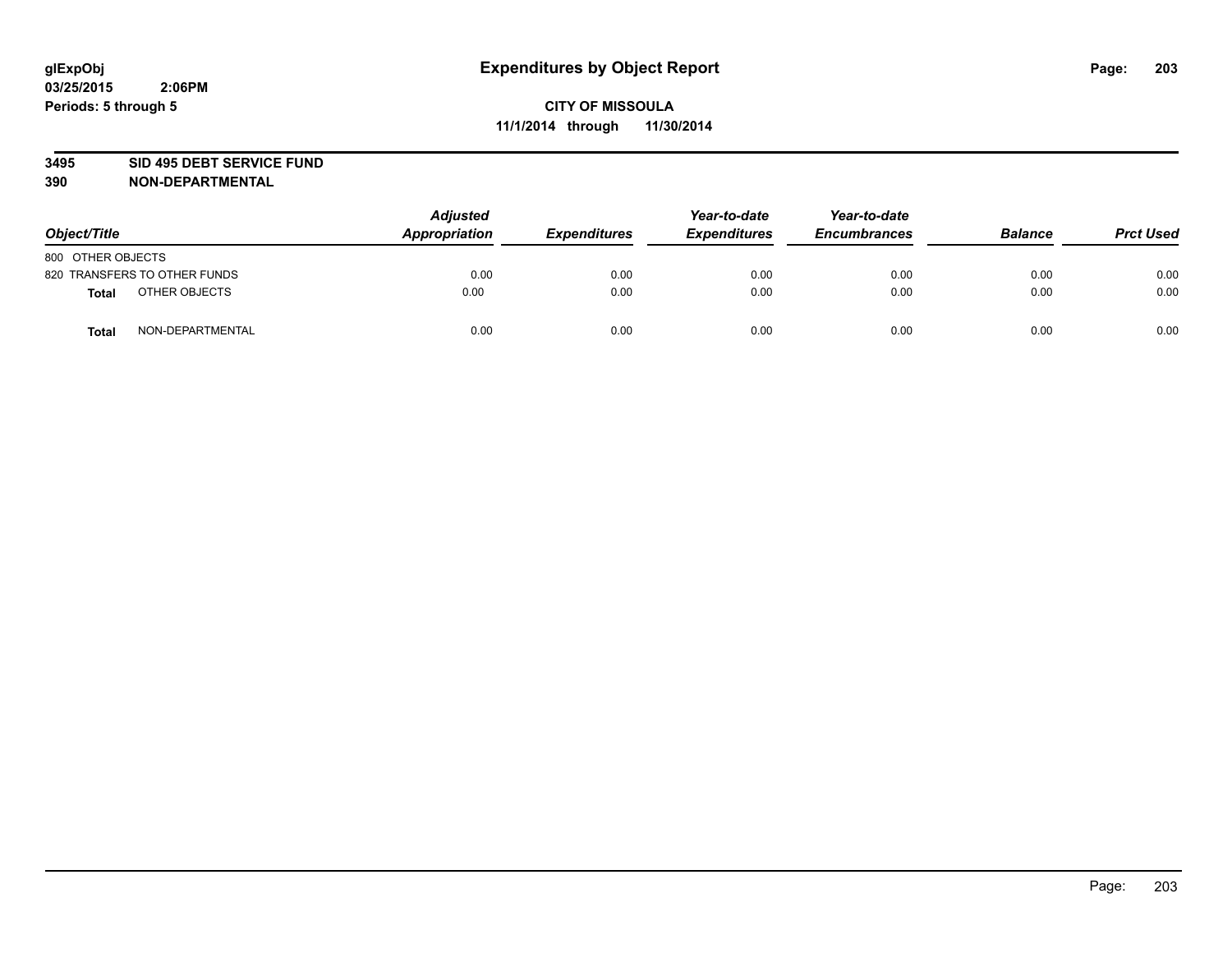**CITY OF MISSOULA 11/1/2014 through 11/30/2014**

## **3495 SID 495 DEBT SERVICE FUND**

| Object/Title                       | <b>Adjusted</b><br>Appropriation | <b>Expenditures</b> | Year-to-date<br><b>Expenditures</b> | Year-to-date<br><b>Encumbrances</b> | <b>Balance</b> | <b>Prct Used</b> |
|------------------------------------|----------------------------------|---------------------|-------------------------------------|-------------------------------------|----------------|------------------|
| 800 OTHER OBJECTS                  |                                  |                     |                                     |                                     |                |                  |
| 820 TRANSFERS TO OTHER FUNDS       | 0.00                             | 0.00                | 0.00                                | 0.00                                | 0.00           | 0.00             |
| OTHER OBJECTS<br>Total             | 0.00                             | 0.00                | 0.00                                | 0.00                                | 0.00           | 0.00             |
| SID 495 DEBT SERVICE FUND<br>Total | 0.00                             | 0.00                | 0.00                                | 0.00                                | 0.00           | 0.00             |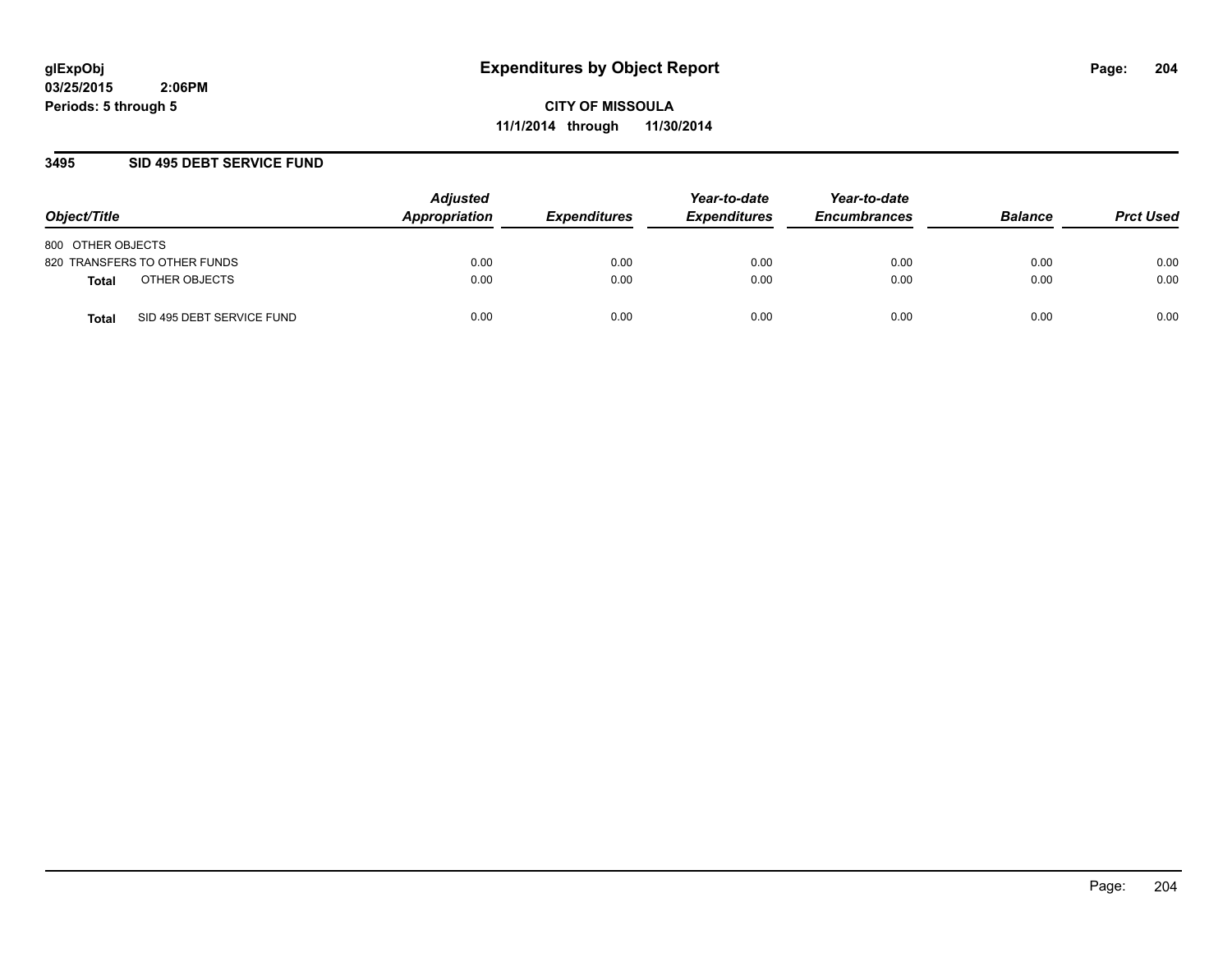#### **3497 SID 497 DEBT SERVICE FUND**

|                                     | <b>Adjusted</b>      |                     | Year-to-date        | Year-to-date        |                |                  |
|-------------------------------------|----------------------|---------------------|---------------------|---------------------|----------------|------------------|
| Object/Title                        | <b>Appropriation</b> | <b>Expenditures</b> | <b>Expenditures</b> | <b>Encumbrances</b> | <b>Balance</b> | <b>Prct Used</b> |
| 600 DEBT SERVICE                    |                      |                     |                     |                     |                |                  |
| 620 INTEREST / SERVICE FEES         | 0.00                 | 0.00                | 0.00                | 0.00                | 0.00           | 0.00             |
| <b>DEBT SERVICE</b><br><b>Total</b> | 0.00                 | 0.00                | 0.00                | 0.00                | 0.00           | 0.00             |
| 800 OTHER OBJECTS                   |                      |                     |                     |                     |                |                  |
| 800 OTHER OBJECTS                   | 0.00                 | 0.00                | 0.00                | 0.00                | 0.00           | 0.00             |
| 820 TRANSFERS TO OTHER FUNDS        | 0.00                 | 0.00                | 0.00                | 0.00                | 0.00           | 0.00             |
| OTHER OBJECTS<br><b>Total</b>       | 0.00                 | 0.00                | 0.00                | 0.00                | 0.00           | 0.00             |
| NON-DEPARTMENTAL<br>Total           | 0.00                 | 0.00                | 0.00                | 0.00                | 0.00           | 0.00             |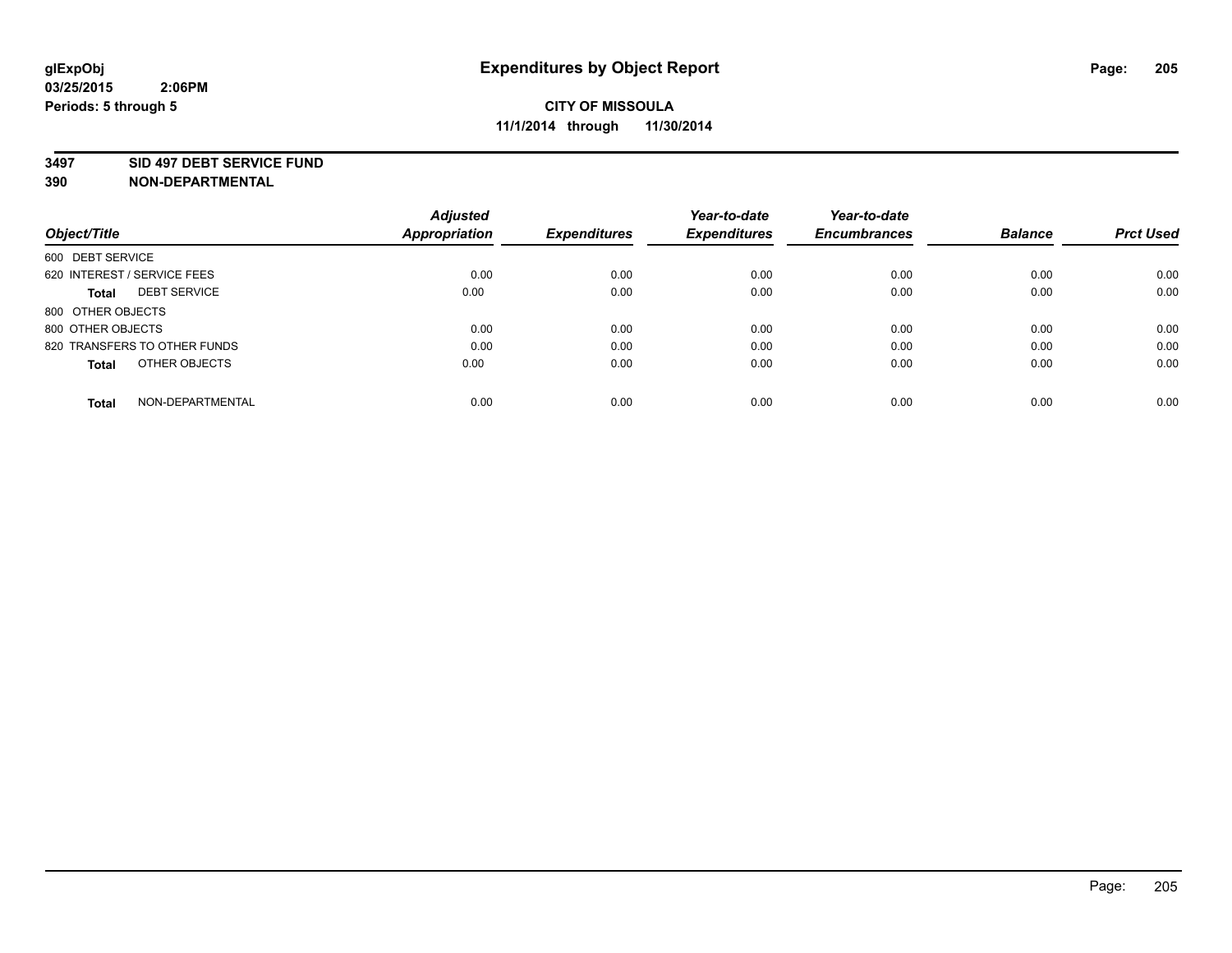## **3497 SID 497 DEBT SERVICE FUND**

| Object/Title                              | <b>Adjusted</b><br><b>Appropriation</b> | <b>Expenditures</b> | Year-to-date<br><b>Expenditures</b> | Year-to-date<br><b>Encumbrances</b> | <b>Balance</b> | <b>Prct Used</b> |
|-------------------------------------------|-----------------------------------------|---------------------|-------------------------------------|-------------------------------------|----------------|------------------|
| 600 DEBT SERVICE                          |                                         |                     |                                     |                                     |                |                  |
| 620 INTEREST / SERVICE FEES               | 0.00                                    | 0.00                | 0.00                                | 0.00                                | 0.00           | 0.00             |
| <b>DEBT SERVICE</b><br>Total              | 0.00                                    | 0.00                | 0.00                                | 0.00                                | 0.00           | 0.00             |
| 800 OTHER OBJECTS                         |                                         |                     |                                     |                                     |                |                  |
| 800 OTHER OBJECTS                         | 0.00                                    | 0.00                | 0.00                                | 0.00                                | 0.00           | 0.00             |
| 820 TRANSFERS TO OTHER FUNDS              | 0.00                                    | 0.00                | 0.00                                | 0.00                                | 0.00           | 0.00             |
| OTHER OBJECTS<br><b>Total</b>             | 0.00                                    | 0.00                | 0.00                                | 0.00                                | 0.00           | 0.00             |
| SID 497 DEBT SERVICE FUND<br><b>Total</b> | 0.00                                    | 0.00                | 0.00                                | 0.00                                | 0.00           | 0.00             |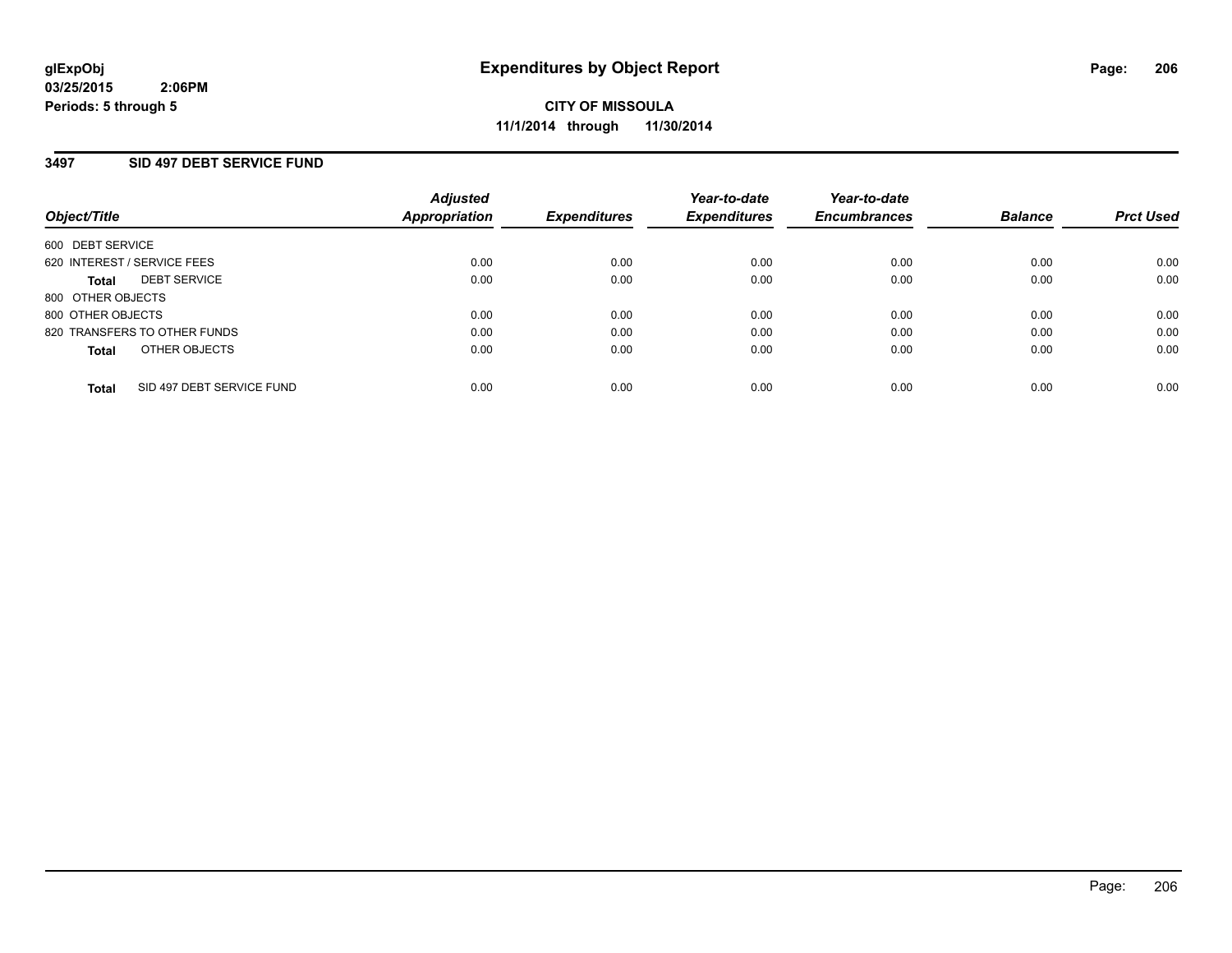#### **3498 SID 498 DEBT SERVICE FUND**

| Object/Title                        | <b>Adjusted</b><br>Appropriation | <b>Expenditures</b> | Year-to-date<br><b>Expenditures</b> | Year-to-date<br><b>Encumbrances</b> | <b>Balance</b> | <b>Prct Used</b> |
|-------------------------------------|----------------------------------|---------------------|-------------------------------------|-------------------------------------|----------------|------------------|
| 600 DEBT SERVICE                    |                                  |                     |                                     |                                     |                |                  |
| 610 PRINCIPAL                       | 0.00                             | 0.00                | 0.00                                | 0.00                                | 0.00           | 0.00             |
| 620 INTEREST / SERVICE FEES         | 0.00                             | 0.00                | 0.00                                | 0.00                                | 0.00           | 0.00             |
| <b>DEBT SERVICE</b><br><b>Total</b> | 0.00                             | 0.00                | 0.00                                | 0.00                                | 0.00           | 0.00             |
| NON-DEPARTMENTAL<br><b>Total</b>    | 0.00                             | 0.00                | 0.00                                | 0.00                                | 0.00           | 0.00             |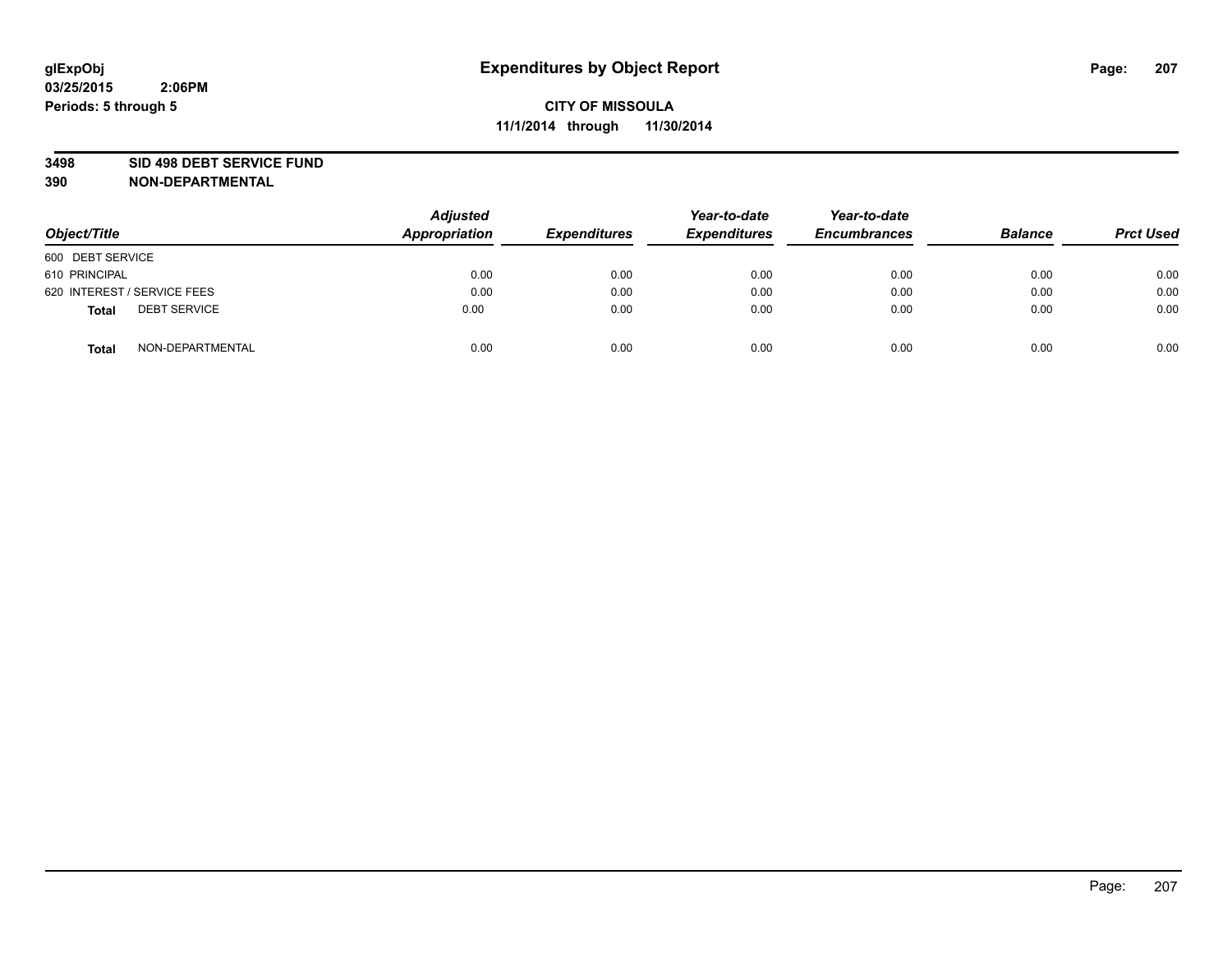**CITY OF MISSOULA 11/1/2014 through 11/30/2014**

## **3498 SID 498 DEBT SERVICE FUND**

| Object/Title                              | <b>Adjusted</b><br>Appropriation | <b>Expenditures</b> | Year-to-date<br><b>Expenditures</b> | Year-to-date<br><b>Encumbrances</b> | <b>Balance</b> | <b>Prct Used</b> |
|-------------------------------------------|----------------------------------|---------------------|-------------------------------------|-------------------------------------|----------------|------------------|
| 600 DEBT SERVICE                          |                                  |                     |                                     |                                     |                |                  |
| 610 PRINCIPAL                             | 0.00                             | 0.00                | 0.00                                | 0.00                                | 0.00           | 0.00             |
| 620 INTEREST / SERVICE FEES               | 0.00                             | 0.00                | 0.00                                | 0.00                                | 0.00           | 0.00             |
| <b>DEBT SERVICE</b><br><b>Total</b>       | 0.00                             | 0.00                | 0.00                                | 0.00                                | 0.00           | 0.00             |
| SID 498 DEBT SERVICE FUND<br><b>Total</b> | 0.00                             | 0.00                | 0.00                                | 0.00                                | 0.00           | 0.00             |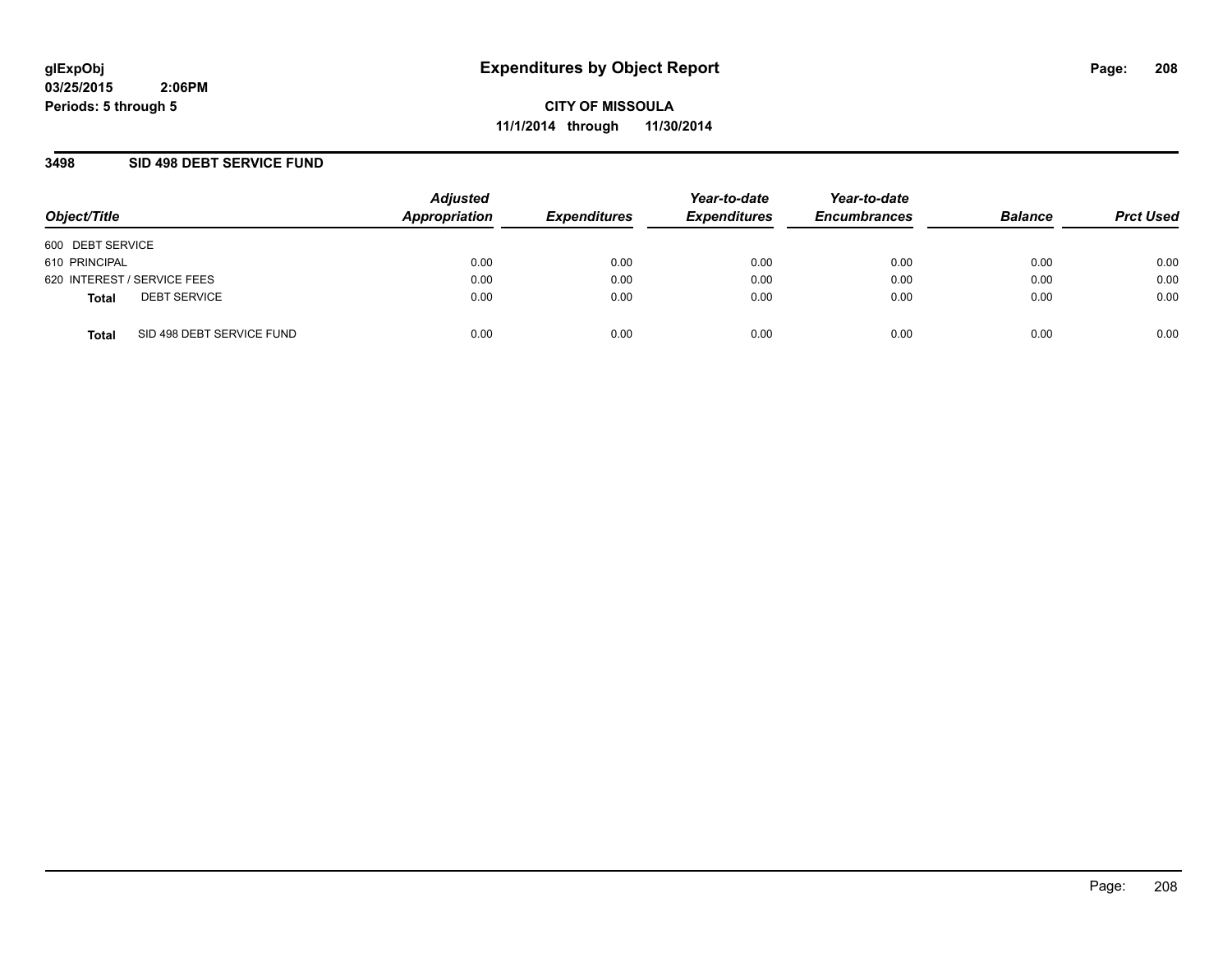#### **3500 SID 500 DEBT SERVICE FUND**

| Object/Title                        | <b>Adjusted</b><br><b>Appropriation</b> | <b>Expenditures</b> | Year-to-date<br><b>Expenditures</b> | Year-to-date<br><b>Encumbrances</b> | <b>Balance</b> | <b>Prct Used</b> |
|-------------------------------------|-----------------------------------------|---------------------|-------------------------------------|-------------------------------------|----------------|------------------|
| 600 DEBT SERVICE                    |                                         |                     |                                     |                                     |                |                  |
| 620 INTEREST / SERVICE FEES         | 0.00                                    | 0.00                | 0.00                                | 0.00                                | 0.00           | 0.00             |
| <b>DEBT SERVICE</b><br><b>Total</b> | 0.00                                    | 0.00                | 0.00                                | 0.00                                | 0.00           | 0.00             |
| 800 OTHER OBJECTS                   |                                         |                     |                                     |                                     |                |                  |
| 820 TRANSFERS TO OTHER FUNDS        | 0.00                                    | 0.00                | 0.00                                | 0.00                                | 0.00           | 0.00             |
| OTHER OBJECTS<br><b>Total</b>       | 0.00                                    | 0.00                | 0.00                                | 0.00                                | 0.00           | 0.00             |
| NON-DEPARTMENTAL<br><b>Total</b>    | 0.00                                    | 0.00                | 0.00                                | 0.00                                | 0.00           | 0.00             |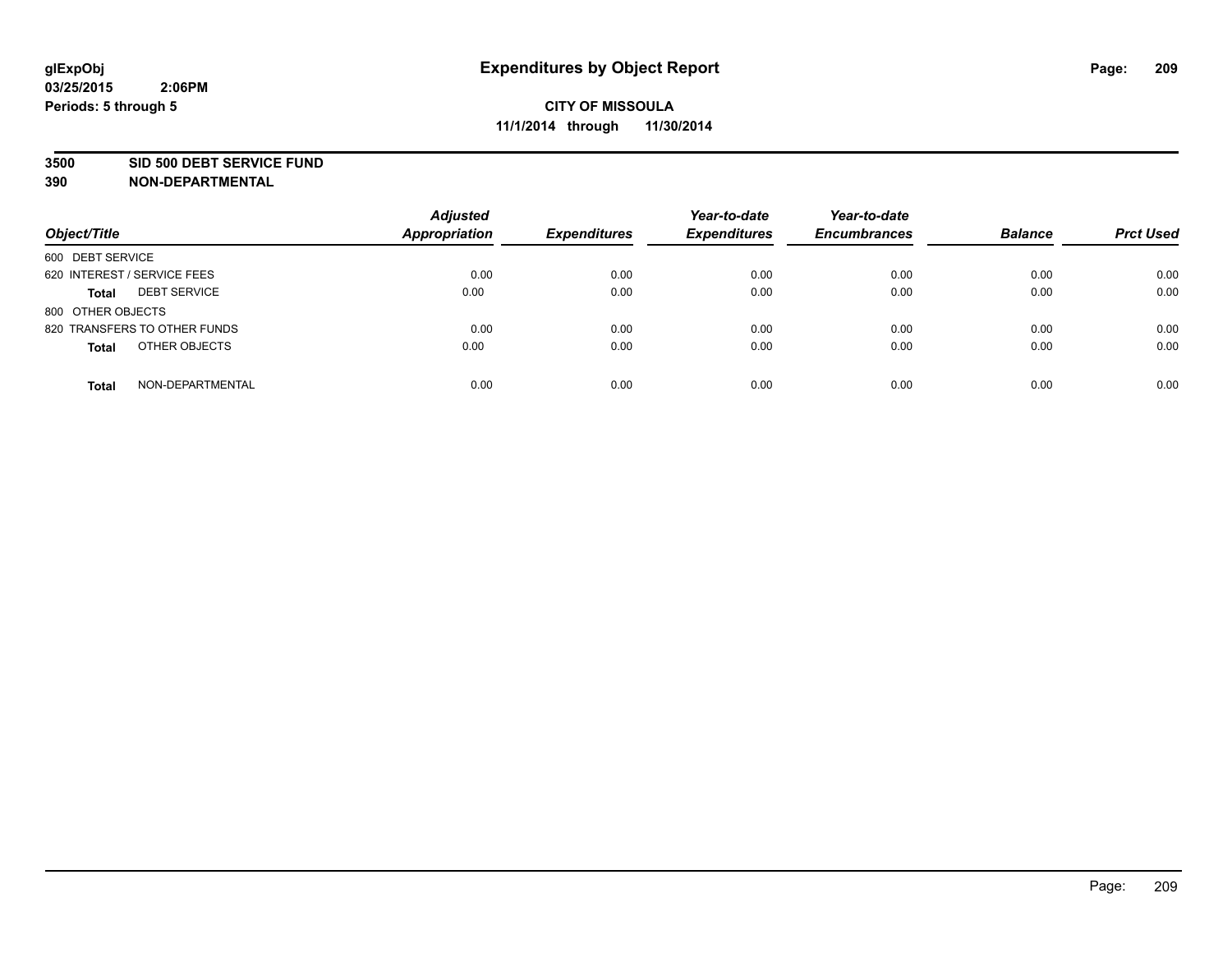## **3500 SID 500 DEBT SERVICE FUND**

| Object/Title                              | <b>Adjusted</b><br><b>Appropriation</b> | <b>Expenditures</b> | Year-to-date<br><b>Expenditures</b> | Year-to-date<br><b>Encumbrances</b> | <b>Balance</b> | <b>Prct Used</b> |
|-------------------------------------------|-----------------------------------------|---------------------|-------------------------------------|-------------------------------------|----------------|------------------|
| 600 DEBT SERVICE                          |                                         |                     |                                     |                                     |                |                  |
| 620 INTEREST / SERVICE FEES               | 0.00                                    | 0.00                | 0.00                                | 0.00                                | 0.00           | 0.00             |
| <b>DEBT SERVICE</b><br><b>Total</b>       | 0.00                                    | 0.00                | 0.00                                | 0.00                                | 0.00           | 0.00             |
| 800 OTHER OBJECTS                         |                                         |                     |                                     |                                     |                |                  |
| 820 TRANSFERS TO OTHER FUNDS              | 0.00                                    | 0.00                | 0.00                                | 0.00                                | 0.00           | 0.00             |
| OTHER OBJECTS<br><b>Total</b>             | 0.00                                    | 0.00                | 0.00                                | 0.00                                | 0.00           | 0.00             |
| SID 500 DEBT SERVICE FUND<br><b>Total</b> | 0.00                                    | 0.00                | 0.00                                | 0.00                                | 0.00           | 0.00             |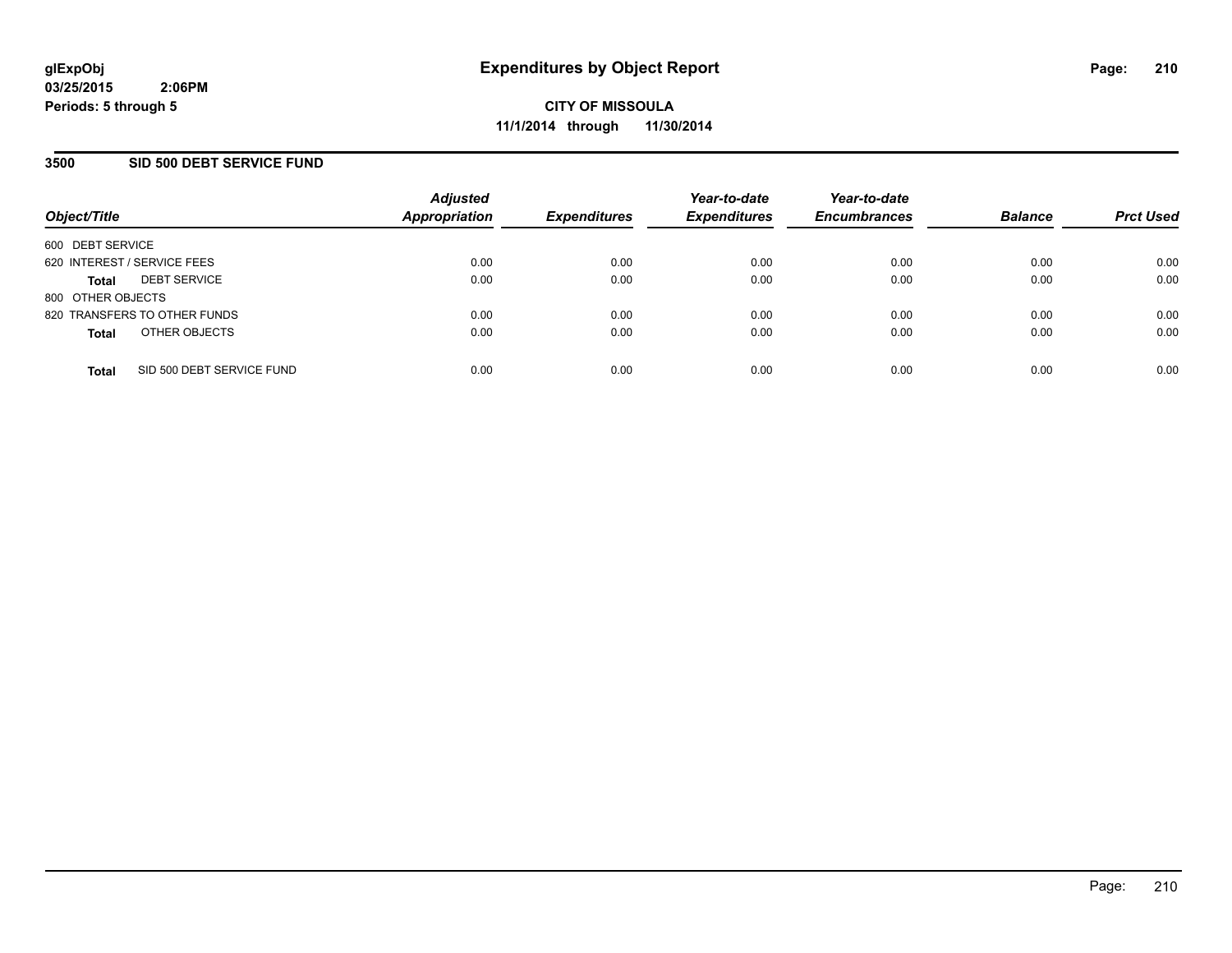### **3501 SID 501 DEBT SERVICE FUND**

| Object/Title                 | <b>Adjusted</b><br><b>Appropriation</b> | <b>Expenditures</b> | Year-to-date<br><b>Expenditures</b> | Year-to-date<br><b>Encumbrances</b> | <b>Balance</b> | <b>Prct Used</b> |
|------------------------------|-----------------------------------------|---------------------|-------------------------------------|-------------------------------------|----------------|------------------|
| 600 DEBT SERVICE             |                                         |                     |                                     |                                     |                |                  |
| 610 PRINCIPAL                | 0.00                                    | 0.00                | 0.00                                | 0.00                                | 0.00           | 0.00             |
| 620 INTEREST / SERVICE FEES  | 0.00                                    | 0.00                | 0.00                                | 0.00                                | 0.00           | 0.00             |
| <b>DEBT SERVICE</b><br>Total | 0.00                                    | 0.00                | 0.00                                | 0.00                                | 0.00           | 0.00             |
| NON-DEPARTMENTAL<br>Total    | 0.00                                    | 0.00                | 0.00                                | 0.00                                | 0.00           | 0.00             |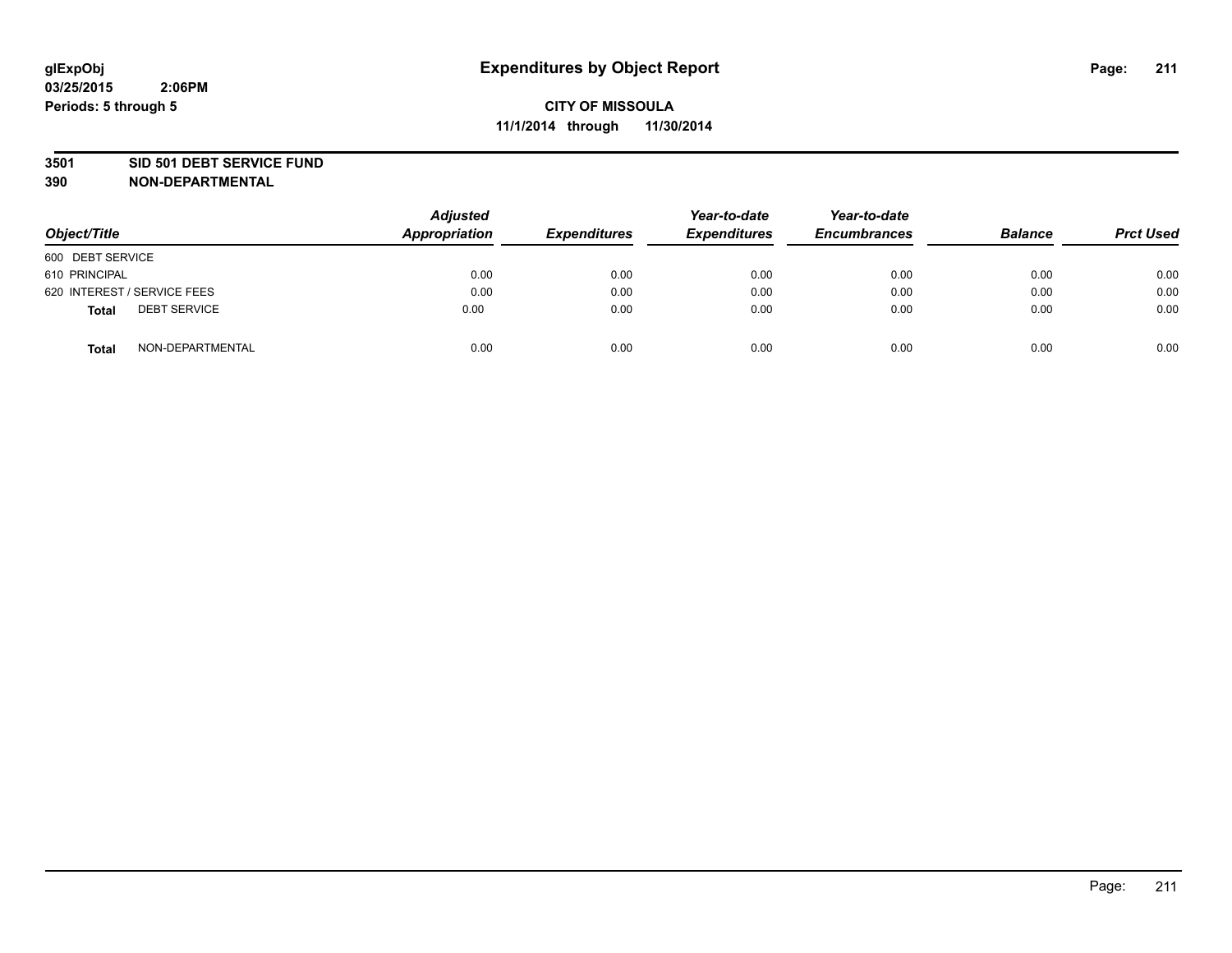**CITY OF MISSOULA 11/1/2014 through 11/30/2014**

## **3501 SID 501 DEBT SERVICE FUND**

| Object/Title                              | <b>Adjusted</b><br>Appropriation | <b>Expenditures</b> | Year-to-date<br><b>Expenditures</b> | Year-to-date<br><b>Encumbrances</b> | <b>Balance</b> | <b>Prct Used</b> |
|-------------------------------------------|----------------------------------|---------------------|-------------------------------------|-------------------------------------|----------------|------------------|
| 600 DEBT SERVICE                          |                                  |                     |                                     |                                     |                |                  |
| 610 PRINCIPAL                             | 0.00                             | 0.00                | 0.00                                | 0.00                                | 0.00           | 0.00             |
| 620 INTEREST / SERVICE FEES               | 0.00                             | 0.00                | 0.00                                | 0.00                                | 0.00           | 0.00             |
| <b>DEBT SERVICE</b><br><b>Total</b>       | 0.00                             | 0.00                | 0.00                                | 0.00                                | 0.00           | 0.00             |
| SID 501 DEBT SERVICE FUND<br><b>Total</b> | 0.00                             | 0.00                | 0.00                                | 0.00                                | 0.00           | 0.00             |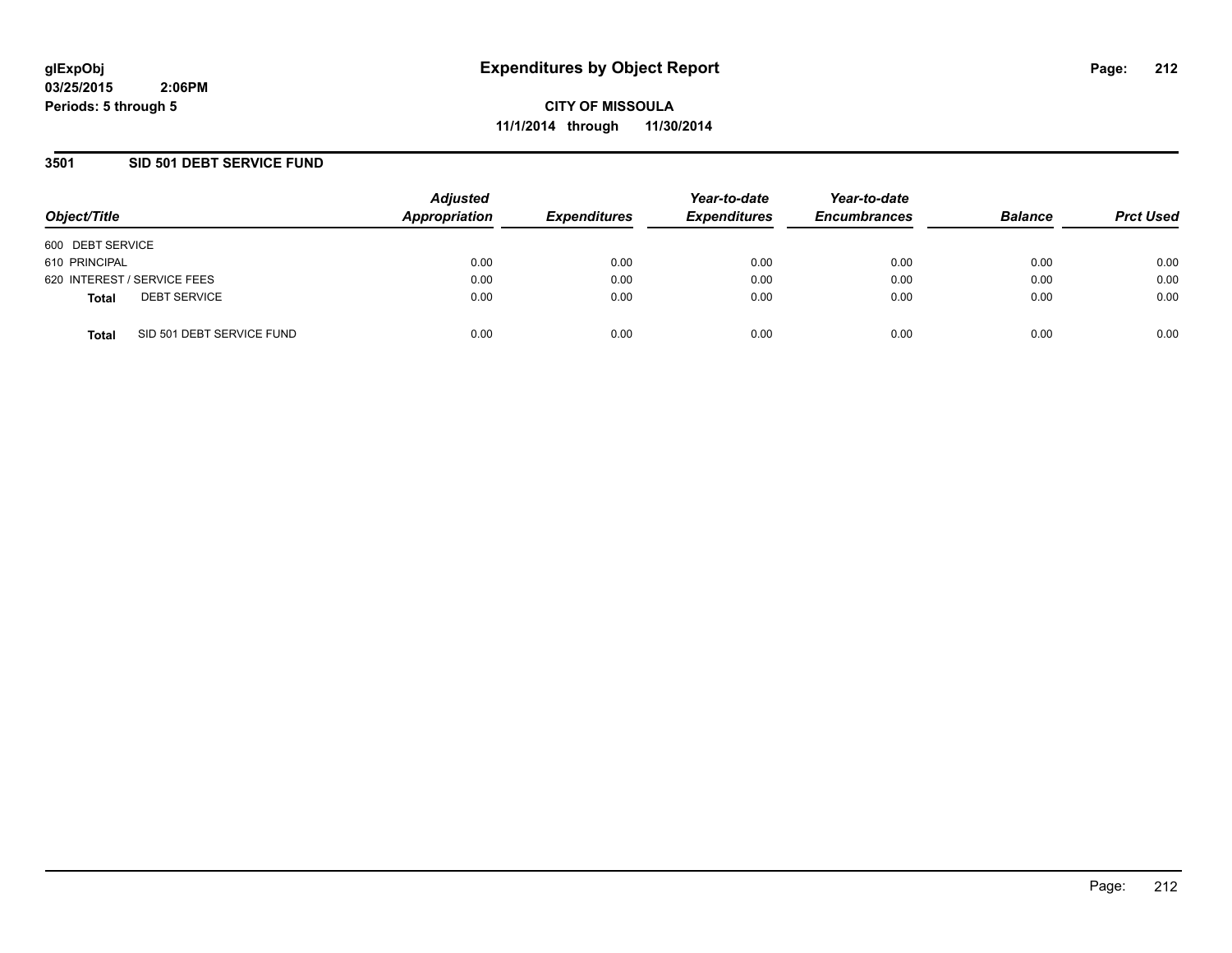#### **3503 SID 503 DEBT SERVICE FUND**

| Object/Title                        | <b>Adjusted</b><br>Appropriation | <b>Expenditures</b> | Year-to-date<br><b>Expenditures</b> | Year-to-date<br><b>Encumbrances</b> | <b>Balance</b> | <b>Prct Used</b> |
|-------------------------------------|----------------------------------|---------------------|-------------------------------------|-------------------------------------|----------------|------------------|
| 600 DEBT SERVICE                    |                                  |                     |                                     |                                     |                |                  |
| 610 PRINCIPAL                       | 0.00                             | 0.00                | 0.00                                | 0.00                                | 0.00           | 0.00             |
| 620 INTEREST / SERVICE FEES         | 0.00                             | 0.00                | 0.00                                | 0.00                                | 0.00           | 0.00             |
| <b>DEBT SERVICE</b><br><b>Total</b> | 0.00                             | 0.00                | 0.00                                | 0.00                                | 0.00           | 0.00             |
| NON-DEPARTMENTAL<br><b>Total</b>    | 0.00                             | 0.00                | 0.00                                | 0.00                                | 0.00           | 0.00             |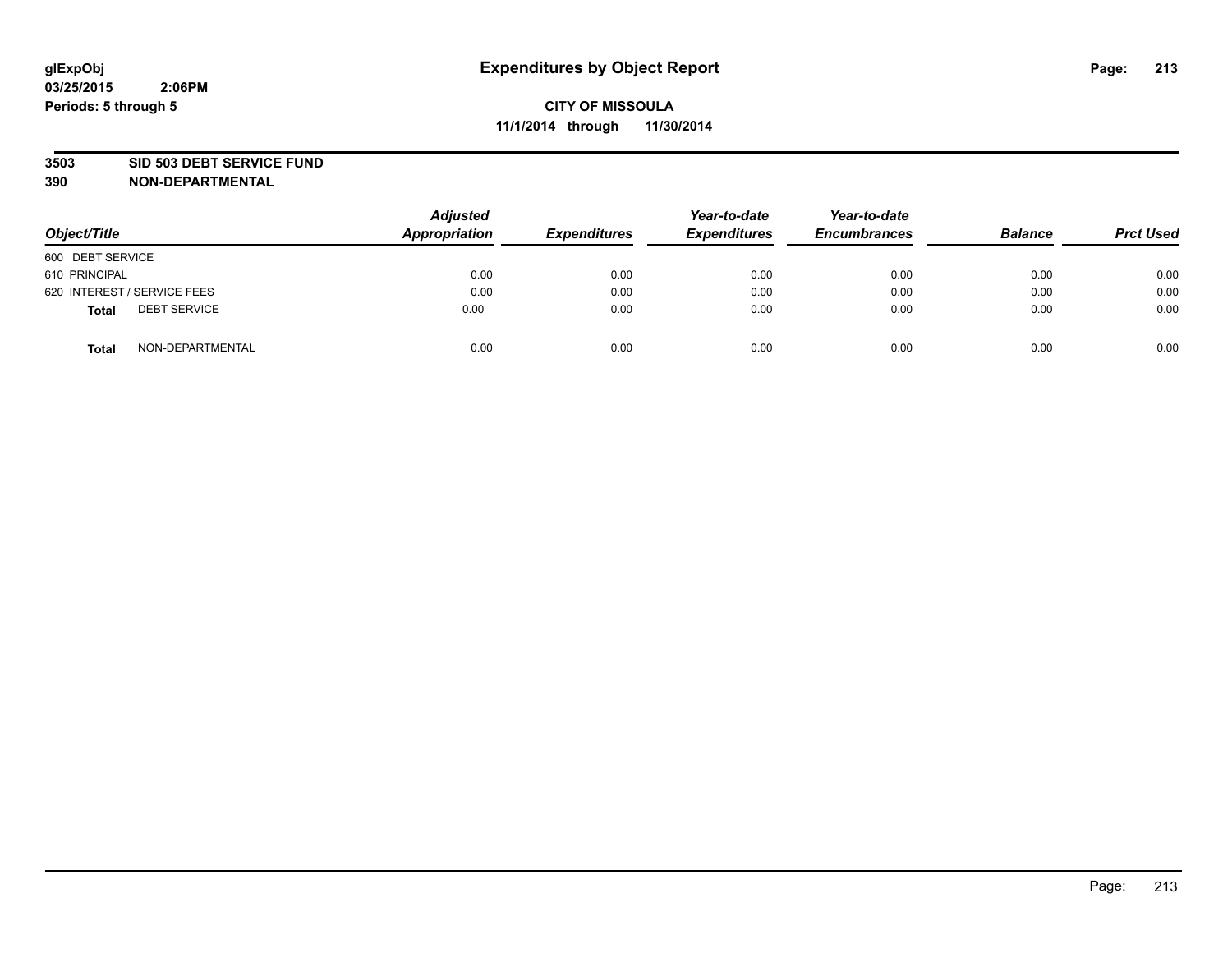**CITY OF MISSOULA 11/1/2014 through 11/30/2014**

## **3503 SID 503 DEBT SERVICE FUND**

| Object/Title                              | <b>Adjusted</b><br>Appropriation | <b>Expenditures</b> | Year-to-date<br><b>Expenditures</b> | Year-to-date<br><b>Encumbrances</b> | <b>Balance</b> | <b>Prct Used</b> |
|-------------------------------------------|----------------------------------|---------------------|-------------------------------------|-------------------------------------|----------------|------------------|
| 600 DEBT SERVICE                          |                                  |                     |                                     |                                     |                |                  |
| 610 PRINCIPAL                             | 0.00                             | 0.00                | 0.00                                | 0.00                                | 0.00           | 0.00             |
| 620 INTEREST / SERVICE FEES               | 0.00                             | 0.00                | 0.00                                | 0.00                                | 0.00           | 0.00             |
| <b>DEBT SERVICE</b><br><b>Total</b>       | 0.00                             | 0.00                | 0.00                                | 0.00                                | 0.00           | 0.00             |
| SID 503 DEBT SERVICE FUND<br><b>Total</b> | 0.00                             | 0.00                | 0.00                                | 0.00                                | 0.00           | 0.00             |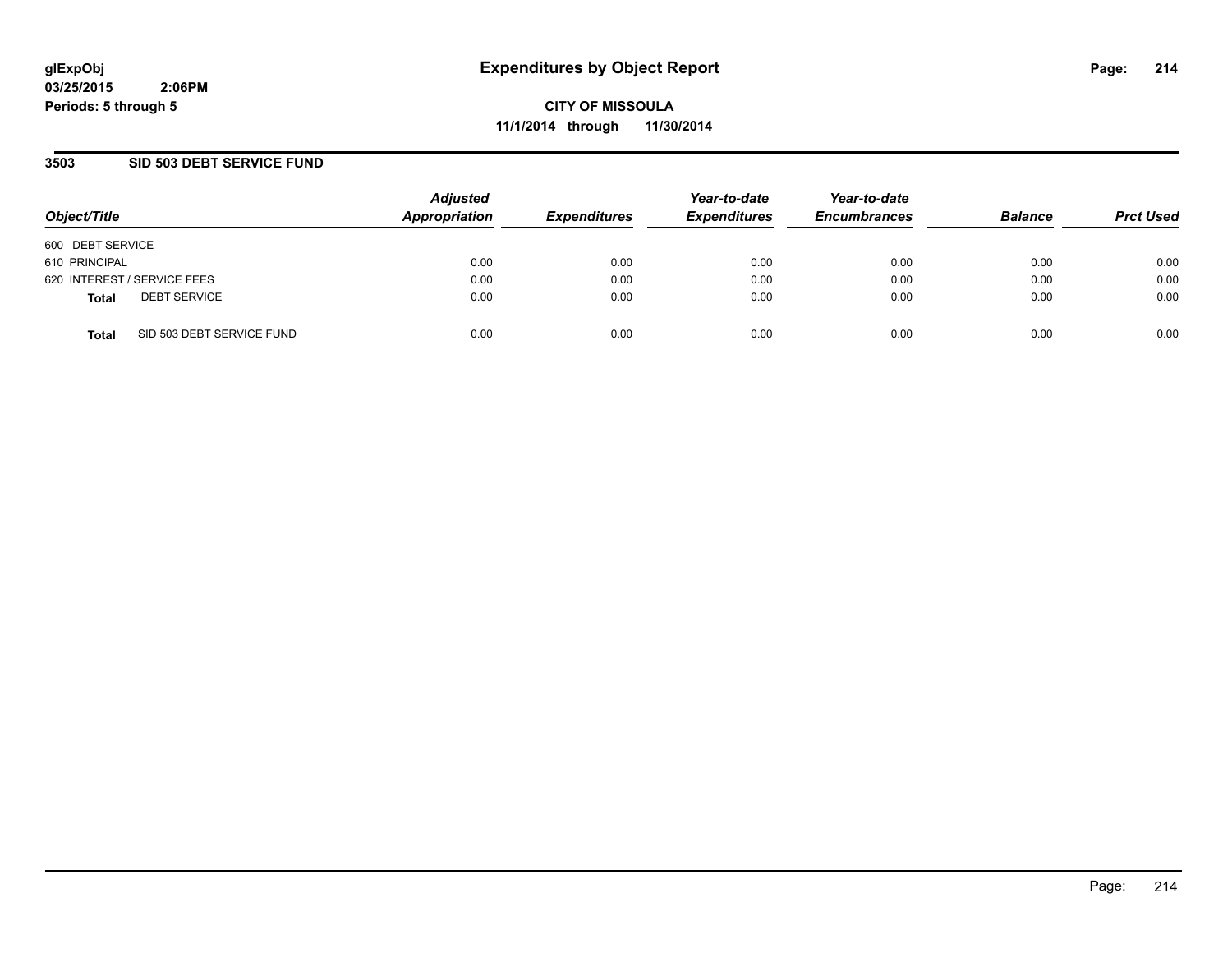#### **3505 SID 505 DEBT SERVICE FUND**

| Object/Title                        | <b>Adjusted</b><br>Appropriation | <b>Expenditures</b> | Year-to-date<br><b>Expenditures</b> | Year-to-date<br><b>Encumbrances</b> | <b>Balance</b> | <b>Prct Used</b> |
|-------------------------------------|----------------------------------|---------------------|-------------------------------------|-------------------------------------|----------------|------------------|
| 600 DEBT SERVICE                    |                                  |                     |                                     |                                     |                |                  |
| 610 PRINCIPAL                       | 0.00                             | 0.00                | 0.00                                | 0.00                                | 0.00           | 0.00             |
| 620 INTEREST / SERVICE FEES         | 0.00                             | 0.00                | 0.00                                | 0.00                                | 0.00           | 0.00             |
| <b>DEBT SERVICE</b><br><b>Total</b> | 0.00                             | 0.00                | 0.00                                | 0.00                                | 0.00           | 0.00             |
| NON-DEPARTMENTAL<br><b>Total</b>    | 0.00                             | 0.00                | 0.00                                | 0.00                                | 0.00           | 0.00             |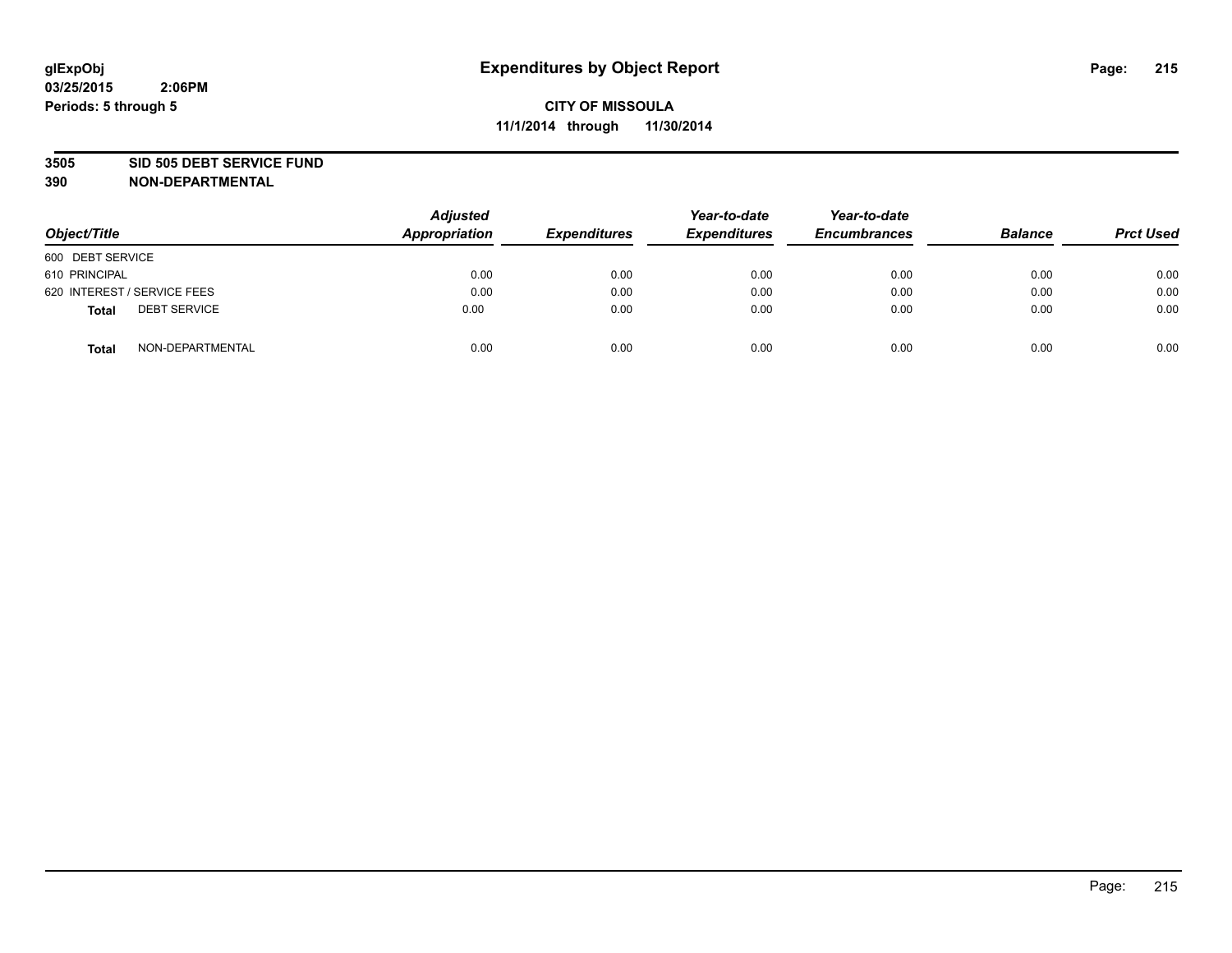**CITY OF MISSOULA 11/1/2014 through 11/30/2014**

## **3505 SID 505 DEBT SERVICE FUND**

| Object/Title                              | <b>Adjusted</b><br>Appropriation | <b>Expenditures</b> | Year-to-date<br><b>Expenditures</b> | Year-to-date<br><b>Encumbrances</b> | <b>Balance</b> | <b>Prct Used</b> |
|-------------------------------------------|----------------------------------|---------------------|-------------------------------------|-------------------------------------|----------------|------------------|
| 600 DEBT SERVICE                          |                                  |                     |                                     |                                     |                |                  |
| 610 PRINCIPAL                             | 0.00                             | 0.00                | 0.00                                | 0.00                                | 0.00           | 0.00             |
| 620 INTEREST / SERVICE FEES               | 0.00                             | 0.00                | 0.00                                | 0.00                                | 0.00           | 0.00             |
| <b>DEBT SERVICE</b><br><b>Total</b>       | 0.00                             | 0.00                | 0.00                                | 0.00                                | 0.00           | 0.00             |
| SID 505 DEBT SERVICE FUND<br><b>Total</b> | 0.00                             | 0.00                | 0.00                                | 0.00                                | 0.00           | 0.00             |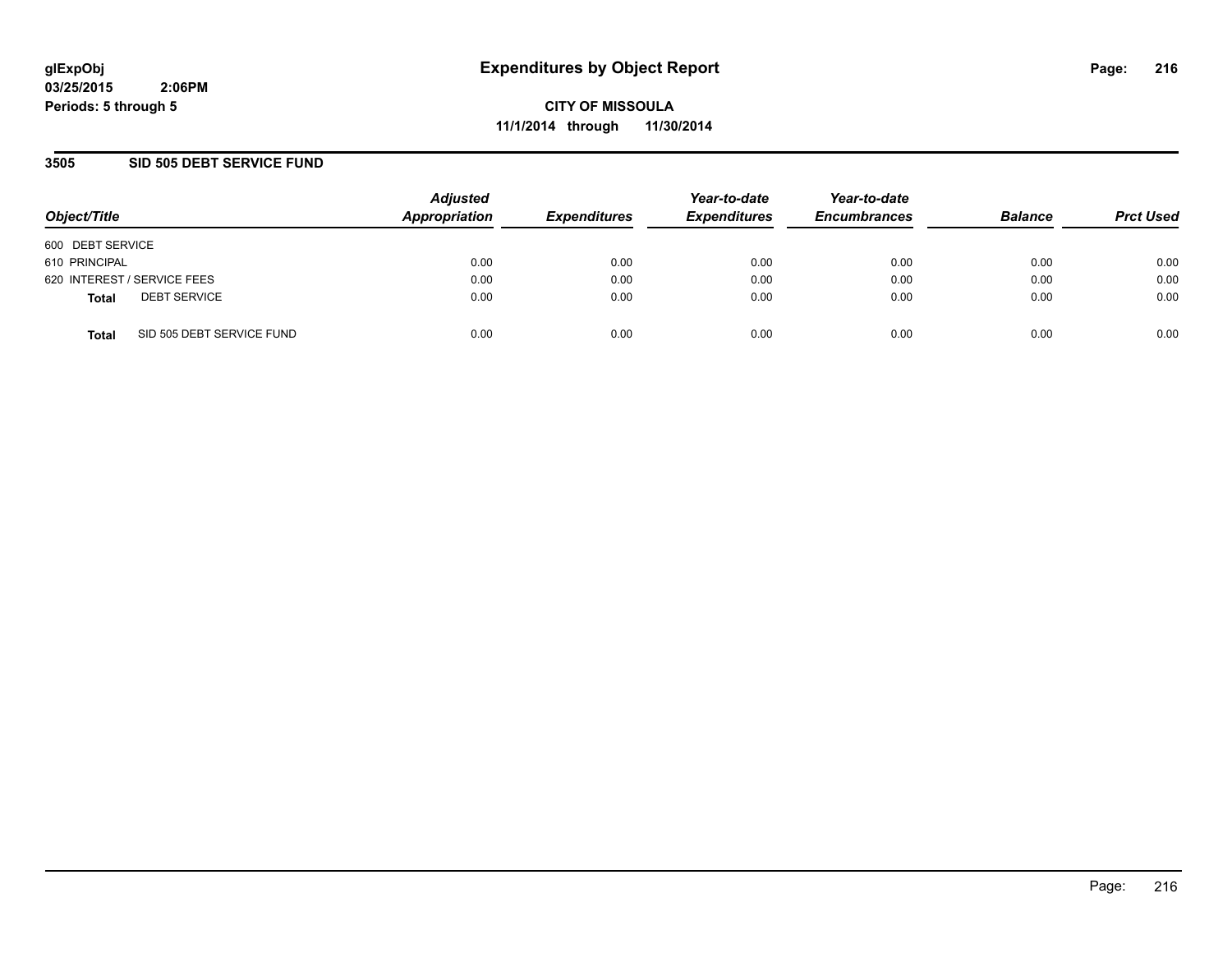#### **3506 SID 506 DEBT SERVICE FUND**

| Object/Title                 | <b>Adjusted</b><br>Appropriation | <b>Expenditures</b> | Year-to-date<br><b>Expenditures</b> | Year-to-date<br><b>Encumbrances</b> | <b>Balance</b> | <b>Prct Used</b> |
|------------------------------|----------------------------------|---------------------|-------------------------------------|-------------------------------------|----------------|------------------|
| 600 DEBT SERVICE             |                                  |                     |                                     |                                     |                |                  |
| 610 PRINCIPAL                | 0.00                             | 0.00                | 0.00                                | 0.00                                | 0.00           | 0.00             |
| 620 INTEREST / SERVICE FEES  | 0.00                             | 0.00                | 0.00                                | 0.00                                | 0.00           | 0.00             |
| <b>DEBT SERVICE</b><br>Total | 0.00                             | 0.00                | 0.00                                | 0.00                                | 0.00           | 0.00             |
| NON-DEPARTMENTAL<br>Total    | 0.00                             | 0.00                | 0.00                                | 0.00                                | 0.00           | 0.00             |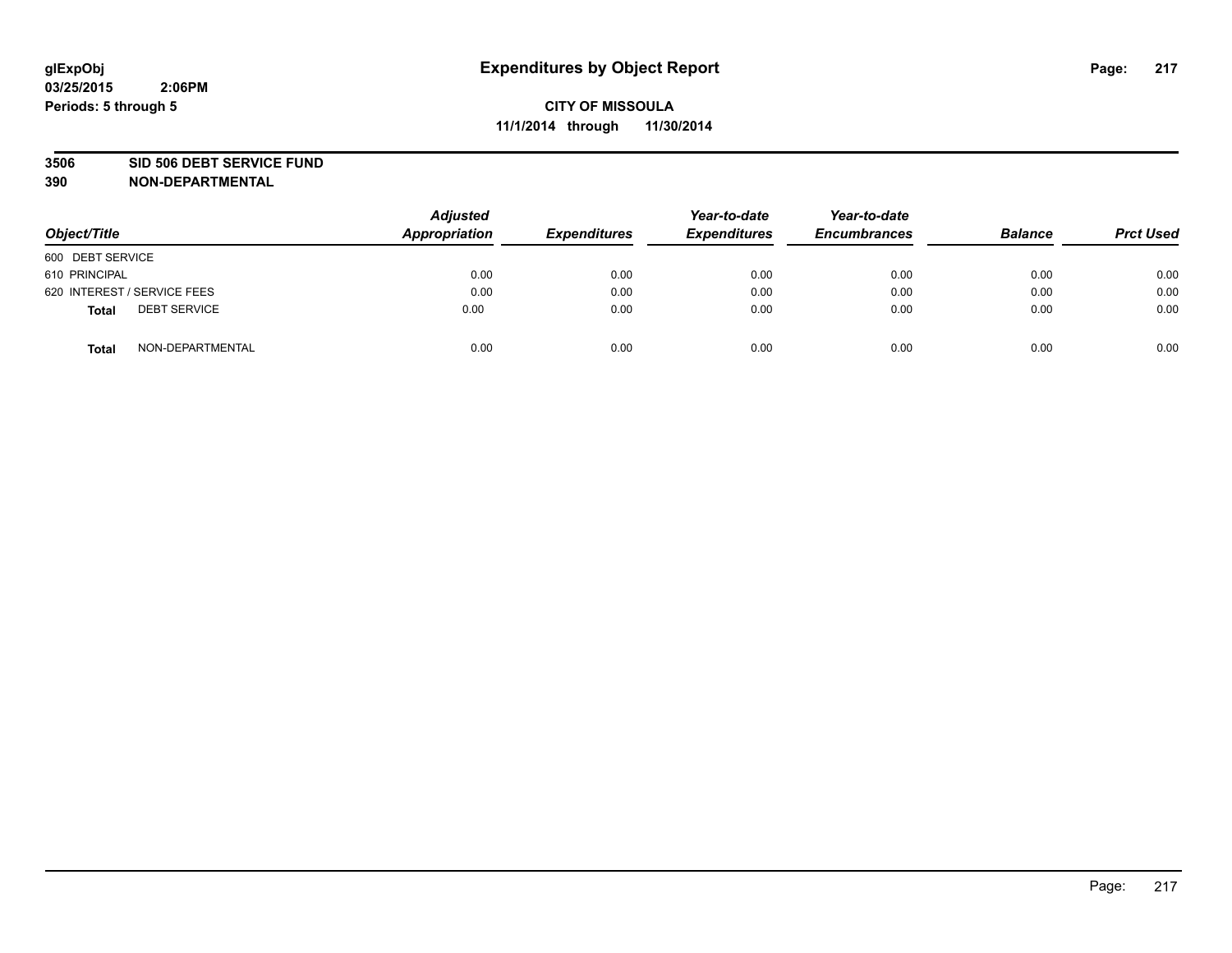**CITY OF MISSOULA 11/1/2014 through 11/30/2014**

### **3506 SID 506 DEBT SERVICE FUND**

| Object/Title                              | <b>Adjusted</b><br>Appropriation | <b>Expenditures</b> | Year-to-date<br><b>Expenditures</b> | Year-to-date<br><b>Encumbrances</b> | <b>Balance</b> | <b>Prct Used</b> |
|-------------------------------------------|----------------------------------|---------------------|-------------------------------------|-------------------------------------|----------------|------------------|
| 600 DEBT SERVICE                          |                                  |                     |                                     |                                     |                |                  |
| 610 PRINCIPAL                             | 0.00                             | 0.00                | 0.00                                | 0.00                                | 0.00           | 0.00             |
| 620 INTEREST / SERVICE FEES               | 0.00                             | 0.00                | 0.00                                | 0.00                                | 0.00           | 0.00             |
| <b>DEBT SERVICE</b><br><b>Total</b>       | 0.00                             | 0.00                | 0.00                                | 0.00                                | 0.00           | 0.00             |
| SID 506 DEBT SERVICE FUND<br><b>Total</b> | 0.00                             | 0.00                | 0.00                                | 0.00                                | 0.00           | 0.00             |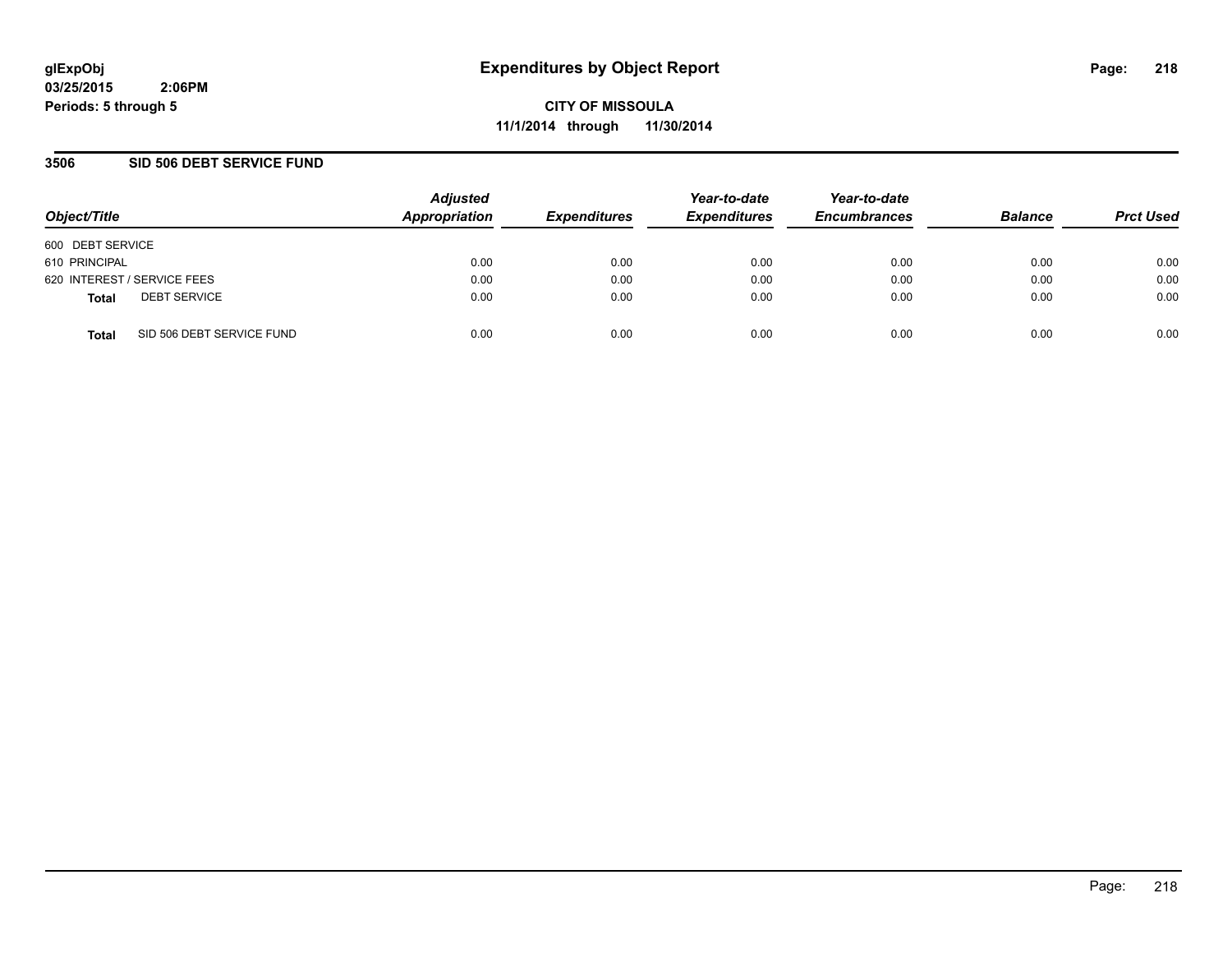#### **3510 SID 510 DEBT SERVICE FUND**

| Object/Title                        | <b>Adjusted</b><br>Appropriation | <b>Expenditures</b> | Year-to-date<br><b>Expenditures</b> | Year-to-date<br><b>Encumbrances</b> | <b>Balance</b> | <b>Prct Used</b> |
|-------------------------------------|----------------------------------|---------------------|-------------------------------------|-------------------------------------|----------------|------------------|
| 600 DEBT SERVICE                    |                                  |                     |                                     |                                     |                |                  |
| 610 PRINCIPAL                       | 0.00                             | 0.00                | 0.00                                | 0.00                                | 0.00           | 0.00             |
| 620 INTEREST / SERVICE FEES         | 0.00                             | 0.00                | 0.00                                | 0.00                                | 0.00           | 0.00             |
| <b>DEBT SERVICE</b><br><b>Total</b> | 0.00                             | 0.00                | 0.00                                | 0.00                                | 0.00           | 0.00             |
| NON-DEPARTMENTAL<br><b>Total</b>    | 0.00                             | 0.00                | 0.00                                | 0.00                                | 0.00           | 0.00             |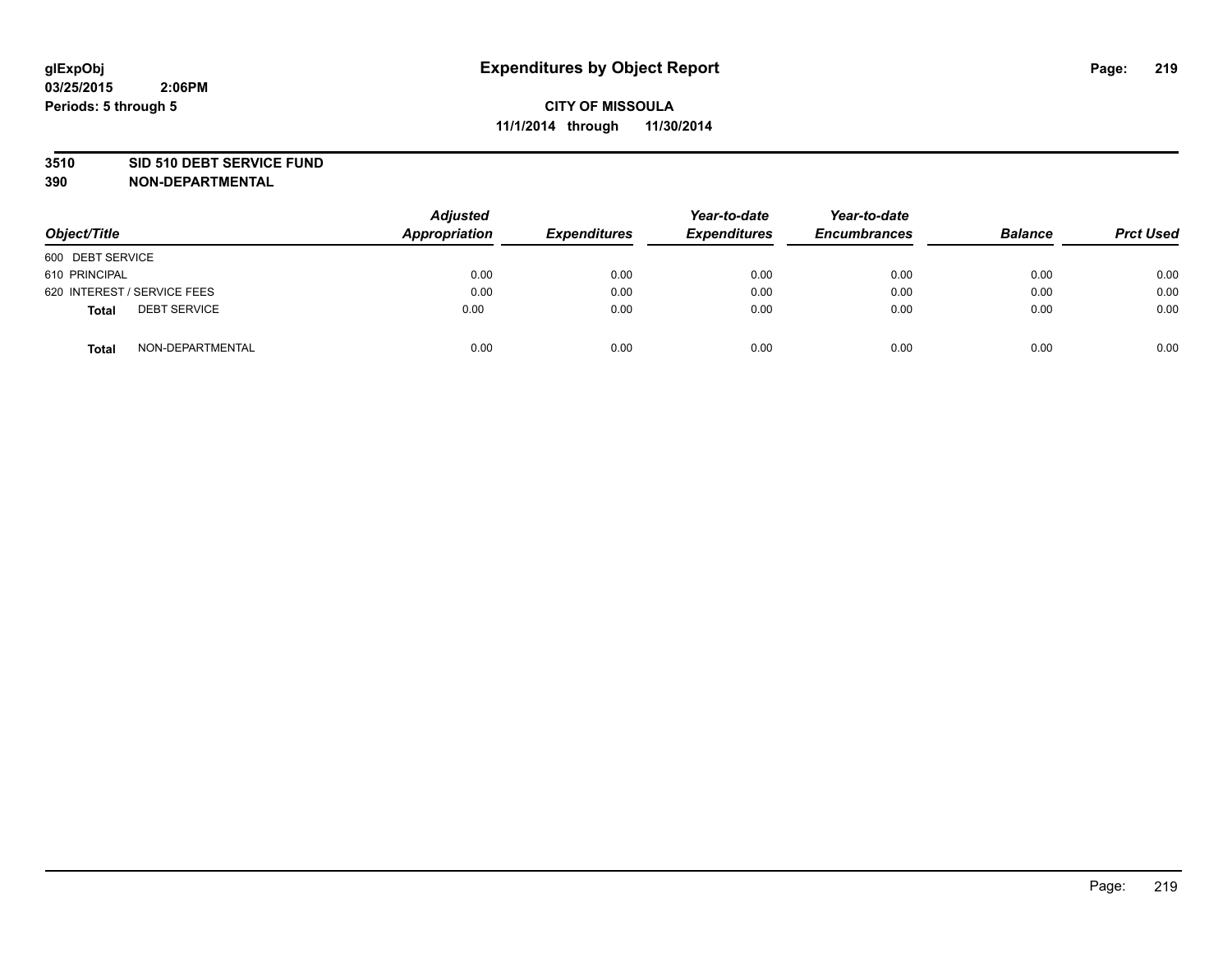**CITY OF MISSOULA 11/1/2014 through 11/30/2014**

### **3510 SID 510 DEBT SERVICE FUND**

| Object/Title                              | <b>Adjusted</b><br>Appropriation | <b>Expenditures</b> | Year-to-date<br><b>Expenditures</b> | Year-to-date<br><b>Encumbrances</b> | <b>Balance</b> | <b>Prct Used</b> |
|-------------------------------------------|----------------------------------|---------------------|-------------------------------------|-------------------------------------|----------------|------------------|
| 600 DEBT SERVICE                          |                                  |                     |                                     |                                     |                |                  |
| 610 PRINCIPAL                             | 0.00                             | 0.00                | 0.00                                | 0.00                                | 0.00           | 0.00             |
| 620 INTEREST / SERVICE FEES               | 0.00                             | 0.00                | 0.00                                | 0.00                                | 0.00           | 0.00             |
| <b>DEBT SERVICE</b><br><b>Total</b>       | 0.00                             | 0.00                | 0.00                                | 0.00                                | 0.00           | 0.00             |
| SID 510 DEBT SERVICE FUND<br><b>Total</b> | 0.00                             | 0.00                | 0.00                                | 0.00                                | 0.00           | 0.00             |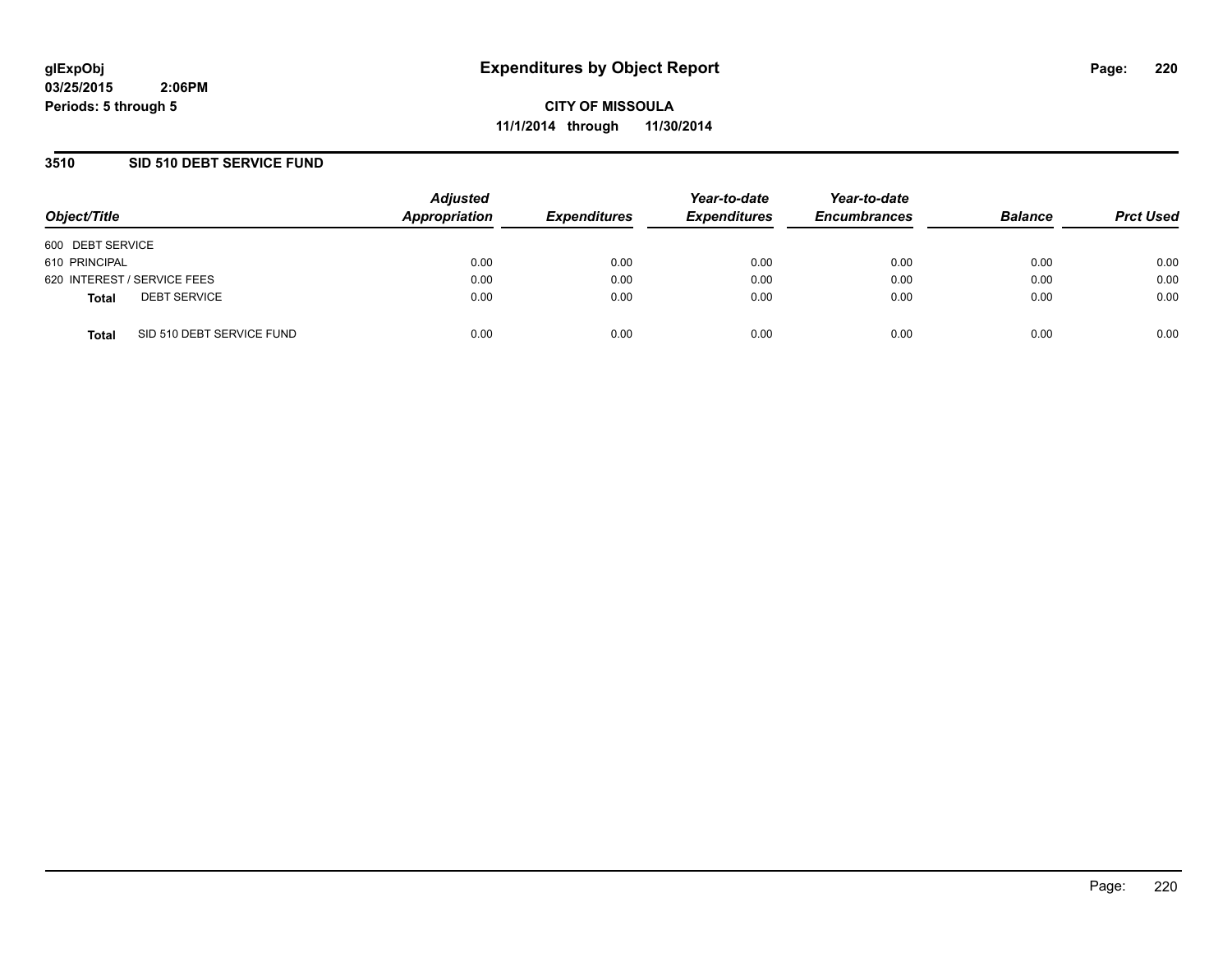#### **3511 SID 511 DEBT SERVICE FUND**

| Object/Title                        | <b>Adjusted</b><br><b>Appropriation</b> | <b>Expenditures</b> | Year-to-date<br><b>Expenditures</b> | Year-to-date<br><b>Encumbrances</b> | <b>Balance</b> | <b>Prct Used</b> |
|-------------------------------------|-----------------------------------------|---------------------|-------------------------------------|-------------------------------------|----------------|------------------|
| 600 DEBT SERVICE                    |                                         |                     |                                     |                                     |                |                  |
| 610 PRINCIPAL                       | 0.00                                    | 0.00                | 0.00                                | 0.00                                | 0.00           | 0.00             |
| 620 INTEREST / SERVICE FEES         | 0.00                                    | 0.00                | 0.00                                | 0.00                                | 0.00           | 0.00             |
| <b>DEBT SERVICE</b><br><b>Total</b> | 0.00                                    | 0.00                | 0.00                                | 0.00                                | 0.00           | 0.00             |
| NON-DEPARTMENTAL<br><b>Total</b>    | 0.00                                    | 0.00                | 0.00                                | 0.00                                | 0.00           | 0.00             |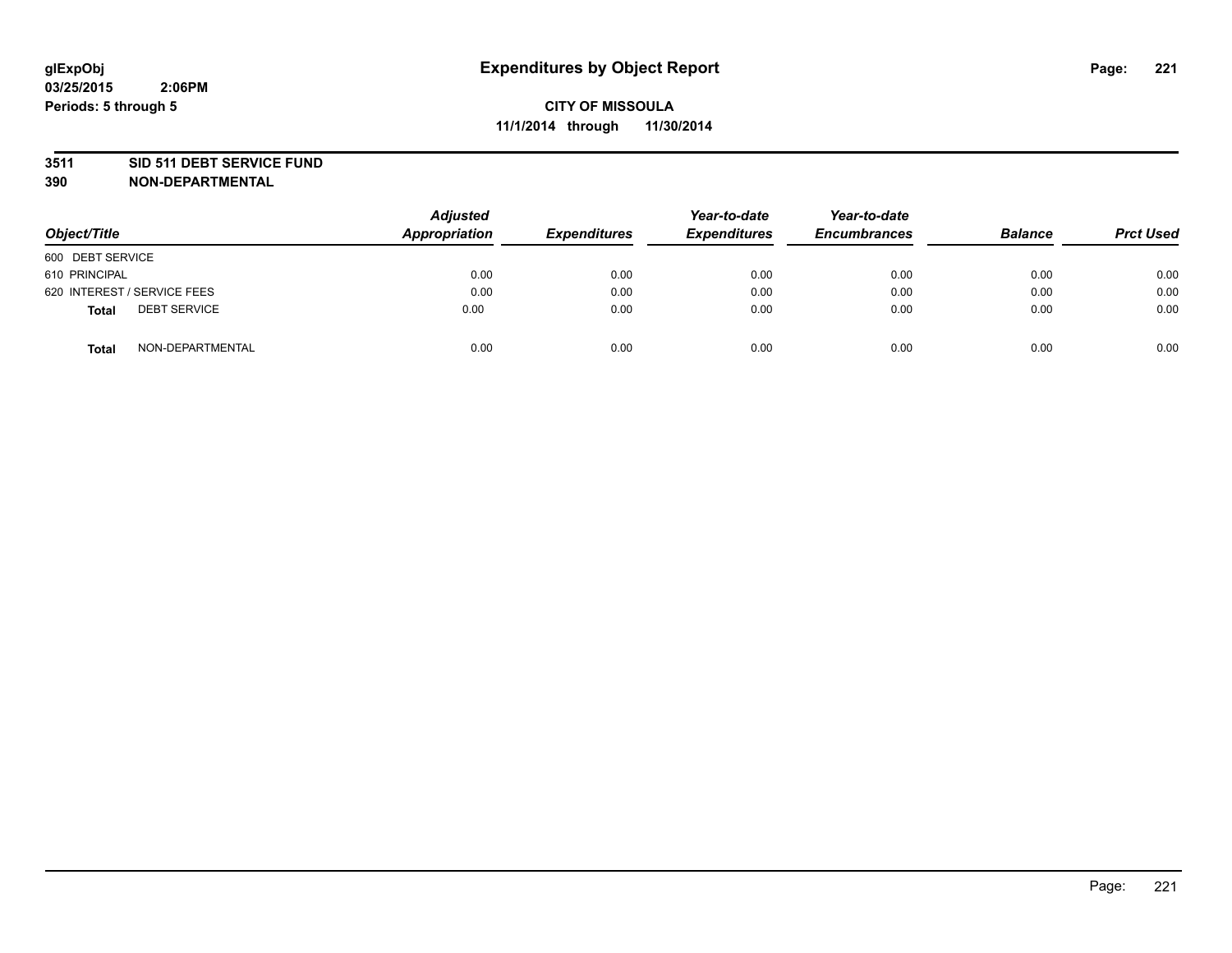**CITY OF MISSOULA 11/1/2014 through 11/30/2014**

### **3511 SID 511 DEBT SERVICE FUND**

| Object/Title                              | <b>Adjusted</b><br>Appropriation | <b>Expenditures</b> | Year-to-date<br><b>Expenditures</b> | Year-to-date<br><b>Encumbrances</b> | <b>Balance</b> | <b>Prct Used</b> |
|-------------------------------------------|----------------------------------|---------------------|-------------------------------------|-------------------------------------|----------------|------------------|
| 600 DEBT SERVICE                          |                                  |                     |                                     |                                     |                |                  |
| 610 PRINCIPAL                             | 0.00                             | 0.00                | 0.00                                | 0.00                                | 0.00           | 0.00             |
| 620 INTEREST / SERVICE FEES               | 0.00                             | 0.00                | 0.00                                | 0.00                                | 0.00           | 0.00             |
| <b>DEBT SERVICE</b><br><b>Total</b>       | 0.00                             | 0.00                | 0.00                                | 0.00                                | 0.00           | 0.00             |
| SID 511 DEBT SERVICE FUND<br><b>Total</b> | 0.00                             | 0.00                | 0.00                                | 0.00                                | 0.00           | 0.00             |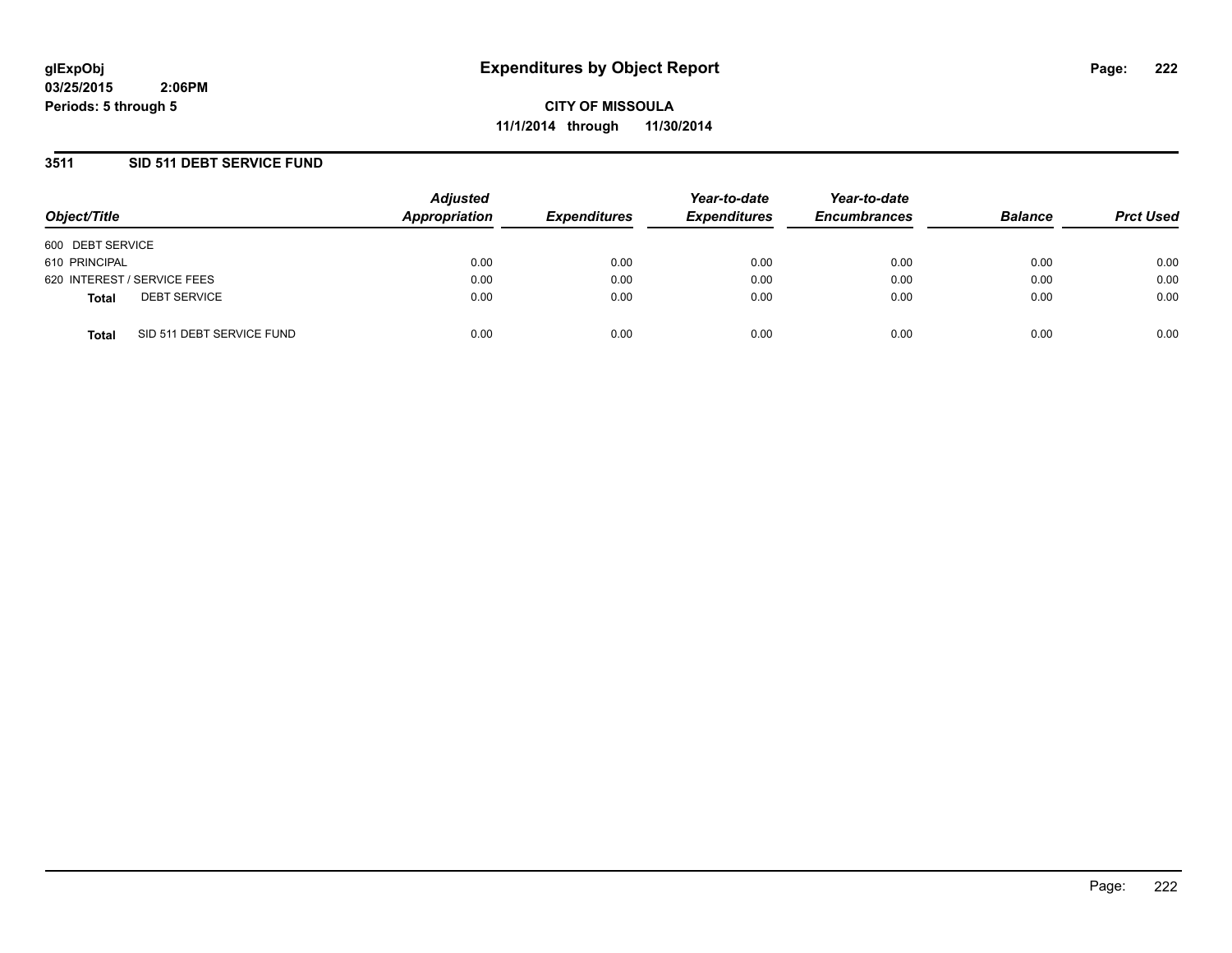#### **3512 SID 512 DEBT SERVICE FUND**

| Object/Title                        | <b>Adjusted</b><br>Appropriation | <b>Expenditures</b> | Year-to-date<br><b>Expenditures</b> | Year-to-date<br><b>Encumbrances</b> | <b>Balance</b> | <b>Prct Used</b> |
|-------------------------------------|----------------------------------|---------------------|-------------------------------------|-------------------------------------|----------------|------------------|
| 600 DEBT SERVICE                    |                                  |                     |                                     |                                     |                |                  |
| 610 PRINCIPAL                       | 74,175.00                        | 0.00                | 0.00                                | 0.00                                | 74.175.00      | 0.00             |
| 620 INTEREST / SERVICE FEES         | 7.118.00                         | 0.00                | 350.00                              | 0.00                                | 6,768.00       | 4.92             |
| <b>DEBT SERVICE</b><br><b>Total</b> | 81.293.00                        | 0.00                | 350.00                              | 0.00                                | 80.943.00      | 0.43             |
| NON-DEPARTMENTAL<br><b>Total</b>    | 81,293.00                        | 0.00                | 350.00                              | 0.00                                | 80,943.00      | 0.43             |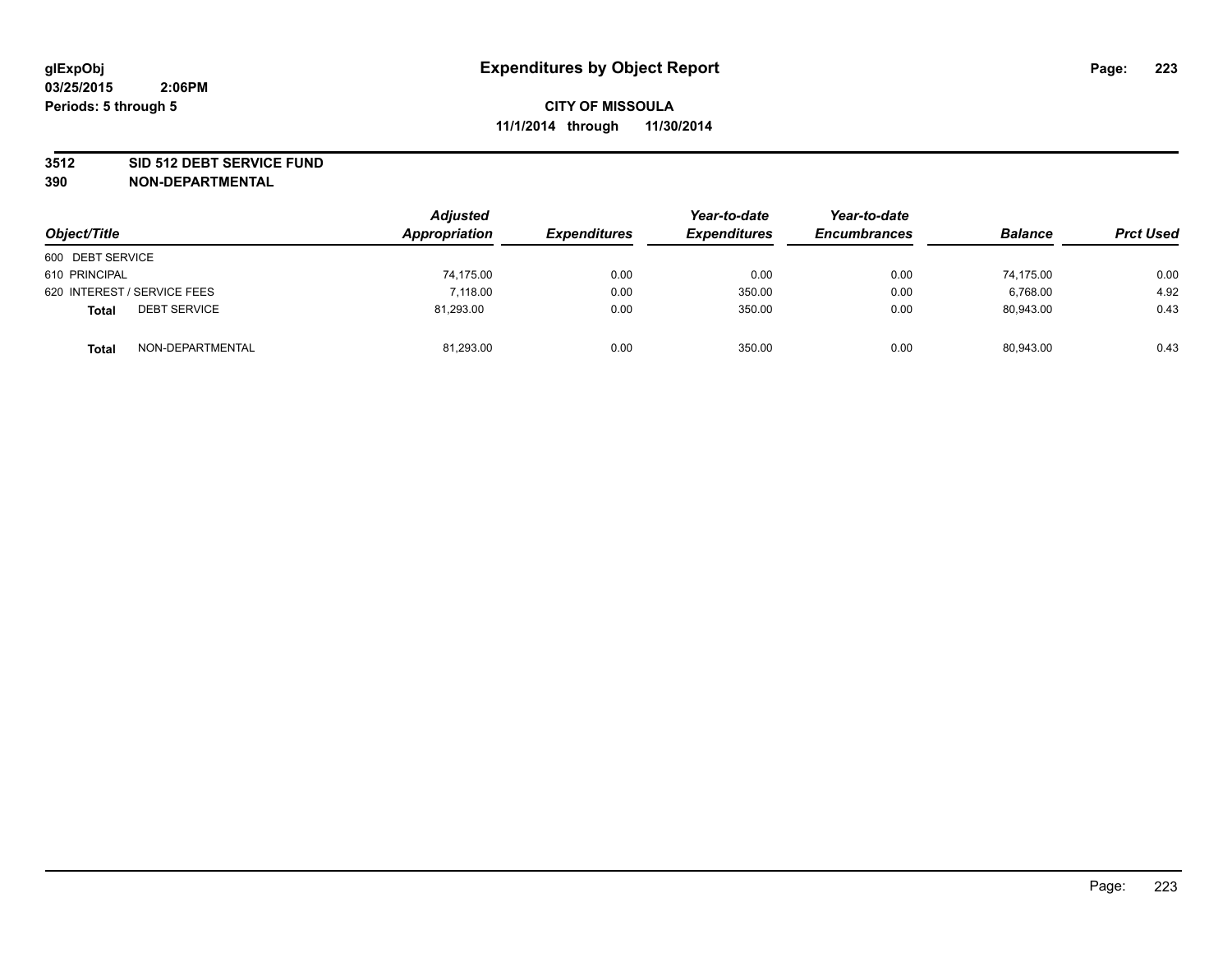### **3512 SID 512 DEBT SERVICE FUND**

| Object/Title                              |  | <b>Adjusted</b> | Year-to-date        | Year-to-date        |                     |                |                  |
|-------------------------------------------|--|-----------------|---------------------|---------------------|---------------------|----------------|------------------|
|                                           |  | Appropriation   | <b>Expenditures</b> | <b>Expenditures</b> | <b>Encumbrances</b> | <b>Balance</b> | <b>Prct Used</b> |
| 600 DEBT SERVICE                          |  |                 |                     |                     |                     |                |                  |
| 610 PRINCIPAL                             |  | 74,175.00       | 0.00                | 0.00                | 0.00                | 74.175.00      | 0.00             |
| 620 INTEREST / SERVICE FEES               |  | 7.118.00        | 0.00                | 350.00              | 0.00                | 6,768.00       | 4.92             |
| <b>DEBT SERVICE</b><br><b>Total</b>       |  | 81,293.00       | 0.00                | 350.00              | 0.00                | 80.943.00      | 0.43             |
| SID 512 DEBT SERVICE FUND<br><b>Total</b> |  | 81.293.00       | 0.00                | 350.00              | 0.00                | 80.943.00      | 0.43             |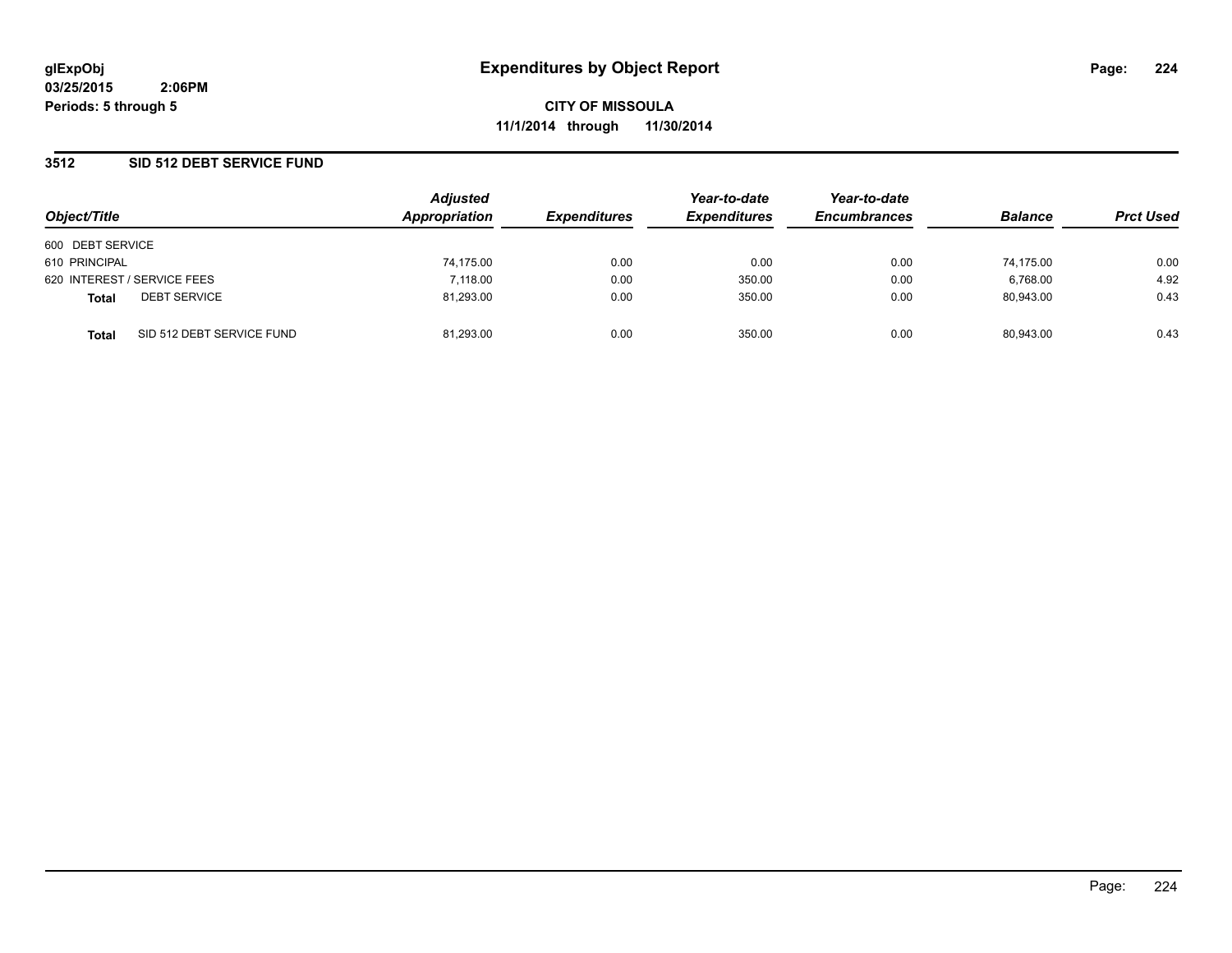#### **3513 SID 513 DEBT SERVICE FUND**

#### **280 PUBLIC WORKS ADMIN/ENGINEERING**

| Object/Title                                   | <b>Adjusted</b><br>Appropriation | <b>Expenditures</b> | Year-to-date<br><b>Expenditures</b> | Year-to-date<br><b>Encumbrances</b> | <b>Balance</b> | <b>Prct Used</b> |
|------------------------------------------------|----------------------------------|---------------------|-------------------------------------|-------------------------------------|----------------|------------------|
| 800 OTHER OBJECTS                              |                                  |                     |                                     |                                     |                |                  |
| 820 TRANSFERS TO OTHER FUNDS                   | 0.00                             | 0.00                | 0.00                                | 0.00                                | 0.00           | 0.00             |
| OTHER OBJECTS<br><b>Total</b>                  | 0.00                             | 0.00                | 0.00                                | 0.00                                | 0.00           | 0.00             |
| PUBLIC WORKS ADMIN/ENGINEERING<br><b>Total</b> | 0.00                             | 0.00                | 0.00                                | 0.00                                | 0.00           | 0.00             |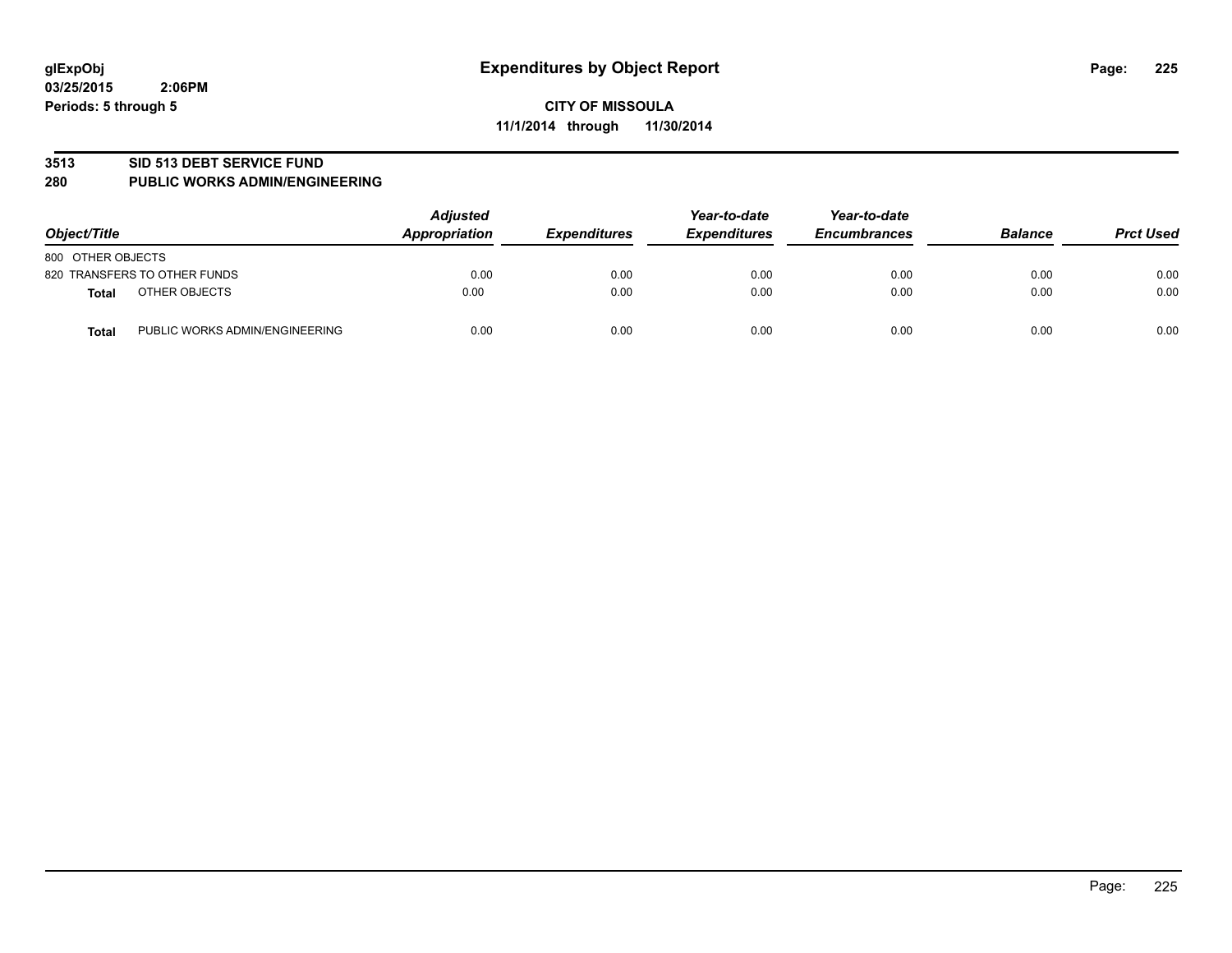#### **3513 SID 513 DEBT SERVICE FUND**

|                                     | <b>Adjusted</b> |                     | Year-to-date        | Year-to-date        |                |                  |
|-------------------------------------|-----------------|---------------------|---------------------|---------------------|----------------|------------------|
| Object/Title                        | Appropriation   | <b>Expenditures</b> | <b>Expenditures</b> | <b>Encumbrances</b> | <b>Balance</b> | <b>Prct Used</b> |
| 600 DEBT SERVICE                    |                 |                     |                     |                     |                |                  |
| 610 PRINCIPAL                       | 0.00            | 0.00                | 0.00                | 0.00                | 0.00           | 0.00             |
| 620 INTEREST / SERVICE FEES         | 0.00            | 0.00                | 0.00                | 0.00                | 0.00           | 0.00             |
| <b>DEBT SERVICE</b><br><b>Total</b> | 0.00            | 0.00                | 0.00                | 0.00                | 0.00           | 0.00             |
| 800 OTHER OBJECTS                   |                 |                     |                     |                     |                |                  |
| 820 TRANSFERS TO OTHER FUNDS        | 0.00            | 0.00                | 0.00                | 0.00                | 0.00           | 0.00             |
| OTHER OBJECTS<br><b>Total</b>       | 0.00            | 0.00                | 0.00                | 0.00                | 0.00           | 0.00             |
| NON-DEPARTMENTAL<br>Total           | 0.00            | 0.00                | 0.00                | 0.00                | 0.00           | 0.00             |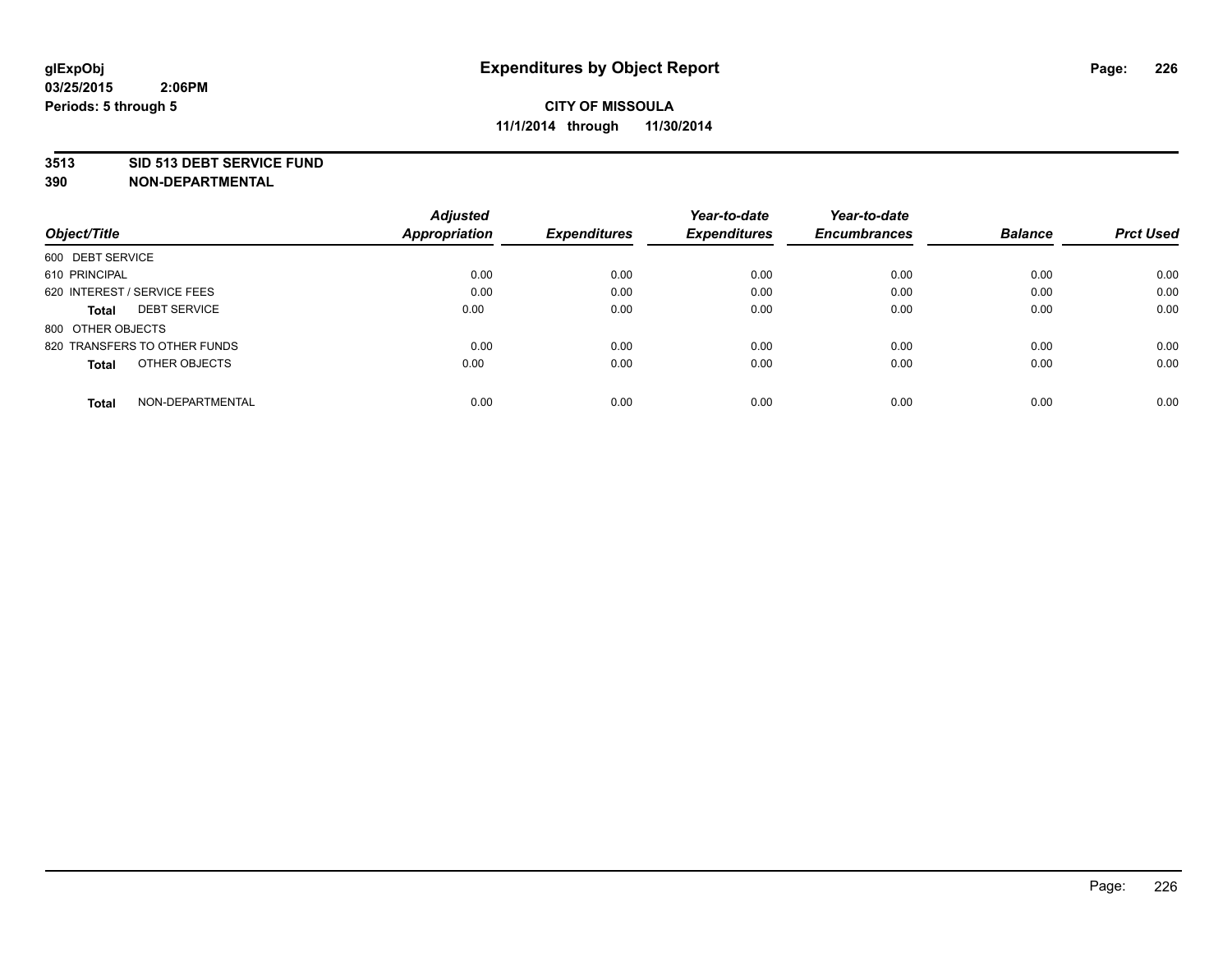## **3513 SID 513 DEBT SERVICE FUND**

| Object/Title                 |                           | <b>Adjusted</b><br>Appropriation | <b>Expenditures</b> | Year-to-date<br><b>Expenditures</b> | Year-to-date<br><b>Encumbrances</b> | <b>Balance</b> | <b>Prct Used</b> |
|------------------------------|---------------------------|----------------------------------|---------------------|-------------------------------------|-------------------------------------|----------------|------------------|
| 600 DEBT SERVICE             |                           |                                  |                     |                                     |                                     |                |                  |
| 610 PRINCIPAL                |                           | 0.00                             | 0.00                | 0.00                                | 0.00                                | 0.00           | 0.00             |
| 620 INTEREST / SERVICE FEES  |                           | 0.00                             | 0.00                | 0.00                                | 0.00                                | 0.00           | 0.00             |
| <b>Total</b>                 | <b>DEBT SERVICE</b>       | 0.00                             | 0.00                | 0.00                                | 0.00                                | 0.00           | 0.00             |
| 800 OTHER OBJECTS            |                           |                                  |                     |                                     |                                     |                |                  |
| 820 TRANSFERS TO OTHER FUNDS |                           | 0.00                             | 0.00                | 0.00                                | 0.00                                | 0.00           | 0.00             |
| <b>Total</b>                 | OTHER OBJECTS             | 0.00                             | 0.00                | 0.00                                | 0.00                                | 0.00           | 0.00             |
| <b>Total</b>                 | SID 513 DEBT SERVICE FUND | 0.00                             | 0.00                | 0.00                                | 0.00                                | 0.00           | 0.00             |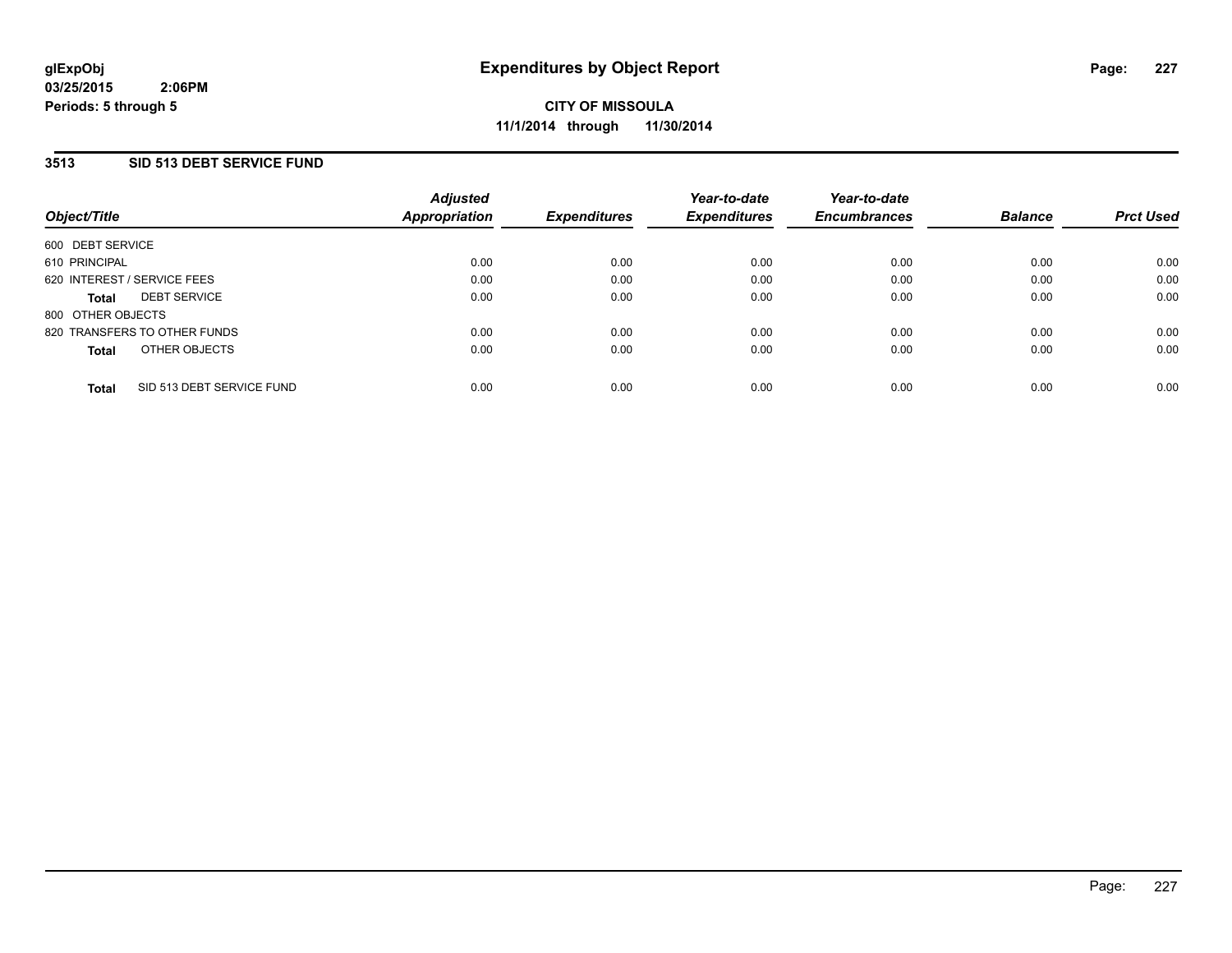#### **3514 SID 514 DEBT SERVICE FUND**

| Object/Title                        | <b>Adjusted</b><br>Appropriation | <b>Expenditures</b> | Year-to-date<br><b>Expenditures</b> | Year-to-date<br><b>Encumbrances</b> | <b>Balance</b> | <b>Prct Used</b> |
|-------------------------------------|----------------------------------|---------------------|-------------------------------------|-------------------------------------|----------------|------------------|
| 600 DEBT SERVICE                    |                                  |                     |                                     |                                     |                |                  |
| 610 PRINCIPAL                       | 0.00                             | 0.00                | 0.00                                | 0.00                                | 0.00           | 0.00             |
| 620 INTEREST / SERVICE FEES         | 0.00                             | 0.00                | 0.00                                | 0.00                                | 0.00           | 0.00             |
| <b>DEBT SERVICE</b><br><b>Total</b> | 0.00                             | 0.00                | 0.00                                | 0.00                                | 0.00           | 0.00             |
| NON-DEPARTMENTAL<br><b>Total</b>    | 0.00                             | 0.00                | 0.00                                | 0.00                                | 0.00           | 0.00             |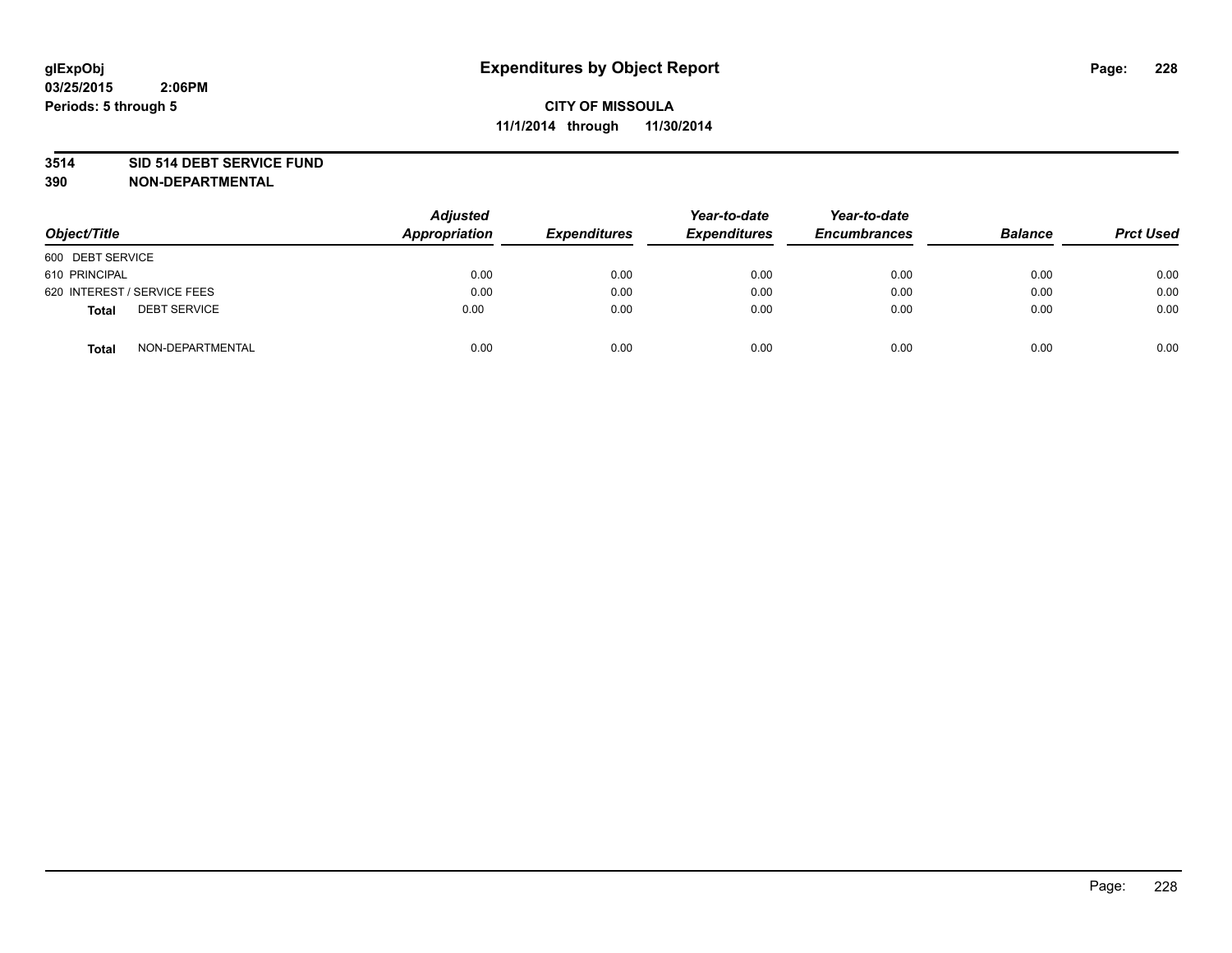**CITY OF MISSOULA 11/1/2014 through 11/30/2014**

### **3514 SID 514 DEBT SERVICE FUND**

| Object/Title                              | <b>Adjusted</b><br>Appropriation | <b>Expenditures</b> | Year-to-date<br><b>Expenditures</b> | Year-to-date<br><b>Encumbrances</b> | <b>Balance</b> | <b>Prct Used</b> |
|-------------------------------------------|----------------------------------|---------------------|-------------------------------------|-------------------------------------|----------------|------------------|
| 600 DEBT SERVICE                          |                                  |                     |                                     |                                     |                |                  |
| 610 PRINCIPAL                             | 0.00                             | 0.00                | 0.00                                | 0.00                                | 0.00           | 0.00             |
| 620 INTEREST / SERVICE FEES               | 0.00                             | 0.00                | 0.00                                | 0.00                                | 0.00           | 0.00             |
| <b>DEBT SERVICE</b><br><b>Total</b>       | 0.00                             | 0.00                | 0.00                                | 0.00                                | 0.00           | 0.00             |
| SID 514 DEBT SERVICE FUND<br><b>Total</b> | 0.00                             | 0.00                | 0.00                                | 0.00                                | 0.00           | 0.00             |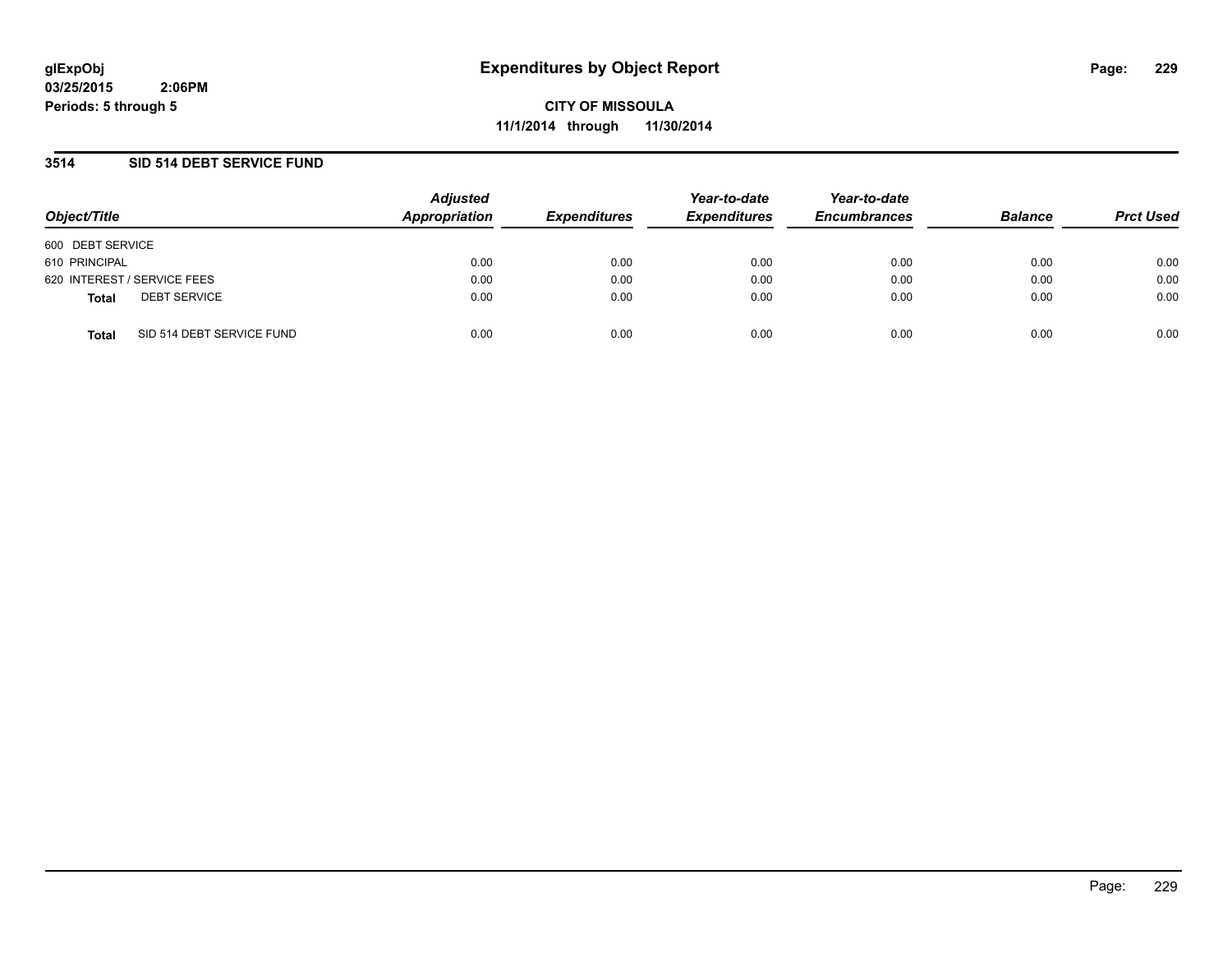#### **3515 SID 515 DEBT SERVICE FUND**

|                                     | <b>Adjusted</b>      |                     | Year-to-date        | Year-to-date        |                |                  |
|-------------------------------------|----------------------|---------------------|---------------------|---------------------|----------------|------------------|
| Object/Title                        | <b>Appropriation</b> | <b>Expenditures</b> | <b>Expenditures</b> | <b>Encumbrances</b> | <b>Balance</b> | <b>Prct Used</b> |
| 600 DEBT SERVICE                    |                      |                     |                     |                     |                |                  |
| 610 PRINCIPAL                       | 0.00                 | 0.00                | 0.00                | 0.00                | 0.00           | 0.00             |
| 620 INTEREST / SERVICE FEES         | 0.00                 | 0.00                | 0.00                | 0.00                | 0.00           | 0.00             |
| <b>DEBT SERVICE</b><br><b>Total</b> | 0.00                 | 0.00                | 0.00                | 0.00                | 0.00           | 0.00             |
| 800 OTHER OBJECTS                   |                      |                     |                     |                     |                |                  |
| 820 TRANSFERS TO OTHER FUNDS        | 0.00                 | 0.00                | 0.00                | 0.00                | 0.00           | 0.00             |
| OTHER OBJECTS<br><b>Total</b>       | 0.00                 | 0.00                | 0.00                | 0.00                | 0.00           | 0.00             |
| NON-DEPARTMENTAL<br>Total           | 0.00                 | 0.00                | 0.00                | 0.00                | 0.00           | 0.00             |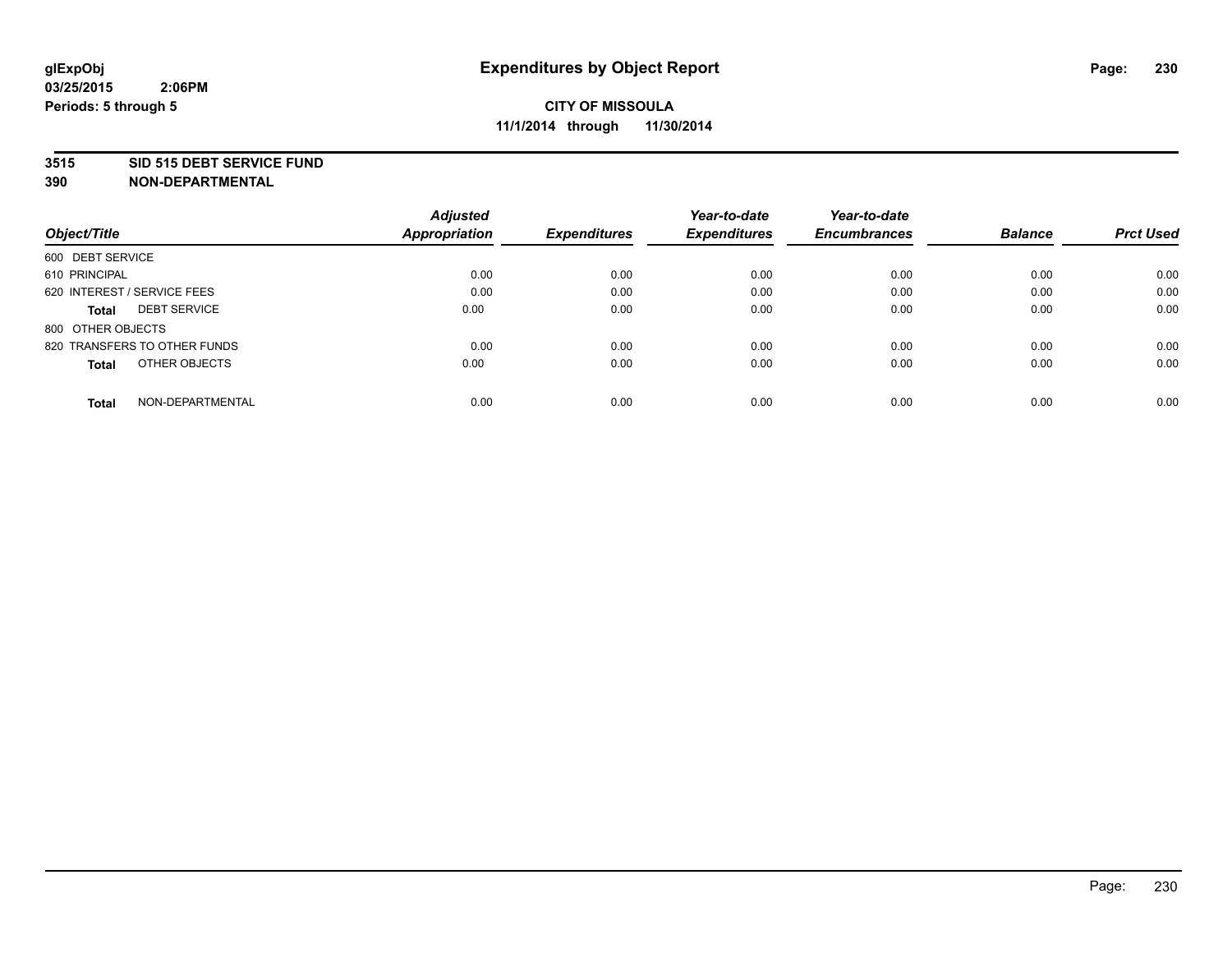### **3515 SID 515 DEBT SERVICE FUND**

| Object/Title                 |                           | <b>Adjusted</b><br>Appropriation | <b>Expenditures</b> | Year-to-date<br><b>Expenditures</b> | Year-to-date<br><b>Encumbrances</b> | <b>Balance</b> | <b>Prct Used</b> |
|------------------------------|---------------------------|----------------------------------|---------------------|-------------------------------------|-------------------------------------|----------------|------------------|
| 600 DEBT SERVICE             |                           |                                  |                     |                                     |                                     |                |                  |
| 610 PRINCIPAL                |                           | 0.00                             | 0.00                | 0.00                                | 0.00                                | 0.00           | 0.00             |
| 620 INTEREST / SERVICE FEES  |                           | 0.00                             | 0.00                | 0.00                                | 0.00                                | 0.00           | 0.00             |
| <b>Total</b>                 | <b>DEBT SERVICE</b>       | 0.00                             | 0.00                | 0.00                                | 0.00                                | 0.00           | 0.00             |
| 800 OTHER OBJECTS            |                           |                                  |                     |                                     |                                     |                |                  |
| 820 TRANSFERS TO OTHER FUNDS |                           | 0.00                             | 0.00                | 0.00                                | 0.00                                | 0.00           | 0.00             |
| <b>Total</b>                 | OTHER OBJECTS             | 0.00                             | 0.00                | 0.00                                | 0.00                                | 0.00           | 0.00             |
| <b>Total</b>                 | SID 515 DEBT SERVICE FUND | 0.00                             | 0.00                | 0.00                                | 0.00                                | 0.00           | 0.00             |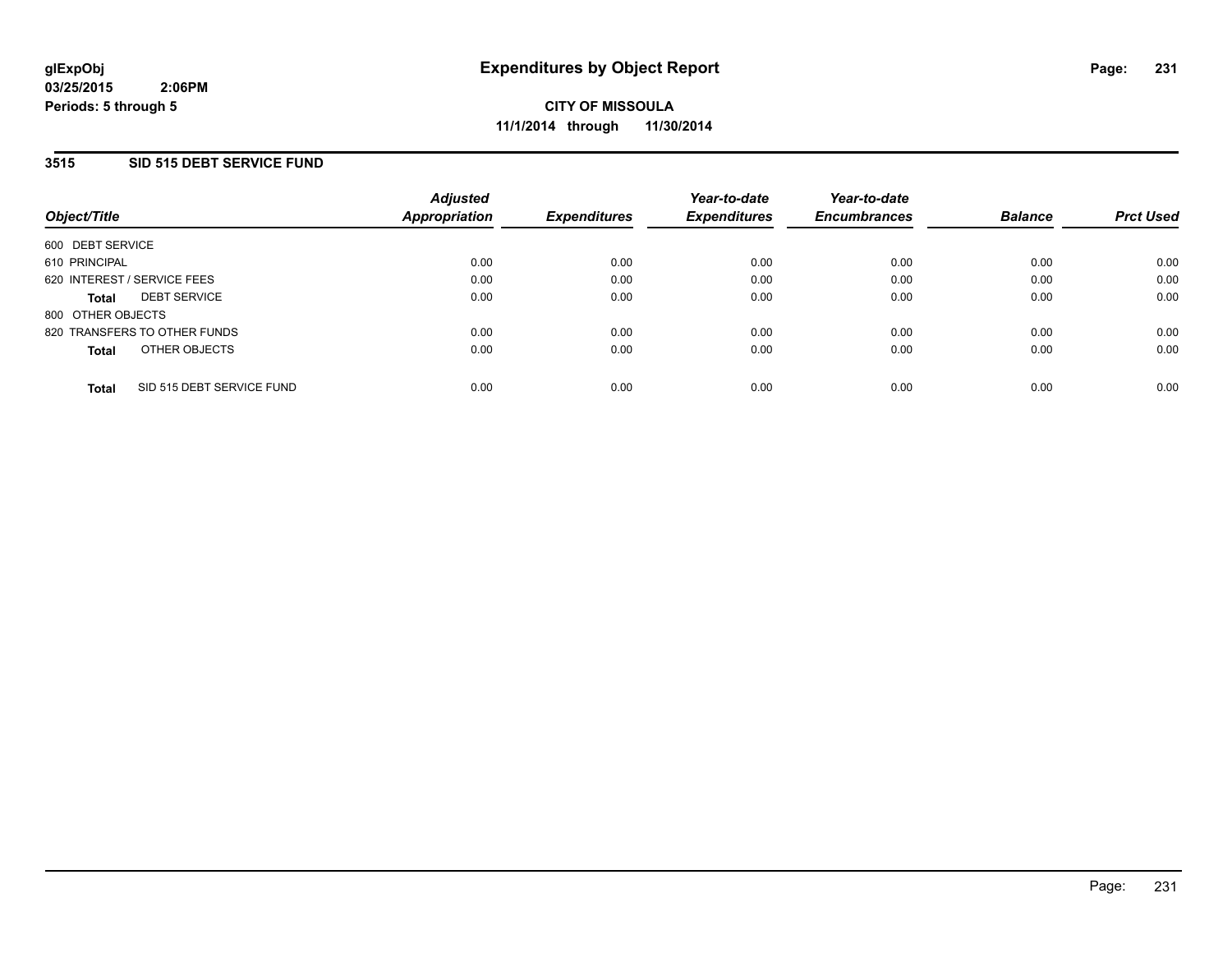#### **3517 SID 517 DEBT SERVICE FUND**

| Object/Title                        | <b>Adjusted</b><br>Appropriation | <b>Expenditures</b> | Year-to-date<br><b>Expenditures</b> | Year-to-date<br><b>Encumbrances</b> | <b>Balance</b> | <b>Prct Used</b> |
|-------------------------------------|----------------------------------|---------------------|-------------------------------------|-------------------------------------|----------------|------------------|
| 600 DEBT SERVICE                    |                                  |                     |                                     |                                     |                |                  |
| 610 PRINCIPAL                       | 0.00                             | 0.00                | 0.00                                | 0.00                                | 0.00           | 0.00             |
| 620 INTEREST / SERVICE FEES         | 0.00                             | 0.00                | 0.00                                | 0.00                                | 0.00           | 0.00             |
| <b>DEBT SERVICE</b><br><b>Total</b> | 0.00                             | 0.00                | 0.00                                | 0.00                                | 0.00           | 0.00             |
| NON-DEPARTMENTAL<br><b>Total</b>    | 0.00                             | 0.00                | 0.00                                | 0.00                                | 0.00           | 0.00             |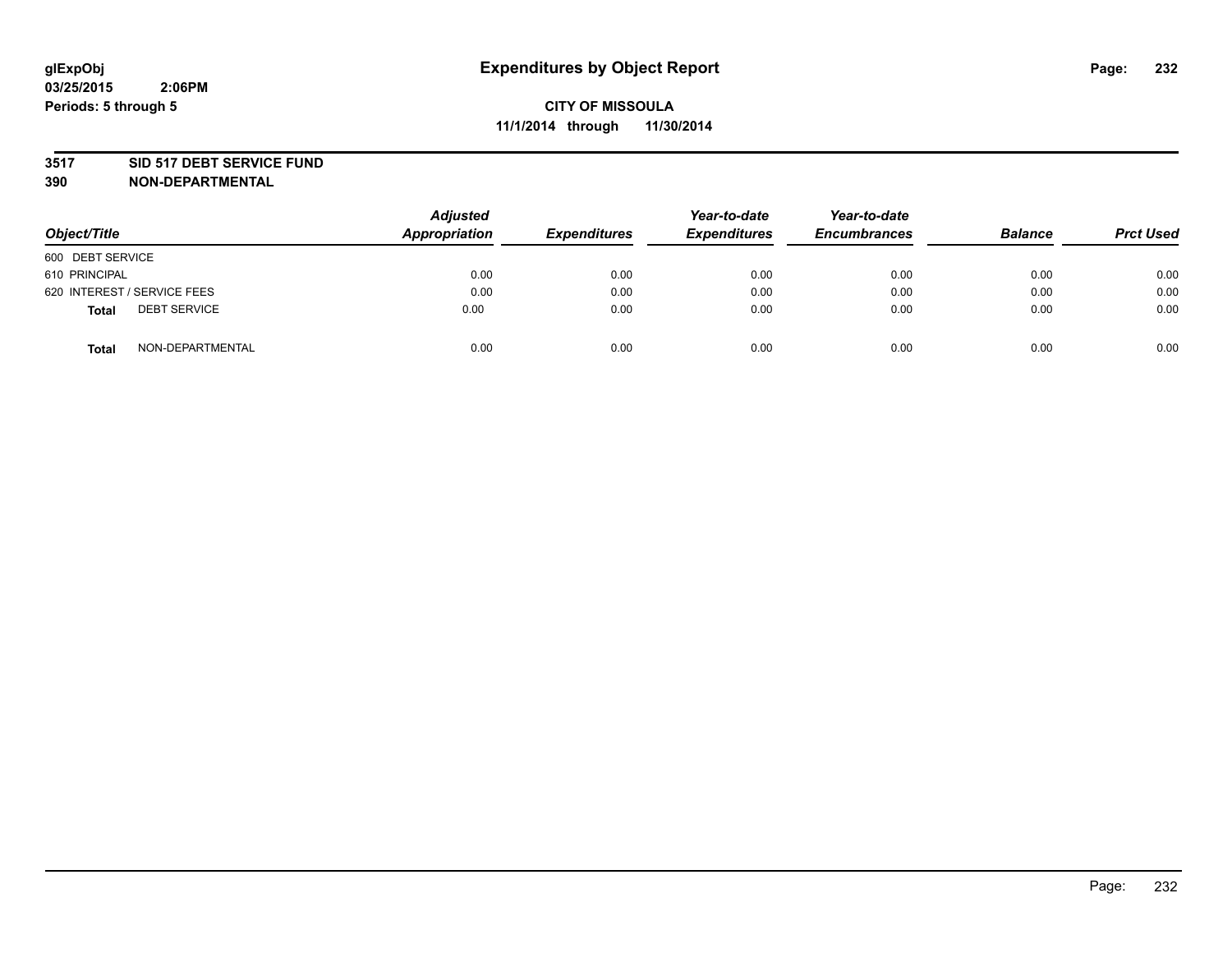**CITY OF MISSOULA 11/1/2014 through 11/30/2014**

### **3517 SID 517 DEBT SERVICE FUND**

| Object/Title                              | <b>Adjusted</b><br>Appropriation | <b>Expenditures</b> | Year-to-date<br><b>Expenditures</b> | Year-to-date<br><b>Encumbrances</b> | <b>Balance</b> | <b>Prct Used</b> |
|-------------------------------------------|----------------------------------|---------------------|-------------------------------------|-------------------------------------|----------------|------------------|
| 600 DEBT SERVICE                          |                                  |                     |                                     |                                     |                |                  |
| 610 PRINCIPAL                             | 0.00                             | 0.00                | 0.00                                | 0.00                                | 0.00           | 0.00             |
| 620 INTEREST / SERVICE FEES               | 0.00                             | 0.00                | 0.00                                | 0.00                                | 0.00           | 0.00             |
| <b>DEBT SERVICE</b><br><b>Total</b>       | 0.00                             | 0.00                | 0.00                                | 0.00                                | 0.00           | 0.00             |
| SID 517 DEBT SERVICE FUND<br><b>Total</b> | 0.00                             | 0.00                | 0.00                                | 0.00                                | 0.00           | 0.00             |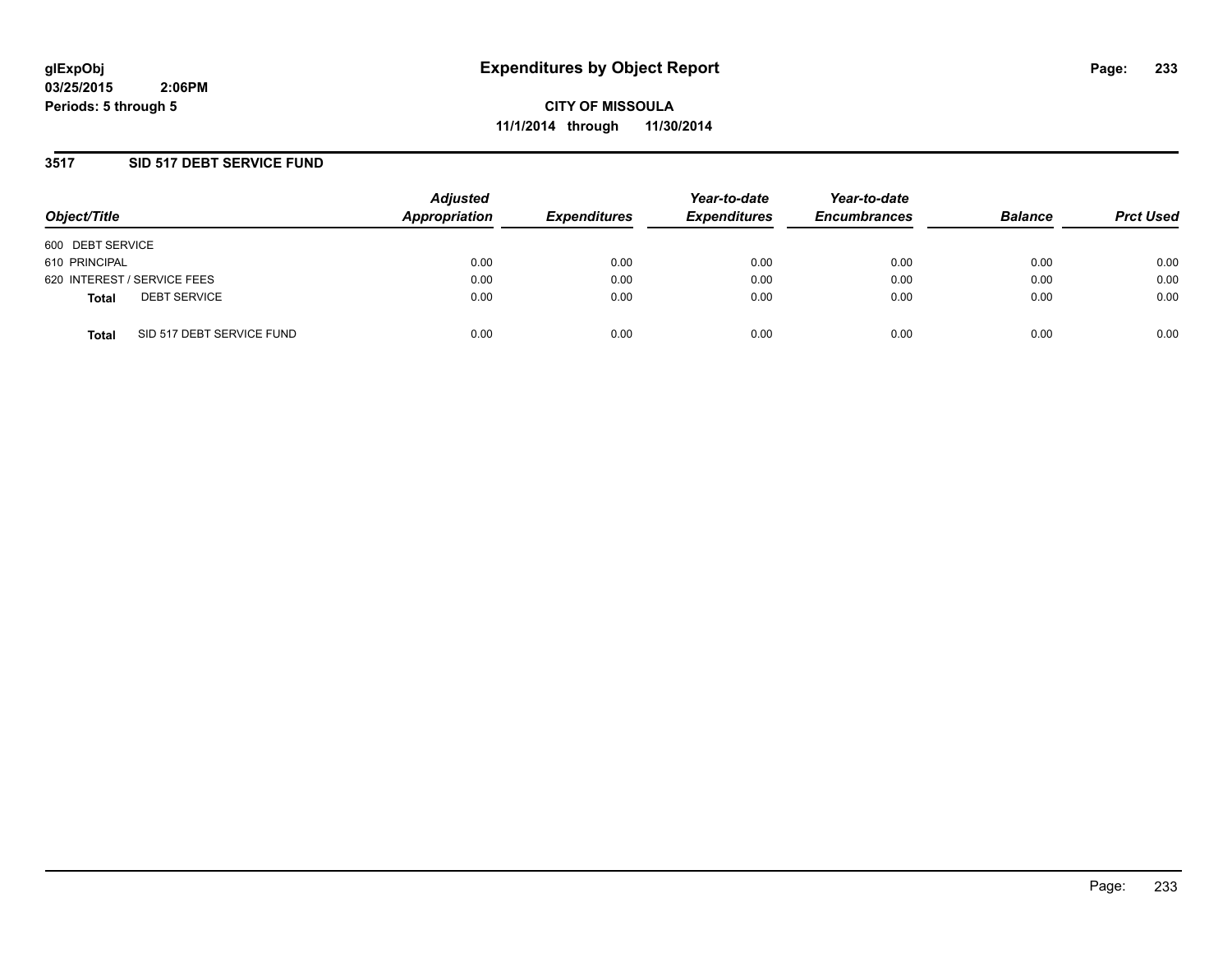#### **3518 SID 518 DEBT SERVICE FUND**

|                                     | <b>Adjusted</b>      |                     | Year-to-date        | Year-to-date        |                |                  |
|-------------------------------------|----------------------|---------------------|---------------------|---------------------|----------------|------------------|
| Object/Title                        | <b>Appropriation</b> | <b>Expenditures</b> | <b>Expenditures</b> | <b>Encumbrances</b> | <b>Balance</b> | <b>Prct Used</b> |
| 600 DEBT SERVICE                    |                      |                     |                     |                     |                |                  |
| 610 PRINCIPAL                       | 0.00                 | 0.00                | 0.00                | 0.00                | 0.00           | 0.00             |
| 620 INTEREST / SERVICE FEES         | 0.00                 | 0.00                | 0.00                | 0.00                | 0.00           | 0.00             |
| <b>DEBT SERVICE</b><br><b>Total</b> | 0.00                 | 0.00                | 0.00                | 0.00                | 0.00           | 0.00             |
| 800 OTHER OBJECTS                   |                      |                     |                     |                     |                |                  |
| 820 TRANSFERS TO OTHER FUNDS        | 0.00                 | 0.00                | 0.00                | 0.00                | 0.00           | 0.00             |
| OTHER OBJECTS<br><b>Total</b>       | 0.00                 | 0.00                | 0.00                | 0.00                | 0.00           | 0.00             |
| NON-DEPARTMENTAL<br>Total           | 0.00                 | 0.00                | 0.00                | 0.00                | 0.00           | 0.00             |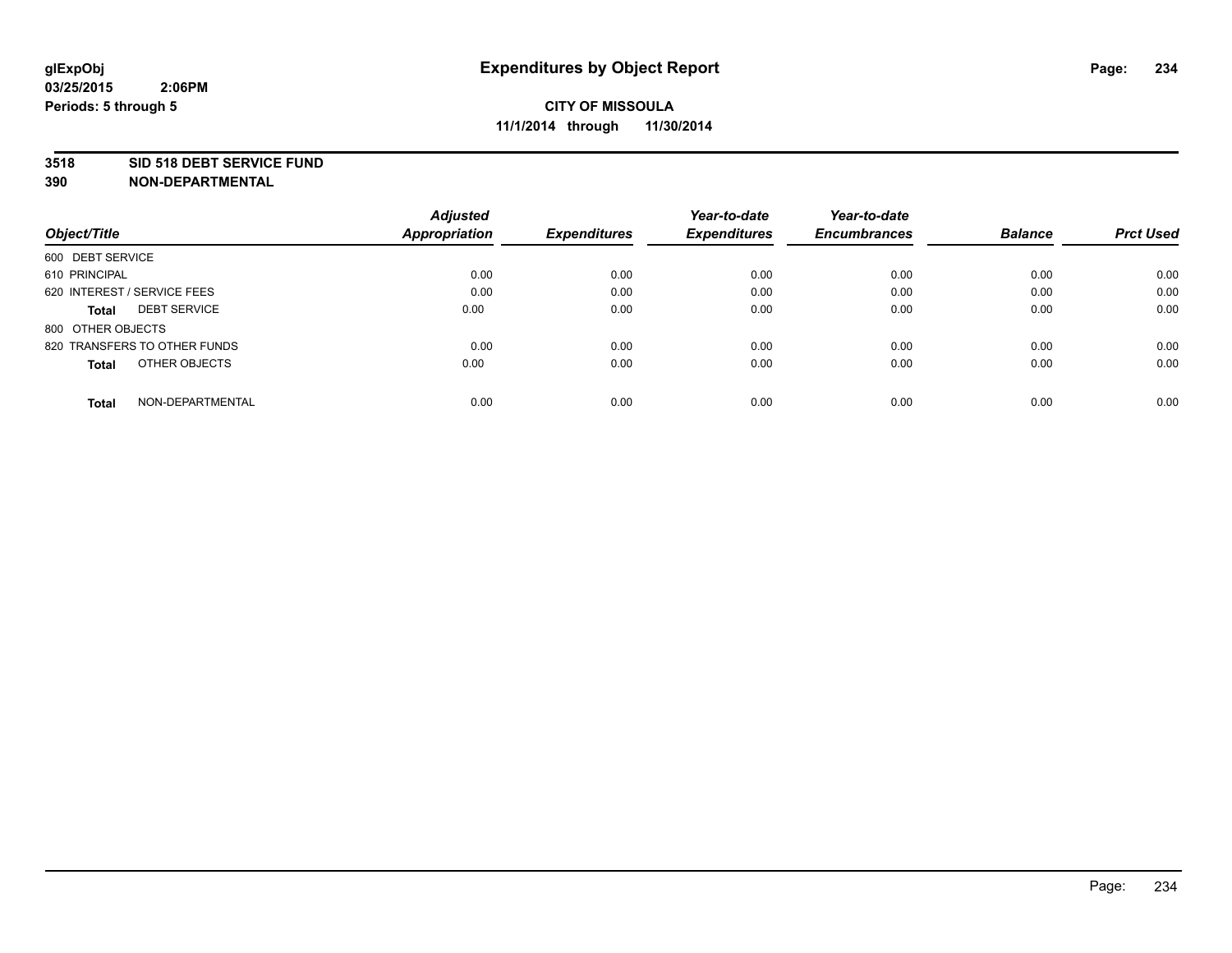### **3518 SID 518 DEBT SERVICE FUND**

| Object/Title      |                              | <b>Adjusted</b><br><b>Appropriation</b> | <b>Expenditures</b> | Year-to-date<br><b>Expenditures</b> | Year-to-date<br><b>Encumbrances</b> | <b>Balance</b> | <b>Prct Used</b> |
|-------------------|------------------------------|-----------------------------------------|---------------------|-------------------------------------|-------------------------------------|----------------|------------------|
| 600 DEBT SERVICE  |                              |                                         |                     |                                     |                                     |                |                  |
| 610 PRINCIPAL     |                              | 0.00                                    | 0.00                | 0.00                                | 0.00                                | 0.00           | 0.00             |
|                   | 620 INTEREST / SERVICE FEES  | 0.00                                    | 0.00                | 0.00                                | 0.00                                | 0.00           | 0.00             |
| <b>Total</b>      | <b>DEBT SERVICE</b>          | 0.00                                    | 0.00                | 0.00                                | 0.00                                | 0.00           | 0.00             |
| 800 OTHER OBJECTS |                              |                                         |                     |                                     |                                     |                |                  |
|                   | 820 TRANSFERS TO OTHER FUNDS | 0.00                                    | 0.00                | 0.00                                | 0.00                                | 0.00           | 0.00             |
| <b>Total</b>      | OTHER OBJECTS                | 0.00                                    | 0.00                | 0.00                                | 0.00                                | 0.00           | 0.00             |
| <b>Total</b>      | SID 518 DEBT SERVICE FUND    | 0.00                                    | 0.00                | 0.00                                | 0.00                                | 0.00           | 0.00             |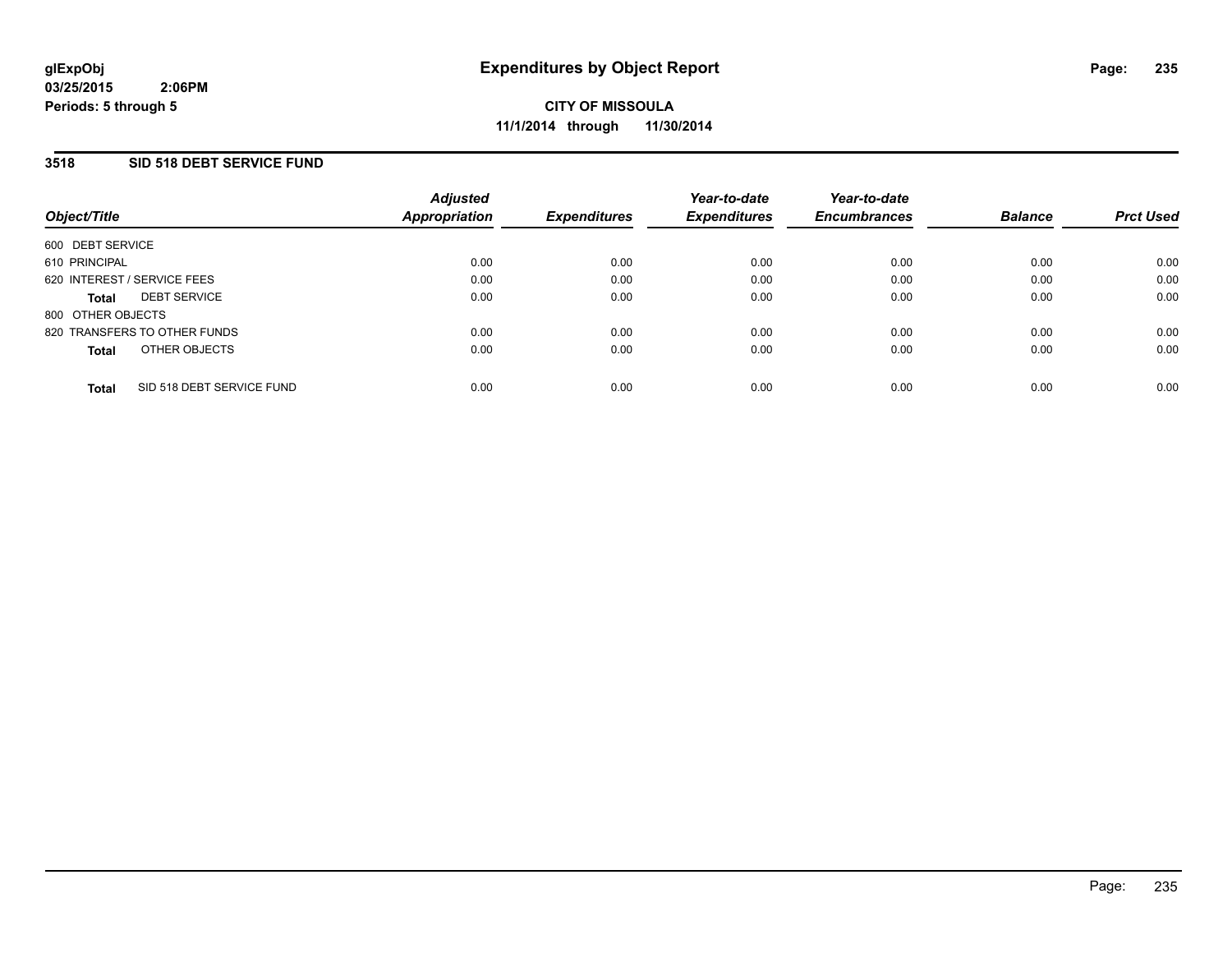#### **3519 SID 519 DEBT SERVICE FUND**

|                                     | <b>Adjusted</b> |                     | Year-to-date        | Year-to-date        |                |                  |
|-------------------------------------|-----------------|---------------------|---------------------|---------------------|----------------|------------------|
| Object/Title                        | Appropriation   | <b>Expenditures</b> | <b>Expenditures</b> | <b>Encumbrances</b> | <b>Balance</b> | <b>Prct Used</b> |
| 600 DEBT SERVICE                    |                 |                     |                     |                     |                |                  |
| 610 PRINCIPAL                       | 0.00            | 0.00                | 0.00                | 0.00                | 0.00           | 0.00             |
| 620 INTEREST / SERVICE FEES         | 0.00            | 0.00                | 0.00                | 0.00                | 0.00           | 0.00             |
| <b>DEBT SERVICE</b><br><b>Total</b> | 0.00            | 0.00                | 0.00                | 0.00                | 0.00           | 0.00             |
| 800 OTHER OBJECTS                   |                 |                     |                     |                     |                |                  |
| 820 TRANSFERS TO OTHER FUNDS        | 0.00            | 0.00                | 0.00                | 0.00                | 0.00           | 0.00             |
| OTHER OBJECTS<br><b>Total</b>       | 0.00            | 0.00                | 0.00                | 0.00                | 0.00           | 0.00             |
| NON-DEPARTMENTAL<br>Total           | 0.00            | 0.00                | 0.00                | 0.00                | 0.00           | 0.00             |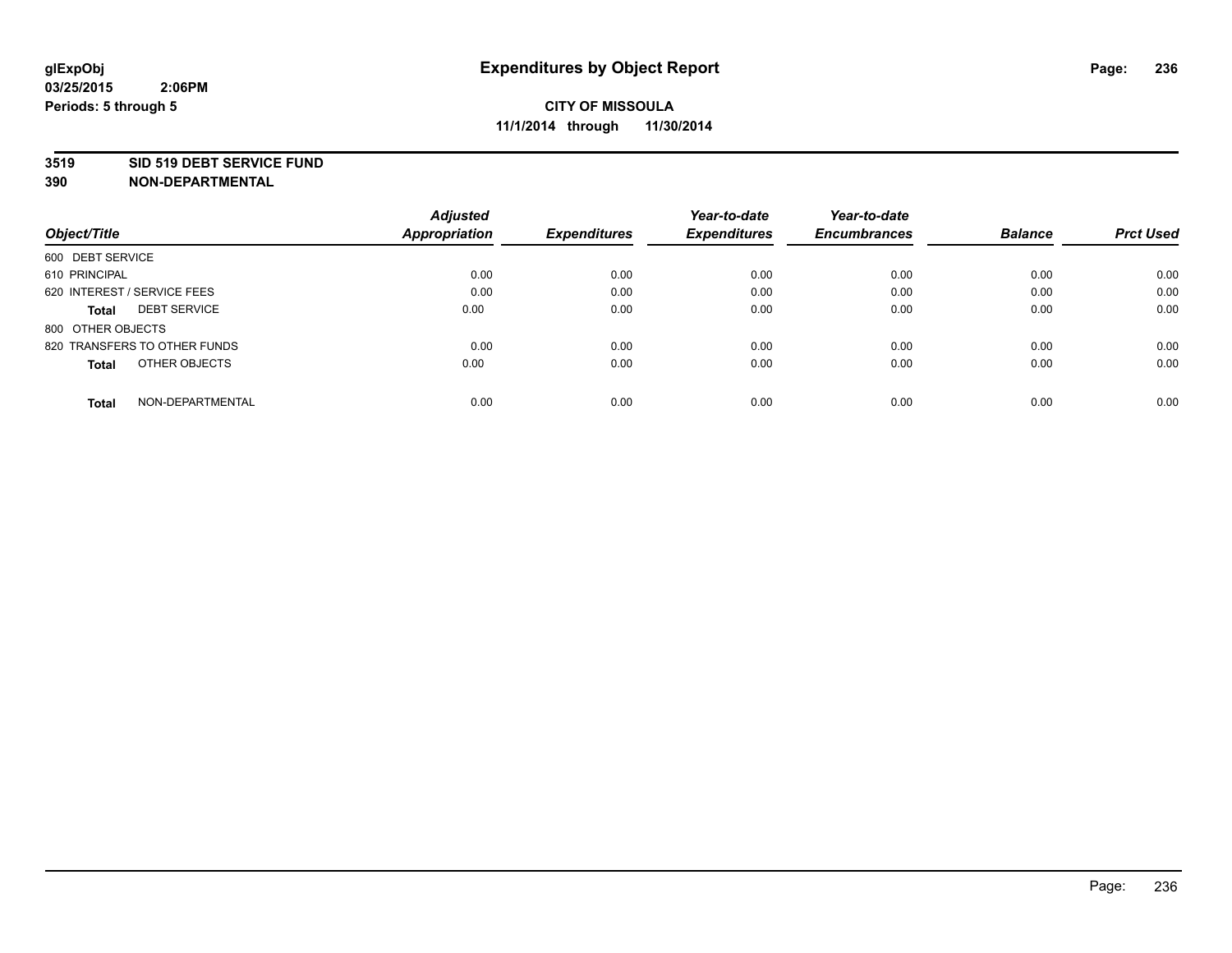### **3519 SID 519 DEBT SERVICE FUND**

| Object/Title                |                              | <b>Adjusted</b><br>Appropriation | <b>Expenditures</b> | Year-to-date<br><b>Expenditures</b> | Year-to-date<br><b>Encumbrances</b> | <b>Balance</b> | <b>Prct Used</b> |
|-----------------------------|------------------------------|----------------------------------|---------------------|-------------------------------------|-------------------------------------|----------------|------------------|
| 600 DEBT SERVICE            |                              |                                  |                     |                                     |                                     |                |                  |
| 610 PRINCIPAL               |                              | 0.00                             | 0.00                | 0.00                                | 0.00                                | 0.00           | 0.00             |
| 620 INTEREST / SERVICE FEES |                              | 0.00                             | 0.00                | 0.00                                | 0.00                                | 0.00           | 0.00             |
| <b>Total</b>                | <b>DEBT SERVICE</b>          | 0.00                             | 0.00                | 0.00                                | 0.00                                | 0.00           | 0.00             |
| 800 OTHER OBJECTS           |                              |                                  |                     |                                     |                                     |                |                  |
|                             | 820 TRANSFERS TO OTHER FUNDS | 0.00                             | 0.00                | 0.00                                | 0.00                                | 0.00           | 0.00             |
| <b>Total</b>                | OTHER OBJECTS                | 0.00                             | 0.00                | 0.00                                | 0.00                                | 0.00           | 0.00             |
| <b>Total</b>                | SID 519 DEBT SERVICE FUND    | 0.00                             | 0.00                | 0.00                                | 0.00                                | 0.00           | 0.00             |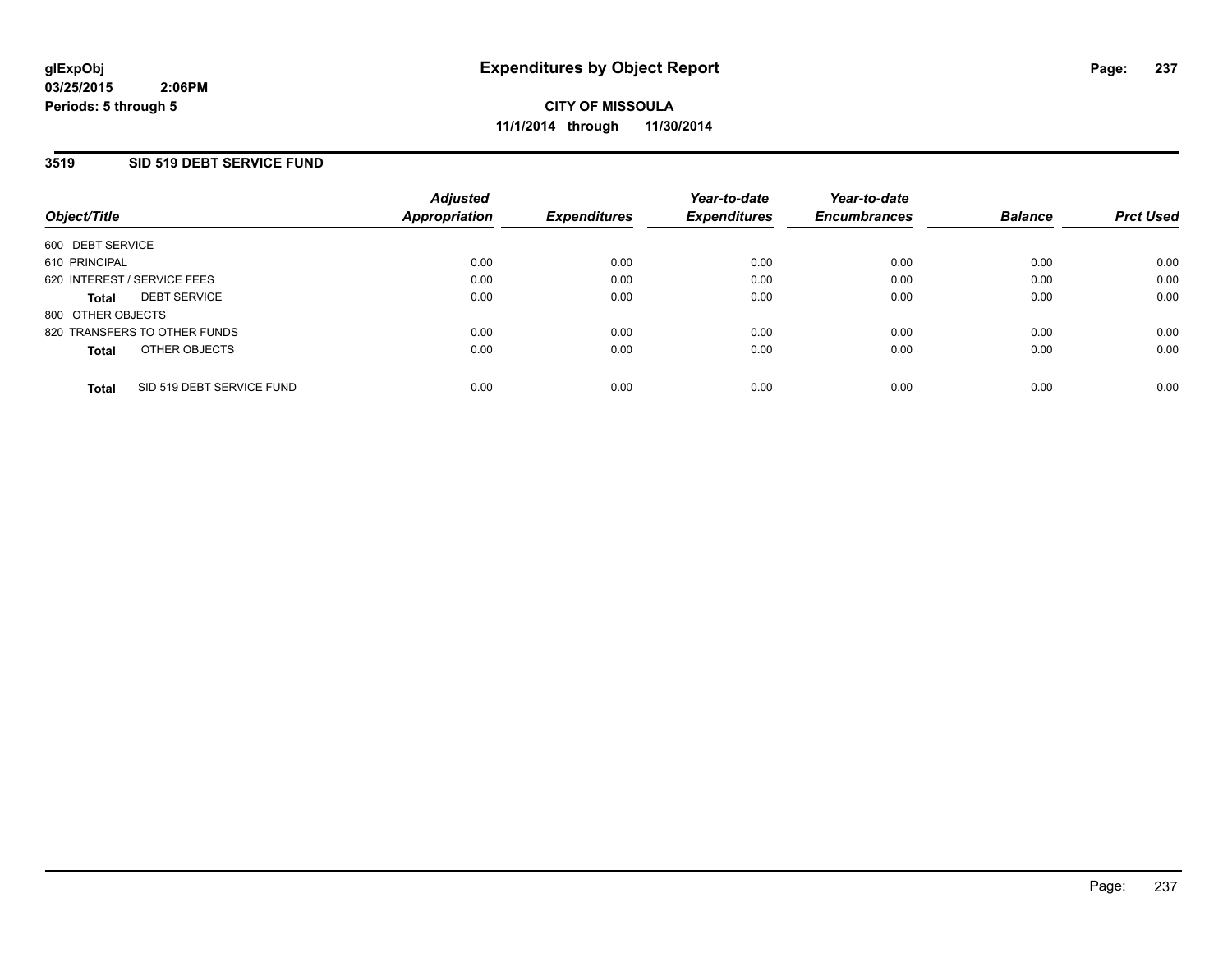#### **3520 SID 520 DEBT SERVICE FUND**

| Object/Title                |                      | <b>Adjusted</b><br>Appropriation | <b>Expenditures</b> | Year-to-date<br><b>Expenditures</b> | Year-to-date<br><b>Encumbrances</b> | <b>Balance</b> | <b>Prct Used</b> |
|-----------------------------|----------------------|----------------------------------|---------------------|-------------------------------------|-------------------------------------|----------------|------------------|
|                             |                      |                                  |                     |                                     |                                     |                |                  |
| 500 FIXED CHARGES           |                      |                                  |                     |                                     |                                     |                |                  |
| 550 MERCHANT SERVICE FEES   |                      | 0.00                             | 0.00                | 0.00                                | 0.00                                | 0.00           | 0.00             |
| <b>Total</b>                | <b>FIXED CHARGES</b> | 0.00                             | 0.00                | 0.00                                | 0.00                                | 0.00           | 0.00             |
| 600 DEBT SERVICE            |                      |                                  |                     |                                     |                                     |                |                  |
| 610 PRINCIPAL               |                      | 133.000.00                       | 0.00                | 0.00                                | 0.00                                | 133.000.00     | 0.00             |
| 620 INTEREST / SERVICE FEES |                      | 27,280.00                        | 0.00                | 0.00                                | 0.00                                | 27.280.00      | 0.00             |
| <b>Total</b>                | <b>DEBT SERVICE</b>  | 160.280.00                       | 0.00                | 0.00                                | 0.00                                | 160,280.00     | 0.00             |
| <b>Total</b>                | NON-DEPARTMENTAL     | 160.280.00                       | 0.00                | 0.00                                | 0.00                                | 160.280.00     | 0.00             |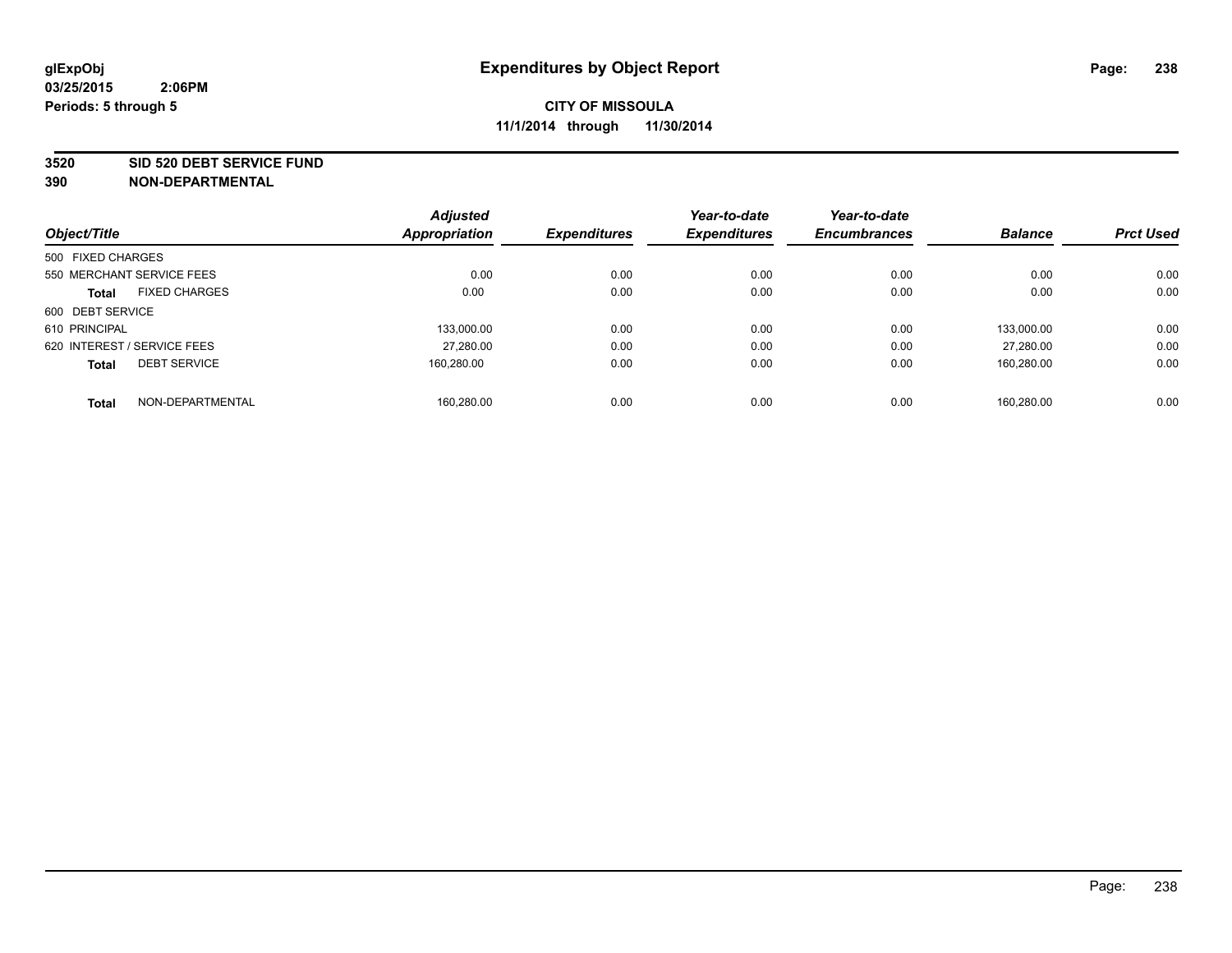### **3520 SID 520 DEBT SERVICE FUND**

| Object/Title      |                             | <b>Adjusted</b><br>Appropriation | <b>Expenditures</b> | Year-to-date<br><b>Expenditures</b> | Year-to-date<br><b>Encumbrances</b> | <b>Balance</b> | <b>Prct Used</b> |
|-------------------|-----------------------------|----------------------------------|---------------------|-------------------------------------|-------------------------------------|----------------|------------------|
| 500 FIXED CHARGES |                             |                                  |                     |                                     |                                     |                |                  |
|                   | 550 MERCHANT SERVICE FEES   | 0.00                             | 0.00                | 0.00                                | 0.00                                | 0.00           | 0.00             |
| <b>Total</b>      | <b>FIXED CHARGES</b>        | 0.00                             | 0.00                | 0.00                                | 0.00                                | 0.00           | 0.00             |
| 600 DEBT SERVICE  |                             |                                  |                     |                                     |                                     |                |                  |
| 610 PRINCIPAL     |                             | 133.000.00                       | 0.00                | 0.00                                | 0.00                                | 133.000.00     | 0.00             |
|                   | 620 INTEREST / SERVICE FEES | 27.280.00                        | 0.00                | 0.00                                | 0.00                                | 27.280.00      | 0.00             |
| <b>Total</b>      | <b>DEBT SERVICE</b>         | 160.280.00                       | 0.00                | 0.00                                | 0.00                                | 160.280.00     | 0.00             |
| <b>Total</b>      | SID 520 DEBT SERVICE FUND   | 160.280.00                       | 0.00                | 0.00                                | 0.00                                | 160.280.00     | 0.00             |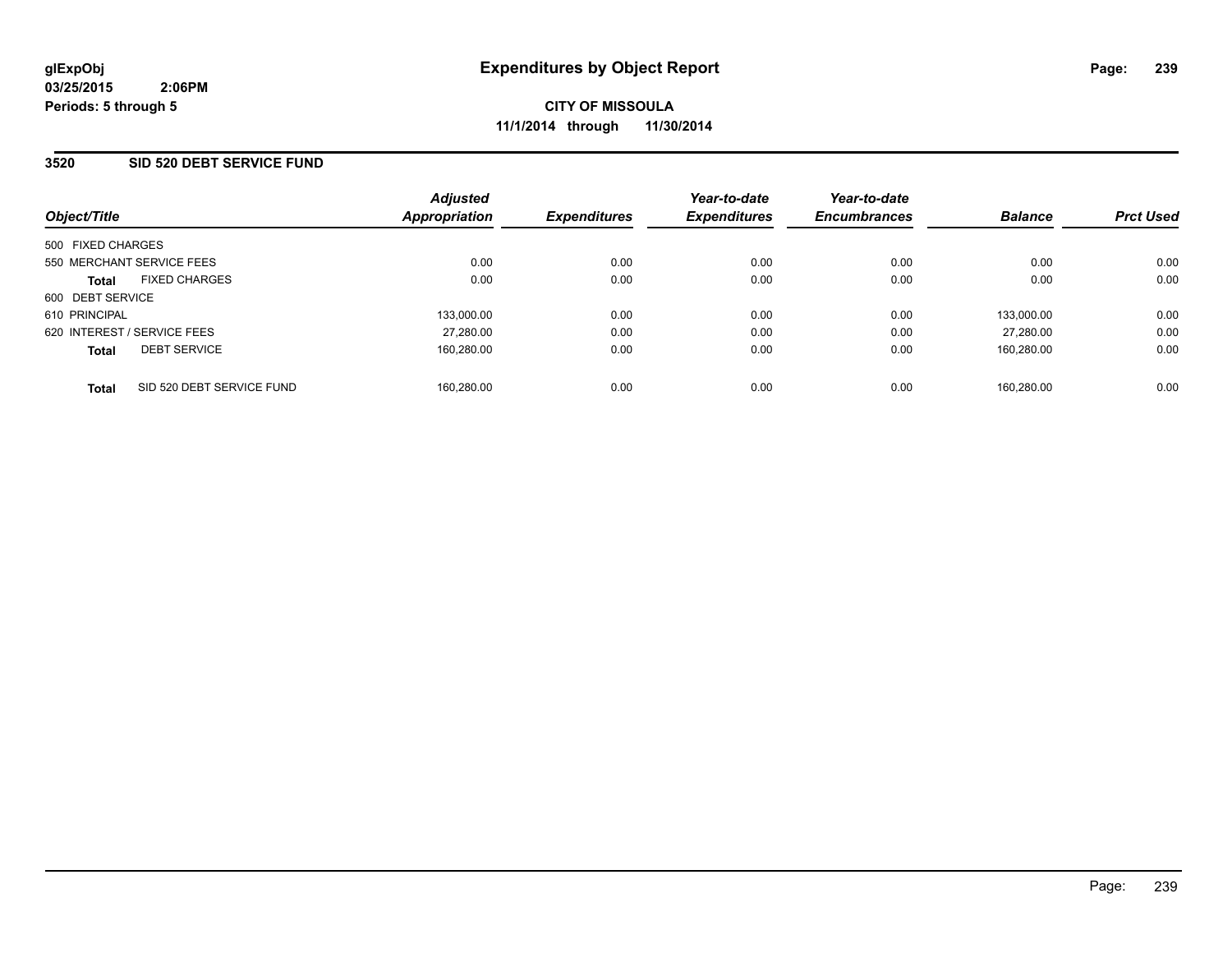#### **3521 SID 521 DEBT SERVICE FUND**

| Object/Title                        | <b>Adjusted</b><br>Appropriation | <b>Expenditures</b> | Year-to-date<br><b>Expenditures</b> | Year-to-date<br><b>Encumbrances</b> | <b>Balance</b> | <b>Prct Used</b> |
|-------------------------------------|----------------------------------|---------------------|-------------------------------------|-------------------------------------|----------------|------------------|
| 600 DEBT SERVICE                    |                                  |                     |                                     |                                     |                |                  |
| 610 PRINCIPAL                       | 338.00                           | 0.00                | 0.00                                | 0.00                                | 338.00         | 0.00             |
| 620 INTEREST / SERVICE FEES         | 382.00                           | 0.00                | 0.00                                | 0.00                                | 382.00         | 0.00             |
| <b>DEBT SERVICE</b><br><b>Total</b> | 720.00                           | 0.00                | 0.00                                | 0.00                                | 720.00         | 0.00             |
| NON-DEPARTMENTAL<br><b>Total</b>    | 720.00                           | 0.00                | 0.00                                | 0.00                                | 720.00         | 0.00             |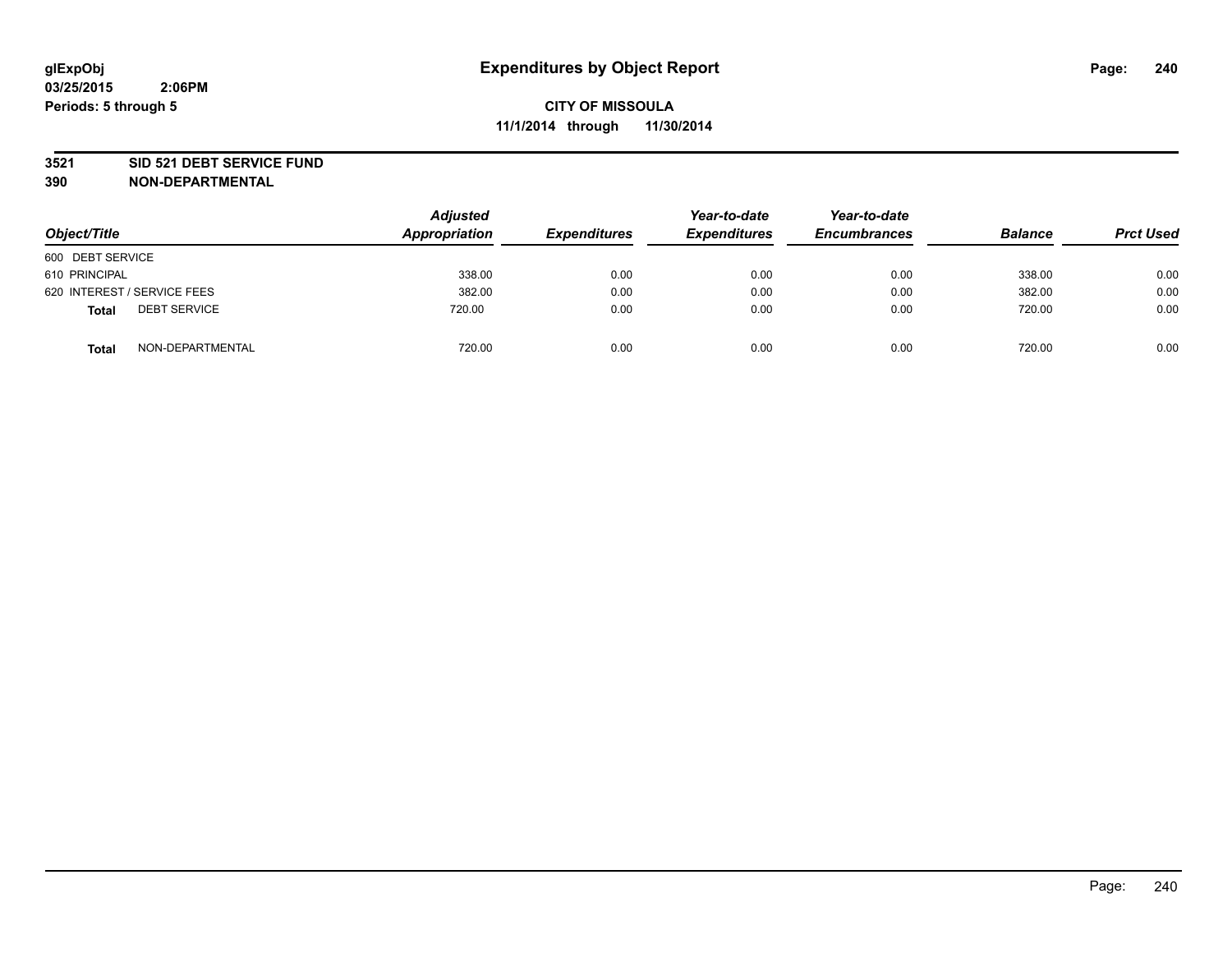**CITY OF MISSOULA 11/1/2014 through 11/30/2014**

### **3521 SID 521 DEBT SERVICE FUND**

| Object/Title     |                             | <b>Adjusted</b><br><b>Appropriation</b> | <b>Expenditures</b> | Year-to-date<br><b>Expenditures</b> | Year-to-date<br><b>Encumbrances</b> | <b>Balance</b> | <b>Prct Used</b> |
|------------------|-----------------------------|-----------------------------------------|---------------------|-------------------------------------|-------------------------------------|----------------|------------------|
| 600 DEBT SERVICE |                             |                                         |                     |                                     |                                     |                |                  |
| 610 PRINCIPAL    |                             | 338.00                                  | 0.00                | 0.00                                | 0.00                                | 338.00         | 0.00             |
|                  | 620 INTEREST / SERVICE FEES | 382.00                                  | 0.00                | 0.00                                | 0.00                                | 382.00         | 0.00             |
| <b>Total</b>     | <b>DEBT SERVICE</b>         | 720.00                                  | 0.00                | 0.00                                | 0.00                                | 720.00         | 0.00             |
| <b>Total</b>     | SID 521 DEBT SERVICE FUND   | 720.00                                  | 0.00                | 0.00                                | 0.00                                | 720.00         | 0.00             |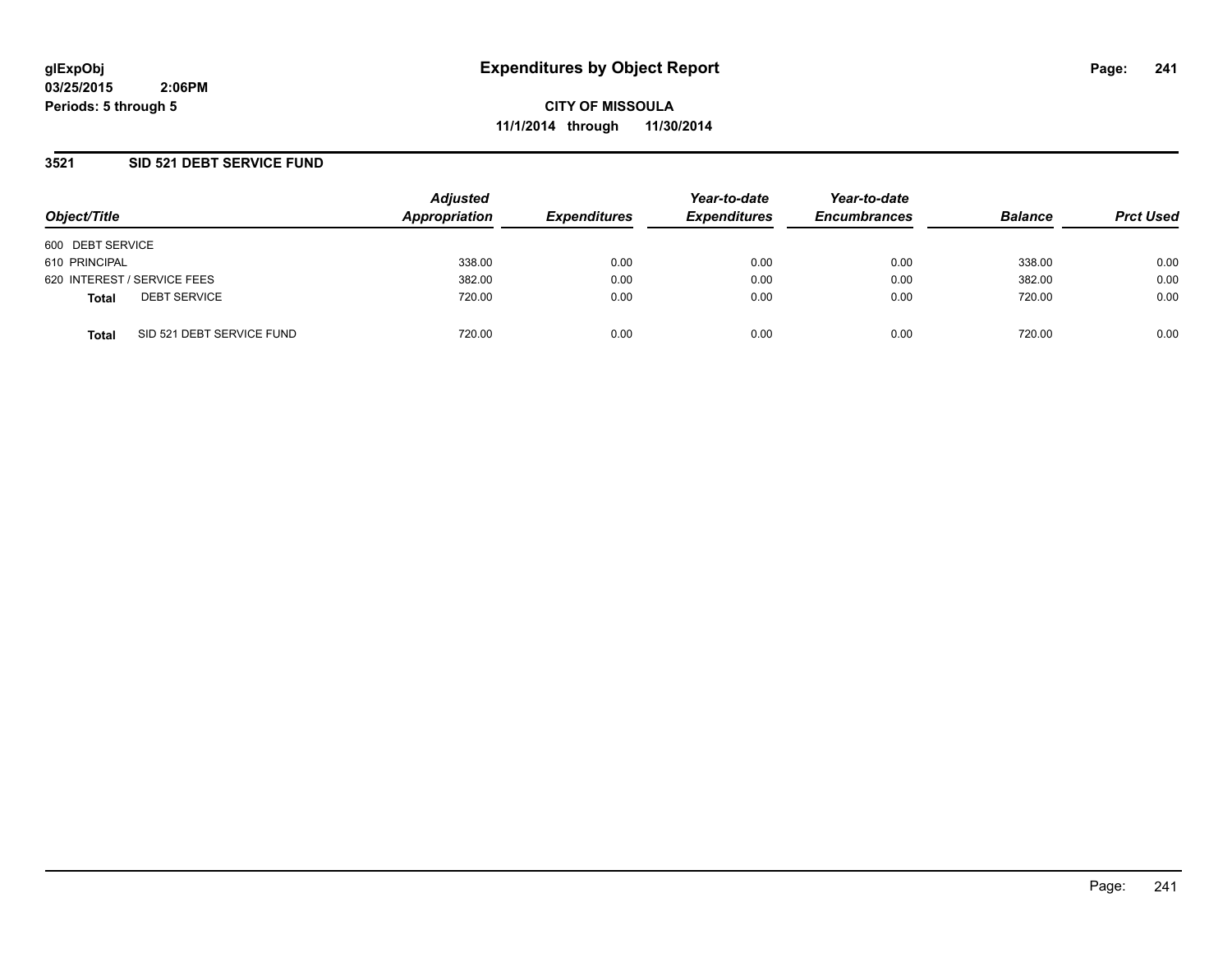#### **3522 SID 522 DEBT SERVICE FUND**

| Object/Title                        | <b>Adjusted</b><br>Appropriation | <b>Expenditures</b> | Year-to-date<br><b>Expenditures</b> | Year-to-date<br><b>Encumbrances</b> | <b>Balance</b> | <b>Prct Used</b> |
|-------------------------------------|----------------------------------|---------------------|-------------------------------------|-------------------------------------|----------------|------------------|
| 600 DEBT SERVICE                    |                                  |                     |                                     |                                     |                |                  |
| 610 PRINCIPAL                       | 488.00                           | 0.00                | 0.00                                | 0.00                                | 488.00         | 0.00             |
| 620 INTEREST / SERVICE FEES         | 47.00                            | 0.00                | 0.00                                | 0.00                                | 47.00          | 0.00             |
| <b>DEBT SERVICE</b><br><b>Total</b> | 535.00                           | 0.00                | 0.00                                | 0.00                                | 535.00         | 0.00             |
| NON-DEPARTMENTAL<br><b>Total</b>    | 535.00                           | 0.00                | 0.00                                | 0.00                                | 535.00         | 0.00             |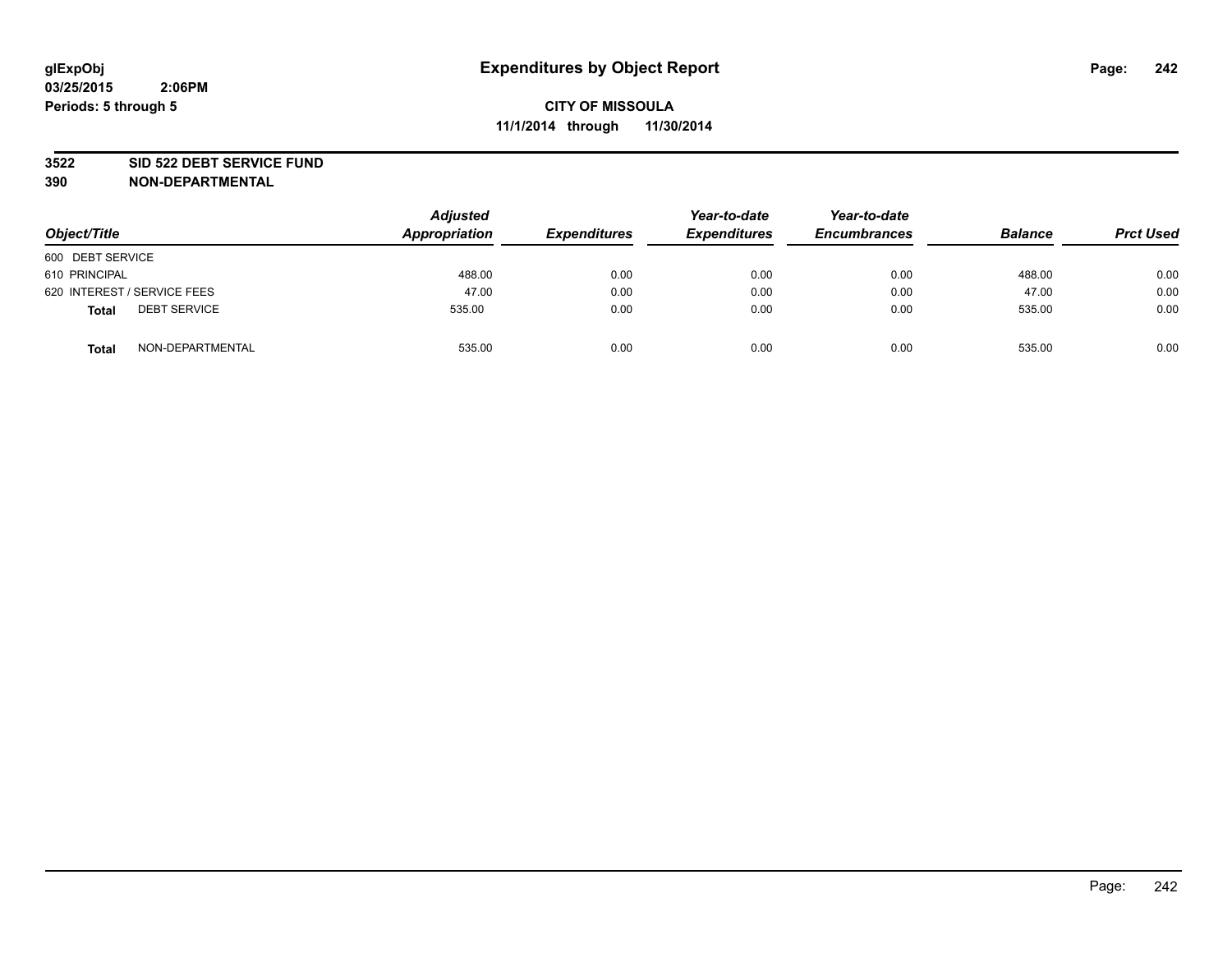**CITY OF MISSOULA 11/1/2014 through 11/30/2014**

### **3522 SID 522 DEBT SERVICE FUND**

| Object/Title                              | <b>Adjusted</b><br>Appropriation | <b>Expenditures</b> | Year-to-date<br><b>Expenditures</b> | Year-to-date<br><b>Encumbrances</b> | <b>Balance</b> | <b>Prct Used</b> |
|-------------------------------------------|----------------------------------|---------------------|-------------------------------------|-------------------------------------|----------------|------------------|
| 600 DEBT SERVICE                          |                                  |                     |                                     |                                     |                |                  |
| 610 PRINCIPAL                             | 488.00                           | 0.00                | 0.00                                | 0.00                                | 488.00         | 0.00             |
| 620 INTEREST / SERVICE FEES               | 47.00                            | 0.00                | 0.00                                | 0.00                                | 47.00          | 0.00             |
| <b>DEBT SERVICE</b><br><b>Total</b>       | 535.00                           | 0.00                | 0.00                                | 0.00                                | 535.00         | 0.00             |
| SID 522 DEBT SERVICE FUND<br><b>Total</b> | 535.00                           | 0.00                | 0.00                                | 0.00                                | 535.00         | 0.00             |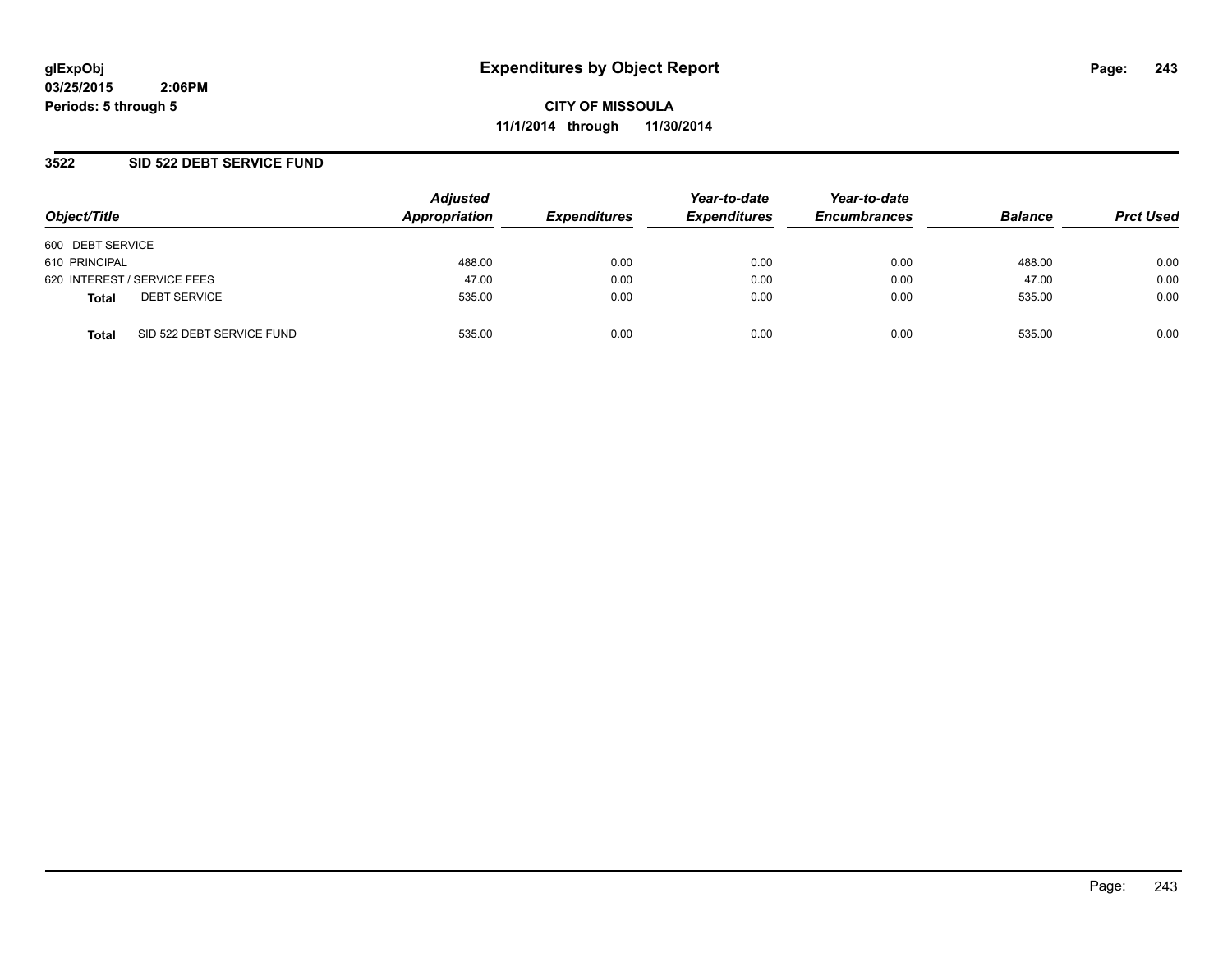#### **3524 SID 524 DEBT SERVICE FUND**

| Object/Title                |                           | <b>Adjusted</b><br><b>Appropriation</b> | <b>Expenditures</b> | Year-to-date<br><b>Expenditures</b> | Year-to-date<br><b>Encumbrances</b> | <b>Balance</b> | <b>Prct Used</b> |
|-----------------------------|---------------------------|-----------------------------------------|---------------------|-------------------------------------|-------------------------------------|----------------|------------------|
|                             |                           |                                         |                     |                                     |                                     |                |                  |
| 500 FIXED CHARGES           |                           |                                         |                     |                                     |                                     |                |                  |
|                             | 550 MERCHANT SERVICE FEES | 0.00                                    | 0.00                | 0.00                                | 0.00                                | 0.00           | 0.00             |
| <b>Total</b>                | <b>FIXED CHARGES</b>      | 0.00                                    | 0.00                | 0.00                                | 0.00                                | 0.00           | 0.00             |
| 600 DEBT SERVICE            |                           |                                         |                     |                                     |                                     |                |                  |
| 610 PRINCIPAL               |                           | 217.000.00                              | 0.00                | 0.00                                | 0.00                                | 217.000.00     | 0.00             |
| 620 INTEREST / SERVICE FEES |                           | 89,400.00                               | 0.00                | 0.00                                | 0.00                                | 89,400.00      | 0.00             |
| <b>Total</b>                | <b>DEBT SERVICE</b>       | 306.400.00                              | 0.00                | 0.00                                | 0.00                                | 306.400.00     | 0.00             |
| <b>Total</b>                | NON-DEPARTMENTAL          | 306.400.00                              | 0.00                | 0.00                                | 0.00                                | 306.400.00     | 0.00             |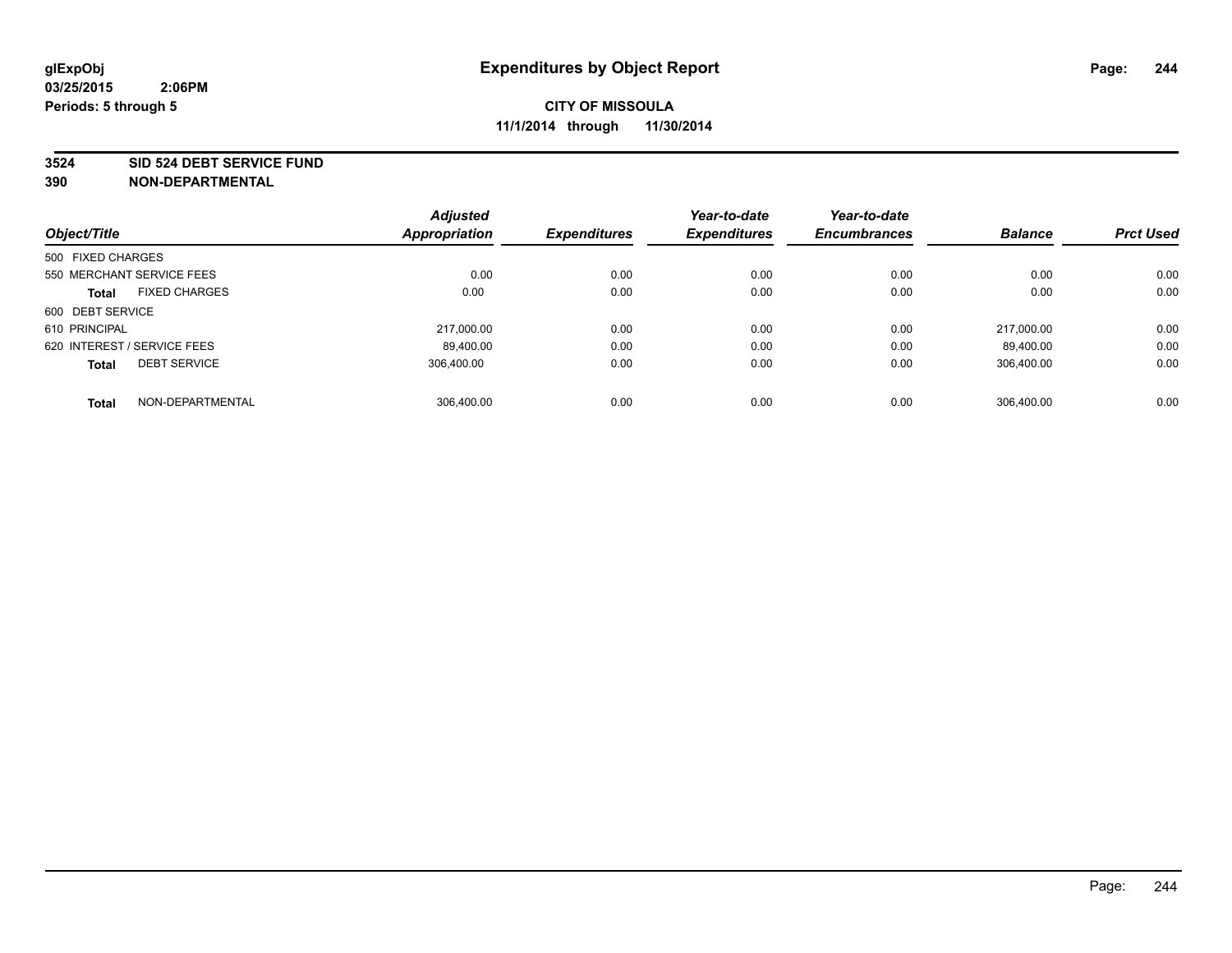### **3524 SID 524 DEBT SERVICE FUND**

| Object/Title                |                           | <b>Adjusted</b><br>Appropriation | <b>Expenditures</b> | Year-to-date<br><b>Expenditures</b> | Year-to-date<br><b>Encumbrances</b> | <b>Balance</b> | <b>Prct Used</b> |
|-----------------------------|---------------------------|----------------------------------|---------------------|-------------------------------------|-------------------------------------|----------------|------------------|
| 500 FIXED CHARGES           |                           |                                  |                     |                                     |                                     |                |                  |
| 550 MERCHANT SERVICE FEES   |                           | 0.00                             | 0.00                | 0.00                                | 0.00                                | 0.00           | 0.00             |
| <b>Total</b>                | <b>FIXED CHARGES</b>      | 0.00                             | 0.00                | 0.00                                | 0.00                                | 0.00           | 0.00             |
| 600 DEBT SERVICE            |                           |                                  |                     |                                     |                                     |                |                  |
| 610 PRINCIPAL               |                           | 217.000.00                       | 0.00                | 0.00                                | 0.00                                | 217.000.00     | 0.00             |
| 620 INTEREST / SERVICE FEES |                           | 89.400.00                        | 0.00                | 0.00                                | 0.00                                | 89.400.00      | 0.00             |
| <b>Total</b>                | <b>DEBT SERVICE</b>       | 306.400.00                       | 0.00                | 0.00                                | 0.00                                | 306.400.00     | 0.00             |
| <b>Total</b>                | SID 524 DEBT SERVICE FUND | 306.400.00                       | 0.00                | 0.00                                | 0.00                                | 306.400.00     | 0.00             |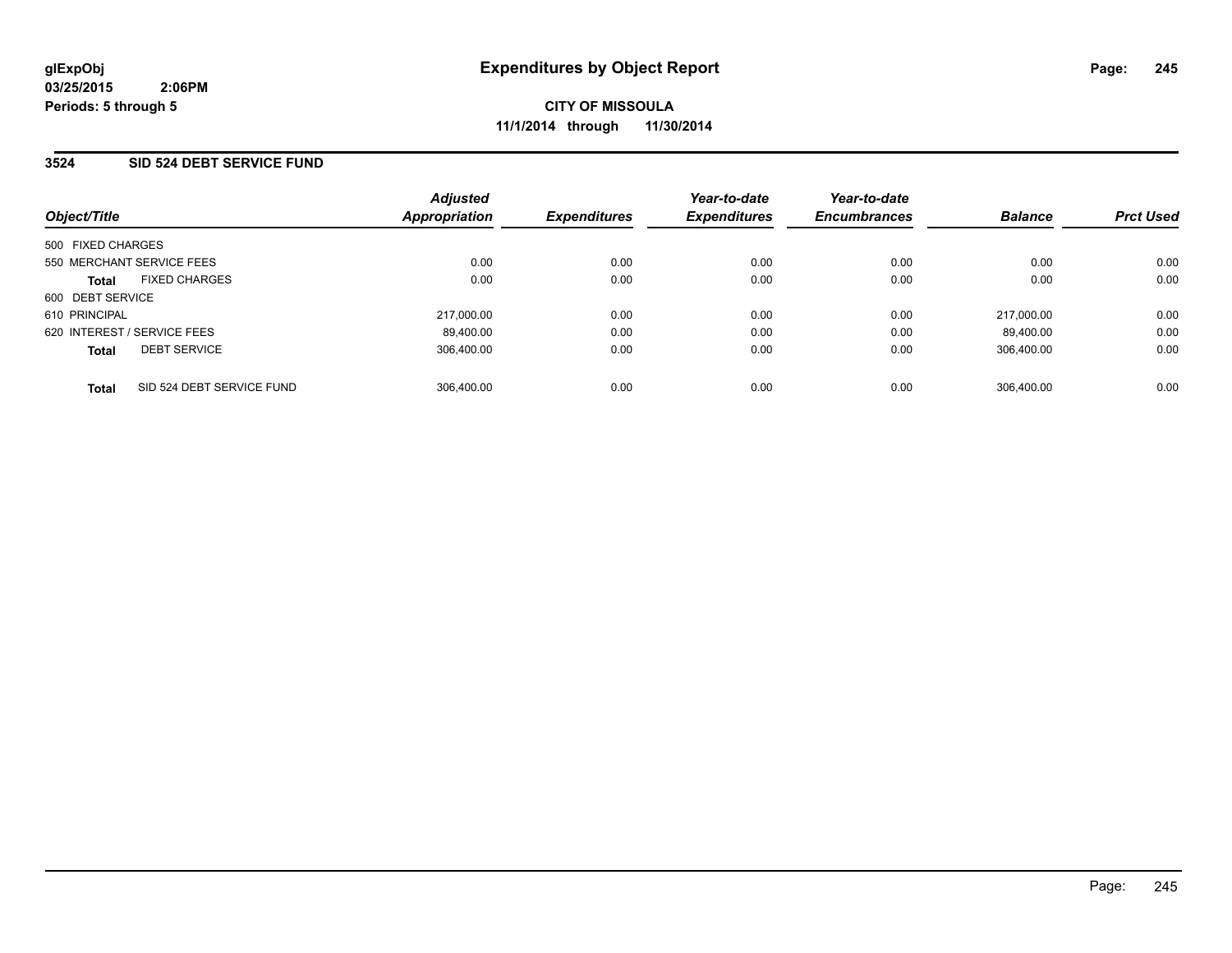#### **3525 SID 525 DEBT SERVICE FUND**

| Object/Title                        | <b>Adjusted</b><br>Appropriation | <b>Expenditures</b> | Year-to-date<br><b>Expenditures</b> | Year-to-date<br><b>Encumbrances</b> | <b>Balance</b> | <b>Prct Used</b> |
|-------------------------------------|----------------------------------|---------------------|-------------------------------------|-------------------------------------|----------------|------------------|
| 600 DEBT SERVICE                    |                                  |                     |                                     |                                     |                |                  |
| 610 PRINCIPAL                       | 25,000.00                        | 0.00                | 0.00                                | 0.00                                | 25,000.00      | 0.00             |
| 620 INTEREST / SERVICE FEES         | 6.500.00                         | 0.00                | 0.00                                | 0.00                                | 6.500.00       | 0.00             |
| <b>DEBT SERVICE</b><br><b>Total</b> | 31.500.00                        | 0.00                | 0.00                                | 0.00                                | 31.500.00      | 0.00             |
| NON-DEPARTMENTAL<br><b>Total</b>    | 31,500.00                        | 0.00                | 0.00                                | 0.00                                | 31,500.00      | 0.00             |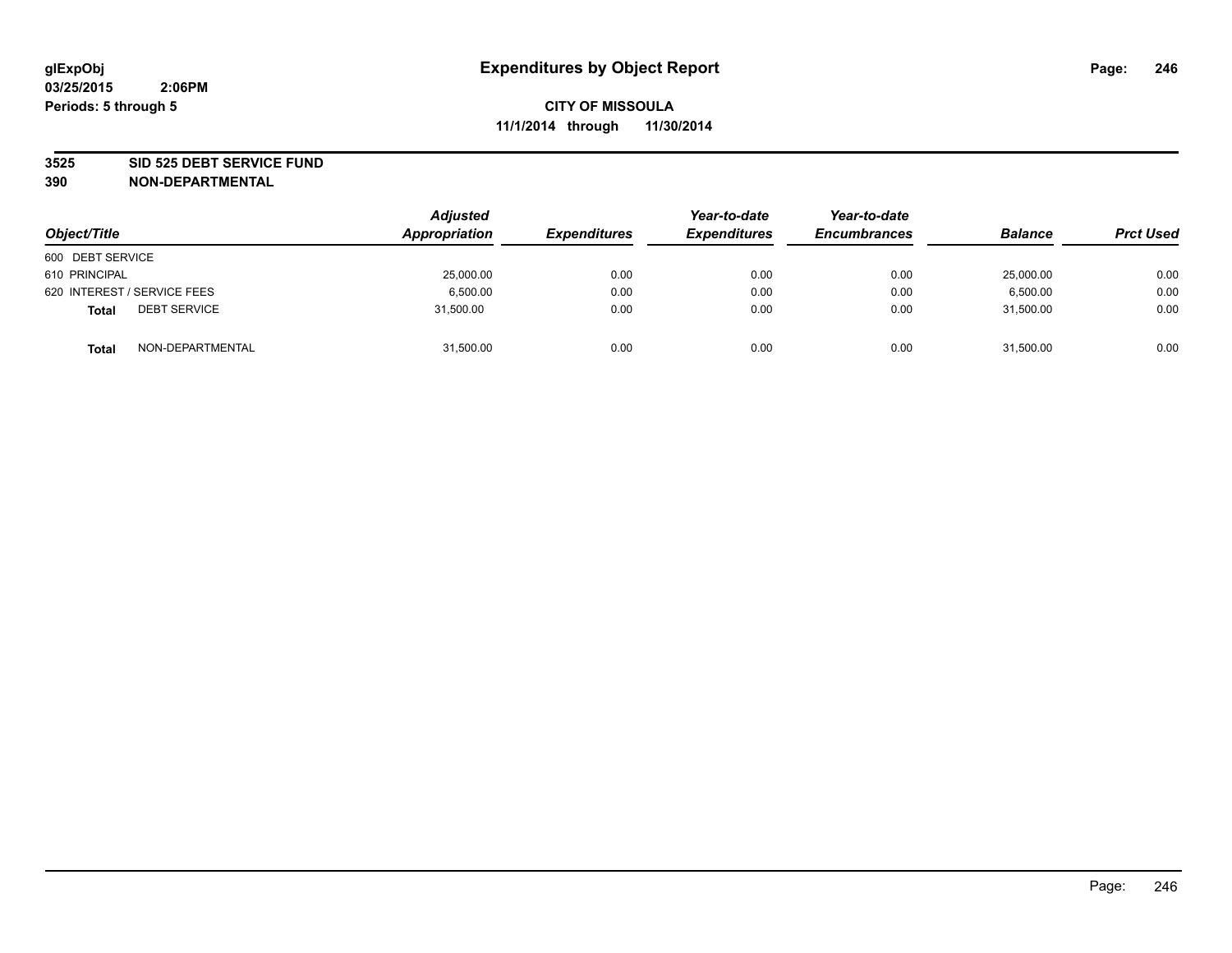**CITY OF MISSOULA 11/1/2014 through 11/30/2014**

### **3525 SID 525 DEBT SERVICE FUND**

| Object/Title     |                             | <b>Adjusted</b><br>Appropriation | <b>Expenditures</b> | Year-to-date<br><b>Expenditures</b> | Year-to-date<br><b>Encumbrances</b> | <b>Balance</b> | <b>Prct Used</b> |
|------------------|-----------------------------|----------------------------------|---------------------|-------------------------------------|-------------------------------------|----------------|------------------|
|                  |                             |                                  |                     |                                     |                                     |                |                  |
| 600 DEBT SERVICE |                             |                                  |                     |                                     |                                     |                |                  |
| 610 PRINCIPAL    |                             | 25,000.00                        | 0.00                | 0.00                                | 0.00                                | 25,000.00      | 0.00             |
|                  | 620 INTEREST / SERVICE FEES | 6,500.00                         | 0.00                | 0.00                                | 0.00                                | 6,500.00       | 0.00             |
| <b>Total</b>     | <b>DEBT SERVICE</b>         | 31,500.00                        | 0.00                | 0.00                                | 0.00                                | 31.500.00      | 0.00             |
| <b>Total</b>     | SID 525 DEBT SERVICE FUND   | 31.500.00                        | 0.00                | 0.00                                | 0.00                                | 31.500.00      | 0.00             |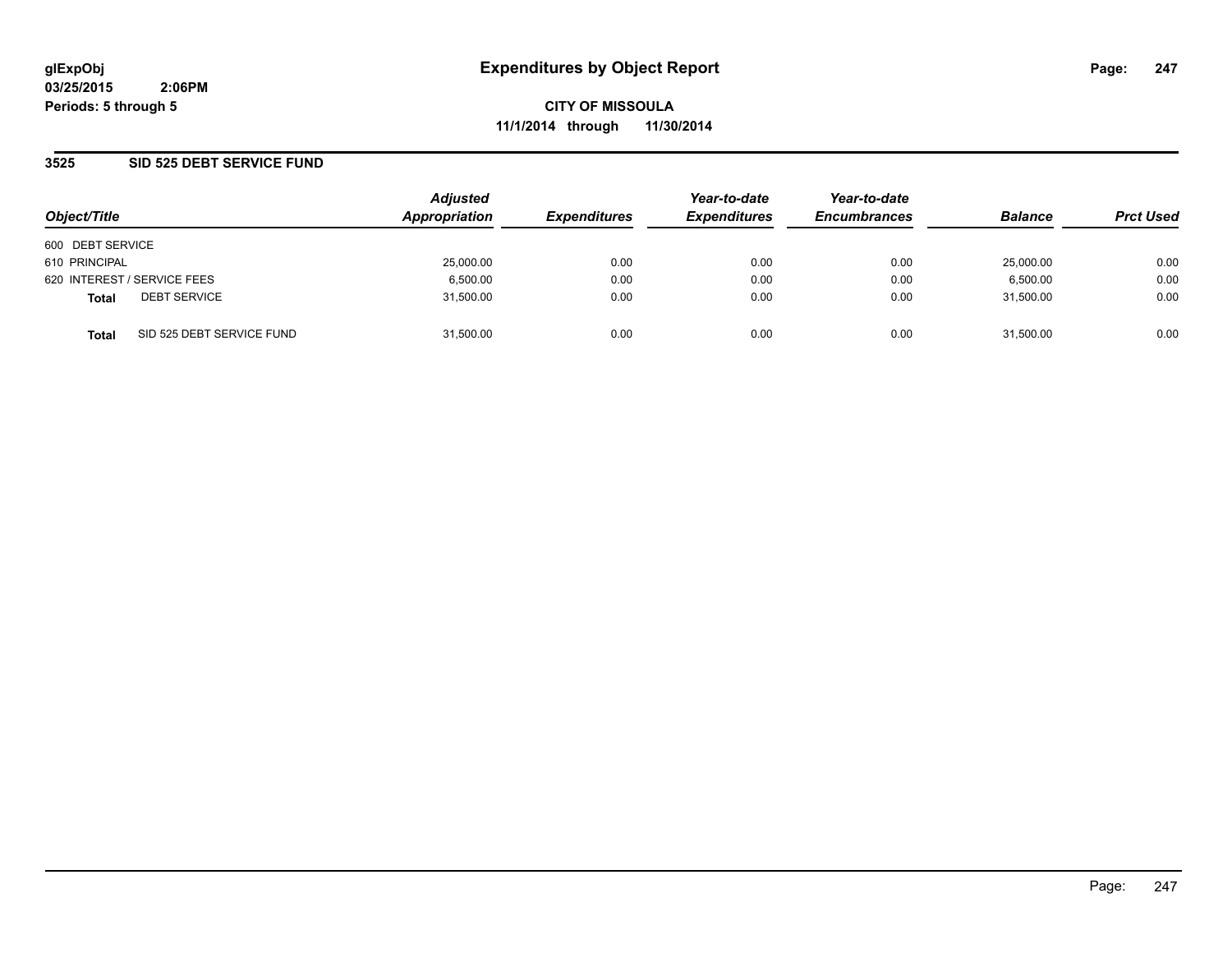#### **3526 SID 526 DEBT SERVICE FUND**

| Object/Title                        | <b>Adjusted</b><br>Appropriation | <b>Expenditures</b> | Year-to-date<br><b>Expenditures</b> | Year-to-date<br><b>Encumbrances</b> | <b>Balance</b> | <b>Prct Used</b> |
|-------------------------------------|----------------------------------|---------------------|-------------------------------------|-------------------------------------|----------------|------------------|
| 600 DEBT SERVICE                    |                                  |                     |                                     |                                     |                |                  |
| 610 PRINCIPAL                       | 148,000.00                       | 0.00                | 0.00                                | 0.00                                | 148,000.00     | 0.00             |
| 620 INTEREST / SERVICE FEES         | 45,300.00                        | 0.00                | 0.00                                | 0.00                                | 45.300.00      | 0.00             |
| <b>DEBT SERVICE</b><br><b>Total</b> | 193,300.00                       | 0.00                | 0.00                                | 0.00                                | 193.300.00     | 0.00             |
| NON-DEPARTMENTAL<br><b>Total</b>    | 193,300.00                       | 0.00                | 0.00                                | 0.00                                | 193,300.00     | 0.00             |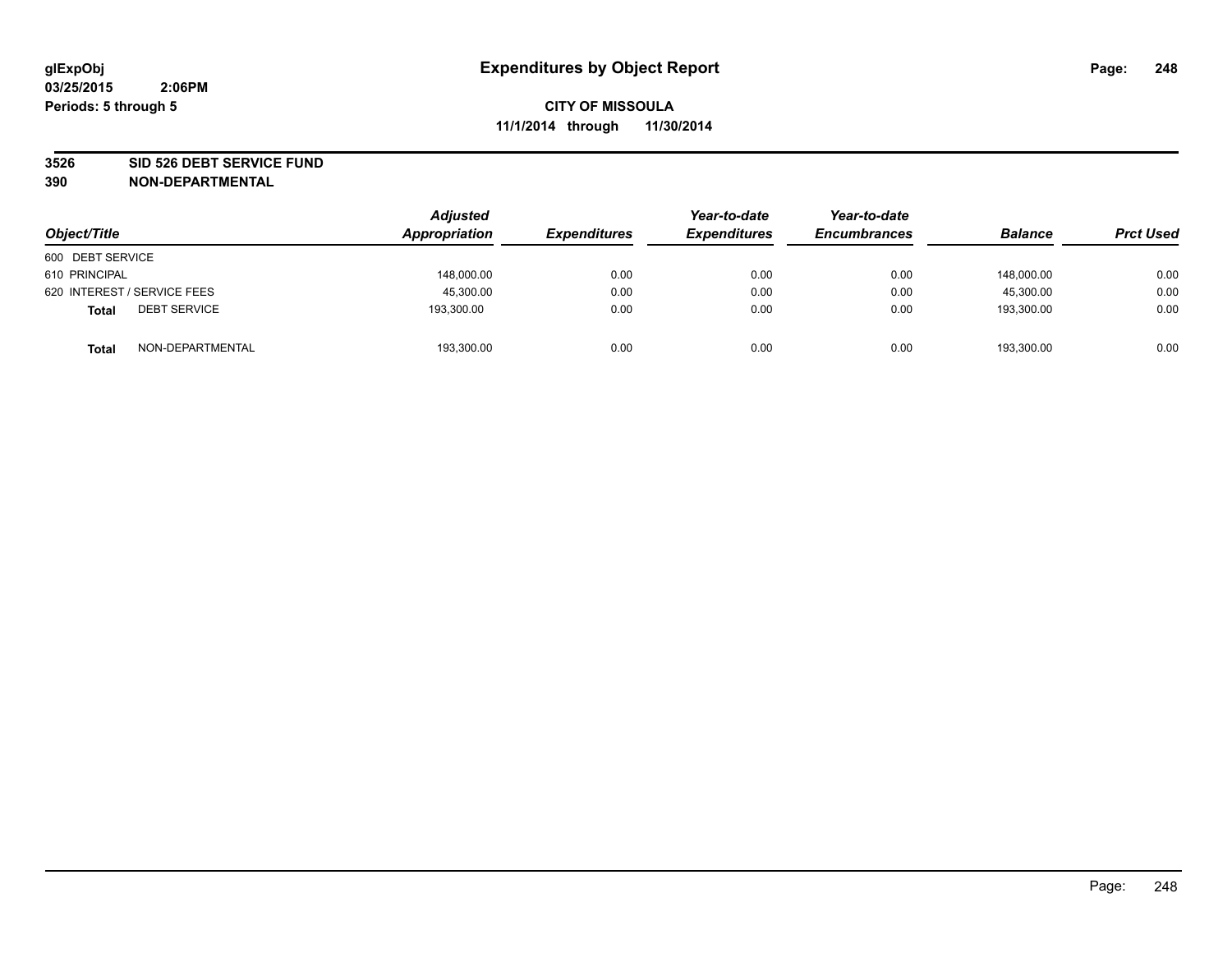**CITY OF MISSOULA 11/1/2014 through 11/30/2014**

### **3526 SID 526 DEBT SERVICE FUND**

| Object/Title                              | <b>Adjusted</b><br>Appropriation | <b>Expenditures</b> | Year-to-date<br><b>Expenditures</b> | Year-to-date<br><b>Encumbrances</b> | <b>Balance</b> | <b>Prct Used</b> |
|-------------------------------------------|----------------------------------|---------------------|-------------------------------------|-------------------------------------|----------------|------------------|
| 600 DEBT SERVICE                          |                                  |                     |                                     |                                     |                |                  |
| 610 PRINCIPAL                             | 148,000.00                       | 0.00                | 0.00                                | 0.00                                | 148.000.00     | 0.00             |
| 620 INTEREST / SERVICE FEES               | 45,300.00                        | 0.00                | 0.00                                | 0.00                                | 45.300.00      | 0.00             |
| <b>DEBT SERVICE</b><br><b>Total</b>       | 193,300.00                       | 0.00                | 0.00                                | 0.00                                | 193.300.00     | 0.00             |
| SID 526 DEBT SERVICE FUND<br><b>Total</b> | 193.300.00                       | 0.00                | 0.00                                | 0.00                                | 193.300.00     | 0.00             |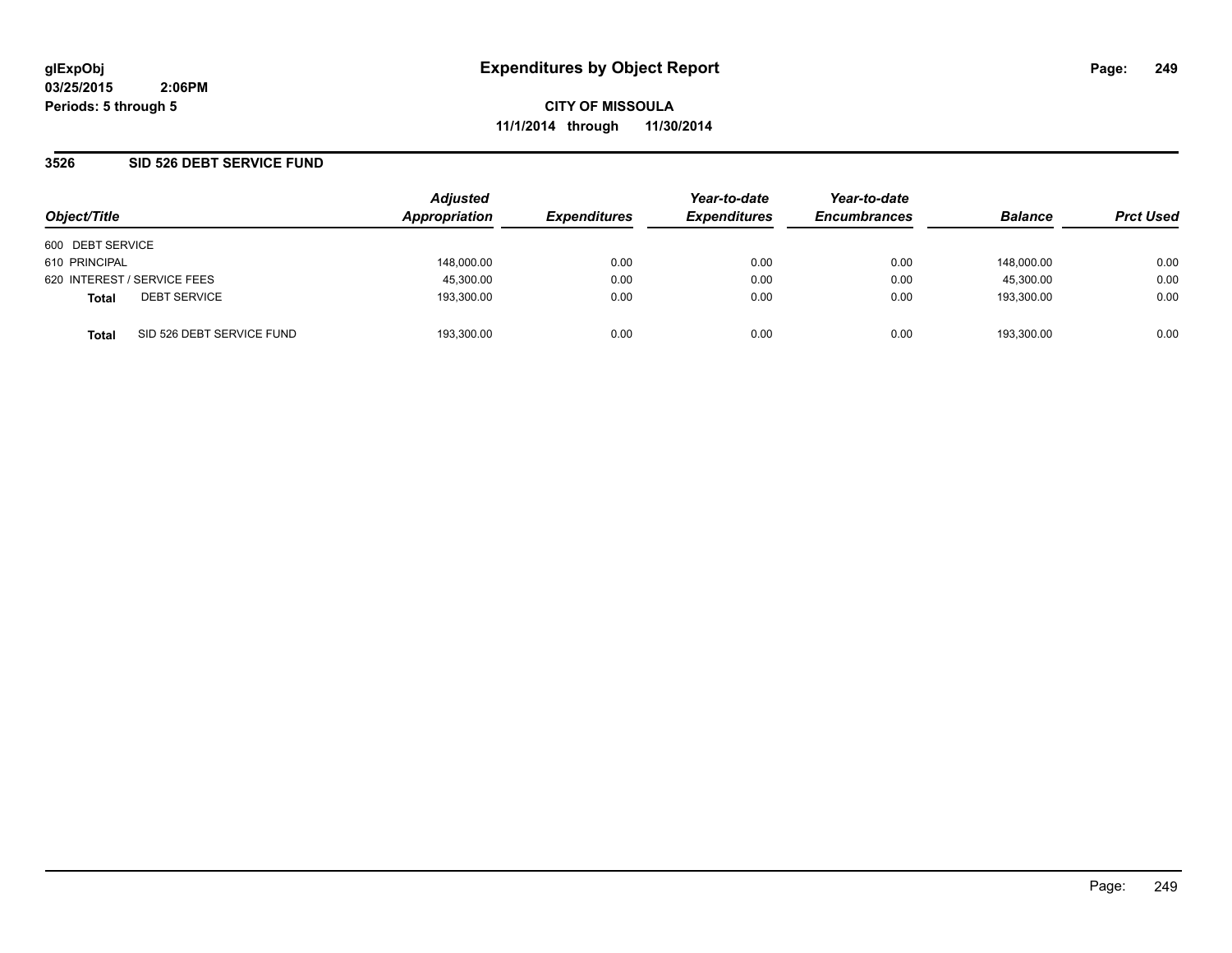#### **3527 SID 527 DEBT SERVICE FUND**

| Object/Title                 | <b>Adjusted</b><br>Appropriation | <b>Expenditures</b> | Year-to-date<br><b>Expenditures</b> | Year-to-date<br><b>Encumbrances</b> | <b>Balance</b> | <b>Prct Used</b> |
|------------------------------|----------------------------------|---------------------|-------------------------------------|-------------------------------------|----------------|------------------|
| 600 DEBT SERVICE             |                                  |                     |                                     |                                     |                |                  |
| 610 PRINCIPAL                | 0.00                             | 0.00                | 0.00                                | 0.00                                | 0.00           | 0.00             |
| 620 INTEREST / SERVICE FEES  | 0.00                             | 0.00                | 0.00                                | 0.00                                | 0.00           | 0.00             |
| <b>DEBT SERVICE</b><br>Total | 0.00                             | 0.00                | 0.00                                | 0.00                                | 0.00           | 0.00             |
| NON-DEPARTMENTAL<br>Total    | 0.00                             | 0.00                | 0.00                                | 0.00                                | 0.00           | 0.00             |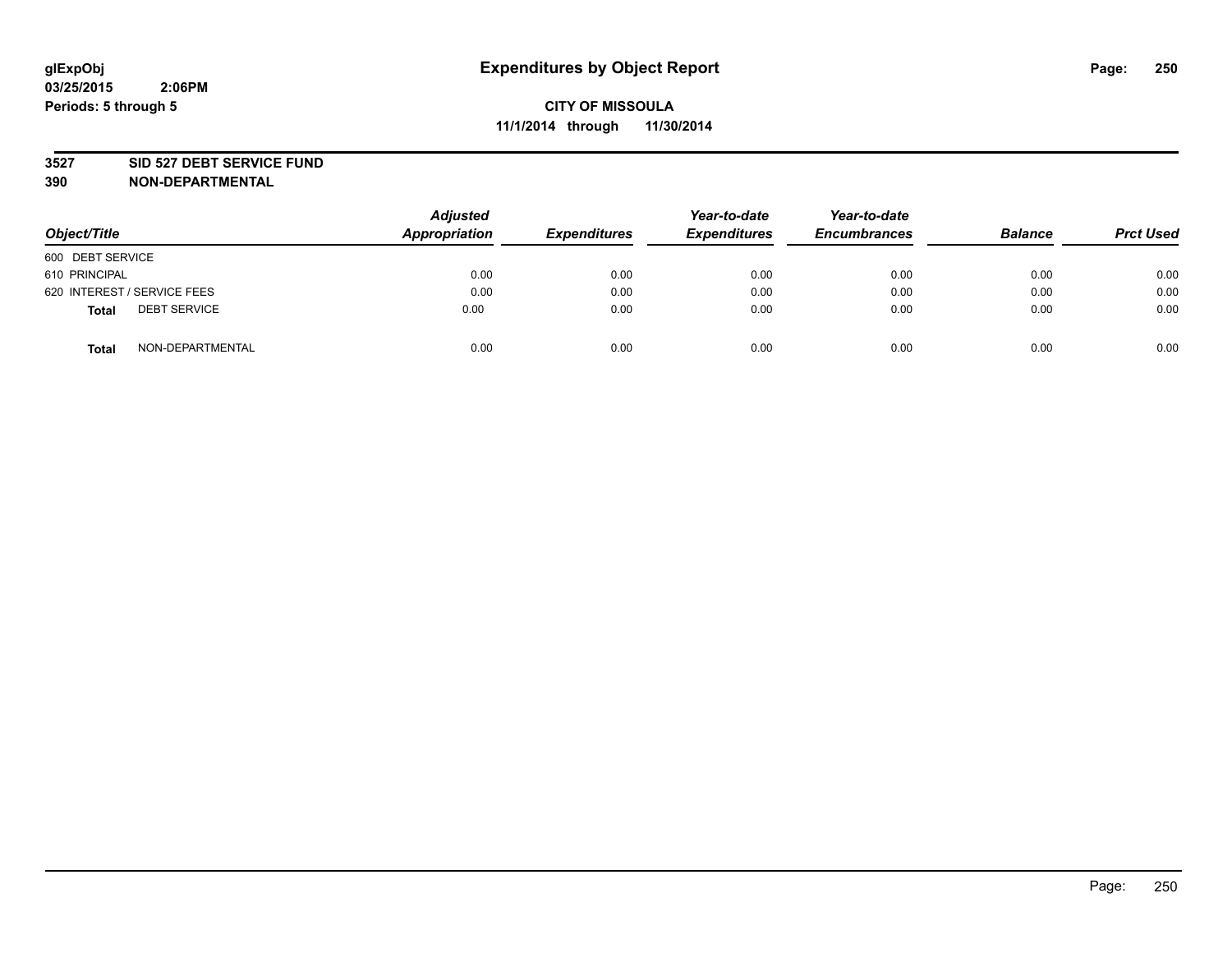**CITY OF MISSOULA 11/1/2014 through 11/30/2014**

### **3527 SID 527 DEBT SERVICE FUND**

| Object/Title                              | <b>Adjusted</b><br>Appropriation | <b>Expenditures</b> | Year-to-date<br><b>Expenditures</b> | Year-to-date<br><b>Encumbrances</b> | <b>Balance</b> | <b>Prct Used</b> |
|-------------------------------------------|----------------------------------|---------------------|-------------------------------------|-------------------------------------|----------------|------------------|
| 600 DEBT SERVICE                          |                                  |                     |                                     |                                     |                |                  |
| 610 PRINCIPAL                             | 0.00                             | 0.00                | 0.00                                | 0.00                                | 0.00           | 0.00             |
| 620 INTEREST / SERVICE FEES               | 0.00                             | 0.00                | 0.00                                | 0.00                                | 0.00           | 0.00             |
| <b>DEBT SERVICE</b><br><b>Total</b>       | 0.00                             | 0.00                | 0.00                                | 0.00                                | 0.00           | 0.00             |
| SID 527 DEBT SERVICE FUND<br><b>Total</b> | 0.00                             | 0.00                | 0.00                                | 0.00                                | 0.00           | 0.00             |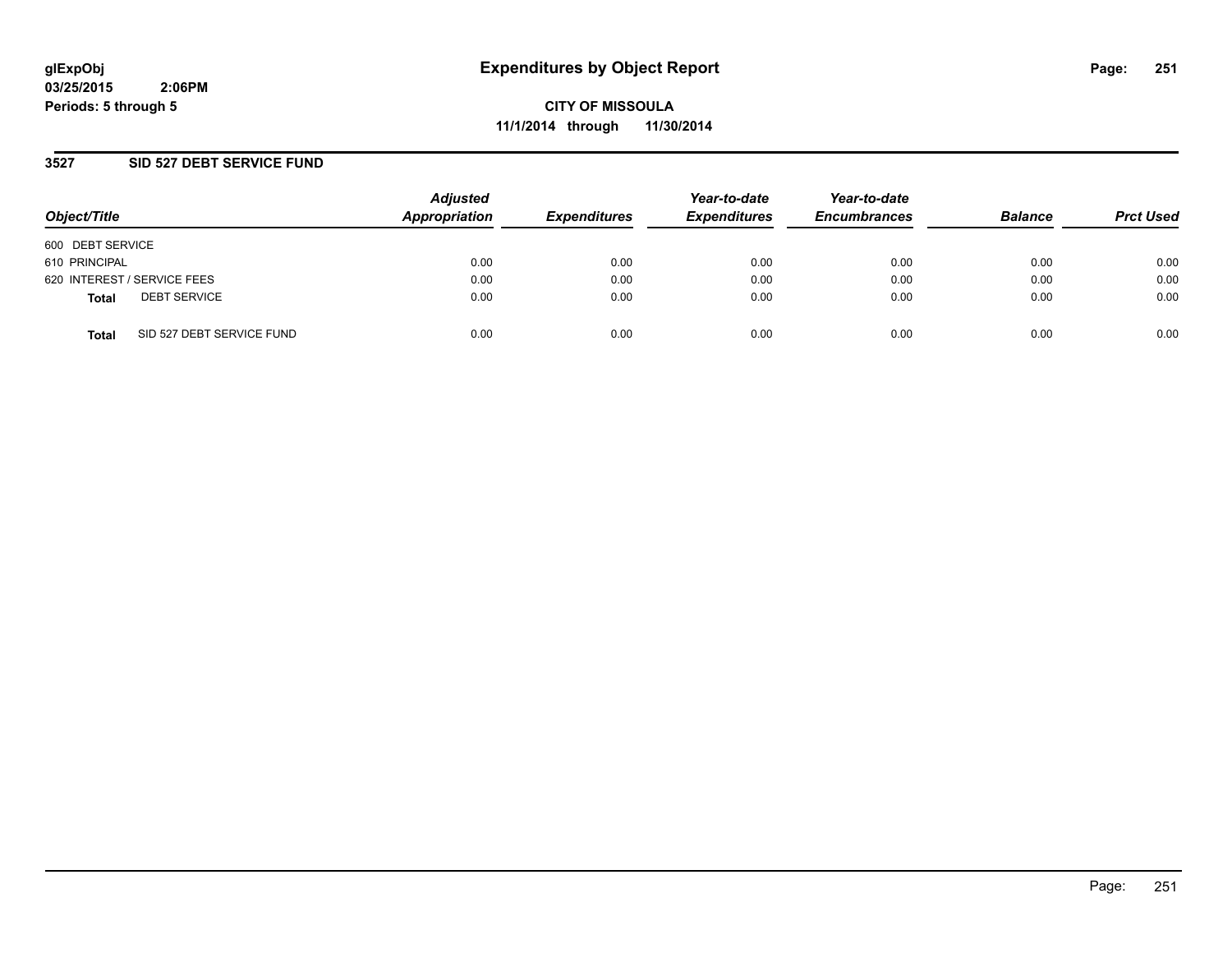#### **3530 SID 530 DEBT SERVICE FUND**

|                                     | <b>Adjusted</b>      |                     | Year-to-date        | Year-to-date        |                |                  |
|-------------------------------------|----------------------|---------------------|---------------------|---------------------|----------------|------------------|
| Object/Title                        | <b>Appropriation</b> | <b>Expenditures</b> | <b>Expenditures</b> | <b>Encumbrances</b> | <b>Balance</b> | <b>Prct Used</b> |
| 600 DEBT SERVICE                    |                      |                     |                     |                     |                |                  |
| 610 PRINCIPAL                       | 670.00               | 0.00                | 670.00              | 0.00                | 0.00           | 100.00           |
| 620 INTEREST / SERVICE FEES         | 10.00                | 0.00                | 6.68                | 0.00                | 3.32           | 66.80            |
| <b>DEBT SERVICE</b><br><b>Total</b> | 680.00               | 0.00                | 676.68              | 0.00                | 3.32           | 99.51            |
| 800 OTHER OBJECTS                   |                      |                     |                     |                     |                |                  |
| 820 TRANSFERS TO OTHER FUNDS        | 0.00                 | 0.00                | 0.00                | 0.00                | 0.00           | 0.00             |
| OTHER OBJECTS<br><b>Total</b>       | 0.00                 | 0.00                | 0.00                | 0.00                | 0.00           | 0.00             |
| NON-DEPARTMENTAL<br><b>Total</b>    | 680.00               | 0.00                | 676.68              | 0.00                | 3.32           | 99.51            |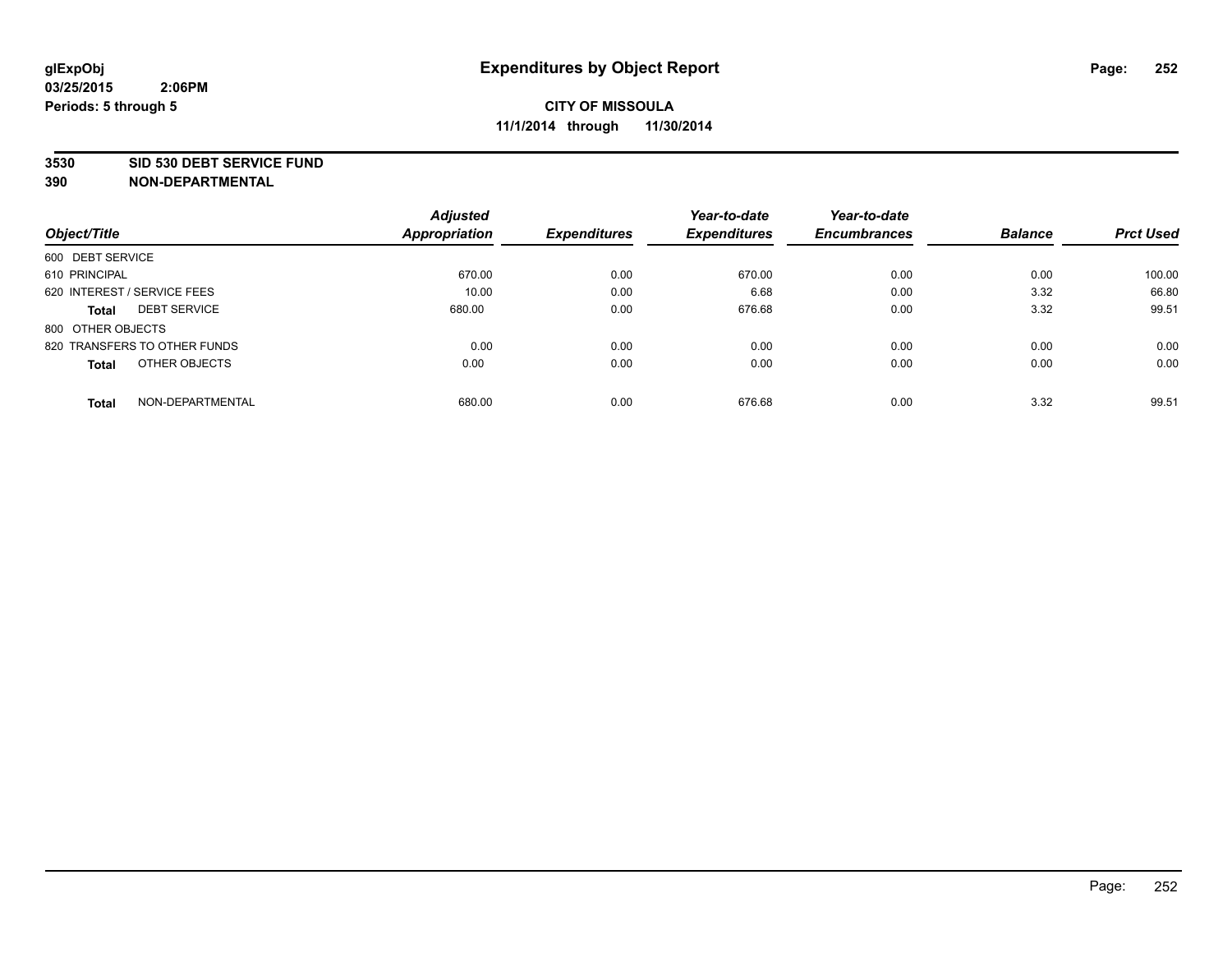### **3530 SID 530 DEBT SERVICE FUND**

| Object/Title      |                              | <b>Adjusted</b><br><b>Appropriation</b> | <b>Expenditures</b> | Year-to-date<br><b>Expenditures</b> | Year-to-date<br><b>Encumbrances</b> | <b>Balance</b> | <b>Prct Used</b> |
|-------------------|------------------------------|-----------------------------------------|---------------------|-------------------------------------|-------------------------------------|----------------|------------------|
| 600 DEBT SERVICE  |                              |                                         |                     |                                     |                                     |                |                  |
| 610 PRINCIPAL     |                              | 670.00                                  | 0.00                | 670.00                              | 0.00                                | 0.00           | 100.00           |
|                   | 620 INTEREST / SERVICE FEES  | 10.00                                   | 0.00                | 6.68                                | 0.00                                | 3.32           | 66.80            |
| <b>Total</b>      | <b>DEBT SERVICE</b>          | 680.00                                  | 0.00                | 676.68                              | 0.00                                | 3.32           | 99.51            |
| 800 OTHER OBJECTS |                              |                                         |                     |                                     |                                     |                |                  |
|                   | 820 TRANSFERS TO OTHER FUNDS | 0.00                                    | 0.00                | 0.00                                | 0.00                                | 0.00           | 0.00             |
| <b>Total</b>      | OTHER OBJECTS                | 0.00                                    | 0.00                | 0.00                                | 0.00                                | 0.00           | 0.00             |
| <b>Total</b>      | SID 530 DEBT SERVICE FUND    | 680.00                                  | 0.00                | 676.68                              | 0.00                                | 3.32           | 99.51            |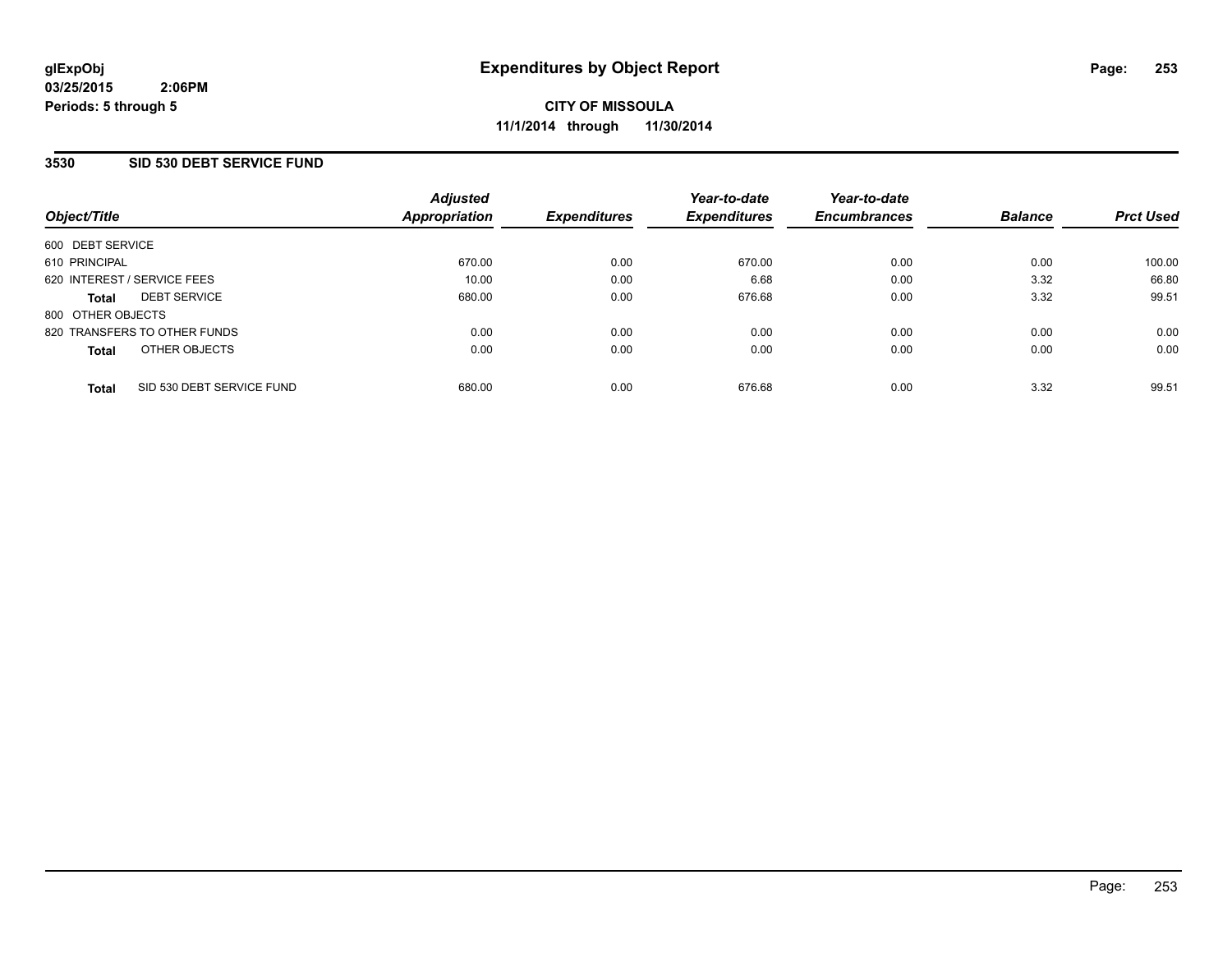### **3531 SID 531 HICKORY ST CALMING**

| Object/Title                     | <b>Adjusted</b><br>Appropriation | <b>Expenditures</b> | Year-to-date<br><b>Expenditures</b> | Year-to-date<br><b>Encumbrances</b> | <b>Balance</b> | <b>Prct Used</b> |
|----------------------------------|----------------------------------|---------------------|-------------------------------------|-------------------------------------|----------------|------------------|
| 800 OTHER OBJECTS                |                                  |                     |                                     |                                     |                |                  |
| 820 TRANSFERS TO OTHER FUNDS     | 0.00                             | 0.00                | 0.00                                | 0.00                                | 0.00           | 0.00             |
| OTHER OBJECTS<br><b>Total</b>    | 0.00                             | 0.00                | 0.00                                | 0.00                                | 0.00           | 0.00             |
| NON-DEPARTMENTAL<br><b>Total</b> | 0.00                             | 0.00                | 0.00                                | 0.00                                | 0.00           | 0.00             |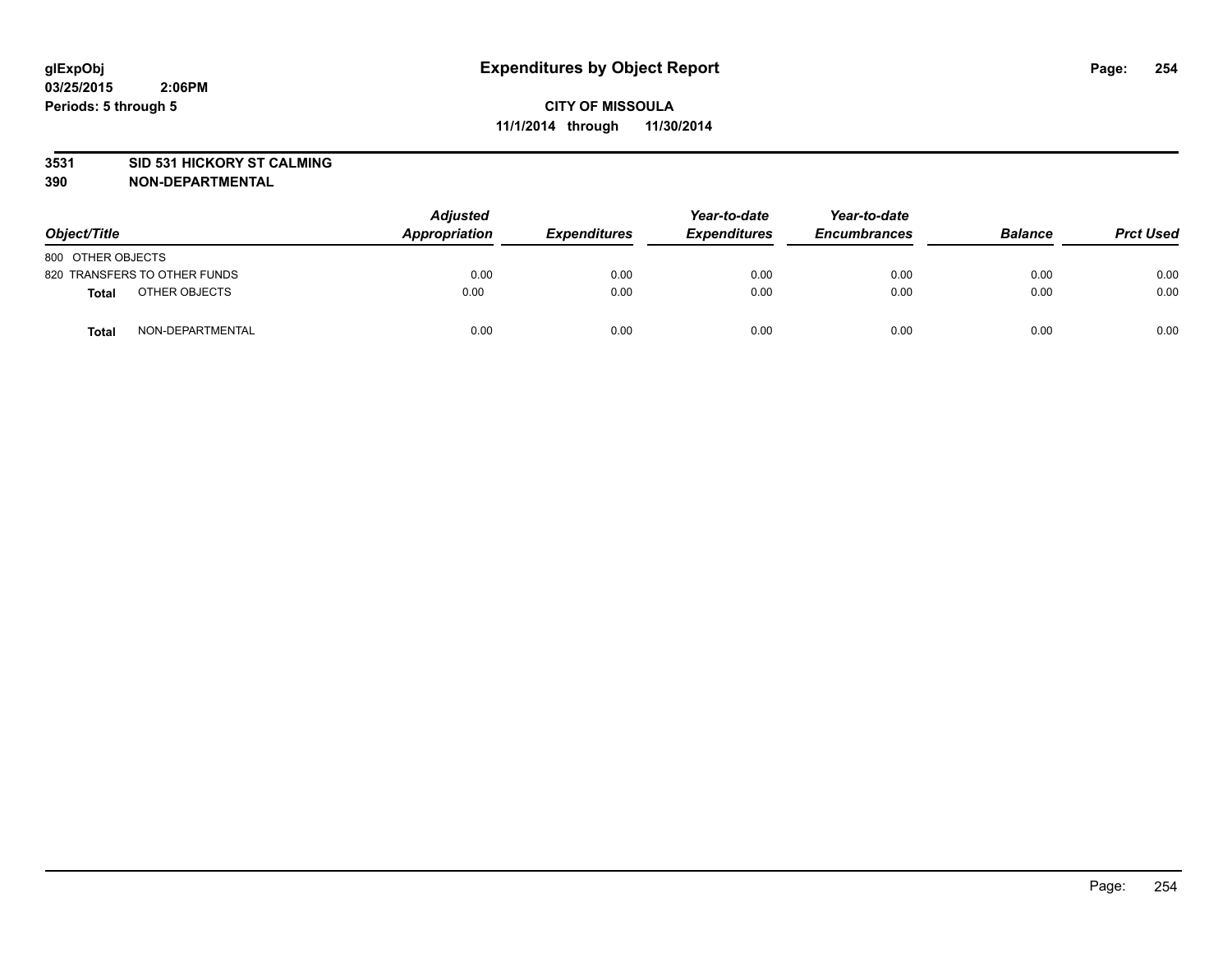**CITY OF MISSOULA 11/1/2014 through 11/30/2014**

### **3531 SID 531 HICKORY ST CALMING**

| Object/Title                               | <b>Adjusted</b><br>Appropriation | <b>Expenditures</b> | Year-to-date<br><b>Expenditures</b> | Year-to-date<br><b>Encumbrances</b> | <b>Balance</b> | <b>Prct Used</b> |
|--------------------------------------------|----------------------------------|---------------------|-------------------------------------|-------------------------------------|----------------|------------------|
| 800 OTHER OBJECTS                          |                                  |                     |                                     |                                     |                |                  |
| 820 TRANSFERS TO OTHER FUNDS               | 0.00                             | 0.00                | 0.00                                | 0.00                                | 0.00           | 0.00             |
| OTHER OBJECTS<br><b>Total</b>              | 0.00                             | 0.00                | 0.00                                | 0.00                                | 0.00           | 0.00             |
| SID 531 HICKORY ST CALMING<br><b>Total</b> | 0.00                             | 0.00                | 0.00                                | 0.00                                | 0.00           | 0.00             |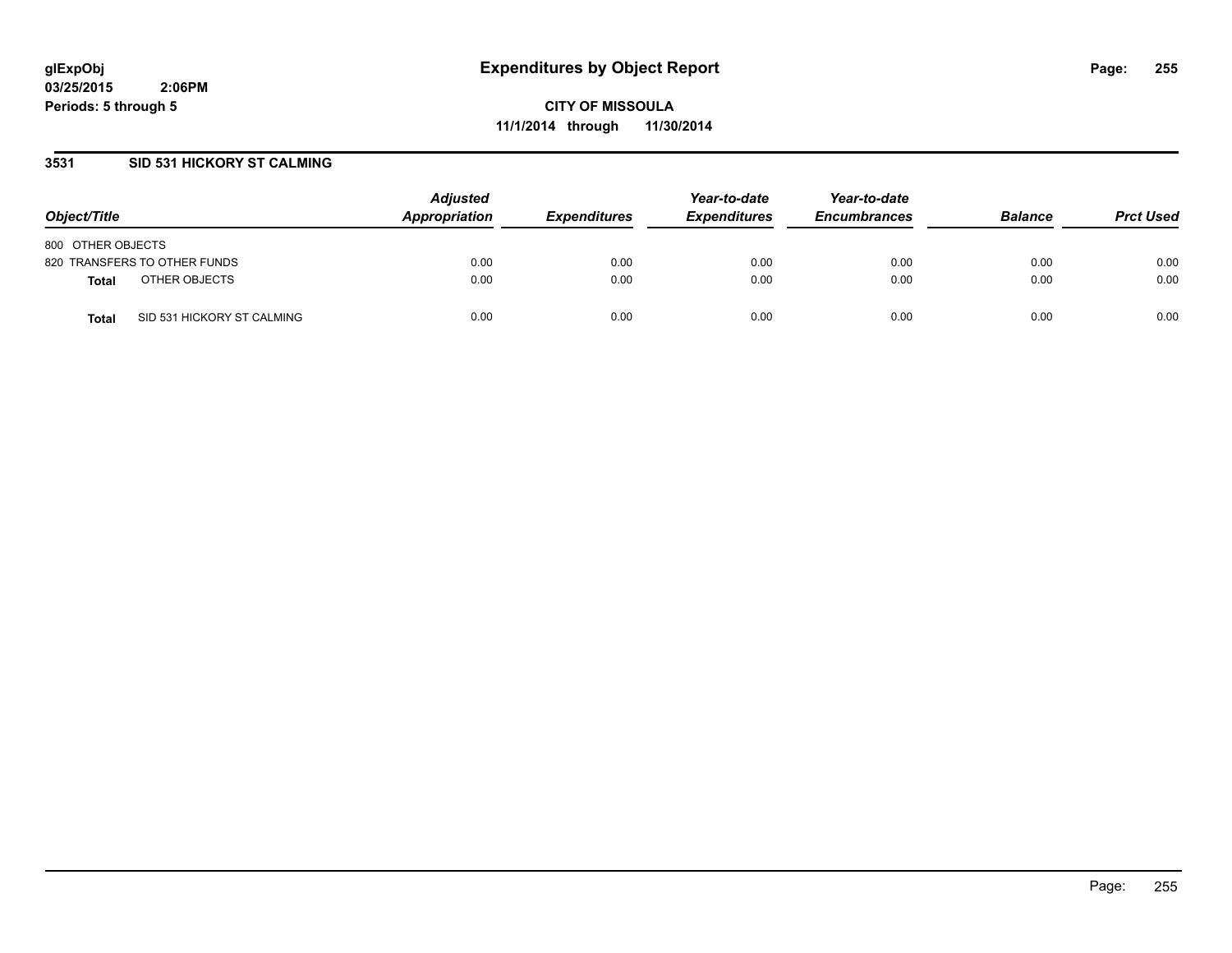### **3532 SID 532 DEBT SERVICE FUND**

| Object/Title                        | <b>Adjusted</b><br><b>Appropriation</b> | <b>Expenditures</b> | Year-to-date<br><b>Expenditures</b> | Year-to-date<br><b>Encumbrances</b> | <b>Balance</b> | <b>Prct Used</b> |
|-------------------------------------|-----------------------------------------|---------------------|-------------------------------------|-------------------------------------|----------------|------------------|
| 600 DEBT SERVICE                    |                                         |                     |                                     |                                     |                |                  |
|                                     |                                         |                     |                                     |                                     |                |                  |
| 610 PRINCIPAL                       | 30,000.00                               | 0.00                | 0.00                                | 0.00                                | 30,000.00      | 0.00             |
| 620 INTEREST / SERVICE FEES         | 13,363.00                               | 0.00                | 350.00                              | 0.00                                | 13,013.00      | 2.62             |
| <b>DEBT SERVICE</b><br><b>Total</b> | 43,363.00                               | 0.00                | 350.00                              | 0.00                                | 43,013.00      | 0.81             |
| NON-DEPARTMENTAL<br><b>Total</b>    | 43,363.00                               | 0.00                | 350.00                              | 0.00                                | 43,013.00      | 0.81             |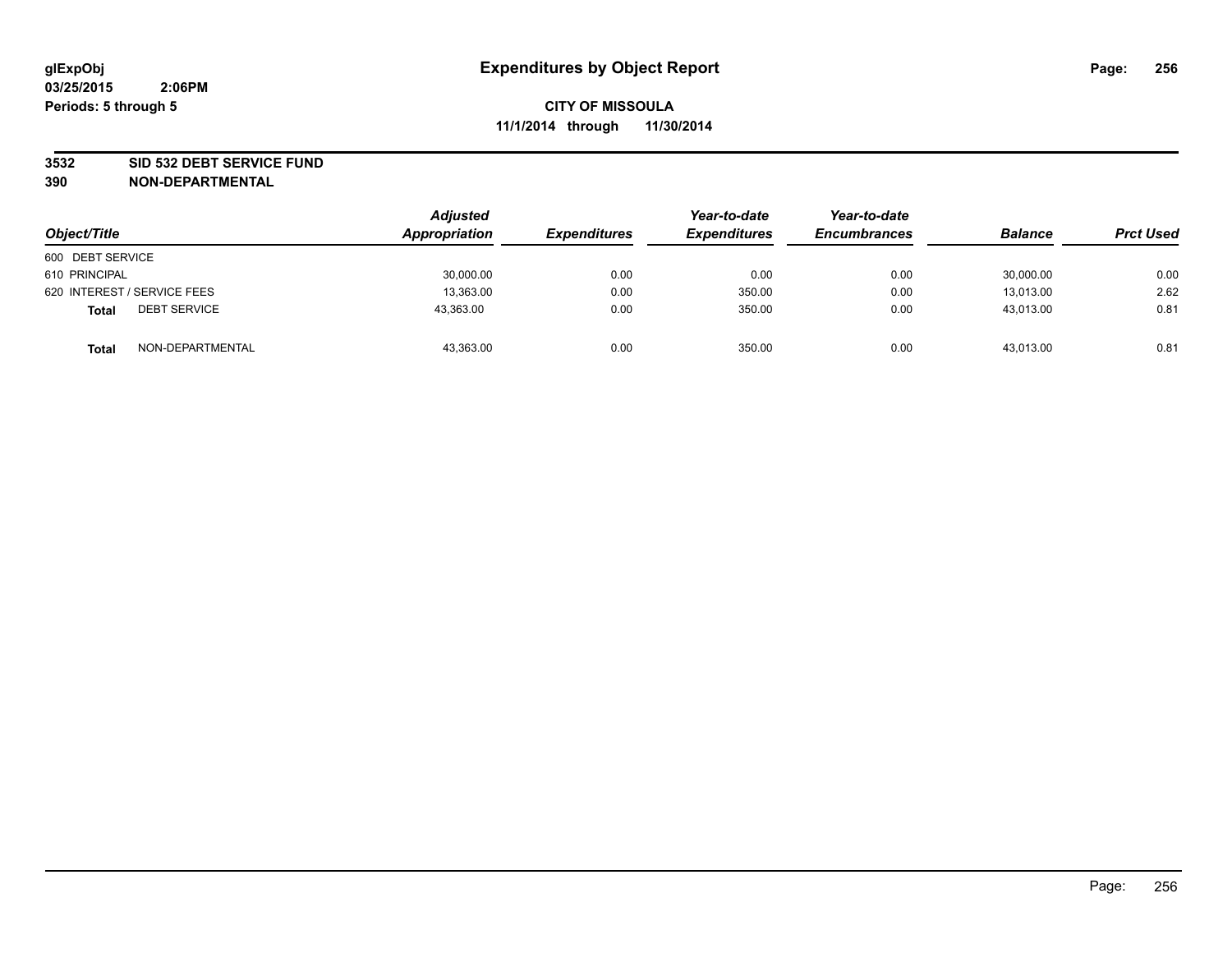### **3532 SID 532 DEBT SERVICE FUND**

| Object/Title                |                           | <b>Adjusted</b> |                     | Year-to-date        | Year-to-date<br><b>Encumbrances</b> | <b>Balance</b> |                  |
|-----------------------------|---------------------------|-----------------|---------------------|---------------------|-------------------------------------|----------------|------------------|
|                             |                           | Appropriation   | <b>Expenditures</b> | <b>Expenditures</b> |                                     |                | <b>Prct Used</b> |
| 600 DEBT SERVICE            |                           |                 |                     |                     |                                     |                |                  |
| 610 PRINCIPAL               |                           | 30,000.00       | 0.00                | 0.00                | 0.00                                | 30,000.00      | 0.00             |
| 620 INTEREST / SERVICE FEES |                           | 13,363.00       | 0.00                | 350.00              | 0.00                                | 13,013.00      | 2.62             |
| <b>Total</b>                | <b>DEBT SERVICE</b>       | 43,363.00       | 0.00                | 350.00              | 0.00                                | 43.013.00      | 0.81             |
| <b>Total</b>                | SID 532 DEBT SERVICE FUND | 43.363.00       | 0.00                | 350.00              | 0.00                                | 43.013.00      | 0.81             |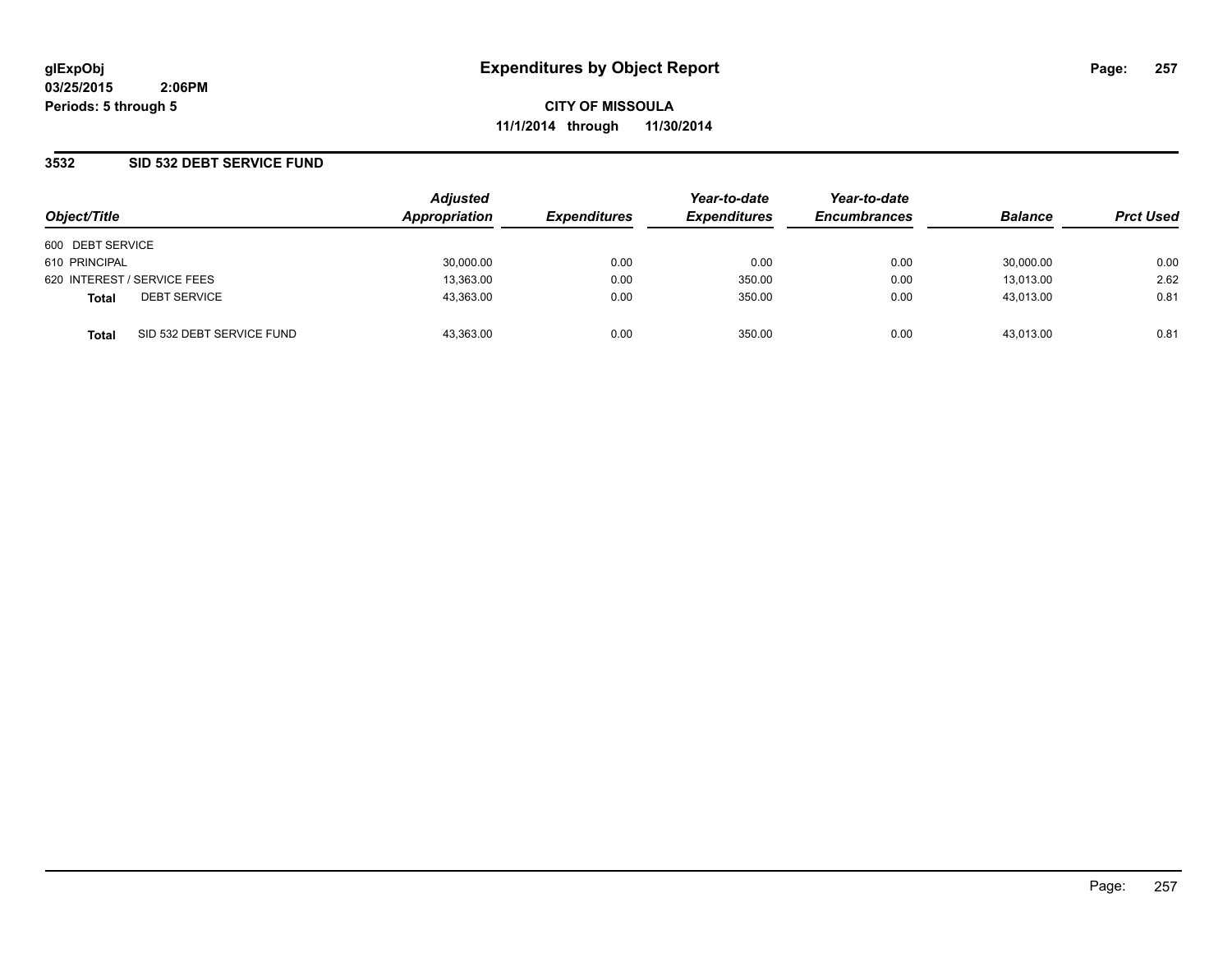#### **3533 GILBERT ST SEWER SID DEBT FUND**

| Object/Title      |                              | <b>Adjusted</b><br><b>Appropriation</b> | <b>Expenditures</b> | Year-to-date<br><b>Expenditures</b> | Year-to-date<br><b>Encumbrances</b> | <b>Balance</b> | <b>Prct Used</b> |
|-------------------|------------------------------|-----------------------------------------|---------------------|-------------------------------------|-------------------------------------|----------------|------------------|
| 500 FIXED CHARGES |                              |                                         |                     |                                     |                                     |                |                  |
| 500 FIXED CHARGES |                              | 0.00                                    | 0.00                | 0.00                                | 0.00                                | 0.00           | 0.00             |
| <b>Total</b>      | <b>FIXED CHARGES</b>         | 0.00                                    | 0.00                | 0.00                                | 0.00                                | 0.00           | 0.00             |
| 600 DEBT SERVICE  |                              |                                         |                     |                                     |                                     |                |                  |
| 610 PRINCIPAL     |                              | 12,000.00                               | 0.00                | 0.00                                | 0.00                                | 12,000.00      | 0.00             |
|                   | 620 INTEREST / SERVICE FEES  | 5.775.00                                | 0.00                | 0.00                                | 0.00                                | 5,775.00       | 0.00             |
| <b>Total</b>      | <b>DEBT SERVICE</b>          | 17,775.00                               | 0.00                | 0.00                                | 0.00                                | 17,775.00      | 0.00             |
| 800 OTHER OBJECTS |                              |                                         |                     |                                     |                                     |                |                  |
|                   | 820 TRANSFERS TO OTHER FUNDS | 0.00                                    | 0.00                | 0.00                                | 0.00                                | 0.00           | 0.00             |
| <b>Total</b>      | OTHER OBJECTS                | 0.00                                    | 0.00                | 0.00                                | 0.00                                | 0.00           | 0.00             |
| <b>Total</b>      | NON-DEPARTMENTAL             | 17,775.00                               | 0.00                | 0.00                                | 0.00                                | 17,775.00      | 0.00             |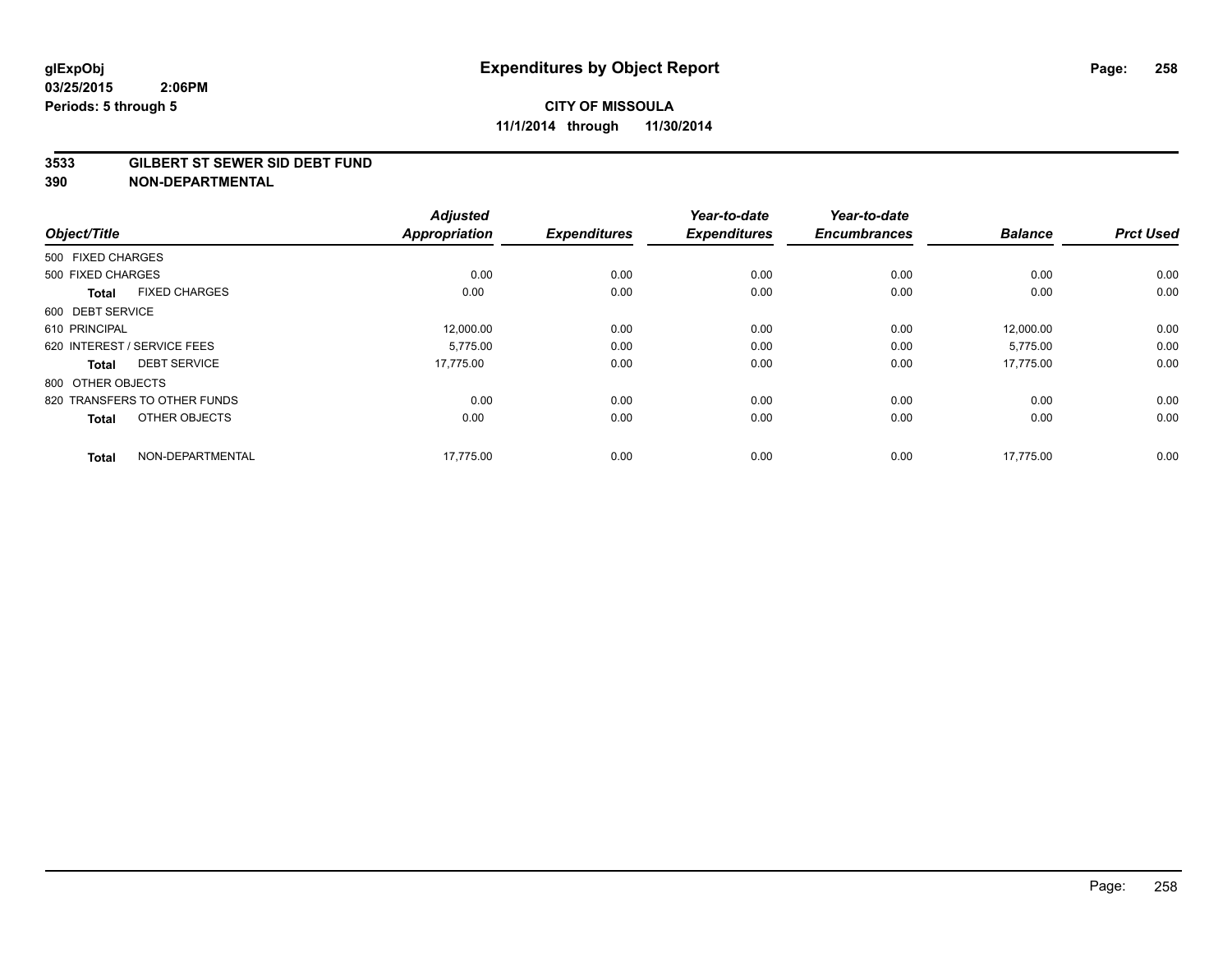**CITY OF MISSOULA 11/1/2014 through 11/30/2014**

# **3533 GILBERT ST SEWER SID DEBT FUND**

| Object/Title      |                                | <b>Adjusted</b><br>Appropriation | <b>Expenditures</b> | Year-to-date<br><b>Expenditures</b> | Year-to-date<br><b>Encumbrances</b> | <b>Balance</b> | <b>Prct Used</b> |
|-------------------|--------------------------------|----------------------------------|---------------------|-------------------------------------|-------------------------------------|----------------|------------------|
| 500 FIXED CHARGES |                                |                                  |                     |                                     |                                     |                |                  |
|                   |                                |                                  |                     |                                     |                                     |                |                  |
| 500 FIXED CHARGES |                                | 0.00                             | 0.00                | 0.00                                | 0.00                                | 0.00           | 0.00             |
| Total             | <b>FIXED CHARGES</b>           | 0.00                             | 0.00                | 0.00                                | 0.00                                | 0.00           | 0.00             |
| 600 DEBT SERVICE  |                                |                                  |                     |                                     |                                     |                |                  |
| 610 PRINCIPAL     |                                | 12,000.00                        | 0.00                | 0.00                                | 0.00                                | 12,000.00      | 0.00             |
|                   | 620 INTEREST / SERVICE FEES    | 5.775.00                         | 0.00                | 0.00                                | 0.00                                | 5,775.00       | 0.00             |
| <b>Total</b>      | <b>DEBT SERVICE</b>            | 17,775.00                        | 0.00                | 0.00                                | 0.00                                | 17.775.00      | 0.00             |
| 800 OTHER OBJECTS |                                |                                  |                     |                                     |                                     |                |                  |
|                   | 820 TRANSFERS TO OTHER FUNDS   | 0.00                             | 0.00                | 0.00                                | 0.00                                | 0.00           | 0.00             |
| Total             | OTHER OBJECTS                  | 0.00                             | 0.00                | 0.00                                | 0.00                                | 0.00           | 0.00             |
| <b>Total</b>      | GILBERT ST SEWER SID DEBT FUND | 17,775.00                        | 0.00                | 0.00                                | 0.00                                | 17.775.00      | 0.00             |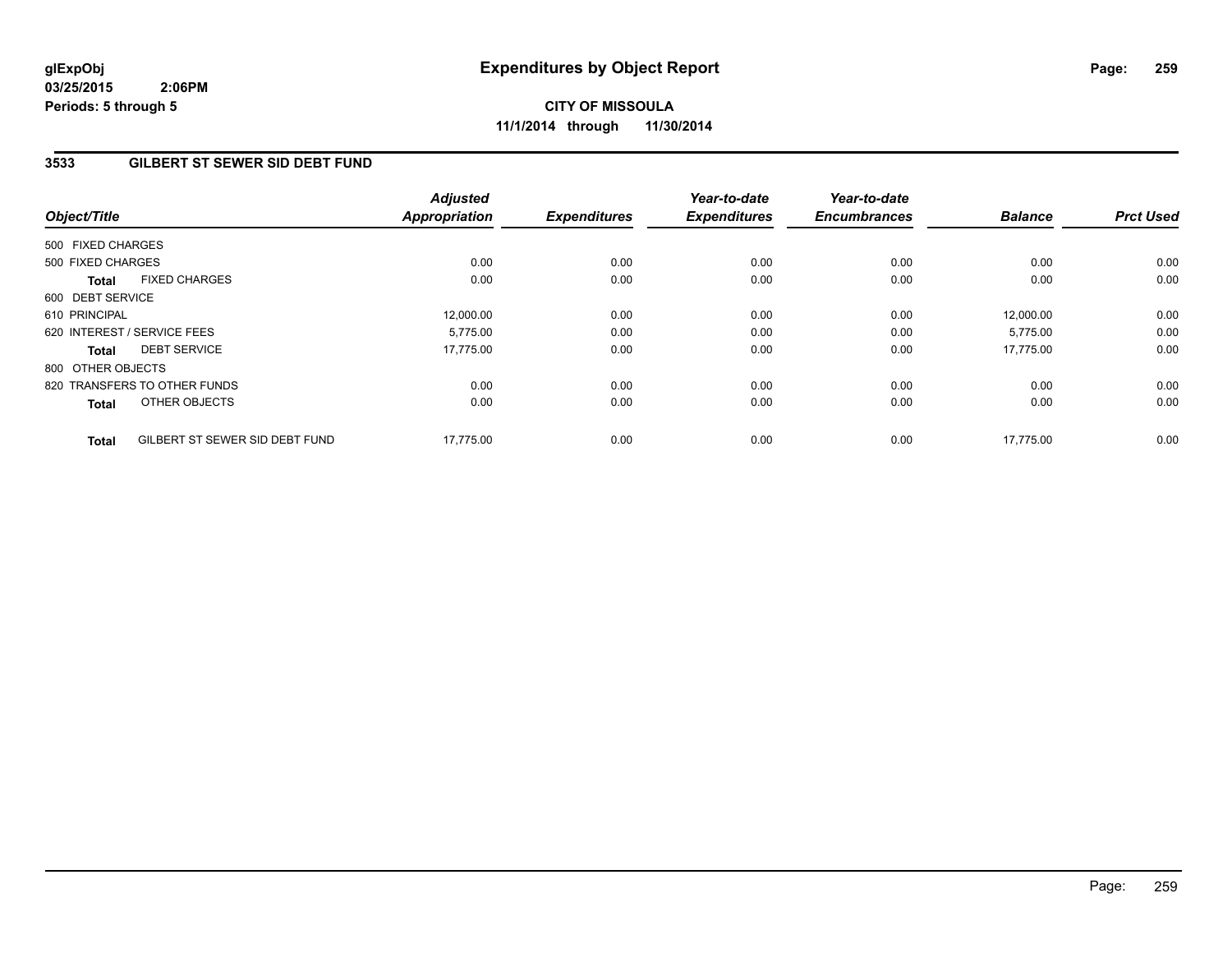#### **3534 LINCOLNWOOD SEWER PHASE I**

| Object/Title                        | <b>Adjusted</b><br>Appropriation | <b>Expenditures</b> | Year-to-date<br><b>Expenditures</b> | Year-to-date<br><b>Encumbrances</b> | <b>Balance</b> | <b>Prct Used</b> |
|-------------------------------------|----------------------------------|---------------------|-------------------------------------|-------------------------------------|----------------|------------------|
| 600 DEBT SERVICE                    |                                  |                     |                                     |                                     |                |                  |
| 610 PRINCIPAL                       | 12,000.00                        | 0.00                | 0.00                                | 0.00                                | 12,000.00      | 0.00             |
| 620 INTEREST / SERVICE FEES         | 6.413.00                         | 0.00                | 0.00                                | 0.00                                | 6.413.00       | 0.00             |
| <b>DEBT SERVICE</b><br><b>Total</b> | 18.413.00                        | 0.00                | 0.00                                | 0.00                                | 18,413.00      | 0.00             |
| NON-DEPARTMENTAL<br><b>Total</b>    | 18.413.00                        | 0.00                | 0.00                                | 0.00                                | 18.413.00      | 0.00             |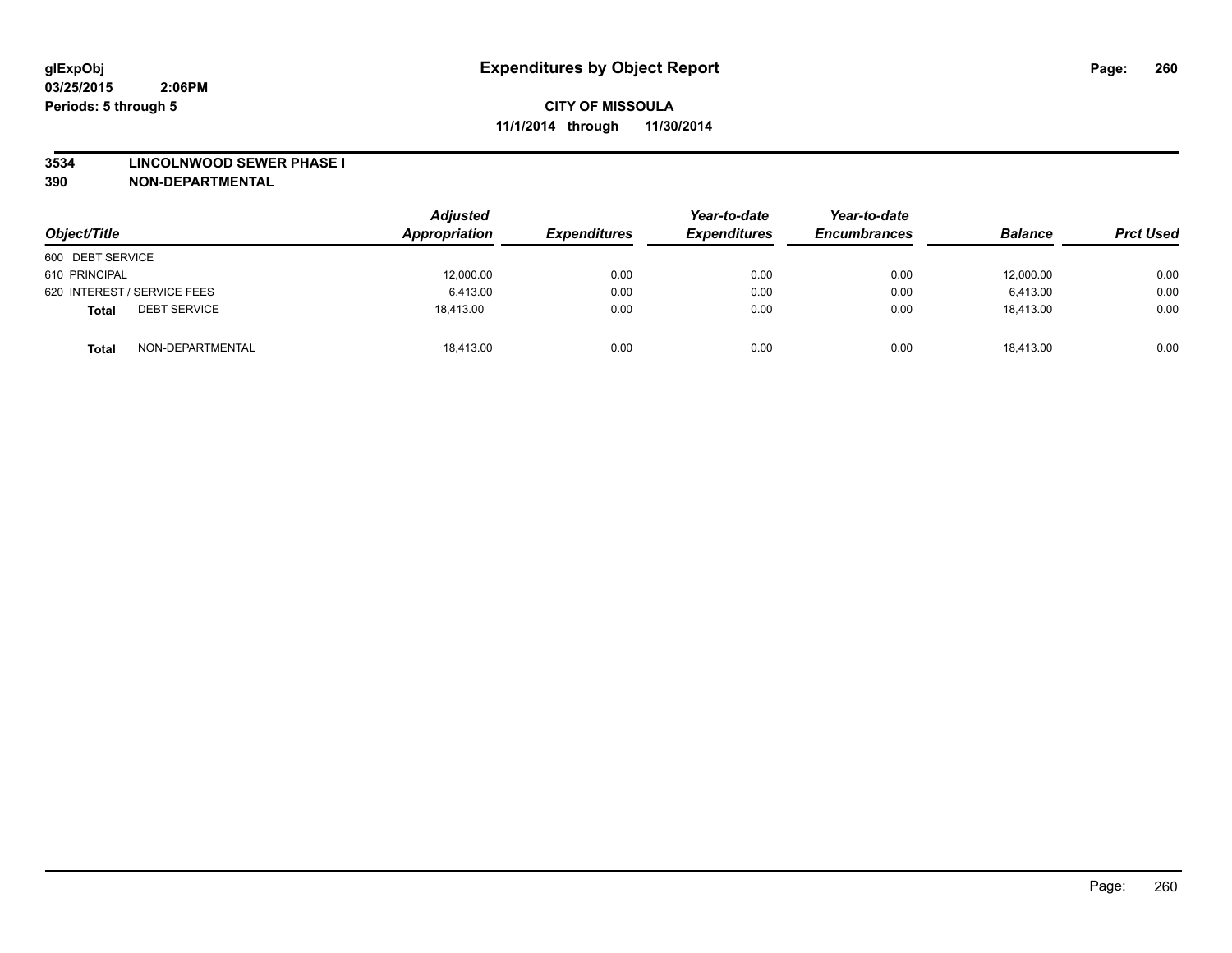**CITY OF MISSOULA 11/1/2014 through 11/30/2014**

### **3534 LINCOLNWOOD SEWER PHASE I**

| Object/Title     |                             | <b>Adjusted</b><br>Appropriation | <b>Expenditures</b> | Year-to-date<br><b>Expenditures</b> | Year-to-date<br><b>Encumbrances</b> | <b>Balance</b> | <b>Prct Used</b> |
|------------------|-----------------------------|----------------------------------|---------------------|-------------------------------------|-------------------------------------|----------------|------------------|
| 600 DEBT SERVICE |                             |                                  |                     |                                     |                                     |                |                  |
| 610 PRINCIPAL    |                             | 12,000.00                        | 0.00                | 0.00                                | 0.00                                | 12,000.00      | 0.00             |
|                  | 620 INTEREST / SERVICE FEES | 6.413.00                         | 0.00                | 0.00                                | 0.00                                | 6.413.00       | 0.00             |
| <b>Total</b>     | <b>DEBT SERVICE</b>         | 18.413.00                        | 0.00                | 0.00                                | 0.00                                | 18.413.00      | 0.00             |
| <b>Total</b>     | LINCOLNWOOD SEWER PHASE I   | 18.413.00                        | 0.00                | 0.00                                | 0.00                                | 18.413.00      | 0.00             |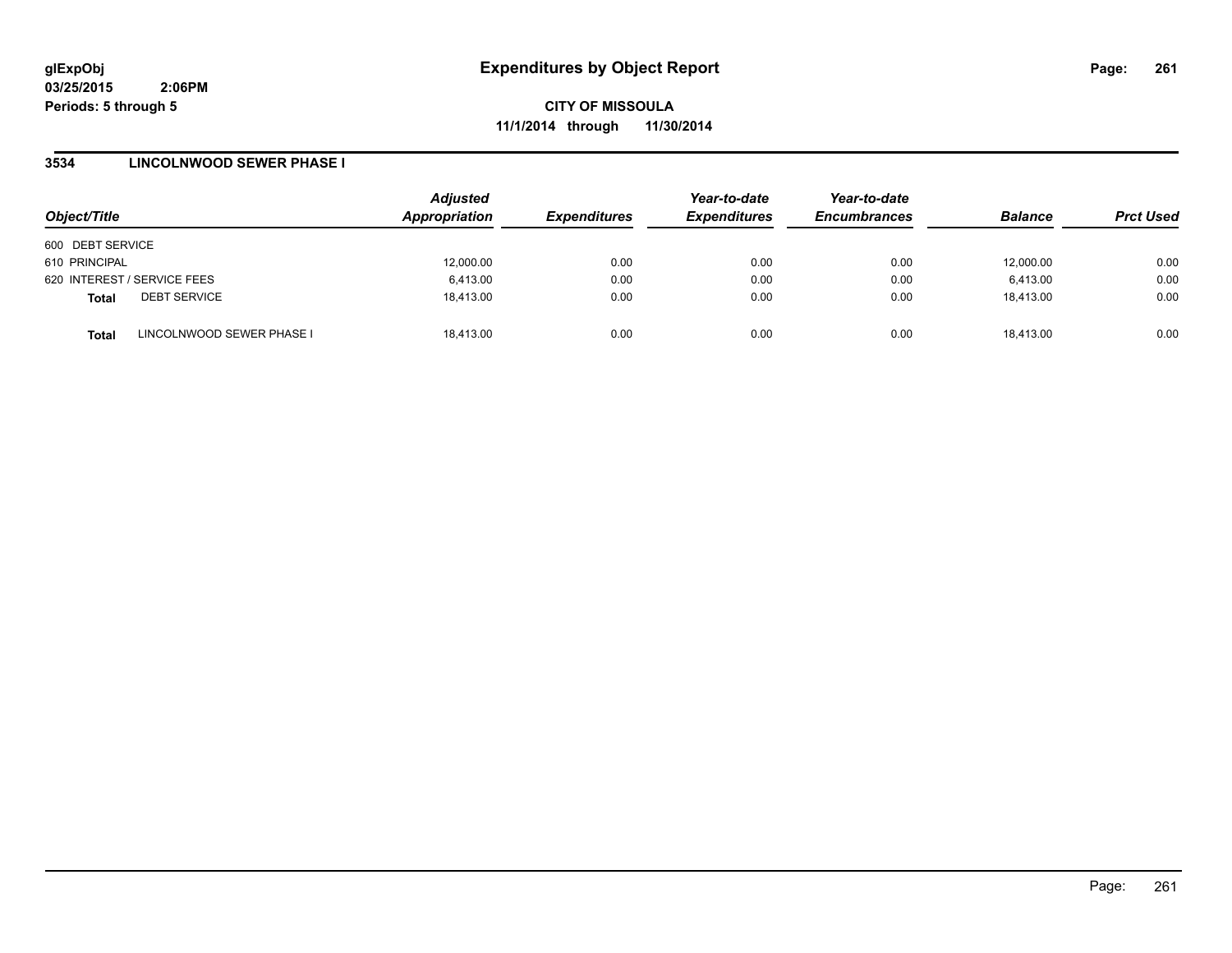### **3535 SLANT STREET TRAFFIC CALMING**

| Object/Title                         | <b>Adjusted</b><br><b>Appropriation</b> | <b>Expenditures</b> | Year-to-date<br><b>Expenditures</b> | Year-to-date<br><b>Encumbrances</b> | <b>Balance</b> | <b>Prct Used</b> |
|--------------------------------------|-----------------------------------------|---------------------|-------------------------------------|-------------------------------------|----------------|------------------|
| 500 FIXED CHARGES                    |                                         |                     |                                     |                                     |                |                  |
| 550 MERCHANT SERVICE FEES            | 0.00                                    | 0.00                | 0.00                                | 0.00                                | 0.00           | 0.00             |
| <b>FIXED CHARGES</b><br><b>Total</b> | 0.00                                    | 0.00                | 0.00                                | 0.00                                | 0.00           | 0.00             |
| 800 OTHER OBJECTS                    |                                         |                     |                                     |                                     |                |                  |
| 820 TRANSFERS TO OTHER FUNDS         | 0.00                                    | 0.00                | 0.00                                | 0.00                                | 0.00           | 0.00             |
| OTHER OBJECTS<br><b>Total</b>        | 0.00                                    | 0.00                | 0.00                                | 0.00                                | 0.00           | 0.00             |
| NON-DEPARTMENTAL<br><b>Total</b>     | 0.00                                    | 0.00                | 0.00                                | 0.00                                | 0.00           | 0.00             |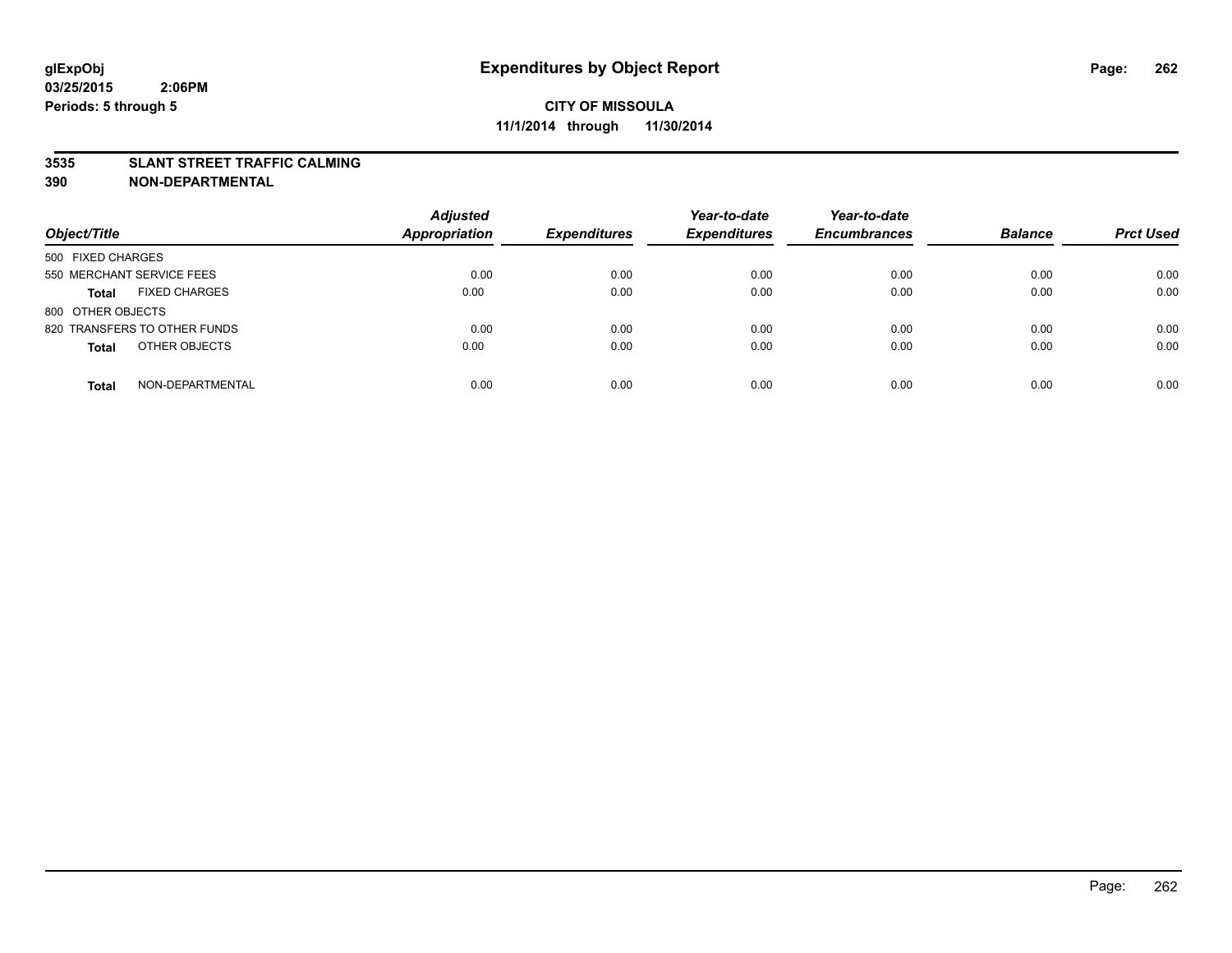**CITY OF MISSOULA 11/1/2014 through 11/30/2014**

### **3535 SLANT STREET TRAFFIC CALMING**

| Object/Title              |                              | <b>Adjusted</b><br>Appropriation | <b>Expenditures</b> | Year-to-date<br><b>Expenditures</b> | Year-to-date<br><b>Encumbrances</b> | <b>Balance</b> | <b>Prct Used</b> |
|---------------------------|------------------------------|----------------------------------|---------------------|-------------------------------------|-------------------------------------|----------------|------------------|
| 500 FIXED CHARGES         |                              |                                  |                     |                                     |                                     |                |                  |
| 550 MERCHANT SERVICE FEES |                              | 0.00                             | 0.00                | 0.00                                | 0.00                                | 0.00           | 0.00             |
| <b>Total</b>              | <b>FIXED CHARGES</b>         | 0.00                             | 0.00                | 0.00                                | 0.00                                | 0.00           | 0.00             |
| 800 OTHER OBJECTS         |                              |                                  |                     |                                     |                                     |                |                  |
|                           | 820 TRANSFERS TO OTHER FUNDS | 0.00                             | 0.00                | 0.00                                | 0.00                                | 0.00           | 0.00             |
| <b>Total</b>              | OTHER OBJECTS                | 0.00                             | 0.00                | 0.00                                | 0.00                                | 0.00           | 0.00             |
| <b>Total</b>              | SLANT STREET TRAFFIC CALMING | 0.00                             | 0.00                | 0.00                                | 0.00                                | 0.00           | 0.00             |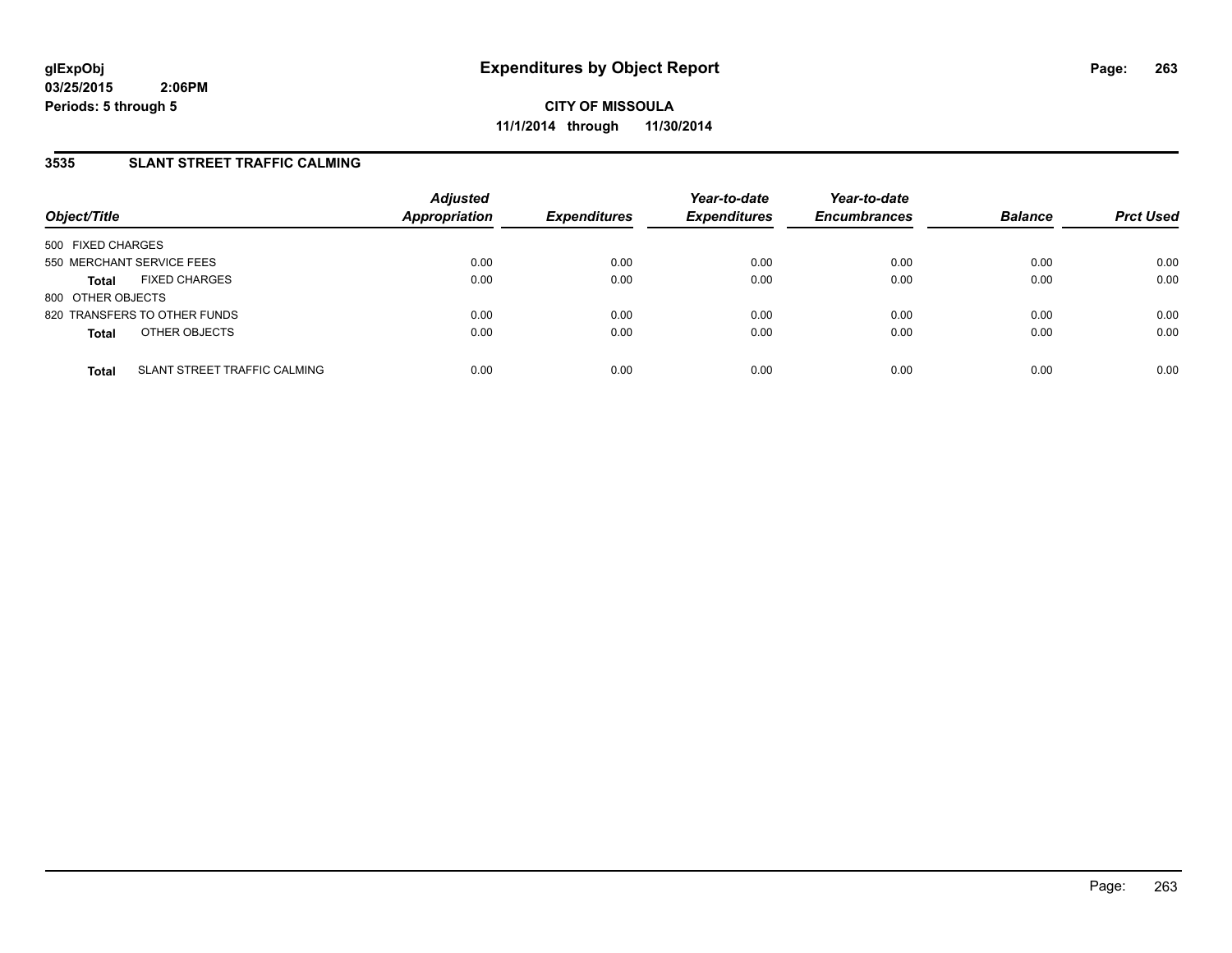#### **3536 LINCOLNWOOD SEWER PHASE II**

| Object/Title                        | <b>Adjusted</b><br>Appropriation | <b>Expenditures</b> | Year-to-date<br><b>Expenditures</b> | Year-to-date<br><b>Encumbrances</b> | <b>Balance</b> | <b>Prct Used</b> |
|-------------------------------------|----------------------------------|---------------------|-------------------------------------|-------------------------------------|----------------|------------------|
| 600 DEBT SERVICE                    |                                  |                     |                                     |                                     |                |                  |
| 610 PRINCIPAL                       | 20,000.00                        | 0.00                | 0.00                                | 0.00                                | 20,000.00      | 0.00             |
| 620 INTEREST / SERVICE FEES         | 11,100.00                        | 0.00                | 0.00                                | 0.00                                | 11,100.00      | 0.00             |
| <b>DEBT SERVICE</b><br><b>Total</b> | 31,100.00                        | 0.00                | 0.00                                | 0.00                                | 31,100.00      | 0.00             |
| NON-DEPARTMENTAL<br><b>Total</b>    | 31,100.00                        | 0.00                | 0.00                                | 0.00                                | 31,100.00      | 0.00             |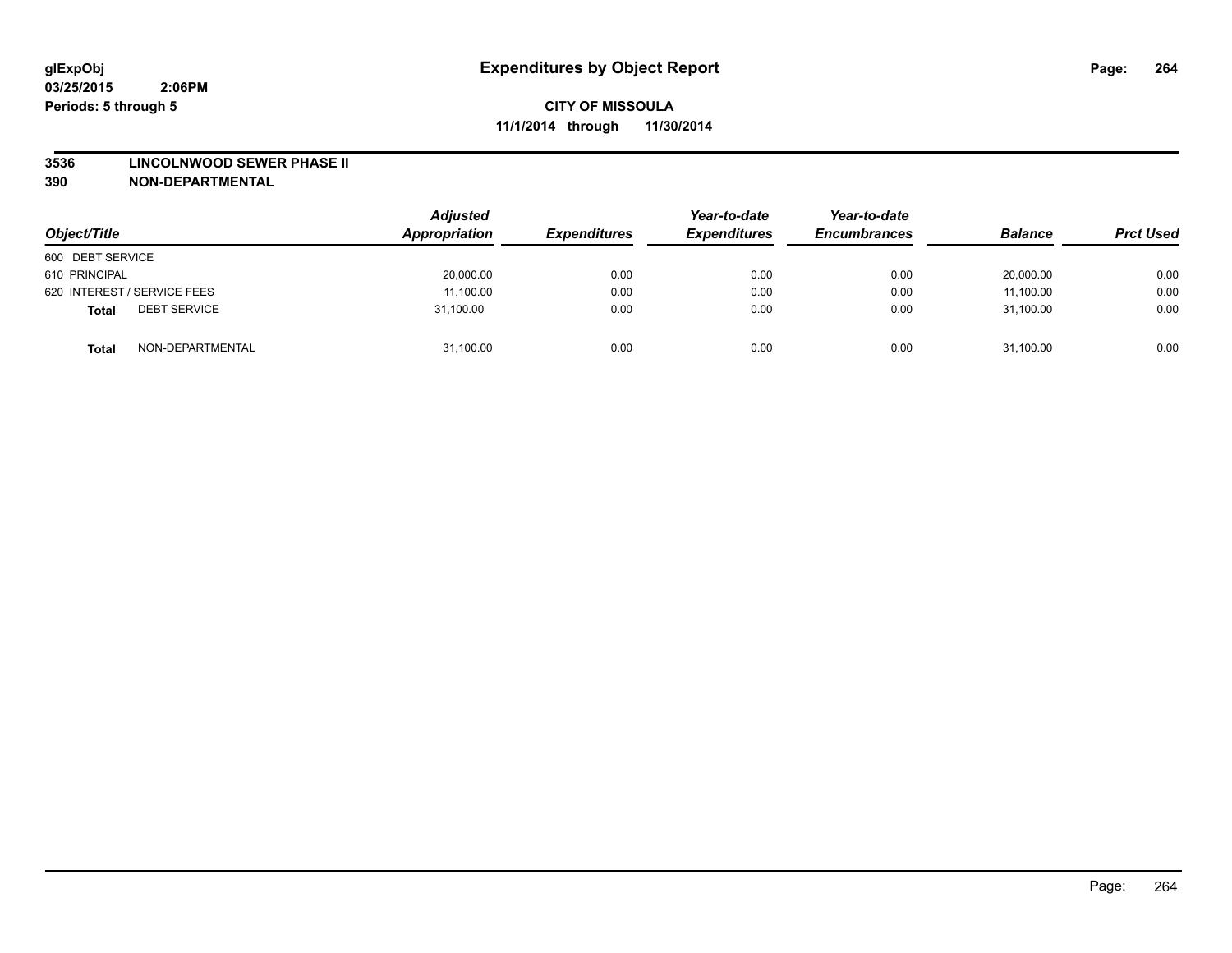**CITY OF MISSOULA 11/1/2014 through 11/30/2014**

### **3536 LINCOLNWOOD SEWER PHASE II**

| Object/Title                |                            | <b>Adjusted</b><br>Appropriation | <b>Expenditures</b> | Year-to-date<br><b>Expenditures</b> | Year-to-date<br><b>Encumbrances</b> | <b>Balance</b> | <b>Prct Used</b> |
|-----------------------------|----------------------------|----------------------------------|---------------------|-------------------------------------|-------------------------------------|----------------|------------------|
| 600 DEBT SERVICE            |                            |                                  |                     |                                     |                                     |                |                  |
| 610 PRINCIPAL               |                            | 20,000.00                        | 0.00                | 0.00                                | 0.00                                | 20.000.00      | 0.00             |
| 620 INTEREST / SERVICE FEES |                            | 11,100.00                        | 0.00                | 0.00                                | 0.00                                | 11,100.00      | 0.00             |
| <b>Total</b>                | <b>DEBT SERVICE</b>        | 31,100.00                        | 0.00                | 0.00                                | 0.00                                | 31.100.00      | 0.00             |
| <b>Total</b>                | LINCOLNWOOD SEWER PHASE II | 31,100.00                        | 0.00                | 0.00                                | 0.00                                | 31,100.00      | 0.00             |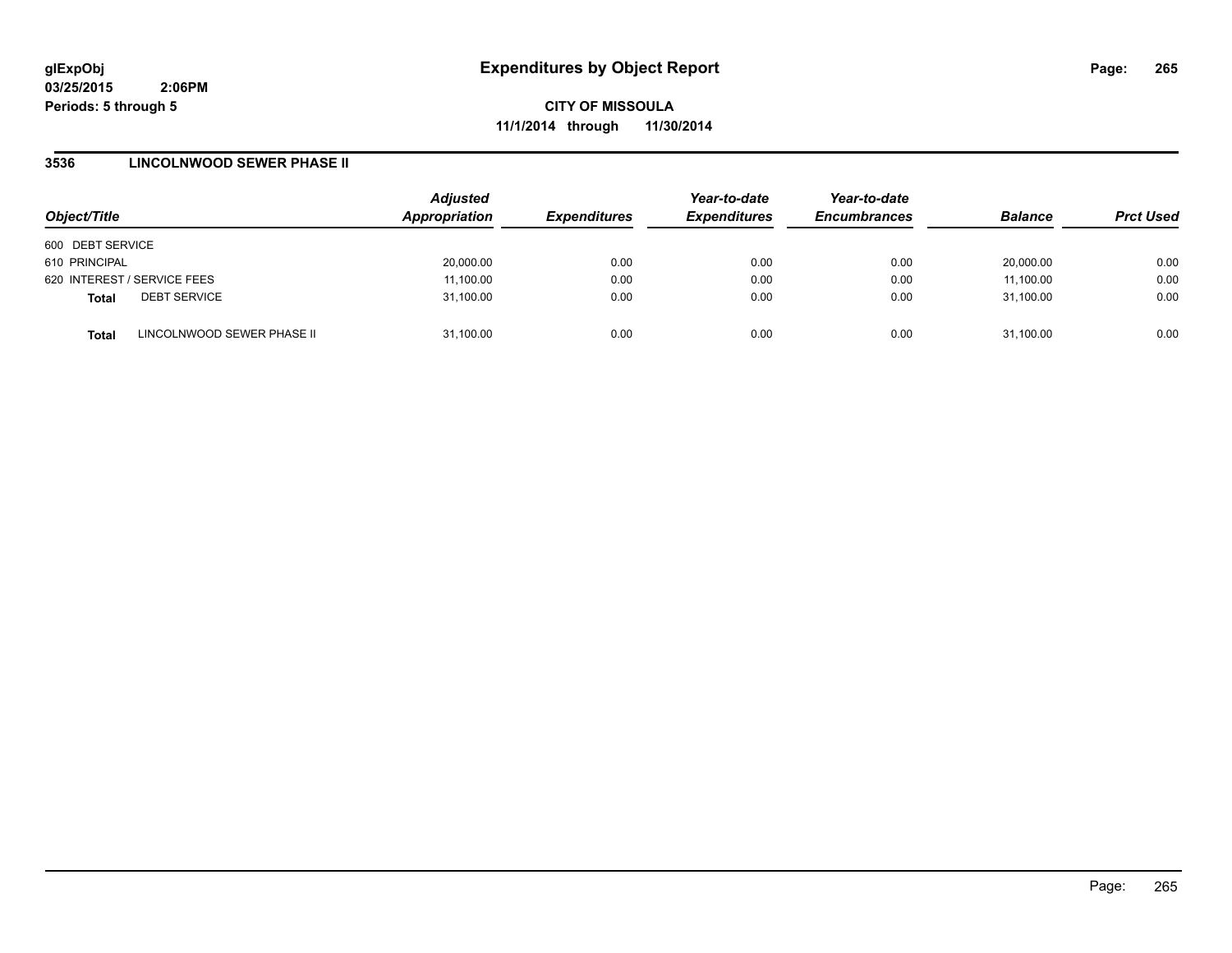#### **3539 SOUTH 4TH STREET W TRAFFIC**

| Object/Title                 | <b>Adjusted</b><br>Appropriation | <b>Expenditures</b> | Year-to-date<br><b>Expenditures</b> | Year-to-date<br><b>Encumbrances</b> | <b>Balance</b> | <b>Prct Used</b> |
|------------------------------|----------------------------------|---------------------|-------------------------------------|-------------------------------------|----------------|------------------|
| 800 OTHER OBJECTS            |                                  |                     |                                     |                                     |                |                  |
| 820 TRANSFERS TO OTHER FUNDS | 0.00                             | 0.00                | 0.00                                | 0.00                                | 0.00           | 0.00             |
| OTHER OBJECTS<br>Total       | 0.00                             | 0.00                | 0.00                                | 0.00                                | 0.00           | 0.00             |
| NON-DEPARTMENTAL<br>Total    | 0.00                             | 0.00                | 0.00                                | 0.00                                | 0.00           | 0.00             |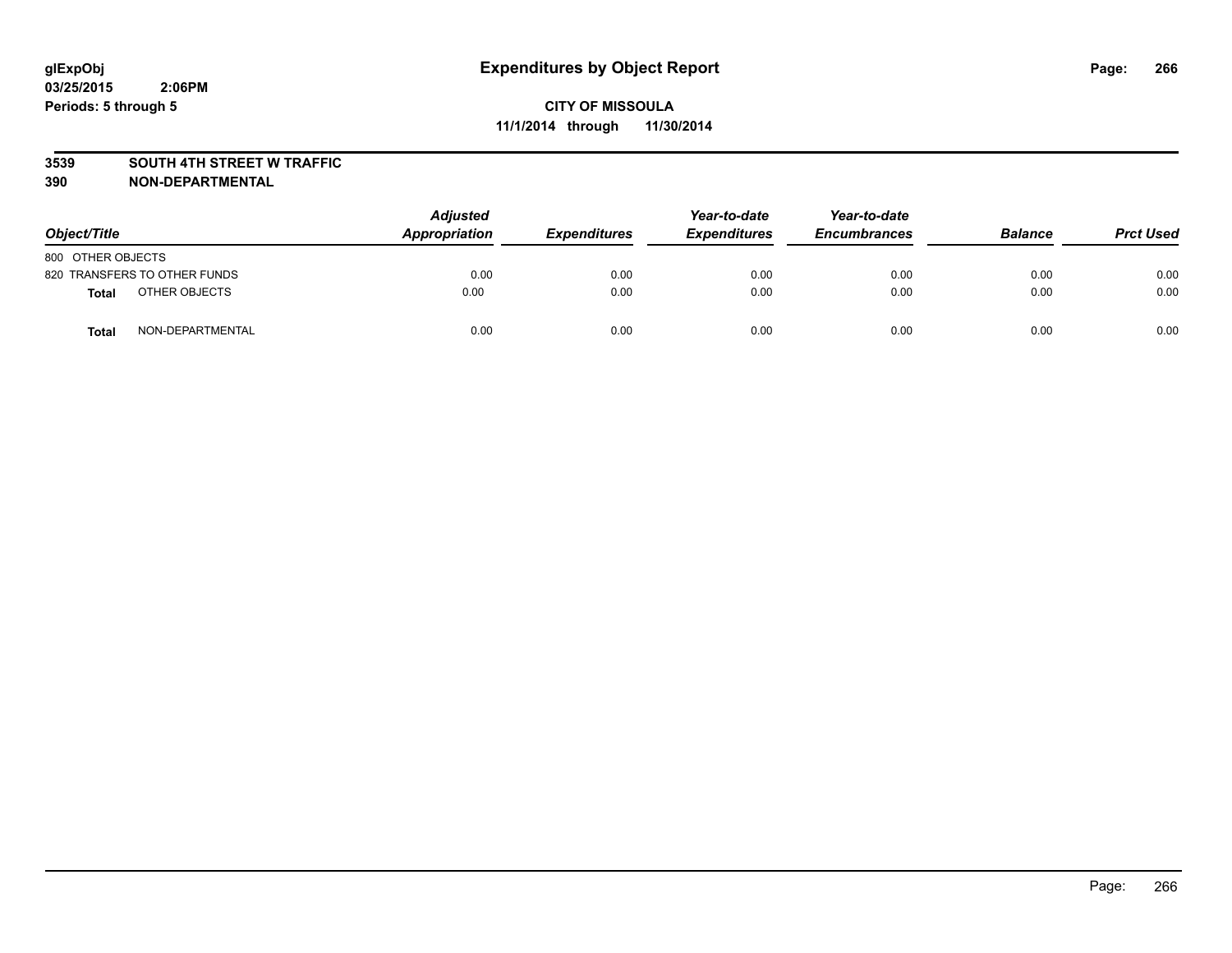**CITY OF MISSOULA 11/1/2014 through 11/30/2014**

### **3539 SOUTH 4TH STREET W TRAFFIC**

| Object/Title                               | <b>Adjusted</b><br>Appropriation | <b>Expenditures</b> | Year-to-date<br><b>Expenditures</b> | Year-to-date<br><b>Encumbrances</b> | <b>Balance</b> | <b>Prct Used</b> |
|--------------------------------------------|----------------------------------|---------------------|-------------------------------------|-------------------------------------|----------------|------------------|
| 800 OTHER OBJECTS                          |                                  |                     |                                     |                                     |                |                  |
| 820 TRANSFERS TO OTHER FUNDS               | 0.00                             | 0.00                | 0.00                                | 0.00                                | 0.00           | 0.00             |
| OTHER OBJECTS<br><b>Total</b>              | 0.00                             | 0.00                | 0.00                                | 0.00                                | 0.00           | 0.00             |
| SOUTH 4TH STREET W TRAFFIC<br><b>Total</b> | 0.00                             | 0.00                | 0.00                                | 0.00                                | 0.00           | 0.00             |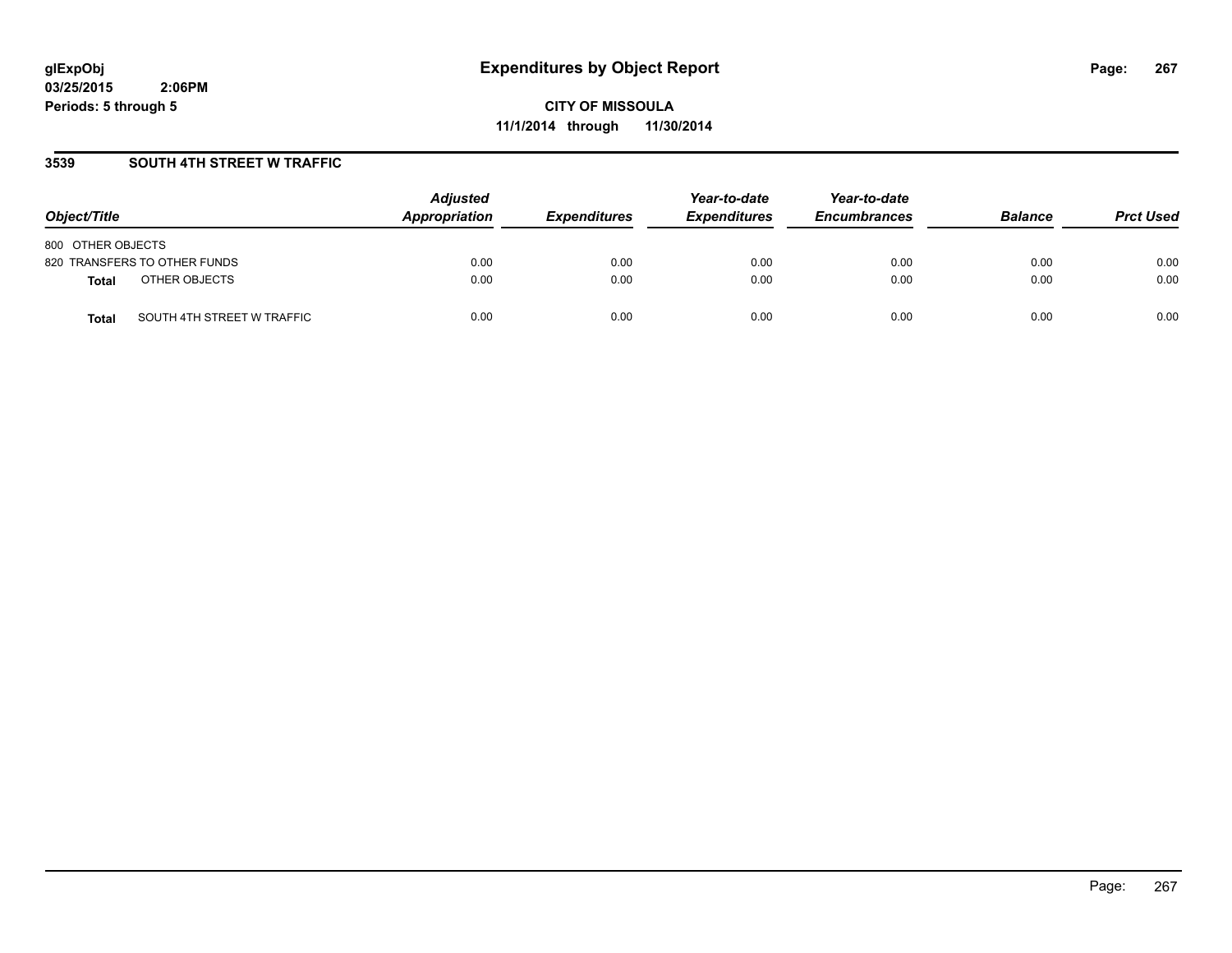#### **3540 SID 540 DEBT SERVICE FUND**

| Object/Title                        | <b>Adjusted</b><br>Appropriation | <b>Expenditures</b> | Year-to-date<br><b>Expenditures</b> | Year-to-date<br><b>Encumbrances</b> | <b>Balance</b> | <b>Prct Used</b> |
|-------------------------------------|----------------------------------|---------------------|-------------------------------------|-------------------------------------|----------------|------------------|
| 600 DEBT SERVICE                    |                                  |                     |                                     |                                     |                |                  |
| 610 PRINCIPAL                       | 70,000.00                        | 0.00                | 0.00                                | 0.00                                | 70,000.00      | 0.00             |
| 620 INTEREST / SERVICE FEES         | 52,098.00                        | 0.00                | 0.00                                | 0.00                                | 52.098.00      | 0.00             |
| <b>DEBT SERVICE</b><br><b>Total</b> | 122.098.00                       | 0.00                | 0.00                                | 0.00                                | 122.098.00     | 0.00             |
| NON-DEPARTMENTAL<br><b>Total</b>    | 122,098.00                       | 0.00                | 0.00                                | 0.00                                | 122,098.00     | 0.00             |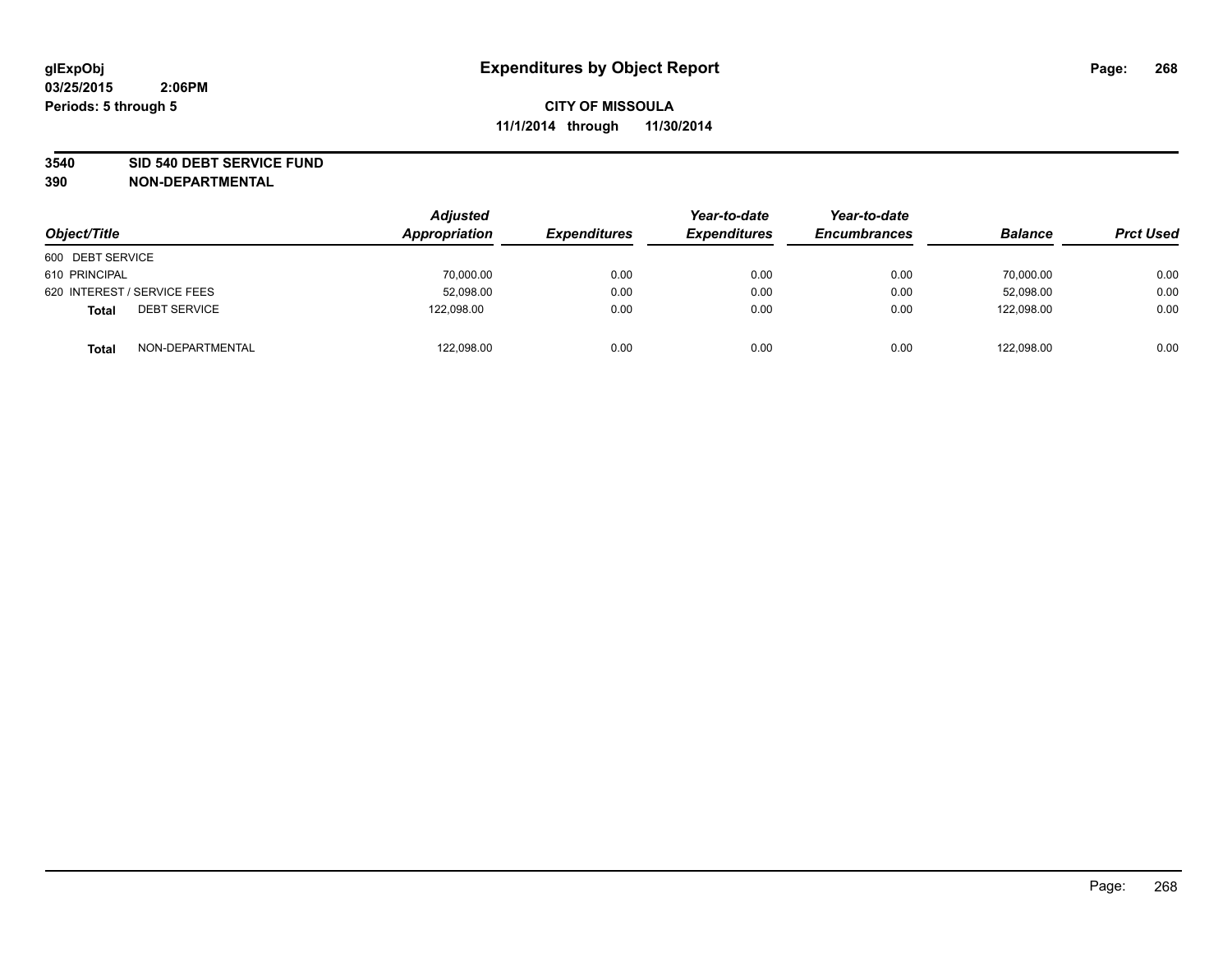**CITY OF MISSOULA 11/1/2014 through 11/30/2014**

### **3540 SID 540 DEBT SERVICE FUND**

| Object/Title                              | <b>Adjusted</b><br>Appropriation | <b>Expenditures</b> | Year-to-date<br><b>Expenditures</b> | Year-to-date<br><b>Encumbrances</b> | <b>Balance</b> | <b>Prct Used</b> |
|-------------------------------------------|----------------------------------|---------------------|-------------------------------------|-------------------------------------|----------------|------------------|
|                                           |                                  |                     |                                     |                                     |                |                  |
| 600 DEBT SERVICE                          |                                  |                     |                                     |                                     |                |                  |
| 610 PRINCIPAL                             | 70,000.00                        | 0.00                | 0.00                                | 0.00                                | 70,000.00      | 0.00             |
| 620 INTEREST / SERVICE FEES               | 52,098.00                        | 0.00                | 0.00                                | 0.00                                | 52,098.00      | 0.00             |
| <b>DEBT SERVICE</b><br><b>Total</b>       | 122,098.00                       | 0.00                | 0.00                                | 0.00                                | 122.098.00     | 0.00             |
| SID 540 DEBT SERVICE FUND<br><b>Total</b> | 122.098.00                       | 0.00                | 0.00                                | 0.00                                | 122.098.00     | 0.00             |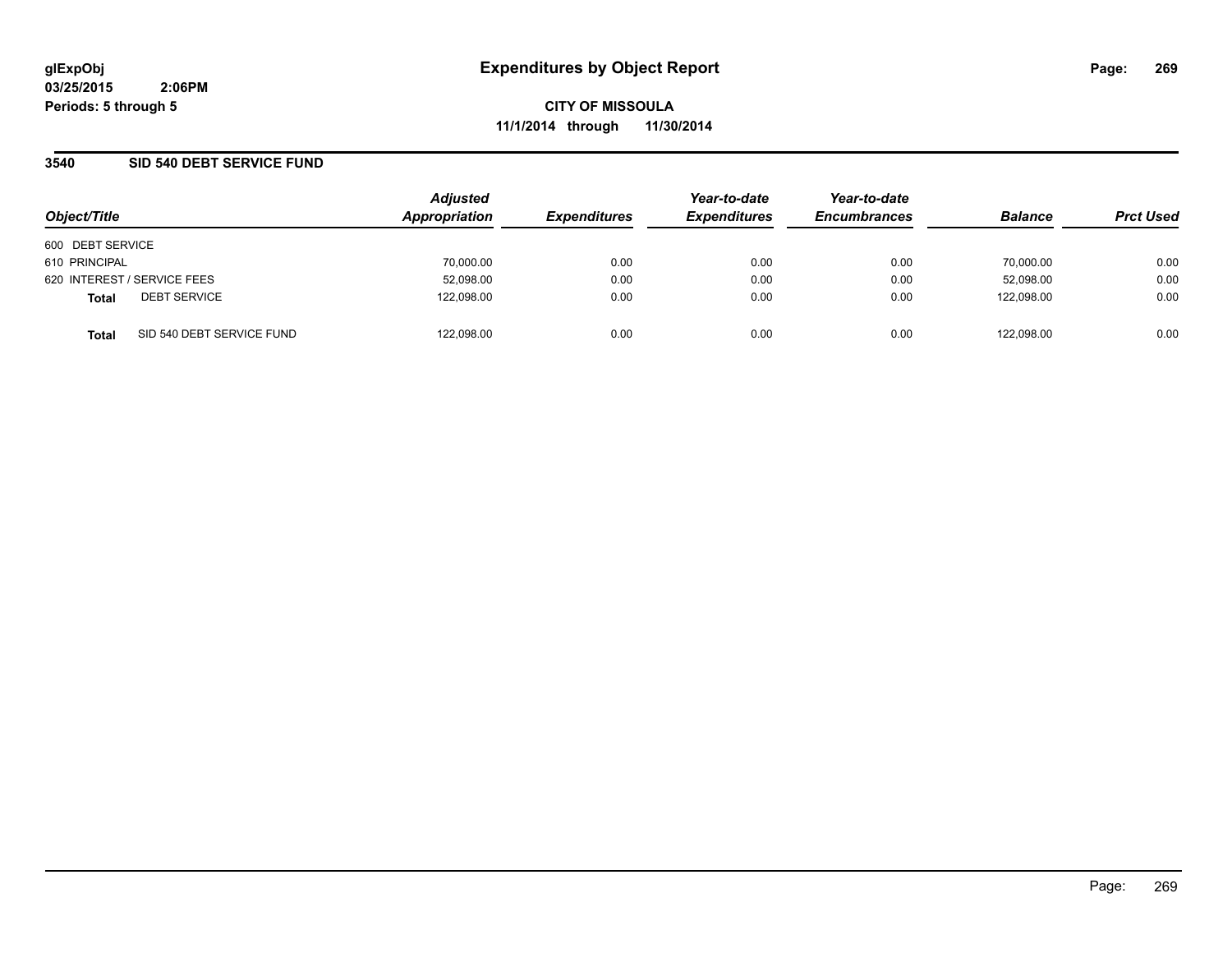#### **3541 SID 541 DEBT SERVICE**

| Object/Title                |                      | <b>Adjusted</b><br><b>Appropriation</b> | <b>Expenditures</b> | Year-to-date<br><b>Expenditures</b> | Year-to-date<br><b>Encumbrances</b> | <b>Balance</b> | <b>Prct Used</b> |
|-----------------------------|----------------------|-----------------------------------------|---------------------|-------------------------------------|-------------------------------------|----------------|------------------|
|                             |                      |                                         |                     |                                     |                                     |                |                  |
| 500 FIXED CHARGES           |                      |                                         |                     |                                     |                                     |                |                  |
| 550 MERCHANT SERVICE FEES   |                      | 0.00                                    | 0.00                | 0.00                                | 0.00                                | 0.00           | 0.00             |
| <b>Total</b>                | <b>FIXED CHARGES</b> | 0.00                                    | 0.00                | 0.00                                | 0.00                                | 0.00           | 0.00             |
| 600 DEBT SERVICE            |                      |                                         |                     |                                     |                                     |                |                  |
| 610 PRINCIPAL               |                      | 30.000.00                               | 0.00                | 0.00                                | 0.00                                | 30.000.00      | 0.00             |
| 620 INTEREST / SERVICE FEES |                      | 30,383.00                               | 0.00                | 300.00                              | 0.00                                | 30,083.00      | 0.99             |
| <b>Total</b>                | <b>DEBT SERVICE</b>  | 60,383.00                               | 0.00                | 300.00                              | 0.00                                | 60.083.00      | 0.50             |
| <b>Total</b>                | NON-DEPARTMENTAL     | 60.383.00                               | 0.00                | 300.00                              | 0.00                                | 60,083.00      | 0.50             |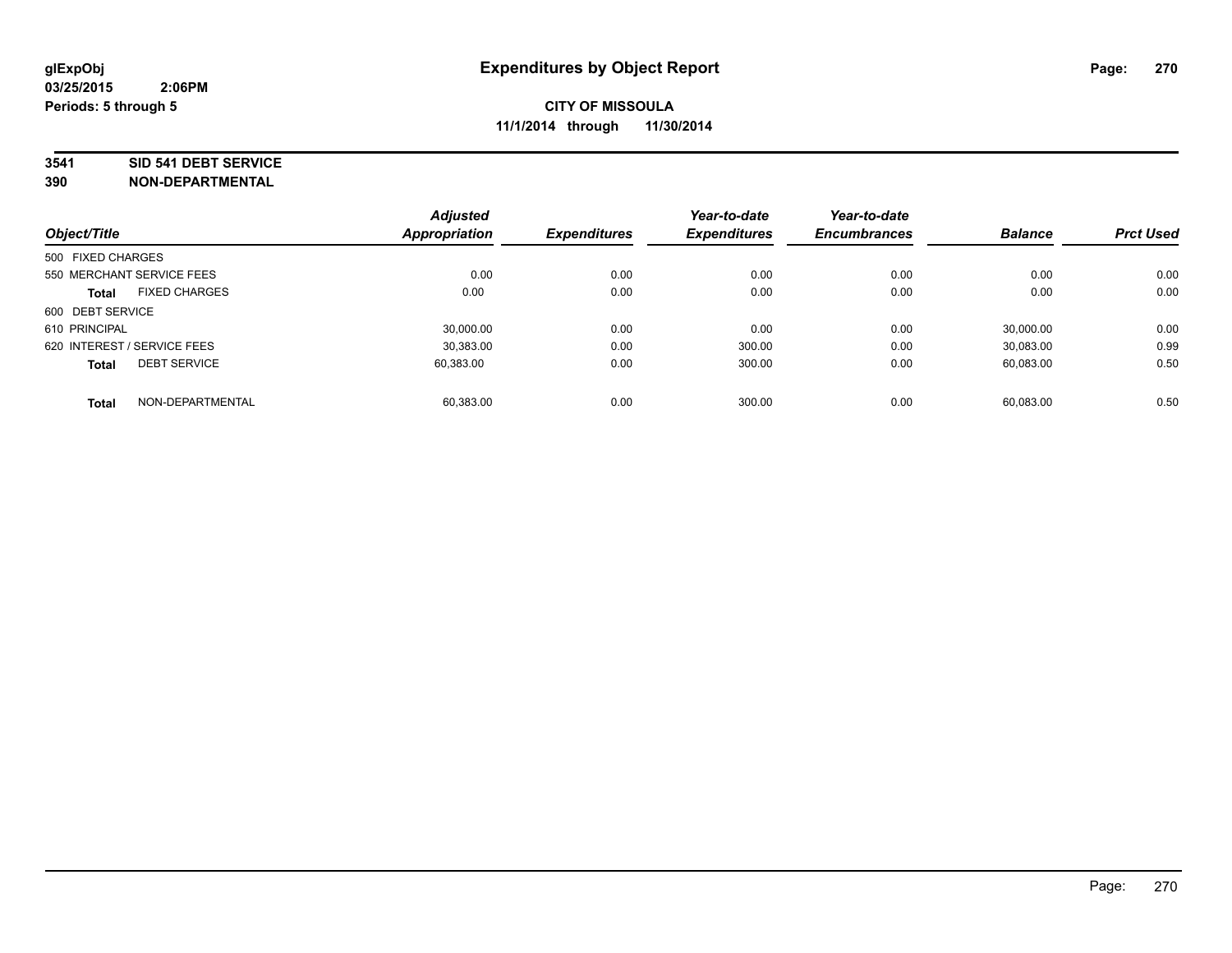**CITY OF MISSOULA 11/1/2014 through 11/30/2014**

### **3541 SID 541 DEBT SERVICE**

| Object/Title                         | <b>Adjusted</b><br><b>Appropriation</b> | <b>Expenditures</b> | Year-to-date<br><b>Expenditures</b> | Year-to-date<br><b>Encumbrances</b> | <b>Balance</b> | <b>Prct Used</b> |
|--------------------------------------|-----------------------------------------|---------------------|-------------------------------------|-------------------------------------|----------------|------------------|
| 500 FIXED CHARGES                    |                                         |                     |                                     |                                     |                |                  |
| 550 MERCHANT SERVICE FEES            | 0.00                                    | 0.00                | 0.00                                | 0.00                                | 0.00           | 0.00             |
| <b>FIXED CHARGES</b><br><b>Total</b> | 0.00                                    | 0.00                | 0.00                                | 0.00                                | 0.00           | 0.00             |
| 600 DEBT SERVICE                     |                                         |                     |                                     |                                     |                |                  |
| 610 PRINCIPAL                        | 30.000.00                               | 0.00                | 0.00                                | 0.00                                | 30.000.00      | 0.00             |
| 620 INTEREST / SERVICE FEES          | 30.383.00                               | 0.00                | 300.00                              | 0.00                                | 30.083.00      | 0.99             |
| <b>DEBT SERVICE</b><br><b>Total</b>  | 60.383.00                               | 0.00                | 300.00                              | 0.00                                | 60.083.00      | 0.50             |
| SID 541 DEBT SERVICE<br>Total        | 60.383.00                               | 0.00                | 300.00                              | 0.00                                | 60.083.00      | 0.50             |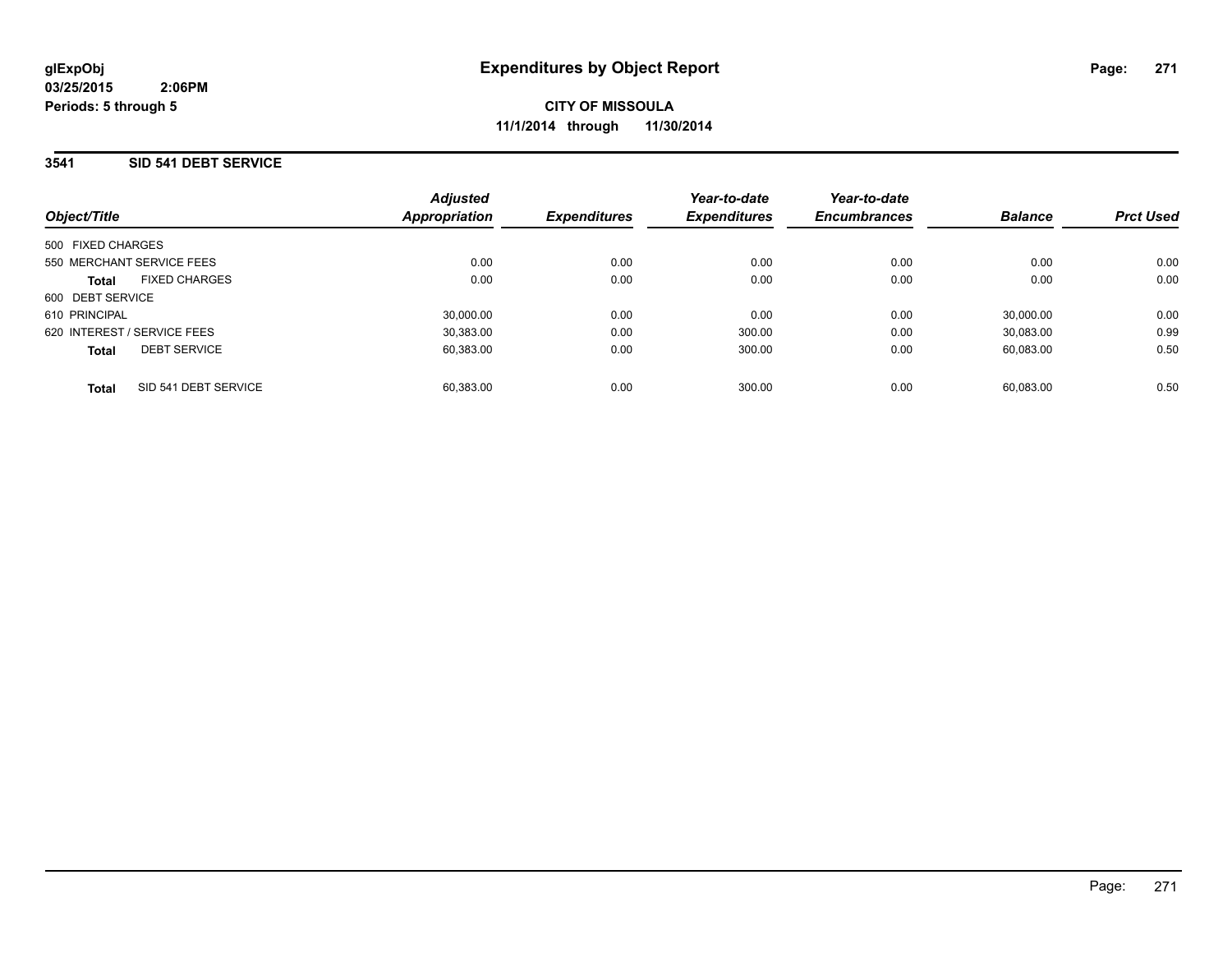#### **3543 SID 543 DEBT SERVICE**

|                                  | <b>Adjusted</b><br><b>Appropriation</b> | <b>Expenditures</b> | Year-to-date<br><b>Expenditures</b> | Year-to-date<br><b>Encumbrances</b> | <b>Balance</b> | <b>Prct Used</b> |
|----------------------------------|-----------------------------------------|---------------------|-------------------------------------|-------------------------------------|----------------|------------------|
| Object/Title                     |                                         |                     |                                     |                                     |                |                  |
| 600 DEBT SERVICE                 |                                         |                     |                                     |                                     |                |                  |
| 610 PRINCIPAL                    | 0.00                                    | 0.00                | 0.00                                | 0.00                                | 0.00           | 0.00             |
| 620 INTEREST / SERVICE FEES      | 0.00                                    | 0.00                | 0.00                                | 0.00                                | 0.00           | 0.00             |
| <b>DEBT SERVICE</b><br>Total     | 0.00                                    | 0.00                | 0.00                                | 0.00                                | 0.00           | 0.00             |
| 800 OTHER OBJECTS                |                                         |                     |                                     |                                     |                |                  |
| 820 TRANSFERS TO OTHER FUNDS     | 0.00                                    | 0.00                | 0.00                                | 0.00                                | 0.00           | 0.00             |
| OTHER OBJECTS<br><b>Total</b>    | 0.00                                    | 0.00                | 0.00                                | 0.00                                | 0.00           | 0.00             |
| NON-DEPARTMENTAL<br><b>Total</b> | 0.00                                    | 0.00                | 0.00                                | 0.00                                | 0.00           | 0.00             |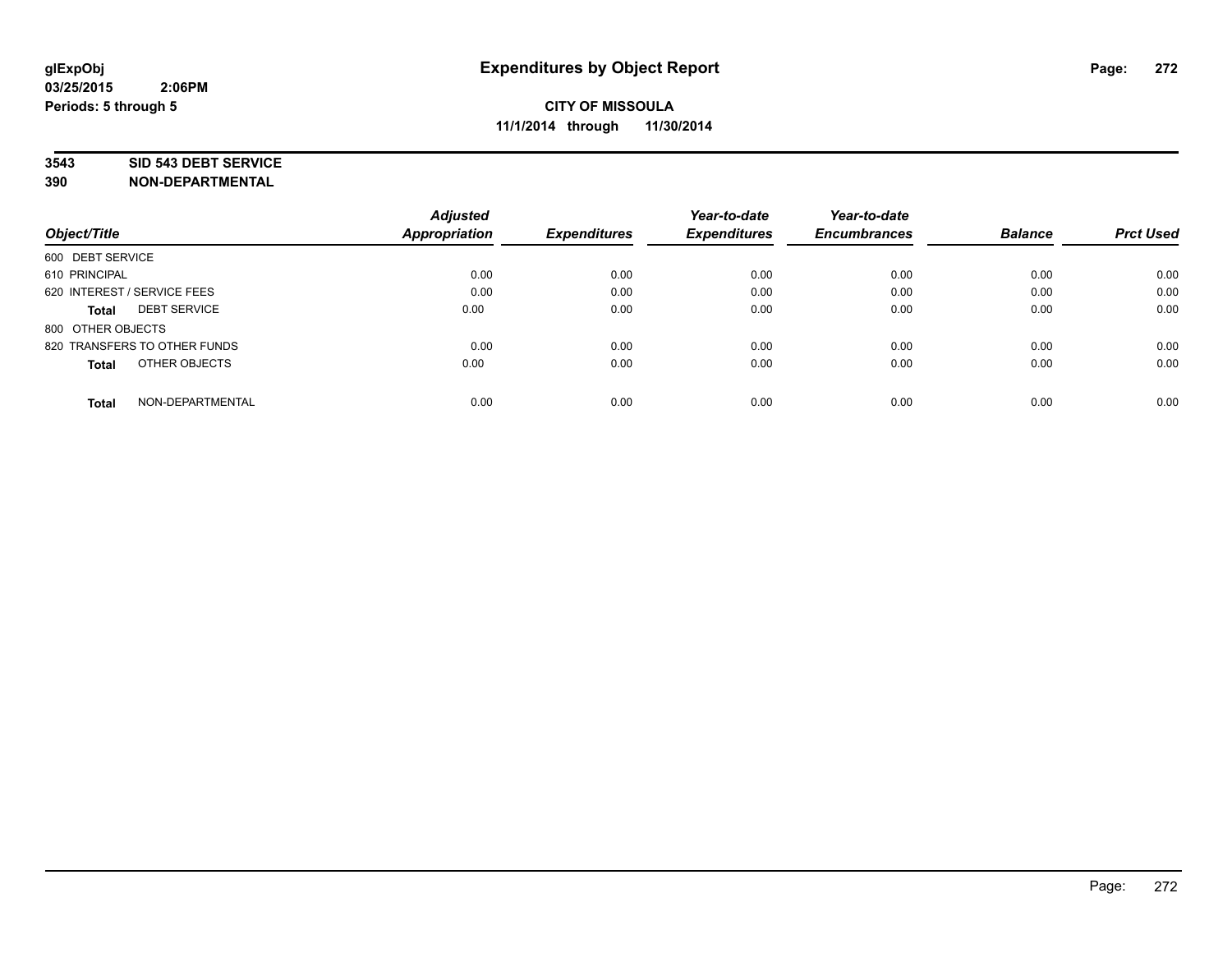### **3543 SID 543 DEBT SERVICE**

| Object/Title                         | <b>Adjusted</b><br><b>Appropriation</b> | <b>Expenditures</b> | Year-to-date<br><b>Expenditures</b> | Year-to-date<br><b>Encumbrances</b> | <b>Balance</b> | <b>Prct Used</b> |
|--------------------------------------|-----------------------------------------|---------------------|-------------------------------------|-------------------------------------|----------------|------------------|
| 600 DEBT SERVICE                     |                                         |                     |                                     |                                     |                |                  |
| 610 PRINCIPAL                        | 0.00                                    | 0.00                | 0.00                                | 0.00                                | 0.00           | 0.00             |
| 620 INTEREST / SERVICE FEES          | 0.00                                    | 0.00                | 0.00                                | 0.00                                | 0.00           | 0.00             |
| <b>DEBT SERVICE</b><br>Total         | 0.00                                    | 0.00                | 0.00                                | 0.00                                | 0.00           | 0.00             |
| 800 OTHER OBJECTS                    |                                         |                     |                                     |                                     |                |                  |
| 820 TRANSFERS TO OTHER FUNDS         | 0.00                                    | 0.00                | 0.00                                | 0.00                                | 0.00           | 0.00             |
| OTHER OBJECTS<br>Total               | 0.00                                    | 0.00                | 0.00                                | 0.00                                | 0.00           | 0.00             |
| SID 543 DEBT SERVICE<br><b>Total</b> | 0.00                                    | 0.00                | 0.00                                | 0.00                                | 0.00           | 0.00             |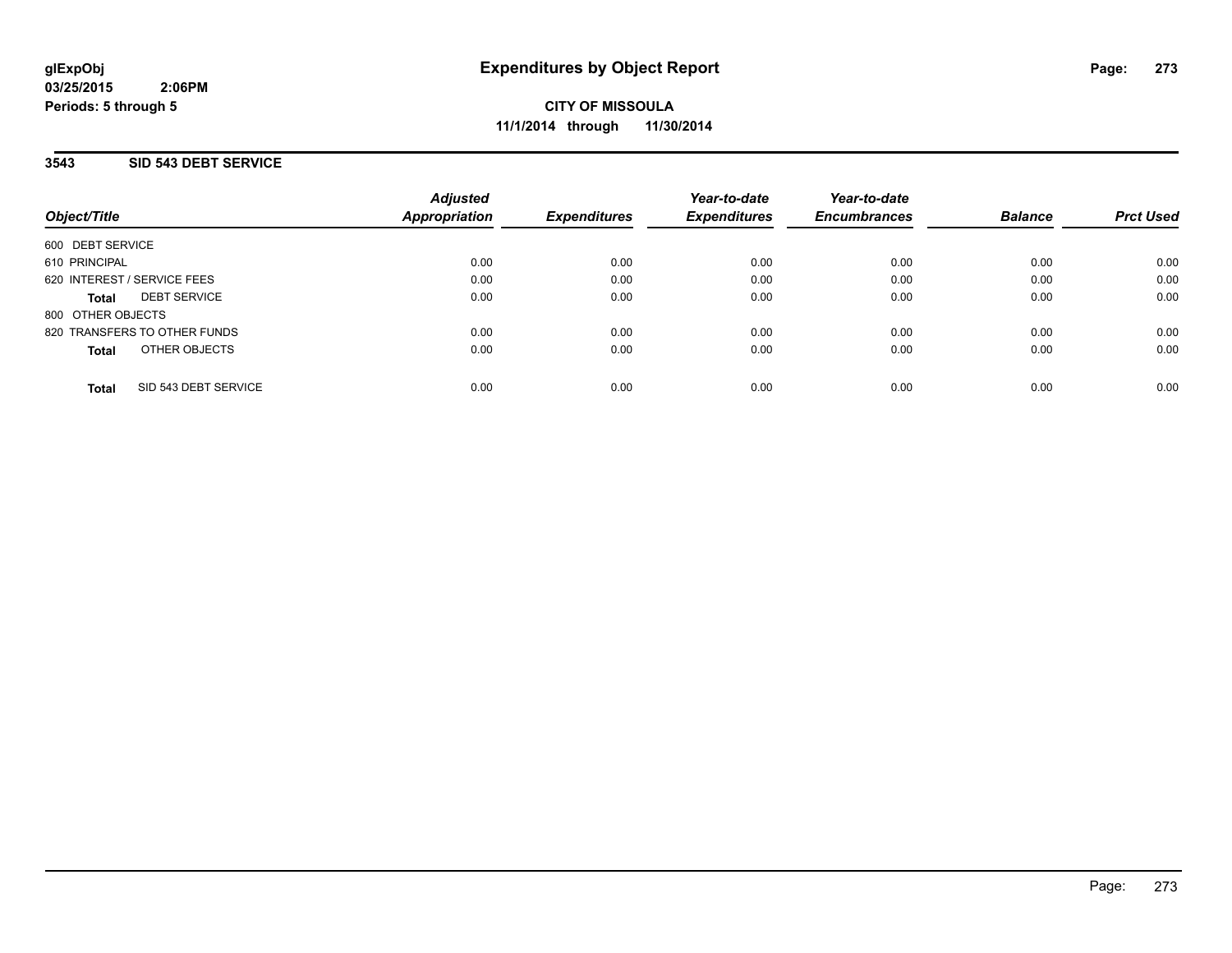### **3544 SID 544 RATTLESNAKE DEBT SERVICE**

| Object/Title                        | <b>Adjusted</b><br>Appropriation | <b>Expenditures</b> | Year-to-date<br><b>Expenditures</b> | Year-to-date<br><b>Encumbrances</b> | <b>Balance</b> | <b>Prct Used</b> |
|-------------------------------------|----------------------------------|---------------------|-------------------------------------|-------------------------------------|----------------|------------------|
| 600 DEBT SERVICE                    |                                  |                     |                                     |                                     |                |                  |
| 610 PRINCIPAL                       | 65,000.00                        | 0.00                | 0.00                                | 0.00                                | 65,000.00      | 0.00             |
| 620 INTEREST / SERVICE FEES         | 51,638.00                        | 0.00                | 0.00                                | 0.00                                | 51.638.00      | 0.00             |
| <b>DEBT SERVICE</b><br><b>Total</b> | 116.638.00                       | 0.00                | 0.00                                | 0.00                                | 116.638.00     | 0.00             |
| NON-DEPARTMENTAL<br><b>Total</b>    | 116,638.00                       | 0.00                | 0.00                                | 0.00                                | 116.638.00     | 0.00             |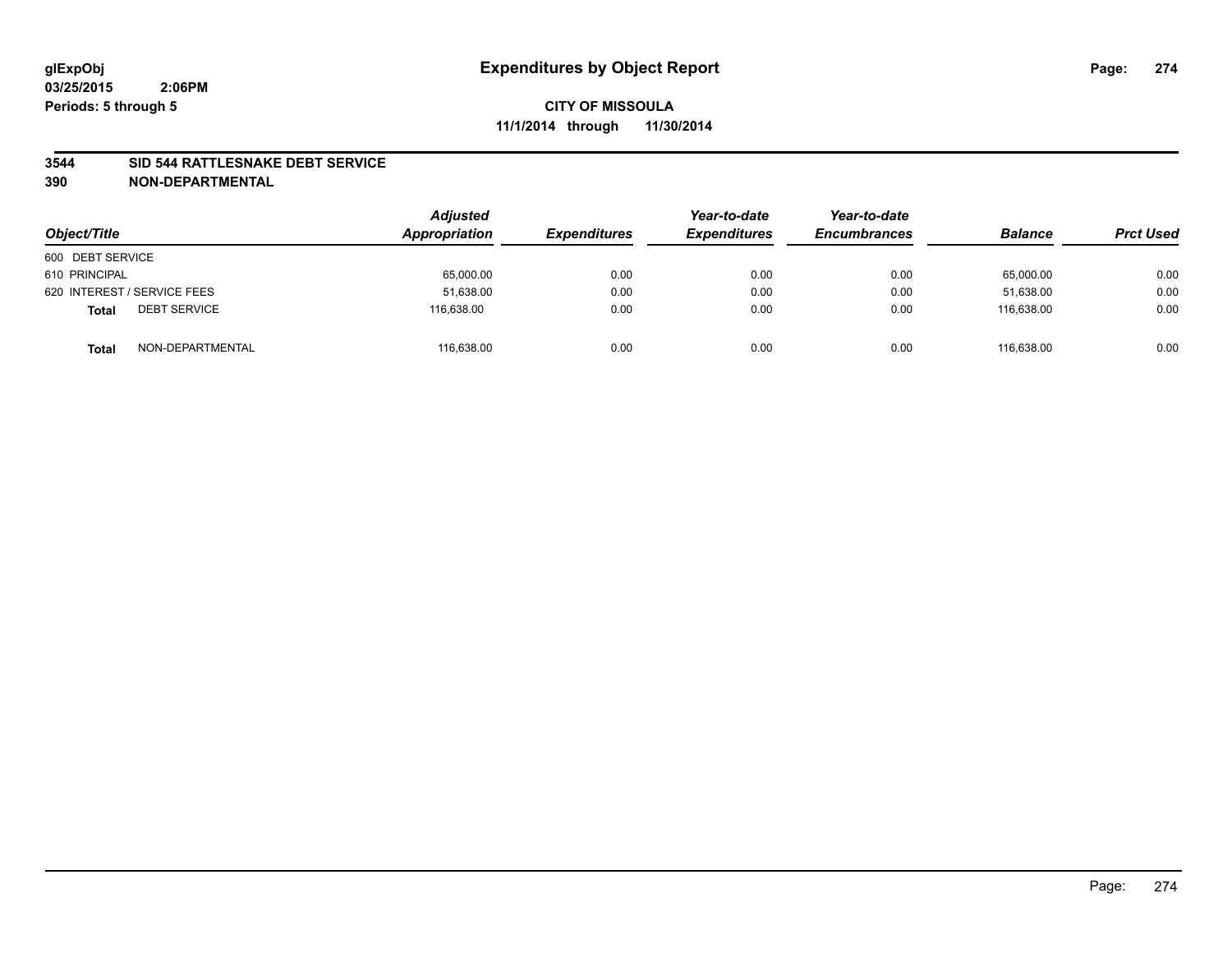### **3544 SID 544 RATTLESNAKE DEBT SERVICE**

**550 SID 544 PROJECT**

| Object/Title                        | <b>Adjusted</b><br>Appropriation | <b>Expenditures</b> | Year-to-date<br><b>Expenditures</b> | Year-to-date<br><b>Encumbrances</b> | <b>Balance</b> | <b>Prct Used</b> |
|-------------------------------------|----------------------------------|---------------------|-------------------------------------|-------------------------------------|----------------|------------------|
| 600 DEBT SERVICE                    |                                  |                     |                                     |                                     |                |                  |
| 610 PRINCIPAL                       | 16,000.00                        | 0.00                | 0.00                                | 0.00                                | 16,000.00      | 0.00             |
| 620 INTEREST / SERVICE FEES         | 5,110.00                         | 0.00                | 0.00                                | 0.00                                | 5,110.00       | 0.00             |
| <b>DEBT SERVICE</b><br><b>Total</b> | 21.110.00                        | 0.00                | 0.00                                | 0.00                                | 21.110.00      | 0.00             |
| SID 544 PROJECT<br><b>Total</b>     | 21,110.00                        | 0.00                | 0.00                                | 0.00                                | 21,110.00      | 0.00             |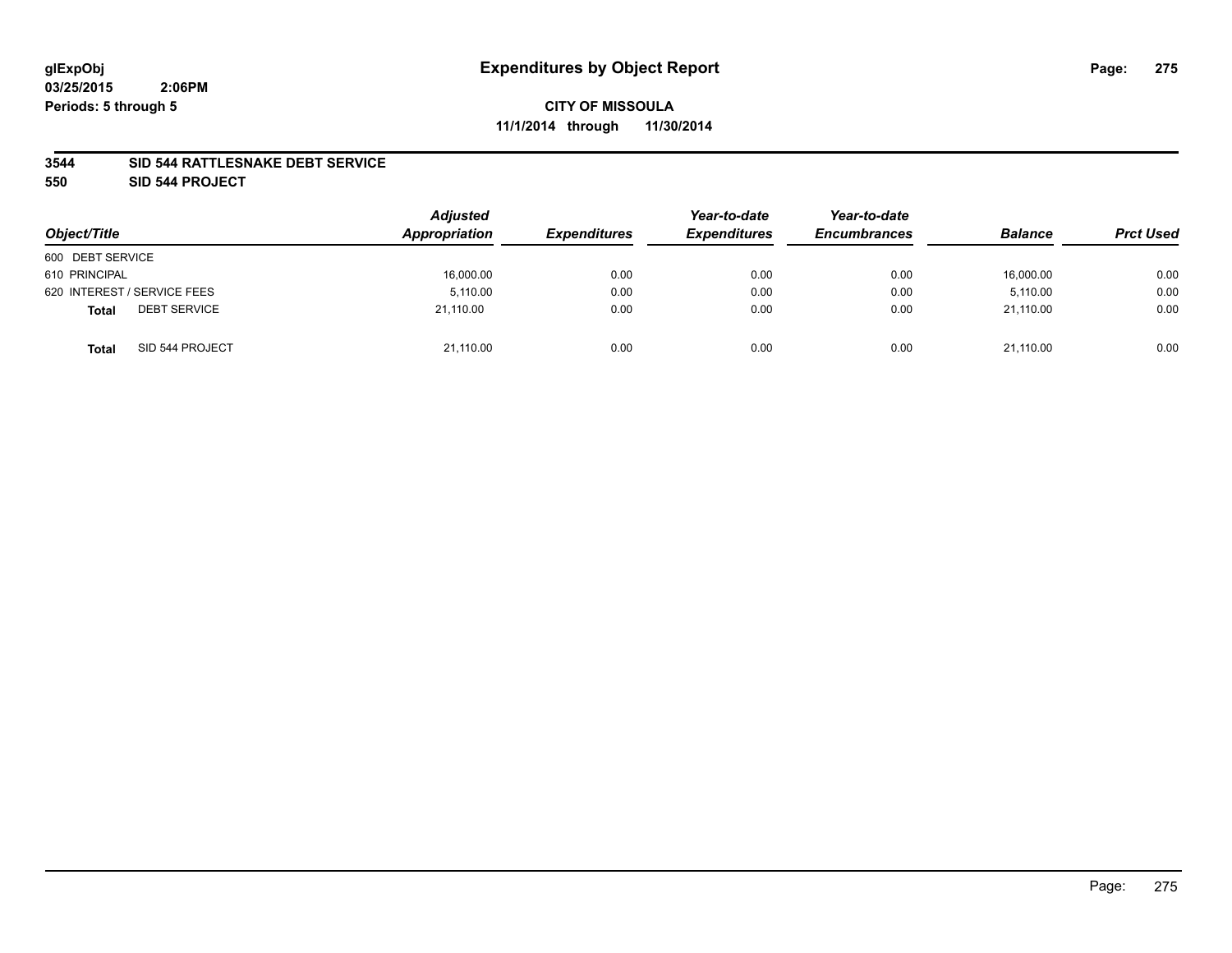#### **3544 SID 544 RATTLESNAKE DEBT SERVICE**

**555 LOLO STREET PROJECT**

|                                            | <b>Adjusted</b>      |                     | Year-to-date        | Year-to-date        |                |                  |
|--------------------------------------------|----------------------|---------------------|---------------------|---------------------|----------------|------------------|
| Object/Title                               | <b>Appropriation</b> | <b>Expenditures</b> | <b>Expenditures</b> | <b>Encumbrances</b> | <b>Balance</b> | <b>Prct Used</b> |
| 500 FIXED CHARGES                          |                      |                     |                     |                     |                |                  |
| 550 MERCHANT SERVICE FEES                  | 0.00                 | 0.00                | 0.00                | 0.00                | 0.00           | 0.00             |
| <b>FIXED CHARGES</b><br><b>Total</b>       | 0.00                 | 0.00                | 0.00                | 0.00                | 0.00           | 0.00             |
| 600 DEBT SERVICE                           |                      |                     |                     |                     |                |                  |
| 610 PRINCIPAL                              | 1.500.00             | 0.00                | 0.00                | 0.00                | 1,500.00       | 0.00             |
| 620 INTEREST / SERVICE FEES                | 928.00               | 0.00                | 0.00                | 0.00                | 928.00         | 0.00             |
| <b>DEBT SERVICE</b><br><b>Total</b>        | 2.428.00             | 0.00                | 0.00                | 0.00                | 2,428.00       | 0.00             |
| <b>LOLO STREET PROJECT</b><br><b>Total</b> | 2.428.00             | 0.00                | 0.00                | 0.00                | 2.428.00       | 0.00             |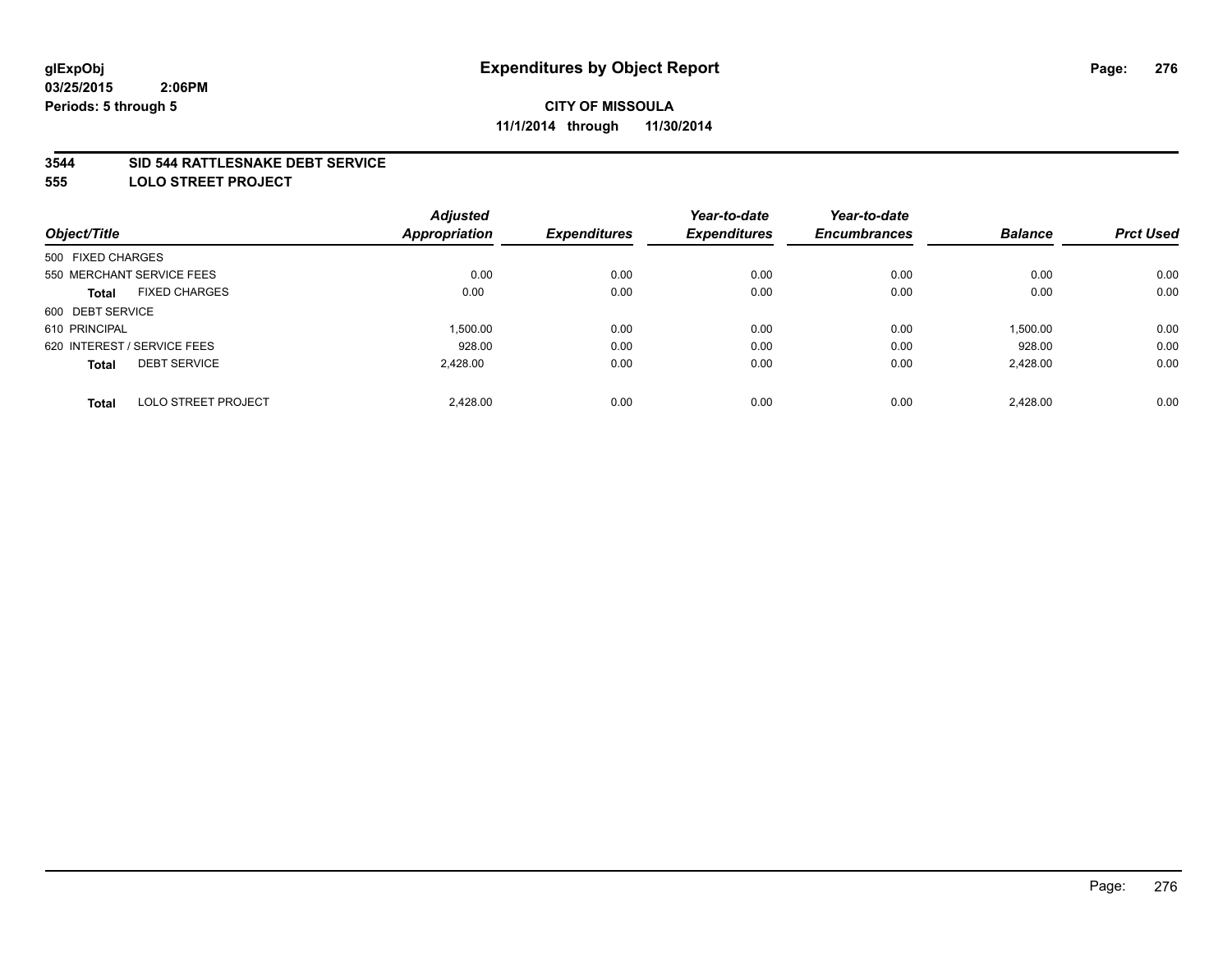**CITY OF MISSOULA 11/1/2014 through 11/30/2014**

## **3544 SID 544 RATTLESNAKE DEBT SERVICE**

| Object/Title                                     | <b>Adjusted</b><br><b>Appropriation</b> | <b>Expenditures</b> | Year-to-date<br><b>Expenditures</b> | Year-to-date<br><b>Encumbrances</b> | <b>Balance</b> | <b>Prct Used</b> |
|--------------------------------------------------|-----------------------------------------|---------------------|-------------------------------------|-------------------------------------|----------------|------------------|
| 500 FIXED CHARGES                                |                                         |                     |                                     |                                     |                |                  |
| 550 MERCHANT SERVICE FEES                        | 0.00                                    | 0.00                | 0.00                                | 0.00                                | 0.00           | 0.00             |
| <b>FIXED CHARGES</b><br><b>Total</b>             | 0.00                                    | 0.00                | 0.00                                | 0.00                                | 0.00           | 0.00             |
| 600 DEBT SERVICE                                 |                                         |                     |                                     |                                     |                |                  |
| 610 PRINCIPAL                                    | 82,500.00                               | 0.00                | 0.00                                | 0.00                                | 82.500.00      | 0.00             |
| 620 INTEREST / SERVICE FEES                      | 57,676.00                               | 0.00                | 0.00                                | 0.00                                | 57.676.00      | 0.00             |
| <b>DEBT SERVICE</b><br><b>Total</b>              | 140.176.00                              | 0.00                | 0.00                                | 0.00                                | 140.176.00     | 0.00             |
| SID 544 RATTLESNAKE DEBT SERVICE<br><b>Total</b> | 140.176.00                              | 0.00                | 0.00                                | 0.00                                | 140.176.00     | 0.00             |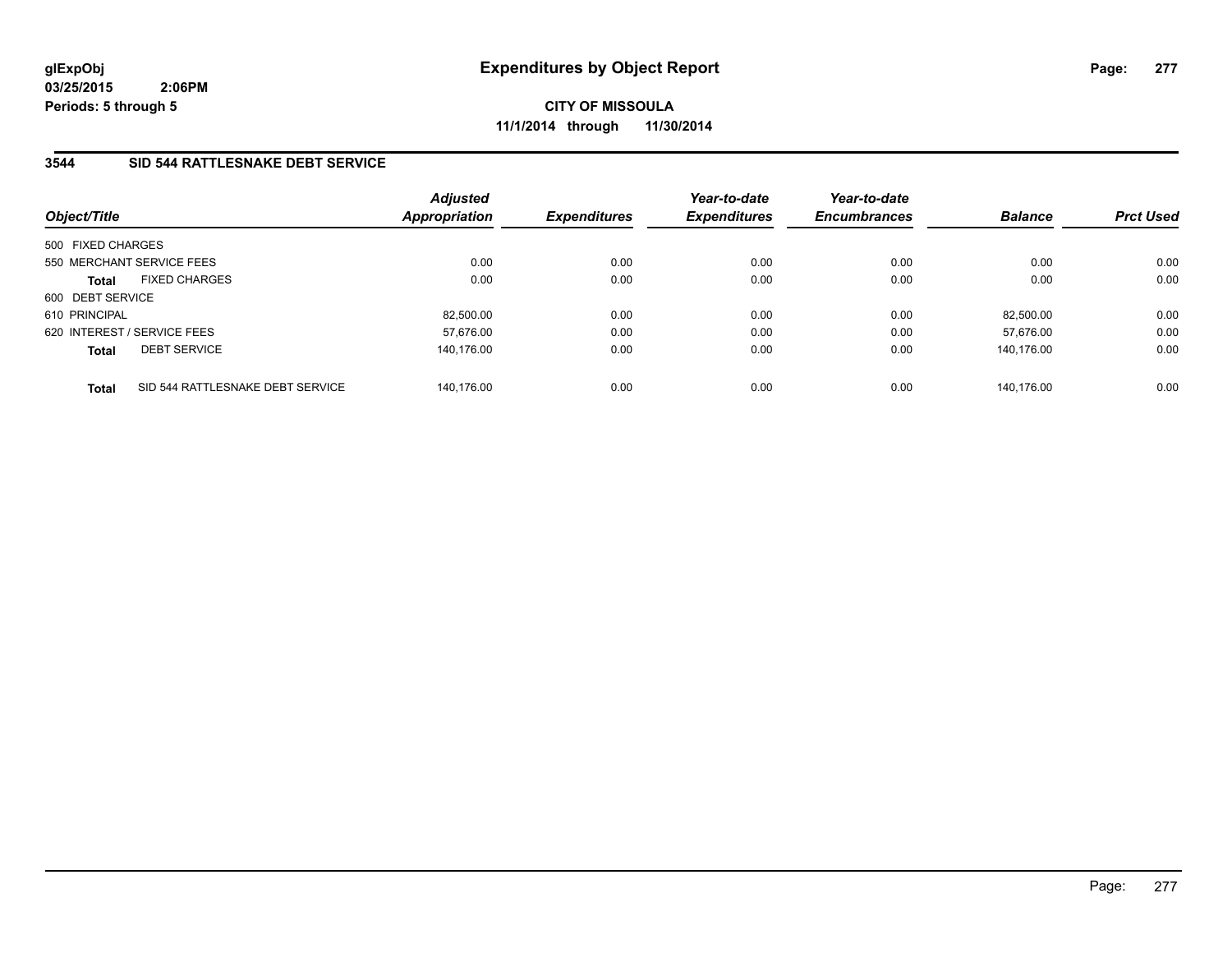#### **3545 SID 545 DEBT SERVICE**

| Object/Title                         | <b>Adjusted</b><br><b>Appropriation</b> | <b>Expenditures</b> | Year-to-date<br><b>Expenditures</b> | Year-to-date<br><b>Encumbrances</b> | <b>Balance</b> | <b>Prct Used</b> |
|--------------------------------------|-----------------------------------------|---------------------|-------------------------------------|-------------------------------------|----------------|------------------|
| 500 FIXED CHARGES                    |                                         |                     |                                     |                                     |                |                  |
| 550 MERCHANT SERVICE FEES            | 0.00                                    | 0.00                | 0.00                                | 0.00                                | 0.00           | 0.00             |
| <b>FIXED CHARGES</b><br><b>Total</b> | 0.00                                    | 0.00                | 0.00                                | 0.00                                | 0.00           | 0.00             |
| 600 DEBT SERVICE                     |                                         |                     |                                     |                                     |                |                  |
| 610 PRINCIPAL                        | 0.00                                    | 0.00                | 0.00                                | 0.00                                | 0.00           | 0.00             |
| 620 INTEREST / SERVICE FEES          | 0.00                                    | 0.00                | 0.00                                | 0.00                                | 0.00           | 0.00             |
| <b>DEBT SERVICE</b><br><b>Total</b>  | 0.00                                    | 0.00                | 0.00                                | 0.00                                | 0.00           | 0.00             |
| 800 OTHER OBJECTS                    |                                         |                     |                                     |                                     |                |                  |
| 820 TRANSFERS TO OTHER FUNDS         | 0.00                                    | 0.00                | 0.00                                | 0.00                                | 0.00           | 0.00             |
| OTHER OBJECTS<br><b>Total</b>        | 0.00                                    | 0.00                | 0.00                                | 0.00                                | 0.00           | 0.00             |
|                                      |                                         |                     |                                     |                                     |                |                  |
| NON-DEPARTMENTAL<br><b>Total</b>     | 0.00                                    | 0.00                | 0.00                                | 0.00                                | 0.00           | 0.00             |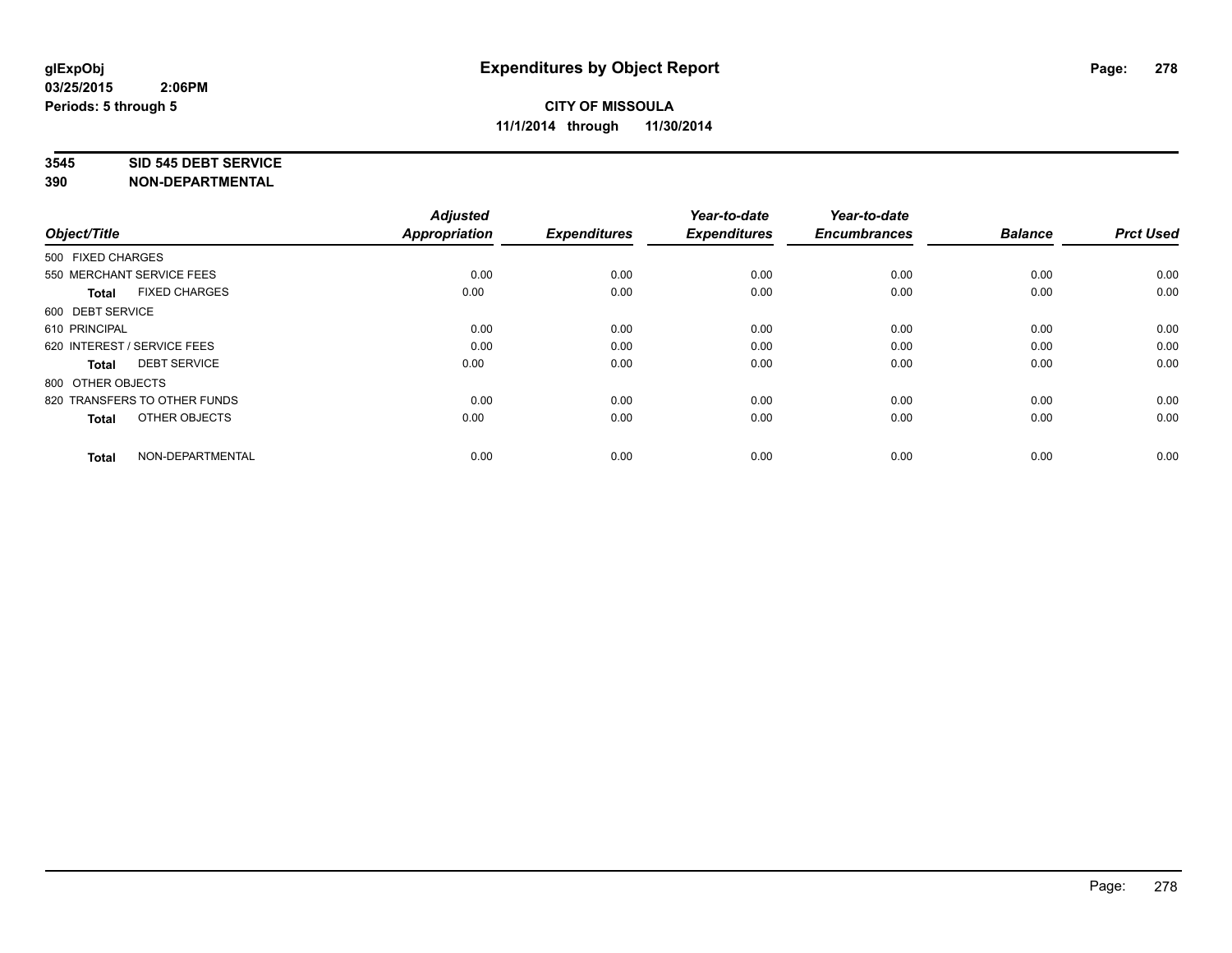### **3545 SID 545 DEBT SERVICE**

|                                      | <b>Adjusted</b>      |                     | Year-to-date        | Year-to-date<br><b>Encumbrances</b> | <b>Balance</b> | <b>Prct Used</b> |
|--------------------------------------|----------------------|---------------------|---------------------|-------------------------------------|----------------|------------------|
| Object/Title                         | <b>Appropriation</b> | <b>Expenditures</b> | <b>Expenditures</b> |                                     |                |                  |
| 500 FIXED CHARGES                    |                      |                     |                     |                                     |                |                  |
| 550 MERCHANT SERVICE FEES            | 0.00                 | 0.00                | 0.00                | 0.00                                | 0.00           | 0.00             |
| <b>FIXED CHARGES</b><br><b>Total</b> | 0.00                 | 0.00                | 0.00                | 0.00                                | 0.00           | 0.00             |
| 600 DEBT SERVICE                     |                      |                     |                     |                                     |                |                  |
| 610 PRINCIPAL                        | 0.00                 | 0.00                | 0.00                | 0.00                                | 0.00           | 0.00             |
| 620 INTEREST / SERVICE FEES          | 0.00                 | 0.00                | 0.00                | 0.00                                | 0.00           | 0.00             |
| <b>DEBT SERVICE</b><br><b>Total</b>  | 0.00                 | 0.00                | 0.00                | 0.00                                | 0.00           | 0.00             |
| 800 OTHER OBJECTS                    |                      |                     |                     |                                     |                |                  |
| 820 TRANSFERS TO OTHER FUNDS         | 0.00                 | 0.00                | 0.00                | 0.00                                | 0.00           | 0.00             |
| <b>OTHER OBJECTS</b><br><b>Total</b> | 0.00                 | 0.00                | 0.00                | 0.00                                | 0.00           | 0.00             |
| SID 545 DEBT SERVICE<br><b>Total</b> | 0.00                 | 0.00                | 0.00                | 0.00                                | 0.00           | 0.00             |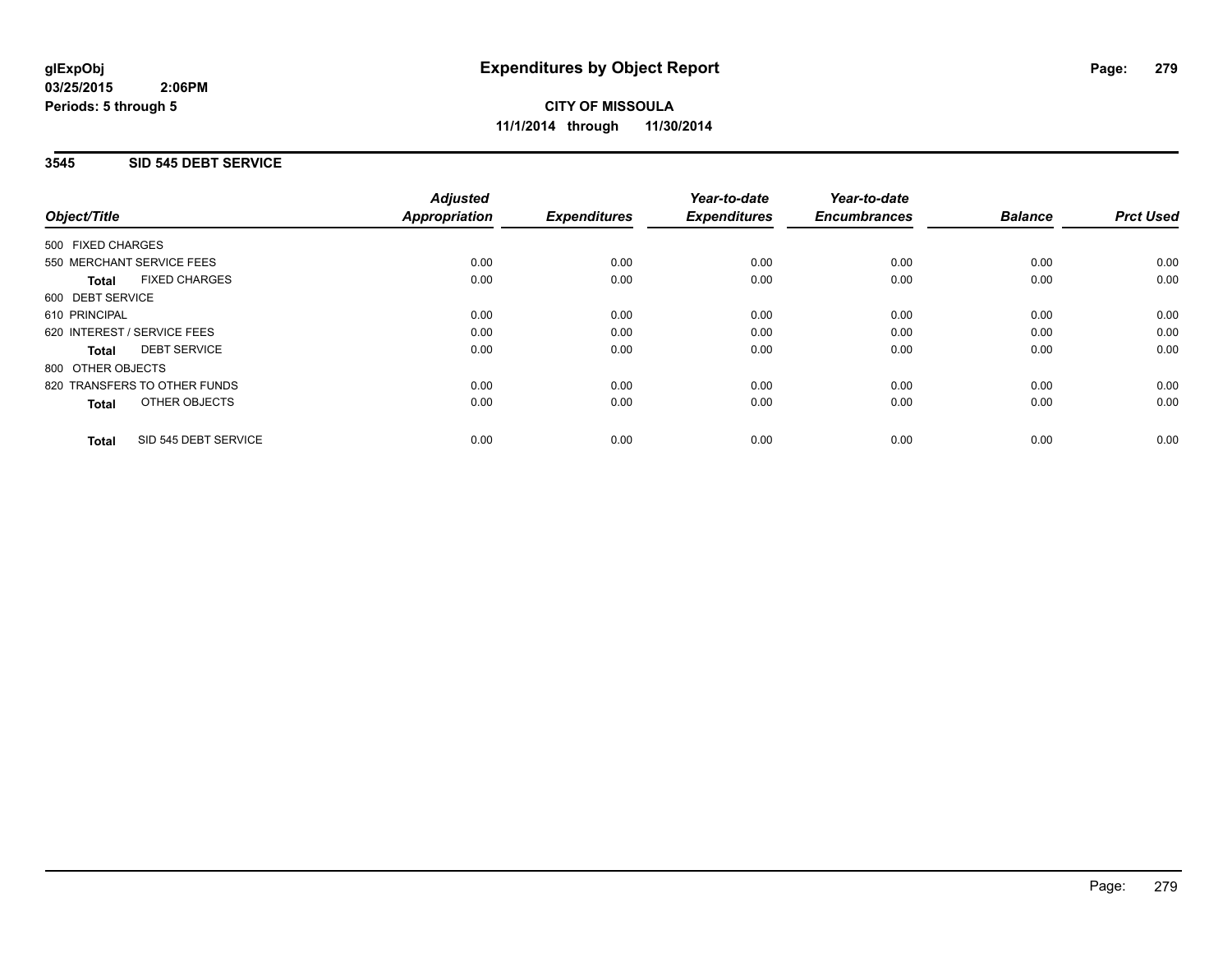# **3546 SID 546 DEBT SERVICE**

| Object/Title                        | <b>Adjusted</b><br>Appropriation | <b>Expenditures</b> | Year-to-date<br><b>Expenditures</b> | Year-to-date<br><b>Encumbrances</b> | <b>Balance</b> | <b>Prct Used</b> |
|-------------------------------------|----------------------------------|---------------------|-------------------------------------|-------------------------------------|----------------|------------------|
| 600 DEBT SERVICE                    |                                  |                     |                                     |                                     |                |                  |
| 610 PRINCIPAL                       | 0.00                             | 0.00                | 0.00                                | 0.00                                | 0.00           | 0.00             |
| 620 INTEREST / SERVICE FEES         | 0.00                             | 0.00                | 0.00                                | 0.00                                | 0.00           | 0.00             |
| <b>DEBT SERVICE</b><br><b>Total</b> | 0.00                             | 0.00                | 0.00                                | 0.00                                | 0.00           | 0.00             |
| NON-DEPARTMENTAL<br><b>Total</b>    | 0.00                             | 0.00                | 0.00                                | 0.00                                | 0.00           | 0.00             |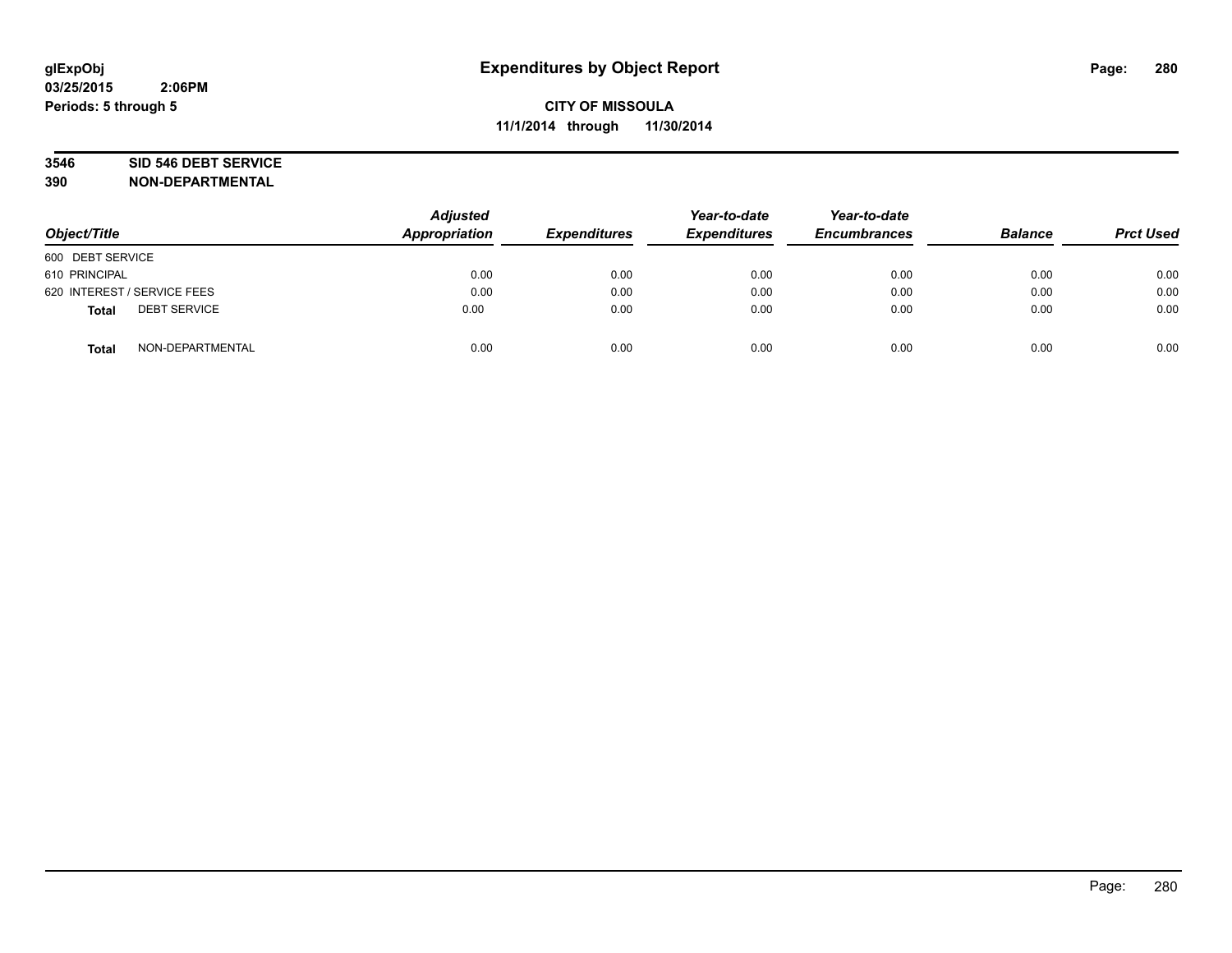**CITY OF MISSOULA 11/1/2014 through 11/30/2014**

### **3546 SID 546 DEBT SERVICE**

| Object/Title                |                      | <b>Adjusted</b><br>Appropriation | <b>Expenditures</b> | Year-to-date<br><b>Expenditures</b> | Year-to-date<br><b>Encumbrances</b> | <b>Balance</b> | <b>Prct Used</b> |
|-----------------------------|----------------------|----------------------------------|---------------------|-------------------------------------|-------------------------------------|----------------|------------------|
| 600 DEBT SERVICE            |                      |                                  |                     |                                     |                                     |                |                  |
| 610 PRINCIPAL               |                      | 0.00                             | 0.00                | 0.00                                | 0.00                                | 0.00           | 0.00             |
| 620 INTEREST / SERVICE FEES |                      | 0.00                             | 0.00                | 0.00                                | 0.00                                | 0.00           | 0.00             |
| <b>Total</b>                | <b>DEBT SERVICE</b>  | 0.00                             | 0.00                | 0.00                                | 0.00                                | 0.00           | 0.00             |
| <b>Total</b>                | SID 546 DEBT SERVICE | 0.00                             | 0.00                | 0.00                                | 0.00                                | 0.00           | 0.00             |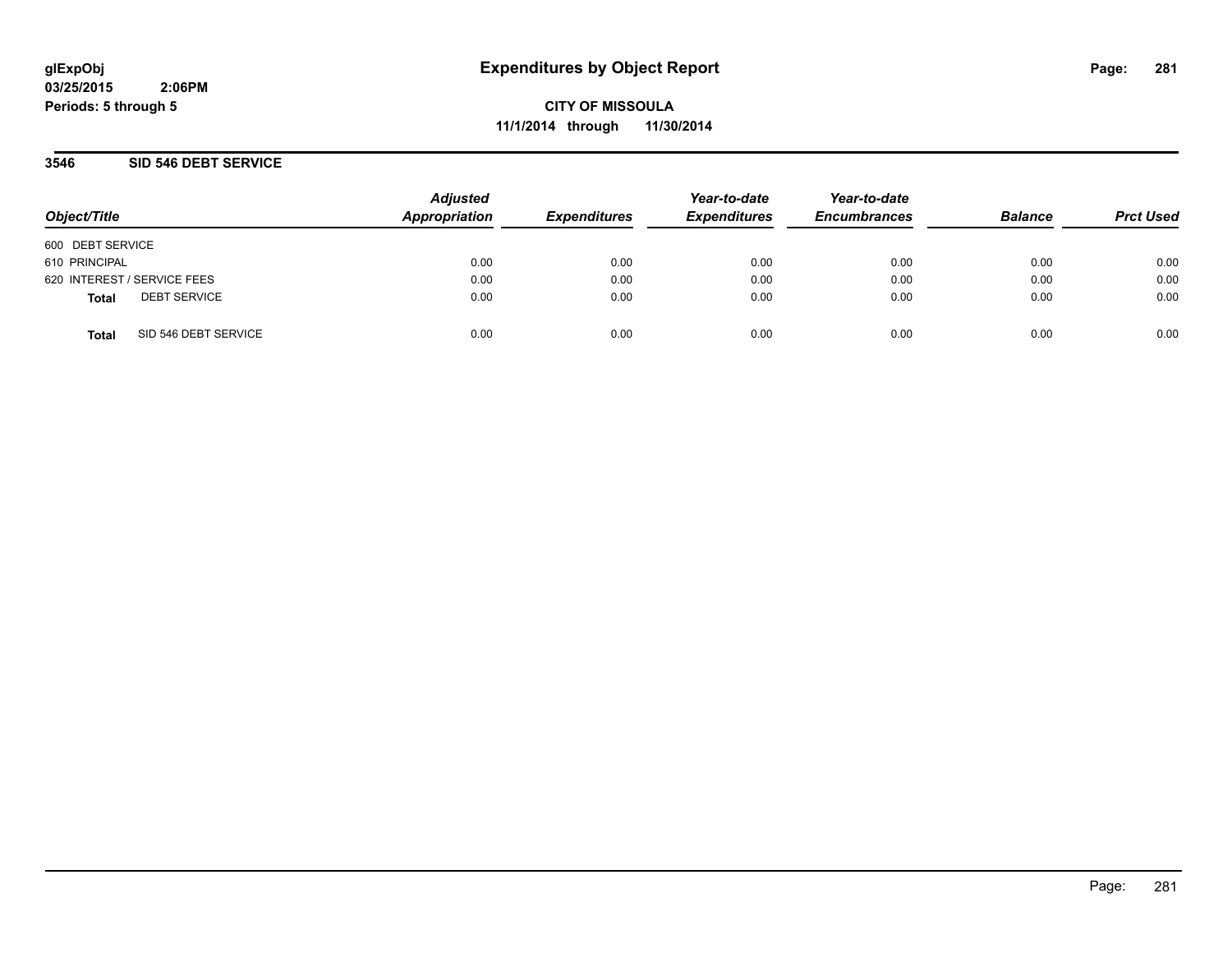**3548 SID 548-5TH, 6TH & ARTHUR**

| Object/Title                        | Adjusted<br>Appropriation | <b>Expenditures</b> | Year-to-date<br><b>Expenditures</b> | Year-to-date<br><b>Encumbrances</b> | <b>Balance</b> | <b>Prct Used</b> |
|-------------------------------------|---------------------------|---------------------|-------------------------------------|-------------------------------------|----------------|------------------|
| 600 DEBT SERVICE                    |                           |                     |                                     |                                     |                |                  |
| 610 PRINCIPAL                       | 65,000.00                 | 0.00                | 0.00                                | 0.00                                | 65,000.00      | 0.00             |
| 620 INTEREST / SERVICE FEES         | 48.475.00                 | 0.00                | 350.00                              | 0.00                                | 48,125.00      | 0.72             |
| <b>DEBT SERVICE</b><br><b>Total</b> | 113,475.00                | 0.00                | 350.00                              | 0.00                                | 113,125.00     | 0.31             |
| NON-DEPARTMENTAL<br><b>Total</b>    | 113,475.00                | 0.00                | 350.00                              | 0.00                                | 113.125.00     | 0.31             |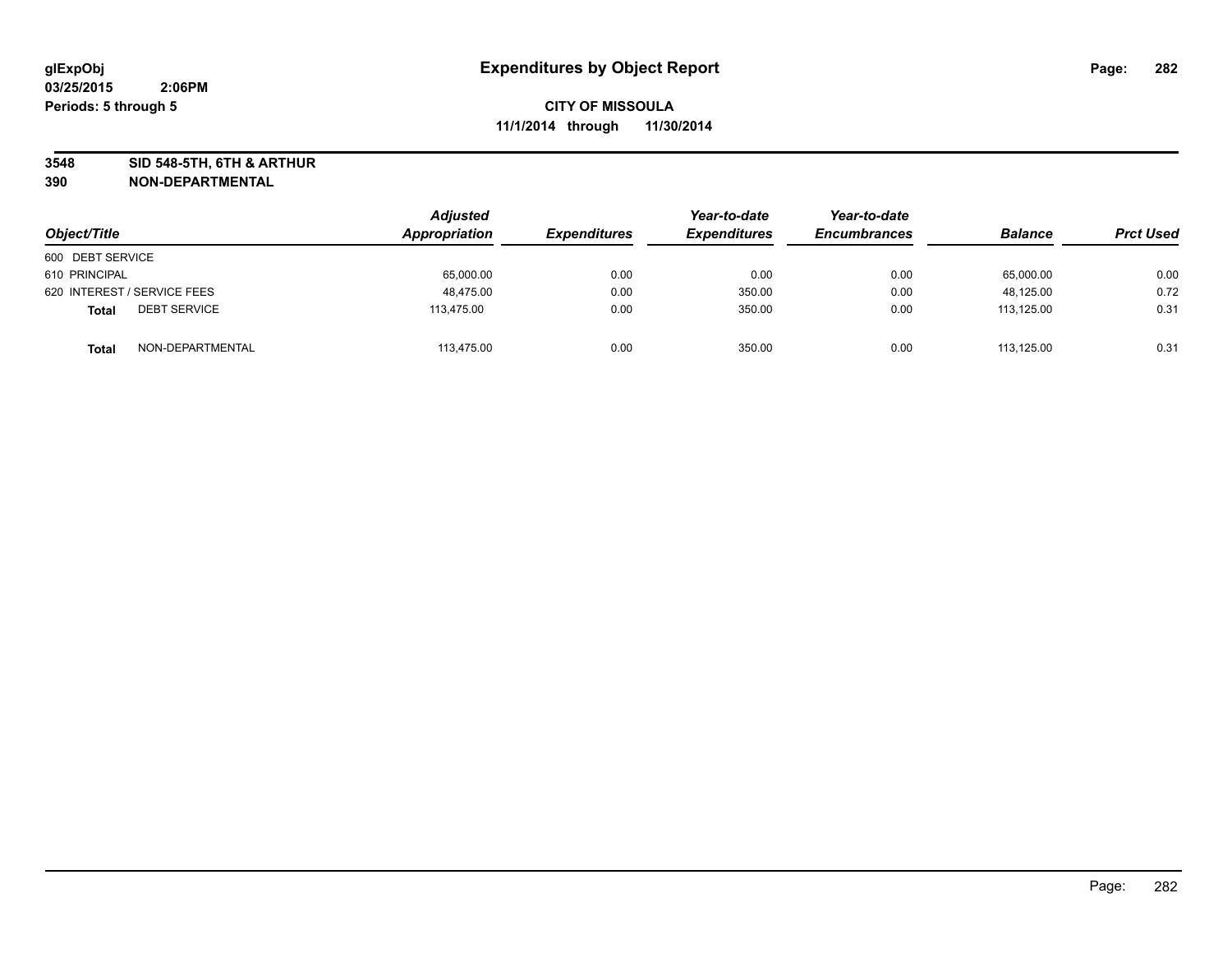**CITY OF MISSOULA 11/1/2014 through 11/30/2014**

### **3548 SID 548-5TH, 6TH & ARTHUR**

| Object/Title                              | <b>Adjusted</b><br>Appropriation | <b>Expenditures</b> | Year-to-date<br><b>Expenditures</b> | Year-to-date<br><b>Encumbrances</b> | <b>Balance</b> | <b>Prct Used</b> |
|-------------------------------------------|----------------------------------|---------------------|-------------------------------------|-------------------------------------|----------------|------------------|
| 600 DEBT SERVICE                          |                                  |                     |                                     |                                     |                |                  |
| 610 PRINCIPAL                             | 65,000.00                        | 0.00                | 0.00                                | 0.00                                | 65,000.00      | 0.00             |
| 620 INTEREST / SERVICE FEES               | 48,475.00                        | 0.00                | 350.00                              | 0.00                                | 48,125.00      | 0.72             |
| <b>DEBT SERVICE</b><br><b>Total</b>       | 113,475.00                       | 0.00                | 350.00                              | 0.00                                | 113.125.00     | 0.31             |
| SID 548-5TH, 6TH & ARTHUR<br><b>Total</b> | 113.475.00                       | 0.00                | 350.00                              | 0.00                                | 113.125.00     | 0.31             |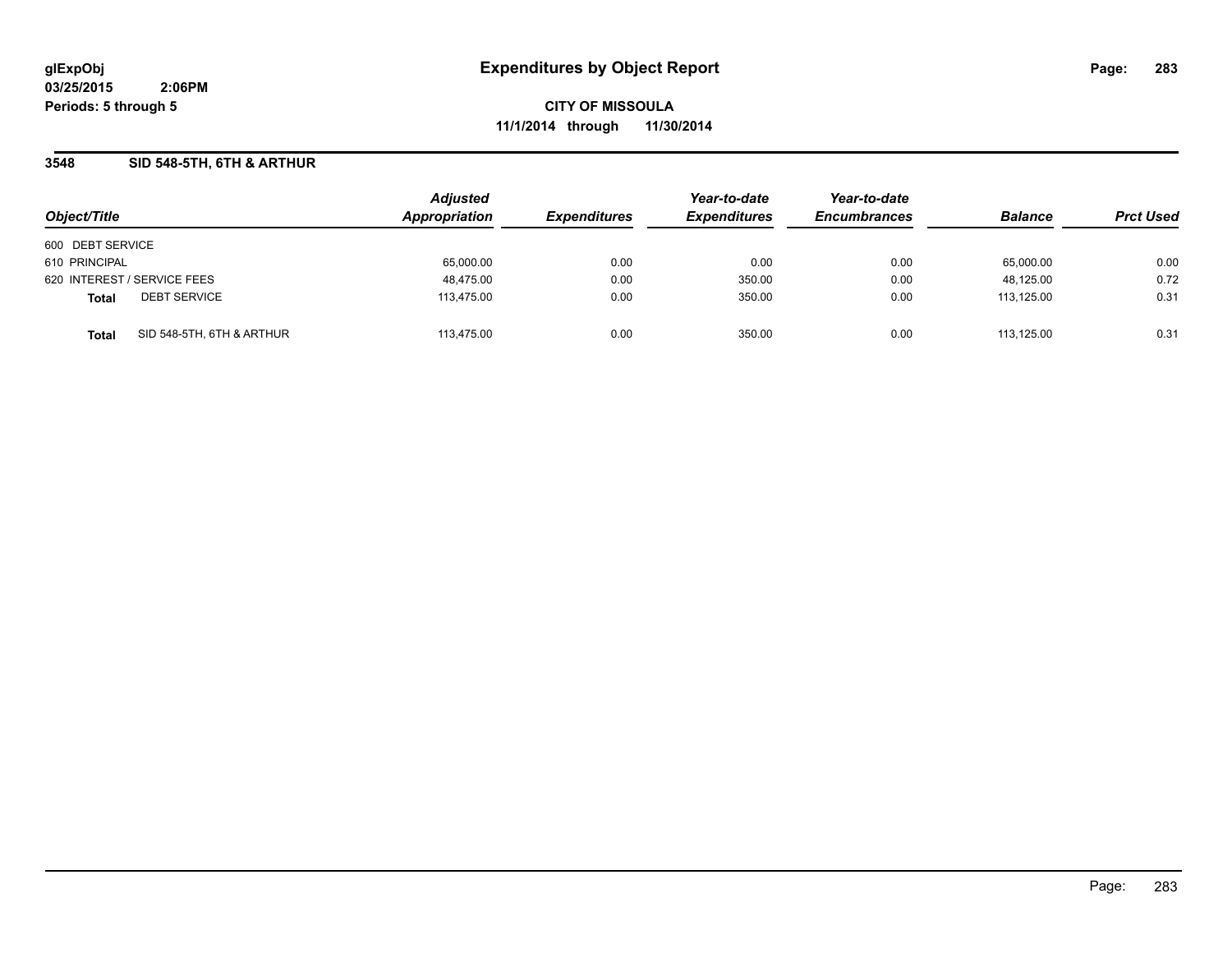#### **4060 CAPITAL IMPROVEMENT PROGRAM FUND**

|                        |                                   | <b>Adjusted</b>      |                     | Year-to-date        | Year-to-date        |                 |                  |
|------------------------|-----------------------------------|----------------------|---------------------|---------------------|---------------------|-----------------|------------------|
| Object/Title           |                                   | <b>Appropriation</b> | <b>Expenditures</b> | <b>Expenditures</b> | <b>Encumbrances</b> | <b>Balance</b>  | <b>Prct Used</b> |
| 100 PERSONAL SERVICES  |                                   |                      |                     |                     |                     |                 |                  |
| 110 SALARIES AND WAGES |                                   | 0.00                 | 0.00                | 0.00                | 0.00                | 0.00            | 0.00             |
|                        | <b>140 EMPLOYER CONTRIBUTIONS</b> | 0.00                 | 0.00                | 0.00                | 0.00                | 0.00            | 0.00             |
| Total                  | PERSONAL SERVICES                 | 0.00                 | 0.00                | 0.00                | 0.00                | 0.00            | 0.00             |
|                        | 300 PURCHASED SERVICES            |                      |                     |                     |                     |                 |                  |
|                        | 350 PROFESSIONAL SERVICES         | 0.00                 | 0.00                | 0.00                | 0.00                | 0.00            | 0.00             |
| <b>Total</b>           | <b>PURCHASED SERVICES</b>         | 0.00                 | 0.00                | 0.00                | 0.00                | 0.00            | 0.00             |
| 600 DEBT SERVICE       |                                   |                      |                     |                     |                     |                 |                  |
| 610 PRINCIPAL          |                                   | 672,789.00           | 0.00                | 223,175.55          | 0.00                | 449,613.45      | 33.17            |
|                        | 620 INTEREST / SERVICE FEES       | 216,042.00           | 0.00                | 53,010.37           | 0.00                | 163,031.63      | 24.54            |
| Total                  | <b>DEBT SERVICE</b>               | 888,831.00           | 0.00                | 276,185.92          | 0.00                | 612,645.08      | 31.07            |
| 800 OTHER OBJECTS      |                                   |                      |                     |                     |                     |                 |                  |
|                        | 820 TRANSFERS TO OTHER FUNDS      | 0.00                 | 0.00                | 0.00                | 0.00                | 0.00            | 0.00             |
| Total                  | OTHER OBJECTS                     | 0.00                 | 0.00                | 0.00                | 0.00                | 0.00            | 0.00             |
| 900 CAPITAL OUTLAY     |                                   |                      |                     |                     |                     |                 |                  |
| 930 IMPROVEMENTS       |                                   | 25,000.00            | 21,112.57           | 420,337.46          | 0.00                | $-395,337.46$   | 1,681.35         |
|                        | 940 MACHINERY & EQUIPMENT         | 0.00                 | 173.385.22          | 1,581,418.94        | 0.00                | $-1,581,418.94$ | 0.00             |
| <b>Total</b>           | <b>CAPITAL OUTLAY</b>             | 25,000.00            | 194.497.79          | 2,001,756.40        | 0.00                | $-1,976,756.40$ | 8,007.03         |
| <b>Total</b>           | NON-DEPARTMENTAL                  | 913,831.00           | 194,497.79          | 2,277,942.32        | 0.00                | $-1,364,111.32$ | 249.27           |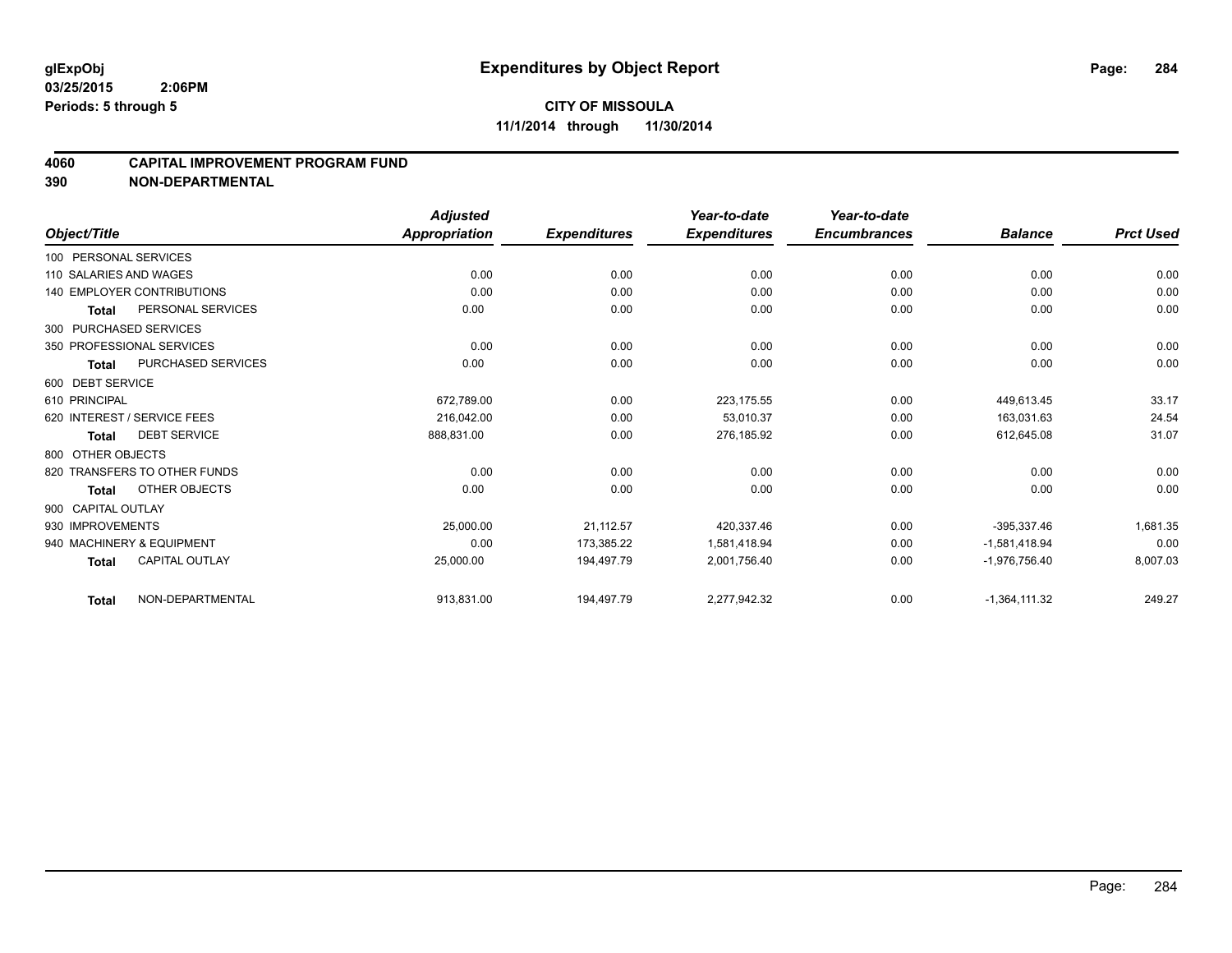#### **4060 CAPITAL IMPROVEMENT PROGRAM FUND**

**391 ENERGY PERFORMANCE PROJ.**

| Object/Title                                    | <b>Adjusted</b><br><b>Appropriation</b> | <b>Expenditures</b> | Year-to-date<br><b>Expenditures</b> | Year-to-date<br><b>Encumbrances</b> | <b>Balance</b> | <b>Prct Used</b> |
|-------------------------------------------------|-----------------------------------------|---------------------|-------------------------------------|-------------------------------------|----------------|------------------|
| 300 PURCHASED SERVICES                          |                                         |                     |                                     |                                     |                |                  |
| 350 PROFESSIONAL SERVICES                       | 0.00                                    | 0.00                | 835.00                              | 0.00                                | $-835.00$      | 0.00             |
| PURCHASED SERVICES<br><b>Total</b>              | 0.00                                    | 0.00                | 835.00                              | 0.00                                | $-835.00$      | 0.00             |
| 900 CAPITAL OUTLAY                              |                                         |                     |                                     |                                     |                |                  |
| 930 IMPROVEMENTS                                | 0.00                                    | 0.00                | 0.00                                | 0.00                                | 0.00           | 0.00             |
| <b>CAPITAL OUTLAY</b><br><b>Total</b>           | 0.00                                    | 0.00                | 0.00                                | 0.00                                | 0.00           | 0.00             |
| <b>ENERGY PERFORMANCE PROJ.</b><br><b>Total</b> | 0.00                                    | 0.00                | 835.00                              | 0.00                                | $-835.00$      | 0.00             |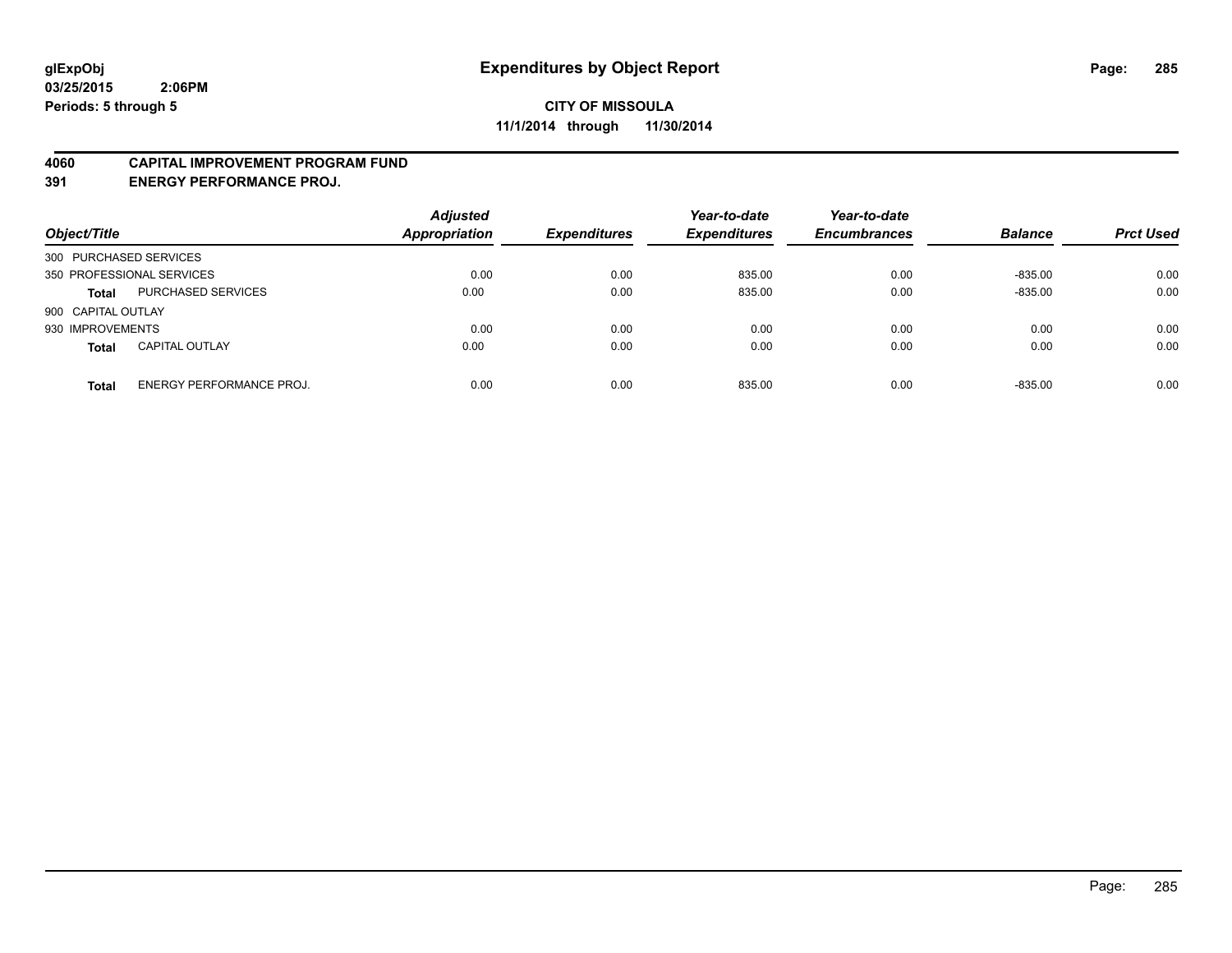**CITY OF MISSOULA 11/1/2014 through 11/30/2014**

### **4060 CAPITAL IMPROVEMENT PROGRAM FUND**

|                        |                                   | <b>Adjusted</b>      |                     | Year-to-date        | Year-to-date        |                 |                  |
|------------------------|-----------------------------------|----------------------|---------------------|---------------------|---------------------|-----------------|------------------|
| Object/Title           |                                   | <b>Appropriation</b> | <b>Expenditures</b> | <b>Expenditures</b> | <b>Encumbrances</b> | <b>Balance</b>  | <b>Prct Used</b> |
| 100 PERSONAL SERVICES  |                                   |                      |                     |                     |                     |                 |                  |
| 110 SALARIES AND WAGES |                                   | 0.00                 | 0.00                | 0.00                | 0.00                | 0.00            | 0.00             |
|                        | <b>140 EMPLOYER CONTRIBUTIONS</b> | 0.00                 | 0.00                | 0.00                | 0.00                | 0.00            | 0.00             |
| <b>Total</b>           | PERSONAL SERVICES                 | 0.00                 | 0.00                | 0.00                | 0.00                | 0.00            | 0.00             |
|                        | 300 PURCHASED SERVICES            |                      |                     |                     |                     |                 |                  |
|                        | 350 PROFESSIONAL SERVICES         | 0.00                 | 0.00                | 835.00              | 0.00                | $-835.00$       | 0.00             |
| <b>Total</b>           | PURCHASED SERVICES                | 0.00                 | 0.00                | 835.00              | 0.00                | $-835.00$       | 0.00             |
| 600 DEBT SERVICE       |                                   |                      |                     |                     |                     |                 |                  |
| 610 PRINCIPAL          |                                   | 672,789.00           | 0.00                | 223,175.55          | 0.00                | 449,613.45      | 33.17            |
|                        | 620 INTEREST / SERVICE FEES       | 216,042.00           | 0.00                | 53.010.37           | 0.00                | 163,031.63      | 24.54            |
| Total                  | <b>DEBT SERVICE</b>               | 888,831.00           | 0.00                | 276,185.92          | 0.00                | 612,645.08      | 31.07            |
| 800 OTHER OBJECTS      |                                   |                      |                     |                     |                     |                 |                  |
|                        | 820 TRANSFERS TO OTHER FUNDS      | 0.00                 | 0.00                | 0.00                | 0.00                | 0.00            | 0.00             |
| <b>Total</b>           | OTHER OBJECTS                     | 0.00                 | 0.00                | 0.00                | 0.00                | 0.00            | 0.00             |
| 900 CAPITAL OUTLAY     |                                   |                      |                     |                     |                     |                 |                  |
| 930 IMPROVEMENTS       |                                   | 25,000.00            | 21,112.57           | 420,337.46          | 0.00                | $-395,337.46$   | 1,681.35         |
|                        | 940 MACHINERY & EQUIPMENT         | 0.00                 | 173,385.22          | 1,581,418.94        | 0.00                | $-1,581,418.94$ | 0.00             |
| <b>Total</b>           | <b>CAPITAL OUTLAY</b>             | 25,000.00            | 194,497.79          | 2,001,756.40        | 0.00                | $-1,976,756.40$ | 8,007.03         |
| <b>Total</b>           | CAPITAL IMPROVEMENT PROGRAM FUN   | 913,831.00           | 194,497.79          | 2,278,777.32        | 0.00                | $-1,364,946.32$ | 249.37           |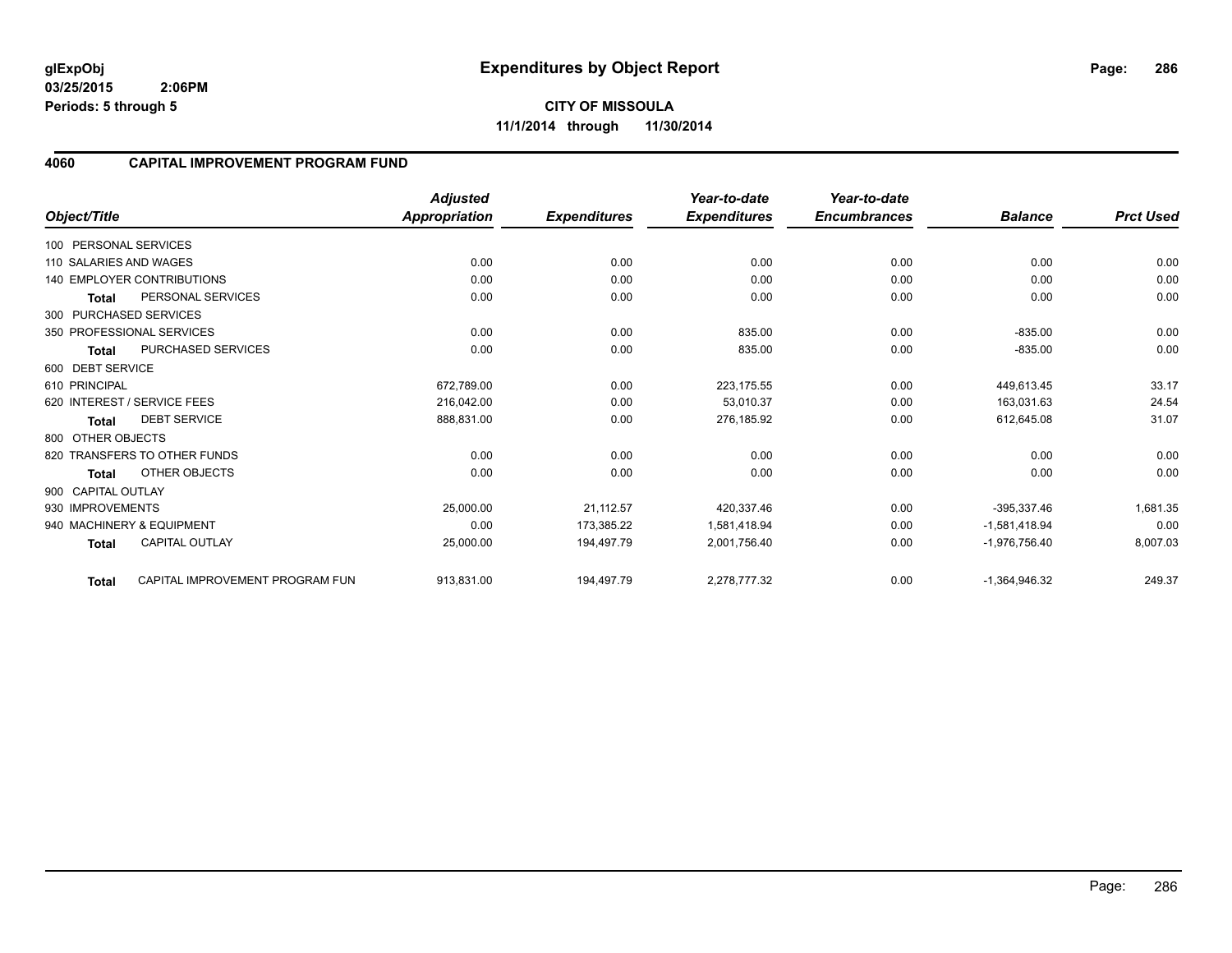#### **4130 1997 G O BOND OPEN SPACE PURCHASE FUND**

| Object/Title       |                              | <b>Adjusted</b><br><b>Appropriation</b> | <b>Expenditures</b> | Year-to-date<br><b>Expenditures</b> | Year-to-date<br><b>Encumbrances</b> | <b>Balance</b> | <b>Prct Used</b> |
|--------------------|------------------------------|-----------------------------------------|---------------------|-------------------------------------|-------------------------------------|----------------|------------------|
| 800 OTHER OBJECTS  |                              |                                         |                     |                                     |                                     |                |                  |
|                    | 820 TRANSFERS TO OTHER FUNDS | 0.00                                    | 0.00                | 0.00                                | 0.00                                | 0.00           | 0.00             |
| <b>Total</b>       | OTHER OBJECTS                | 0.00                                    | 0.00                | 0.00                                | 0.00                                | 0.00           | 0.00             |
| 900 CAPITAL OUTLAY |                              |                                         |                     |                                     |                                     |                |                  |
| 930 IMPROVEMENTS   |                              | 375.602.00                              | 0.00                | 0.00                                | 0.00                                | 375.602.00     | 0.00             |
| <b>Total</b>       | <b>CAPITAL OUTLAY</b>        | 375.602.00                              | 0.00                | 0.00                                | 0.00                                | 375,602.00     | 0.00             |
| <b>Total</b>       | NON-DEPARTMENTAL             | 375.602.00                              | 0.00                | 0.00                                | 0.00                                | 375.602.00     | 0.00             |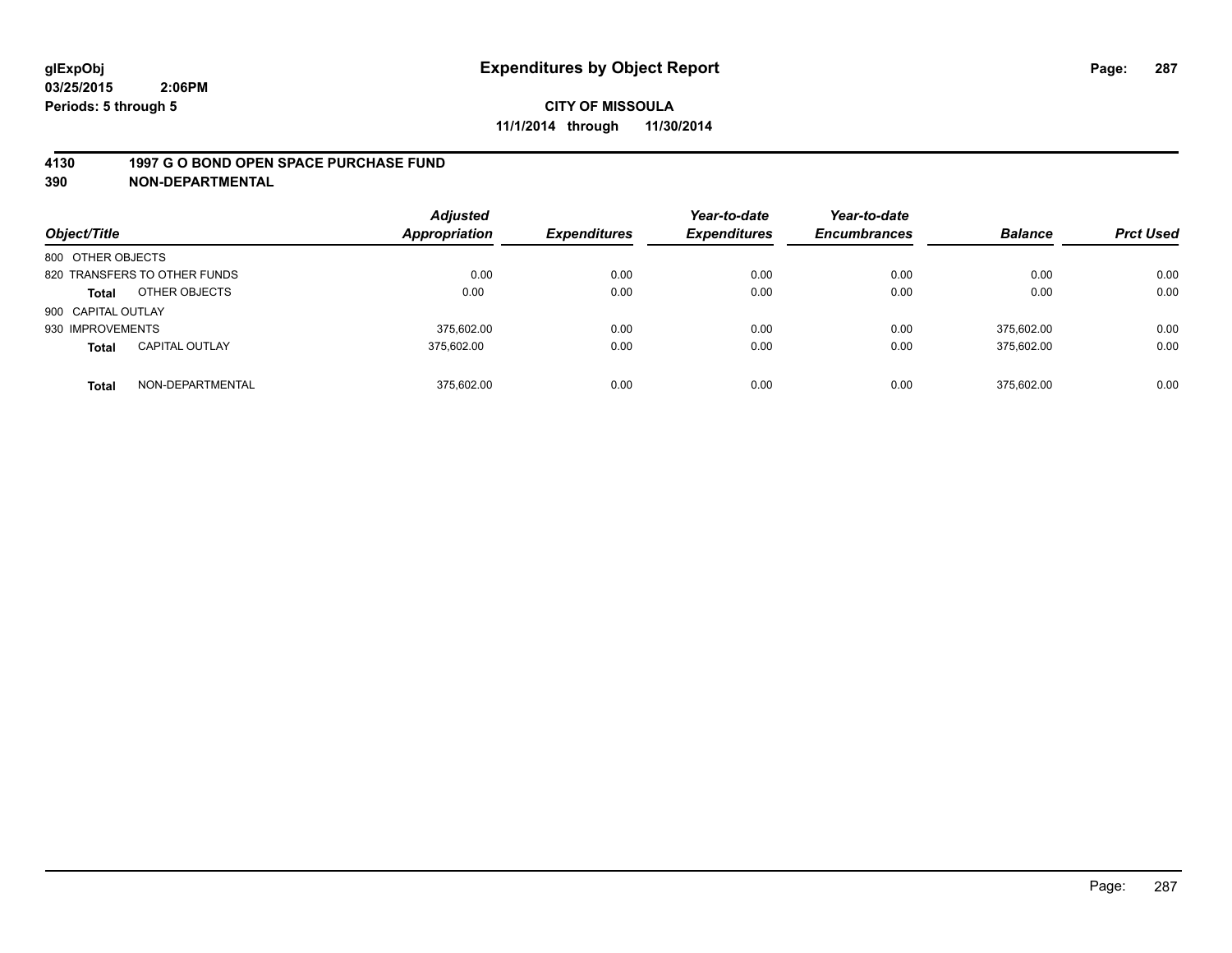**CITY OF MISSOULA 11/1/2014 through 11/30/2014**

### **4130 1997 G O BOND OPEN SPACE PURCHASE FUND**

| Object/Title       |                                   | <b>Adjusted</b><br><b>Appropriation</b> | <b>Expenditures</b> | Year-to-date<br><b>Expenditures</b> | Year-to-date<br><b>Encumbrances</b> | <b>Balance</b> | <b>Prct Used</b> |
|--------------------|-----------------------------------|-----------------------------------------|---------------------|-------------------------------------|-------------------------------------|----------------|------------------|
| 800 OTHER OBJECTS  |                                   |                                         |                     |                                     |                                     |                |                  |
|                    | 820 TRANSFERS TO OTHER FUNDS      | 0.00                                    | 0.00                | 0.00                                | 0.00                                | 0.00           | 0.00             |
| Total              | OTHER OBJECTS                     | 0.00                                    | 0.00                | 0.00                                | 0.00                                | 0.00           | 0.00             |
| 900 CAPITAL OUTLAY |                                   |                                         |                     |                                     |                                     |                |                  |
| 930 IMPROVEMENTS   |                                   | 375,602.00                              | 0.00                | 0.00                                | 0.00                                | 375.602.00     | 0.00             |
| <b>Total</b>       | <b>CAPITAL OUTLAY</b>             | 375.602.00                              | 0.00                | 0.00                                | 0.00                                | 375.602.00     | 0.00             |
| <b>Total</b>       | 1997 G O BOND OPEN SPACE PURCHASI | 375.602.00                              | 0.00                | 0.00                                | 0.00                                | 375,602.00     | 0.00             |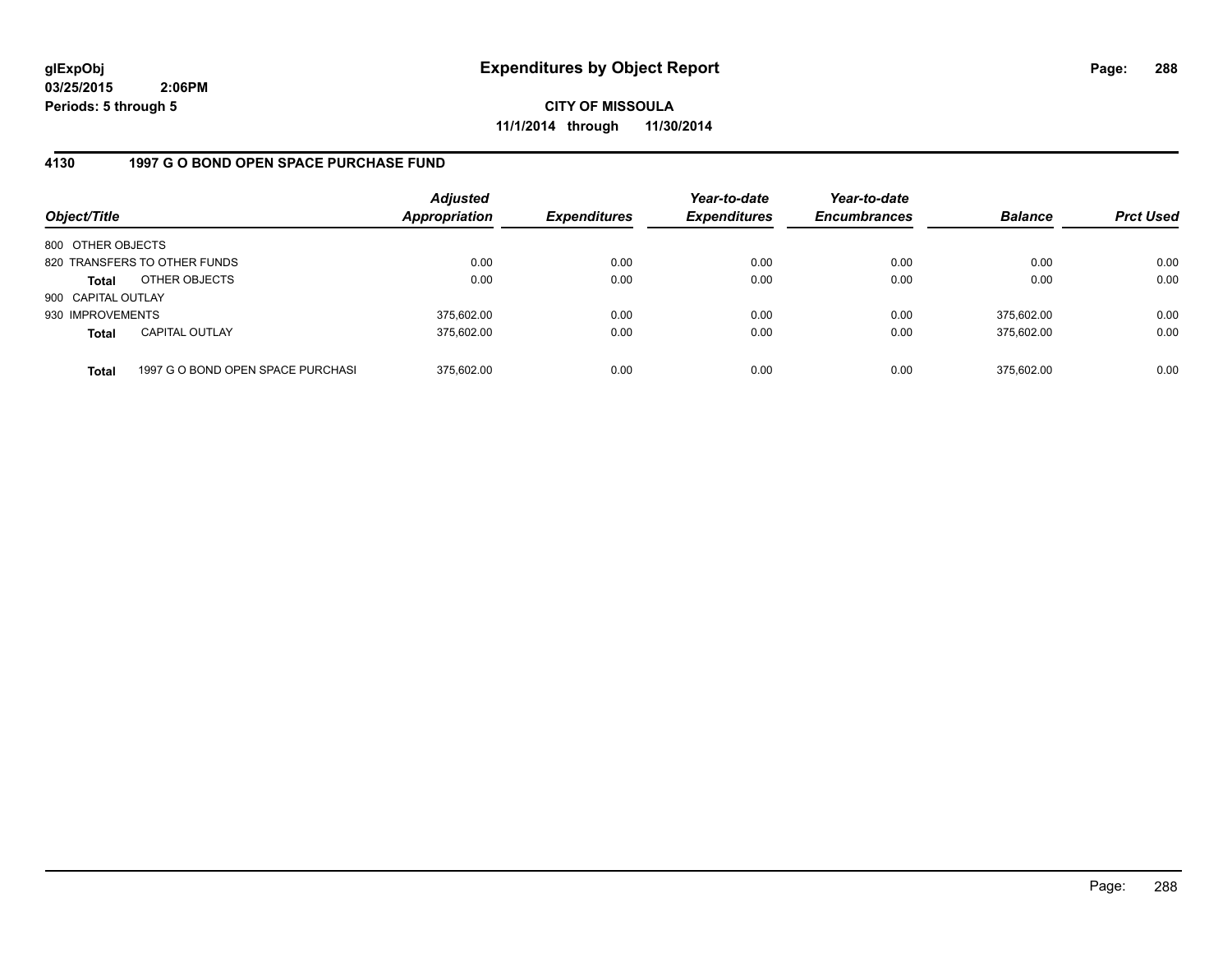#### **4196 NEW FIRE STATION GO BOND**

**300 FIRE**

| Object/Title                          | <b>Adjusted</b><br><b>Appropriation</b> | <b>Expenditures</b> | Year-to-date<br><b>Expenditures</b> | Year-to-date<br><b>Encumbrances</b> | <b>Balance</b> | <b>Prct Used</b> |
|---------------------------------------|-----------------------------------------|---------------------|-------------------------------------|-------------------------------------|----------------|------------------|
| 800 OTHER OBJECTS                     |                                         |                     |                                     |                                     |                |                  |
| 820 TRANSFERS TO OTHER FUNDS          | 0.00                                    | 0.00                | 0.00                                | 0.00                                | 0.00           | 0.00             |
| OTHER OBJECTS<br><b>Total</b>         | 0.00                                    | 0.00                | 0.00                                | 0.00                                | 0.00           | 0.00             |
| 900 CAPITAL OUTLAY                    |                                         |                     |                                     |                                     |                |                  |
| 920 BUILDINGS                         | 0.00                                    | 0.00                | 0.00                                | 0.00                                | 0.00           | 0.00             |
| 930 IMPROVEMENTS                      | 3.020.00                                | 0.00                | 0.00                                | 0.00                                | 3,020.00       | 0.00             |
| 940 MACHINERY & EQUIPMENT             | 0.00                                    | 0.00                | 1.415.00                            | 0.00                                | $-1,415.00$    | 0.00             |
| <b>CAPITAL OUTLAY</b><br><b>Total</b> | 3,020.00                                | 0.00                | 1.415.00                            | 0.00                                | 1,605.00       | 46.85            |
| <b>FIRE</b><br><b>Total</b>           | 3,020.00                                | 0.00                | 1,415.00                            | 0.00                                | 1,605.00       | 46.85            |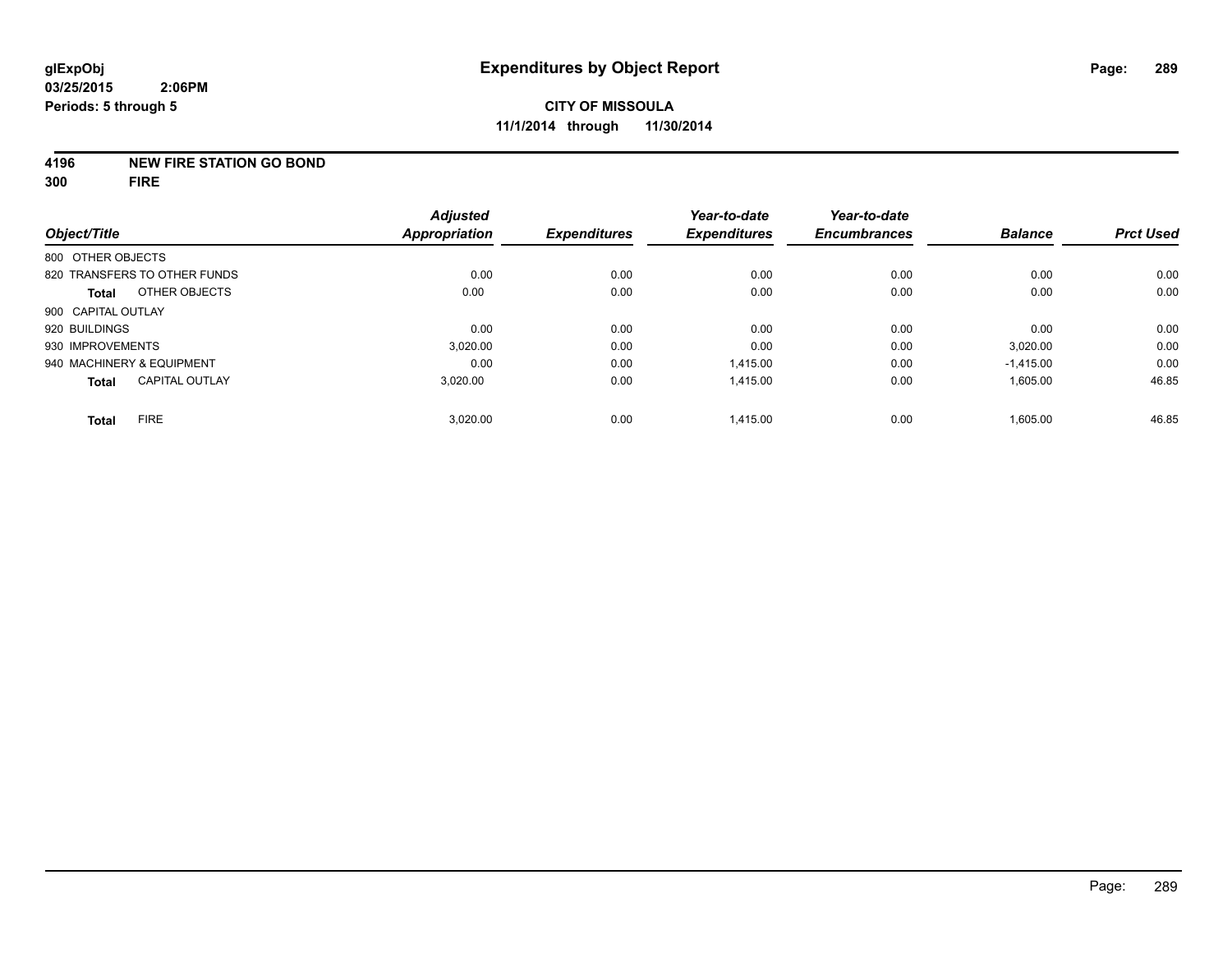#### **4196 NEW FIRE STATION GO BOND**

| Object/Title              |                              | <b>Adjusted</b><br>Appropriation | <b>Expenditures</b> | Year-to-date<br><b>Expenditures</b> | Year-to-date<br><b>Encumbrances</b> | <b>Balance</b> | <b>Prct Used</b> |
|---------------------------|------------------------------|----------------------------------|---------------------|-------------------------------------|-------------------------------------|----------------|------------------|
| 800 OTHER OBJECTS         |                              |                                  |                     |                                     |                                     |                |                  |
|                           | 820 TRANSFERS TO OTHER FUNDS | 0.00                             | 0.00                | 0.00                                | 0.00                                | 0.00           | 0.00             |
| <b>Total</b>              | OTHER OBJECTS                | 0.00                             | 0.00                | 0.00                                | 0.00                                | 0.00           | 0.00             |
| 900 CAPITAL OUTLAY        |                              |                                  |                     |                                     |                                     |                |                  |
| 920 BUILDINGS             |                              | 0.00                             | 0.00                | 0.00                                | 0.00                                | 0.00           | 0.00             |
| 930 IMPROVEMENTS          |                              | 3,020.00                         | 0.00                | 0.00                                | 0.00                                | 3,020.00       | 0.00             |
| 940 MACHINERY & EQUIPMENT |                              | 0.00                             | 0.00                | 1.415.00                            | 0.00                                | $-1,415.00$    | 0.00             |
| Total                     | <b>CAPITAL OUTLAY</b>        | 3,020.00                         | 0.00                | 1,415.00                            | 0.00                                | 1,605.00       | 46.85            |
| <b>Total</b>              | NEW FIRE STATION GO BOND     | 3.020.00                         | 0.00                | 1.415.00                            | 0.00                                | 1.605.00       | 46.85            |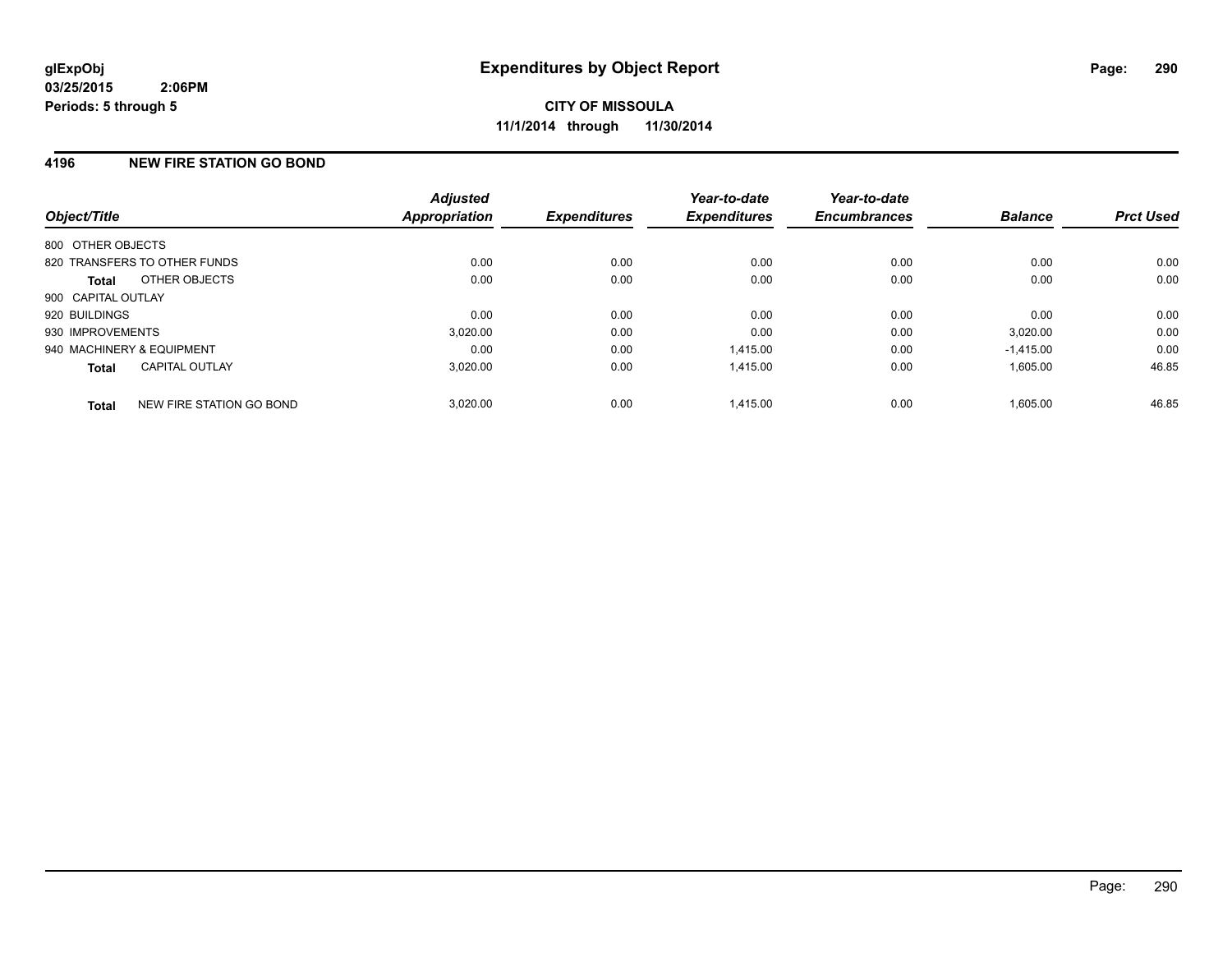#### **4450 S/C CONSTRUCTION FUND FOR FY06**

| Object/Title                                   | <b>Adjusted</b><br>Appropriation | <b>Expenditures</b> | Year-to-date<br><b>Expenditures</b> | Year-to-date<br><b>Encumbrances</b> | <b>Balance</b> | <b>Prct Used</b> |
|------------------------------------------------|----------------------------------|---------------------|-------------------------------------|-------------------------------------|----------------|------------------|
| 800 OTHER OBJECTS                              |                                  |                     |                                     |                                     |                |                  |
| 820 TRANSFERS TO OTHER FUNDS                   | 0.00                             | 0.00                | 0.00                                | 0.00                                | 0.00           | 0.00             |
| OTHER OBJECTS<br><b>Total</b>                  | 0.00                             | 0.00                | 0.00                                | 0.00                                | 0.00           | 0.00             |
| PUBLIC WORKS ADMIN/ENGINEERING<br><b>Total</b> | 0.00                             | 0.00                | 0.00                                | 0.00                                | 0.00           | 0.00             |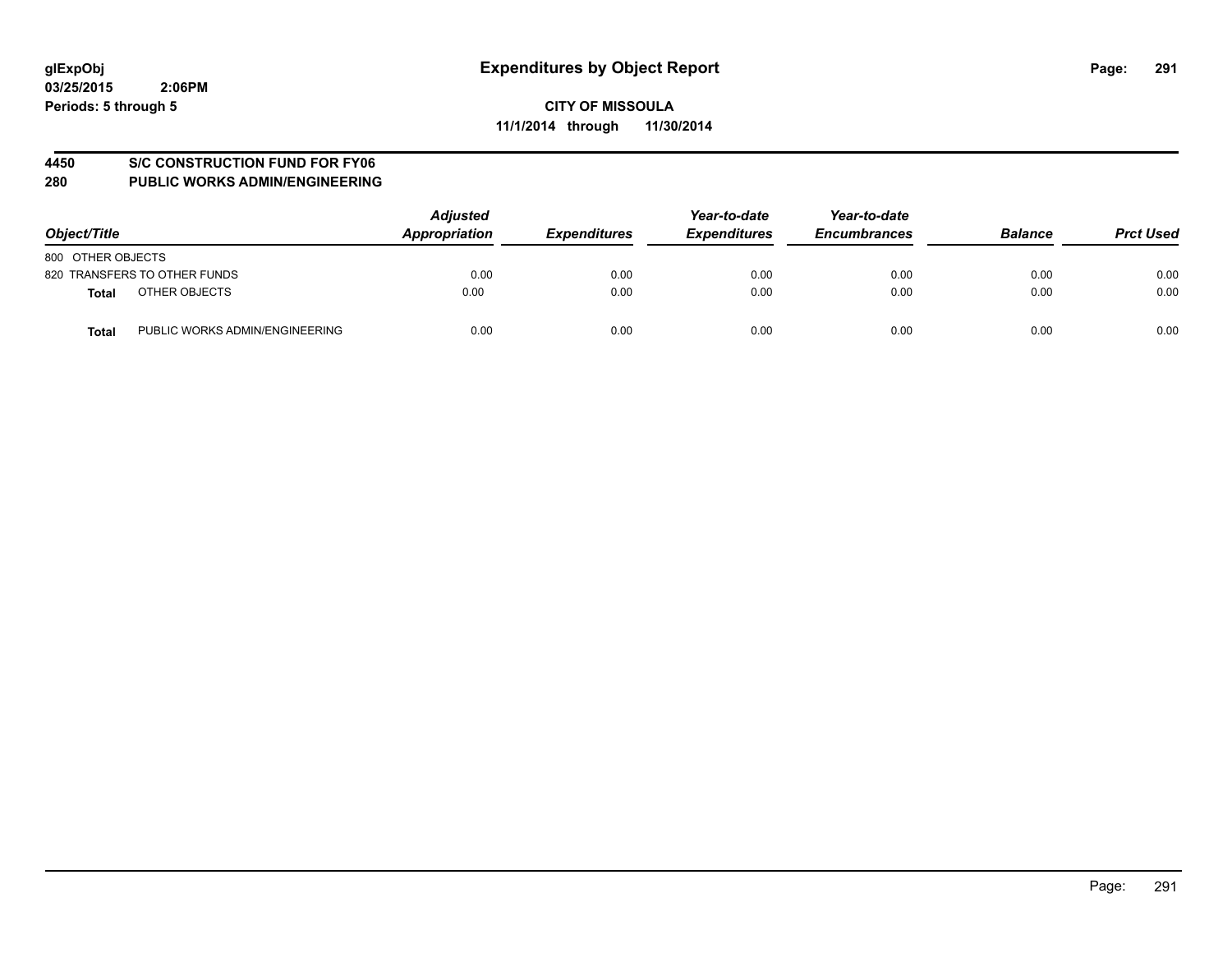**CITY OF MISSOULA 11/1/2014 through 11/30/2014**

# **4450 S/C CONSTRUCTION FUND FOR FY06**

| Object/Title                            | <b>Adjusted</b><br>Appropriation | <b>Expenditures</b> | Year-to-date<br><b>Expenditures</b> | Year-to-date<br><b>Encumbrances</b> | <b>Balance</b> | <b>Prct Used</b> |
|-----------------------------------------|----------------------------------|---------------------|-------------------------------------|-------------------------------------|----------------|------------------|
| 800 OTHER OBJECTS                       |                                  |                     |                                     |                                     |                |                  |
| 820 TRANSFERS TO OTHER FUNDS            | 0.00                             | 0.00                | 0.00                                | 0.00                                | 0.00           | 0.00             |
| OTHER OBJECTS<br>Total                  | 0.00                             | 0.00                | 0.00                                | 0.00                                | 0.00           | 0.00             |
| S/C CONSTRUCTION FUND FOR FY06<br>Total | 0.00                             | 0.00                | 0.00                                | 0.00                                | 0.00           | 0.00             |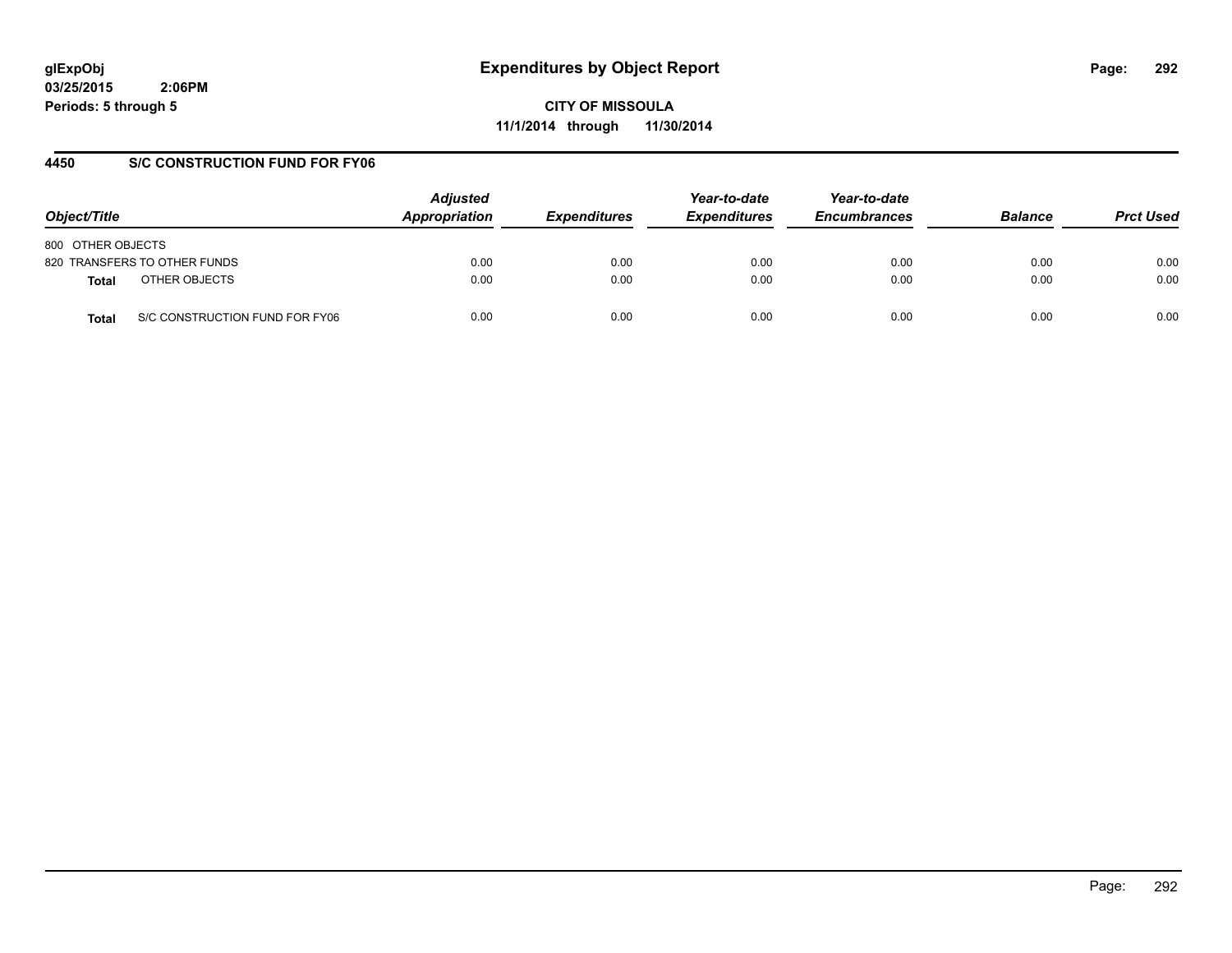#### **4451 FY07 S/C BOND FUND**

| Object/Title                                   | <b>Adjusted</b><br>Appropriation | <b>Expenditures</b> | Year-to-date<br><b>Expenditures</b> | Year-to-date<br><b>Encumbrances</b> | <b>Balance</b> | <b>Prct Used</b> |
|------------------------------------------------|----------------------------------|---------------------|-------------------------------------|-------------------------------------|----------------|------------------|
| 800 OTHER OBJECTS                              |                                  |                     |                                     |                                     |                |                  |
| 820 TRANSFERS TO OTHER FUNDS                   | 0.00                             | 0.00                | 0.00                                | 0.00                                | 0.00           | 0.00             |
| OTHER OBJECTS<br>Total                         | 0.00                             | 0.00                | 0.00                                | 0.00                                | 0.00           | 0.00             |
| PUBLIC WORKS ADMIN/ENGINEERING<br><b>Total</b> | 0.00                             | 0.00                | 0.00                                | 0.00                                | 0.00           | 0.00             |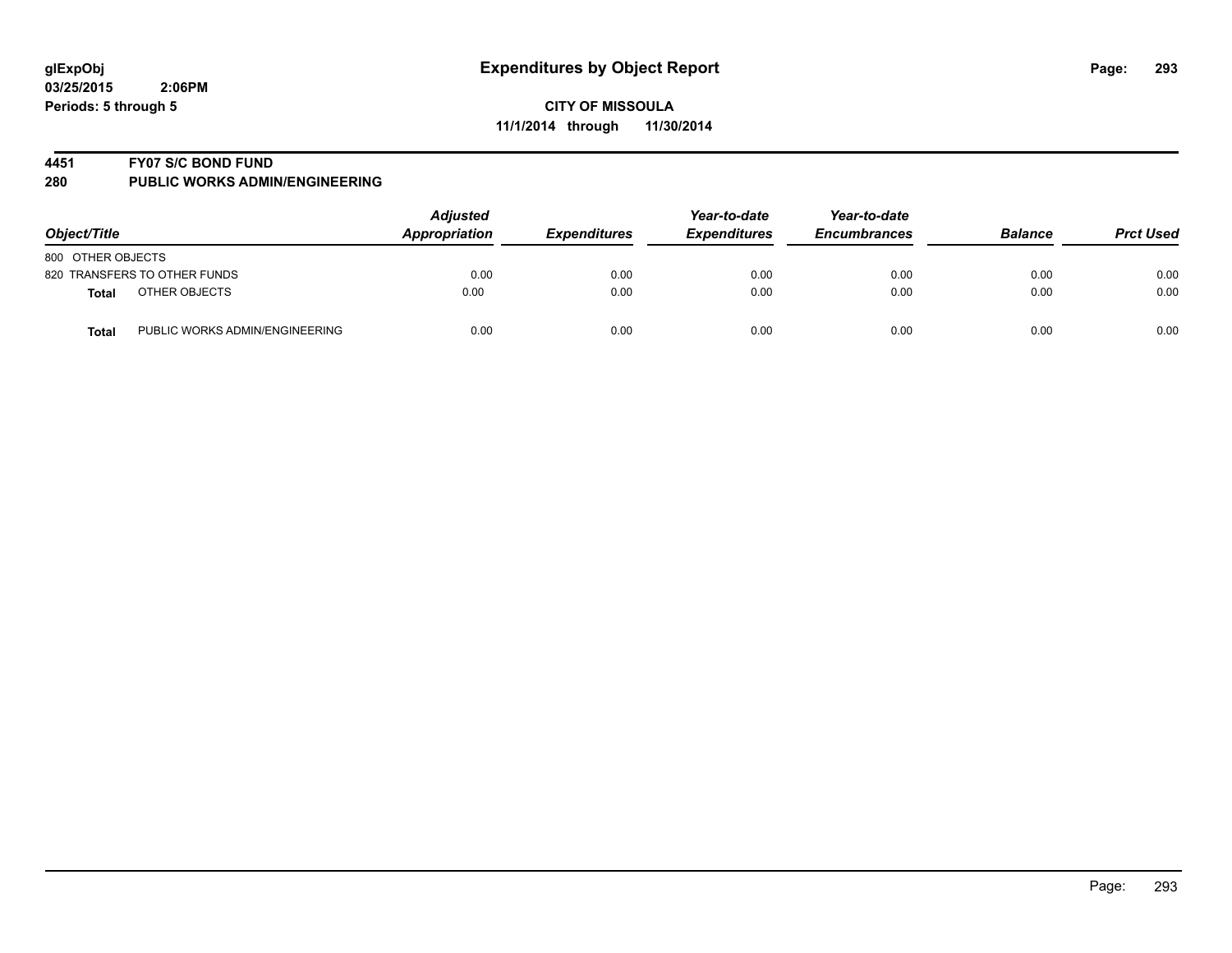**CITY OF MISSOULA 11/1/2014 through 11/30/2014**

#### **4451 FY07 S/C BOND FUND**

| Object/Title                       | <b>Adjusted</b><br>Appropriation | <i><b>Expenditures</b></i> | Year-to-date<br><b>Expenditures</b> | Year-to-date<br><b>Encumbrances</b> | <b>Balance</b> | <b>Prct Used</b> |
|------------------------------------|----------------------------------|----------------------------|-------------------------------------|-------------------------------------|----------------|------------------|
| 800 OTHER OBJECTS                  |                                  |                            |                                     |                                     |                |                  |
| 820 TRANSFERS TO OTHER FUNDS       | 0.00                             | 0.00                       | 0.00                                | 0.00                                | 0.00           | 0.00             |
| OTHER OBJECTS<br>Total             | 0.00                             | 0.00                       | 0.00                                | 0.00                                | 0.00           | 0.00             |
| FY07 S/C BOND FUND<br><b>Total</b> | 0.00                             | 0.00                       | 0.00                                | 0.00                                | 0.00           | 0.00             |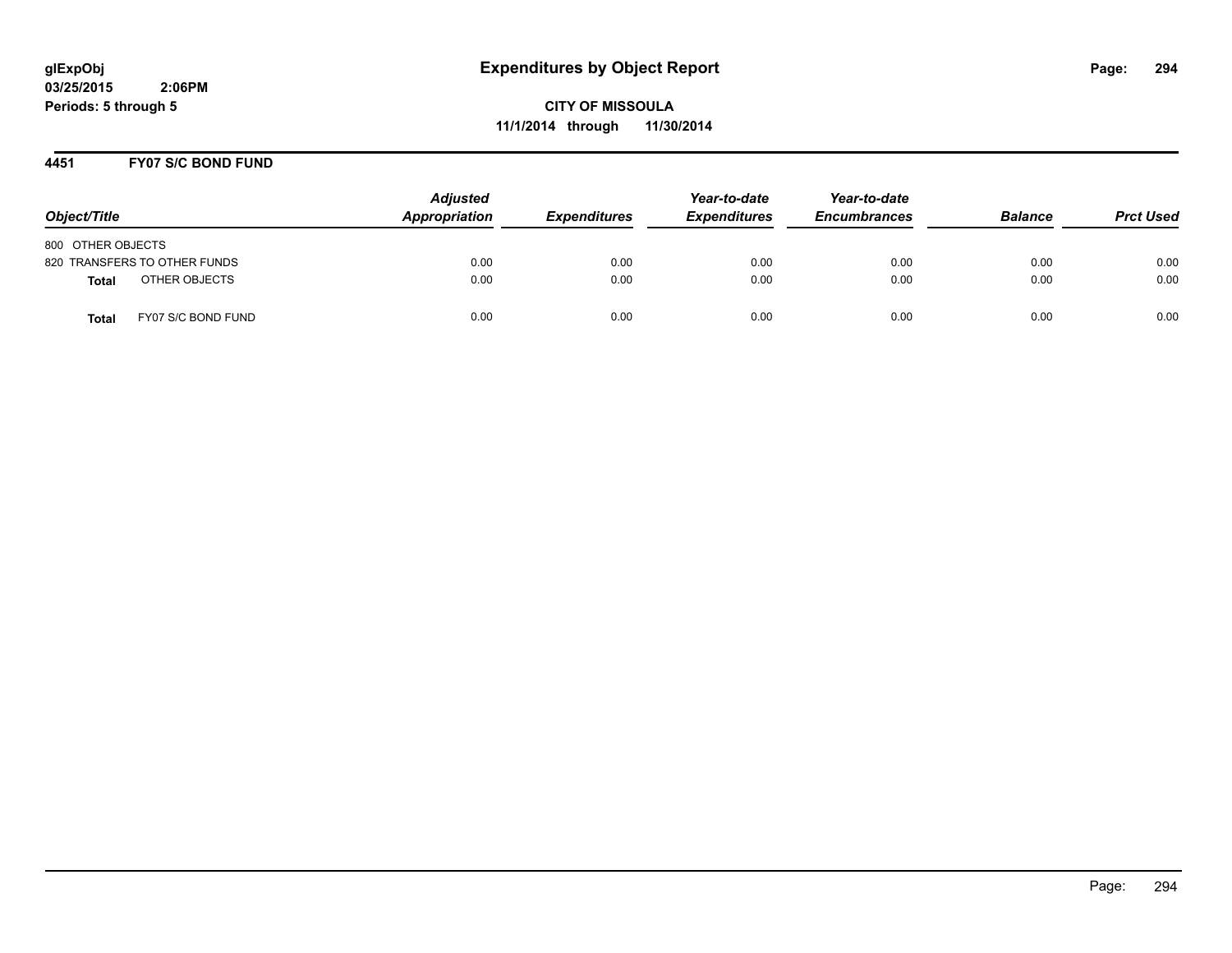**CITY OF MISSOULA 11/1/2014 through 11/30/2014**

#### **4452 S/C CONSTRUCTION FUND FOR FY 08 BOND SAL**

| Object/Title       |                                | <b>Adjusted</b><br>Appropriation | <b>Expenditures</b> | Year-to-date<br><b>Expenditures</b> | Year-to-date<br><b>Encumbrances</b> | <b>Balance</b> | <b>Prct Used</b> |
|--------------------|--------------------------------|----------------------------------|---------------------|-------------------------------------|-------------------------------------|----------------|------------------|
| 900 CAPITAL OUTLAY |                                |                                  |                     |                                     |                                     |                |                  |
| 930 IMPROVEMENTS   |                                | 0.00                             | 0.00                | 0.00                                | 0.00                                | 0.00           | 0.00             |
| Total              | <b>CAPITAL OUTLAY</b>          | 0.00                             | 0.00                | 0.00                                | 0.00                                | 0.00           | 0.00             |
| Total              | PUBLIC WORKS ADMIN/ENGINEERING | 0.00                             | 0.00                | 0.00                                | 0.00                                | 0.00           | 0.00             |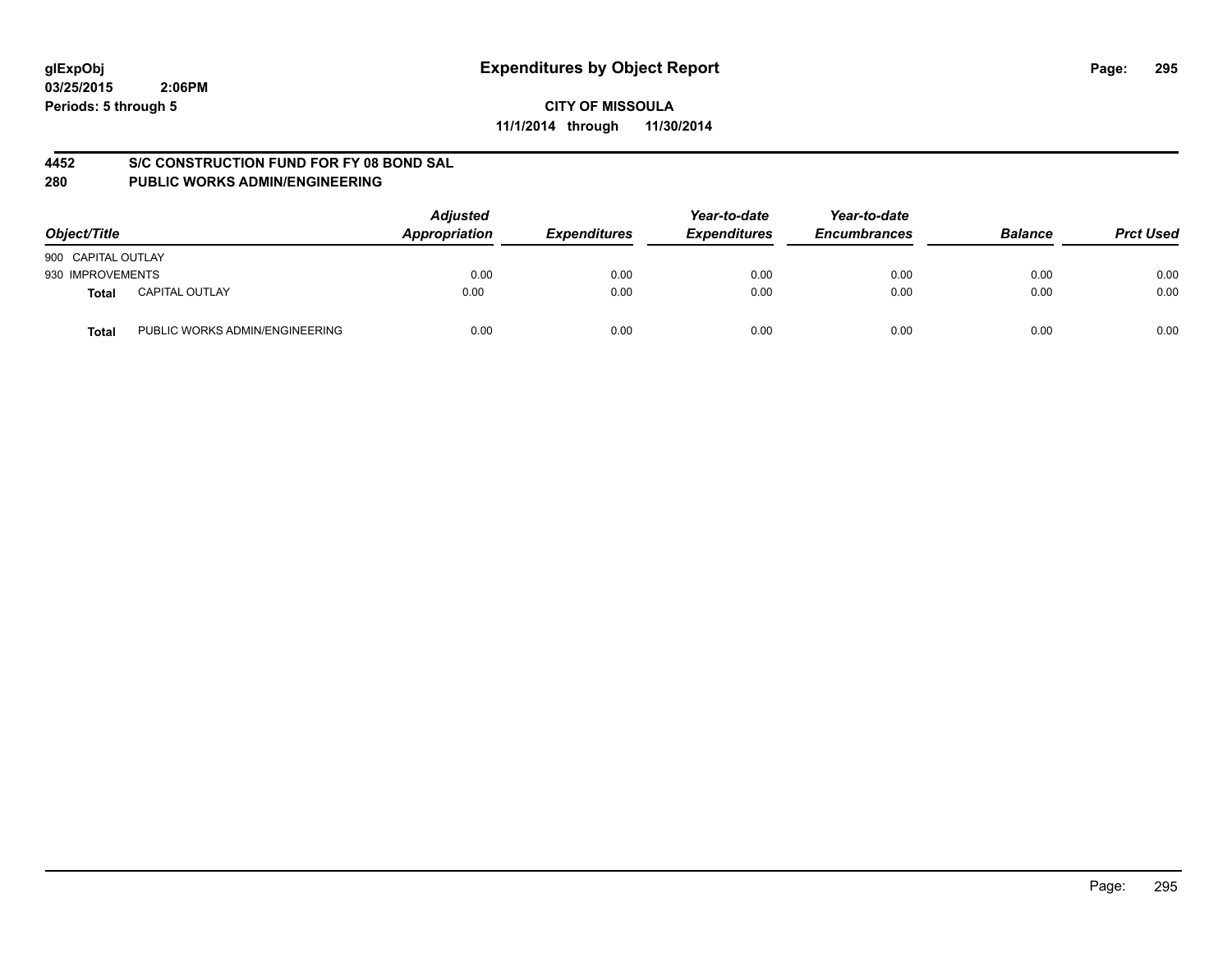# **glExpObj Expenditures by Object Report Page: 296**

**03/25/2015 2:06PM Periods: 5 through 5**

**CITY OF MISSOULA 11/1/2014 through 11/30/2014**

#### **4452 S/C CONSTRUCTION FUND FOR FY 08 BOND SAL**

| Object/Title       |                                    | <b>Adjusted</b><br>Appropriation | <b>Expenditures</b> | Year-to-date<br><b>Expenditures</b> | Year-to-date<br><b>Encumbrances</b> | <b>Balance</b> | <b>Prct Used</b> |
|--------------------|------------------------------------|----------------------------------|---------------------|-------------------------------------|-------------------------------------|----------------|------------------|
| 900 CAPITAL OUTLAY |                                    |                                  |                     |                                     |                                     |                |                  |
| 930 IMPROVEMENTS   |                                    | 0.00                             | 0.00                | 0.00                                | 0.00                                | 0.00           | 0.00             |
| <b>Total</b>       | <b>CAPITAL OUTLAY</b>              | 0.00                             | 0.00                | 0.00                                | 0.00                                | 0.00           | 0.00             |
| <b>Total</b>       | S/C CONSTRUCTION FUND FOR FY 08 BO | 0.00                             | 0.00                | 0.00                                | 0.00                                | 0.00           | 0.00             |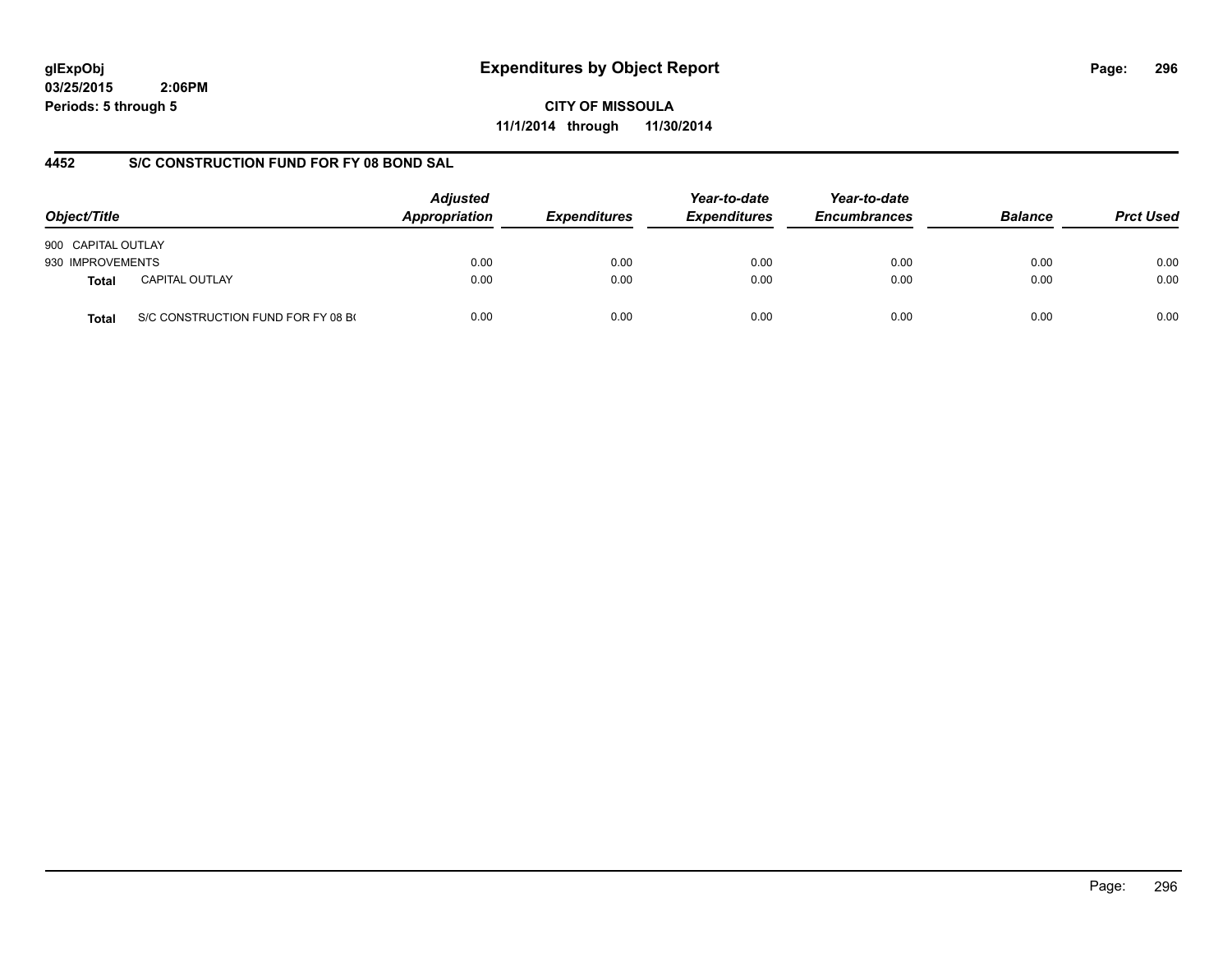#### **4453 S/C CONSTRUCTION FUND FY09 BOND**

| Object/Title       |                                | <b>Adjusted</b><br><b>Appropriation</b> | <b>Expenditures</b> | Year-to-date<br><b>Expenditures</b> | Year-to-date<br><b>Encumbrances</b> | <b>Balance</b> | <b>Prct Used</b> |
|--------------------|--------------------------------|-----------------------------------------|---------------------|-------------------------------------|-------------------------------------|----------------|------------------|
| 800 OTHER OBJECTS  |                                |                                         |                     |                                     |                                     |                |                  |
|                    | 820 TRANSFERS TO OTHER FUNDS   | 0.00                                    | 0.00                | 0.00                                | 0.00                                | 0.00           | 0.00             |
| <b>Total</b>       | OTHER OBJECTS                  | 0.00                                    | 0.00                | 0.00                                | 0.00                                | 0.00           | 0.00             |
| 900 CAPITAL OUTLAY |                                |                                         |                     |                                     |                                     |                |                  |
| 930 IMPROVEMENTS   |                                | 0.00                                    | 0.00                | 0.00                                | 0.00                                | 0.00           | 0.00             |
| <b>Total</b>       | <b>CAPITAL OUTLAY</b>          | 0.00                                    | 0.00                | 0.00                                | 0.00                                | 0.00           | 0.00             |
| <b>Total</b>       | PUBLIC WORKS ADMIN/ENGINEERING | 0.00                                    | 0.00                | 0.00                                | 0.00                                | 0.00           | 0.00             |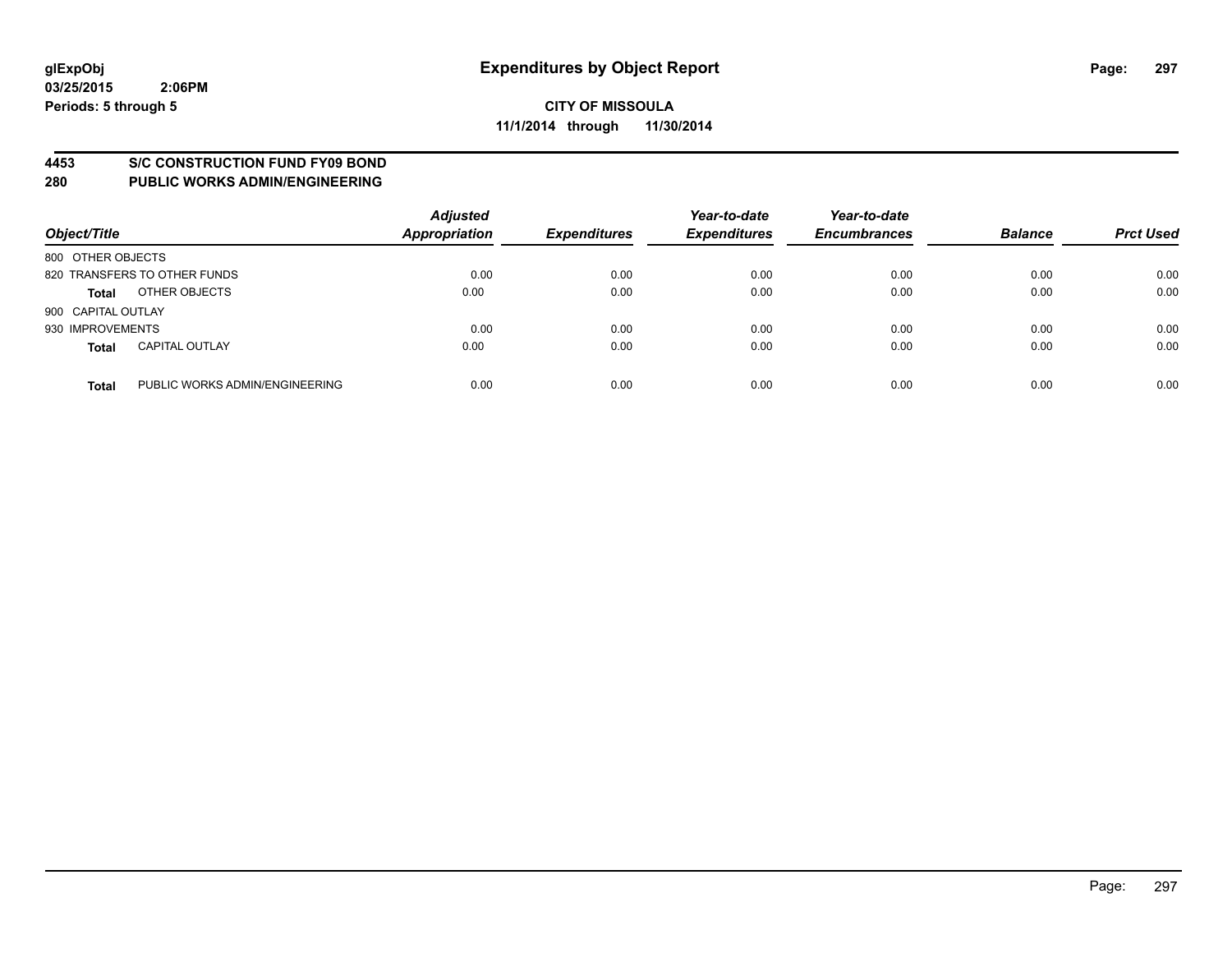#### **4453 S/C CONSTRUCTION FUND FY09 BOND**

| Object/Title      |                      | <b>Adjusted</b><br>Appropriation | <b>Expenditures</b> | Year-to-date<br><b>Expenditures</b> | Year-to-date<br><b>Encumbrances</b> | <b>Balance</b> | <b>Prct Used</b> |
|-------------------|----------------------|----------------------------------|---------------------|-------------------------------------|-------------------------------------|----------------|------------------|
| 500 FIXED CHARGES |                      |                                  |                     |                                     |                                     |                |                  |
| 500 FIXED CHARGES |                      | 0.00                             | 0.00                | 0.00                                | 0.00                                | 0.00           | 0.00             |
| <b>Total</b>      | <b>FIXED CHARGES</b> | 0.00                             | 0.00                | 0.00                                | 0.00                                | 0.00           | 0.00             |
| Total             | NON-DEPARTMENTAL     | 0.00                             | 0.00                | 0.00                                | 0.00                                | 0.00           | 0.00             |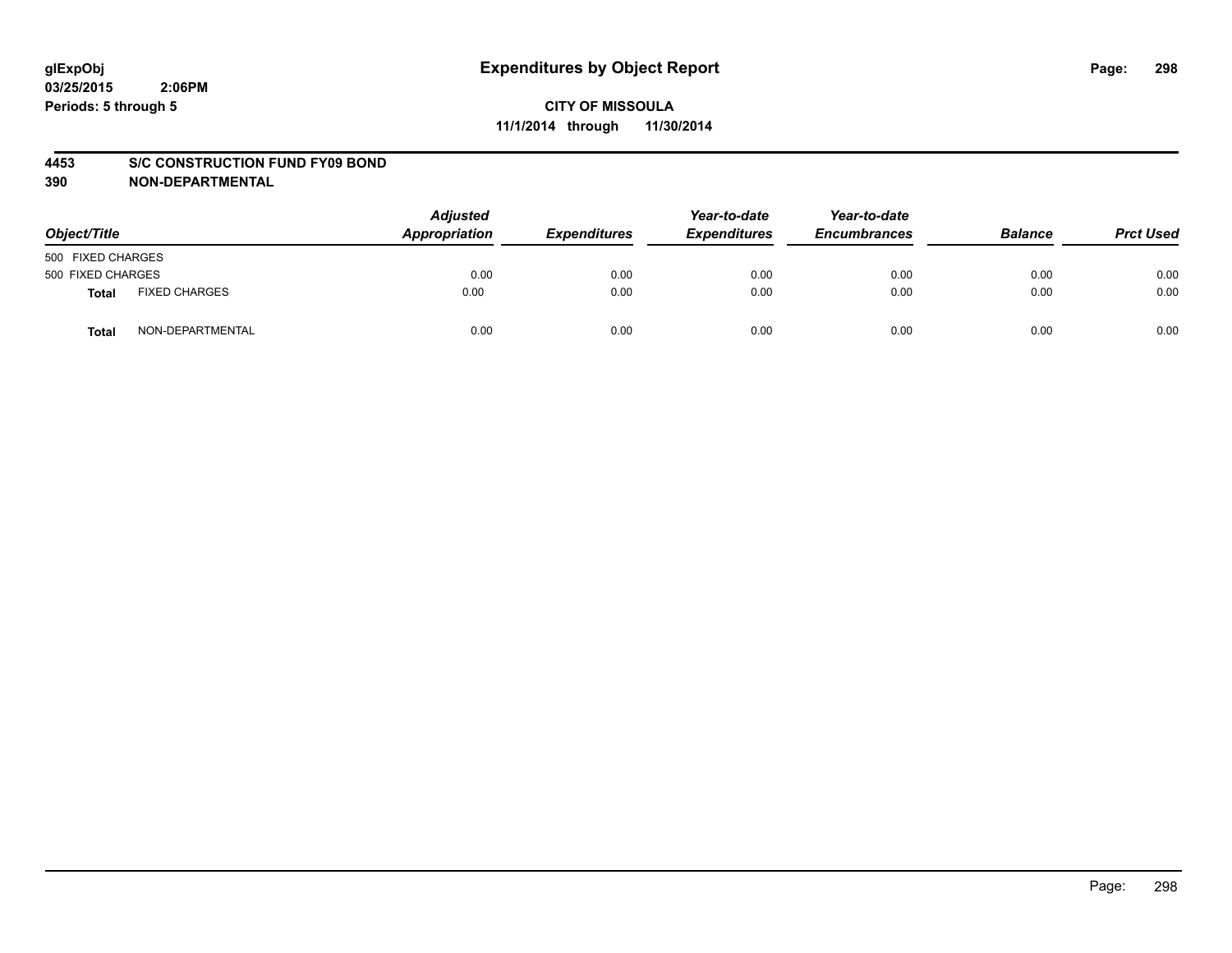**CITY OF MISSOULA 11/1/2014 through 11/30/2014**

#### **4453 S/C CONSTRUCTION FUND FY09 BOND**

| Object/Title       |                                 | <b>Adjusted</b><br><b>Appropriation</b> | <b>Expenditures</b> | Year-to-date<br><b>Expenditures</b> | Year-to-date<br><b>Encumbrances</b> | <b>Balance</b> | <b>Prct Used</b> |
|--------------------|---------------------------------|-----------------------------------------|---------------------|-------------------------------------|-------------------------------------|----------------|------------------|
| 500 FIXED CHARGES  |                                 |                                         |                     |                                     |                                     |                |                  |
| 500 FIXED CHARGES  |                                 | 0.00                                    | 0.00                | 0.00                                | 0.00                                | 0.00           | 0.00             |
| <b>Total</b>       | <b>FIXED CHARGES</b>            | 0.00                                    | 0.00                | 0.00                                | 0.00                                | 0.00           | 0.00             |
| 800 OTHER OBJECTS  |                                 |                                         |                     |                                     |                                     |                |                  |
|                    | 820 TRANSFERS TO OTHER FUNDS    | 0.00                                    | 0.00                | 0.00                                | 0.00                                | 0.00           | 0.00             |
| Total              | OTHER OBJECTS                   | 0.00                                    | 0.00                | 0.00                                | 0.00                                | 0.00           | 0.00             |
| 900 CAPITAL OUTLAY |                                 |                                         |                     |                                     |                                     |                |                  |
| 930 IMPROVEMENTS   |                                 | 0.00                                    | 0.00                | 0.00                                | 0.00                                | 0.00           | 0.00             |
| <b>Total</b>       | <b>CAPITAL OUTLAY</b>           | 0.00                                    | 0.00                | 0.00                                | 0.00                                | 0.00           | 0.00             |
| <b>Total</b>       | S/C CONSTRUCTION FUND FY09 BOND | 0.00                                    | 0.00                | 0.00                                | 0.00                                | 0.00           | 0.00             |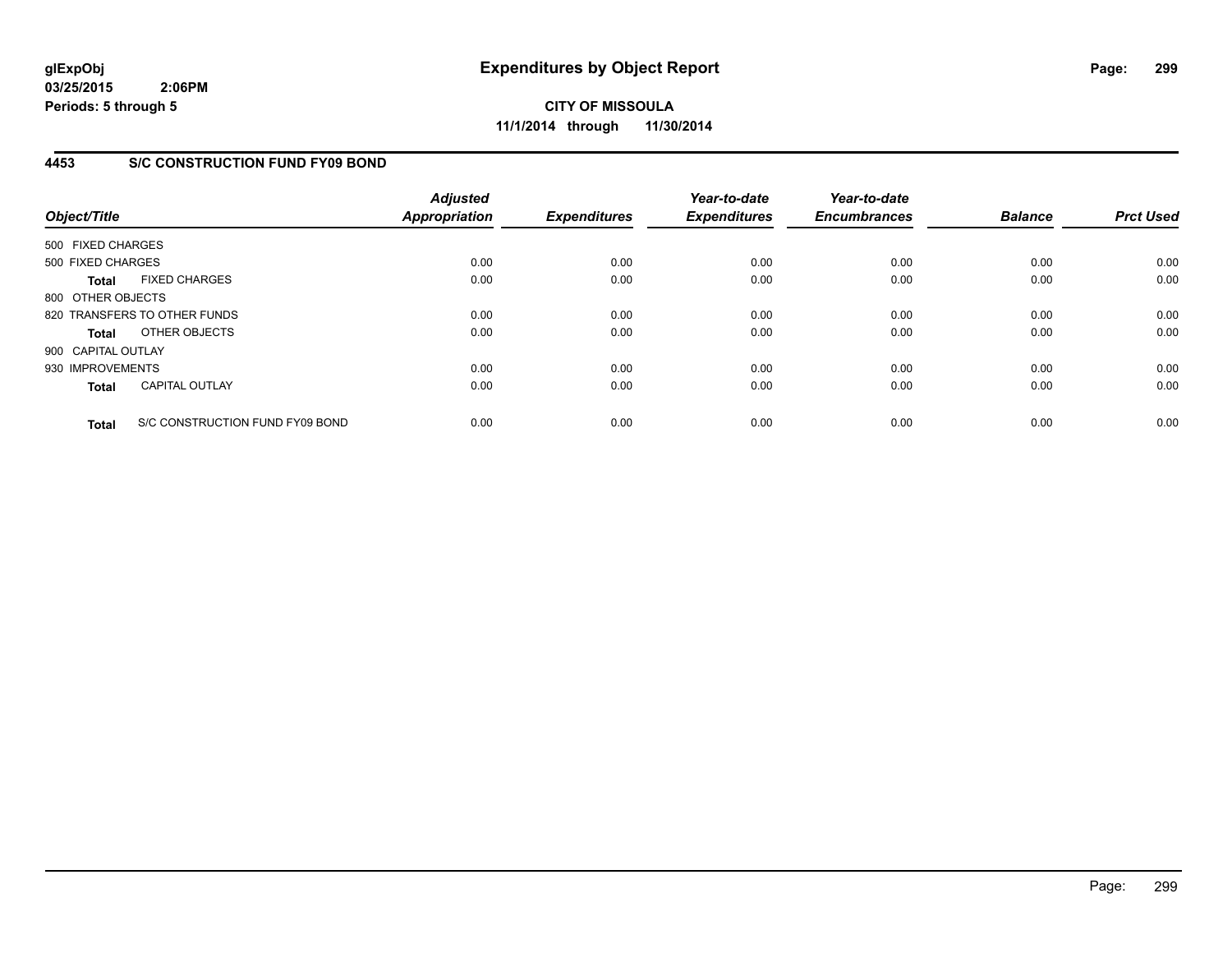# **4454 S/C CONSTRUCTION FUND FOR FY10**

| Object/Title       |                                | <b>Adjusted</b><br>Appropriation | <b>Expenditures</b> | Year-to-date<br><b>Expenditures</b> | Year-to-date<br><b>Encumbrances</b> | <b>Balance</b> | <b>Prct Used</b> |
|--------------------|--------------------------------|----------------------------------|---------------------|-------------------------------------|-------------------------------------|----------------|------------------|
| 900 CAPITAL OUTLAY |                                |                                  |                     |                                     |                                     |                |                  |
| 930 IMPROVEMENTS   |                                | 0.00                             | 0.00                | 0.00                                | 0.00                                | 0.00           | 0.00             |
| Total              | <b>CAPITAL OUTLAY</b>          | 0.00                             | 0.00                | 0.00                                | 0.00                                | 0.00           | 0.00             |
| <b>Total</b>       | PUBLIC WORKS ADMIN/ENGINEERING | 0.00                             | 0.00                | 0.00                                | 0.00                                | 0.00           | 0.00             |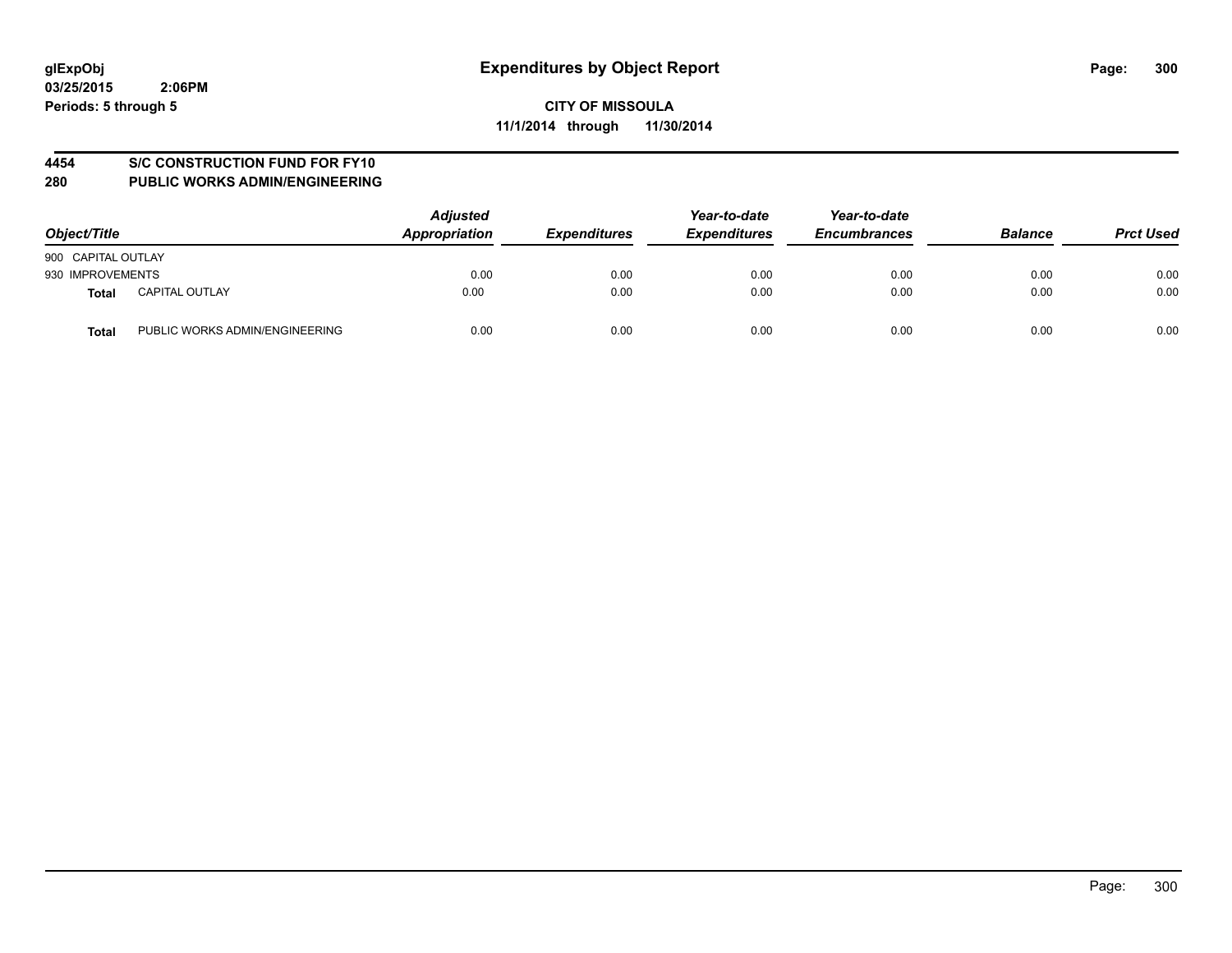**CITY OF MISSOULA 11/1/2014 through 11/30/2014**

#### **4454 S/C CONSTRUCTION FUND FOR FY10**

| Object/Title       |                                | <b>Adjusted</b><br>Appropriation | <b>Expenditures</b> | Year-to-date<br><b>Expenditures</b> | Year-to-date<br><b>Encumbrances</b> | <b>Balance</b> | <b>Prct Used</b> |
|--------------------|--------------------------------|----------------------------------|---------------------|-------------------------------------|-------------------------------------|----------------|------------------|
| 900 CAPITAL OUTLAY |                                |                                  |                     |                                     |                                     |                |                  |
| 930 IMPROVEMENTS   |                                | 0.00                             | 0.00                | 0.00                                | 0.00                                | 0.00           | 0.00             |
| Total              | <b>CAPITAL OUTLAY</b>          | 0.00                             | 0.00                | 0.00                                | 0.00                                | 0.00           | 0.00             |
| Total              | S/C CONSTRUCTION FUND FOR FY10 | 0.00                             | 0.00                | 0.00                                | 0.00                                | 0.00           | 0.00             |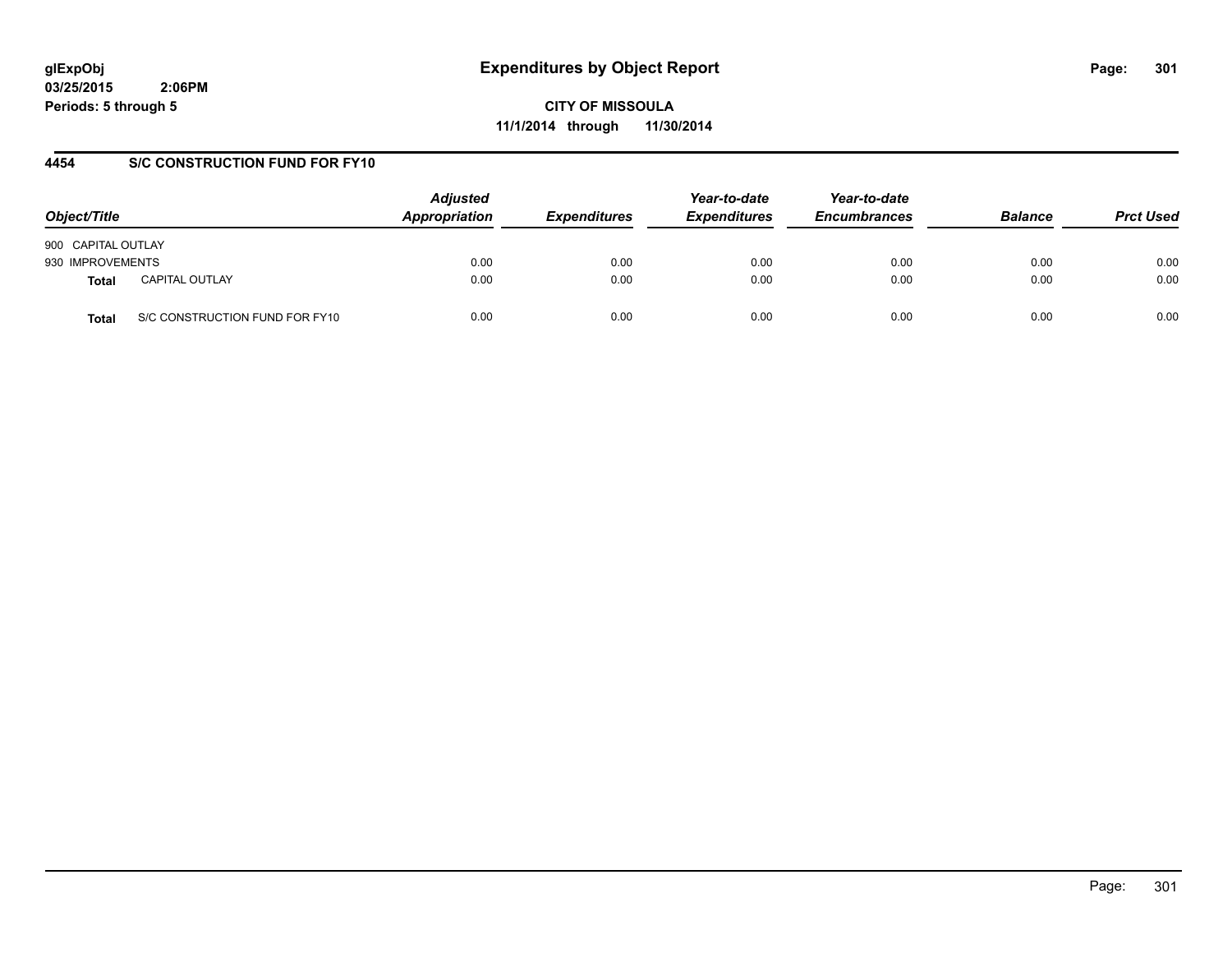#### **4455 FY11 S/C CONSTRUCTION FUND**

| Object/Title                            | <b>Adjusted</b><br>Appropriation | <b>Expenditures</b> | Year-to-date<br><b>Expenditures</b> | Year-to-date<br><b>Encumbrances</b> | <b>Balance</b> | <b>Prct Used</b> |
|-----------------------------------------|----------------------------------|---------------------|-------------------------------------|-------------------------------------|----------------|------------------|
| 900 CAPITAL OUTLAY                      |                                  |                     |                                     |                                     |                |                  |
| 930 IMPROVEMENTS                        | 0.00                             | 0.00                | 0.00                                | 0.00                                | 0.00           | 0.00             |
| <b>CAPITAL OUTLAY</b><br><b>Total</b>   | 0.00                             | 0.00                | 0.00                                | 0.00                                | 0.00           | 0.00             |
| PUBLIC WORKS ADMIN/ENGINEERING<br>Total | 0.00                             | 0.00                | 0.00                                | 0.00                                | 0.00           | 0.00             |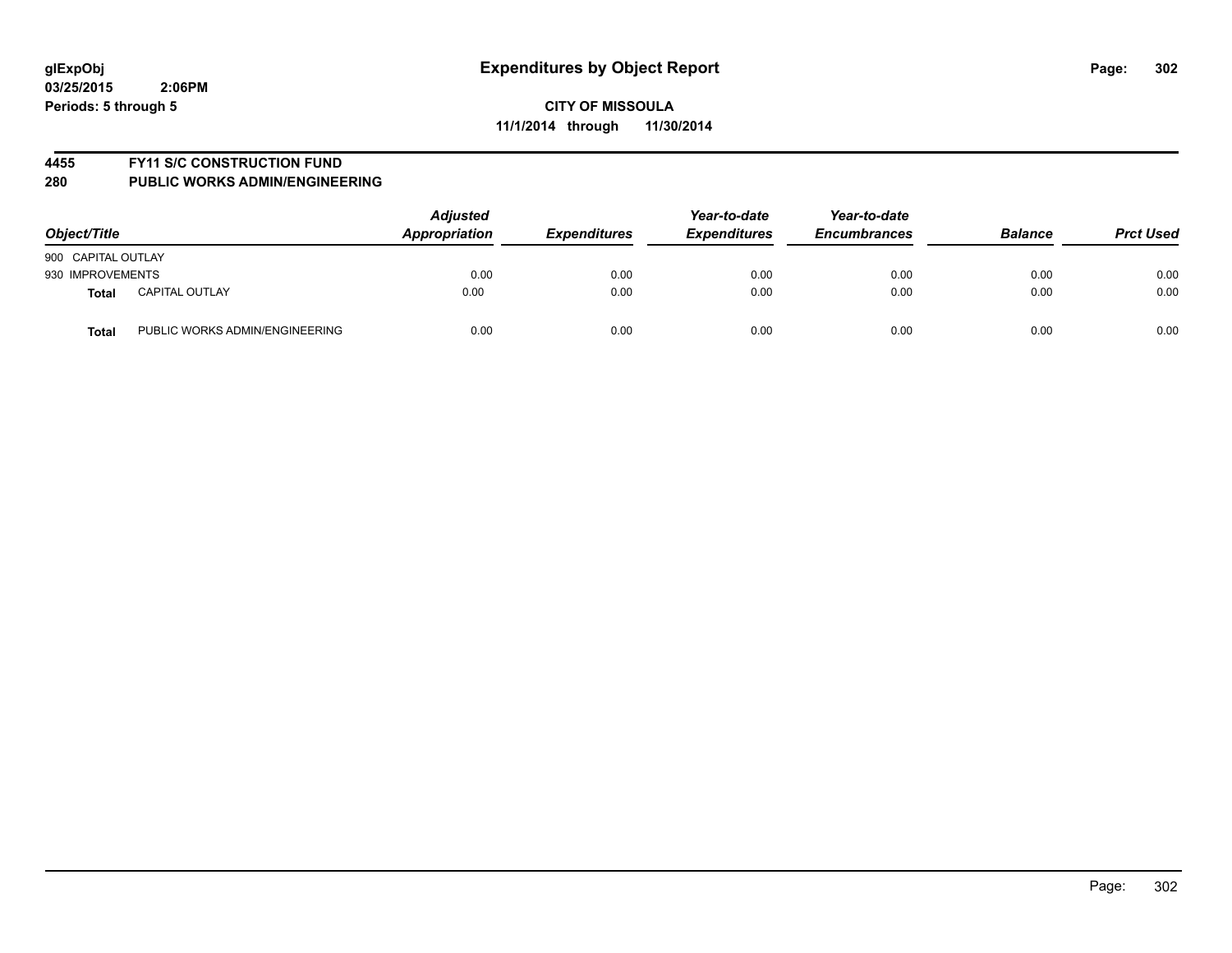**CITY OF MISSOULA 11/1/2014 through 11/30/2014**

#### **4455 FY11 S/C CONSTRUCTION FUND**

| Object/Title                          | <b>Adjusted</b><br><b>Appropriation</b> | <b>Expenditures</b> | Year-to-date<br><b>Expenditures</b> | Year-to-date<br><b>Encumbrances</b> | <b>Balance</b> | <b>Prct Used</b> |
|---------------------------------------|-----------------------------------------|---------------------|-------------------------------------|-------------------------------------|----------------|------------------|
| 900 CAPITAL OUTLAY                    |                                         |                     |                                     |                                     |                |                  |
| 930 IMPROVEMENTS                      | 0.00                                    | 0.00                | 0.00                                | 0.00                                | 0.00           | 0.00             |
| <b>CAPITAL OUTLAY</b><br><b>Total</b> | 0.00                                    | 0.00                | 0.00                                | 0.00                                | 0.00           | 0.00             |
| FY11 S/C CONSTRUCTION FUND<br>Total   | 0.00                                    | 0.00                | 0.00                                | 0.00                                | 0.00           | 0.00             |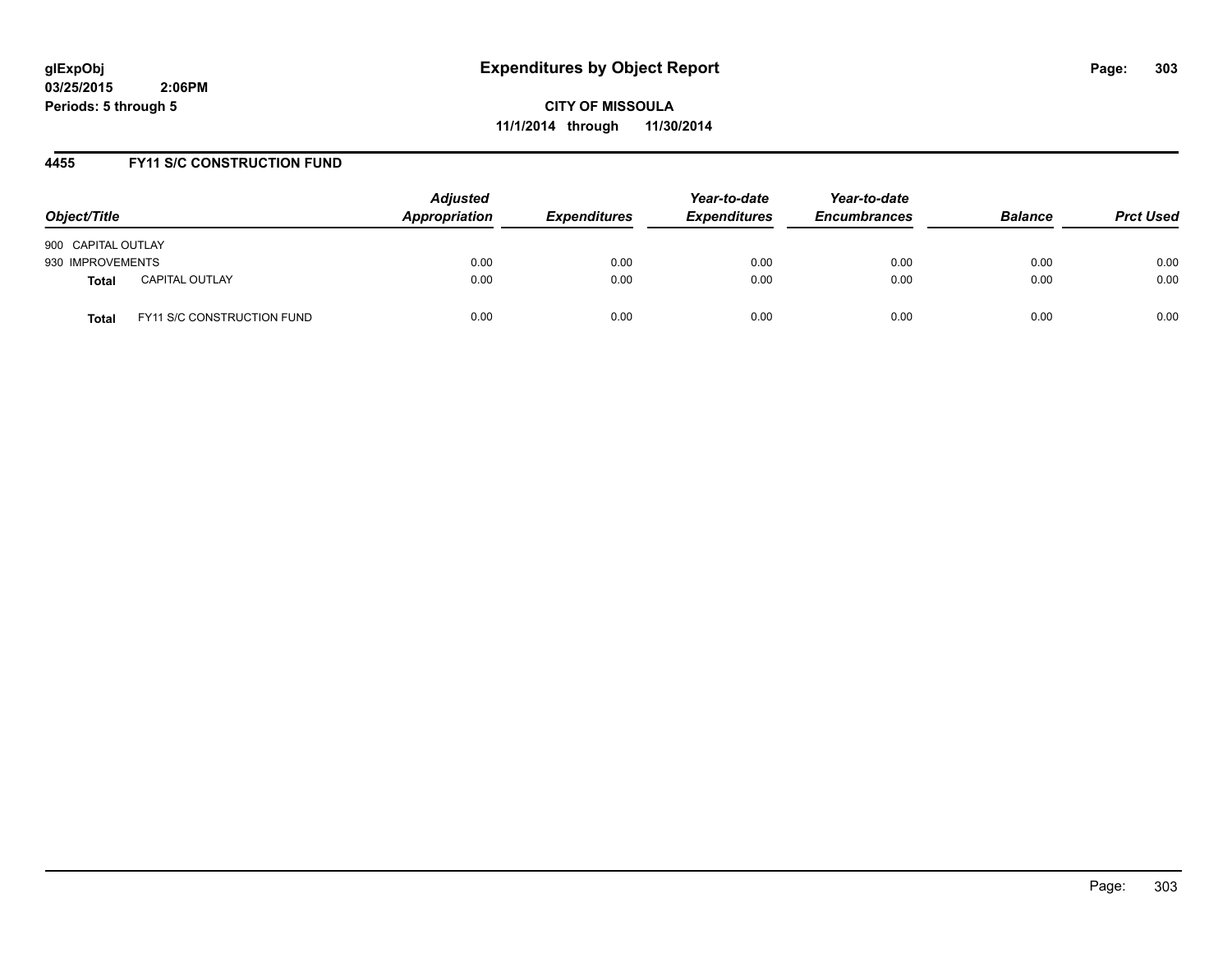#### **4456 FY12 S/C CONSTRUCTION FUND**

| Object/Title       |                                | <b>Adjusted</b><br><b>Appropriation</b> | <b>Expenditures</b> | Year-to-date<br><b>Expenditures</b> | Year-to-date<br><b>Encumbrances</b> | <b>Balance</b> | <b>Prct Used</b> |
|--------------------|--------------------------------|-----------------------------------------|---------------------|-------------------------------------|-------------------------------------|----------------|------------------|
| 800 OTHER OBJECTS  |                                |                                         |                     |                                     |                                     |                |                  |
|                    | 820 TRANSFERS TO OTHER FUNDS   | 0.00                                    | 0.00                | 0.00                                | 0.00                                | 0.00           | 0.00             |
| <b>Total</b>       | OTHER OBJECTS                  | 0.00                                    | 0.00                | 0.00                                | 0.00                                | 0.00           | 0.00             |
| 900 CAPITAL OUTLAY |                                |                                         |                     |                                     |                                     |                |                  |
| 930 IMPROVEMENTS   |                                | 0.00                                    | 0.00                | 0.00                                | 0.00                                | 0.00           | 0.00             |
| <b>Total</b>       | <b>CAPITAL OUTLAY</b>          | 0.00                                    | 0.00                | 0.00                                | 0.00                                | 0.00           | 0.00             |
| <b>Total</b>       | PUBLIC WORKS ADMIN/ENGINEERING | 0.00                                    | 0.00                | 0.00                                | 0.00                                | 0.00           | 0.00             |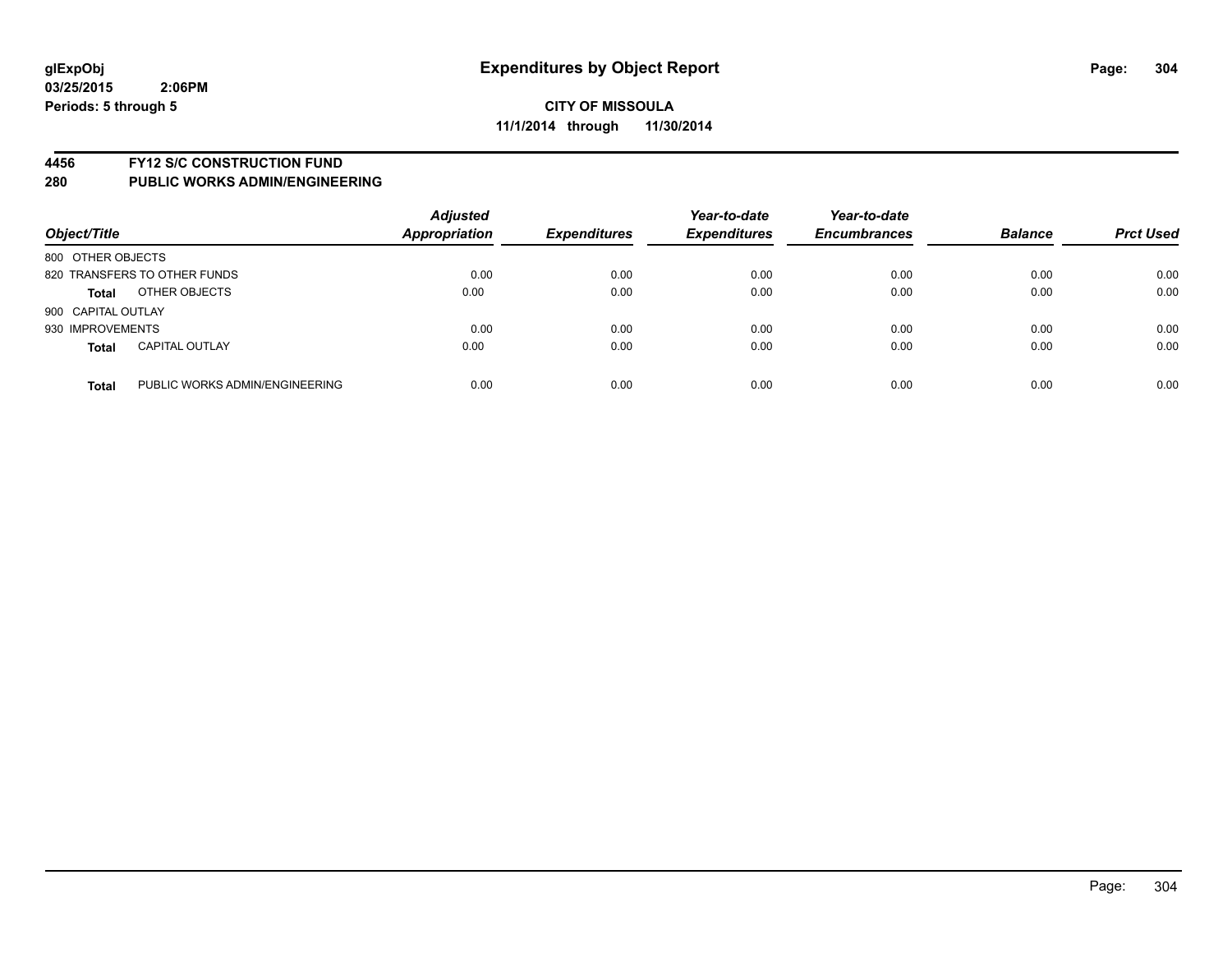#### **4456 FY12 S/C CONSTRUCTION FUND**

| Object/Title       |                                   | <b>Adjusted</b><br>Appropriation | <b>Expenditures</b> | Year-to-date<br><b>Expenditures</b> | Year-to-date<br><b>Encumbrances</b> | <b>Balance</b> | <b>Prct Used</b> |
|--------------------|-----------------------------------|----------------------------------|---------------------|-------------------------------------|-------------------------------------|----------------|------------------|
| 800 OTHER OBJECTS  |                                   |                                  |                     |                                     |                                     |                |                  |
|                    | 820 TRANSFERS TO OTHER FUNDS      | 0.00                             | 0.00                | 0.00                                | 0.00                                | 0.00           | 0.00             |
| <b>Total</b>       | OTHER OBJECTS                     | 0.00                             | 0.00                | 0.00                                | 0.00                                | 0.00           | 0.00             |
| 900 CAPITAL OUTLAY |                                   |                                  |                     |                                     |                                     |                |                  |
| 930 IMPROVEMENTS   |                                   | 0.00                             | 0.00                | 0.00                                | 0.00                                | 0.00           | 0.00             |
| <b>Total</b>       | <b>CAPITAL OUTLAY</b>             | 0.00                             | 0.00                | 0.00                                | 0.00                                | 0.00           | 0.00             |
| <b>Total</b>       | <b>FY12 S/C CONSTRUCTION FUND</b> | 0.00                             | 0.00                | 0.00                                | 0.00                                | 0.00           | 0.00             |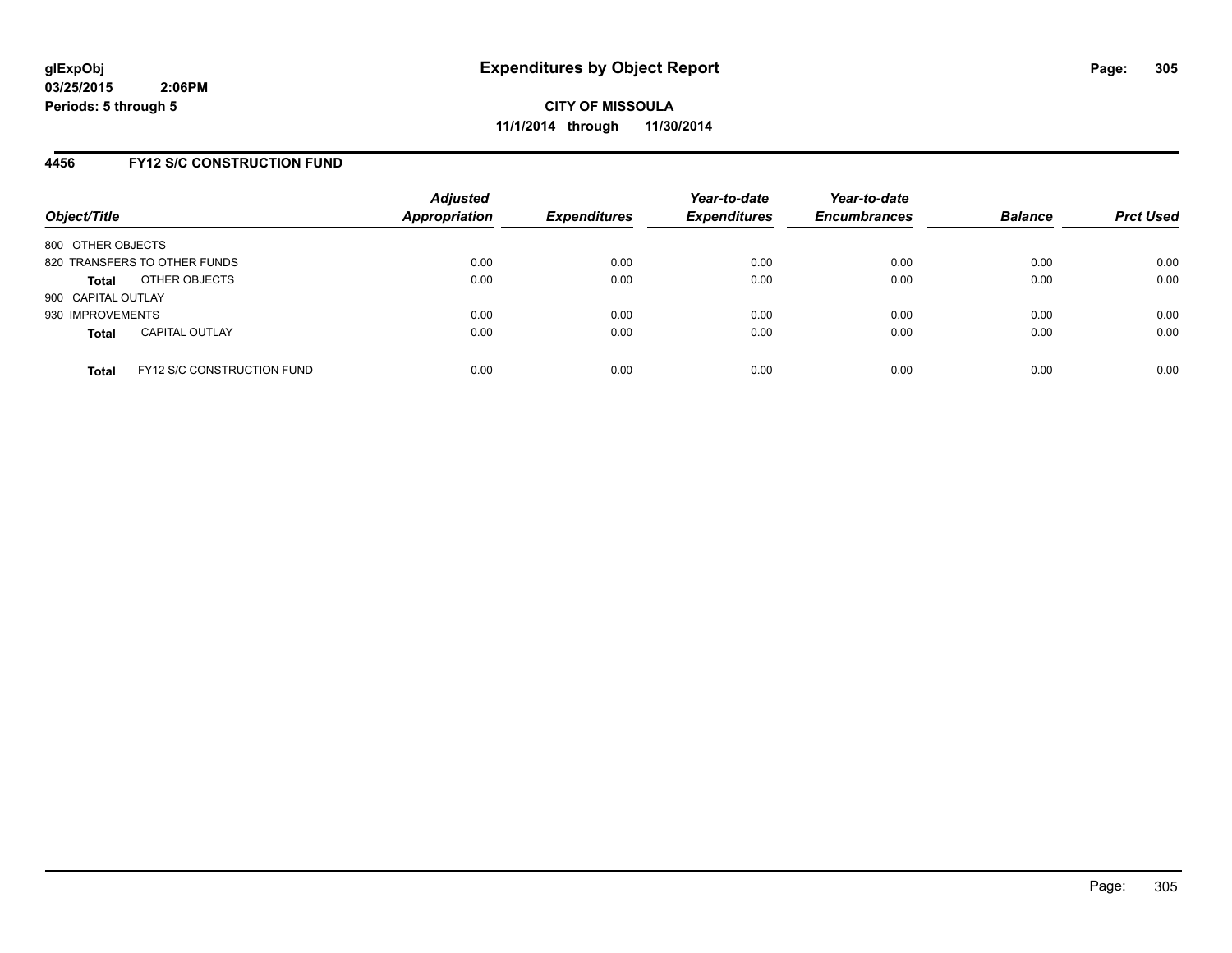# **4457 FY13 SIDEWALK/CURB CONSTRUCTION**

| Object/Title           |                                | <b>Adjusted</b><br><b>Appropriation</b> | <b>Expenditures</b> | Year-to-date<br><b>Expenditures</b> | Year-to-date<br><b>Encumbrances</b> | <b>Balance</b> | <b>Prct Used</b> |
|------------------------|--------------------------------|-----------------------------------------|---------------------|-------------------------------------|-------------------------------------|----------------|------------------|
| 300 PURCHASED SERVICES |                                |                                         |                     |                                     |                                     |                |                  |
|                        | 350 PROFESSIONAL SERVICES      | 0.00                                    | 0.00                | 0.00                                | 0.00                                | 0.00           | 0.00             |
| <b>Total</b>           | <b>PURCHASED SERVICES</b>      | 0.00                                    | 0.00                | 0.00                                | 0.00                                | 0.00           | 0.00             |
| 800 OTHER OBJECTS      |                                |                                         |                     |                                     |                                     |                |                  |
|                        | 820 TRANSFERS TO OTHER FUNDS   | 0.00                                    | 0.00                | 0.00                                | 0.00                                | 0.00           | 0.00             |
| Total                  | OTHER OBJECTS                  | 0.00                                    | 0.00                | 0.00                                | 0.00                                | 0.00           | 0.00             |
| 900 CAPITAL OUTLAY     |                                |                                         |                     |                                     |                                     |                |                  |
| 930 IMPROVEMENTS       |                                | 0.00                                    | 0.00                | 0.00                                | 0.00                                | 0.00           | 0.00             |
| <b>Total</b>           | <b>CAPITAL OUTLAY</b>          | 0.00                                    | 0.00                | 0.00                                | 0.00                                | 0.00           | 0.00             |
| <b>Total</b>           | PUBLIC WORKS ADMIN/ENGINEERING | 0.00                                    | 0.00                | 0.00                                | 0.00                                | 0.00           | 0.00             |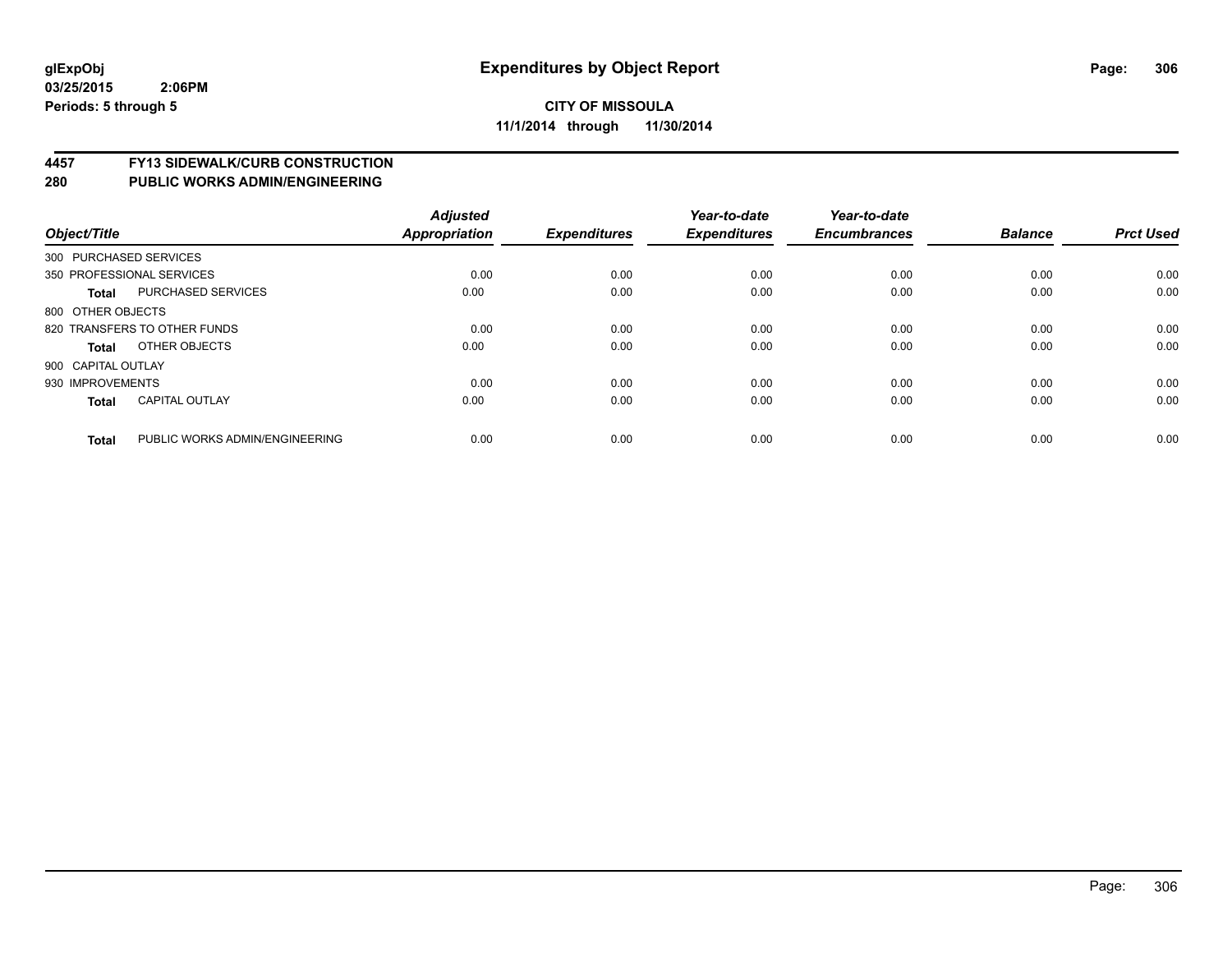**CITY OF MISSOULA 11/1/2014 through 11/30/2014**

# **4457 FY13 SIDEWALK/CURB CONSTRUCTION**

| Object/Title           |                                        | <b>Adjusted</b><br><b>Appropriation</b> | <b>Expenditures</b> | Year-to-date<br><b>Expenditures</b> | Year-to-date<br><b>Encumbrances</b> | <b>Balance</b> | <b>Prct Used</b> |
|------------------------|----------------------------------------|-----------------------------------------|---------------------|-------------------------------------|-------------------------------------|----------------|------------------|
| 300 PURCHASED SERVICES |                                        |                                         |                     |                                     |                                     |                |                  |
|                        | 350 PROFESSIONAL SERVICES              | 0.00                                    | 0.00                | 0.00                                | 0.00                                | 0.00           | 0.00             |
| <b>Total</b>           | PURCHASED SERVICES                     | 0.00                                    | 0.00                | 0.00                                | 0.00                                | 0.00           | 0.00             |
| 800 OTHER OBJECTS      |                                        |                                         |                     |                                     |                                     |                |                  |
|                        | 820 TRANSFERS TO OTHER FUNDS           | 0.00                                    | 0.00                | 0.00                                | 0.00                                | 0.00           | 0.00             |
| <b>Total</b>           | OTHER OBJECTS                          | 0.00                                    | 0.00                | 0.00                                | 0.00                                | 0.00           | 0.00             |
| 900 CAPITAL OUTLAY     |                                        |                                         |                     |                                     |                                     |                |                  |
| 930 IMPROVEMENTS       |                                        | 0.00                                    | 0.00                | 0.00                                | 0.00                                | 0.00           | 0.00             |
| <b>Total</b>           | <b>CAPITAL OUTLAY</b>                  | 0.00                                    | 0.00                | 0.00                                | 0.00                                | 0.00           | 0.00             |
| <b>Total</b>           | <b>FY13 SIDEWALK/CURB CONSTRUCTION</b> | 0.00                                    | 0.00                | 0.00                                | 0.00                                | 0.00           | 0.00             |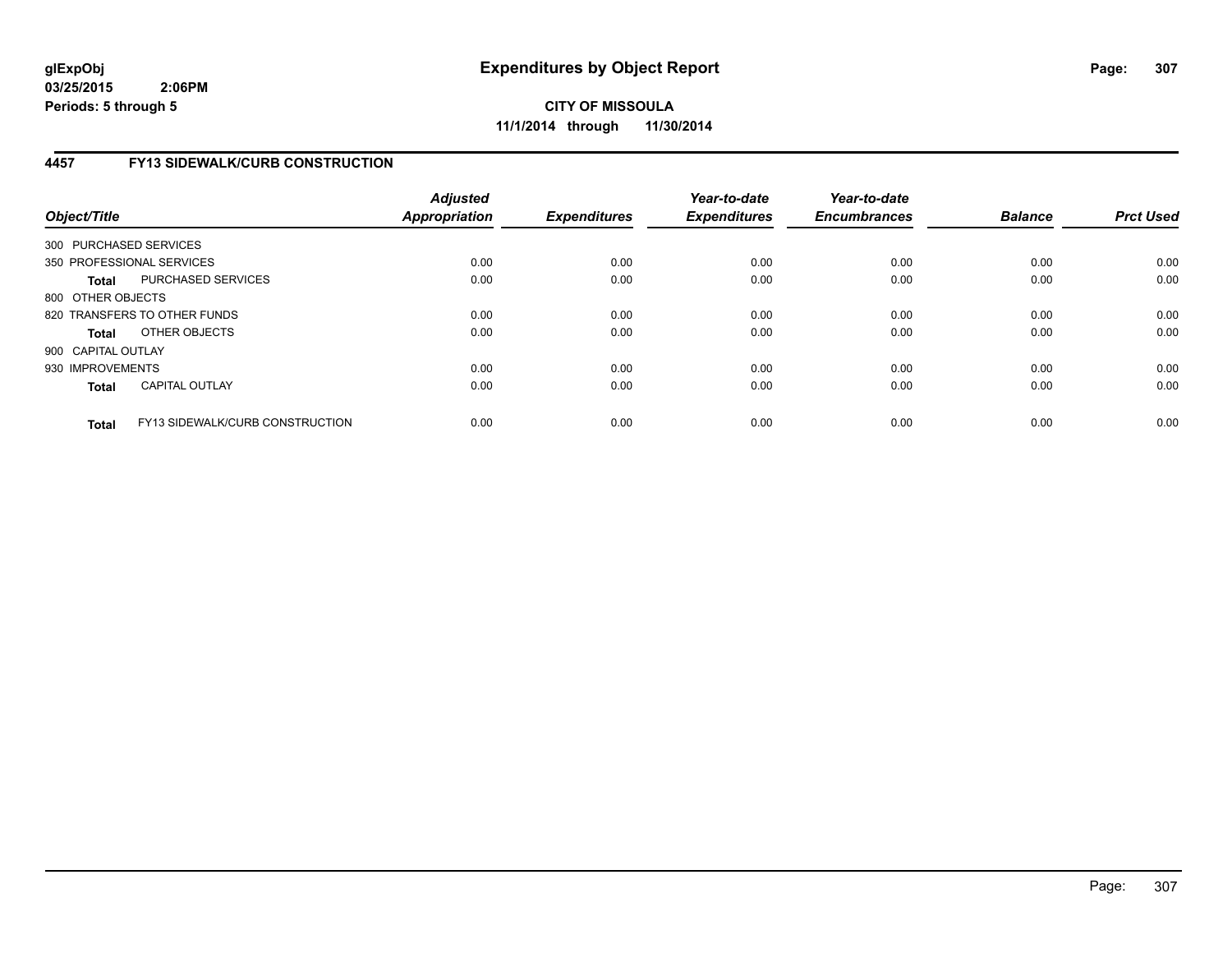#### **4458 FY14 SIDEWALK & CURB CONSTRUCTION**

| Object/Title       |                                | <b>Adjusted</b><br><b>Appropriation</b> | <b>Expenditures</b> | Year-to-date<br><b>Expenditures</b> | Year-to-date<br><b>Encumbrances</b> | <b>Balance</b> | <b>Prct Used</b> |
|--------------------|--------------------------------|-----------------------------------------|---------------------|-------------------------------------|-------------------------------------|----------------|------------------|
| 800 OTHER OBJECTS  |                                |                                         |                     |                                     |                                     |                |                  |
|                    | 820 TRANSFERS TO OTHER FUNDS   | 0.00                                    | 0.00                | 0.00                                | 0.00                                | 0.00           | 0.00             |
| <b>Total</b>       | OTHER OBJECTS                  | 0.00                                    | 0.00                | 0.00                                | 0.00                                | 0.00           | 0.00             |
| 900 CAPITAL OUTLAY |                                |                                         |                     |                                     |                                     |                |                  |
| 930 IMPROVEMENTS   |                                | 0.00                                    | 0.00                | 0.00                                | 0.00                                | 0.00           | 0.00             |
| <b>Total</b>       | <b>CAPITAL OUTLAY</b>          | 0.00                                    | 0.00                | 0.00                                | 0.00                                | 0.00           | 0.00             |
| <b>Total</b>       | PUBLIC WORKS ADMIN/ENGINEERING | 0.00                                    | 0.00                | 0.00                                | 0.00                                | 0.00           | 0.00             |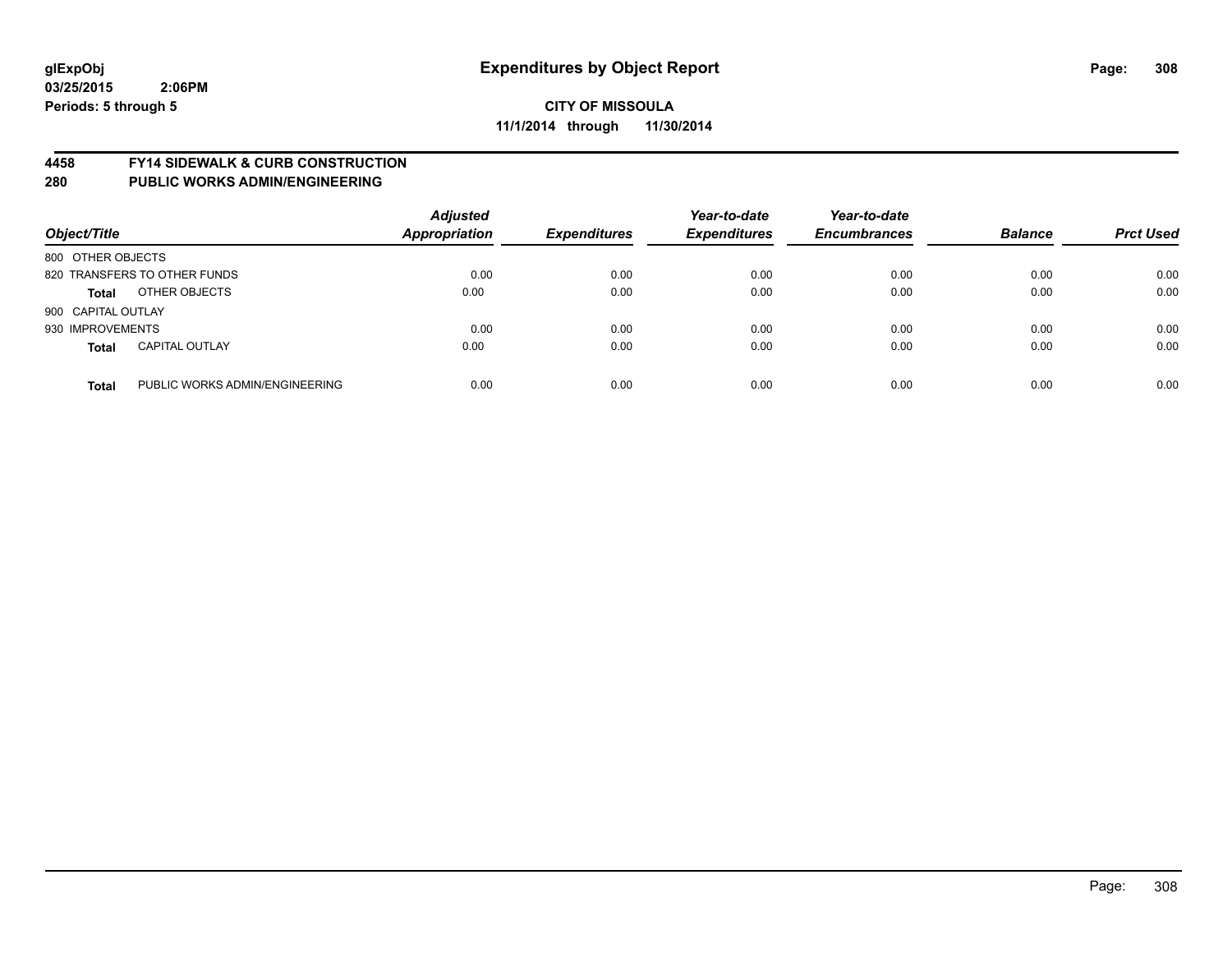**CITY OF MISSOULA 11/1/2014 through 11/30/2014**

# **4458 FY14 SIDEWALK & CURB CONSTRUCTION**

| Object/Title       |                                              | <b>Adjusted</b><br><b>Appropriation</b> | <b>Expenditures</b> | Year-to-date<br><b>Expenditures</b> | Year-to-date<br><b>Encumbrances</b> | <b>Balance</b> | <b>Prct Used</b> |
|--------------------|----------------------------------------------|-----------------------------------------|---------------------|-------------------------------------|-------------------------------------|----------------|------------------|
| 800 OTHER OBJECTS  |                                              |                                         |                     |                                     |                                     |                |                  |
|                    | 820 TRANSFERS TO OTHER FUNDS                 | 0.00                                    | 0.00                | 0.00                                | 0.00                                | 0.00           | 0.00             |
| Total              | OTHER OBJECTS                                | 0.00                                    | 0.00                | 0.00                                | 0.00                                | 0.00           | 0.00             |
| 900 CAPITAL OUTLAY |                                              |                                         |                     |                                     |                                     |                |                  |
| 930 IMPROVEMENTS   |                                              | 0.00                                    | 0.00                | 0.00                                | 0.00                                | 0.00           | 0.00             |
| <b>Total</b>       | <b>CAPITAL OUTLAY</b>                        | 0.00                                    | 0.00                | 0.00                                | 0.00                                | 0.00           | 0.00             |
| <b>Total</b>       | <b>FY14 SIDEWALK &amp; CURB CONSTRUCTIOL</b> | 0.00                                    | 0.00                | 0.00                                | 0.00                                | 0.00           | 0.00             |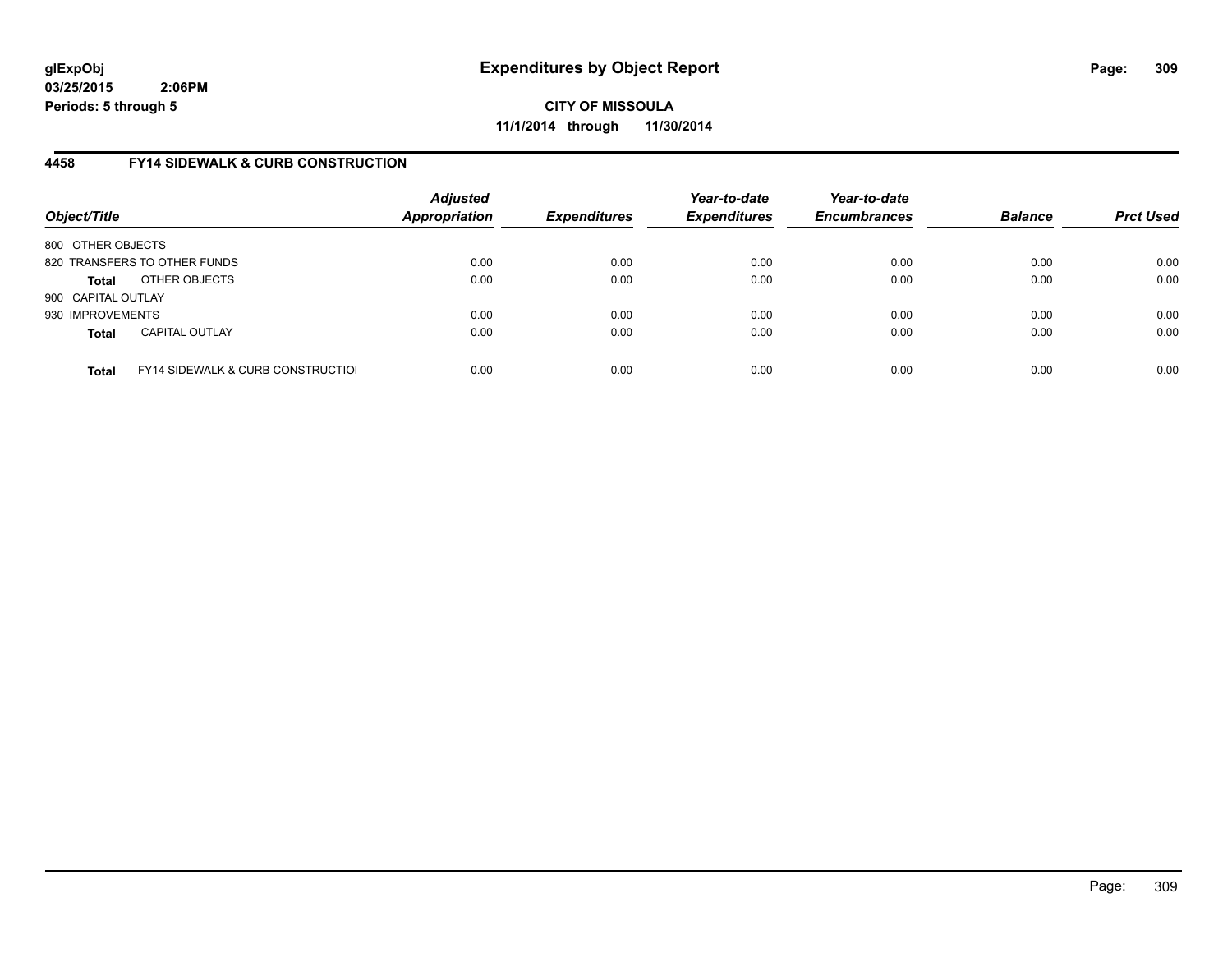# **4459 FY15 SIDEWALK/CURB CONSTRUCTION**

| Object/Title       |                                | <b>Adjusted</b><br>Appropriation | <b>Expenditures</b> | Year-to-date<br><b>Expenditures</b> | Year-to-date<br><b>Encumbrances</b> | <b>Balance</b> | <b>Prct Used</b> |
|--------------------|--------------------------------|----------------------------------|---------------------|-------------------------------------|-------------------------------------|----------------|------------------|
| 900 CAPITAL OUTLAY |                                |                                  |                     |                                     |                                     |                |                  |
| 930 IMPROVEMENTS   |                                | 0.00                             | 23.185.10           | 275.397.26                          | 0.00                                | -275.397.26    | 0.00             |
| <b>Total</b>       | <b>CAPITAL OUTLAY</b>          | 0.00                             | 23.185.10           | 275.397.26                          | 0.00                                | -275.397.26    | 0.00             |
| <b>Total</b>       | PUBLIC WORKS ADMIN/ENGINEERING | 0.00                             | 23,185.10           | 275.397.26                          | 0.00                                | -275.397.26    | 0.00             |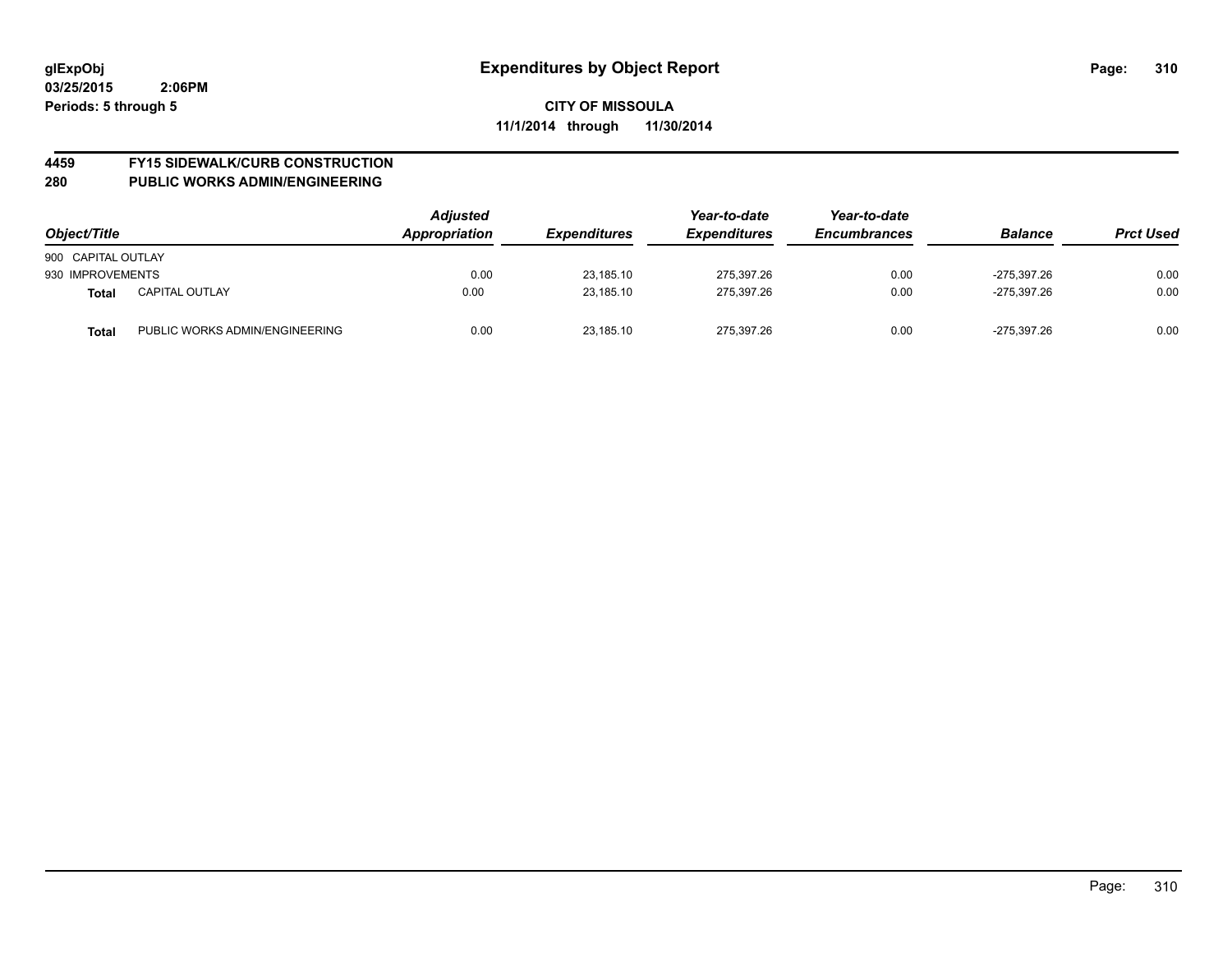**CITY OF MISSOULA 11/1/2014 through 11/30/2014**

# **4459 FY15 SIDEWALK/CURB CONSTRUCTION**

| Object/Title       |                                        | <b>Adjusted</b><br>Appropriation | <b>Expenditures</b> | Year-to-date<br><b>Expenditures</b> | Year-to-date<br><b>Encumbrances</b> | <b>Balance</b> | <b>Prct Used</b> |
|--------------------|----------------------------------------|----------------------------------|---------------------|-------------------------------------|-------------------------------------|----------------|------------------|
| 900 CAPITAL OUTLAY |                                        |                                  |                     |                                     |                                     |                |                  |
| 930 IMPROVEMENTS   |                                        | 0.00                             | 23,185.10           | 275,397.26                          | 0.00                                | -275.397.26    | 0.00             |
| <b>Total</b>       | <b>CAPITAL OUTLAY</b>                  | 0.00                             | 23.185.10           | 275.397.26                          | 0.00                                | -275.397.26    | 0.00             |
| Total              | <b>FY15 SIDEWALK/CURB CONSTRUCTION</b> | 0.00                             | 23.185.10           | 275.397.26                          | 0.00                                | -275.397.26    | 0.00             |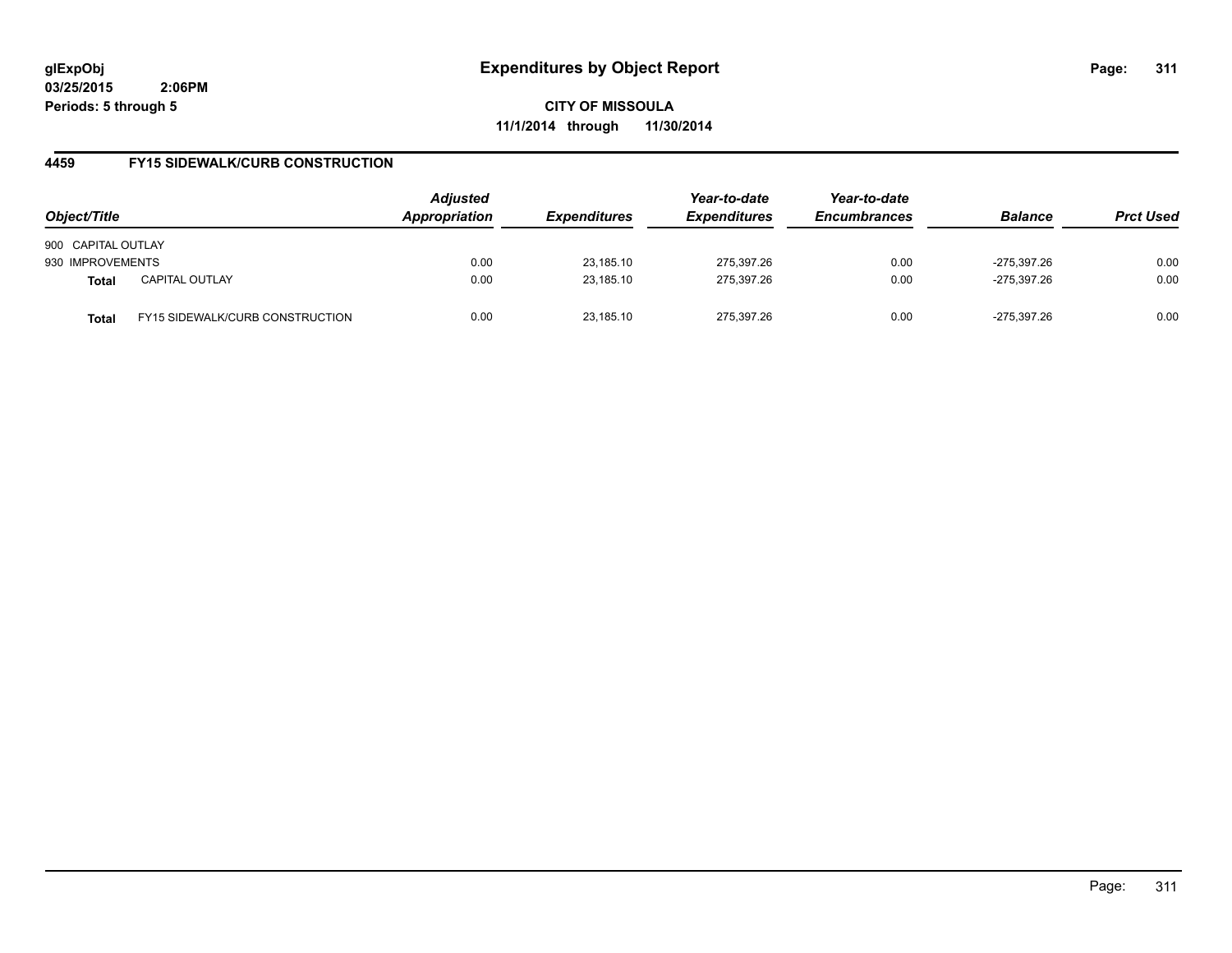# **4531 SID 531 TRAFFIC CALMING**

| Object/Title       |                       | <b>Adjusted</b><br>Appropriation | <b>Expenditures</b> | Year-to-date<br><b>Expenditures</b> | Year-to-date<br><b>Encumbrances</b> | <b>Balance</b> | <b>Prct Used</b> |
|--------------------|-----------------------|----------------------------------|---------------------|-------------------------------------|-------------------------------------|----------------|------------------|
| 900 CAPITAL OUTLAY |                       |                                  |                     |                                     |                                     |                |                  |
| 930 IMPROVEMENTS   |                       | 0.00                             | 0.00                | 0.00                                | 0.00                                | 0.00           | 0.00             |
| Total              | <b>CAPITAL OUTLAY</b> | 0.00                             | 0.00                | 0.00                                | 0.00                                | 0.00           | 0.00             |
| <b>Total</b>       | NON-DEPARTMENTAL      | 0.00                             | 0.00                | 0.00                                | 0.00                                | 0.00           | 0.00             |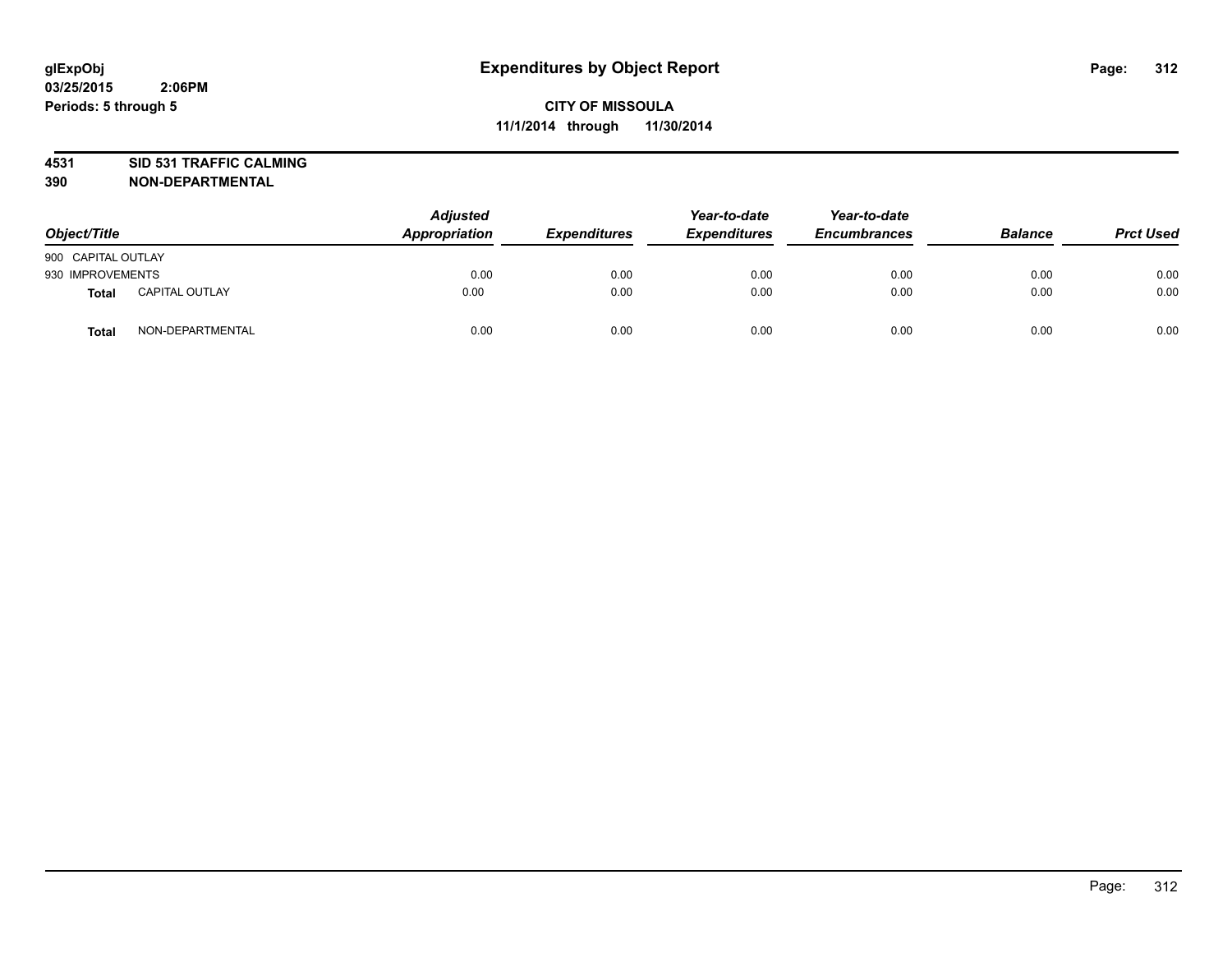**CITY OF MISSOULA 11/1/2014 through 11/30/2014**

#### **4531 SID 531 TRAFFIC CALMING**

| Object/Title       |                         | <b>Adjusted</b><br>Appropriation | <b>Expenditures</b> | Year-to-date<br><b>Expenditures</b> | Year-to-date<br><b>Encumbrances</b> | <b>Balance</b> | <b>Prct Used</b> |
|--------------------|-------------------------|----------------------------------|---------------------|-------------------------------------|-------------------------------------|----------------|------------------|
| 900 CAPITAL OUTLAY |                         |                                  |                     |                                     |                                     |                |                  |
| 930 IMPROVEMENTS   |                         | 0.00                             | 0.00                | 0.00                                | 0.00                                | 0.00           | 0.00             |
| Total              | <b>CAPITAL OUTLAY</b>   | 0.00                             | 0.00                | 0.00                                | 0.00                                | 0.00           | 0.00             |
| Total              | SID 531 TRAFFIC CALMING | 0.00                             | 0.00                | 0.00                                | 0.00                                | 0.00           | 0.00             |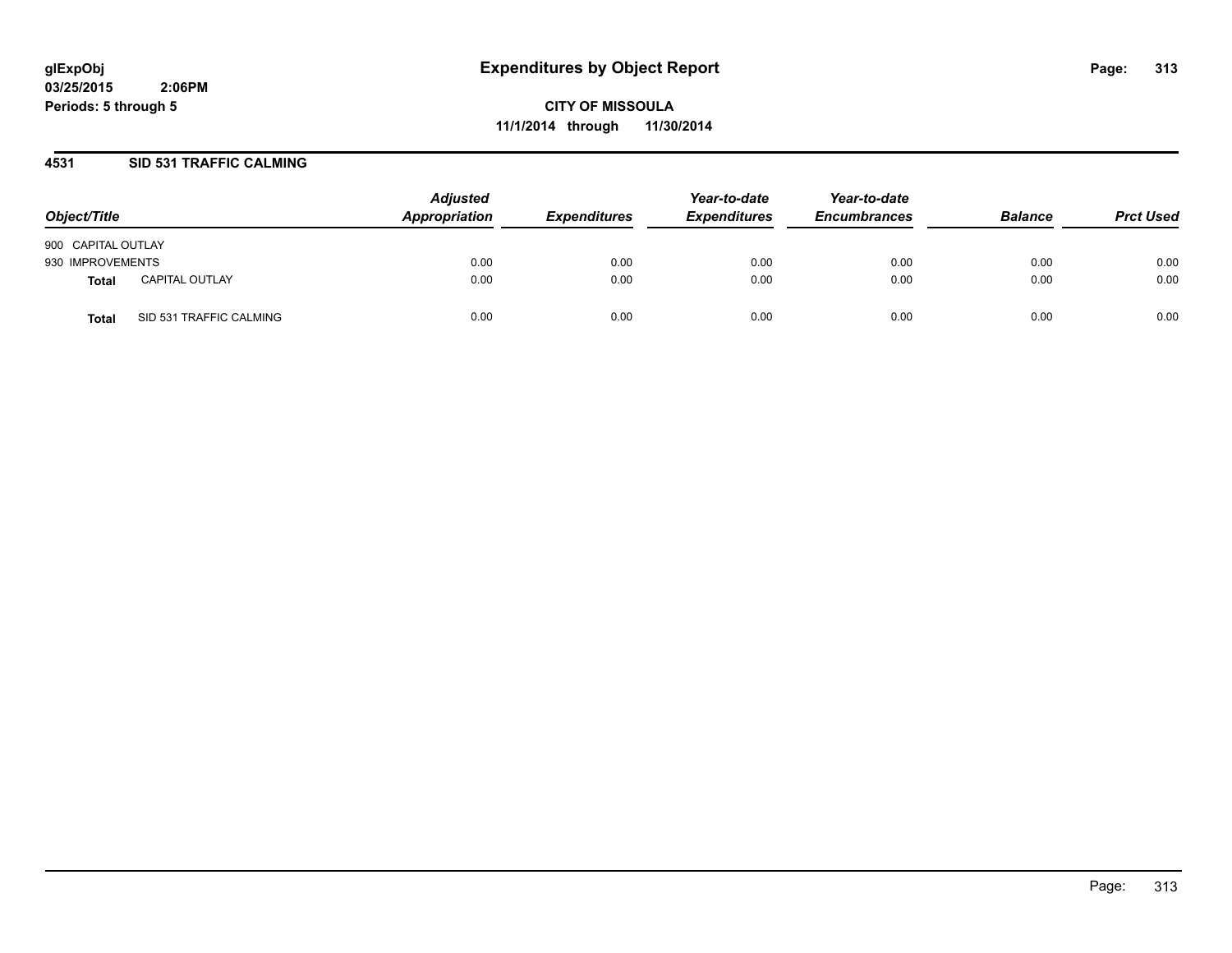#### **4532 MALONEY RANCH SID**

| Object/Title       |                       | <b>Adjusted</b><br>Appropriation | <b>Expenditures</b> | Year-to-date<br><b>Expenditures</b> | Year-to-date<br><b>Encumbrances</b> | <b>Balance</b> | <b>Prct Used</b> |
|--------------------|-----------------------|----------------------------------|---------------------|-------------------------------------|-------------------------------------|----------------|------------------|
| 900 CAPITAL OUTLAY |                       |                                  |                     |                                     |                                     |                |                  |
| 930 IMPROVEMENTS   |                       | 0.00                             | 0.00                | 0.00                                | 0.00                                | 0.00           | 0.00             |
| Total              | <b>CAPITAL OUTLAY</b> | 0.00                             | 0.00                | 0.00                                | 0.00                                | 0.00           | 0.00             |
| Total              | NON-DEPARTMENTAL      | 0.00                             | 0.00                | 0.00                                | 0.00                                | 0.00           | 0.00             |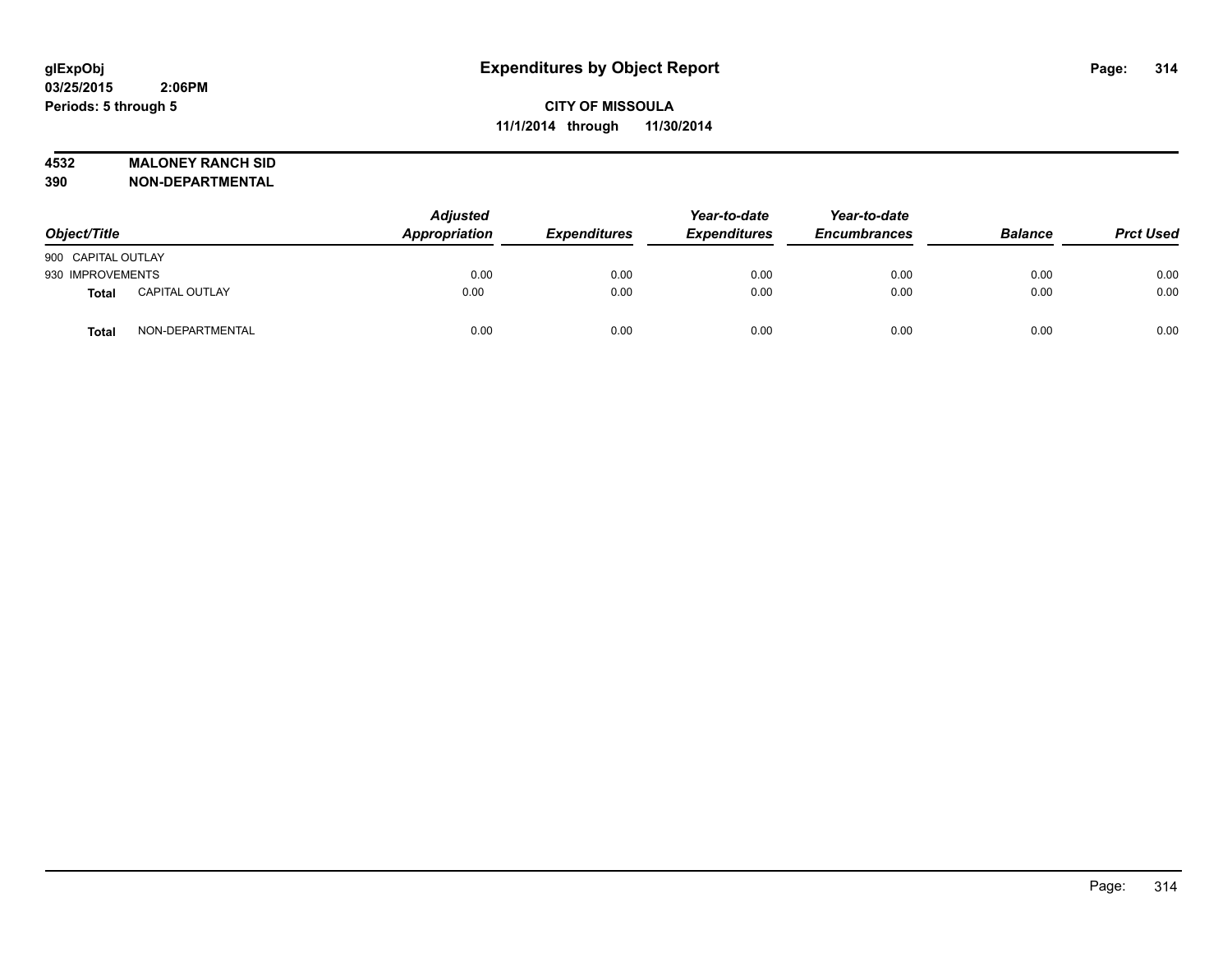**CITY OF MISSOULA 11/1/2014 through 11/30/2014**

#### **4532 MALONEY RANCH SID**

| Object/Title                             | <b>Adjusted</b><br>Appropriation | <b>Expenditures</b> | Year-to-date<br><b>Expenditures</b> | Year-to-date<br><b>Encumbrances</b> | <b>Balance</b> | <b>Prct Used</b> |
|------------------------------------------|----------------------------------|---------------------|-------------------------------------|-------------------------------------|----------------|------------------|
| 900 CAPITAL OUTLAY                       |                                  |                     |                                     |                                     |                |                  |
| 930 IMPROVEMENTS                         | 0.00                             | 0.00                | 0.00                                | 0.00                                | 0.00           | 0.00             |
| <b>CAPITAL OUTLAY</b><br>Total           | 0.00                             | 0.00                | 0.00                                | 0.00                                | 0.00           | 0.00             |
| <b>MALONEY RANCH SID</b><br><b>Total</b> | 0.00                             | 0.00                | 0.00                                | 0.00                                | 0.00           | 0.00             |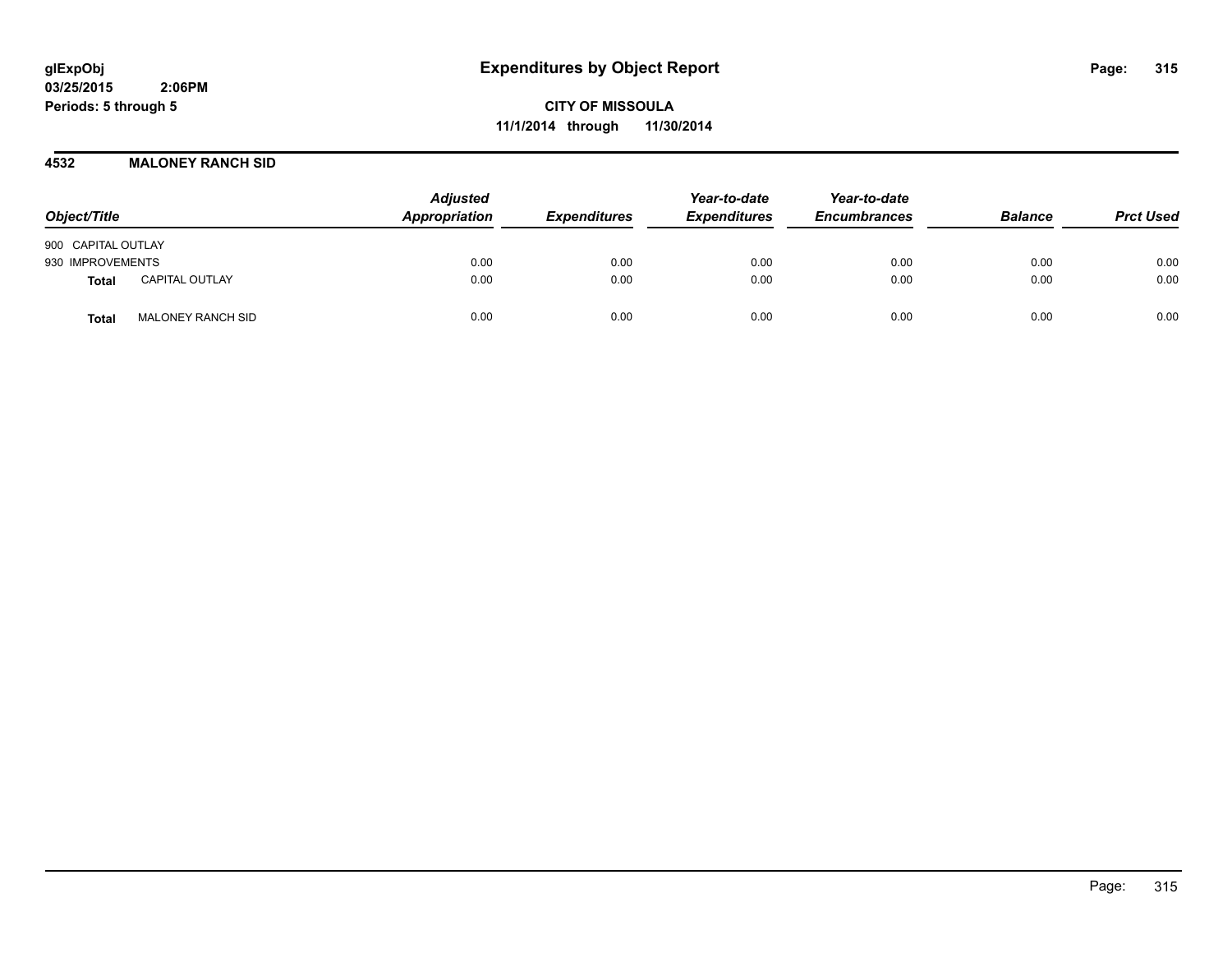#### **4534 SID 534 LINCOLNWOOD**

| Object/Title                  | <b>Adjusted</b><br><b>Appropriation</b> | <b>Expenditures</b> | Year-to-date<br><b>Expenditures</b> | Year-to-date<br><b>Encumbrances</b> | <b>Balance</b> | <b>Prct Used</b> |
|-------------------------------|-----------------------------------------|---------------------|-------------------------------------|-------------------------------------|----------------|------------------|
| 800 OTHER OBJECTS             |                                         |                     |                                     |                                     |                |                  |
| 820 TRANSFERS TO OTHER FUNDS  | 0.00                                    | 0.00                | 0.00                                | 0.00                                | 0.00           | 0.00             |
| OTHER OBJECTS<br><b>Total</b> | 0.00                                    | 0.00                | 0.00                                | 0.00                                | 0.00           | 0.00             |
| NON-DEPARTMENTAL<br>Total     | 0.00                                    | 0.00                | 0.00                                | 0.00                                | 0.00           | 0.00             |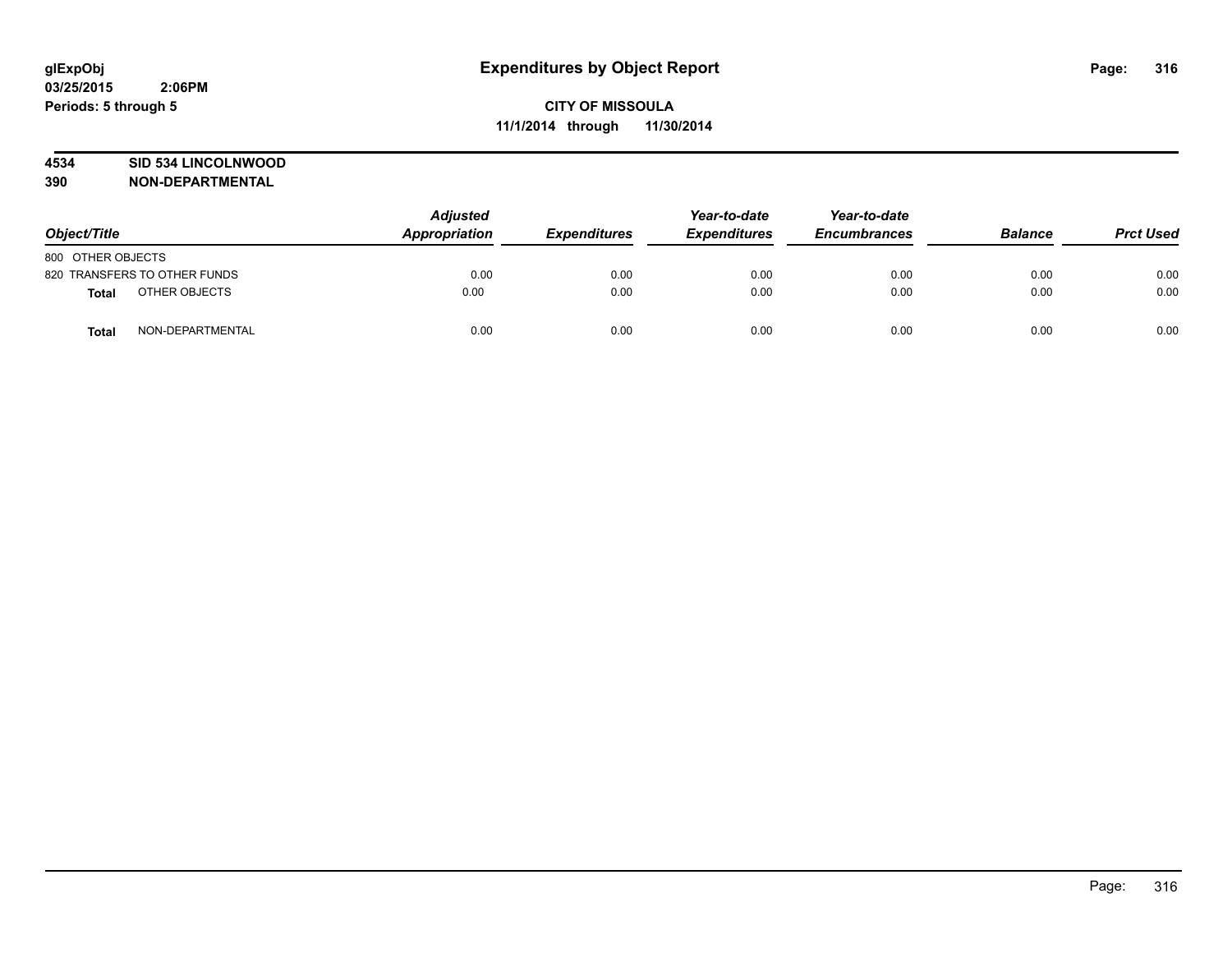#### **4534 SID 534 LINCOLNWOOD**

| Object/Title                 | <b>Adjusted</b><br>Appropriation | <b>Expenditures</b> | Year-to-date<br><b>Expenditures</b> | Year-to-date<br><b>Encumbrances</b> | <b>Balance</b> | <b>Prct Used</b> |
|------------------------------|----------------------------------|---------------------|-------------------------------------|-------------------------------------|----------------|------------------|
| 800 OTHER OBJECTS            |                                  |                     |                                     |                                     |                |                  |
| 820 TRANSFERS TO OTHER FUNDS | 0.00                             | 0.00                | 0.00                                | 0.00                                | 0.00           | 0.00             |
| OTHER OBJECTS<br>Total       | 0.00                             | 0.00                | 0.00                                | 0.00                                | 0.00           | 0.00             |
| SID 534 LINCOLNWOOD<br>Total | 0.00                             | 0.00                | 0.00                                | 0.00                                | 0.00           | 0.00             |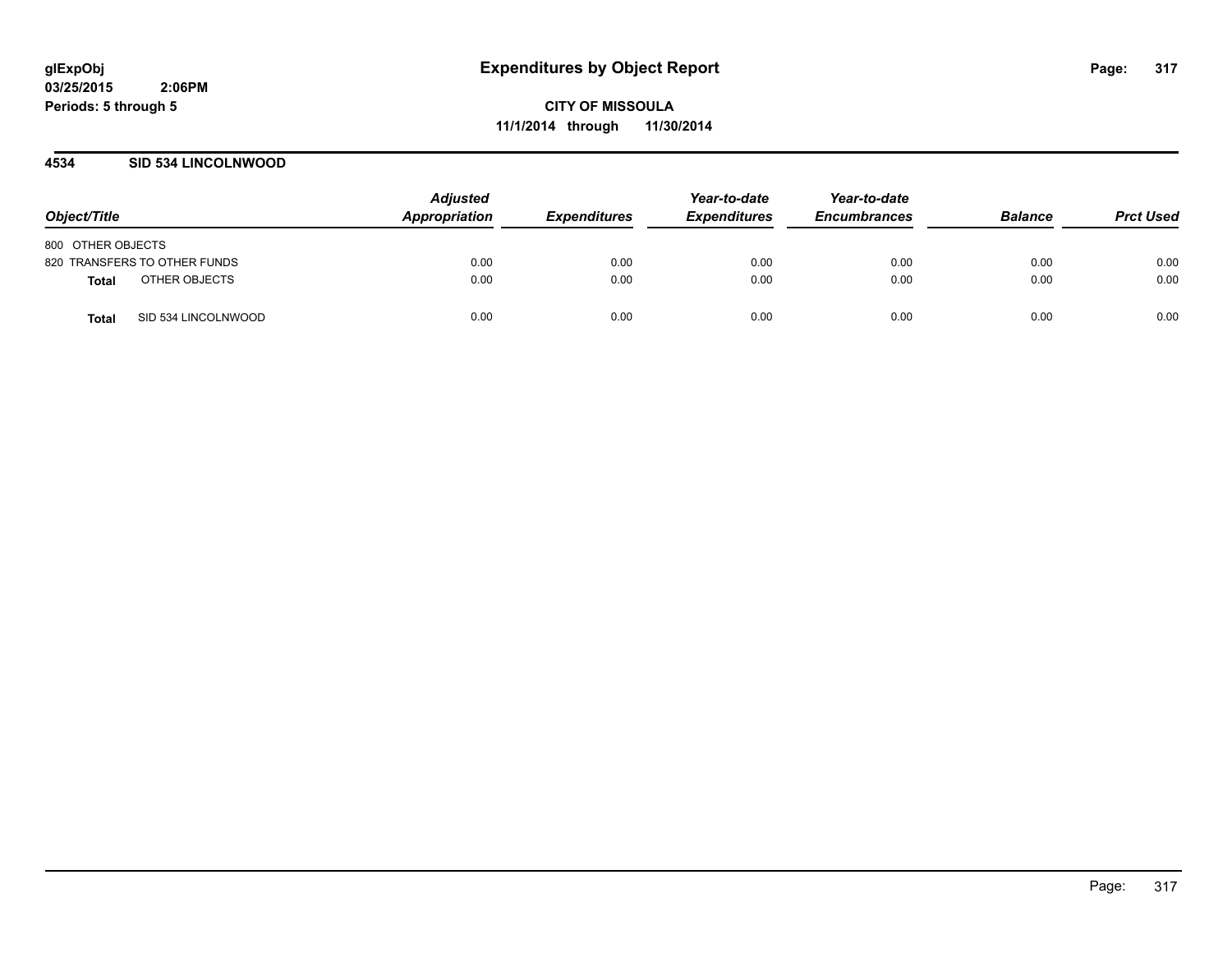#### **4540 SID 540 ENGLAND BLVD**

| Object/Title                  | <b>Adjusted</b><br>Appropriation | Year-to-date<br><b>Expenditures</b><br><b>Expenditures</b> | Year-to-date<br><b>Encumbrances</b> | <b>Balance</b> | <b>Prct Used</b> |      |
|-------------------------------|----------------------------------|------------------------------------------------------------|-------------------------------------|----------------|------------------|------|
| 800 OTHER OBJECTS             |                                  |                                                            |                                     |                |                  |      |
| 820 TRANSFERS TO OTHER FUNDS  | 0.00                             | 0.00                                                       | 0.00                                | 0.00           | 0.00             | 0.00 |
| OTHER OBJECTS<br><b>Total</b> | 0.00                             | 0.00                                                       | 0.00                                | 0.00           | 0.00             | 0.00 |
| NON-DEPARTMENTAL<br>Total     | 0.00                             | 0.00                                                       | 0.00                                | 0.00           | 0.00             | 0.00 |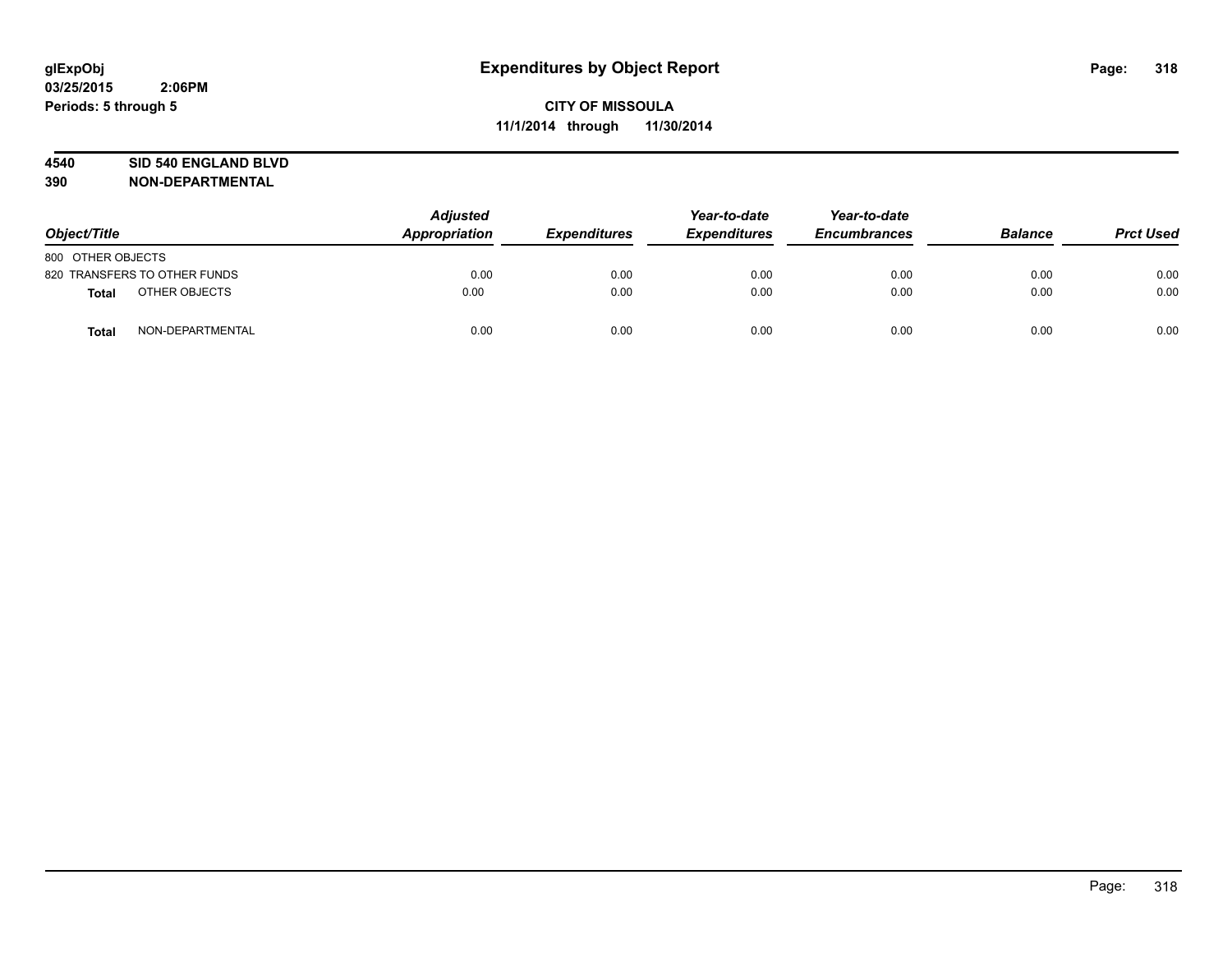#### **4540 SID 540 ENGLAND BLVD**

| Object/Title                  | <b>Adjusted</b><br>Appropriation | <b>Expenditures</b> | Year-to-date<br><b>Expenditures</b> | Year-to-date<br><b>Encumbrances</b> | <b>Balance</b> | <b>Prct Used</b> |
|-------------------------------|----------------------------------|---------------------|-------------------------------------|-------------------------------------|----------------|------------------|
| 800 OTHER OBJECTS             |                                  |                     |                                     |                                     |                |                  |
| 820 TRANSFERS TO OTHER FUNDS  | 0.00                             | 0.00                | 0.00                                | 0.00                                | 0.00           | 0.00             |
| OTHER OBJECTS<br>Total        | 0.00                             | 0.00                | 0.00                                | 0.00                                | 0.00           | 0.00             |
| SID 540 ENGLAND BLVD<br>Total | 0.00                             | 0.00                | 0.00                                | 0.00                                | 0.00           | 0.00             |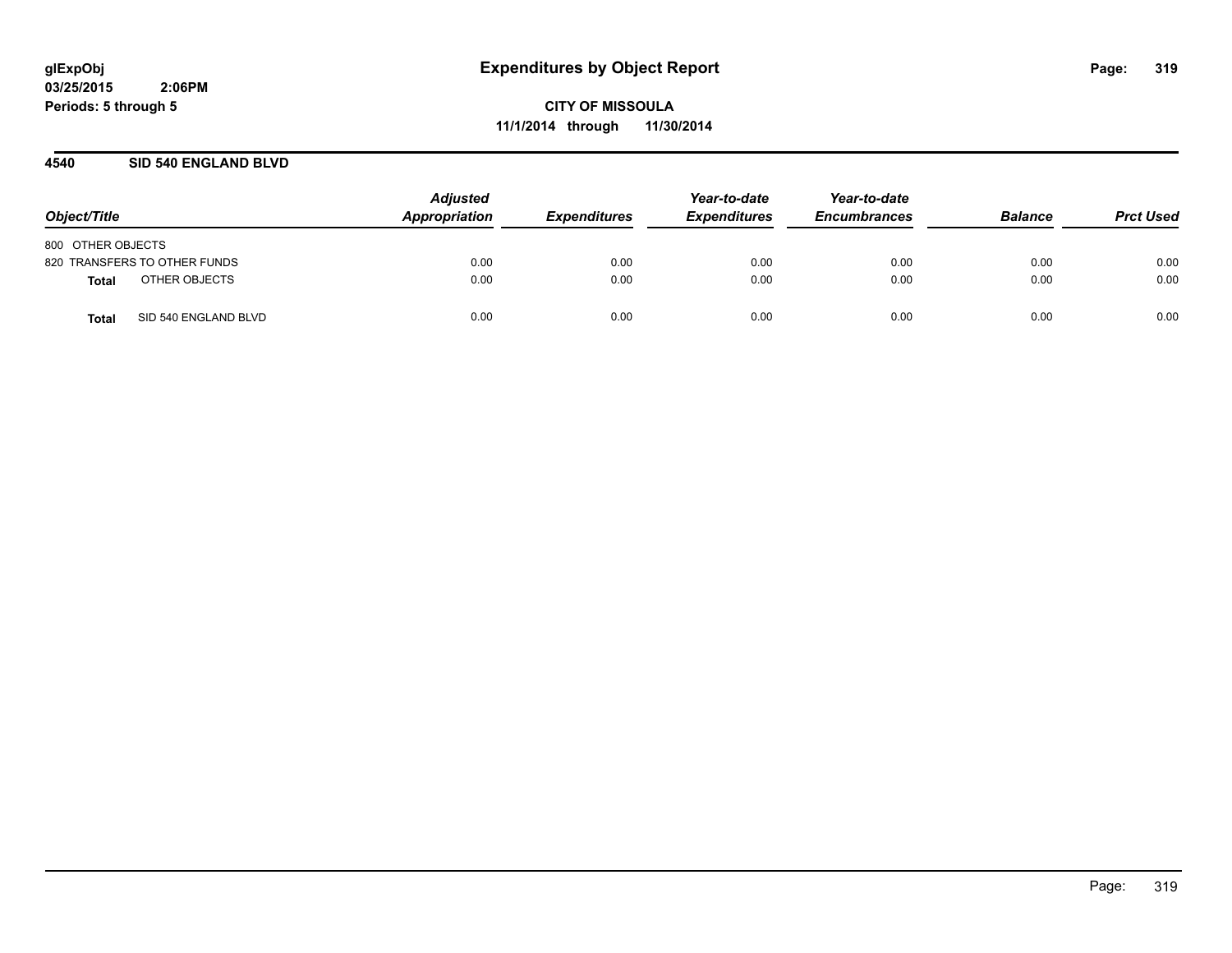#### **4541 SID 541 PINEVIEW PARK**

| Object/Title                          | <b>Adjusted</b><br><b>Appropriation</b> | <b>Expenditures</b> | Year-to-date<br><b>Expenditures</b> | Year-to-date<br><b>Encumbrances</b> | <b>Balance</b> | <b>Prct Used</b> |
|---------------------------------------|-----------------------------------------|---------------------|-------------------------------------|-------------------------------------|----------------|------------------|
| 500 FIXED CHARGES                     |                                         |                     |                                     |                                     |                |                  |
| 500 FIXED CHARGES                     | 0.00                                    | 0.00                | 0.00                                | 0.00                                | 0.00           | 0.00             |
| <b>FIXED CHARGES</b><br><b>Total</b>  | 0.00                                    | 0.00                | 0.00                                | 0.00                                | 0.00           | 0.00             |
| 900 CAPITAL OUTLAY                    |                                         |                     |                                     |                                     |                |                  |
| 930 IMPROVEMENTS                      | 0.00                                    | 0.00                | 0.00                                | 0.00                                | 0.00           | 0.00             |
| <b>CAPITAL OUTLAY</b><br><b>Total</b> | 0.00                                    | 0.00                | 0.00                                | 0.00                                | 0.00           | 0.00             |
| NON-DEPARTMENTAL<br><b>Total</b>      | 0.00                                    | 0.00                | 0.00                                | 0.00                                | 0.00           | 0.00             |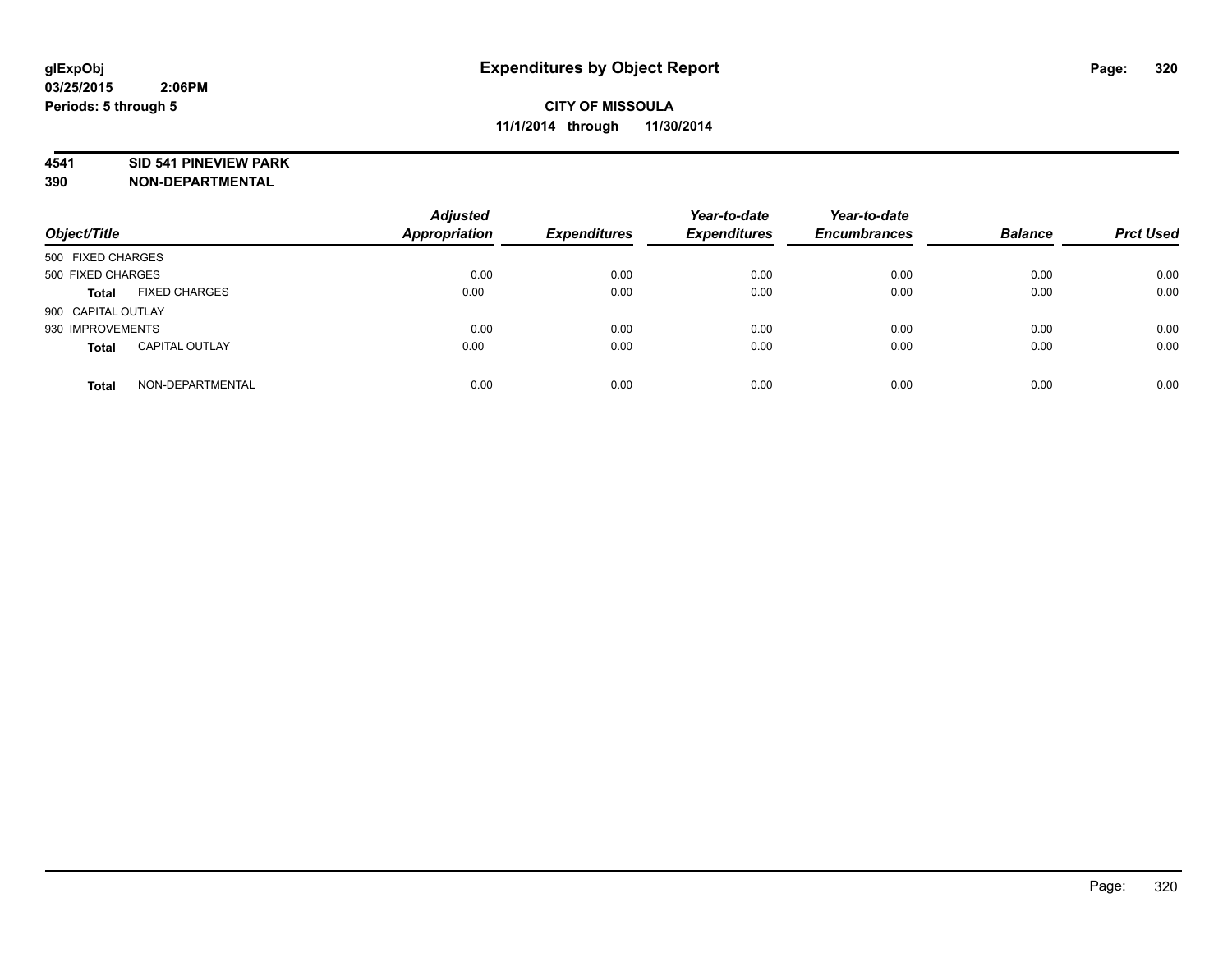**CITY OF MISSOULA 11/1/2014 through 11/30/2014**

#### **4541 SID 541 PINEVIEW PARK**

| Object/Title       |                       | <b>Adjusted</b><br><b>Appropriation</b> | <b>Expenditures</b> | Year-to-date<br><b>Expenditures</b> | Year-to-date<br><b>Encumbrances</b> | <b>Balance</b> | <b>Prct Used</b> |
|--------------------|-----------------------|-----------------------------------------|---------------------|-------------------------------------|-------------------------------------|----------------|------------------|
| 500 FIXED CHARGES  |                       |                                         |                     |                                     |                                     |                |                  |
| 500 FIXED CHARGES  |                       | 0.00                                    | 0.00                | 0.00                                | 0.00                                | 0.00           | 0.00             |
| <b>Total</b>       | <b>FIXED CHARGES</b>  | 0.00                                    | 0.00                | 0.00                                | 0.00                                | 0.00           | 0.00             |
| 900 CAPITAL OUTLAY |                       |                                         |                     |                                     |                                     |                |                  |
| 930 IMPROVEMENTS   |                       | 0.00                                    | 0.00                | 0.00                                | 0.00                                | 0.00           | 0.00             |
| <b>Total</b>       | <b>CAPITAL OUTLAY</b> | 0.00                                    | 0.00                | 0.00                                | 0.00                                | 0.00           | 0.00             |
| <b>Total</b>       | SID 541 PINEVIEW PARK | 0.00                                    | 0.00                | 0.00                                | 0.00                                | 0.00           | 0.00             |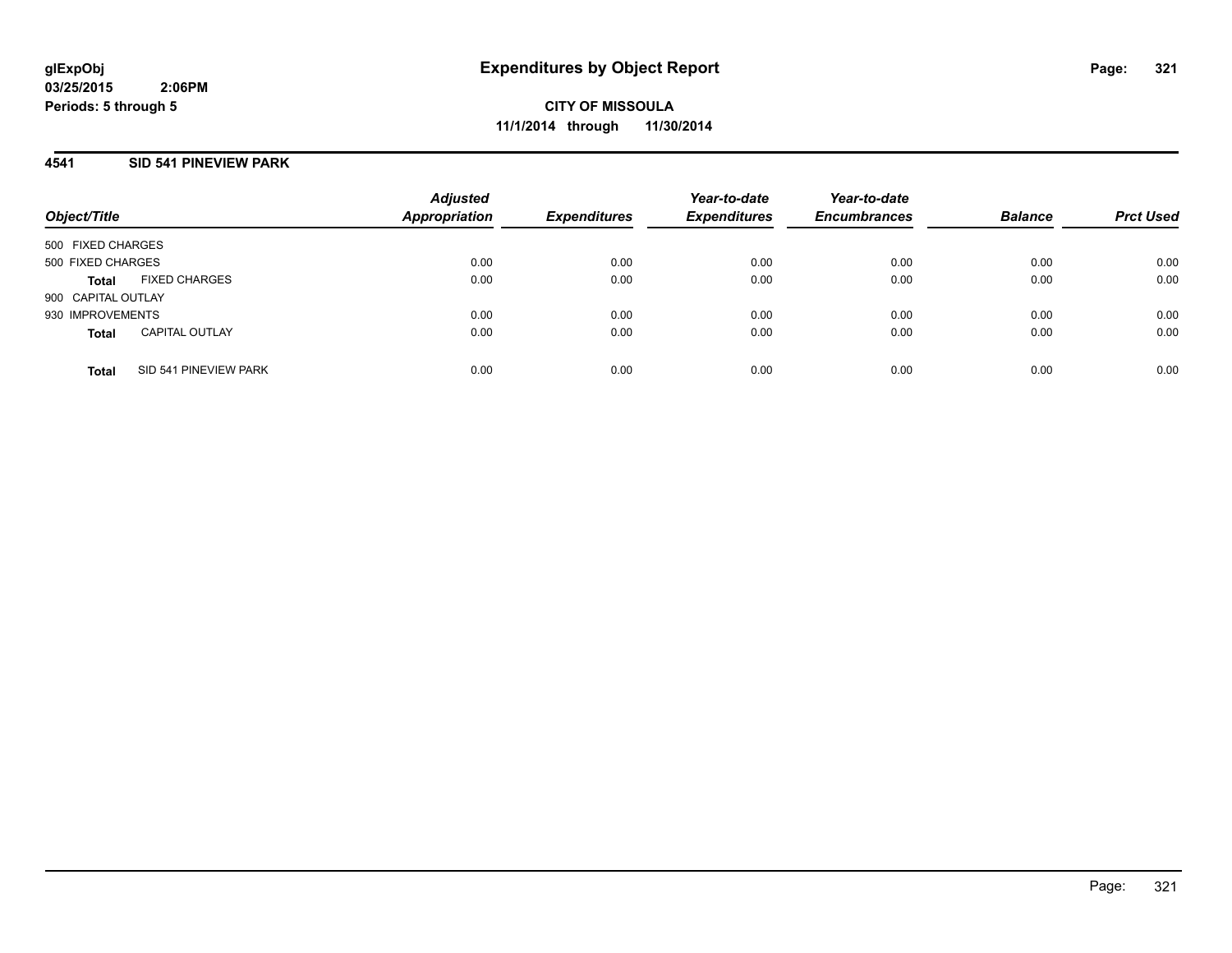#### **4542 SID 542 HILLVIEW WAY**

| Object/Title       |                       | <b>Adjusted</b><br>Appropriation | <b>Expenditures</b> | Year-to-date<br><b>Expenditures</b> | Year-to-date<br><b>Encumbrances</b> | <b>Balance</b> | <b>Prct Used</b> |
|--------------------|-----------------------|----------------------------------|---------------------|-------------------------------------|-------------------------------------|----------------|------------------|
| 900 CAPITAL OUTLAY |                       |                                  |                     |                                     |                                     |                |                  |
| 930 IMPROVEMENTS   |                       | 0.00                             | 0.00                | 0.00                                | 0.00                                | 0.00           | 0.00             |
| Total              | <b>CAPITAL OUTLAY</b> | 0.00                             | 0.00                | 0.00                                | 0.00                                | 0.00           | 0.00             |
| <b>Total</b>       | NON-DEPARTMENTAL      | 0.00                             | 0.00                | 0.00                                | 0.00                                | 0.00           | 0.00             |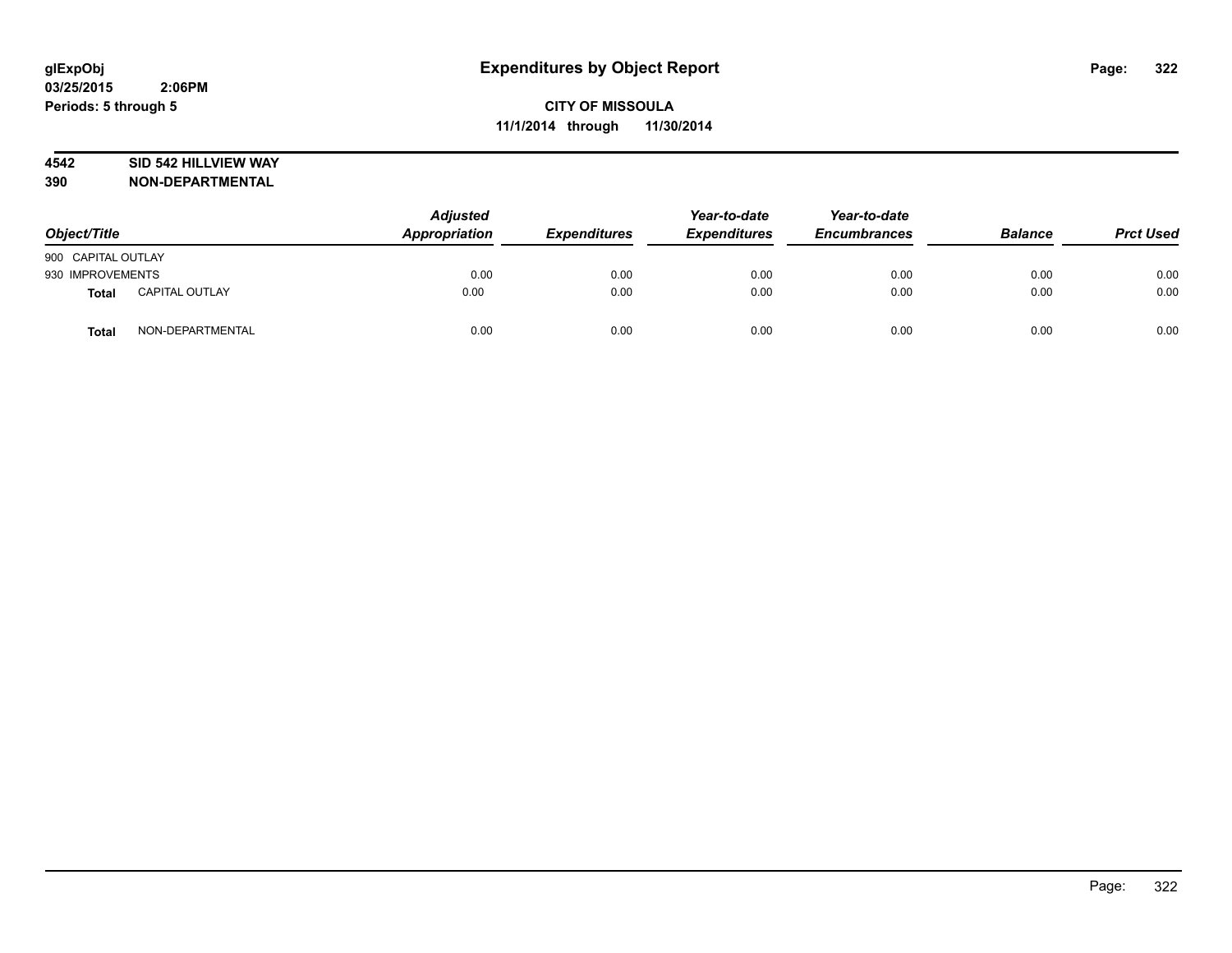**CITY OF MISSOULA 11/1/2014 through 11/30/2014**

#### **4542 SID 542 HILLVIEW WAY**

| Object/Title       |                       | <b>Adjusted</b><br>Appropriation | <b>Expenditures</b> | Year-to-date<br><b>Expenditures</b> | Year-to-date<br><b>Encumbrances</b> | <b>Balance</b> | <b>Prct Used</b> |
|--------------------|-----------------------|----------------------------------|---------------------|-------------------------------------|-------------------------------------|----------------|------------------|
| 900 CAPITAL OUTLAY |                       |                                  |                     |                                     |                                     |                |                  |
| 930 IMPROVEMENTS   |                       | 0.00                             | 0.00                | 0.00                                | 0.00                                | 0.00           | 0.00             |
| <b>Total</b>       | <b>CAPITAL OUTLAY</b> | 0.00                             | 0.00                | 0.00                                | 0.00                                | 0.00           | 0.00             |
| <b>Total</b>       | SID 542 HILLVIEW WAY  | 0.00                             | 0.00                | 0.00                                | 0.00                                | 0.00           | 0.00             |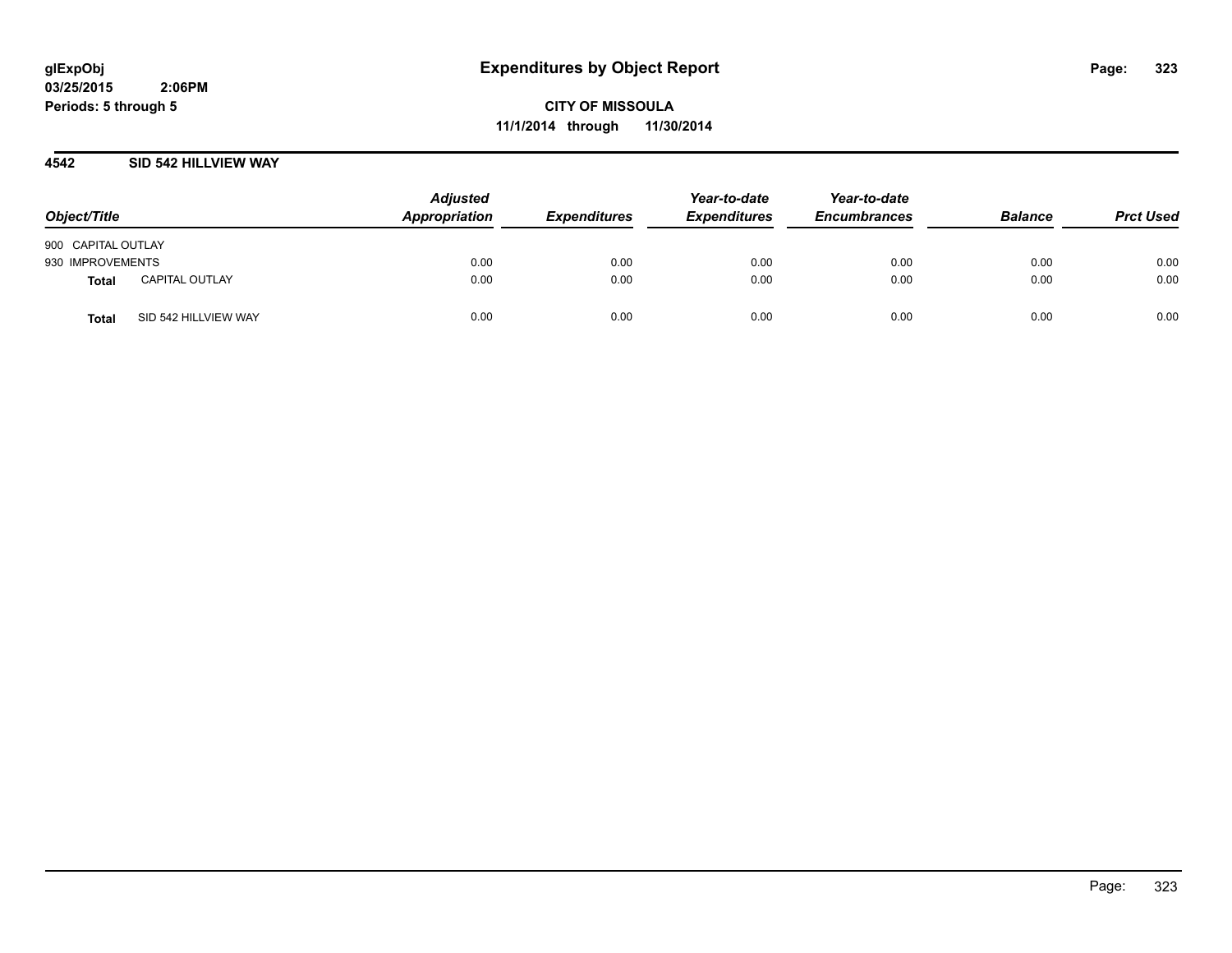**4543 SID 543 TRAFFIC CALMING**

| Object/Title           |                           | <b>Adjusted</b><br><b>Appropriation</b> | <b>Expenditures</b> | Year-to-date<br><b>Expenditures</b> | Year-to-date<br><b>Encumbrances</b> | <b>Balance</b> | <b>Prct Used</b> |
|------------------------|---------------------------|-----------------------------------------|---------------------|-------------------------------------|-------------------------------------|----------------|------------------|
| 300 PURCHASED SERVICES |                           |                                         |                     |                                     |                                     |                |                  |
|                        | 350 PROFESSIONAL SERVICES | 0.00                                    | 0.00                | 0.00                                | 0.00                                | 0.00           | 0.00             |
| <b>Total</b>           | PURCHASED SERVICES        | 0.00                                    | 0.00                | 0.00                                | 0.00                                | 0.00           | 0.00             |
| 900 CAPITAL OUTLAY     |                           |                                         |                     |                                     |                                     |                |                  |
| 930 IMPROVEMENTS       |                           | 0.00                                    | 0.00                | 0.00                                | 0.00                                | 0.00           | 0.00             |
| <b>Total</b>           | <b>CAPITAL OUTLAY</b>     | 0.00                                    | 0.00                | 0.00                                | 0.00                                | 0.00           | 0.00             |
| <b>Total</b>           | NON-DEPARTMENTAL          | 0.00                                    | 0.00                | 0.00                                | 0.00                                | 0.00           | 0.00             |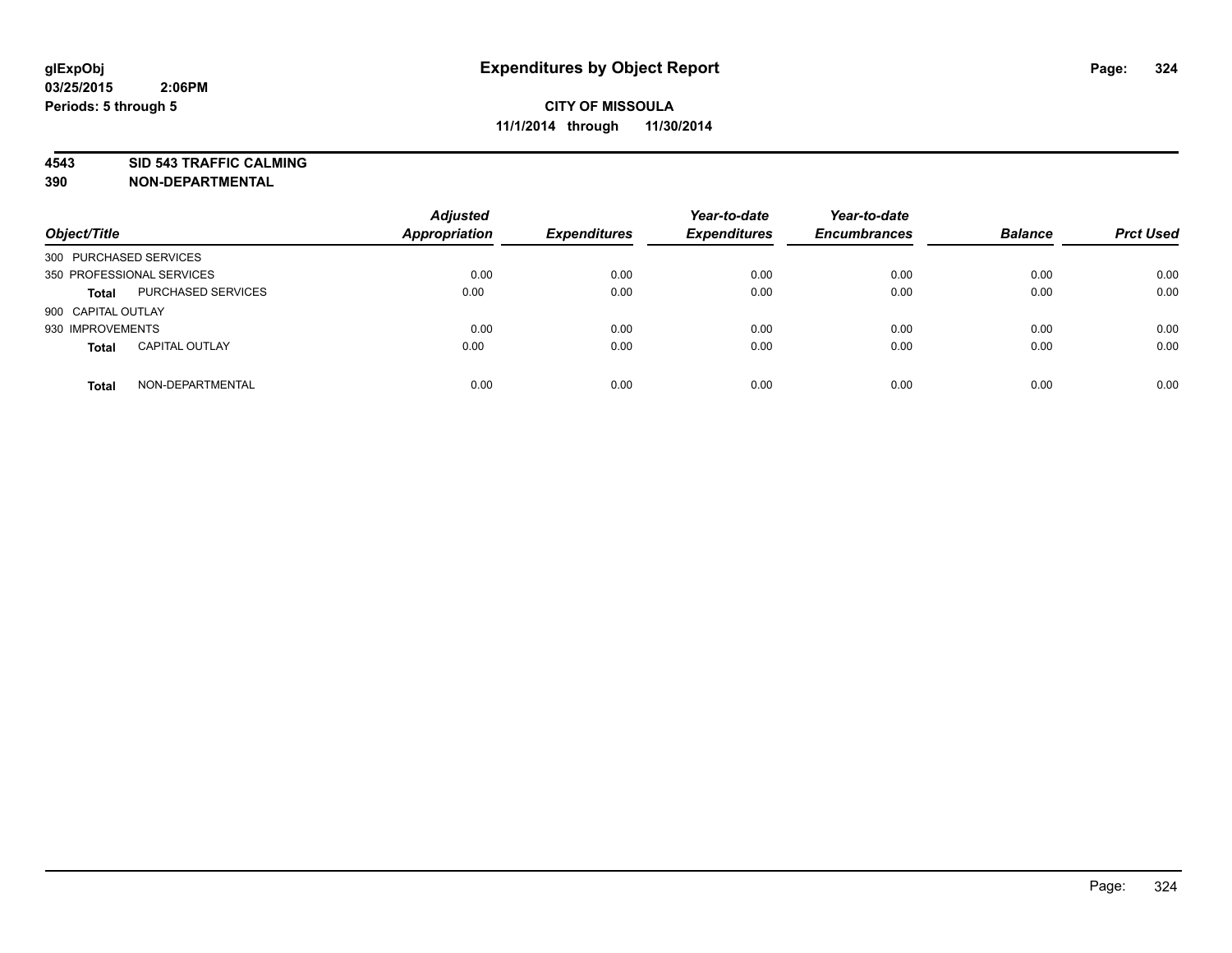## **4543 SID 543 TRAFFIC CALMING**

| Object/Title           |                           | <b>Adjusted</b><br><b>Appropriation</b> | <b>Expenditures</b> | Year-to-date<br><b>Expenditures</b> | Year-to-date<br><b>Encumbrances</b> | <b>Balance</b> | <b>Prct Used</b> |
|------------------------|---------------------------|-----------------------------------------|---------------------|-------------------------------------|-------------------------------------|----------------|------------------|
| 300 PURCHASED SERVICES |                           |                                         |                     |                                     |                                     |                |                  |
|                        | 350 PROFESSIONAL SERVICES | 0.00                                    | 0.00                | 0.00                                | 0.00                                | 0.00           | 0.00             |
| <b>Total</b>           | PURCHASED SERVICES        | 0.00                                    | 0.00                | 0.00                                | 0.00                                | 0.00           | 0.00             |
| 900 CAPITAL OUTLAY     |                           |                                         |                     |                                     |                                     |                |                  |
| 930 IMPROVEMENTS       |                           | 0.00                                    | 0.00                | 0.00                                | 0.00                                | 0.00           | 0.00             |
| <b>Total</b>           | <b>CAPITAL OUTLAY</b>     | 0.00                                    | 0.00                | 0.00                                | 0.00                                | 0.00           | 0.00             |
| <b>Total</b>           | SID 543 TRAFFIC CALMING   | 0.00                                    | 0.00                | 0.00                                | 0.00                                | 0.00           | 0.00             |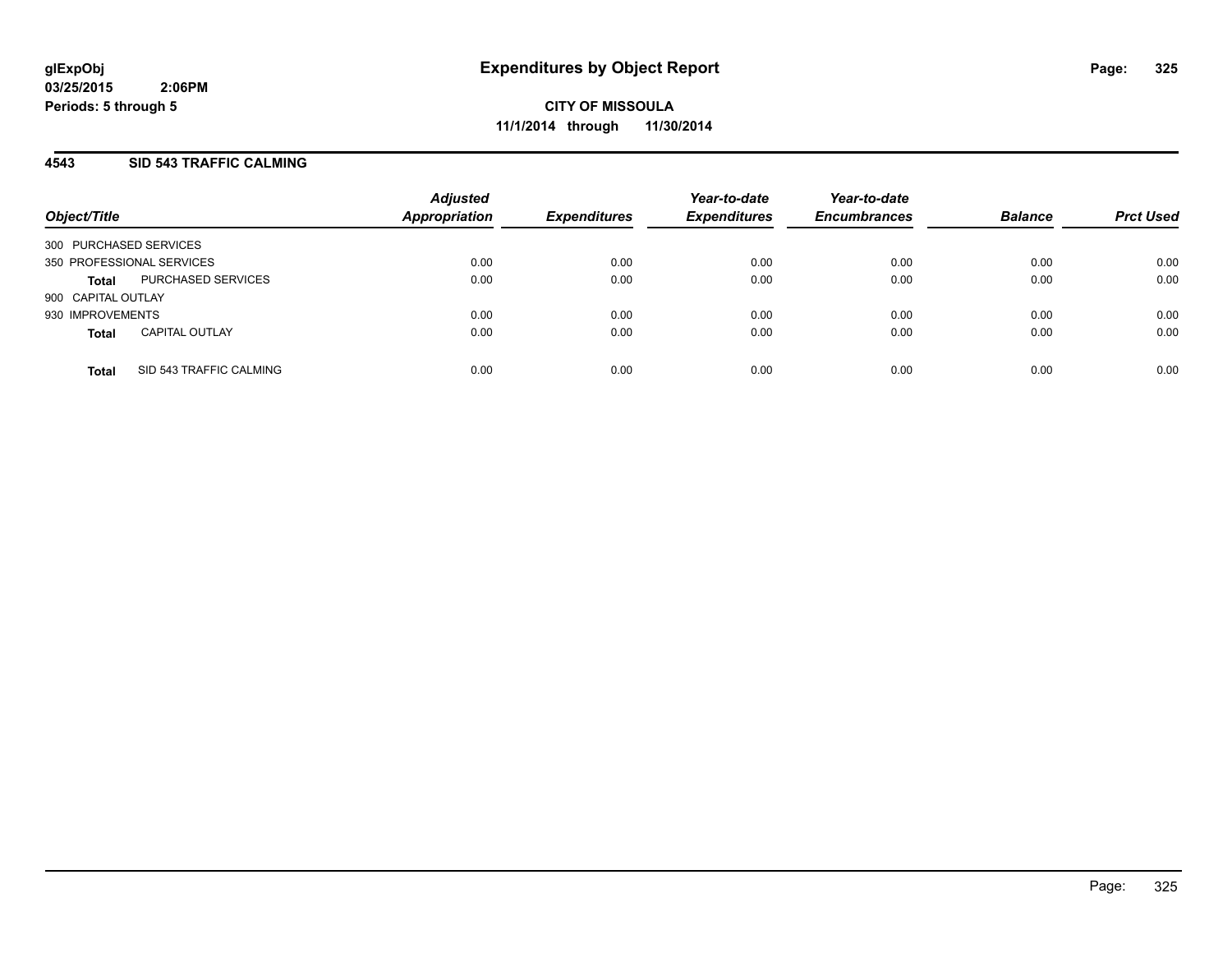#### **4544 MILLER CREEK MITIGATION FUND**

| Object/Title       |                       | <b>Adjusted</b><br>Appropriation | <b>Expenditures</b> | Year-to-date<br><b>Expenditures</b> | Year-to-date<br><b>Encumbrances</b> | <b>Balance</b> | <b>Prct Used</b> |
|--------------------|-----------------------|----------------------------------|---------------------|-------------------------------------|-------------------------------------|----------------|------------------|
| 900 CAPITAL OUTLAY |                       |                                  |                     |                                     |                                     |                |                  |
| 930 IMPROVEMENTS   |                       | 0.00                             | 0.00                | 0.00                                | 0.00                                | 0.00           | 0.00             |
| Total              | <b>CAPITAL OUTLAY</b> | 0.00                             | 0.00                | 0.00                                | 0.00                                | 0.00           | 0.00             |
| Total              | NON-DEPARTMENTAL      | 0.00                             | 0.00                | 0.00                                | 0.00                                | 0.00           | 0.00             |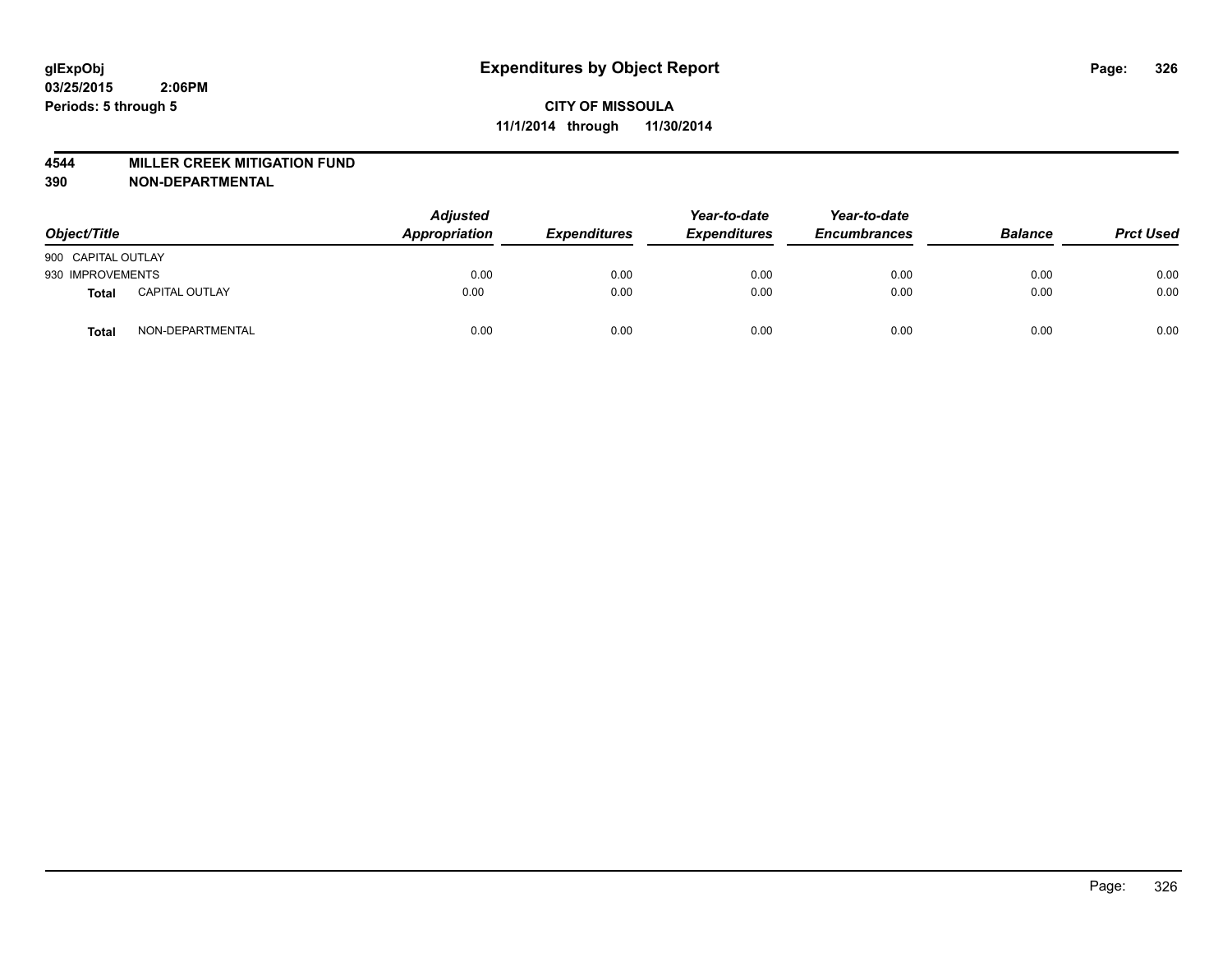**CITY OF MISSOULA 11/1/2014 through 11/30/2014**

## **4544 MILLER CREEK MITIGATION FUND**

| Object/Title                          | <b>Adjusted</b><br>Appropriation | <b>Expenditures</b> | Year-to-date<br><b>Expenditures</b> | Year-to-date<br><b>Encumbrances</b> | <b>Balance</b> | <b>Prct Used</b> |
|---------------------------------------|----------------------------------|---------------------|-------------------------------------|-------------------------------------|----------------|------------------|
| 900 CAPITAL OUTLAY                    |                                  |                     |                                     |                                     |                |                  |
| 930 IMPROVEMENTS                      | 0.00                             | 0.00                | 0.00                                | 0.00                                | 0.00           | 0.00             |
| <b>CAPITAL OUTLAY</b><br><b>Total</b> | 0.00                             | 0.00                | 0.00                                | 0.00                                | 0.00           | 0.00             |
| MILLER CREEK MITIGATION FUND<br>Total | 0.00                             | 0.00                | 0.00                                | 0.00                                | 0.00           | 0.00             |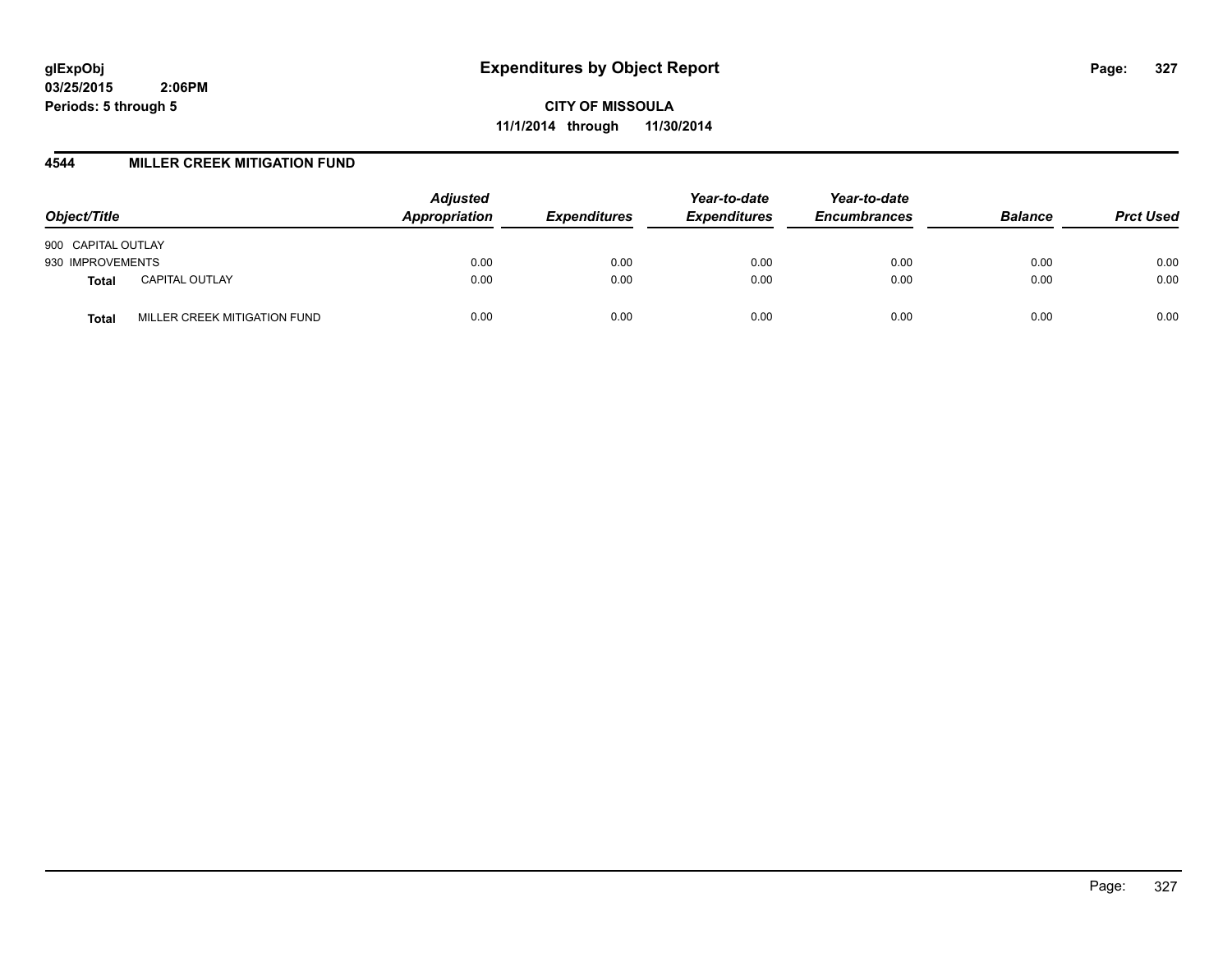#### **4545 MILLER CREEK TWITE CONSTRUCTION**

| Object/Title           |                           | <b>Adjusted</b><br><b>Appropriation</b> | <b>Expenditures</b> | Year-to-date<br><b>Expenditures</b> | Year-to-date<br><b>Encumbrances</b> | <b>Balance</b> | <b>Prct Used</b> |
|------------------------|---------------------------|-----------------------------------------|---------------------|-------------------------------------|-------------------------------------|----------------|------------------|
| 300 PURCHASED SERVICES |                           |                                         |                     |                                     |                                     |                |                  |
|                        | 350 PROFESSIONAL SERVICES | 0.00                                    | 0.00                | 0.00                                | 0.00                                | 0.00           | 0.00             |
| <b>Total</b>           | <b>PURCHASED SERVICES</b> | 0.00                                    | 0.00                | 0.00                                | 0.00                                | 0.00           | 0.00             |
| 900 CAPITAL OUTLAY     |                           |                                         |                     |                                     |                                     |                |                  |
| 930 IMPROVEMENTS       |                           | 0.00                                    | 0.00                | 0.00                                | 0.00                                | 0.00           | 0.00             |
| <b>Total</b>           | <b>CAPITAL OUTLAY</b>     | 0.00                                    | 0.00                | 0.00                                | 0.00                                | 0.00           | 0.00             |
| <b>Total</b>           | NON-DEPARTMENTAL          | 0.00                                    | 0.00                | 0.00                                | 0.00                                | 0.00           | 0.00             |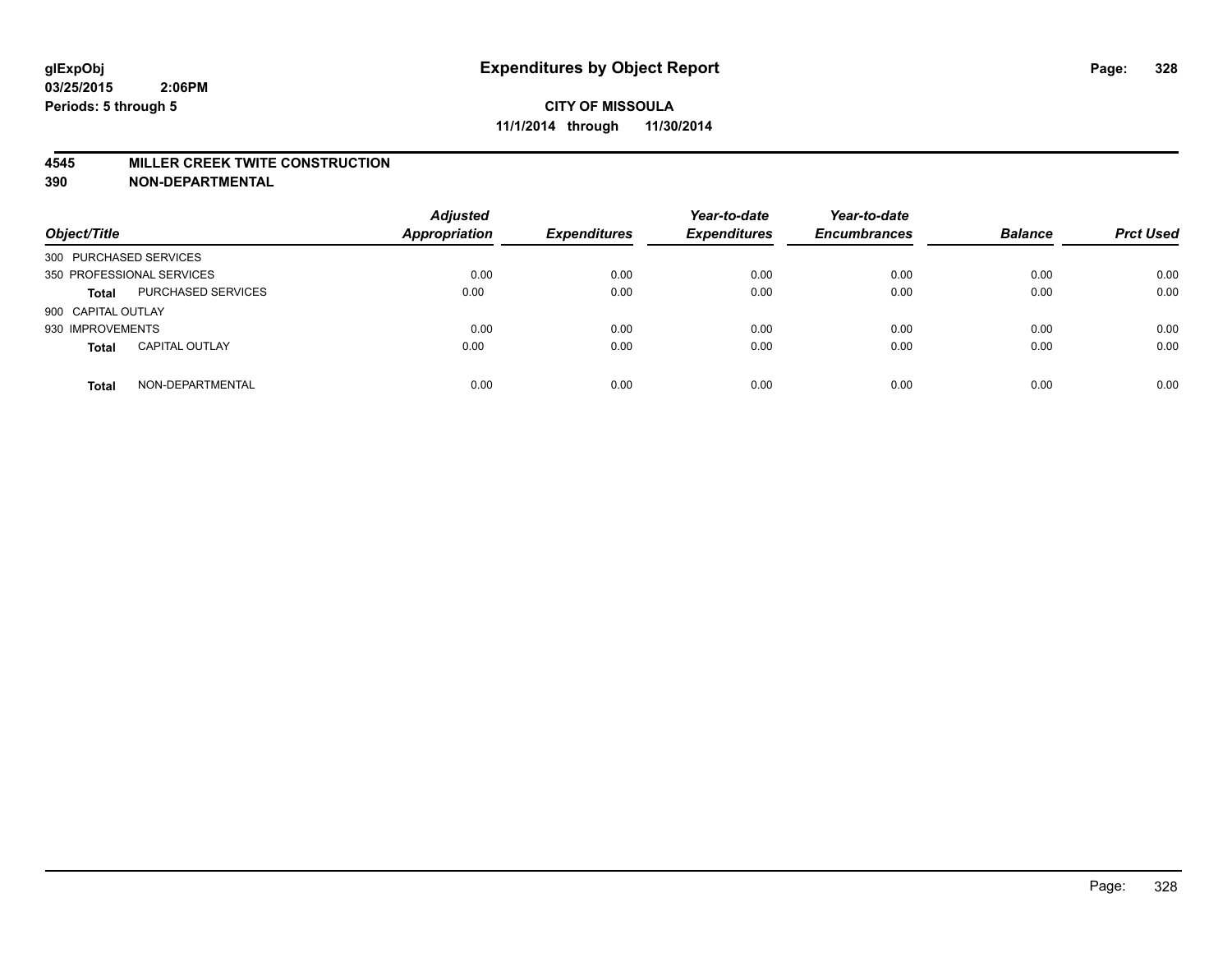**CITY OF MISSOULA 11/1/2014 through 11/30/2014**

## **4545 MILLER CREEK TWITE CONSTRUCTION**

| Object/Title           |                                 | <b>Adjusted</b><br><b>Appropriation</b> | <b>Expenditures</b> | Year-to-date<br><b>Expenditures</b> | Year-to-date<br><b>Encumbrances</b> | <b>Balance</b> | <b>Prct Used</b> |
|------------------------|---------------------------------|-----------------------------------------|---------------------|-------------------------------------|-------------------------------------|----------------|------------------|
| 300 PURCHASED SERVICES |                                 |                                         |                     |                                     |                                     |                |                  |
|                        | 350 PROFESSIONAL SERVICES       | 0.00                                    | 0.00                | 0.00                                | 0.00                                | 0.00           | 0.00             |
| <b>Total</b>           | PURCHASED SERVICES              | 0.00                                    | 0.00                | 0.00                                | 0.00                                | 0.00           | 0.00             |
| 900 CAPITAL OUTLAY     |                                 |                                         |                     |                                     |                                     |                |                  |
| 930 IMPROVEMENTS       |                                 | 0.00                                    | 0.00                | 0.00                                | 0.00                                | 0.00           | 0.00             |
| <b>Total</b>           | <b>CAPITAL OUTLAY</b>           | 0.00                                    | 0.00                | 0.00                                | 0.00                                | 0.00           | 0.00             |
| <b>Total</b>           | MILLER CREEK TWITE CONSTRUCTION | 0.00                                    | 0.00                | 0.00                                | 0.00                                | 0.00           | 0.00             |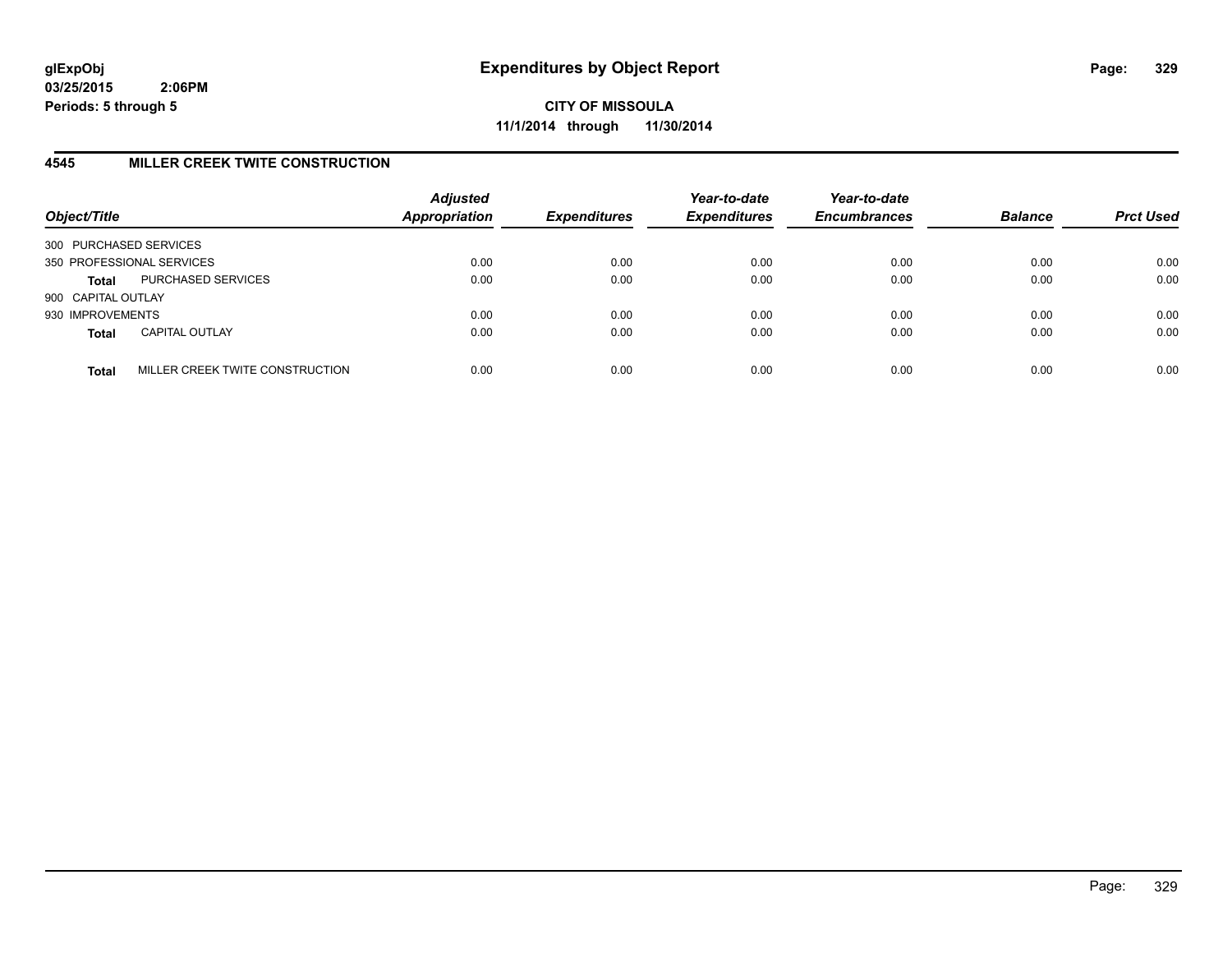## **4546 MILLER CREEK MALOHNEY CONSTRUCTION**

| Object/Title           |                           | <b>Adjusted</b><br><b>Appropriation</b> | <b>Expenditures</b> | Year-to-date<br><b>Expenditures</b> | Year-to-date<br><b>Encumbrances</b> | <b>Balance</b> | <b>Prct Used</b> |
|------------------------|---------------------------|-----------------------------------------|---------------------|-------------------------------------|-------------------------------------|----------------|------------------|
| 300 PURCHASED SERVICES |                           |                                         |                     |                                     |                                     |                |                  |
|                        | 350 PROFESSIONAL SERVICES | 0.00                                    | 0.00                | 0.00                                | 0.00                                | 0.00           | 0.00             |
| <b>Total</b>           | <b>PURCHASED SERVICES</b> | 0.00                                    | 0.00                | 0.00                                | 0.00                                | 0.00           | 0.00             |
| 900 CAPITAL OUTLAY     |                           |                                         |                     |                                     |                                     |                |                  |
| 930 IMPROVEMENTS       |                           | 0.00                                    | 0.00                | 0.00                                | 0.00                                | 0.00           | 0.00             |
| <b>Total</b>           | <b>CAPITAL OUTLAY</b>     | 0.00                                    | 0.00                | 0.00                                | 0.00                                | 0.00           | 0.00             |
| <b>Total</b>           | NON-DEPARTMENTAL          | 0.00                                    | 0.00                | 0.00                                | 0.00                                | 0.00           | 0.00             |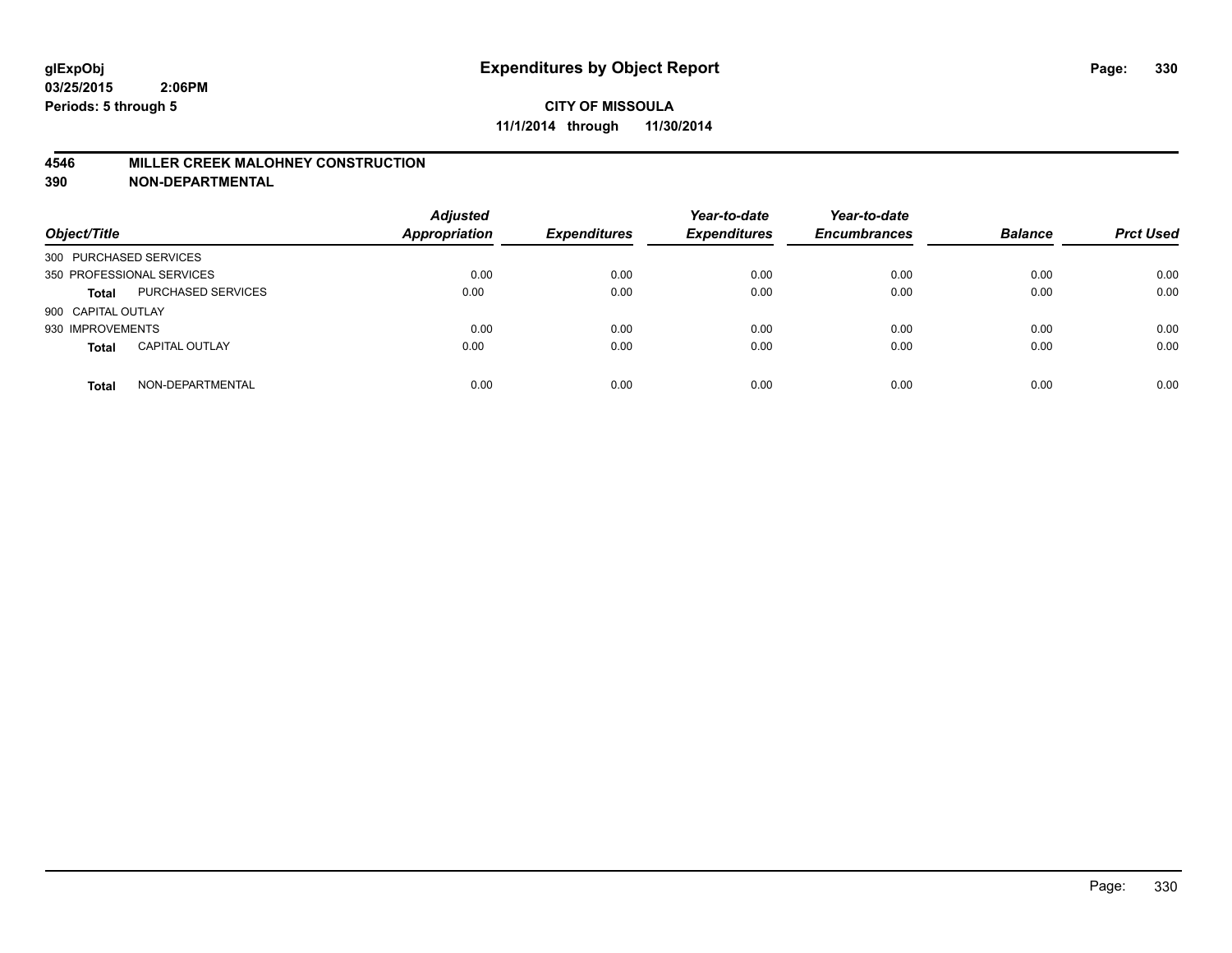**CITY OF MISSOULA 11/1/2014 through 11/30/2014**

# **4546 MILLER CREEK MALOHNEY CONSTRUCTION**

| Object/Title           |                                 | <b>Adjusted</b><br><b>Appropriation</b> | <b>Expenditures</b> | Year-to-date<br><b>Expenditures</b> | Year-to-date<br><b>Encumbrances</b> | <b>Balance</b> | <b>Prct Used</b> |
|------------------------|---------------------------------|-----------------------------------------|---------------------|-------------------------------------|-------------------------------------|----------------|------------------|
| 300 PURCHASED SERVICES |                                 |                                         |                     |                                     |                                     |                |                  |
|                        | 350 PROFESSIONAL SERVICES       | 0.00                                    | 0.00                | 0.00                                | 0.00                                | 0.00           | 0.00             |
| Total                  | PURCHASED SERVICES              | 0.00                                    | 0.00                | 0.00                                | 0.00                                | 0.00           | 0.00             |
| 900 CAPITAL OUTLAY     |                                 |                                         |                     |                                     |                                     |                |                  |
| 930 IMPROVEMENTS       |                                 | 0.00                                    | 0.00                | 0.00                                | 0.00                                | 0.00           | 0.00             |
| <b>Total</b>           | <b>CAPITAL OUTLAY</b>           | 0.00                                    | 0.00                | 0.00                                | 0.00                                | 0.00           | 0.00             |
| <b>Total</b>           | MILLER CREEK MALOHNEY CONSTRUCT | 0.00                                    | 0.00                | 0.00                                | 0.00                                | 0.00           | 0.00             |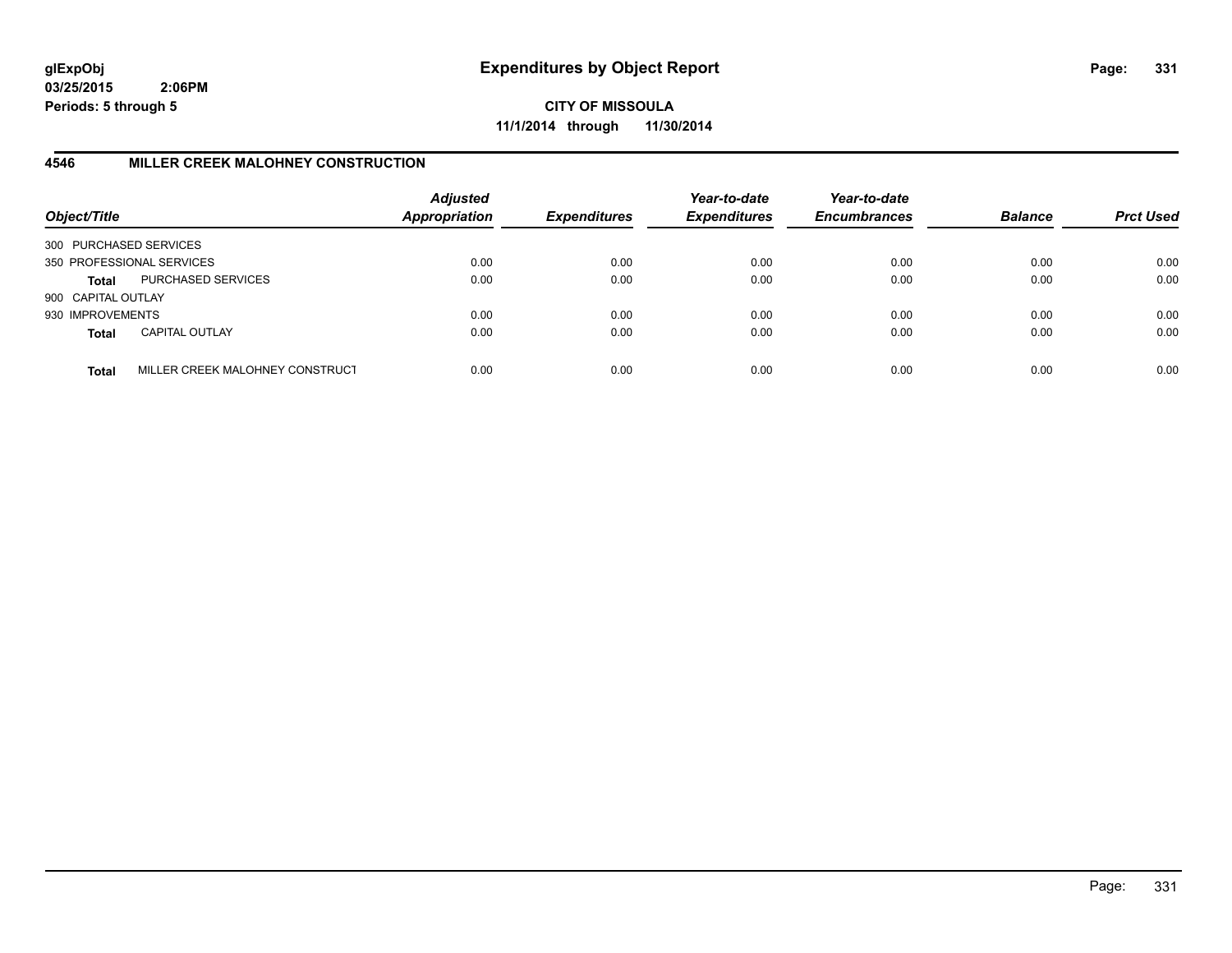#### **4547 MILLER CREEK MCCARTHY CONSTRUCTION**

| Object/Title           |                           | <b>Adjusted</b><br>Appropriation | <b>Expenditures</b> | Year-to-date<br><b>Expenditures</b> | Year-to-date<br><b>Encumbrances</b> | <b>Balance</b> | <b>Prct Used</b> |
|------------------------|---------------------------|----------------------------------|---------------------|-------------------------------------|-------------------------------------|----------------|------------------|
| 300 PURCHASED SERVICES |                           |                                  |                     |                                     |                                     |                |                  |
|                        | 350 PROFESSIONAL SERVICES | 0.00                             | 0.00                | 0.00                                | 0.00                                | 0.00           | 0.00             |
| <b>Total</b>           | PURCHASED SERVICES        | 0.00                             | 0.00                | 0.00                                | 0.00                                | 0.00           | 0.00             |
| 900 CAPITAL OUTLAY     |                           |                                  |                     |                                     |                                     |                |                  |
| 930 IMPROVEMENTS       |                           | 0.00                             | 0.00                | 0.00                                | 0.00                                | 0.00           | 0.00             |
| <b>Total</b>           | <b>CAPITAL OUTLAY</b>     | 0.00                             | 0.00                | 0.00                                | 0.00                                | 0.00           | 0.00             |
| <b>Total</b>           | NON-DEPARTMENTAL          | 0.00                             | 0.00                | 0.00                                | 0.00                                | 0.00           | 0.00             |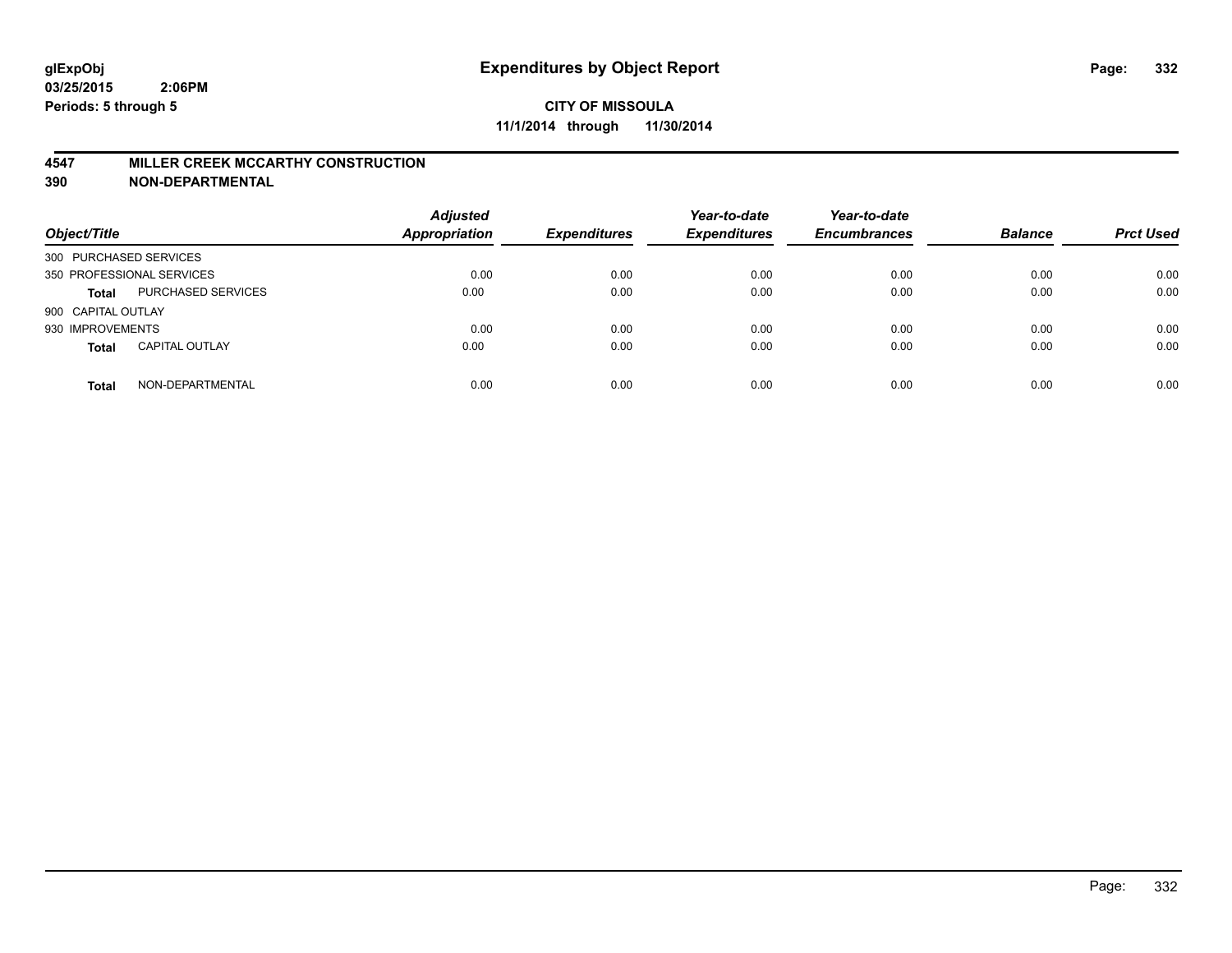**CITY OF MISSOULA 11/1/2014 through 11/30/2014**

# **4547 MILLER CREEK MCCARTHY CONSTRUCTION**

| Object/Title           |                                 | <b>Adjusted</b><br><b>Appropriation</b> | <b>Expenditures</b> | Year-to-date<br><b>Expenditures</b> | Year-to-date<br><b>Encumbrances</b> | <b>Balance</b> | <b>Prct Used</b> |
|------------------------|---------------------------------|-----------------------------------------|---------------------|-------------------------------------|-------------------------------------|----------------|------------------|
| 300 PURCHASED SERVICES |                                 |                                         |                     |                                     |                                     |                |                  |
|                        | 350 PROFESSIONAL SERVICES       | 0.00                                    | 0.00                | 0.00                                | 0.00                                | 0.00           | 0.00             |
| Total                  | PURCHASED SERVICES              | 0.00                                    | 0.00                | 0.00                                | 0.00                                | 0.00           | 0.00             |
| 900 CAPITAL OUTLAY     |                                 |                                         |                     |                                     |                                     |                |                  |
| 930 IMPROVEMENTS       |                                 | 0.00                                    | 0.00                | 0.00                                | 0.00                                | 0.00           | 0.00             |
| <b>Total</b>           | <b>CAPITAL OUTLAY</b>           | 0.00                                    | 0.00                | 0.00                                | 0.00                                | 0.00           | 0.00             |
| <b>Total</b>           | MILLER CREEK MCCARTHY CONSTRUCT | 0.00                                    | 0.00                | 0.00                                | 0.00                                | 0.00           | 0.00             |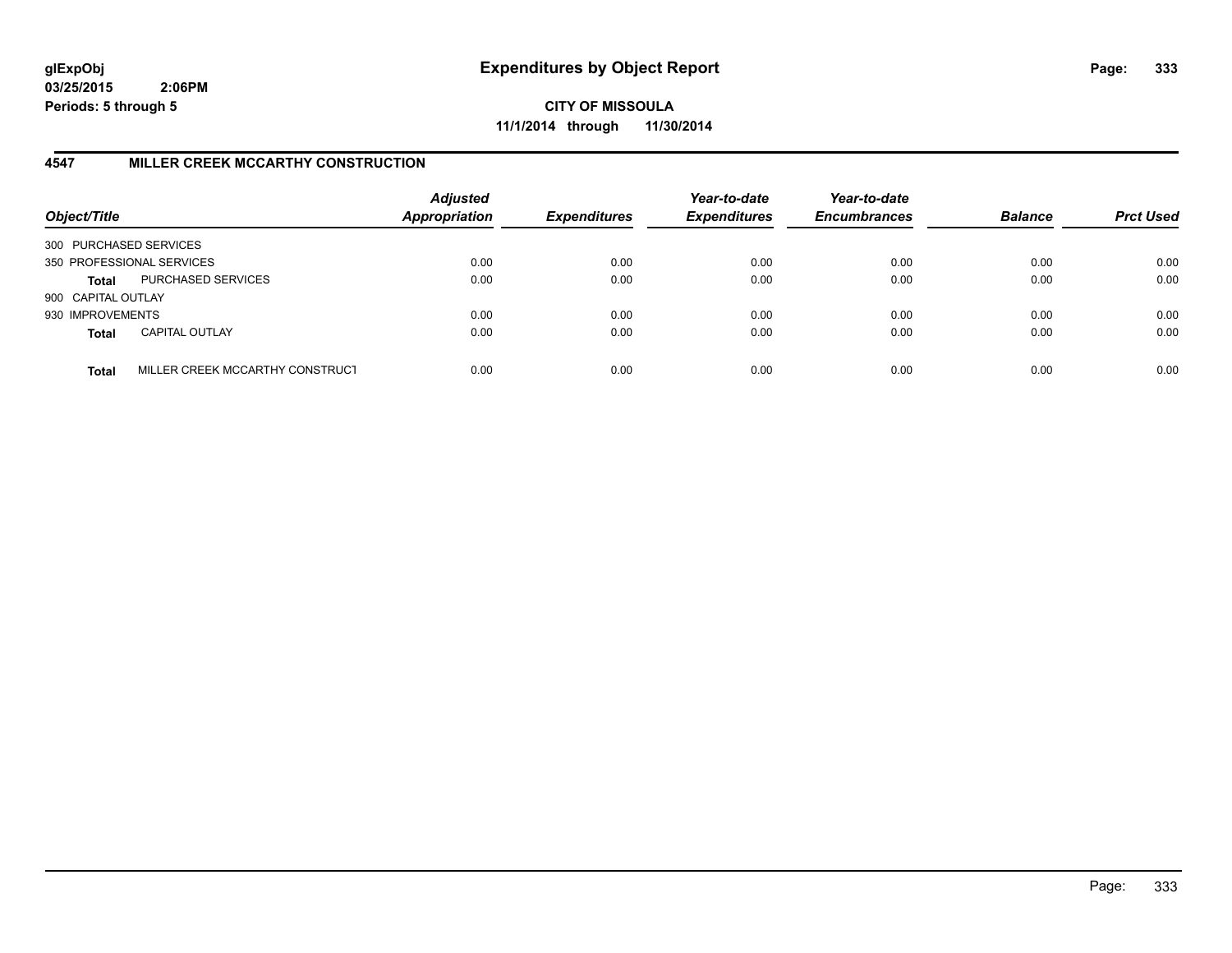#### **4548 5TH,6TH & ARTHUR ROAD IMPROVEMENTS**

| Object/Title           |                              | <b>Adjusted</b><br><b>Appropriation</b> | <b>Expenditures</b> | Year-to-date<br><b>Expenditures</b> | Year-to-date<br><b>Encumbrances</b> | <b>Balance</b> | <b>Prct Used</b> |
|------------------------|------------------------------|-----------------------------------------|---------------------|-------------------------------------|-------------------------------------|----------------|------------------|
| 300 PURCHASED SERVICES |                              |                                         |                     |                                     |                                     |                |                  |
|                        | 350 PROFESSIONAL SERVICES    | 0.00                                    | 0.00                | 0.00                                | 0.00                                | 0.00           | 0.00             |
| <b>Total</b>           | <b>PURCHASED SERVICES</b>    | 0.00                                    | 0.00                | 0.00                                | 0.00                                | 0.00           | 0.00             |
| 800 OTHER OBJECTS      |                              |                                         |                     |                                     |                                     |                |                  |
|                        | 820 TRANSFERS TO OTHER FUNDS | 0.00                                    | 0.00                | 0.00                                | 0.00                                | 0.00           | 0.00             |
| Total                  | OTHER OBJECTS                | 0.00                                    | 0.00                | 0.00                                | 0.00                                | 0.00           | 0.00             |
| 900 CAPITAL OUTLAY     |                              |                                         |                     |                                     |                                     |                |                  |
| 930 IMPROVEMENTS       |                              | 0.00                                    | 0.00                | 0.00                                | 0.00                                | 0.00           | 0.00             |
| Total                  | <b>CAPITAL OUTLAY</b>        | 0.00                                    | 0.00                | 0.00                                | 0.00                                | 0.00           | 0.00             |
| <b>Total</b>           | NON-DEPARTMENTAL             | 0.00                                    | 0.00                | 0.00                                | 0.00                                | 0.00           | 0.00             |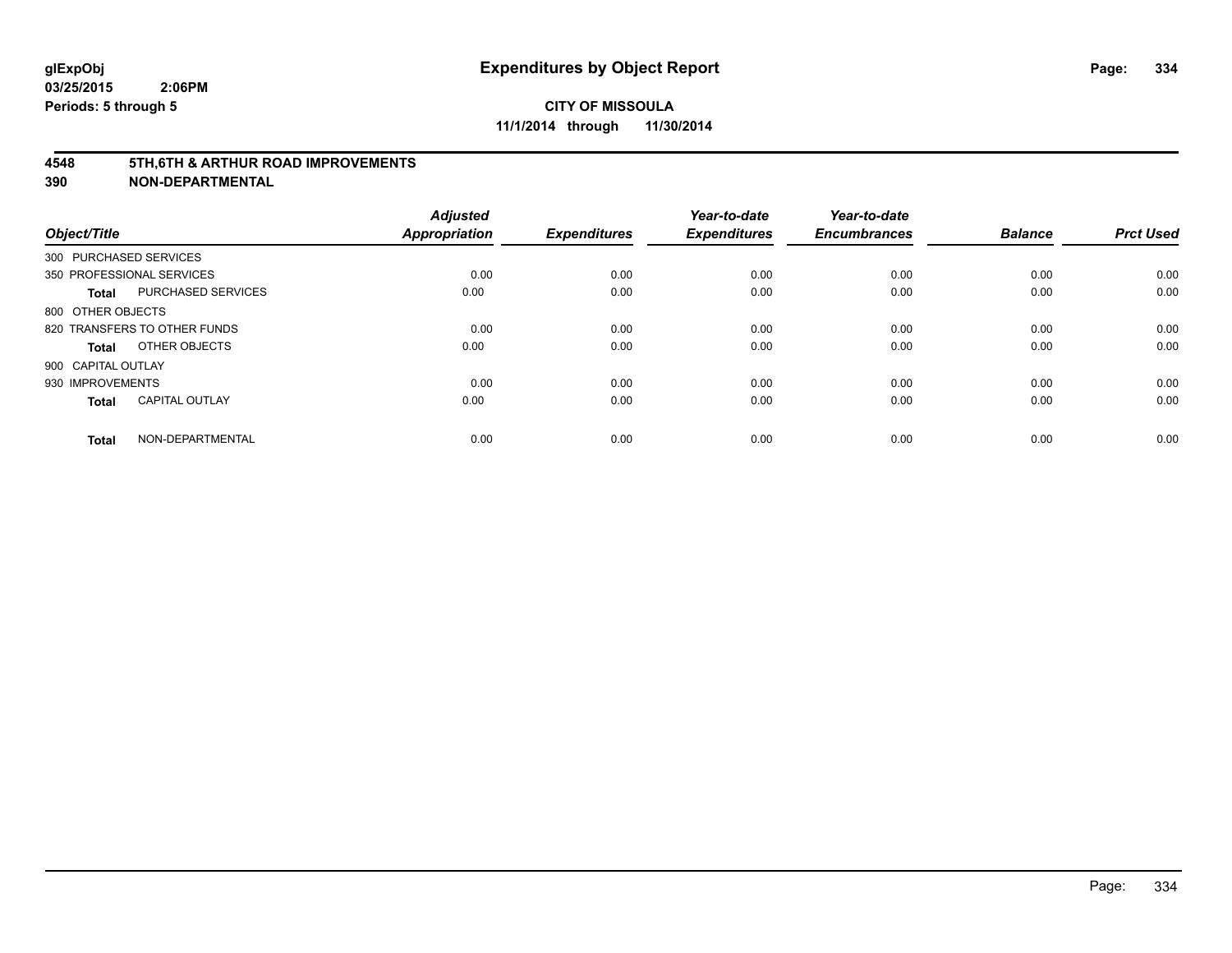**CITY OF MISSOULA 11/1/2014 through 11/30/2014**

# **4548 5TH,6TH & ARTHUR ROAD IMPROVEMENTS**

| Object/Title           |                                  | <b>Adjusted</b><br><b>Appropriation</b> | <b>Expenditures</b> | Year-to-date<br><b>Expenditures</b> | Year-to-date<br><b>Encumbrances</b> | <b>Balance</b> | <b>Prct Used</b> |
|------------------------|----------------------------------|-----------------------------------------|---------------------|-------------------------------------|-------------------------------------|----------------|------------------|
| 300 PURCHASED SERVICES |                                  |                                         |                     |                                     |                                     |                |                  |
|                        | 350 PROFESSIONAL SERVICES        | 0.00                                    | 0.00                | 0.00                                | 0.00                                | 0.00           | 0.00             |
| <b>Total</b>           | <b>PURCHASED SERVICES</b>        | 0.00                                    | 0.00                | 0.00                                | 0.00                                | 0.00           | 0.00             |
| 800 OTHER OBJECTS      |                                  |                                         |                     |                                     |                                     |                |                  |
|                        | 820 TRANSFERS TO OTHER FUNDS     | 0.00                                    | 0.00                | 0.00                                | 0.00                                | 0.00           | 0.00             |
| <b>Total</b>           | OTHER OBJECTS                    | 0.00                                    | 0.00                | 0.00                                | 0.00                                | 0.00           | 0.00             |
| 900 CAPITAL OUTLAY     |                                  |                                         |                     |                                     |                                     |                |                  |
| 930 IMPROVEMENTS       |                                  | 0.00                                    | 0.00                | 0.00                                | 0.00                                | 0.00           | 0.00             |
| <b>Total</b>           | <b>CAPITAL OUTLAY</b>            | 0.00                                    | 0.00                | 0.00                                | 0.00                                | 0.00           | 0.00             |
| <b>Total</b>           | 5TH.6TH & ARTHUR ROAD IMPROVEMEN | 0.00                                    | 0.00                | 0.00                                | 0.00                                | 0.00           | 0.00             |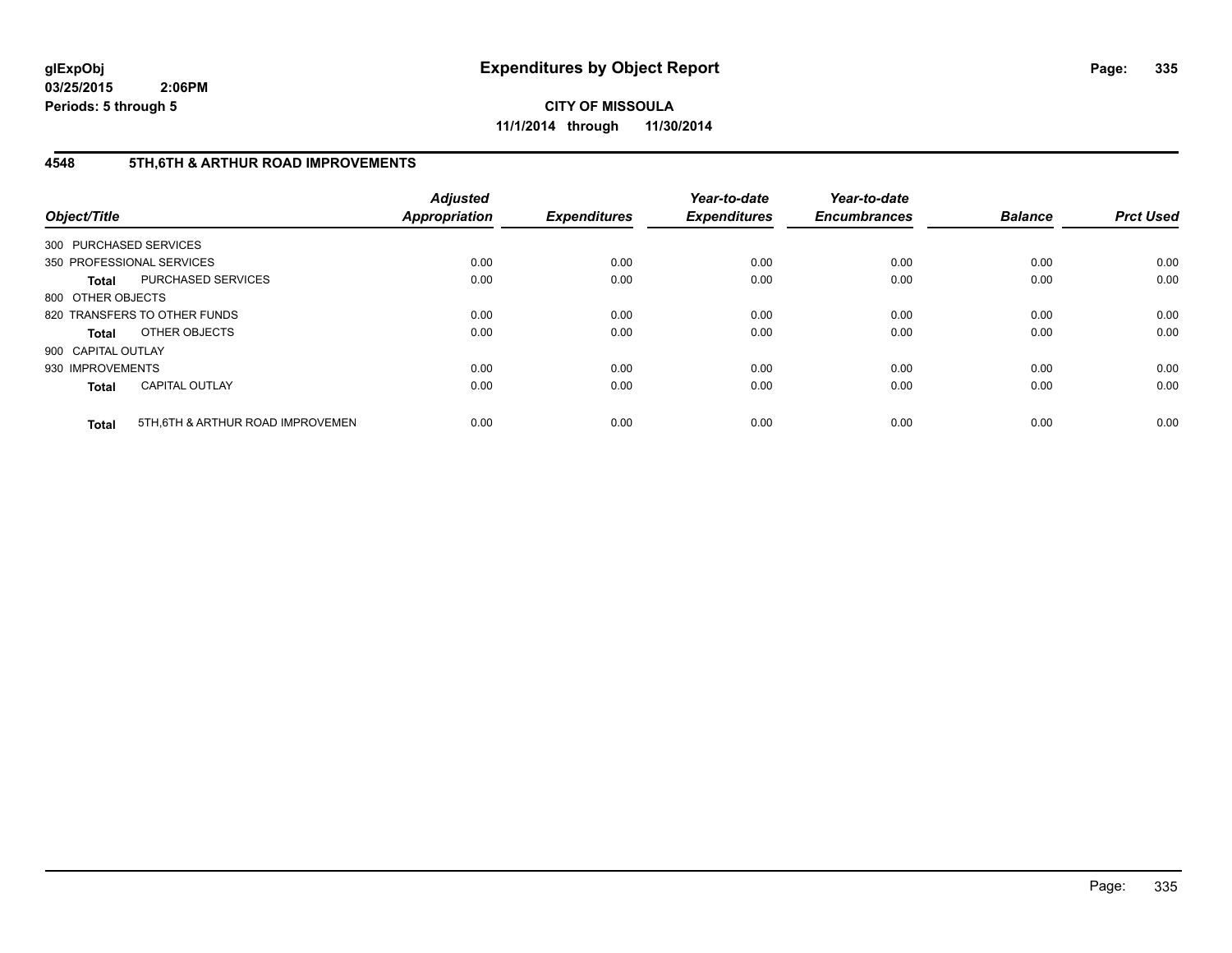## **4745 MALONEY/TWITE MILLER CR \$1.2M CONTRIB**

| Object/Title           |                              | <b>Adjusted</b><br><b>Appropriation</b> | <b>Expenditures</b> | Year-to-date<br><b>Expenditures</b> | Year-to-date<br><b>Encumbrances</b> | <b>Balance</b> | <b>Prct Used</b> |
|------------------------|------------------------------|-----------------------------------------|---------------------|-------------------------------------|-------------------------------------|----------------|------------------|
| 300 PURCHASED SERVICES |                              |                                         |                     |                                     |                                     |                |                  |
|                        | 350 PROFESSIONAL SERVICES    | 0.00                                    | 0.00                | 0.00                                | 0.00                                | 0.00           | 0.00             |
| <b>Total</b>           | <b>PURCHASED SERVICES</b>    | 0.00                                    | 0.00                | 0.00                                | 0.00                                | 0.00           | 0.00             |
| 800 OTHER OBJECTS      |                              |                                         |                     |                                     |                                     |                |                  |
|                        | 820 TRANSFERS TO OTHER FUNDS | 0.00                                    | 0.00                | 0.00                                | 0.00                                | 0.00           | 0.00             |
| Total                  | OTHER OBJECTS                | 0.00                                    | 0.00                | 0.00                                | 0.00                                | 0.00           | 0.00             |
| 900 CAPITAL OUTLAY     |                              |                                         |                     |                                     |                                     |                |                  |
| 930 IMPROVEMENTS       |                              | 0.00                                    | 0.00                | 0.00                                | 0.00                                | 0.00           | 0.00             |
| Total                  | <b>CAPITAL OUTLAY</b>        | 0.00                                    | 0.00                | 0.00                                | 0.00                                | 0.00           | 0.00             |
| <b>Total</b>           | NON-DEPARTMENTAL             | 0.00                                    | 0.00                | 0.00                                | 0.00                                | 0.00           | 0.00             |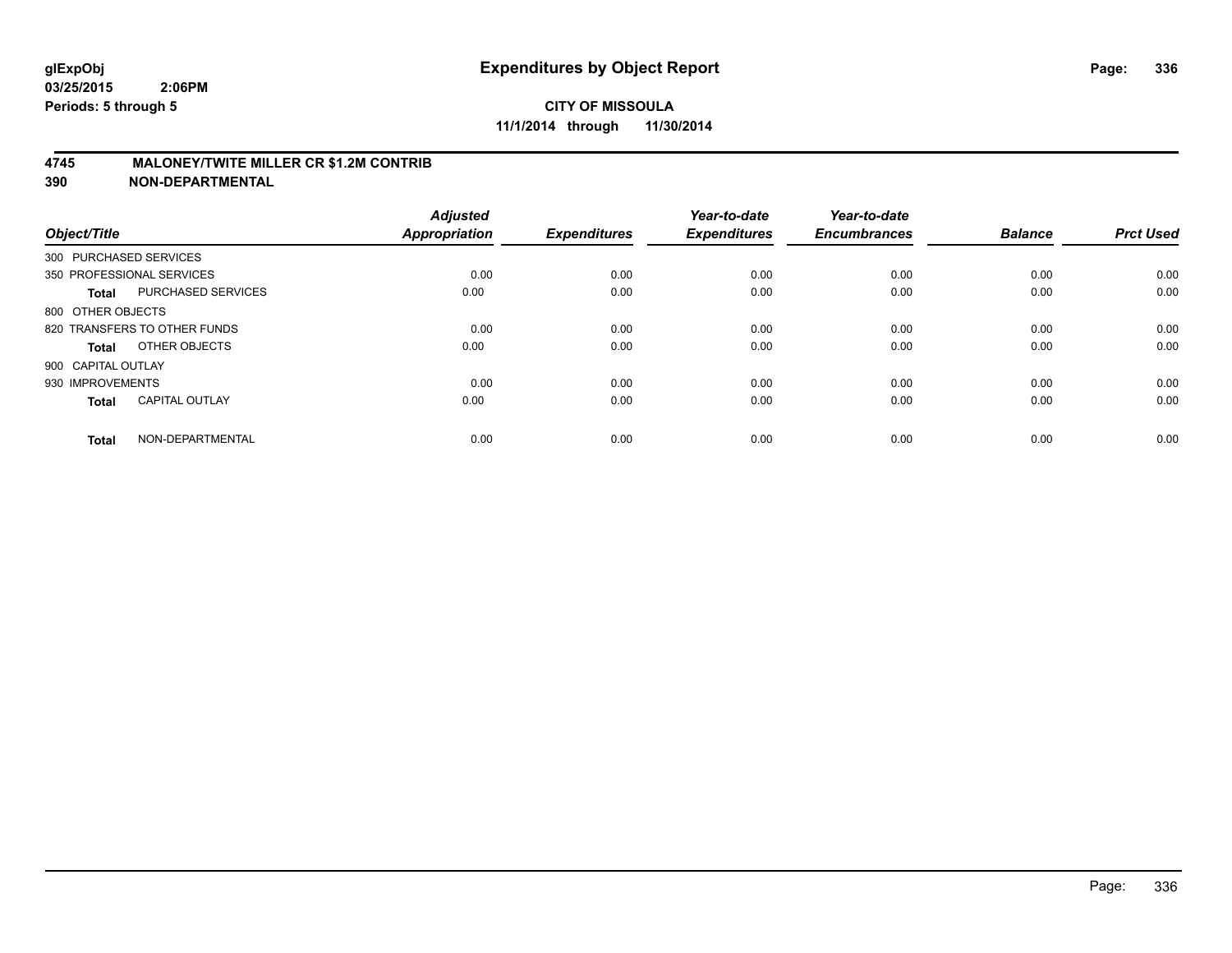**CITY OF MISSOULA 11/1/2014 through 11/30/2014**

# **4745 MALONEY/TWITE MILLER CR \$1.2M CONTRIB**

| Object/Title           |                                    | <b>Adjusted</b><br>Appropriation | <b>Expenditures</b> | Year-to-date<br><b>Expenditures</b> | Year-to-date<br><b>Encumbrances</b> | <b>Balance</b> | <b>Prct Used</b> |
|------------------------|------------------------------------|----------------------------------|---------------------|-------------------------------------|-------------------------------------|----------------|------------------|
| 300 PURCHASED SERVICES |                                    |                                  |                     |                                     |                                     |                |                  |
|                        | 350 PROFESSIONAL SERVICES          | 0.00                             | 0.00                | 0.00                                | 0.00                                | 0.00           | 0.00             |
| <b>Total</b>           | PURCHASED SERVICES                 | 0.00                             | 0.00                | 0.00                                | 0.00                                | 0.00           | 0.00             |
| 800 OTHER OBJECTS      |                                    |                                  |                     |                                     |                                     |                |                  |
|                        | 820 TRANSFERS TO OTHER FUNDS       | 0.00                             | 0.00                | 0.00                                | 0.00                                | 0.00           | 0.00             |
| Total                  | OTHER OBJECTS                      | 0.00                             | 0.00                | 0.00                                | 0.00                                | 0.00           | 0.00             |
| 900 CAPITAL OUTLAY     |                                    |                                  |                     |                                     |                                     |                |                  |
| 930 IMPROVEMENTS       |                                    | 0.00                             | 0.00                | 0.00                                | 0.00                                | 0.00           | 0.00             |
| <b>Total</b>           | <b>CAPITAL OUTLAY</b>              | 0.00                             | 0.00                | 0.00                                | 0.00                                | 0.00           | 0.00             |
| <b>Total</b>           | MALONEY/TWITE MILLER CR \$1.2M CON | 0.00                             | 0.00                | 0.00                                | 0.00                                | 0.00           | 0.00             |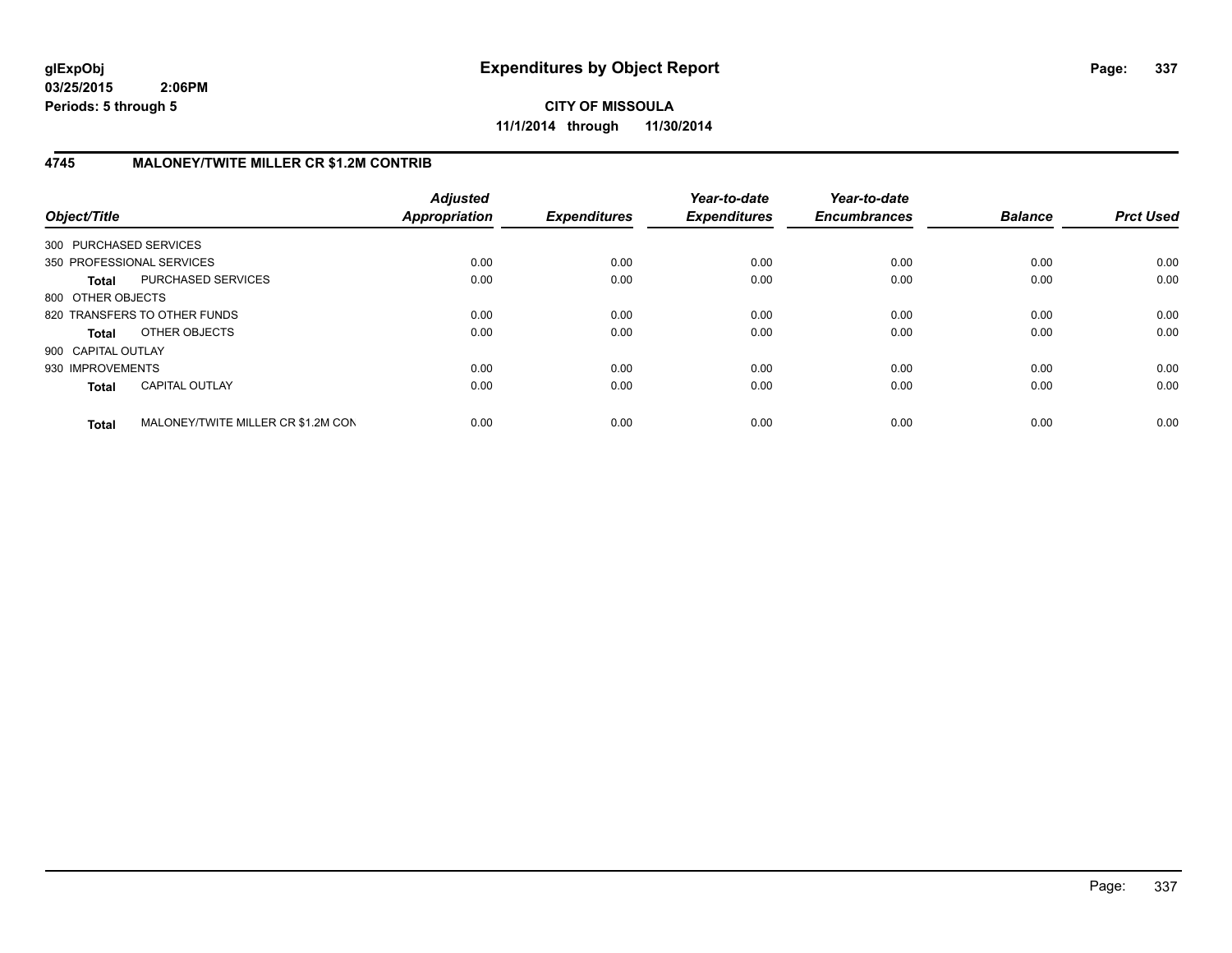#### **4941 HILLVIEW WAY CONSTRUCTION**

#### **280 PUBLIC WORKS ADMIN/ENGINEERING**

|                            |                                | <b>Adjusted</b>      |                     | Year-to-date        | Year-to-date        |                |                  |
|----------------------------|--------------------------------|----------------------|---------------------|---------------------|---------------------|----------------|------------------|
| Object/Title               |                                | <b>Appropriation</b> | <b>Expenditures</b> | <b>Expenditures</b> | <b>Encumbrances</b> | <b>Balance</b> | <b>Prct Used</b> |
| 200 SUPPLIES               |                                |                      |                     |                     |                     |                |                  |
| 210 OFFICE SUPPLIES        |                                | 0.00                 | 0.00                | 119.32              | 0.00                | $-119.32$      | 0.00             |
| Total                      | <b>SUPPLIES</b>                | 0.00                 | 0.00                | 119.32              | 0.00                | $-119.32$      | 0.00             |
| 300 PURCHASED SERVICES     |                                |                      |                     |                     |                     |                |                  |
| 310 COMMUNICATIONS         |                                | 0.00                 | 7,469.00            | 7,869.45            | 0.00                | $-7,869.45$    | 0.00             |
| 320 PRINTING & DUPLICATING |                                | 0.00                 | 0.00                | 370.73              | 0.00                | $-370.73$      | 0.00             |
|                            | 350 PROFESSIONAL SERVICES      | 0.00                 | 81.25               | 81.25               | 0.00                | $-81.25$       | 0.00             |
| <b>Total</b>               | <b>PURCHASED SERVICES</b>      | 0.00                 | 7,550.25            | 8,321.43            | 0.00                | $-8,321.43$    | 0.00             |
| 900 CAPITAL OUTLAY         |                                |                      |                     |                     |                     |                |                  |
| 930 IMPROVEMENTS           |                                | 0.00                 | 0.00                | 0.00                | 0.00                | 0.00           | 0.00             |
| Total                      | <b>CAPITAL OUTLAY</b>          | 0.00                 | 0.00                | 0.00                | 0.00                | 0.00           | 0.00             |
| <b>Total</b>               | PUBLIC WORKS ADMIN/ENGINEERING | 0.00                 | 7.550.25            | 8.440.75            | 0.00                | $-8.440.75$    | 0.00             |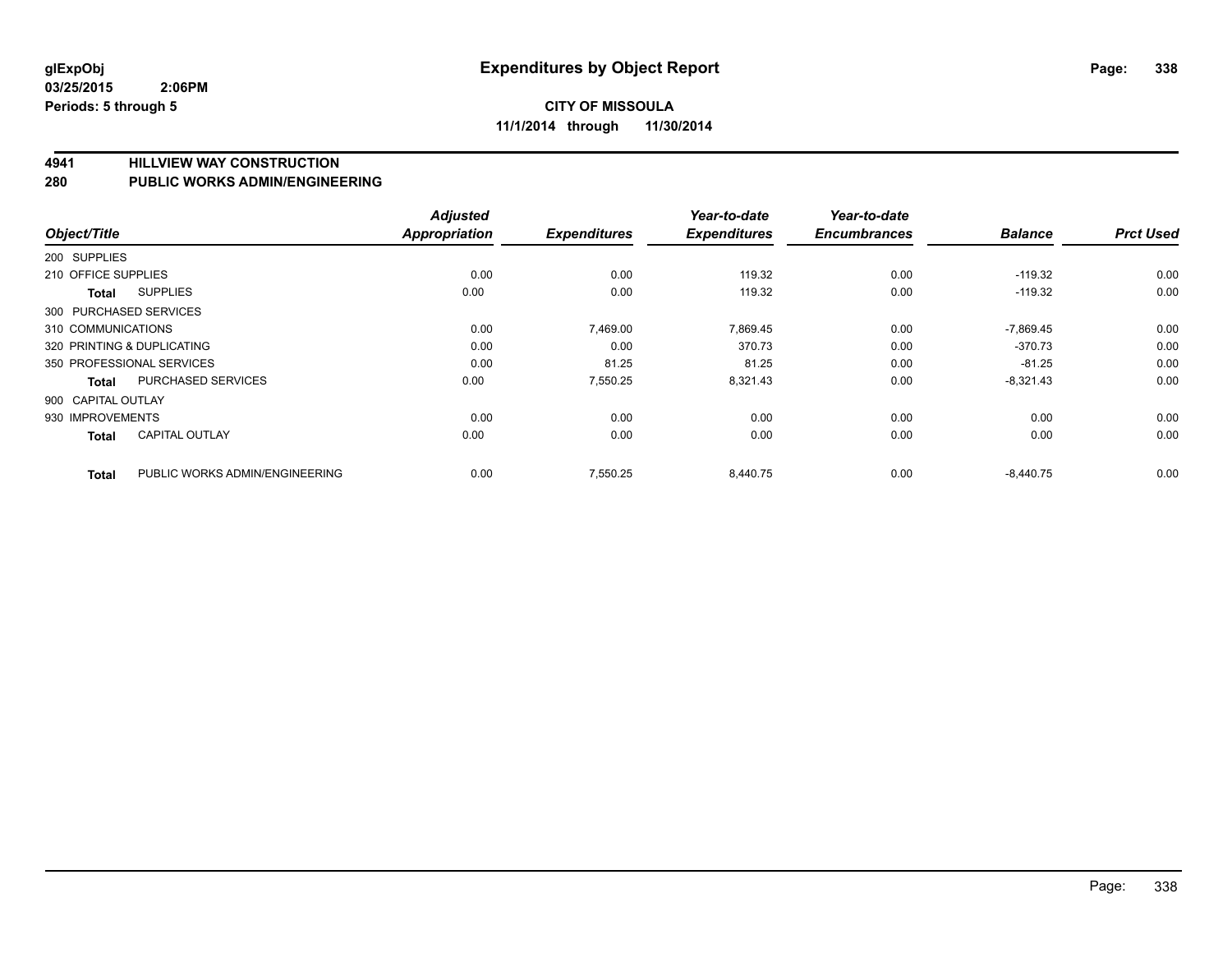## **4941 HILLVIEW WAY CONSTRUCTION**

|                                                  | <b>Adjusted</b>      |                     | Year-to-date        | Year-to-date        |                |                  |
|--------------------------------------------------|----------------------|---------------------|---------------------|---------------------|----------------|------------------|
| Object/Title                                     | <b>Appropriation</b> | <b>Expenditures</b> | <b>Expenditures</b> | <b>Encumbrances</b> | <b>Balance</b> | <b>Prct Used</b> |
| 200 SUPPLIES                                     |                      |                     |                     |                     |                |                  |
| 210 OFFICE SUPPLIES                              | 0.00                 | 0.00                | 119.32              | 0.00                | $-119.32$      | 0.00             |
| <b>SUPPLIES</b><br><b>Total</b>                  | 0.00                 | 0.00                | 119.32              | 0.00                | $-119.32$      | 0.00             |
| 300 PURCHASED SERVICES                           |                      |                     |                     |                     |                |                  |
| 310 COMMUNICATIONS                               | 0.00                 | 7,469.00            | 7,869.45            | 0.00                | $-7,869.45$    | 0.00             |
| 320 PRINTING & DUPLICATING                       | 0.00                 | 0.00                | 370.73              | 0.00                | $-370.73$      | 0.00             |
| 350 PROFESSIONAL SERVICES                        | 0.00                 | 81.25               | 81.25               | 0.00                | $-81.25$       | 0.00             |
| PURCHASED SERVICES<br><b>Total</b>               | 0.00                 | 7,550.25            | 8,321.43            | 0.00                | $-8,321.43$    | 0.00             |
| 900 CAPITAL OUTLAY                               |                      |                     |                     |                     |                |                  |
| 930 IMPROVEMENTS                                 | 0.00                 | 0.00                | 0.00                | 0.00                | 0.00           | 0.00             |
| <b>CAPITAL OUTLAY</b><br><b>Total</b>            | 0.00                 | 0.00                | 0.00                | 0.00                | 0.00           | 0.00             |
| <b>HILLVIEW WAY CONSTRUCTION</b><br><b>Total</b> | 0.00                 | 7,550.25            | 8,440.75            | 0.00                | $-8,440.75$    | 0.00             |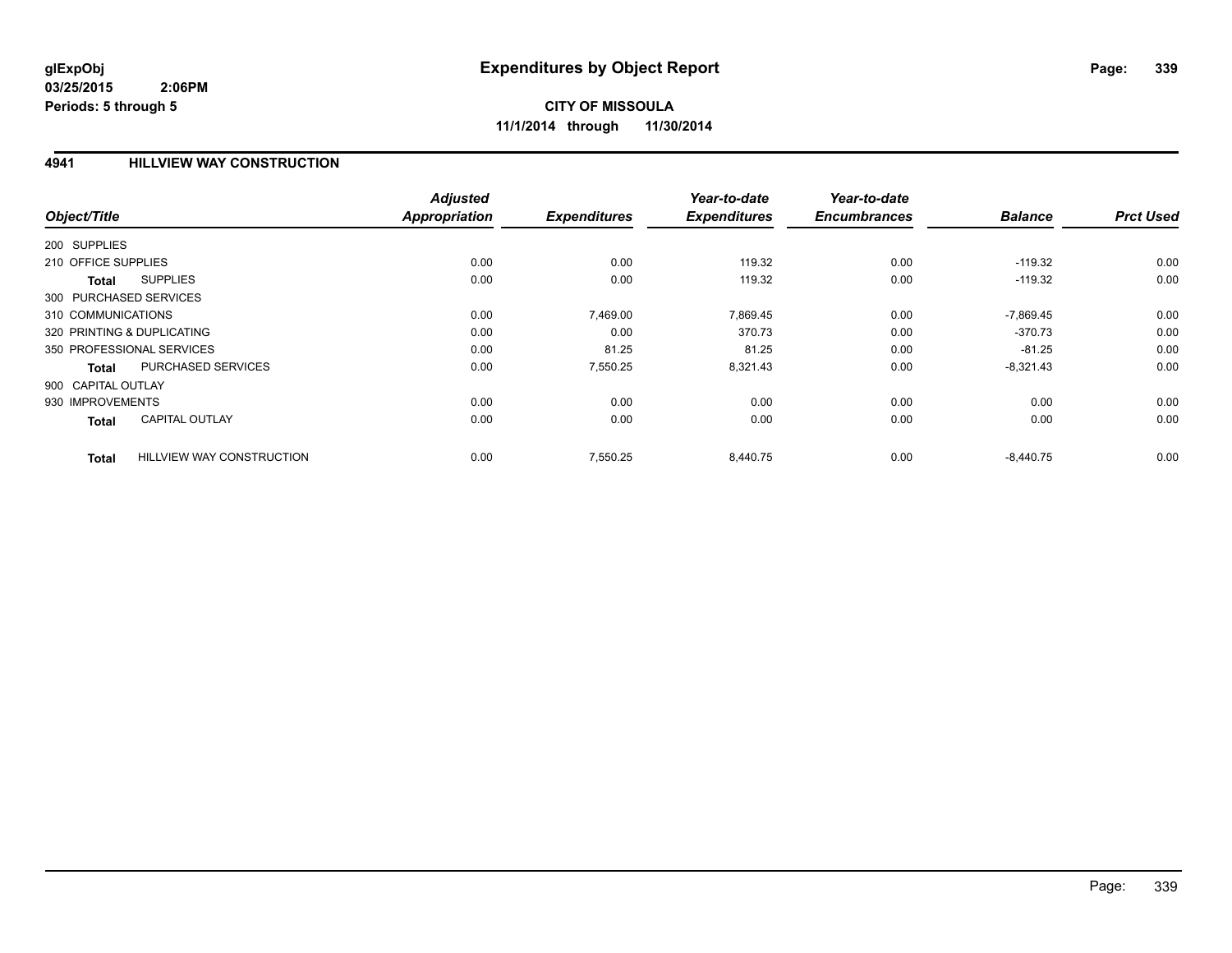## **4944 RATTLESNAKE SEWER COLLECTION (544)**

| Object/Title           |                           | <b>Adjusted</b><br><b>Appropriation</b> | <b>Expenditures</b> | Year-to-date<br><b>Expenditures</b> | Year-to-date<br><b>Encumbrances</b> | <b>Balance</b> | <b>Prct Used</b> |
|------------------------|---------------------------|-----------------------------------------|---------------------|-------------------------------------|-------------------------------------|----------------|------------------|
| 300 PURCHASED SERVICES |                           |                                         |                     |                                     |                                     |                |                  |
|                        | 350 PROFESSIONAL SERVICES | 0.00                                    | 0.00                | 0.00                                | 0.00                                | 0.00           | 0.00             |
| <b>Total</b>           | <b>PURCHASED SERVICES</b> | 0.00                                    | 0.00                | 0.00                                | 0.00                                | 0.00           | 0.00             |
| 600 DEBT SERVICE       |                           |                                         |                     |                                     |                                     |                |                  |
| 610 PRINCIPAL          |                           | 0.00                                    | 0.00                | 0.00                                | 0.00                                | 0.00           | 0.00             |
| <b>Total</b>           | <b>DEBT SERVICE</b>       | 0.00                                    | 0.00                | 0.00                                | 0.00                                | 0.00           | 0.00             |
| 900 CAPITAL OUTLAY     |                           |                                         |                     |                                     |                                     |                |                  |
| 930 IMPROVEMENTS       |                           | 0.00                                    | 0.00                | 0.00                                | 0.00                                | 0.00           | 0.00             |
| <b>Total</b>           | <b>CAPITAL OUTLAY</b>     | 0.00                                    | 0.00                | 0.00                                | 0.00                                | 0.00           | 0.00             |
| <b>Total</b>           | NON-DEPARTMENTAL          | 0.00                                    | 0.00                | 0.00                                | 0.00                                | 0.00           | 0.00             |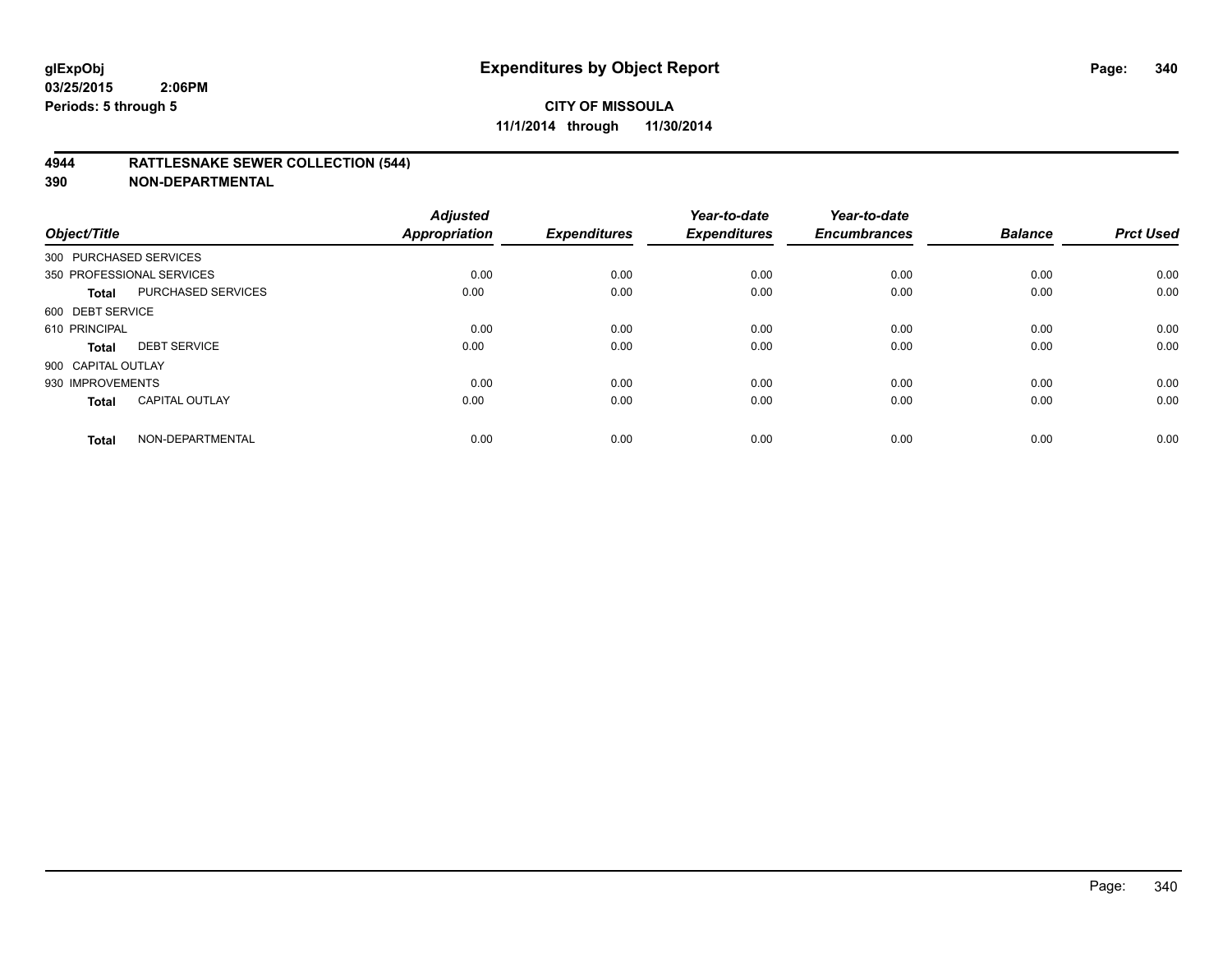## **4944 RATTLESNAKE SEWER COLLECTION (544)**

**550 SID 544 PROJECT**

| Object/Title                              | <b>Adjusted</b><br><b>Appropriation</b> | <b>Expenditures</b> | Year-to-date<br><b>Expenditures</b> | Year-to-date<br><b>Encumbrances</b> | <b>Balance</b> | <b>Prct Used</b> |
|-------------------------------------------|-----------------------------------------|---------------------|-------------------------------------|-------------------------------------|----------------|------------------|
| 300 PURCHASED SERVICES                    |                                         |                     |                                     |                                     |                |                  |
| 350 PROFESSIONAL SERVICES                 | 0.00                                    | 0.00                | 0.00                                | 0.00                                | 0.00           | 0.00             |
| <b>PURCHASED SERVICES</b><br><b>Total</b> | 0.00                                    | 0.00                | 0.00                                | 0.00                                | 0.00           | 0.00             |
| 900 CAPITAL OUTLAY                        |                                         |                     |                                     |                                     |                |                  |
| 915 EASEMENTS                             | 0.00                                    | 0.00                | 0.00                                | 0.00                                | 0.00           | 0.00             |
| 930 IMPROVEMENTS                          | 0.00                                    | 0.00                | 0.00                                | 0.00                                | 0.00           | 0.00             |
| 960 CAPITAL CONTINGENCY                   | 0.00                                    | 0.00                | 0.00                                | 0.00                                | 0.00           | 0.00             |
| <b>CAPITAL OUTLAY</b><br><b>Total</b>     | 0.00                                    | 0.00                | 0.00                                | 0.00                                | 0.00           | 0.00             |
| SID 544 PROJECT<br><b>Total</b>           | 0.00                                    | 0.00                | 0.00                                | 0.00                                | 0.00           | 0.00             |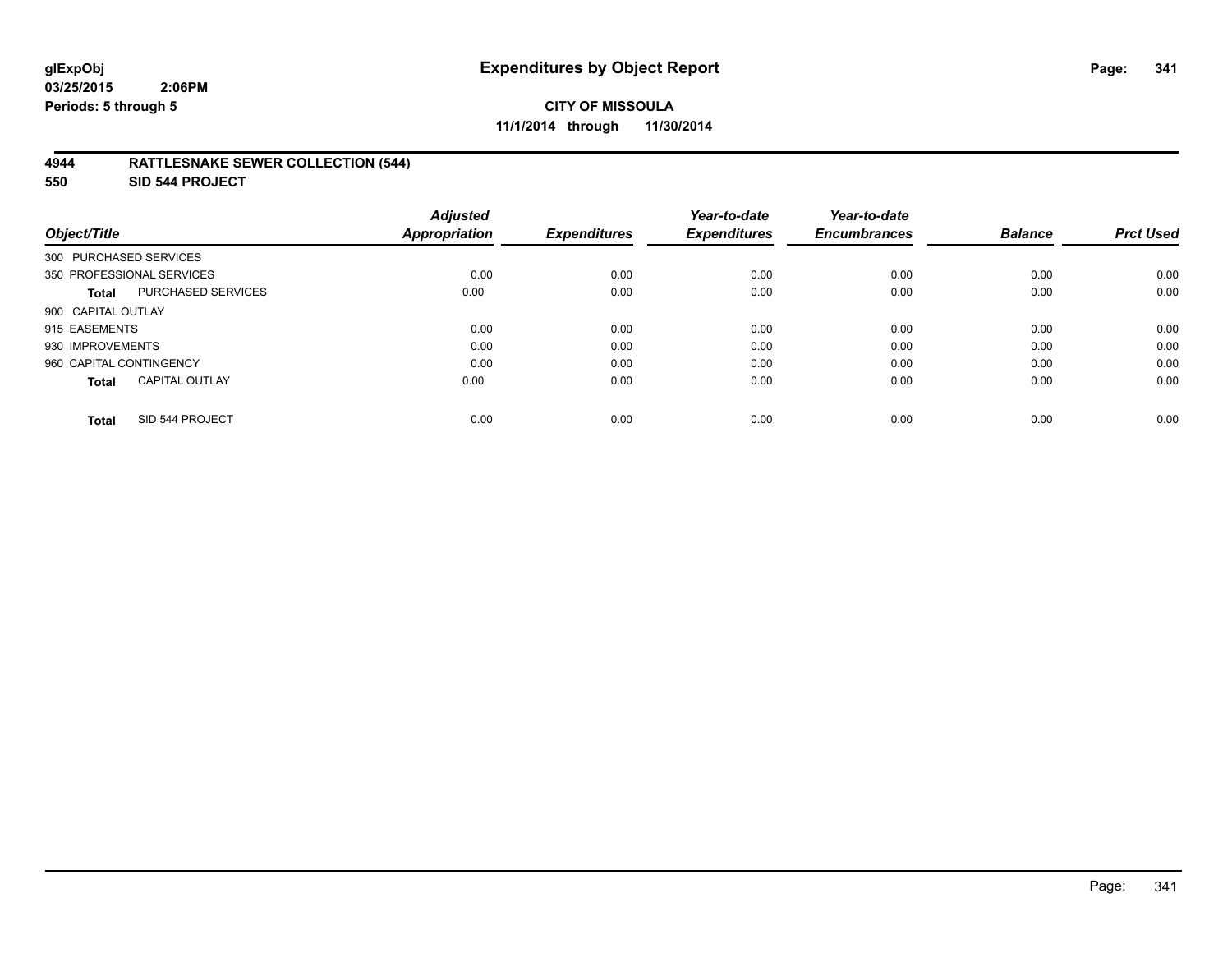## **4944 RATTLESNAKE SEWER COLLECTION (544)**

**555 LOLO STREET PROJECT**

| Object/Title                               | <b>Adjusted</b><br>Appropriation | <b>Expenditures</b> | Year-to-date<br><b>Expenditures</b> | Year-to-date<br><b>Encumbrances</b> | <b>Balance</b> | <b>Prct Used</b> |
|--------------------------------------------|----------------------------------|---------------------|-------------------------------------|-------------------------------------|----------------|------------------|
| 900 CAPITAL OUTLAY                         |                                  |                     |                                     |                                     |                |                  |
| 930 IMPROVEMENTS                           | 0.00                             | 0.00                | 0.00                                | 0.00                                | 0.00           | 0.00             |
| 960 CAPITAL CONTINGENCY                    | 0.00                             | 0.00                | 0.00                                | 0.00                                | 0.00           | 0.00             |
| <b>CAPITAL OUTLAY</b><br>Total             | 0.00                             | 0.00                | 0.00                                | 0.00                                | 0.00           | 0.00             |
| <b>LOLO STREET PROJECT</b><br><b>Total</b> | 0.00                             | 0.00                | 0.00                                | 0.00                                | 0.00           | 0.00             |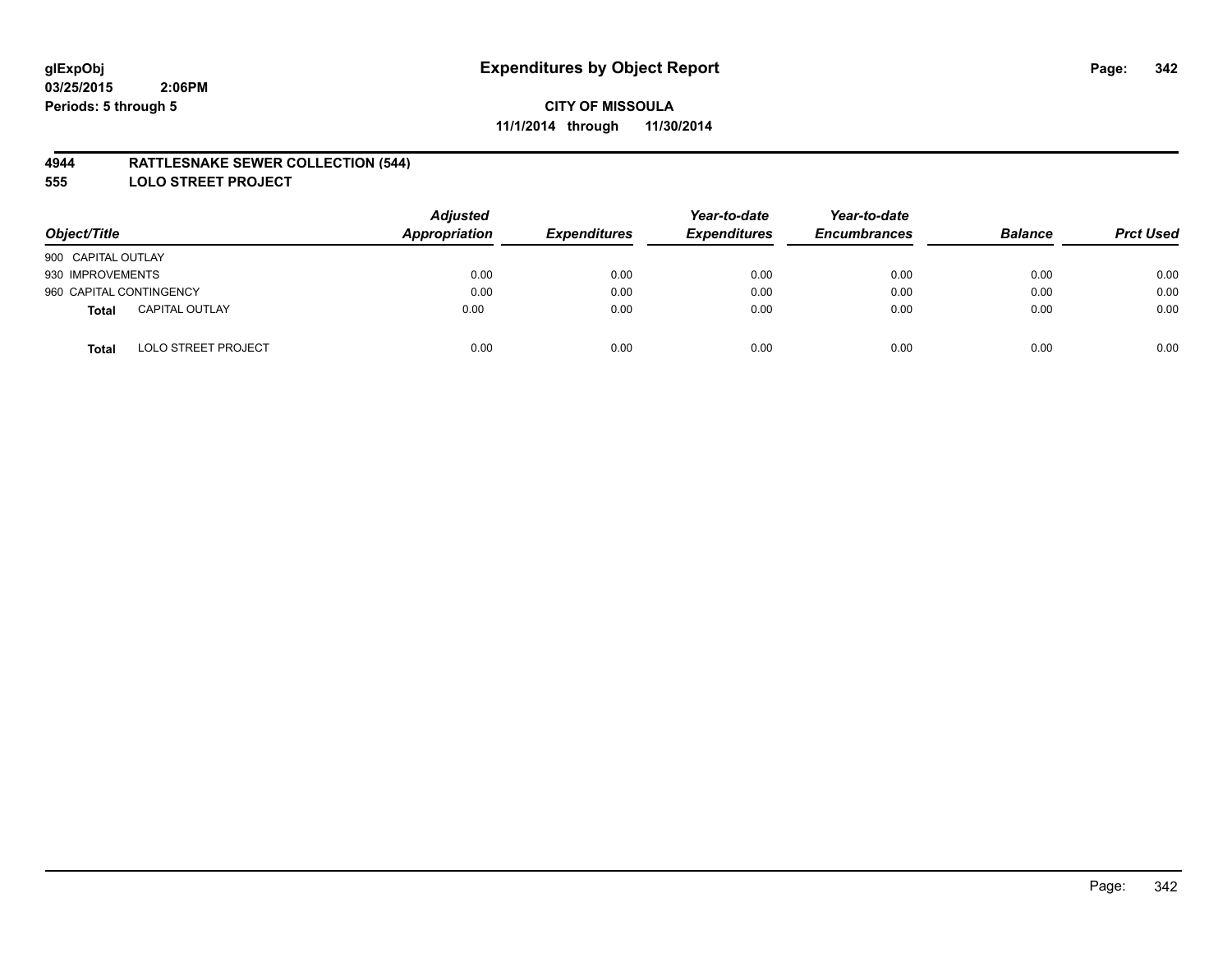**CITY OF MISSOULA 11/1/2014 through 11/30/2014**

# **4944 RATTLESNAKE SEWER COLLECTION (544)**

| Object/Title            |                                  | <b>Adjusted</b><br><b>Appropriation</b> | <b>Expenditures</b> | Year-to-date<br><b>Expenditures</b> | Year-to-date<br><b>Encumbrances</b> | <b>Balance</b> | <b>Prct Used</b> |
|-------------------------|----------------------------------|-----------------------------------------|---------------------|-------------------------------------|-------------------------------------|----------------|------------------|
| 300 PURCHASED SERVICES  |                                  |                                         |                     |                                     |                                     |                |                  |
|                         | 350 PROFESSIONAL SERVICES        | 0.00                                    | 0.00                | 0.00                                | 0.00                                | 0.00           | 0.00             |
| <b>Total</b>            | <b>PURCHASED SERVICES</b>        | 0.00                                    | 0.00                | 0.00                                | 0.00                                | 0.00           | 0.00             |
| 600 DEBT SERVICE        |                                  |                                         |                     |                                     |                                     |                |                  |
| 610 PRINCIPAL           |                                  | 0.00                                    | 0.00                | 0.00                                | 0.00                                | 0.00           | 0.00             |
| <b>Total</b>            | <b>DEBT SERVICE</b>              | 0.00                                    | 0.00                | 0.00                                | 0.00                                | 0.00           | 0.00             |
| 900 CAPITAL OUTLAY      |                                  |                                         |                     |                                     |                                     |                |                  |
| 915 EASEMENTS           |                                  | 0.00                                    | 0.00                | 0.00                                | 0.00                                | 0.00           | 0.00             |
| 930 IMPROVEMENTS        |                                  | 0.00                                    | 0.00                | 0.00                                | 0.00                                | 0.00           | 0.00             |
| 960 CAPITAL CONTINGENCY |                                  | 0.00                                    | 0.00                | 0.00                                | 0.00                                | 0.00           | 0.00             |
| <b>Total</b>            | <b>CAPITAL OUTLAY</b>            | 0.00                                    | 0.00                | 0.00                                | 0.00                                | 0.00           | 0.00             |
| <b>Total</b>            | RATTLESNAKE SEWER COLLECTION (54 | 0.00                                    | 0.00                | 0.00                                | 0.00                                | 0.00           | 0.00             |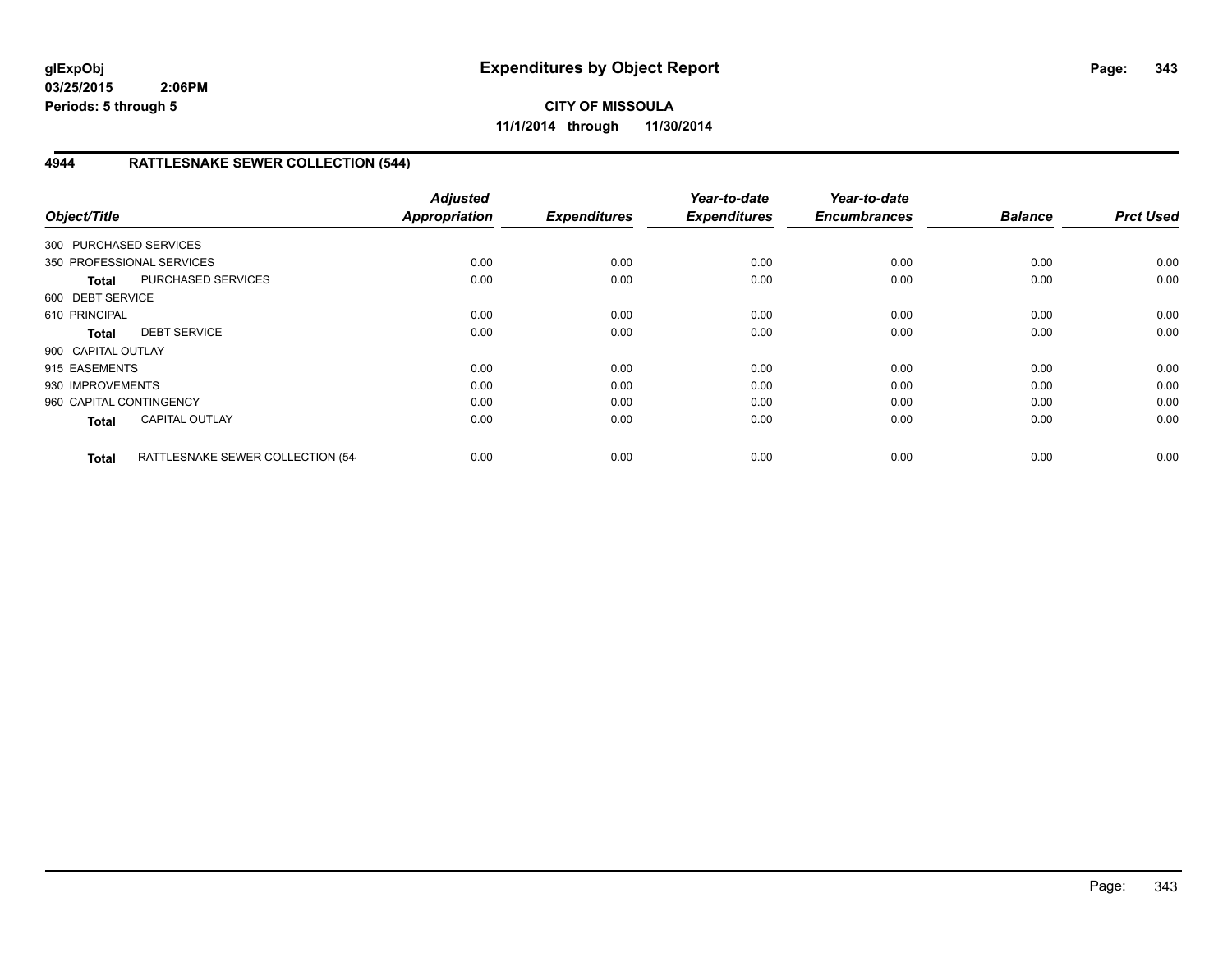#### **4946 PATTEE CREEK DR. TRAFFIC CALMING**

| Object/Title           |                           | <b>Adjusted</b><br>Appropriation | <b>Expenditures</b> | Year-to-date<br><b>Expenditures</b> | Year-to-date<br><b>Encumbrances</b> | <b>Balance</b> | <b>Prct Used</b> |
|------------------------|---------------------------|----------------------------------|---------------------|-------------------------------------|-------------------------------------|----------------|------------------|
| 300 PURCHASED SERVICES |                           |                                  |                     |                                     |                                     |                |                  |
|                        | 350 PROFESSIONAL SERVICES | 0.00                             | 0.00                | 0.00                                | 0.00                                | 0.00           | 0.00             |
| <b>Total</b>           | PURCHASED SERVICES        | 0.00                             | 0.00                | 0.00                                | 0.00                                | 0.00           | 0.00             |
| 900 CAPITAL OUTLAY     |                           |                                  |                     |                                     |                                     |                |                  |
| 930 IMPROVEMENTS       |                           | 0.00                             | 0.00                | 0.00                                | 0.00                                | 0.00           | 0.00             |
| <b>Total</b>           | <b>CAPITAL OUTLAY</b>     | 0.00                             | 0.00                | 0.00                                | 0.00                                | 0.00           | 0.00             |
| <b>Total</b>           | NON-DEPARTMENTAL          | 0.00                             | 0.00                | 0.00                                | 0.00                                | 0.00           | 0.00             |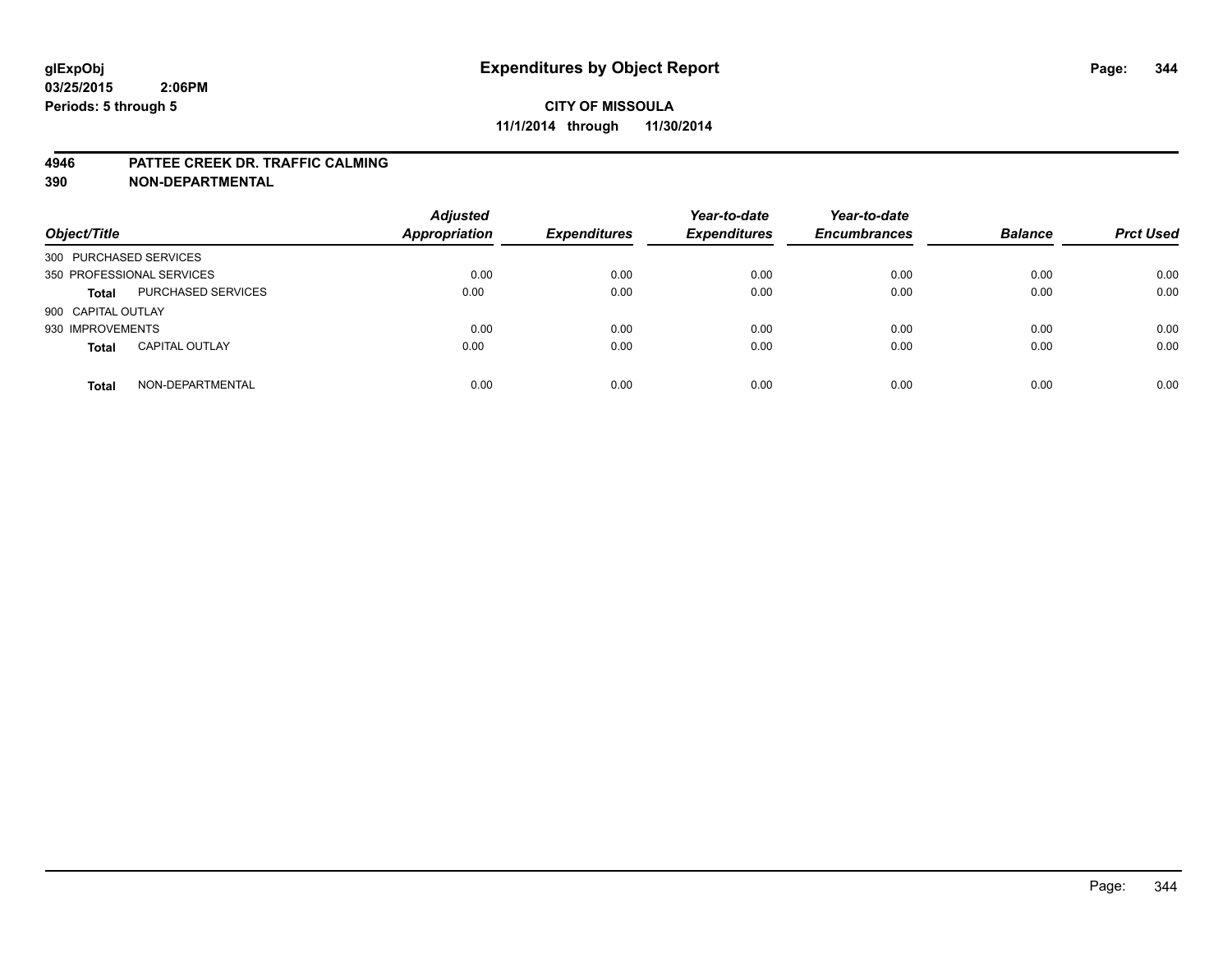**CITY OF MISSOULA 11/1/2014 through 11/30/2014**

## **4946 PATTEE CREEK DR. TRAFFIC CALMING**

| Object/Title              |                                  | <b>Adjusted</b><br>Appropriation | <b>Expenditures</b> | Year-to-date<br><b>Expenditures</b> | Year-to-date<br><b>Encumbrances</b> | <b>Balance</b> | <b>Prct Used</b> |
|---------------------------|----------------------------------|----------------------------------|---------------------|-------------------------------------|-------------------------------------|----------------|------------------|
| 300 PURCHASED SERVICES    |                                  |                                  |                     |                                     |                                     |                |                  |
| 350 PROFESSIONAL SERVICES |                                  | 0.00                             | 0.00                | 0.00                                | 0.00                                | 0.00           | 0.00             |
| <b>Total</b>              | PURCHASED SERVICES               | 0.00                             | 0.00                | 0.00                                | 0.00                                | 0.00           | 0.00             |
| 900 CAPITAL OUTLAY        |                                  |                                  |                     |                                     |                                     |                |                  |
| 930 IMPROVEMENTS          |                                  | 0.00                             | 0.00                | 0.00                                | 0.00                                | 0.00           | 0.00             |
| <b>Total</b>              | <b>CAPITAL OUTLAY</b>            | 0.00                             | 0.00                | 0.00                                | 0.00                                | 0.00           | 0.00             |
| <b>Total</b>              | PATTEE CREEK DR. TRAFFIC CALMING | 0.00                             | 0.00                | 0.00                                | 0.00                                | 0.00           | 0.00             |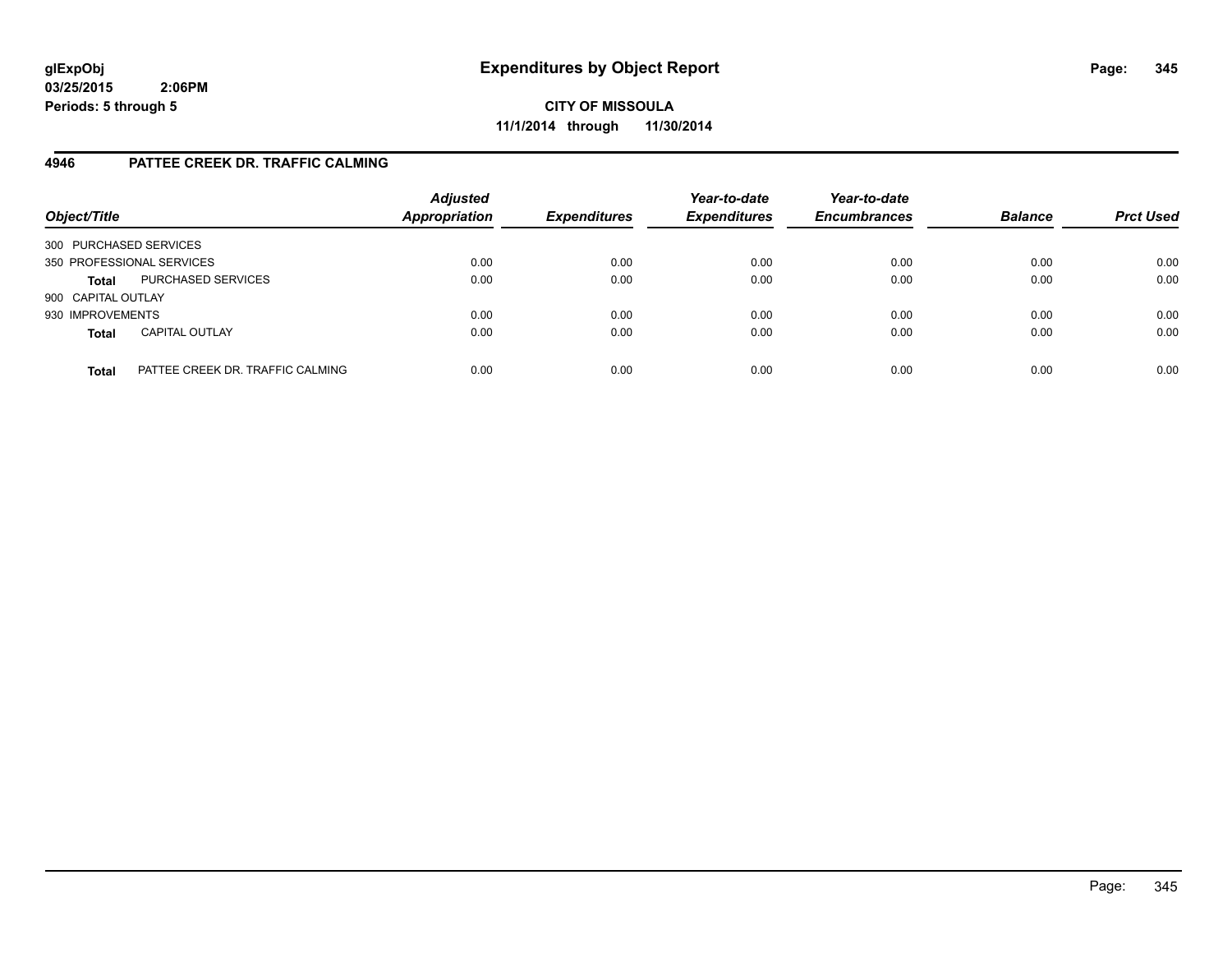## **4948 STORMWATER OUTFALL RETROFITS**

| Object/Title              |                           | Adjusted<br>Appropriation | <b>Expenditures</b> | Year-to-date<br><b>Expenditures</b> | Year-to-date<br><b>Encumbrances</b> | <b>Balance</b> | <b>Prct Used</b> |
|---------------------------|---------------------------|---------------------------|---------------------|-------------------------------------|-------------------------------------|----------------|------------------|
| 300 PURCHASED SERVICES    |                           |                           |                     |                                     |                                     |                |                  |
| 350 PROFESSIONAL SERVICES |                           | 0.00                      | 0.00                | 0.00                                | 0.00                                | 0.00           | 0.00             |
| <b>Total</b>              | <b>PURCHASED SERVICES</b> | 0.00                      | 0.00                | 0.00                                | 0.00                                | 0.00           | 0.00             |
| <b>Total</b>              | NON-DEPARTMENTAL          | 0.00                      | 0.00                | 0.00                                | 0.00                                | 0.00           | 0.00             |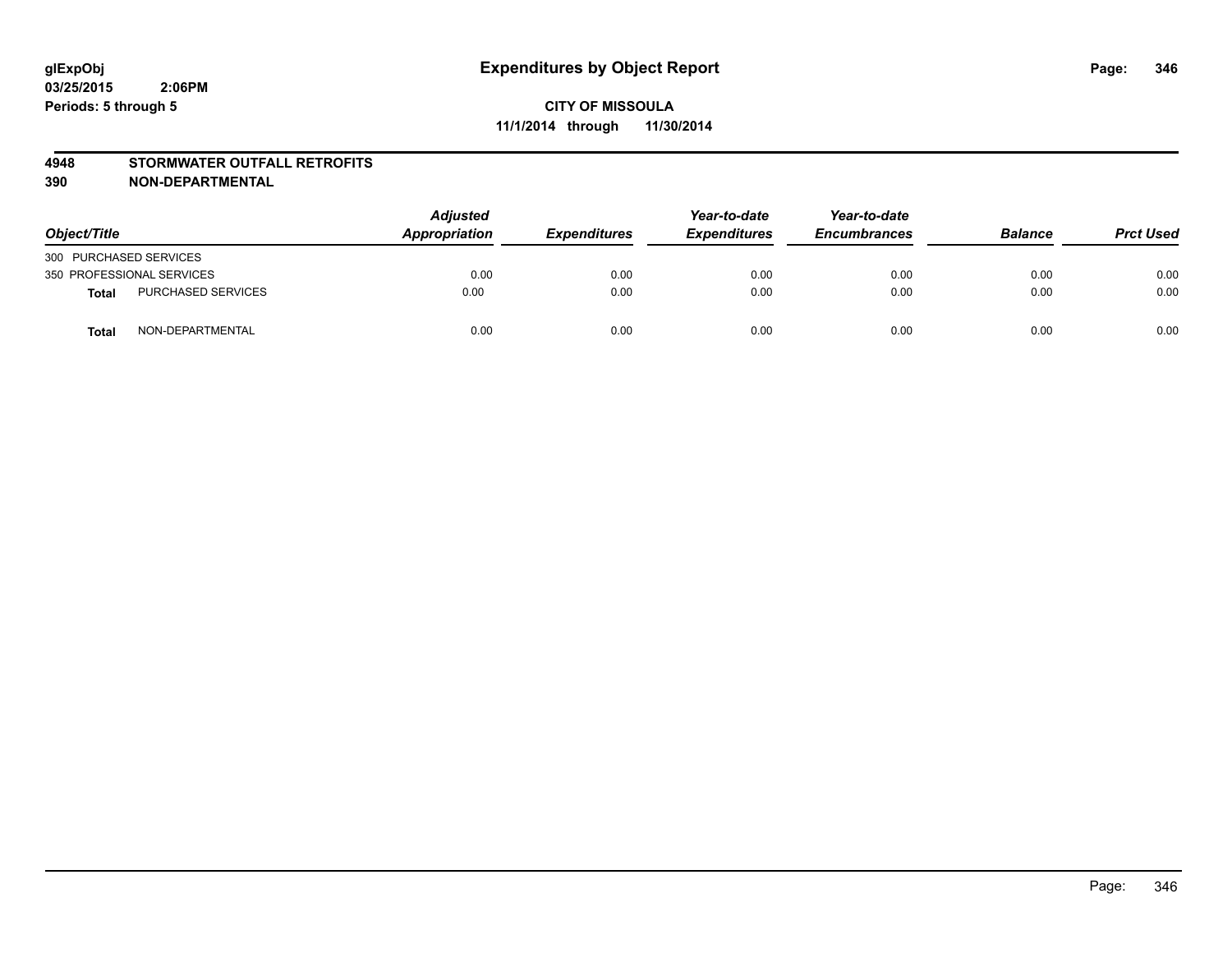**CITY OF MISSOULA 11/1/2014 through 11/30/2014**

## **4948 STORMWATER OUTFALL RETROFITS**

| Object/Title                          | <b>Adjusted</b><br>Appropriation | <b>Expenditures</b> | Year-to-date<br><b>Expenditures</b> | Year-to-date<br><b>Encumbrances</b> | <b>Balance</b> | <b>Prct Used</b> |
|---------------------------------------|----------------------------------|---------------------|-------------------------------------|-------------------------------------|----------------|------------------|
| 300 PURCHASED SERVICES                |                                  |                     |                                     |                                     |                |                  |
| 350 PROFESSIONAL SERVICES             | 0.00                             | 0.00                | 0.00                                | 0.00                                | 0.00           | 0.00             |
| PURCHASED SERVICES<br><b>Total</b>    | 0.00                             | 0.00                | 0.00                                | 0.00                                | 0.00           | 0.00             |
| STORMWATER OUTFALL RETROFITS<br>Total | 0.00                             | 0.00                | 0.00                                | 0.00                                | 0.00           | 0.00             |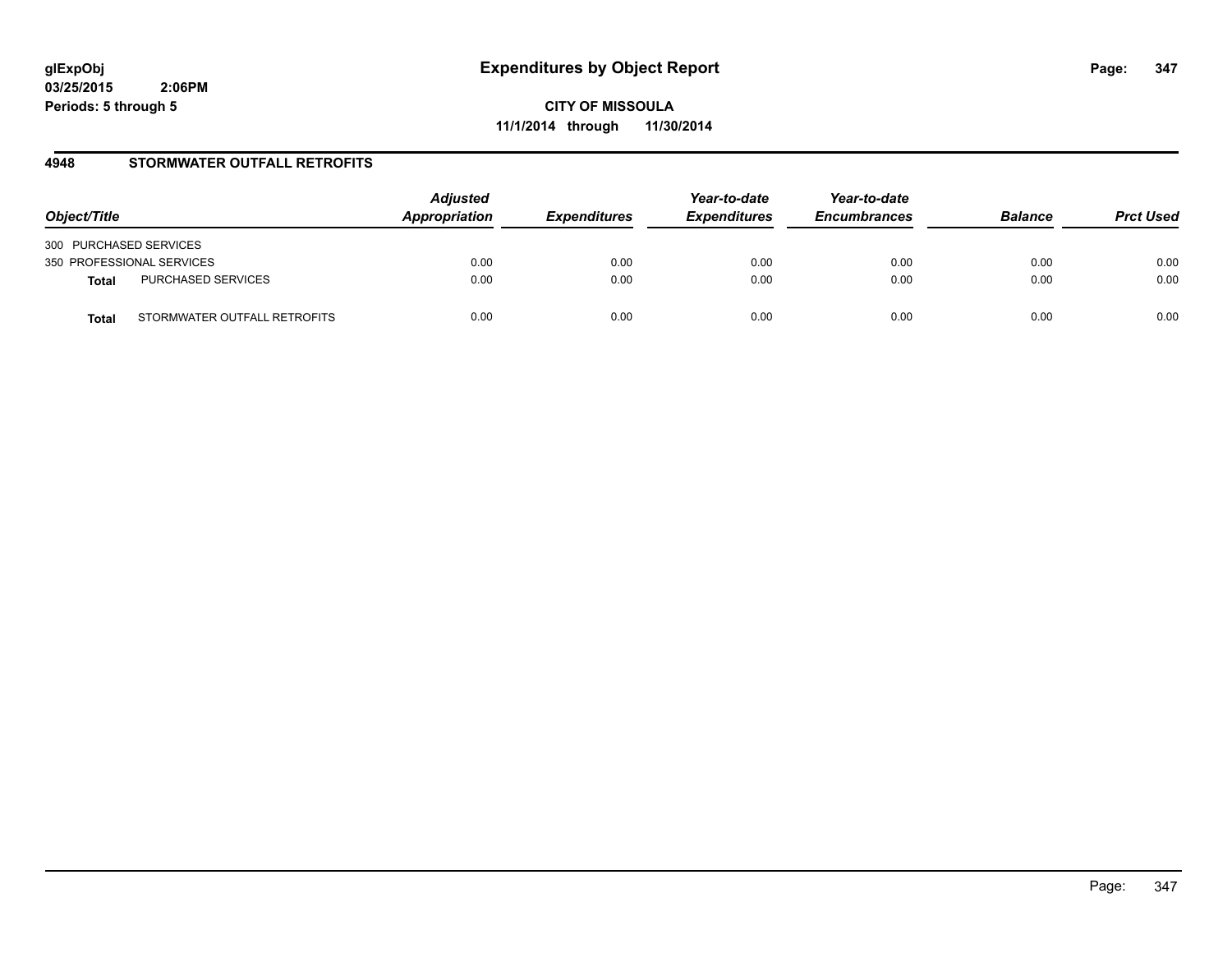#### **4990 ARRA ENHANCEMENTS**

**500 N HIGGINS STREETSCAPE**

| Object/Title       |                       | <b>Adjusted</b><br>Appropriation | <b>Expenditures</b> | Year-to-date<br><b>Expenditures</b> | Year-to-date<br><b>Encumbrances</b> | <b>Balance</b> | <b>Prct Used</b> |
|--------------------|-----------------------|----------------------------------|---------------------|-------------------------------------|-------------------------------------|----------------|------------------|
| 900 CAPITAL OUTLAY |                       |                                  |                     |                                     |                                     |                |                  |
| 930 IMPROVEMENTS   |                       | 0.00                             | 0.00                | 0.00                                | 0.00                                | 0.00           | 0.00             |
| <b>Total</b>       | <b>CAPITAL OUTLAY</b> | 0.00                             | 0.00                | 0.00                                | 0.00                                | 0.00           | 0.00             |
| Total              | N HIGGINS STREETSCAPE | 0.00                             | 0.00                | 0.00                                | 0.00                                | 0.00           | 0.00             |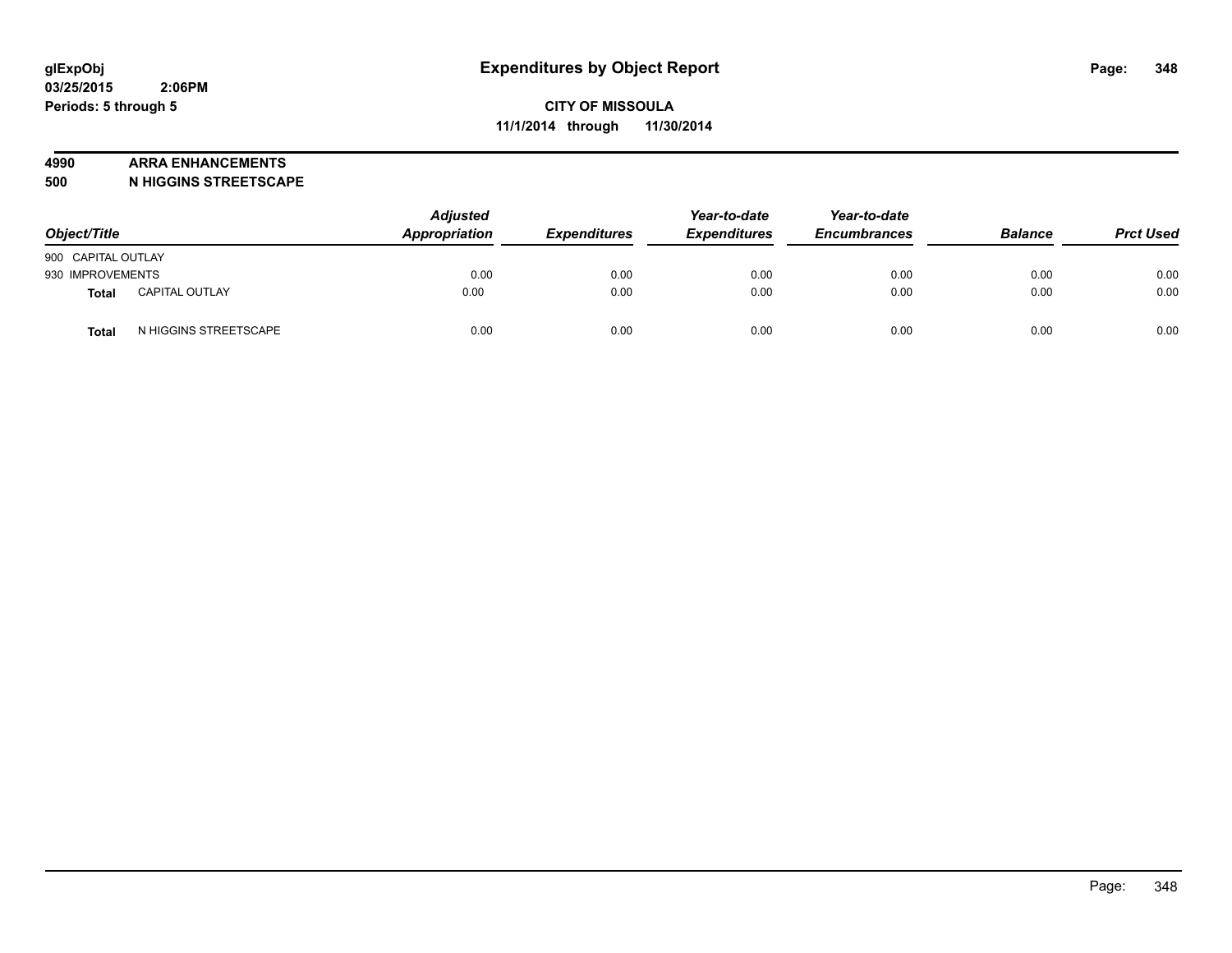# **CITY OF MISSOULA 11/1/2014 through 11/30/2014**

**4990 ARRA ENHANCEMENTS**

**510 CURB RAMPS**

| Object/Title       |                       | <b>Adjusted</b><br>Appropriation | <b>Expenditures</b> | Year-to-date<br><b>Expenditures</b> | Year-to-date<br><b>Encumbrances</b> | <b>Balance</b> | <b>Prct Used</b> |
|--------------------|-----------------------|----------------------------------|---------------------|-------------------------------------|-------------------------------------|----------------|------------------|
| 900 CAPITAL OUTLAY |                       |                                  |                     |                                     |                                     |                |                  |
| 930 IMPROVEMENTS   |                       | 0.00                             | 0.00                | 0.00                                | 0.00                                | 0.00           | 0.00             |
| Total              | <b>CAPITAL OUTLAY</b> | 0.00                             | 0.00                | 0.00                                | 0.00                                | 0.00           | 0.00             |
| Total              | <b>CURB RAMPS</b>     | 0.00                             | 0.00                | 0.00                                | 0.00                                | 0.00           | 0.00             |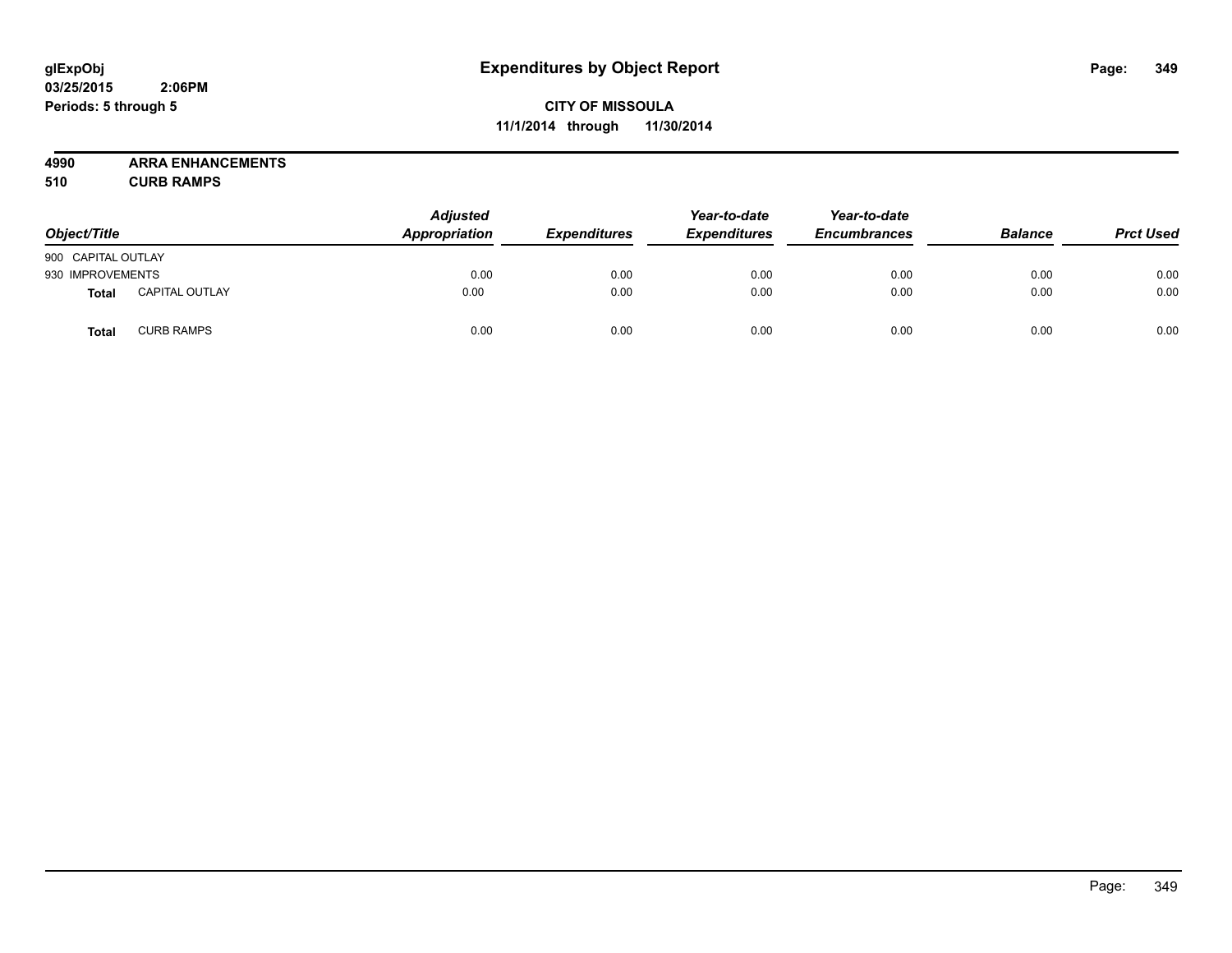#### **4990 ARRA ENHANCEMENTS**

**515 RSNAKE GATEWAY GREENOUGH DRIVE**

| Object/Title                                   | <b>Adjusted</b><br><b>Appropriation</b> | <b>Expenditures</b> | Year-to-date<br><b>Expenditures</b> | Year-to-date<br><b>Encumbrances</b> | <b>Balance</b> | <b>Prct Used</b> |
|------------------------------------------------|-----------------------------------------|---------------------|-------------------------------------|-------------------------------------|----------------|------------------|
| 900 CAPITAL OUTLAY                             |                                         |                     |                                     |                                     |                |                  |
| 930 IMPROVEMENTS                               | 0.00                                    | 0.00                | 0.00                                | 0.00                                | 0.00           | 0.00             |
| <b>CAPITAL OUTLAY</b><br>Total                 | 0.00                                    | 0.00                | 0.00                                | 0.00                                | 0.00           | 0.00             |
| RSNAKE GATEWAY GREENOUGH DRIVE<br><b>Total</b> | 0.00                                    | 0.00                | 0.00                                | 0.00                                | 0.00           | 0.00             |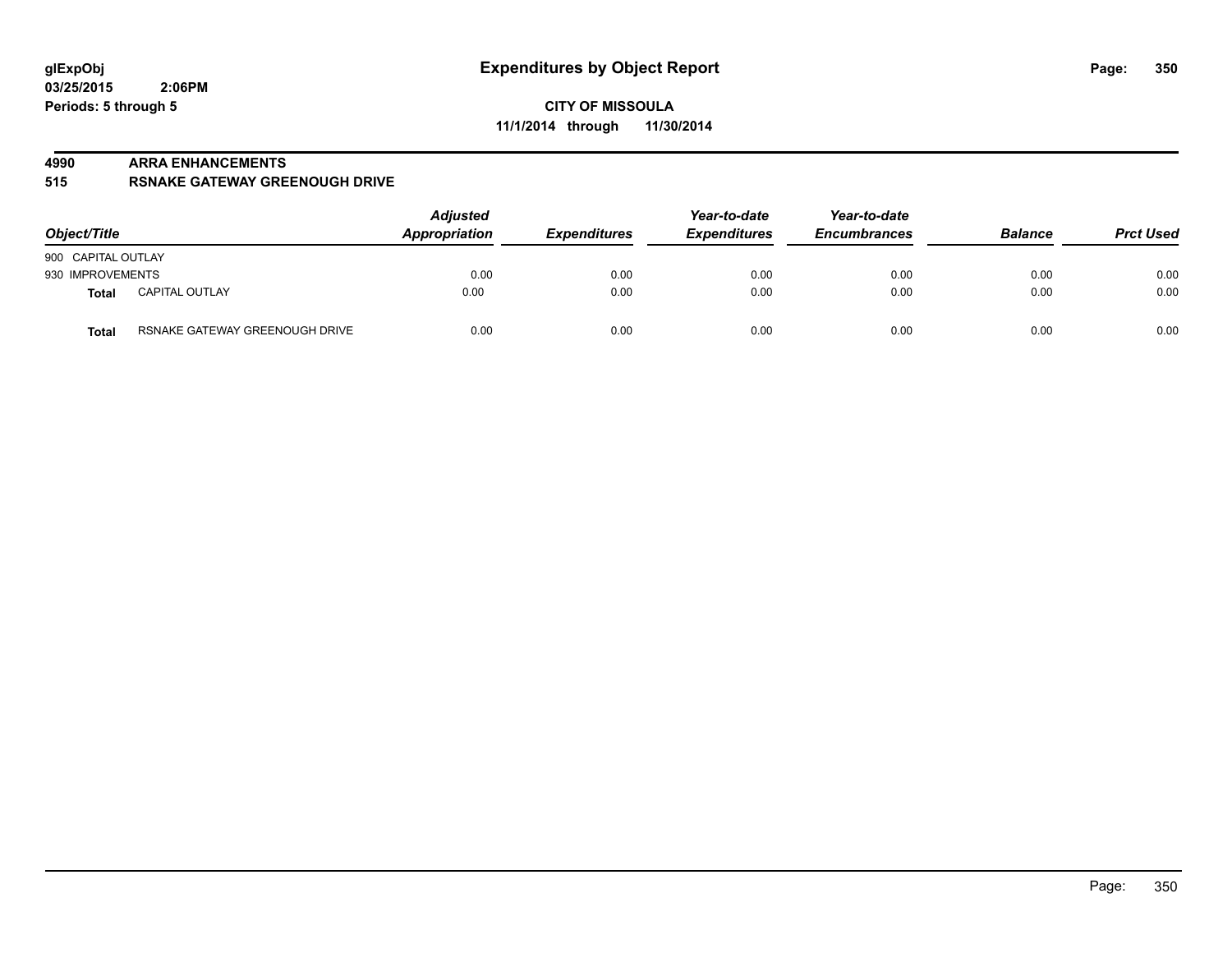**CITY OF MISSOULA 11/1/2014 through 11/30/2014**

## **4990 ARRA ENHANCEMENTS**

| Object/Title       |                       | <b>Adjusted</b><br>Appropriation | <b>Expenditures</b> | Year-to-date<br><b>Expenditures</b> | Year-to-date<br><b>Encumbrances</b> | <b>Balance</b> | <b>Prct Used</b> |
|--------------------|-----------------------|----------------------------------|---------------------|-------------------------------------|-------------------------------------|----------------|------------------|
| 900 CAPITAL OUTLAY |                       |                                  |                     |                                     |                                     |                |                  |
| 930 IMPROVEMENTS   |                       | 0.00                             | 0.00                | 0.00                                | 0.00                                | 0.00           | 0.00             |
| Total              | <b>CAPITAL OUTLAY</b> | 0.00                             | 0.00                | 0.00                                | 0.00                                | 0.00           | 0.00             |
| Total              | ARRA ENHANCEMENTS     | 0.00                             | 0.00                | 0.00                                | 0.00                                | 0.00           | 0.00             |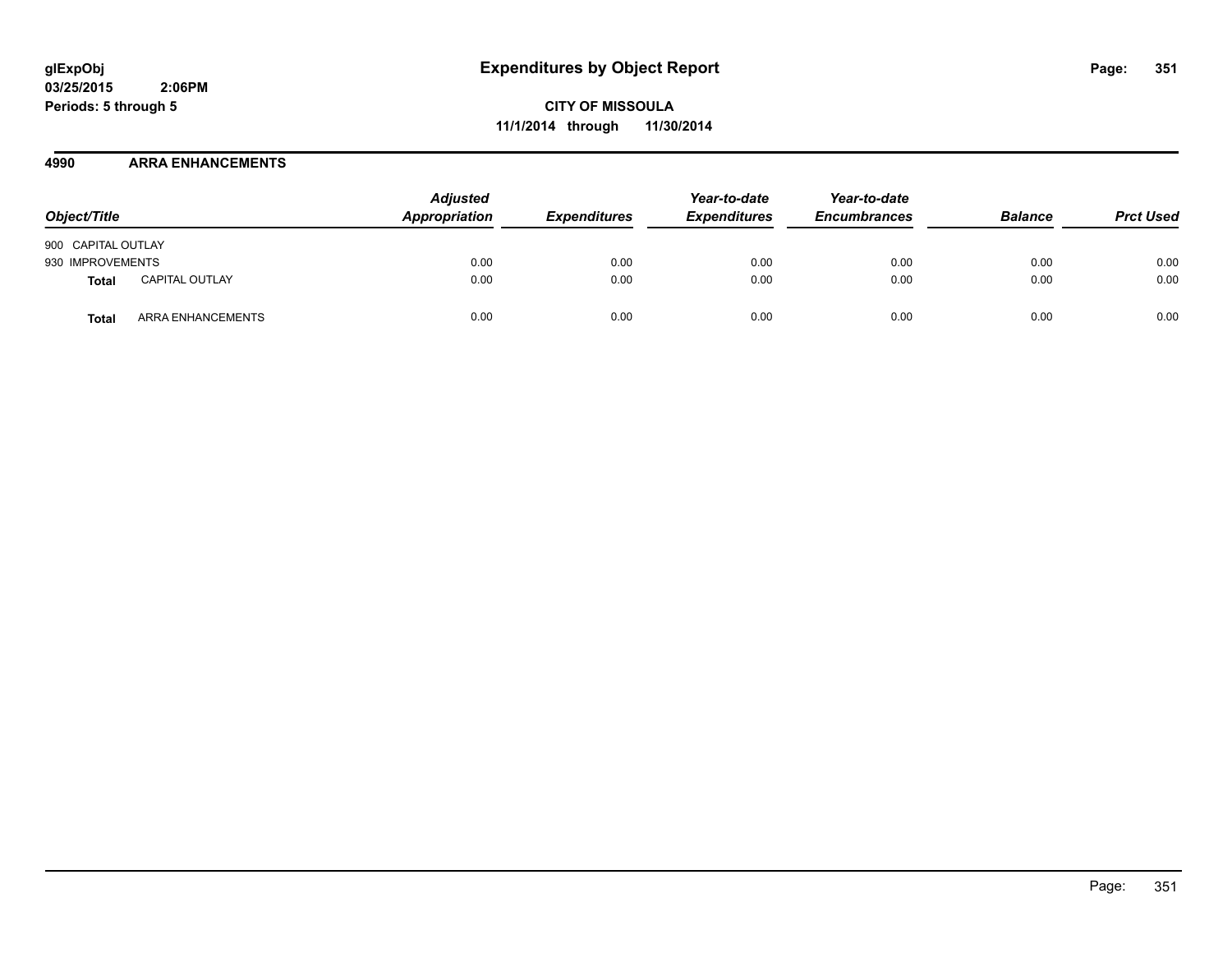#### **4991 ARRA HB645**

**500 N HIGGINS STREETSCAPE**

| Object/Title       |                       | <b>Adjusted</b><br>Appropriation | <b>Expenditures</b> | Year-to-date<br><b>Expenditures</b> | Year-to-date<br><b>Encumbrances</b> | <b>Balance</b> | <b>Prct Used</b> |
|--------------------|-----------------------|----------------------------------|---------------------|-------------------------------------|-------------------------------------|----------------|------------------|
| 900 CAPITAL OUTLAY |                       |                                  |                     |                                     |                                     |                |                  |
| 930 IMPROVEMENTS   |                       | 0.00                             | 0.00                | 0.00                                | 0.00                                | 0.00           | 0.00             |
| <b>Total</b>       | <b>CAPITAL OUTLAY</b> | 0.00                             | 0.00                | 0.00                                | 0.00                                | 0.00           | 0.00             |
| Total              | N HIGGINS STREETSCAPE | 0.00                             | 0.00                | 0.00                                | 0.00                                | 0.00           | 0.00             |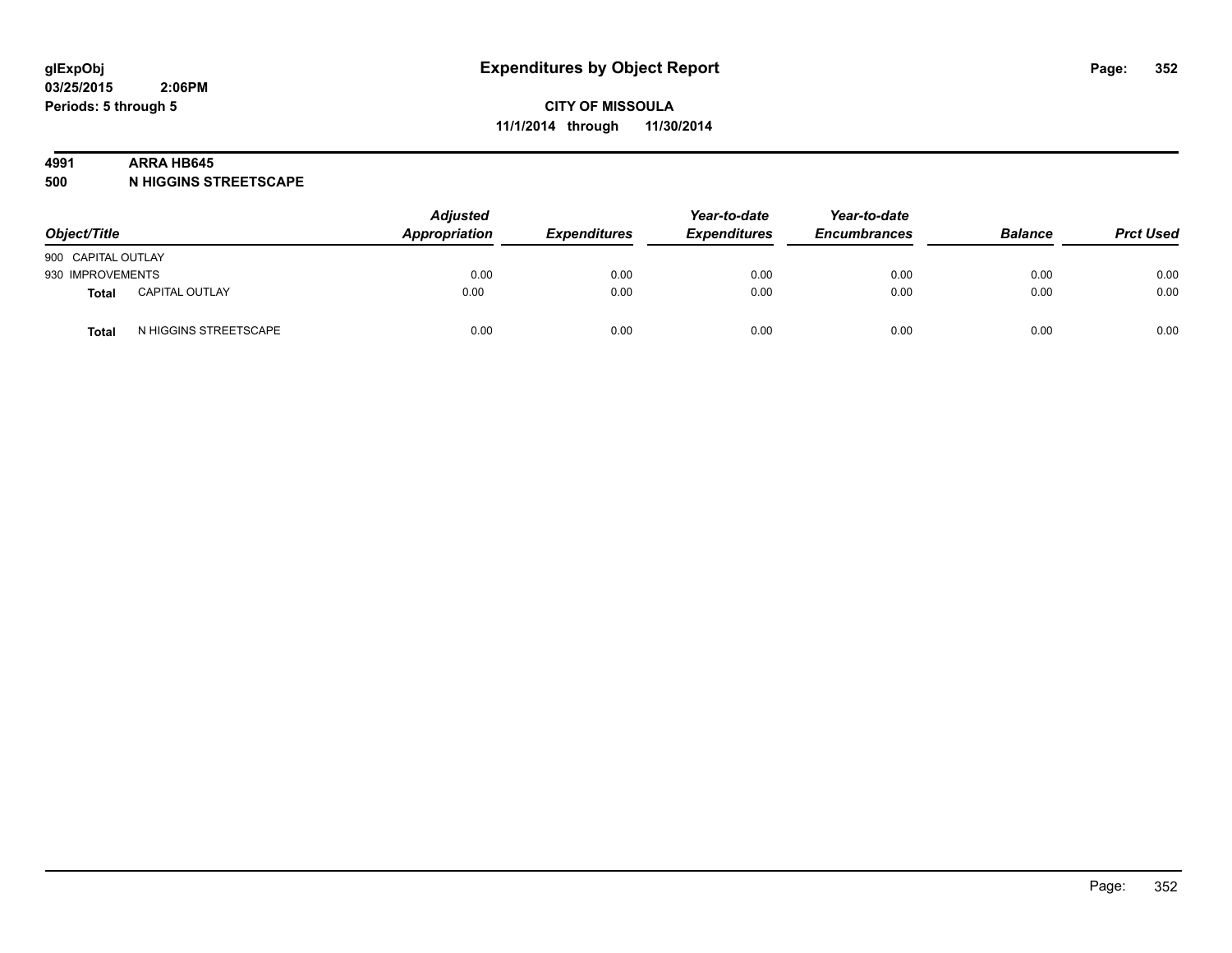# **4991 ARRA HB645**

**520 N HIGGINS PAVING**

| Object/Title       |                       | Adjusted<br>Appropriation | <b>Expenditures</b> | Year-to-date<br><b>Expenditures</b> | Year-to-date<br><b>Encumbrances</b> | <b>Balance</b> | <b>Prct Used</b> |
|--------------------|-----------------------|---------------------------|---------------------|-------------------------------------|-------------------------------------|----------------|------------------|
| 900 CAPITAL OUTLAY |                       |                           |                     |                                     |                                     |                |                  |
| 930 IMPROVEMENTS   |                       | 0.00                      | 0.00                | 0.00                                | 0.00                                | 0.00           | 0.00             |
| Total              | <b>CAPITAL OUTLAY</b> | 0.00                      | 0.00                | 0.00                                | 0.00                                | 0.00           | 0.00             |
| <b>Total</b>       | N HIGGINS PAVING      | 0.00                      | 0.00                | 0.00                                | 0.00                                | 0.00           | 0.00             |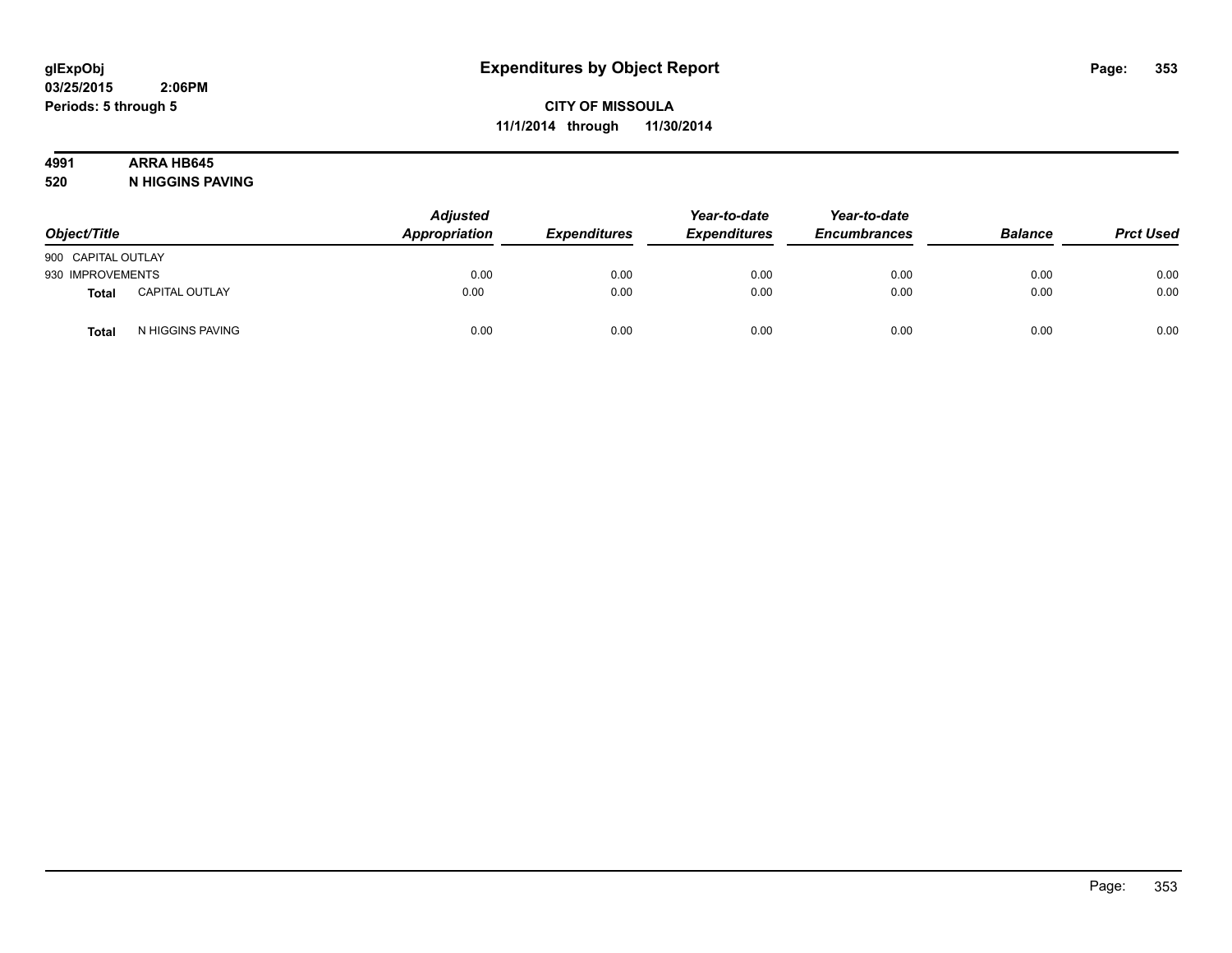**CITY OF MISSOULA 11/1/2014 through 11/30/2014**

#### **4991 ARRA HB645**

**525 BROOKS ST CURB & SW IMPROVEMENTS**

| Object/Title                                    | <b>Adjusted</b><br>Appropriation | <b>Expenditures</b> | Year-to-date<br><b>Expenditures</b> | Year-to-date<br><b>Encumbrances</b> | <b>Balance</b> | <b>Prct Used</b> |
|-------------------------------------------------|----------------------------------|---------------------|-------------------------------------|-------------------------------------|----------------|------------------|
| 900 CAPITAL OUTLAY                              |                                  |                     |                                     |                                     |                |                  |
| 930 IMPROVEMENTS                                | 0.00                             | 0.00                | 0.00                                | 0.00                                | 0.00           | 0.00             |
| <b>CAPITAL OUTLAY</b><br>Total                  | 0.00                             | 0.00                | 0.00                                | 0.00                                | 0.00           | 0.00             |
| BROOKS ST CURB & SW IMPROVEMENT<br><b>Total</b> | 0.00                             | 0.00                | 0.00                                | 0.00                                | 0.00           | 0.00             |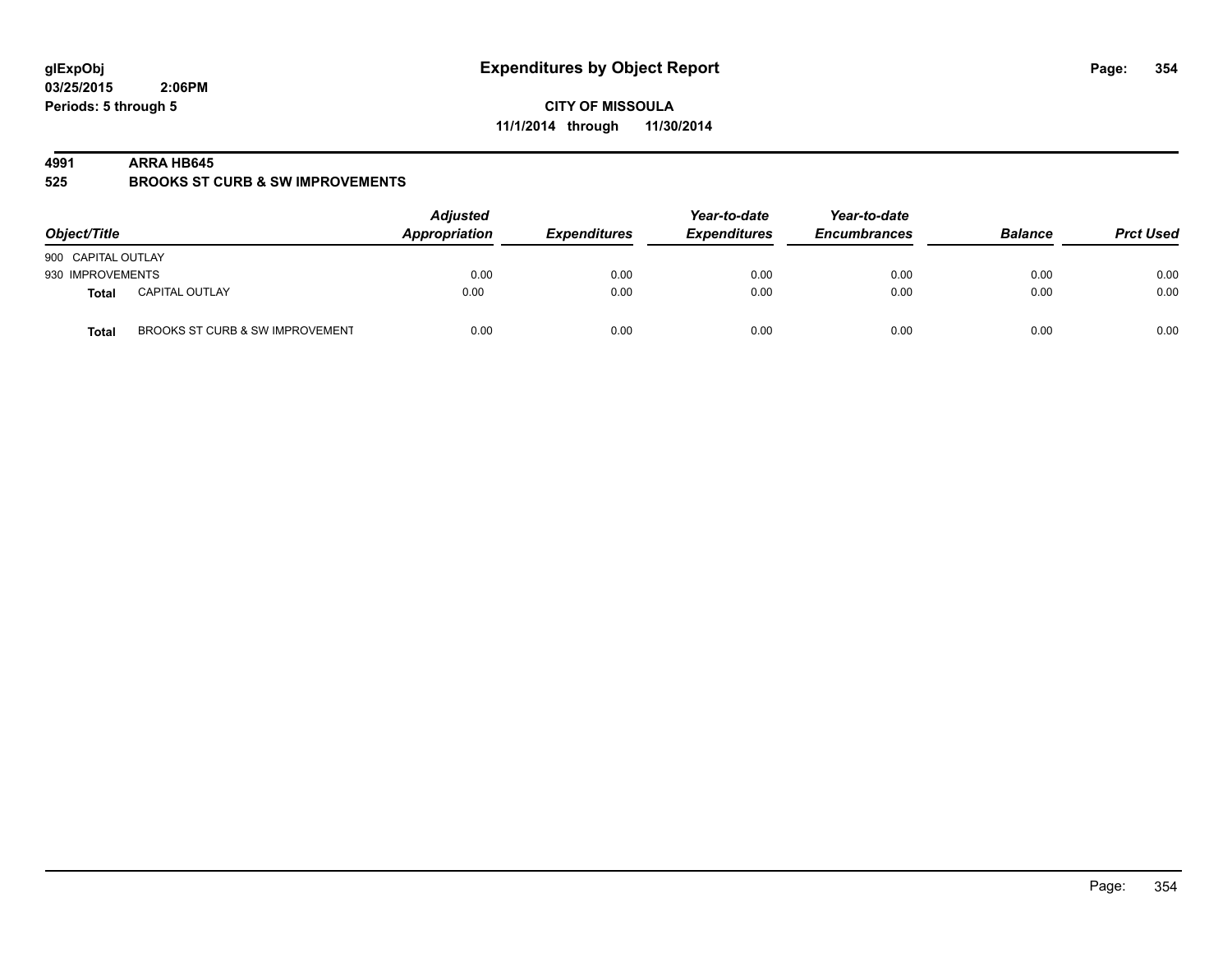# **4991 ARRA HB645**

**530 CURB RAMPS**

| Object/Title          |                            | <b>Adjusted</b><br><b>Appropriation</b> | <b>Expenditures</b> | Year-to-date<br><b>Expenditures</b> | Year-to-date<br><b>Encumbrances</b> | <b>Balance</b> | <b>Prct Used</b> |
|-----------------------|----------------------------|-----------------------------------------|---------------------|-------------------------------------|-------------------------------------|----------------|------------------|
| 100 PERSONAL SERVICES |                            |                                         |                     |                                     |                                     |                |                  |
|                       | 140 EMPLOYER CONTRIBUTIONS | 0.00                                    | 0.00                | 0.00                                | 0.00                                | 0.00           | 0.00             |
| <b>Total</b>          | PERSONAL SERVICES          | 0.00                                    | 0.00                | 0.00                                | 0.00                                | 0.00           | 0.00             |
| 900 CAPITAL OUTLAY    |                            |                                         |                     |                                     |                                     |                |                  |
| 930 IMPROVEMENTS      |                            | 0.00                                    | 0.00                | 0.00                                | 0.00                                | 0.00           | 0.00             |
| <b>Total</b>          | <b>CAPITAL OUTLAY</b>      | 0.00                                    | 0.00                | 0.00                                | 0.00                                | 0.00           | 0.00             |
| <b>Total</b>          | <b>CURB RAMPS</b>          | 0.00                                    | 0.00                | 0.00                                | 0.00                                | 0.00           | 0.00             |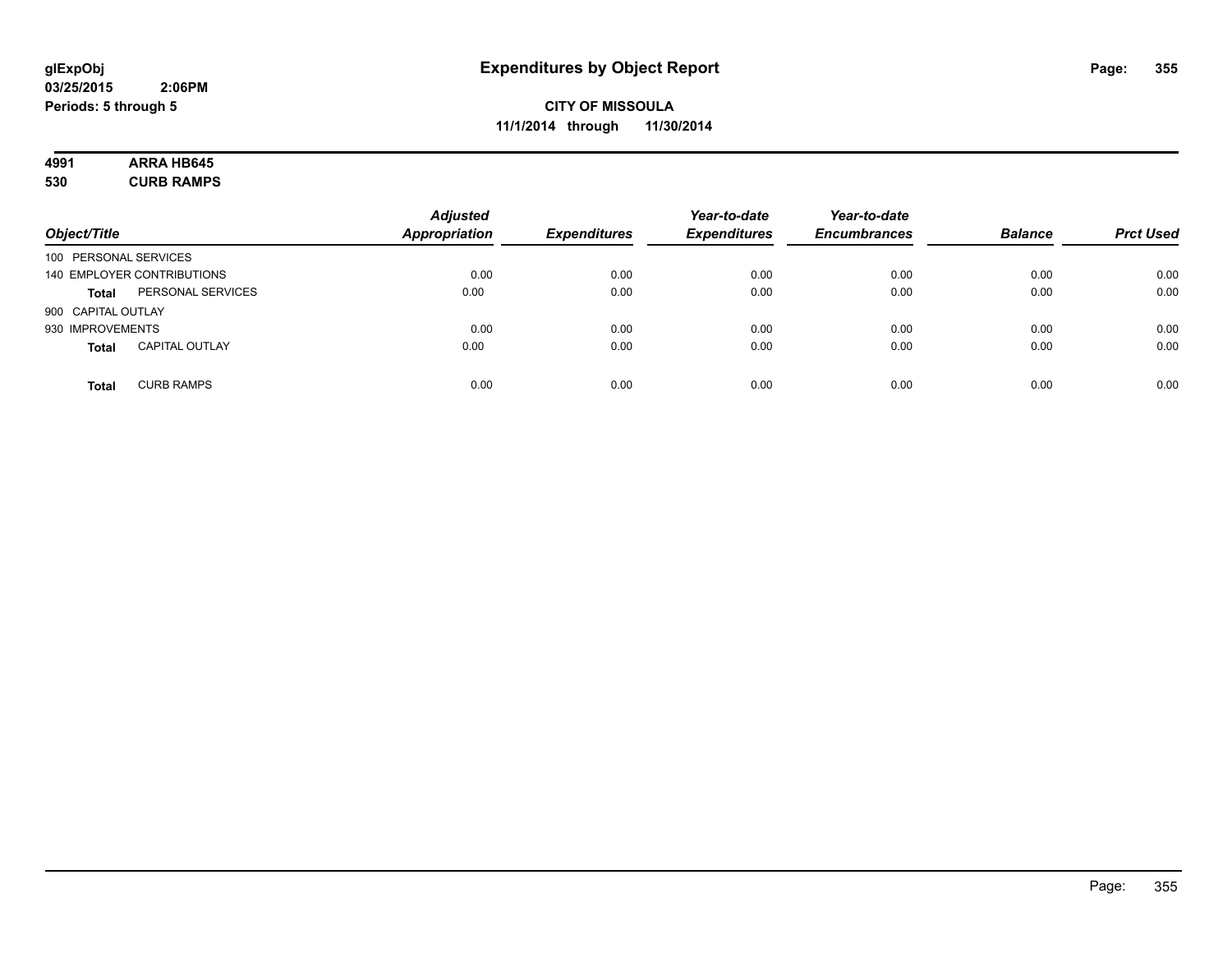# **CITY OF MISSOULA 11/1/2014 through 11/30/2014**

#### **4991 ARRA HB645**

**535 PARKS PLAYGROUND INSTALLS**

| Object/Title                              | <b>Adjusted</b><br>Appropriation | <b>Expenditures</b> | Year-to-date<br><b>Expenditures</b> | Year-to-date<br><b>Encumbrances</b> | <b>Balance</b> | <b>Prct Used</b> |
|-------------------------------------------|----------------------------------|---------------------|-------------------------------------|-------------------------------------|----------------|------------------|
|                                           |                                  |                     |                                     |                                     |                |                  |
| 100 PERSONAL SERVICES                     |                                  |                     |                                     |                                     |                |                  |
| 110 SALARIES AND WAGES                    | 0.00                             | 0.00                | 0.00                                | 0.00                                | 0.00           | 0.00             |
| 120 OVERTIME/TERMINATION                  | 0.00                             | 0.00                | 0.00                                | 0.00                                | 0.00           | 0.00             |
| 140 EMPLOYER CONTRIBUTIONS                | 0.00                             | 0.00                | 0.00                                | 0.00                                | 0.00           | 0.00             |
| PERSONAL SERVICES<br><b>Total</b>         | 0.00                             | 0.00                | 0.00                                | 0.00                                | 0.00           | 0.00             |
| 900 CAPITAL OUTLAY                        |                                  |                     |                                     |                                     |                |                  |
| 930 IMPROVEMENTS                          | 0.00                             | 0.00                | 0.00                                | 0.00                                | 0.00           | 0.00             |
| <b>CAPITAL OUTLAY</b><br><b>Total</b>     | 0.00                             | 0.00                | 0.00                                | 0.00                                | 0.00           | 0.00             |
|                                           |                                  |                     |                                     |                                     |                |                  |
| PARKS PLAYGROUND INSTALLS<br><b>Total</b> | 0.00                             | 0.00                | 0.00                                | 0.00                                | 0.00           | 0.00             |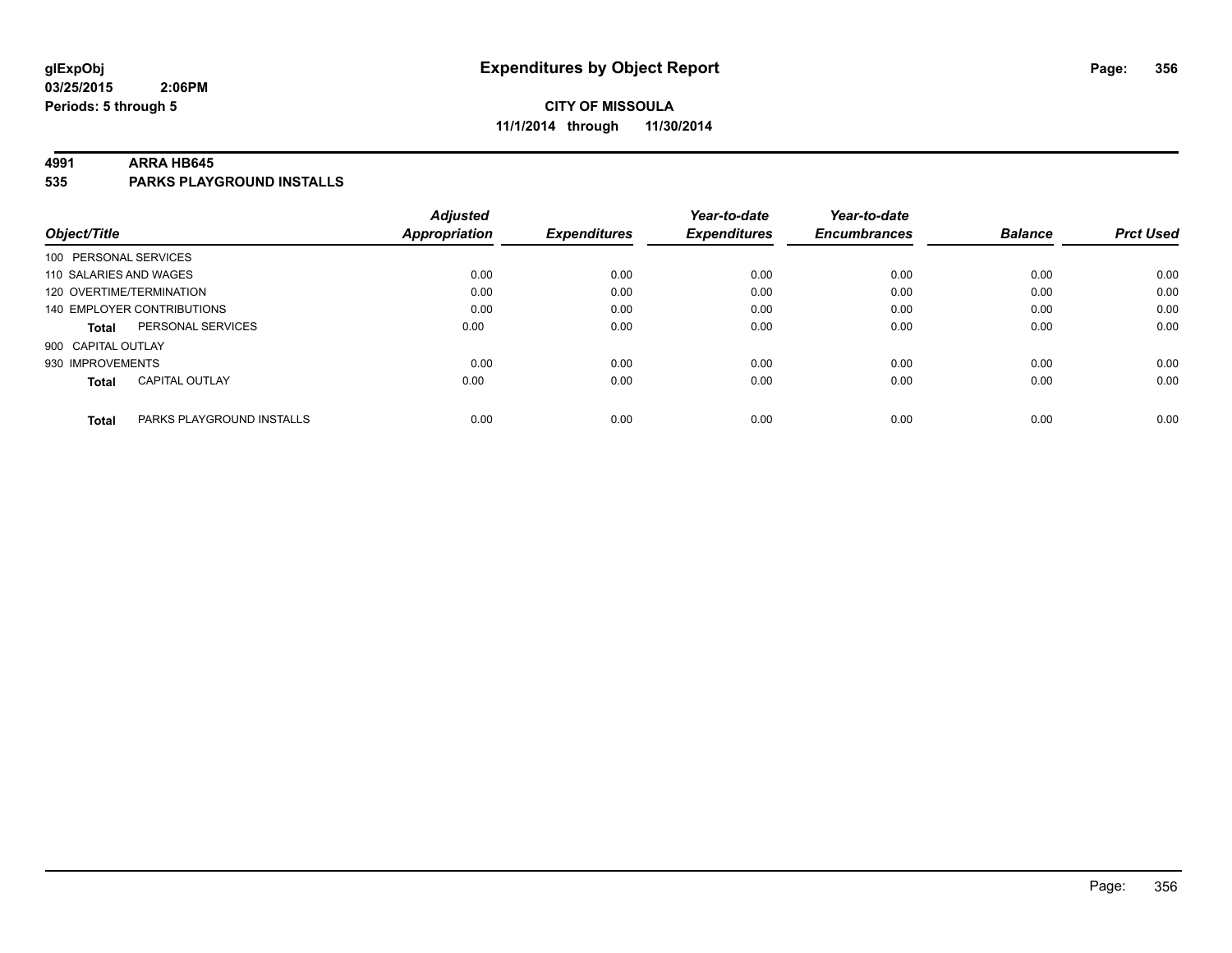#### **4991 ARRA HB645**

**540 GREENOUGH PARK BRIDGE**

|                                              | <b>Adjusted</b> |                     | Year-to-date        | Year-to-date        |                |                  |
|----------------------------------------------|-----------------|---------------------|---------------------|---------------------|----------------|------------------|
| Object/Title                                 | Appropriation   | <b>Expenditures</b> | <b>Expenditures</b> | <b>Encumbrances</b> | <b>Balance</b> | <b>Prct Used</b> |
| 100 PERSONAL SERVICES                        |                 |                     |                     |                     |                |                  |
| 120 OVERTIME/TERMINATION                     | 0.00            | 0.00                | 0.00                | 0.00                | 0.00           | 0.00             |
| 140 EMPLOYER CONTRIBUTIONS                   | 0.00            | 0.00                | 0.00                | 0.00                | 0.00           | 0.00             |
| PERSONAL SERVICES<br><b>Total</b>            | 0.00            | 0.00                | 0.00                | 0.00                | 0.00           | 0.00             |
| 900 CAPITAL OUTLAY                           |                 |                     |                     |                     |                |                  |
| 930 IMPROVEMENTS                             | 0.00            | 0.00                | 0.00                | 0.00                | 0.00           | 0.00             |
| <b>CAPITAL OUTLAY</b><br><b>Total</b>        | 0.00            | 0.00                | 0.00                | 0.00                | 0.00           | 0.00             |
| <b>GREENOUGH PARK BRIDGE</b><br><b>Total</b> | 0.00            | 0.00                | 0.00                | 0.00                | 0.00           | 0.00             |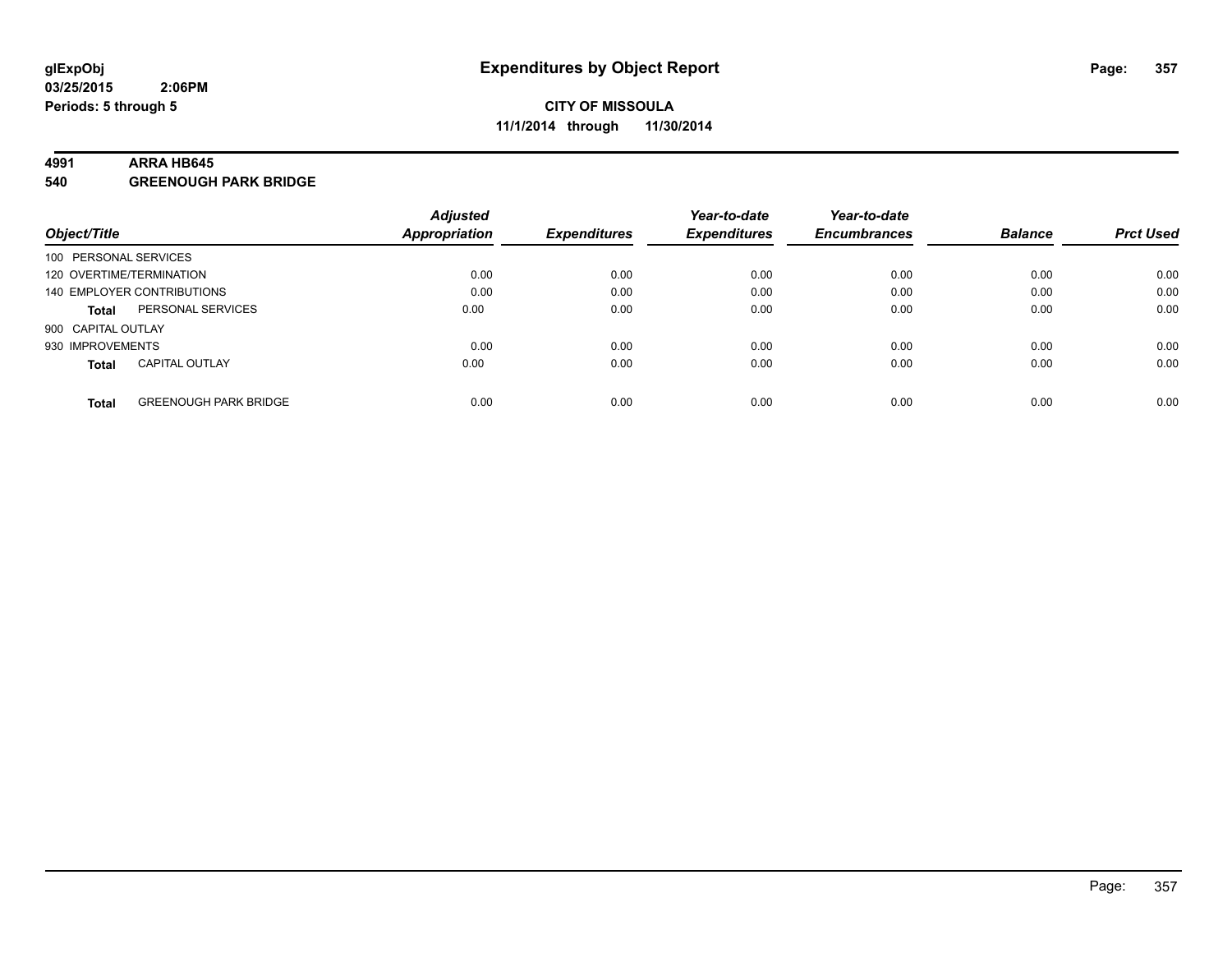# **CITY OF MISSOULA 11/1/2014 through 11/30/2014**

**4991 ARRA HB645**

| Object/Title                          | <b>Adjusted</b><br><b>Appropriation</b> | <b>Expenditures</b> | Year-to-date<br><b>Expenditures</b> | Year-to-date<br><b>Encumbrances</b> | <b>Balance</b> | <b>Prct Used</b> |
|---------------------------------------|-----------------------------------------|---------------------|-------------------------------------|-------------------------------------|----------------|------------------|
| 100 PERSONAL SERVICES                 |                                         |                     |                                     |                                     |                |                  |
| 110 SALARIES AND WAGES                | 0.00                                    | 0.00                | 0.00                                | 0.00                                | 0.00           | 0.00             |
| 120 OVERTIME/TERMINATION              | 0.00                                    | 0.00                | 0.00                                | 0.00                                | 0.00           | 0.00             |
| 140 EMPLOYER CONTRIBUTIONS            | 0.00                                    | 0.00                | 0.00                                | 0.00                                | 0.00           | 0.00             |
| PERSONAL SERVICES<br><b>Total</b>     | 0.00                                    | 0.00                | 0.00                                | 0.00                                | 0.00           | 0.00             |
| 900 CAPITAL OUTLAY                    |                                         |                     |                                     |                                     |                |                  |
| 930 IMPROVEMENTS                      | 0.00                                    | 0.00                | 0.00                                | 0.00                                | 0.00           | 0.00             |
| <b>CAPITAL OUTLAY</b><br><b>Total</b> | 0.00                                    | 0.00                | 0.00                                | 0.00                                | 0.00           | 0.00             |
| ARRA HB645<br>Total                   | 0.00                                    | 0.00                | 0.00                                | 0.00                                | 0.00           | 0.00             |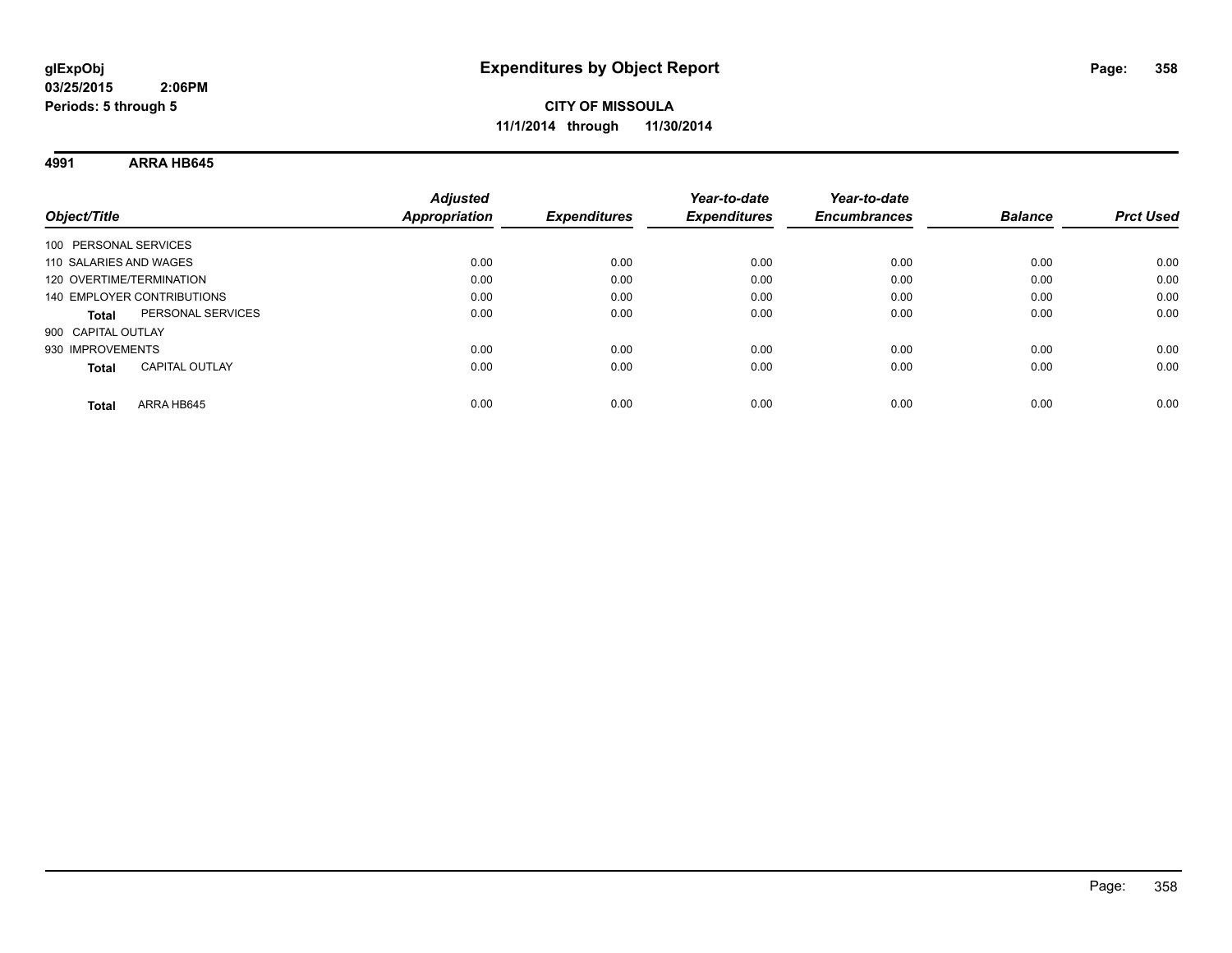**4992 WFL MILLER CREEK ROAD**

| Object/Title       |                       | <b>Adjusted</b><br>Appropriation | <b>Expenditures</b> | Year-to-date<br><b>Expenditures</b> | Year-to-date<br><b>Encumbrances</b> | <b>Balance</b> | <b>Prct Used</b> |
|--------------------|-----------------------|----------------------------------|---------------------|-------------------------------------|-------------------------------------|----------------|------------------|
| 900 CAPITAL OUTLAY |                       |                                  |                     |                                     |                                     |                |                  |
| 930 IMPROVEMENTS   |                       | 0.00                             | 0.00                | 0.00                                | 0.00                                | 0.00           | 0.00             |
| <b>Total</b>       | <b>CAPITAL OUTLAY</b> | 0.00                             | 0.00                | 0.00                                | 0.00                                | 0.00           | 0.00             |
| <b>Total</b>       | NON-DEPARTMENTAL      | 0.00                             | 0.00                | 0.00                                | 0.00                                | 0.00           | 0.00             |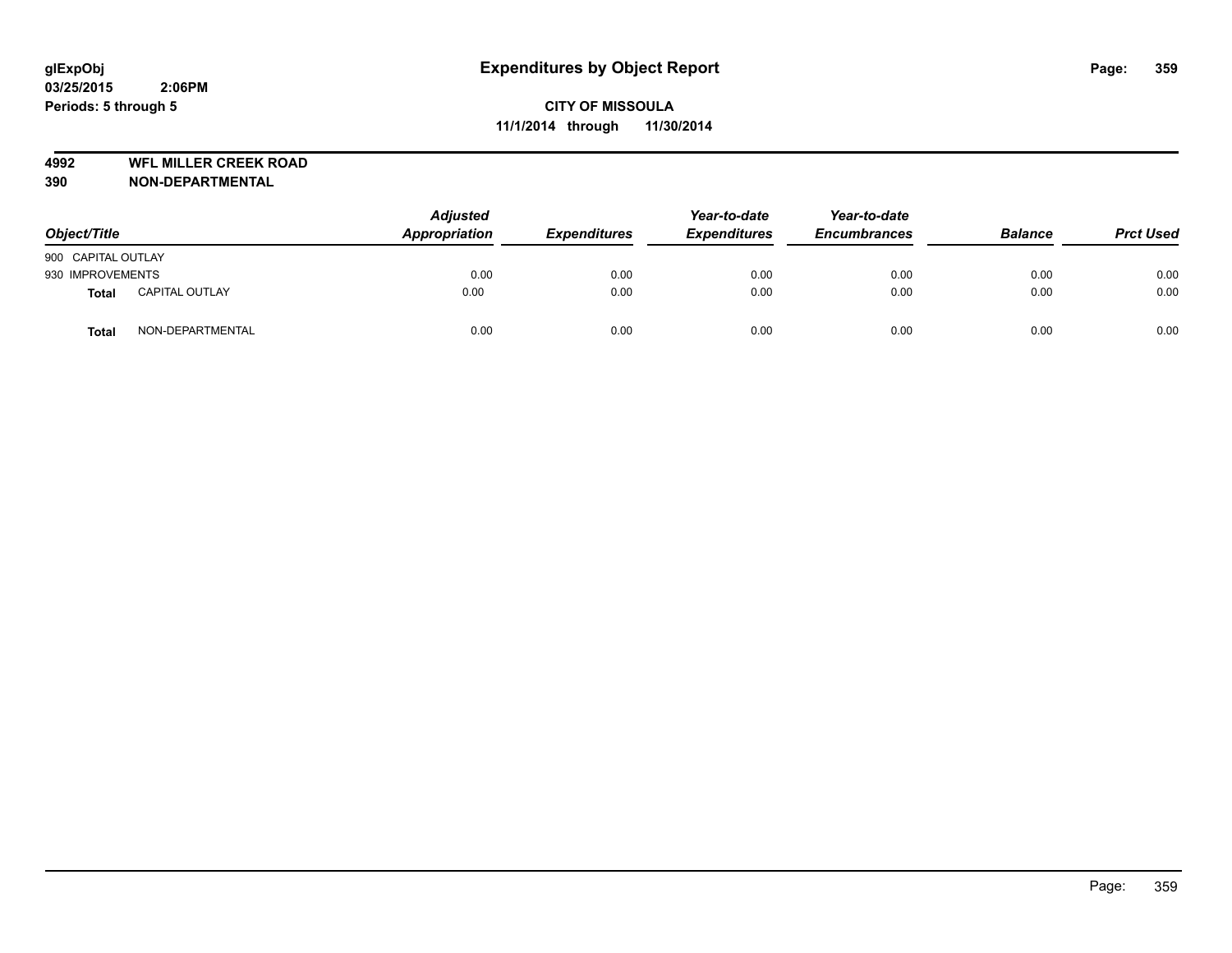**CITY OF MISSOULA 11/1/2014 through 11/30/2014**

## **4992 WFL MILLER CREEK ROAD**

| Object/Title                          | <b>Adjusted</b><br>Appropriation | <b>Expenditures</b> | Year-to-date<br><b>Expenditures</b> | Year-to-date<br><b>Encumbrances</b> | <b>Balance</b> | <b>Prct Used</b> |
|---------------------------------------|----------------------------------|---------------------|-------------------------------------|-------------------------------------|----------------|------------------|
| 900 CAPITAL OUTLAY                    |                                  |                     |                                     |                                     |                |                  |
| 930 IMPROVEMENTS                      | 0.00                             | 0.00                | 0.00                                | 0.00                                | 0.00           | 0.00             |
| <b>CAPITAL OUTLAY</b><br><b>Total</b> | 0.00                             | 0.00                | 0.00                                | 0.00                                | 0.00           | 0.00             |
| WFL MILLER CREEK ROAD<br><b>Total</b> | 0.00                             | 0.00                | 0.00                                | 0.00                                | 0.00           | 0.00             |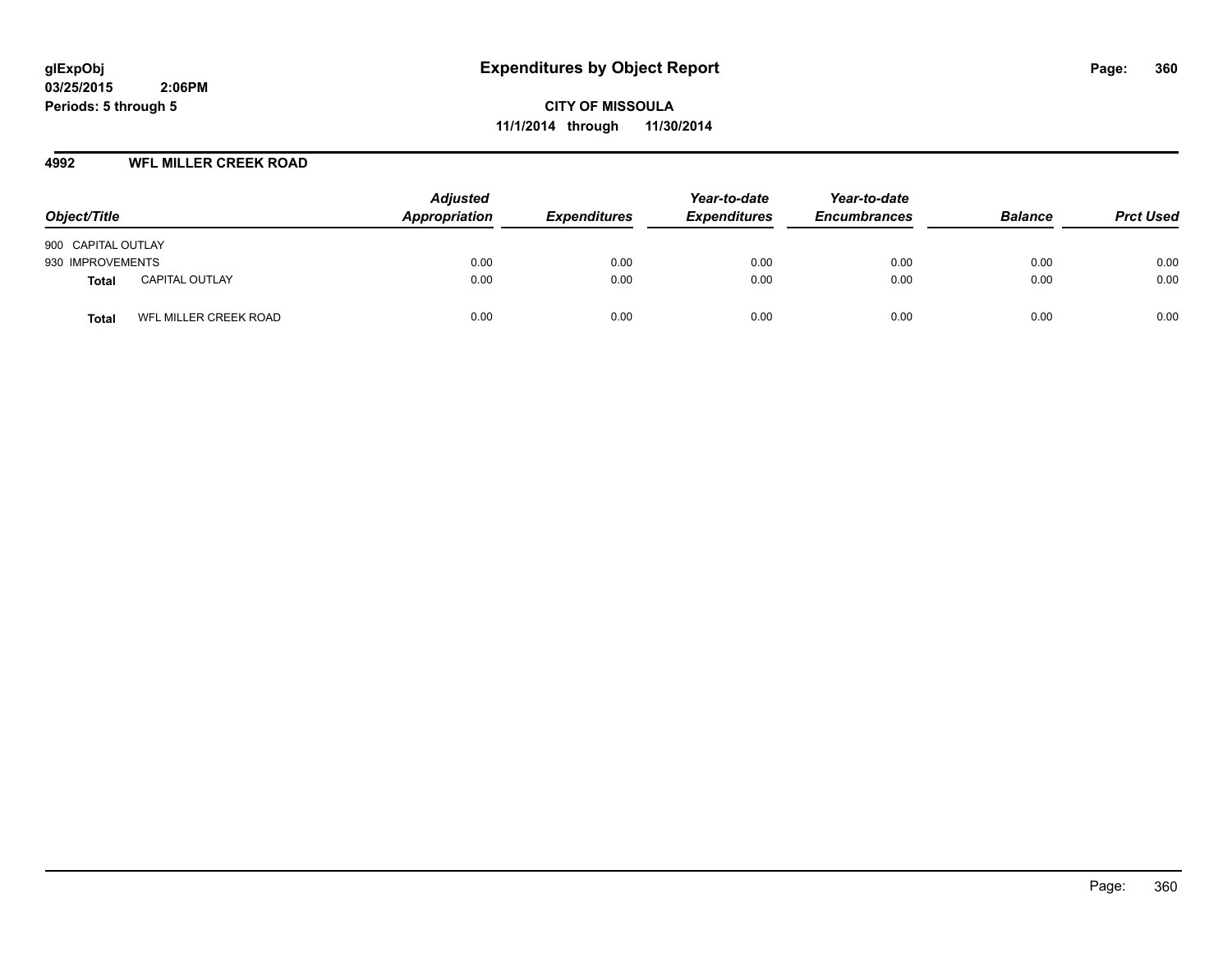#### **4993 WESTERN FEDERAL LANDS**

#### **280 PUBLIC WORKS ADMIN/ENGINEERING**

| Object/Title                      | <b>Adjusted</b> |                      | Year-to-date                | Year-to-date                     |                     | <b>Prct Used</b> |
|-----------------------------------|-----------------|----------------------|-----------------------------|----------------------------------|---------------------|------------------|
| 100 PERSONAL SERVICES             |                 |                      |                             |                                  |                     |                  |
| 110 SALARIES AND WAGES            | 0.00            | 0.00                 | 0.00                        | 0.00                             | 0.00                | 0.00             |
| <b>140 EMPLOYER CONTRIBUTIONS</b> | 0.00            | 0.00                 | 0.00                        | 0.00                             | 0.00                | 0.00             |
| PERSONAL SERVICES                 | 0.00            | 0.00                 | 0.00                        | 0.00                             | 0.00                | 0.00             |
| 300 PURCHASED SERVICES            |                 |                      |                             |                                  |                     |                  |
| 350 PROFESSIONAL SERVICES         | 0.00            | 0.00                 | 0.00                        | 0.00                             | 0.00                | 0.00             |
| <b>PURCHASED SERVICES</b>         | 0.00            | 0.00                 | 0.00                        | 0.00                             | 0.00                | 0.00             |
| 900 CAPITAL OUTLAY                |                 |                      |                             |                                  |                     |                  |
| 930 IMPROVEMENTS                  | 0.00            | 0.00                 | 60,691.21                   | 0.00                             | $-60.691.21$        | 0.00             |
| <b>CAPITAL OUTLAY</b>             | 0.00            | 0.00                 | 60.691.21                   | 0.00                             | $-60.691.21$        | 0.00             |
| PUBLIC WORKS ADMIN/ENGINEERING    | 0.00            |                      |                             | 0.00                             | $-60.691.21$        | 0.00             |
|                                   |                 | <b>Appropriation</b> | <b>Expenditures</b><br>0.00 | <b>Expenditures</b><br>60,691.21 | <b>Encumbrances</b> | <b>Balance</b>   |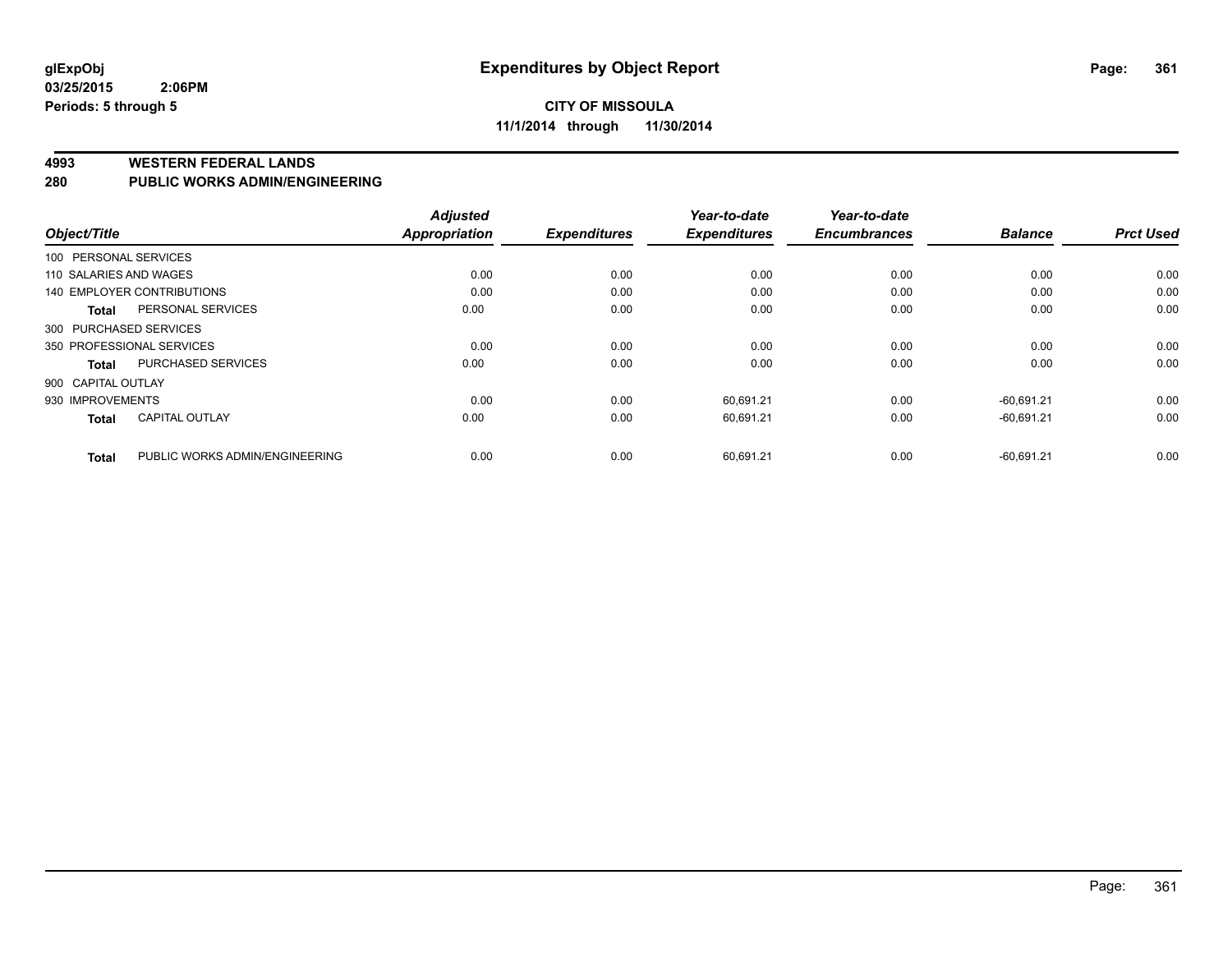#### **4993 WESTERN FEDERAL LANDS**

| Object/Title               |                              | <b>Adjusted</b><br><b>Appropriation</b> | <b>Expenditures</b> | Year-to-date<br><b>Expenditures</b> | Year-to-date<br><b>Encumbrances</b> | <b>Balance</b> | <b>Prct Used</b> |
|----------------------------|------------------------------|-----------------------------------------|---------------------|-------------------------------------|-------------------------------------|----------------|------------------|
| 100 PERSONAL SERVICES      |                              |                                         |                     |                                     |                                     |                |                  |
| 110 SALARIES AND WAGES     |                              | 0.00                                    | 0.00                | 0.00                                | 0.00                                | 0.00           | 0.00             |
|                            |                              |                                         |                     |                                     |                                     |                |                  |
| 140 EMPLOYER CONTRIBUTIONS |                              | 0.00                                    | 0.00                | 0.00                                | 0.00                                | 0.00           | 0.00             |
| <b>Total</b>               | PERSONAL SERVICES            | 0.00                                    | 0.00                | 0.00                                | 0.00                                | 0.00           | 0.00             |
| 300 PURCHASED SERVICES     |                              |                                         |                     |                                     |                                     |                |                  |
| 350 PROFESSIONAL SERVICES  |                              | 0.00                                    | 0.00                | 0.00                                | 0.00                                | 0.00           | 0.00             |
| <b>Total</b>               | PURCHASED SERVICES           | 0.00                                    | 0.00                | 0.00                                | 0.00                                | 0.00           | 0.00             |
| 900 CAPITAL OUTLAY         |                              |                                         |                     |                                     |                                     |                |                  |
| 930 IMPROVEMENTS           |                              | 0.00                                    | 0.00                | 60,691.21                           | 0.00                                | $-60.691.21$   | 0.00             |
| <b>Total</b>               | <b>CAPITAL OUTLAY</b>        | 0.00                                    | 0.00                | 60,691.21                           | 0.00                                | $-60,691.21$   | 0.00             |
| <b>Total</b>               | <b>WESTERN FEDERAL LANDS</b> | 0.00                                    | 0.00                | 60,691.21                           | 0.00                                | $-60,691.21$   | 0.00             |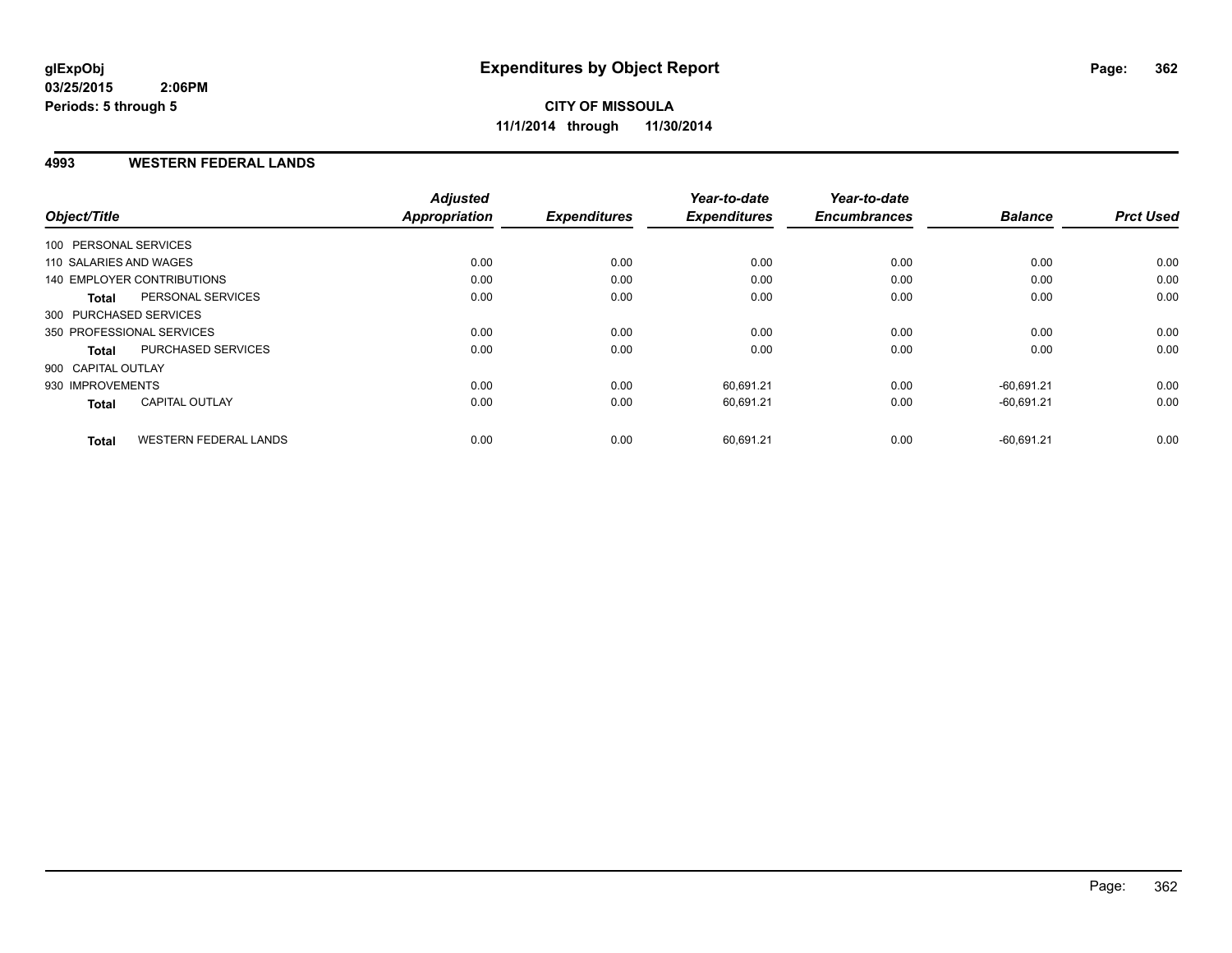### **5020 CIVIC STADIUM**

**395 PARKING COMMISSION**

|                   |                             | <b>Adjusted</b>      |                     | Year-to-date        | Year-to-date<br><b>Encumbrances</b> | <b>Balance</b> | <b>Prct Used</b> |
|-------------------|-----------------------------|----------------------|---------------------|---------------------|-------------------------------------|----------------|------------------|
| Object/Title      |                             | <b>Appropriation</b> | <b>Expenditures</b> | <b>Expenditures</b> |                                     |                |                  |
| 500 FIXED CHARGES |                             |                      |                     |                     |                                     |                |                  |
| 500 FIXED CHARGES |                             | 3,000.00             | 0.00                | 0.00                | 0.00                                | 3,000.00       | 0.00             |
| <b>Total</b>      | <b>FIXED CHARGES</b>        | 3,000.00             | 0.00                | 0.00                | 0.00                                | 3,000.00       | 0.00             |
| 600 DEBT SERVICE  |                             |                      |                     |                     |                                     |                |                  |
| 610 PRINCIPAL     |                             | 33,420.00            | 0.00                | 0.00                | 0.00                                | 33,420.00      | 0.00             |
|                   | 620 INTEREST / SERVICE FEES | 83,580.00            | 0.00                | 0.00                | 0.00                                | 83,580.00      | 0.00             |
| <b>Total</b>      | <b>DEBT SERVICE</b>         | 117,000.00           | 0.00                | 0.00                | 0.00                                | 117,000.00     | 0.00             |
| 800 OTHER OBJECTS |                             |                      |                     |                     |                                     |                |                  |
| 830 DEPRECIATION  |                             | 0.00                 | 0.00                | 0.00                | 0.00                                | 0.00           | 0.00             |
| <b>Total</b>      | OTHER OBJECTS               | 0.00                 | 0.00                | 0.00                | 0.00                                | 0.00           | 0.00             |
| <b>Total</b>      | PARKING COMMISSION          | 120,000.00           | 0.00                | 0.00                | 0.00                                | 120,000.00     | 0.00             |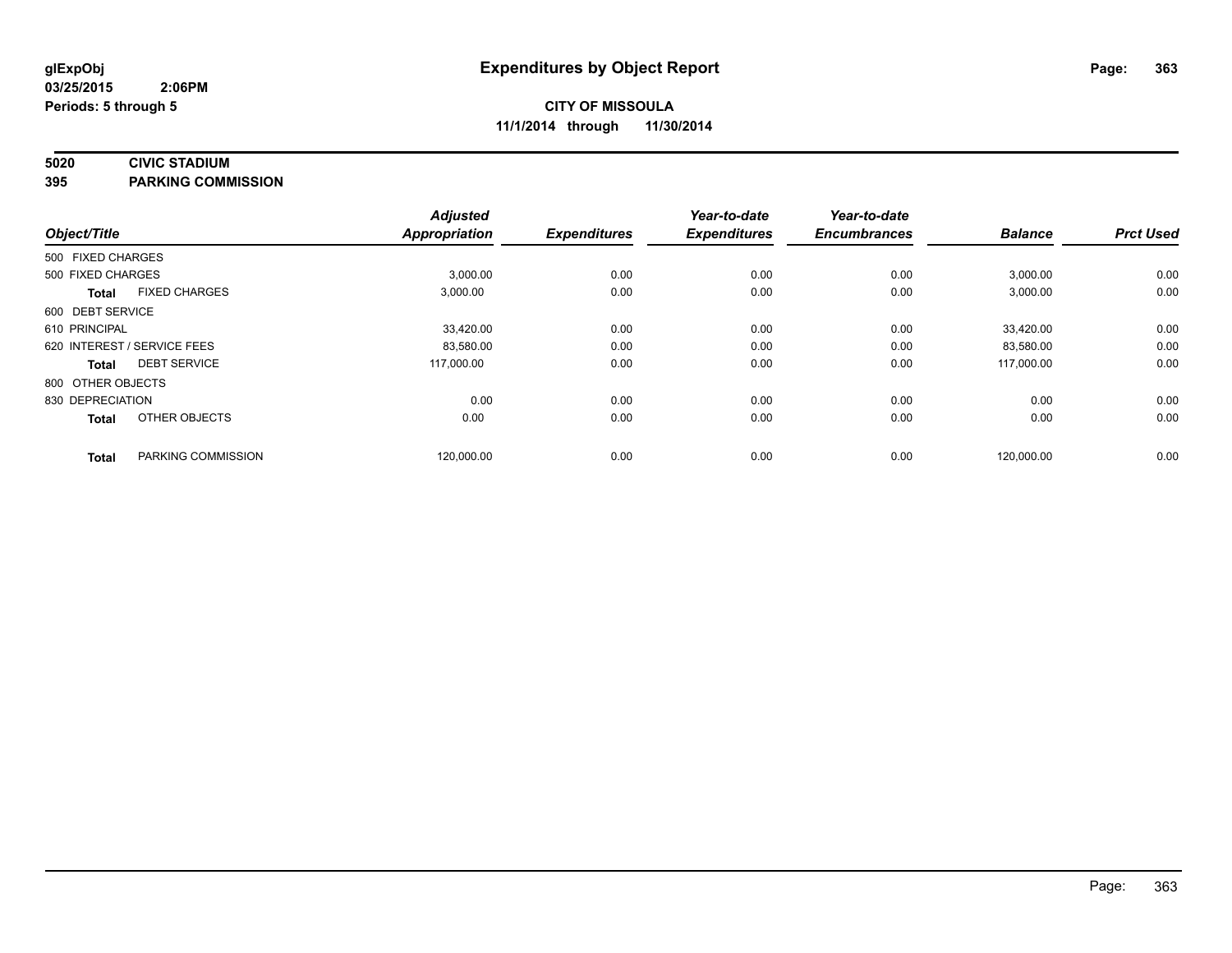**5020 CIVIC STADIUM**

| Object/Title                         | <b>Adjusted</b><br><b>Appropriation</b> | <b>Expenditures</b> | Year-to-date<br><b>Expenditures</b> | Year-to-date<br><b>Encumbrances</b> | <b>Balance</b> | <b>Prct Used</b> |
|--------------------------------------|-----------------------------------------|---------------------|-------------------------------------|-------------------------------------|----------------|------------------|
| 500 FIXED CHARGES                    |                                         |                     |                                     |                                     |                |                  |
| 500 FIXED CHARGES                    | 3,000.00                                | 0.00                | 0.00                                | 0.00                                | 3,000.00       | 0.00             |
| <b>FIXED CHARGES</b><br><b>Total</b> | 3,000.00                                | 0.00                | 0.00                                | 0.00                                | 3,000.00       | 0.00             |
| 600 DEBT SERVICE                     |                                         |                     |                                     |                                     |                |                  |
| 610 PRINCIPAL                        | 33,420.00                               | 0.00                | 0.00                                | 0.00                                | 33,420.00      | 0.00             |
| 620 INTEREST / SERVICE FEES          | 83,580.00                               | 0.00                | 0.00                                | 0.00                                | 83,580.00      | 0.00             |
| <b>DEBT SERVICE</b><br><b>Total</b>  | 117,000.00                              | 0.00                | 0.00                                | 0.00                                | 117,000.00     | 0.00             |
| 800 OTHER OBJECTS                    |                                         |                     |                                     |                                     |                |                  |
| 830 DEPRECIATION                     | 0.00                                    | 0.00                | 0.00                                | 0.00                                | 0.00           | 0.00             |
| OTHER OBJECTS<br>Total               | 0.00                                    | 0.00                | 0.00                                | 0.00                                | 0.00           | 0.00             |
| <b>CIVIC STADIUM</b><br><b>Total</b> | 120.000.00                              | 0.00                | 0.00                                | 0.00                                | 120.000.00     | 0.00             |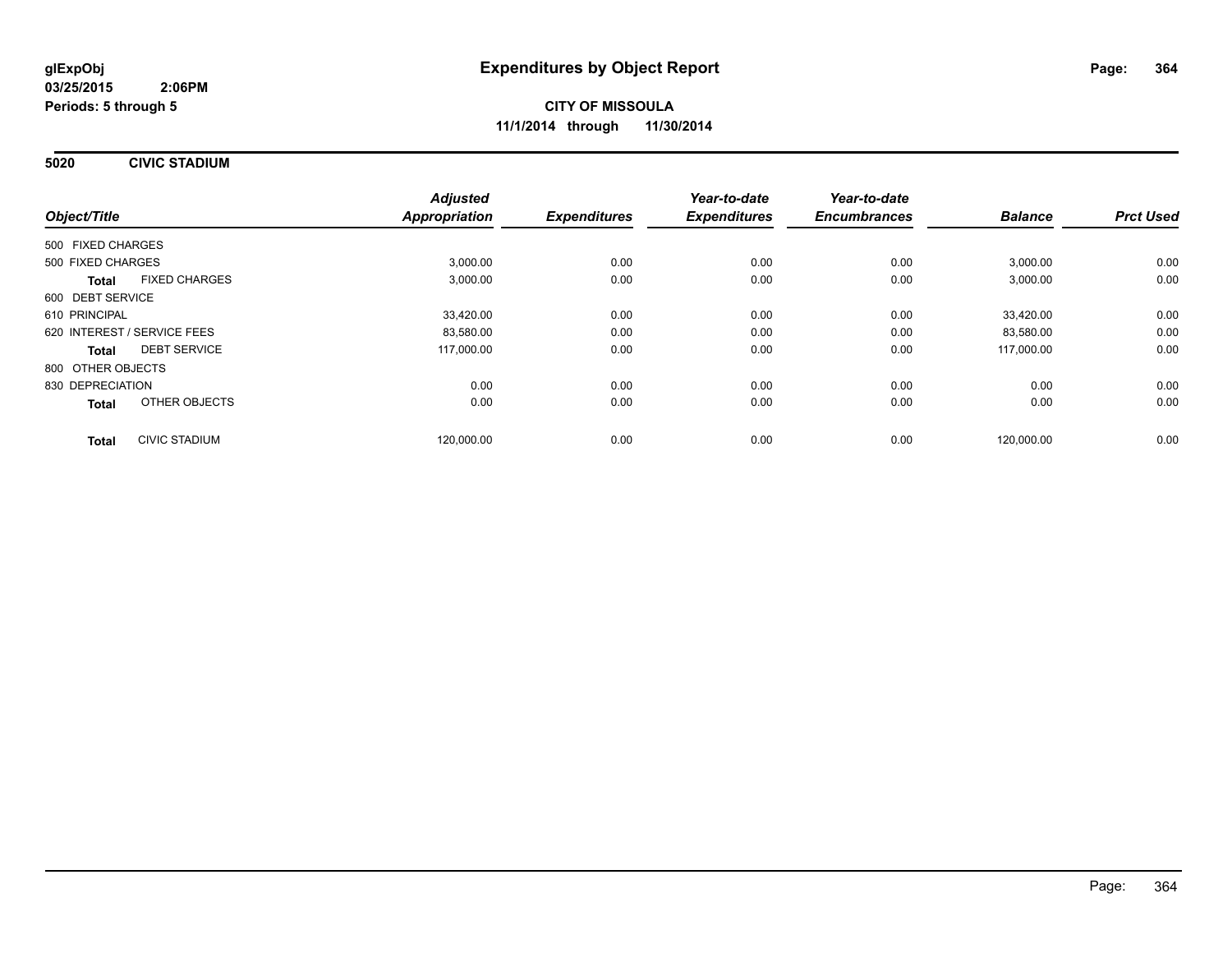# **5210 WATER**

**335 WATER**

|                           |                              | <b>Adjusted</b> |                     | Year-to-date        | Year-to-date        |                |                  |
|---------------------------|------------------------------|-----------------|---------------------|---------------------|---------------------|----------------|------------------|
| Object/Title              |                              | Appropriation   | <b>Expenditures</b> | <b>Expenditures</b> | <b>Encumbrances</b> | <b>Balance</b> | <b>Prct Used</b> |
| 300 PURCHASED SERVICES    |                              |                 |                     |                     |                     |                |                  |
|                           | 350 PROFESSIONAL SERVICES    | 0.00            | 183,500.60          | 488.865.10          | 0.00                | -488.865.10    | 0.00             |
|                           | 390 OTHER PURCHASED SERVICES | 0.00            | 0.00                | 370.43              | 0.00                | $-370.43$      | 0.00             |
| <b>Total</b>              | PURCHASED SERVICES           | 0.00            | 183,500.60          | 489,235.53          | 0.00                | -489,235.53    | 0.00             |
| 900 CAPITAL OUTLAY        |                              |                 |                     |                     |                     |                |                  |
| 910 LAND                  |                              | 0.00            | 0.00                | 0.00                | 0.00                | 0.00           | 0.00             |
| 920 BUILDINGS             |                              | 0.00            | 0.00                | 0.00                | 0.00                | 0.00           | 0.00             |
| 930 IMPROVEMENTS          |                              | 0.00            | 0.00                | 0.00                | 0.00                | 0.00           | 0.00             |
| 940 MACHINERY & EQUIPMENT |                              | 0.00            | 0.00                | 0.00                | 0.00                | 0.00           | 0.00             |
| <b>Total</b>              | <b>CAPITAL OUTLAY</b>        | 0.00            | 0.00                | 0.00                | 0.00                | 0.00           | 0.00             |
| <b>Total</b>              | <b>WATER</b>                 | 0.00            | 183,500.60          | 489,235.53          | 0.00                | -489.235.53    | 0.00             |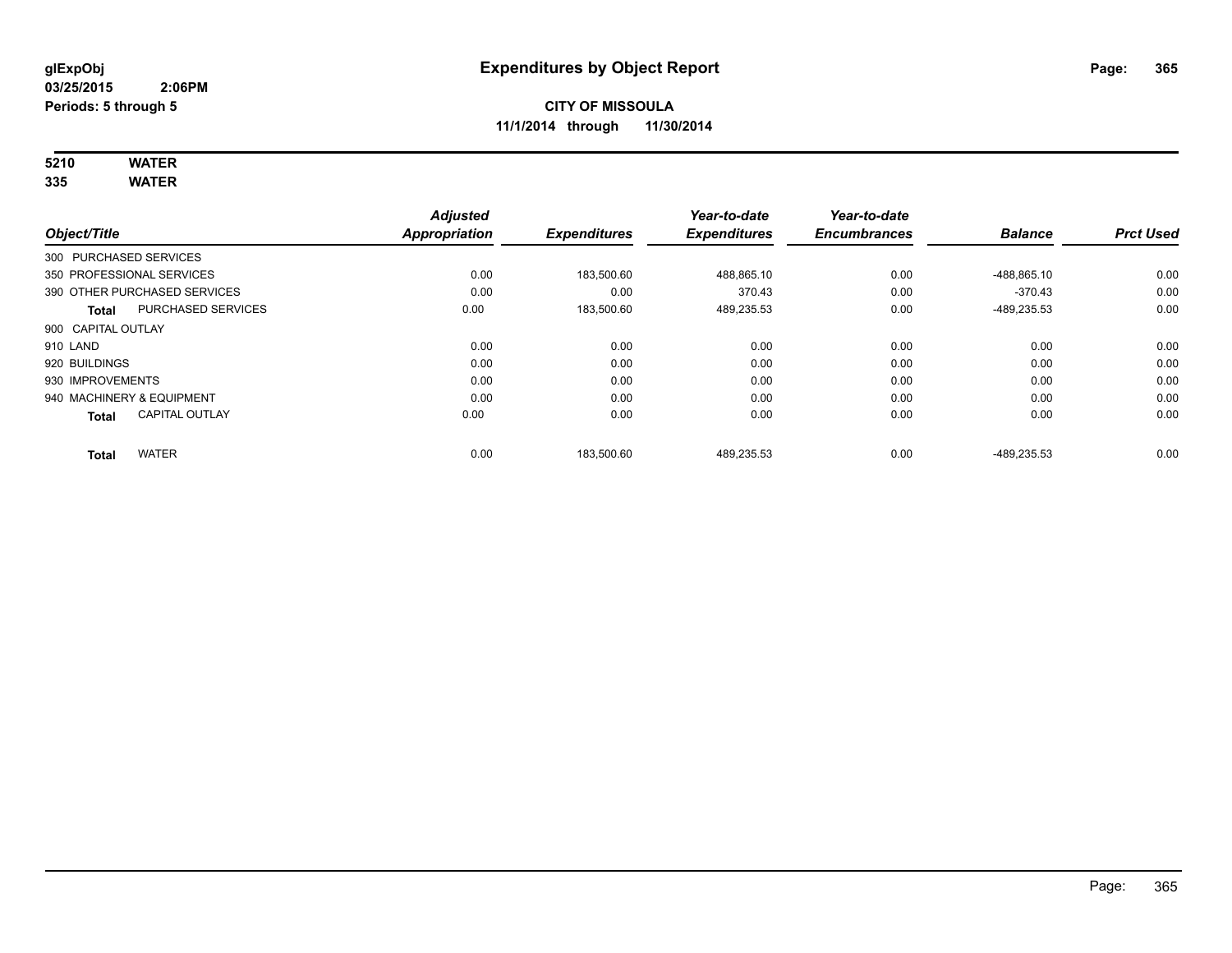**5210 WATER**

|                                       | <b>Adjusted</b>      |                     | Year-to-date        | Year-to-date        |                |                  |
|---------------------------------------|----------------------|---------------------|---------------------|---------------------|----------------|------------------|
| Object/Title                          | <b>Appropriation</b> | <b>Expenditures</b> | <b>Expenditures</b> | <b>Encumbrances</b> | <b>Balance</b> | <b>Prct Used</b> |
| 300 PURCHASED SERVICES                |                      |                     |                     |                     |                |                  |
| 350 PROFESSIONAL SERVICES             | 0.00                 | 183.500.60          | 488,865.10          | 0.00                | -488.865.10    | 0.00             |
| 390 OTHER PURCHASED SERVICES          | 0.00                 | 0.00                | 370.43              | 0.00                | $-370.43$      | 0.00             |
| PURCHASED SERVICES<br>Total           | 0.00                 | 183,500.60          | 489,235.53          | 0.00                | -489,235.53    | 0.00             |
| 900 CAPITAL OUTLAY                    |                      |                     |                     |                     |                |                  |
| 910 LAND                              | 0.00                 | 0.00                | 0.00                | 0.00                | 0.00           | 0.00             |
| 920 BUILDINGS                         | 0.00                 | 0.00                | 0.00                | 0.00                | 0.00           | 0.00             |
| 930 IMPROVEMENTS                      | 0.00                 | 0.00                | 0.00                | 0.00                | 0.00           | 0.00             |
| 940 MACHINERY & EQUIPMENT             | 0.00                 | 0.00                | 0.00                | 0.00                | 0.00           | 0.00             |
| <b>CAPITAL OUTLAY</b><br><b>Total</b> | 0.00                 | 0.00                | 0.00                | 0.00                | 0.00           | 0.00             |
| <b>WATER</b><br><b>Total</b>          | 0.00                 | 183,500.60          | 489,235.53          | 0.00                | -489.235.53    | 0.00             |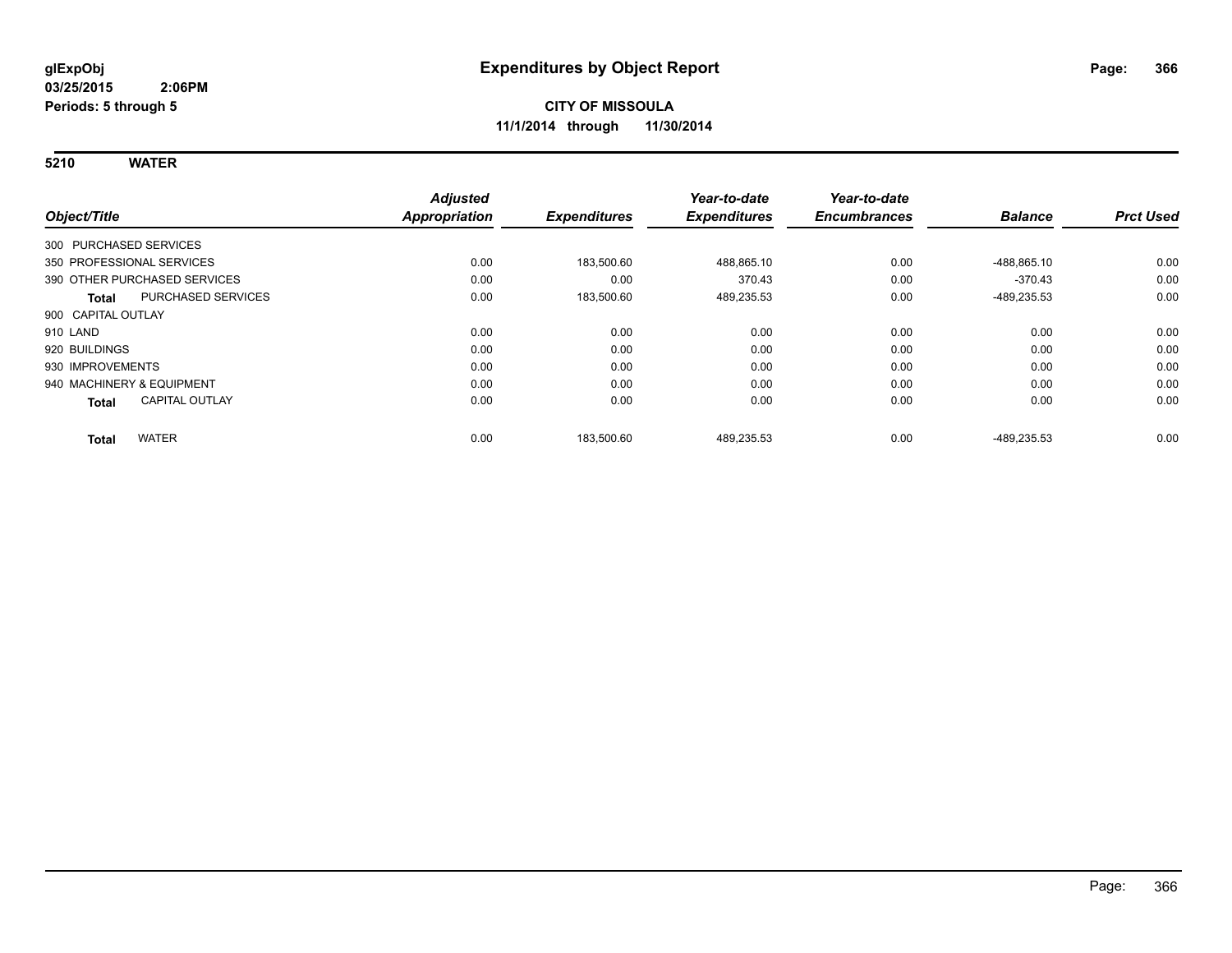#### **5310 SEWER OPERATING BUDGET FUND**

|                                           | <b>Adjusted</b> |                     | Year-to-date        | Year-to-date        |                |                  |
|-------------------------------------------|-----------------|---------------------|---------------------|---------------------|----------------|------------------|
| Object/Title                              | Appropriation   | <b>Expenditures</b> | <b>Expenditures</b> | <b>Encumbrances</b> | <b>Balance</b> | <b>Prct Used</b> |
| 100 PERSONAL SERVICES                     |                 |                     |                     |                     |                |                  |
| 110 SALARIES AND WAGES                    | 1,121,331.00    | 89,771.70           | 445,437.15          | 0.00                | 675,893.85     | 39.72            |
| 120 OVERTIME/TERMINATION                  | 19,000.00       | 1,401.26            | 7,767.23            | 0.00                | 11,232.77      | 40.88            |
| 130 OTHER                                 | 14,640.00       | 0.00                | 0.00                | 0.00                | 14,640.00      | 0.00             |
| 135 OPEB EXPENSE                          | 0.00            | 0.00                | 0.00                | 0.00                | 0.00           | 0.00             |
| 140 EMPLOYER CONTRIBUTIONS                | 456,843.00      | 37,315.31           | 201,107.62          | 0.00                | 255,735.38     | 44.02            |
| <b>141 STATE RETIREMENT CONTRIBUTIONS</b> | 0.00            | 89.77               | 582.65              | 0.00                | $-582.65$      | 0.00             |
| 145 OPEB CONTRIBUTION                     | 0.00            | 0.00                | 0.00                | 0.00                | 0.00           | 0.00             |
| PERSONAL SERVICES<br>Total                | 1,611,814.00    | 128,578.04          | 654,894.65          | 0.00                | 956,919.35     | 40.63            |
| 200 SUPPLIES                              |                 |                     |                     |                     |                |                  |
| 210 OFFICE SUPPLIES                       | 3,400.00        | 243.14              | 768.12              | 0.00                | 2,631.88       | 22.59            |
| 220 OPERATING SUPPLIES                    | 214,170.00      | 13,758.21           | 57,984.40           | 0.00                | 156,185.60     | 27.07            |
| 230 REPAIR/MAINTENANCE                    | 152,050.00      | 8,286.76            | 76,188.91           | 0.00                | 75,861.09      | 50.11            |
| 231 GASOLINE                              | 60,000.00       | 5,982.36            | 16,464.82           | 0.00                | 43,535.18      | 27.44            |
| 240 OTHER SUPPLIES                        | 4,000.00        | 29.47               | 363.24              | 0.00                | 3,636.76       | 9.08             |
| <b>SUPPLIES</b><br>Total                  | 433,620.00      | 28,299.94           | 151,769.49          | 0.00                | 281,850.51     | 35.00            |
| 300 PURCHASED SERVICES                    |                 |                     |                     |                     |                |                  |
| 310 COMMUNICATIONS                        | 3,570.00        | 5.40                | 329.95              | 0.00                | 3,240.05       | 9.24             |
| 320 PRINTING & DUPLICATING                | 1,000.00        | 209.03              | 209.03              | 0.00                | 790.97         | 20.90            |
| 330 PUBLICITY, SUBSCRIPTIONS & DUES       | 1,836.00        | 1,291.51            | 5,575.51            | 0.00                | $-3,739.51$    | 303.68           |
| 341 ELECTRICITY & NATURAL GAS             | 500,580.00      | 1,250.95            | 155,288.67          | 0.00                | 345,291.33     | 31.02            |
| 343 WATER CHARGES                         | 10,248.00       | 270.61              | 2,374.99            | 0.00                | 7,873.01       | 23.18            |
| 344 TELEPHONE SERVICE                     | 16,337.00       | 1,657.74            | 10,091.29           | 0.00                | 6,245.71       | 61.77            |
| 345 GARBAGE                               | 20,804.00       | 0.00                | 7,548.60            | 0.00                | 13,255.40      | 36.28            |
| 350 PROFESSIONAL SERVICES                 | 70,000.00       | 5,558.53            | 32,854.64           | 0.00                | 37,145.36      | 46.94            |
| 360 REPAIR & MAINTENANCE                  | 171,154.00      | 17,312.11           | 109,137.05          | 0.00                | 62,016.95      | 63.77            |
| 370 TRAVEL                                | 14,000.00       | 291.69              | 4,154.70            | 0.00                | 9,845.30       | 29.68            |
| 380 TRAINING                              | 7,600.00        | 94.47               | 1,565.83            | 0.00                | 6,034.17       | 20.60            |
| 390 OTHER PURCHASED SERVICES              | 403,075.00      | 37,259.00           | 153,531.50          | 0.00                | 249,543.50     | 38.09            |
| PURCHASED SERVICES<br><b>Total</b>        | 1,220,204.00    | 65,201.04           | 482,661.76          | 0.00                | 737,542.24     | 39.56            |
| 500 FIXED CHARGES                         |                 |                     |                     |                     |                |                  |
| 500 FIXED CHARGES                         | 1,267,827.00    | 160.78              | 460.78              | 0.00                | 1,267,366.22   | 0.04             |
| <b>FIXED CHARGES</b><br><b>Total</b>      | 1,267,827.00    | 160.78              | 460.78              | 0.00                | 1,267,366.22   | 0.04             |
| 600 DEBT SERVICE                          |                 |                     |                     |                     |                |                  |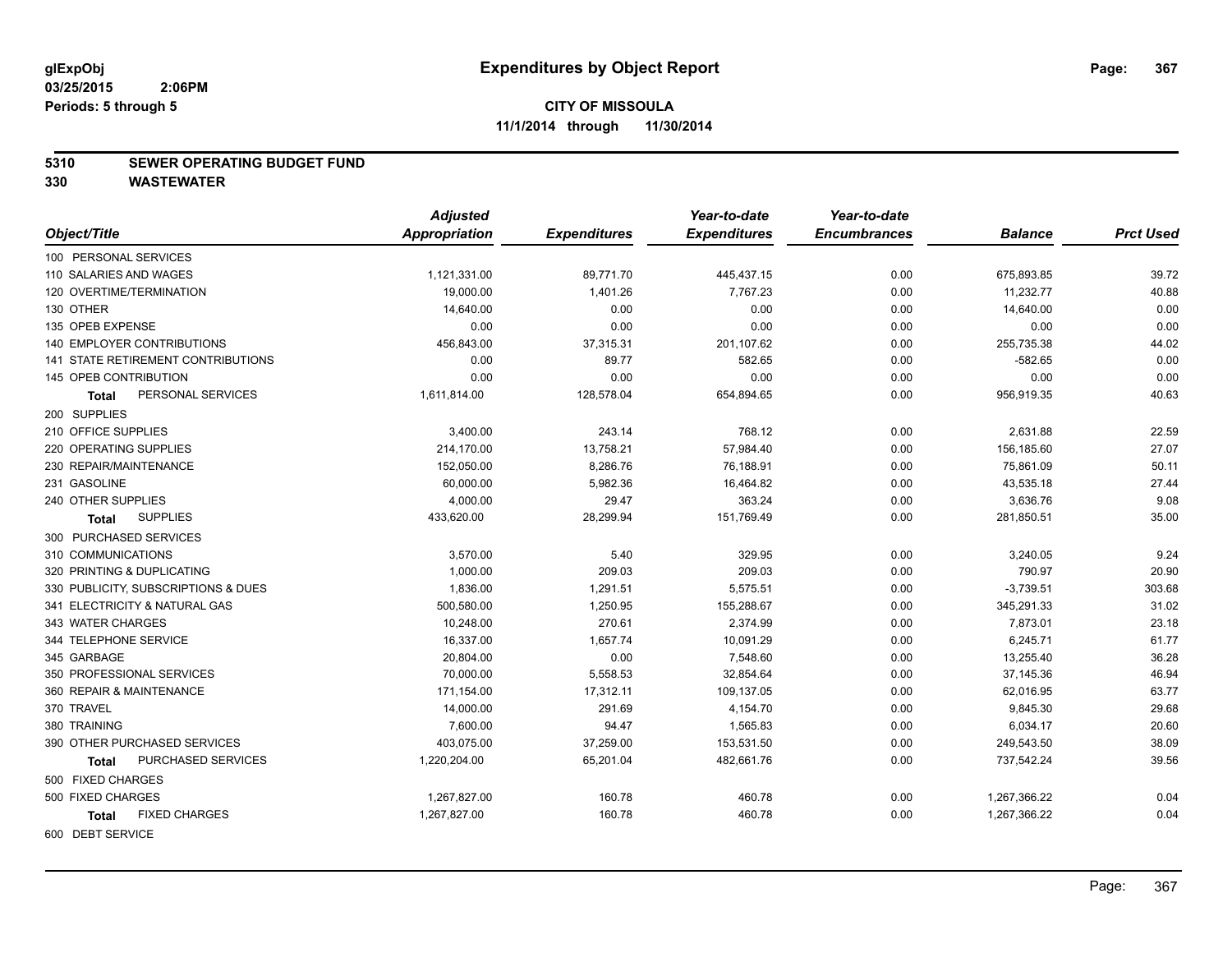#### **5310 SEWER OPERATING BUDGET FUND**

|                    |                                   | <b>Adjusted</b>      |                     | Year-to-date        | Year-to-date        |                |                  |
|--------------------|-----------------------------------|----------------------|---------------------|---------------------|---------------------|----------------|------------------|
| Object/Title       |                                   | <b>Appropriation</b> | <b>Expenditures</b> | <b>Expenditures</b> | <b>Encumbrances</b> | <b>Balance</b> | <b>Prct Used</b> |
| 610 PRINCIPAL      |                                   | 0.00                 | 0.00                | 0.00                | 0.00                | 0.00           | 0.00             |
|                    | 620 INTEREST / SERVICE FEES       | 0.00                 | 0.00                | 0.00                | 0.00                | 0.00           | 0.00             |
| <b>Total</b>       | <b>DEBT SERVICE</b>               | 0.00                 | 0.00                | 0.00                | 0.00                | 0.00           | 0.00             |
|                    | 700 GRANTS & CONTRIBUTIONS        |                      |                     |                     |                     |                |                  |
|                    | 700 GRANTS & CONTRIBUTIONS        | 1,500.00             | 0.00                | 0.00                | 0.00                | 1,500.00       | 0.00             |
| <b>Total</b>       | <b>GRANTS &amp; CONTRIBUTIONS</b> | 1,500.00             | 0.00                | 0.00                | 0.00                | 1,500.00       | 0.00             |
| 800 OTHER OBJECTS  |                                   |                      |                     |                     |                     |                |                  |
|                    | 820 TRANSFERS TO OTHER FUNDS      | 0.00                 | 0.00                | 0.00                | 0.00                | 0.00           | 0.00             |
| 830 DEPRECIATION   |                                   | 0.00                 | 0.00                | 0.00                | 0.00                | 0.00           | 0.00             |
| <b>Total</b>       | OTHER OBJECTS                     | 0.00                 | 0.00                | 0.00                | 0.00                | 0.00           | 0.00             |
| 900 CAPITAL OUTLAY |                                   |                      |                     |                     |                     |                |                  |
| 900 CAPITAL OUTLAY |                                   | 0.00                 | 0.00                | 0.00                | 0.00                | 0.00           | 0.00             |
| 930 IMPROVEMENTS   |                                   | 0.00                 | 0.00                | 0.00                | 0.00                | 0.00           | 0.00             |
|                    | 940 MACHINERY & EQUIPMENT         | 0.00                 | 0.00                | 0.00                | 0.00                | 0.00           | 0.00             |
| <b>Total</b>       | <b>CAPITAL OUTLAY</b>             | 0.00                 | 0.00                | 0.00                | 0.00                | 0.00           | 0.00             |
| <b>Total</b>       | <b>WASTEWATER</b>                 | 4,534,965.00         | 222,239.80          | 1,289,786.68        | 0.00                | 3,245,178.32   | 28.44            |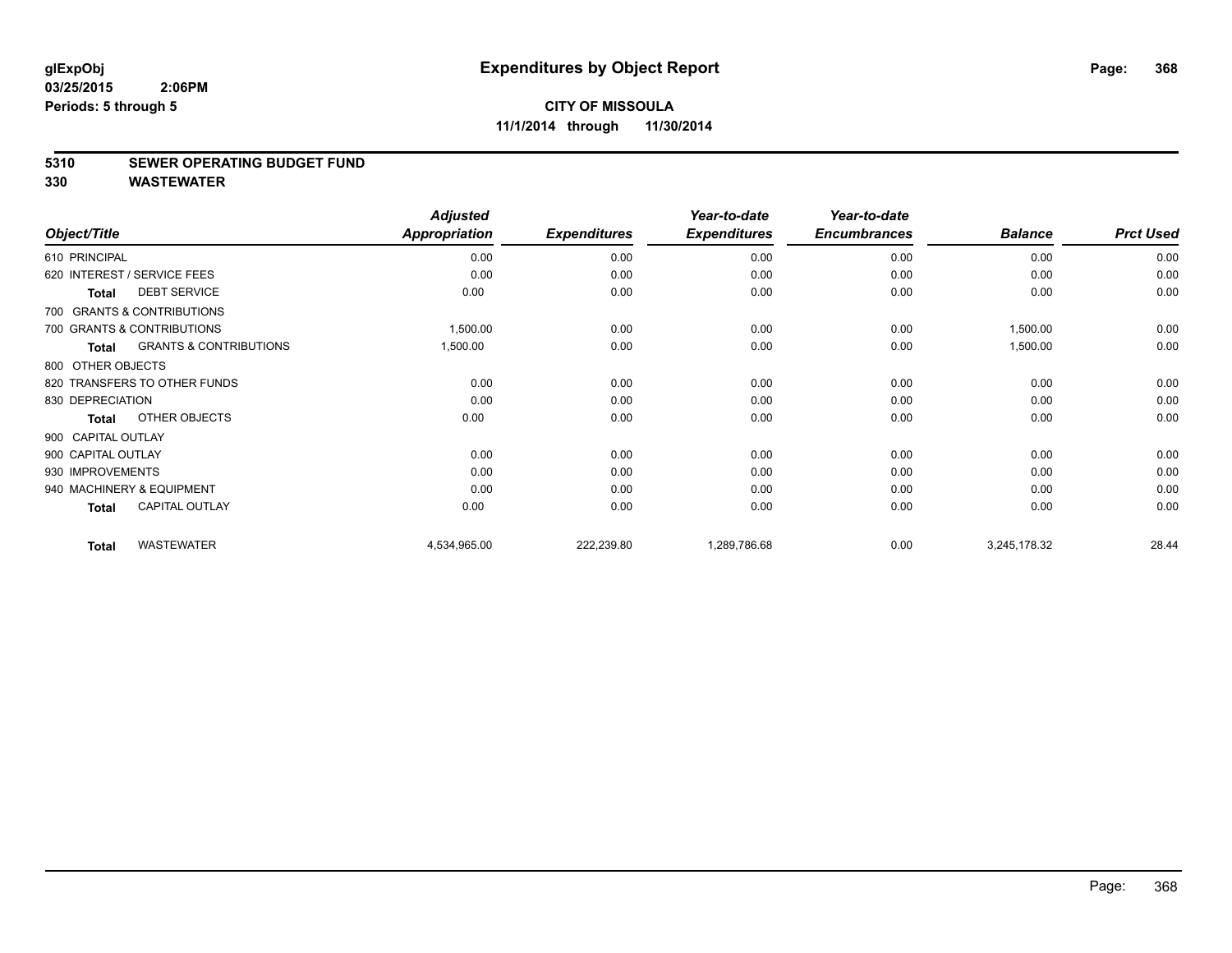#### **5310 SEWER OPERATING BUDGET FUND**

**900 DEPRECIATION**

| Object/Title      |                     | <b>Adjusted</b><br>Appropriation | <b>Expenditures</b> | Year-to-date<br><b>Expenditures</b> | Year-to-date<br><b>Encumbrances</b> | <b>Balance</b> | <b>Prct Used</b> |
|-------------------|---------------------|----------------------------------|---------------------|-------------------------------------|-------------------------------------|----------------|------------------|
| 800 OTHER OBJECTS |                     |                                  |                     |                                     |                                     |                |                  |
| 830 DEPRECIATION  |                     | 0.00                             | 0.00                | 0.00                                | 0.00                                | 0.00           | 0.00             |
| Total             | OTHER OBJECTS       | 0.00                             | 0.00                | 0.00                                | 0.00                                | 0.00           | 0.00             |
| <b>Total</b>      | <b>DEPRECIATION</b> | 0.00                             | 0.00                | 0.00                                | 0.00                                | 0.00           | 0.00             |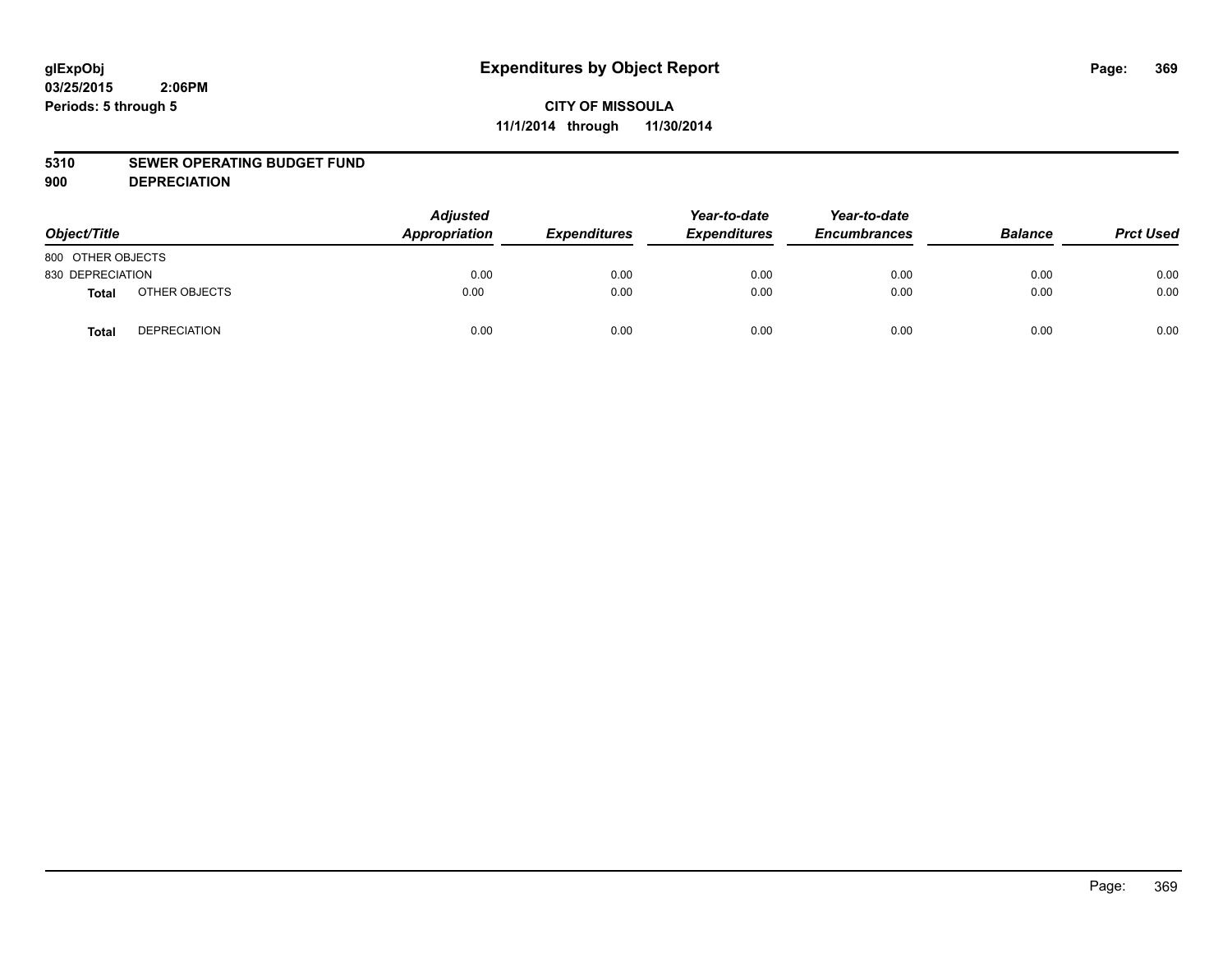#### **5310 SEWER OPERATING BUDGET FUND**

|                                      | <b>Adjusted</b> |                     | Year-to-date        | Year-to-date        |                |                  |
|--------------------------------------|-----------------|---------------------|---------------------|---------------------|----------------|------------------|
| Object/Title                         | Appropriation   | <b>Expenditures</b> | <b>Expenditures</b> | <b>Encumbrances</b> | <b>Balance</b> | <b>Prct Used</b> |
| 100 PERSONAL SERVICES                |                 |                     |                     |                     |                |                  |
| 110 SALARIES AND WAGES               | 1,121,331.00    | 89,771.70           | 445,437.15          | 0.00                | 675,893.85     | 39.72            |
| 120 OVERTIME/TERMINATION             | 19,000.00       | 1,401.26            | 7,767.23            | 0.00                | 11,232.77      | 40.88            |
| 130 OTHER                            | 14,640.00       | 0.00                | 0.00                | 0.00                | 14,640.00      | 0.00             |
| 135 OPEB EXPENSE                     | 0.00            | 0.00                | 0.00                | 0.00                | 0.00           | 0.00             |
| 140 EMPLOYER CONTRIBUTIONS           | 456,843.00      | 37,315.31           | 201,107.62          | 0.00                | 255,735.38     | 44.02            |
| 141 STATE RETIREMENT CONTRIBUTIONS   | 0.00            | 89.77               | 582.65              | 0.00                | $-582.65$      | 0.00             |
| 145 OPEB CONTRIBUTION                | 0.00            | 0.00                | 0.00                | 0.00                | 0.00           | 0.00             |
| PERSONAL SERVICES<br><b>Total</b>    | 1,611,814.00    | 128,578.04          | 654,894.65          | 0.00                | 956,919.35     | 40.63            |
| 200 SUPPLIES                         |                 |                     |                     |                     |                |                  |
| 210 OFFICE SUPPLIES                  | 3,400.00        | 243.14              | 768.12              | 0.00                | 2,631.88       | 22.59            |
| 220 OPERATING SUPPLIES               | 214,170.00      | 13,758.21           | 57,984.40           | 0.00                | 156,185.60     | 27.07            |
| 230 REPAIR/MAINTENANCE               | 152,050.00      | 8,286.76            | 76,188.91           | 0.00                | 75,861.09      | 50.11            |
| 231 GASOLINE                         | 60,000.00       | 5,982.36            | 16,464.82           | 0.00                | 43,535.18      | 27.44            |
| 240 OTHER SUPPLIES                   | 4,000.00        | 29.47               | 363.24              | 0.00                | 3,636.76       | 9.08             |
| <b>SUPPLIES</b><br>Total             | 433,620.00      | 28,299.94           | 151,769.49          | 0.00                | 281,850.51     | 35.00            |
| 300 PURCHASED SERVICES               |                 |                     |                     |                     |                |                  |
| 310 COMMUNICATIONS                   | 3,570.00        | 5.40                | 329.95              | 0.00                | 3,240.05       | 9.24             |
| 320 PRINTING & DUPLICATING           | 1,000.00        | 209.03              | 209.03              | 0.00                | 790.97         | 20.90            |
| 330 PUBLICITY, SUBSCRIPTIONS & DUES  | 1,836.00        | 1,291.51            | 5,575.51            | 0.00                | $-3,739.51$    | 303.68           |
| 341 ELECTRICITY & NATURAL GAS        | 500,580.00      | 1,250.95            | 155,288.67          | 0.00                | 345,291.33     | 31.02            |
| 343 WATER CHARGES                    | 10,248.00       | 270.61              | 2,374.99            | 0.00                | 7,873.01       | 23.18            |
| 344 TELEPHONE SERVICE                | 16,337.00       | 1,657.74            | 10,091.29           | 0.00                | 6,245.71       | 61.77            |
| 345 GARBAGE                          | 20,804.00       | 0.00                | 7,548.60            | 0.00                | 13,255.40      | 36.28            |
| 350 PROFESSIONAL SERVICES            | 70,000.00       | 5,558.53            | 32,854.64           | 0.00                | 37,145.36      | 46.94            |
| 360 REPAIR & MAINTENANCE             | 171,154.00      | 17,312.11           | 109,137.05          | 0.00                | 62,016.95      | 63.77            |
| 370 TRAVEL                           | 14,000.00       | 291.69              | 4,154.70            | 0.00                | 9,845.30       | 29.68            |
| 380 TRAINING                         | 7,600.00        | 94.47               | 1,565.83            | 0.00                | 6,034.17       | 20.60            |
| 390 OTHER PURCHASED SERVICES         | 403,075.00      | 37,259.00           | 153,531.50          | 0.00                | 249,543.50     | 38.09            |
| PURCHASED SERVICES<br><b>Total</b>   | 1,220,204.00    | 65,201.04           | 482,661.76          | 0.00                | 737,542.24     | 39.56            |
| 500 FIXED CHARGES                    |                 |                     |                     |                     |                |                  |
| 500 FIXED CHARGES                    | 1,267,827.00    | 160.78              | 460.78              | 0.00                | 1,267,366.22   | 0.04             |
| <b>FIXED CHARGES</b><br><b>Total</b> | 1,267,827.00    | 160.78              | 460.78              | 0.00                | 1,267,366.22   | 0.04             |
| 600 DEBT SERVICE                     |                 |                     |                     |                     |                |                  |
| 610 PRINCIPAL                        | 0.00            | 0.00                | 0.00                | 0.00                | 0.00           | 0.00             |
|                                      |                 |                     |                     |                     |                |                  |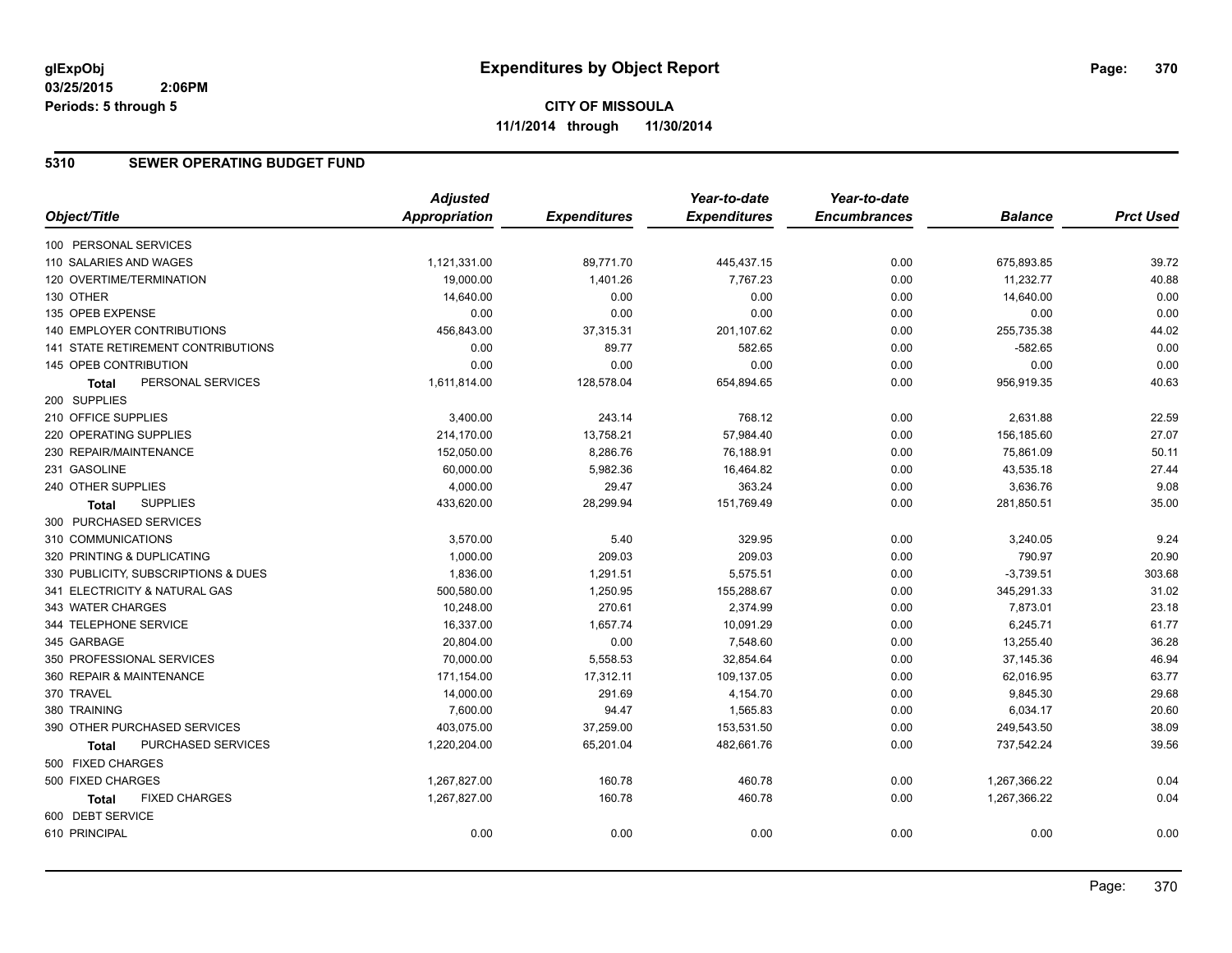## **CITY OF MISSOULA 11/1/2014 through 11/30/2014**

## **5310 SEWER OPERATING BUDGET FUND**

| Object/Title       |                                   | <b>Adjusted</b><br><b>Appropriation</b> | <b>Expenditures</b> | Year-to-date<br><b>Expenditures</b> | Year-to-date<br><b>Encumbrances</b> | <b>Balance</b> | <b>Prct Used</b> |
|--------------------|-----------------------------------|-----------------------------------------|---------------------|-------------------------------------|-------------------------------------|----------------|------------------|
|                    | 620 INTEREST / SERVICE FEES       | 0.00                                    | 0.00                | 0.00                                | 0.00                                | 0.00           | 0.00             |
| <b>Total</b>       | <b>DEBT SERVICE</b>               | 0.00                                    | 0.00                | 0.00                                | 0.00                                | 0.00           | 0.00             |
|                    | 700 GRANTS & CONTRIBUTIONS        |                                         |                     |                                     |                                     |                |                  |
|                    | 700 GRANTS & CONTRIBUTIONS        | 1,500.00                                | 0.00                | 0.00                                | 0.00                                | 1,500.00       | 0.00             |
| <b>Total</b>       | <b>GRANTS &amp; CONTRIBUTIONS</b> | 1,500.00                                | 0.00                | 0.00                                | 0.00                                | 1,500.00       | 0.00             |
| 800 OTHER OBJECTS  |                                   |                                         |                     |                                     |                                     |                |                  |
|                    | 820 TRANSFERS TO OTHER FUNDS      | 0.00                                    | 0.00                | 0.00                                | 0.00                                | 0.00           | 0.00             |
| 830 DEPRECIATION   |                                   | 0.00                                    | 0.00                | 0.00                                | 0.00                                | 0.00           | 0.00             |
| Total              | OTHER OBJECTS                     | 0.00                                    | 0.00                | 0.00                                | 0.00                                | 0.00           | 0.00             |
| 900 CAPITAL OUTLAY |                                   |                                         |                     |                                     |                                     |                |                  |
| 900 CAPITAL OUTLAY |                                   | 0.00                                    | 0.00                | 0.00                                | 0.00                                | 0.00           | 0.00             |
| 930 IMPROVEMENTS   |                                   | 0.00                                    | 0.00                | 0.00                                | 0.00                                | 0.00           | 0.00             |
|                    | 940 MACHINERY & EQUIPMENT         | 0.00                                    | 0.00                | 0.00                                | 0.00                                | 0.00           | 0.00             |
| <b>Total</b>       | <b>CAPITAL OUTLAY</b>             | 0.00                                    | 0.00                | 0.00                                | 0.00                                | 0.00           | 0.00             |
| <b>Total</b>       | SEWER OPERATING BUDGET FUND       | 4,534,965.00                            | 222,239.80          | 1,289,786.68                        | 0.00                                | 3,245,178.32   | 28.44            |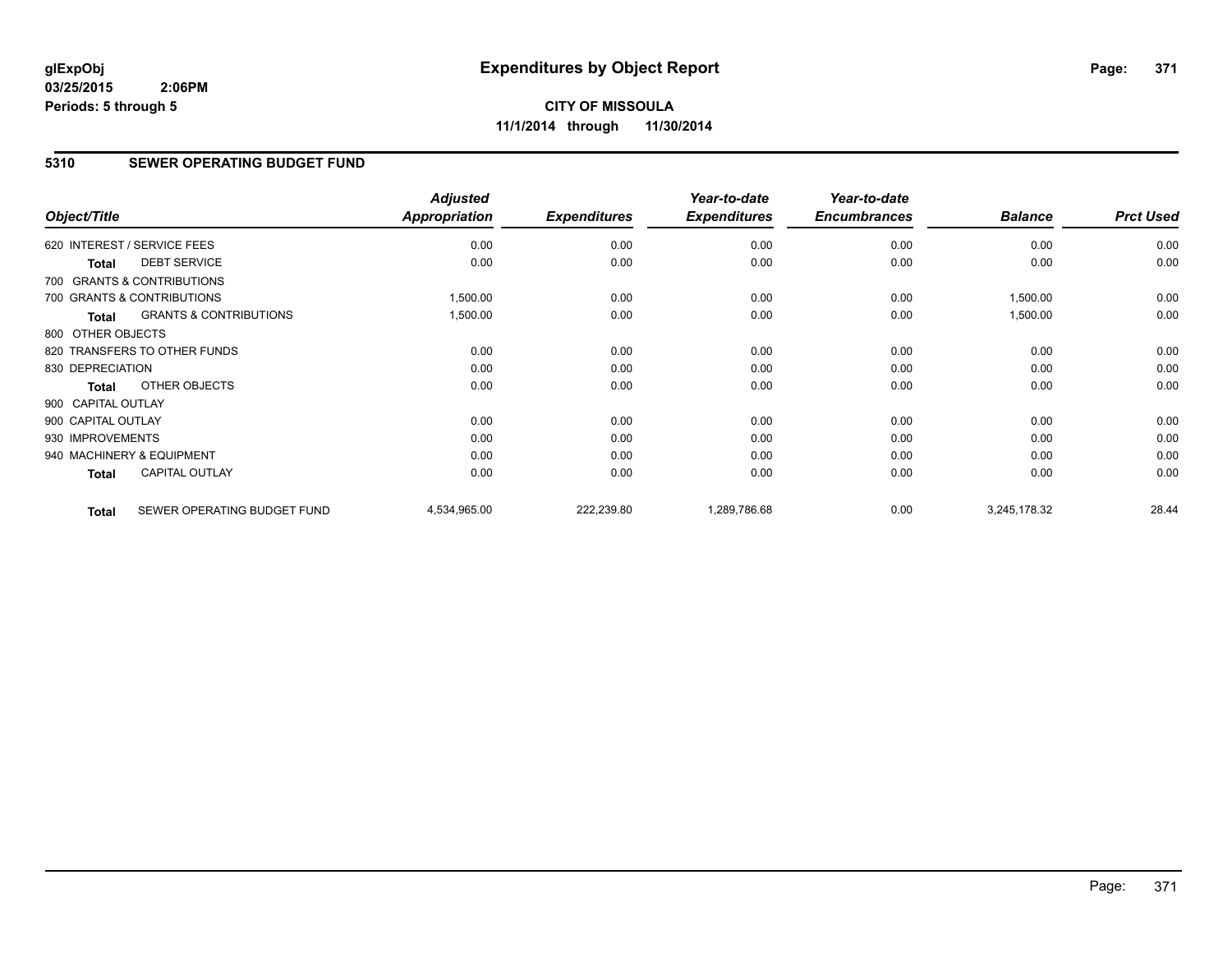**11/1/2014 through 11/30/2014**

#### **5311 SEWER REVENUE COLLECTION & CLEARING FUND**

| Object/Title                         | <b>Adjusted</b><br><b>Appropriation</b> | <b>Expenditures</b> | Year-to-date<br><b>Expenditures</b> | Year-to-date<br><b>Encumbrances</b> | <b>Balance</b> | <b>Prct Used</b> |
|--------------------------------------|-----------------------------------------|---------------------|-------------------------------------|-------------------------------------|----------------|------------------|
|                                      |                                         |                     |                                     |                                     |                |                  |
| 500 FIXED CHARGES                    |                                         |                     |                                     |                                     |                |                  |
| 500 FIXED CHARGES                    | 0.00                                    | 0.00                | 0.00                                | 0.00                                | 0.00           | 0.00             |
| 550 MERCHANT SERVICE FEES            | 0.00                                    | 0.00                | 0.00                                | 0.00                                | 0.00           | 0.00             |
| <b>FIXED CHARGES</b><br><b>Total</b> | 0.00                                    | 0.00                | 0.00                                | 0.00                                | 0.00           | 0.00             |
| 600 DEBT SERVICE                     |                                         |                     |                                     |                                     |                |                  |
| 620 INTEREST / SERVICE FEES          | 0.00                                    | 0.00                | 0.00                                | 0.00                                | 0.00           | 0.00             |
| <b>DEBT SERVICE</b><br><b>Total</b>  | 0.00                                    | 0.00                | 0.00                                | 0.00                                | 0.00           | 0.00             |
| 800 OTHER OBJECTS                    |                                         |                     |                                     |                                     |                |                  |
| 800 OTHER OBJECTS                    | 0.00                                    | 0.00                | 0.00                                | 0.00                                | 0.00           | 0.00             |
| 820 TRANSFERS TO OTHER FUNDS         | 7,200,001.00                            | 0.00                | 0.00                                | 0.00                                | 7,200,001.00   | 0.00             |
| OTHER OBJECTS<br><b>Total</b>        | 7,200,001.00                            | 0.00                | 0.00                                | 0.00                                | 7,200,001.00   | 0.00             |
| <b>WASTEWATER</b><br><b>Total</b>    | 7.200.001.00                            | 0.00                | 0.00                                | 0.00                                | 7.200.001.00   | 0.00             |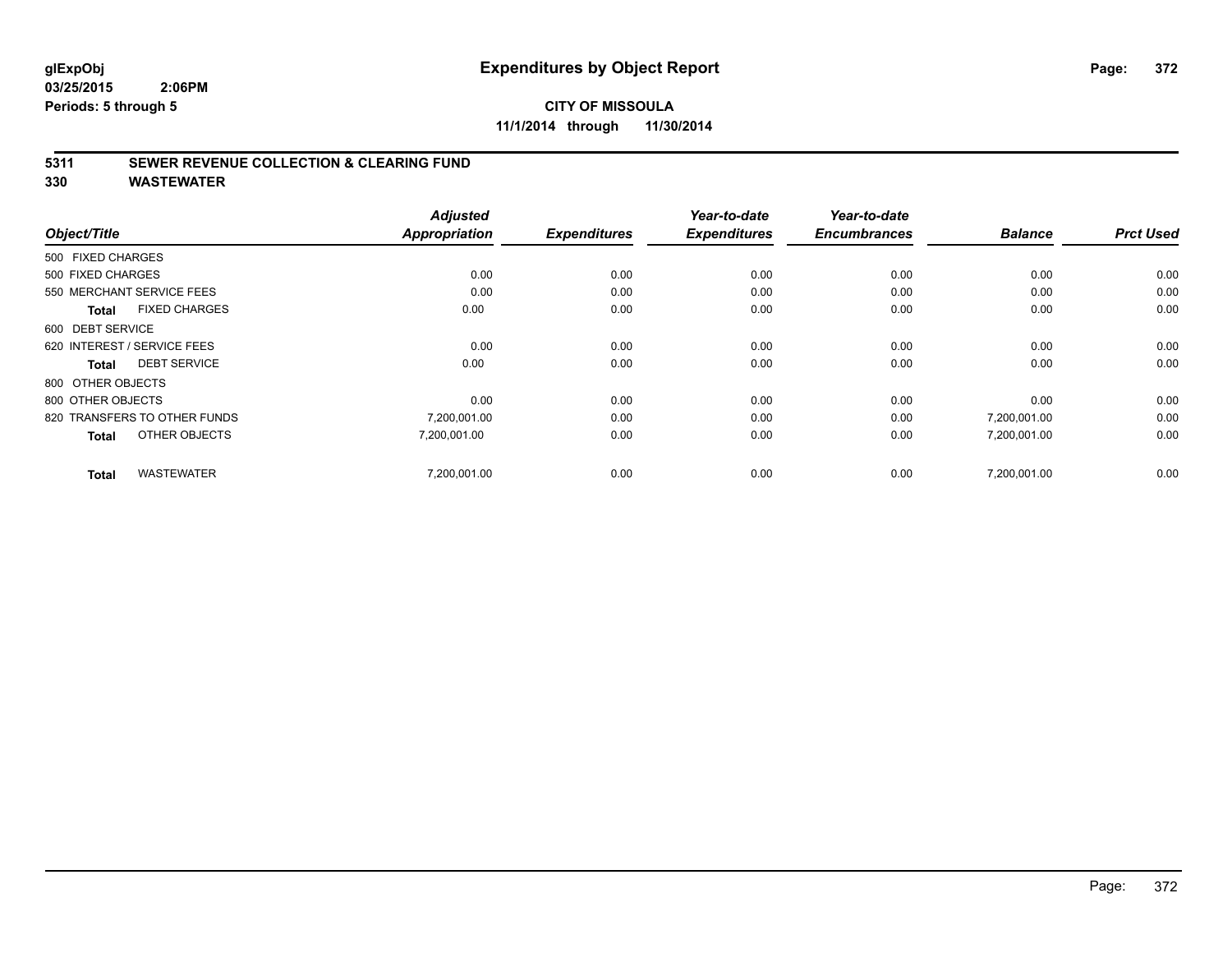**CITY OF MISSOULA 11/1/2014 through 11/30/2014**

#### **5311 SEWER REVENUE COLLECTION & CLEARING FUND**

|                   |                                  | <b>Adjusted</b> |                     | Year-to-date        | Year-to-date        |                | <b>Prct Used</b> |
|-------------------|----------------------------------|-----------------|---------------------|---------------------|---------------------|----------------|------------------|
| Object/Title      |                                  | Appropriation   | <b>Expenditures</b> | <b>Expenditures</b> | <b>Encumbrances</b> | <b>Balance</b> |                  |
| 500 FIXED CHARGES |                                  |                 |                     |                     |                     |                |                  |
| 500 FIXED CHARGES |                                  | 0.00            | 0.00                | 0.00                | 0.00                | 0.00           | 0.00             |
|                   | 550 MERCHANT SERVICE FEES        | 0.00            | 0.00                | 0.00                | 0.00                | 0.00           | 0.00             |
| Total             | <b>FIXED CHARGES</b>             | 0.00            | 0.00                | 0.00                | 0.00                | 0.00           | 0.00             |
| 600 DEBT SERVICE  |                                  |                 |                     |                     |                     |                |                  |
|                   | 620 INTEREST / SERVICE FEES      | 0.00            | 0.00                | 0.00                | 0.00                | 0.00           | 0.00             |
| Total             | <b>DEBT SERVICE</b>              | 0.00            | 0.00                | 0.00                | 0.00                | 0.00           | 0.00             |
| 800 OTHER OBJECTS |                                  |                 |                     |                     |                     |                |                  |
| 800 OTHER OBJECTS |                                  | 0.00            | 0.00                | 0.00                | 0.00                | 0.00           | 0.00             |
|                   | 820 TRANSFERS TO OTHER FUNDS     | 7,200,001.00    | 0.00                | 0.00                | 0.00                | 7,200,001.00   | 0.00             |
| <b>Total</b>      | OTHER OBJECTS                    | 7,200,001.00    | 0.00                | 0.00                | 0.00                | 7,200,001.00   | 0.00             |
| <b>Total</b>      | SEWER REVENUE COLLECTION & CLEAF | 7.200.001.00    | 0.00                | 0.00                | 0.00                | 7.200.001.00   | 0.00             |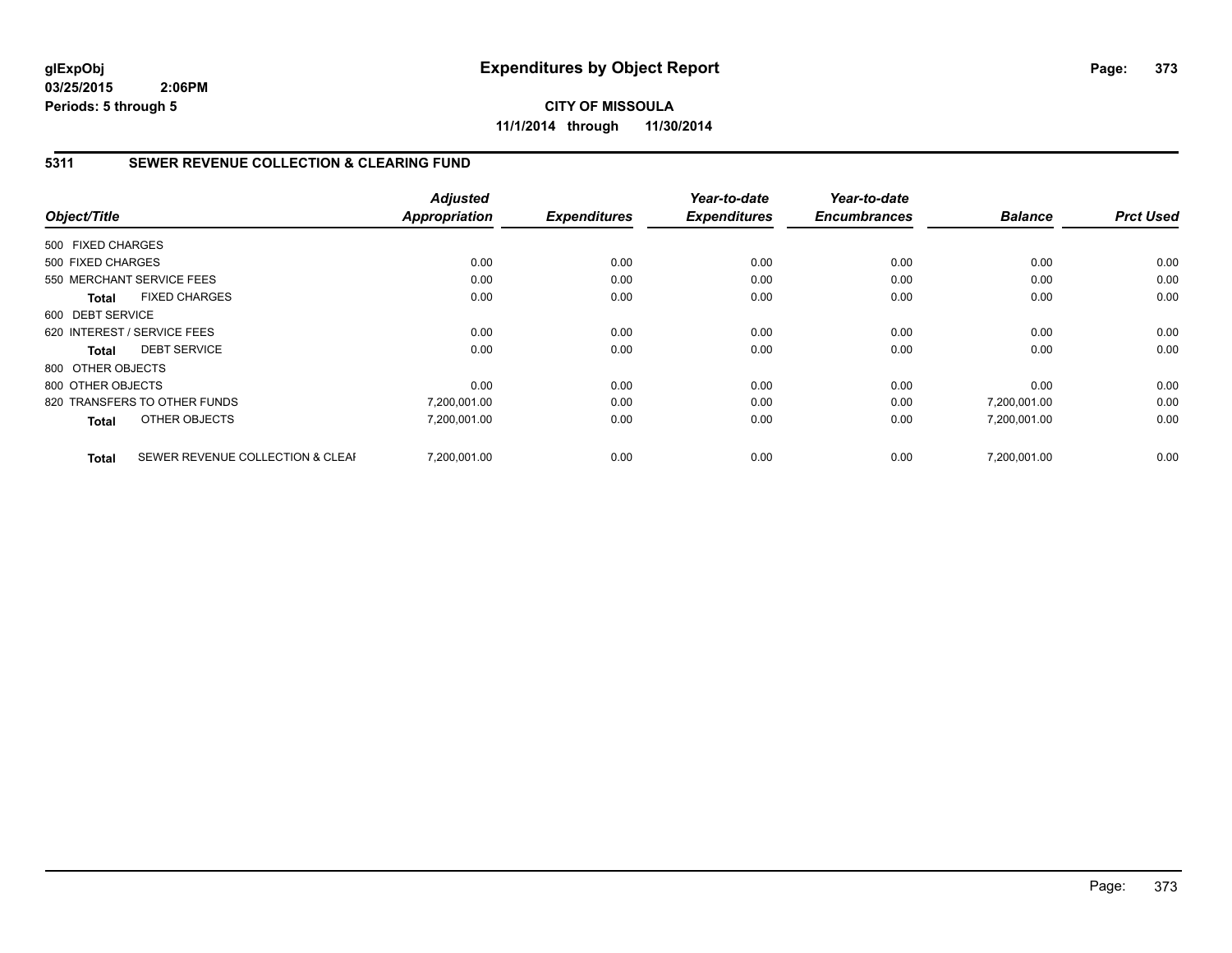# **5315 SEWER LOAN FUND**

| Object/Title      |                              | <b>Adjusted</b><br><b>Appropriation</b> | <b>Expenditures</b> | Year-to-date<br><b>Expenditures</b> | Year-to-date<br><b>Encumbrances</b> | <b>Balance</b> | <b>Prct Used</b> |
|-------------------|------------------------------|-----------------------------------------|---------------------|-------------------------------------|-------------------------------------|----------------|------------------|
|                   |                              |                                         |                     |                                     |                                     |                |                  |
|                   | 300 PURCHASED SERVICES       |                                         |                     |                                     |                                     |                |                  |
|                   | 390 OTHER PURCHASED SERVICES | 0.00                                    | 0.00                | 22.518.62                           | 0.00                                | $-22.518.62$   | 0.00             |
| <b>Total</b>      | <b>PURCHASED SERVICES</b>    | 0.00                                    | 0.00                | 22,518.62                           | 0.00                                | $-22,518.62$   | 0.00             |
| 600 DEBT SERVICE  |                              |                                         |                     |                                     |                                     |                |                  |
|                   | 620 INTEREST / SERVICE FEES  | 0.00                                    | 0.00                | 0.00                                | 0.00                                | 0.00           | 0.00             |
| <b>Total</b>      | <b>DEBT SERVICE</b>          | 0.00                                    | 0.00                | 0.00                                | 0.00                                | 0.00           | 0.00             |
| 800 OTHER OBJECTS |                              |                                         |                     |                                     |                                     |                |                  |
|                   | 820 TRANSFERS TO OTHER FUNDS | 20,000.00                               | 0.00                | 0.00                                | 0.00                                | 20,000.00      | 0.00             |
| 845 CONTINGENCY   |                              | 0.00                                    | 0.00                | 0.00                                | 0.00                                | 0.00           | 0.00             |
| <b>Total</b>      | OTHER OBJECTS                | 20,000.00                               | 0.00                | 0.00                                | 0.00                                | 20,000.00      | 0.00             |
| <b>Total</b>      | <b>WASTEWATER</b>            | 20,000.00                               | 0.00                | 22,518.62                           | 0.00                                | $-2,518.62$    | 112.59           |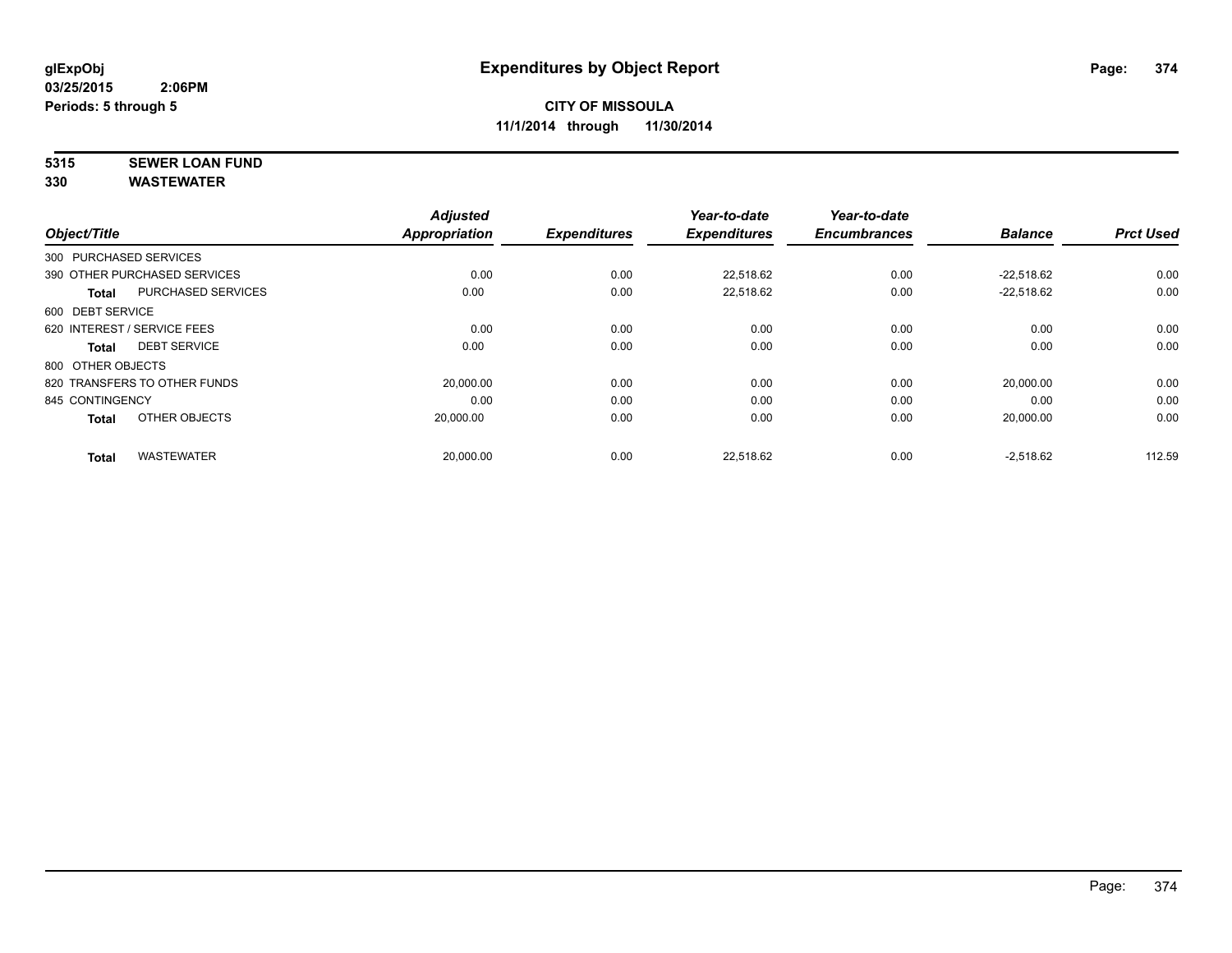#### **5315 SEWER LOAN FUND**

| Object/Title      |                              | <b>Adjusted</b><br>Appropriation | <b>Expenditures</b> | Year-to-date<br><b>Expenditures</b> | Year-to-date<br><b>Encumbrances</b> | <b>Balance</b> | <b>Prct Used</b> |
|-------------------|------------------------------|----------------------------------|---------------------|-------------------------------------|-------------------------------------|----------------|------------------|
|                   | 300 PURCHASED SERVICES       |                                  |                     |                                     |                                     |                |                  |
|                   |                              |                                  |                     |                                     |                                     |                |                  |
|                   | 390 OTHER PURCHASED SERVICES | 0.00                             | 0.00                | 22,518.62                           | 0.00                                | $-22.518.62$   | 0.00             |
| <b>Total</b>      | <b>PURCHASED SERVICES</b>    | 0.00                             | 0.00                | 22,518.62                           | 0.00                                | $-22.518.62$   | 0.00             |
| 600 DEBT SERVICE  |                              |                                  |                     |                                     |                                     |                |                  |
|                   | 620 INTEREST / SERVICE FEES  | 0.00                             | 0.00                | 0.00                                | 0.00                                | 0.00           | 0.00             |
| <b>Total</b>      | <b>DEBT SERVICE</b>          | 0.00                             | 0.00                | 0.00                                | 0.00                                | 0.00           | 0.00             |
| 800 OTHER OBJECTS |                              |                                  |                     |                                     |                                     |                |                  |
|                   | 820 TRANSFERS TO OTHER FUNDS | 20,000.00                        | 0.00                | 0.00                                | 0.00                                | 20.000.00      | 0.00             |
| 845 CONTINGENCY   |                              | 0.00                             | 0.00                | 0.00                                | 0.00                                | 0.00           | 0.00             |
| <b>Total</b>      | OTHER OBJECTS                | 20,000.00                        | 0.00                | 0.00                                | 0.00                                | 20,000.00      | 0.00             |
| <b>Total</b>      | <b>SEWER LOAN FUND</b>       | 20,000.00                        | 0.00                | 22.518.62                           | 0.00                                | $-2.518.62$    | 112.59           |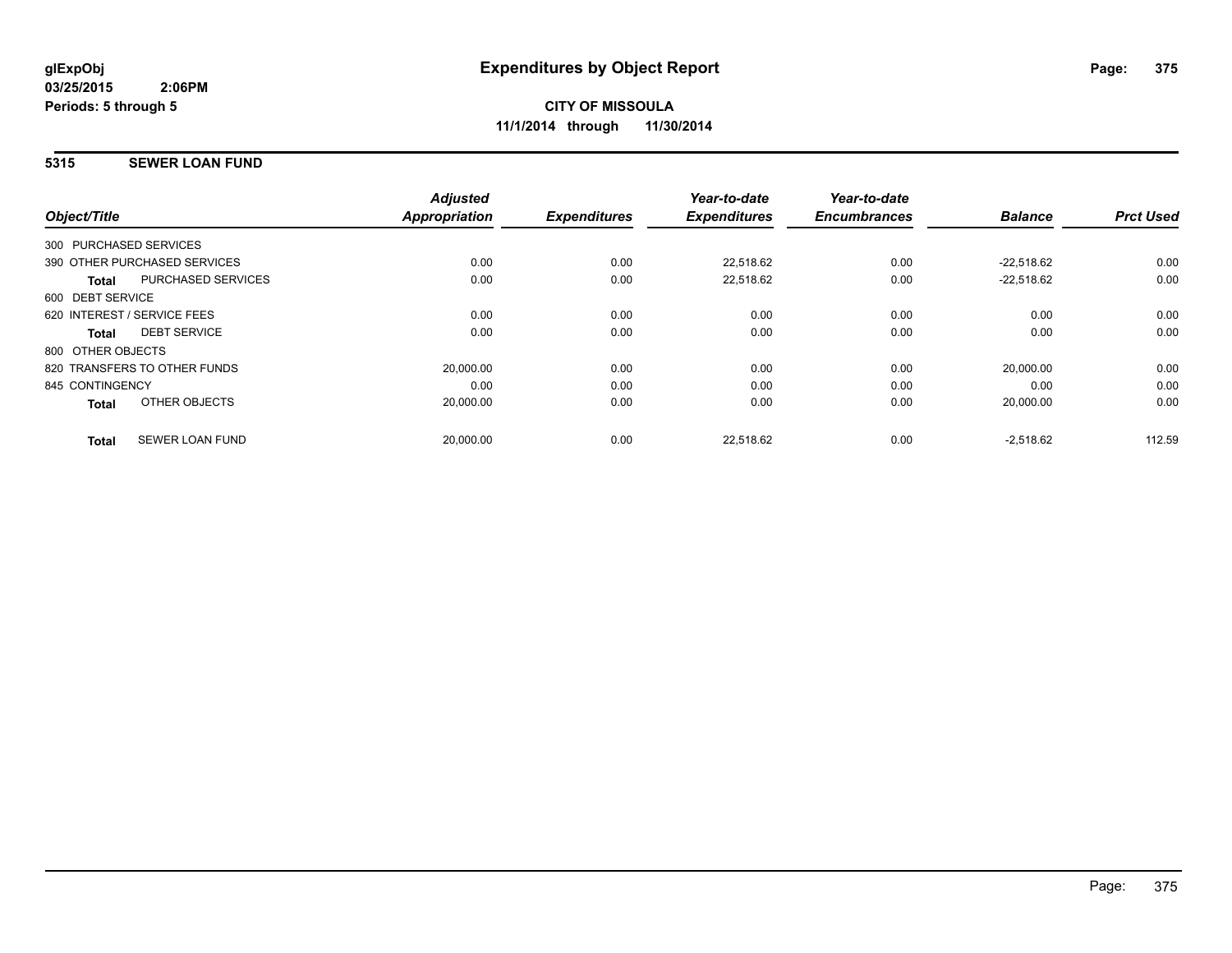#### **CITY OF MISSOULA 11/1/2014 through 11/30/2014**

#### **5320 SEWER REPLACEMENT & DEPRECIATION FUND**

|                                       | <b>Adjusted</b>      |                     | Year-to-date        | Year-to-date        |                |                  |
|---------------------------------------|----------------------|---------------------|---------------------|---------------------|----------------|------------------|
| Object/Title                          | <b>Appropriation</b> | <b>Expenditures</b> | <b>Expenditures</b> | <b>Encumbrances</b> | <b>Balance</b> | <b>Prct Used</b> |
| 300 PURCHASED SERVICES                |                      |                     |                     |                     |                |                  |
| 350 PROFESSIONAL SERVICES             | 0.00                 | 0.00                | 4,423.97            | 0.00                | $-4,423.97$    | 0.00             |
| 360 REPAIR & MAINTENANCE              | 200,000.00           | 0.00                | 34,726.86           | 0.00                | 165,273.14     | 17.36            |
| PURCHASED SERVICES<br><b>Total</b>    | 200,000.00           | 0.00                | 39,150.83           | 0.00                | 160,849.17     | 19.58            |
| 600 DEBT SERVICE                      |                      |                     |                     |                     |                |                  |
| 610 PRINCIPAL                         | 133,228.00           | 33,431.82           | 77,878.45           | 0.00                | 55,349.55      | 58.46            |
| 620 INTEREST / SERVICE FEES           | 6,363.00             | 3,351.47            | 9,117.85            | 0.00                | $-2,754.85$    | 143.29           |
| <b>DEBT SERVICE</b><br><b>Total</b>   | 139,591.00           | 36,783.29           | 86,996.30           | 0.00                | 52,594.70      | 62.32            |
| 800 OTHER OBJECTS                     |                      |                     |                     |                     |                |                  |
| 820 TRANSFERS TO OTHER FUNDS          | 0.00                 | 0.00                | 0.00                | 0.00                | 0.00           | 0.00             |
| 830 DEPRECIATION                      | 0.00                 | 0.00                | 0.00                | 0.00                | 0.00           | 0.00             |
| OTHER OBJECTS<br><b>Total</b>         | 0.00                 | 0.00                | 0.00                | 0.00                | 0.00           | 0.00             |
| 900 CAPITAL OUTLAY                    |                      |                     |                     |                     |                |                  |
| 900 CAPITAL OUTLAY                    | 0.00                 | 0.00                | 0.00                | 0.00                | 0.00           | 0.00             |
| 910 LAND                              | 0.00                 | 0.00                | 0.00                | 0.00                | 0.00           | 0.00             |
| 930 IMPROVEMENTS                      | 210,000.00           | 32,882.96           | 151,546.19          | 0.00                | 58,453.81      | 72.16            |
| 940 MACHINERY & EQUIPMENT             | 0.00                 | 0.00                | 0.00                | 0.00                | 0.00           | 0.00             |
| <b>CAPITAL OUTLAY</b><br><b>Total</b> | 210,000.00           | 32,882.96           | 151,546.19          | 0.00                | 58,453.81      | 72.16            |
| <b>WASTEWATER</b><br><b>Total</b>     | 549,591.00           | 69,666.25           | 277,693.32          | 0.00                | 271,897.68     | 50.53            |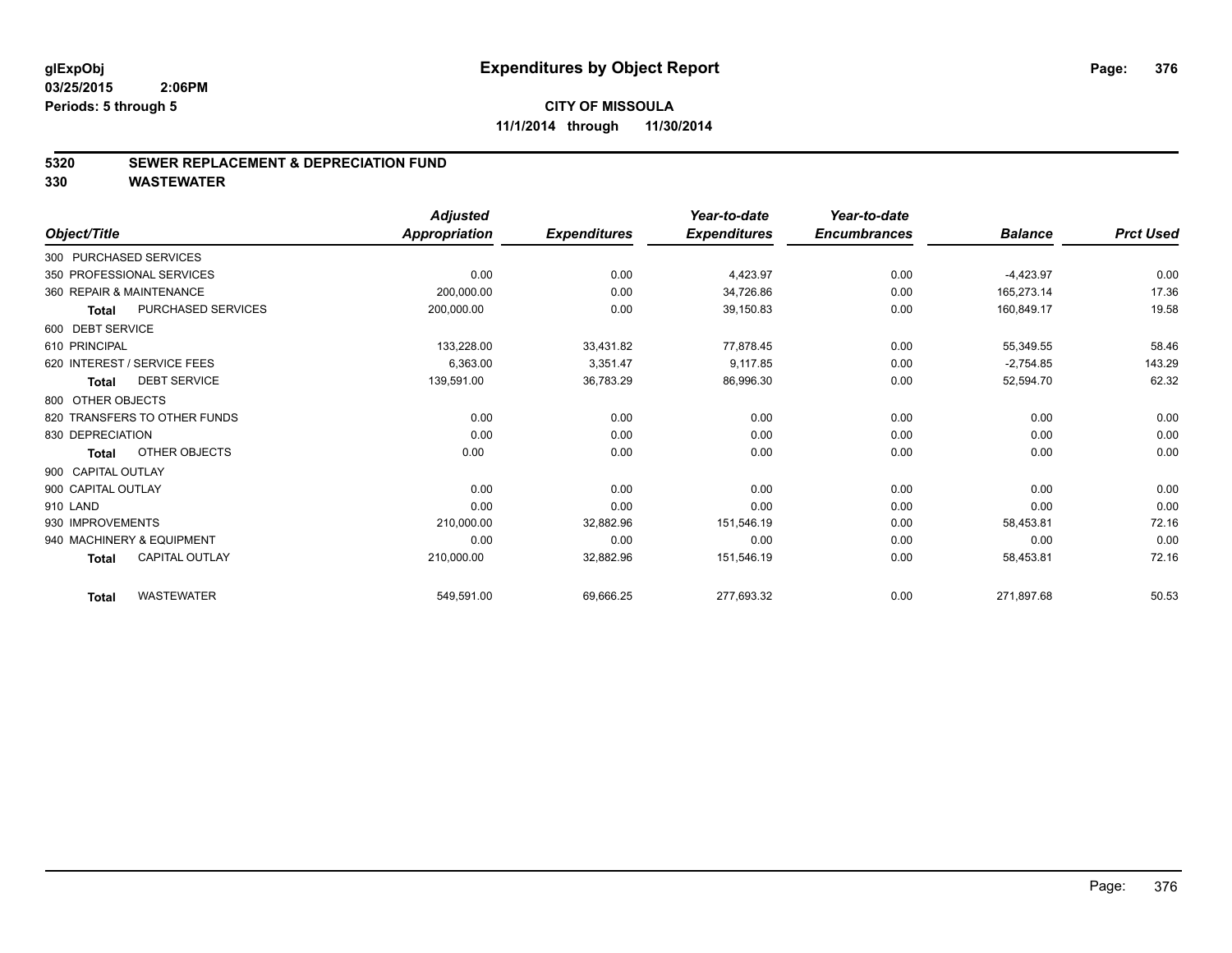**CITY OF MISSOULA 11/1/2014 through 11/30/2014**

#### **5320 SEWER REPLACEMENT & DEPRECIATION FUND**

|                        |                                  | <b>Adjusted</b> |                     | Year-to-date        | Year-to-date        |                |                  |
|------------------------|----------------------------------|-----------------|---------------------|---------------------|---------------------|----------------|------------------|
| Object/Title           |                                  | Appropriation   | <b>Expenditures</b> | <b>Expenditures</b> | <b>Encumbrances</b> | <b>Balance</b> | <b>Prct Used</b> |
| 300 PURCHASED SERVICES |                                  |                 |                     |                     |                     |                |                  |
|                        | 350 PROFESSIONAL SERVICES        | 0.00            | 0.00                | 4,423.97            | 0.00                | $-4.423.97$    | 0.00             |
|                        | 360 REPAIR & MAINTENANCE         | 200,000.00      | 0.00                | 34,726.86           | 0.00                | 165.273.14     | 17.36            |
| <b>Total</b>           | PURCHASED SERVICES               | 200,000.00      | 0.00                | 39,150.83           | 0.00                | 160,849.17     | 19.58            |
| 600 DEBT SERVICE       |                                  |                 |                     |                     |                     |                |                  |
| 610 PRINCIPAL          |                                  | 133,228.00      | 33,431.82           | 77,878.45           | 0.00                | 55,349.55      | 58.46            |
|                        | 620 INTEREST / SERVICE FEES      | 6,363.00        | 3,351.47            | 9.117.85            | 0.00                | $-2,754.85$    | 143.29           |
| <b>Total</b>           | <b>DEBT SERVICE</b>              | 139,591.00      | 36,783.29           | 86,996.30           | 0.00                | 52,594.70      | 62.32            |
| 800 OTHER OBJECTS      |                                  |                 |                     |                     |                     |                |                  |
|                        | 820 TRANSFERS TO OTHER FUNDS     | 0.00            | 0.00                | 0.00                | 0.00                | 0.00           | 0.00             |
| 830 DEPRECIATION       |                                  | 0.00            | 0.00                | 0.00                | 0.00                | 0.00           | 0.00             |
| <b>Total</b>           | OTHER OBJECTS                    | 0.00            | 0.00                | 0.00                | 0.00                | 0.00           | 0.00             |
| 900 CAPITAL OUTLAY     |                                  |                 |                     |                     |                     |                |                  |
| 900 CAPITAL OUTLAY     |                                  | 0.00            | 0.00                | 0.00                | 0.00                | 0.00           | 0.00             |
| 910 LAND               |                                  | 0.00            | 0.00                | 0.00                | 0.00                | 0.00           | 0.00             |
| 930 IMPROVEMENTS       |                                  | 210,000.00      | 32,882.96           | 151,546.19          | 0.00                | 58.453.81      | 72.16            |
|                        | 940 MACHINERY & EQUIPMENT        | 0.00            | 0.00                | 0.00                | 0.00                | 0.00           | 0.00             |
| <b>Total</b>           | <b>CAPITAL OUTLAY</b>            | 210,000.00      | 32,882.96           | 151,546.19          | 0.00                | 58,453.81      | 72.16            |
| <b>Total</b>           | SEWER REPLACEMENT & DEPRECIATION | 549,591.00      | 69,666.25           | 277,693.32          | 0.00                | 271,897.68     | 50.53            |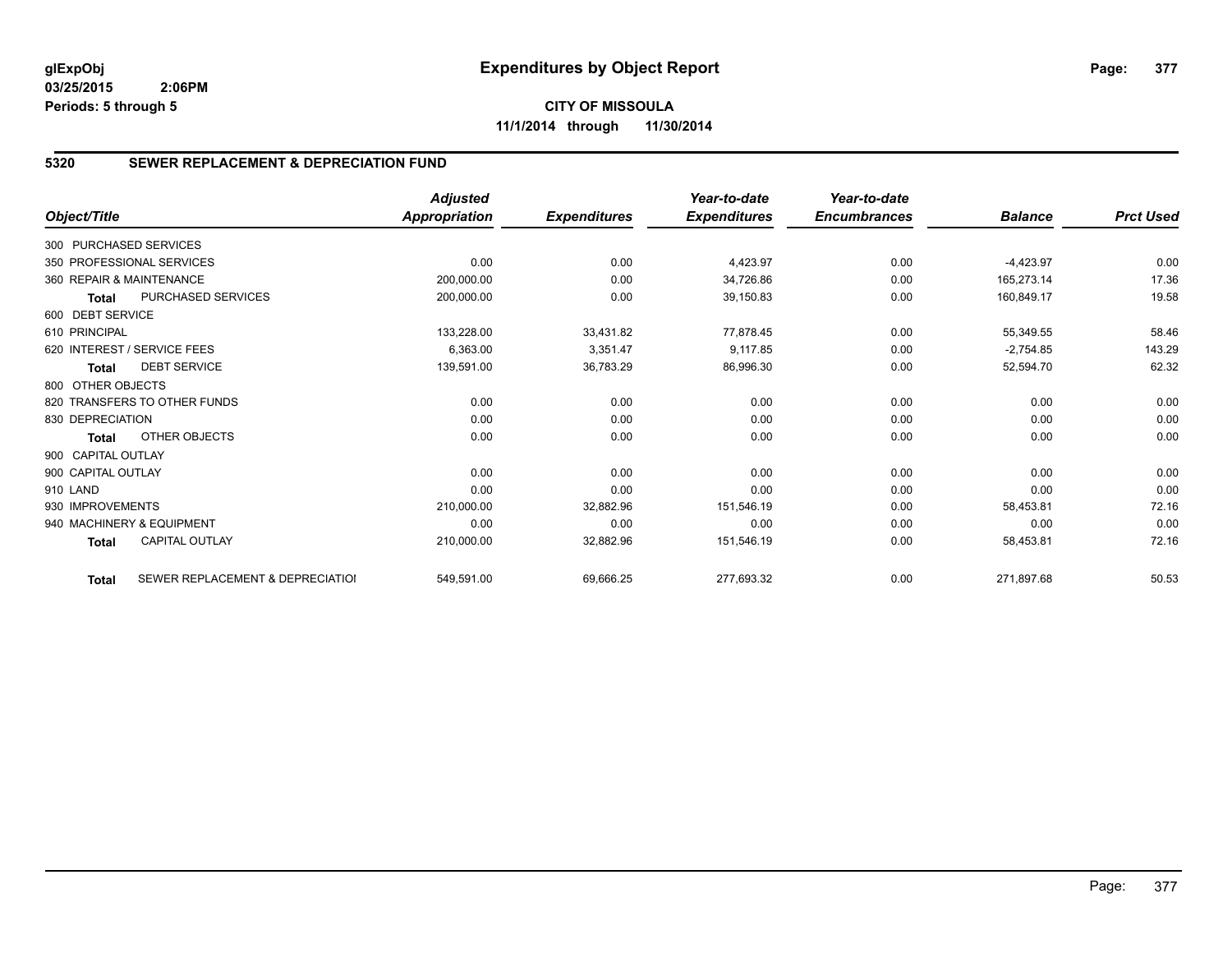#### **5325 SEWER DEVELOPMENT FEE FUND**

|                        |                              | <b>Adjusted</b> |                     | Year-to-date        | Year-to-date        |                |                  |
|------------------------|------------------------------|-----------------|---------------------|---------------------|---------------------|----------------|------------------|
| Object/Title           |                              | Appropriation   | <b>Expenditures</b> | <b>Expenditures</b> | <b>Encumbrances</b> | <b>Balance</b> | <b>Prct Used</b> |
| 300 PURCHASED SERVICES |                              |                 |                     |                     |                     |                |                  |
|                        | 350 PROFESSIONAL SERVICES    | 0.00            | 0.00                | 0.00                | 0.00                | 0.00           | 0.00             |
|                        | 360 REPAIR & MAINTENANCE     | 65,000.00       | 0.00                | 0.00                | 0.00                | 65,000.00      | 0.00             |
| <b>Total</b>           | PURCHASED SERVICES           | 65,000.00       | 0.00                | 0.00                | 0.00                | 65,000.00      | 0.00             |
| 600 DEBT SERVICE       |                              |                 |                     |                     |                     |                |                  |
| 610 PRINCIPAL          |                              | 247,185.00      | 0.00                | 59,306.05           | 0.00                | 187,878.95     | 23.99            |
|                        | 620 INTEREST / SERVICE FEES  | 12,162.00       | 0.00                | 5,530.71            | 0.00                | 6,631.29       | 45.48            |
| <b>Total</b>           | <b>DEBT SERVICE</b>          | 259,347.00      | 0.00                | 64,836.76           | 0.00                | 194,510.24     | 25.00            |
| 800 OTHER OBJECTS      |                              |                 |                     |                     |                     |                |                  |
|                        | 820 TRANSFERS TO OTHER FUNDS | 0.00            | 0.00                | 0.00                | 0.00                | 0.00           | 0.00             |
| <b>Total</b>           | OTHER OBJECTS                | 0.00            | 0.00                | 0.00                | 0.00                | 0.00           | 0.00             |
| 900 CAPITAL OUTLAY     |                              |                 |                     |                     |                     |                |                  |
| 900 CAPITAL OUTLAY     |                              | 0.00            | 0.00                | 0.00                | 0.00                | 0.00           | 0.00             |
| 910 LAND               |                              | 0.00            | 0.00                | 0.00                | 0.00                | 0.00           | 0.00             |
| 920 BUILDINGS          |                              | 242,000.00      | 87,673.28           | 252,618.30          | 0.00                | $-10,618.30$   | 104.39           |
| 930 IMPROVEMENTS       |                              | 108,559.00      | 0.00                | 0.00                | 0.00                | 108,559.00     | 0.00             |
| <b>Total</b>           | <b>CAPITAL OUTLAY</b>        | 350,559.00      | 87,673.28           | 252,618.30          | 0.00                | 97,940.70      | 72.06            |
| <b>Total</b>           | <b>WASTEWATER</b>            | 674,906.00      | 87,673.28           | 317,455.06          | 0.00                | 357,450.94     | 47.04            |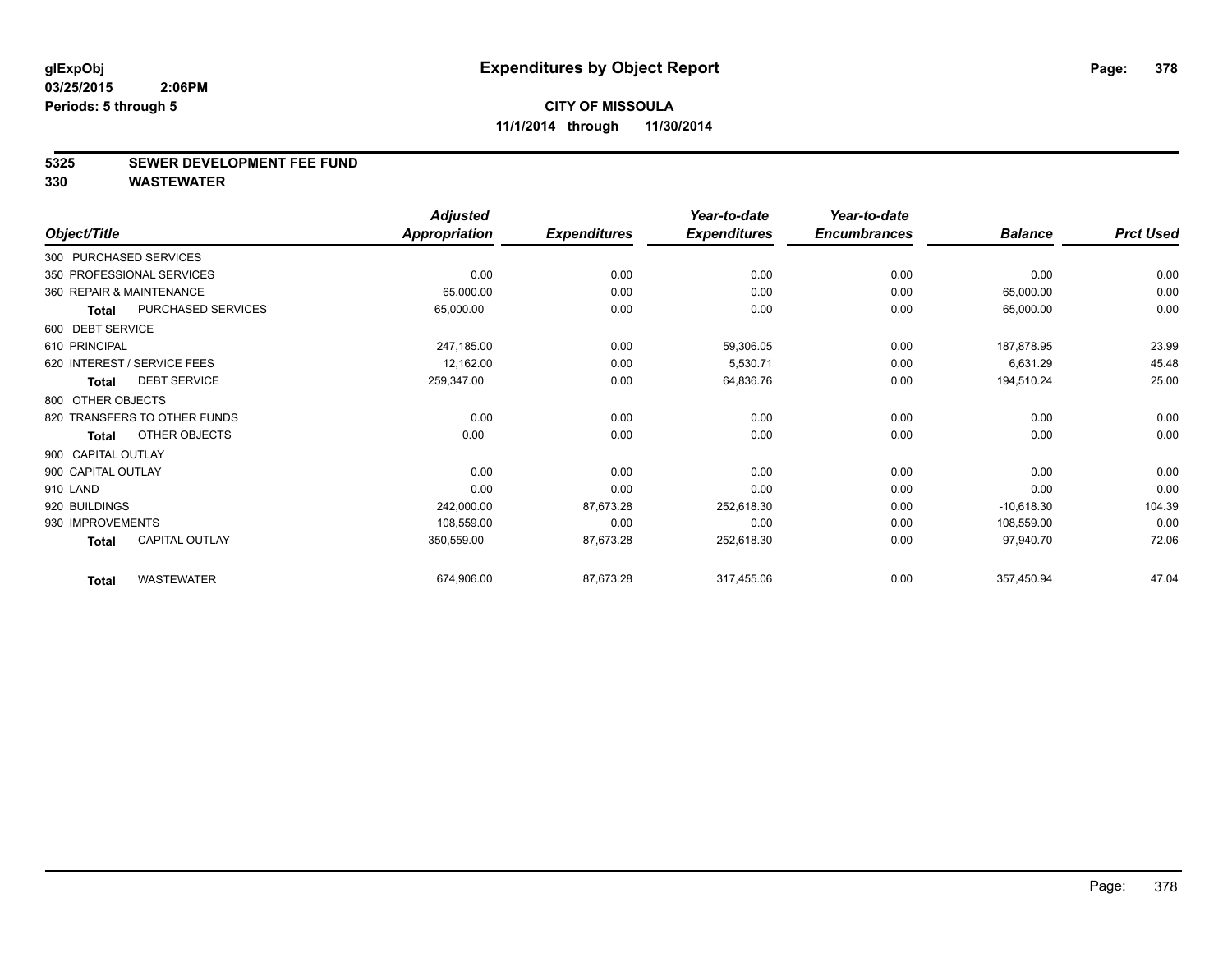## **5325 SEWER DEVELOPMENT FEE FUND**

|                        |                              | <b>Adjusted</b>      |                     | Year-to-date        | Year-to-date        |                |                  |
|------------------------|------------------------------|----------------------|---------------------|---------------------|---------------------|----------------|------------------|
| Object/Title           |                              | <b>Appropriation</b> | <b>Expenditures</b> | <b>Expenditures</b> | <b>Encumbrances</b> | <b>Balance</b> | <b>Prct Used</b> |
| 300 PURCHASED SERVICES |                              |                      |                     |                     |                     |                |                  |
|                        | 350 PROFESSIONAL SERVICES    | 0.00                 | 0.00                | 0.00                | 0.00                | 0.00           | 0.00             |
|                        | 360 REPAIR & MAINTENANCE     | 65,000.00            | 0.00                | 0.00                | 0.00                | 65,000.00      | 0.00             |
| Total                  | PURCHASED SERVICES           | 65,000.00            | 0.00                | 0.00                | 0.00                | 65,000.00      | 0.00             |
| 600 DEBT SERVICE       |                              |                      |                     |                     |                     |                |                  |
| 610 PRINCIPAL          |                              | 247,185.00           | 0.00                | 59,306.05           | 0.00                | 187,878.95     | 23.99            |
|                        | 620 INTEREST / SERVICE FEES  | 12,162.00            | 0.00                | 5,530.71            | 0.00                | 6,631.29       | 45.48            |
| <b>Total</b>           | <b>DEBT SERVICE</b>          | 259,347.00           | 0.00                | 64,836.76           | 0.00                | 194,510.24     | 25.00            |
| 800 OTHER OBJECTS      |                              |                      |                     |                     |                     |                |                  |
|                        | 820 TRANSFERS TO OTHER FUNDS | 0.00                 | 0.00                | 0.00                | 0.00                | 0.00           | 0.00             |
| Total                  | <b>OTHER OBJECTS</b>         | 0.00                 | 0.00                | 0.00                | 0.00                | 0.00           | 0.00             |
| 900 CAPITAL OUTLAY     |                              |                      |                     |                     |                     |                |                  |
| 900 CAPITAL OUTLAY     |                              | 0.00                 | 0.00                | 0.00                | 0.00                | 0.00           | 0.00             |
| 910 LAND               |                              | 0.00                 | 0.00                | 0.00                | 0.00                | 0.00           | 0.00             |
| 920 BUILDINGS          |                              | 242,000.00           | 87,673.28           | 252,618.30          | 0.00                | $-10,618.30$   | 104.39           |
| 930 IMPROVEMENTS       |                              | 108,559.00           | 0.00                | 0.00                | 0.00                | 108,559.00     | 0.00             |
| Total                  | <b>CAPITAL OUTLAY</b>        | 350,559.00           | 87,673.28           | 252,618.30          | 0.00                | 97,940.70      | 72.06            |
| <b>Total</b>           | SEWER DEVELOPMENT FEE FUND   | 674,906.00           | 87,673.28           | 317,455.06          | 0.00                | 357,450.94     | 47.04            |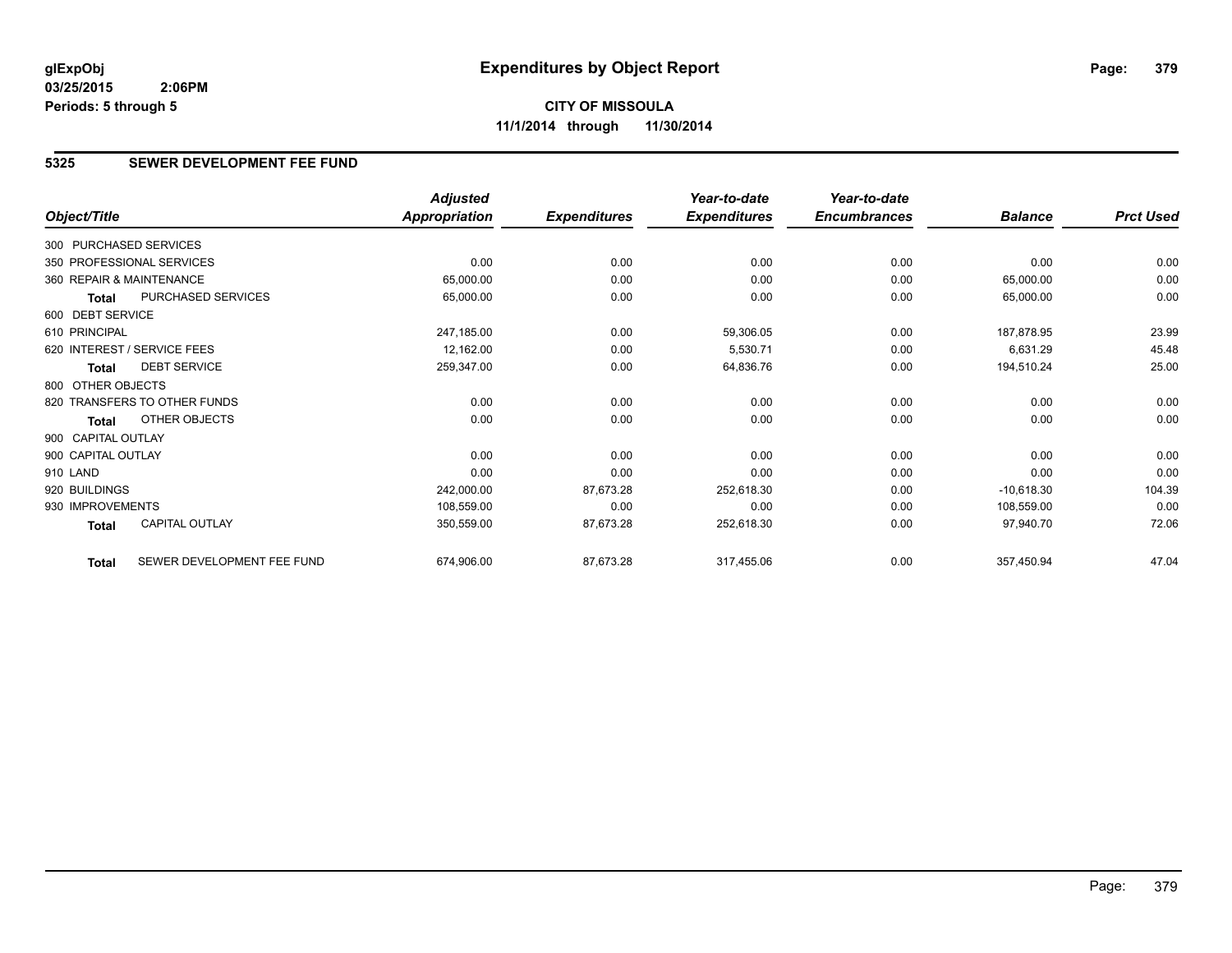**5340 SEWER CONSTRUCTION FUND**

| Object/Title              |                              | <b>Adjusted</b><br><b>Appropriation</b> | <b>Expenditures</b> | Year-to-date<br><b>Expenditures</b> | Year-to-date<br><b>Encumbrances</b> | <b>Balance</b> | <b>Prct Used</b> |
|---------------------------|------------------------------|-----------------------------------------|---------------------|-------------------------------------|-------------------------------------|----------------|------------------|
| 300 PURCHASED SERVICES    |                              |                                         |                     |                                     |                                     |                |                  |
| 350 PROFESSIONAL SERVICES |                              |                                         |                     |                                     |                                     |                |                  |
|                           |                              | 20,000.00                               | 0.00                | 0.00                                | 0.00                                | 20,000.00      | 0.00             |
| <b>Total</b>              | <b>PURCHASED SERVICES</b>    | 20,000.00                               | 0.00                | 0.00                                | 0.00                                | 20,000.00      | 0.00             |
| 800 OTHER OBJECTS         |                              |                                         |                     |                                     |                                     |                |                  |
|                           | 820 TRANSFERS TO OTHER FUNDS | 0.00                                    | 0.00                | 0.00                                | 0.00                                | 0.00           | 0.00             |
| Total                     | OTHER OBJECTS                | 0.00                                    | 0.00                | 0.00                                | 0.00                                | 0.00           | 0.00             |
| 900 CAPITAL OUTLAY        |                              |                                         |                     |                                     |                                     |                |                  |
| 930 IMPROVEMENTS          |                              | 900,000.00                              | 0.00                | 0.00                                | 0.00                                | 900.000.00     | 0.00             |
| 940 MACHINERY & EQUIPMENT |                              | 0.00                                    | 0.00                | 0.00                                | 0.00                                | 0.00           | 0.00             |
| <b>Total</b>              | <b>CAPITAL OUTLAY</b>        | 900,000.00                              | 0.00                | 0.00                                | 0.00                                | 900,000.00     | 0.00             |
|                           |                              |                                         |                     |                                     |                                     |                |                  |
| <b>Total</b>              | <b>WASTEWATER</b>            | 920,000.00                              | 0.00                | 0.00                                | 0.00                                | 920,000.00     | 0.00             |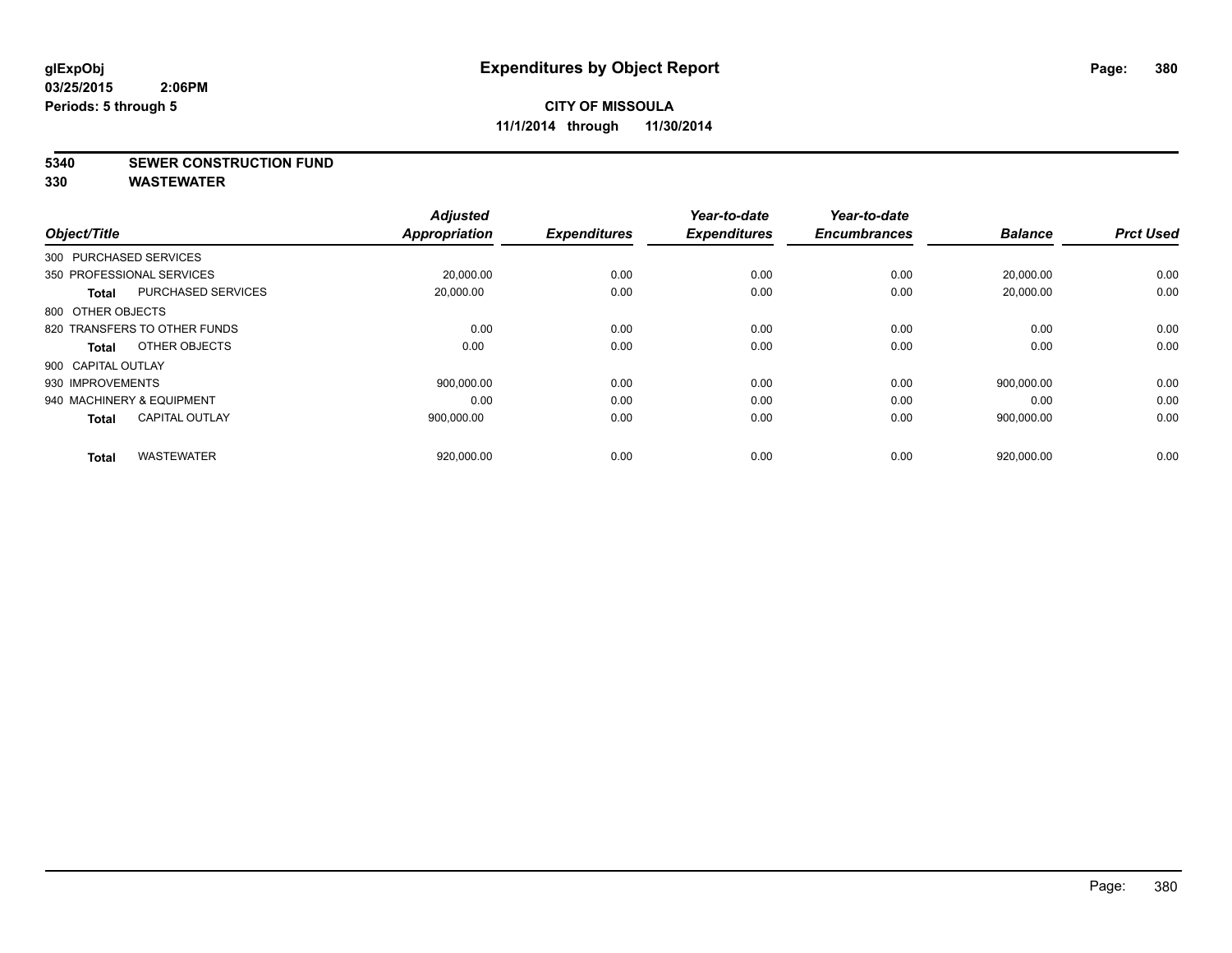#### **5340 SEWER CONSTRUCTION FUND**

**390 NON-DEPARTMENTAL**

| Object/Title       |                       | <b>Adjusted</b><br>Appropriation | <b>Expenditures</b> | Year-to-date<br><b>Expenditures</b> | Year-to-date<br><b>Encumbrances</b> | <b>Balance</b> | <b>Prct Used</b> |
|--------------------|-----------------------|----------------------------------|---------------------|-------------------------------------|-------------------------------------|----------------|------------------|
| 900 CAPITAL OUTLAY |                       |                                  |                     |                                     |                                     |                |                  |
| 930 IMPROVEMENTS   |                       | 0.00                             | 0.00                | 0.00                                | 0.00                                | 0.00           | 0.00             |
| <b>Total</b>       | <b>CAPITAL OUTLAY</b> | 0.00                             | 0.00                | 0.00                                | 0.00                                | 0.00           | 0.00             |
| <b>Total</b>       | NON-DEPARTMENTAL      | 0.00                             | 0.00                | 0.00                                | 0.00                                | 0.00           | 0.00             |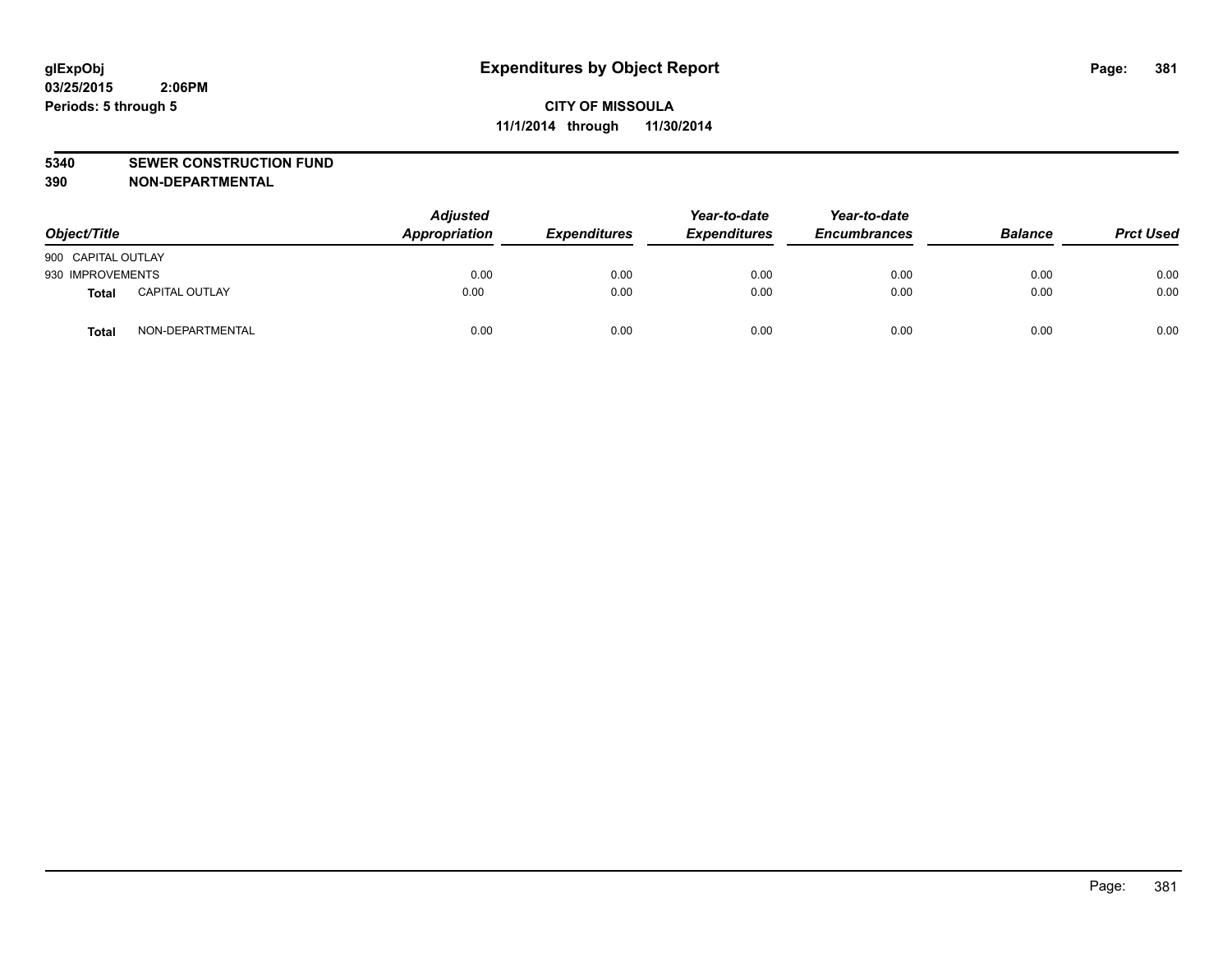#### **5340 SEWER CONSTRUCTION FUND**

| Object/Title           |                              | <b>Adjusted</b><br><b>Appropriation</b> | <b>Expenditures</b> | Year-to-date<br><b>Expenditures</b> | Year-to-date<br><b>Encumbrances</b> | <b>Balance</b> | <b>Prct Used</b> |
|------------------------|------------------------------|-----------------------------------------|---------------------|-------------------------------------|-------------------------------------|----------------|------------------|
| 300 PURCHASED SERVICES |                              |                                         |                     |                                     |                                     |                |                  |
|                        | 350 PROFESSIONAL SERVICES    | 20,000.00                               | 0.00                | 0.00                                | 0.00                                | 20,000.00      | 0.00             |
| <b>Total</b>           | <b>PURCHASED SERVICES</b>    | 20,000.00                               | 0.00                | 0.00                                | 0.00                                | 20,000.00      | 0.00             |
| 800 OTHER OBJECTS      |                              |                                         |                     |                                     |                                     |                |                  |
|                        | 820 TRANSFERS TO OTHER FUNDS | 0.00                                    | 0.00                | 0.00                                | 0.00                                | 0.00           | 0.00             |
| Total                  | OTHER OBJECTS                | 0.00                                    | 0.00                | 0.00                                | 0.00                                | 0.00           | 0.00             |
| 900 CAPITAL OUTLAY     |                              |                                         |                     |                                     |                                     |                |                  |
| 930 IMPROVEMENTS       |                              | 900.000.00                              | 0.00                | 0.00                                | 0.00                                | 900,000.00     | 0.00             |
|                        | 940 MACHINERY & EQUIPMENT    | 0.00                                    | 0.00                | 0.00                                | 0.00                                | 0.00           | 0.00             |
| <b>Total</b>           | <b>CAPITAL OUTLAY</b>        | 900,000.00                              | 0.00                | 0.00                                | 0.00                                | 900,000.00     | 0.00             |
| <b>Total</b>           | SEWER CONSTRUCTION FUND      | 920,000.00                              | 0.00                | 0.00                                | 0.00                                | 920,000.00     | 0.00             |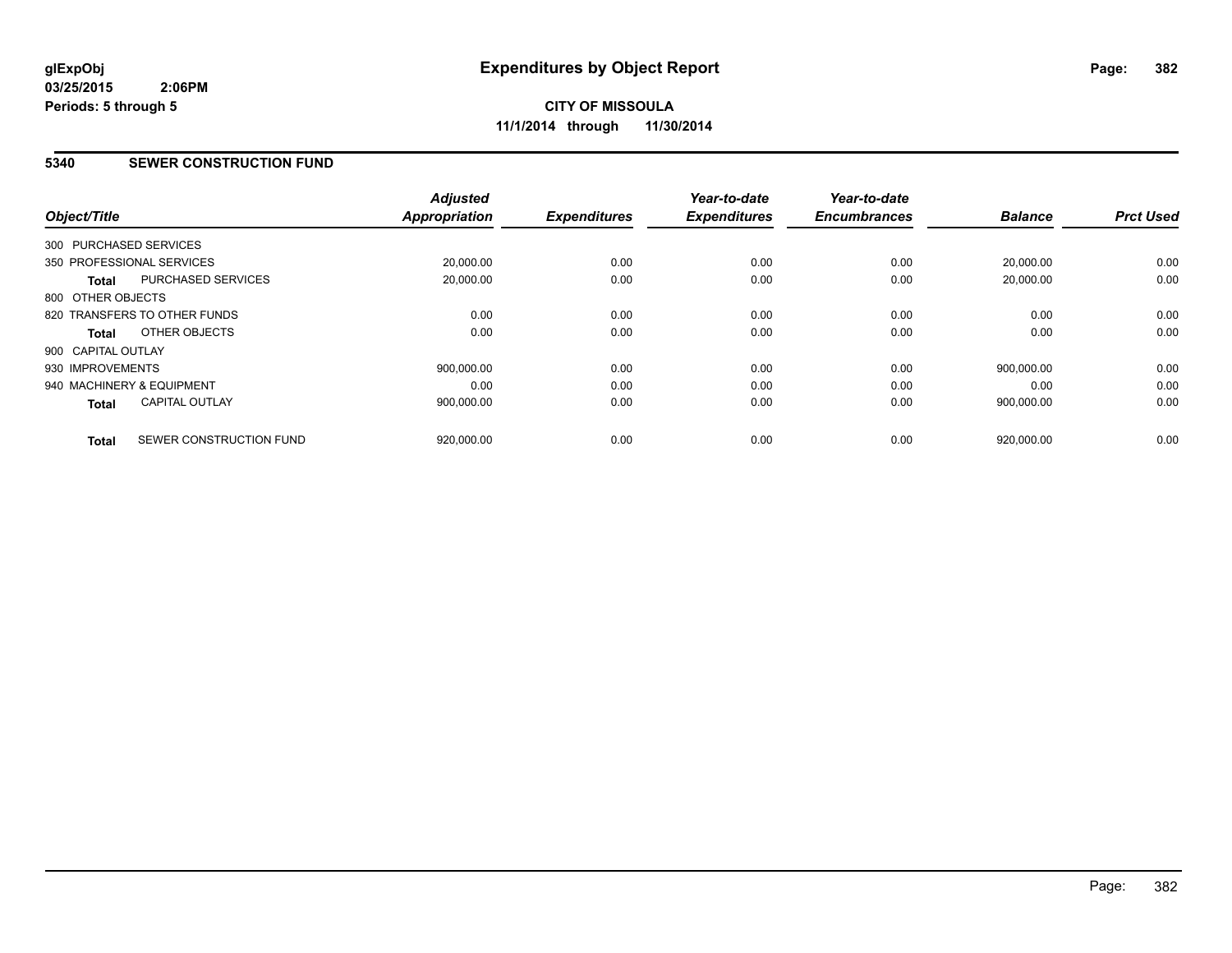#### **CITY OF MISSOULA 11/1/2014 through 11/30/2014**

#### **5361 2001 SEWER REVENUE BONDS-DEBT SERVICE**

| Object/Title                        | <b>Adjusted</b><br>Appropriation | <b>Expenditures</b> | Year-to-date<br><b>Expenditures</b> | Year-to-date<br><b>Encumbrances</b> | <b>Balance</b> | <b>Prct Used</b> |
|-------------------------------------|----------------------------------|---------------------|-------------------------------------|-------------------------------------|----------------|------------------|
| 600 DEBT SERVICE                    |                                  |                     |                                     |                                     |                |                  |
| 610 PRINCIPAL                       | 27,000.00                        | 0.00                | 0.00                                | 0.00                                | 27,000.00      | 0.00             |
| 620 INTEREST / SERVICE FEES         | 3,590.00                         | 0.00                | 0.00                                | 0.00                                | 3,590.00       | 0.00             |
| <b>DEBT SERVICE</b><br><b>Total</b> | 30,590.00                        | 0.00                | 0.00                                | 0.00                                | 30,590.00      | 0.00             |
| WASTEWATER<br><b>Total</b>          | 30,590.00                        | 0.00                | 0.00                                | 0.00                                | 30,590.00      | 0.00             |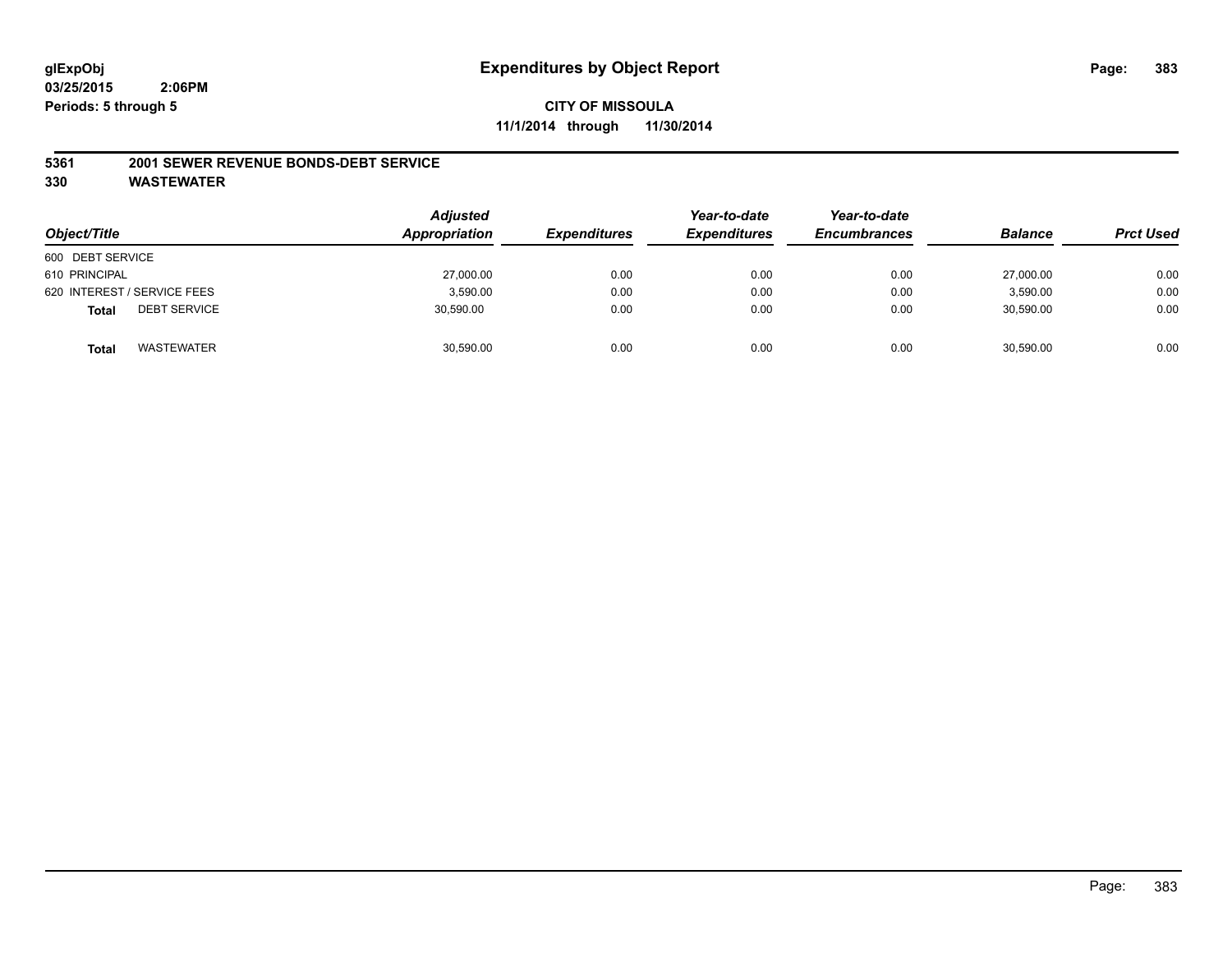**CITY OF MISSOULA 11/1/2014 through 11/30/2014**

#### **5361 2001 SEWER REVENUE BONDS-DEBT SERVICE**

| Object/Title     |                                  | <b>Adjusted</b><br>Appropriation | <b>Expenditures</b> | Year-to-date<br><b>Expenditures</b> | Year-to-date<br><b>Encumbrances</b> | <b>Balance</b> | <b>Prct Used</b> |
|------------------|----------------------------------|----------------------------------|---------------------|-------------------------------------|-------------------------------------|----------------|------------------|
| 600 DEBT SERVICE |                                  |                                  |                     |                                     |                                     |                |                  |
| 610 PRINCIPAL    |                                  | 27,000.00                        | 0.00                | 0.00                                | 0.00                                | 27,000.00      | 0.00             |
|                  | 620 INTEREST / SERVICE FEES      | 3,590.00                         | 0.00                | 0.00                                | 0.00                                | 3,590.00       | 0.00             |
| <b>Total</b>     | <b>DEBT SERVICE</b>              | 30,590.00                        | 0.00                | 0.00                                | 0.00                                | 30,590.00      | 0.00             |
| <b>Total</b>     | 2001 SEWER REVENUE BONDS-DEBT SE | 30,590.00                        | 0.00                | 0.00                                | 0.00                                | 30,590.00      | 0.00             |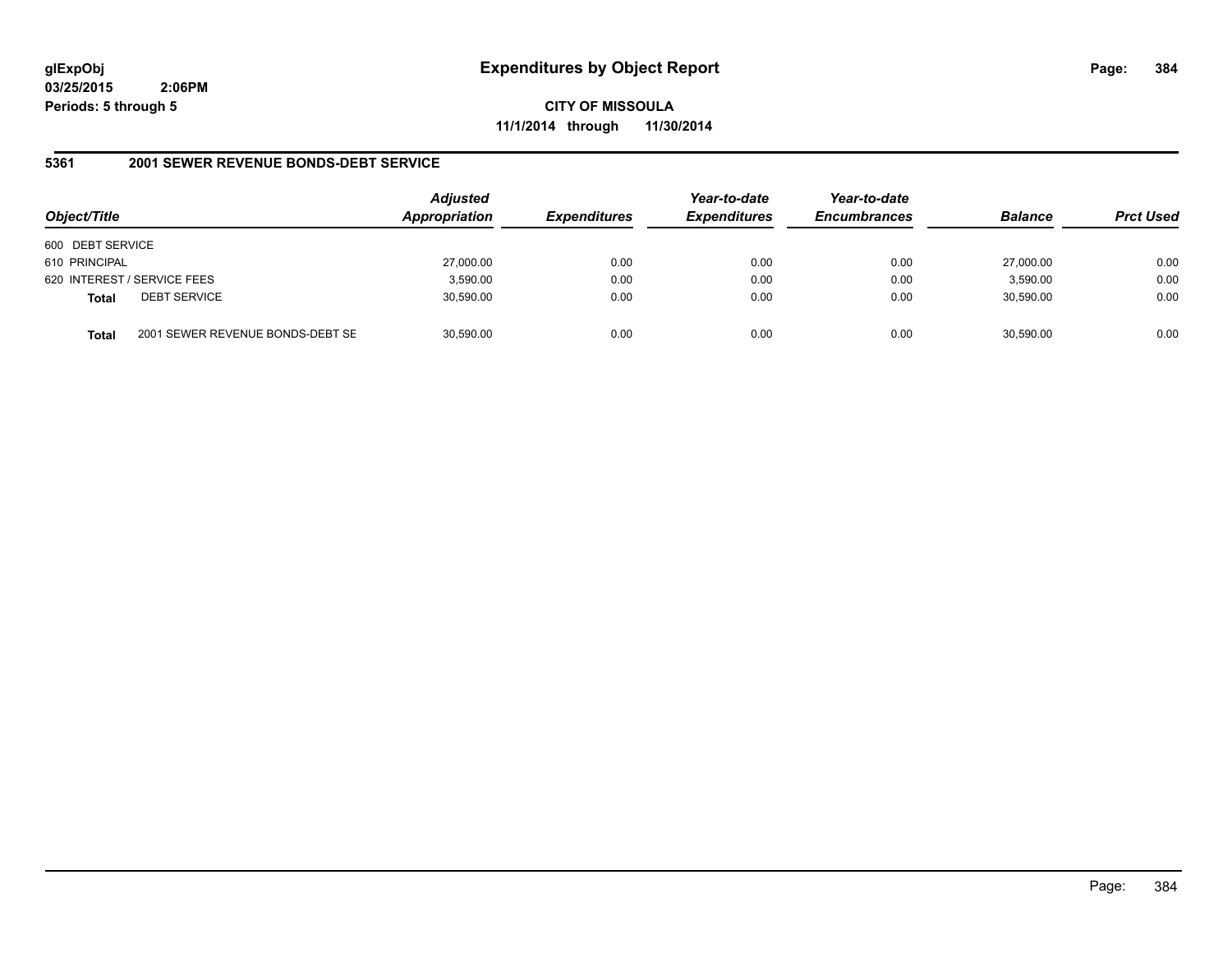#### **CITY OF MISSOULA 11/1/2014 through 11/30/2014**

#### **5362 00 SEWER REVENUE BOND - SERIES B DEBT SE**

|                                   | <b>Adjusted</b> |                     | Year-to-date        | Year-to-date        |                |                  |
|-----------------------------------|-----------------|---------------------|---------------------|---------------------|----------------|------------------|
| Object/Title                      | Appropriation   | <b>Expenditures</b> | <b>Expenditures</b> | <b>Encumbrances</b> | <b>Balance</b> | <b>Prct Used</b> |
| 600 DEBT SERVICE                  |                 |                     |                     |                     |                |                  |
| 610 PRINCIPAL                     | 44,000.00       | 0.00                | 0.00                | 0.00                | 44,000.00      | 0.00             |
| 620 INTEREST / SERVICE FEES       | 5.240.00        | 0.00                | 0.00                | 0.00                | 5.240.00       | 0.00             |
| <b>DEBT SERVICE</b><br>Total      | 49.240.00       | 0.00                | 0.00                | 0.00                | 49.240.00      | 0.00             |
| 800 OTHER OBJECTS                 |                 |                     |                     |                     |                |                  |
| 820 TRANSFERS TO OTHER FUNDS      | 0.00            | 0.00                | 0.00                | 0.00                | 0.00           | 0.00             |
| OTHER OBJECTS<br><b>Total</b>     | 0.00            | 0.00                | 0.00                | 0.00                | 0.00           | 0.00             |
| <b>WASTEWATER</b><br><b>Total</b> | 49.240.00       | 0.00                | 0.00                | 0.00                | 49.240.00      | 0.00             |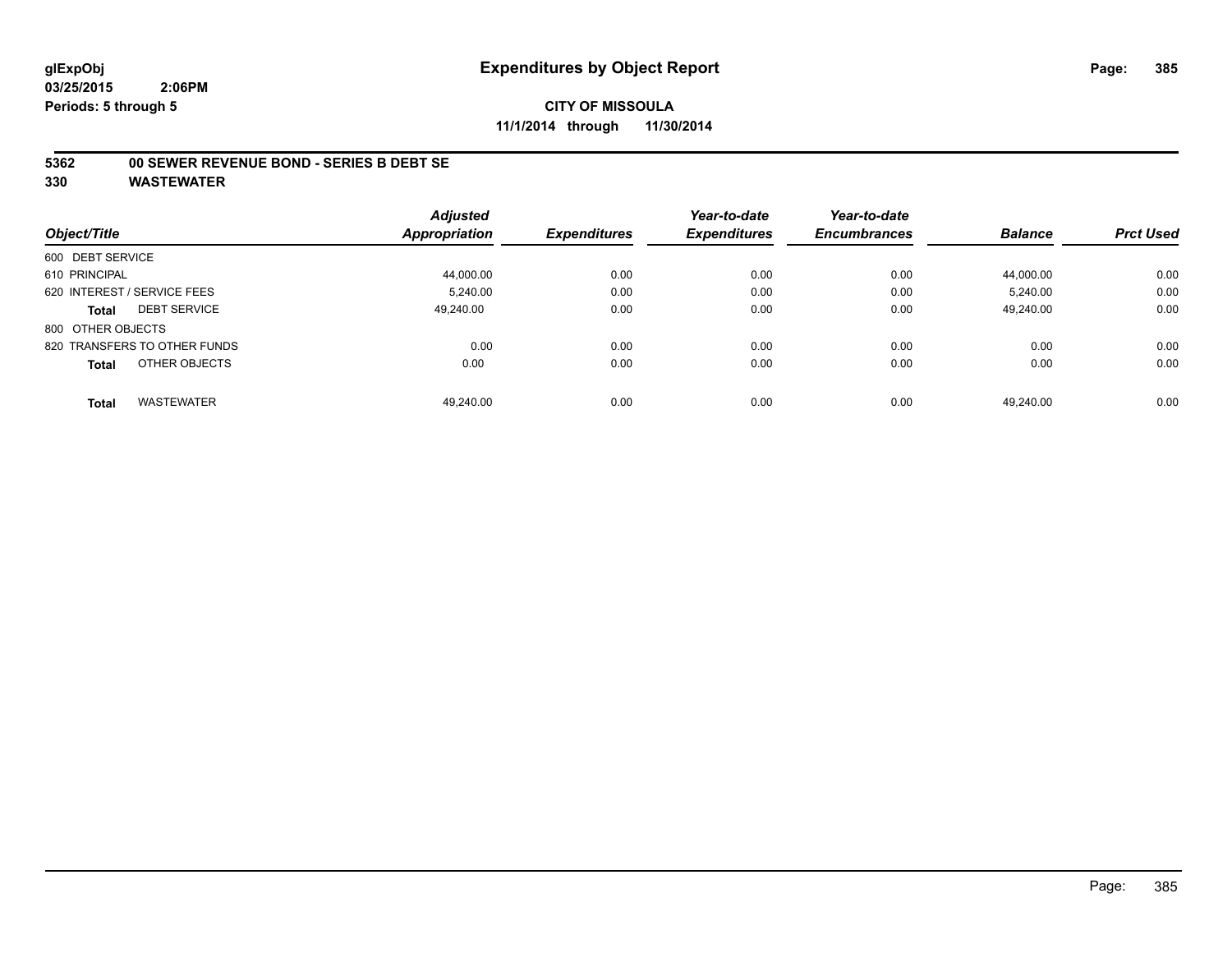**CITY OF MISSOULA 11/1/2014 through 11/30/2014**

#### **5362 00 SEWER REVENUE BOND - SERIES B DEBT SE**

| Object/Title                |                                    | <b>Adjusted</b><br><b>Appropriation</b> | <b>Expenditures</b> | Year-to-date<br><b>Expenditures</b> | Year-to-date<br><b>Encumbrances</b> | <b>Balance</b> | <b>Prct Used</b> |
|-----------------------------|------------------------------------|-----------------------------------------|---------------------|-------------------------------------|-------------------------------------|----------------|------------------|
| 600 DEBT SERVICE            |                                    |                                         |                     |                                     |                                     |                |                  |
| 610 PRINCIPAL               |                                    | 44,000.00                               | 0.00                | 0.00                                | 0.00                                | 44.000.00      | 0.00             |
| 620 INTEREST / SERVICE FEES |                                    | 5,240.00                                | 0.00                | 0.00                                | 0.00                                | 5,240.00       | 0.00             |
| <b>Total</b>                | <b>DEBT SERVICE</b>                | 49.240.00                               | 0.00                | 0.00                                | 0.00                                | 49.240.00      | 0.00             |
| 800 OTHER OBJECTS           |                                    |                                         |                     |                                     |                                     |                |                  |
|                             | 820 TRANSFERS TO OTHER FUNDS       | 0.00                                    | 0.00                | 0.00                                | 0.00                                | 0.00           | 0.00             |
| <b>Total</b>                | OTHER OBJECTS                      | 0.00                                    | 0.00                | 0.00                                | 0.00                                | 0.00           | 0.00             |
| <b>Total</b>                | 00 SEWER REVENUE BOND - SERIES B D | 49.240.00                               | 0.00                | 0.00                                | 0.00                                | 49.240.00      | 0.00             |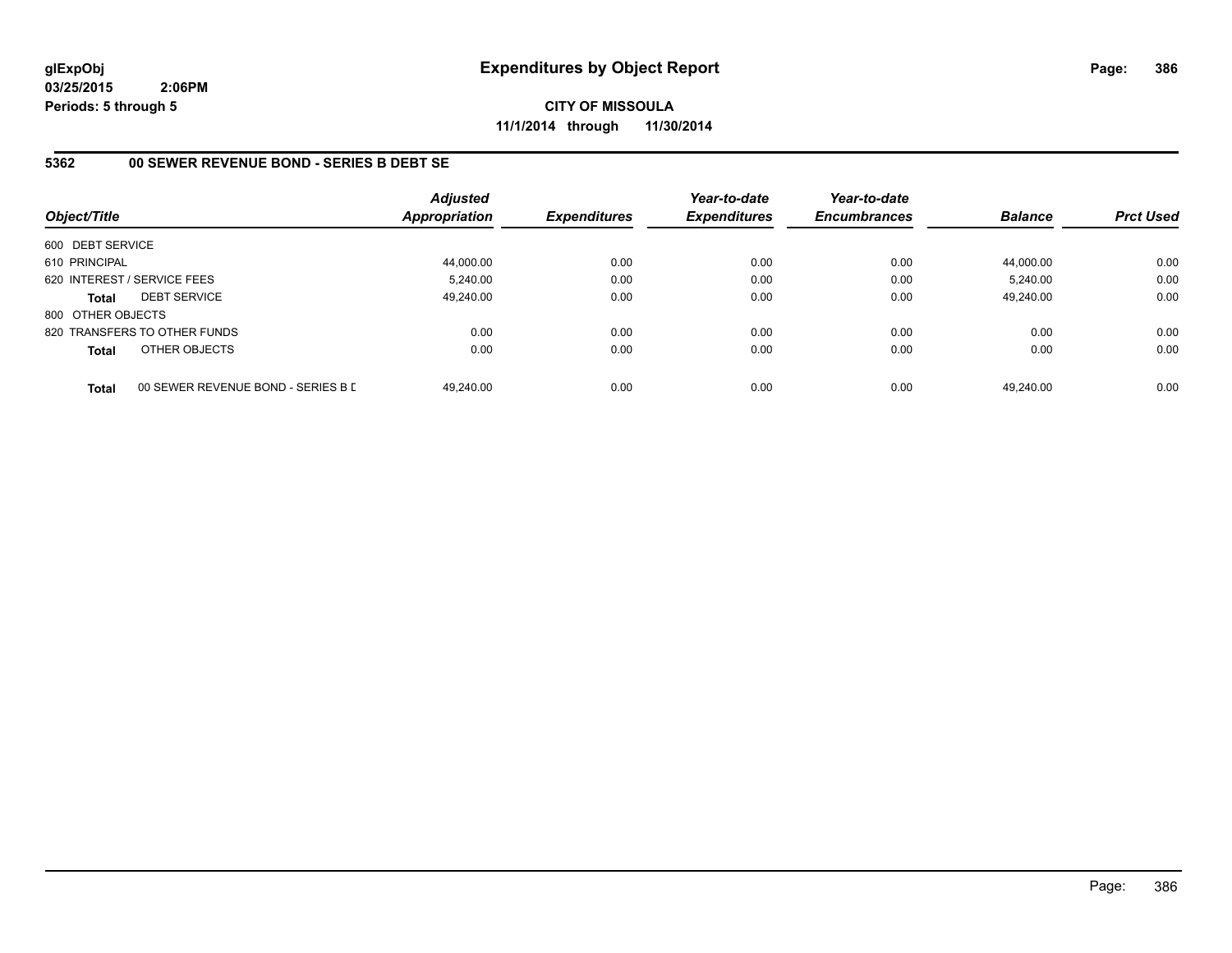## **CITY OF MISSOULA 11/1/2014 through 11/30/2014**

#### **5363 92 SEWER REVENUE BOND SERIES A DEBT SERV**

| Object/Title                        | <b>Adjusted</b><br>Appropriation | <b>Expenditures</b> | Year-to-date<br><b>Expenditures</b> | Year-to-date<br><b>Encumbrances</b> | <b>Balance</b> | <b>Prct Used</b> |
|-------------------------------------|----------------------------------|---------------------|-------------------------------------|-------------------------------------|----------------|------------------|
| 600 DEBT SERVICE                    |                                  |                     |                                     |                                     |                |                  |
| 610 PRINCIPAL                       | 0.00                             | 0.00                | 0.00                                | 0.00                                | 0.00           | 0.00             |
| 620 INTEREST / SERVICE FEES         | 0.00                             | 0.00                | 0.00                                | 0.00                                | 0.00           | 0.00             |
| <b>DEBT SERVICE</b><br><b>Total</b> | 0.00                             | 0.00                | 0.00                                | 0.00                                | 0.00           | 0.00             |
| <b>WASTEWATER</b><br><b>Total</b>   | 0.00                             | 0.00                | 0.00                                | 0.00                                | 0.00           | 0.00             |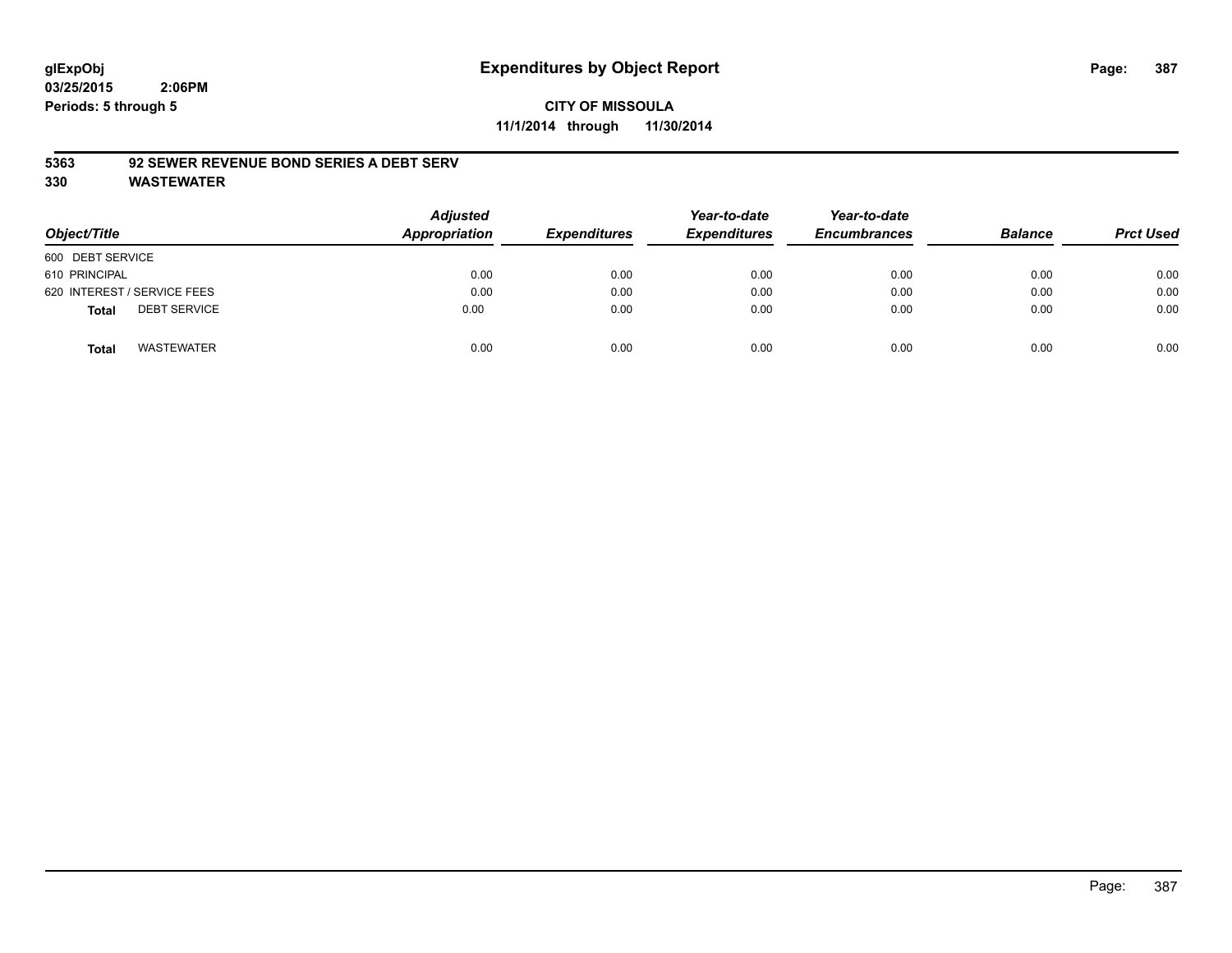## **glExpObj Expenditures by Object Report Page: 388**

**03/25/2015 2:06PM Periods: 5 through 5**

**CITY OF MISSOULA 11/1/2014 through 11/30/2014**

### **5363 92 SEWER REVENUE BOND SERIES A DEBT SERV**

| Object/Title     |                                   | <b>Adjusted</b><br>Appropriation | <b>Expenditures</b> | Year-to-date<br><b>Expenditures</b> | Year-to-date<br><b>Encumbrances</b> | <b>Balance</b> | <b>Prct Used</b> |
|------------------|-----------------------------------|----------------------------------|---------------------|-------------------------------------|-------------------------------------|----------------|------------------|
| 600 DEBT SERVICE |                                   |                                  |                     |                                     |                                     |                |                  |
| 610 PRINCIPAL    |                                   | 0.00                             | 0.00                | 0.00                                | 0.00                                | 0.00           | 0.00             |
|                  | 620 INTEREST / SERVICE FEES       | 0.00                             | 0.00                | 0.00                                | 0.00                                | 0.00           | 0.00             |
| <b>Total</b>     | <b>DEBT SERVICE</b>               | 0.00                             | 0.00                | 0.00                                | 0.00                                | 0.00           | 0.00             |
| <b>Total</b>     | 92 SEWER REVENUE BOND SERIES A DE | 0.00                             | 0.00                | 0.00                                | 0.00                                | 0.00           | 0.00             |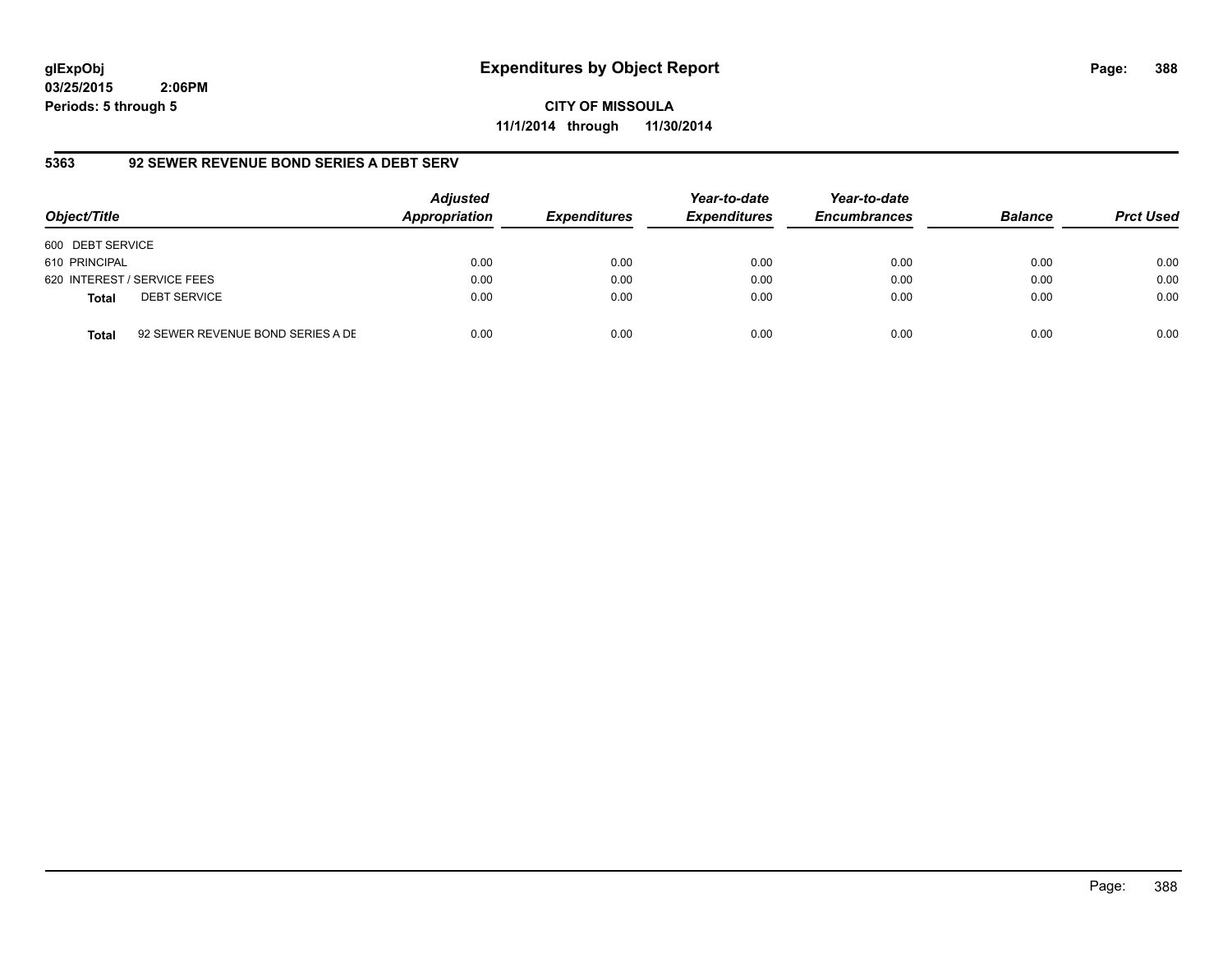# **glExpObj Expenditures by Object Report Page: 389**

**03/25/2015 2:06PM Periods: 5 through 5**

#### **CITY OF MISSOULA 11/1/2014 through 11/30/2014**

#### **5364 92 SEWER REVENUE BOND - SERIES B DEBT S**

| Object/Title                        | Adjusted<br>Appropriation | <b>Expenditures</b> | Year-to-date<br><b>Expenditures</b> | Year-to-date<br><b>Encumbrances</b> | <b>Balance</b> | <b>Prct Used</b> |
|-------------------------------------|---------------------------|---------------------|-------------------------------------|-------------------------------------|----------------|------------------|
| 600 DEBT SERVICE                    |                           |                     |                                     |                                     |                |                  |
| 610 PRINCIPAL                       | 0.00                      | 0.00                | 0.00                                | 0.00                                | 0.00           | 0.00             |
| 620 INTEREST / SERVICE FEES         | 0.00                      | 0.00                | 0.00                                | 0.00                                | 0.00           | 0.00             |
| <b>DEBT SERVICE</b><br><b>Total</b> | 0.00                      | 0.00                | 0.00                                | 0.00                                | 0.00           | 0.00             |
| <b>WASTEWATER</b><br><b>Total</b>   | 0.00                      | 0.00                | 0.00                                | 0.00                                | 0.00           | 0.00             |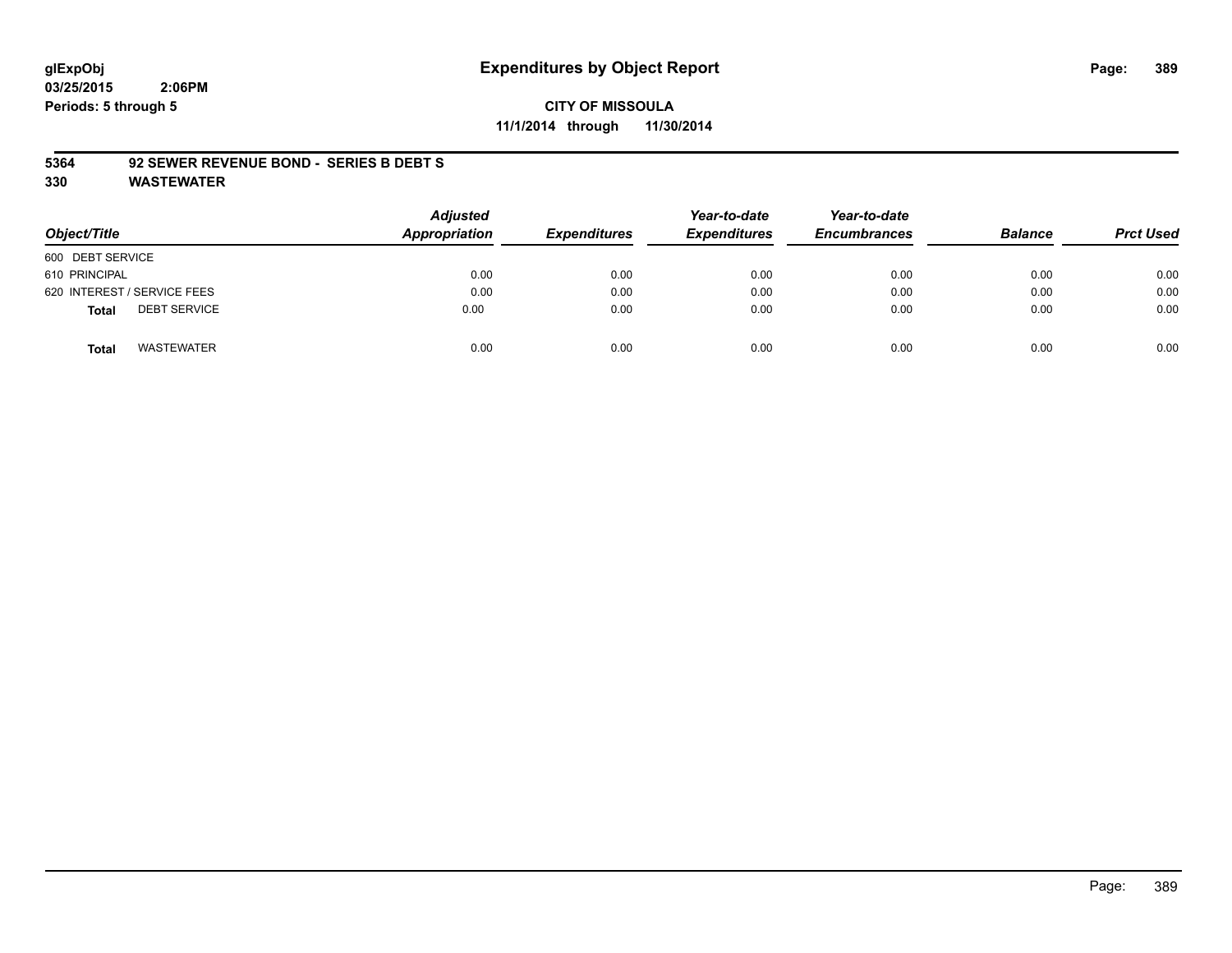## **glExpObj Expenditures by Object Report Page: 390**

**03/25/2015 2:06PM Periods: 5 through 5**

**CITY OF MISSOULA 11/1/2014 through 11/30/2014**

#### **5364 92 SEWER REVENUE BOND - SERIES B DEBT S**

| Object/Title                                       | <b>Adjusted</b><br>Appropriation | <b>Expenditures</b> | Year-to-date<br><b>Expenditures</b> | Year-to-date<br><b>Encumbrances</b> | <b>Balance</b> | <b>Prct Used</b> |
|----------------------------------------------------|----------------------------------|---------------------|-------------------------------------|-------------------------------------|----------------|------------------|
| 600 DEBT SERVICE                                   |                                  |                     |                                     |                                     |                |                  |
| 610 PRINCIPAL                                      | 0.00                             | 0.00                | 0.00                                | 0.00                                | 0.00           | 0.00             |
| 620 INTEREST / SERVICE FEES                        | 0.00                             | 0.00                | 0.00                                | 0.00                                | 0.00           | 0.00             |
| <b>DEBT SERVICE</b><br><b>Total</b>                | 0.00                             | 0.00                | 0.00                                | 0.00                                | 0.00           | 0.00             |
| 92 SEWER REVENUE BOND - SERIES B I<br><b>Total</b> | 0.00                             | 0.00                | 0.00                                | 0.00                                | 0.00           | 0.00             |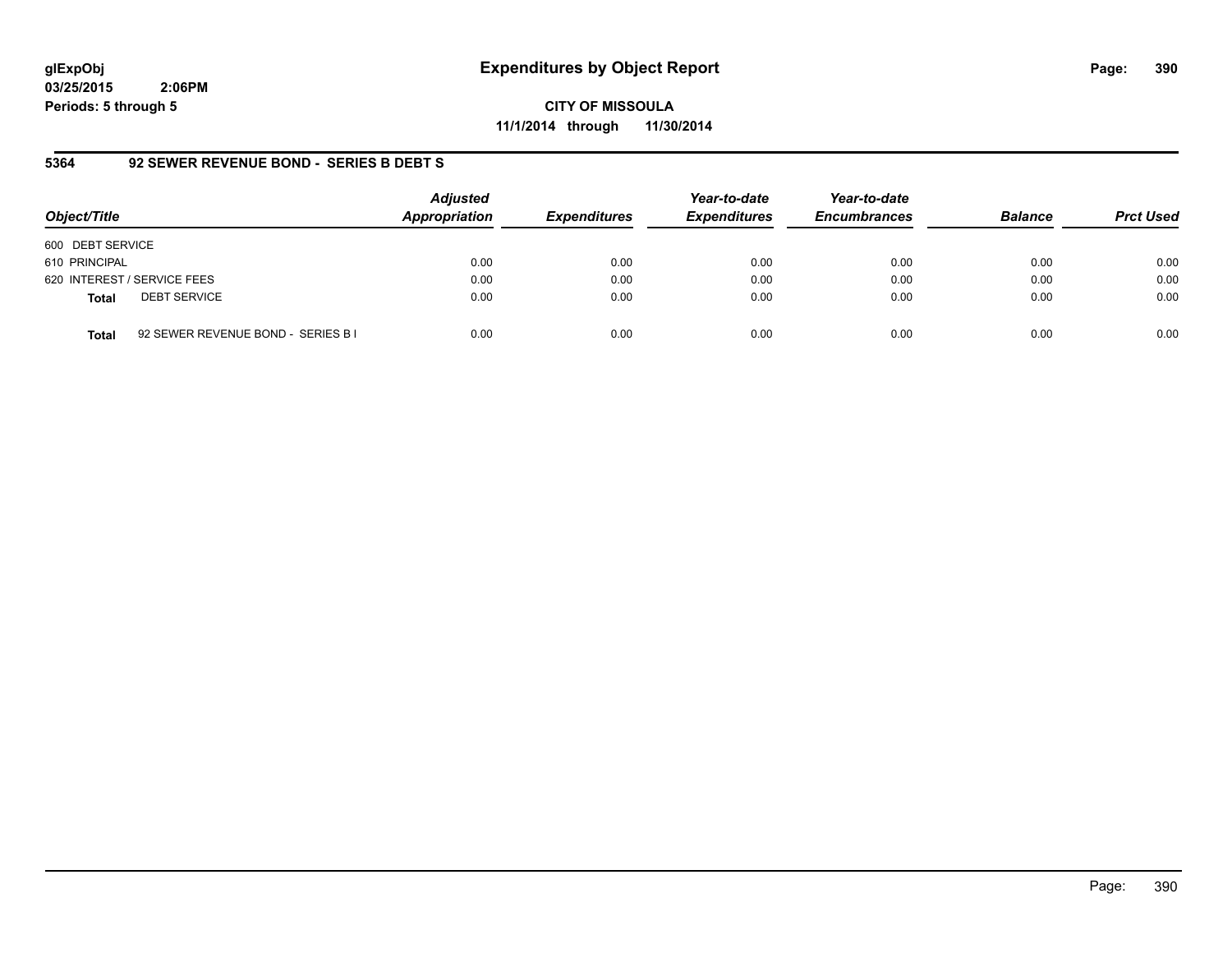### **CITY OF MISSOULA 11/1/2014 through 11/30/2014**

#### **5365 99 SEWER REVENUE BONDS DEBT SERVICE FUND**

| Object/Title                        | <b>Adjusted</b><br>Appropriation | <b>Expenditures</b> | Year-to-date<br><b>Expenditures</b> | Year-to-date<br><b>Encumbrances</b> | <b>Balance</b> | <b>Prct Used</b> |
|-------------------------------------|----------------------------------|---------------------|-------------------------------------|-------------------------------------|----------------|------------------|
| 600 DEBT SERVICE                    |                                  |                     |                                     |                                     |                |                  |
| 610 PRINCIPAL                       | 113,000.00                       | 0.00                | 0.00                                | 0.00                                | 113,000.00     | 0.00             |
| 620 INTEREST / SERVICE FEES         | 11,180.00                        | 0.00                | 0.00                                | 0.00                                | 11.180.00      | 0.00             |
| <b>DEBT SERVICE</b><br><b>Total</b> | 124,180.00                       | 0.00                | 0.00                                | 0.00                                | 124.180.00     | 0.00             |
| WASTEWATER<br><b>Total</b>          | 124,180.00                       | 0.00                | 0.00                                | 0.00                                | 124,180.00     | 0.00             |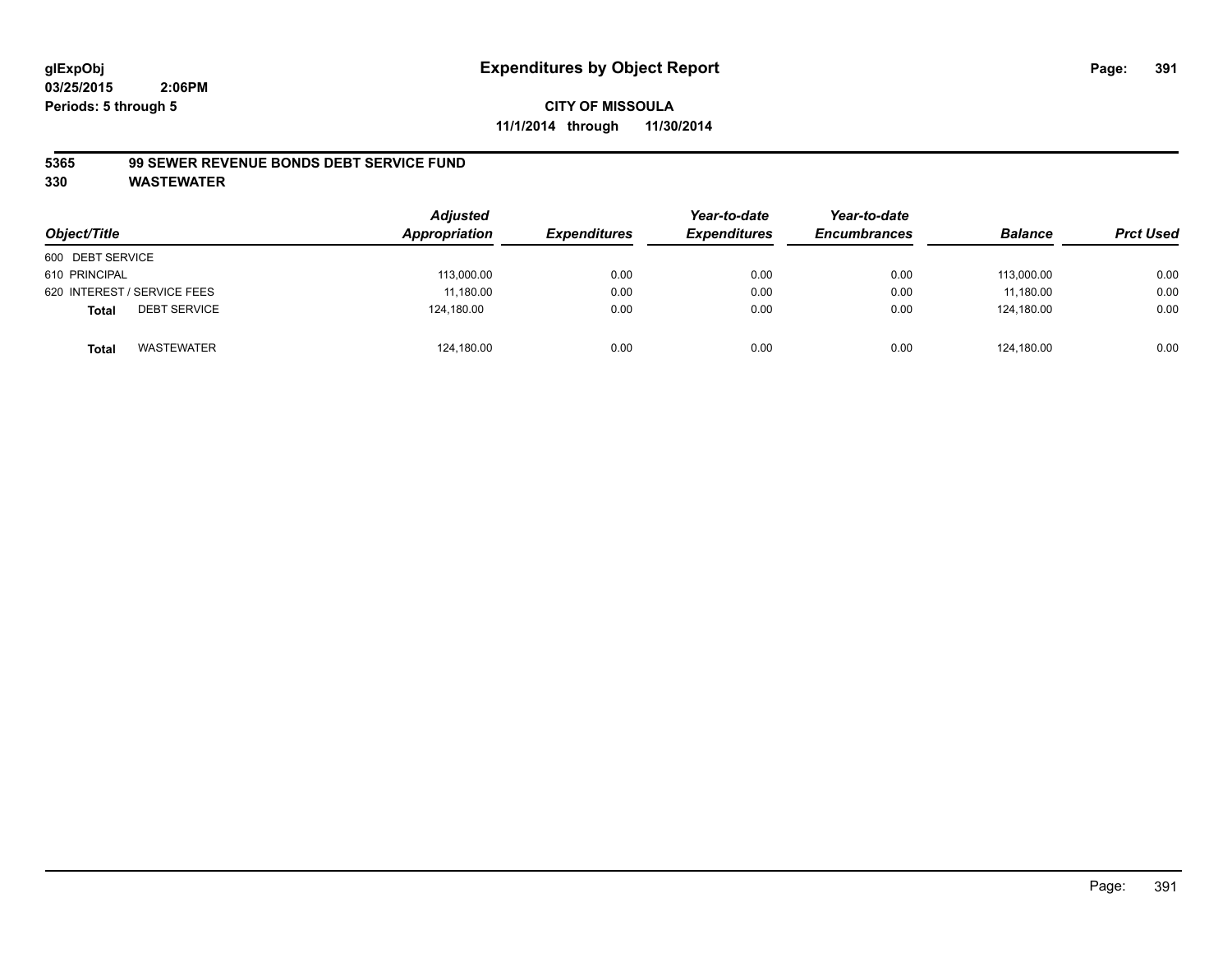**CITY OF MISSOULA 11/1/2014 through 11/30/2014**

## **5365 99 SEWER REVENUE BONDS DEBT SERVICE FUND**

| Object/Title     |                                  | <b>Adjusted</b><br>Appropriation | <b>Expenditures</b> | Year-to-date<br><b>Expenditures</b> | Year-to-date<br><b>Encumbrances</b> | <b>Balance</b> | <b>Prct Used</b> |
|------------------|----------------------------------|----------------------------------|---------------------|-------------------------------------|-------------------------------------|----------------|------------------|
| 600 DEBT SERVICE |                                  |                                  |                     |                                     |                                     |                |                  |
| 610 PRINCIPAL    |                                  | 113,000.00                       | 0.00                | 0.00                                | 0.00                                | 113.000.00     | 0.00             |
|                  | 620 INTEREST / SERVICE FEES      | 11,180.00                        | 0.00                | 0.00                                | 0.00                                | 11.180.00      | 0.00             |
| <b>Total</b>     | <b>DEBT SERVICE</b>              | 124,180.00                       | 0.00                | 0.00                                | 0.00                                | 124.180.00     | 0.00             |
| Total            | 99 SEWER REVENUE BONDS DEBT SERN | 124,180.00                       | 0.00                | 0.00                                | 0.00                                | 124.180.00     | 0.00             |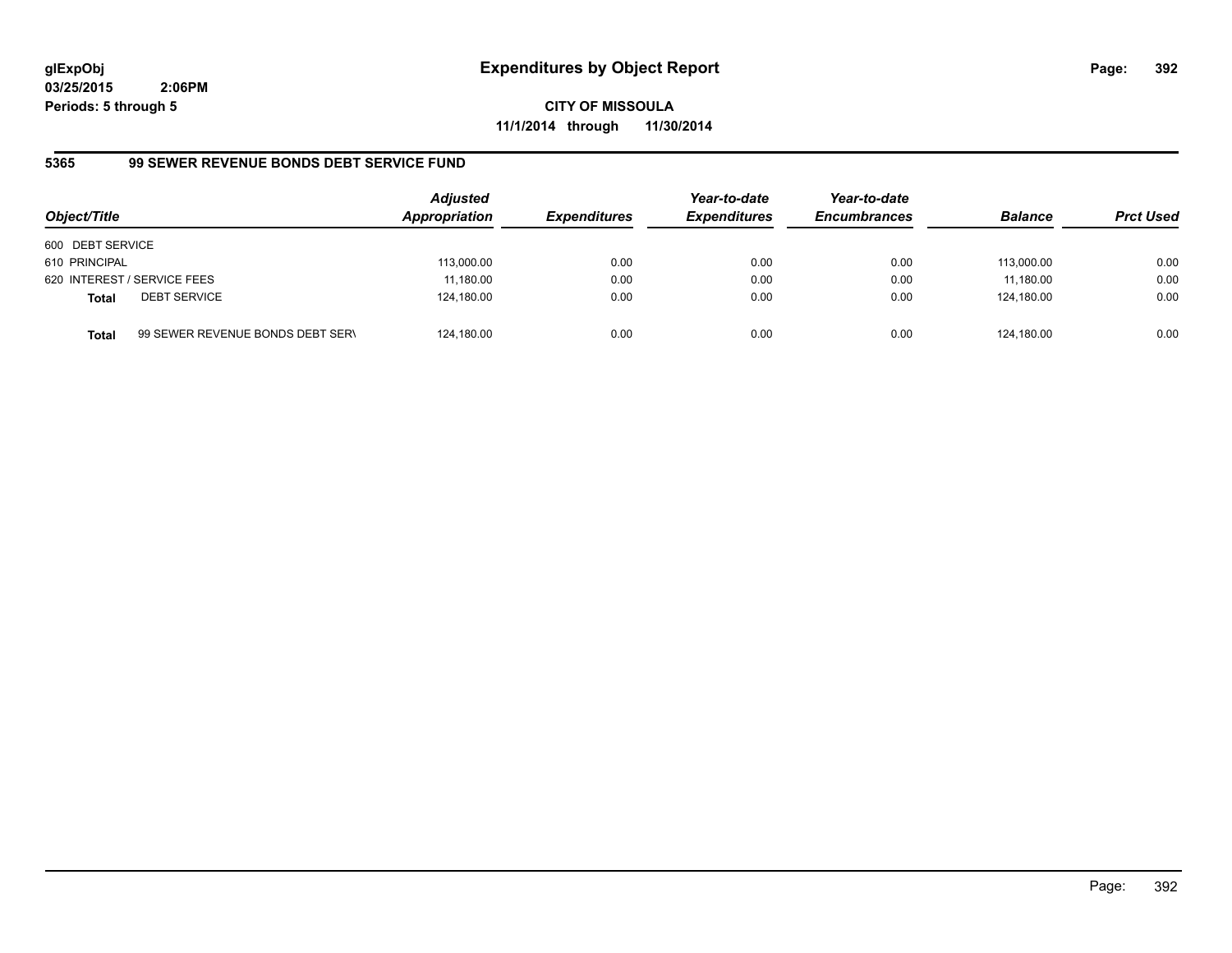## **CITY OF MISSOULA 11/1/2014 through 11/30/2014**

#### **5366 92 SEWER REVENUE BOND - SERIES A BOND RE**

| Object/Title                      | <b>Adjusted</b><br>Appropriation | <b>Expenditures</b> | Year-to-date<br><b>Expenditures</b> | Year-to-date<br><b>Encumbrances</b> | <b>Balance</b> | <b>Prct Used</b> |
|-----------------------------------|----------------------------------|---------------------|-------------------------------------|-------------------------------------|----------------|------------------|
| 800 OTHER OBJECTS                 |                                  |                     |                                     |                                     |                |                  |
| 820 TRANSFERS TO OTHER FUNDS      | 0.00                             | 0.00                | 0.00                                | 0.00                                | 0.00           | 0.00             |
| OTHER OBJECTS<br>Total            | 0.00                             | 0.00                | 0.00                                | 0.00                                | 0.00           | 0.00             |
| <b>WASTEWATER</b><br><b>Total</b> | 0.00                             | 0.00                | 0.00                                | 0.00                                | 0.00           | 0.00             |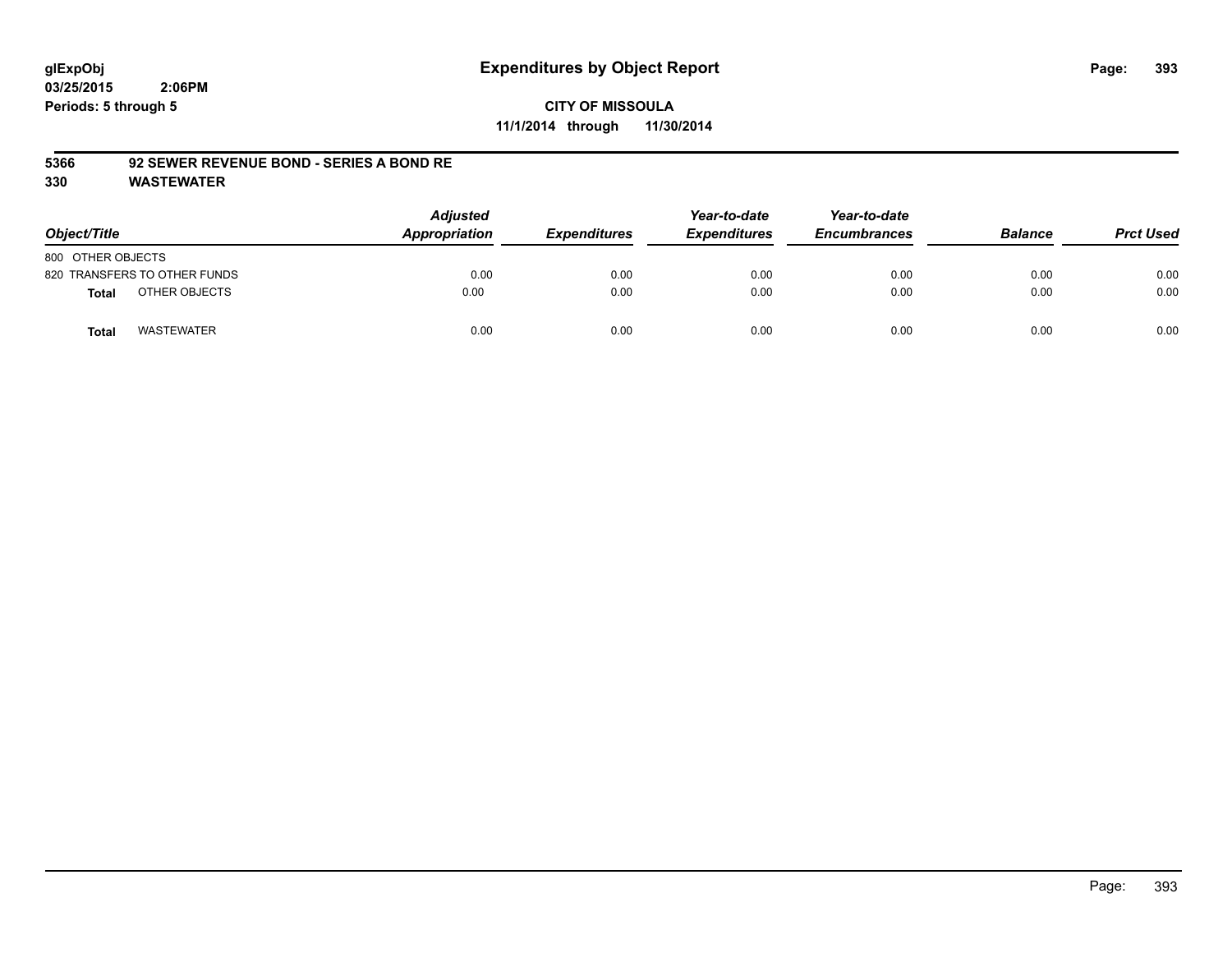**CITY OF MISSOULA 11/1/2014 through 11/30/2014**

#### **5366 92 SEWER REVENUE BOND - SERIES A BOND RE**

| Object/Title                                       | <b>Adjusted</b><br>Appropriation | <b>Expenditures</b> | Year-to-date<br><b>Expenditures</b> | Year-to-date<br><b>Encumbrances</b> | <b>Balance</b> | <b>Prct Used</b> |
|----------------------------------------------------|----------------------------------|---------------------|-------------------------------------|-------------------------------------|----------------|------------------|
| 800 OTHER OBJECTS                                  |                                  |                     |                                     |                                     |                |                  |
| 820 TRANSFERS TO OTHER FUNDS                       | 0.00                             | 0.00                | 0.00                                | 0.00                                | 0.00           | 0.00             |
| OTHER OBJECTS<br><b>Total</b>                      | 0.00                             | 0.00                | 0.00                                | 0.00                                | 0.00           | 0.00             |
| 92 SEWER REVENUE BOND - SERIES A B<br><b>Total</b> | 0.00                             | 0.00                | 0.00                                | 0.00                                | 0.00           | 0.00             |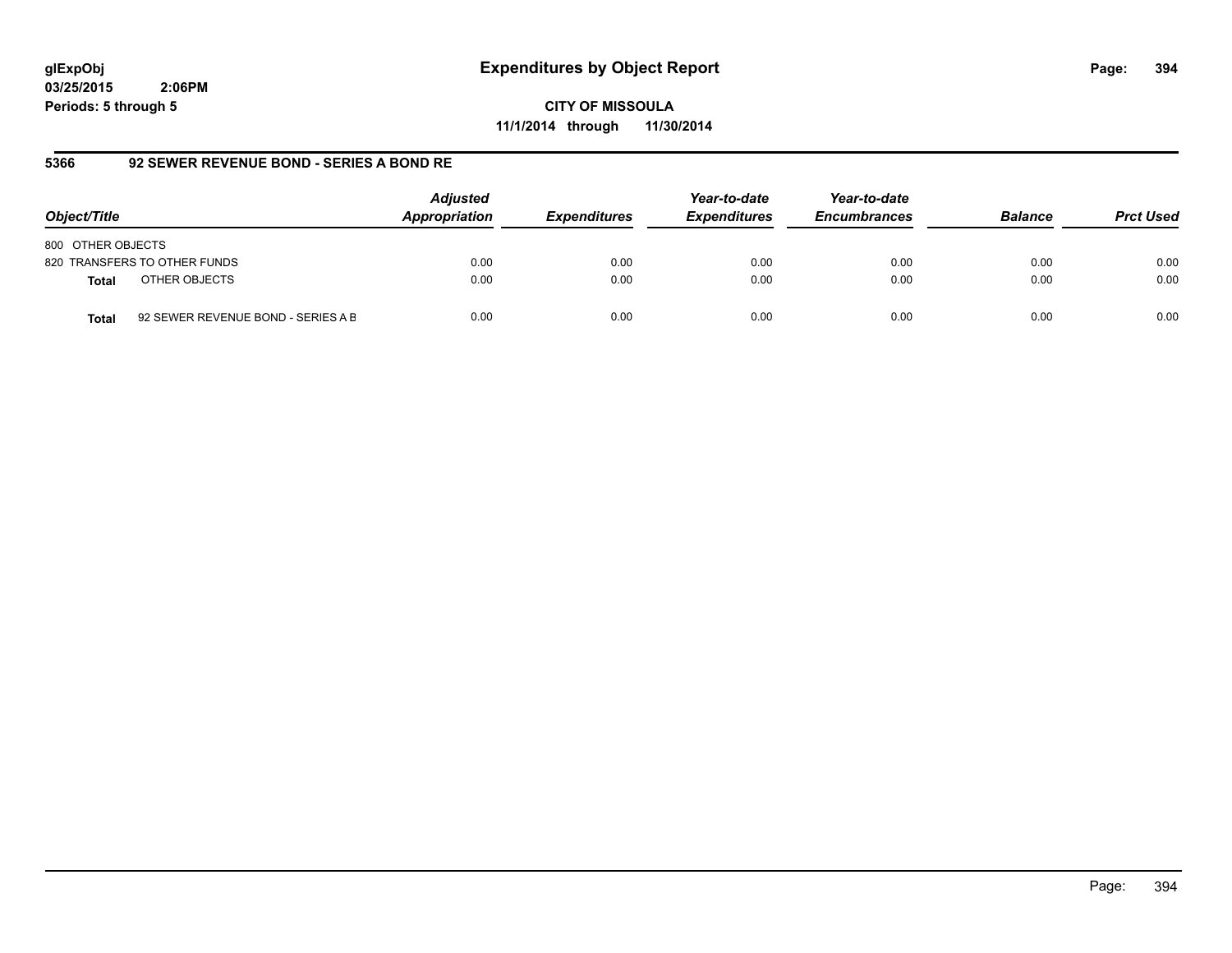## **CITY OF MISSOULA 11/1/2014 through 11/30/2014**

#### **5367 92 SEWER REVENUE BOND - SERIES B BOND RE**

| Object/Title                  | <b>Adjusted</b><br>Appropriation | <b>Expenditures</b> | Year-to-date<br><b>Expenditures</b> | Year-to-date<br><b>Encumbrances</b> | <b>Balance</b> | <b>Prct Used</b> |
|-------------------------------|----------------------------------|---------------------|-------------------------------------|-------------------------------------|----------------|------------------|
| 800 OTHER OBJECTS             |                                  |                     |                                     |                                     |                |                  |
| 820 TRANSFERS TO OTHER FUNDS  | 0.00                             | 0.00                | 0.00                                | 0.00                                | 0.00           | 0.00             |
| OTHER OBJECTS<br><b>Total</b> | 0.00                             | 0.00                | 0.00                                | 0.00                                | 0.00           | 0.00             |
| WASTEWATER<br><b>Total</b>    | 0.00                             | 0.00                | 0.00                                | 0.00                                | 0.00           | 0.00             |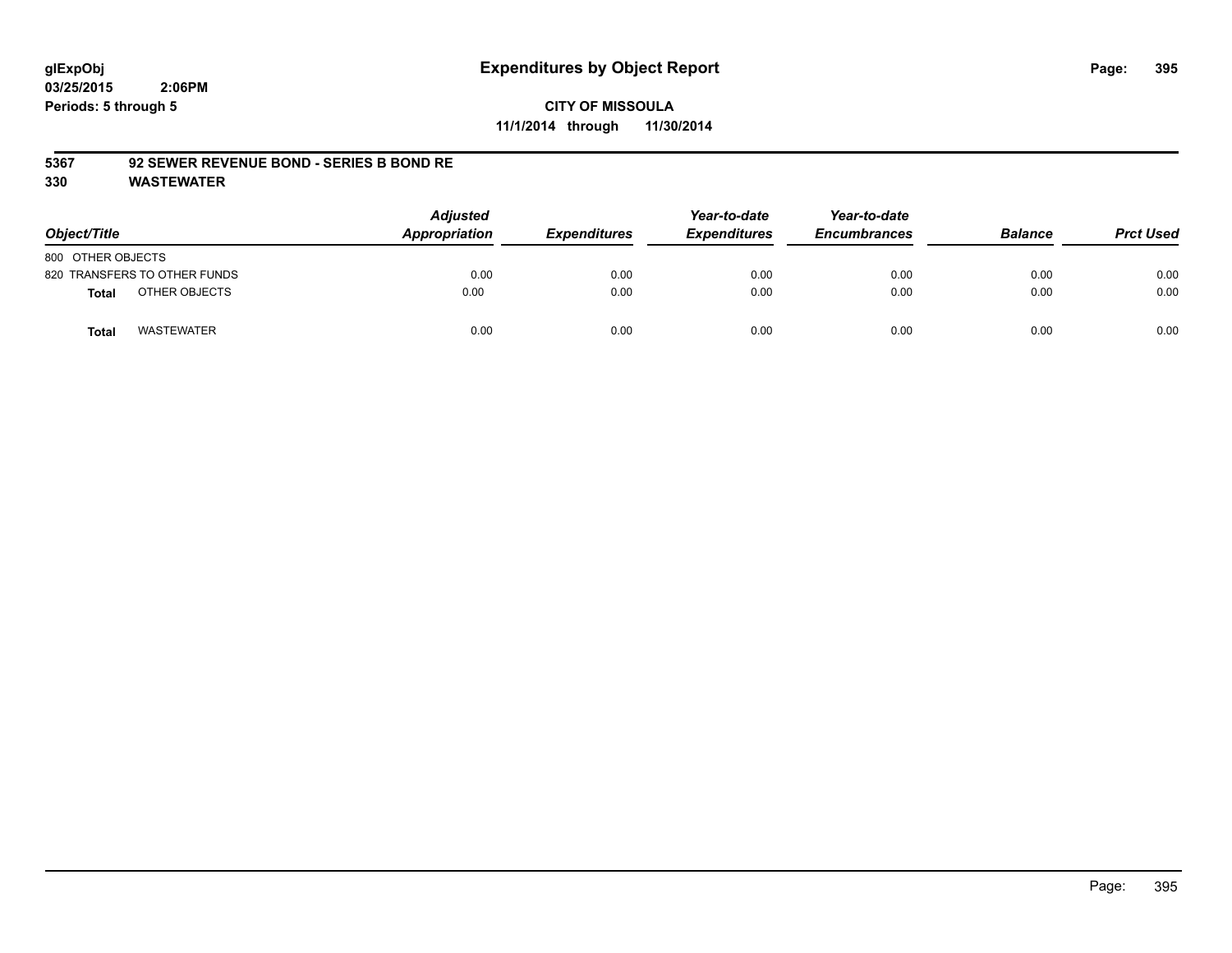**CITY OF MISSOULA 11/1/2014 through 11/30/2014**

#### **5367 92 SEWER REVENUE BOND - SERIES B BOND RE**

| Object/Title                                       | <b>Adjusted</b><br>Appropriation | <b>Expenditures</b> | Year-to-date<br><b>Expenditures</b> | Year-to-date<br><b>Encumbrances</b> | <b>Balance</b> | <b>Prct Used</b> |
|----------------------------------------------------|----------------------------------|---------------------|-------------------------------------|-------------------------------------|----------------|------------------|
| 800 OTHER OBJECTS                                  |                                  |                     |                                     |                                     |                |                  |
| 820 TRANSFERS TO OTHER FUNDS                       | 0.00                             | 0.00                | 0.00                                | 0.00                                | 0.00           | 0.00             |
| OTHER OBJECTS<br><b>Total</b>                      | 0.00                             | 0.00                | 0.00                                | 0.00                                | 0.00           | 0.00             |
| 92 SEWER REVENUE BOND - SERIES B E<br><b>Total</b> | 0.00                             | 0.00                | 0.00                                | 0.00                                | 0.00           | 0.00             |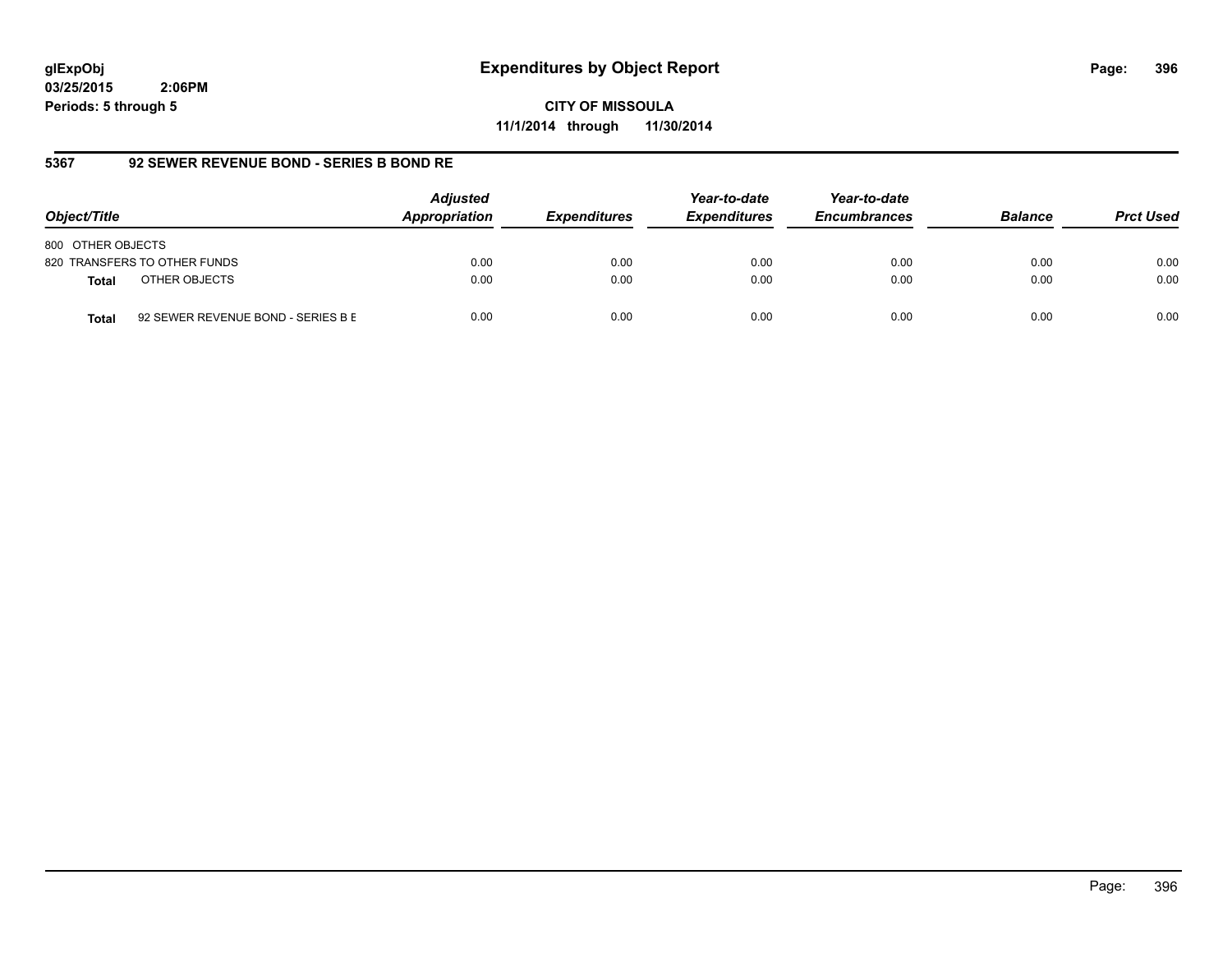## **5368 00 SEWER REVENUE BOND RESERVE FUND**

| Object/Title      |                              | <b>Adjusted</b><br>Appropriation | <b>Expenditures</b> | Year-to-date<br><b>Expenditures</b> | Year-to-date<br><b>Encumbrances</b> | <b>Balance</b> | <b>Prct Used</b> |
|-------------------|------------------------------|----------------------------------|---------------------|-------------------------------------|-------------------------------------|----------------|------------------|
| 800 OTHER OBJECTS |                              |                                  |                     |                                     |                                     |                |                  |
|                   | 820 TRANSFERS TO OTHER FUNDS | 4.280.00                         | 0.00                | 0.00                                | 0.00                                | 4.280.00       | 0.00             |
| <b>Total</b>      | OTHER OBJECTS                | 4,280.00                         | 0.00                | 0.00                                | 0.00                                | 4,280.00       | 0.00             |
| <b>Total</b>      | <b>WASTEWATER</b>            | 4,280.00                         | 0.00                | 0.00                                | 0.00                                | 4,280.00       | 0.00             |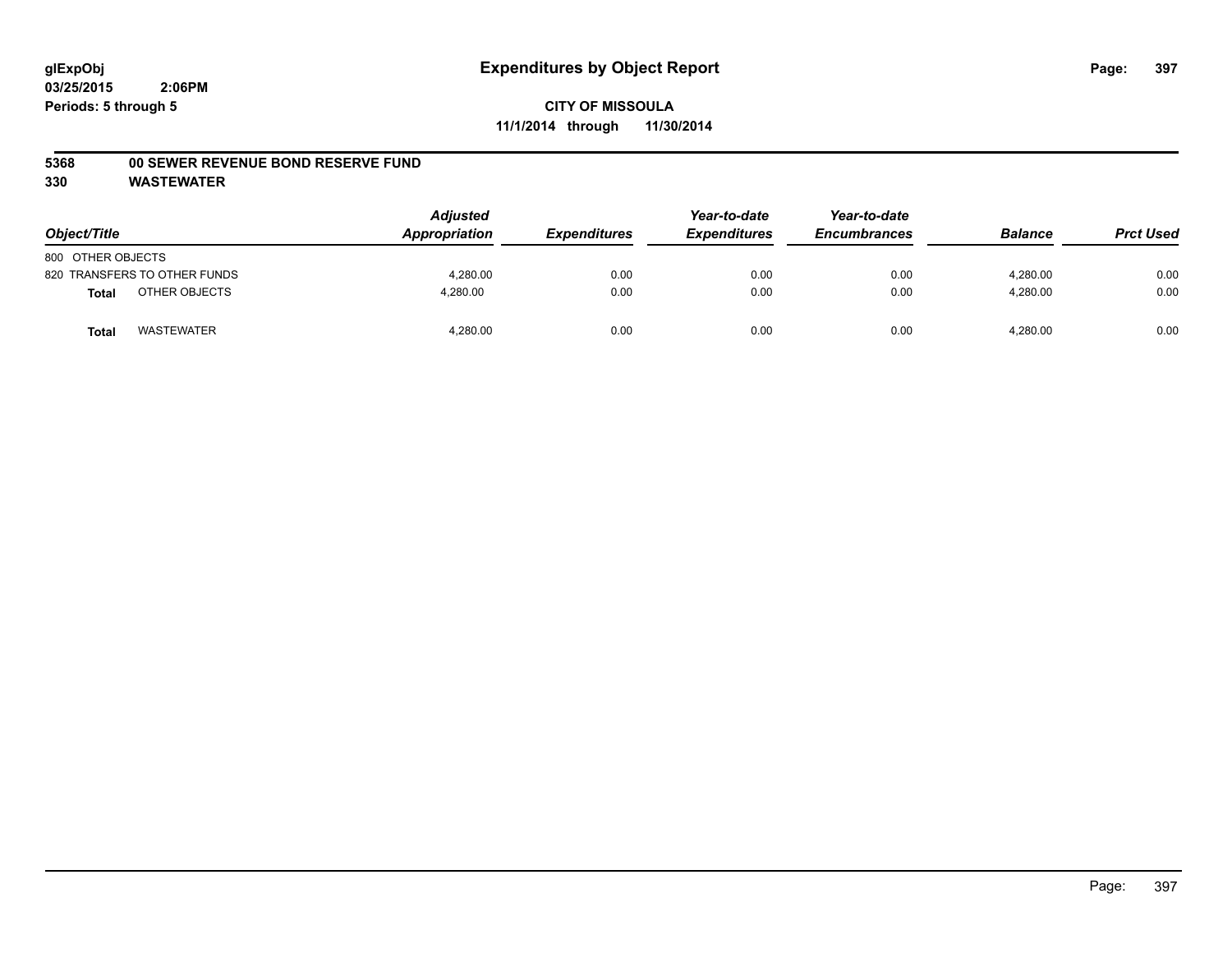**CITY OF MISSOULA 11/1/2014 through 11/30/2014**

## **5368 00 SEWER REVENUE BOND RESERVE FUND**

| Object/Title                  |                                  | <b>Adjusted</b><br>Appropriation | <b>Expenditures</b> | Year-to-date<br><b>Expenditures</b> | Year-to-date<br><b>Encumbrances</b> | <b>Balance</b> | <b>Prct Used</b> |
|-------------------------------|----------------------------------|----------------------------------|---------------------|-------------------------------------|-------------------------------------|----------------|------------------|
| 800 OTHER OBJECTS             |                                  |                                  |                     |                                     |                                     |                |                  |
| 820 TRANSFERS TO OTHER FUNDS  |                                  | 4.280.00                         | 0.00                | 0.00                                | 0.00                                | 4.280.00       | 0.00             |
| OTHER OBJECTS<br><b>Total</b> |                                  | 4.280.00                         | 0.00                | 0.00                                | 0.00                                | 4.280.00       | 0.00             |
| <b>Total</b>                  | 00 SEWER REVENUE BOND RESERVE FL | 4.280.00                         | 0.00                | 0.00                                | 0.00                                | 4.280.00       | 0.00             |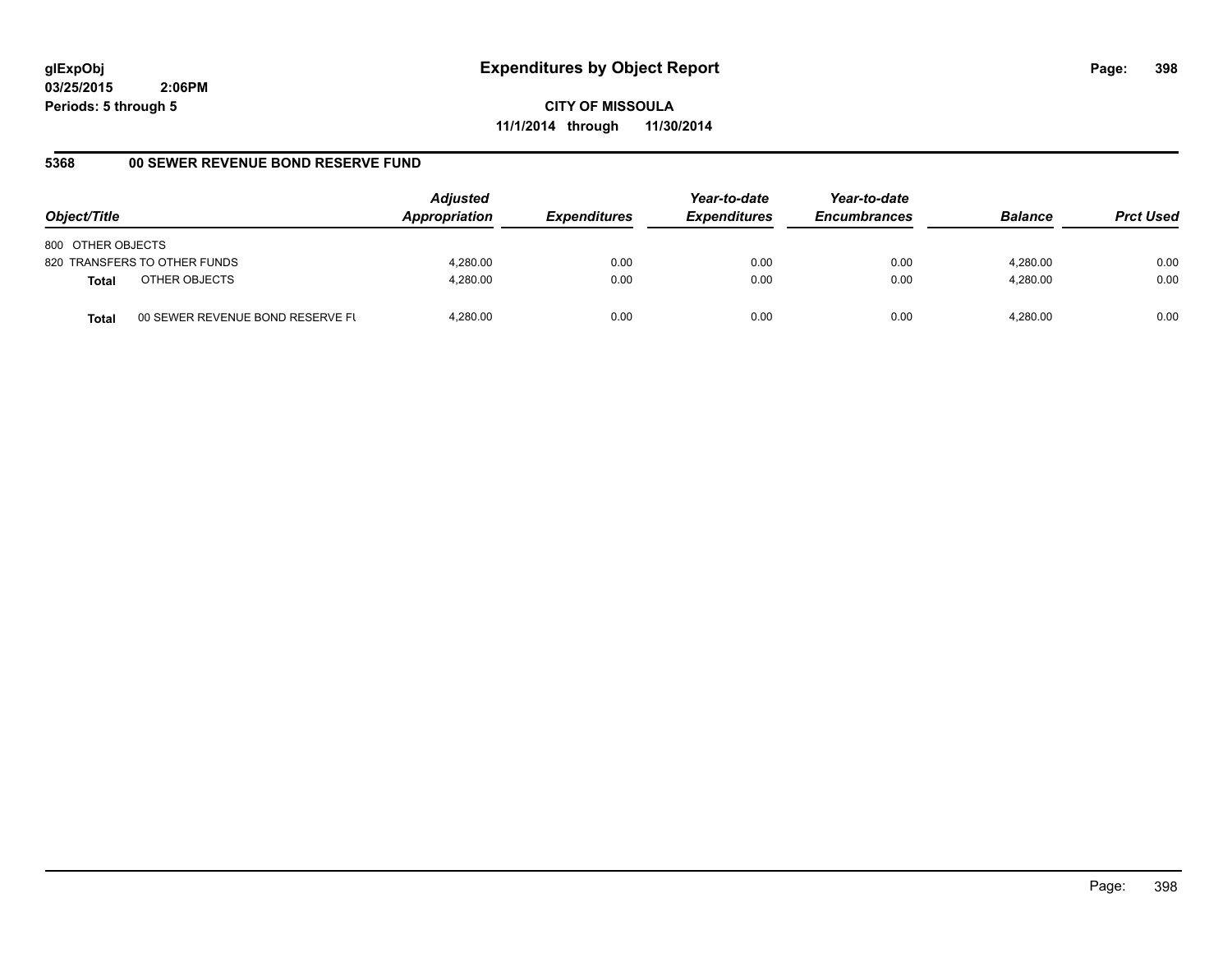#### **5369 2001 SEWER REVENUE BOND**

| Object/Title                           | <b>Adjusted</b><br>Appropriation | <i><b>Expenditures</b></i> | Year-to-date<br><b>Expenditures</b> | Year-to-date<br><b>Encumbrances</b> | <b>Balance</b> | <b>Prct Used</b> |
|----------------------------------------|----------------------------------|----------------------------|-------------------------------------|-------------------------------------|----------------|------------------|
| 800 OTHER OBJECTS                      |                                  |                            |                                     |                                     |                |                  |
| 820 TRANSFERS TO OTHER FUNDS           | 2,290.00                         | 0.00                       | 0.00                                | 0.00                                | 2,290.00       | 0.00             |
| OTHER OBJECTS<br><b>Total</b>          | 2,290.00                         | 0.00                       | 0.00                                | 0.00                                | 2,290.00       | 0.00             |
| <b>WASTEWATER</b><br>Tota <sub>l</sub> | 2,290.00                         | 0.00                       | 0.00                                | 0.00                                | 2,290.00       | 0.00             |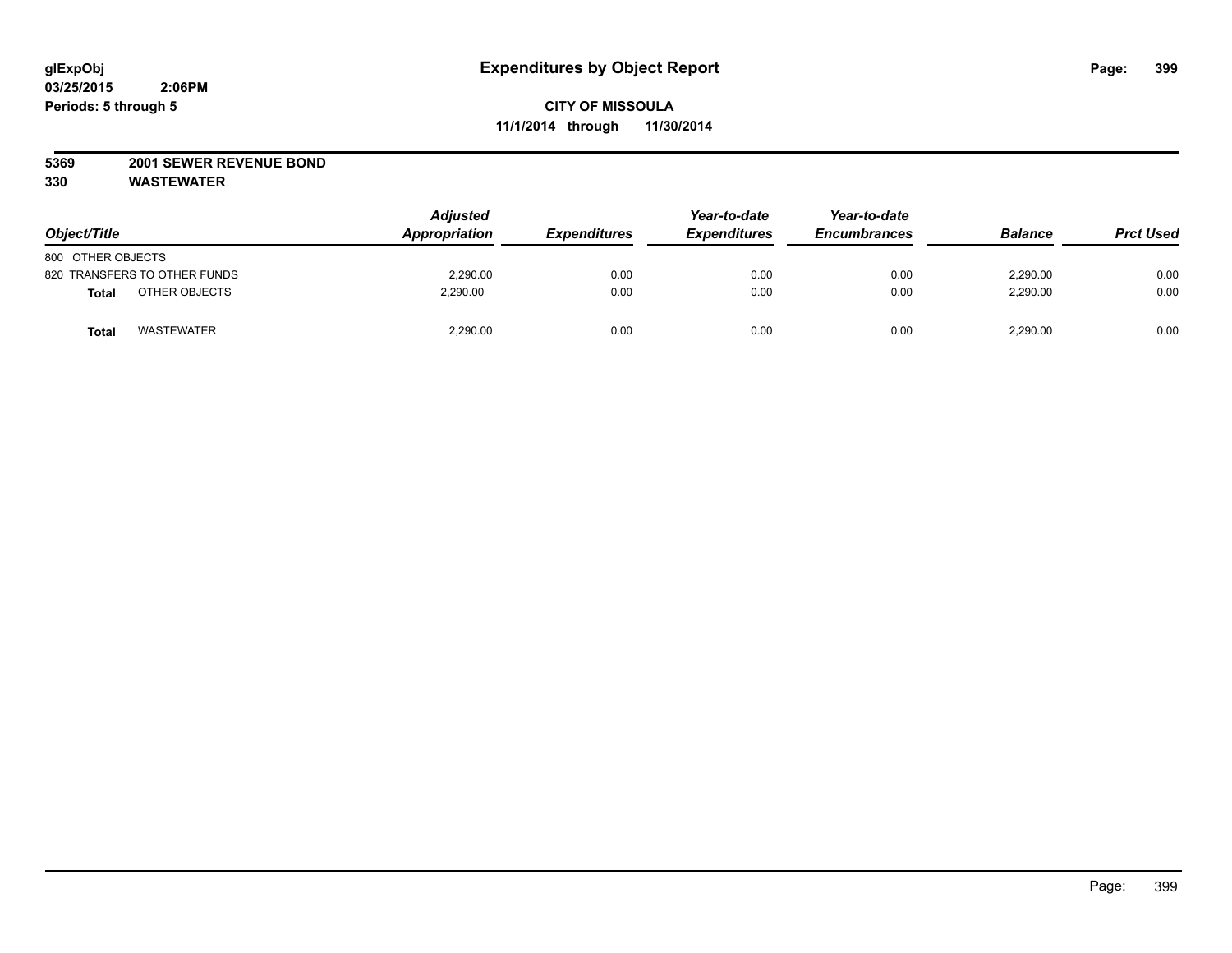**CITY OF MISSOULA 11/1/2014 through 11/30/2014**

#### **5369 2001 SEWER REVENUE BOND**

| Object/Title                            | <b>Adjusted</b><br>Appropriation | <i><b>Expenditures</b></i> | Year-to-date<br><b>Expenditures</b> | Year-to-date<br><b>Encumbrances</b> | <b>Balance</b> | <b>Prct Used</b> |
|-----------------------------------------|----------------------------------|----------------------------|-------------------------------------|-------------------------------------|----------------|------------------|
| 800 OTHER OBJECTS                       |                                  |                            |                                     |                                     |                |                  |
| 820 TRANSFERS TO OTHER FUNDS            | 2,290.00                         | 0.00                       | 0.00                                | 0.00                                | 2.290.00       | 0.00             |
| OTHER OBJECTS<br><b>Total</b>           | 2.290.00                         | 0.00                       | 0.00                                | 0.00                                | 2.290.00       | 0.00             |
| 2001 SEWER REVENUE BOND<br><b>Total</b> | 2.290.00                         | 0.00                       | 0.00                                | 0.00                                | 2.290.00       | 0.00             |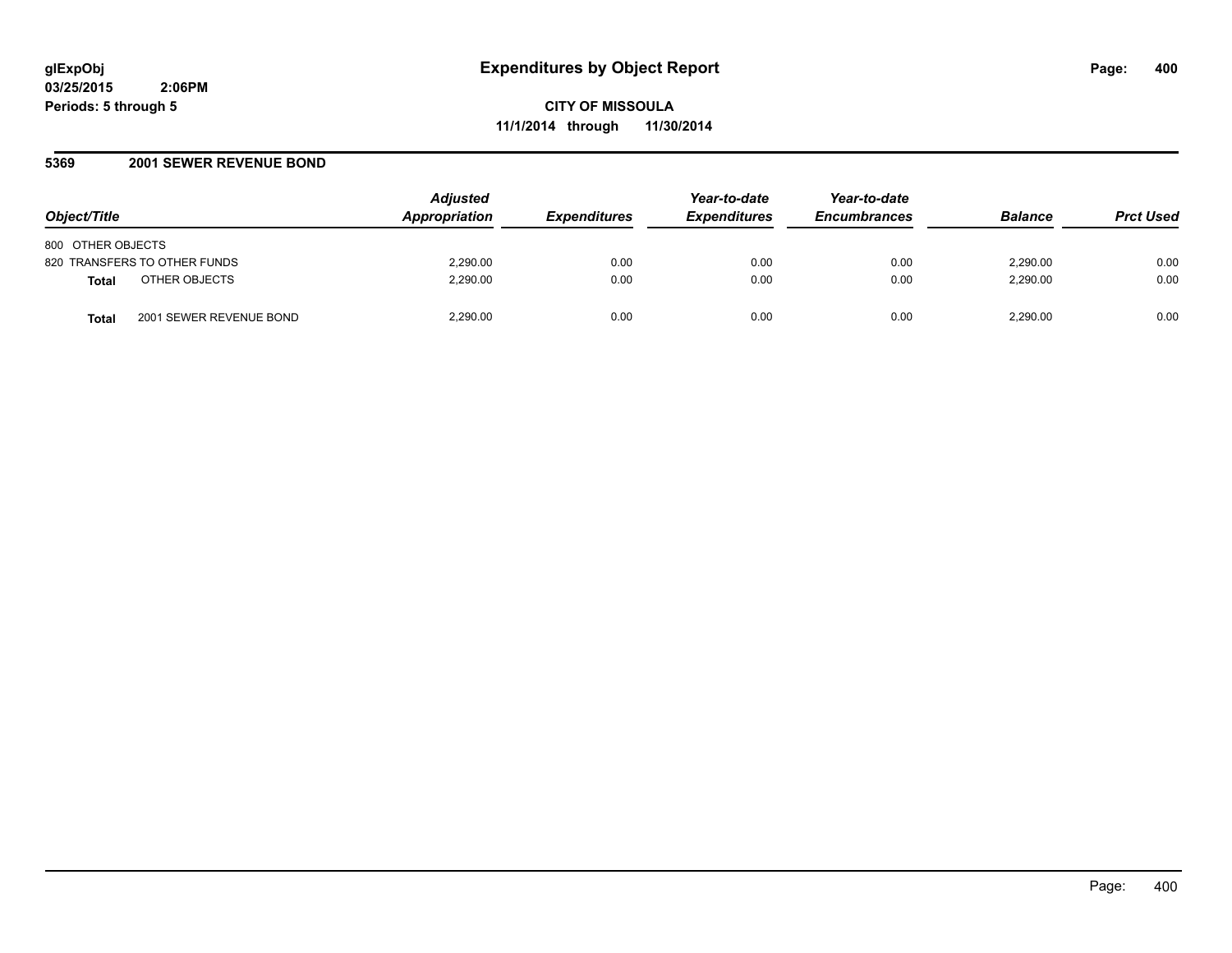#### **5370 99 SEWER REVENUE BOND RESERVE FUND**

| Object/Title                      | <b>Adjusted</b><br>Appropriation | <b>Expenditures</b> | Year-to-date<br><b>Expenditures</b> | Year-to-date<br><b>Encumbrances</b> | <b>Balance</b> | <b>Prct Used</b> |
|-----------------------------------|----------------------------------|---------------------|-------------------------------------|-------------------------------------|----------------|------------------|
| 800 OTHER OBJECTS                 |                                  |                     |                                     |                                     |                |                  |
| 820 TRANSFERS TO OTHER FUNDS      | 8.970.00                         | 0.00                | 0.00                                | 0.00                                | 8.970.00       | 0.00             |
| OTHER OBJECTS<br><b>Total</b>     | 8.970.00                         | 0.00                | 0.00                                | 0.00                                | 8,970.00       | 0.00             |
| <b>WASTEWATER</b><br><b>Total</b> | 8,970.00                         | 0.00                | 0.00                                | 0.00                                | 8,970.00       | 0.00             |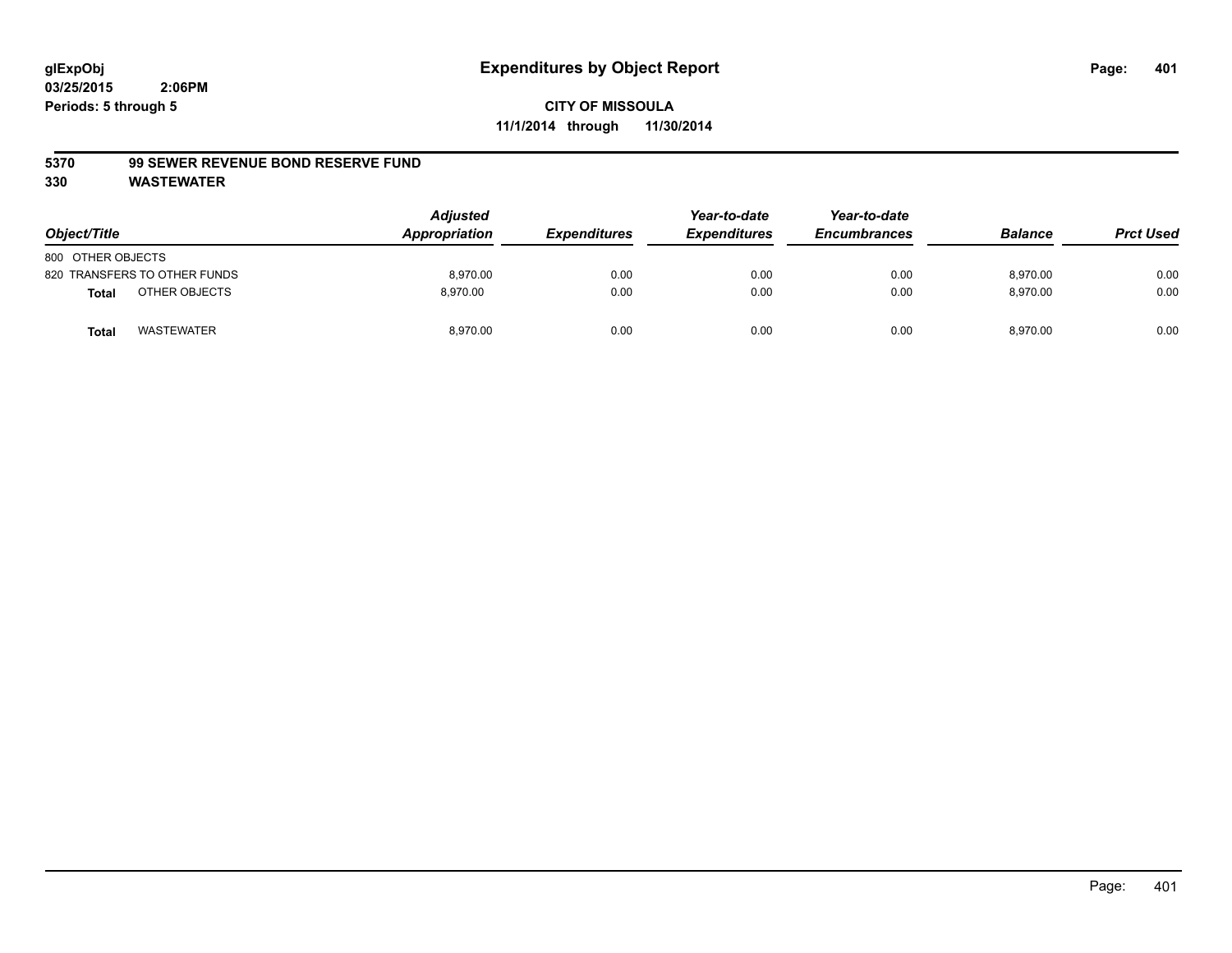**CITY OF MISSOULA 11/1/2014 through 11/30/2014**

## **5370 99 SEWER REVENUE BOND RESERVE FUND**

| Object/Title                  |                                  | <b>Adjusted</b><br>Appropriation | <b>Expenditures</b> | Year-to-date<br><b>Expenditures</b> | Year-to-date<br><b>Encumbrances</b> | <b>Balance</b> | <b>Prct Used</b> |
|-------------------------------|----------------------------------|----------------------------------|---------------------|-------------------------------------|-------------------------------------|----------------|------------------|
| 800 OTHER OBJECTS             |                                  |                                  |                     |                                     |                                     |                |                  |
| 820 TRANSFERS TO OTHER FUNDS  |                                  | 8.970.00                         | 0.00                | 0.00                                | 0.00                                | 8.970.00       | 0.00             |
| OTHER OBJECTS<br><b>Total</b> |                                  | 8.970.00                         | 0.00                | 0.00                                | 0.00                                | 8.970.00       | 0.00             |
| <b>Total</b>                  | 99 SEWER REVENUE BOND RESERVE FL | 8.970.00                         | 0.00                | 0.00                                | 0.00                                | 8.970.00       | 0.00             |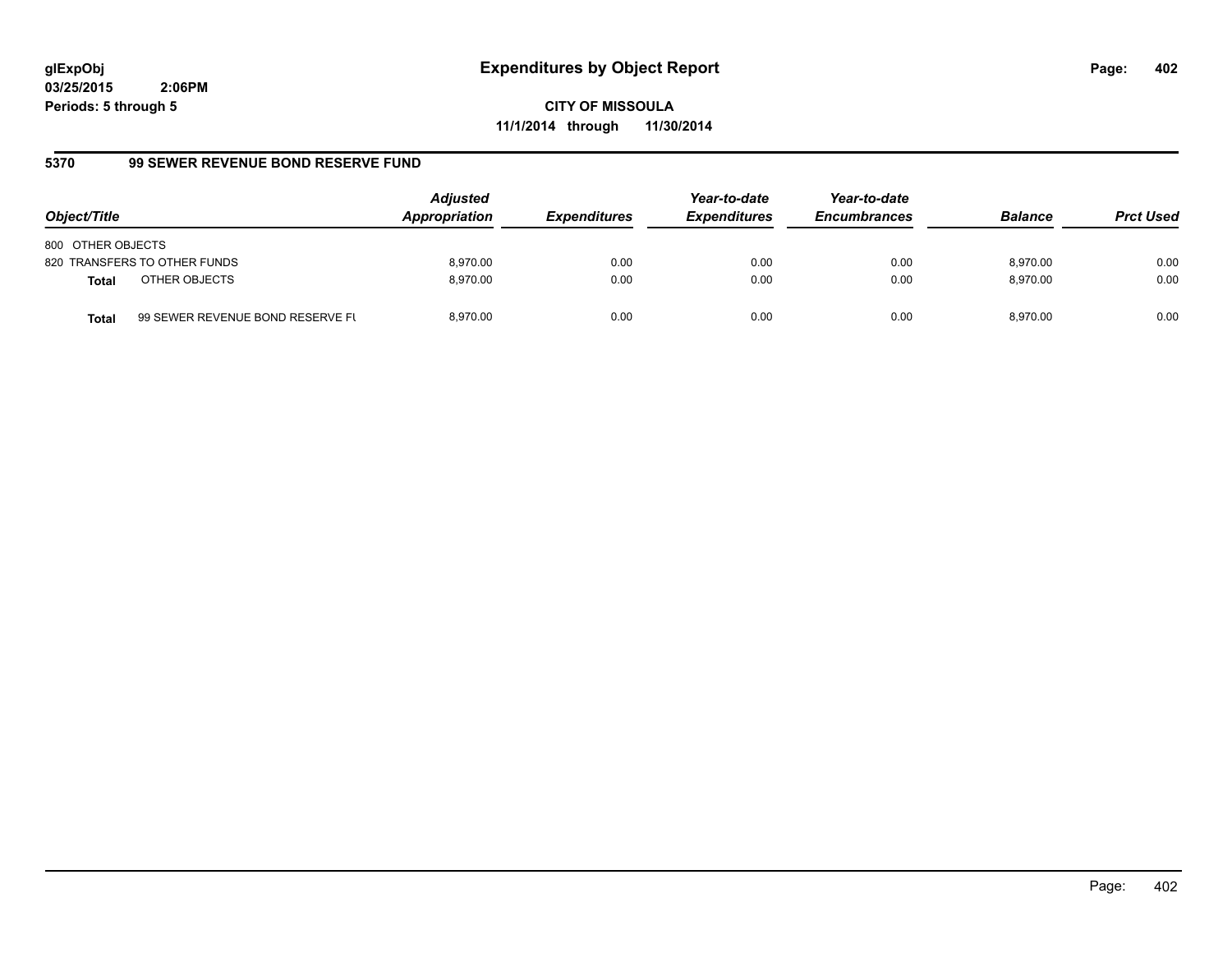#### **5371 2002 SEWER BONDS 330 WASTEWATER**

|                                     | <b>Adjusted</b><br>Appropriation |                     | Year-to-date        | Year-to-date        | <b>Balance</b> |                  |
|-------------------------------------|----------------------------------|---------------------|---------------------|---------------------|----------------|------------------|
| Object/Title                        |                                  | <b>Expenditures</b> | <b>Expenditures</b> | <b>Encumbrances</b> |                | <b>Prct Used</b> |
| 600 DEBT SERVICE                    |                                  |                     |                     |                     |                |                  |
| 610 PRINCIPAL                       | 74,000.00                        | 0.00                | 0.00                | 0.00                | 74.000.00      | 0.00             |
| 620 INTEREST / SERVICE FEES         | 11,410.00                        | 0.00                | 0.00                | 0.00                | 11,410.00      | 0.00             |
| <b>DEBT SERVICE</b><br><b>Total</b> | 85,410.00                        | 0.00                | 0.00                | 0.00                | 85,410.00      | 0.00             |
| <b>WASTEWATER</b><br><b>Total</b>   | 85,410.00                        | 0.00                | 0.00                | 0.00                | 85,410.00      | 0.00             |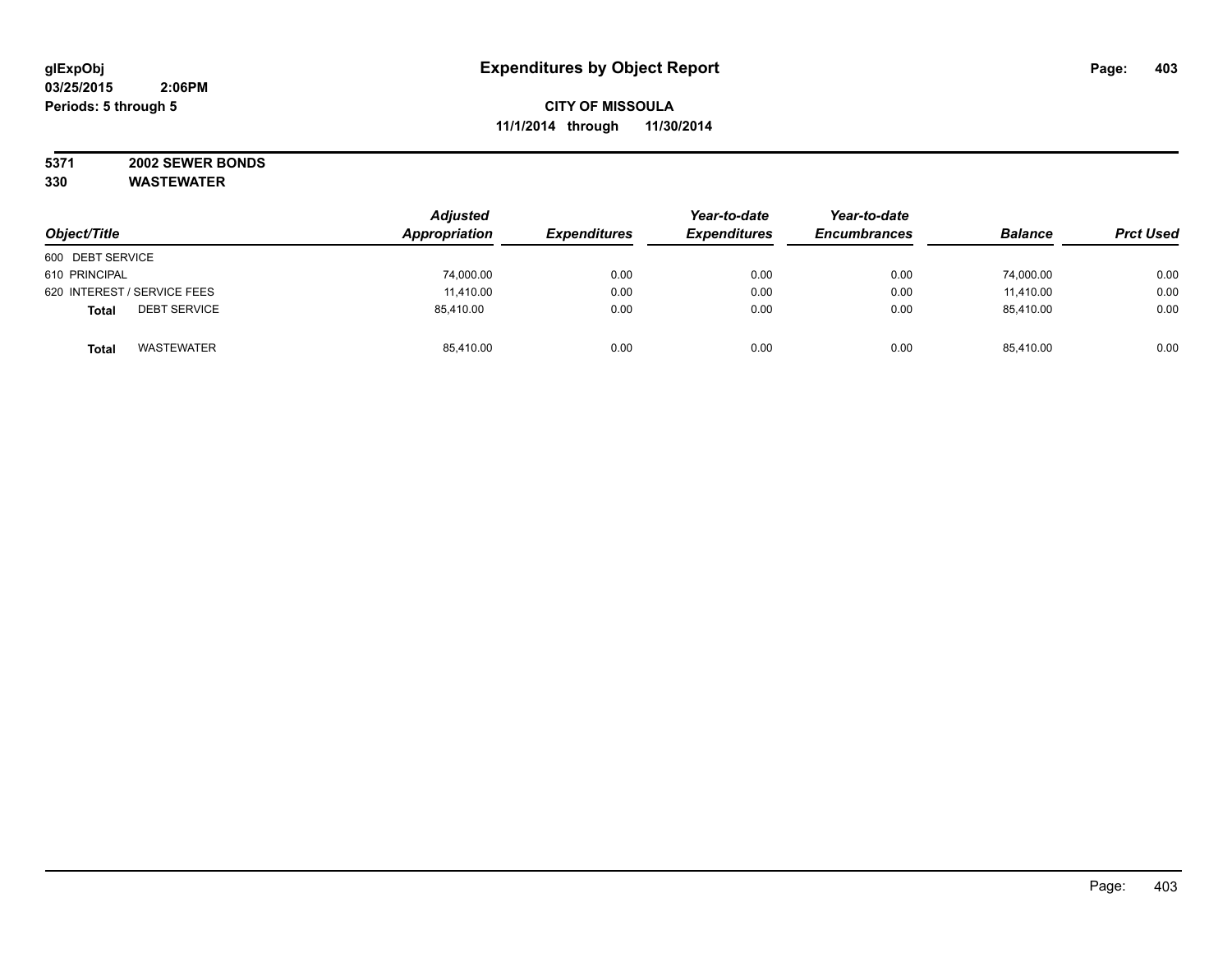**CITY OF MISSOULA 11/1/2014 through 11/30/2014**

**5371 2002 SEWER BONDS**

| Object/Title                        | <b>Adjusted</b><br>Appropriation | <b>Expenditures</b> | Year-to-date<br><b>Expenditures</b> | Year-to-date<br><b>Encumbrances</b> | <b>Balance</b> | <b>Prct Used</b> |
|-------------------------------------|----------------------------------|---------------------|-------------------------------------|-------------------------------------|----------------|------------------|
| 600 DEBT SERVICE                    |                                  |                     |                                     |                                     |                |                  |
| 610 PRINCIPAL                       | 74,000.00                        | 0.00                | 0.00                                | 0.00                                | 74,000.00      | 0.00             |
| 620 INTEREST / SERVICE FEES         | 11,410.00                        | 0.00                | 0.00                                | 0.00                                | 11,410.00      | 0.00             |
| <b>DEBT SERVICE</b><br><b>Total</b> | 85,410.00                        | 0.00                | 0.00                                | 0.00                                | 85.410.00      | 0.00             |
| 2002 SEWER BONDS<br><b>Total</b>    | 85.410.00                        | 0.00                | 0.00                                | 0.00                                | 85.410.00      | 0.00             |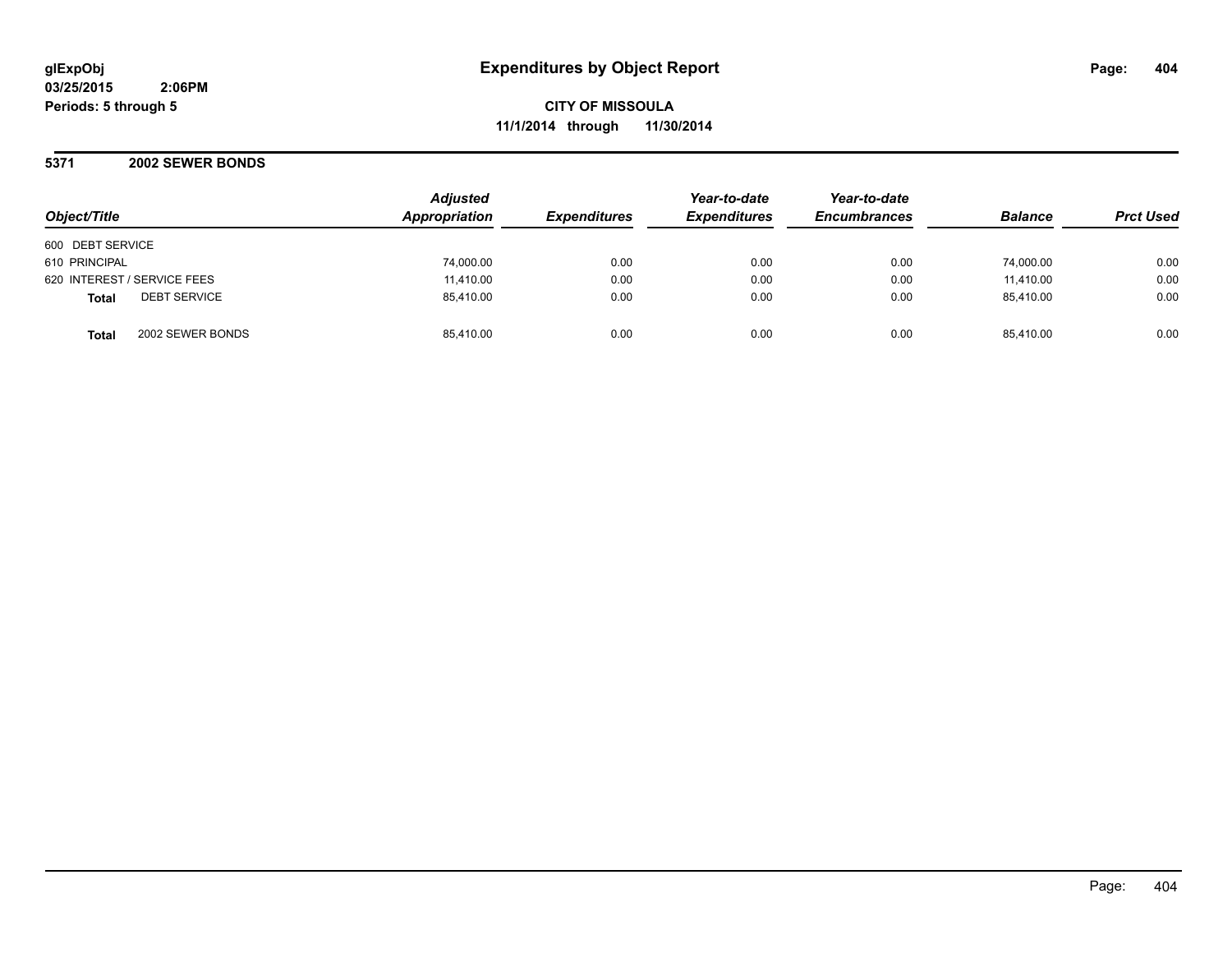## **5372 2002 SEWER REVENUE BOND**

| Object/Title                      | <b>Adjusted</b><br>Appropriation | <b>Expenditures</b> | Year-to-date<br><b>Expenditures</b> | Year-to-date<br><b>Encumbrances</b> | <b>Balance</b> | <b>Prct Used</b> |
|-----------------------------------|----------------------------------|---------------------|-------------------------------------|-------------------------------------|----------------|------------------|
| 800 OTHER OBJECTS                 |                                  |                     |                                     |                                     |                |                  |
| 820 TRANSFERS TO OTHER FUNDS      | 8,840.00                         | 0.00                | 0.00                                | 0.00                                | 8,840.00       | 0.00             |
| OTHER OBJECTS<br><b>Total</b>     | 8.840.00                         | 0.00                | 0.00                                | 0.00                                | 8.840.00       | 0.00             |
| <b>WASTEWATER</b><br><b>Total</b> | 8,840.00                         | 0.00                | 0.00                                | 0.00                                | 8,840.00       | 0.00             |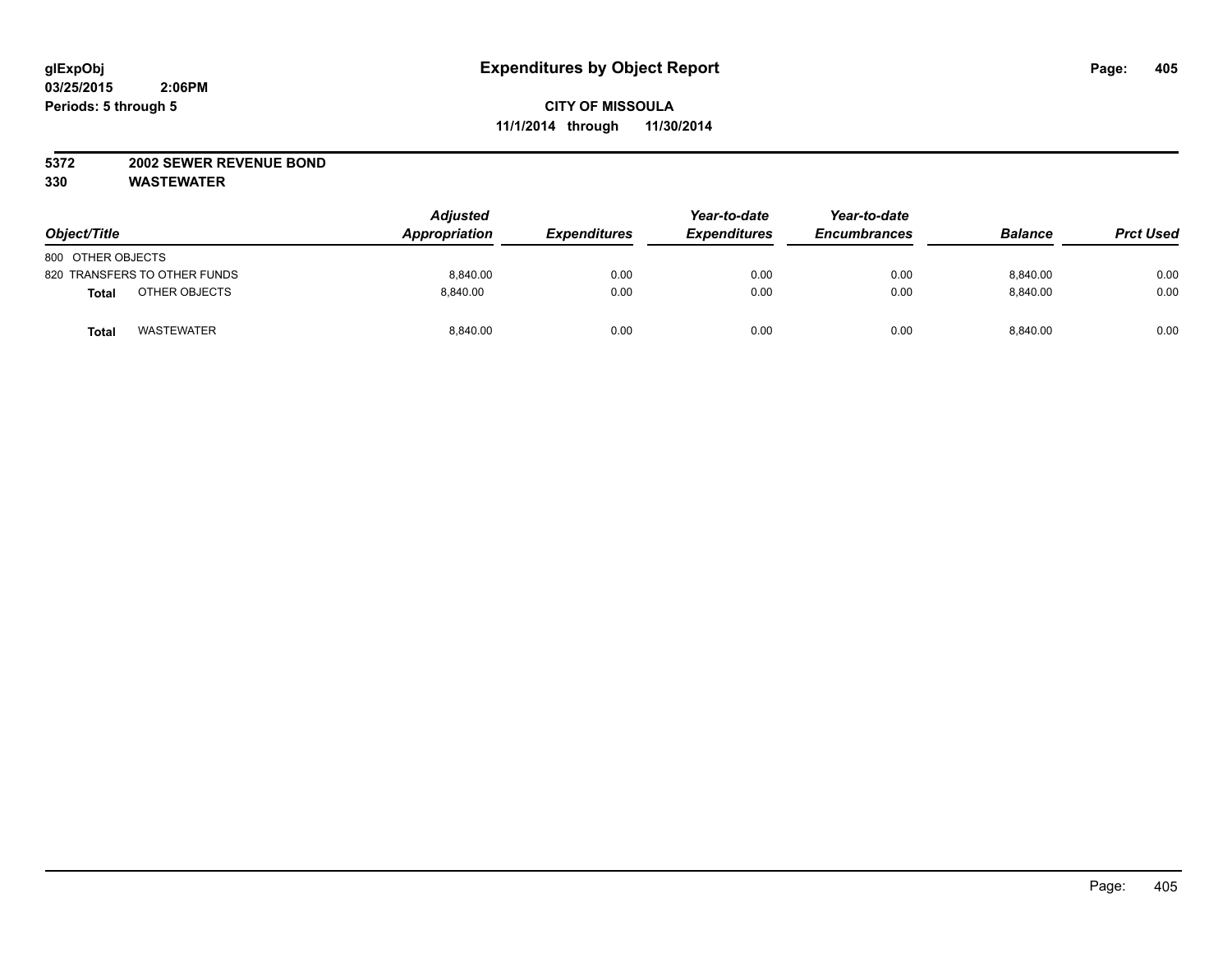#### **5372 2002 SEWER REVENUE BOND**

| Object/Title                            | <b>Adjusted</b><br><b>Appropriation</b> | <b>Expenditures</b> | Year-to-date<br><b>Expenditures</b> | Year-to-date<br><b>Encumbrances</b> | <b>Balance</b> | <b>Prct Used</b> |
|-----------------------------------------|-----------------------------------------|---------------------|-------------------------------------|-------------------------------------|----------------|------------------|
| 800 OTHER OBJECTS                       |                                         |                     |                                     |                                     |                |                  |
| 820 TRANSFERS TO OTHER FUNDS            | 8.840.00                                | 0.00                | 0.00                                | 0.00                                | 8.840.00       | 0.00             |
| OTHER OBJECTS<br><b>Total</b>           | 8.840.00                                | 0.00                | 0.00                                | 0.00                                | 8.840.00       | 0.00             |
| 2002 SEWER REVENUE BOND<br><b>Total</b> | 8.840.00                                | 0.00                | 0.00                                | 0.00                                | 8.840.00       | 0.00             |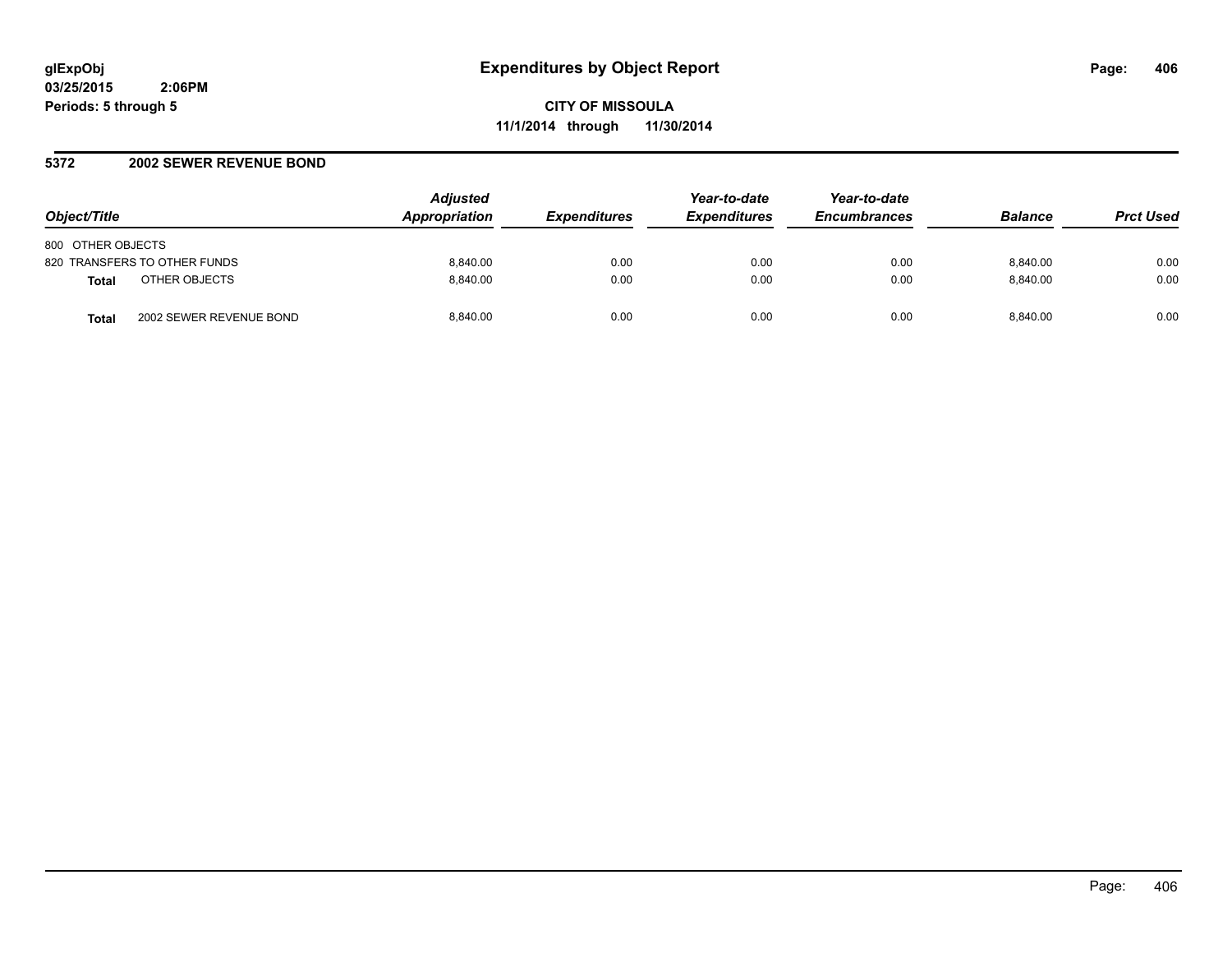#### **5373 2002 WWTP UPGRADE REVENUE BOND**

| Object/Title                        | <b>Adjusted</b><br>Appropriation | <b>Expenditures</b> | Year-to-date<br><b>Expenditures</b> | Year-to-date<br><b>Encumbrances</b> | <b>Balance</b> | <b>Prct Used</b> |
|-------------------------------------|----------------------------------|---------------------|-------------------------------------|-------------------------------------|----------------|------------------|
| 600 DEBT SERVICE                    |                                  |                     |                                     |                                     |                |                  |
| 610 PRINCIPAL                       | 284,000.00                       | 0.00                | 0.00                                | 0.00                                | 284,000.00     | 0.00             |
| 620 INTEREST / SERVICE FEES         | 47,350.00                        | 0.00                | 0.00                                | 0.00                                | 47.350.00      | 0.00             |
| <b>DEBT SERVICE</b><br><b>Total</b> | 331,350.00                       | 0.00                | 0.00                                | 0.00                                | 331.350.00     | 0.00             |
| <b>WASTEWATER</b><br><b>Total</b>   | 331,350.00                       | 0.00                | 0.00                                | 0.00                                | 331,350.00     | 0.00             |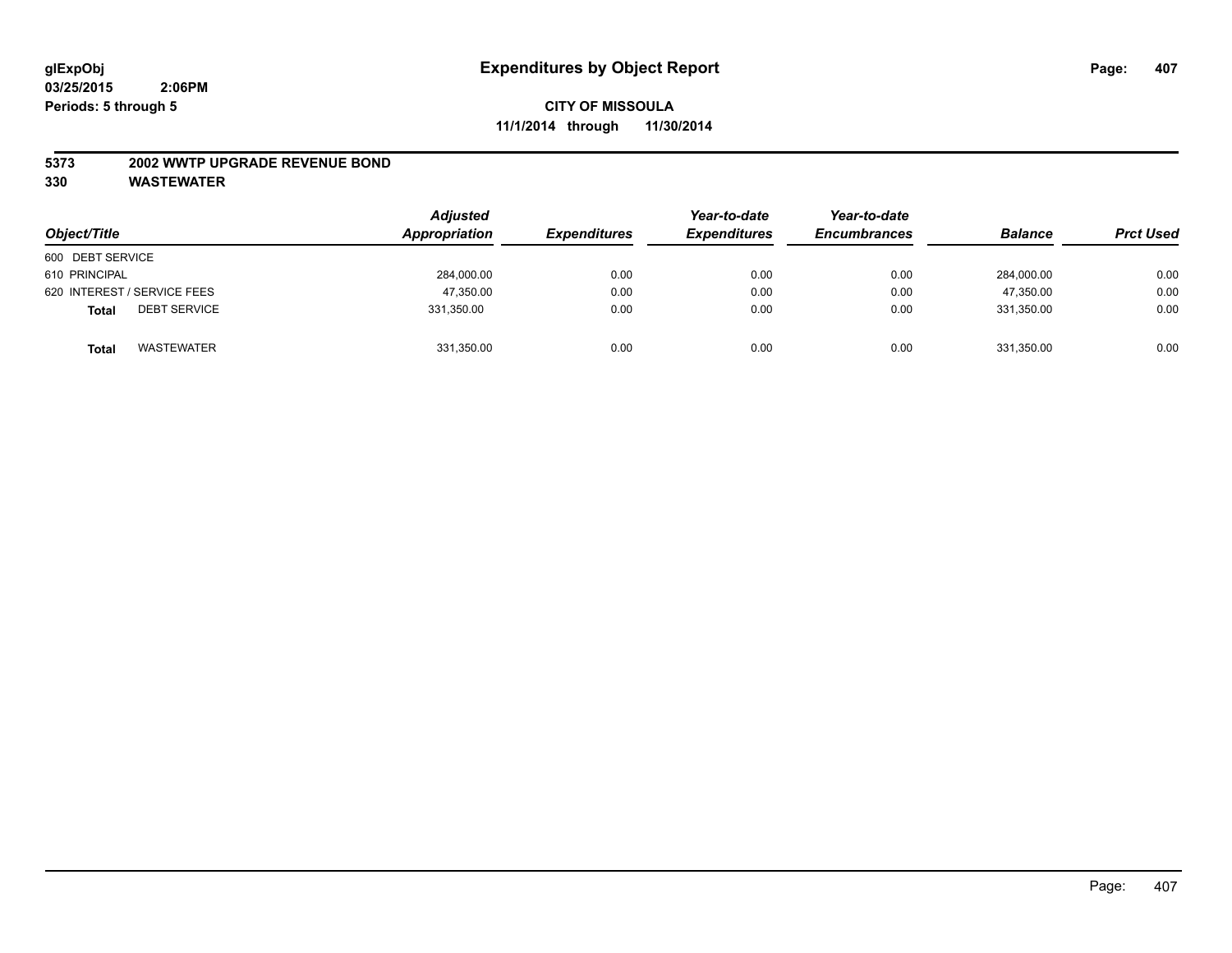**CITY OF MISSOULA 11/1/2014 through 11/30/2014**

## **5373 2002 WWTP UPGRADE REVENUE BOND**

| Object/Title     |                                | <b>Adjusted</b><br>Appropriation | <b>Expenditures</b> | Year-to-date<br><b>Expenditures</b> | Year-to-date<br><b>Encumbrances</b> | <b>Balance</b> | <b>Prct Used</b> |
|------------------|--------------------------------|----------------------------------|---------------------|-------------------------------------|-------------------------------------|----------------|------------------|
| 600 DEBT SERVICE |                                |                                  |                     |                                     |                                     |                |                  |
| 610 PRINCIPAL    |                                | 284,000.00                       | 0.00                | 0.00                                | 0.00                                | 284.000.00     | 0.00             |
|                  | 620 INTEREST / SERVICE FEES    | 47,350.00                        | 0.00                | 0.00                                | 0.00                                | 47,350.00      | 0.00             |
| <b>Total</b>     | <b>DEBT SERVICE</b>            | 331,350.00                       | 0.00                | 0.00                                | 0.00                                | 331.350.00     | 0.00             |
| <b>Total</b>     | 2002 WWTP UPGRADE REVENUE BOND | 331,350.00                       | 0.00                | 0.00                                | 0.00                                | 331,350.00     | 0.00             |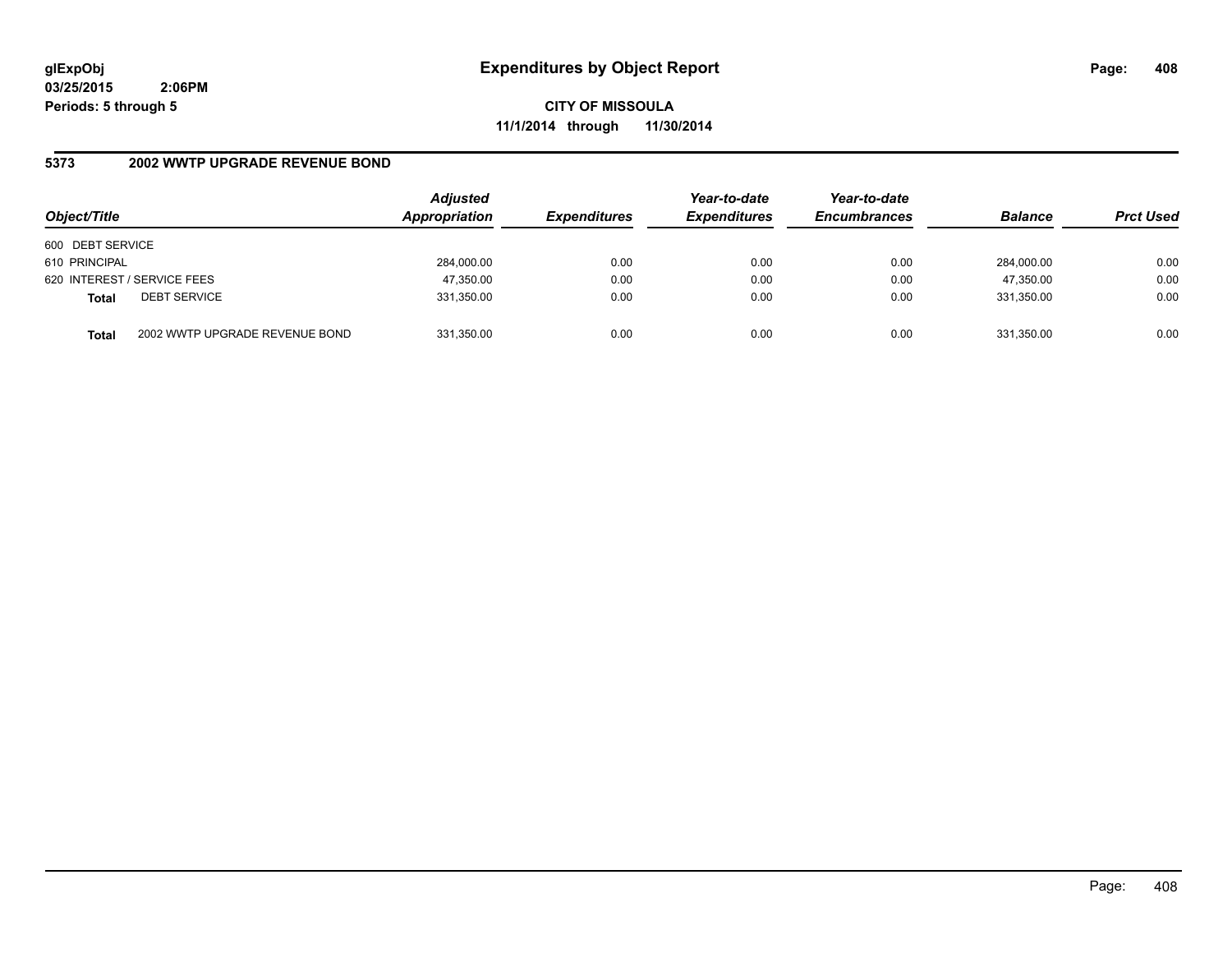#### **5374 2002 WWTP UPGRADE RESERVE**

|                                     | <b>Adjusted</b> |                     | Year-to-date        | Year-to-date        |                |                  |
|-------------------------------------|-----------------|---------------------|---------------------|---------------------|----------------|------------------|
| Object/Title                        | Appropriation   | <b>Expenditures</b> | <b>Expenditures</b> | <b>Encumbrances</b> | <b>Balance</b> | <b>Prct Used</b> |
| 600 DEBT SERVICE                    |                 |                     |                     |                     |                |                  |
| 610 PRINCIPAL                       | 0.00            | 0.00                | 0.00                | 0.00                | 0.00           | 0.00             |
| 620 INTEREST / SERVICE FEES         | 0.00            | 0.00                | 0.00                | 0.00                | 0.00           | 0.00             |
| <b>DEBT SERVICE</b><br><b>Total</b> | 0.00            | 0.00                | 0.00                | 0.00                | 0.00           | 0.00             |
| 800 OTHER OBJECTS                   |                 |                     |                     |                     |                |                  |
| 820 TRANSFERS TO OTHER FUNDS        | 30.132.00       | 0.00                | 0.00                | 0.00                | 30.132.00      | 0.00             |
| OTHER OBJECTS<br><b>Total</b>       | 30,132.00       | 0.00                | 0.00                | 0.00                | 30.132.00      | 0.00             |
| <b>WASTEWATER</b><br><b>Total</b>   | 30.132.00       | 0.00                | 0.00                | 0.00                | 30.132.00      | 0.00             |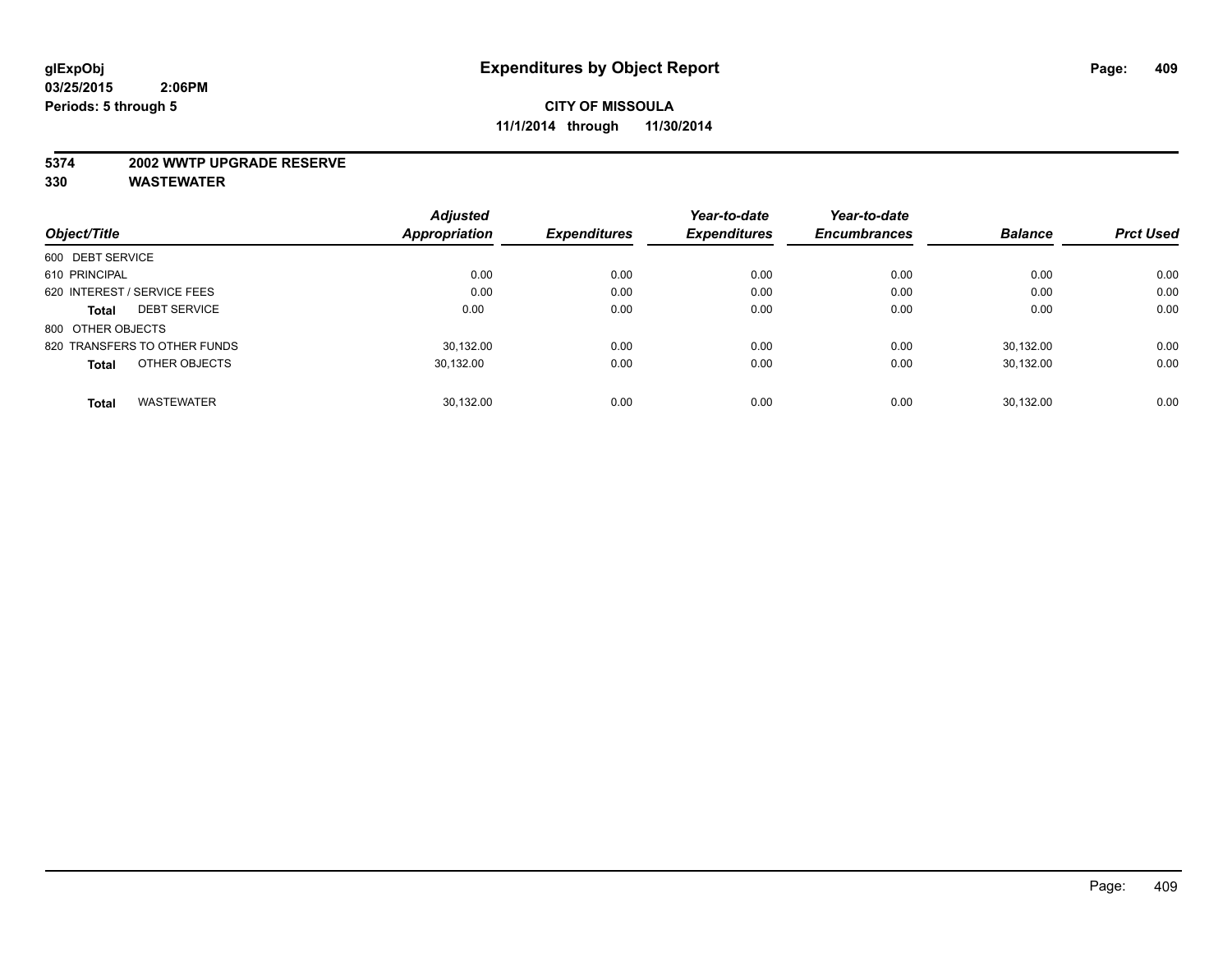**CITY OF MISSOULA 11/1/2014 through 11/30/2014**

#### **5374 2002 WWTP UPGRADE RESERVE**

| Object/Title      |                              | <b>Adjusted</b><br>Appropriation | <b>Expenditures</b> | Year-to-date<br><b>Expenditures</b> | Year-to-date<br><b>Encumbrances</b> | <b>Balance</b> | <b>Prct Used</b> |
|-------------------|------------------------------|----------------------------------|---------------------|-------------------------------------|-------------------------------------|----------------|------------------|
|                   |                              |                                  |                     |                                     |                                     |                |                  |
| 600 DEBT SERVICE  |                              |                                  |                     |                                     |                                     |                |                  |
| 610 PRINCIPAL     |                              | 0.00                             | 0.00                | 0.00                                | 0.00                                | 0.00           | 0.00             |
|                   | 620 INTEREST / SERVICE FEES  | 0.00                             | 0.00                | 0.00                                | 0.00                                | 0.00           | 0.00             |
| <b>Total</b>      | <b>DEBT SERVICE</b>          | 0.00                             | 0.00                | 0.00                                | 0.00                                | 0.00           | 0.00             |
| 800 OTHER OBJECTS |                              |                                  |                     |                                     |                                     |                |                  |
|                   | 820 TRANSFERS TO OTHER FUNDS | 30.132.00                        | 0.00                | 0.00                                | 0.00                                | 30.132.00      | 0.00             |
| <b>Total</b>      | OTHER OBJECTS                | 30.132.00                        | 0.00                | 0.00                                | 0.00                                | 30.132.00      | 0.00             |
| <b>Total</b>      | 2002 WWTP UPGRADE RESERVE    | 30.132.00                        | 0.00                | 0.00                                | 0.00                                | 30.132.00      | 0.00             |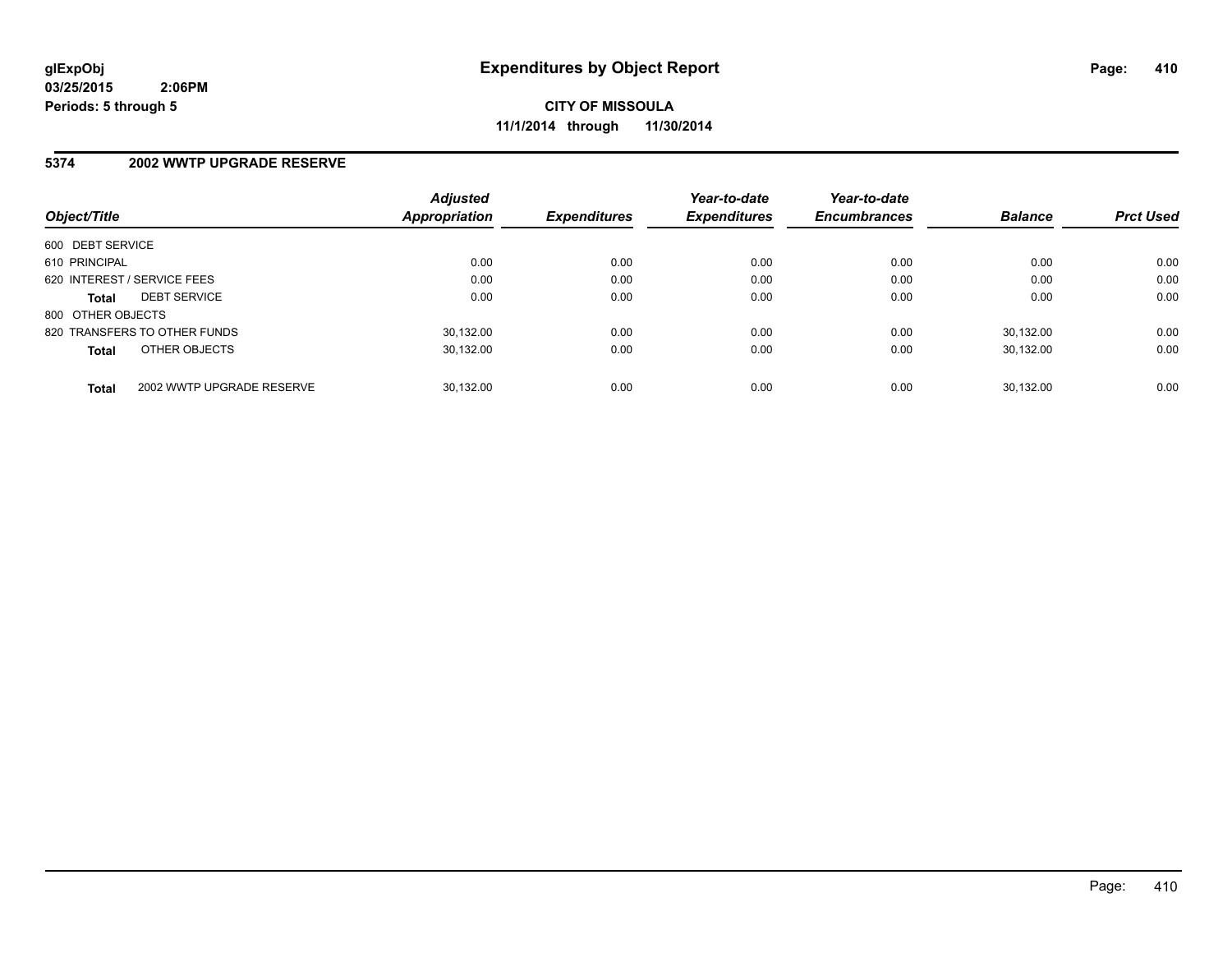## **5375 2003 WWTP SRF \$3.8M EPA DEBT**

| Object/Title                        | <b>Adjusted</b><br>Appropriation | <b>Expenditures</b> | Year-to-date<br><b>Expenditures</b> | Year-to-date<br><b>Encumbrances</b> | <b>Balance</b> | <b>Prct Used</b> |
|-------------------------------------|----------------------------------|---------------------|-------------------------------------|-------------------------------------|----------------|------------------|
| 600 DEBT SERVICE                    |                                  |                     |                                     |                                     |                |                  |
| 610 PRINCIPAL                       | 206,000.00                       | 0.00                | 0.00                                | 0.00                                | 206.000.00     | 0.00             |
| 620 INTEREST / SERVICE FEES         | 44,595.00                        | 0.00                | 0.00                                | 0.00                                | 44,595.00      | 0.00             |
| <b>DEBT SERVICE</b><br><b>Total</b> | 250.595.00                       | 0.00                | 0.00                                | 0.00                                | 250.595.00     | 0.00             |
| <b>WASTEWATER</b><br><b>Total</b>   | 250,595.00                       | 0.00                | 0.00                                | 0.00                                | 250,595.00     | 0.00             |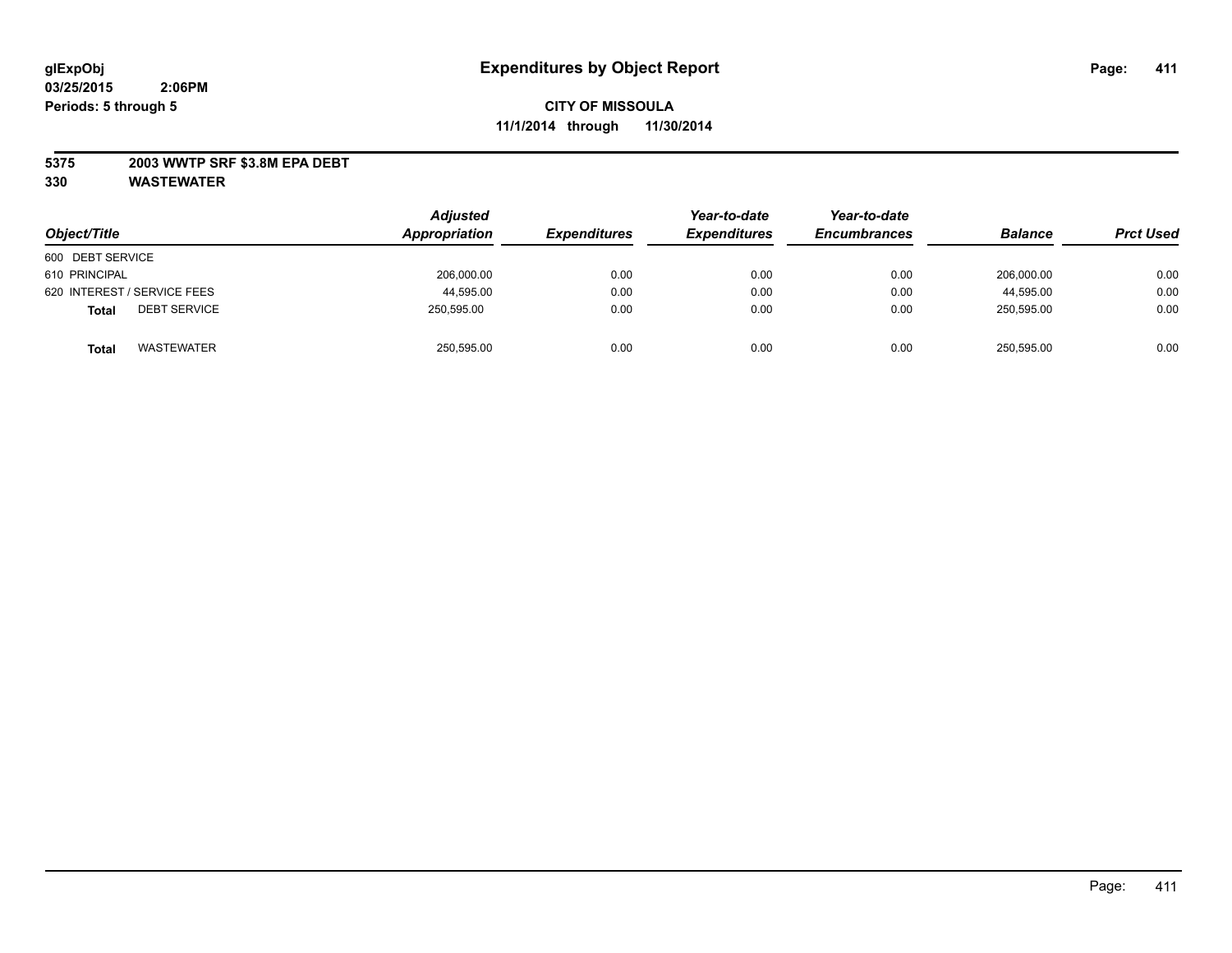**CITY OF MISSOULA 11/1/2014 through 11/30/2014**

## **5375 2003 WWTP SRF \$3.8M EPA DEBT**

| Object/Title     |                               | <b>Adjusted</b><br>Appropriation | <b>Expenditures</b> | Year-to-date<br><b>Expenditures</b> | Year-to-date<br><b>Encumbrances</b> | <b>Balance</b> | <b>Prct Used</b> |
|------------------|-------------------------------|----------------------------------|---------------------|-------------------------------------|-------------------------------------|----------------|------------------|
| 600 DEBT SERVICE |                               |                                  |                     |                                     |                                     |                |                  |
| 610 PRINCIPAL    |                               | 206.000.00                       | 0.00                | 0.00                                | 0.00                                | 206.000.00     | 0.00             |
|                  | 620 INTEREST / SERVICE FEES   | 44,595.00                        | 0.00                | 0.00                                | 0.00                                | 44,595.00      | 0.00             |
| <b>Total</b>     | <b>DEBT SERVICE</b>           | 250,595.00                       | 0.00                | 0.00                                | 0.00                                | 250.595.00     | 0.00             |
| <b>Total</b>     | 2003 WWTP SRF \$3.8M EPA DEBT | 250.595.00                       | 0.00                | 0.00                                | 0.00                                | 250.595.00     | 0.00             |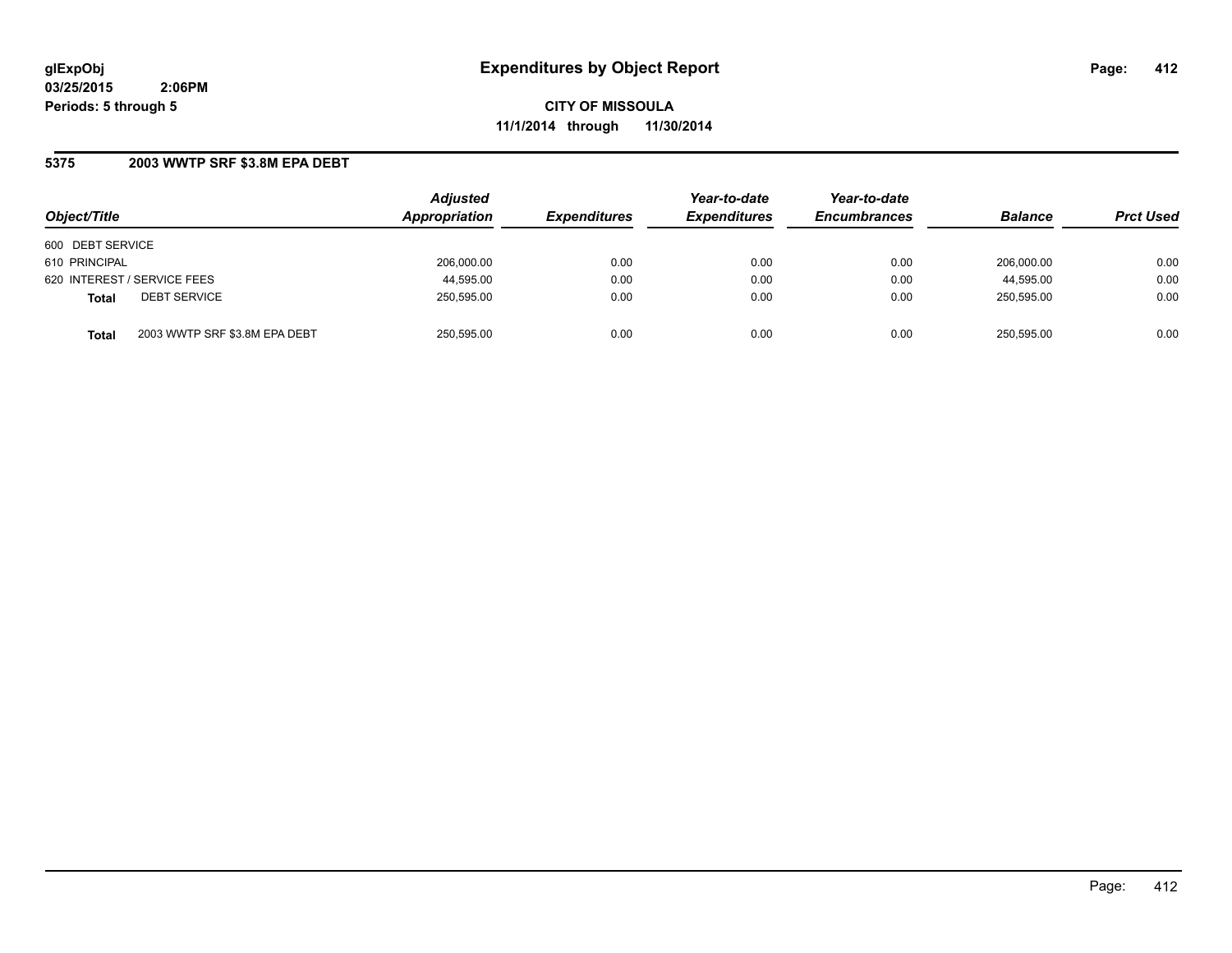## **5376 2003 WWTP SRF \$3.8M EPA RESERVE**

| Object/Title                      | <b>Adjusted</b><br>Appropriation | <b>Expenditures</b> | Year-to-date<br><b>Expenditures</b> | Year-to-date<br><b>Encumbrances</b> | <b>Balance</b> | <b>Prct Used</b> |
|-----------------------------------|----------------------------------|---------------------|-------------------------------------|-------------------------------------|----------------|------------------|
| 800 OTHER OBJECTS                 |                                  |                     |                                     |                                     |                |                  |
| 820 TRANSFERS TO OTHER FUNDS      | 21,190.00                        | 0.00                | 0.00                                | 0.00                                | 21.190.00      | 0.00             |
| OTHER OBJECTS<br><b>Total</b>     | 21.190.00                        | 0.00                | 0.00                                | 0.00                                | 21.190.00      | 0.00             |
| <b>WASTEWATER</b><br><b>Total</b> | 21,190.00                        | 0.00                | 0.00                                | 0.00                                | 21,190.00      | 0.00             |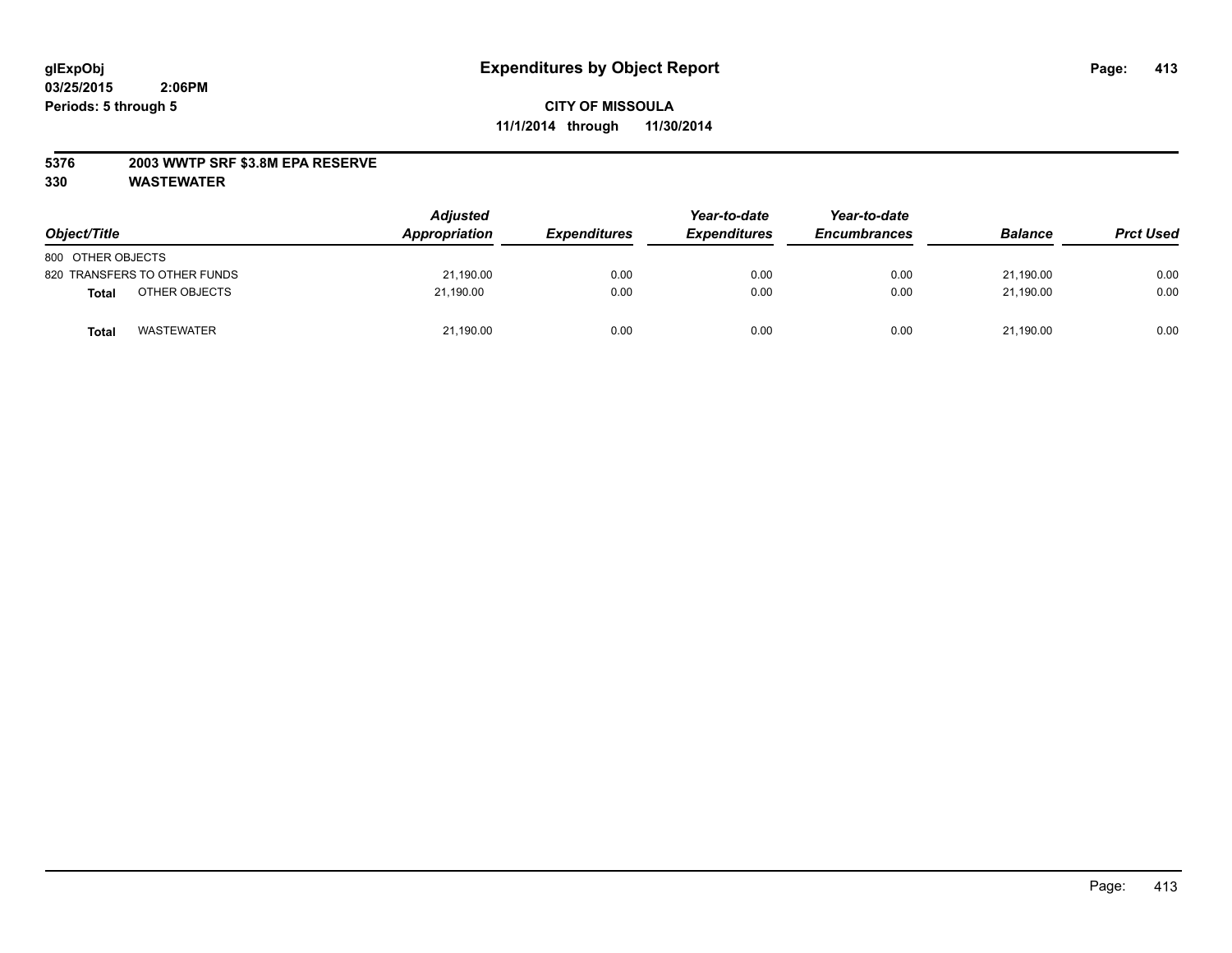**CITY OF MISSOULA 11/1/2014 through 11/30/2014**

## **5376 2003 WWTP SRF \$3.8M EPA RESERVE**

| Object/Title                              | <b>Adjusted</b><br>Appropriation | <b>Expenditures</b> | Year-to-date<br><b>Expenditures</b> | Year-to-date<br><b>Encumbrances</b> | <b>Balance</b> | <b>Prct Used</b> |
|-------------------------------------------|----------------------------------|---------------------|-------------------------------------|-------------------------------------|----------------|------------------|
| 800 OTHER OBJECTS                         |                                  |                     |                                     |                                     |                |                  |
| 820 TRANSFERS TO OTHER FUNDS              | 21,190.00                        | 0.00                | 0.00                                | 0.00                                | 21.190.00      | 0.00             |
| OTHER OBJECTS<br><b>Total</b>             | 21,190.00                        | 0.00                | 0.00                                | 0.00                                | 21.190.00      | 0.00             |
| 2003 WWTP SRF \$3.8M EPA RESERVE<br>Total | 21,190.00                        | 0.00                | 0.00                                | 0.00                                | 21.190.00      | 0.00             |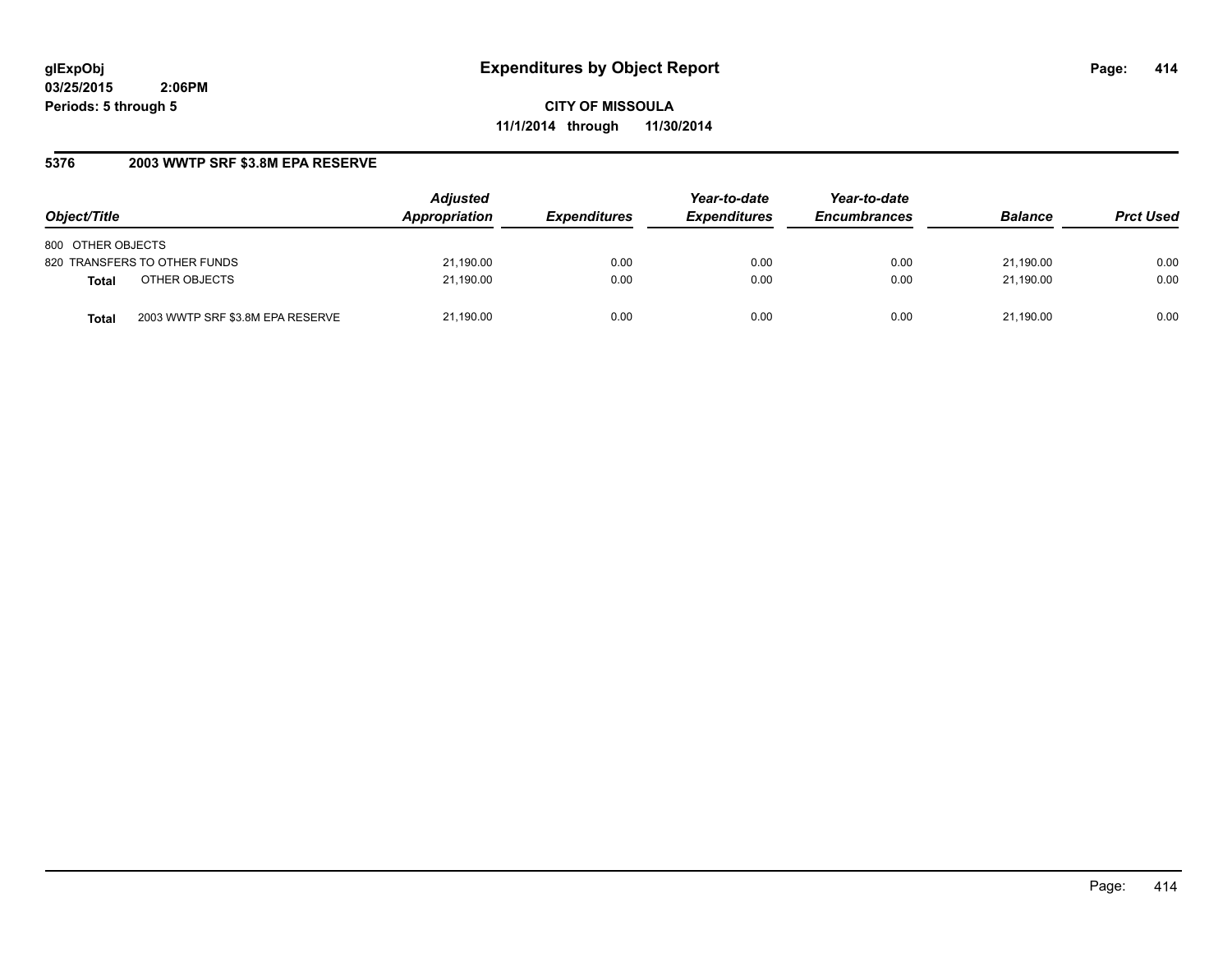## **5377 2004 WWTP \$3.023 LOAN DEBT SERVICE**

| Object/Title                        | <b>Adjusted</b><br>Appropriation | <b>Expenditures</b> | Year-to-date<br><b>Expenditures</b> | Year-to-date<br><b>Encumbrances</b> | <b>Balance</b> | <b>Prct Used</b> |
|-------------------------------------|----------------------------------|---------------------|-------------------------------------|-------------------------------------|----------------|------------------|
| 600 DEBT SERVICE                    |                                  |                     |                                     |                                     |                |                  |
| 610 PRINCIPAL                       | 197,000.00                       | 0.00                | 0.00                                | 0.00                                | 197.000.00     | 0.00             |
| 620 INTEREST / SERVICE FEES         | 45.473.00                        | 0.00                | 0.00                                | 0.00                                | 45.473.00      | 0.00             |
| <b>DEBT SERVICE</b><br><b>Total</b> | 242.473.00                       | 0.00                | 0.00                                | 0.00                                | 242,473.00     | 0.00             |
| <b>WASTEWATER</b><br><b>Total</b>   | 242.473.00                       | 0.00                | 0.00                                | 0.00                                | 242.473.00     | 0.00             |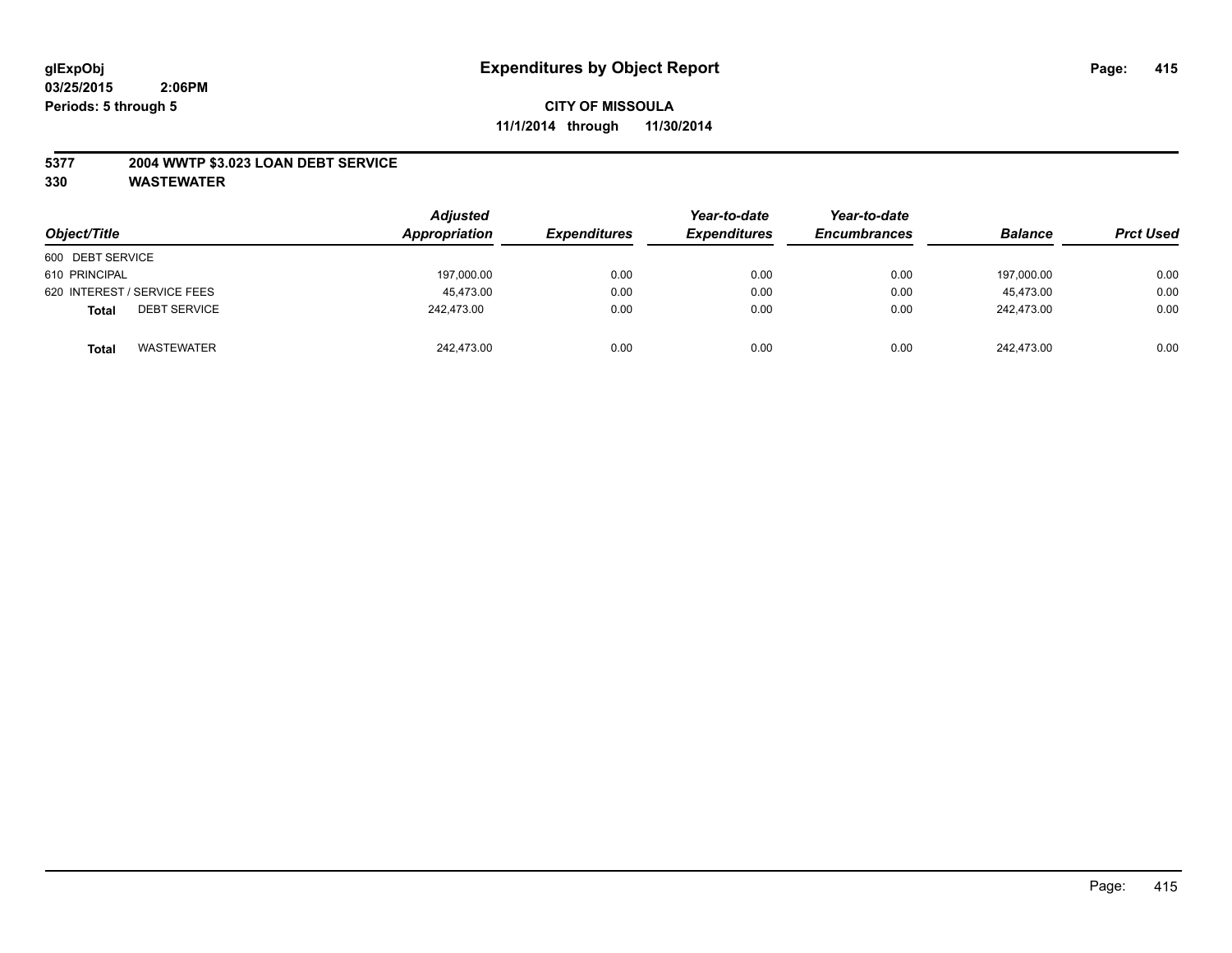**CITY OF MISSOULA 11/1/2014 through 11/30/2014**

## **5377 2004 WWTP \$3.023 LOAN DEBT SERVICE**

| Object/Title                        |                                     | <b>Adjusted</b><br>Appropriation | <b>Expenditures</b> | Year-to-date<br><b>Expenditures</b> | Year-to-date<br><b>Encumbrances</b> | <b>Balance</b> | <b>Prct Used</b> |
|-------------------------------------|-------------------------------------|----------------------------------|---------------------|-------------------------------------|-------------------------------------|----------------|------------------|
| 600 DEBT SERVICE                    |                                     |                                  |                     |                                     |                                     |                |                  |
| 610 PRINCIPAL                       |                                     | 197,000.00                       | 0.00                | 0.00                                | 0.00                                | 197,000.00     | 0.00             |
| 620 INTEREST / SERVICE FEES         |                                     | 45,473.00                        | 0.00                | 0.00                                | 0.00                                | 45.473.00      | 0.00             |
| <b>DEBT SERVICE</b><br><b>Total</b> |                                     | 242.473.00                       | 0.00                | 0.00                                | 0.00                                | 242.473.00     | 0.00             |
| <b>Total</b>                        | 2004 WWTP \$3.023 LOAN DEBT SERVICE | 242.473.00                       | 0.00                | 0.00                                | 0.00                                | 242.473.00     | 0.00             |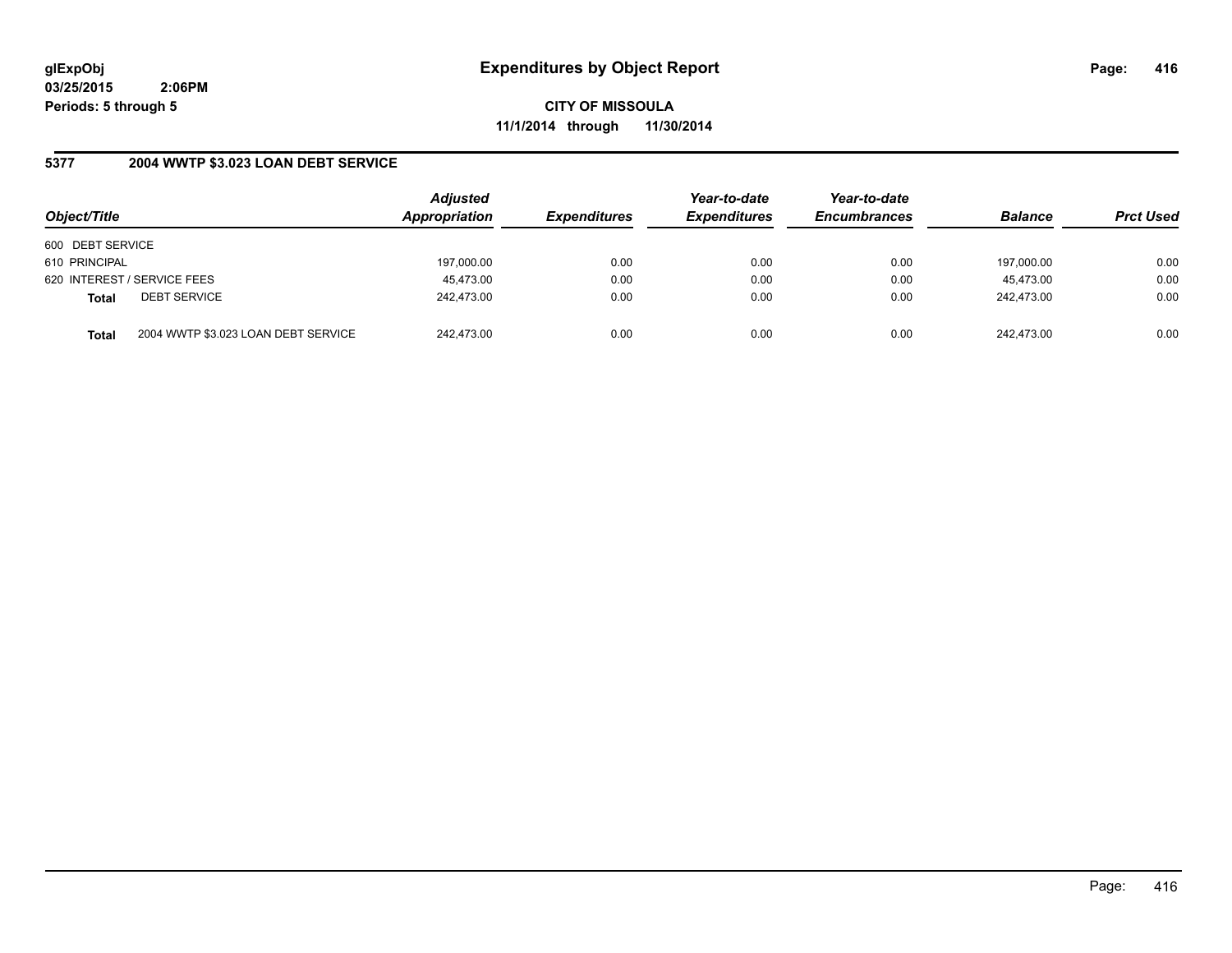## **5378 2004 WWTP \$3.023 LOAN RESERVE**

|                                     | <b>Adjusted</b>      |                     | Year-to-date        | Year-to-date        |                |                  |
|-------------------------------------|----------------------|---------------------|---------------------|---------------------|----------------|------------------|
| Object/Title                        | <b>Appropriation</b> | <b>Expenditures</b> | <b>Expenditures</b> | <b>Encumbrances</b> | <b>Balance</b> | <b>Prct Used</b> |
| 600 DEBT SERVICE                    |                      |                     |                     |                     |                |                  |
| 610 PRINCIPAL                       | 0.00                 | 0.00                | 0.00                | 0.00                | 0.00           | 0.00             |
| 620 INTEREST / SERVICE FEES         | 0.00                 | 0.00                | 0.00                | 0.00                | 0.00           | 0.00             |
| <b>DEBT SERVICE</b><br><b>Total</b> | 0.00                 | 0.00                | 0.00                | 0.00                | 0.00           | 0.00             |
| 800 OTHER OBJECTS                   |                      |                     |                     |                     |                |                  |
| 820 TRANSFERS TO OTHER FUNDS        | 21.200.00            | 0.00                | 0.00                | 0.00                | 21.200.00      | 0.00             |
| OTHER OBJECTS<br><b>Total</b>       | 21.200.00            | 0.00                | 0.00                | 0.00                | 21.200.00      | 0.00             |
| <b>WASTEWATER</b><br>Total          | 21.200.00            | 0.00                | 0.00                | 0.00                | 21,200.00      | 0.00             |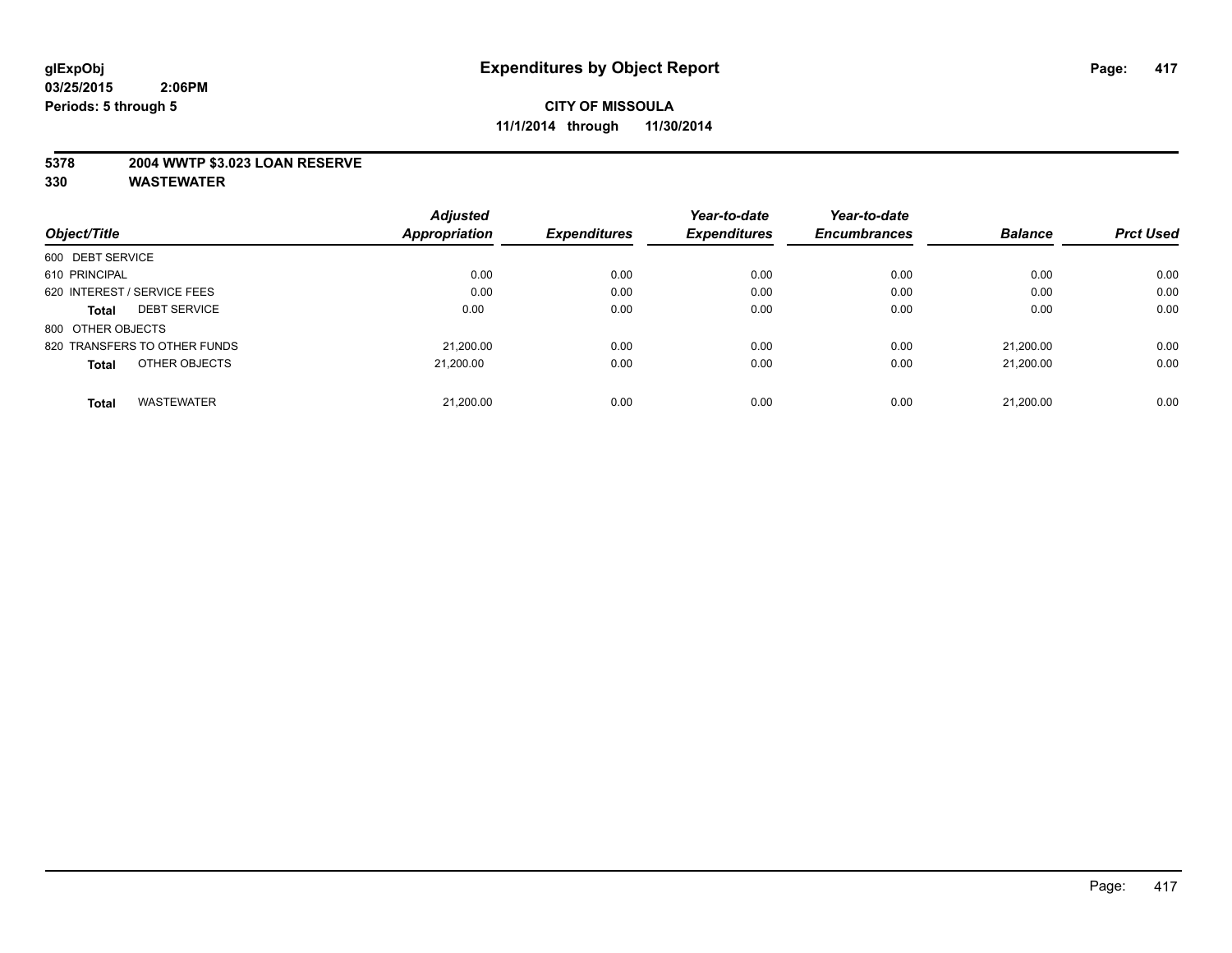**CITY OF MISSOULA 11/1/2014 through 11/30/2014**

## **5378 2004 WWTP \$3.023 LOAN RESERVE**

| Object/Title                                   | <b>Adjusted</b><br>Appropriation | <b>Expenditures</b> | Year-to-date<br><b>Expenditures</b> | Year-to-date<br><b>Encumbrances</b> | <b>Balance</b> | <b>Prct Used</b> |
|------------------------------------------------|----------------------------------|---------------------|-------------------------------------|-------------------------------------|----------------|------------------|
| 600 DEBT SERVICE                               |                                  |                     |                                     |                                     |                |                  |
| 610 PRINCIPAL                                  | 0.00                             | 0.00                | 0.00                                | 0.00                                | 0.00           | 0.00             |
| 620 INTEREST / SERVICE FEES                    | 0.00                             | 0.00                | 0.00                                | 0.00                                | 0.00           | 0.00             |
| <b>DEBT SERVICE</b><br><b>Total</b>            | 0.00                             | 0.00                | 0.00                                | 0.00                                | 0.00           | 0.00             |
| 800 OTHER OBJECTS                              |                                  |                     |                                     |                                     |                |                  |
| 820 TRANSFERS TO OTHER FUNDS                   | 21,200.00                        | 0.00                | 0.00                                | 0.00                                | 21.200.00      | 0.00             |
| OTHER OBJECTS<br><b>Total</b>                  | 21.200.00                        | 0.00                | 0.00                                | 0.00                                | 21.200.00      | 0.00             |
| 2004 WWTP \$3.023 LOAN RESERVE<br><b>Total</b> | 21,200.00                        | 0.00                | 0.00                                | 0.00                                | 21.200.00      | 0.00             |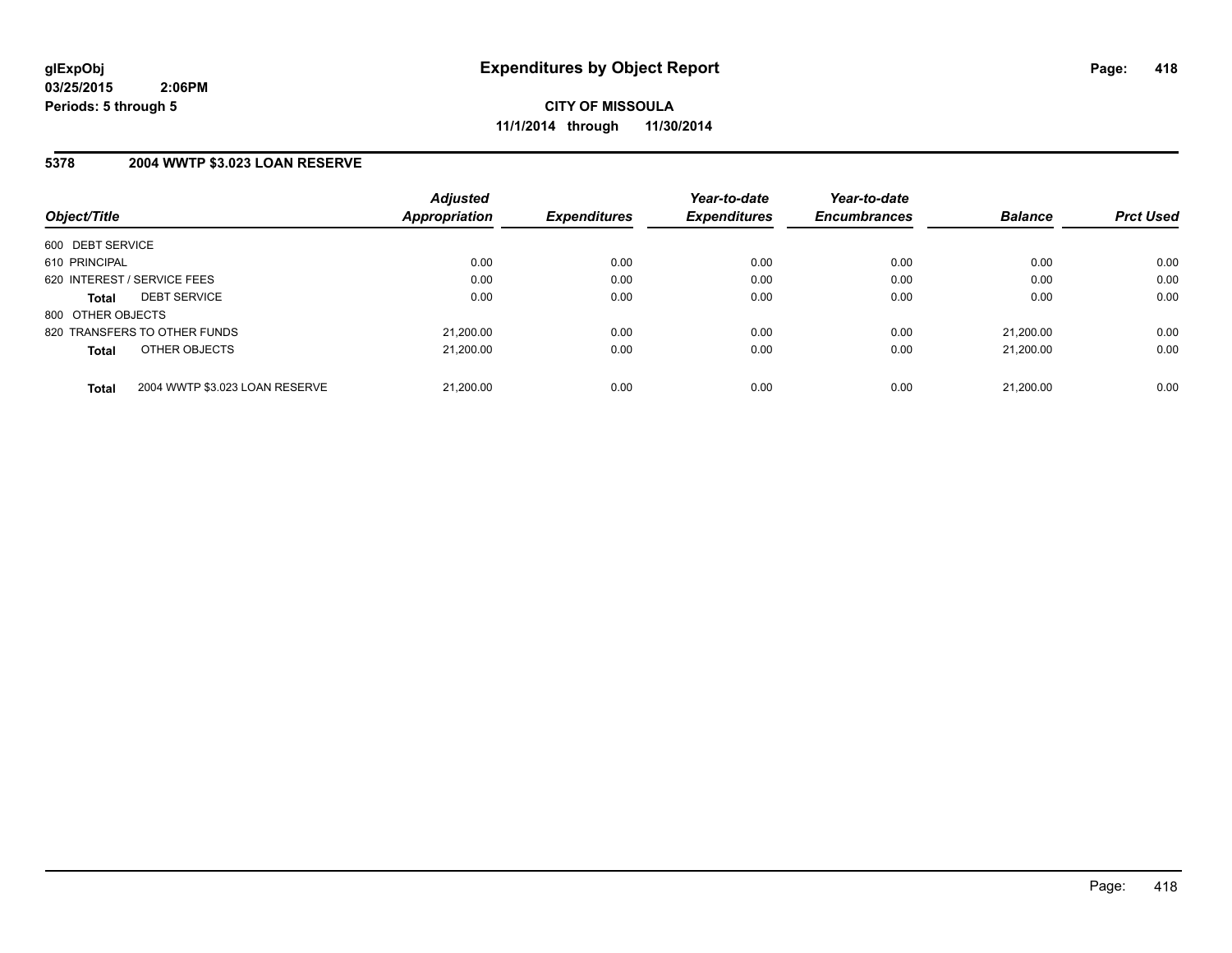#### **5379 2005 BRICH/BRDY/LIN/GIL SRF DEBT**

|                              |                     | <b>Adjusted</b>      |                     | Year-to-date        | Year-to-date        |                |                  |
|------------------------------|---------------------|----------------------|---------------------|---------------------|---------------------|----------------|------------------|
| Object/Title                 |                     | <b>Appropriation</b> | <b>Expenditures</b> | <b>Expenditures</b> | <b>Encumbrances</b> | <b>Balance</b> | <b>Prct Used</b> |
| 600 DEBT SERVICE             |                     |                      |                     |                     |                     |                |                  |
| 610 PRINCIPAL                |                     | 86,000.00            | 0.00                | 0.00                | 0.00                | 86.000.00      | 0.00             |
| 620 INTEREST / SERVICE FEES  |                     | 23.389.00            | 0.00                | 0.00                | 0.00                | 23,389.00      | 0.00             |
| <b>Total</b>                 | <b>DEBT SERVICE</b> | 109.389.00           | 0.00                | 0.00                | 0.00                | 109.389.00     | 0.00             |
| 800 OTHER OBJECTS            |                     |                      |                     |                     |                     |                |                  |
| 820 TRANSFERS TO OTHER FUNDS |                     | 0.00                 | 0.00                | 0.00                | 0.00                | 0.00           | 0.00             |
| <b>Total</b>                 | OTHER OBJECTS       | 0.00                 | 0.00                | 0.00                | 0.00                | 0.00           | 0.00             |
| Total                        | <b>WASTEWATER</b>   | 109.389.00           | 0.00                | 0.00                | 0.00                | 109.389.00     | 0.00             |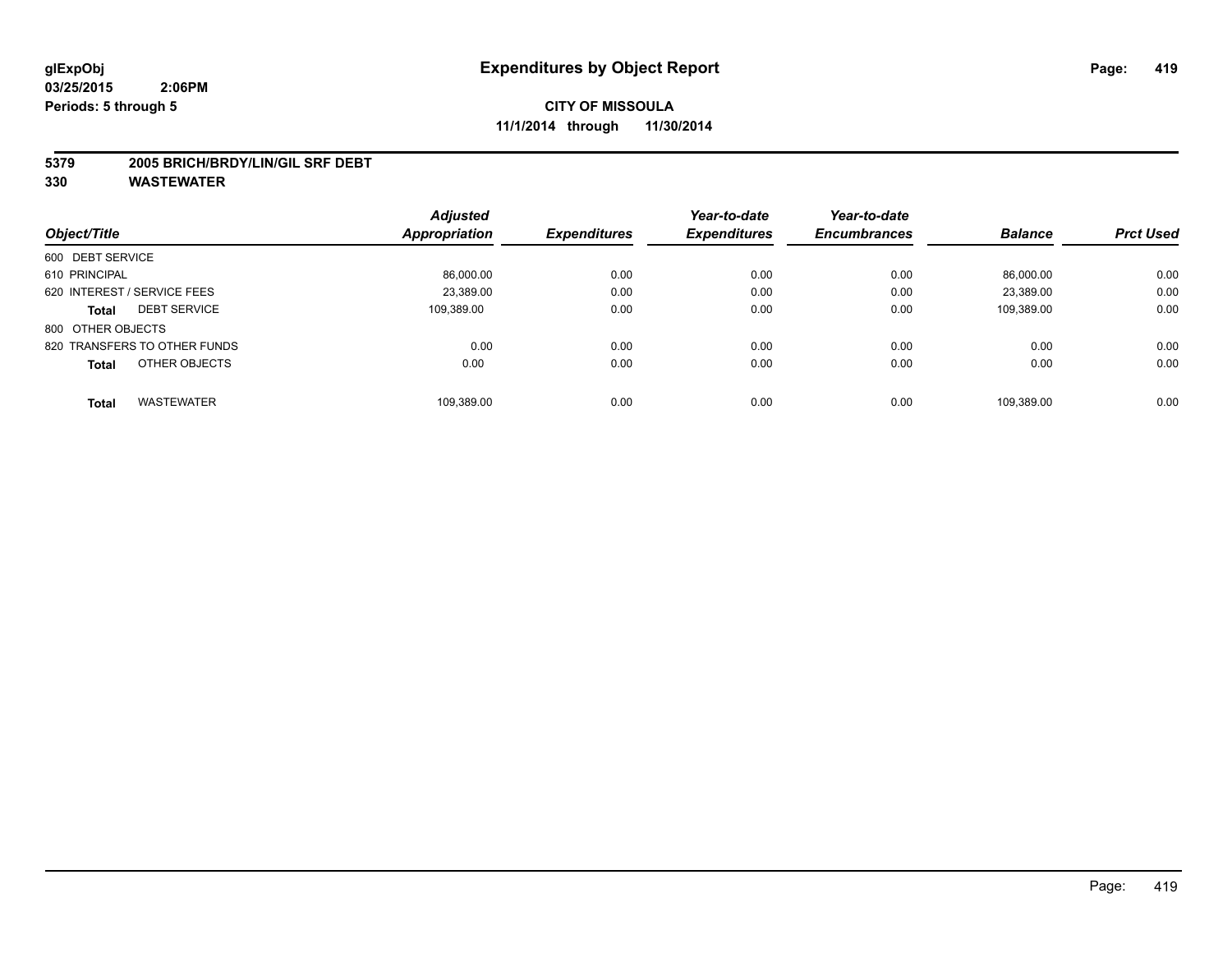**CITY OF MISSOULA 11/1/2014 through 11/30/2014**

## **5379 2005 BRICH/BRDY/LIN/GIL SRF DEBT**

| Object/Title      |                                  | <b>Adjusted</b><br>Appropriation | <b>Expenditures</b> | Year-to-date<br><b>Expenditures</b> | Year-to-date<br><b>Encumbrances</b> | <b>Balance</b> | <b>Prct Used</b> |
|-------------------|----------------------------------|----------------------------------|---------------------|-------------------------------------|-------------------------------------|----------------|------------------|
| 600 DEBT SERVICE  |                                  |                                  |                     |                                     |                                     |                |                  |
| 610 PRINCIPAL     |                                  | 86.000.00                        | 0.00                | 0.00                                | 0.00                                | 86.000.00      | 0.00             |
|                   | 620 INTEREST / SERVICE FEES      | 23.389.00                        | 0.00                | 0.00                                | 0.00                                | 23.389.00      | 0.00             |
| <b>Total</b>      | <b>DEBT SERVICE</b>              | 109.389.00                       | 0.00                | 0.00                                | 0.00                                | 109.389.00     | 0.00             |
| 800 OTHER OBJECTS |                                  |                                  |                     |                                     |                                     |                |                  |
|                   | 820 TRANSFERS TO OTHER FUNDS     | 0.00                             | 0.00                | 0.00                                | 0.00                                | 0.00           | 0.00             |
| <b>Total</b>      | OTHER OBJECTS                    | 0.00                             | 0.00                | 0.00                                | 0.00                                | 0.00           | 0.00             |
| <b>Total</b>      | 2005 BRICH/BRDY/LIN/GIL SRF DEBT | 109.389.00                       | 0.00                | 0.00                                | 0.00                                | 109.389.00     | 0.00             |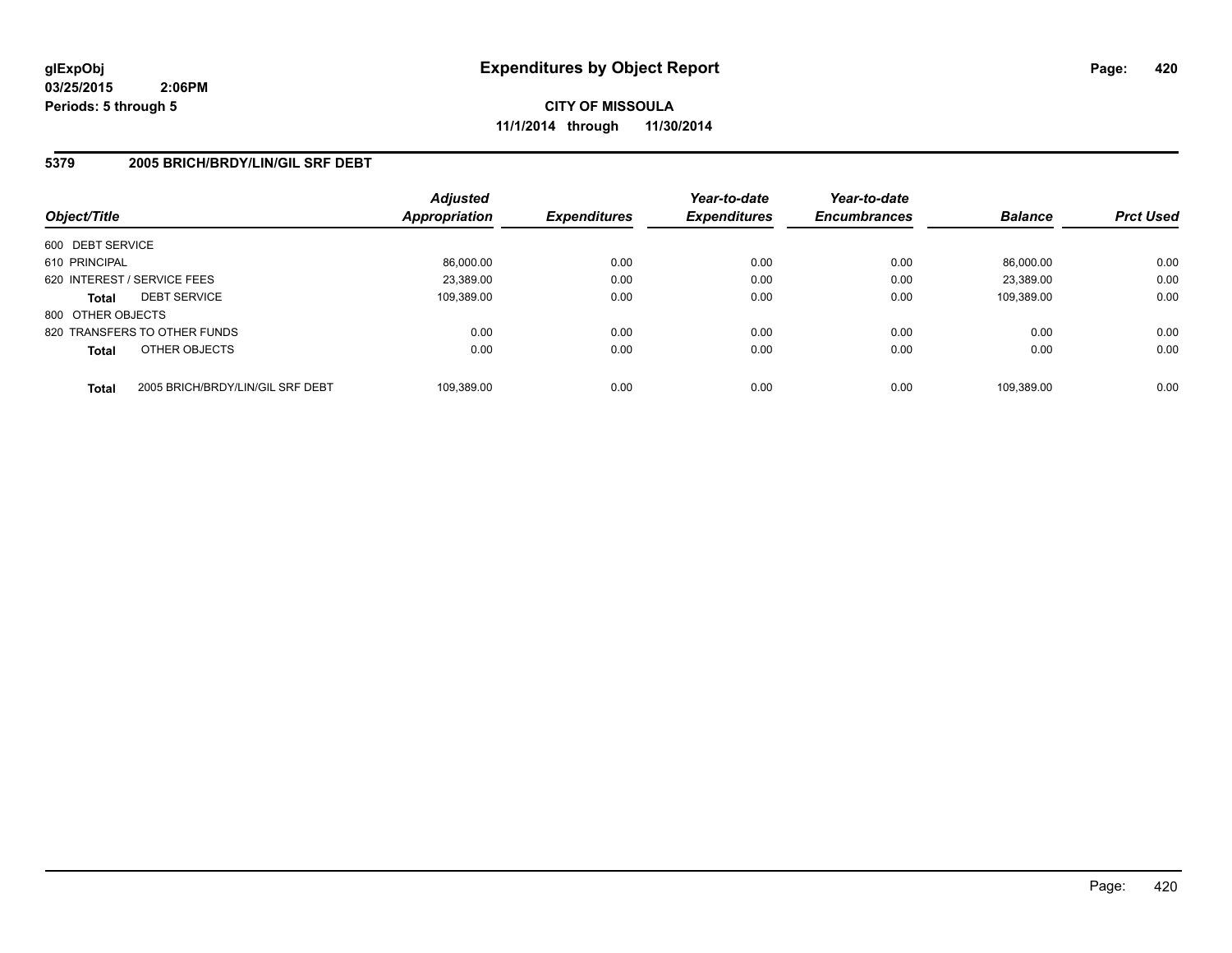## **5380 BRDWY/BIRCH/GILBERT/LINCOLNWOOD**

|                                   | <b>Adjusted</b> |                     | Year-to-date<br><b>Expenditures</b> | Year-to-date        |                |                  |
|-----------------------------------|-----------------|---------------------|-------------------------------------|---------------------|----------------|------------------|
| Object/Title                      | Appropriation   | <b>Expenditures</b> |                                     | <b>Encumbrances</b> | <b>Balance</b> | <b>Prct Used</b> |
| 600 DEBT SERVICE                  |                 |                     |                                     |                     |                |                  |
| 610 PRINCIPAL                     | 0.00            | 0.00                | 0.00                                | 0.00                | 0.00           | 0.00             |
| 620 INTEREST / SERVICE FEES       | 0.00            | 0.00                | 0.00                                | 0.00                | 0.00           | 0.00             |
| <b>DEBT SERVICE</b><br>Total      | 0.00            | 0.00                | 0.00                                | 0.00                | 0.00           | 0.00             |
| 800 OTHER OBJECTS                 |                 |                     |                                     |                     |                |                  |
| 820 TRANSFERS TO OTHER FUNDS      | 10.840.00       | 0.00                | 0.00                                | 0.00                | 10.840.00      | 0.00             |
| OTHER OBJECTS<br><b>Total</b>     | 10.840.00       | 0.00                | 0.00                                | 0.00                | 10.840.00      | 0.00             |
| <b>WASTEWATER</b><br><b>Total</b> | 10.840.00       | 0.00                | 0.00                                | 0.00                | 10.840.00      | 0.00             |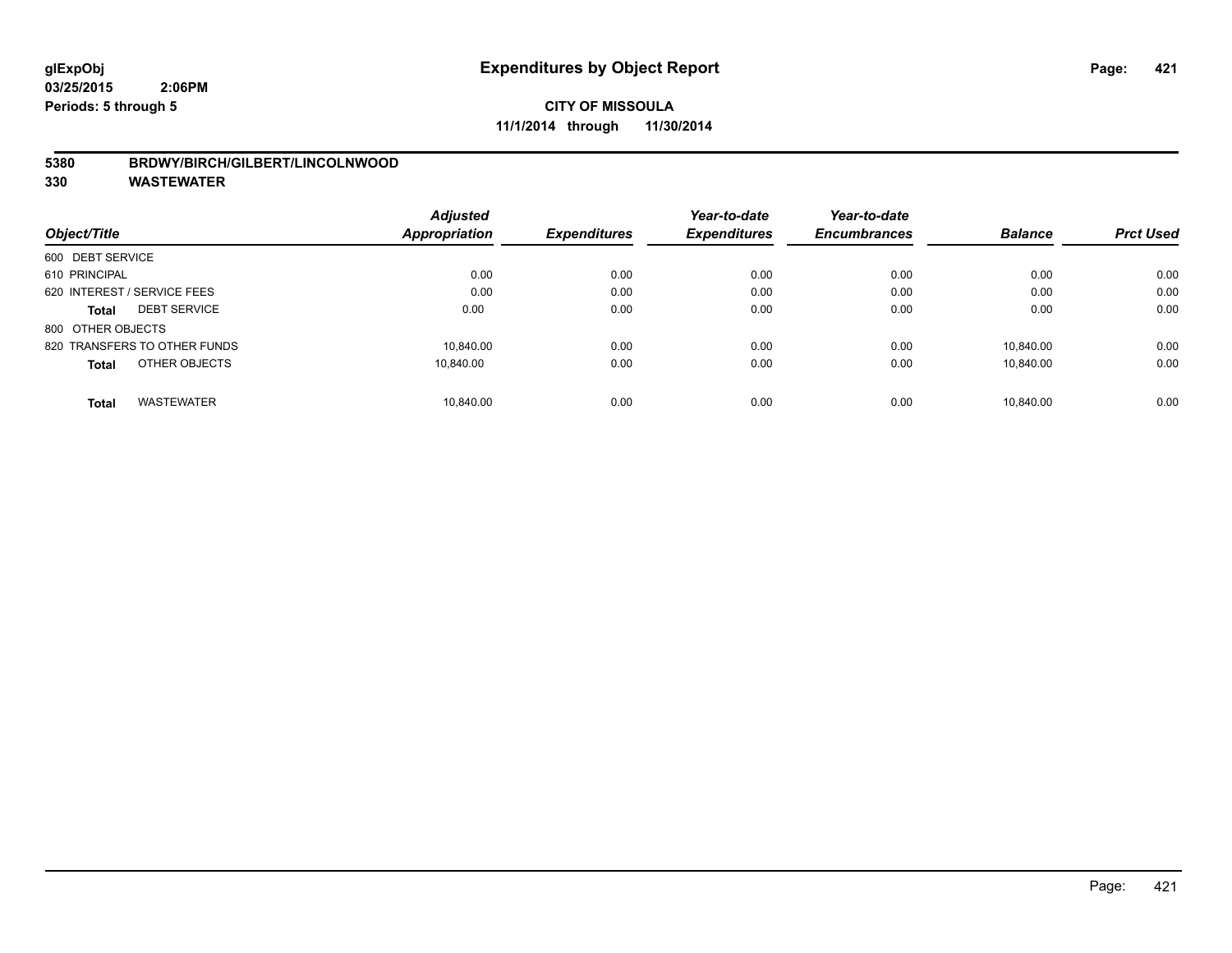**CITY OF MISSOULA 11/1/2014 through 11/30/2014**

## **5380 BRDWY/BIRCH/GILBERT/LINCOLNWOOD**

| Object/Title      |                                 | Adjusted<br><b>Appropriation</b> | <b>Expenditures</b> | Year-to-date<br><b>Expenditures</b> | Year-to-date<br><b>Encumbrances</b> | <b>Balance</b> | <b>Prct Used</b> |
|-------------------|---------------------------------|----------------------------------|---------------------|-------------------------------------|-------------------------------------|----------------|------------------|
| 600 DEBT SERVICE  |                                 |                                  |                     |                                     |                                     |                |                  |
| 610 PRINCIPAL     |                                 | 0.00                             | 0.00                | 0.00                                | 0.00                                | 0.00           | 0.00             |
|                   | 620 INTEREST / SERVICE FEES     | 0.00                             | 0.00                | 0.00                                | 0.00                                | 0.00           | 0.00             |
| <b>Total</b>      | <b>DEBT SERVICE</b>             | 0.00                             | 0.00                | 0.00                                | 0.00                                | 0.00           | 0.00             |
| 800 OTHER OBJECTS |                                 |                                  |                     |                                     |                                     |                |                  |
|                   | 820 TRANSFERS TO OTHER FUNDS    | 10.840.00                        | 0.00                | 0.00                                | 0.00                                | 10.840.00      | 0.00             |
| <b>Total</b>      | OTHER OBJECTS                   | 10.840.00                        | 0.00                | 0.00                                | 0.00                                | 10.840.00      | 0.00             |
| <b>Total</b>      | BRDWY/BIRCH/GILBERT/LINCOLNWOOD | 10.840.00                        | 0.00                | 0.00                                | 0.00                                | 10.840.00      | 0.00             |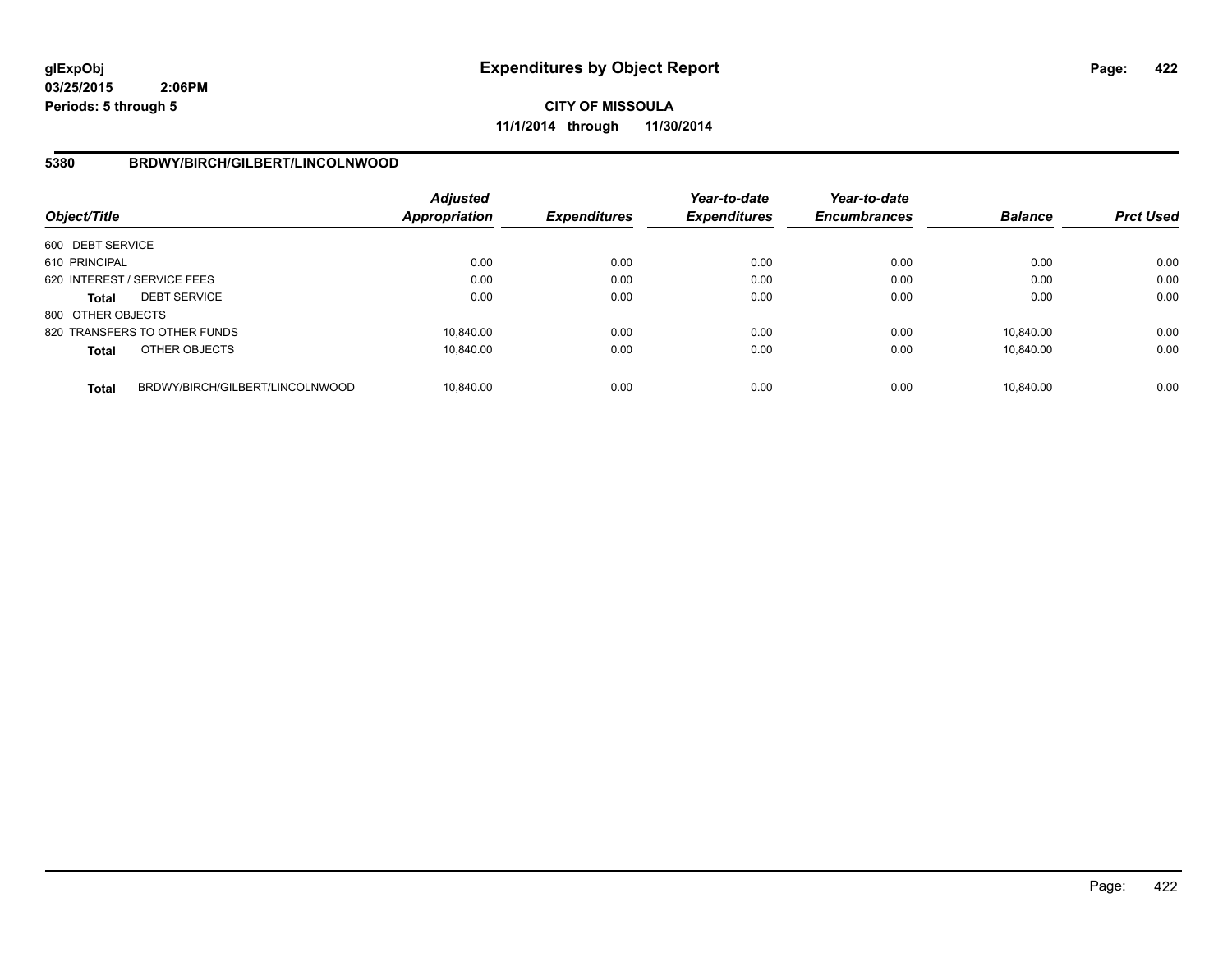#### **5381 LINCOLNWOOD PH2 DEBT SERVICE**

|                                     | <b>Adjusted</b> |                     | Year-to-date        | Year-to-date        |                |                  |
|-------------------------------------|-----------------|---------------------|---------------------|---------------------|----------------|------------------|
| Object/Title                        | Appropriation   | <b>Expenditures</b> | <b>Expenditures</b> | <b>Encumbrances</b> | <b>Balance</b> | <b>Prct Used</b> |
| 600 DEBT SERVICE                    |                 |                     |                     |                     |                |                  |
| 610 PRINCIPAL                       | 0.00            | 0.00                | 0.00                | 0.00                | 0.00           | 0.00             |
| 620 INTEREST / SERVICE FEES         | 0.00            | 0.00                | 0.00                | 0.00                | 0.00           | 0.00             |
| <b>DEBT SERVICE</b><br><b>Total</b> | 0.00            | 0.00                | 0.00                | 0.00                | 0.00           | 0.00             |
| 800 OTHER OBJECTS                   |                 |                     |                     |                     |                |                  |
| 820 TRANSFERS TO OTHER FUNDS        | 0.00            | 0.00                | 0.00                | 0.00                | 0.00           | 0.00             |
| OTHER OBJECTS<br><b>Total</b>       | 0.00            | 0.00                | 0.00                | 0.00                | 0.00           | 0.00             |
| <b>WASTEWATER</b><br>Total          | 0.00            | 0.00                | 0.00                | 0.00                | 0.00           | 0.00             |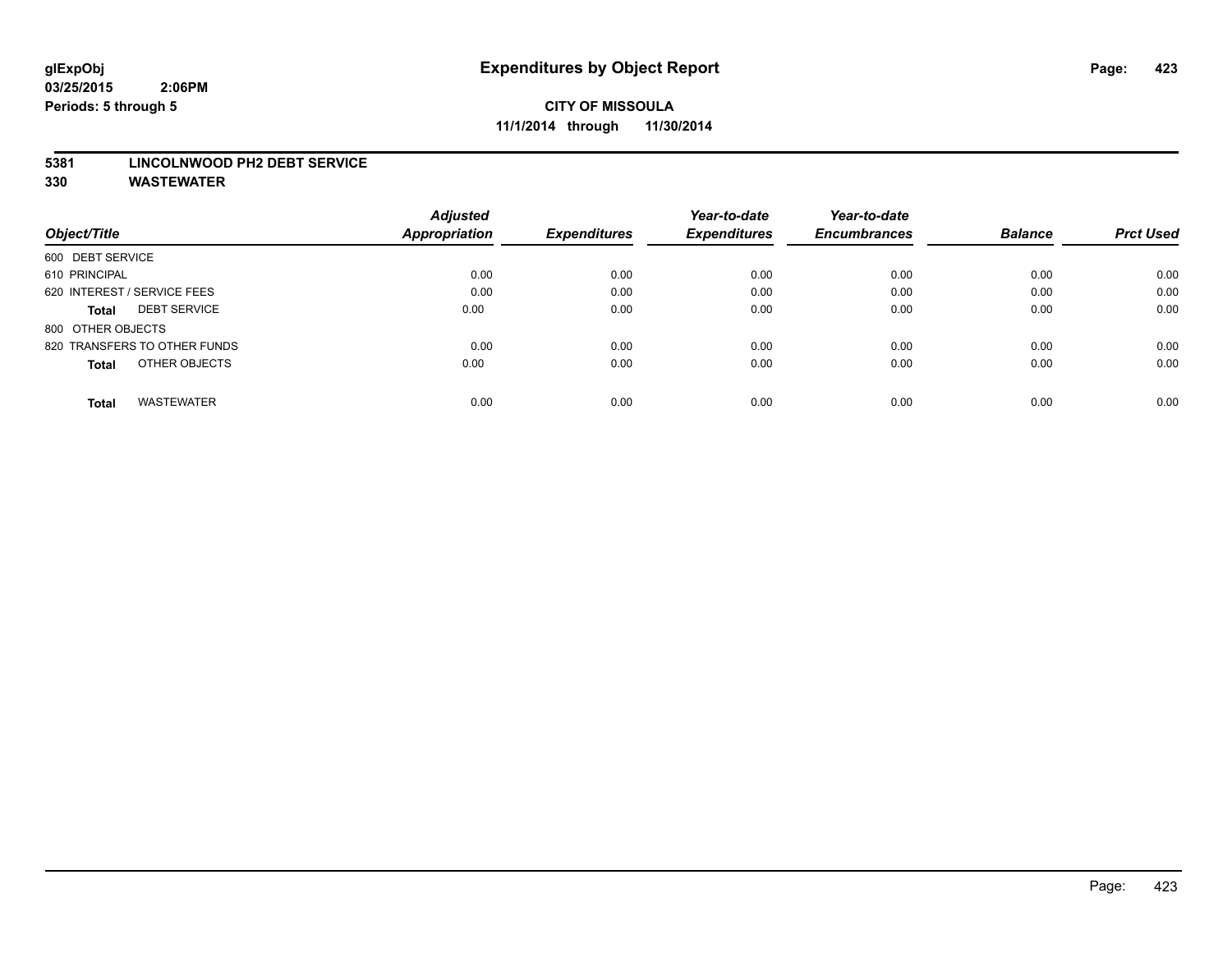**CITY OF MISSOULA 11/1/2014 through 11/30/2014**

## **5381 LINCOLNWOOD PH2 DEBT SERVICE**

| Object/Title                |                              | <b>Adjusted</b><br>Appropriation | <b>Expenditures</b> | Year-to-date<br><b>Expenditures</b> | Year-to-date<br><b>Encumbrances</b> | <b>Balance</b> | <b>Prct Used</b> |
|-----------------------------|------------------------------|----------------------------------|---------------------|-------------------------------------|-------------------------------------|----------------|------------------|
| 600 DEBT SERVICE            |                              |                                  |                     |                                     |                                     |                |                  |
| 610 PRINCIPAL               |                              | 0.00                             | 0.00                | 0.00                                | 0.00                                | 0.00           | 0.00             |
| 620 INTEREST / SERVICE FEES |                              | 0.00                             | 0.00                | 0.00                                | 0.00                                | 0.00           | 0.00             |
| <b>Total</b>                | <b>DEBT SERVICE</b>          | 0.00                             | 0.00                | 0.00                                | 0.00                                | 0.00           | 0.00             |
| 800 OTHER OBJECTS           |                              |                                  |                     |                                     |                                     |                |                  |
|                             | 820 TRANSFERS TO OTHER FUNDS | 0.00                             | 0.00                | 0.00                                | 0.00                                | 0.00           | 0.00             |
| <b>Total</b>                | OTHER OBJECTS                | 0.00                             | 0.00                | 0.00                                | 0.00                                | 0.00           | 0.00             |
| <b>Total</b>                | LINCOLNWOOD PH2 DEBT SERVICE | 0.00                             | 0.00                | 0.00                                | 0.00                                | 0.00           | 0.00             |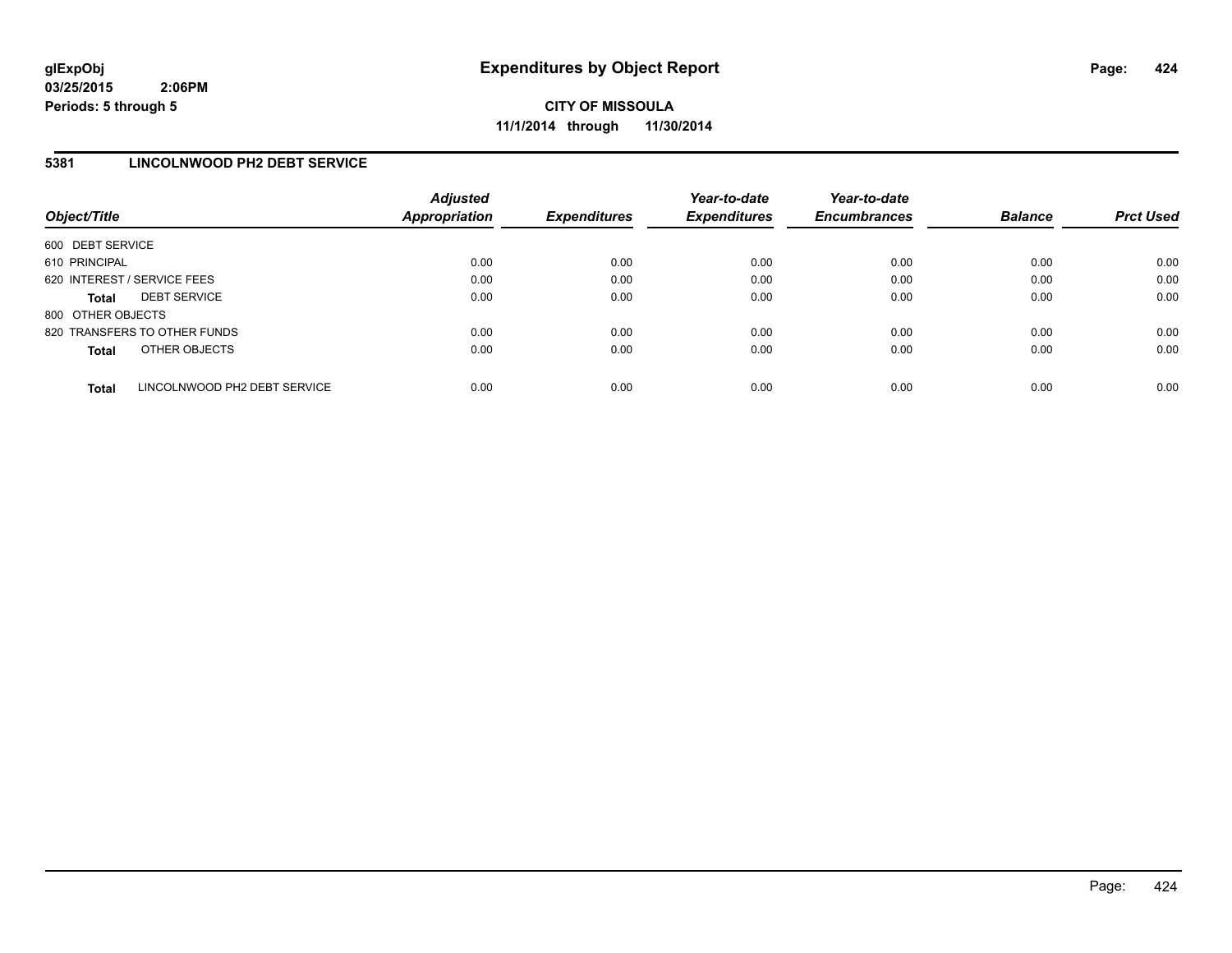#### **5382 LINCOLNWOOD PH2 RESERVE FUND**

|                                   | <b>Adjusted</b> | <b>Expenditures</b> | Year-to-date<br><b>Expenditures</b> | Year-to-date        |                |                  |
|-----------------------------------|-----------------|---------------------|-------------------------------------|---------------------|----------------|------------------|
| Object/Title                      | Appropriation   |                     |                                     | <b>Encumbrances</b> | <b>Balance</b> | <b>Prct Used</b> |
| 600 DEBT SERVICE                  |                 |                     |                                     |                     |                |                  |
| 610 PRINCIPAL                     | 0.00            | 0.00                | 0.00                                | 0.00                | 0.00           | 0.00             |
| 620 INTEREST / SERVICE FEES       | 0.00            | 0.00                | 0.00                                | 0.00                | 0.00           | 0.00             |
| <b>DEBT SERVICE</b><br>Total      | 0.00            | 0.00                | 0.00                                | 0.00                | 0.00           | 0.00             |
| 800 OTHER OBJECTS                 |                 |                     |                                     |                     |                |                  |
| 820 TRANSFERS TO OTHER FUNDS      | 21,850.00       | 0.00                | 0.00                                | 0.00                | 21.850.00      | 0.00             |
| OTHER OBJECTS<br><b>Total</b>     | 21.850.00       | 0.00                | 0.00                                | 0.00                | 21.850.00      | 0.00             |
| <b>WASTEWATER</b><br><b>Total</b> | 21,850.00       | 0.00                | 0.00                                | 0.00                | 21.850.00      | 0.00             |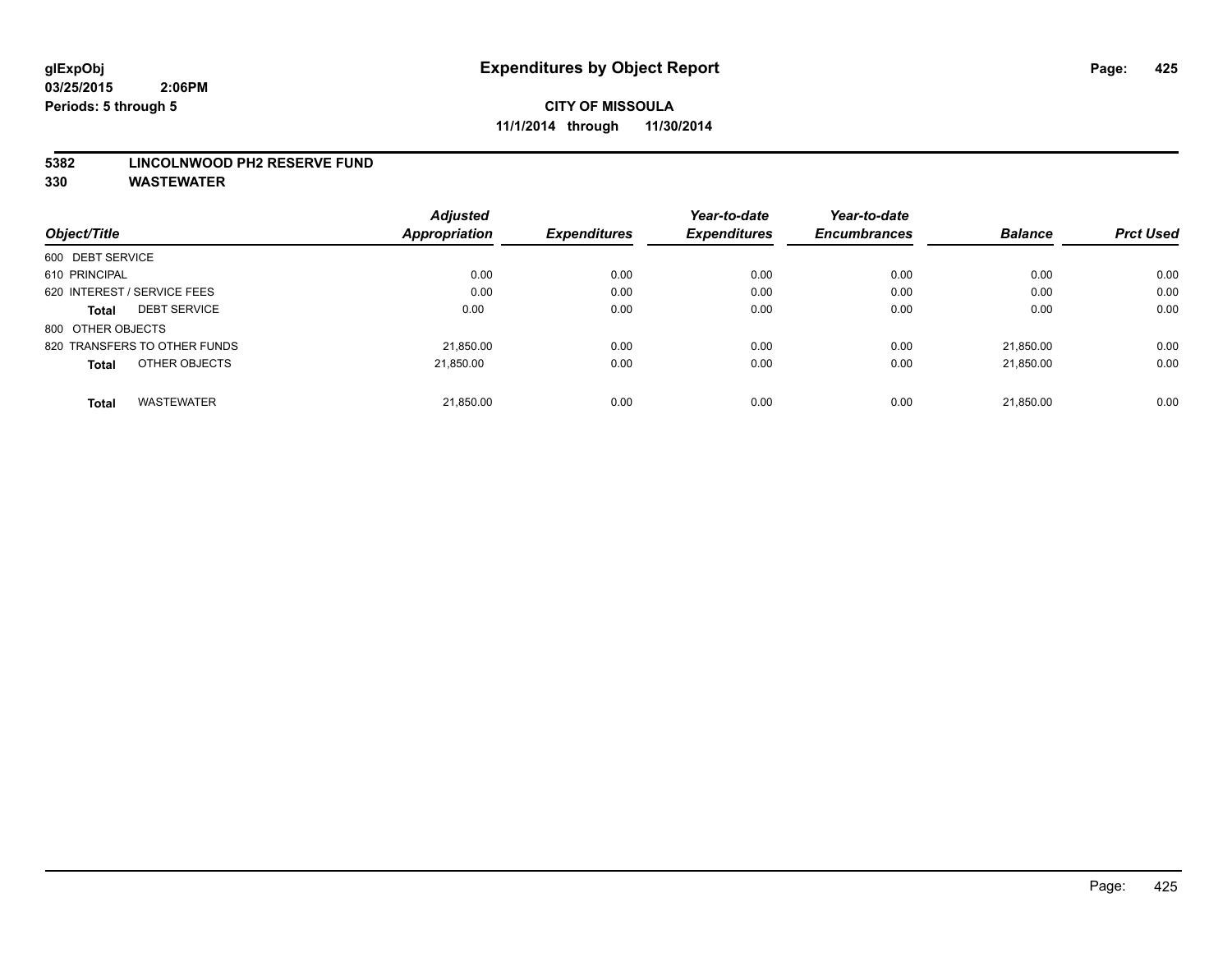**CITY OF MISSOULA 11/1/2014 through 11/30/2014**

## **5382 LINCOLNWOOD PH2 RESERVE FUND**

| Object/Title                |                              | <b>Adjusted</b><br>Appropriation | <b>Expenditures</b> | Year-to-date<br><b>Expenditures</b> | Year-to-date<br><b>Encumbrances</b> | <b>Balance</b> | <b>Prct Used</b> |
|-----------------------------|------------------------------|----------------------------------|---------------------|-------------------------------------|-------------------------------------|----------------|------------------|
| 600 DEBT SERVICE            |                              |                                  |                     |                                     |                                     |                |                  |
| 610 PRINCIPAL               |                              | 0.00                             | 0.00                | 0.00                                | 0.00                                | 0.00           | 0.00             |
| 620 INTEREST / SERVICE FEES |                              | 0.00                             | 0.00                | 0.00                                | 0.00                                | 0.00           | 0.00             |
| <b>Total</b>                | <b>DEBT SERVICE</b>          | 0.00                             | 0.00                | 0.00                                | 0.00                                | 0.00           | 0.00             |
| 800 OTHER OBJECTS           |                              |                                  |                     |                                     |                                     |                |                  |
|                             | 820 TRANSFERS TO OTHER FUNDS | 21.850.00                        | 0.00                | 0.00                                | 0.00                                | 21.850.00      | 0.00             |
| <b>Total</b>                | OTHER OBJECTS                | 21,850.00                        | 0.00                | 0.00                                | 0.00                                | 21.850.00      | 0.00             |
| <b>Total</b>                | LINCOLNWOOD PH2 RESERVE FUND | 21.850.00                        | 0.00                | 0.00                                | 0.00                                | 21.850.00      | 0.00             |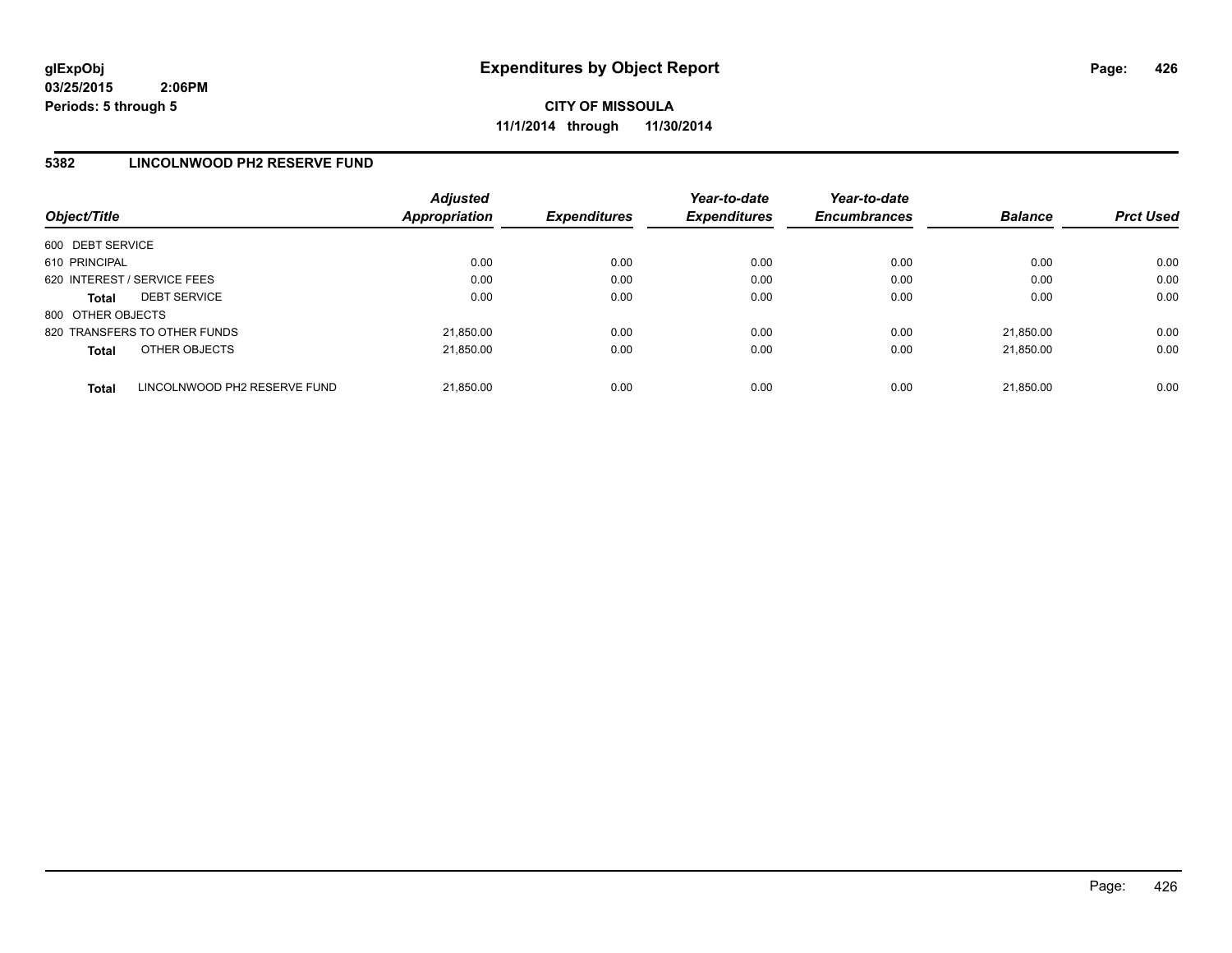#### **5383 FY09 RATTLESNAKE SEWER DEBT SVS**

|                                     | <b>Adjusted</b> |                     | Year-to-date        | Year-to-date        |                |                  |
|-------------------------------------|-----------------|---------------------|---------------------|---------------------|----------------|------------------|
| Object/Title                        | Appropriation   | <b>Expenditures</b> | <b>Expenditures</b> | <b>Encumbrances</b> | <b>Balance</b> | <b>Prct Used</b> |
| 600 DEBT SERVICE                    |                 |                     |                     |                     |                |                  |
| 610 PRINCIPAL                       | 0.00            | 0.00                | 0.00                | 0.00                | 0.00           | 0.00             |
| 620 INTEREST / SERVICE FEES         | 0.00            | 0.00                | 0.00                | 0.00                | 0.00           | 0.00             |
| <b>DEBT SERVICE</b><br><b>Total</b> | 0.00            | 0.00                | 0.00                | 0.00                | 0.00           | 0.00             |
| 800 OTHER OBJECTS                   |                 |                     |                     |                     |                |                  |
| 820 TRANSFERS TO OTHER FUNDS        | 0.00            | 0.00                | 0.00                | 0.00                | 0.00           | 0.00             |
| OTHER OBJECTS<br><b>Total</b>       | 0.00            | 0.00                | 0.00                | 0.00                | 0.00           | 0.00             |
| <b>WASTEWATER</b><br><b>Total</b>   | 0.00            | 0.00                | 0.00                | 0.00                | 0.00           | 0.00             |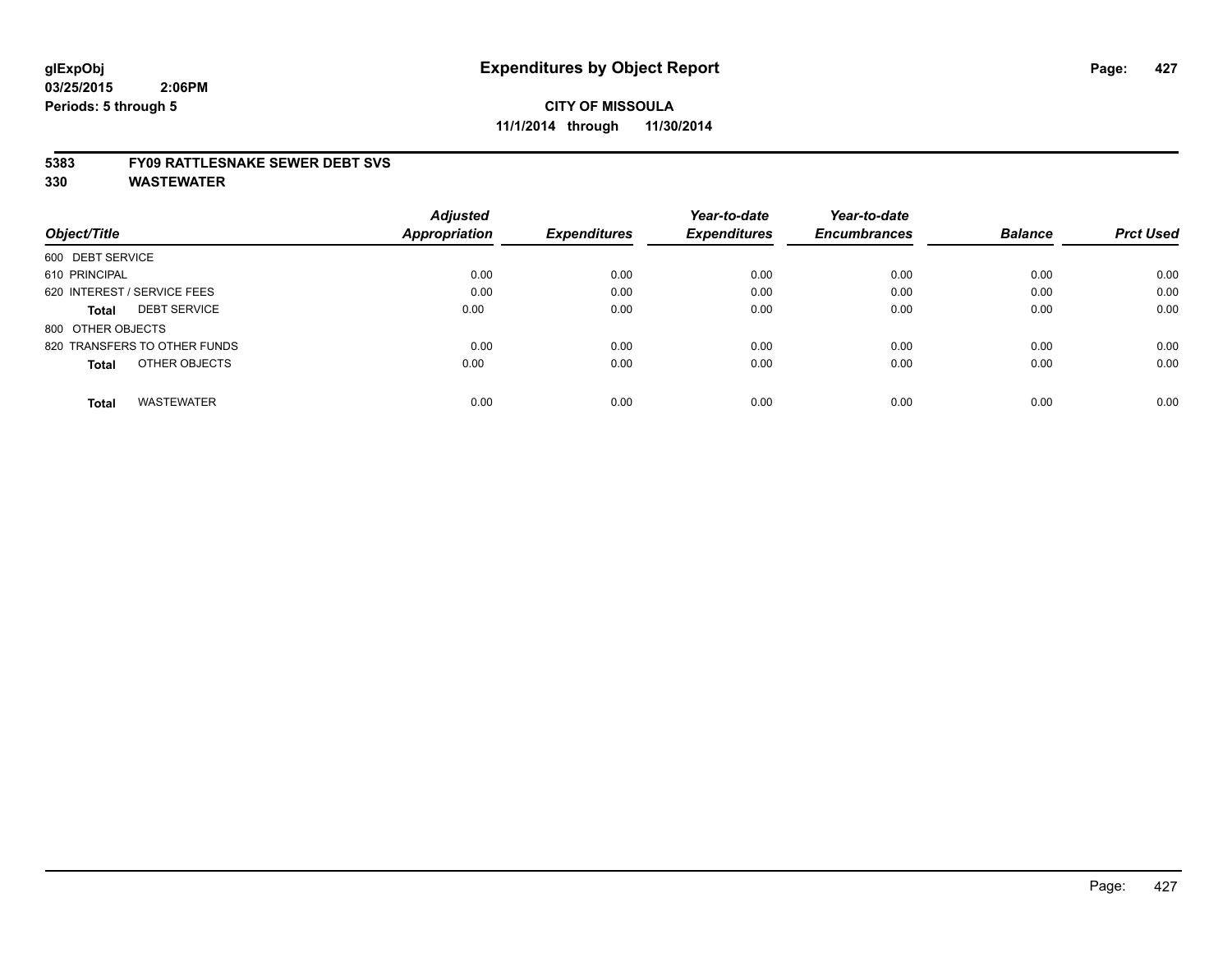#### **5383 FY09 RATTLESNAKE SEWER DEBT SVS**

**550 SID 544 PROJECT**

| Object/Title                        | <b>Adjusted</b><br>Appropriation | <b>Expenditures</b> | Year-to-date<br><b>Expenditures</b> | Year-to-date<br><b>Encumbrances</b> | <b>Balance</b> | <b>Prct Used</b> |
|-------------------------------------|----------------------------------|---------------------|-------------------------------------|-------------------------------------|----------------|------------------|
| 600 DEBT SERVICE                    |                                  |                     |                                     |                                     |                |                  |
| 610 PRINCIPAL                       | 20,000.00                        | 0.00                | 0.00                                | 0.00                                | 20,000.00      | 0.00             |
| 620 INTEREST / SERVICE FEES         | 11.550.00                        | 0.00                | 0.00                                | 0.00                                | 11.550.00      | 0.00             |
| <b>DEBT SERVICE</b><br><b>Total</b> | 31,550.00                        | 0.00                | 0.00                                | 0.00                                | 31,550.00      | 0.00             |
| SID 544 PROJECT<br>Total            | 31,550.00                        | 0.00                | 0.00                                | 0.00                                | 31,550.00      | 0.00             |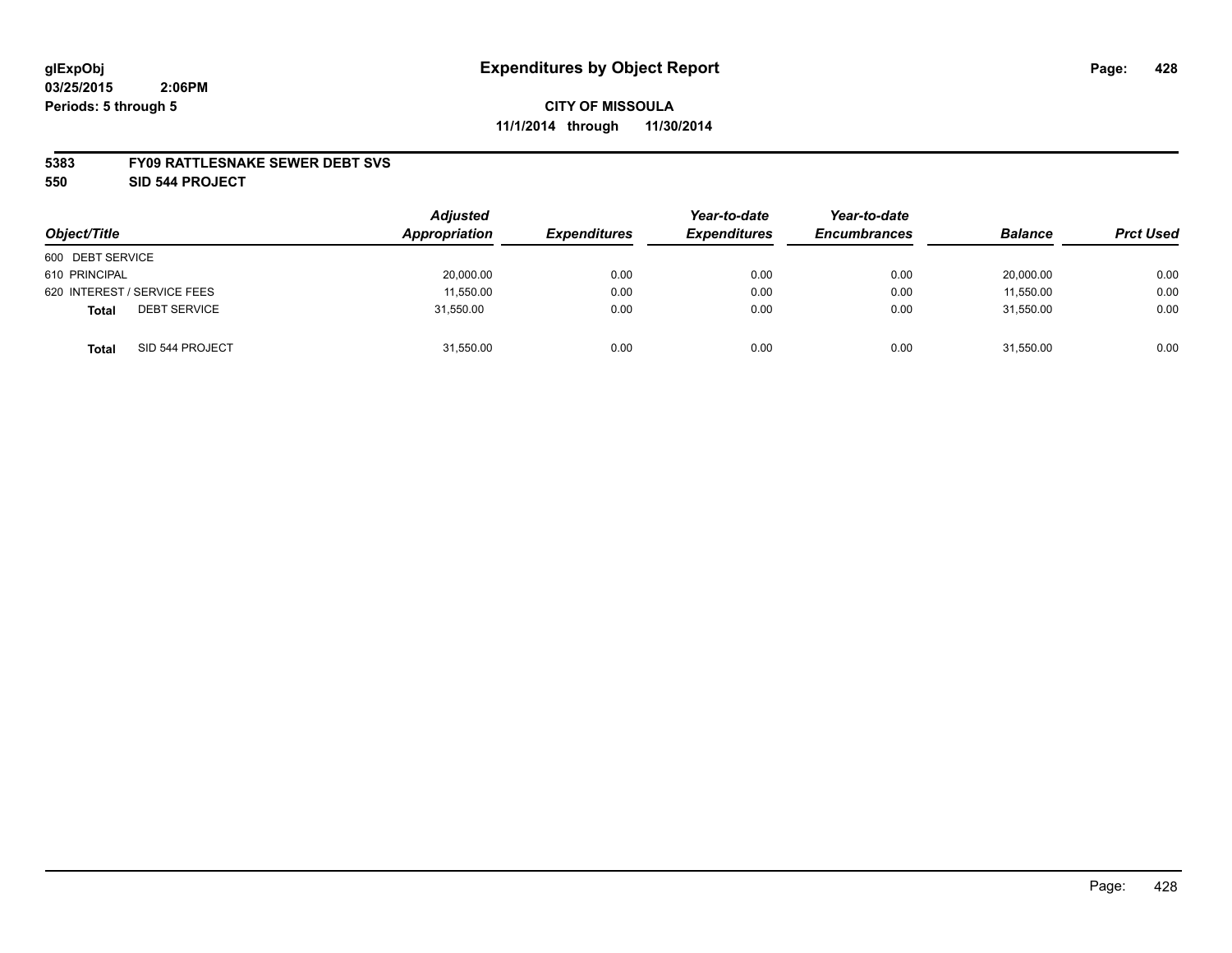**CITY OF MISSOULA 11/1/2014 through 11/30/2014**

# **5383 FY09 RATTLESNAKE SEWER DEBT SVS**

| Object/Title      |                                        | <b>Adjusted</b><br>Appropriation | <b>Expenditures</b> | Year-to-date<br><b>Expenditures</b> | Year-to-date<br><b>Encumbrances</b> | <b>Balance</b> | <b>Prct Used</b> |
|-------------------|----------------------------------------|----------------------------------|---------------------|-------------------------------------|-------------------------------------|----------------|------------------|
| 600 DEBT SERVICE  |                                        |                                  |                     |                                     |                                     |                |                  |
| 610 PRINCIPAL     |                                        | 20.000.00                        | 0.00                | 0.00                                | 0.00                                | 20.000.00      | 0.00             |
|                   | 620 INTEREST / SERVICE FEES            | 11,550.00                        | 0.00                | 0.00                                | 0.00                                | 11,550.00      | 0.00             |
| <b>Total</b>      | <b>DEBT SERVICE</b>                    | 31.550.00                        | 0.00                | 0.00                                | 0.00                                | 31.550.00      | 0.00             |
| 800 OTHER OBJECTS |                                        |                                  |                     |                                     |                                     |                |                  |
|                   | 820 TRANSFERS TO OTHER FUNDS           | 0.00                             | 0.00                | 0.00                                | 0.00                                | 0.00           | 0.00             |
| <b>Total</b>      | OTHER OBJECTS                          | 0.00                             | 0.00                | 0.00                                | 0.00                                | 0.00           | 0.00             |
| <b>Total</b>      | <b>FY09 RATTLESNAKE SEWER DEBT SVS</b> | 31.550.00                        | 0.00                | 0.00                                | 0.00                                | 31.550.00      | 0.00             |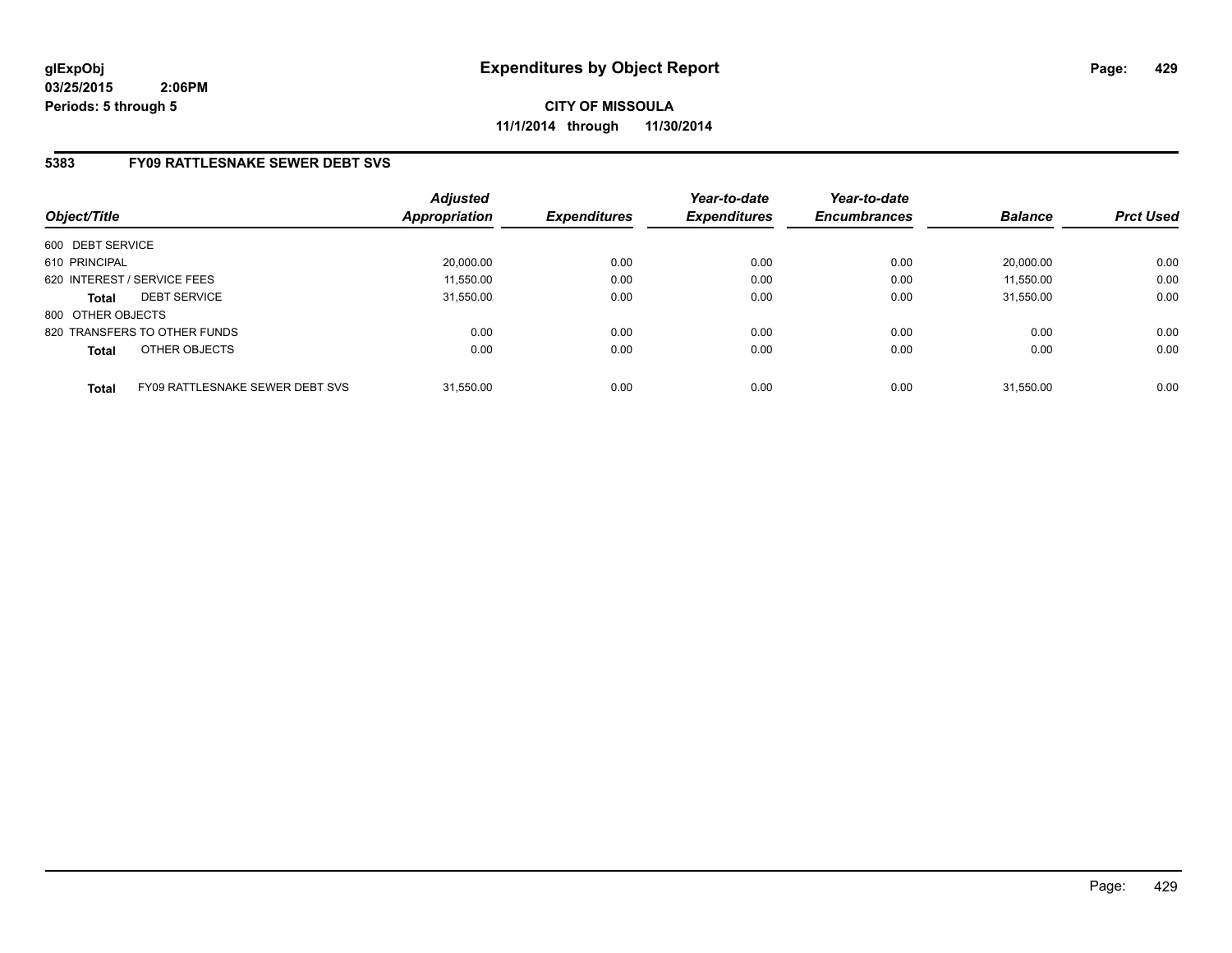# **5384 09 LOLO BOND RESERVE**

| Object/Title                      | <b>Adjusted</b><br>Appropriation | <b>Expenditures</b> | Year-to-date<br><b>Expenditures</b> | Year-to-date<br><b>Encumbrances</b> | <b>Balance</b> | <b>Prct Used</b> |
|-----------------------------------|----------------------------------|---------------------|-------------------------------------|-------------------------------------|----------------|------------------|
| 800 OTHER OBJECTS                 |                                  |                     |                                     |                                     |                |                  |
| 820 TRANSFERS TO OTHER FUNDS      | 4.644.00                         | 0.00                | 0.00                                | 0.00                                | 4.644.00       | 0.00             |
| OTHER OBJECTS<br>Total            | 4.644.00                         | 0.00                | 0.00                                | 0.00                                | 4.644.00       | 0.00             |
| <b>WASTEWATER</b><br><b>Total</b> | 4,644.00                         | 0.00                | 0.00                                | 0.00                                | 4,644.00       | 0.00             |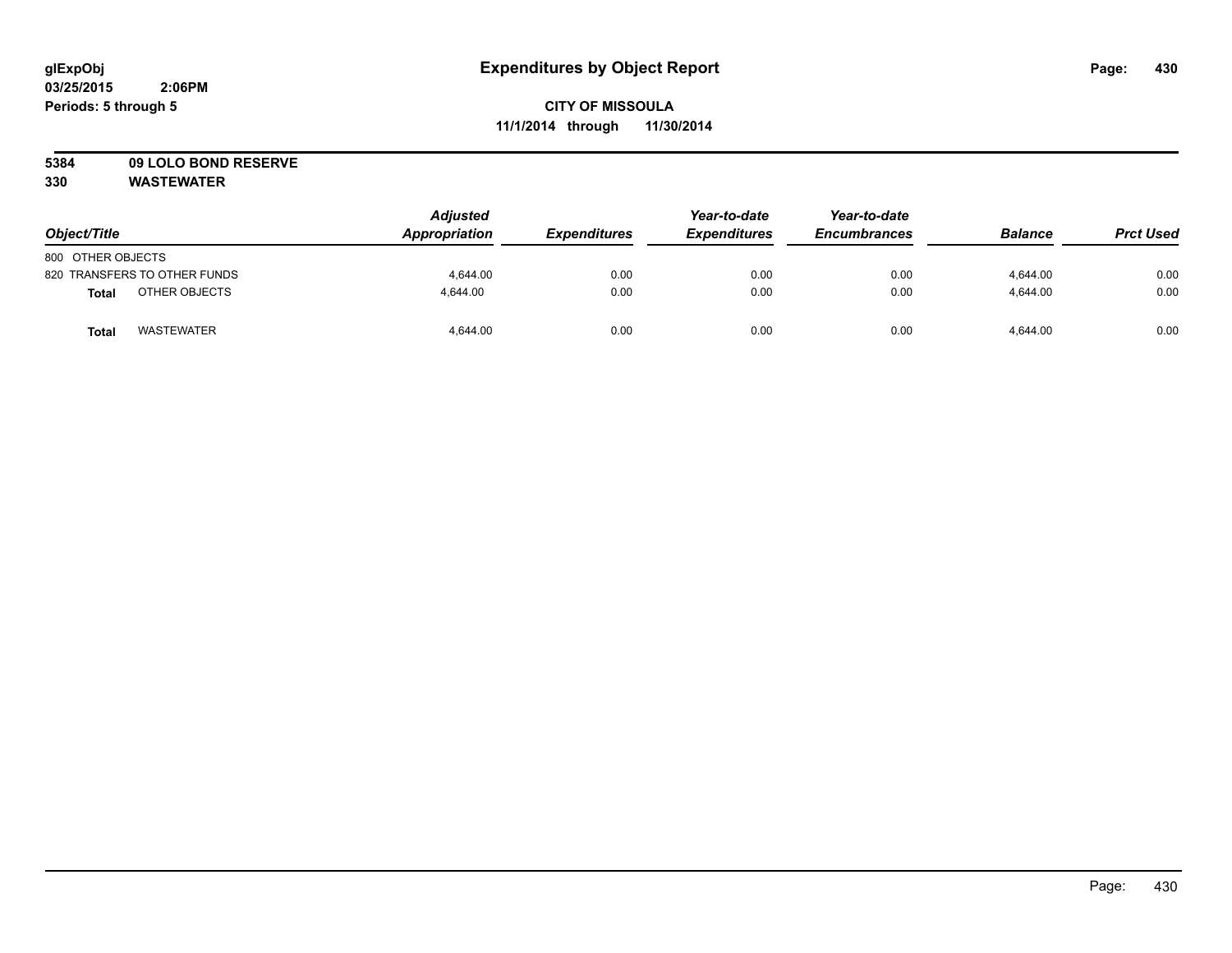## **5384 09 LOLO BOND RESERVE**

| Object/Title                         | <b>Adjusted</b><br>Appropriation | <i><b>Expenditures</b></i> | Year-to-date<br><b>Expenditures</b> | Year-to-date<br><b>Encumbrances</b> | <b>Balance</b> | <b>Prct Used</b> |
|--------------------------------------|----------------------------------|----------------------------|-------------------------------------|-------------------------------------|----------------|------------------|
| 800 OTHER OBJECTS                    |                                  |                            |                                     |                                     |                |                  |
| 820 TRANSFERS TO OTHER FUNDS         | 4.644.00                         | 0.00                       | 0.00                                | 0.00                                | 4.644.00       | 0.00             |
| OTHER OBJECTS<br><b>Total</b>        | 4.644.00                         | 0.00                       | 0.00                                | 0.00                                | 4.644.00       | 0.00             |
| 09 LOLO BOND RESERVE<br><b>Total</b> | 4.644.00                         | 0.00                       | 0.00                                | 0.00                                | 4.644.00       | 0.00             |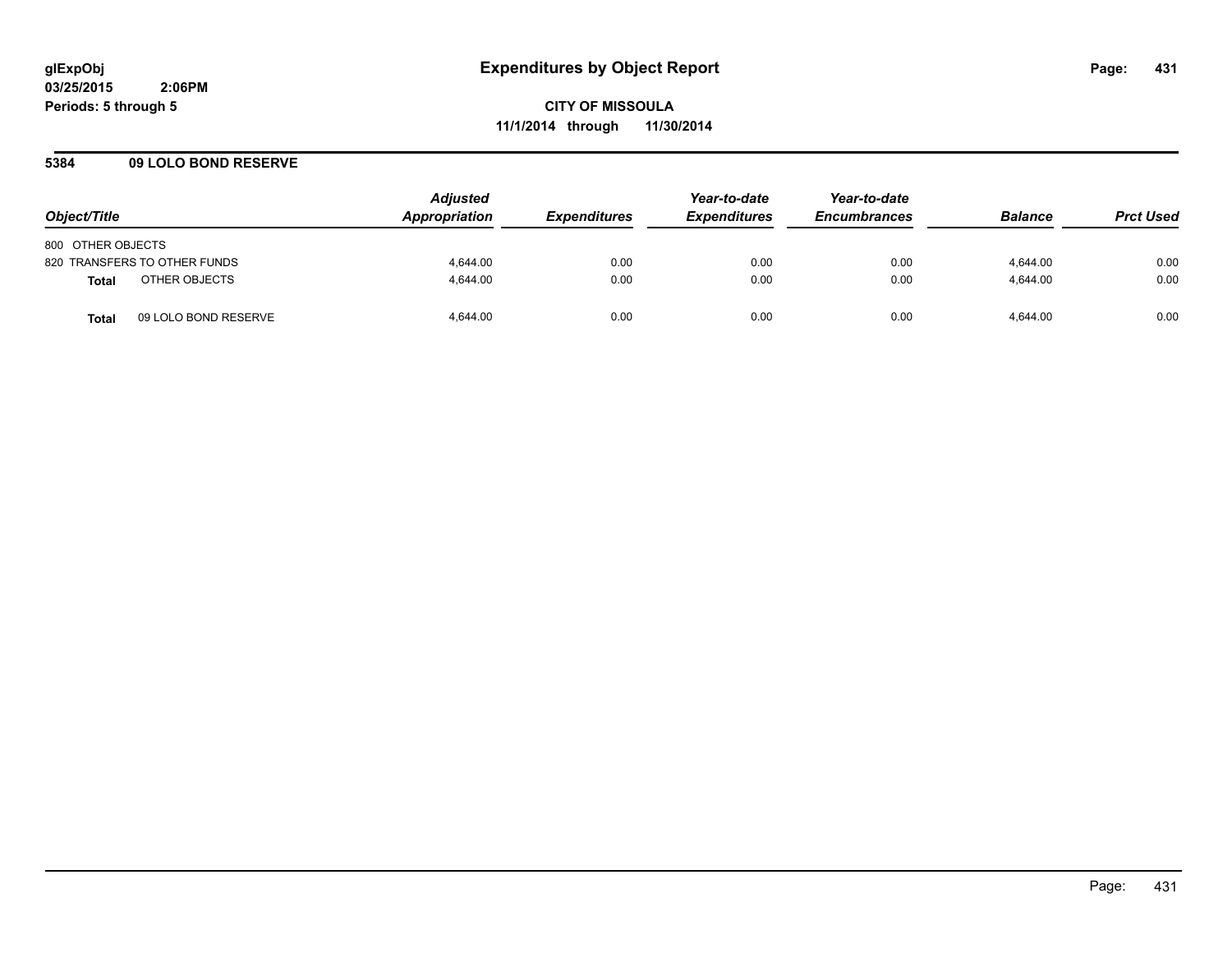#### **5386 FY10 HEADWORKS DEBT SERVICE**

| Object/Title                        | <b>Adjusted</b><br>Appropriation | <b>Expenditures</b> | Year-to-date<br><b>Expenditures</b> | Year-to-date<br><b>Encumbrances</b> | <b>Balance</b> | <b>Prct Used</b> |
|-------------------------------------|----------------------------------|---------------------|-------------------------------------|-------------------------------------|----------------|------------------|
| 600 DEBT SERVICE                    |                                  |                     |                                     |                                     |                |                  |
| 610 PRINCIPAL                       | 130,000.00                       | 0.00                | 0.00                                | 0.00                                | 130.000.00     | 0.00             |
| 620 INTEREST / SERVICE FEES         | 566,949.00                       | 0.00                | 0.00                                | 0.00                                | 566,949.00     | 0.00             |
| <b>DEBT SERVICE</b><br><b>Total</b> | 696.949.00                       | 0.00                | 0.00                                | 0.00                                | 696.949.00     | 0.00             |
| <b>WASTEWATER</b><br><b>Total</b>   | 696,949.00                       | 0.00                | 0.00                                | 0.00                                | 696,949.00     | 0.00             |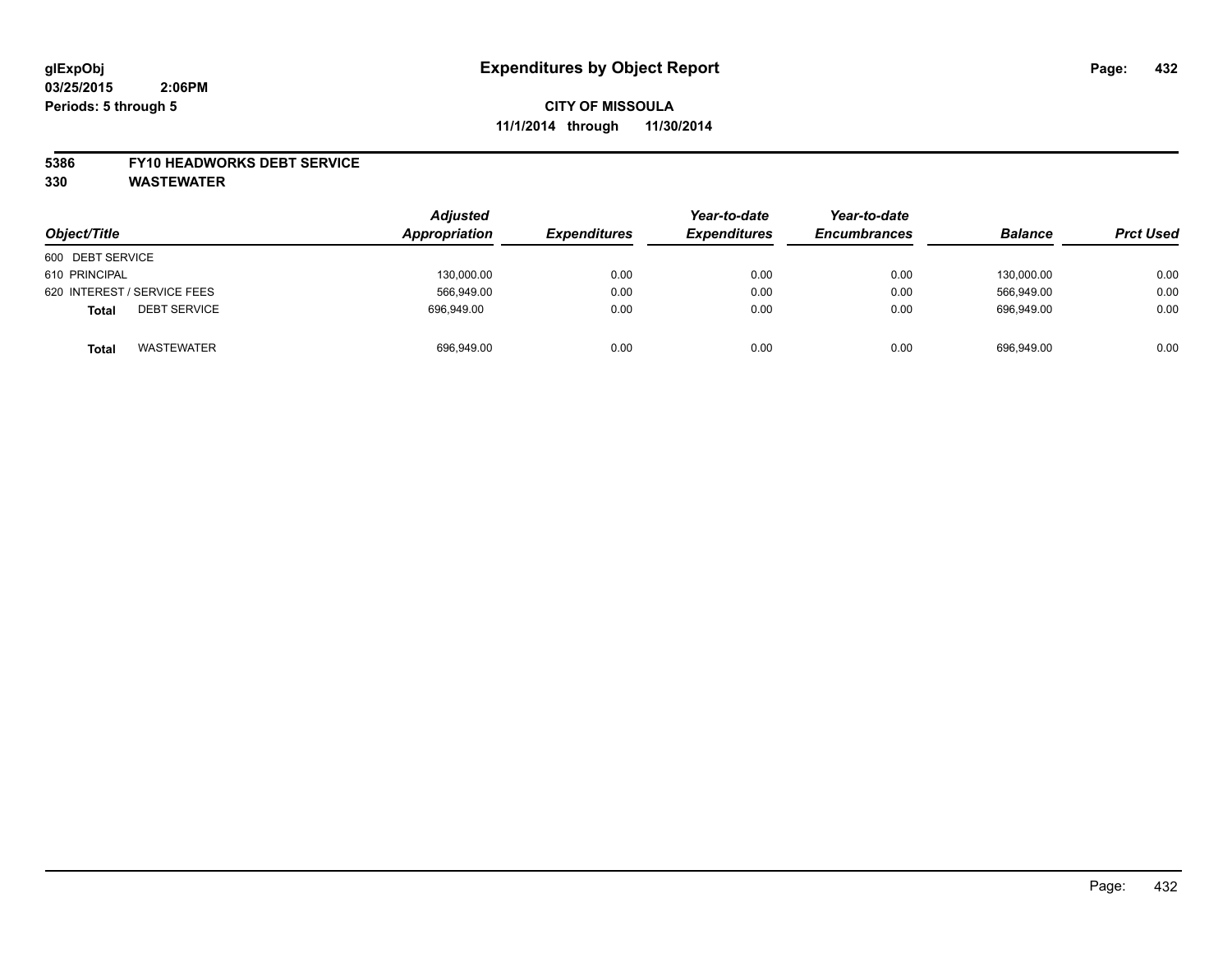**CITY OF MISSOULA 11/1/2014 through 11/30/2014**

### **5386 FY10 HEADWORKS DEBT SERVICE**

| Object/Title                        |                             | <b>Adjusted</b><br>Appropriation | <b>Expenditures</b> | Year-to-date<br><b>Expenditures</b> | Year-to-date<br><b>Encumbrances</b> | <b>Balance</b> | <b>Prct Used</b> |
|-------------------------------------|-----------------------------|----------------------------------|---------------------|-------------------------------------|-------------------------------------|----------------|------------------|
| 600 DEBT SERVICE                    |                             |                                  |                     |                                     |                                     |                |                  |
| 610 PRINCIPAL                       |                             | 130.000.00                       | 0.00                | 0.00                                | 0.00                                | 130.000.00     | 0.00             |
| 620 INTEREST / SERVICE FEES         |                             | 566,949.00                       | 0.00                | 0.00                                | 0.00                                | 566.949.00     | 0.00             |
| <b>DEBT SERVICE</b><br><b>Total</b> |                             | 696,949.00                       | 0.00                | 0.00                                | 0.00                                | 696.949.00     | 0.00             |
| <b>Total</b>                        | FY10 HEADWORKS DEBT SERVICE | 696,949.00                       | 0.00                | 0.00                                | 0.00                                | 696.949.00     | 0.00             |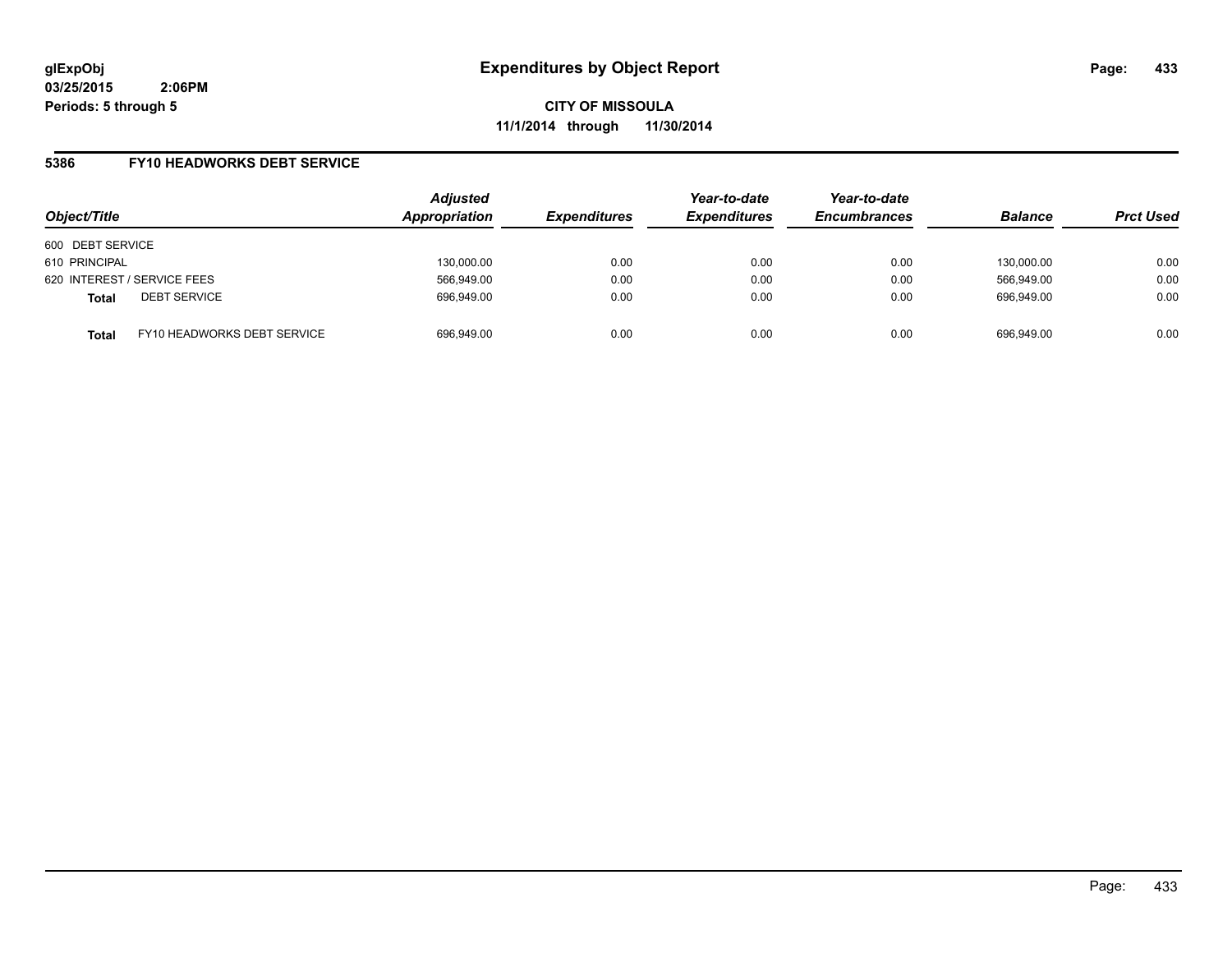# **CITY OF MISSOULA 11/1/2014 through 11/30/2014**

#### **5387 FY11 SEWER \$1.29M BOND DEBT SERVICE**

**330 WASTEWATER**

| Object/Title                        | <b>Adjusted</b><br>Appropriation | <b>Expenditures</b> | Year-to-date<br><b>Expenditures</b> | Year-to-date<br><b>Encumbrances</b> | <b>Balance</b> | <b>Prct Used</b> |
|-------------------------------------|----------------------------------|---------------------|-------------------------------------|-------------------------------------|----------------|------------------|
| 600 DEBT SERVICE                    |                                  |                     |                                     |                                     |                |                  |
| 610 PRINCIPAL                       | 45,000.00                        | 0.00                | 0.00                                | 0.00                                | 45,000.00      | 0.00             |
| 620 INTEREST / SERVICE FEES         | 58,430.00                        | 0.00                | 0.00                                | 0.00                                | 58.430.00      | 0.00             |
| <b>DEBT SERVICE</b><br><b>Total</b> | 103,430.00                       | 0.00                | 0.00                                | 0.00                                | 103.430.00     | 0.00             |
| <b>WASTEWATER</b><br><b>Total</b>   | 103,430.00                       | 0.00                | 0.00                                | 0.00                                | 103,430.00     | 0.00             |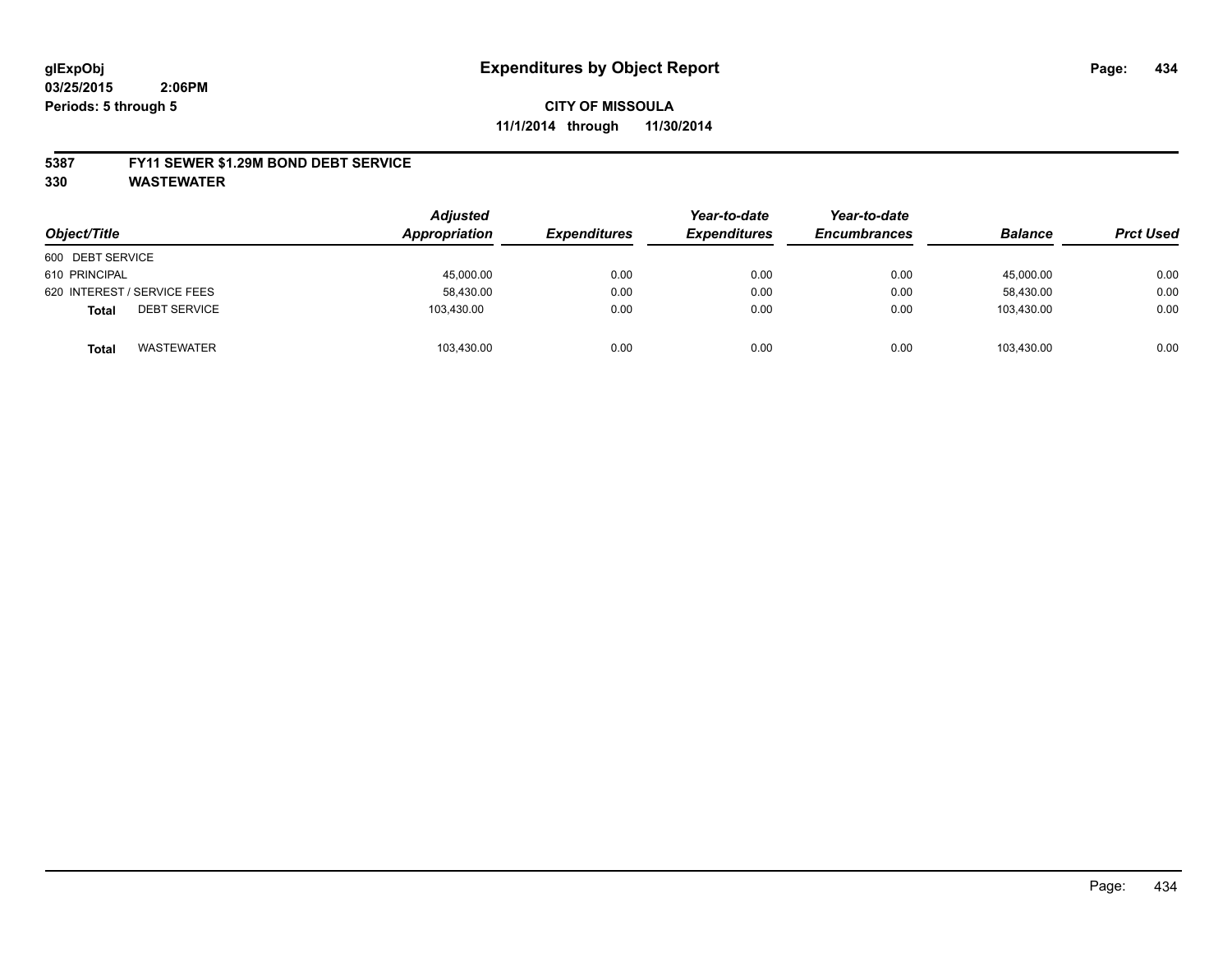**CITY OF MISSOULA 11/1/2014 through 11/30/2014**

## **5387 FY11 SEWER \$1.29M BOND DEBT SERVICE**

| Object/Title                |                                      | <b>Adjusted</b><br>Appropriation | <b>Expenditures</b> | Year-to-date<br><b>Expenditures</b> | Year-to-date<br><b>Encumbrances</b> | <b>Balance</b> | <b>Prct Used</b> |
|-----------------------------|--------------------------------------|----------------------------------|---------------------|-------------------------------------|-------------------------------------|----------------|------------------|
| 600 DEBT SERVICE            |                                      |                                  |                     |                                     |                                     |                |                  |
| 610 PRINCIPAL               |                                      | 45,000.00                        | 0.00                | 0.00                                | 0.00                                | 45.000.00      | 0.00             |
| 620 INTEREST / SERVICE FEES |                                      | 58,430.00                        | 0.00                | 0.00                                | 0.00                                | 58,430.00      | 0.00             |
| <b>Total</b>                | <b>DEBT SERVICE</b>                  | 103,430.00                       | 0.00                | 0.00                                | 0.00                                | 103.430.00     | 0.00             |
| <b>Total</b>                | FY11 SEWER \$1.29M BOND DEBT SERVICE | 103.430.00                       | 0.00                | 0.00                                | 0.00                                | 103.430.00     | 0.00             |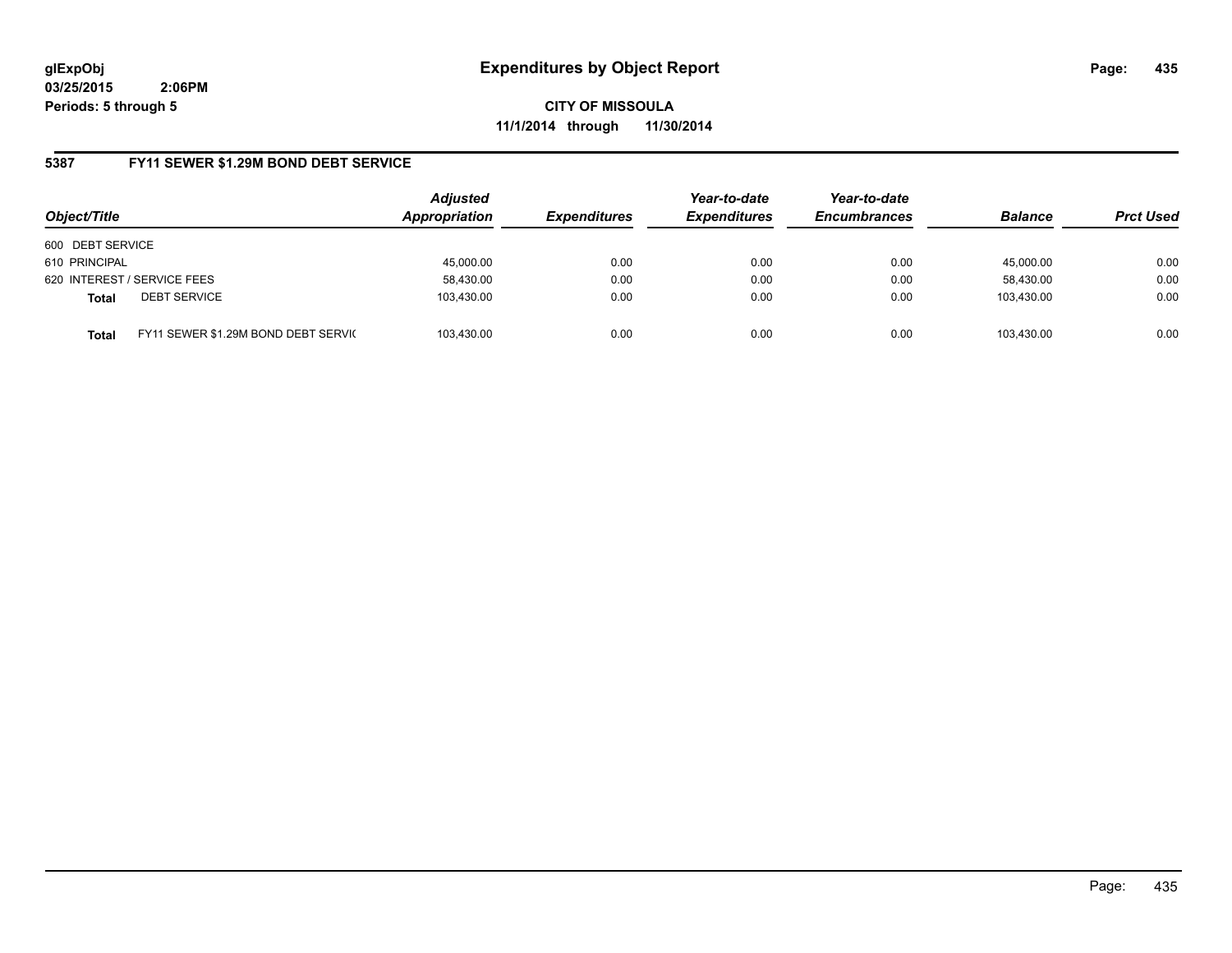#### **5388 FY11 \$1.29M SEWER BOND RESERVE**

**330 WASTEWATER**

| Object/Title                      | Adjusted<br>Appropriation | <b>Expenditures</b> | Year-to-date<br><b>Expenditures</b> | Year-to-date<br><b>Encumbrances</b> | <b>Balance</b> | <b>Prct Used</b> |
|-----------------------------------|---------------------------|---------------------|-------------------------------------|-------------------------------------|----------------|------------------|
| 800 OTHER OBJECTS                 |                           |                     |                                     |                                     |                |                  |
| 820 TRANSFERS TO OTHER FUNDS      | 0.00                      | 0.00                | 0.00                                | 0.00                                | 0.00           | 0.00             |
| OTHER OBJECTS<br>Total            | 0.00                      | 0.00                | 0.00                                | 0.00                                | 0.00           | 0.00             |
| <b>WASTEWATER</b><br><b>Total</b> | 0.00                      | 0.00                | 0.00                                | 0.00                                | 0.00           | 0.00             |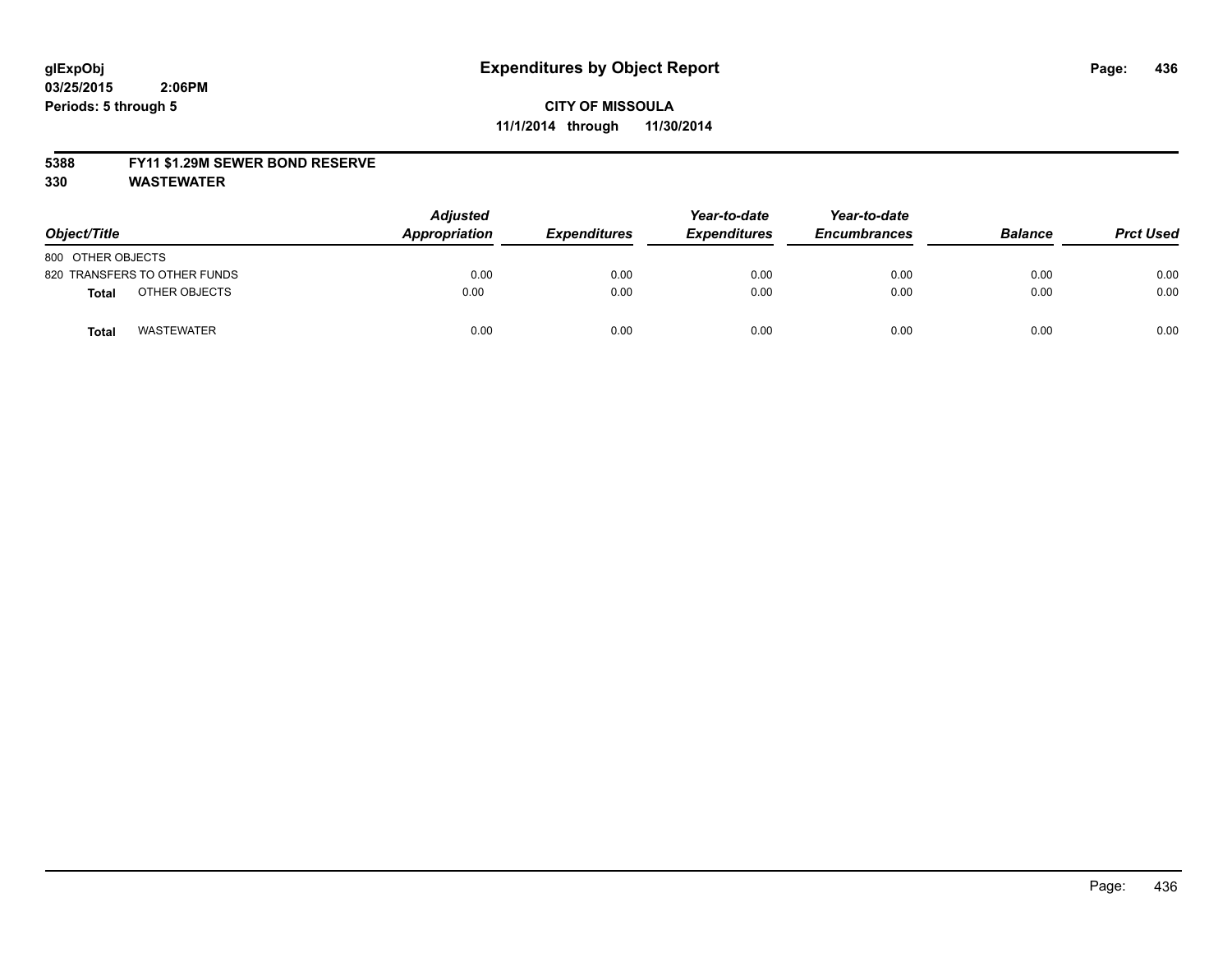**CITY OF MISSOULA 11/1/2014 through 11/30/2014**

## **5388 FY11 \$1.29M SEWER BOND RESERVE**

| Object/Title                                    | <b>Adjusted</b><br>Appropriation | <b>Expenditures</b> | Year-to-date<br><b>Expenditures</b> | Year-to-date<br><b>Encumbrances</b> | <b>Balance</b> | <b>Prct Used</b> |
|-------------------------------------------------|----------------------------------|---------------------|-------------------------------------|-------------------------------------|----------------|------------------|
| 800 OTHER OBJECTS                               |                                  |                     |                                     |                                     |                |                  |
| 820 TRANSFERS TO OTHER FUNDS                    | 0.00                             | 0.00                | 0.00                                | 0.00                                | 0.00           | 0.00             |
| OTHER OBJECTS<br><b>Total</b>                   | 0.00                             | 0.00                | 0.00                                | 0.00                                | 0.00           | 0.00             |
| FY11 \$1.29M SEWER BOND RESERVE<br><b>Total</b> | 0.00                             | 0.00                | 0.00                                | 0.00                                | 0.00           | 0.00             |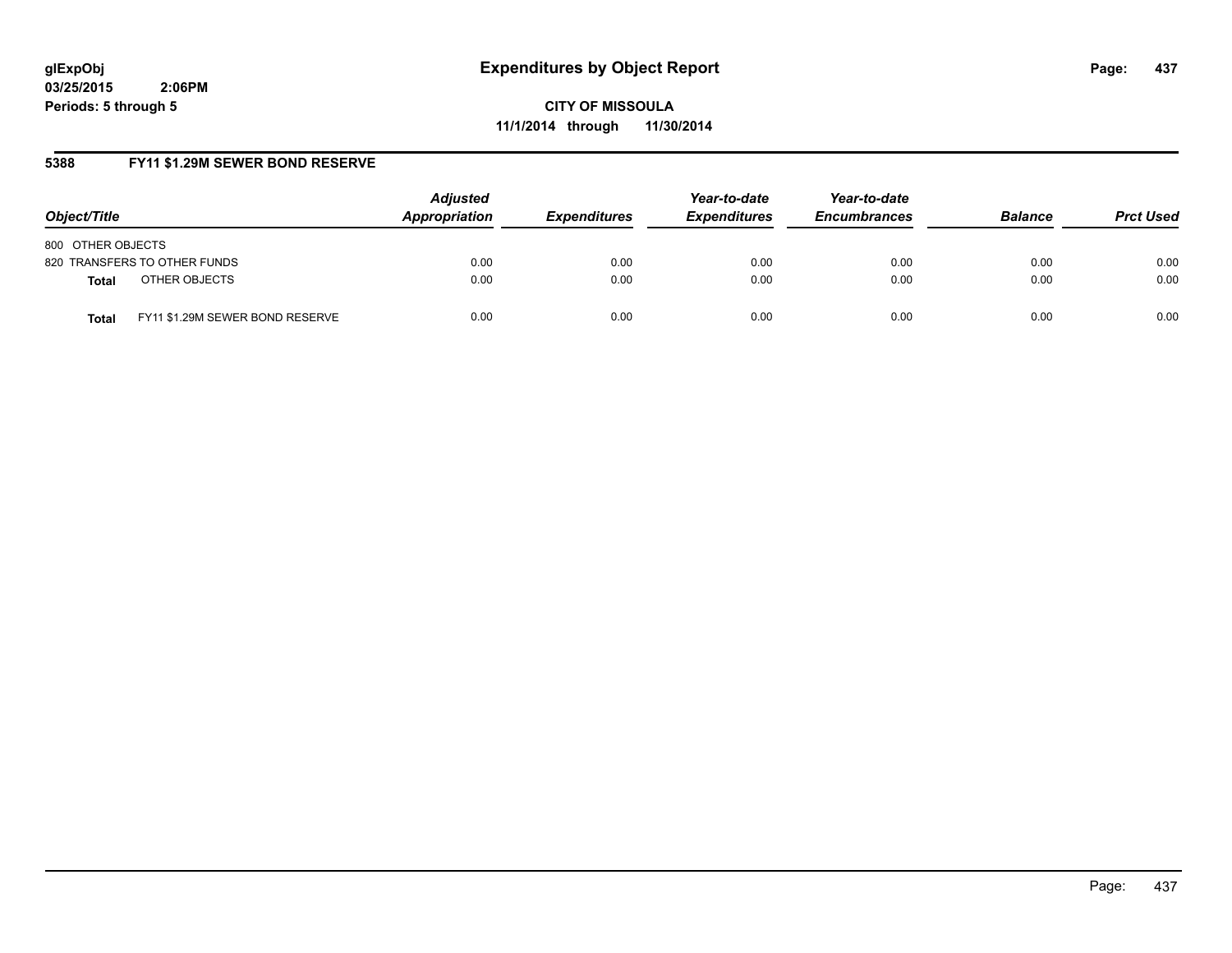### **5711 AQUATICS**

**370 PARKS & RECREATION**

| Appropriation<br><b>Expenditures</b><br>Object/Title<br><b>Expenditures</b><br><b>Encumbrances</b><br><b>Balance</b><br>100 PERSONAL SERVICES<br>110 SALARIES AND WAGES<br>528,564.00<br>29,844.95<br>264,183.04<br>0.00<br>264,380.96<br>120 OVERTIME/TERMINATION<br>1,000.00<br>0.00<br>187.46<br>812.54<br>0.00<br>0.00<br>0.00<br>135 OPEB EXPENSE<br>0.00<br>0.00<br>0.00<br>132,782.00<br>68,555.39<br>140 EMPLOYER CONTRIBUTIONS<br>8,671.55<br>64,226.61<br>0.00<br>$-399.75$<br><b>141 STATE RETIREMENT CONTRIBUTIONS</b><br>0.00<br>29.84<br>399.75<br>0.00<br>145 OPEB CONTRIBUTION<br>0.00<br>0.00<br>0.00<br>0.00<br>0.00<br>PERSONAL SERVICES<br>662,346.00<br>38,546.34<br>328,996.86<br>0.00<br>333,349.14<br><b>Total</b><br>200 SUPPLIES<br>210 OFFICE SUPPLIES<br>4,500.00<br>42.10<br>123.39<br>0.00<br>4,376.61<br>45,000.00<br>180.60<br>3,226.93<br>220 OPERATING SUPPLIES<br>0.00<br>41,773.07<br>230 REPAIR/MAINTENANCE<br>68,000.00<br>1,584.80<br>43,986.88<br>0.00<br>24,013.12<br>0.00<br>231 GASOLINE<br>0.00<br>0.00<br>0.00<br>0.00<br>240 OTHER SUPPLIES<br>121,000.00<br>439.78<br>53,793.30<br>0.00<br>67,206.70<br>0.00<br>0.00<br>250 SUPPLIES FOR RESALE<br>0.00<br>0.00<br>0.00<br><b>SUPPLIES</b><br>238,500.00<br>2,247.28<br>101,130.50<br>0.00<br>137,369.50<br>Total<br>300 PURCHASED SERVICES<br>310 COMMUNICATIONS<br>500.00<br>500.00<br>0.00<br>0.00<br>0.00<br>320 PRINTING & DUPLICATING<br>10,500.00<br>0.00<br>980.00<br>9,520.00<br>0.00<br>17,200.00<br>330 PUBLICITY, SUBSCRIPTIONS & DUES<br>5,330.00<br>9,131.00<br>0.00<br>8,069.00<br>10,275.00<br>340 SEWER<br>0.00<br>2,265.23<br>0.00<br>8,009.77<br>341 ELECTRICITY & NATURAL GAS<br>191,000.00<br>78,175.66<br>8,660.92<br>0.00<br>112,824.34<br>343 WATER CHARGES<br>13,644.00<br>0.00<br>10,844.44<br>0.00<br>2,799.56 |                       | <b>Adjusted</b> |        | Year-to-date | Year-to-date |          |                  |
|------------------------------------------------------------------------------------------------------------------------------------------------------------------------------------------------------------------------------------------------------------------------------------------------------------------------------------------------------------------------------------------------------------------------------------------------------------------------------------------------------------------------------------------------------------------------------------------------------------------------------------------------------------------------------------------------------------------------------------------------------------------------------------------------------------------------------------------------------------------------------------------------------------------------------------------------------------------------------------------------------------------------------------------------------------------------------------------------------------------------------------------------------------------------------------------------------------------------------------------------------------------------------------------------------------------------------------------------------------------------------------------------------------------------------------------------------------------------------------------------------------------------------------------------------------------------------------------------------------------------------------------------------------------------------------------------------------------------------------------------------------------------------------------------------------------------------------------|-----------------------|-----------------|--------|--------------|--------------|----------|------------------|
|                                                                                                                                                                                                                                                                                                                                                                                                                                                                                                                                                                                                                                                                                                                                                                                                                                                                                                                                                                                                                                                                                                                                                                                                                                                                                                                                                                                                                                                                                                                                                                                                                                                                                                                                                                                                                                          |                       |                 |        |              |              |          | <b>Prct Used</b> |
|                                                                                                                                                                                                                                                                                                                                                                                                                                                                                                                                                                                                                                                                                                                                                                                                                                                                                                                                                                                                                                                                                                                                                                                                                                                                                                                                                                                                                                                                                                                                                                                                                                                                                                                                                                                                                                          |                       |                 |        |              |              |          |                  |
|                                                                                                                                                                                                                                                                                                                                                                                                                                                                                                                                                                                                                                                                                                                                                                                                                                                                                                                                                                                                                                                                                                                                                                                                                                                                                                                                                                                                                                                                                                                                                                                                                                                                                                                                                                                                                                          |                       |                 |        |              |              |          | 49.98            |
|                                                                                                                                                                                                                                                                                                                                                                                                                                                                                                                                                                                                                                                                                                                                                                                                                                                                                                                                                                                                                                                                                                                                                                                                                                                                                                                                                                                                                                                                                                                                                                                                                                                                                                                                                                                                                                          |                       |                 |        |              |              |          | 18.75            |
|                                                                                                                                                                                                                                                                                                                                                                                                                                                                                                                                                                                                                                                                                                                                                                                                                                                                                                                                                                                                                                                                                                                                                                                                                                                                                                                                                                                                                                                                                                                                                                                                                                                                                                                                                                                                                                          |                       |                 |        |              |              |          | 0.00             |
|                                                                                                                                                                                                                                                                                                                                                                                                                                                                                                                                                                                                                                                                                                                                                                                                                                                                                                                                                                                                                                                                                                                                                                                                                                                                                                                                                                                                                                                                                                                                                                                                                                                                                                                                                                                                                                          |                       |                 |        |              |              |          | 48.37            |
|                                                                                                                                                                                                                                                                                                                                                                                                                                                                                                                                                                                                                                                                                                                                                                                                                                                                                                                                                                                                                                                                                                                                                                                                                                                                                                                                                                                                                                                                                                                                                                                                                                                                                                                                                                                                                                          |                       |                 |        |              |              |          | 0.00             |
|                                                                                                                                                                                                                                                                                                                                                                                                                                                                                                                                                                                                                                                                                                                                                                                                                                                                                                                                                                                                                                                                                                                                                                                                                                                                                                                                                                                                                                                                                                                                                                                                                                                                                                                                                                                                                                          |                       |                 |        |              |              |          | 0.00             |
|                                                                                                                                                                                                                                                                                                                                                                                                                                                                                                                                                                                                                                                                                                                                                                                                                                                                                                                                                                                                                                                                                                                                                                                                                                                                                                                                                                                                                                                                                                                                                                                                                                                                                                                                                                                                                                          |                       |                 |        |              |              |          | 49.67            |
|                                                                                                                                                                                                                                                                                                                                                                                                                                                                                                                                                                                                                                                                                                                                                                                                                                                                                                                                                                                                                                                                                                                                                                                                                                                                                                                                                                                                                                                                                                                                                                                                                                                                                                                                                                                                                                          |                       |                 |        |              |              |          |                  |
|                                                                                                                                                                                                                                                                                                                                                                                                                                                                                                                                                                                                                                                                                                                                                                                                                                                                                                                                                                                                                                                                                                                                                                                                                                                                                                                                                                                                                                                                                                                                                                                                                                                                                                                                                                                                                                          |                       |                 |        |              |              |          | 2.74             |
|                                                                                                                                                                                                                                                                                                                                                                                                                                                                                                                                                                                                                                                                                                                                                                                                                                                                                                                                                                                                                                                                                                                                                                                                                                                                                                                                                                                                                                                                                                                                                                                                                                                                                                                                                                                                                                          |                       |                 |        |              |              |          | 7.17             |
|                                                                                                                                                                                                                                                                                                                                                                                                                                                                                                                                                                                                                                                                                                                                                                                                                                                                                                                                                                                                                                                                                                                                                                                                                                                                                                                                                                                                                                                                                                                                                                                                                                                                                                                                                                                                                                          |                       |                 |        |              |              |          | 64.69            |
|                                                                                                                                                                                                                                                                                                                                                                                                                                                                                                                                                                                                                                                                                                                                                                                                                                                                                                                                                                                                                                                                                                                                                                                                                                                                                                                                                                                                                                                                                                                                                                                                                                                                                                                                                                                                                                          |                       |                 |        |              |              |          | 0.00             |
|                                                                                                                                                                                                                                                                                                                                                                                                                                                                                                                                                                                                                                                                                                                                                                                                                                                                                                                                                                                                                                                                                                                                                                                                                                                                                                                                                                                                                                                                                                                                                                                                                                                                                                                                                                                                                                          |                       |                 |        |              |              |          | 44.46            |
|                                                                                                                                                                                                                                                                                                                                                                                                                                                                                                                                                                                                                                                                                                                                                                                                                                                                                                                                                                                                                                                                                                                                                                                                                                                                                                                                                                                                                                                                                                                                                                                                                                                                                                                                                                                                                                          |                       |                 |        |              |              |          | 0.00             |
|                                                                                                                                                                                                                                                                                                                                                                                                                                                                                                                                                                                                                                                                                                                                                                                                                                                                                                                                                                                                                                                                                                                                                                                                                                                                                                                                                                                                                                                                                                                                                                                                                                                                                                                                                                                                                                          |                       |                 |        |              |              |          | 42.40            |
|                                                                                                                                                                                                                                                                                                                                                                                                                                                                                                                                                                                                                                                                                                                                                                                                                                                                                                                                                                                                                                                                                                                                                                                                                                                                                                                                                                                                                                                                                                                                                                                                                                                                                                                                                                                                                                          |                       |                 |        |              |              |          |                  |
|                                                                                                                                                                                                                                                                                                                                                                                                                                                                                                                                                                                                                                                                                                                                                                                                                                                                                                                                                                                                                                                                                                                                                                                                                                                                                                                                                                                                                                                                                                                                                                                                                                                                                                                                                                                                                                          |                       |                 |        |              |              |          | 0.00             |
|                                                                                                                                                                                                                                                                                                                                                                                                                                                                                                                                                                                                                                                                                                                                                                                                                                                                                                                                                                                                                                                                                                                                                                                                                                                                                                                                                                                                                                                                                                                                                                                                                                                                                                                                                                                                                                          |                       |                 |        |              |              |          | 9.33             |
|                                                                                                                                                                                                                                                                                                                                                                                                                                                                                                                                                                                                                                                                                                                                                                                                                                                                                                                                                                                                                                                                                                                                                                                                                                                                                                                                                                                                                                                                                                                                                                                                                                                                                                                                                                                                                                          |                       |                 |        |              |              |          | 53.09            |
|                                                                                                                                                                                                                                                                                                                                                                                                                                                                                                                                                                                                                                                                                                                                                                                                                                                                                                                                                                                                                                                                                                                                                                                                                                                                                                                                                                                                                                                                                                                                                                                                                                                                                                                                                                                                                                          |                       |                 |        |              |              |          | 22.05            |
|                                                                                                                                                                                                                                                                                                                                                                                                                                                                                                                                                                                                                                                                                                                                                                                                                                                                                                                                                                                                                                                                                                                                                                                                                                                                                                                                                                                                                                                                                                                                                                                                                                                                                                                                                                                                                                          |                       |                 |        |              |              |          | 40.93            |
|                                                                                                                                                                                                                                                                                                                                                                                                                                                                                                                                                                                                                                                                                                                                                                                                                                                                                                                                                                                                                                                                                                                                                                                                                                                                                                                                                                                                                                                                                                                                                                                                                                                                                                                                                                                                                                          |                       |                 |        |              |              |          | 79.48            |
|                                                                                                                                                                                                                                                                                                                                                                                                                                                                                                                                                                                                                                                                                                                                                                                                                                                                                                                                                                                                                                                                                                                                                                                                                                                                                                                                                                                                                                                                                                                                                                                                                                                                                                                                                                                                                                          | 344 TELEPHONE SERVICE | 7,539.00        | 345.10 | 3,234.49     | 0.00         | 4,304.51 | 42.90            |
| 345 GARBAGE<br>4,651.00<br>184.48<br>981.55<br>3,669.45<br>0.00                                                                                                                                                                                                                                                                                                                                                                                                                                                                                                                                                                                                                                                                                                                                                                                                                                                                                                                                                                                                                                                                                                                                                                                                                                                                                                                                                                                                                                                                                                                                                                                                                                                                                                                                                                          |                       |                 |        |              |              |          | 21.10            |
| 350 PROFESSIONAL SERVICES<br>40,000.00<br>186.25<br>10,580.35<br>0.00<br>29,419.65                                                                                                                                                                                                                                                                                                                                                                                                                                                                                                                                                                                                                                                                                                                                                                                                                                                                                                                                                                                                                                                                                                                                                                                                                                                                                                                                                                                                                                                                                                                                                                                                                                                                                                                                                       |                       |                 |        |              |              |          | 26.45            |
| 20,500.00<br>263.08<br>13,280.70<br>360 REPAIR & MAINTENANCE<br>7,219.30<br>0.00                                                                                                                                                                                                                                                                                                                                                                                                                                                                                                                                                                                                                                                                                                                                                                                                                                                                                                                                                                                                                                                                                                                                                                                                                                                                                                                                                                                                                                                                                                                                                                                                                                                                                                                                                         |                       |                 |        |              |              |          | 35.22            |
| 370 TRAVEL<br>0.00<br>2,000.00<br>0.00<br>0.00<br>2,000.00                                                                                                                                                                                                                                                                                                                                                                                                                                                                                                                                                                                                                                                                                                                                                                                                                                                                                                                                                                                                                                                                                                                                                                                                                                                                                                                                                                                                                                                                                                                                                                                                                                                                                                                                                                               |                       |                 |        |              |              |          | 0.00             |
| 5,000.00<br>35.00<br>1,021.00<br>3,979.00<br>380 TRAINING<br>0.00                                                                                                                                                                                                                                                                                                                                                                                                                                                                                                                                                                                                                                                                                                                                                                                                                                                                                                                                                                                                                                                                                                                                                                                                                                                                                                                                                                                                                                                                                                                                                                                                                                                                                                                                                                        |                       |                 |        |              |              |          | 20.42            |
| 390 OTHER PURCHASED SERVICES<br>19,300.00<br>437.50<br>1,740.37<br>0.00<br>17,559.63                                                                                                                                                                                                                                                                                                                                                                                                                                                                                                                                                                                                                                                                                                                                                                                                                                                                                                                                                                                                                                                                                                                                                                                                                                                                                                                                                                                                                                                                                                                                                                                                                                                                                                                                                     |                       |                 |        |              |              |          | 9.02             |
| 126, 173.39<br>PURCHASED SERVICES<br>342,109.00<br>15,442.33<br>0.00<br>215,935.61<br><b>Total</b>                                                                                                                                                                                                                                                                                                                                                                                                                                                                                                                                                                                                                                                                                                                                                                                                                                                                                                                                                                                                                                                                                                                                                                                                                                                                                                                                                                                                                                                                                                                                                                                                                                                                                                                                       |                       |                 |        |              |              |          | 36.88            |
| 500 FIXED CHARGES                                                                                                                                                                                                                                                                                                                                                                                                                                                                                                                                                                                                                                                                                                                                                                                                                                                                                                                                                                                                                                                                                                                                                                                                                                                                                                                                                                                                                                                                                                                                                                                                                                                                                                                                                                                                                        |                       |                 |        |              |              |          |                  |
| 500 FIXED CHARGES<br>0.00<br>381.00<br>0.00<br>0.00<br>381.00                                                                                                                                                                                                                                                                                                                                                                                                                                                                                                                                                                                                                                                                                                                                                                                                                                                                                                                                                                                                                                                                                                                                                                                                                                                                                                                                                                                                                                                                                                                                                                                                                                                                                                                                                                            |                       |                 |        |              |              |          | 0.00             |
| 550 MERCHANT SERVICE FEES<br>14,000.00<br>0.00<br>0.00<br>0.00<br>14,000.00                                                                                                                                                                                                                                                                                                                                                                                                                                                                                                                                                                                                                                                                                                                                                                                                                                                                                                                                                                                                                                                                                                                                                                                                                                                                                                                                                                                                                                                                                                                                                                                                                                                                                                                                                              |                       |                 |        |              |              |          | 0.00             |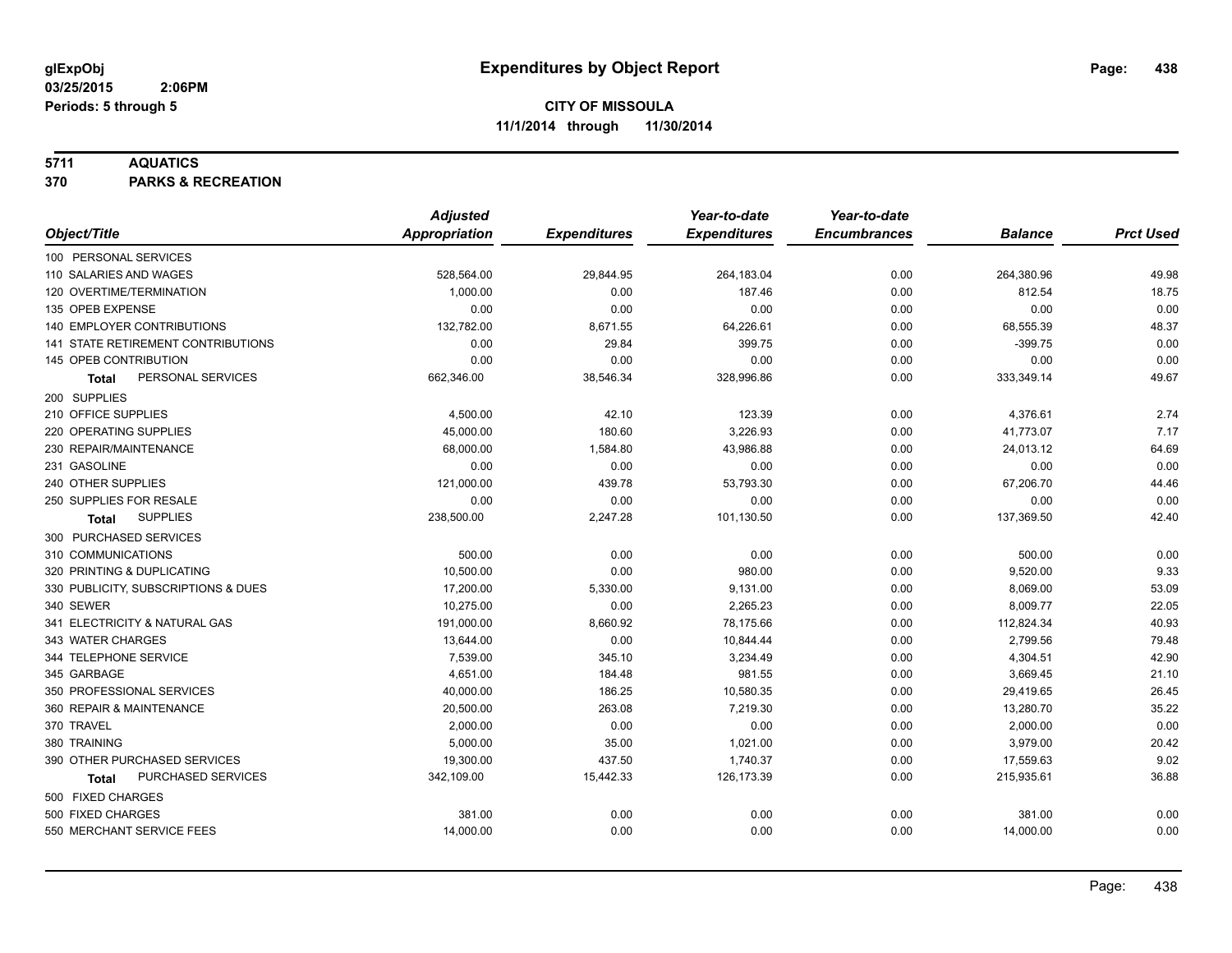### **5711 AQUATICS**

**370 PARKS & RECREATION**

|                    |                              | <b>Adjusted</b> |                     | Year-to-date        | Year-to-date        |                |                  |
|--------------------|------------------------------|-----------------|---------------------|---------------------|---------------------|----------------|------------------|
| Object/Title       |                              | Appropriation   | <b>Expenditures</b> | <b>Expenditures</b> | <b>Encumbrances</b> | <b>Balance</b> | <b>Prct Used</b> |
| <b>Total</b>       | <b>FIXED CHARGES</b>         | 14,381.00       | 0.00                | 0.00                | 0.00                | 14,381.00      | 0.00             |
| 600 DEBT SERVICE   |                              |                 |                     |                     |                     |                |                  |
| 610 PRINCIPAL      |                              | 12,377.00       | 0.00                | 0.00                | 0.00                | 12,377.00      | 0.00             |
|                    | 620 INTEREST / SERVICE FEES  | 0.00            | 0.00                | 0.00                | 0.00                | 0.00           | 0.00             |
| Total              | <b>DEBT SERVICE</b>          | 12,377.00       | 0.00                | 0.00                | 0.00                | 12,377.00      | 0.00             |
| 800 OTHER OBJECTS  |                              |                 |                     |                     |                     |                |                  |
|                    | 820 TRANSFERS TO OTHER FUNDS | 0.00            | 0.00                | 0.00                | 0.00                | 0.00           | 0.00             |
| <b>Total</b>       | OTHER OBJECTS                | 0.00            | 0.00                | 0.00                | 0.00                | 0.00           | 0.00             |
| 900 CAPITAL OUTLAY |                              |                 |                     |                     |                     |                |                  |
| 920 BUILDINGS      |                              | 45,000.00       | 0.00                | 0.00                | 0.00                | 45,000.00      | 0.00             |
| 930 IMPROVEMENTS   |                              | 70,000.00       | 0.00                | 26,569.40           | 0.00                | 43,430.60      | 37.96            |
|                    | 940 MACHINERY & EQUIPMENT    | 20,000.00       | 0.00                | 0.00                | 0.00                | 20,000.00      | 0.00             |
| Total              | <b>CAPITAL OUTLAY</b>        | 135,000.00      | 0.00                | 26,569.40           | 0.00                | 108,430.60     | 19.68            |
| <b>Total</b>       | PARKS & RECREATION           | 1,404,713.00    | 56,235.95           | 582,870.15          | 0.00                | 821,842.85     | 41.49            |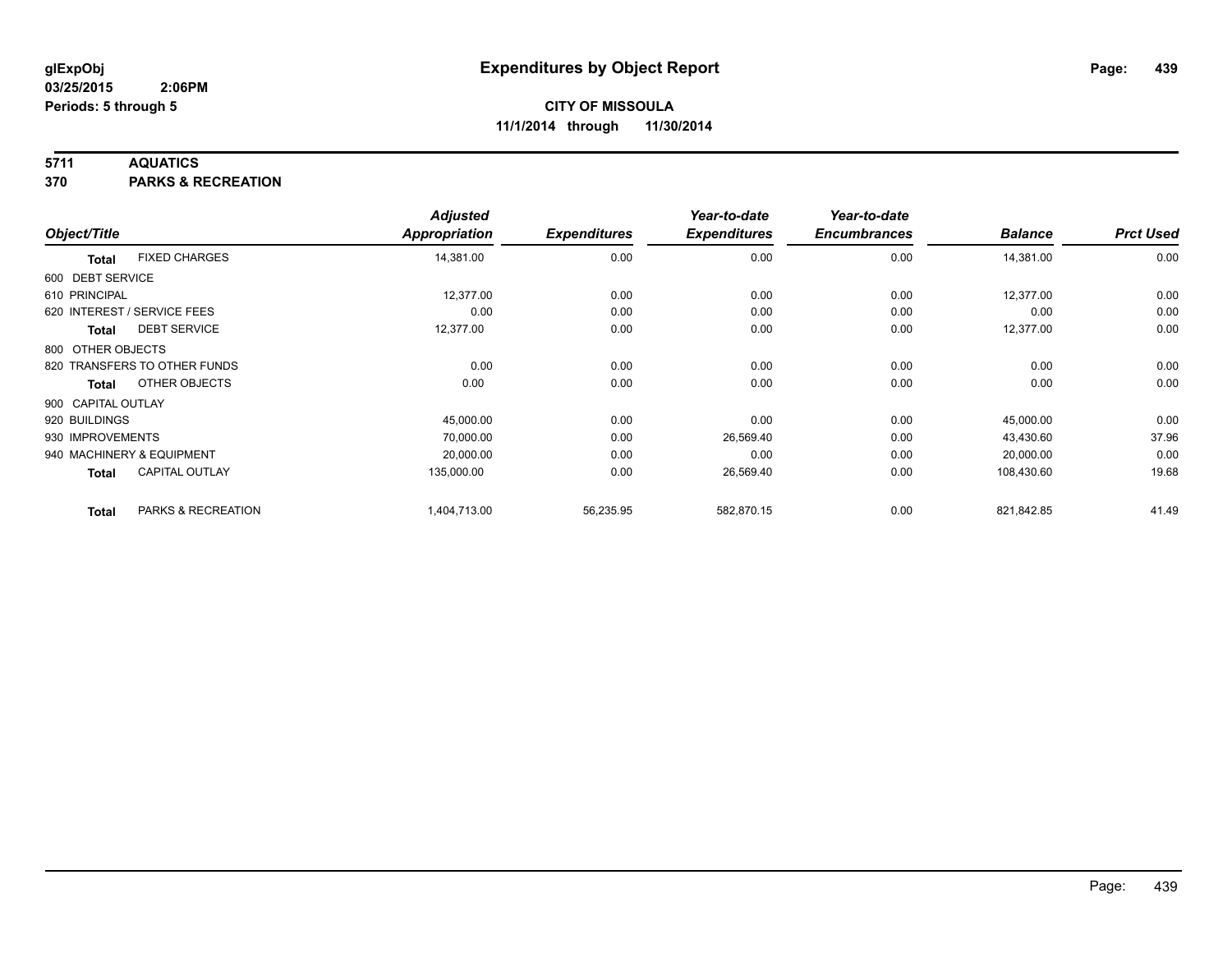# **5711 AQUATICS**

**371 AQUATICS SALARIES**

| Object/Title                             | <b>Adjusted</b><br><b>Appropriation</b> | <b>Expenditures</b> | Year-to-date<br><b>Expenditures</b> | Year-to-date<br><b>Encumbrances</b> | <b>Balance</b> | <b>Prct Used</b> |
|------------------------------------------|-----------------------------------------|---------------------|-------------------------------------|-------------------------------------|----------------|------------------|
| 100 PERSONAL SERVICES                    |                                         |                     |                                     |                                     |                |                  |
| 110 SALARIES AND WAGES                   | 0.00                                    | 0.00                | 0.00                                | 0.00                                | 0.00           | 0.00             |
| 120 OVERTIME/TERMINATION                 | 0.00                                    | 0.00                | 0.00                                | 0.00                                | 0.00           | 0.00             |
| 135 OPEB EXPENSE                         | 0.00                                    | 0.00                | 0.00                                | 0.00                                | 0.00           | 0.00             |
| 140 EMPLOYER CONTRIBUTIONS               | 0.00                                    | 0.00                | 0.00                                | 0.00                                | 0.00           | 0.00             |
| 141 STATE RETIREMENT CONTRIBUTIONS       | 0.00                                    | 0.00                | 0.00                                | 0.00                                | 0.00           | 0.00             |
| 145 OPEB CONTRIBUTION                    | 0.00                                    | 0.00                | 0.00                                | 0.00                                | 0.00           | 0.00             |
| PERSONAL SERVICES<br><b>Total</b>        | 0.00                                    | 0.00                | 0.00                                | 0.00                                | 0.00           | 0.00             |
| <b>AQUATICS SALARIES</b><br><b>Total</b> | 0.00                                    | 0.00                | 0.00                                | 0.00                                | 0.00           | 0.00             |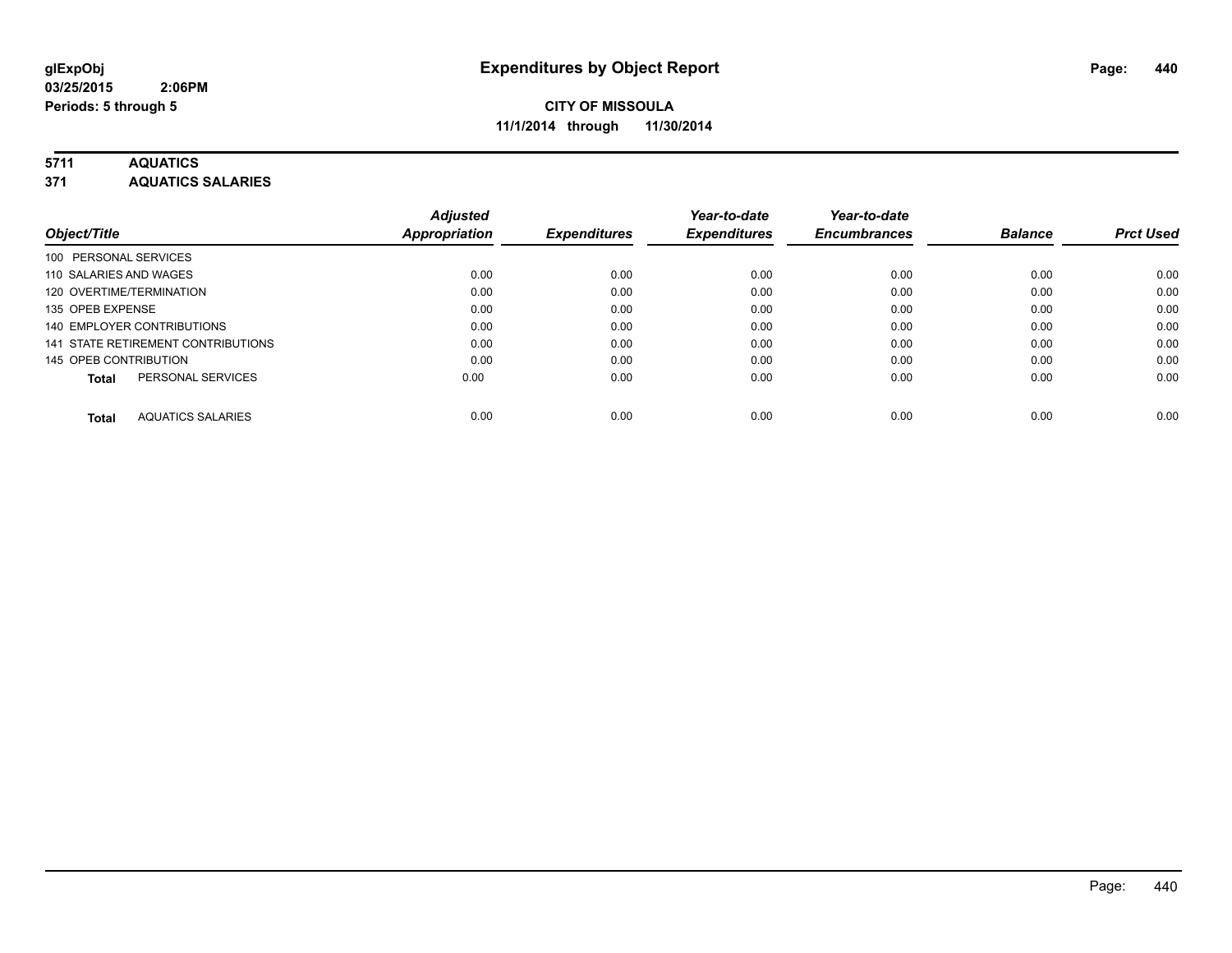### **5711 AQUATICS**

**390 NON-DEPARTMENTAL**

| Object/Title                          | <b>Adjusted</b><br><b>Appropriation</b> | <b>Expenditures</b> | Year-to-date<br><b>Expenditures</b> | Year-to-date<br><b>Encumbrances</b> | <b>Balance</b> | <b>Prct Used</b> |
|---------------------------------------|-----------------------------------------|---------------------|-------------------------------------|-------------------------------------|----------------|------------------|
| 800 OTHER OBJECTS                     |                                         |                     |                                     |                                     |                |                  |
| 830 DEPRECIATION                      | 0.00                                    | 0.00                | 0.00                                | 0.00                                | 0.00           | 0.00             |
| OTHER OBJECTS<br><b>Total</b>         | 0.00                                    | 0.00                | 0.00                                | 0.00                                | 0.00           | 0.00             |
| 900 CAPITAL OUTLAY                    |                                         |                     |                                     |                                     |                |                  |
| 900 CAPITAL OUTLAY                    | 0.00                                    | 0.00                | 0.00                                | 0.00                                | 0.00           | 0.00             |
| <b>CAPITAL OUTLAY</b><br><b>Total</b> | 0.00                                    | 0.00                | 0.00                                | 0.00                                | 0.00           | 0.00             |
| NON-DEPARTMENTAL<br><b>Total</b>      | 0.00                                    | 0.00                | 0.00                                | 0.00                                | 0.00           | 0.00             |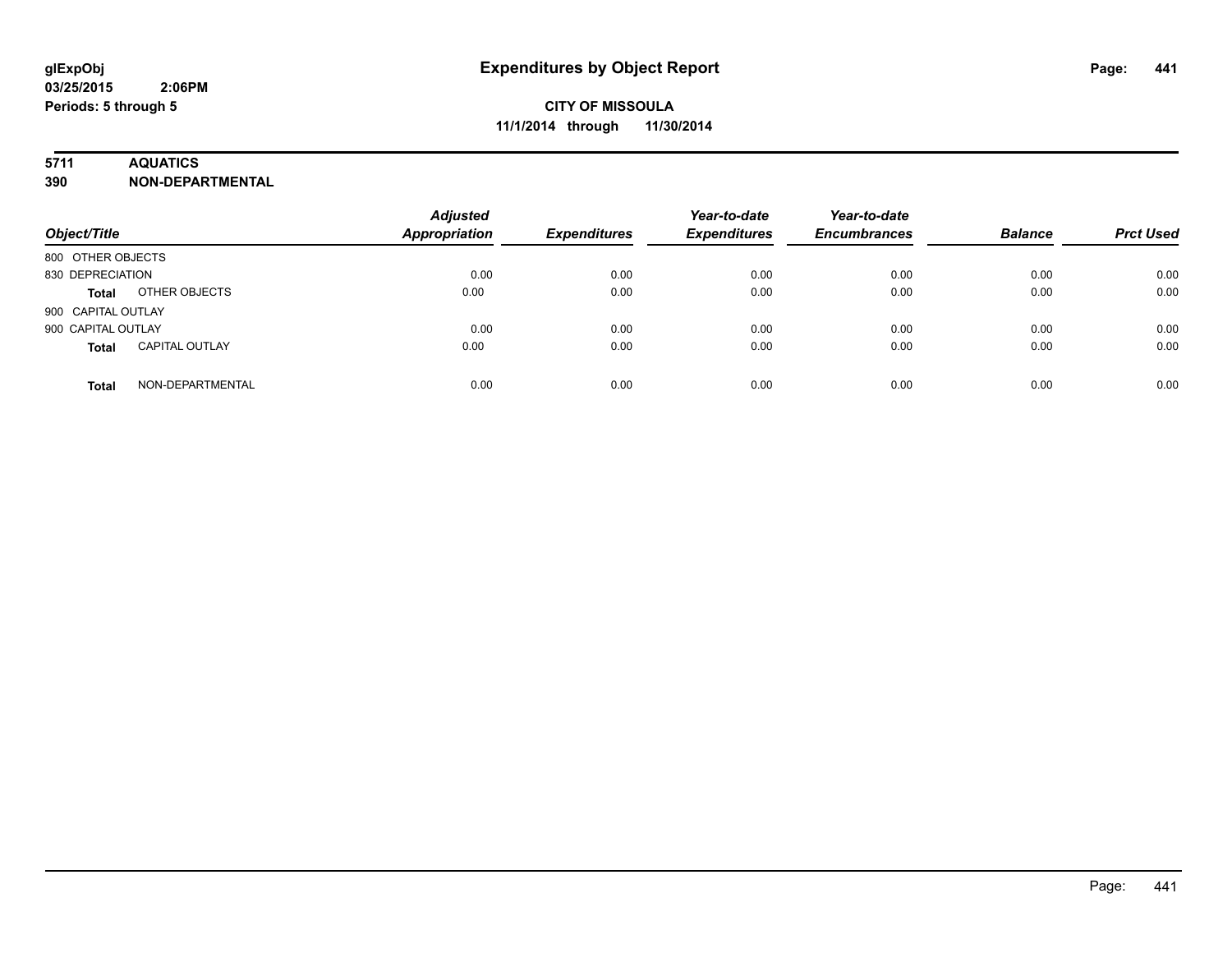**5711 AQUATICS**

|                                           | <b>Adjusted</b>      |                     | Year-to-date        | Year-to-date        |                |                  |
|-------------------------------------------|----------------------|---------------------|---------------------|---------------------|----------------|------------------|
| Object/Title                              | <b>Appropriation</b> | <b>Expenditures</b> | <b>Expenditures</b> | <b>Encumbrances</b> | <b>Balance</b> | <b>Prct Used</b> |
| 100 PERSONAL SERVICES                     |                      |                     |                     |                     |                |                  |
| 110 SALARIES AND WAGES                    | 528,564.00           | 29,844.95           | 264,183.04          | 0.00                | 264,380.96     | 49.98            |
| 120 OVERTIME/TERMINATION                  | 1,000.00             | 0.00                | 187.46              | 0.00                | 812.54         | 18.75            |
| 135 OPEB EXPENSE                          | 0.00                 | 0.00                | 0.00                | 0.00                | 0.00           | 0.00             |
| 140 EMPLOYER CONTRIBUTIONS                | 132,782.00           | 8,671.55            | 64,226.61           | 0.00                | 68,555.39      | 48.37            |
| <b>141 STATE RETIREMENT CONTRIBUTIONS</b> | 0.00                 | 29.84               | 399.75              | 0.00                | $-399.75$      | 0.00             |
| 145 OPEB CONTRIBUTION                     | 0.00                 | 0.00                | 0.00                | 0.00                | 0.00           | 0.00             |
| PERSONAL SERVICES<br>Total                | 662,346.00           | 38,546.34           | 328,996.86          | 0.00                | 333,349.14     | 49.67            |
| 200 SUPPLIES                              |                      |                     |                     |                     |                |                  |
| 210 OFFICE SUPPLIES                       | 4,500.00             | 42.10               | 123.39              | 0.00                | 4,376.61       | 2.74             |
| 220 OPERATING SUPPLIES                    | 45,000.00            | 180.60              | 3,226.93            | 0.00                | 41,773.07      | 7.17             |
| 230 REPAIR/MAINTENANCE                    | 68,000.00            | 1,584.80            | 43,986.88           | 0.00                | 24,013.12      | 64.69            |
| 231 GASOLINE                              | 0.00                 | 0.00                | 0.00                | 0.00                | 0.00           | 0.00             |
| 240 OTHER SUPPLIES                        | 121,000.00           | 439.78              | 53,793.30           | 0.00                | 67,206.70      | 44.46            |
| 250 SUPPLIES FOR RESALE                   | 0.00                 | 0.00                | 0.00                | 0.00                | 0.00           | 0.00             |
| <b>SUPPLIES</b><br><b>Total</b>           | 238,500.00           | 2,247.28            | 101,130.50          | 0.00                | 137,369.50     | 42.40            |
| 300 PURCHASED SERVICES                    |                      |                     |                     |                     |                |                  |
| 310 COMMUNICATIONS                        | 500.00               | 0.00                | 0.00                | 0.00                | 500.00         | 0.00             |
| 320 PRINTING & DUPLICATING                | 10,500.00            | 0.00                | 980.00              | 0.00                | 9,520.00       | 9.33             |
| 330 PUBLICITY, SUBSCRIPTIONS & DUES       | 17,200.00            | 5,330.00            | 9,131.00            | 0.00                | 8,069.00       | 53.09            |
| 340 SEWER                                 | 10,275.00            | 0.00                | 2,265.23            | 0.00                | 8,009.77       | 22.05            |
| 341 ELECTRICITY & NATURAL GAS             | 191,000.00           | 8,660.92            | 78,175.66           | 0.00                | 112,824.34     | 40.93            |
| 343 WATER CHARGES                         | 13,644.00            | 0.00                | 10,844.44           | 0.00                | 2,799.56       | 79.48            |
| 344 TELEPHONE SERVICE                     | 7,539.00             | 345.10              | 3,234.49            | 0.00                | 4,304.51       | 42.90            |
| 345 GARBAGE                               | 4,651.00             | 184.48              | 981.55              | 0.00                | 3,669.45       | 21.10            |
| 350 PROFESSIONAL SERVICES                 | 40,000.00            | 186.25              | 10,580.35           | 0.00                | 29,419.65      | 26.45            |
| 360 REPAIR & MAINTENANCE                  | 20,500.00            | 263.08              | 7,219.30            | 0.00                | 13,280.70      | 35.22            |
| 370 TRAVEL                                | 2,000.00             | 0.00                | 0.00                | 0.00                | 2,000.00       | 0.00             |
| 380 TRAINING                              | 5,000.00             | 35.00               | 1,021.00            | 0.00                | 3,979.00       | 20.42            |
| 390 OTHER PURCHASED SERVICES              | 19,300.00            | 437.50              | 1,740.37            | 0.00                | 17,559.63      | 9.02             |
| PURCHASED SERVICES<br><b>Total</b>        | 342,109.00           | 15,442.33           | 126, 173.39         | 0.00                | 215,935.61     | 36.88            |
| 500 FIXED CHARGES                         |                      |                     |                     |                     |                |                  |
| 500 FIXED CHARGES                         | 381.00               | 0.00                | 0.00                | 0.00                | 381.00         | 0.00             |
| 550 MERCHANT SERVICE FEES                 | 14,000.00            | 0.00                | 0.00                | 0.00                | 14,000.00      | 0.00             |
| <b>FIXED CHARGES</b><br>Total             | 14,381.00            | 0.00                | 0.00                | 0.00                | 14,381.00      | 0.00             |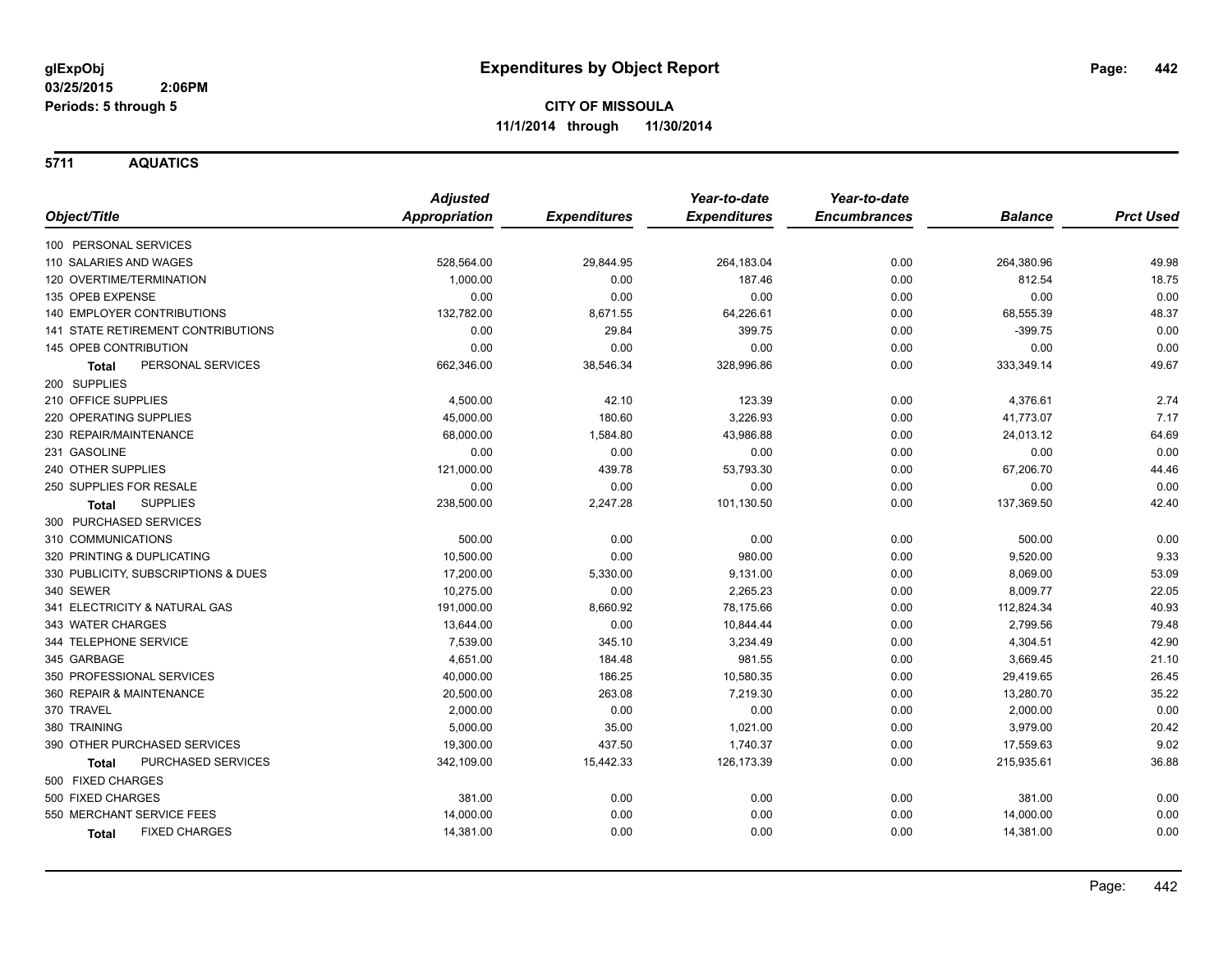**5711 AQUATICS**

|                                       | <b>Adjusted</b>      |                     | Year-to-date        | Year-to-date        |                |                  |
|---------------------------------------|----------------------|---------------------|---------------------|---------------------|----------------|------------------|
| Object/Title                          | <b>Appropriation</b> | <b>Expenditures</b> | <b>Expenditures</b> | <b>Encumbrances</b> | <b>Balance</b> | <b>Prct Used</b> |
| 600 DEBT SERVICE                      |                      |                     |                     |                     |                |                  |
| 610 PRINCIPAL                         | 12,377.00            | 0.00                | 0.00                | 0.00                | 12,377.00      | 0.00             |
| 620 INTEREST / SERVICE FEES           | 0.00                 | 0.00                | 0.00                | 0.00                | 0.00           | 0.00             |
| <b>DEBT SERVICE</b><br><b>Total</b>   | 12,377.00            | 0.00                | 0.00                | 0.00                | 12,377.00      | 0.00             |
| 800 OTHER OBJECTS                     |                      |                     |                     |                     |                |                  |
| 820 TRANSFERS TO OTHER FUNDS          | 0.00                 | 0.00                | 0.00                | 0.00                | 0.00           | 0.00             |
| 830 DEPRECIATION                      | 0.00                 | 0.00                | 0.00                | 0.00                | 0.00           | 0.00             |
| OTHER OBJECTS<br>Total                | 0.00                 | 0.00                | 0.00                | 0.00                | 0.00           | 0.00             |
| 900 CAPITAL OUTLAY                    |                      |                     |                     |                     |                |                  |
| 900 CAPITAL OUTLAY                    | 0.00                 | 0.00                | 0.00                | 0.00                | 0.00           | 0.00             |
| 920 BUILDINGS                         | 45,000.00            | 0.00                | 0.00                | 0.00                | 45,000.00      | 0.00             |
| 930 IMPROVEMENTS                      | 70,000.00            | 0.00                | 26,569.40           | 0.00                | 43,430.60      | 37.96            |
| 940 MACHINERY & EQUIPMENT             | 20,000.00            | 0.00                | 0.00                | 0.00                | 20,000.00      | 0.00             |
| <b>CAPITAL OUTLAY</b><br><b>Total</b> | 135,000.00           | 0.00                | 26,569.40           | 0.00                | 108,430.60     | 19.68            |
| <b>AQUATICS</b><br><b>Total</b>       | 1,404,713.00         | 56,235.95           | 582,870.15          | 0.00                | 821,842.85     | 41.49            |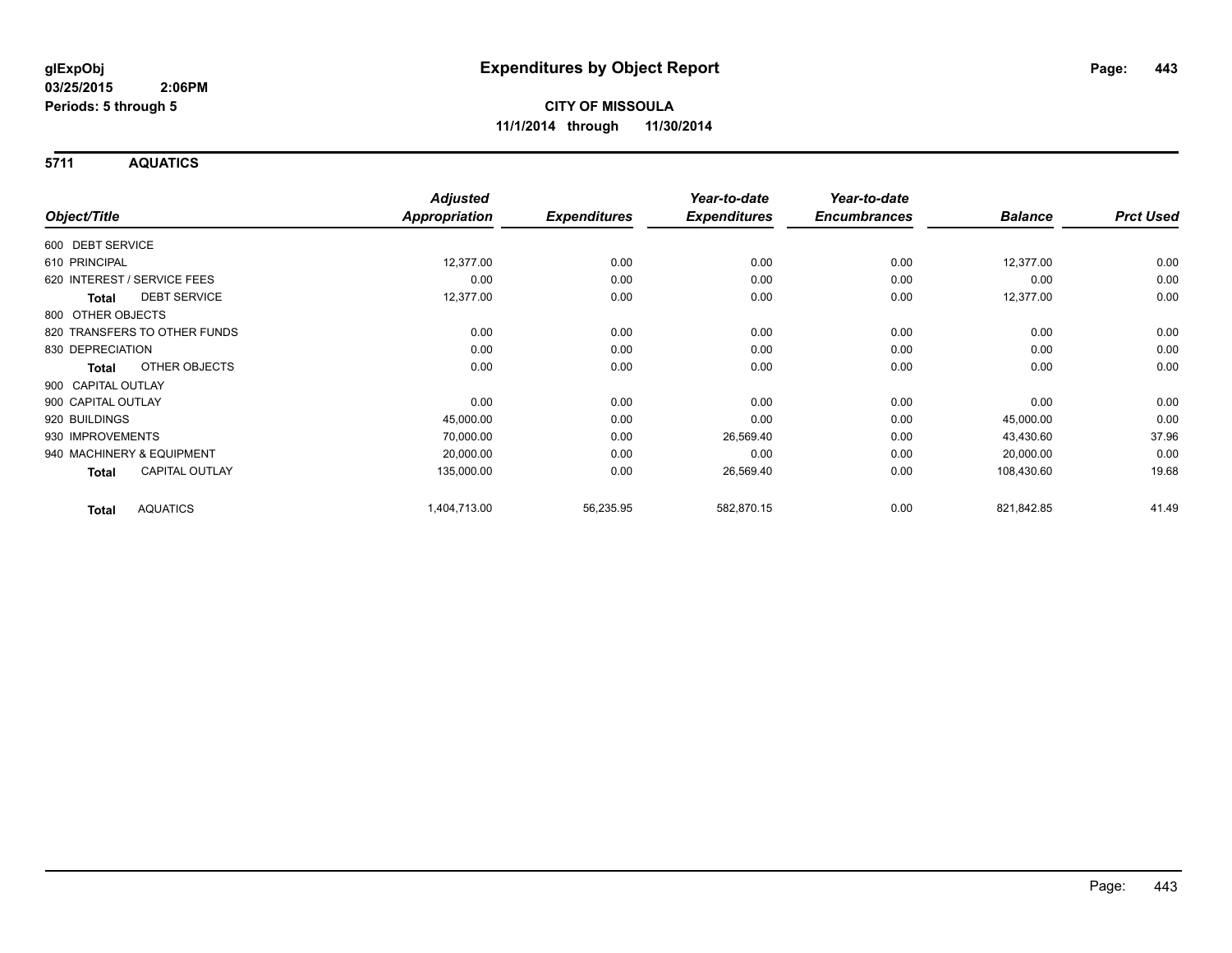#### **6050 EMPLOYEE BENEFIT PLAN FUND**

**390 NON-DEPARTMENTAL**

|                                           | <b>Adjusted</b> | <b>Expenditures</b> | Year-to-date<br><b>Expenditures</b> | Year-to-date<br><b>Encumbrances</b> | <b>Balance</b> | <b>Prct Used</b> |
|-------------------------------------------|-----------------|---------------------|-------------------------------------|-------------------------------------|----------------|------------------|
| Object/Title                              | Appropriation   |                     |                                     |                                     |                |                  |
| 300 PURCHASED SERVICES                    |                 |                     |                                     |                                     |                |                  |
| 350 PROFESSIONAL SERVICES                 | 51.840.00       | 0.00                | 0.00                                | 0.00                                | 51.840.00      | 0.00             |
| 351 INSURANCE CLAIMS                      | 5.091.229.00    | 332.585.32          | 1.337.011.54                        | 0.00                                | 3.754.217.46   | 26.26            |
| 352 HEALTH PROGRAMS                       | 80.000.00       | 3.278.93            | 6.940.47                            | 0.00                                | 73.059.53      | 8.68             |
| 353 ADMINISTRATION EXPENDITURES           | 582.161.00      | 910.00              | 273.212.69                          | 0.00                                | 308,948.31     | 46.93            |
| 354 TRANSITIONAL REINSURANCE PROGRAM      | 0.00            | 0.00                | 0.00                                | 0.00                                | 0.00           | 0.00             |
| <b>PURCHASED SERVICES</b><br><b>Total</b> | 5.805.230.00    | 336.774.25          | 1.617.164.70                        | 0.00                                | 4,188,065.30   | 27.86            |
| NON-DEPARTMENTAL<br>Total                 | 5.805.230.00    | 336.774.25          | 1.617.164.70                        | 0.00                                | 4.188.065.30   | 27.86            |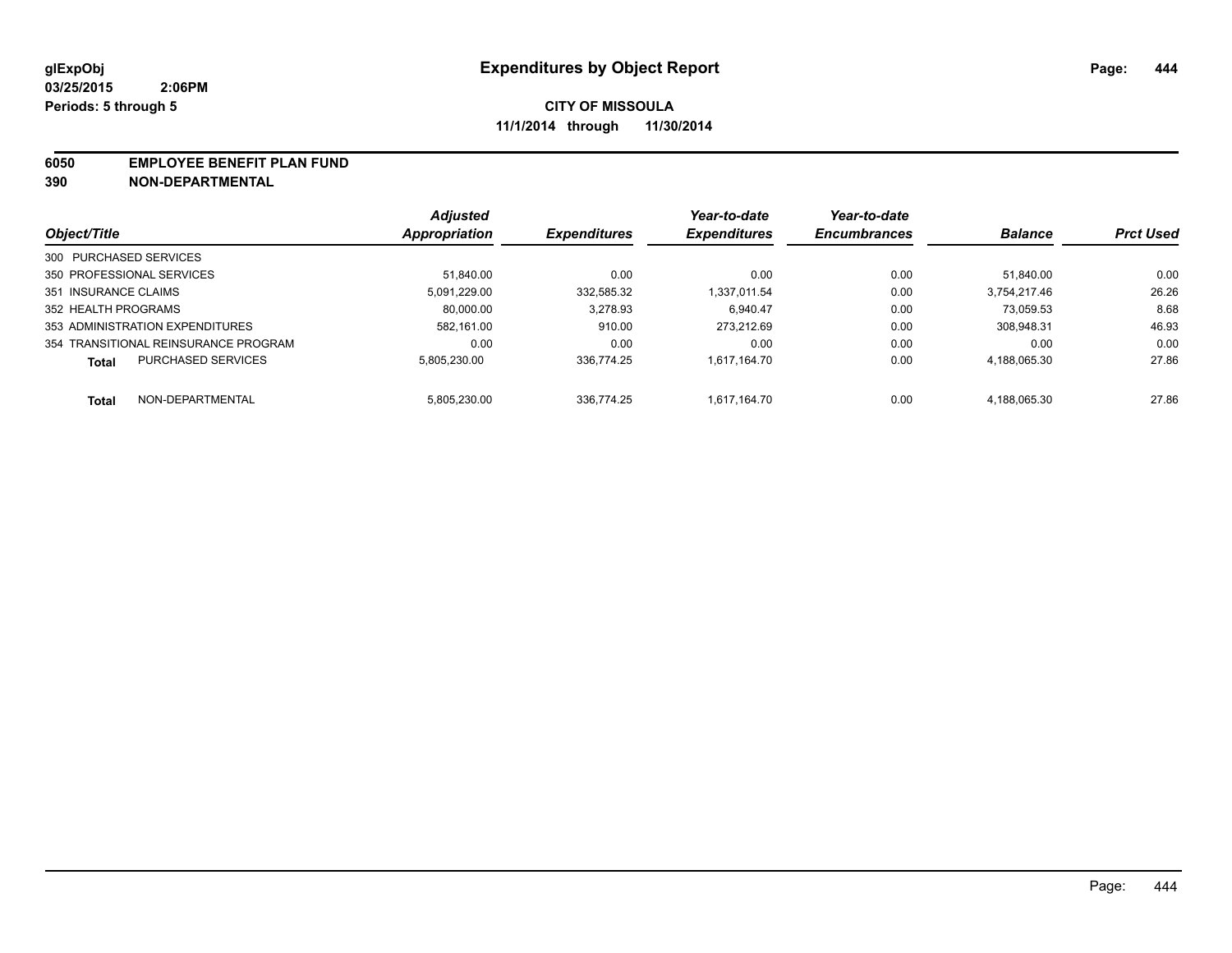### **6050 EMPLOYEE BENEFIT PLAN FUND**

| Object/Title                         |                            | <b>Adjusted</b><br>Appropriation | <b>Expenditures</b> | Year-to-date<br><b>Expenditures</b> | Year-to-date<br><b>Encumbrances</b> | <b>Balance</b> | <b>Prct Used</b> |
|--------------------------------------|----------------------------|----------------------------------|---------------------|-------------------------------------|-------------------------------------|----------------|------------------|
|                                      |                            |                                  |                     |                                     |                                     |                |                  |
| 300 PURCHASED SERVICES               |                            |                                  |                     |                                     |                                     |                |                  |
| 350 PROFESSIONAL SERVICES            |                            | 51.840.00                        | 0.00                | 0.00                                | 0.00                                | 51.840.00      | 0.00             |
| 351 INSURANCE CLAIMS                 |                            | 5.091.229.00                     | 332.585.32          | 1.337.011.54                        | 0.00                                | 3.754.217.46   | 26.26            |
| 352 HEALTH PROGRAMS                  |                            | 80.000.00                        | 3,278.93            | 6.940.47                            | 0.00                                | 73.059.53      | 8.68             |
| 353 ADMINISTRATION EXPENDITURES      |                            | 582.161.00                       | 910.00              | 273.212.69                          | 0.00                                | 308.948.31     | 46.93            |
| 354 TRANSITIONAL REINSURANCE PROGRAM |                            | 0.00                             | 0.00                | 0.00                                | 0.00                                | 0.00           | 0.00             |
| <b>Total</b>                         | <b>PURCHASED SERVICES</b>  | 5.805.230.00                     | 336.774.25          | 1.617.164.70                        | 0.00                                | 4.188.065.30   | 27.86            |
| Total                                | EMPLOYEE BENEFIT PLAN FUND | 5.805.230.00                     | 336.774.25          | 1.617.164.70                        | 0.00                                | 4.188.065.30   | 27.86            |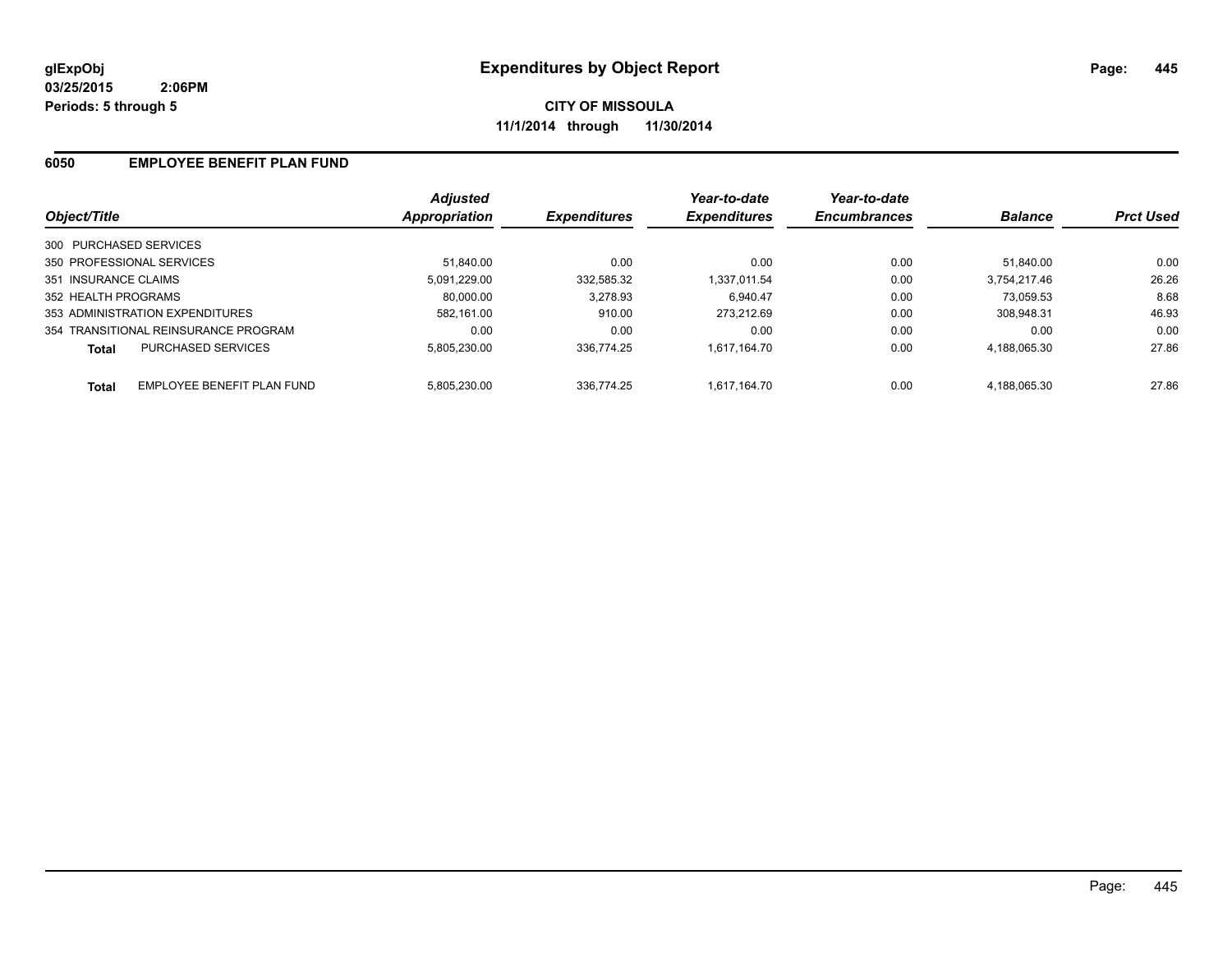## **7370 PARKING COMMISSION FUND**

|                                           | <b>Adjusted</b>      |                     | Year-to-date        | Year-to-date        |                |                  |
|-------------------------------------------|----------------------|---------------------|---------------------|---------------------|----------------|------------------|
| Object/Title                              | <b>Appropriation</b> | <b>Expenditures</b> | <b>Expenditures</b> | <b>Encumbrances</b> | <b>Balance</b> | <b>Prct Used</b> |
| 100 PERSONAL SERVICES                     |                      |                     |                     |                     |                |                  |
| 110 SALARIES AND WAGES                    | 417,868.00           | 31,786.60           | 171,576.82          | 0.00                | 246,291.18     | 41.06            |
| 120 OVERTIME/TERMINATION                  | 7,234.00             | 0.00                | 21.35               | 0.00                | 7,212.65       | 0.30             |
| 130 OTHER                                 | 0.00                 | 0.00                | 0.00                | 0.00                | 0.00           | 0.00             |
| 135 OPEB EXPENSE                          | 0.00                 | 0.00                | 0.00                | 0.00                | 0.00           | 0.00             |
| 140 EMPLOYER CONTRIBUTIONS                | 198,517.00           | 13,615.67           | 82,942.48           | 0.00                | 115,574.52     | 41.78            |
| 141 STATE RETIREMENT CONTRIBUTIONS        | 0.00                 | 31.79               | 232.46              | 0.00                | $-232.46$      | 0.00             |
| 145 OPEB CONTRIBUTION                     | 0.00                 | 0.00                | 0.00                | 0.00                | 0.00           | 0.00             |
| PERSONAL SERVICES<br>Total                | 623,619.00           | 45,434.06           | 254,773.11          | 0.00                | 368,845.89     | 40.85            |
| 200 SUPPLIES                              |                      |                     |                     |                     |                |                  |
| 210 OFFICE SUPPLIES                       | 5,400.00             | 141.94              | 3,484.30            | 0.00                | 1,915.70       | 64.52            |
| 220 OPERATING SUPPLIES                    | 15,000.00            | 1,307.15            | 4,666.77            | 0.00                | 10,333.23      | 31.11            |
| 230 REPAIR/MAINTENANCE                    | 18,000.00            | 0.00                | 316.94              | 0.00                | 17,683.06      | 1.76             |
| 231 GASOLINE                              | 8,000.00             | 407.26              | 1,655.09            | 0.00                | 6,344.91       | 20.69            |
| <b>SUPPLIES</b><br>Total                  | 46,400.00            | 1,856.35            | 10,123.10           | 0.00                | 36,276.90      | 21.82            |
| 300 PURCHASED SERVICES                    |                      |                     |                     |                     |                |                  |
| 310 COMMUNICATIONS                        | 17,338.00            | 411.35              | 3,260.99            | 0.00                | 14,077.01      | 18.81            |
| 320 PRINTING & DUPLICATING                | 10,000.00            | 106.89              | 5,282.22            | 0.00                | 4,717.78       | 52.82            |
| 330 PUBLICITY, SUBSCRIPTIONS & DUES       | 5,000.00             | 286.22              | 286.22              | 0.00                | 4,713.78       | 5.72             |
| 340 SEWER                                 | 137.00               | 0.00                | 70.25               | 0.00                | 66.75          | 51.28            |
| 341 ELECTRICITY & NATURAL GAS             | 36,440.00            | 3,167.91            | 13,017.35           | 0.00                | 23,422.65      | 35.72            |
| 343 WATER CHARGES                         | 4,000.00             | 672.96              | 3,185.44            | 0.00                | 814.56         | 79.64            |
| 344 TELEPHONE SERVICE                     | 5,200.00             | 5.92                | 1,105.82            | 0.00                | 4,094.18       | 21.27            |
| 345 GARBAGE                               | 3,000.00             | 369.22              | 1,843.74            | 0.00                | 1,156.26       | 61.46            |
| 350 PROFESSIONAL SERVICES                 | 61,250.00            | 1,190.00            | 6,480.98            | 0.00                | 54,769.02      | 10.58            |
| 360 REPAIR & MAINTENANCE                  | 72,500.00            | 2,556.81            | 41,805.37           | 0.00                | 30,694.63      | 57.66            |
| 370 TRAVEL                                | 1,600.00             | 1,621.38            | 3,025.32            | 0.00                | $-1,425.32$    | 189.08           |
| 380 TRAINING                              | 1,900.00             | 0.00                | 210.43              | 0.00                | 1,689.57       | 11.08            |
| 390 OTHER PURCHASED SERVICES              | 161,059.00           | 2,405.91            | 5,595.13            | 0.00                | 155,463.87     | 3.47             |
| PURCHASED SERVICES<br><b>Total</b>        | 379,424.00           | 12,794.57           | 85,169.26           | 0.00                | 294,254.74     | 22.45            |
| 400 BUILDING MATERIALS                    |                      |                     |                     |                     |                |                  |
| <b>400 BUILDING MATERIALS</b>             | 0.00                 | 0.00                | 0.00                | 0.00                | 0.00           | 0.00             |
| <b>BUILDING MATERIALS</b><br><b>Total</b> | 0.00                 | 0.00                | 0.00                | 0.00                | 0.00           | 0.00             |
| 500 FIXED CHARGES                         |                      |                     |                     |                     |                |                  |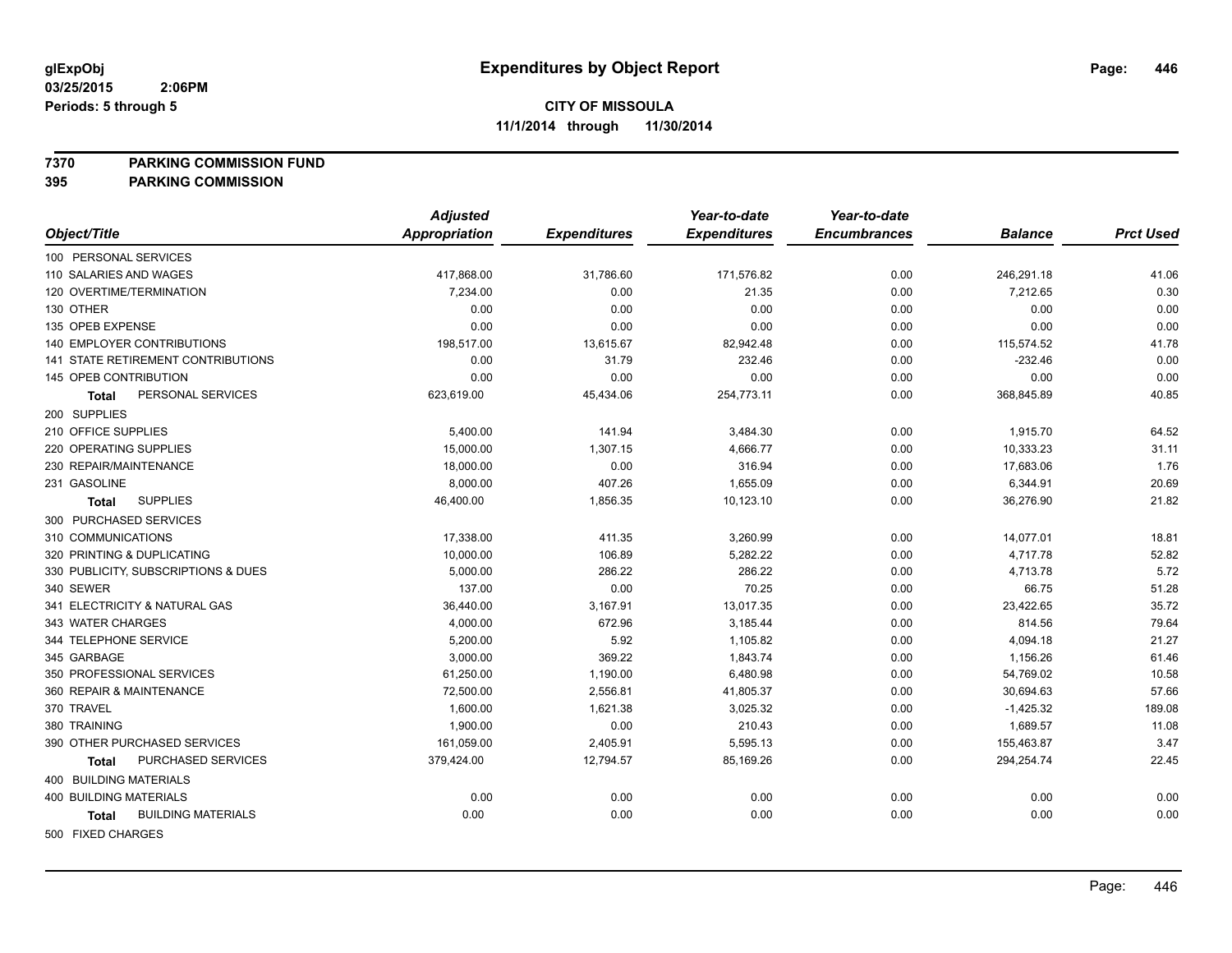#### **7370 PARKING COMMISSION FUND**

|                                                   | <b>Adjusted</b> |                     | Year-to-date        | Year-to-date        |                |                  |
|---------------------------------------------------|-----------------|---------------------|---------------------|---------------------|----------------|------------------|
| Object/Title                                      | Appropriation   | <b>Expenditures</b> | <b>Expenditures</b> | <b>Encumbrances</b> | <b>Balance</b> | <b>Prct Used</b> |
| 500 FIXED CHARGES                                 | 190,121.00      | 5,848.39            | 11,698.39           | 0.00                | 178,422.61     | 6.15             |
| 550 MERCHANT SERVICE FEES                         | 0.00            | 0.00                | 0.00                | 0.00                | 0.00           | 0.00             |
| <b>FIXED CHARGES</b><br><b>Total</b>              | 190,121.00      | 5,848.39            | 11,698.39           | 0.00                | 178,422.61     | 6.15             |
| 600 DEBT SERVICE                                  |                 |                     |                     |                     |                |                  |
| 610 PRINCIPAL                                     | 0.00            | 0.00                | 0.00                | 0.00                | 0.00           | 0.00             |
| 620 INTEREST / SERVICE FEES                       | 0.00            | 0.00                | 0.00                | 0.00                | 0.00           | 0.00             |
| <b>DEBT SERVICE</b><br>Total                      | 0.00            | 0.00                | 0.00                | 0.00                | 0.00           | 0.00             |
| 700 GRANTS & CONTRIBUTIONS                        |                 |                     |                     |                     |                |                  |
| 700 GRANTS & CONTRIBUTIONS                        | 74,000.00       | 2,500.00            | 25,506.75           | 0.00                | 48,493.25      | 34.47            |
| <b>GRANTS &amp; CONTRIBUTIONS</b><br><b>Total</b> | 74,000.00       | 2,500.00            | 25,506.75           | 0.00                | 48,493.25      | 34.47            |
| 800 OTHER OBJECTS                                 |                 |                     |                     |                     |                |                  |
| 820 TRANSFERS TO OTHER FUNDS                      | 162,328.00      | 0.00                | 0.00                | 0.00                | 162,328.00     | 0.00             |
| 845 CONTINGENCY                                   | 48,965.00       | 0.00                | 0.00                | 0.00                | 48,965.00      | 0.00             |
| OTHER OBJECTS<br><b>Total</b>                     | 211,293.00      | 0.00                | 0.00                | 0.00                | 211,293.00     | 0.00             |
| 900 CAPITAL OUTLAY                                |                 |                     |                     |                     |                |                  |
| 920 BUILDINGS                                     | 0.00            | 0.00                | 0.00                | 0.00                | 0.00           | 0.00             |
| 930 IMPROVEMENTS                                  | 0.00            | 0.00                | 0.00                | 0.00                | 0.00           | 0.00             |
| 940 MACHINERY & EQUIPMENT                         | 1,000,000.00    | 4,026.40            | 21,641.90           | 0.00                | 978,358.10     | 2.16             |
| <b>CAPITAL OUTLAY</b><br><b>Total</b>             | 1,000,000.00    | 4,026.40            | 21,641.90           | 0.00                | 978,358.10     | 2.16             |
| PARKING COMMISSION<br><b>Total</b>                | 2,524,857.00    | 72,459.77           | 408,912.51          | 0.00                | 2,115,944.49   | 16.20            |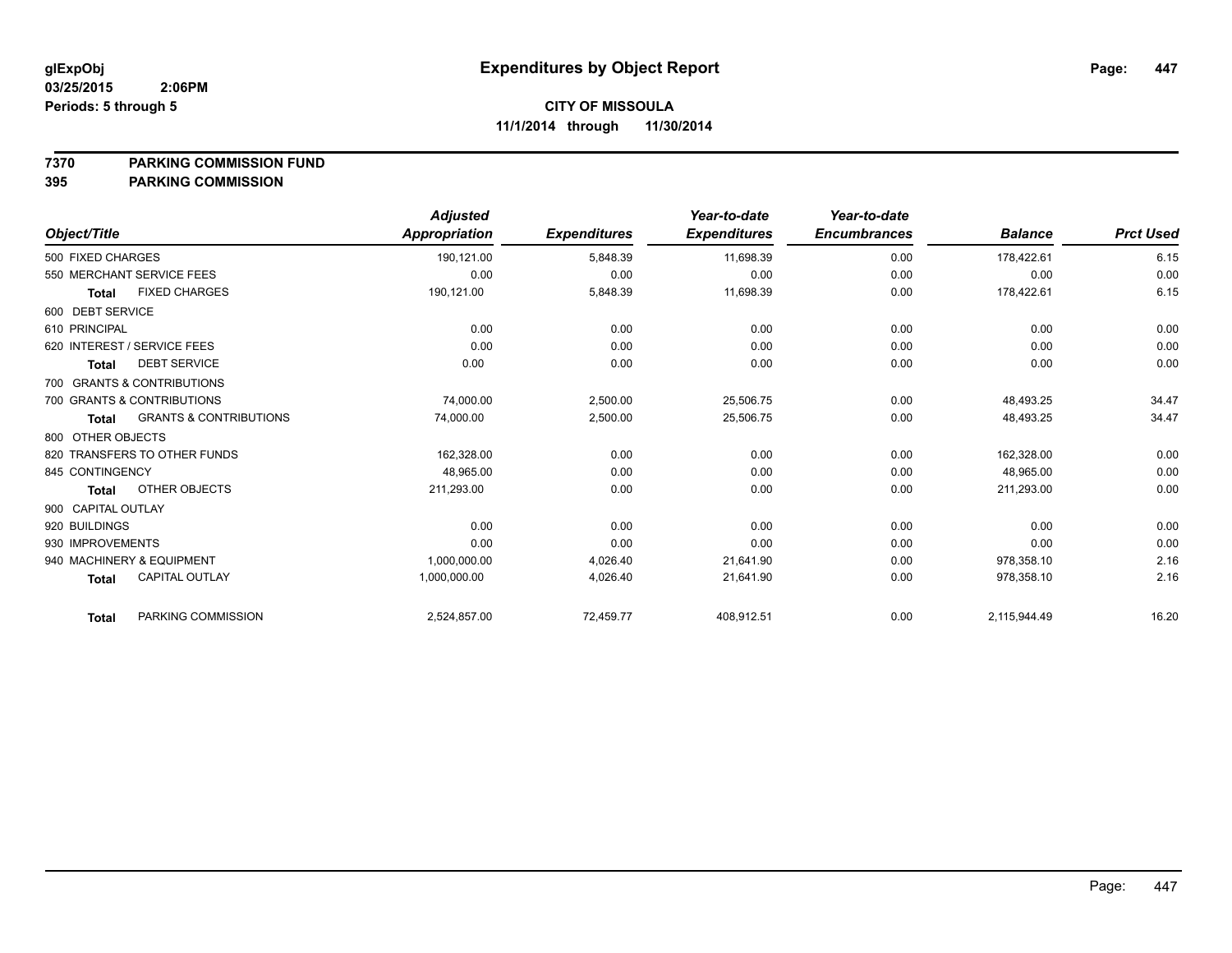#### **7370 PARKING COMMISSION FUND**

**900 DEPRECIATION**

| Object/Title                          | <b>Adjusted</b><br><b>Appropriation</b> | <b>Expenditures</b> | Year-to-date<br><b>Expenditures</b> | Year-to-date<br><b>Encumbrances</b> | <b>Balance</b> | <b>Prct Used</b> |
|---------------------------------------|-----------------------------------------|---------------------|-------------------------------------|-------------------------------------|----------------|------------------|
| 800 OTHER OBJECTS                     |                                         |                     |                                     |                                     |                |                  |
| 830 DEPRECIATION                      | 0.00                                    | 0.00                | 0.00                                | 0.00                                | 0.00           | 0.00             |
| OTHER OBJECTS<br><b>Total</b>         | 0.00                                    | 0.00                | 0.00                                | 0.00                                | 0.00           | 0.00             |
| 900 CAPITAL OUTLAY                    |                                         |                     |                                     |                                     |                |                  |
| 940 MACHINERY & EQUIPMENT             | 0.00                                    | 0.00                | 0.00                                | 0.00                                | 0.00           | 0.00             |
| <b>CAPITAL OUTLAY</b><br><b>Total</b> | 0.00                                    | 0.00                | 0.00                                | 0.00                                | 0.00           | 0.00             |
| <b>DEPRECIATION</b><br><b>Total</b>   | 0.00                                    | 0.00                | 0.00                                | 0.00                                | 0.00           | 0.00             |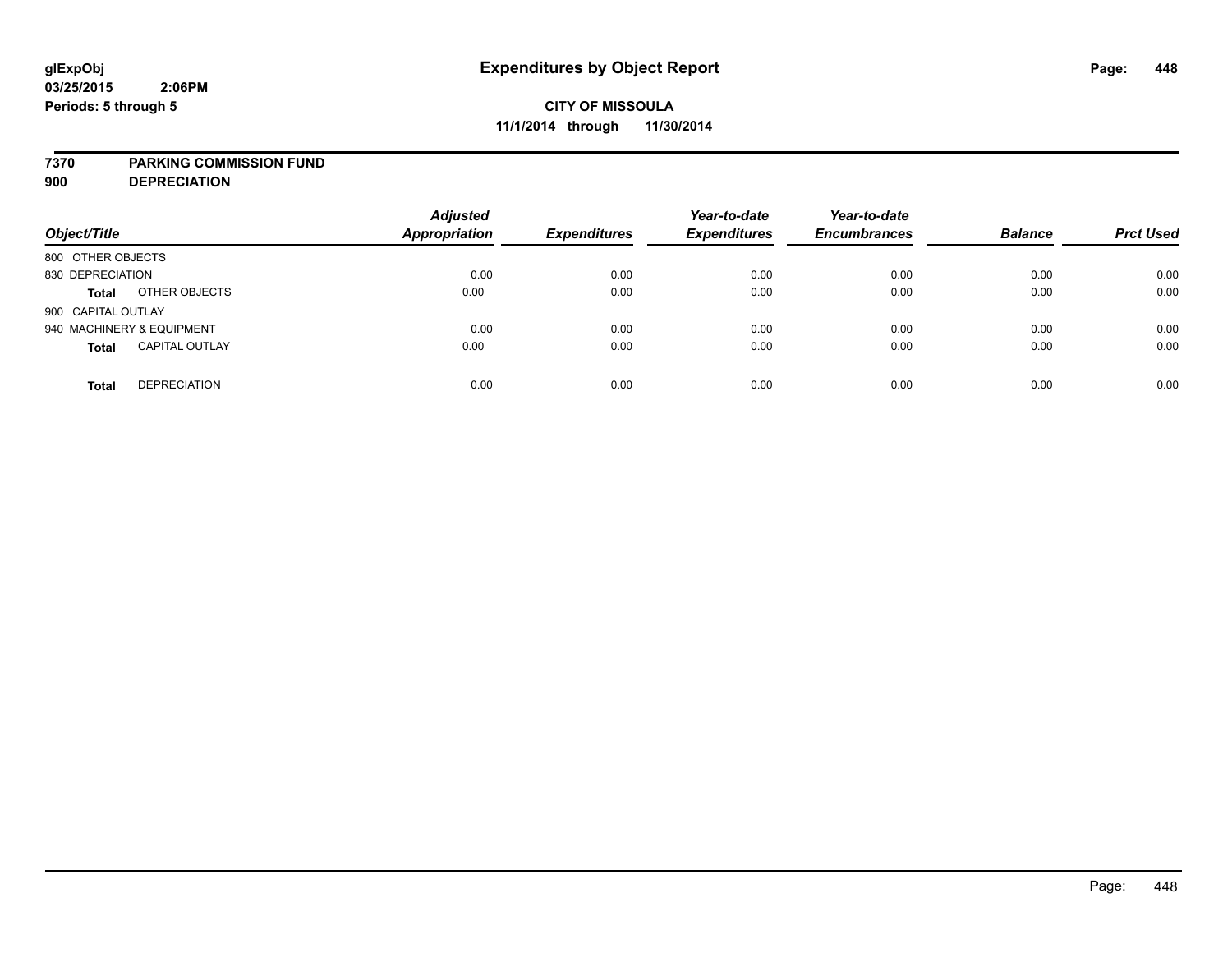### **7370 PARKING COMMISSION FUND**

|                                           | <b>Adjusted</b>      |                     | Year-to-date        | Year-to-date        |                |                  |
|-------------------------------------------|----------------------|---------------------|---------------------|---------------------|----------------|------------------|
| Object/Title                              | <b>Appropriation</b> | <b>Expenditures</b> | <b>Expenditures</b> | <b>Encumbrances</b> | <b>Balance</b> | <b>Prct Used</b> |
| 100 PERSONAL SERVICES                     |                      |                     |                     |                     |                |                  |
| 110 SALARIES AND WAGES                    | 417,868.00           | 31,786.60           | 171,576.82          | 0.00                | 246,291.18     | 41.06            |
| 120 OVERTIME/TERMINATION                  | 7,234.00             | 0.00                | 21.35               | 0.00                | 7,212.65       | 0.30             |
| 130 OTHER                                 | 0.00                 | 0.00                | 0.00                | 0.00                | 0.00           | 0.00             |
| 135 OPEB EXPENSE                          | 0.00                 | 0.00                | 0.00                | 0.00                | 0.00           | 0.00             |
| 140 EMPLOYER CONTRIBUTIONS                | 198,517.00           | 13,615.67           | 82,942.48           | 0.00                | 115,574.52     | 41.78            |
| <b>141 STATE RETIREMENT CONTRIBUTIONS</b> | 0.00                 | 31.79               | 232.46              | 0.00                | $-232.46$      | 0.00             |
| 145 OPEB CONTRIBUTION                     | 0.00                 | 0.00                | 0.00                | 0.00                | 0.00           | 0.00             |
| PERSONAL SERVICES<br>Total                | 623,619.00           | 45,434.06           | 254,773.11          | 0.00                | 368,845.89     | 40.85            |
| 200 SUPPLIES                              |                      |                     |                     |                     |                |                  |
| 210 OFFICE SUPPLIES                       | 5,400.00             | 141.94              | 3,484.30            | 0.00                | 1,915.70       | 64.52            |
| 220 OPERATING SUPPLIES                    | 15,000.00            | 1,307.15            | 4,666.77            | 0.00                | 10,333.23      | 31.11            |
| 230 REPAIR/MAINTENANCE                    | 18,000.00            | 0.00                | 316.94              | 0.00                | 17,683.06      | 1.76             |
| 231 GASOLINE                              | 8,000.00             | 407.26              | 1,655.09            | 0.00                | 6,344.91       | 20.69            |
| <b>SUPPLIES</b><br><b>Total</b>           | 46,400.00            | 1,856.35            | 10,123.10           | 0.00                | 36,276.90      | 21.82            |
| 300 PURCHASED SERVICES                    |                      |                     |                     |                     |                |                  |
| 310 COMMUNICATIONS                        | 17,338.00            | 411.35              | 3,260.99            | 0.00                | 14,077.01      | 18.81            |
| 320 PRINTING & DUPLICATING                | 10,000.00            | 106.89              | 5,282.22            | 0.00                | 4,717.78       | 52.82            |
| 330 PUBLICITY, SUBSCRIPTIONS & DUES       | 5,000.00             | 286.22              | 286.22              | 0.00                | 4,713.78       | 5.72             |
| 340 SEWER                                 | 137.00               | 0.00                | 70.25               | 0.00                | 66.75          | 51.28            |
| 341 ELECTRICITY & NATURAL GAS             | 36,440.00            | 3,167.91            | 13,017.35           | 0.00                | 23,422.65      | 35.72            |
| 343 WATER CHARGES                         | 4,000.00             | 672.96              | 3,185.44            | 0.00                | 814.56         | 79.64            |
| 344 TELEPHONE SERVICE                     | 5,200.00             | 5.92                | 1,105.82            | 0.00                | 4,094.18       | 21.27            |
| 345 GARBAGE                               | 3,000.00             | 369.22              | 1,843.74            | 0.00                | 1,156.26       | 61.46            |
| 350 PROFESSIONAL SERVICES                 | 61,250.00            | 1,190.00            | 6,480.98            | 0.00                | 54,769.02      | 10.58            |
| 360 REPAIR & MAINTENANCE                  | 72,500.00            | 2,556.81            | 41,805.37           | 0.00                | 30,694.63      | 57.66            |
| 370 TRAVEL                                | 1,600.00             | 1,621.38            | 3,025.32            | 0.00                | $-1,425.32$    | 189.08           |
| 380 TRAINING                              | 1,900.00             | 0.00                | 210.43              | 0.00                | 1,689.57       | 11.08            |
| 390 OTHER PURCHASED SERVICES              | 161,059.00           | 2,405.91            | 5,595.13            | 0.00                | 155,463.87     | 3.47             |
| PURCHASED SERVICES<br><b>Total</b>        | 379,424.00           | 12,794.57           | 85,169.26           | 0.00                | 294,254.74     | 22.45            |
| <b>400 BUILDING MATERIALS</b>             |                      |                     |                     |                     |                |                  |
| 400 BUILDING MATERIALS                    | 0.00                 | 0.00                | 0.00                | 0.00                | 0.00           | 0.00             |
| <b>BUILDING MATERIALS</b><br><b>Total</b> | 0.00                 | 0.00                | 0.00                | 0.00                | 0.00           | 0.00             |
| 500 FIXED CHARGES                         |                      |                     |                     |                     |                |                  |
| 500 FIXED CHARGES                         | 190,121.00           | 5,848.39            | 11,698.39           | 0.00                | 178,422.61     | 6.15             |
|                                           |                      |                     |                     |                     |                |                  |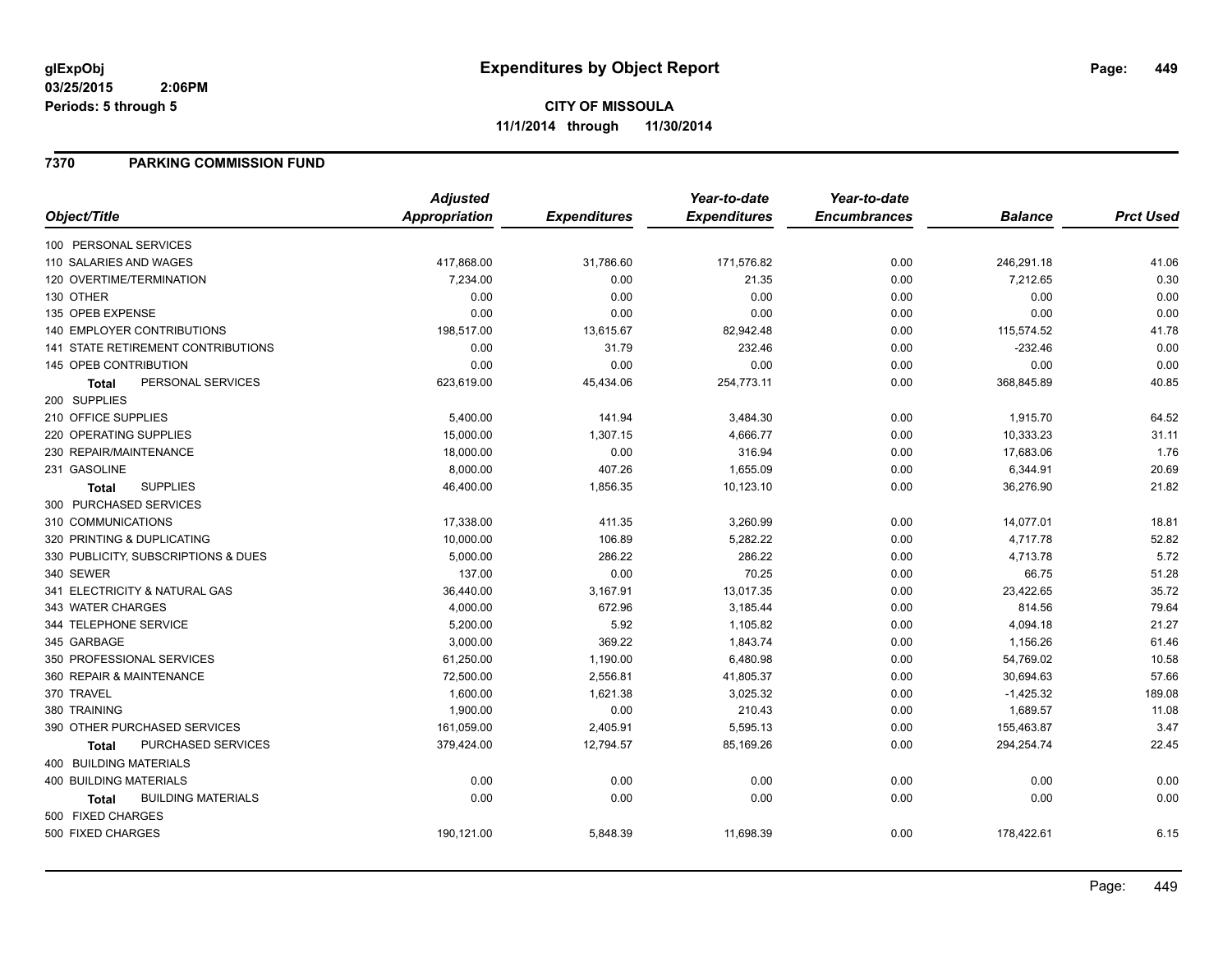### **7370 PARKING COMMISSION FUND**

|                    |                                   | <b>Adjusted</b> |                     | Year-to-date        | Year-to-date        |                |                  |
|--------------------|-----------------------------------|-----------------|---------------------|---------------------|---------------------|----------------|------------------|
| Object/Title       |                                   | Appropriation   | <b>Expenditures</b> | <b>Expenditures</b> | <b>Encumbrances</b> | <b>Balance</b> | <b>Prct Used</b> |
|                    | 550 MERCHANT SERVICE FEES         | 0.00            | 0.00                | 0.00                | 0.00                | 0.00           | 0.00             |
| <b>Total</b>       | <b>FIXED CHARGES</b>              | 190,121.00      | 5,848.39            | 11,698.39           | 0.00                | 178,422.61     | 6.15             |
| 600 DEBT SERVICE   |                                   |                 |                     |                     |                     |                |                  |
| 610 PRINCIPAL      |                                   | 0.00            | 0.00                | 0.00                | 0.00                | 0.00           | 0.00             |
|                    | 620 INTEREST / SERVICE FEES       | 0.00            | 0.00                | 0.00                | 0.00                | 0.00           | 0.00             |
| <b>Total</b>       | <b>DEBT SERVICE</b>               | 0.00            | 0.00                | 0.00                | 0.00                | 0.00           | 0.00             |
|                    | 700 GRANTS & CONTRIBUTIONS        |                 |                     |                     |                     |                |                  |
|                    | 700 GRANTS & CONTRIBUTIONS        | 74,000.00       | 2,500.00            | 25,506.75           | 0.00                | 48,493.25      | 34.47            |
| <b>Total</b>       | <b>GRANTS &amp; CONTRIBUTIONS</b> | 74,000.00       | 2,500.00            | 25,506.75           | 0.00                | 48,493.25      | 34.47            |
| 800 OTHER OBJECTS  |                                   |                 |                     |                     |                     |                |                  |
|                    | 820 TRANSFERS TO OTHER FUNDS      | 162,328.00      | 0.00                | 0.00                | 0.00                | 162,328.00     | 0.00             |
| 830 DEPRECIATION   |                                   | 0.00            | 0.00                | 0.00                | 0.00                | 0.00           | 0.00             |
| 845 CONTINGENCY    |                                   | 48,965.00       | 0.00                | 0.00                | 0.00                | 48,965.00      | 0.00             |
| Total              | OTHER OBJECTS                     | 211,293.00      | 0.00                | 0.00                | 0.00                | 211,293.00     | 0.00             |
| 900 CAPITAL OUTLAY |                                   |                 |                     |                     |                     |                |                  |
| 920 BUILDINGS      |                                   | 0.00            | 0.00                | 0.00                | 0.00                | 0.00           | 0.00             |
| 930 IMPROVEMENTS   |                                   | 0.00            | 0.00                | 0.00                | 0.00                | 0.00           | 0.00             |
|                    | 940 MACHINERY & EQUIPMENT         | 1,000,000.00    | 4,026.40            | 21,641.90           | 0.00                | 978,358.10     | 2.16             |
| <b>Total</b>       | <b>CAPITAL OUTLAY</b>             | 1,000,000.00    | 4,026.40            | 21,641.90           | 0.00                | 978,358.10     | 2.16             |
| Total              | PARKING COMMISSION FUND           | 2,524,857.00    | 72,459.77           | 408,912.51          | 0.00                | 2,115,944.49   | 16.20            |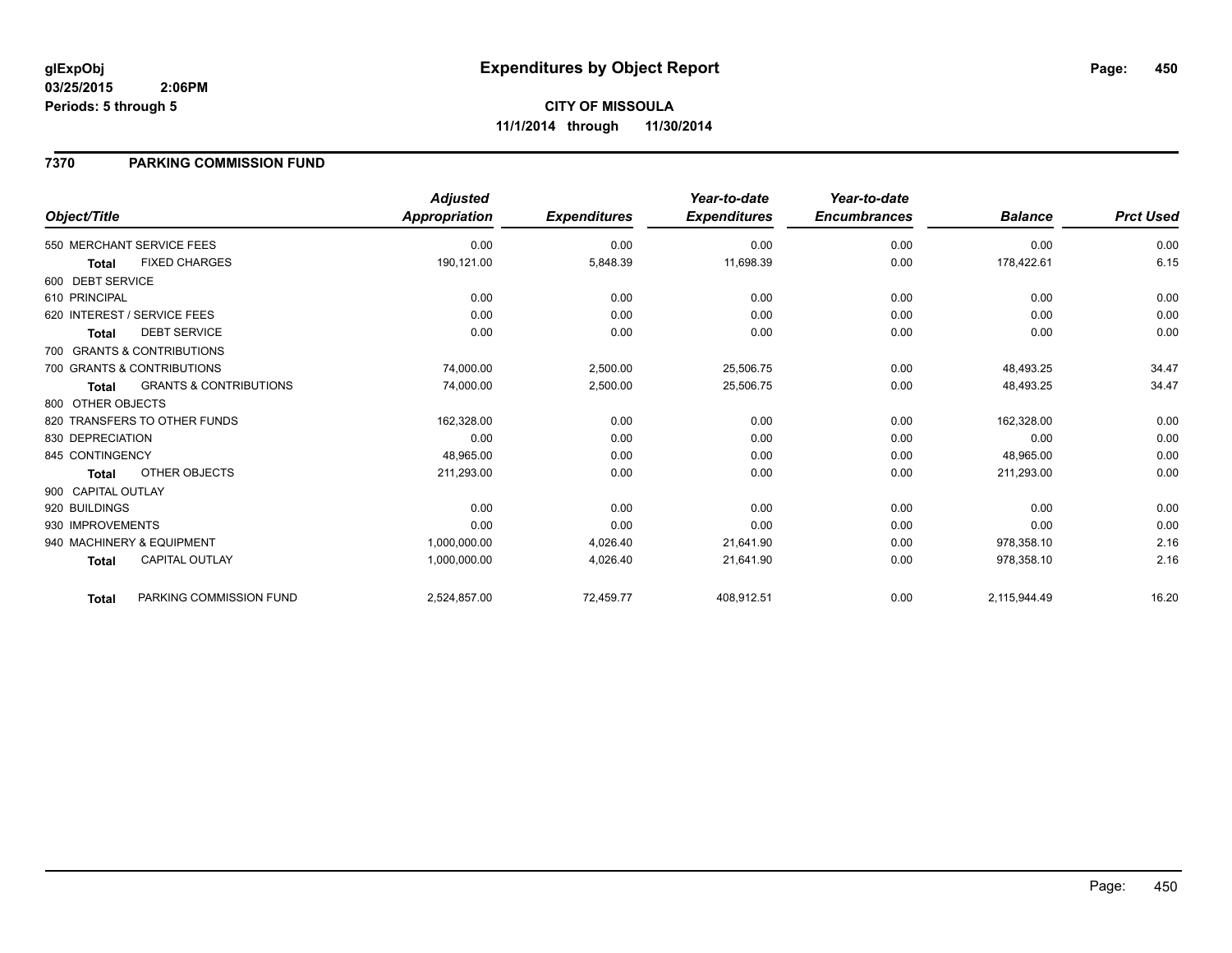#### **7371 FRONT STREET PARKING BONDS**

| Object/Title                        | <b>Adjusted</b><br><b>Appropriation</b> | <b>Expenditures</b> | Year-to-date<br><b>Expenditures</b> | Year-to-date<br><b>Encumbrances</b> | <b>Balance</b> | <b>Prct Used</b> |
|-------------------------------------|-----------------------------------------|---------------------|-------------------------------------|-------------------------------------|----------------|------------------|
| 600 DEBT SERVICE                    |                                         |                     |                                     |                                     |                |                  |
| 620 INTEREST / SERVICE FEES         | 269,059.00                              | 0.00                | 69,880.94                           | 0.00                                | 199.178.06     | 25.97            |
| <b>DEBT SERVICE</b><br><b>Total</b> | 269,059.00                              | 0.00                | 69,880.94                           | 0.00                                | 199.178.06     | 25.97            |
| 800 OTHER OBJECTS                   |                                         |                     |                                     |                                     |                |                  |
| 820 TRANSFERS TO OTHER FUNDS        | 0.00                                    | 0.00                | 0.00                                | 0.00                                | 0.00           | 0.00             |
| OTHER OBJECTS<br><b>Total</b>       | 0.00                                    | 0.00                | 0.00                                | 0.00                                | 0.00           | 0.00             |
| PARKING COMMISSION<br>Total         | 269.059.00                              | 0.00                | 69.880.94                           | 0.00                                | 199.178.06     | 25.97            |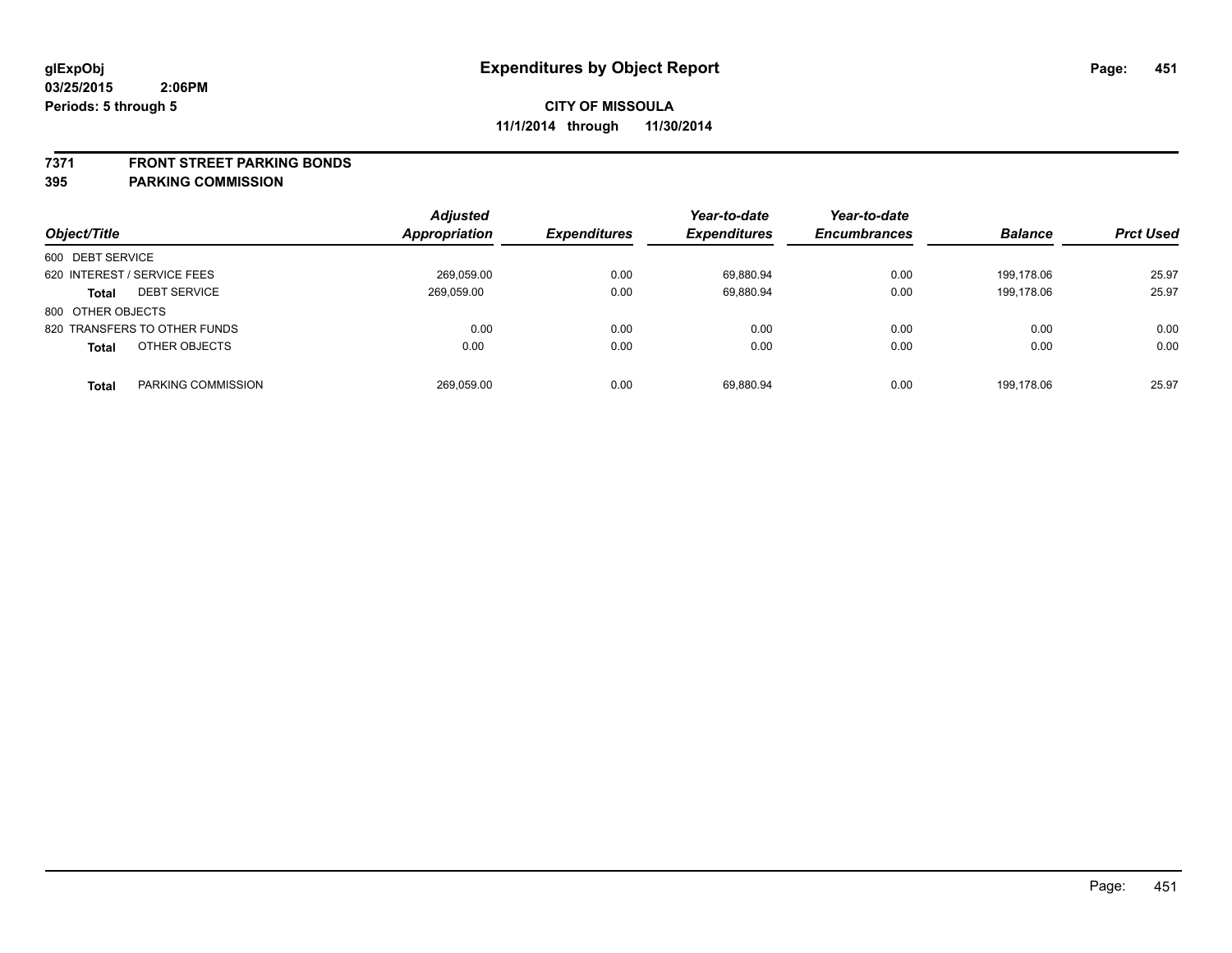### **7371 FRONT STREET PARKING BONDS**

| Object/Title                |                                   | <b>Adjusted</b><br><b>Appropriation</b> | <b>Expenditures</b> | Year-to-date<br><b>Expenditures</b> | Year-to-date<br><b>Encumbrances</b> | <b>Balance</b> | <b>Prct Used</b> |
|-----------------------------|-----------------------------------|-----------------------------------------|---------------------|-------------------------------------|-------------------------------------|----------------|------------------|
| 600 DEBT SERVICE            |                                   |                                         |                     |                                     |                                     |                |                  |
| 620 INTEREST / SERVICE FEES |                                   | 269,059.00                              | 0.00                | 69.880.94                           | 0.00                                | 199.178.06     | 25.97            |
| <b>Total</b>                | <b>DEBT SERVICE</b>               | 269,059.00                              | 0.00                | 69.880.94                           | 0.00                                | 199.178.06     | 25.97            |
| 800 OTHER OBJECTS           |                                   |                                         |                     |                                     |                                     |                |                  |
|                             | 820 TRANSFERS TO OTHER FUNDS      | 0.00                                    | 0.00                | 0.00                                | 0.00                                | 0.00           | 0.00             |
| <b>Total</b>                | OTHER OBJECTS                     | 0.00                                    | 0.00                | 0.00                                | 0.00                                | 0.00           | 0.00             |
| <b>Total</b>                | <b>FRONT STREET PARKING BONDS</b> | 269.059.00                              | 0.00                | 69.880.94                           | 0.00                                | 199.178.06     | 25.97            |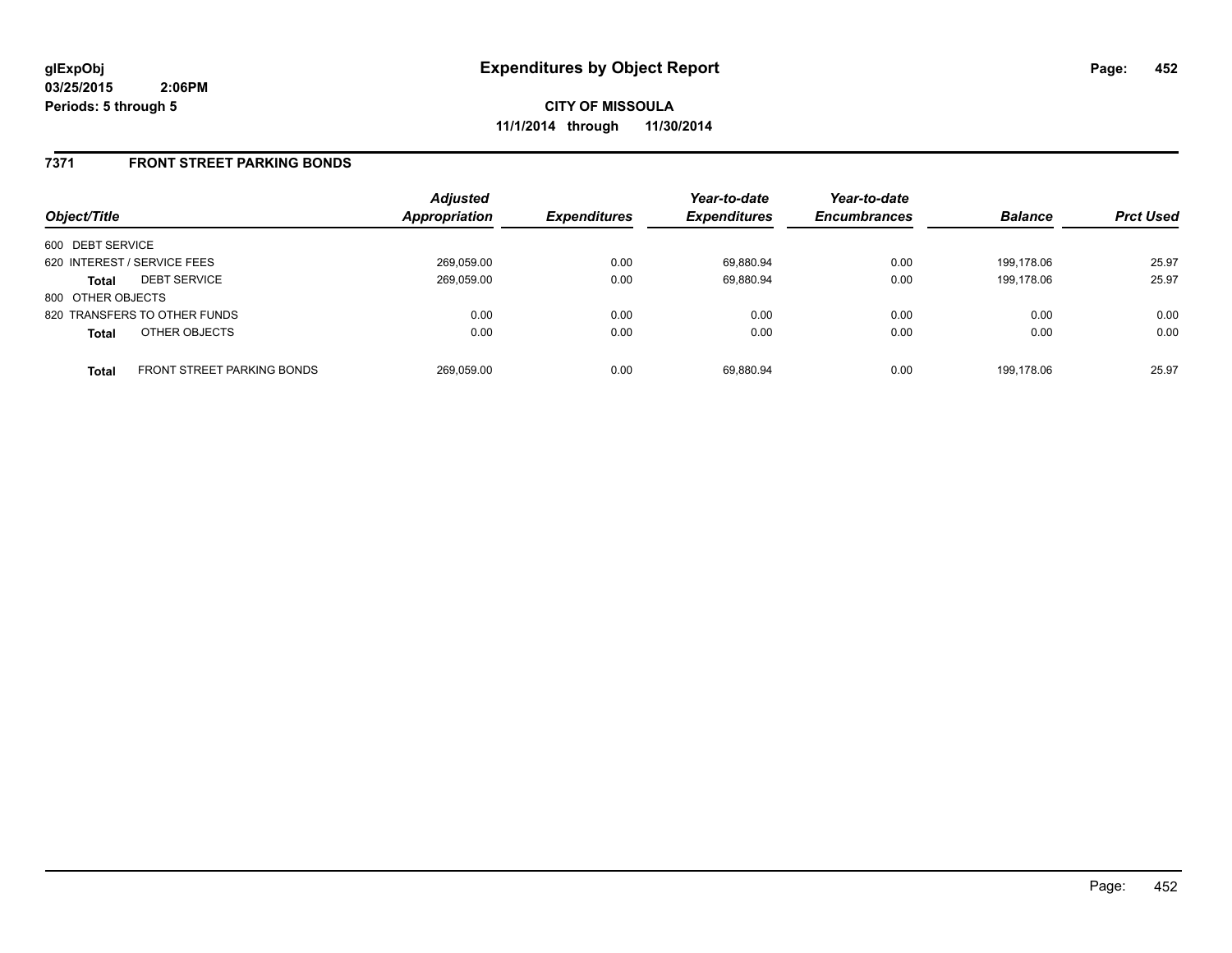#### **7372 SINKING FUND/FRONT ST PARKING BONDS**

|                                     | <b>Adjusted</b> | <b>Expenditures</b> | Year-to-date<br><b>Expenditures</b> | Year-to-date<br><b>Encumbrances</b> | <b>Balance</b> | <b>Prct Used</b> |
|-------------------------------------|-----------------|---------------------|-------------------------------------|-------------------------------------|----------------|------------------|
| Object/Title                        | Appropriation   |                     |                                     |                                     |                |                  |
| 600 DEBT SERVICE                    |                 |                     |                                     |                                     |                |                  |
| 610 PRINCIPAL                       | 40.000.00       | 0.00                | 40.000.00                           | 0.00                                | 0.00           | 100.00           |
| 620 INTEREST / SERVICE FEES         | 0.00            | 0.00                | 0.00                                | 0.00                                | 0.00           | 0.00             |
| <b>DEBT SERVICE</b><br><b>Total</b> | 40.000.00       | 0.00                | 40,000.00                           | 0.00                                | 0.00           | 100.00           |
| 800 OTHER OBJECTS                   |                 |                     |                                     |                                     |                |                  |
| 820 TRANSFERS TO OTHER FUNDS        | 0.00            | 0.00                | 0.00                                | 0.00                                | 0.00           | 0.00             |
| OTHER OBJECTS<br><b>Total</b>       | 0.00            | 0.00                | 0.00                                | 0.00                                | 0.00           | 0.00             |
| PARKING COMMISSION<br><b>Total</b>  | 40,000.00       | 0.00                | 40.000.00                           | 0.00                                | 0.00           | 100.00           |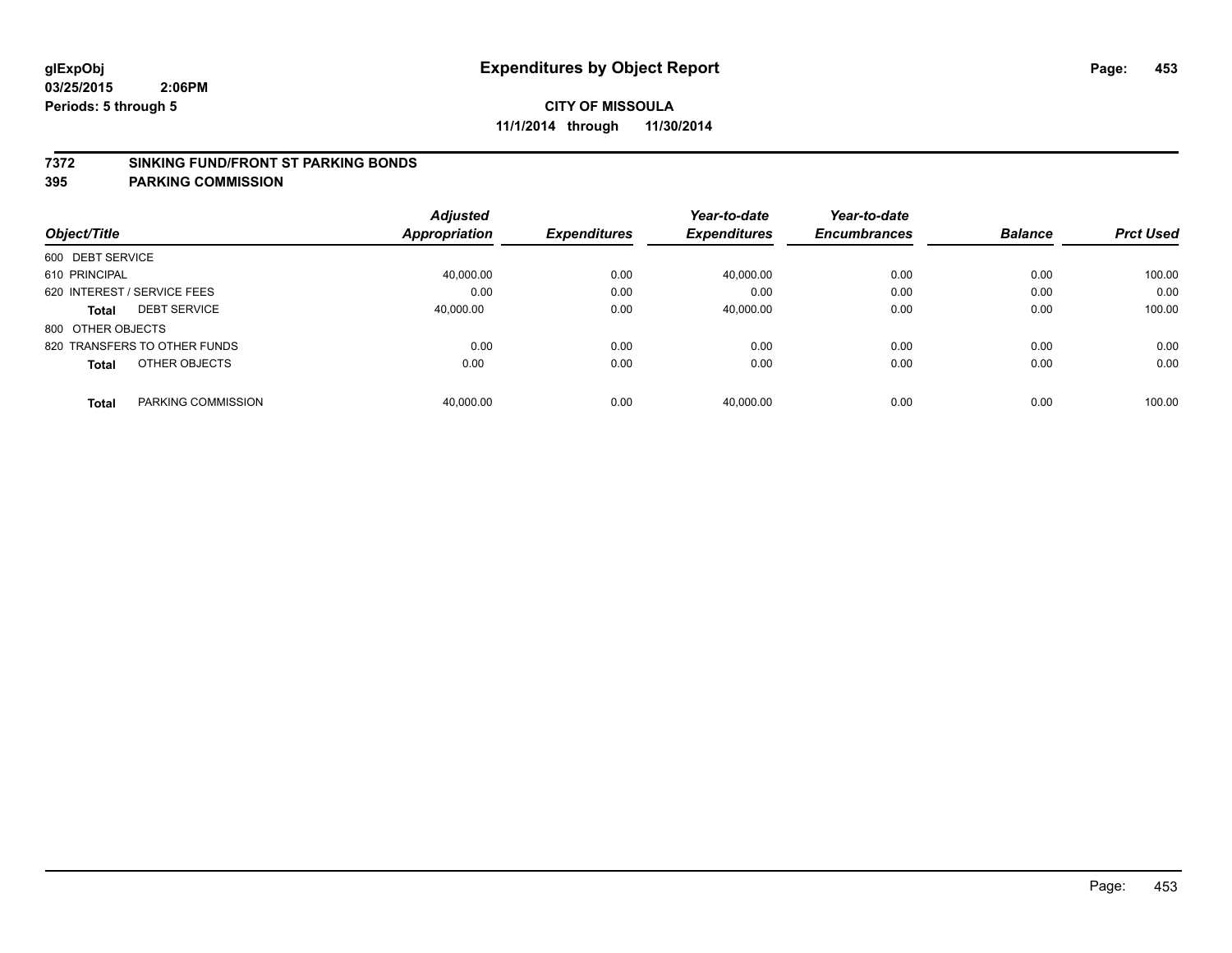**CITY OF MISSOULA 11/1/2014 through 11/30/2014**

## **7372 SINKING FUND/FRONT ST PARKING BONDS**

| Object/Title      |                                   | <b>Adjusted</b><br><b>Appropriation</b> | <b>Expenditures</b> | Year-to-date<br><b>Expenditures</b> | Year-to-date<br><b>Encumbrances</b> | <b>Balance</b> | <b>Prct Used</b> |
|-------------------|-----------------------------------|-----------------------------------------|---------------------|-------------------------------------|-------------------------------------|----------------|------------------|
| 600 DEBT SERVICE  |                                   |                                         |                     |                                     |                                     |                |                  |
| 610 PRINCIPAL     |                                   | 40,000.00                               | 0.00                | 40,000.00                           | 0.00                                | 0.00           | 100.00           |
|                   | 620 INTEREST / SERVICE FEES       | 0.00                                    | 0.00                | 0.00                                | 0.00                                | 0.00           | 0.00             |
| <b>Total</b>      | <b>DEBT SERVICE</b>               | 40,000.00                               | 0.00                | 40,000.00                           | 0.00                                | 0.00           | 100.00           |
| 800 OTHER OBJECTS |                                   |                                         |                     |                                     |                                     |                |                  |
|                   | 820 TRANSFERS TO OTHER FUNDS      | 0.00                                    | 0.00                | 0.00                                | 0.00                                | 0.00           | 0.00             |
| <b>Total</b>      | OTHER OBJECTS                     | 0.00                                    | 0.00                | 0.00                                | 0.00                                | 0.00           | 0.00             |
| <b>Total</b>      | SINKING FUND/FRONT ST PARKING BON | 40.000.00                               | 0.00                | 40.000.00                           | 0.00                                | 0.00           | 100.00           |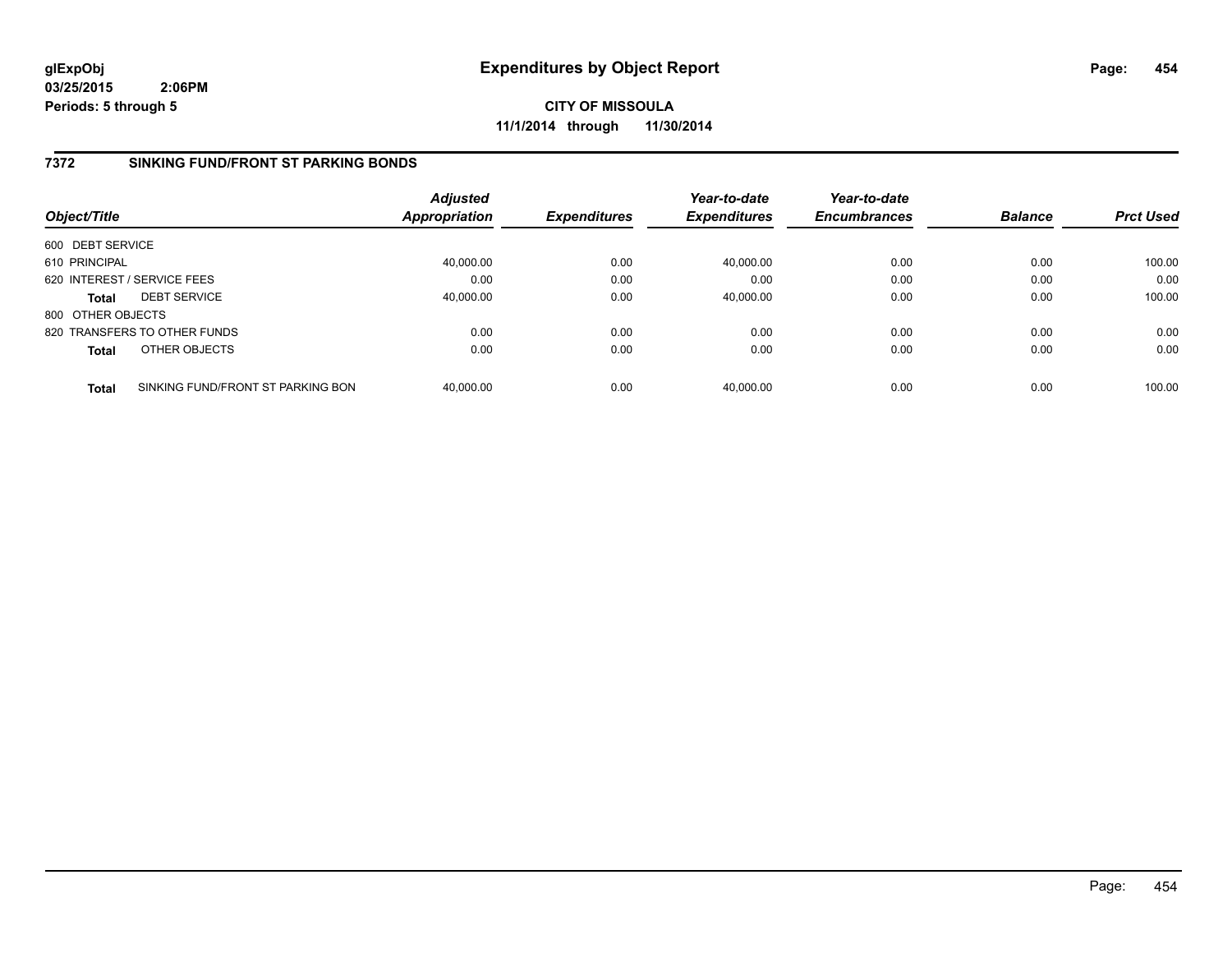## **CITY OF MISSOULA 11/1/2014 through 11/30/2014**

#### **7373 MPC SERIES 2010B CONSTRUCTION**

| Object/Title           |                              | <b>Adjusted</b><br><b>Appropriation</b> | <b>Expenditures</b> | Year-to-date<br><b>Expenditures</b> | Year-to-date<br><b>Encumbrances</b> | <b>Balance</b> | <b>Prct Used</b> |
|------------------------|------------------------------|-----------------------------------------|---------------------|-------------------------------------|-------------------------------------|----------------|------------------|
| 300 PURCHASED SERVICES |                              |                                         |                     |                                     |                                     |                |                  |
|                        | 350 PROFESSIONAL SERVICES    | 0.00                                    | 0.00                | 0.00                                | 0.00                                | 0.00           | 0.00             |
|                        |                              |                                         |                     |                                     |                                     |                |                  |
|                        | 390 OTHER PURCHASED SERVICES | 0.00                                    | 0.00                | 0.00                                | 0.00                                | 0.00           | 0.00             |
| <b>Total</b>           | PURCHASED SERVICES           | 0.00                                    | 0.00                | 0.00                                | 0.00                                | 0.00           | 0.00             |
| 600 DEBT SERVICE       |                              |                                         |                     |                                     |                                     |                |                  |
| 600 DEBT SERVICE       |                              | 0.00                                    | 0.00                | 0.00                                | 0.00                                | 0.00           | 0.00             |
| 610 PRINCIPAL          |                              | 0.00                                    | 0.00                | 0.00                                | 0.00                                | 0.00           | 0.00             |
|                        | 620 INTEREST / SERVICE FEES  | 0.00                                    | 0.00                | 0.00                                | 0.00                                | 0.00           | 0.00             |
| <b>Total</b>           | <b>DEBT SERVICE</b>          | 0.00                                    | 0.00                | 0.00                                | 0.00                                | 0.00           | 0.00             |
| 800 OTHER OBJECTS      |                              |                                         |                     |                                     |                                     |                |                  |
|                        | 820 TRANSFERS TO OTHER FUNDS | 0.00                                    | 0.00                | 0.00                                | 0.00                                | 0.00           | 0.00             |
| <b>Total</b>           | OTHER OBJECTS                | 0.00                                    | 0.00                | 0.00                                | 0.00                                | 0.00           | 0.00             |
| 900 CAPITAL OUTLAY     |                              |                                         |                     |                                     |                                     |                |                  |
| 900 CAPITAL OUTLAY     |                              | 0.00                                    | 0.00                | 0.00                                | 0.00                                | 0.00           | 0.00             |
| 920 BUILDINGS          |                              | 0.00                                    | 0.00                | 0.00                                | 0.00                                | 0.00           | 0.00             |
| 930 IMPROVEMENTS       |                              | 0.00                                    | 0.00                | 0.00                                | 0.00                                | 0.00           | 0.00             |
| <b>Total</b>           | CAPITAL OUTLAY               | 0.00                                    | 0.00                | 0.00                                | 0.00                                | 0.00           | 0.00             |
| <b>Total</b>           | PARKING COMMISSION           | 0.00                                    | 0.00                | 0.00                                | 0.00                                | 0.00           | 0.00             |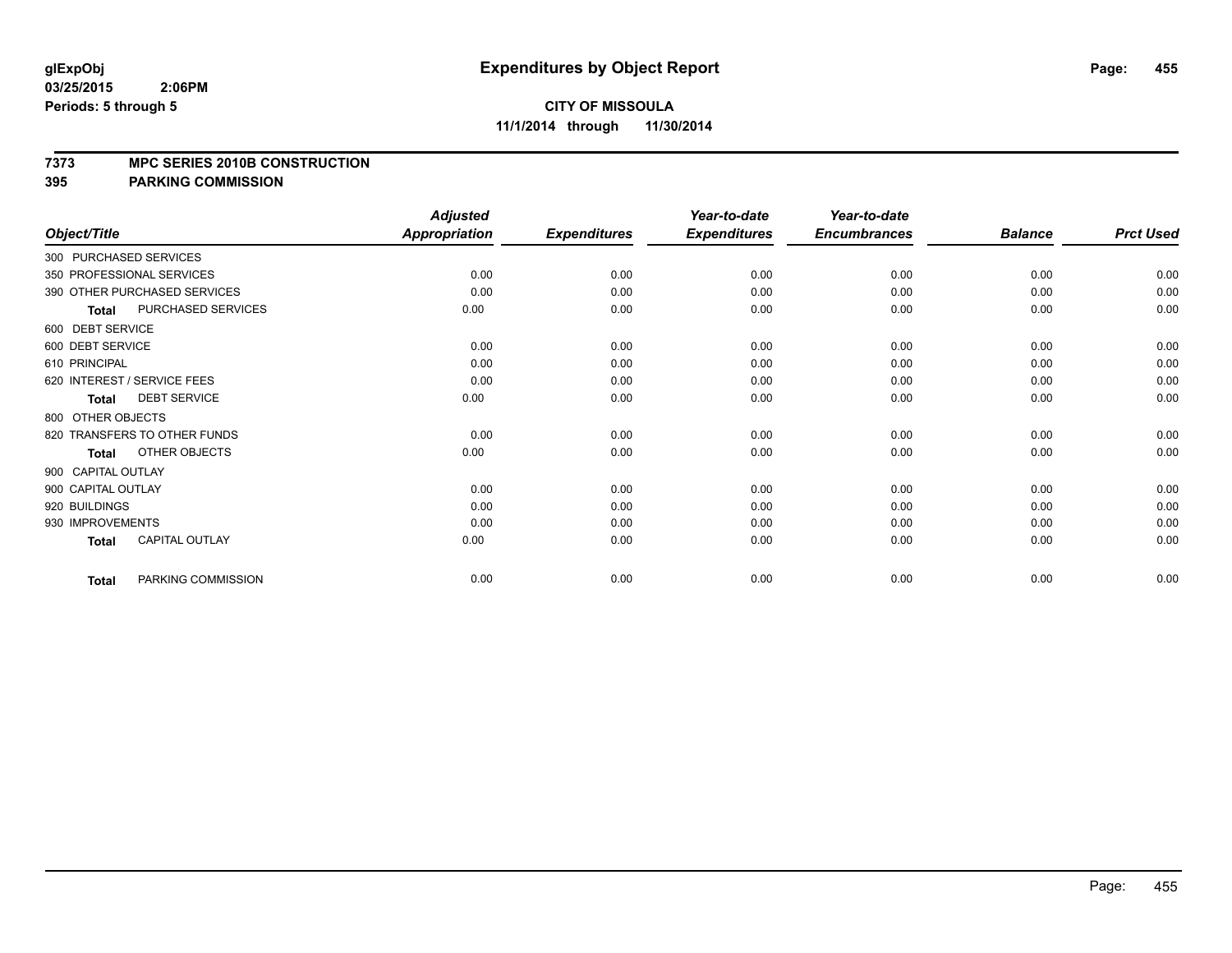#### **7373 MPC SERIES 2010B CONSTRUCTION**

**900 DEPRECIATION**

| Object/Title      |                     | <b>Adjusted</b><br>Appropriation | <b>Expenditures</b> | Year-to-date<br><b>Expenditures</b> | Year-to-date<br><b>Encumbrances</b> | <b>Balance</b> | <b>Prct Used</b> |
|-------------------|---------------------|----------------------------------|---------------------|-------------------------------------|-------------------------------------|----------------|------------------|
| 800 OTHER OBJECTS |                     |                                  |                     |                                     |                                     |                |                  |
| 830 DEPRECIATION  |                     | 0.00                             | 0.00                | 0.00                                | 0.00                                | 0.00           | 0.00             |
| <b>Total</b>      | OTHER OBJECTS       | 0.00                             | 0.00                | 0.00                                | 0.00                                | 0.00           | 0.00             |
| <b>Total</b>      | <b>DEPRECIATION</b> | 0.00                             | 0.00                | 0.00                                | 0.00                                | 0.00           | 0.00             |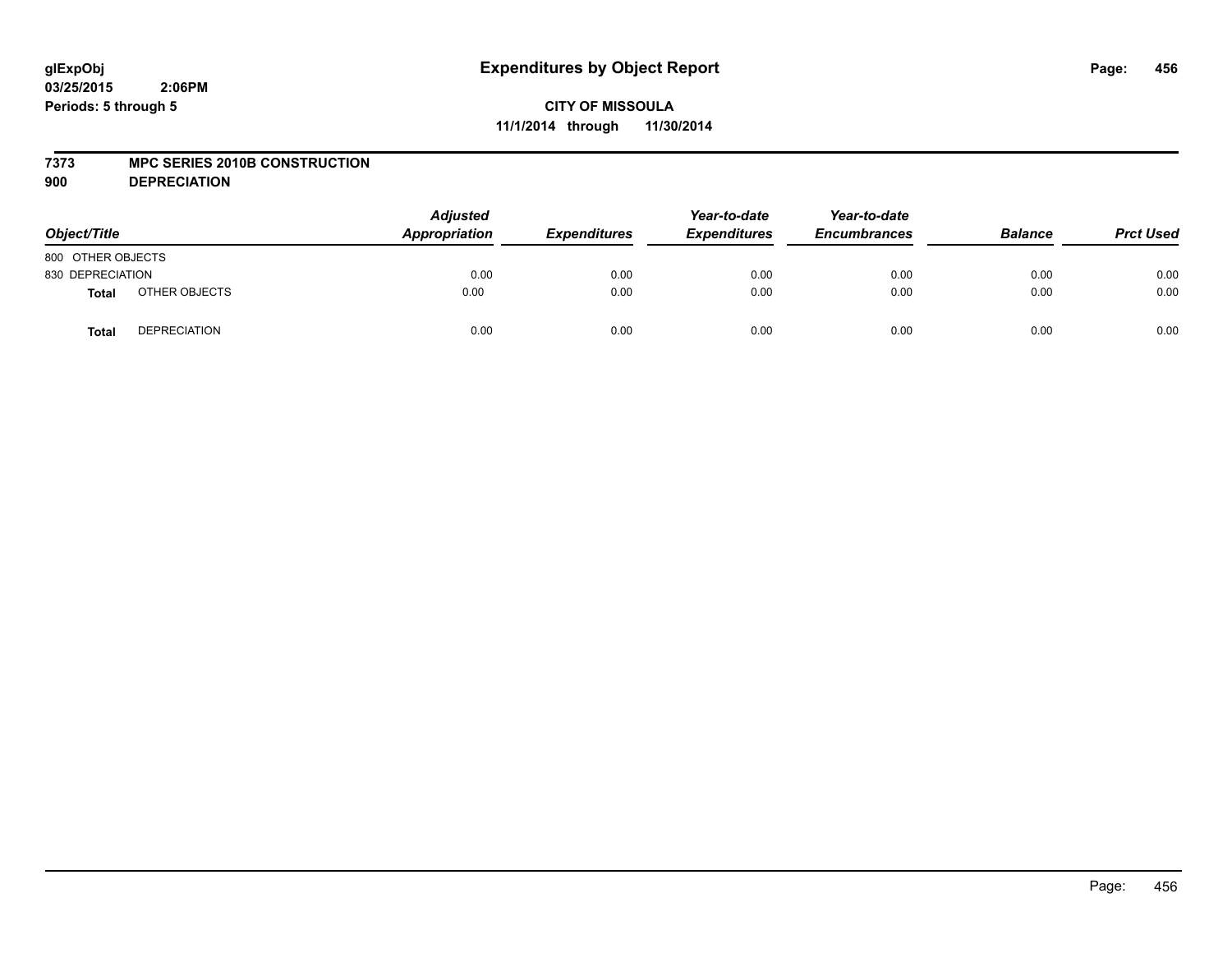# **7373 MPC SERIES 2010B CONSTRUCTION**

| Object/Title           |                               | <b>Adjusted</b><br><b>Appropriation</b> | <b>Expenditures</b> | Year-to-date<br><b>Expenditures</b> | Year-to-date<br><b>Encumbrances</b> | <b>Balance</b> | <b>Prct Used</b> |
|------------------------|-------------------------------|-----------------------------------------|---------------------|-------------------------------------|-------------------------------------|----------------|------------------|
|                        |                               |                                         |                     |                                     |                                     |                |                  |
| 300 PURCHASED SERVICES |                               |                                         |                     |                                     |                                     |                |                  |
|                        | 350 PROFESSIONAL SERVICES     | 0.00                                    | 0.00                | 0.00                                | 0.00                                | 0.00           | 0.00             |
|                        | 390 OTHER PURCHASED SERVICES  | 0.00                                    | 0.00                | 0.00                                | 0.00                                | 0.00           | 0.00             |
| <b>Total</b>           | PURCHASED SERVICES            | 0.00                                    | 0.00                | 0.00                                | 0.00                                | 0.00           | 0.00             |
| 600 DEBT SERVICE       |                               |                                         |                     |                                     |                                     |                |                  |
| 600 DEBT SERVICE       |                               | 0.00                                    | 0.00                | 0.00                                | 0.00                                | 0.00           | 0.00             |
| 610 PRINCIPAL          |                               | 0.00                                    | 0.00                | 0.00                                | 0.00                                | 0.00           | 0.00             |
|                        | 620 INTEREST / SERVICE FEES   | 0.00                                    | 0.00                | 0.00                                | 0.00                                | 0.00           | 0.00             |
| <b>Total</b>           | <b>DEBT SERVICE</b>           | 0.00                                    | 0.00                | 0.00                                | 0.00                                | 0.00           | 0.00             |
| 800 OTHER OBJECTS      |                               |                                         |                     |                                     |                                     |                |                  |
|                        | 820 TRANSFERS TO OTHER FUNDS  | 0.00                                    | 0.00                | 0.00                                | 0.00                                | 0.00           | 0.00             |
| 830 DEPRECIATION       |                               | 0.00                                    | 0.00                | 0.00                                | 0.00                                | 0.00           | 0.00             |
| <b>Total</b>           | OTHER OBJECTS                 | 0.00                                    | 0.00                | 0.00                                | 0.00                                | 0.00           | 0.00             |
| 900 CAPITAL OUTLAY     |                               |                                         |                     |                                     |                                     |                |                  |
| 900 CAPITAL OUTLAY     |                               | 0.00                                    | 0.00                | 0.00                                | 0.00                                | 0.00           | 0.00             |
| 920 BUILDINGS          |                               | 0.00                                    | 0.00                | 0.00                                | 0.00                                | 0.00           | 0.00             |
| 930 IMPROVEMENTS       |                               | 0.00                                    | 0.00                | 0.00                                | 0.00                                | 0.00           | 0.00             |
| <b>Total</b>           | <b>CAPITAL OUTLAY</b>         | 0.00                                    | 0.00                | 0.00                                | 0.00                                | 0.00           | 0.00             |
| <b>Total</b>           | MPC SERIES 2010B CONSTRUCTION | 0.00                                    | 0.00                | 0.00                                | 0.00                                | 0.00           | 0.00             |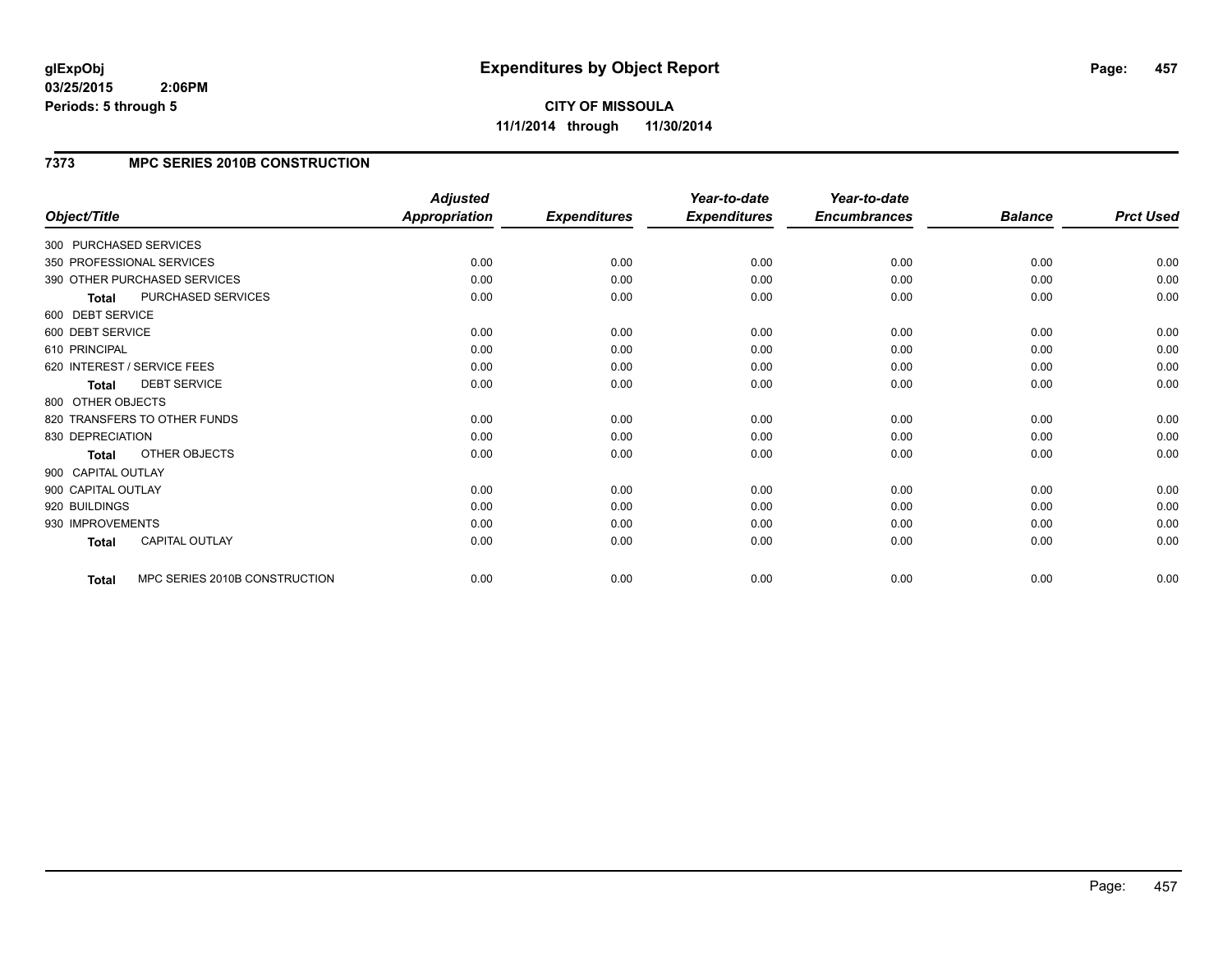#### **7374 RESERVE FUND-PARKING BONDS**

| Object/Title                          | <b>Adjusted</b><br><b>Appropriation</b> | <b>Expenditures</b> | Year-to-date<br><b>Expenditures</b> | Year-to-date<br><b>Encumbrances</b> | <b>Balance</b> | <b>Prct Used</b> |
|---------------------------------------|-----------------------------------------|---------------------|-------------------------------------|-------------------------------------|----------------|------------------|
| 900 CAPITAL OUTLAY                    |                                         |                     |                                     |                                     |                |                  |
| 920 BUILDINGS                         | 0.00                                    | 0.00                | 0.00                                | 0.00                                | 0.00           | 0.00             |
| 930 IMPROVEMENTS                      | 0.00                                    | 0.00                | 0.00                                | 0.00                                | 0.00           | 0.00             |
| <b>CAPITAL OUTLAY</b><br><b>Total</b> | 0.00                                    | 0.00                | 0.00                                | 0.00                                | 0.00           | 0.00             |
| PARKING COMMISSION<br><b>Total</b>    | 0.00                                    | 0.00                | 0.00                                | 0.00                                | 0.00           | 0.00             |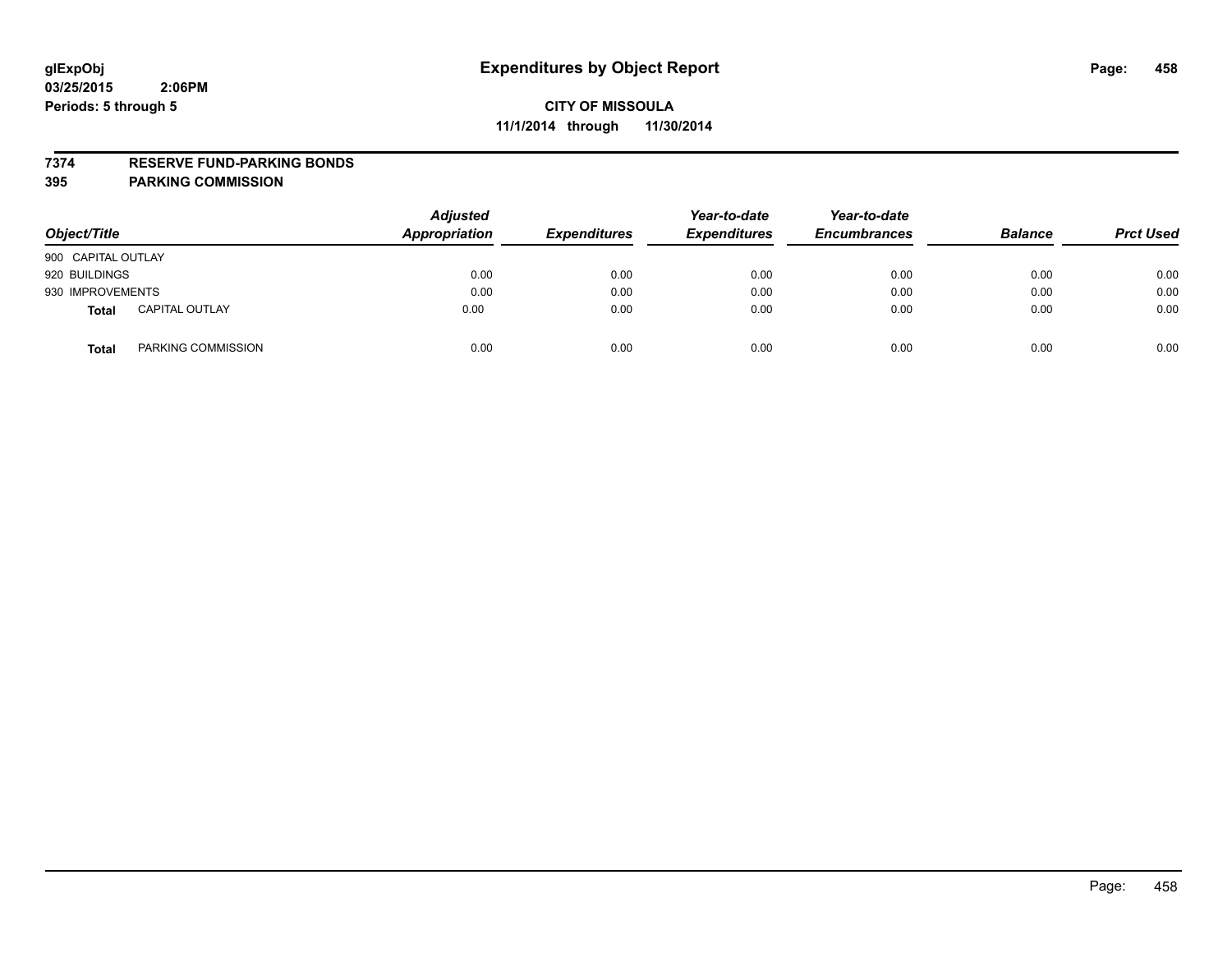**CITY OF MISSOULA 11/1/2014 through 11/30/2014**

### **7374 RESERVE FUND-PARKING BONDS**

| Object/Title       |                            | <b>Adjusted</b><br>Appropriation | <b>Expenditures</b> | Year-to-date<br><b>Expenditures</b> | Year-to-date<br><b>Encumbrances</b> | <b>Balance</b> | <b>Prct Used</b> |
|--------------------|----------------------------|----------------------------------|---------------------|-------------------------------------|-------------------------------------|----------------|------------------|
| 900 CAPITAL OUTLAY |                            |                                  |                     |                                     |                                     |                |                  |
| 920 BUILDINGS      |                            | 0.00                             | 0.00                | 0.00                                | 0.00                                | 0.00           | 0.00             |
| 930 IMPROVEMENTS   |                            | 0.00                             | 0.00                | 0.00                                | 0.00                                | 0.00           | 0.00             |
| <b>Total</b>       | <b>CAPITAL OUTLAY</b>      | 0.00                             | 0.00                | 0.00                                | 0.00                                | 0.00           | 0.00             |
| <b>Total</b>       | RESERVE FUND-PARKING BONDS | 0.00                             | 0.00                | 0.00                                | 0.00                                | 0.00           | 0.00             |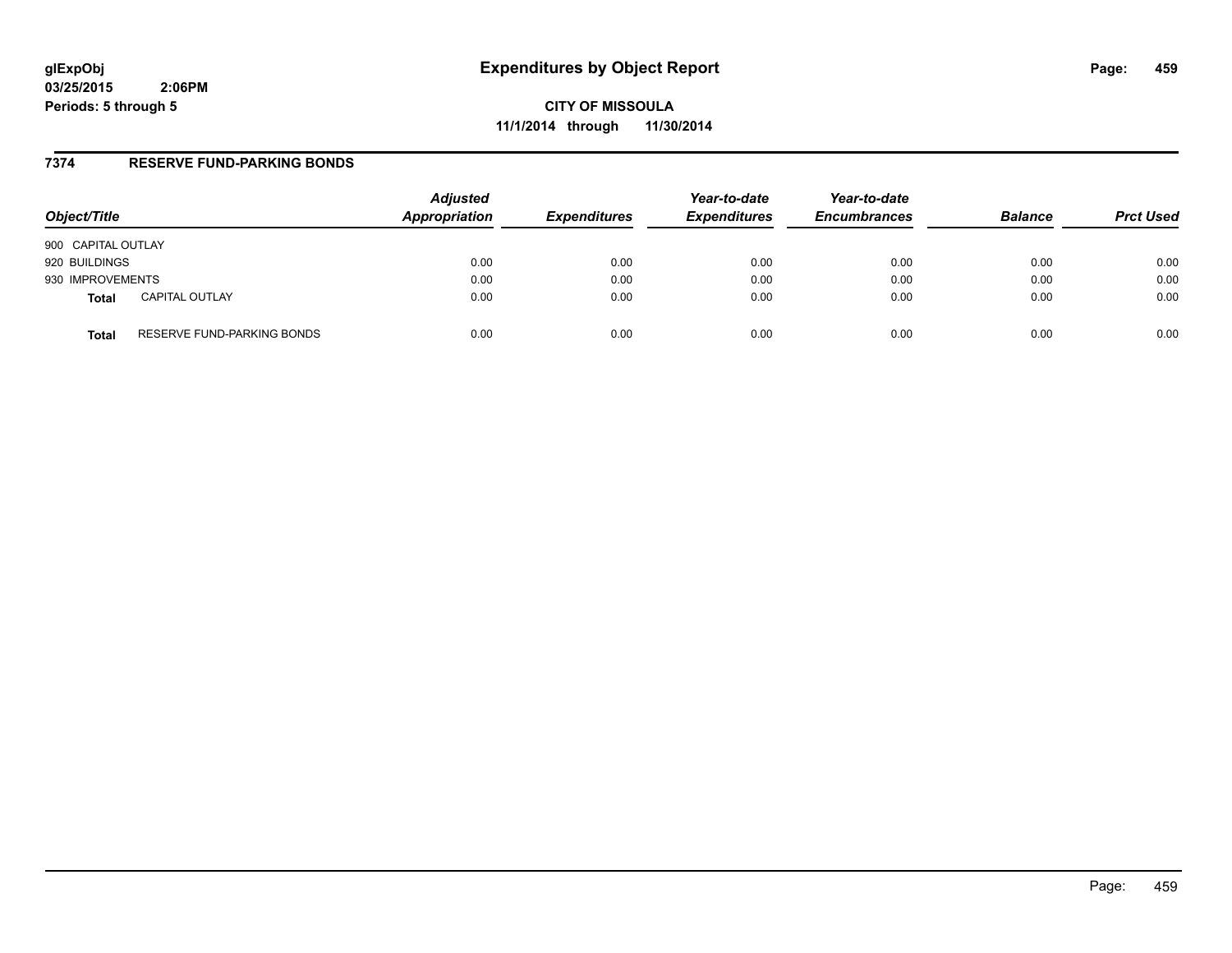#### **7375 PLEDGED TAX INCREMENT-2010B BOND**

| Object/Title                              | <b>Adjusted</b><br><b>Appropriation</b> | <b>Expenditures</b> | Year-to-date<br><b>Expenditures</b> | Year-to-date<br><b>Encumbrances</b> | <b>Balance</b> | <b>Prct Used</b> |
|-------------------------------------------|-----------------------------------------|---------------------|-------------------------------------|-------------------------------------|----------------|------------------|
| 300 PURCHASED SERVICES                    |                                         |                     |                                     |                                     |                |                  |
| 390 OTHER PURCHASED SERVICES              | 121.431.00                              | 0.00                | 64.826.73                           | 0.00                                | 56.604.27      | 53.39            |
| <b>PURCHASED SERVICES</b><br><b>Total</b> | 121,431.00                              | 0.00                | 64,826.73                           | 0.00                                | 56,604.27      | 53.39            |
| 800 OTHER OBJECTS                         |                                         |                     |                                     |                                     |                |                  |
| 820 TRANSFERS TO OTHER FUNDS              | 146.731.00                              | 0.00                | 0.00                                | 0.00                                | 146.731.00     | 0.00             |
| OTHER OBJECTS<br><b>Total</b>             | 146.731.00                              | 0.00                | 0.00                                | 0.00                                | 146.731.00     | 0.00             |
| PARKING COMMISSION<br><b>Total</b>        | 268.162.00                              | 0.00                | 64.826.73                           | 0.00                                | 203.335.27     | 24.17            |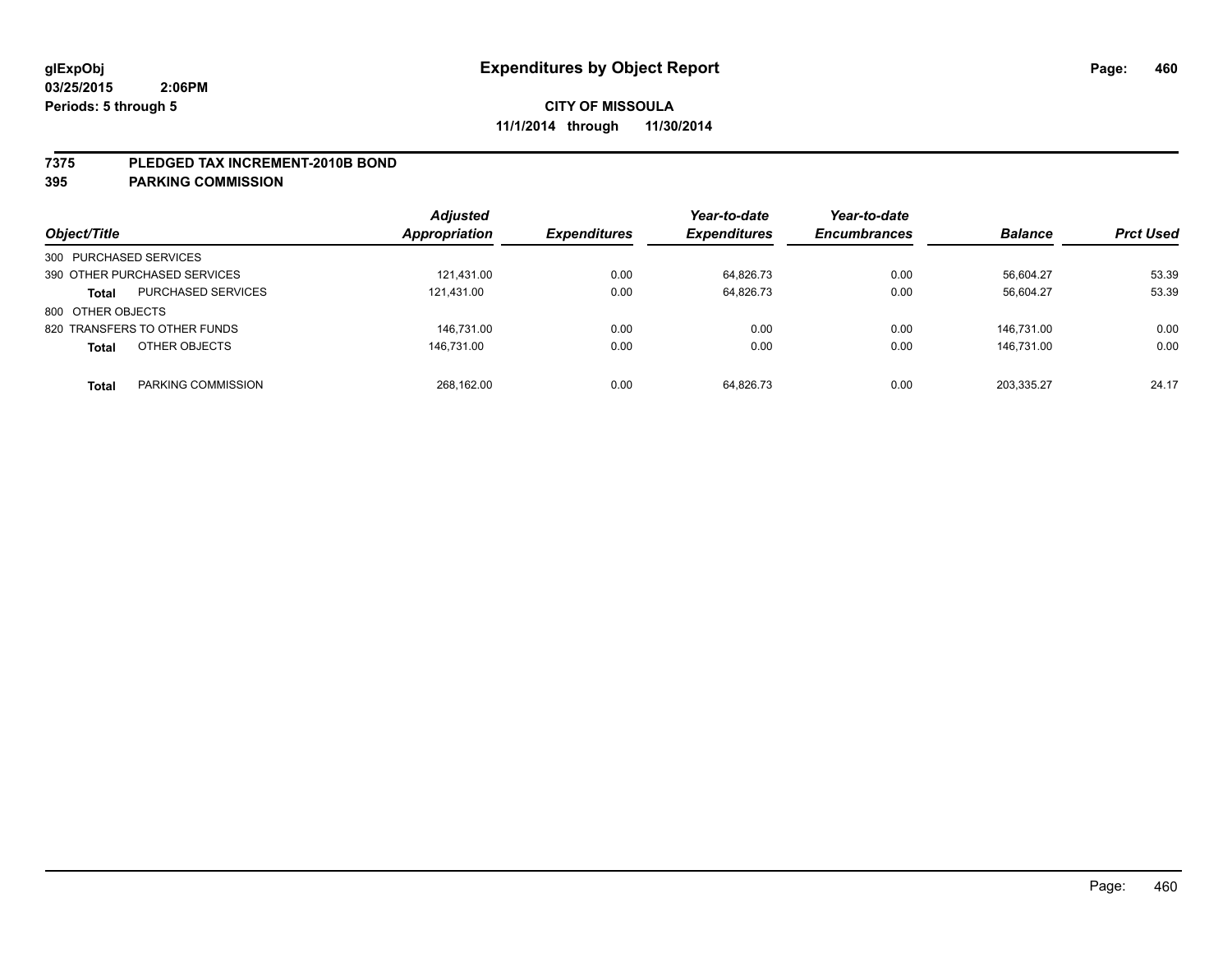## **7375 PLEDGED TAX INCREMENT-2010B BOND**

| Object/Title           |                                  | <b>Adjusted</b><br>Appropriation | <b>Expenditures</b> | Year-to-date<br><b>Expenditures</b> | Year-to-date<br><b>Encumbrances</b> | <b>Balance</b> | <b>Prct Used</b> |
|------------------------|----------------------------------|----------------------------------|---------------------|-------------------------------------|-------------------------------------|----------------|------------------|
| 300 PURCHASED SERVICES |                                  |                                  |                     |                                     |                                     |                |                  |
|                        | 390 OTHER PURCHASED SERVICES     | 121.431.00                       | 0.00                | 64,826.73                           | 0.00                                | 56,604.27      | 53.39            |
| <b>Total</b>           | <b>PURCHASED SERVICES</b>        | 121.431.00                       | 0.00                | 64.826.73                           | 0.00                                | 56.604.27      | 53.39            |
| 800 OTHER OBJECTS      |                                  |                                  |                     |                                     |                                     |                |                  |
|                        | 820 TRANSFERS TO OTHER FUNDS     | 146.731.00                       | 0.00                | 0.00                                | 0.00                                | 146.731.00     | 0.00             |
| <b>Total</b>           | OTHER OBJECTS                    | 146.731.00                       | 0.00                | 0.00                                | 0.00                                | 146.731.00     | 0.00             |
| <b>Total</b>           | PLEDGED TAX INCREMENT-2010B BOND | 268.162.00                       | 0.00                | 64.826.73                           | 0.00                                | 203.335.27     | 24.17            |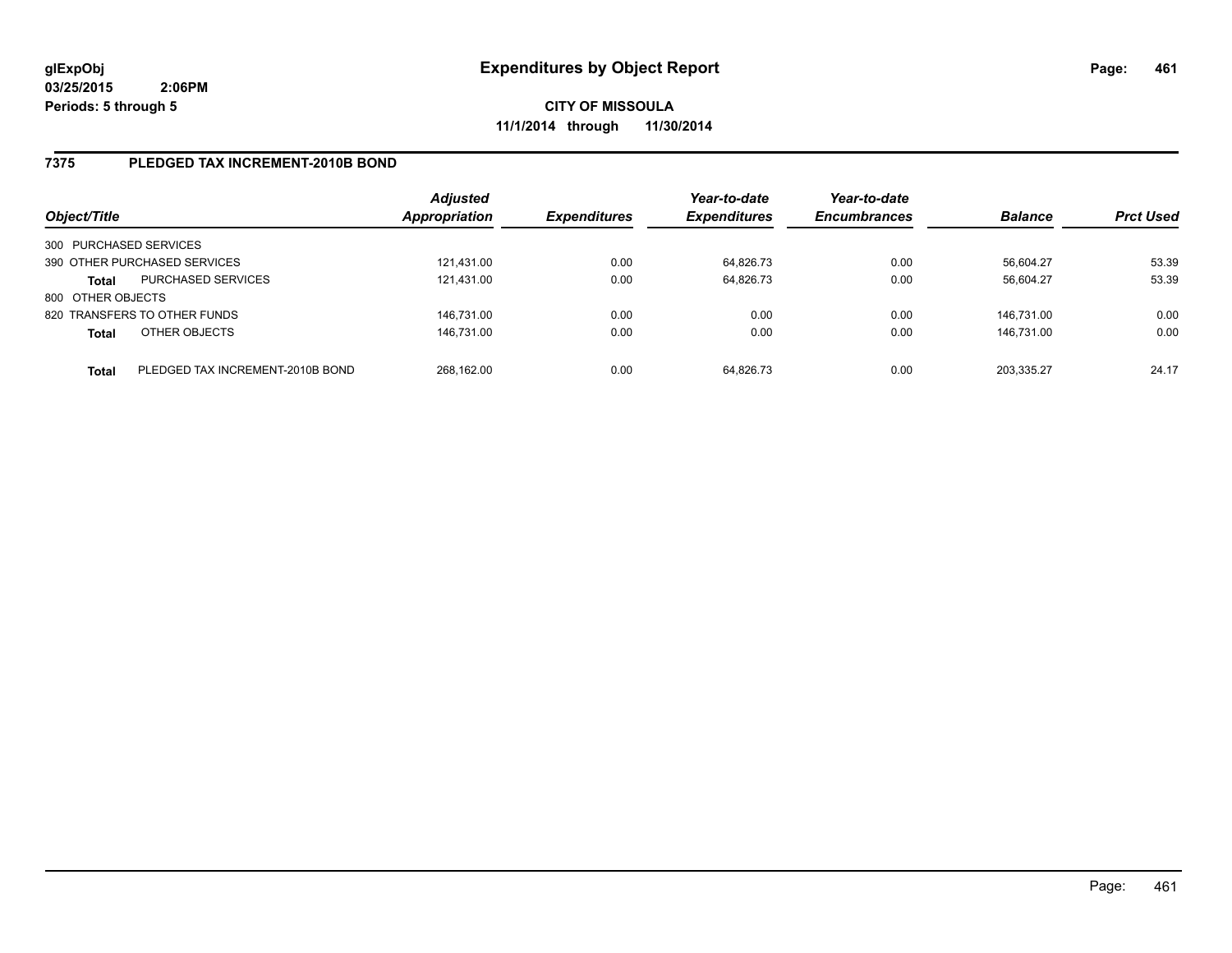#### **7376 MPC 2010A BONDS DEBT INTEREST**

| Object/Title                        | <b>Adjusted</b><br><b>Appropriation</b> | <b>Expenditures</b> | Year-to-date<br><b>Expenditures</b> | Year-to-date<br><b>Encumbrances</b> | <b>Balance</b> | <b>Prct Used</b> |
|-------------------------------------|-----------------------------------------|---------------------|-------------------------------------|-------------------------------------|----------------|------------------|
| 600 DEBT SERVICE                    |                                         |                     |                                     |                                     |                |                  |
| 620 INTEREST / SERVICE FEES         | 0.00                                    | 0.00                | 0.00                                | 0.00                                | 0.00           | 0.00             |
| <b>DEBT SERVICE</b><br><b>Total</b> | 0.00                                    | 0.00                | 0.00                                | 0.00                                | 0.00           | 0.00             |
| 800 OTHER OBJECTS                   |                                         |                     |                                     |                                     |                |                  |
| 820 TRANSFERS TO OTHER FUNDS        | 0.00                                    | 0.00                | 0.00                                | 0.00                                | 0.00           | 0.00             |
| OTHER OBJECTS<br><b>Total</b>       | 0.00                                    | 0.00                | 0.00                                | 0.00                                | 0.00           | 0.00             |
| PARKING COMMISSION<br><b>Total</b>  | 0.00                                    | 0.00                | 0.00                                | 0.00                                | 0.00           | 0.00             |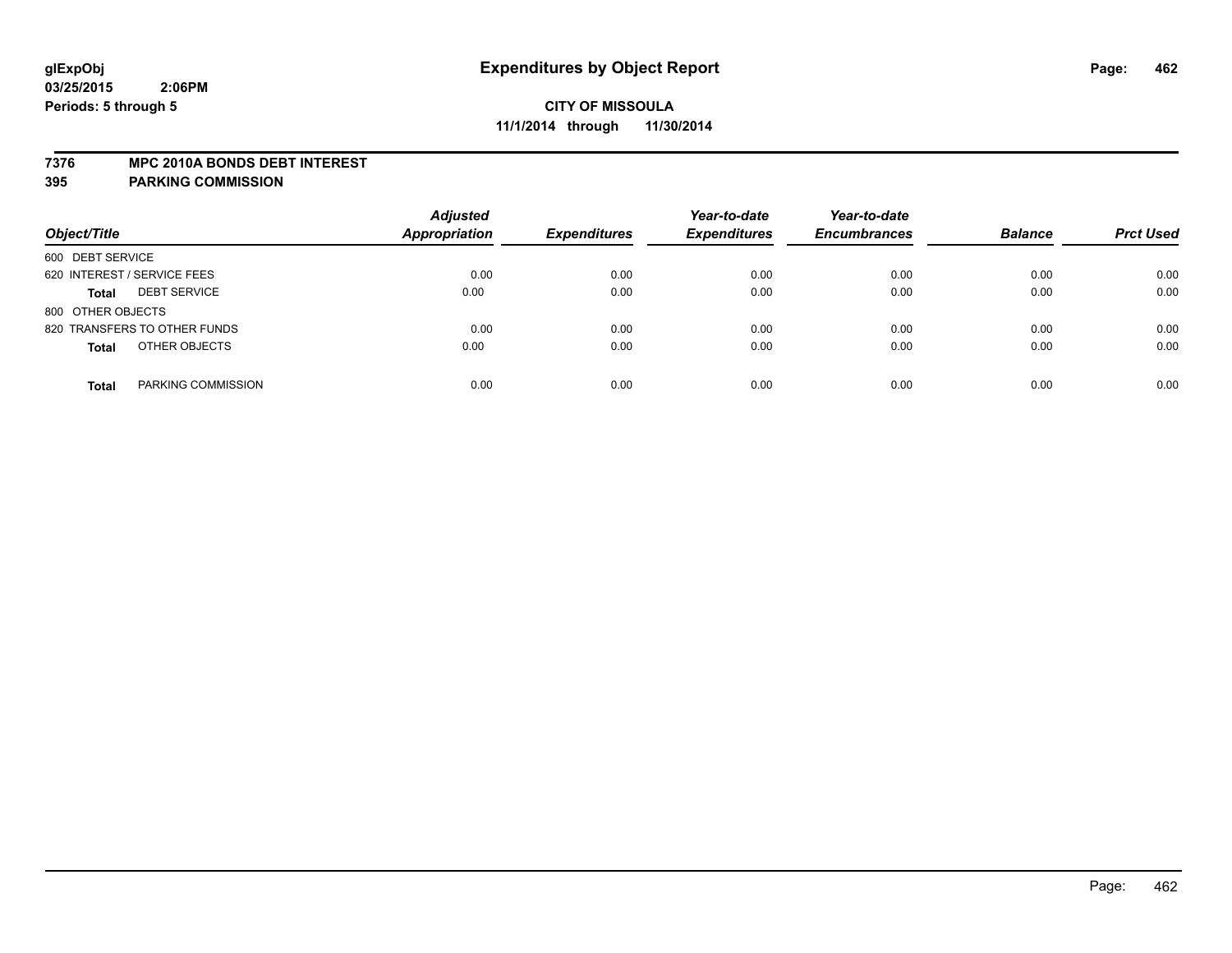### **7376 MPC 2010A BONDS DEBT INTEREST**

| Object/Title                |                               | <b>Adjusted</b><br><b>Appropriation</b> | <b>Expenditures</b> | Year-to-date<br><b>Expenditures</b> | Year-to-date<br><b>Encumbrances</b> | <b>Balance</b> | <b>Prct Used</b> |
|-----------------------------|-------------------------------|-----------------------------------------|---------------------|-------------------------------------|-------------------------------------|----------------|------------------|
| 600 DEBT SERVICE            |                               |                                         |                     |                                     |                                     |                |                  |
| 620 INTEREST / SERVICE FEES |                               | 0.00                                    | 0.00                | 0.00                                | 0.00                                | 0.00           | 0.00             |
| <b>Total</b>                | <b>DEBT SERVICE</b>           | 0.00                                    | 0.00                | 0.00                                | 0.00                                | 0.00           | 0.00             |
| 800 OTHER OBJECTS           |                               |                                         |                     |                                     |                                     |                |                  |
|                             | 820 TRANSFERS TO OTHER FUNDS  | 0.00                                    | 0.00                | 0.00                                | 0.00                                | 0.00           | 0.00             |
| <b>Total</b>                | OTHER OBJECTS                 | 0.00                                    | 0.00                | 0.00                                | 0.00                                | 0.00           | 0.00             |
| <b>Total</b>                | MPC 2010A BONDS DEBT INTEREST | 0.00                                    | 0.00                | 0.00                                | 0.00                                | 0.00           | 0.00             |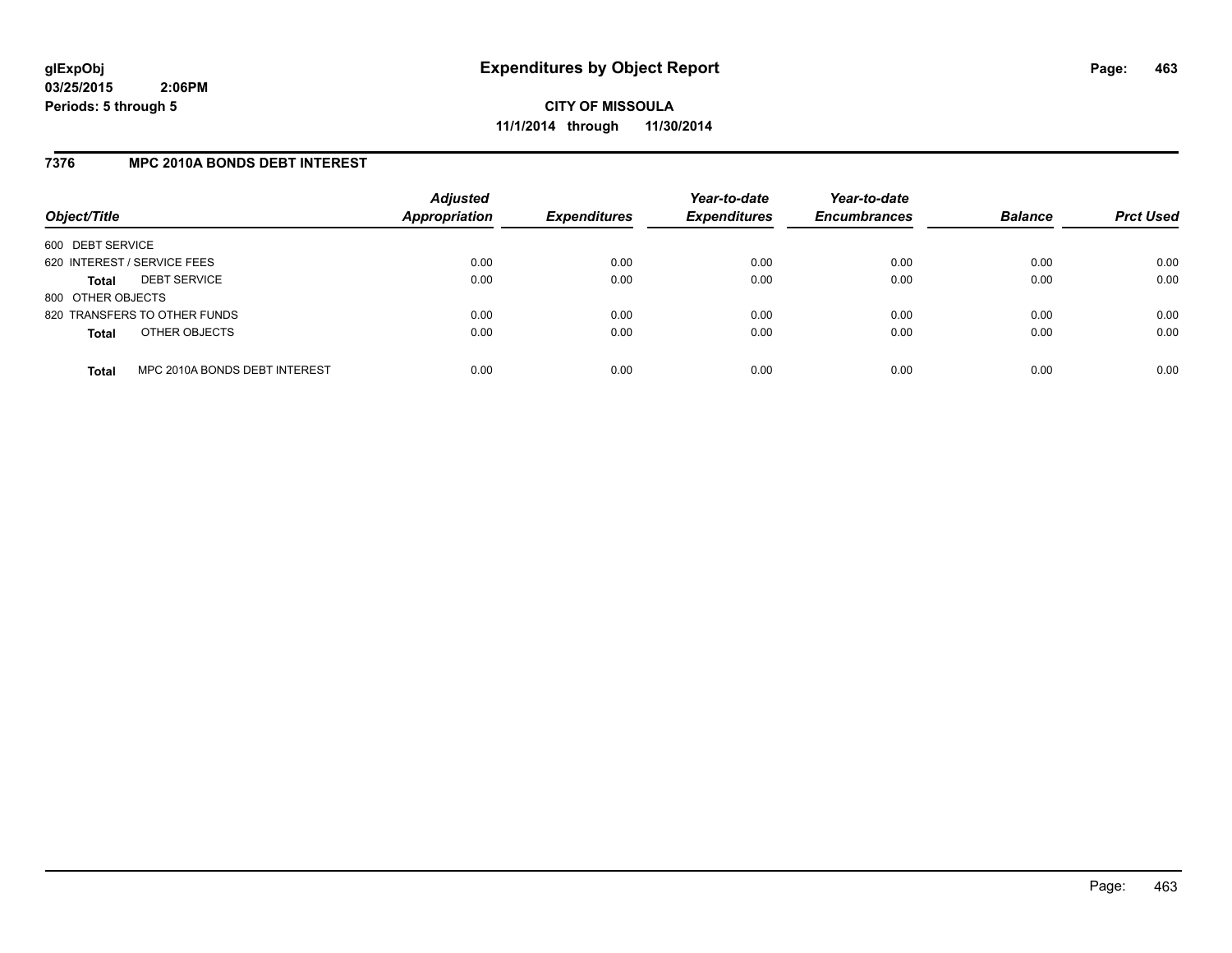#### **7377 MPC 2010A BONDS SINKING FUND**

|                                     | <b>Adjusted</b> |                     | Year-to-date        | Year-to-date        |                |                  |
|-------------------------------------|-----------------|---------------------|---------------------|---------------------|----------------|------------------|
| Object/Title                        | Appropriation   | <b>Expenditures</b> | <b>Expenditures</b> | <b>Encumbrances</b> | <b>Balance</b> | <b>Prct Used</b> |
| 600 DEBT SERVICE                    |                 |                     |                     |                     |                |                  |
| 610 PRINCIPAL                       | 0.00            | 0.00                | 0.00                | 0.00                | 0.00           | 0.00             |
| 620 INTEREST / SERVICE FEES         | 0.00            | 0.00                | 0.00                | 0.00                | 0.00           | 0.00             |
| <b>DEBT SERVICE</b><br><b>Total</b> | 0.00            | 0.00                | 0.00                | 0.00                | 0.00           | 0.00             |
| 800 OTHER OBJECTS                   |                 |                     |                     |                     |                |                  |
| 820 TRANSFERS TO OTHER FUNDS        | 0.00            | 0.00                | 0.00                | 0.00                | 0.00           | 0.00             |
| OTHER OBJECTS<br><b>Total</b>       | 0.00            | 0.00                | 0.00                | 0.00                | 0.00           | 0.00             |
| PARKING COMMISSION<br><b>Total</b>  | 0.00            | 0.00                | 0.00                | 0.00                | 0.00           | 0.00             |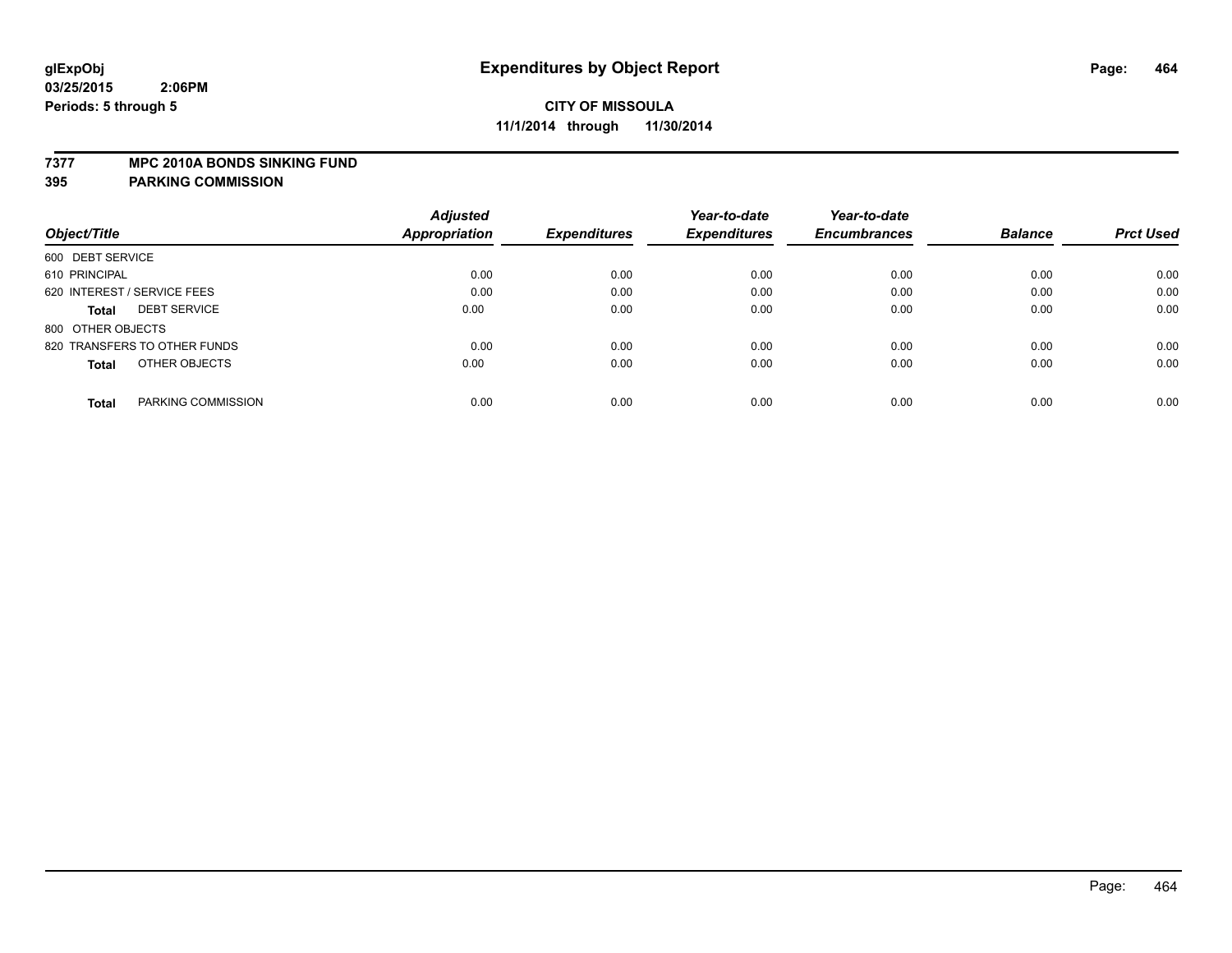**CITY OF MISSOULA 11/1/2014 through 11/30/2014**

### **7377 MPC 2010A BONDS SINKING FUND**

| Object/Title                |                              | <b>Adjusted</b><br><b>Appropriation</b> | <b>Expenditures</b> | Year-to-date<br><b>Expenditures</b> | Year-to-date<br><b>Encumbrances</b> | <b>Balance</b> | <b>Prct Used</b> |
|-----------------------------|------------------------------|-----------------------------------------|---------------------|-------------------------------------|-------------------------------------|----------------|------------------|
| 600 DEBT SERVICE            |                              |                                         |                     |                                     |                                     |                |                  |
| 610 PRINCIPAL               |                              | 0.00                                    | 0.00                | 0.00                                | 0.00                                | 0.00           | 0.00             |
| 620 INTEREST / SERVICE FEES |                              | 0.00                                    | 0.00                | 0.00                                | 0.00                                | 0.00           | 0.00             |
| <b>Total</b>                | <b>DEBT SERVICE</b>          | 0.00                                    | 0.00                | 0.00                                | 0.00                                | 0.00           | 0.00             |
| 800 OTHER OBJECTS           |                              |                                         |                     |                                     |                                     |                |                  |
|                             | 820 TRANSFERS TO OTHER FUNDS | 0.00                                    | 0.00                | 0.00                                | 0.00                                | 0.00           | 0.00             |
| <b>Total</b>                | OTHER OBJECTS                | 0.00                                    | 0.00                | 0.00                                | 0.00                                | 0.00           | 0.00             |
| <b>Total</b>                | MPC 2010A BONDS SINKING FUND | 0.00                                    | 0.00                | 0.00                                | 0.00                                | 0.00           | 0.00             |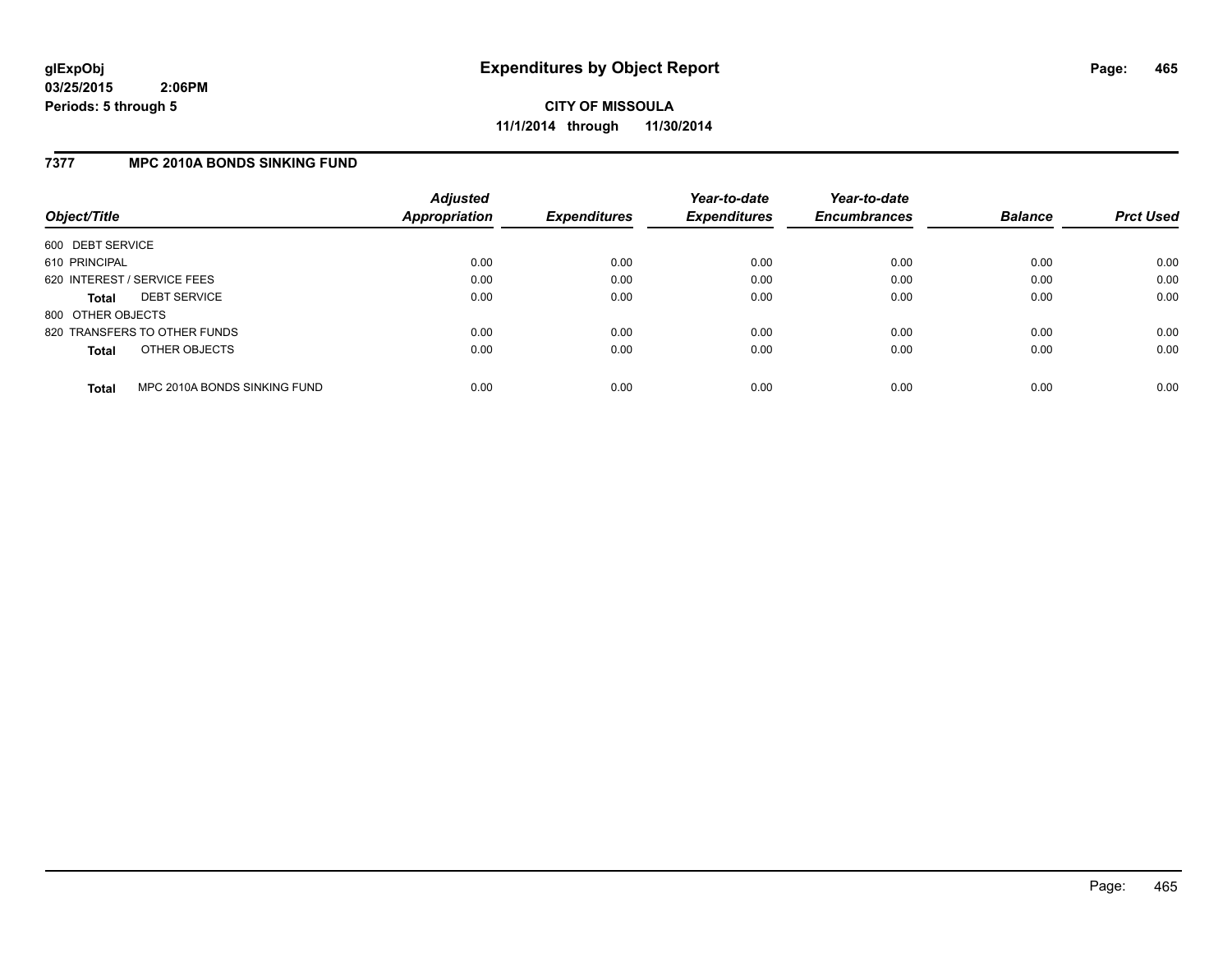**7378 MPC 2010A BOND RESERVE**

| Object/Title                 |                       | <b>Adjusted</b><br><b>Appropriation</b> | <b>Expenditures</b> | Year-to-date<br><b>Expenditures</b> | Year-to-date<br><b>Encumbrances</b> | <b>Balance</b> | <b>Prct Used</b> |
|------------------------------|-----------------------|-----------------------------------------|---------------------|-------------------------------------|-------------------------------------|----------------|------------------|
| 800 OTHER OBJECTS            |                       |                                         |                     |                                     |                                     |                |                  |
| 820 TRANSFERS TO OTHER FUNDS |                       | 0.00                                    | 0.00                | 0.00                                | 0.00                                | 0.00           | 0.00             |
| <b>Total</b>                 | OTHER OBJECTS         | 0.00                                    | 0.00                | 0.00                                | 0.00                                | 0.00           | 0.00             |
| 900 CAPITAL OUTLAY           |                       |                                         |                     |                                     |                                     |                |                  |
| 930 IMPROVEMENTS             |                       | 0.00                                    | 0.00                | 0.00                                | 0.00                                | 0.00           | 0.00             |
| <b>Total</b>                 | <b>CAPITAL OUTLAY</b> | 0.00                                    | 0.00                | 0.00                                | 0.00                                | 0.00           | 0.00             |
| <b>Total</b>                 | PARKING COMMISSION    | 0.00                                    | 0.00                | 0.00                                | 0.00                                | 0.00           | 0.00             |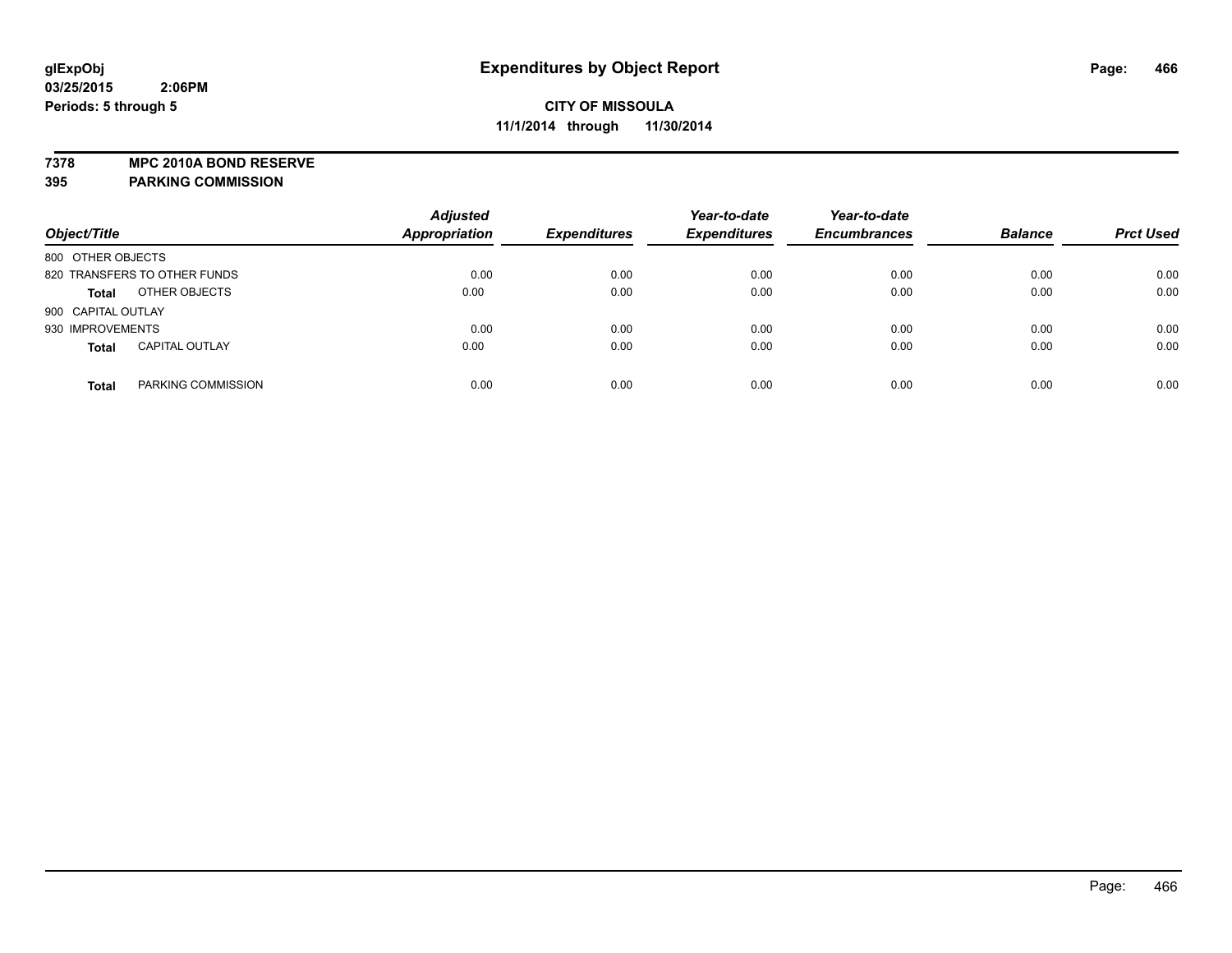### **7378 MPC 2010A BOND RESERVE**

| Object/Title       |                              | <b>Adjusted</b><br><b>Appropriation</b> | <b>Expenditures</b> | Year-to-date<br><b>Expenditures</b> | Year-to-date<br><b>Encumbrances</b> | <b>Balance</b> | <b>Prct Used</b> |
|--------------------|------------------------------|-----------------------------------------|---------------------|-------------------------------------|-------------------------------------|----------------|------------------|
| 800 OTHER OBJECTS  |                              |                                         |                     |                                     |                                     |                |                  |
|                    | 820 TRANSFERS TO OTHER FUNDS | 0.00                                    | 0.00                | 0.00                                | 0.00                                | 0.00           | 0.00             |
| <b>Total</b>       | OTHER OBJECTS                | 0.00                                    | 0.00                | 0.00                                | 0.00                                | 0.00           | 0.00             |
| 900 CAPITAL OUTLAY |                              |                                         |                     |                                     |                                     |                |                  |
| 930 IMPROVEMENTS   |                              | 0.00                                    | 0.00                | 0.00                                | 0.00                                | 0.00           | 0.00             |
| <b>Total</b>       | <b>CAPITAL OUTLAY</b>        | 0.00                                    | 0.00                | 0.00                                | 0.00                                | 0.00           | 0.00             |
| <b>Total</b>       | MPC 2010A BOND RESERVE       | 0.00                                    | 0.00                | 0.00                                | 0.00                                | 0.00           | 0.00             |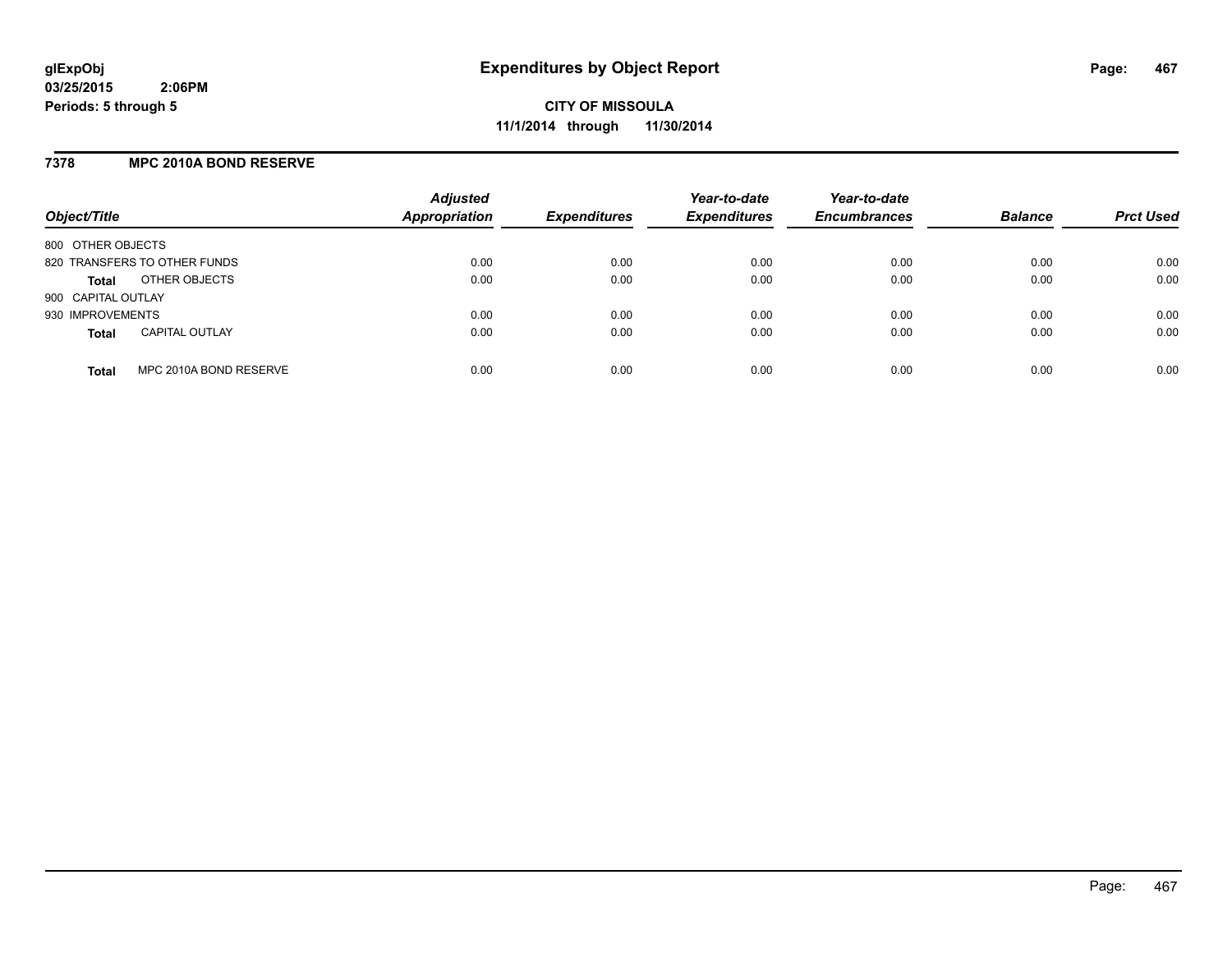#### **7379 MPC 2010A BOND CONSTRUCTION**

| Object/Title                          | <b>Adjusted</b><br><b>Appropriation</b> | <b>Expenditures</b> | Year-to-date<br><b>Expenditures</b> | Year-to-date<br><b>Encumbrances</b> | <b>Balance</b> | <b>Prct Used</b> |
|---------------------------------------|-----------------------------------------|---------------------|-------------------------------------|-------------------------------------|----------------|------------------|
|                                       |                                         |                     |                                     |                                     |                |                  |
| 600 DEBT SERVICE                      |                                         |                     |                                     |                                     |                |                  |
| 610 PRINCIPAL                         | 0.00                                    | 0.00                | 0.00                                | 0.00                                | 0.00           | 0.00             |
| 620 INTEREST / SERVICE FEES           | 0.00                                    | 0.00                | 0.00                                | 0.00                                | 0.00           | 0.00             |
| <b>DEBT SERVICE</b><br><b>Total</b>   | 0.00                                    | 0.00                | 0.00                                | 0.00                                | 0.00           | 0.00             |
| 800 OTHER OBJECTS                     |                                         |                     |                                     |                                     |                |                  |
| 820 TRANSFERS TO OTHER FUNDS          | 0.00                                    | 0.00                | 0.00                                | 0.00                                | 0.00           | 0.00             |
| OTHER OBJECTS<br>Total                | 0.00                                    | 0.00                | 0.00                                | 0.00                                | 0.00           | 0.00             |
| 900 CAPITAL OUTLAY                    |                                         |                     |                                     |                                     |                |                  |
| 930 IMPROVEMENTS                      | 0.00                                    | 0.00                | 0.00                                | 0.00                                | 0.00           | 0.00             |
| <b>CAPITAL OUTLAY</b><br><b>Total</b> | 0.00                                    | 0.00                | 0.00                                | 0.00                                | 0.00           | 0.00             |
|                                       |                                         |                     |                                     |                                     |                |                  |
| PARKING COMMISSION<br><b>Total</b>    | 0.00                                    | 0.00                | 0.00                                | 0.00                                | 0.00           | 0.00             |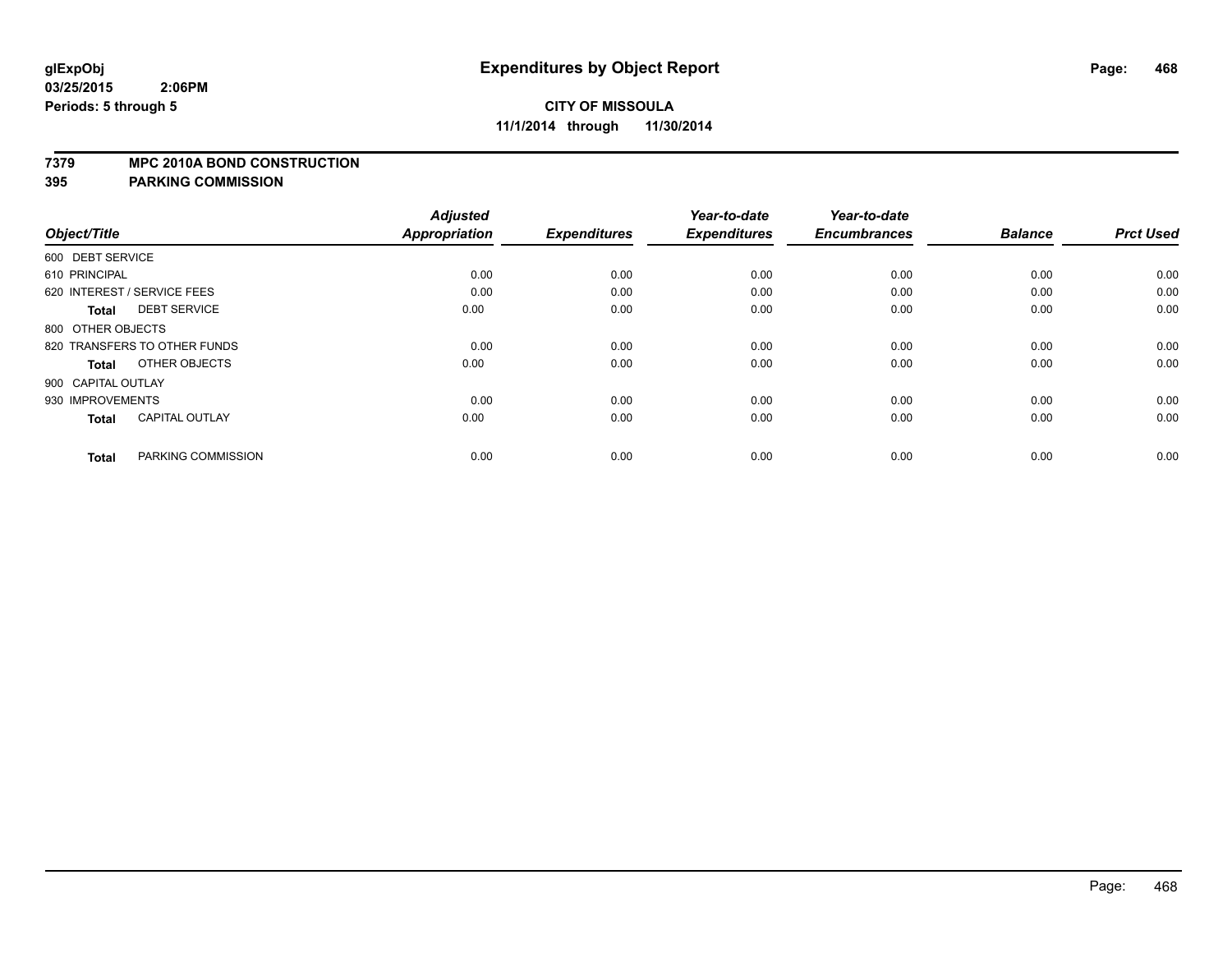**CITY OF MISSOULA 11/1/2014 through 11/30/2014**

### **7379 MPC 2010A BOND CONSTRUCTION**

|                    |                              | <b>Adjusted</b>      |                     | Year-to-date        | Year-to-date        |                |                  |
|--------------------|------------------------------|----------------------|---------------------|---------------------|---------------------|----------------|------------------|
| Object/Title       |                              | <b>Appropriation</b> | <b>Expenditures</b> | <b>Expenditures</b> | <b>Encumbrances</b> | <b>Balance</b> | <b>Prct Used</b> |
| 600 DEBT SERVICE   |                              |                      |                     |                     |                     |                |                  |
| 610 PRINCIPAL      |                              | 0.00                 | 0.00                | 0.00                | 0.00                | 0.00           | 0.00             |
|                    | 620 INTEREST / SERVICE FEES  | 0.00                 | 0.00                | 0.00                | 0.00                | 0.00           | 0.00             |
| <b>Total</b>       | <b>DEBT SERVICE</b>          | 0.00                 | 0.00                | 0.00                | 0.00                | 0.00           | 0.00             |
| 800 OTHER OBJECTS  |                              |                      |                     |                     |                     |                |                  |
|                    | 820 TRANSFERS TO OTHER FUNDS | 0.00                 | 0.00                | 0.00                | 0.00                | 0.00           | 0.00             |
| Total              | OTHER OBJECTS                | 0.00                 | 0.00                | 0.00                | 0.00                | 0.00           | 0.00             |
| 900 CAPITAL OUTLAY |                              |                      |                     |                     |                     |                |                  |
| 930 IMPROVEMENTS   |                              | 0.00                 | 0.00                | 0.00                | 0.00                | 0.00           | 0.00             |
| <b>Total</b>       | <b>CAPITAL OUTLAY</b>        | 0.00                 | 0.00                | 0.00                | 0.00                | 0.00           | 0.00             |
| <b>Total</b>       | MPC 2010A BOND CONSTRUCTION  | 0.00                 | 0.00                | 0.00                | 0.00                | 0.00           | 0.00             |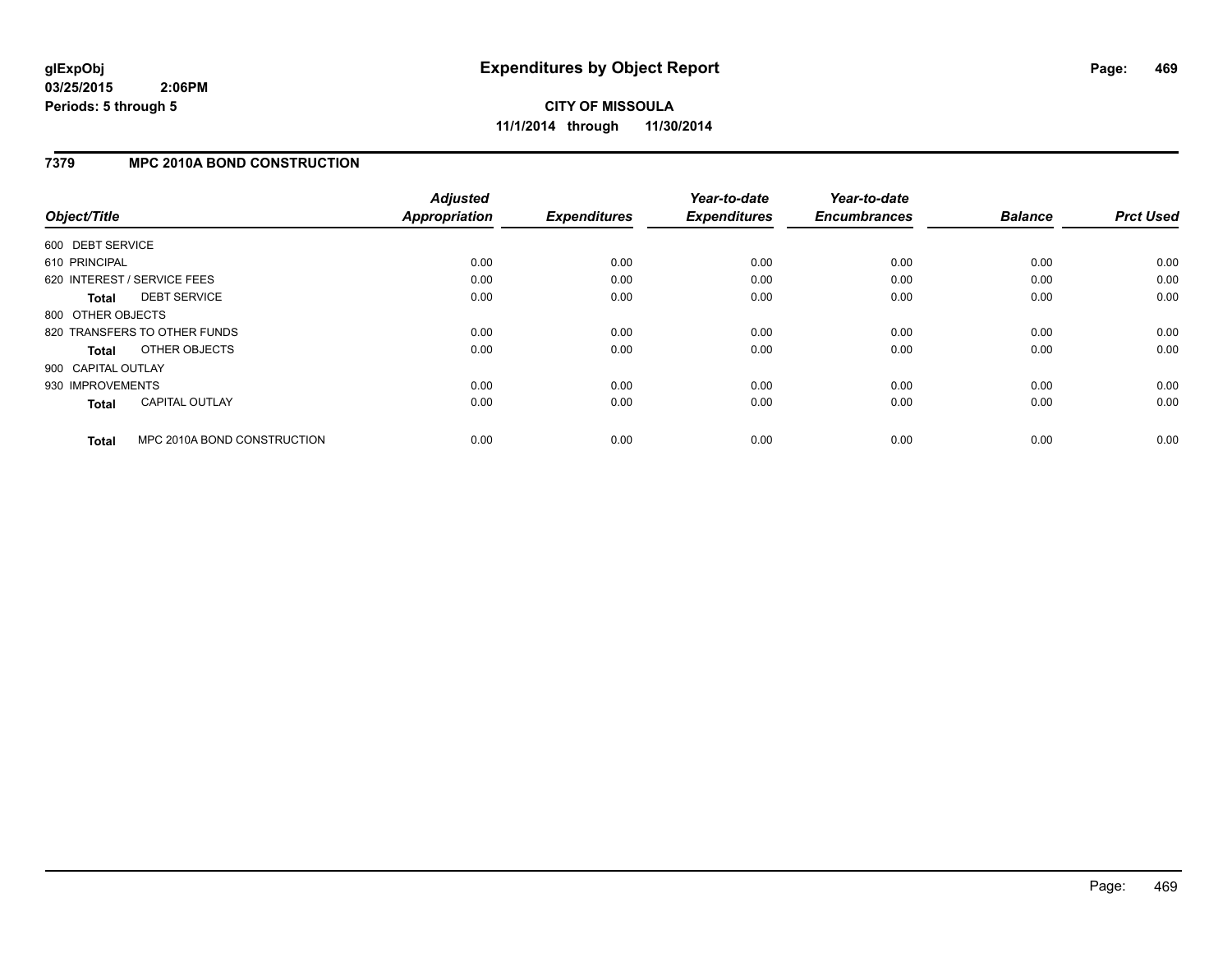#### **7380 BUSINESS IMPROVEMENT DISTRICT**

**375 BUSINESS IMPROVEMENT DISTRICT**

| Object/Title           |                                      | <b>Adjusted</b><br>Appropriation | <b>Expenditures</b> | Year-to-date<br><b>Expenditures</b> | Year-to-date<br><b>Encumbrances</b> | <b>Balance</b> | <b>Prct Used</b> |
|------------------------|--------------------------------------|----------------------------------|---------------------|-------------------------------------|-------------------------------------|----------------|------------------|
| 300 PURCHASED SERVICES |                                      |                                  |                     |                                     |                                     |                |                  |
|                        | 350 PROFESSIONAL SERVICES            | 416,004.00                       | 0.00                | 100,000.00                          | 0.00                                | 316.004.00     | 24.04            |
| <b>Total</b>           | <b>PURCHASED SERVICES</b>            | 416.004.00                       | 0.00                | 100,000.00                          | 0.00                                | 316.004.00     | 24.04            |
| 800 OTHER OBJECTS      |                                      |                                  |                     |                                     |                                     |                |                  |
| 845 CONTINGENCY        |                                      | 5,000.00                         | 0.00                | 0.00                                | 0.00                                | 5,000.00       | 0.00             |
| <b>Total</b>           | OTHER OBJECTS                        | 5,000.00                         | 0.00                | 0.00                                | 0.00                                | 5,000.00       | 0.00             |
| <b>Total</b>           | <b>BUSINESS IMPROVEMENT DISTRICT</b> | 421,004.00                       | 0.00                | 100,000.00                          | 0.00                                | 321,004.00     | 23.75            |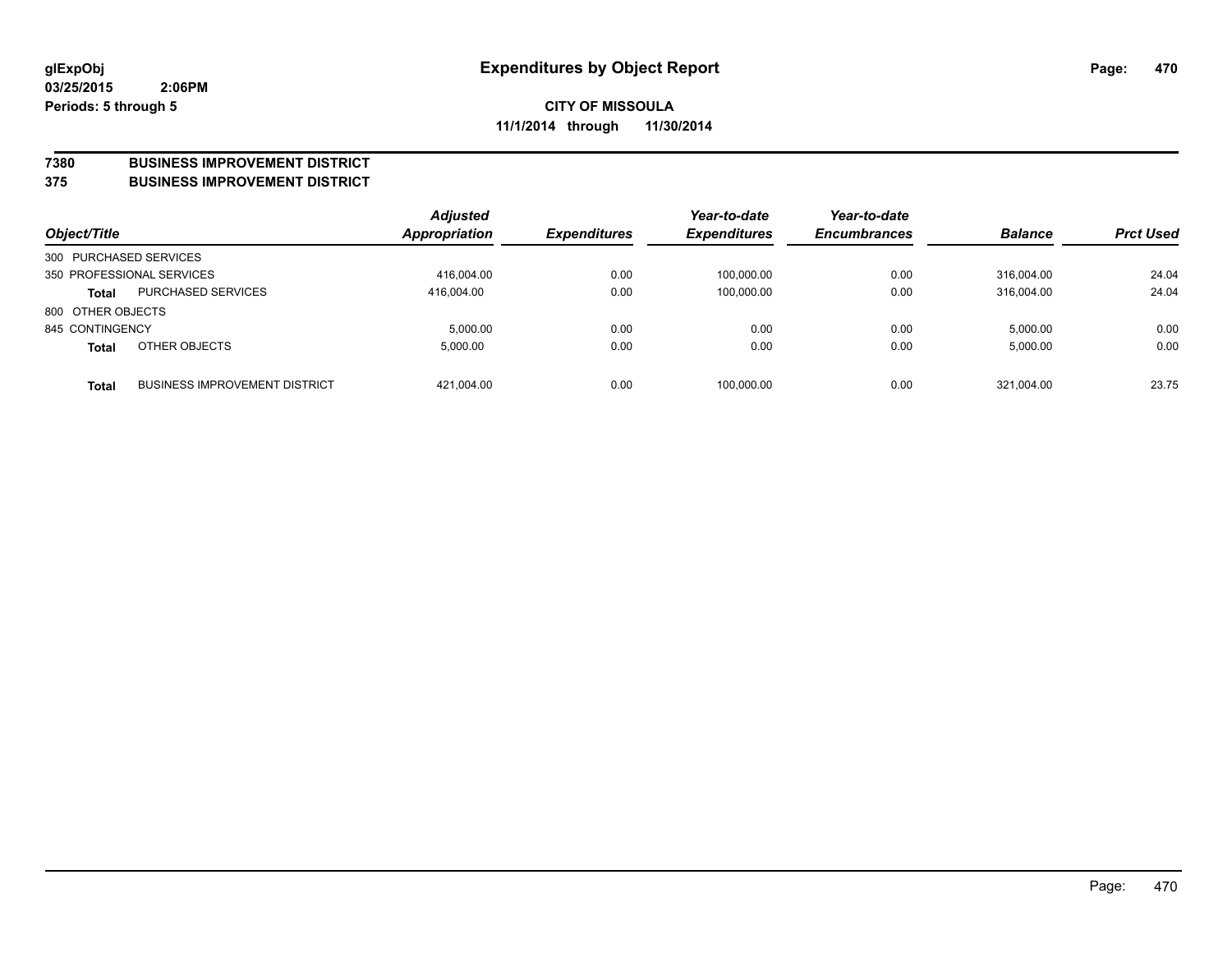**CITY OF MISSOULA 11/1/2014 through 11/30/2014**

### **7380 BUSINESS IMPROVEMENT DISTRICT**

| Object/Title           |                                      | <b>Adjusted</b><br><b>Appropriation</b> | <b>Expenditures</b> | Year-to-date<br><b>Expenditures</b> | Year-to-date<br><b>Encumbrances</b> | <b>Balance</b> | <b>Prct Used</b> |
|------------------------|--------------------------------------|-----------------------------------------|---------------------|-------------------------------------|-------------------------------------|----------------|------------------|
| 300 PURCHASED SERVICES |                                      |                                         |                     |                                     |                                     |                |                  |
|                        | 350 PROFESSIONAL SERVICES            | 416,004.00                              | 0.00                | 100,000.00                          | 0.00                                | 316.004.00     | 24.04            |
| Total                  | <b>PURCHASED SERVICES</b>            | 416.004.00                              | 0.00                | 100,000.00                          | 0.00                                | 316.004.00     | 24.04            |
| 800 OTHER OBJECTS      |                                      |                                         |                     |                                     |                                     |                |                  |
| 845 CONTINGENCY        |                                      | 5.000.00                                | 0.00                | 0.00                                | 0.00                                | 5.000.00       | 0.00             |
| <b>Total</b>           | OTHER OBJECTS                        | 5,000.00                                | 0.00                | 0.00                                | 0.00                                | 5,000.00       | 0.00             |
| <b>Total</b>           | <b>BUSINESS IMPROVEMENT DISTRICT</b> | 421,004.00                              | 0.00                | 100,000.00                          | 0.00                                | 321.004.00     | 23.75            |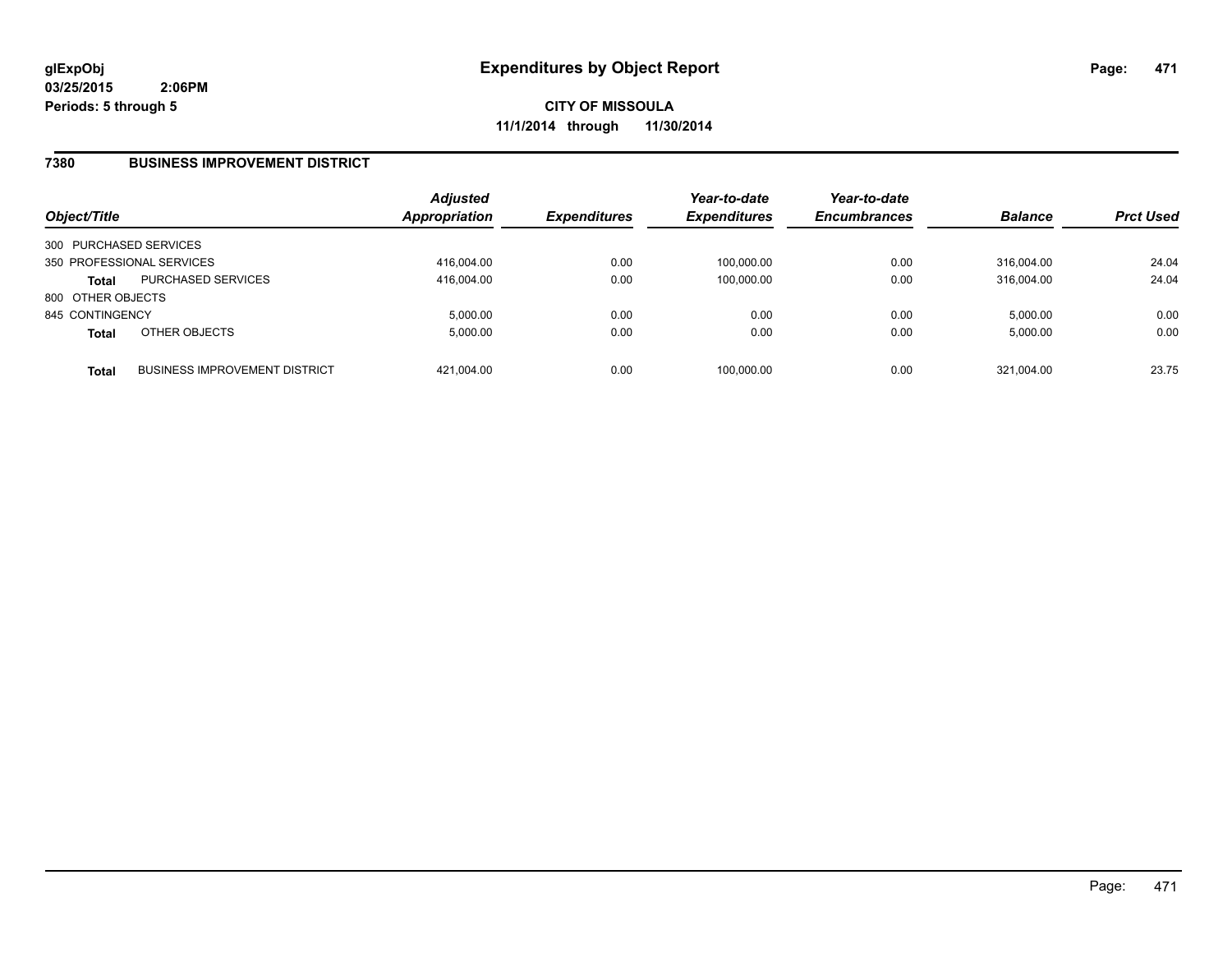# **CITY OF MISSOULA 11/1/2014 through 11/30/2014**

#### **7381 TOURISM BUSINESS IMPROVEMENT DISTRICT**

#### **375 BUSINESS IMPROVEMENT DISTRICT**

| Object/Title           |                                      | <b>Adjusted</b><br>Year-to-date<br>Appropriation<br><b>Expenditures</b><br><i><b>Expenditures</b></i> | Year-to-date<br><b>Encumbrances</b> | <b>Balance</b> | <b>Prct Used</b> |            |      |
|------------------------|--------------------------------------|-------------------------------------------------------------------------------------------------------|-------------------------------------|----------------|------------------|------------|------|
| 300 PURCHASED SERVICES |                                      |                                                                                                       |                                     |                |                  |            |      |
|                        | 390 OTHER PURCHASED SERVICES         | 620.494.00                                                                                            | 0.00                                | 0.00           | 0.00             | 620,494.00 | 0.00 |
| <b>Total</b>           | PURCHASED SERVICES                   | 620.494.00                                                                                            | 0.00                                | 0.00           | 0.00             | 620.494.00 | 0.00 |
| Total                  | <b>BUSINESS IMPROVEMENT DISTRICT</b> | 620,494.00                                                                                            | 0.00                                | 0.00           | 0.00             | 620,494.00 | 0.00 |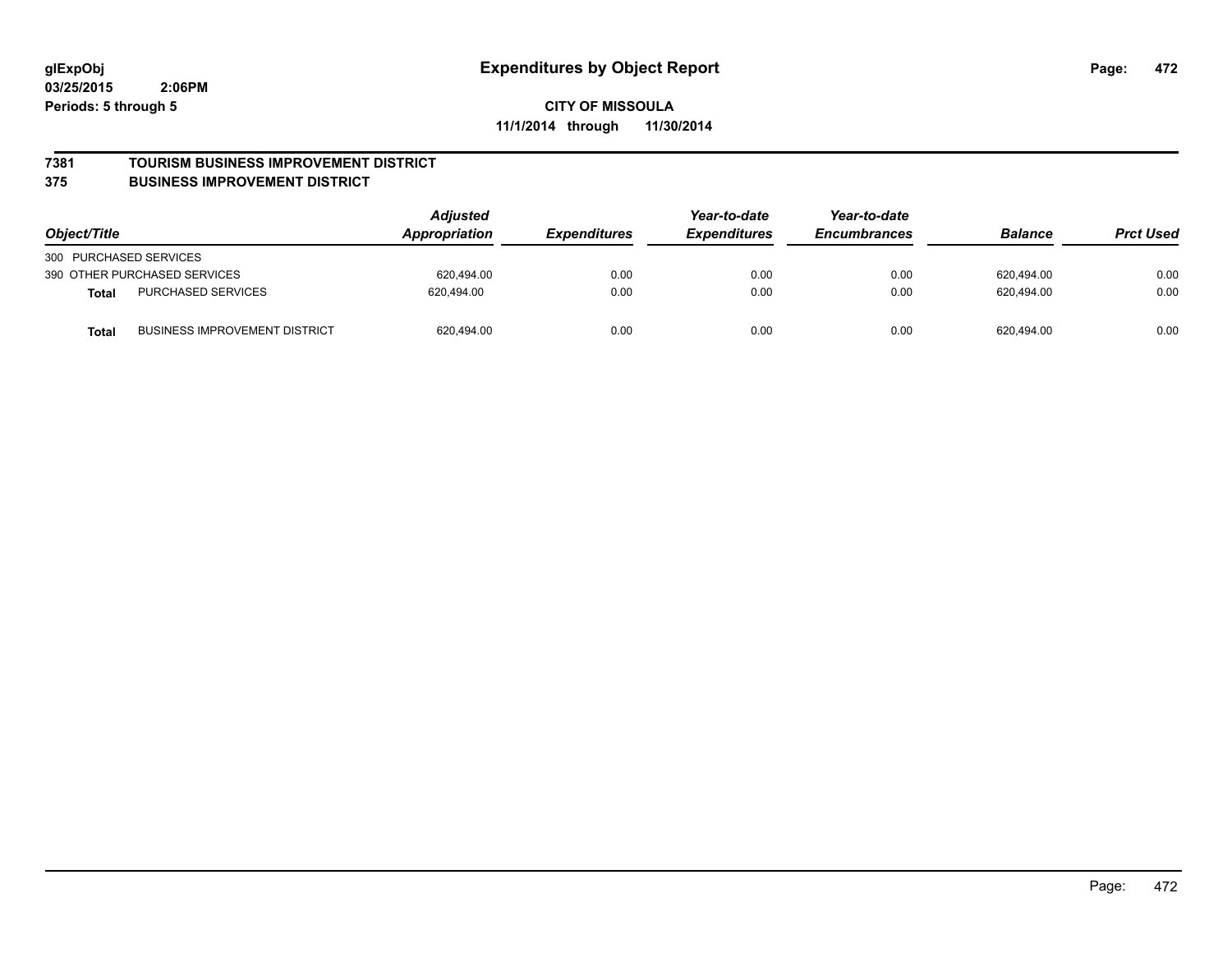**CITY OF MISSOULA 11/1/2014 through 11/30/2014**

### **7381 TOURISM BUSINESS IMPROVEMENT DISTRICT**

| Object/Title                                     | <b>Adjusted</b><br>Appropriation<br><i><b>Expenditures</b></i> | Year-to-date<br><b>Expenditures</b> | Year-to-date<br><b>Encumbrances</b> | <b>Balance</b> | <b>Prct Used</b> |      |
|--------------------------------------------------|----------------------------------------------------------------|-------------------------------------|-------------------------------------|----------------|------------------|------|
| 300 PURCHASED SERVICES                           |                                                                |                                     |                                     |                |                  |      |
| 390 OTHER PURCHASED SERVICES                     | 620.494.00                                                     | 0.00                                | 0.00                                | 0.00           | 620.494.00       | 0.00 |
| PURCHASED SERVICES<br><b>Total</b>               | 620.494.00                                                     | 0.00                                | 0.00                                | 0.00           | 620.494.00       | 0.00 |
| TOURISM BUSINESS IMPROVEMENT DIS<br><b>Total</b> | 620.494.00                                                     | 0.00                                | 0.00                                | 0.00           | 620.494.00       | 0.00 |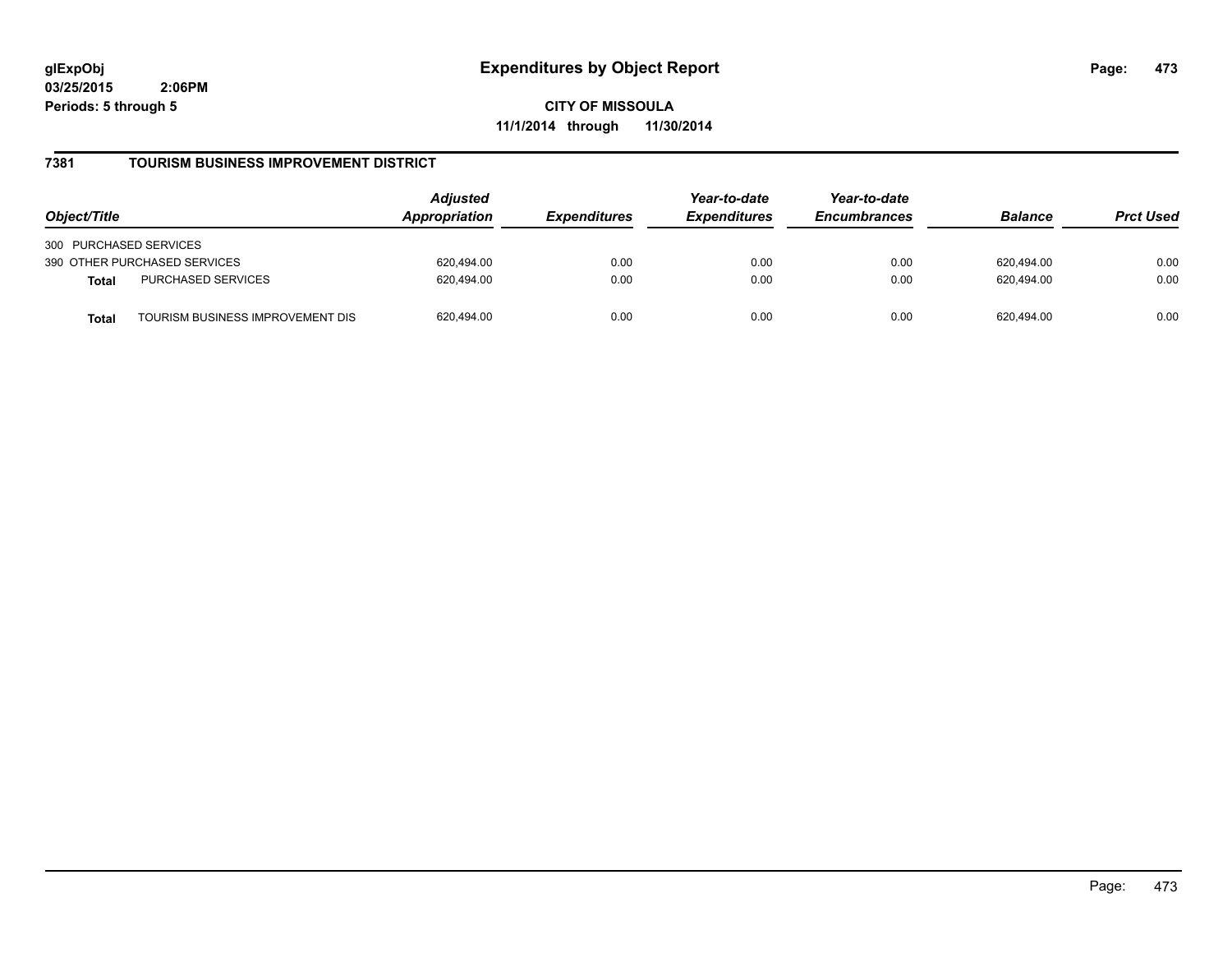# **7382 5.75M TIF RESERVE**

| Object/Title                     | <b>Adjusted</b><br>Appropriation | <b>Expenditures</b> | Year-to-date<br><b>Expenditures</b> | Year-to-date<br><b>Encumbrances</b> | <b>Balance</b> | <b>Prct Used</b> |
|----------------------------------|----------------------------------|---------------------|-------------------------------------|-------------------------------------|----------------|------------------|
| 800 OTHER OBJECTS                |                                  |                     |                                     |                                     |                |                  |
| 820 TRANSFERS TO OTHER FUNDS     | 0.00                             | 0.00                | 0.00                                | 0.00                                | 0.00           | 0.00             |
| OTHER OBJECTS<br><b>Total</b>    | 0.00                             | 0.00                | 0.00                                | 0.00                                | 0.00           | 0.00             |
| NON-DEPARTMENTAL<br><b>Total</b> | 0.00                             | 0.00                | 0.00                                | 0.00                                | 0.00           | 0.00             |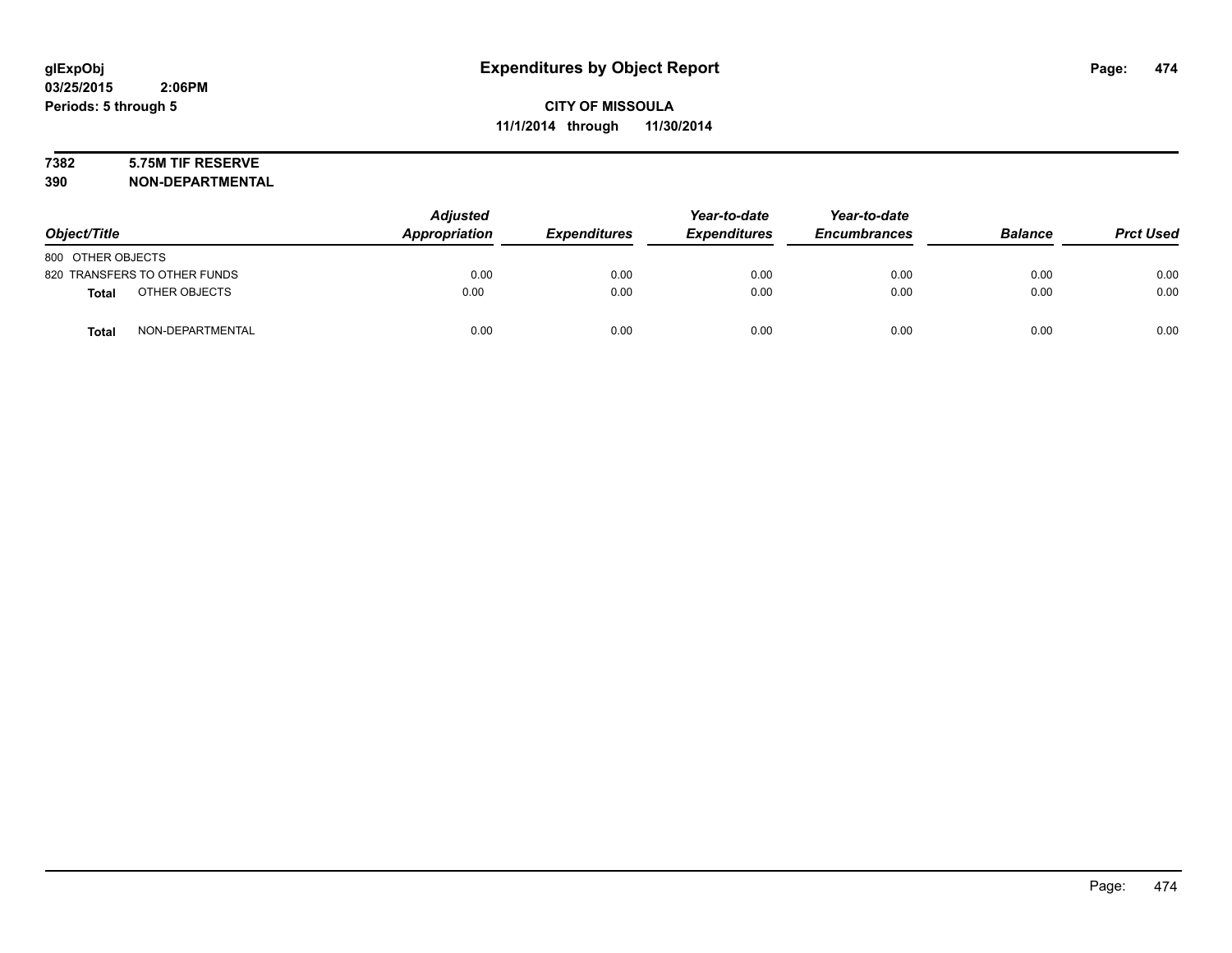**CITY OF MISSOULA 11/1/2014 through 11/30/2014**

### **7382 5.75M TIF RESERVE**

| Object/Title                      | <b>Adjusted</b><br>Appropriation | <b>Expenditures</b> | Year-to-date<br><b>Expenditures</b> | Year-to-date<br><b>Encumbrances</b> | <b>Balance</b> | <b>Prct Used</b> |
|-----------------------------------|----------------------------------|---------------------|-------------------------------------|-------------------------------------|----------------|------------------|
| 800 OTHER OBJECTS                 |                                  |                     |                                     |                                     |                |                  |
| 820 TRANSFERS TO OTHER FUNDS      | 0.00                             | 0.00                | 0.00                                | 0.00                                | 0.00           | 0.00             |
| OTHER OBJECTS<br><b>Total</b>     | 0.00                             | 0.00                | 0.00                                | 0.00                                | 0.00           | 0.00             |
| 5.75M TIF RESERVE<br><b>Total</b> | 0.00                             | 0.00                | 0.00                                | 0.00                                | 0.00           | 0.00             |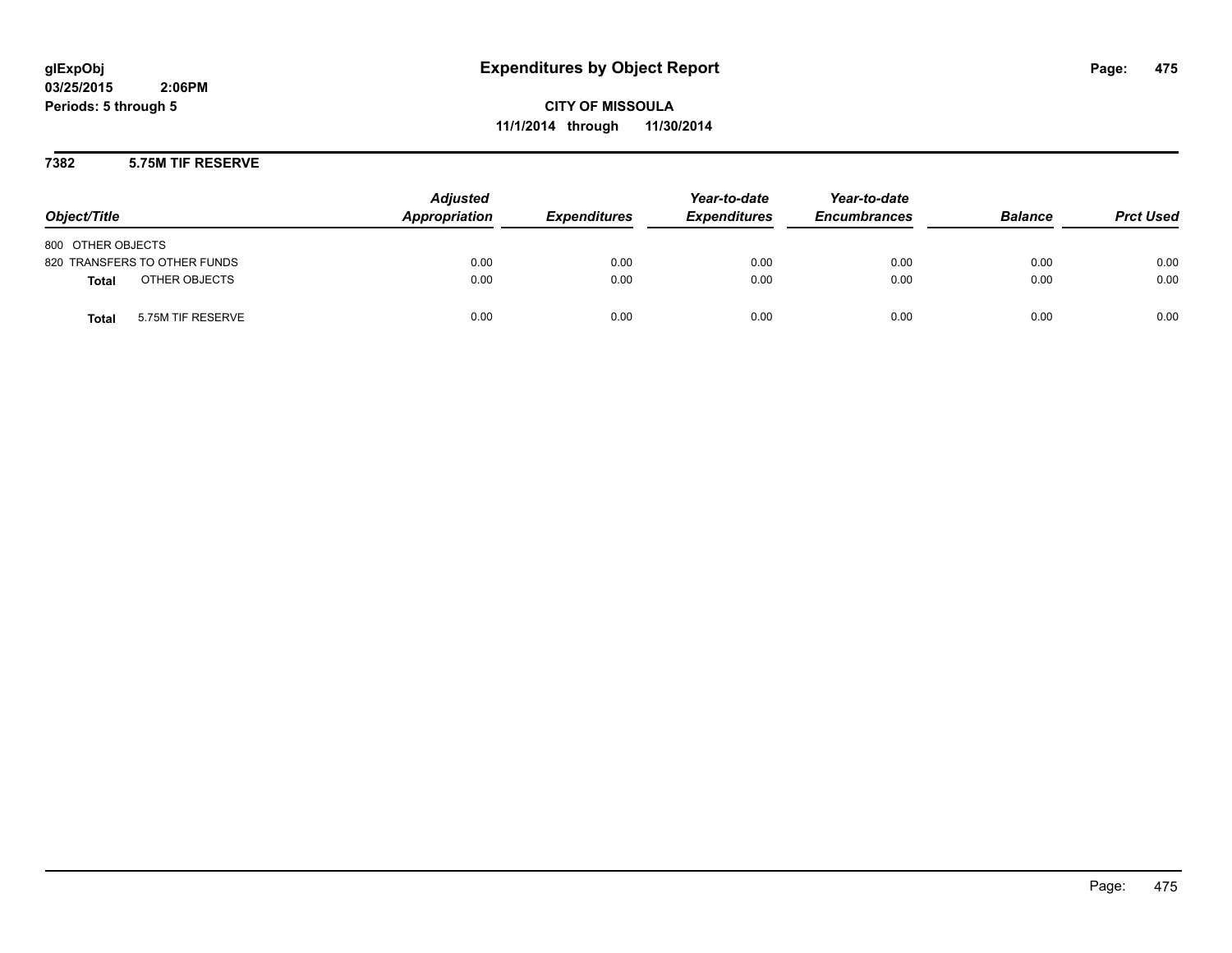#### **7383 RIVERFRONT TRIANGLE URD**

| Object/Title           |                                   | <b>Adjusted</b><br>Appropriation | <b>Expenditures</b> | Year-to-date<br><b>Expenditures</b> | Year-to-date<br><b>Encumbrances</b> | <b>Balance</b> | <b>Prct Used</b> |
|------------------------|-----------------------------------|----------------------------------|---------------------|-------------------------------------|-------------------------------------|----------------|------------------|
| 300 PURCHASED SERVICES |                                   |                                  |                     |                                     |                                     |                |                  |
|                        | 350 PROFESSIONAL SERVICES         | 0.00                             | 0.00                | 0.00                                | 0.00                                | 0.00           | 0.00             |
| <b>Total</b>           | PURCHASED SERVICES                | 0.00                             | 0.00                | 0.00                                | 0.00                                | 0.00           | 0.00             |
|                        | 700 GRANTS & CONTRIBUTIONS        |                                  |                     |                                     |                                     |                |                  |
|                        | 700 GRANTS & CONTRIBUTIONS        | 15,000.00                        | 0.00                | 2,333.00                            | 0.00                                | 12,667.00      | 15.55            |
| <b>Total</b>           | <b>GRANTS &amp; CONTRIBUTIONS</b> | 15,000.00                        | 0.00                | 2,333.00                            | 0.00                                | 12,667.00      | 15.55            |
| 800 OTHER OBJECTS      |                                   |                                  |                     |                                     |                                     |                |                  |
|                        | 820 TRANSFERS TO OTHER FUNDS      | 0.00                             | 0.00                | 0.00                                | 0.00                                | 0.00           | 0.00             |
| 845 CONTINGENCY        |                                   | 11,862.00                        | 0.00                | 0.00                                | 0.00                                | 11,862.00      | 0.00             |
| <b>Total</b>           | OTHER OBJECTS                     | 11.862.00                        | 0.00                | 0.00                                | 0.00                                | 11,862.00      | 0.00             |
| <b>Total</b>           | <b>MRA</b>                        | 26,862.00                        | 0.00                | 2,333.00                            | 0.00                                | 24,529.00      | 8.69             |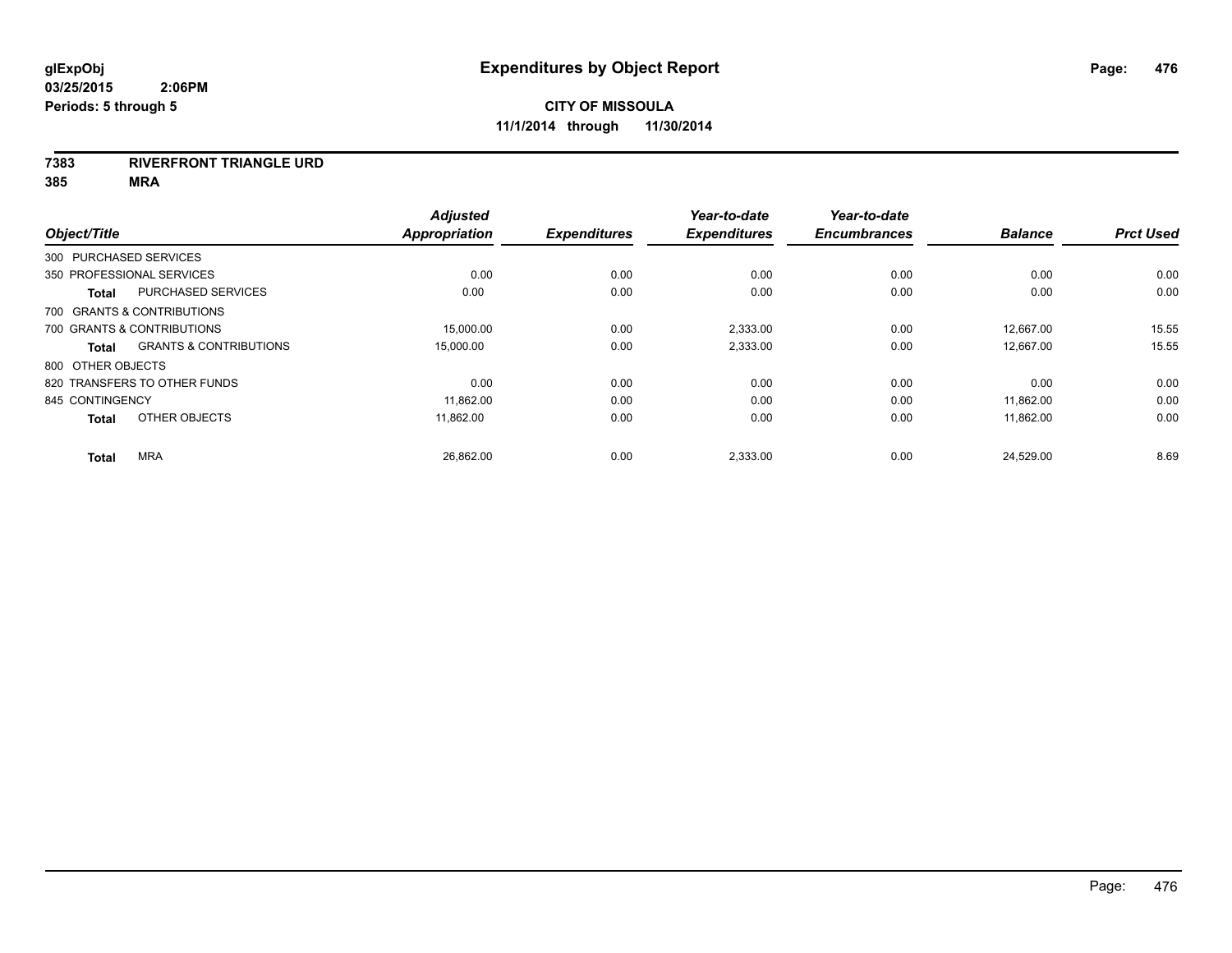# **7383 RIVERFRONT TRIANGLE URD**

|                   |                                   | <b>Adjusted</b> |                     | Year-to-date        | Year-to-date        |                |                  |
|-------------------|-----------------------------------|-----------------|---------------------|---------------------|---------------------|----------------|------------------|
| Object/Title      |                                   | Appropriation   | <b>Expenditures</b> | <b>Expenditures</b> | <b>Encumbrances</b> | <b>Balance</b> | <b>Prct Used</b> |
|                   | 300 PURCHASED SERVICES            |                 |                     |                     |                     |                |                  |
|                   | 350 PROFESSIONAL SERVICES         | 0.00            | 0.00                | 0.00                | 0.00                | 0.00           | 0.00             |
| Total             | PURCHASED SERVICES                | 0.00            | 0.00                | 0.00                | 0.00                | 0.00           | 0.00             |
|                   | 700 GRANTS & CONTRIBUTIONS        |                 |                     |                     |                     |                |                  |
|                   | 700 GRANTS & CONTRIBUTIONS        | 15,000.00       | 0.00                | 2,333.00            | 0.00                | 12.667.00      | 15.55            |
| Total             | <b>GRANTS &amp; CONTRIBUTIONS</b> | 15,000.00       | 0.00                | 2,333.00            | 0.00                | 12,667.00      | 15.55            |
| 800 OTHER OBJECTS |                                   |                 |                     |                     |                     |                |                  |
|                   | 820 TRANSFERS TO OTHER FUNDS      | 0.00            | 0.00                | 0.00                | 0.00                | 0.00           | 0.00             |
| 845 CONTINGENCY   |                                   | 11,862.00       | 0.00                | 0.00                | 0.00                | 11.862.00      | 0.00             |
| <b>Total</b>      | OTHER OBJECTS                     | 11.862.00       | 0.00                | 0.00                | 0.00                | 11.862.00      | 0.00             |
| <b>Total</b>      | <b>RIVERFRONT TRIANGLE URD</b>    | 26.862.00       | 0.00                | 2,333.00            | 0.00                | 24.529.00      | 8.69             |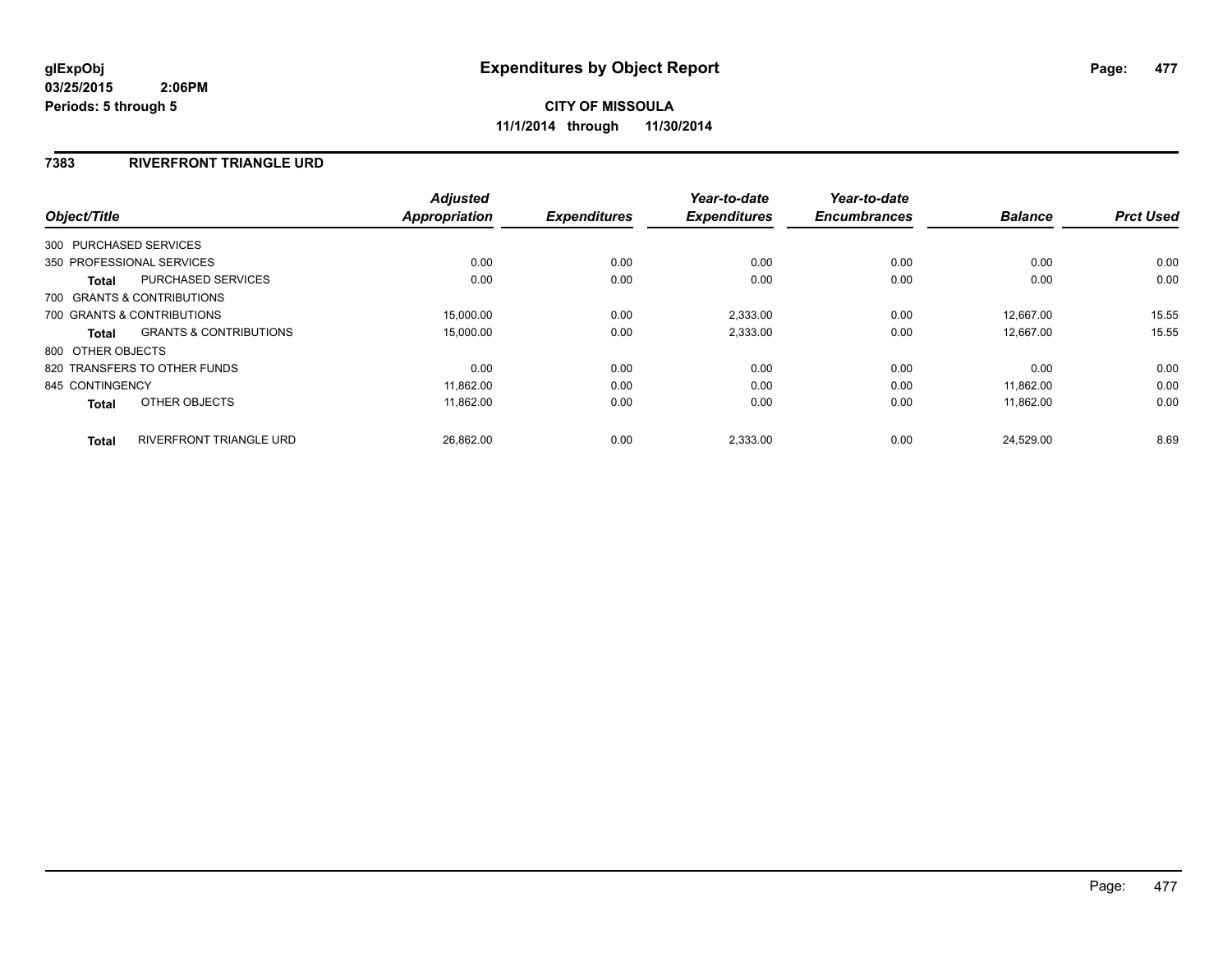### **7384 MILLSITE TAX INCREMENT FUND**

|                              |                     | <b>Adjusted</b>      |                     | Year-to-date        | Year-to-date        |                |                  |
|------------------------------|---------------------|----------------------|---------------------|---------------------|---------------------|----------------|------------------|
| Object/Title                 |                     | <b>Appropriation</b> | <b>Expenditures</b> | <b>Expenditures</b> | <b>Encumbrances</b> | <b>Balance</b> | <b>Prct Used</b> |
| 600 DEBT SERVICE             |                     |                      |                     |                     |                     |                |                  |
| 610 PRINCIPAL                |                     | 0.00                 | 0.00                | 0.00                | 0.00                | 0.00           | 0.00             |
| 620 INTEREST / SERVICE FEES  |                     | 0.00                 | 0.00                | 0.00                | 0.00                | 0.00           | 0.00             |
| <b>Total</b>                 | <b>DEBT SERVICE</b> | 0.00                 | 0.00                | 0.00                | 0.00                | 0.00           | 0.00             |
| 800 OTHER OBJECTS            |                     |                      |                     |                     |                     |                |                  |
| 820 TRANSFERS TO OTHER FUNDS |                     | 0.00                 | 0.00                | 0.00                | 0.00                | 0.00           | 0.00             |
| <b>Total</b>                 | OTHER OBJECTS       | 0.00                 | 0.00                | 0.00                | 0.00                | 0.00           | 0.00             |
| <b>MRA</b><br><b>Total</b>   |                     | 0.00                 | 0.00                | 0.00                | 0.00                | 0.00           | 0.00             |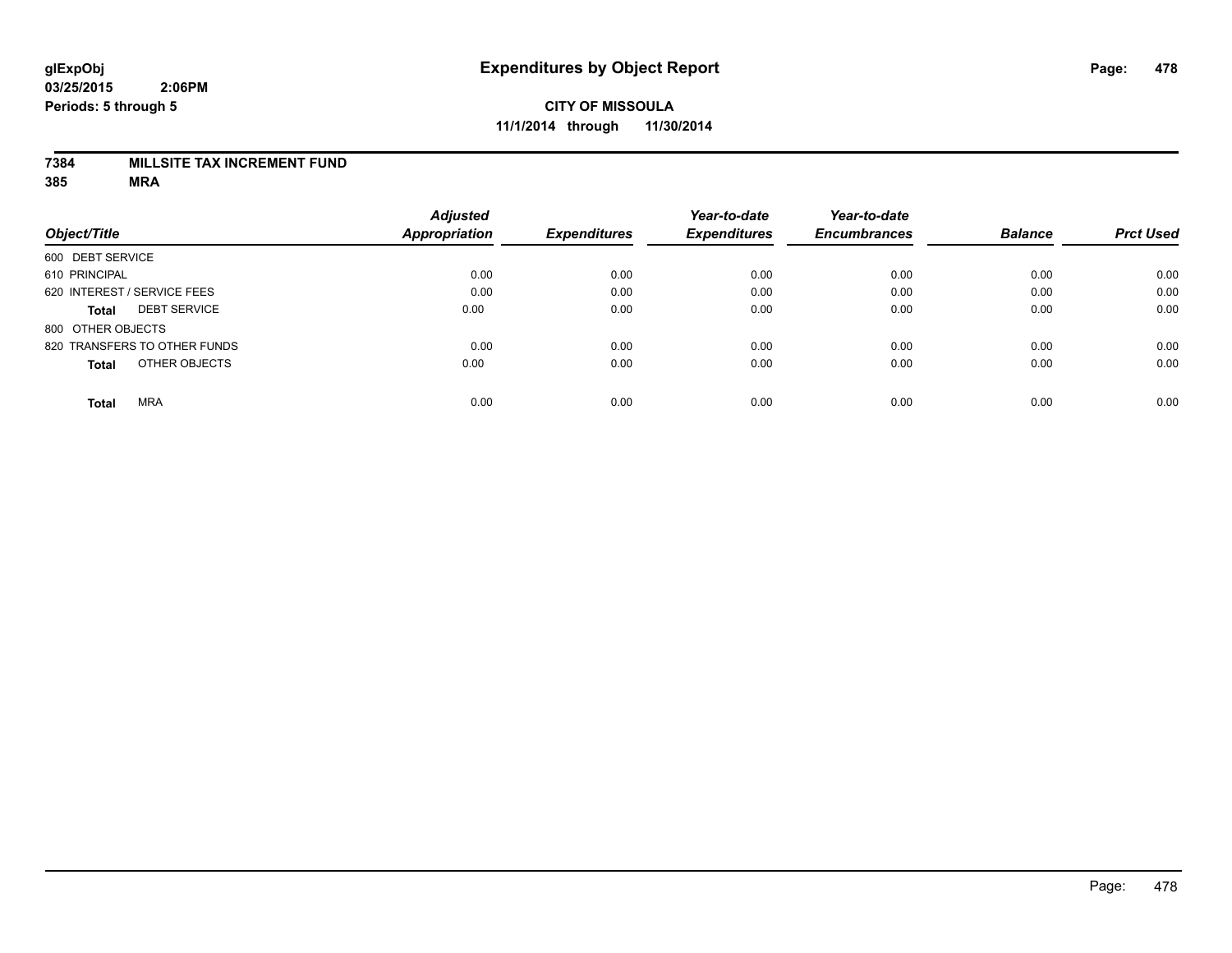### **7384 MILLSITE TAX INCREMENT FUND**

| Object/Title      |                              | <b>Adjusted</b><br>Appropriation | <b>Expenditures</b> | Year-to-date<br><b>Expenditures</b> | Year-to-date<br><b>Encumbrances</b> | <b>Balance</b> | <b>Prct Used</b> |
|-------------------|------------------------------|----------------------------------|---------------------|-------------------------------------|-------------------------------------|----------------|------------------|
| 600 DEBT SERVICE  |                              |                                  |                     |                                     |                                     |                |                  |
| 610 PRINCIPAL     |                              | 0.00                             | 0.00                | 0.00                                | 0.00                                | 0.00           | 0.00             |
|                   | 620 INTEREST / SERVICE FEES  | 0.00                             | 0.00                | 0.00                                | 0.00                                | 0.00           | 0.00             |
| <b>Total</b>      | <b>DEBT SERVICE</b>          | 0.00                             | 0.00                | 0.00                                | 0.00                                | 0.00           | 0.00             |
| 800 OTHER OBJECTS |                              |                                  |                     |                                     |                                     |                |                  |
|                   | 820 TRANSFERS TO OTHER FUNDS | 0.00                             | 0.00                | 0.00                                | 0.00                                | 0.00           | 0.00             |
| <b>Total</b>      | OTHER OBJECTS                | 0.00                             | 0.00                | 0.00                                | 0.00                                | 0.00           | 0.00             |
| <b>Total</b>      | MILLSITE TAX INCREMENT FUND  | 0.00                             | 0.00                | 0.00                                | 0.00                                | 0.00           | 0.00             |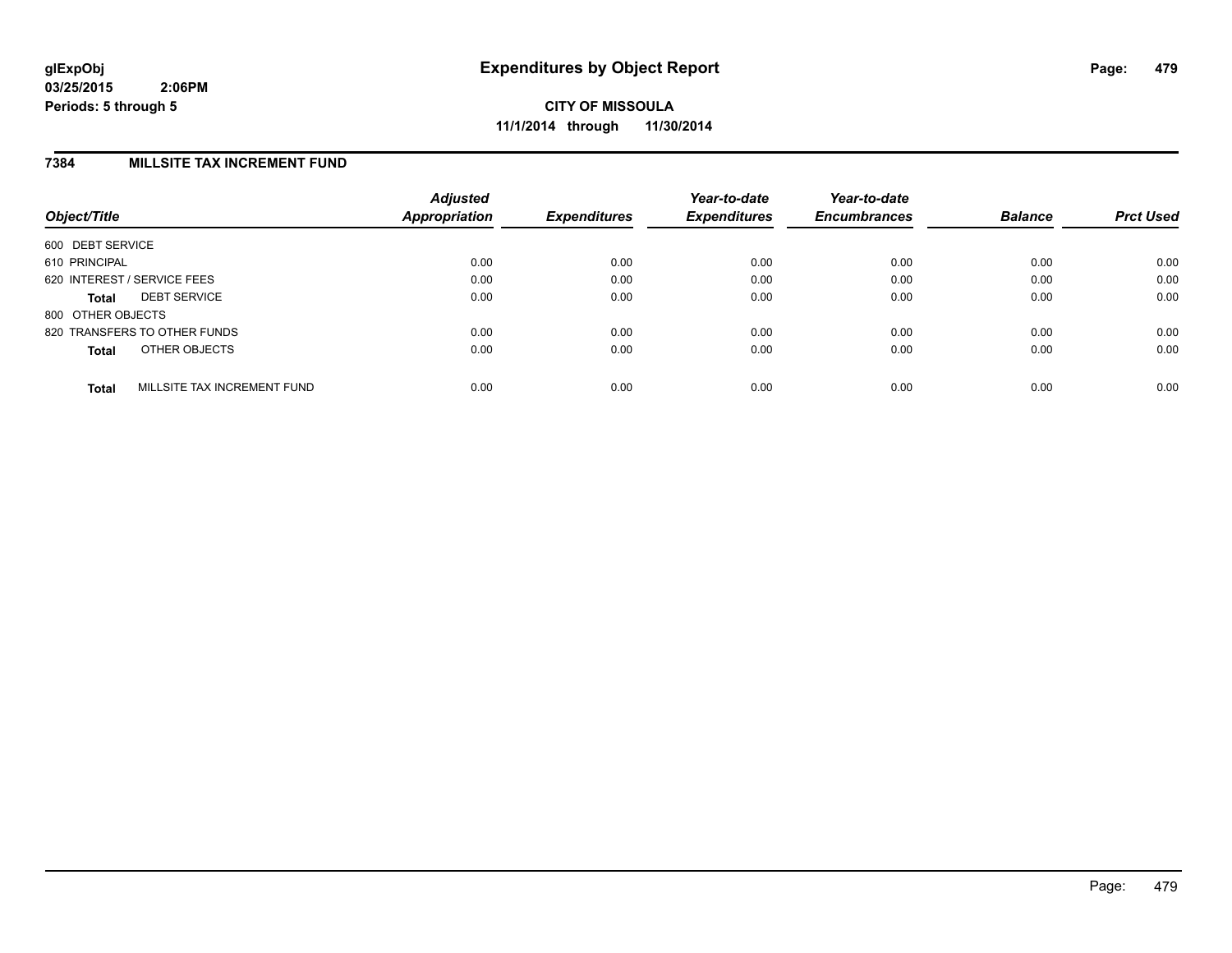# **7385 FRONT STREET URD**

| Object/Title           |                                   | <b>Adjusted</b><br>Appropriation | <b>Expenditures</b> | Year-to-date<br><b>Expenditures</b> | Year-to-date<br><b>Encumbrances</b> | <b>Balance</b> | <b>Prct Used</b> |
|------------------------|-----------------------------------|----------------------------------|---------------------|-------------------------------------|-------------------------------------|----------------|------------------|
| 300 PURCHASED SERVICES |                                   |                                  |                     |                                     |                                     |                |                  |
|                        | 350 PROFESSIONAL SERVICES         | 2,168.00                         | $-7,821.82$         | 28,180.09                           | 0.00                                | $-26,012.09$   | 1,299.82         |
| <b>Total</b>           | PURCHASED SERVICES                | 2,168.00                         | $-7,821.82$         | 28,180.09                           | 0.00                                | $-26,012.09$   | 1,299.82         |
|                        | 700 GRANTS & CONTRIBUTIONS        |                                  |                     |                                     |                                     |                |                  |
|                        | 700 GRANTS & CONTRIBUTIONS        | 174,560.00                       | 0.00                | 0.00                                | 0.00                                | 174,560.00     | 0.00             |
| <b>Total</b>           | <b>GRANTS &amp; CONTRIBUTIONS</b> | 174,560.00                       | 0.00                | 0.00                                | 0.00                                | 174,560.00     | 0.00             |
| 800 OTHER OBJECTS      |                                   |                                  |                     |                                     |                                     |                |                  |
| 845 CONTINGENCY        |                                   | 353,524.00                       | 0.00                | 0.00                                | 0.00                                | 353,524.00     | 0.00             |
| <b>Total</b>           | OTHER OBJECTS                     | 353,524.00                       | 0.00                | 0.00                                | 0.00                                | 353,524.00     | 0.00             |
| 900 CAPITAL OUTLAY     |                                   |                                  |                     |                                     |                                     |                |                  |
| 930 IMPROVEMENTS       |                                   | 0.00                             | 0.00                | 0.00                                | 0.00                                | 0.00           | 0.00             |
| <b>Total</b>           | <b>CAPITAL OUTLAY</b>             | 0.00                             | 0.00                | 0.00                                | 0.00                                | 0.00           | 0.00             |
| <b>Total</b>           | <b>MRA</b>                        | 530,252.00                       | $-7,821.82$         | 28,180.09                           | 0.00                                | 502,071.91     | 5.31             |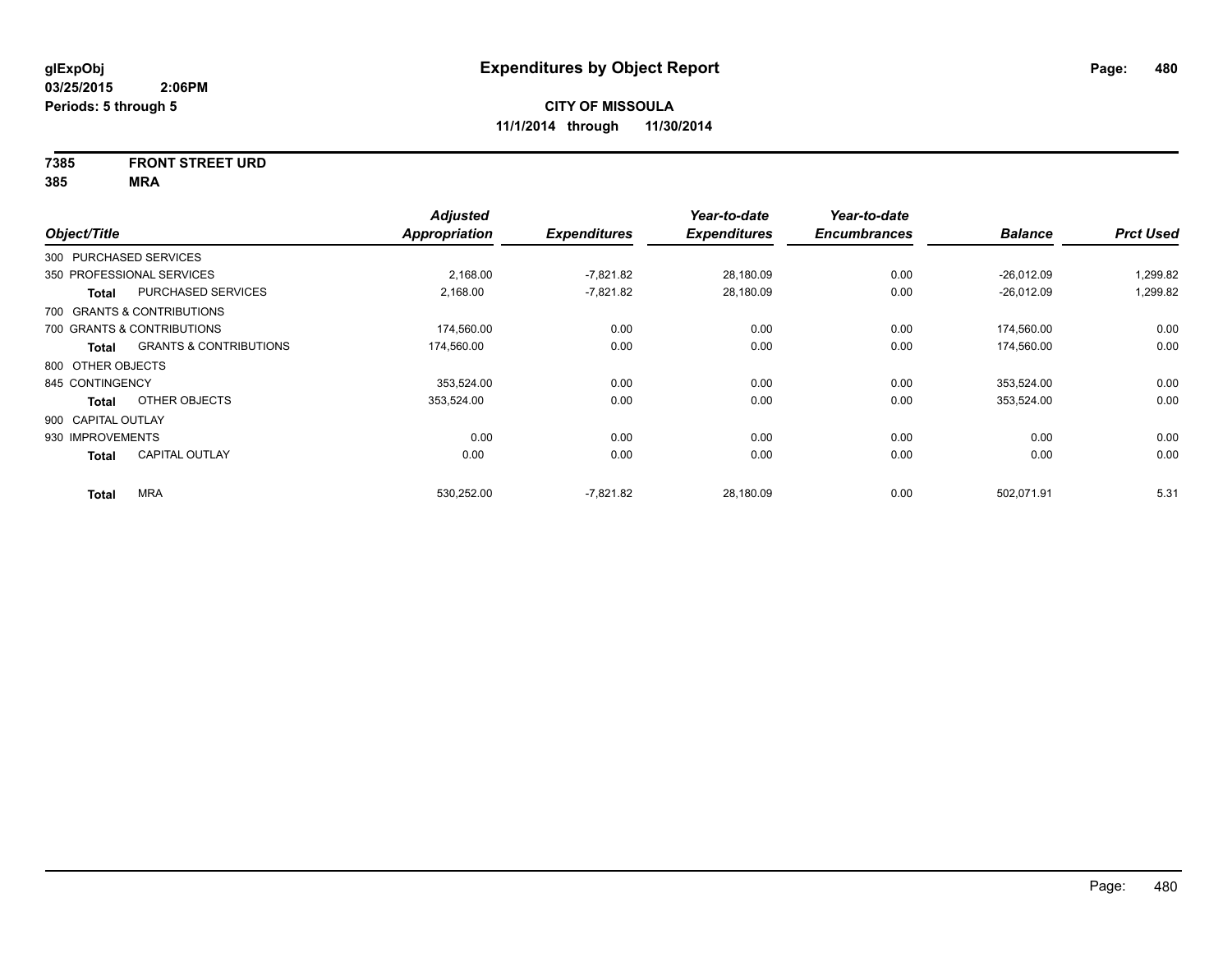### **7385 FRONT STREET URD**

|                    |                                   | <b>Adjusted</b> |                     | Year-to-date        | Year-to-date        |                |                  |
|--------------------|-----------------------------------|-----------------|---------------------|---------------------|---------------------|----------------|------------------|
| Object/Title       |                                   | Appropriation   | <b>Expenditures</b> | <b>Expenditures</b> | <b>Encumbrances</b> | <b>Balance</b> | <b>Prct Used</b> |
|                    | 300 PURCHASED SERVICES            |                 |                     |                     |                     |                |                  |
|                    | 350 PROFESSIONAL SERVICES         | 2,168.00        | $-7,821.82$         | 28,180.09           | 0.00                | $-26,012.09$   | 1,299.82         |
| Total              | <b>PURCHASED SERVICES</b>         | 2,168.00        | $-7,821.82$         | 28,180.09           | 0.00                | $-26,012.09$   | 1,299.82         |
|                    | 700 GRANTS & CONTRIBUTIONS        |                 |                     |                     |                     |                |                  |
|                    | 700 GRANTS & CONTRIBUTIONS        | 174,560.00      | 0.00                | 0.00                | 0.00                | 174,560.00     | 0.00             |
| Total              | <b>GRANTS &amp; CONTRIBUTIONS</b> | 174,560.00      | 0.00                | 0.00                | 0.00                | 174,560.00     | 0.00             |
| 800 OTHER OBJECTS  |                                   |                 |                     |                     |                     |                |                  |
| 845 CONTINGENCY    |                                   | 353,524.00      | 0.00                | 0.00                | 0.00                | 353,524.00     | 0.00             |
| Total              | OTHER OBJECTS                     | 353,524.00      | 0.00                | 0.00                | 0.00                | 353,524.00     | 0.00             |
| 900 CAPITAL OUTLAY |                                   |                 |                     |                     |                     |                |                  |
| 930 IMPROVEMENTS   |                                   | 0.00            | 0.00                | 0.00                | 0.00                | 0.00           | 0.00             |
| Total              | <b>CAPITAL OUTLAY</b>             | 0.00            | 0.00                | 0.00                | 0.00                | 0.00           | 0.00             |
| <b>Total</b>       | <b>FRONT STREET URD</b>           | 530,252.00      | $-7,821.82$         | 28,180.09           | 0.00                | 502,071.91     | 5.31             |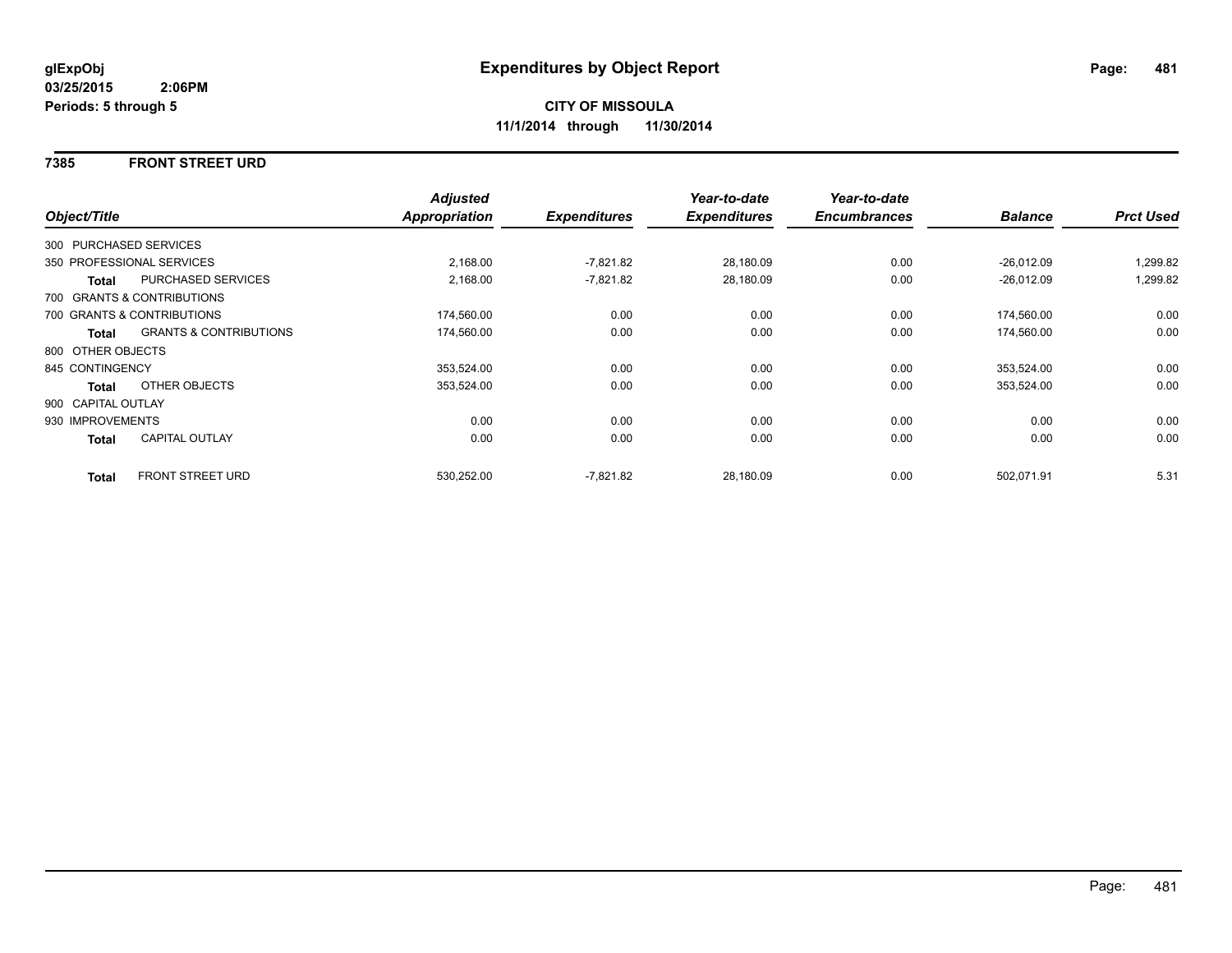# **CITY OF MISSOULA 11/1/2014 through 11/30/2014**

### **7386 DEBT SERVICE-SAFEWAY/ST PAT 1.5M**

| Object/Title       |                       | <b>Adjusted</b><br>Appropriation | <b>Expenditures</b> | Year-to-date<br><b>Expenditures</b> | Year-to-date<br><b>Encumbrances</b> | <b>Balance</b> | <b>Prct Used</b> |
|--------------------|-----------------------|----------------------------------|---------------------|-------------------------------------|-------------------------------------|----------------|------------------|
| 900 CAPITAL OUTLAY |                       |                                  |                     |                                     |                                     |                |                  |
| 930 IMPROVEMENTS   |                       | 0.00                             | 0.00                | 0.00                                | 0.00                                | 0.00           | 0.00             |
| Total              | <b>CAPITAL OUTLAY</b> | 0.00                             | 0.00                | 0.00                                | 0.00                                | 0.00           | 0.00             |
| Total              | <b>MRA</b>            | 0.00                             | 0.00                | 0.00                                | 0.00                                | 0.00           | 0.00             |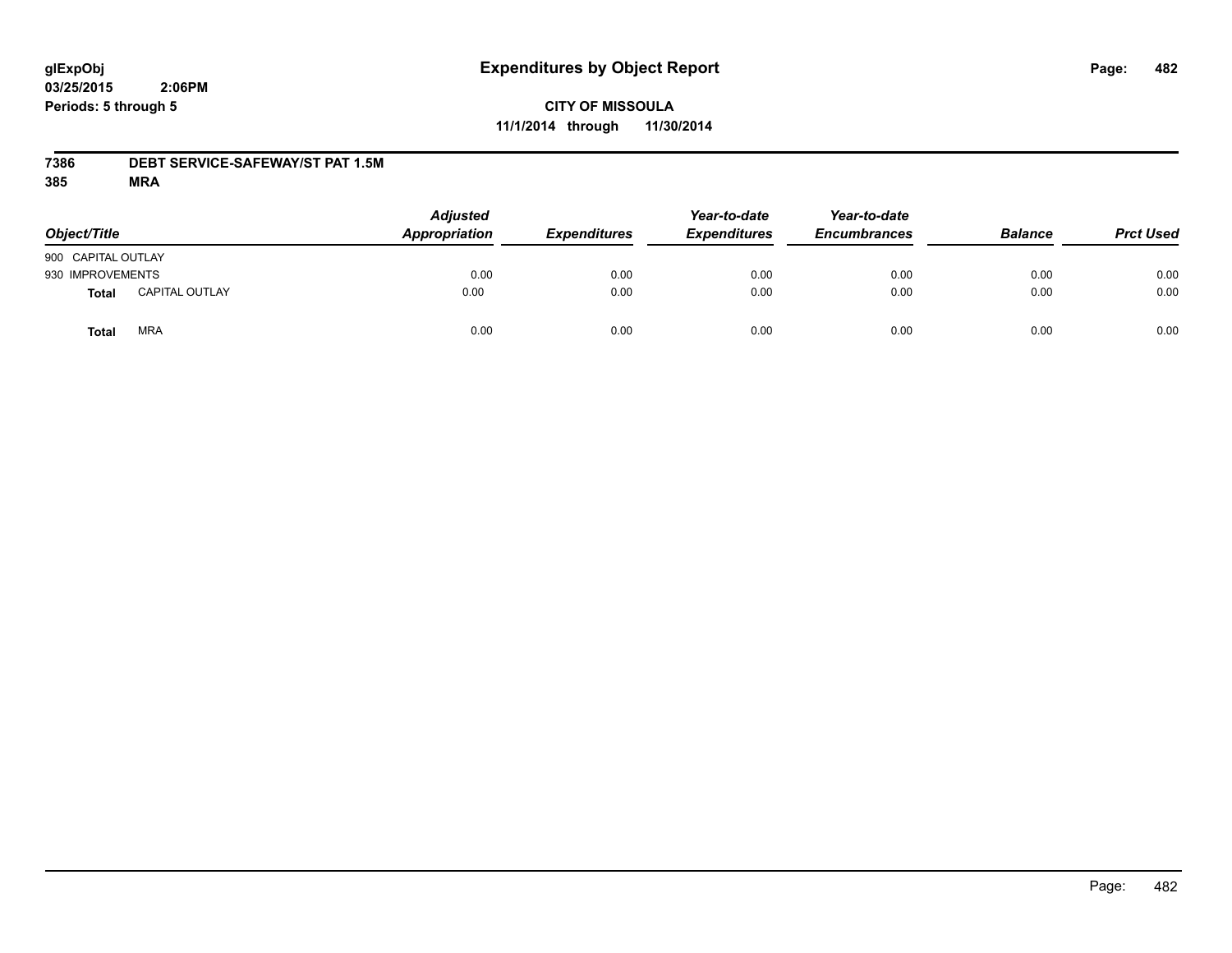#### **7386 DEBT SERVICE-SAFEWAY/ST PAT 1.5M**

| Object/Title                        | <b>Adjusted</b><br>Appropriation | <i><b>Expenditures</b></i> | Year-to-date<br><b>Expenditures</b> | Year-to-date<br><b>Encumbrances</b> | <b>Balance</b> | <b>Prct Used</b> |
|-------------------------------------|----------------------------------|----------------------------|-------------------------------------|-------------------------------------|----------------|------------------|
| 600 DEBT SERVICE                    |                                  |                            |                                     |                                     |                |                  |
| 610 PRINCIPAL                       | 61,147.00                        | 0.00                       | 29,601.00                           | 0.00                                | 31.546.00      | 48.41            |
| 620 INTEREST / SERVICE FEES         | 94,728.00                        | 0.00                       | 48.336.25                           | 0.00                                | 46.391.75      | 51.03            |
| <b>DEBT SERVICE</b><br><b>Total</b> | 155.875.00                       | 0.00                       | 77.937.25                           | 0.00                                | 77.937.75      | 50.00            |
| NON-DEPARTMENTAL<br><b>Total</b>    | 155,875.00                       | 0.00                       | 77,937.25                           | 0.00                                | 77,937.75      | 50.00            |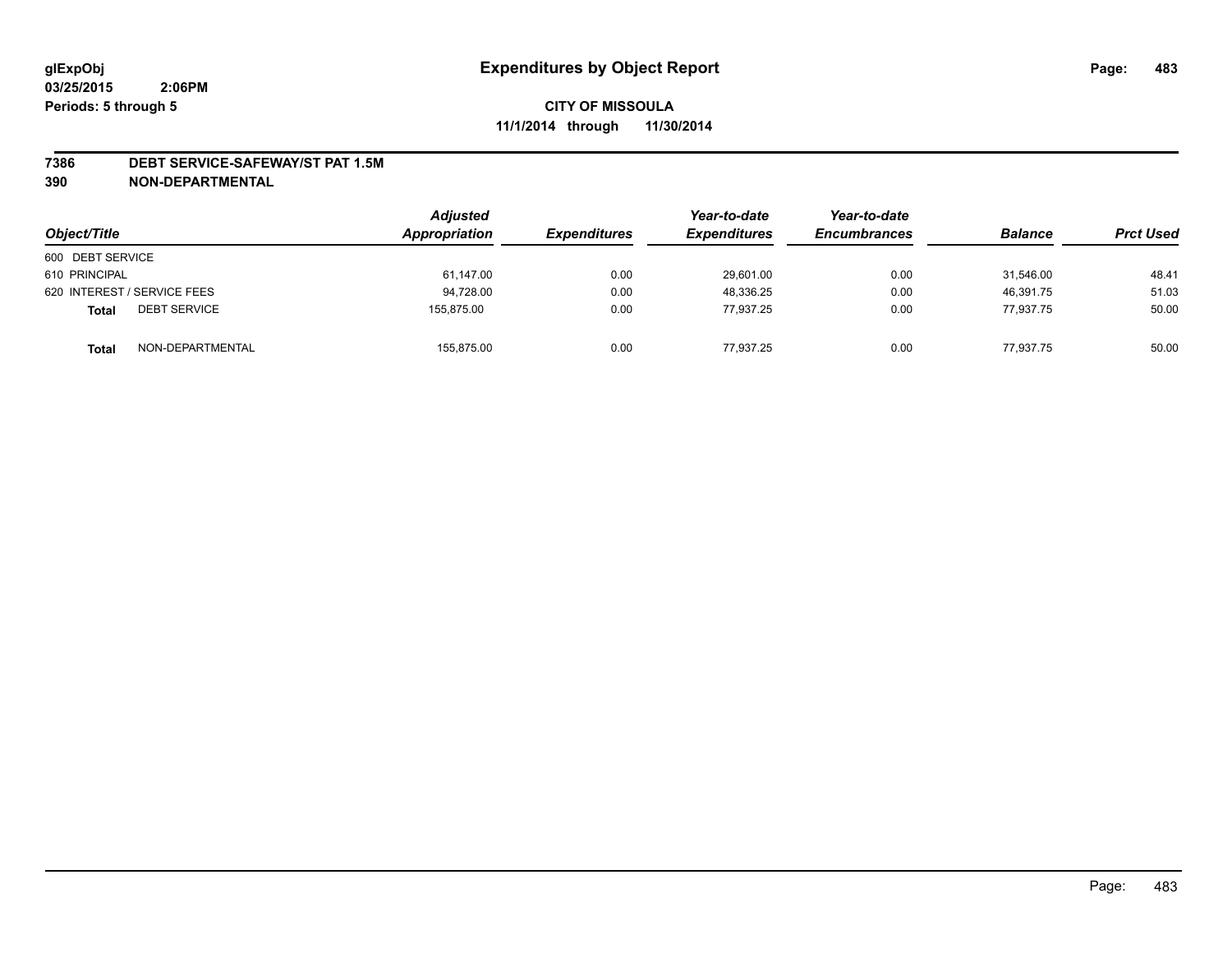**CITY OF MISSOULA 11/1/2014 through 11/30/2014**

# **7386 DEBT SERVICE-SAFEWAY/ST PAT 1.5M**

| Object/Title       |                                  | <b>Adjusted</b><br>Appropriation | <b>Expenditures</b> | Year-to-date<br><b>Expenditures</b> | Year-to-date<br><b>Encumbrances</b> | <b>Balance</b> | <b>Prct Used</b> |
|--------------------|----------------------------------|----------------------------------|---------------------|-------------------------------------|-------------------------------------|----------------|------------------|
| 600 DEBT SERVICE   |                                  |                                  |                     |                                     |                                     |                |                  |
| 610 PRINCIPAL      |                                  | 61,147.00                        | 0.00                | 29,601.00                           | 0.00                                | 31.546.00      | 48.41            |
|                    | 620 INTEREST / SERVICE FEES      | 94,728.00                        | 0.00                | 48,336.25                           | 0.00                                | 46,391.75      | 51.03            |
| <b>Total</b>       | <b>DEBT SERVICE</b>              | 155.875.00                       | 0.00                | 77.937.25                           | 0.00                                | 77.937.75      | 50.00            |
| 900 CAPITAL OUTLAY |                                  |                                  |                     |                                     |                                     |                |                  |
| 930 IMPROVEMENTS   |                                  | 0.00                             | 0.00                | 0.00                                | 0.00                                | 0.00           | 0.00             |
| <b>Total</b>       | <b>CAPITAL OUTLAY</b>            | 0.00                             | 0.00                | 0.00                                | 0.00                                | 0.00           | 0.00             |
| <b>Total</b>       | DEBT SERVICE-SAFEWAY/ST PAT 1.5M | 155.875.00                       | 0.00                | 77.937.25                           | 0.00                                | 77.937.75      | 50.00            |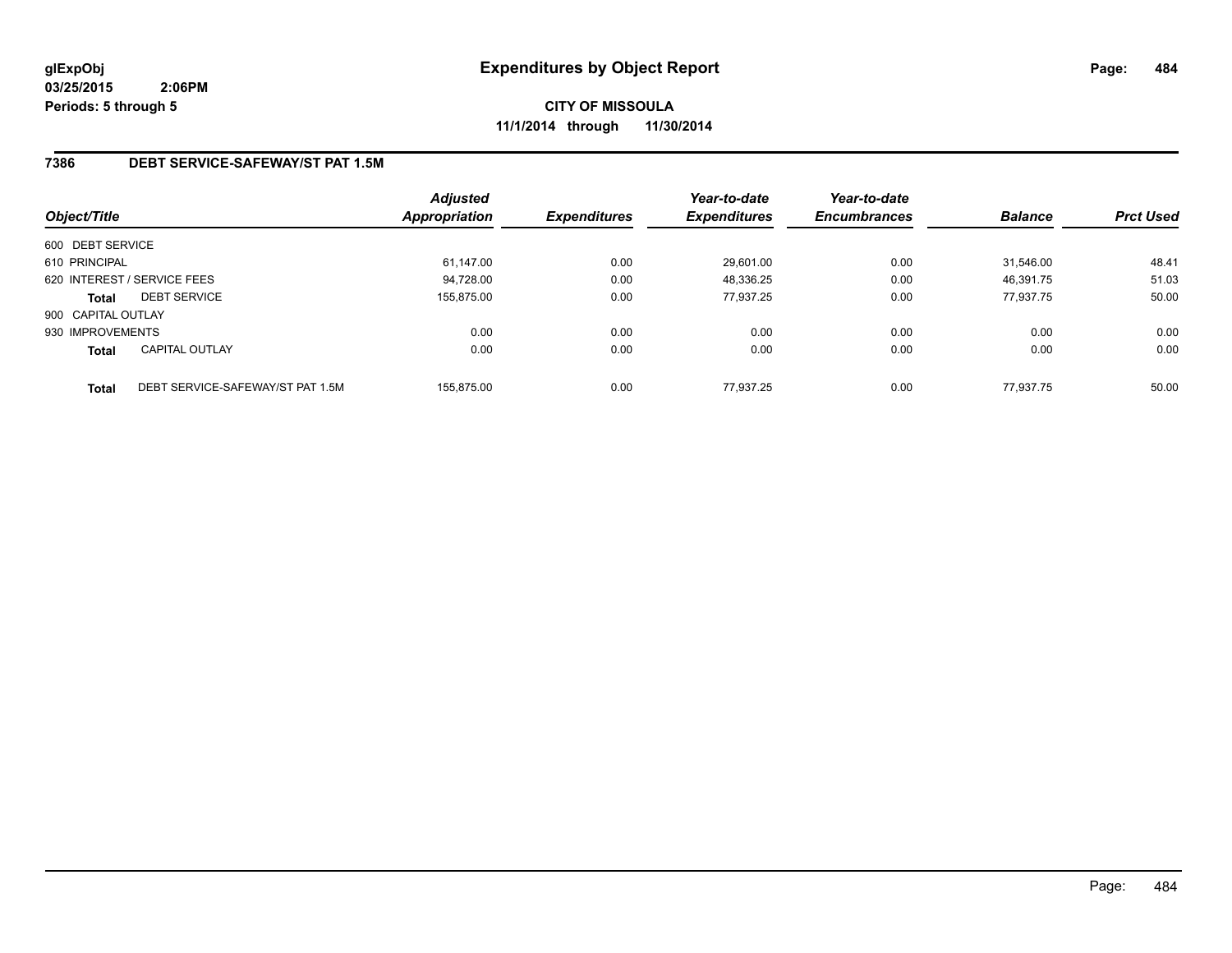#### **7387 DEBT SERVICE-BROWNFIELD RLF 1.125M**

| Object/Title                        | <b>Adjusted</b><br>Appropriation | <b>Expenditures</b> | Year-to-date<br><b>Expenditures</b> | Year-to-date<br><b>Encumbrances</b> | <b>Balance</b> | <b>Prct Used</b> |
|-------------------------------------|----------------------------------|---------------------|-------------------------------------|-------------------------------------|----------------|------------------|
| 600 DEBT SERVICE                    |                                  |                     |                                     |                                     |                |                  |
| 610 PRINCIPAL                       | 26,625.00                        | 0.00                | 0.00                                | 0.00                                | 26,625.00      | 0.00             |
| 620 INTEREST / SERVICE FEES         | 5.316.00                         | 0.00                | 0.00                                | 0.00                                | 5.316.00       | 0.00             |
| <b>DEBT SERVICE</b><br><b>Total</b> | 31.941.00                        | 0.00                | 0.00                                | 0.00                                | 31.941.00      | 0.00             |
| NON-DEPARTMENTAL<br><b>Total</b>    | 31,941.00                        | 0.00                | 0.00                                | 0.00                                | 31,941.00      | 0.00             |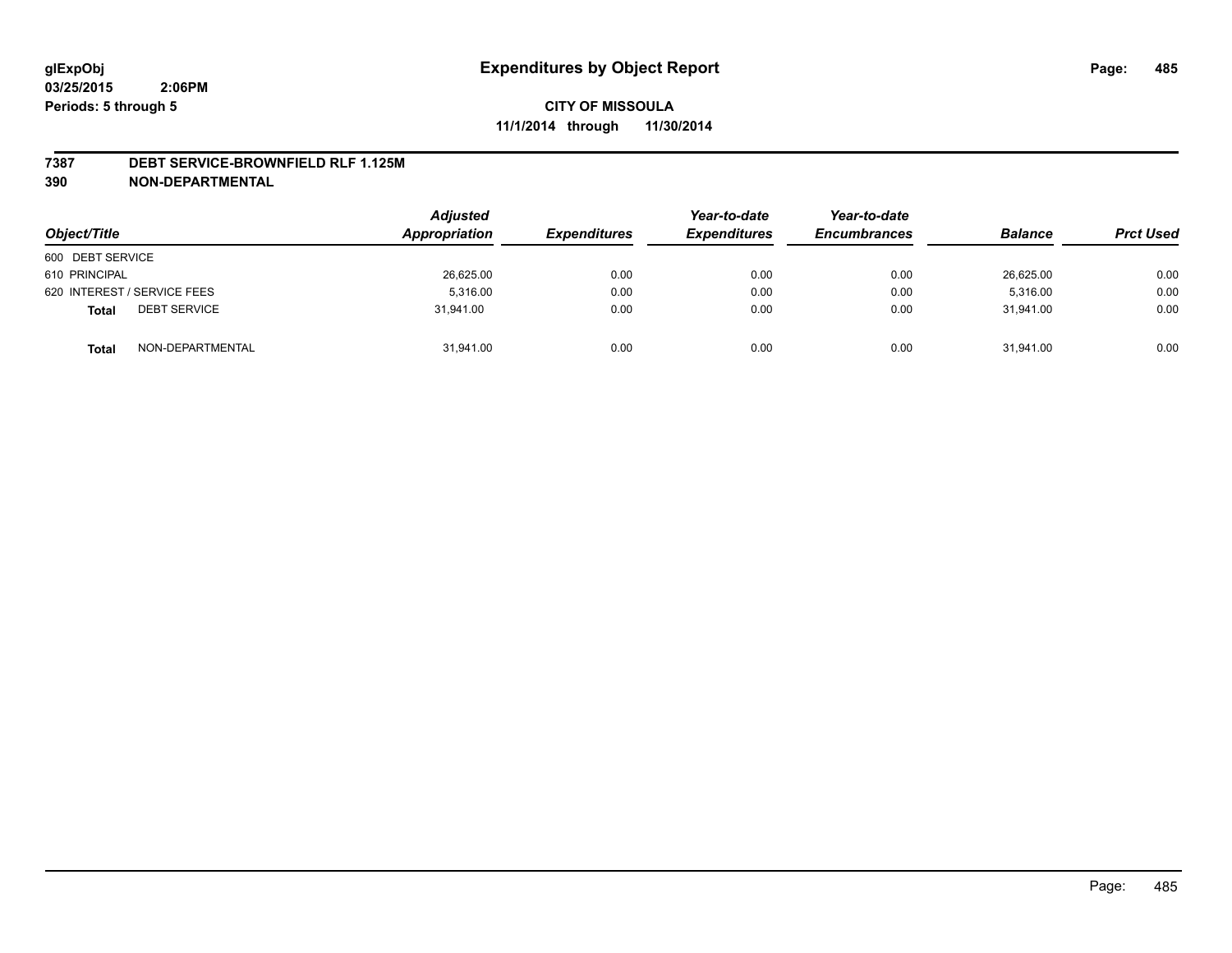**CITY OF MISSOULA 11/1/2014 through 11/30/2014**

### **7387 DEBT SERVICE-BROWNFIELD RLF 1.125M**

| Object/Title     |                                    | <b>Adjusted</b><br>Appropriation | <b>Expenditures</b> | Year-to-date<br><b>Expenditures</b> | Year-to-date<br><b>Encumbrances</b> | <b>Balance</b> | <b>Prct Used</b> |
|------------------|------------------------------------|----------------------------------|---------------------|-------------------------------------|-------------------------------------|----------------|------------------|
| 600 DEBT SERVICE |                                    |                                  |                     |                                     |                                     |                |                  |
| 610 PRINCIPAL    |                                    | 26,625.00                        | 0.00                | 0.00                                | 0.00                                | 26,625.00      | 0.00             |
|                  | 620 INTEREST / SERVICE FEES        | 5,316.00                         | 0.00                | 0.00                                | 0.00                                | 5,316.00       | 0.00             |
| <b>Total</b>     | <b>DEBT SERVICE</b>                | 31.941.00                        | 0.00                | 0.00                                | 0.00                                | 31.941.00      | 0.00             |
| <b>Total</b>     | DEBT SERVICE-BROWNFIELD RLF 1.125M | 31.941.00                        | 0.00                | 0.00                                | 0.00                                | 31.941.00      | 0.00             |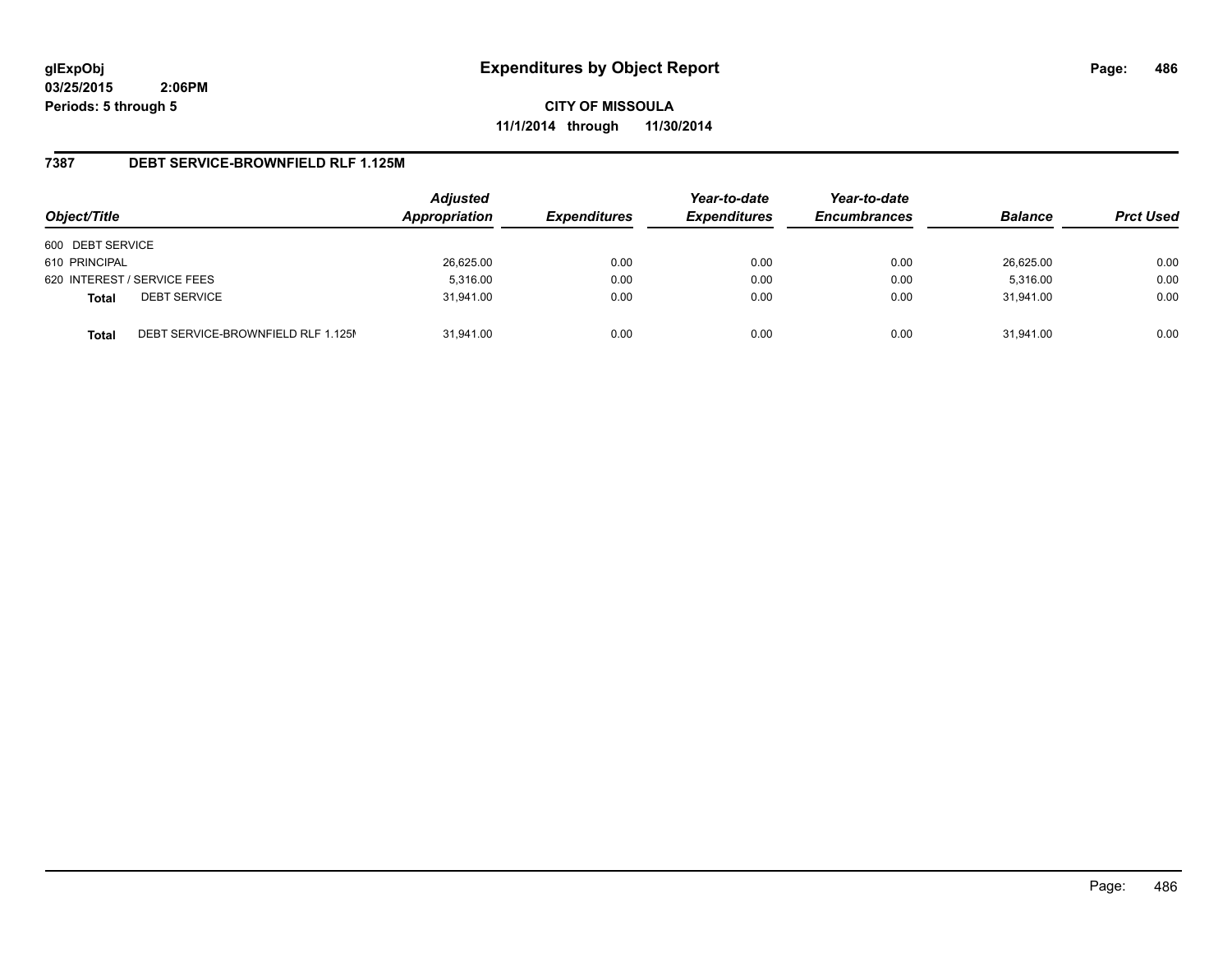# **7388 RESERVE-3.6m TIF**

| Object/Title                     | <b>Adjusted</b><br>Appropriation | <b>Expenditures</b> | Year-to-date<br><b>Expenditures</b> | Year-to-date<br><b>Encumbrances</b> | <b>Balance</b> | <b>Prct Used</b> |
|----------------------------------|----------------------------------|---------------------|-------------------------------------|-------------------------------------|----------------|------------------|
| 800 OTHER OBJECTS                |                                  |                     |                                     |                                     |                |                  |
| 820 TRANSFERS TO OTHER FUNDS     | 0.00                             | 0.00                | 0.00                                | 0.00                                | 0.00           | 0.00             |
| OTHER OBJECTS<br><b>Total</b>    | 0.00                             | 0.00                | 0.00                                | 0.00                                | 0.00           | 0.00             |
| NON-DEPARTMENTAL<br><b>Total</b> | 0.00                             | 0.00                | 0.00                                | 0.00                                | 0.00           | 0.00             |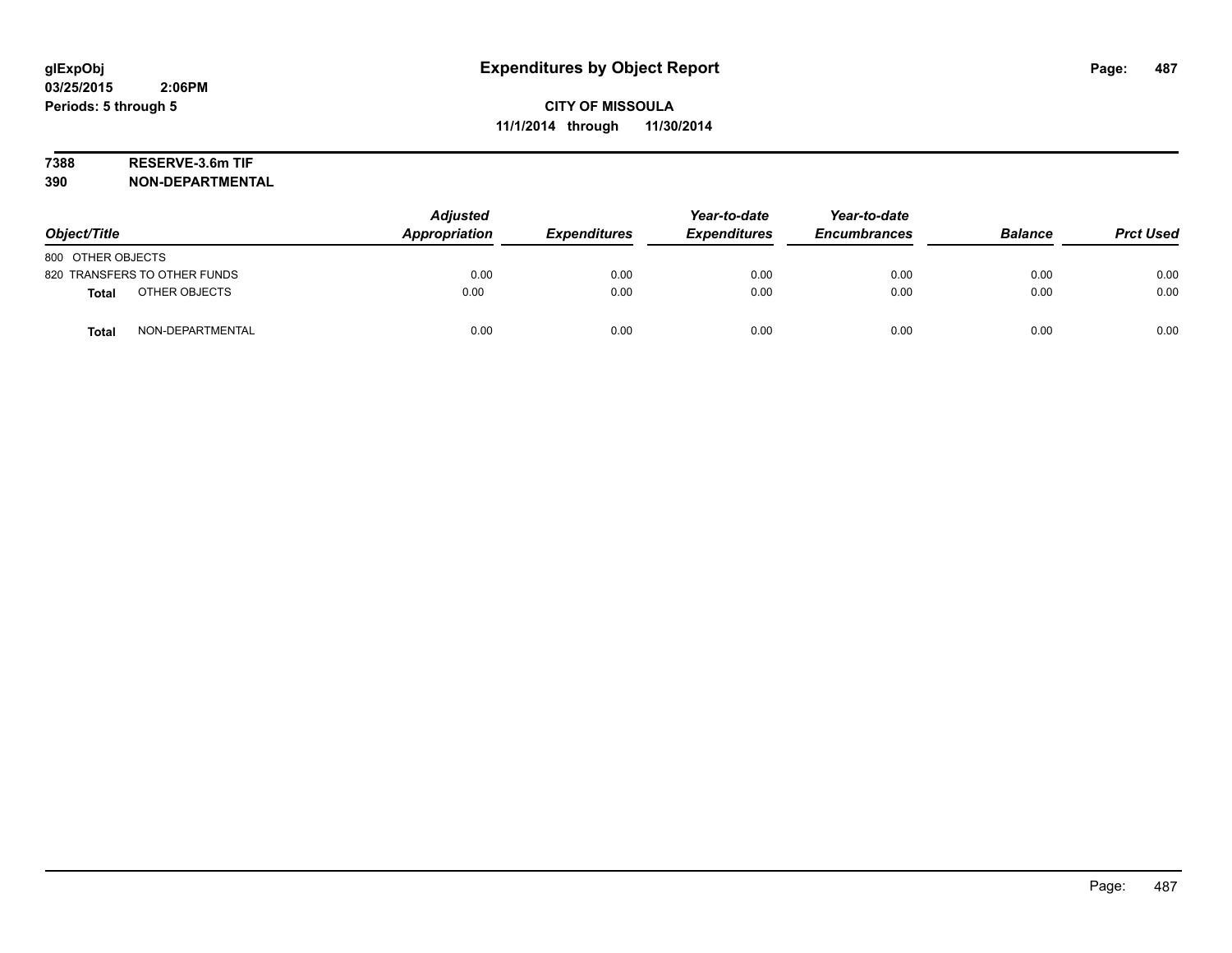**CITY OF MISSOULA 11/1/2014 through 11/30/2014**

**7388 RESERVE-3.6m TIF**

| Object/Title                     | <b>Adjusted</b><br>Appropriation | <b>Expenditures</b> | Year-to-date<br><b>Expenditures</b> | Year-to-date<br><b>Encumbrances</b> | <b>Balance</b> | <b>Prct Used</b> |
|----------------------------------|----------------------------------|---------------------|-------------------------------------|-------------------------------------|----------------|------------------|
| 800 OTHER OBJECTS                |                                  |                     |                                     |                                     |                |                  |
| 820 TRANSFERS TO OTHER FUNDS     | 0.00                             | 0.00                | 0.00                                | 0.00                                | 0.00           | 0.00             |
| OTHER OBJECTS<br><b>Total</b>    | 0.00                             | 0.00                | 0.00                                | 0.00                                | 0.00           | 0.00             |
| RESERVE-3.6m TIF<br><b>Total</b> | 0.00                             | 0.00                | 0.00                                | 0.00                                | 0.00           | 0.00             |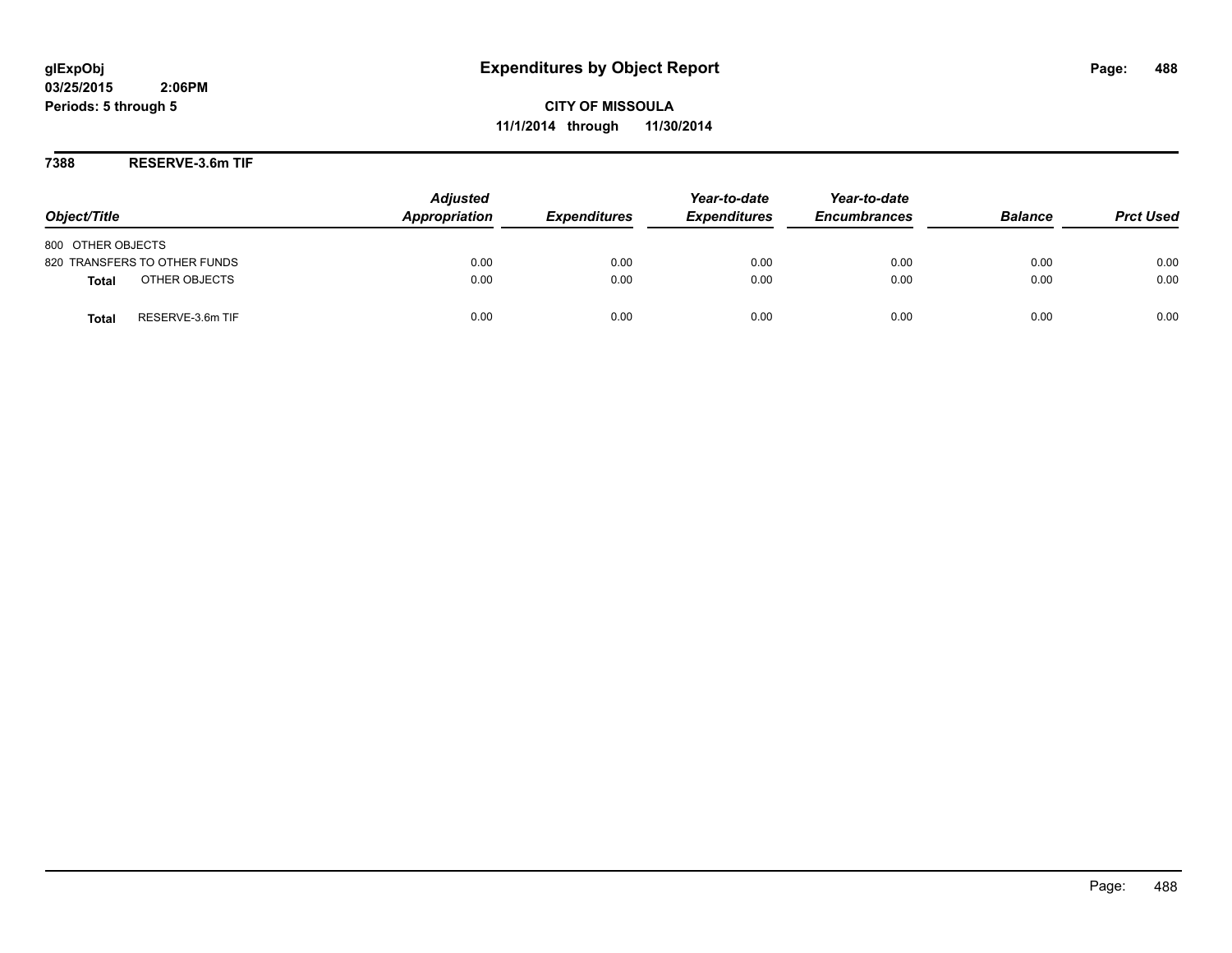# **CITY OF MISSOULA 11/1/2014 through 11/30/2014**

**7389 DEBT SERVICE - 3.6M/5.75M**

| Object/Title                        | <b>Adjusted</b><br>Appropriation | <b>Expenditures</b> | Year-to-date<br><b>Expenditures</b> | Year-to-date<br><b>Encumbrances</b> | <b>Balance</b> | <b>Prct Used</b> |
|-------------------------------------|----------------------------------|---------------------|-------------------------------------|-------------------------------------|----------------|------------------|
| 600 DEBT SERVICE                    |                                  |                     |                                     |                                     |                |                  |
| 610 PRINCIPAL                       | 500,000.00                       | 0.00                | 250,000.00                          | 0.00                                | 250.000.00     | 50.00            |
| 620 INTEREST / SERVICE FEES         | 0.00                             | 0.00                | 0.00                                | 0.00                                | 0.00           | 0.00             |
| <b>DEBT SERVICE</b><br><b>Total</b> | 500,000.00                       | 0.00                | 250,000.00                          | 0.00                                | 250,000.00     | 50.00            |
| <b>MRA</b><br>Total                 | 500,000.00                       | 0.00                | 250,000.00                          | 0.00                                | 250,000.00     | 50.00            |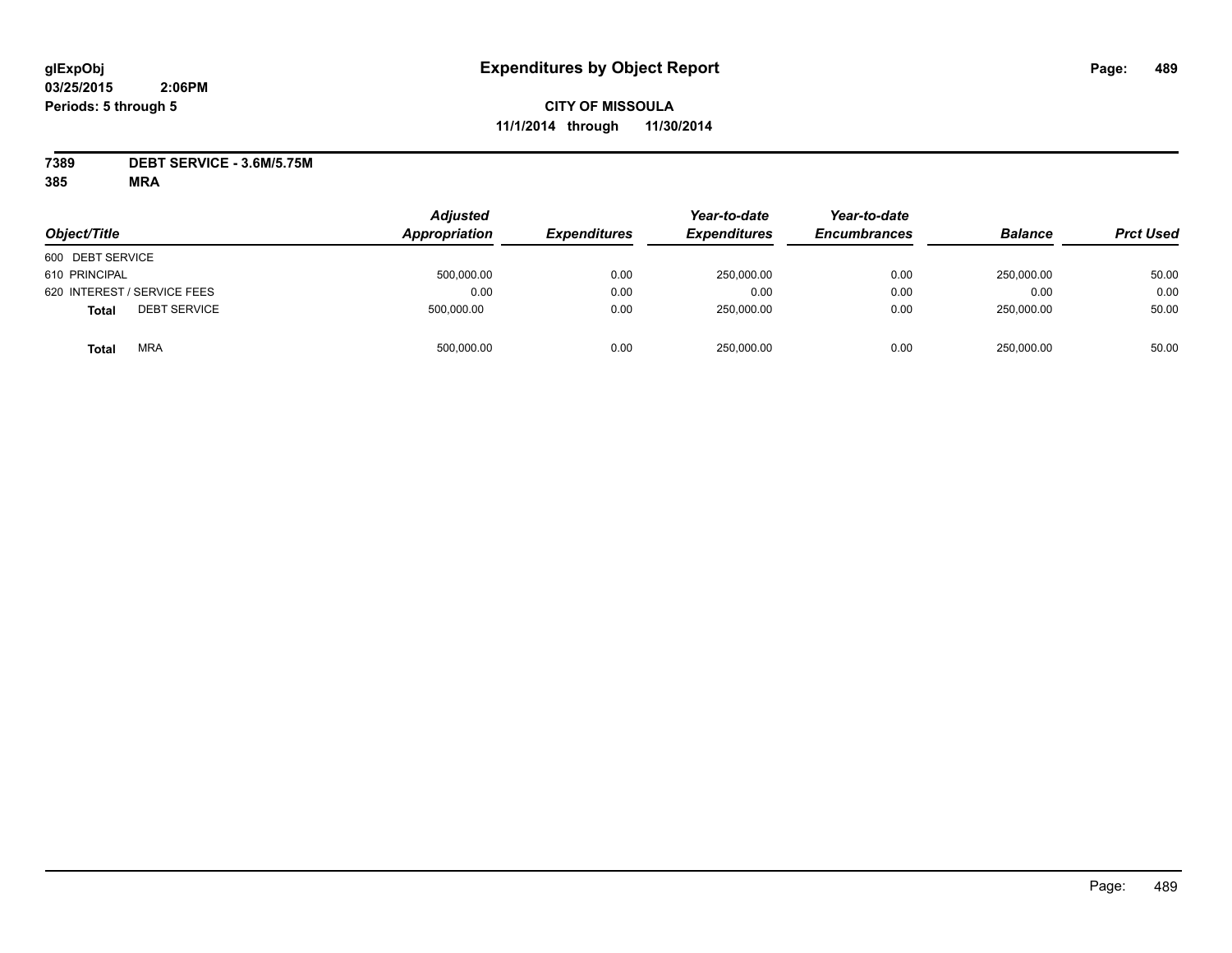**7389 DEBT SERVICE - 3.6M/5.75M**

|                                  | <b>Adjusted</b> |                     | Year-to-date        | Year-to-date        |                |                  |
|----------------------------------|-----------------|---------------------|---------------------|---------------------|----------------|------------------|
| Object/Title                     | Appropriation   | <b>Expenditures</b> | <b>Expenditures</b> | <b>Encumbrances</b> | <b>Balance</b> | <b>Prct Used</b> |
| 600 DEBT SERVICE                 |                 |                     |                     |                     |                |                  |
| 610 PRINCIPAL                    | 362,000.00      | 0.00                | 0.00                | 0.00                | 362,000.00     | 0.00             |
| 620 INTEREST / SERVICE FEES      | 309,916.00      | 0.00                | 350.00              | 0.00                | 309.566.00     | 0.11             |
| <b>DEBT SERVICE</b><br>Total     | 671,916.00      | 0.00                | 350.00              | 0.00                | 671,566.00     | 0.05             |
| NON-DEPARTMENTAL<br><b>Total</b> | 671,916.00      | 0.00                | 350.00              | 0.00                | 671.566.00     | 0.05             |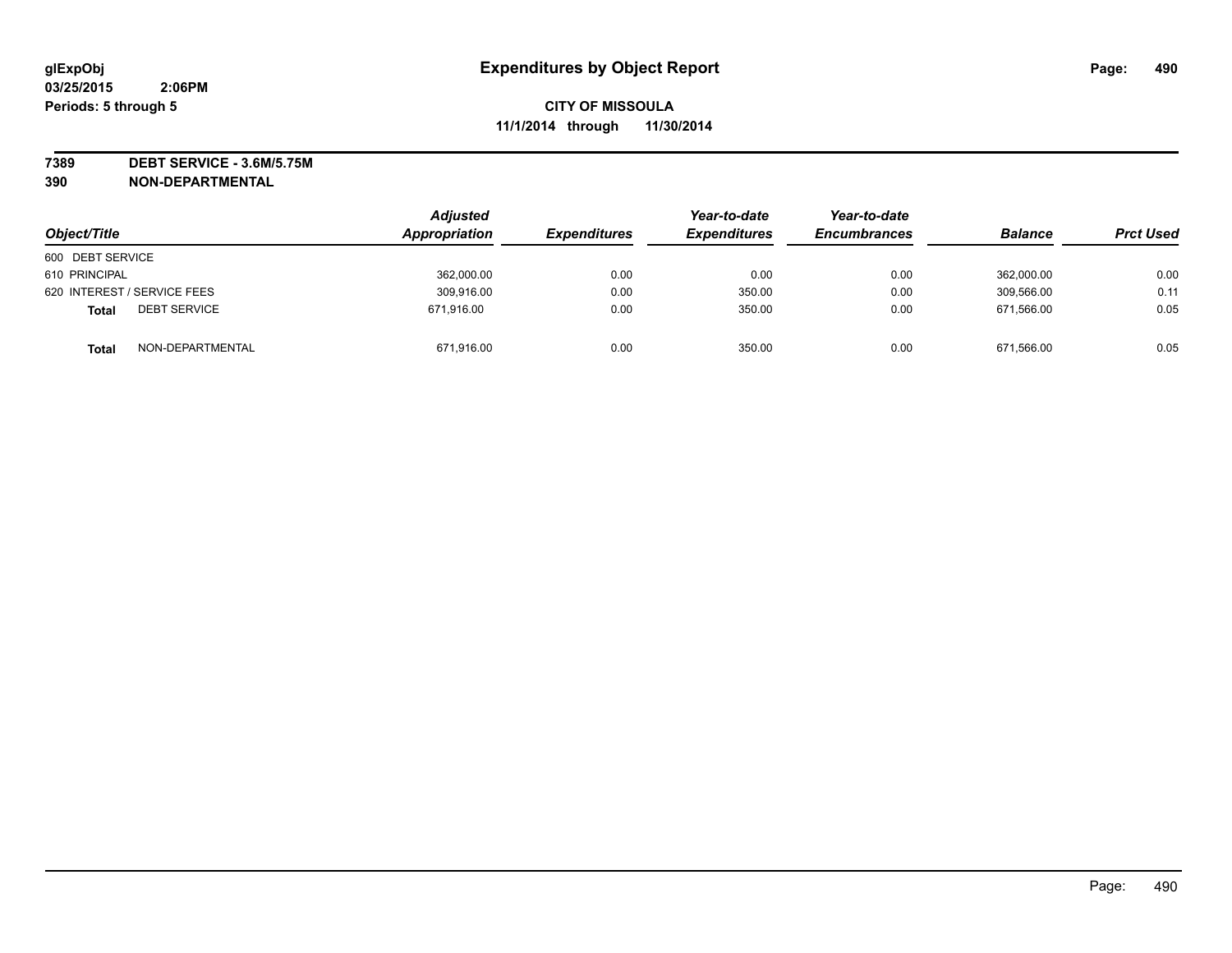**CITY OF MISSOULA 11/1/2014 through 11/30/2014**

### **7389 DEBT SERVICE - 3.6M/5.75M**

|                                           | <b>Adjusted</b> |                     | Year-to-date        | Year-to-date        |                |                  |
|-------------------------------------------|-----------------|---------------------|---------------------|---------------------|----------------|------------------|
| Object/Title                              | Appropriation   | <b>Expenditures</b> | <b>Expenditures</b> | <b>Encumbrances</b> | <b>Balance</b> | <b>Prct Used</b> |
| 600 DEBT SERVICE                          |                 |                     |                     |                     |                |                  |
| 610 PRINCIPAL                             | 862,000.00      | 0.00                | 250,000.00          | 0.00                | 612,000.00     | 29.00            |
| 620 INTEREST / SERVICE FEES               | 309,916.00      | 0.00                | 350.00              | 0.00                | 309,566.00     | 0.11             |
| <b>DEBT SERVICE</b><br><b>Total</b>       | 1.171.916.00    | 0.00                | 250,350.00          | 0.00                | 921.566.00     | 21.36            |
| DEBT SERVICE - 3.6M/5.75M<br><b>Total</b> | 1,171,916.00    | 0.00                | 250.350.00          | 0.00                | 921.566.00     | 21.36            |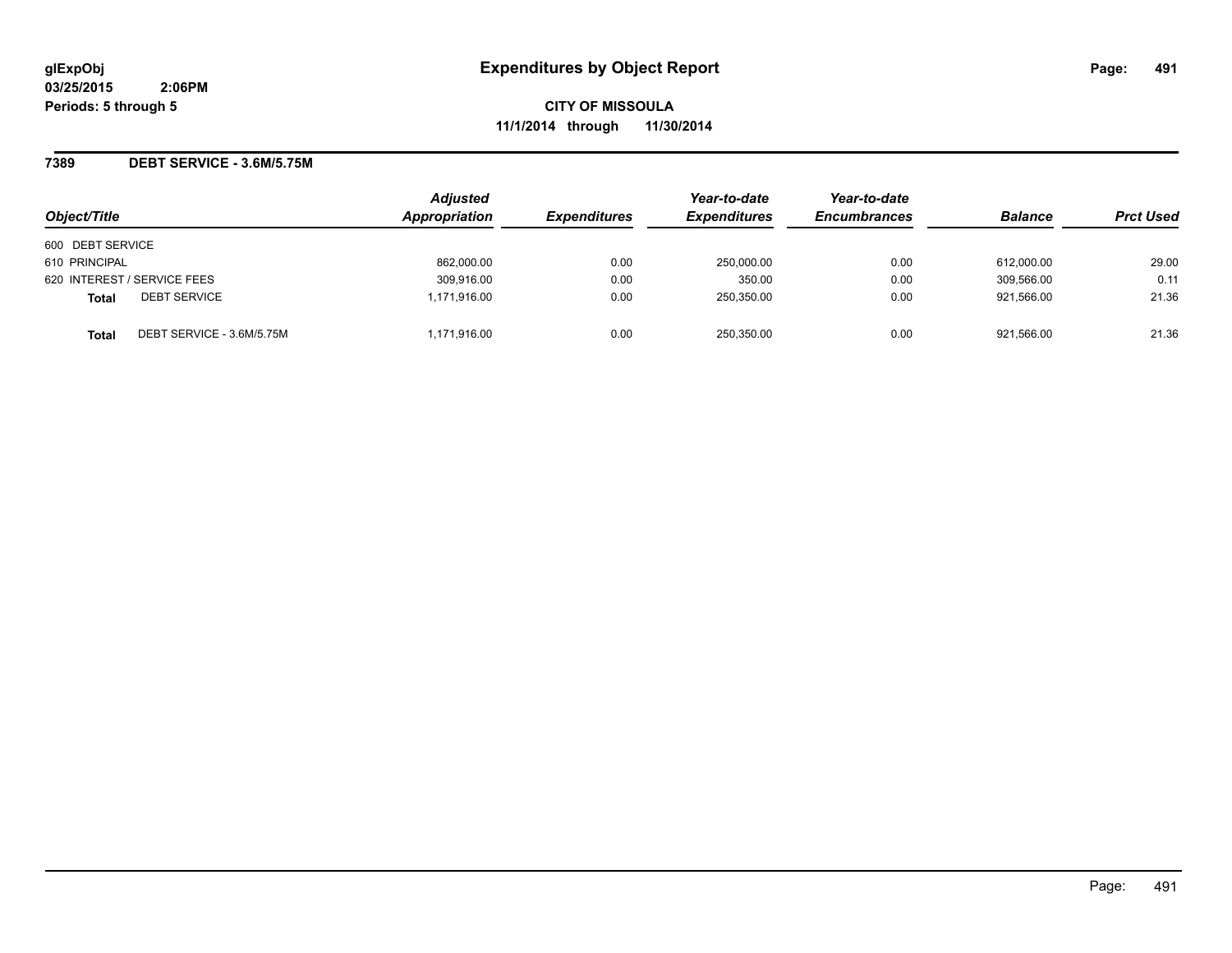# **glExpObj Expenditures by Object Report Page: 492**

**03/25/2015 2:06PM Periods: 5 through 5**

**7390 URDII CLEARING - 3.6M TIF**

| Object/Title                  | <b>Adjusted</b><br>Appropriation | <b>Expenditures</b> | Year-to-date<br><b>Expenditures</b> | Year-to-date<br><b>Encumbrances</b> | <b>Balance</b> | <b>Prct Used</b> |
|-------------------------------|----------------------------------|---------------------|-------------------------------------|-------------------------------------|----------------|------------------|
| 800 OTHER OBJECTS             |                                  |                     |                                     |                                     |                |                  |
| 820 TRANSFERS TO OTHER FUNDS  | 0.00                             | 0.00                | 0.00                                | 0.00                                | 0.00           | 0.00             |
| OTHER OBJECTS<br><b>Total</b> | 0.00                             | 0.00                | 0.00                                | 0.00                                | 0.00           | 0.00             |
| <b>MRA</b><br><b>Total</b>    | 0.00                             | 0.00                | 0.00                                | 0.00                                | 0.00           | 0.00             |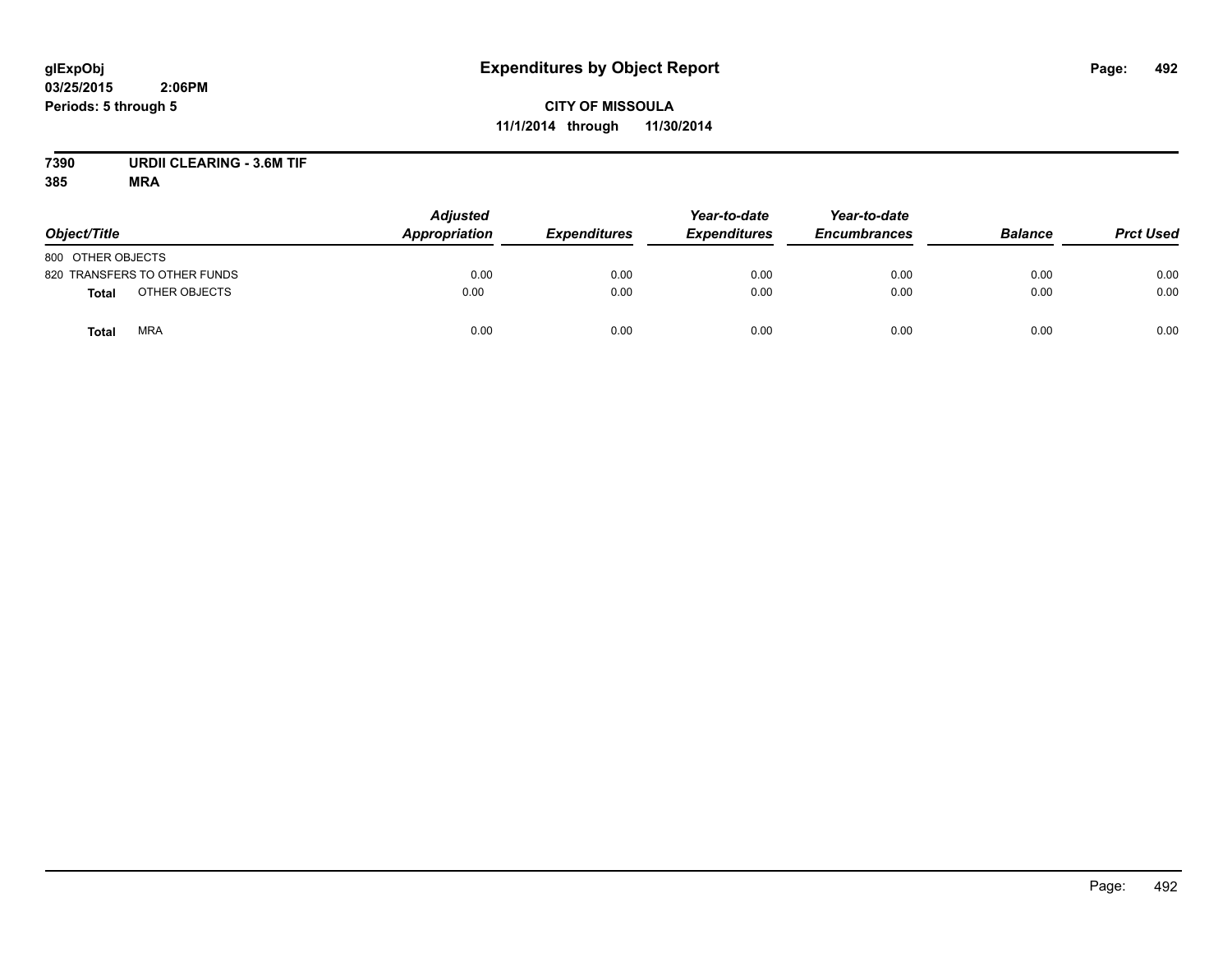**7390 URDII CLEARING - 3.6M TIF**

| Object/Title                 | <b>Adjusted</b><br>Appropriation | <b>Expenditures</b> | Year-to-date<br><b>Expenditures</b> | Year-to-date<br><b>Encumbrances</b> | <b>Balance</b> | <b>Prct Used</b> |
|------------------------------|----------------------------------|---------------------|-------------------------------------|-------------------------------------|----------------|------------------|
| 800 OTHER OBJECTS            |                                  |                     |                                     |                                     |                |                  |
| 820 TRANSFERS TO OTHER FUNDS | 1,872,885.00                     | 0.00                | 0.00                                | 0.00                                | 1.872.885.00   | 0.00             |
| OTHER OBJECTS<br>Total       | 1.872.885.00                     | 0.00                | 0.00                                | 0.00                                | 1.872.885.00   | 0.00             |
| NON-DEPARTMENTAL<br>Total    | 1,872,885.00                     | 0.00                | 0.00                                | 0.00                                | 1,872,885.00   | 0.00             |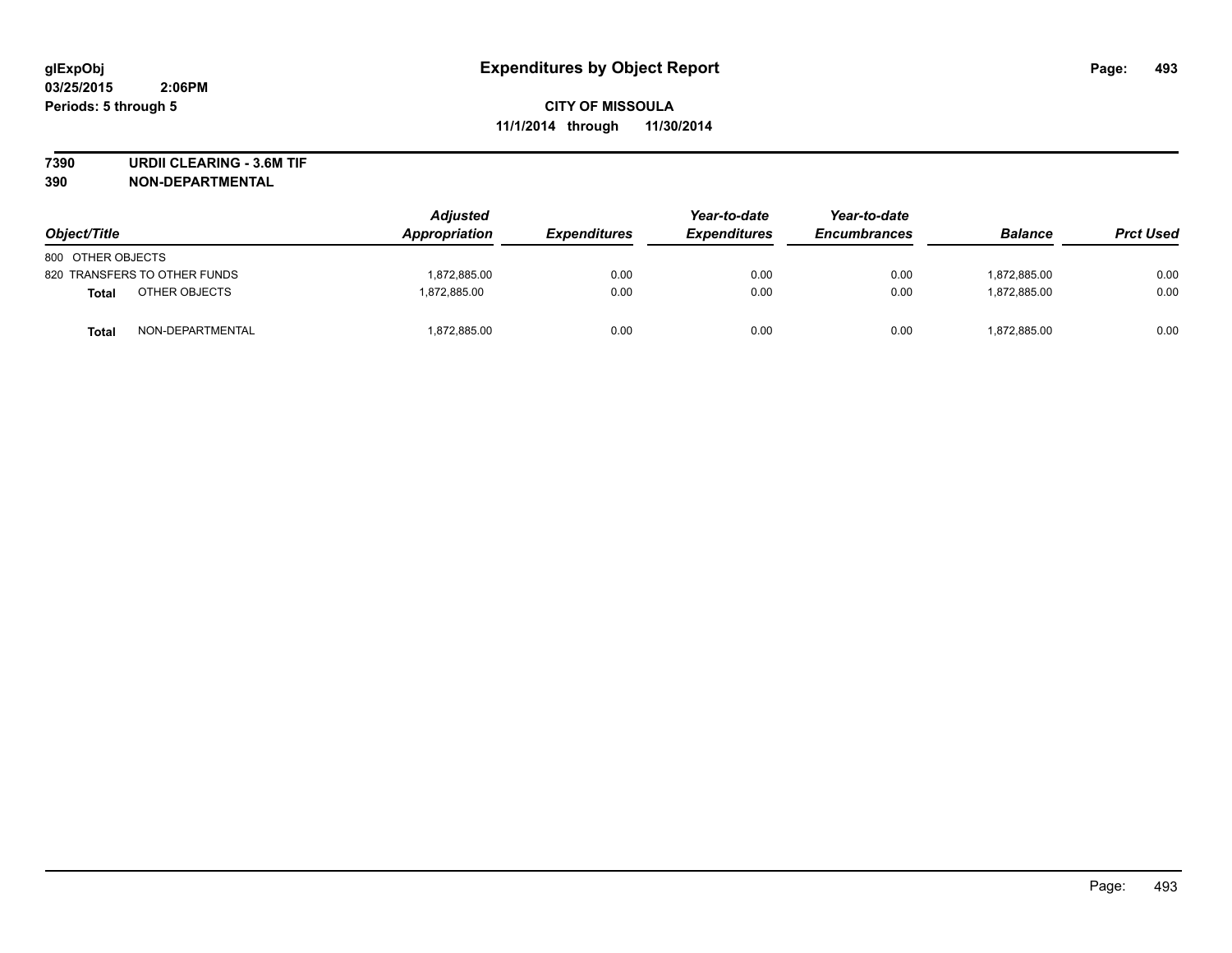**CITY OF MISSOULA 11/1/2014 through 11/30/2014**

### **7390 URDII CLEARING - 3.6M TIF**

| Object/Title                              | <b>Adjusted</b><br>Appropriation | <b>Expenditures</b> | Year-to-date<br><b>Expenditures</b> | Year-to-date<br><b>Encumbrances</b> | <b>Balance</b> | <b>Prct Used</b> |
|-------------------------------------------|----------------------------------|---------------------|-------------------------------------|-------------------------------------|----------------|------------------|
| 800 OTHER OBJECTS                         |                                  |                     |                                     |                                     |                |                  |
| 820 TRANSFERS TO OTHER FUNDS              | 1,872,885.00                     | 0.00                | 0.00                                | 0.00                                | 1,872,885.00   | 0.00             |
| OTHER OBJECTS<br><b>Total</b>             | 1,872,885.00                     | 0.00                | 0.00                                | 0.00                                | 1.872.885.00   | 0.00             |
| URDII CLEARING - 3.6M TIF<br><b>Total</b> | 1,872,885.00                     | 0.00                | 0.00                                | 0.00                                | 1,872,885.00   | 0.00             |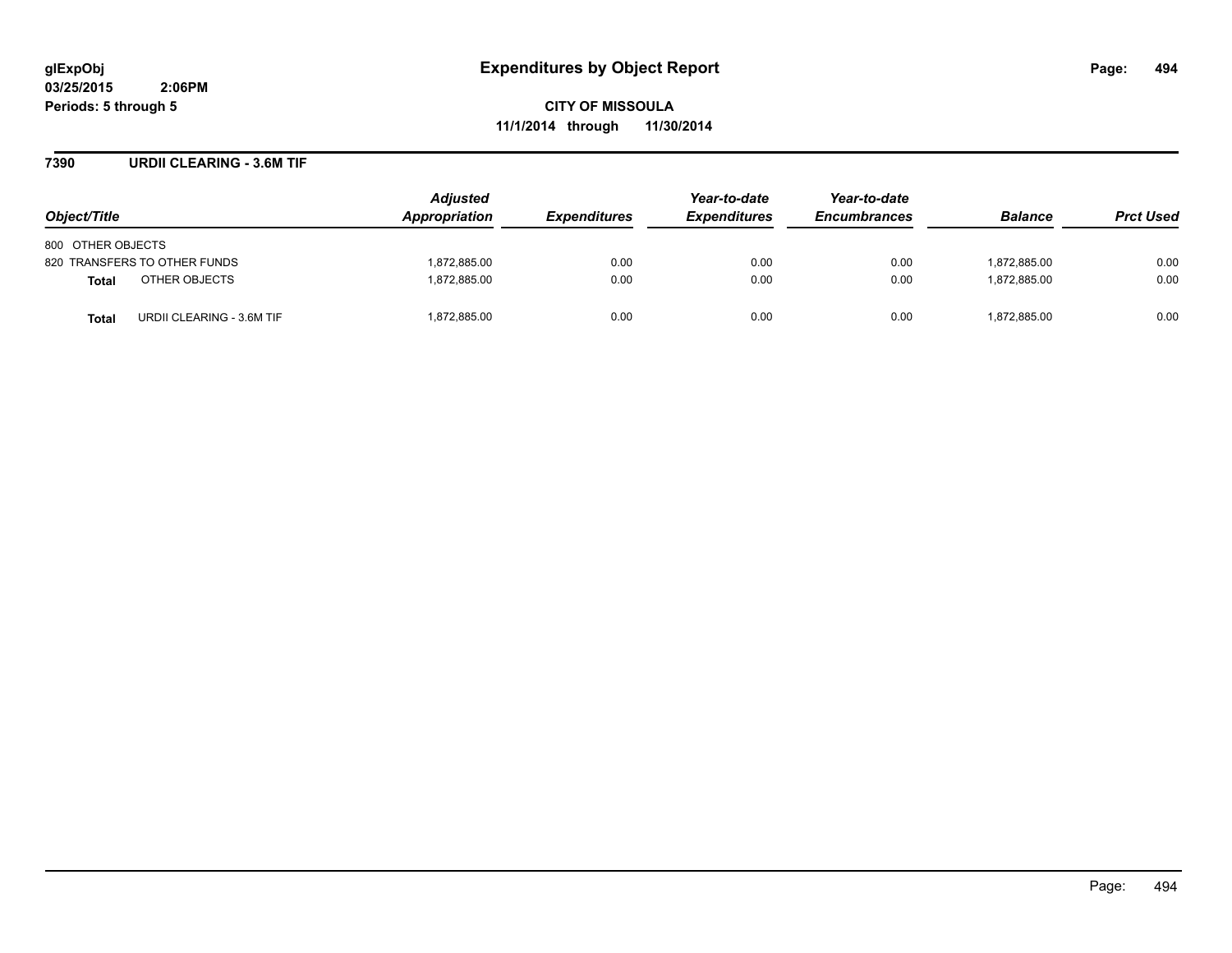**7392 MRA - URD II FUND**

|                              |                                   | <b>Adjusted</b> |                     | Year-to-date        | Year-to-date        |                |                  |
|------------------------------|-----------------------------------|-----------------|---------------------|---------------------|---------------------|----------------|------------------|
| Object/Title                 |                                   | Appropriation   | <b>Expenditures</b> | <b>Expenditures</b> | <b>Encumbrances</b> | <b>Balance</b> | <b>Prct Used</b> |
| 300 PURCHASED SERVICES       |                                   |                 |                     |                     |                     |                |                  |
| 344 TELEPHONE SERVICE        |                                   | 0.00            | 0.00                | 0.00                | 0.00                | 0.00           | 0.00             |
| 350 PROFESSIONAL SERVICES    |                                   | 169,272.00      | 274.08              | 43,242.10           | 0.00                | 126,029.90     | 25.55            |
| <b>Total</b>                 | PURCHASED SERVICES                | 169,272.00      | 274.08              | 43,242.10           | 0.00                | 126,029.90     | 25.55            |
| 700 GRANTS & CONTRIBUTIONS   |                                   |                 |                     |                     |                     |                |                  |
| 700 GRANTS & CONTRIBUTIONS   |                                   | 98,607.00       | 0.00                | 0.00                | 0.00                | 98,607.00      | 0.00             |
| <b>Total</b>                 | <b>GRANTS &amp; CONTRIBUTIONS</b> | 98,607.00       | 0.00                | 0.00                | 0.00                | 98,607.00      | 0.00             |
| 800 OTHER OBJECTS            |                                   |                 |                     |                     |                     |                |                  |
| 820 TRANSFERS TO OTHER FUNDS |                                   | 250,000.00      | 0.00                | 0.00                | 0.00                | 250,000.00     | 0.00             |
| 845 CONTINGENCY              |                                   | 611,369.00      | 0.00                | 0.00                | 0.00                | 611,369.00     | 0.00             |
| <b>Total</b>                 | OTHER OBJECTS                     | 861,369.00      | 0.00                | 0.00                | 0.00                | 861,369.00     | 0.00             |
| 900 CAPITAL OUTLAY           |                                   |                 |                     |                     |                     |                |                  |
| 910 LAND                     |                                   | 0.00            | 0.00                | 115,264.00          | 0.00                | $-115,264.00$  | 0.00             |
| 920 BUILDINGS                |                                   | 0.00            | 0.00                | 0.00                | 0.00                | 0.00           | 0.00             |
| 930 IMPROVEMENTS             |                                   | 680,000.00      | 132,922.79          | 403,111.82          | 0.00                | 276,888.18     | 59.28            |
| <b>Total</b>                 | <b>CAPITAL OUTLAY</b>             | 680,000.00      | 132,922.79          | 518,375.82          | 0.00                | 161,624.18     | 76.23            |
| <b>Total</b>                 | <b>MRA</b>                        | 1,809,248.00    | 133,196.87          | 561,617.92          | 0.00                | 1,247,630.08   | 31.04            |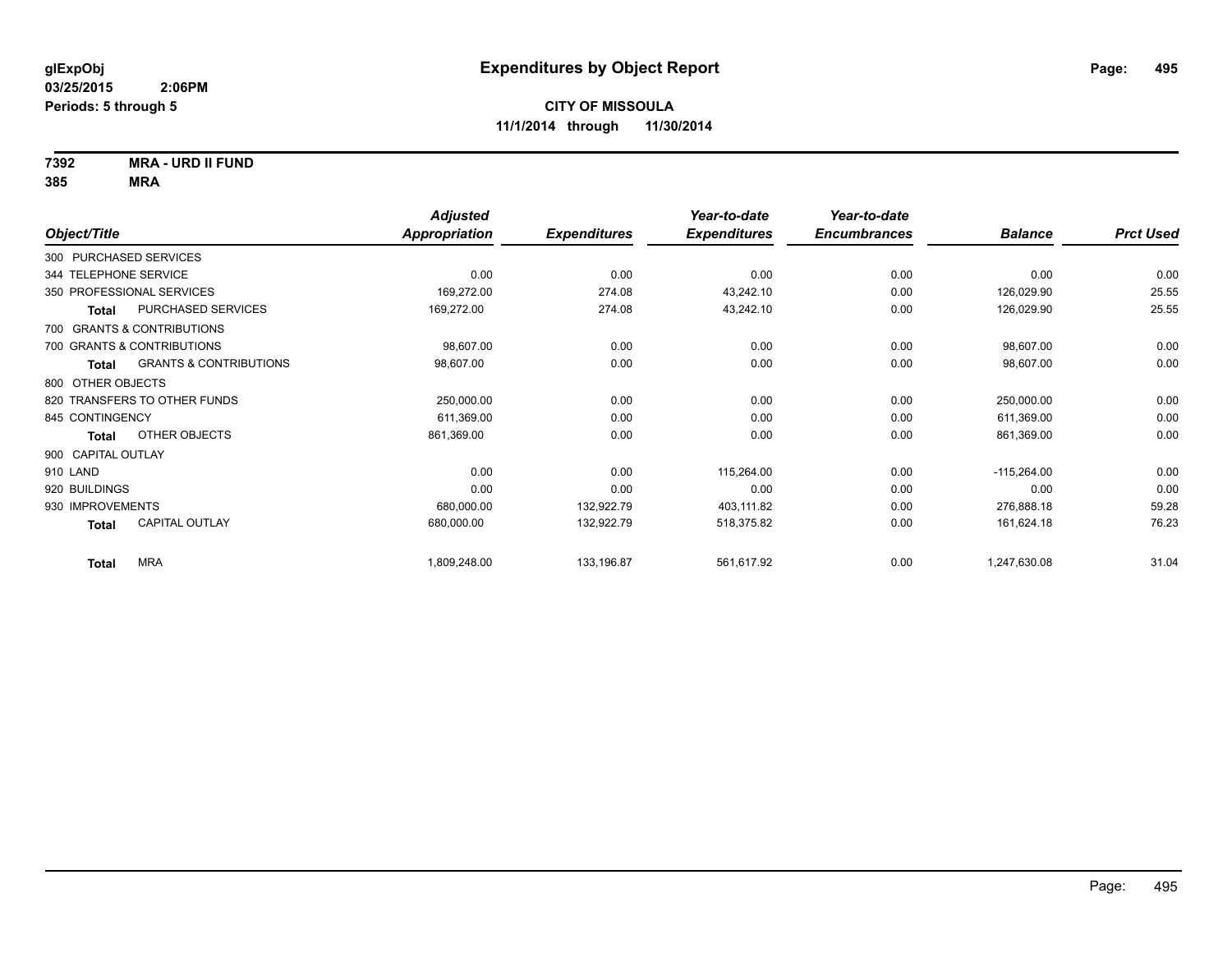### **7392 MRA - URD II FUND**

|                        |                                   | <b>Adjusted</b>      |                     | Year-to-date        | Year-to-date        |                |                  |
|------------------------|-----------------------------------|----------------------|---------------------|---------------------|---------------------|----------------|------------------|
| Object/Title           |                                   | <b>Appropriation</b> | <b>Expenditures</b> | <b>Expenditures</b> | <b>Encumbrances</b> | <b>Balance</b> | <b>Prct Used</b> |
| 300 PURCHASED SERVICES |                                   |                      |                     |                     |                     |                |                  |
| 344 TELEPHONE SERVICE  |                                   | 0.00                 | 0.00                | 0.00                | 0.00                | 0.00           | 0.00             |
|                        | 350 PROFESSIONAL SERVICES         | 169,272.00           | 274.08              | 43,242.10           | 0.00                | 126,029.90     | 25.55            |
| <b>Total</b>           | PURCHASED SERVICES                | 169,272.00           | 274.08              | 43,242.10           | 0.00                | 126,029.90     | 25.55            |
|                        | 700 GRANTS & CONTRIBUTIONS        |                      |                     |                     |                     |                |                  |
|                        | 700 GRANTS & CONTRIBUTIONS        | 98,607.00            | 0.00                | 0.00                | 0.00                | 98,607.00      | 0.00             |
| Total                  | <b>GRANTS &amp; CONTRIBUTIONS</b> | 98,607.00            | 0.00                | 0.00                | 0.00                | 98,607.00      | 0.00             |
| 800 OTHER OBJECTS      |                                   |                      |                     |                     |                     |                |                  |
|                        | 820 TRANSFERS TO OTHER FUNDS      | 250,000.00           | 0.00                | 0.00                | 0.00                | 250,000.00     | 0.00             |
| 845 CONTINGENCY        |                                   | 611,369.00           | 0.00                | 0.00                | 0.00                | 611,369.00     | 0.00             |
| Total                  | OTHER OBJECTS                     | 861,369.00           | 0.00                | 0.00                | 0.00                | 861,369.00     | 0.00             |
| 900 CAPITAL OUTLAY     |                                   |                      |                     |                     |                     |                |                  |
| 910 LAND               |                                   | 0.00                 | 0.00                | 115,264.00          | 0.00                | $-115,264.00$  | 0.00             |
| 920 BUILDINGS          |                                   | 0.00                 | 0.00                | 0.00                | 0.00                | 0.00           | 0.00             |
| 930 IMPROVEMENTS       |                                   | 680,000.00           | 132,922.79          | 403,111.82          | 0.00                | 276,888.18     | 59.28            |
| Total                  | <b>CAPITAL OUTLAY</b>             | 680,000.00           | 132,922.79          | 518,375.82          | 0.00                | 161,624.18     | 76.23            |
| <b>Total</b>           | <b>MRA - URD II FUND</b>          | 1,809,248.00         | 133,196.87          | 561,617.92          | 0.00                | 1,247,630.08   | 31.04            |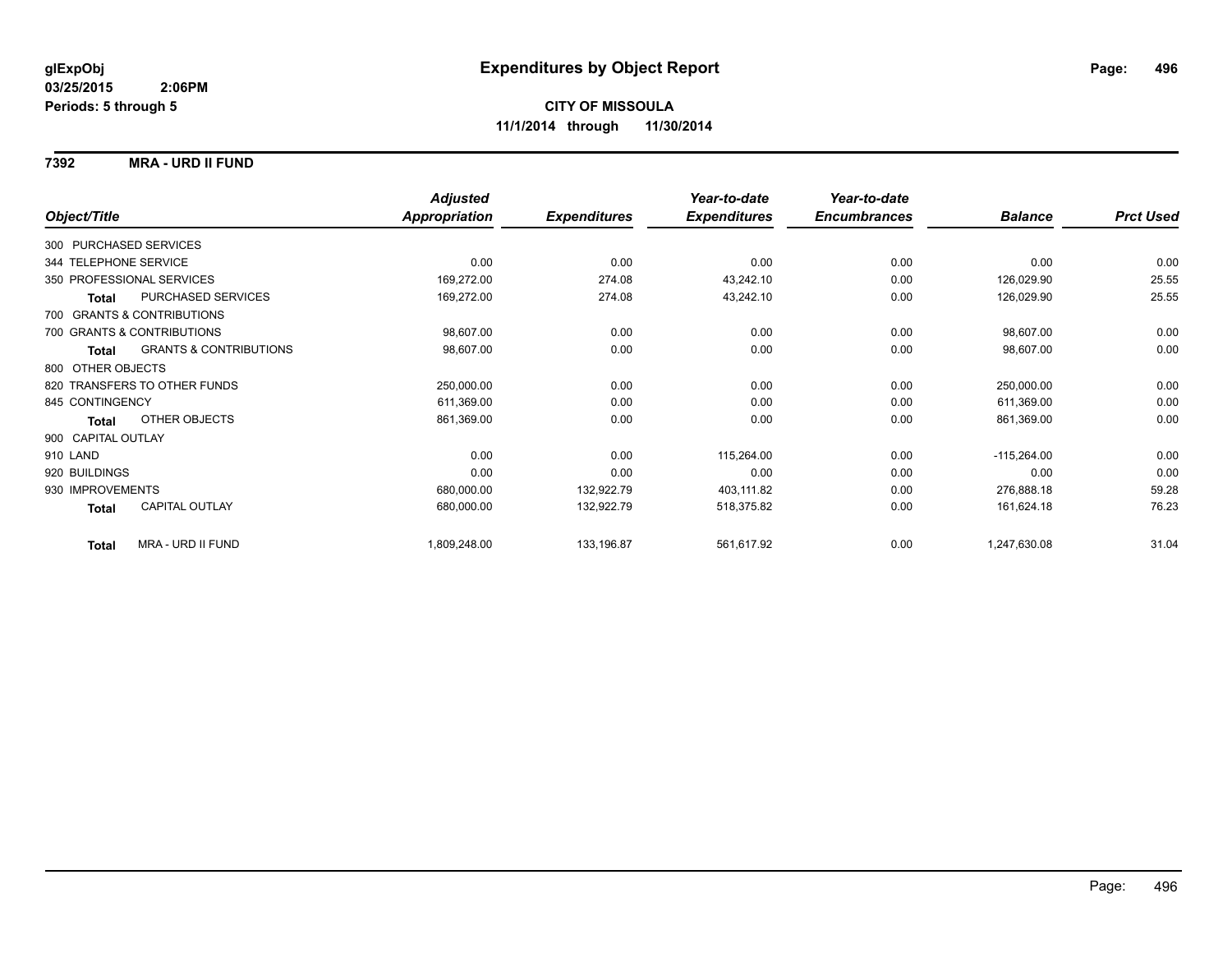**7393 MRA - URD III FUND**

|              |                                            | <b>Adjusted</b>      |                     | Year-to-date        | Year-to-date        |                |                  |
|--------------|--------------------------------------------|----------------------|---------------------|---------------------|---------------------|----------------|------------------|
| Object/Title |                                            | <b>Appropriation</b> | <b>Expenditures</b> | <b>Expenditures</b> | <b>Encumbrances</b> | <b>Balance</b> | <b>Prct Used</b> |
|              | 100 PERSONAL SERVICES                      |                      |                     |                     |                     |                |                  |
|              | 110 SALARIES AND WAGES                     | 331,208.00           | 22,983.28           | 113,721.53          | 0.00                | 217,486.47     | 34.34            |
|              | 120 OVERTIME/TERMINATION                   | 5.000.00             | 0.00                | 0.00                | 0.00                | 5,000.00       | 0.00             |
|              | <b>140 EMPLOYER CONTRIBUTIONS</b>          | 111,443.00           | 7,834.66            | 42,436.32           | 0.00                | 69,006.68      | 38.08            |
|              | 141 STATE RETIREMENT CONTRIBUTIONS         | 319.00               | 22.98               | 148.44              | 0.00                | 170.56         | 46.53            |
|              | PERSONAL SERVICES<br>Total                 | 447,970.00           | 30,840.92           | 156,306.29          | 0.00                | 291,663.71     | 34.89            |
|              | 200 SUPPLIES                               |                      |                     |                     |                     |                |                  |
|              | 210 OFFICE SUPPLIES                        | 4,000.00             | 281.17              | 603.02              | 0.00                | 3,396.98       | 15.08            |
|              | 220 OPERATING SUPPLIES                     | 500.00               | 0.00                | 0.00                | 0.00                | 500.00         | 0.00             |
|              | 230 REPAIR/MAINTENANCE                     | 828.00               | 0.00                | 0.00                | 0.00                | 828.00         | 0.00             |
|              | 231 GASOLINE                               | 400.00               | 0.00                | 97.75               | 0.00                | 302.25         | 24.44            |
|              | 240 OTHER SUPPLIES                         | 3,398.00             | 0.00                | 0.00                | 0.00                | 3,398.00       | 0.00             |
|              | <b>SUPPLIES</b><br><b>Total</b>            | 9,126.00             | 281.17              | 700.77              | 0.00                | 8,425.23       | 7.68             |
|              | 300 PURCHASED SERVICES                     |                      |                     |                     |                     |                |                  |
|              | 310 COMMUNICATIONS                         | 800.00               | 2.72                | 794.54              | 0.00                | 5.46           | 99.32            |
|              | 320 PRINTING & DUPLICATING                 | 3,000.00             | 367.14              | 703.23              | 0.00                | 2,296.77       | 23.44            |
|              | 330 PUBLICITY, SUBSCRIPTIONS & DUES        | 3,000.00             | 439.00              | 1,169.00            | 0.00                | 1,831.00       | 38.97            |
|              | 344 TELEPHONE SERVICE                      | 1,300.00             | 68.60               | 414.69              | 0.00                | 885.31         | 31.90            |
|              | 345 GARBAGE                                | 565.00               | 44.12               | 220.83              | 0.00                | 344.17         | 39.08            |
|              | 350 PROFESSIONAL SERVICES                  | 498,807.00           | 22,684.95           | 152,243.67          | 0.00                | 346,563.33     | 30.52            |
|              | 360 REPAIR & MAINTENANCE                   | 6,990.00             | 316.81              | 1,276.26            | 0.00                | 5,713.74       | 18.26            |
| 370 TRAVEL   |                                            | 3,500.00             | 0.00                | 503.90              | 0.00                | 2,996.10       | 14.40            |
|              | 380 TRAINING                               | 4,500.00             | 128.95              | 228.95              | 0.00                | 4,271.05       | 5.09             |
|              | 390 OTHER PURCHASED SERVICES               | 500.00               | 0.00                | 0.00                | 0.00                | 500.00         | 0.00             |
|              | PURCHASED SERVICES<br>Total                | 522,962.00           | 24,052.29           | 157,555.07          | 0.00                | 365,406.93     | 30.13            |
|              | 700 GRANTS & CONTRIBUTIONS                 |                      |                     |                     |                     |                |                  |
|              | 700 GRANTS & CONTRIBUTIONS                 | 2,198,424.00         | 0.00                | 1,017,712.15        | 0.00                | 1,180,711.85   | 46.29            |
|              | <b>GRANTS &amp; CONTRIBUTIONS</b><br>Total | 2,198,424.00         | 0.00                | 1,017,712.15        | 0.00                | 1,180,711.85   | 46.29            |
|              | 800 OTHER OBJECTS                          |                      |                     |                     |                     |                |                  |
|              | 820 TRANSFERS TO OTHER FUNDS               | 0.00                 | 0.00                | 0.00                | 0.00                | 0.00           | 0.00             |
|              | 845 CONTINGENCY                            | 784,332.00           | 0.00                | 0.00                | 0.00                | 784,332.00     | 0.00             |
|              | OTHER OBJECTS<br>Total                     | 784,332.00           | 0.00                | 0.00                | 0.00                | 784,332.00     | 0.00             |
|              | 900 CAPITAL OUTLAY                         |                      |                     |                     |                     |                |                  |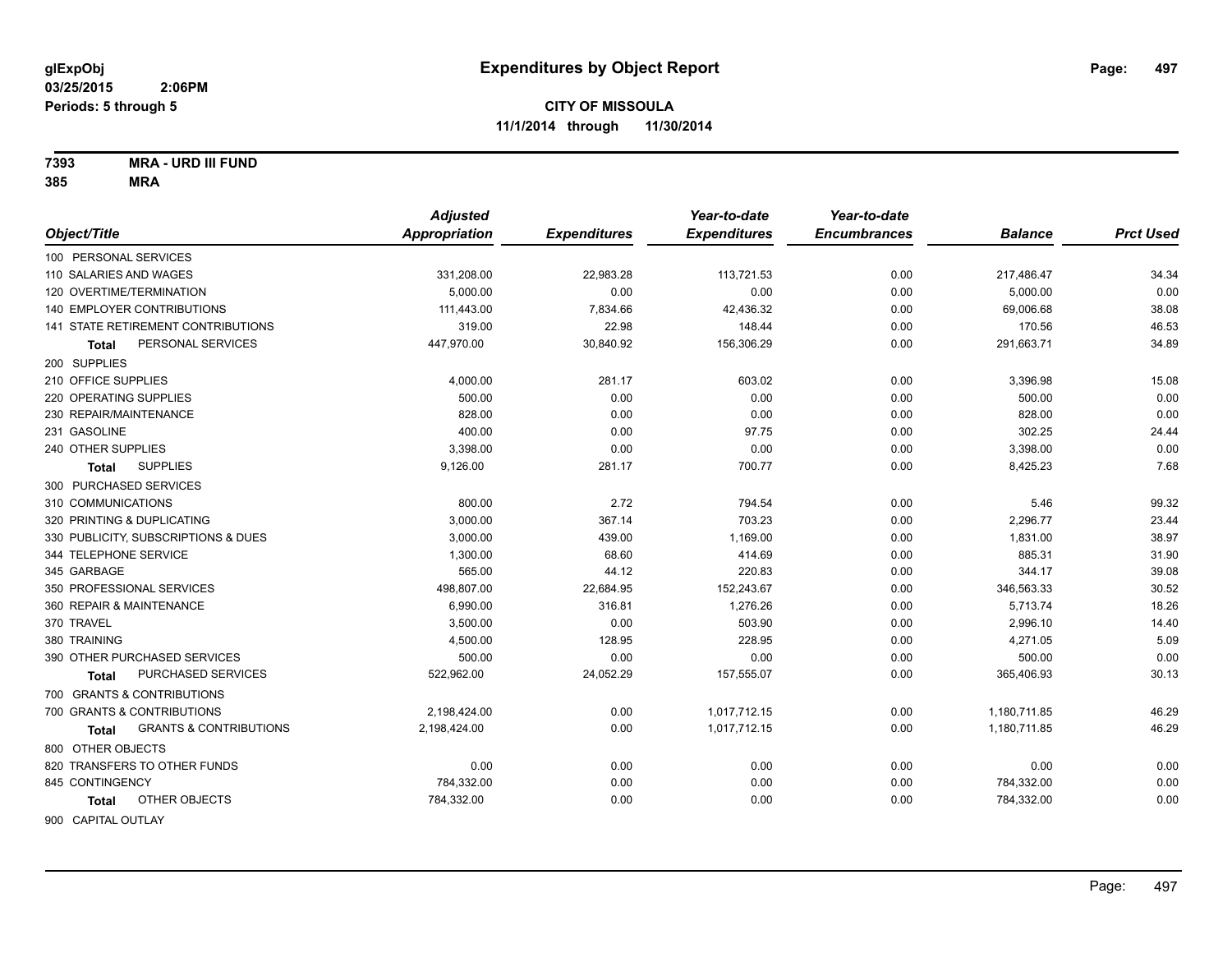# **CITY OF MISSOULA 11/1/2014 through 11/30/2014**

**7393 MRA - URD III FUND**

| Object/Title                          | Adjusted<br>Appropriation | <i><b>Expenditures</b></i> | Year-to-date<br><b>Expenditures</b> | Year-to-date<br><b>Encumbrances</b> | <b>Balance</b> | <b>Prct Used</b> |
|---------------------------------------|---------------------------|----------------------------|-------------------------------------|-------------------------------------|----------------|------------------|
| 930 IMPROVEMENTS                      | 2,115,956.00              | 0.00                       | 389.916.07                          | 0.00                                | 1,726,039.93   | 18.43            |
| 940 MACHINERY & EQUIPMENT             | 30,000.00                 | 0.00                       | 0.00                                | 0.00                                | 30,000.00      | 0.00             |
| <b>CAPITAL OUTLAY</b><br><b>Total</b> | 2,145,956.00              | 0.00                       | 389,916.07                          | 0.00                                | .756,039.93    | 18.17            |
| <b>MRA</b><br>Total                   | 6,108,770.00              | 55.174.38                  | 1.722.190.35                        | 0.00                                | 4,386,579.65   | 28.19            |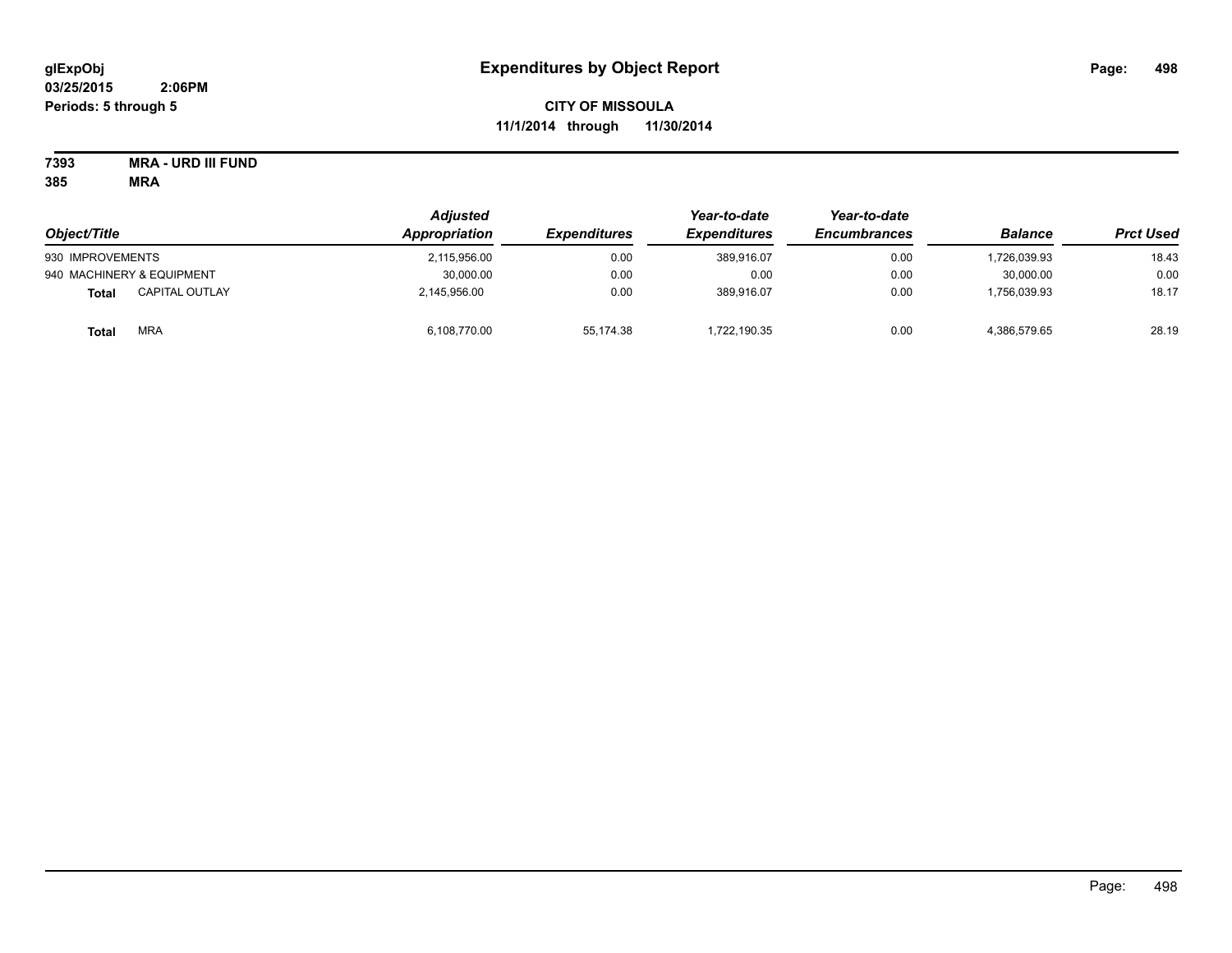# **7393 MRA - URD III FUND**

**900 DEPRECIATION**

| Object/Title      |                     | <b>Adjusted</b><br>Appropriation | <b>Expenditures</b> | Year-to-date<br><b>Expenditures</b> | Year-to-date<br><b>Encumbrances</b> | <b>Balance</b> | <b>Prct Used</b> |
|-------------------|---------------------|----------------------------------|---------------------|-------------------------------------|-------------------------------------|----------------|------------------|
| 800 OTHER OBJECTS |                     |                                  |                     |                                     |                                     |                |                  |
| 830 DEPRECIATION  |                     | 0.00                             | 0.00                | 0.00                                | 0.00                                | 0.00           | 0.00             |
| <b>Total</b>      | OTHER OBJECTS       | 0.00                             | 0.00                | 0.00                                | 0.00                                | 0.00           | 0.00             |
| Tota              | <b>DEPRECIATION</b> | 0.00                             | 0.00                | 0.00                                | 0.00                                | 0.00           | 0.00             |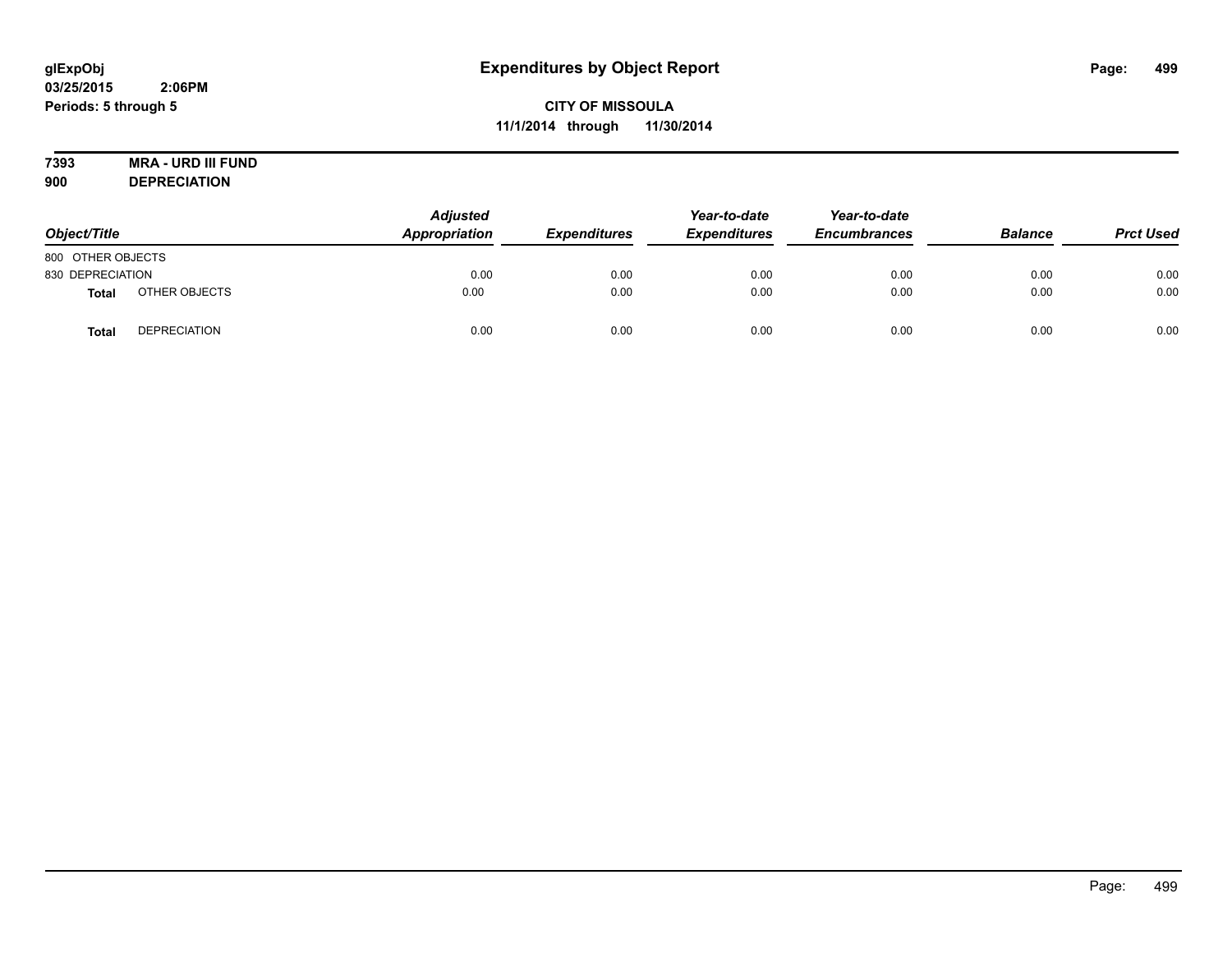**7393 MRA - URD III FUND**

|                                                   | <b>Adjusted</b>      |                     | Year-to-date        | Year-to-date        |                |                  |
|---------------------------------------------------|----------------------|---------------------|---------------------|---------------------|----------------|------------------|
| Object/Title                                      | <b>Appropriation</b> | <b>Expenditures</b> | <b>Expenditures</b> | <b>Encumbrances</b> | <b>Balance</b> | <b>Prct Used</b> |
| 100 PERSONAL SERVICES                             |                      |                     |                     |                     |                |                  |
| 110 SALARIES AND WAGES                            | 331,208.00           | 22,983.28           | 113,721.53          | 0.00                | 217,486.47     | 34.34            |
| 120 OVERTIME/TERMINATION                          | 5,000.00             | 0.00                | 0.00                | 0.00                | 5,000.00       | 0.00             |
| 140 EMPLOYER CONTRIBUTIONS                        | 111,443.00           | 7,834.66            | 42,436.32           | 0.00                | 69,006.68      | 38.08            |
| 141 STATE RETIREMENT CONTRIBUTIONS                | 319.00               | 22.98               | 148.44              | 0.00                | 170.56         | 46.53            |
| PERSONAL SERVICES<br><b>Total</b>                 | 447,970.00           | 30,840.92           | 156,306.29          | 0.00                | 291,663.71     | 34.89            |
| 200 SUPPLIES                                      |                      |                     |                     |                     |                |                  |
| 210 OFFICE SUPPLIES                               | 4,000.00             | 281.17              | 603.02              | 0.00                | 3,396.98       | 15.08            |
| 220 OPERATING SUPPLIES                            | 500.00               | 0.00                | 0.00                | 0.00                | 500.00         | 0.00             |
| 230 REPAIR/MAINTENANCE                            | 828.00               | 0.00                | 0.00                | 0.00                | 828.00         | 0.00             |
| 231 GASOLINE                                      | 400.00               | 0.00                | 97.75               | 0.00                | 302.25         | 24.44            |
| 240 OTHER SUPPLIES                                | 3,398.00             | 0.00                | 0.00                | 0.00                | 3,398.00       | 0.00             |
| <b>SUPPLIES</b><br><b>Total</b>                   | 9,126.00             | 281.17              | 700.77              | 0.00                | 8,425.23       | 7.68             |
| 300 PURCHASED SERVICES                            |                      |                     |                     |                     |                |                  |
| 310 COMMUNICATIONS                                | 800.00               | 2.72                | 794.54              | 0.00                | 5.46           | 99.32            |
| 320 PRINTING & DUPLICATING                        | 3,000.00             | 367.14              | 703.23              | 0.00                | 2,296.77       | 23.44            |
| 330 PUBLICITY, SUBSCRIPTIONS & DUES               | 3,000.00             | 439.00              | 1,169.00            | 0.00                | 1,831.00       | 38.97            |
| 344 TELEPHONE SERVICE                             | 1,300.00             | 68.60               | 414.69              | 0.00                | 885.31         | 31.90            |
| 345 GARBAGE                                       | 565.00               | 44.12               | 220.83              | 0.00                | 344.17         | 39.08            |
| 350 PROFESSIONAL SERVICES                         | 498,807.00           | 22,684.95           | 152,243.67          | 0.00                | 346,563.33     | 30.52            |
| 360 REPAIR & MAINTENANCE                          | 6,990.00             | 316.81              | 1,276.26            | 0.00                | 5,713.74       | 18.26            |
| 370 TRAVEL                                        | 3,500.00             | 0.00                | 503.90              | 0.00                | 2,996.10       | 14.40            |
| 380 TRAINING                                      | 4,500.00             | 128.95              | 228.95              | 0.00                | 4,271.05       | 5.09             |
| 390 OTHER PURCHASED SERVICES                      | 500.00               | 0.00                | 0.00                | 0.00                | 500.00         | 0.00             |
| PURCHASED SERVICES<br><b>Total</b>                | 522,962.00           | 24,052.29           | 157,555.07          | 0.00                | 365,406.93     | 30.13            |
| 700 GRANTS & CONTRIBUTIONS                        |                      |                     |                     |                     |                |                  |
| 700 GRANTS & CONTRIBUTIONS                        | 2,198,424.00         | 0.00                | 1,017,712.15        | 0.00                | 1,180,711.85   | 46.29            |
| <b>GRANTS &amp; CONTRIBUTIONS</b><br><b>Total</b> | 2,198,424.00         | 0.00                | 1,017,712.15        | 0.00                | 1,180,711.85   | 46.29            |
| 800 OTHER OBJECTS                                 |                      |                     |                     |                     |                |                  |
| 820 TRANSFERS TO OTHER FUNDS                      | 0.00                 | 0.00                | 0.00                | 0.00                | 0.00           | 0.00             |
| 830 DEPRECIATION                                  | 0.00                 | 0.00                | 0.00                | 0.00                | 0.00           | 0.00             |
| 845 CONTINGENCY                                   | 784,332.00           | 0.00                | 0.00                | 0.00                | 784,332.00     | 0.00             |
| OTHER OBJECTS<br>Total                            | 784,332.00           | 0.00                | 0.00                | 0.00                | 784,332.00     | 0.00             |
| 900 CAPITAL OUTLAY                                |                      |                     |                     |                     |                |                  |
| 930 IMPROVEMENTS                                  | 2,115,956.00         | 0.00                | 389,916.07          | 0.00                | 1,726,039.93   | 18.43            |
|                                                   |                      |                     |                     |                     |                |                  |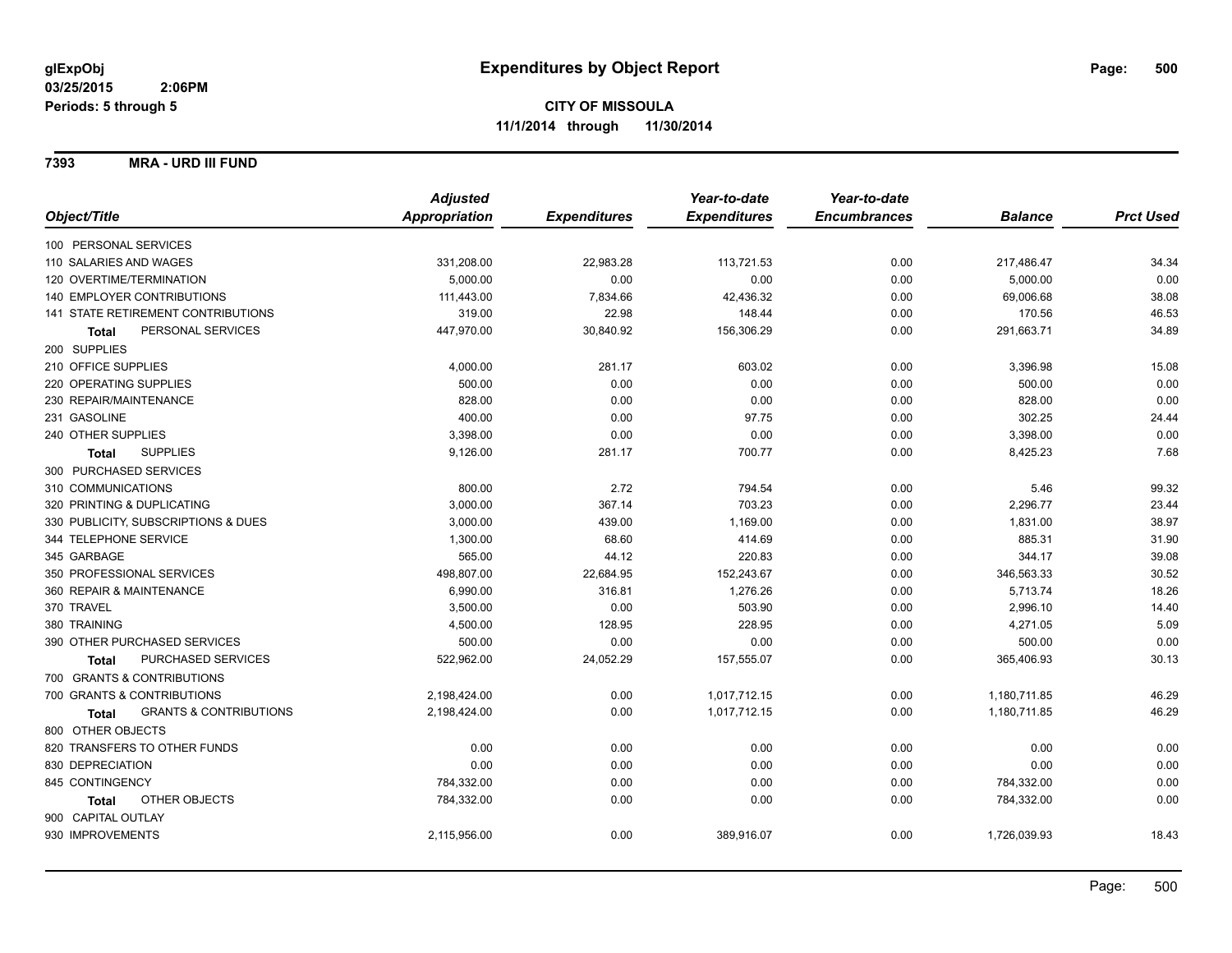**CITY OF MISSOULA 11/1/2014 through 11/30/2014**

**7393 MRA - URD III FUND**

|                                       | <b>Adjusted</b> |                            | Year-to-date        | Year-to-date        |                |                  |
|---------------------------------------|-----------------|----------------------------|---------------------|---------------------|----------------|------------------|
| Object/Title                          | Appropriation   | <i><b>Expenditures</b></i> | <b>Expenditures</b> | <b>Encumbrances</b> | <b>Balance</b> | <b>Prct Used</b> |
| 940 MACHINERY & EQUIPMENT             | 30,000.00       | 0.00                       | 0.00                | 0.00                | 30.000.00      | 0.00             |
| <b>CAPITAL OUTLAY</b><br><b>Total</b> | 2,145,956.00    | 0.00                       | 389,916.07          | 0.00                | 1,756,039.93   | 18.17            |
| MRA - URD III FUND<br><b>Total</b>    | 6,108,770.00    | 55,174.38                  | 1,722,190.35        | 0.00                | 4,386,579.65   | 28.19            |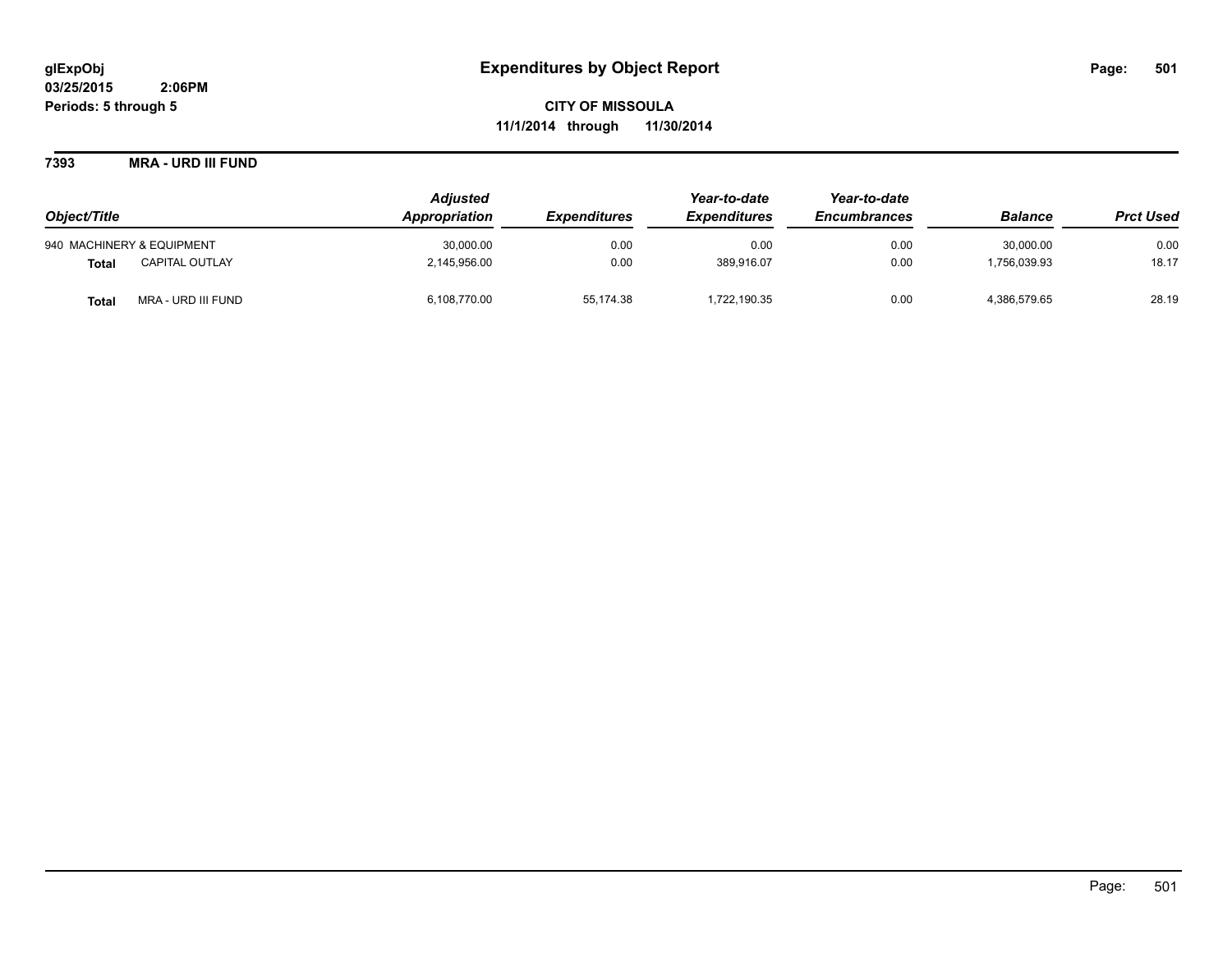#### **7394 MRA TAX INCREMENT DEBT CLEARING FUND**

| Object/Title      |                              | <b>Adjusted</b><br>Appropriation | <b>Expenditures</b> | Year-to-date<br><b>Expenditures</b> | Year-to-date<br><b>Encumbrances</b> | <b>Balance</b> | <b>Prct Used</b> |
|-------------------|------------------------------|----------------------------------|---------------------|-------------------------------------|-------------------------------------|----------------|------------------|
| 800 OTHER OBJECTS |                              |                                  |                     |                                     |                                     |                |                  |
|                   | 820 TRANSFERS TO OTHER FUNDS | 0.00                             | 0.00                | 0.00                                | 0.00                                | 0.00           | 0.00             |
| <b>Total</b>      | OTHER OBJECTS                | 0.00                             | 0.00                | 0.00                                | 0.00                                | 0.00           | 0.00             |
| <b>Total</b>      | NON-DEPARTMENTAL             | 0.00                             | 0.00                | 0.00                                | 0.00                                | 0.00           | 0.00             |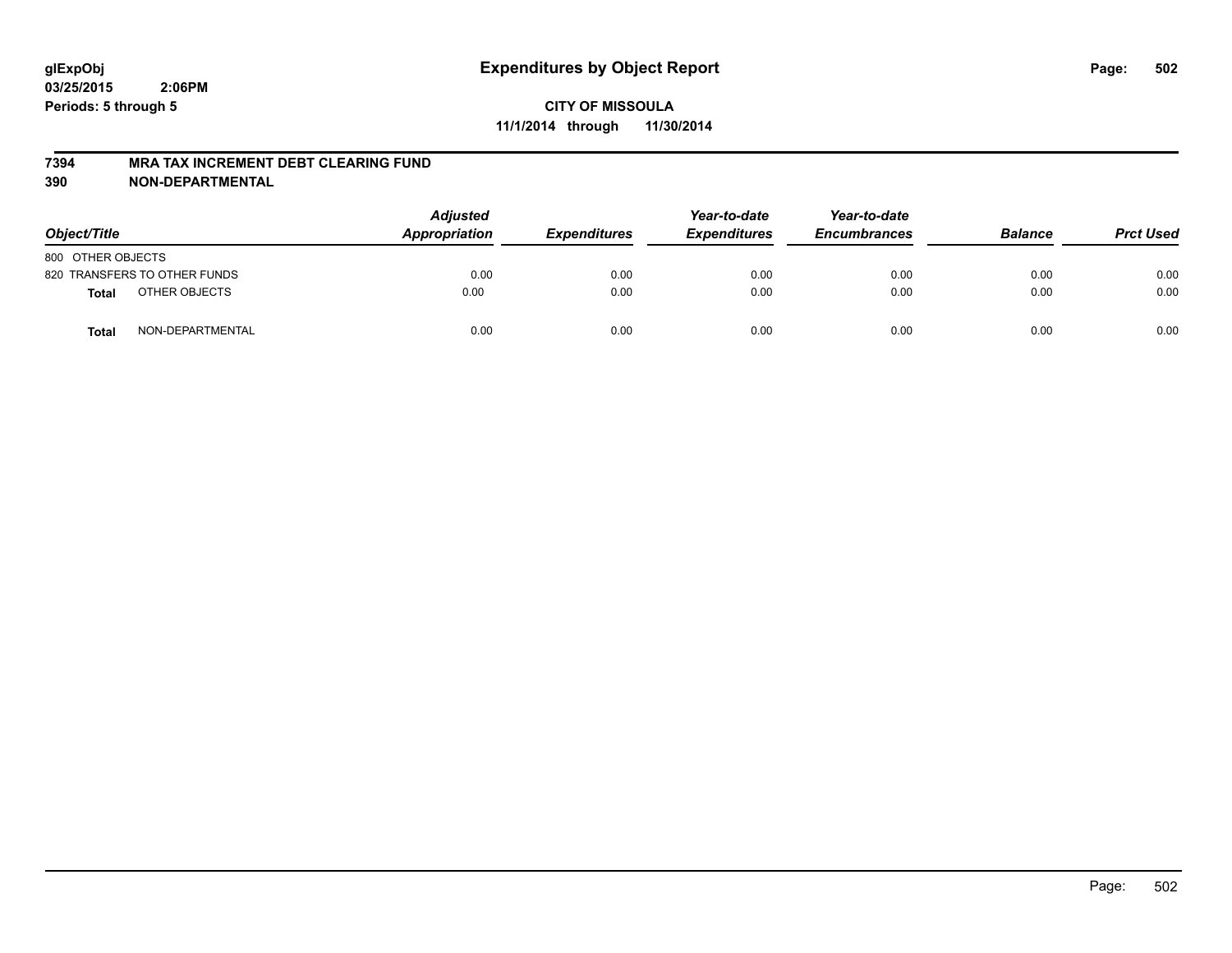**CITY OF MISSOULA 11/1/2014 through 11/30/2014**

# **7394 MRA TAX INCREMENT DEBT CLEARING FUND**

| Object/Title                                      | <b>Adjusted</b><br>Appropriation | <b>Expenditures</b> | Year-to-date<br><b>Expenditures</b> | Year-to-date<br><b>Encumbrances</b> | <b>Balance</b> | <b>Prct Used</b> |
|---------------------------------------------------|----------------------------------|---------------------|-------------------------------------|-------------------------------------|----------------|------------------|
| 800 OTHER OBJECTS                                 |                                  |                     |                                     |                                     |                |                  |
| 820 TRANSFERS TO OTHER FUNDS                      | 0.00                             | 0.00                | 0.00                                | 0.00                                | 0.00           | 0.00             |
| OTHER OBJECTS<br><b>Total</b>                     | 0.00                             | 0.00                | 0.00                                | 0.00                                | 0.00           | 0.00             |
| MRA TAX INCREMENT DEBT CLEARING F<br><b>Total</b> | 0.00                             | 0.00                | 0.00                                | 0.00                                | 0.00           | 0.00             |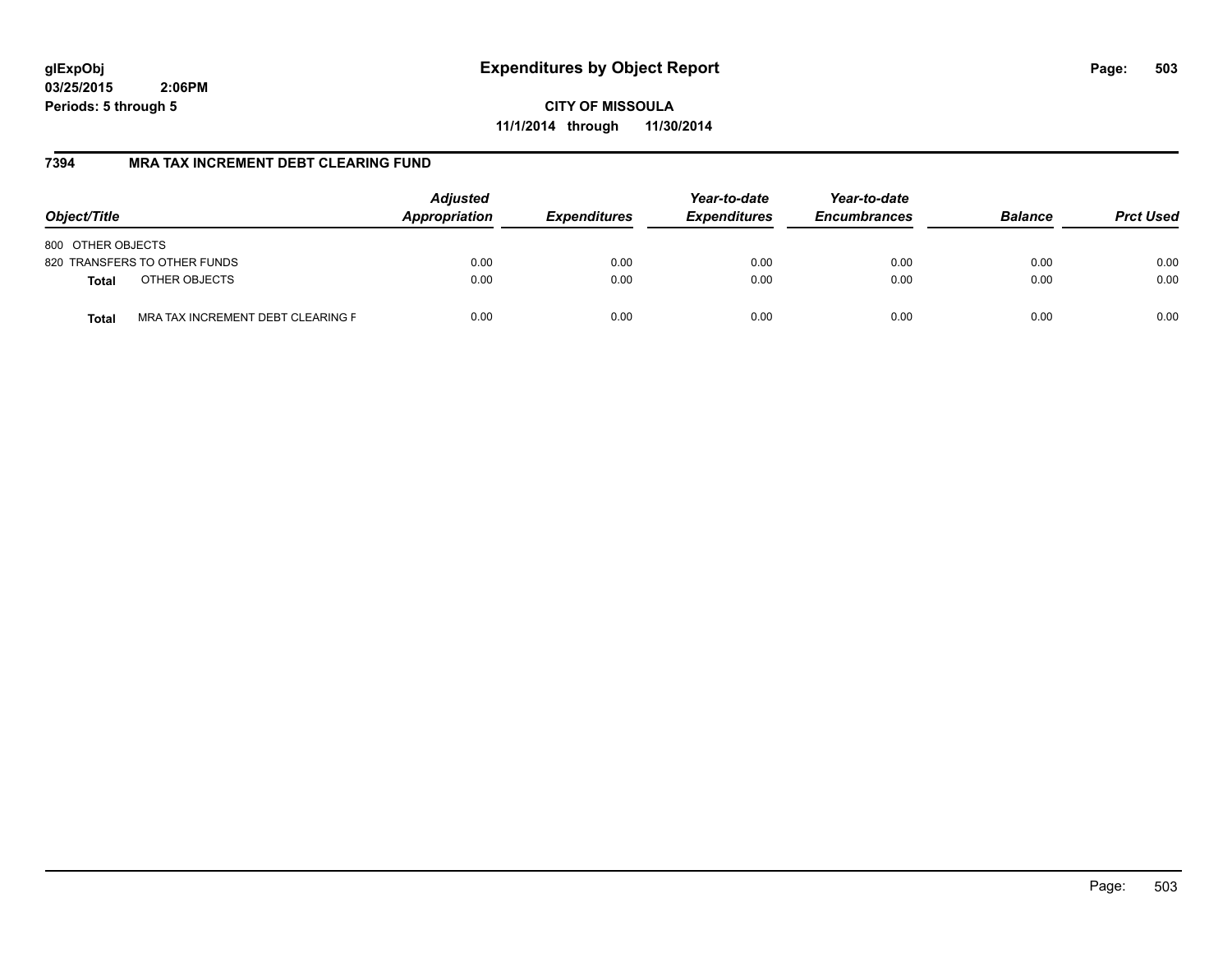#### **7395 MRA TAX INCREMENT DEBT SERVICE INTEREST**

|                                     | <b>Adjusted</b>      |                     | Year-to-date        | Year-to-date        |                |                  |
|-------------------------------------|----------------------|---------------------|---------------------|---------------------|----------------|------------------|
| Object/Title                        | <b>Appropriation</b> | <b>Expenditures</b> | <b>Expenditures</b> | <b>Encumbrances</b> | <b>Balance</b> | <b>Prct Used</b> |
| 600 DEBT SERVICE                    |                      |                     |                     |                     |                |                  |
| 610 PRINCIPAL                       | 0.00                 | 0.00                | 0.00                | 0.00                | 0.00           | 0.00             |
| 620 INTEREST / SERVICE FEES         | 0.00                 | 0.00                | 0.00                | 0.00                | 0.00           | 0.00             |
| <b>DEBT SERVICE</b><br><b>Total</b> | 0.00                 | 0.00                | 0.00                | 0.00                | 0.00           | 0.00             |
| 800 OTHER OBJECTS                   |                      |                     |                     |                     |                |                  |
| 820 TRANSFERS TO OTHER FUNDS        | 0.00                 | 0.00                | 0.00                | 0.00                | 0.00           | 0.00             |
| OTHER OBJECTS<br><b>Total</b>       | 0.00                 | 0.00                | 0.00                | 0.00                | 0.00           | 0.00             |
| NON-DEPARTMENTAL<br>Total           | 0.00                 | 0.00                | 0.00                | 0.00                | 0.00           | 0.00             |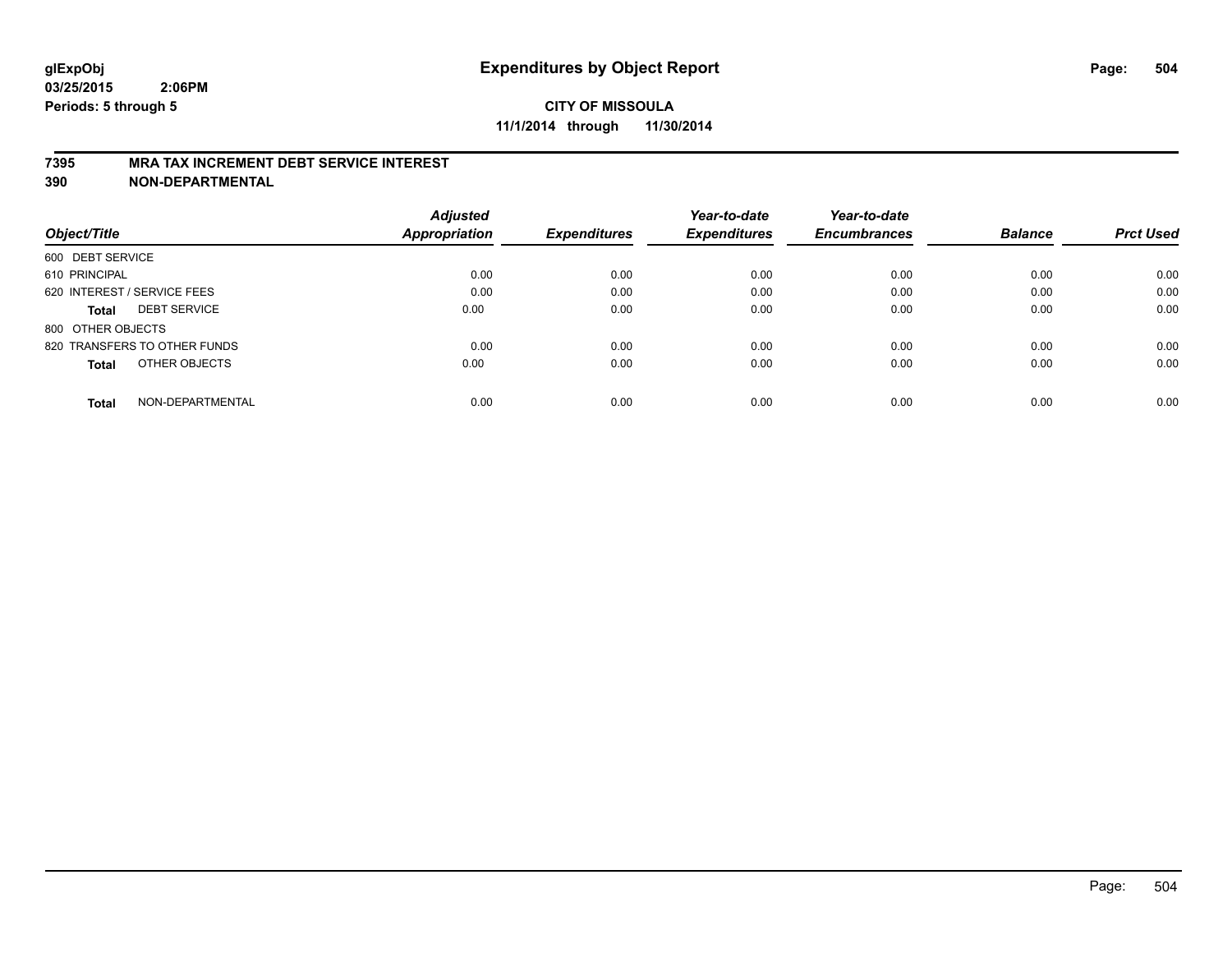**CITY OF MISSOULA 11/1/2014 through 11/30/2014**

### **7395 MRA TAX INCREMENT DEBT SERVICE INTEREST**

| Object/Title      |                                   | <b>Adjusted</b><br>Appropriation | <b>Expenditures</b> | Year-to-date<br><b>Expenditures</b> | Year-to-date<br><b>Encumbrances</b> | <b>Balance</b> | <b>Prct Used</b> |
|-------------------|-----------------------------------|----------------------------------|---------------------|-------------------------------------|-------------------------------------|----------------|------------------|
| 600 DEBT SERVICE  |                                   |                                  |                     |                                     |                                     |                |                  |
| 610 PRINCIPAL     |                                   | 0.00                             | 0.00                | 0.00                                | 0.00                                | 0.00           | 0.00             |
|                   | 620 INTEREST / SERVICE FEES       | 0.00                             | 0.00                | 0.00                                | 0.00                                | 0.00           | 0.00             |
| <b>Total</b>      | <b>DEBT SERVICE</b>               | 0.00                             | 0.00                | 0.00                                | 0.00                                | 0.00           | 0.00             |
| 800 OTHER OBJECTS |                                   |                                  |                     |                                     |                                     |                |                  |
|                   | 820 TRANSFERS TO OTHER FUNDS      | 0.00                             | 0.00                | 0.00                                | 0.00                                | 0.00           | 0.00             |
| <b>Total</b>      | OTHER OBJECTS                     | 0.00                             | 0.00                | 0.00                                | 0.00                                | 0.00           | 0.00             |
| <b>Total</b>      | MRA TAX INCREMENT DEBT SERVICE IN | 0.00                             | 0.00                | 0.00                                | 0.00                                | 0.00           | 0.00             |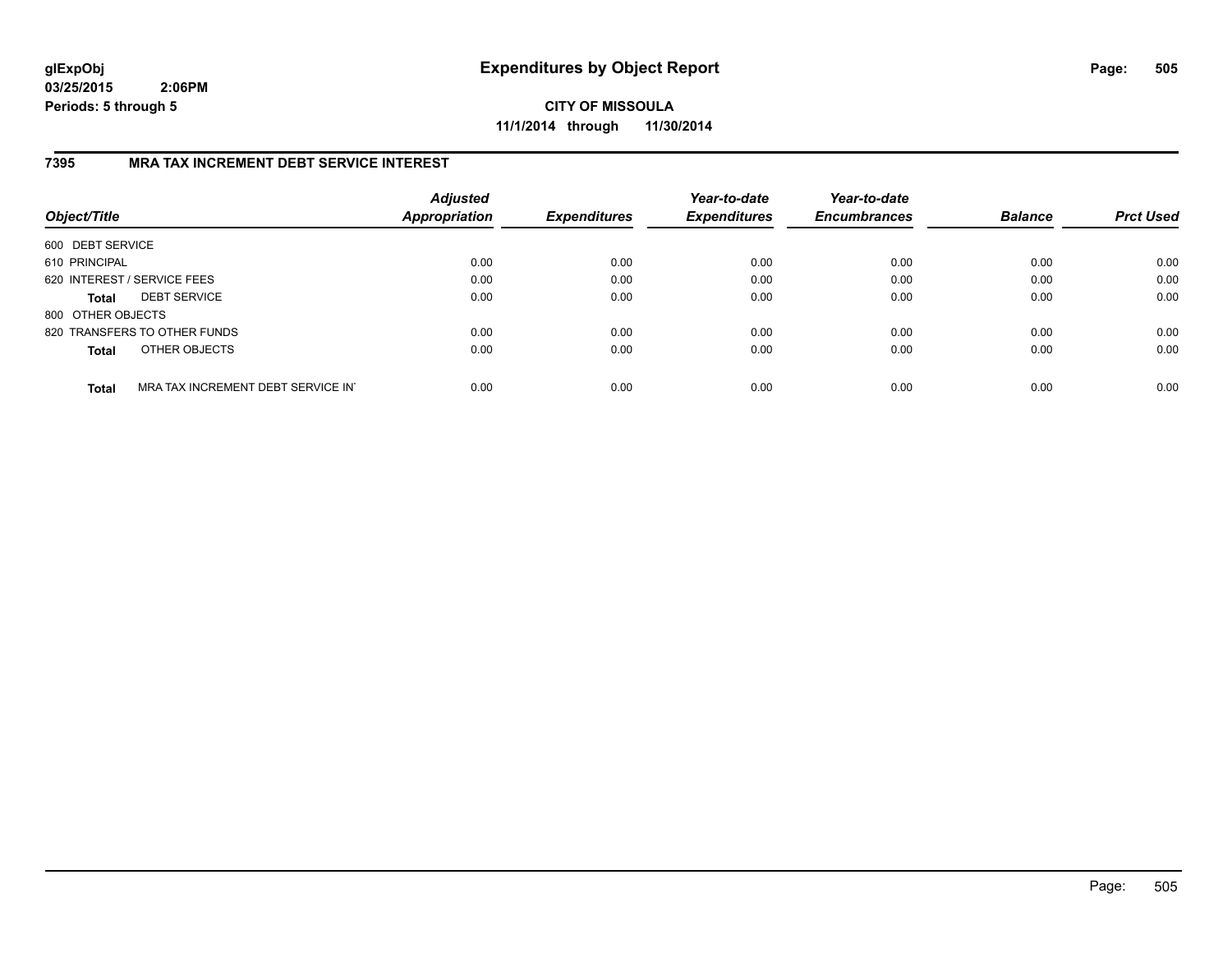# **CITY OF MISSOULA 11/1/2014 through 11/30/2014**

#### **7396 MRA TAX INCREMENT DEBT SERVICE SINKING F**

**390 NON-DEPARTMENTAL**

| Object/Title      |                              | <b>Adjusted</b><br><b>Appropriation</b> | <b>Expenditures</b> | Year-to-date<br><b>Expenditures</b> | Year-to-date<br><b>Encumbrances</b> | <b>Balance</b> | <b>Prct Used</b> |
|-------------------|------------------------------|-----------------------------------------|---------------------|-------------------------------------|-------------------------------------|----------------|------------------|
| 600 DEBT SERVICE  |                              |                                         |                     |                                     |                                     |                |                  |
| 610 PRINCIPAL     |                              | 0.00                                    | 0.00                | 0.00                                | 0.00                                | 0.00           | 0.00             |
| <b>Total</b>      | <b>DEBT SERVICE</b>          | 0.00                                    | 0.00                | 0.00                                | 0.00                                | 0.00           | 0.00             |
| 800 OTHER OBJECTS |                              |                                         |                     |                                     |                                     |                |                  |
|                   | 820 TRANSFERS TO OTHER FUNDS | 0.00                                    | 0.00                | 0.00                                | 0.00                                | 0.00           | 0.00             |
| <b>Total</b>      | OTHER OBJECTS                | 0.00                                    | 0.00                | 0.00                                | 0.00                                | 0.00           | 0.00             |
| <b>Total</b>      | NON-DEPARTMENTAL             | 0.00                                    | 0.00                | 0.00                                | 0.00                                | 0.00           | 0.00             |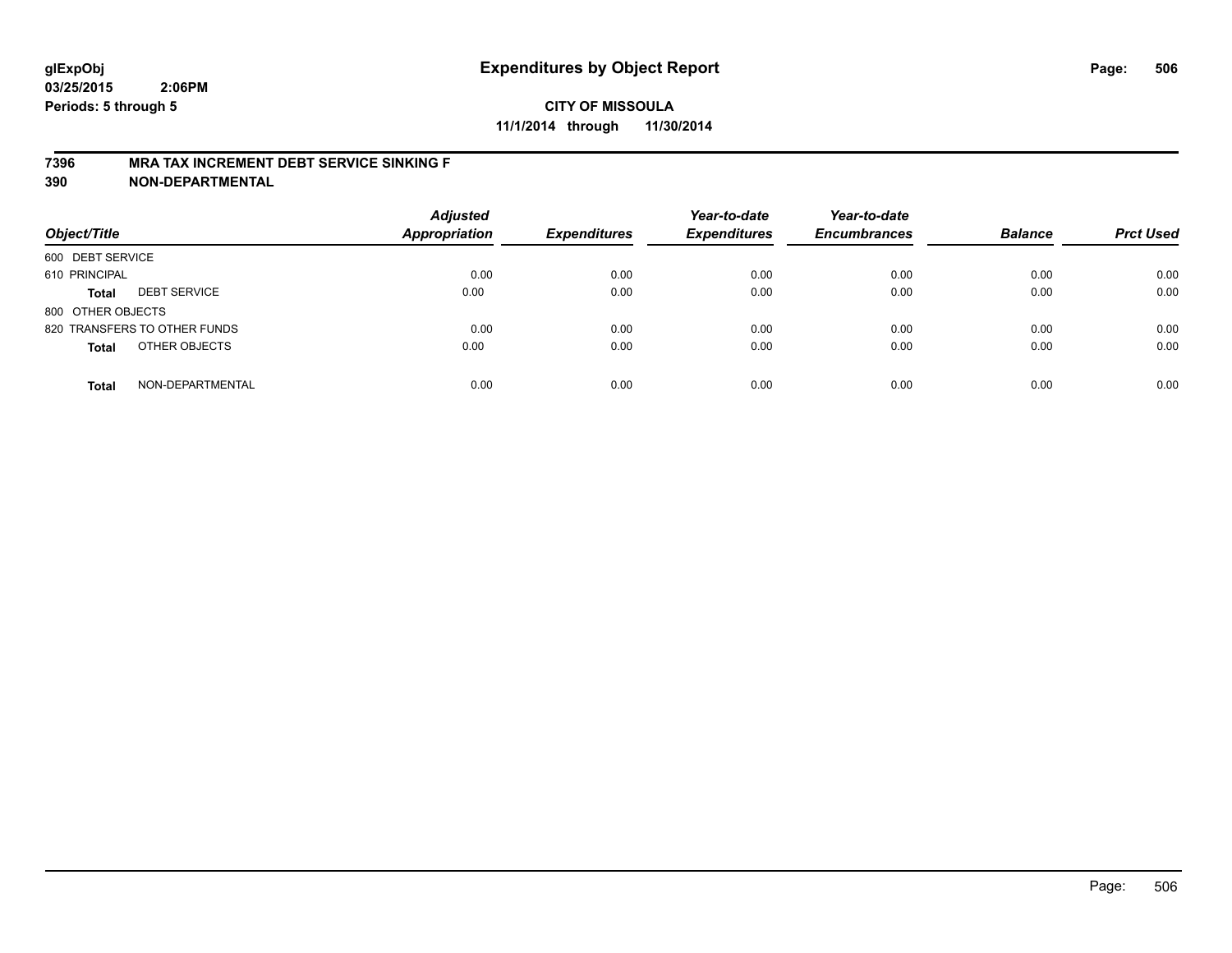**CITY OF MISSOULA 11/1/2014 through 11/30/2014**

### **7396 MRA TAX INCREMENT DEBT SERVICE SINKING F**

| Object/Title      |                                    | <b>Adjusted</b><br><b>Appropriation</b> | <b>Expenditures</b> | Year-to-date<br><b>Expenditures</b> | Year-to-date<br><b>Encumbrances</b> | <b>Balance</b> | <b>Prct Used</b> |
|-------------------|------------------------------------|-----------------------------------------|---------------------|-------------------------------------|-------------------------------------|----------------|------------------|
| 600 DEBT SERVICE  |                                    |                                         |                     |                                     |                                     |                |                  |
| 610 PRINCIPAL     |                                    | 0.00                                    | 0.00                | 0.00                                | 0.00                                | 0.00           | 0.00             |
| <b>Total</b>      | <b>DEBT SERVICE</b>                | 0.00                                    | 0.00                | 0.00                                | 0.00                                | 0.00           | 0.00             |
| 800 OTHER OBJECTS |                                    |                                         |                     |                                     |                                     |                |                  |
|                   | 820 TRANSFERS TO OTHER FUNDS       | 0.00                                    | 0.00                | 0.00                                | 0.00                                | 0.00           | 0.00             |
| <b>Total</b>      | OTHER OBJECTS                      | 0.00                                    | 0.00                | 0.00                                | 0.00                                | 0.00           | 0.00             |
| <b>Total</b>      | MRA TAX INCREMENT DEBT SERVICE SII | 0.00                                    | 0.00                | 0.00                                | 0.00                                | 0.00           | 0.00             |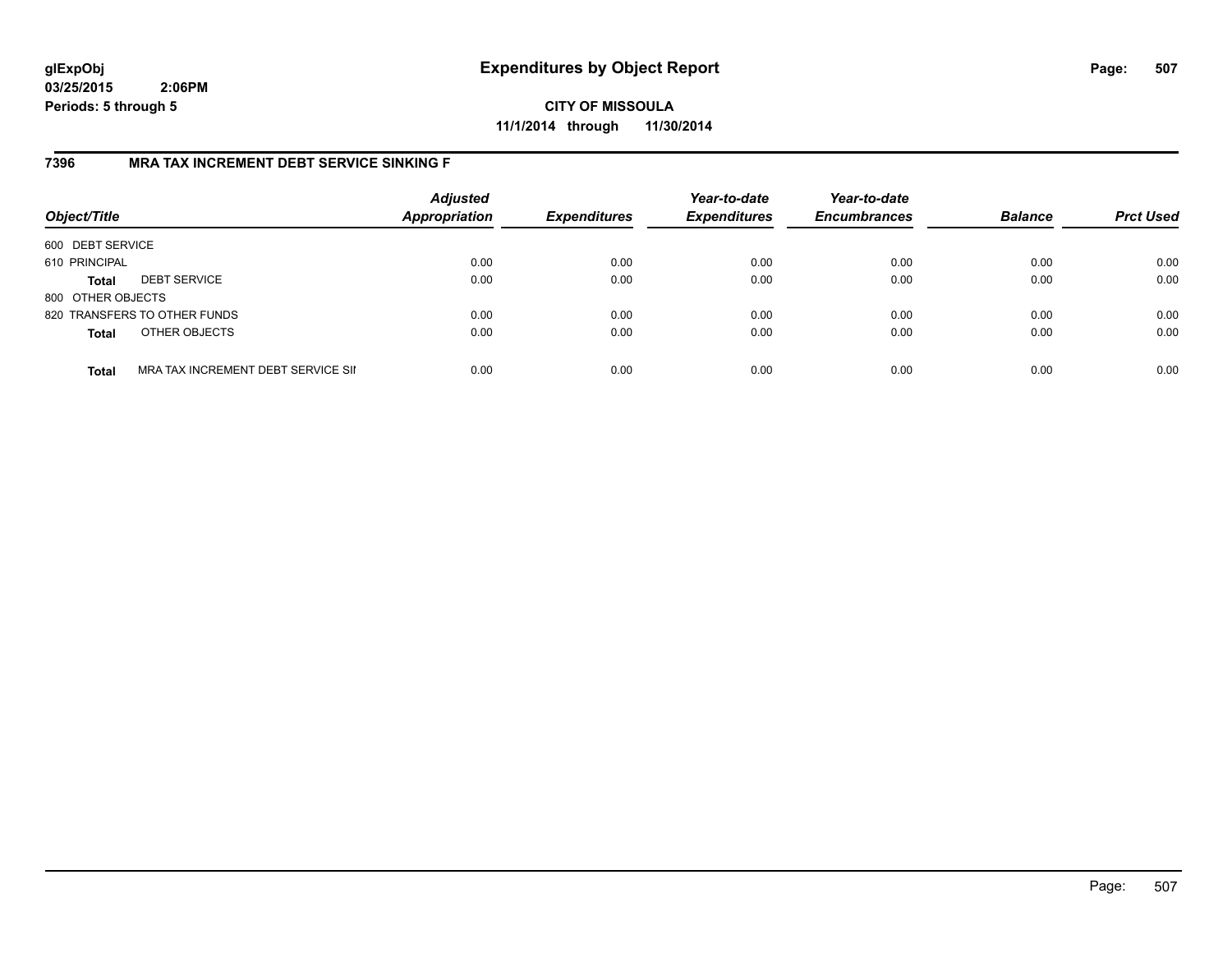#### **7397 MRA TAX INCREMENT BOND RESERVE FUND**

**390 NON-DEPARTMENTAL**

| Object/Title      |                              | <b>Adjusted</b><br>Appropriation | <b>Expenditures</b> | Year-to-date<br><b>Expenditures</b> | Year-to-date<br><b>Encumbrances</b> | <b>Balance</b> | <b>Prct Used</b> |
|-------------------|------------------------------|----------------------------------|---------------------|-------------------------------------|-------------------------------------|----------------|------------------|
| 800 OTHER OBJECTS |                              |                                  |                     |                                     |                                     |                |                  |
|                   | 820 TRANSFERS TO OTHER FUNDS | 0.00                             | 0.00                | 0.00                                | 0.00                                | 0.00           | 0.00             |
| <b>Total</b>      | OTHER OBJECTS                | 0.00                             | 0.00                | 0.00                                | 0.00                                | 0.00           | 0.00             |
| <b>Total</b>      | NON-DEPARTMENTAL             | 0.00                             | 0.00                | 0.00                                | 0.00                                | 0.00           | 0.00             |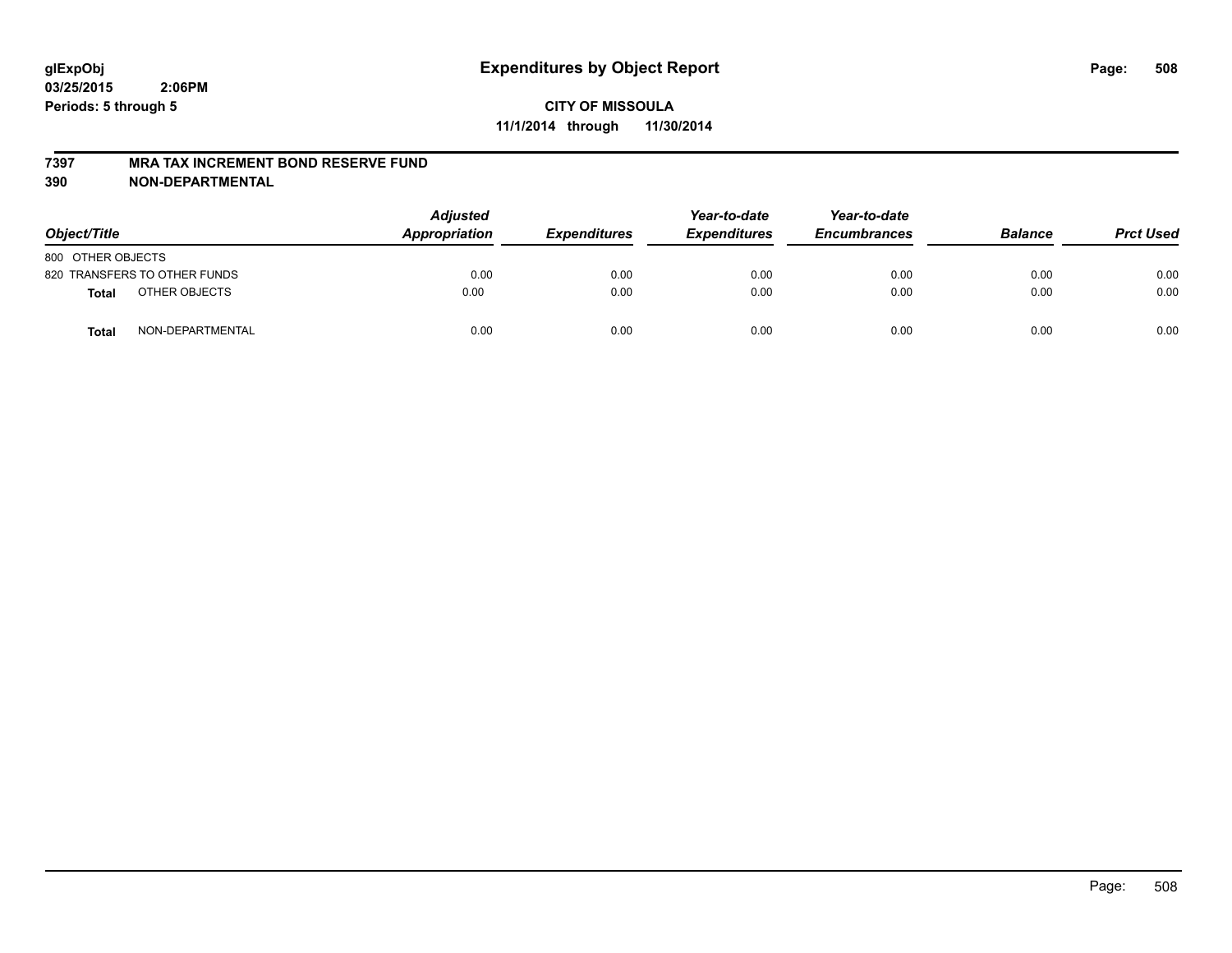**CITY OF MISSOULA 11/1/2014 through 11/30/2014**

## **7397 MRA TAX INCREMENT BOND RESERVE FUND**

| Object/Title                                     | <b>Adjusted</b><br>Appropriation | <b>Expenditures</b> | Year-to-date<br><b>Expenditures</b> | Year-to-date<br><b>Encumbrances</b> | <b>Balance</b> | <b>Prct Used</b> |
|--------------------------------------------------|----------------------------------|---------------------|-------------------------------------|-------------------------------------|----------------|------------------|
| 800 OTHER OBJECTS                                |                                  |                     |                                     |                                     |                |                  |
| 820 TRANSFERS TO OTHER FUNDS                     | 0.00                             | 0.00                | 0.00                                | 0.00                                | 0.00           | 0.00             |
| OTHER OBJECTS<br><b>Total</b>                    | 0.00                             | 0.00                | 0.00                                | 0.00                                | 0.00           | 0.00             |
| MRA TAX INCREMENT BOND RESERVE F<br><b>Total</b> | 0.00                             | 0.00                | 0.00                                | 0.00                                | 0.00           | 0.00             |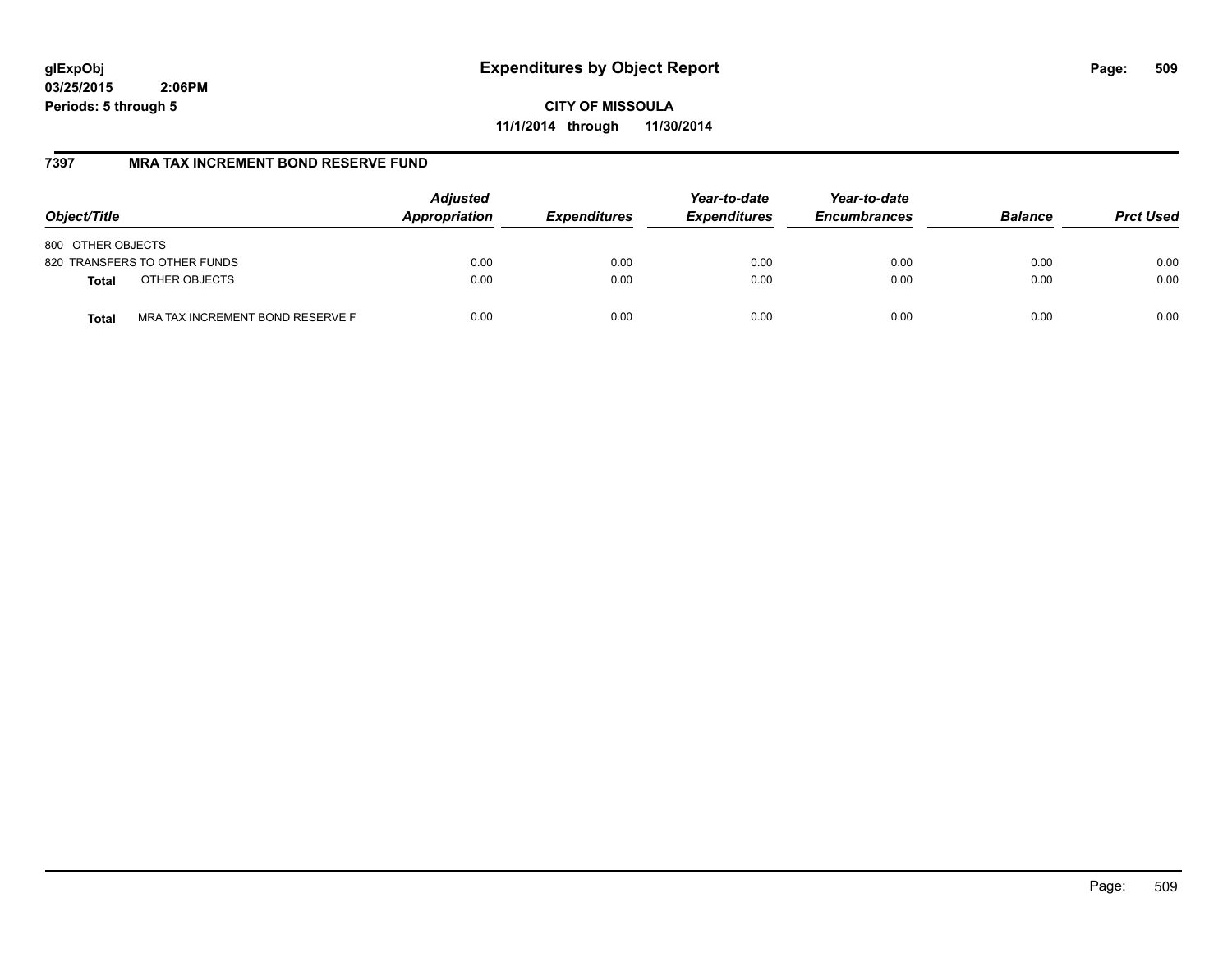### **7399 INTERMOUNTAIN BOND DEBT SERVICE**

**385 MRA**

| Object/Title                        | <b>Adjusted</b><br>Appropriation | <b>Expenditures</b> | Year-to-date<br><b>Expenditures</b> | Year-to-date<br><b>Encumbrances</b> | <b>Balance</b> | <b>Prct Used</b> |
|-------------------------------------|----------------------------------|---------------------|-------------------------------------|-------------------------------------|----------------|------------------|
| 600 DEBT SERVICE                    |                                  |                     |                                     |                                     |                |                  |
| 610 PRINCIPAL                       | 72,000.00                        | 0.00                | 0.00                                | 0.00                                | 72,000.00      | 0.00             |
| 620 INTEREST / SERVICE FEES         | 73,769.00                        | 0.00                | 600.00                              | 0.00                                | 73.169.00      | 0.81             |
| <b>DEBT SERVICE</b><br><b>Total</b> | 145,769.00                       | 0.00                | 600.00                              | 0.00                                | 145.169.00     | 0.41             |
| <b>MRA</b><br><b>Total</b>          | 145,769.00                       | 0.00                | 600.00                              | 0.00                                | 145.169.00     | 0.41             |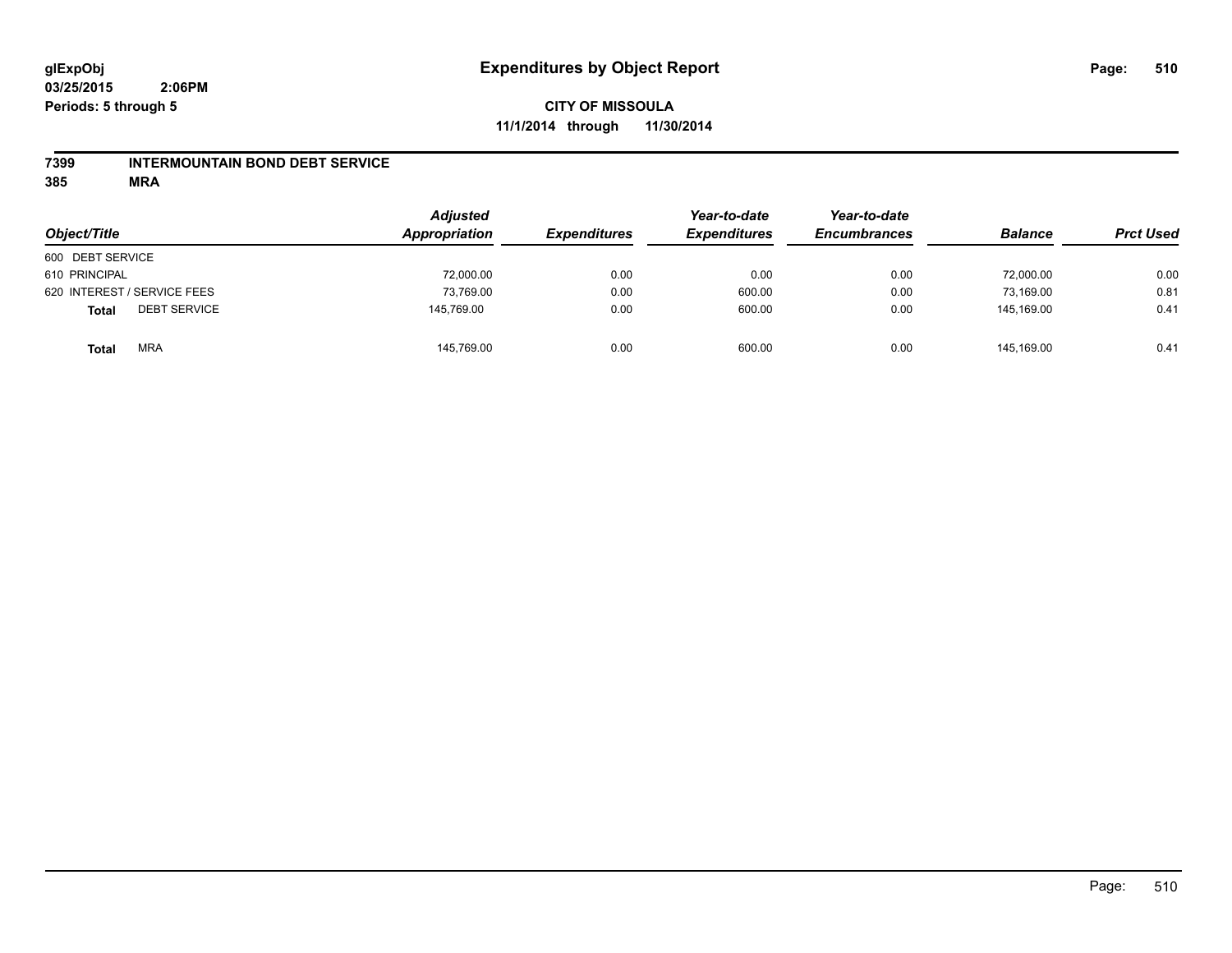#### **7399 INTERMOUNTAIN BOND DEBT SERVICE**

**390 NON-DEPARTMENTAL**

| Object/Title                     | <b>Adjusted</b><br>Appropriation |      | <b>Expenditures</b> | Year-to-date<br><b>Expenditures</b> | Year-to-date<br><b>Encumbrances</b> | <b>Balance</b> | <b>Prct Used</b> |
|----------------------------------|----------------------------------|------|---------------------|-------------------------------------|-------------------------------------|----------------|------------------|
| 800 OTHER OBJECTS                |                                  |      |                     |                                     |                                     |                |                  |
| 820 TRANSFERS TO OTHER FUNDS     |                                  | 0.00 | 0.00                | 0.00                                | 0.00                                | 0.00           | 0.00             |
| OTHER OBJECTS<br><b>Total</b>    |                                  | 0.00 | 0.00                | 0.00                                | 0.00                                | 0.00           | 0.00             |
| NON-DEPARTMENTAL<br><b>Total</b> |                                  | 0.00 | 0.00                | 0.00                                | 0.00                                | 0.00           | 0.00             |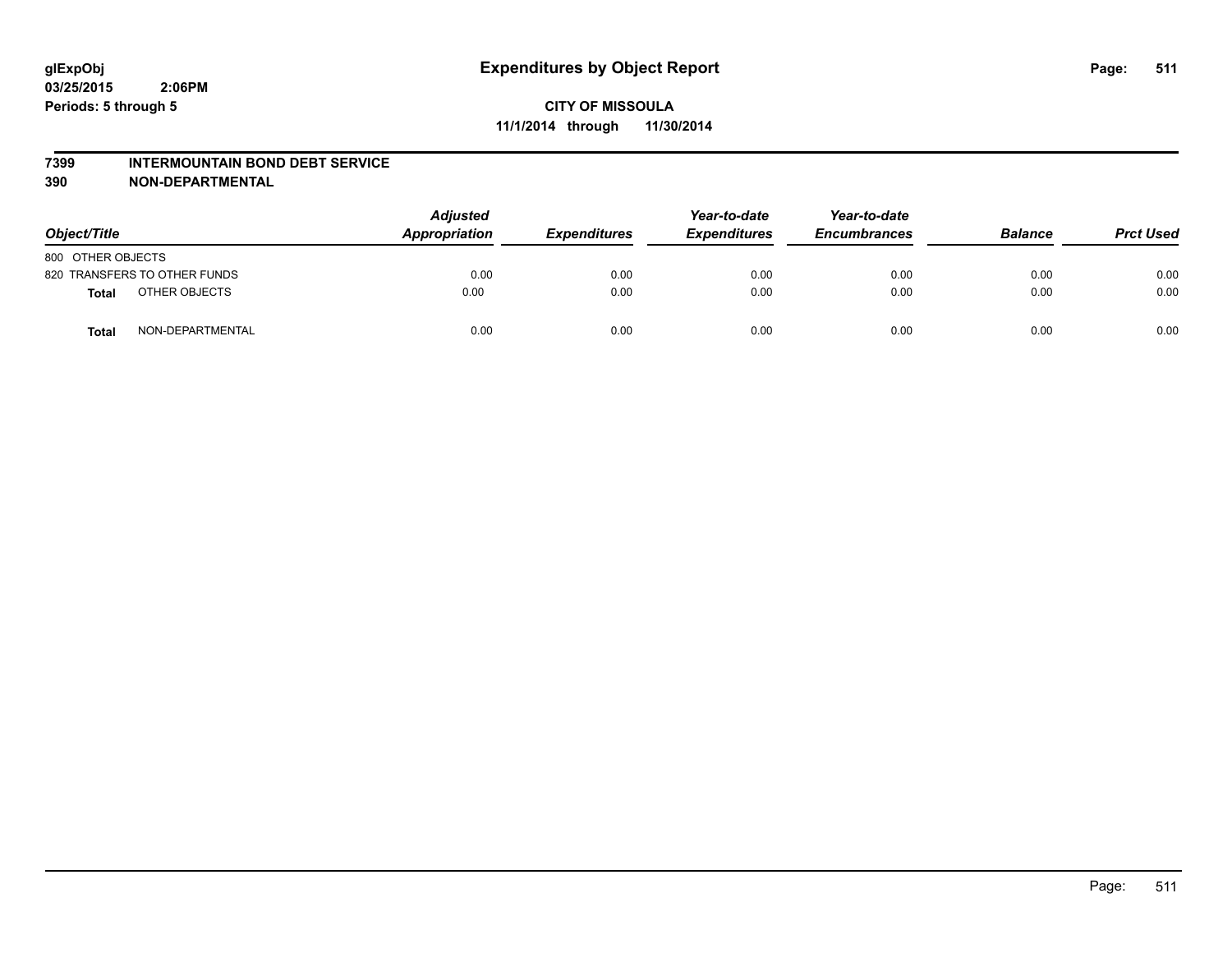**CITY OF MISSOULA 11/1/2014 through 11/30/2014**

## **7399 INTERMOUNTAIN BOND DEBT SERVICE**

| Object/Title      |                                 | <b>Adjusted</b><br><b>Appropriation</b> | <b>Expenditures</b> | Year-to-date<br><b>Expenditures</b> | Year-to-date<br><b>Encumbrances</b> | <b>Balance</b> | <b>Prct Used</b> |
|-------------------|---------------------------------|-----------------------------------------|---------------------|-------------------------------------|-------------------------------------|----------------|------------------|
| 600 DEBT SERVICE  |                                 |                                         |                     |                                     |                                     |                |                  |
| 610 PRINCIPAL     |                                 | 72.000.00                               | 0.00                | 0.00                                | 0.00                                | 72.000.00      | 0.00             |
|                   | 620 INTEREST / SERVICE FEES     | 73.769.00                               | 0.00                | 600.00                              | 0.00                                | 73.169.00      | 0.81             |
| <b>Total</b>      | <b>DEBT SERVICE</b>             | 145,769.00                              | 0.00                | 600.00                              | 0.00                                | 145.169.00     | 0.41             |
| 800 OTHER OBJECTS |                                 |                                         |                     |                                     |                                     |                |                  |
|                   | 820 TRANSFERS TO OTHER FUNDS    | 0.00                                    | 0.00                | 0.00                                | 0.00                                | 0.00           | 0.00             |
| <b>Total</b>      | OTHER OBJECTS                   | 0.00                                    | 0.00                | 0.00                                | 0.00                                | 0.00           | 0.00             |
| <b>Total</b>      | INTERMOUNTAIN BOND DEBT SERVICE | 145.769.00                              | 0.00                | 600.00                              | 0.00                                | 145.169.00     | 0.41             |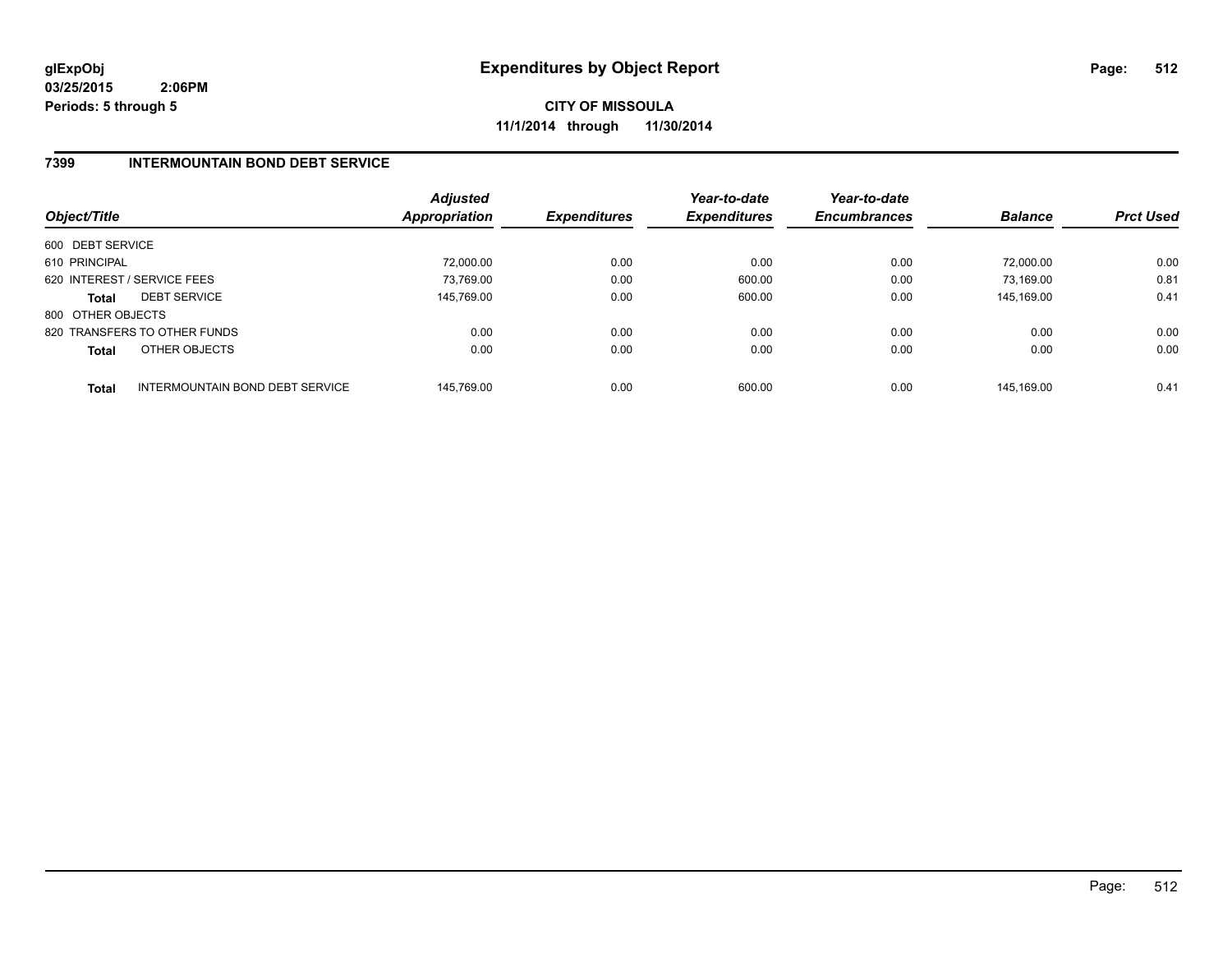#### **7400 FRONT ST BOND CLEARING**

**385 MRA**

| Object/Title      |                                   | <b>Adjusted</b><br><b>Appropriation</b> | <b>Expenditures</b> | Year-to-date<br><b>Expenditures</b> | Year-to-date<br><b>Encumbrances</b> | <b>Balance</b> | <b>Prct Used</b> |
|-------------------|-----------------------------------|-----------------------------------------|---------------------|-------------------------------------|-------------------------------------|----------------|------------------|
|                   | 700 GRANTS & CONTRIBUTIONS        |                                         |                     |                                     |                                     |                |                  |
|                   | 700 GRANTS & CONTRIBUTIONS        | 0.00                                    | 0.00                | 0.00                                | 0.00                                | 0.00           | 0.00             |
| <b>Total</b>      | <b>GRANTS &amp; CONTRIBUTIONS</b> | 0.00                                    | 0.00                | 0.00                                | 0.00                                | 0.00           | 0.00             |
| 800 OTHER OBJECTS |                                   |                                         |                     |                                     |                                     |                |                  |
|                   | 820 TRANSFERS TO OTHER FUNDS      | 453.262.00                              | 0.00                | 0.00                                | 0.00                                | 453.262.00     | 0.00             |
| <b>Total</b>      | OTHER OBJECTS                     | 453.262.00                              | 0.00                | 0.00                                | 0.00                                | 453.262.00     | 0.00             |
| <b>Total</b>      | <b>MRA</b>                        | 453.262.00                              | 0.00                | 0.00                                | 0.00                                | 453.262.00     | 0.00             |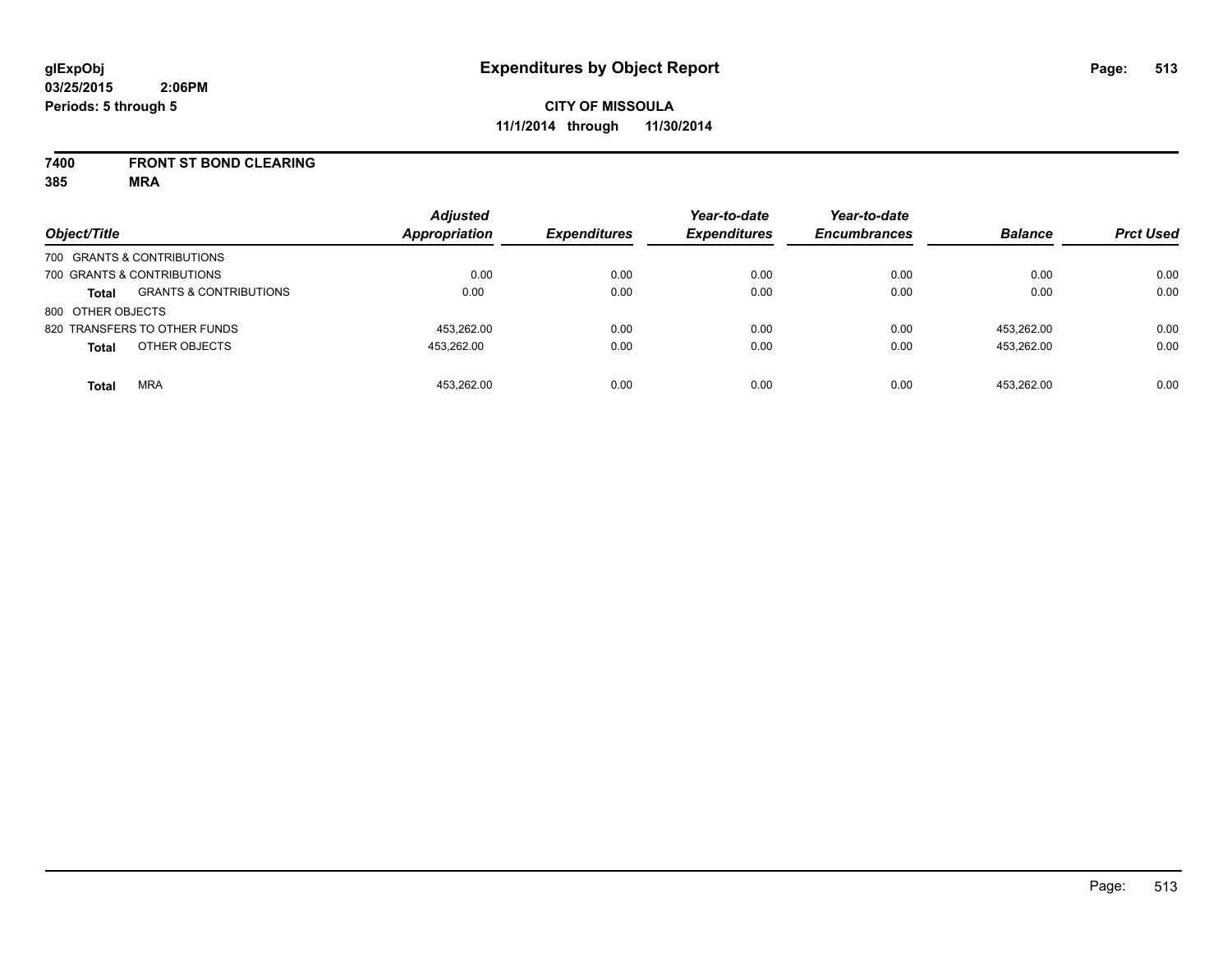### **7400 FRONT ST BOND CLEARING**

| Object/Title                 |                                   | <b>Adjusted</b><br><b>Appropriation</b> | <b>Expenditures</b> | Year-to-date<br><b>Expenditures</b> | Year-to-date<br><b>Encumbrances</b> | <b>Balance</b> | <b>Prct Used</b> |
|------------------------------|-----------------------------------|-----------------------------------------|---------------------|-------------------------------------|-------------------------------------|----------------|------------------|
| 700 GRANTS & CONTRIBUTIONS   |                                   |                                         |                     |                                     |                                     |                |                  |
| 700 GRANTS & CONTRIBUTIONS   |                                   | 0.00                                    | 0.00                | 0.00                                | 0.00                                | 0.00           | 0.00             |
| <b>Total</b>                 | <b>GRANTS &amp; CONTRIBUTIONS</b> | 0.00                                    | 0.00                | 0.00                                | 0.00                                | 0.00           | 0.00             |
| 800 OTHER OBJECTS            |                                   |                                         |                     |                                     |                                     |                |                  |
| 820 TRANSFERS TO OTHER FUNDS |                                   | 453.262.00                              | 0.00                | 0.00                                | 0.00                                | 453.262.00     | 0.00             |
| <b>Total</b>                 | OTHER OBJECTS                     | 453,262.00                              | 0.00                | 0.00                                | 0.00                                | 453.262.00     | 0.00             |
| <b>Total</b>                 | <b>FRONT ST BOND CLEARING</b>     | 453.262.00                              | 0.00                | 0.00                                | 0.00                                | 453.262.00     | 0.00             |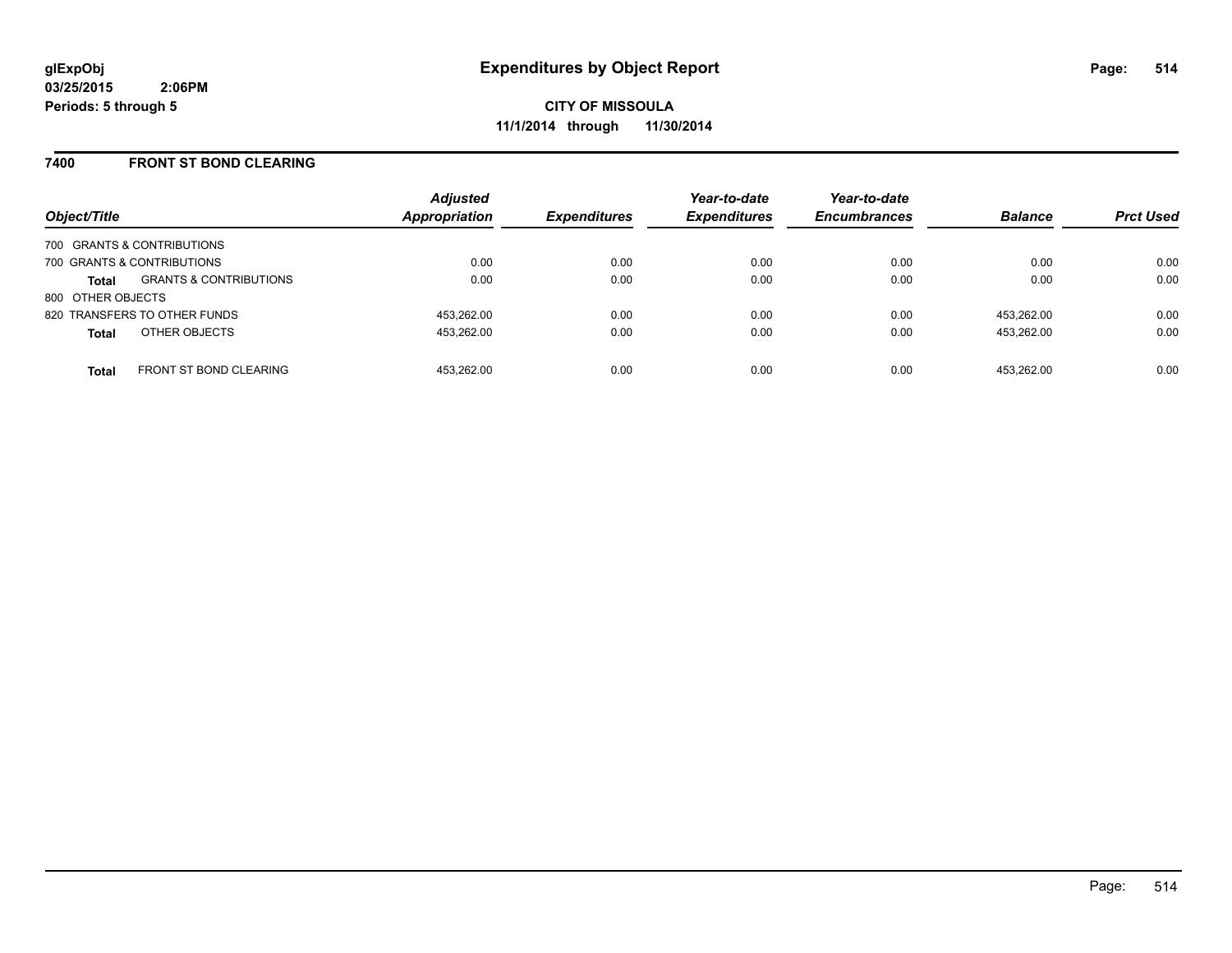#### **7401 FRONT ST PARKING STRUCTURE**

**385 MRA**

|                        |                              | <b>Adjusted</b>      |                     | Year-to-date        | Year-to-date        |                |                  |
|------------------------|------------------------------|----------------------|---------------------|---------------------|---------------------|----------------|------------------|
| Object/Title           |                              | <b>Appropriation</b> | <b>Expenditures</b> | <b>Expenditures</b> | <b>Encumbrances</b> | <b>Balance</b> | <b>Prct Used</b> |
| 300 PURCHASED SERVICES |                              |                      |                     |                     |                     |                |                  |
|                        | 390 OTHER PURCHASED SERVICES | 0.00                 | 0.00                | 0.00                | 0.00                | 0.00           | 0.00             |
| <b>Total</b>           | PURCHASED SERVICES           | 0.00                 | 0.00                | 0.00                | 0.00                | 0.00           | 0.00             |
| 600 DEBT SERVICE       |                              |                      |                     |                     |                     |                |                  |
| 610 PRINCIPAL          |                              | 30,000.00            | 0.00                | 16,000.00           | 0.00                | 14,000.00      | 53.33            |
|                        | 620 INTEREST / SERVICE FEES  | 116.134.00           | 0.00                | 48.385.09           | 0.00                | 67.748.91      | 41.66            |
| <b>Total</b>           | <b>DEBT SERVICE</b>          | 146.134.00           | 0.00                | 64,385.09           | 0.00                | 81,748.91      | 44.06            |
| 800 OTHER OBJECTS      |                              |                      |                     |                     |                     |                |                  |
|                        | 820 TRANSFERS TO OTHER FUNDS | 0.00                 | 0.00                | 0.00                | 0.00                | 0.00           | 0.00             |
| <b>Total</b>           | OTHER OBJECTS                | 0.00                 | 0.00                | 0.00                | 0.00                | 0.00           | 0.00             |
| <b>Total</b>           | <b>MRA</b>                   | 146,134.00           | 0.00                | 64,385.09           | 0.00                | 81,748.91      | 44.06            |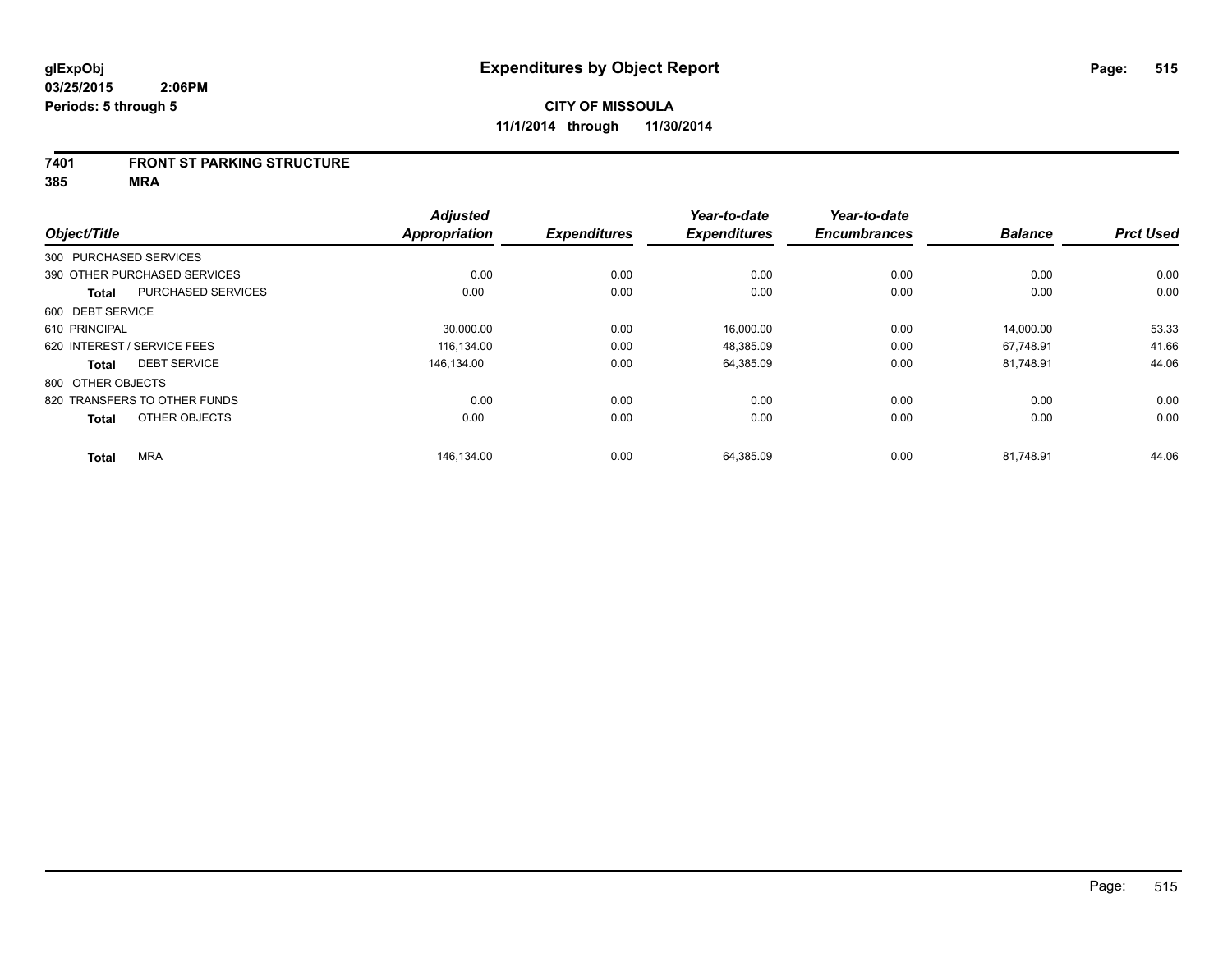## **7401 FRONT ST PARKING STRUCTURE**

| Object/Title                 |                                   | <b>Adjusted</b><br><b>Appropriation</b> | <b>Expenditures</b> | Year-to-date<br><b>Expenditures</b> | Year-to-date<br><b>Encumbrances</b> | <b>Balance</b> | <b>Prct Used</b> |
|------------------------------|-----------------------------------|-----------------------------------------|---------------------|-------------------------------------|-------------------------------------|----------------|------------------|
|                              |                                   |                                         |                     |                                     |                                     |                |                  |
| 300 PURCHASED SERVICES       |                                   |                                         |                     |                                     |                                     |                |                  |
| 390 OTHER PURCHASED SERVICES |                                   | 0.00                                    | 0.00                | 0.00                                | 0.00                                | 0.00           | 0.00             |
| <b>Total</b>                 | <b>PURCHASED SERVICES</b>         | 0.00                                    | 0.00                | 0.00                                | 0.00                                | 0.00           | 0.00             |
| 600 DEBT SERVICE             |                                   |                                         |                     |                                     |                                     |                |                  |
| 610 PRINCIPAL                |                                   | 30,000.00                               | 0.00                | 16,000.00                           | 0.00                                | 14,000.00      | 53.33            |
| 620 INTEREST / SERVICE FEES  |                                   | 116.134.00                              | 0.00                | 48,385.09                           | 0.00                                | 67.748.91      | 41.66            |
| <b>Total</b>                 | <b>DEBT SERVICE</b>               | 146,134.00                              | 0.00                | 64,385.09                           | 0.00                                | 81.748.91      | 44.06            |
| 800 OTHER OBJECTS            |                                   |                                         |                     |                                     |                                     |                |                  |
| 820 TRANSFERS TO OTHER FUNDS |                                   | 0.00                                    | 0.00                | 0.00                                | 0.00                                | 0.00           | 0.00             |
| <b>Total</b>                 | OTHER OBJECTS                     | 0.00                                    | 0.00                | 0.00                                | 0.00                                | 0.00           | 0.00             |
| <b>Total</b>                 | <b>FRONT ST PARKING STRUCTURE</b> | 146,134.00                              | 0.00                | 64,385.09                           | 0.00                                | 81,748.91      | 44.06            |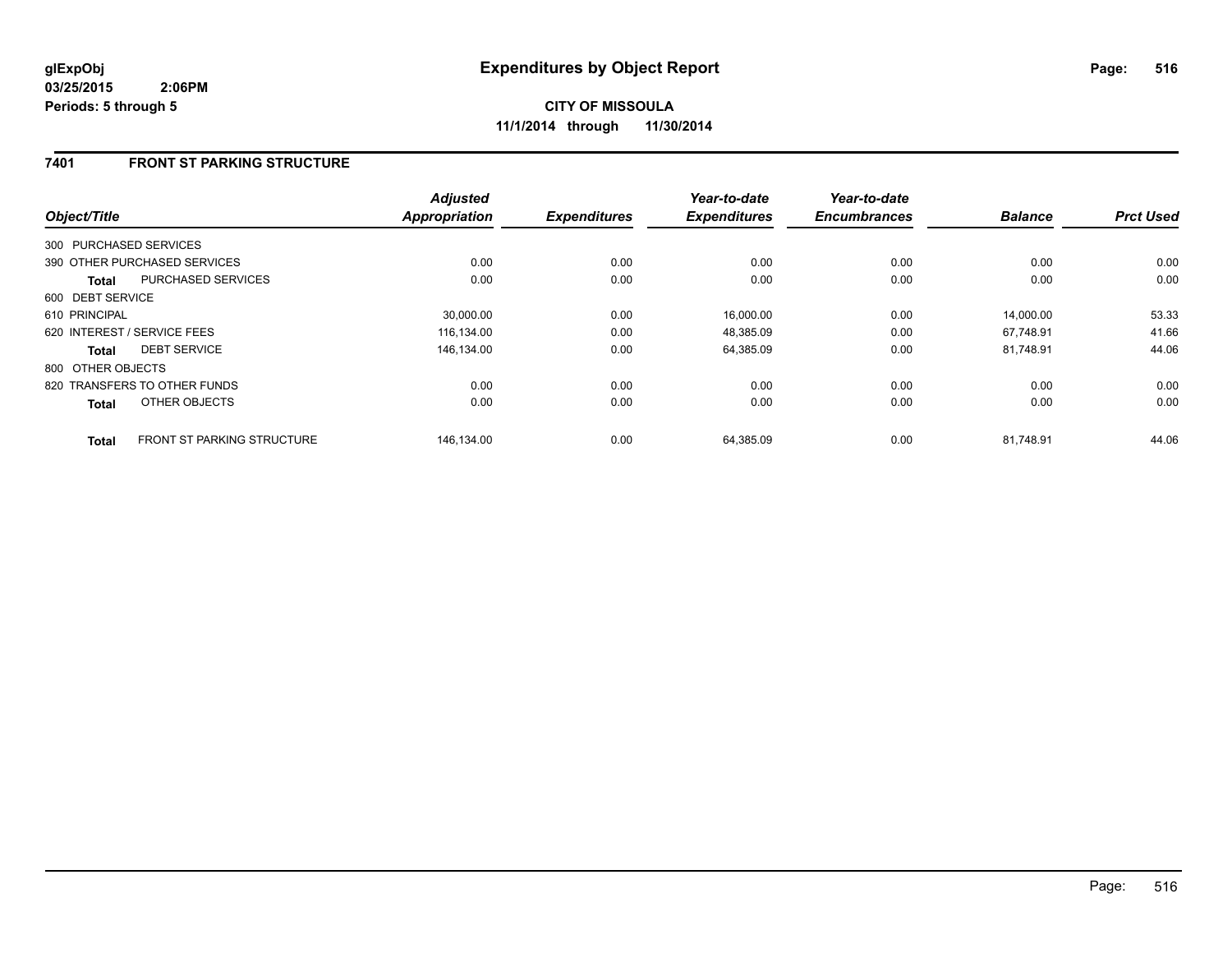### **7402 FRONT ST SUBORDINATE LIEN NOTE**

**385 MRA**

|                                   | <b>Adjusted</b> |                                    | Year-to-date                | Year-to-date                     |                             |                             |
|-----------------------------------|-----------------|------------------------------------|-----------------------------|----------------------------------|-----------------------------|-----------------------------|
|                                   |                 |                                    |                             |                                  |                             | <b>Prct Used</b>            |
| 600 DEBT SERVICE                  |                 |                                    |                             |                                  |                             |                             |
| 610 PRINCIPAL                     | 67,309.00       | 0.00                               | 32.782.62                   | 0.00                             | 34,526.38                   | 48.70                       |
| 620 INTEREST / SERVICE FEES       | 99.248.00       | 0.00                               | 49.798.27                   | 0.00                             | 49.449.73                   | 50.18                       |
| <b>DEBT SERVICE</b>               | 166,557.00      | 0.00                               | 82,580.89                   | 0.00                             | 83,976.11                   | 49.58                       |
| 700 GRANTS & CONTRIBUTIONS        |                 |                                    |                             |                                  |                             |                             |
| 700 GRANTS & CONTRIBUTIONS        | 0.00            | 0.00                               | 0.00                        | 0.00                             | 0.00                        | 0.00                        |
| <b>GRANTS &amp; CONTRIBUTIONS</b> | 0.00            | 0.00                               | 0.00                        | 0.00                             | 0.00                        | 0.00                        |
| 800 OTHER OBJECTS                 |                 |                                    |                             |                                  |                             |                             |
| 820 TRANSFERS TO OTHER FUNDS      | 0.00            | 0.00                               | 0.00                        | 0.00                             | 0.00                        | 0.00                        |
| OTHER OBJECTS                     | 0.00            | 0.00                               | 0.00                        | 0.00                             | 0.00                        | 0.00                        |
|                                   |                 |                                    |                             |                                  |                             | 49.58                       |
|                                   | <b>MRA</b>      | <b>Appropriation</b><br>166,557.00 | <b>Expenditures</b><br>0.00 | <b>Expenditures</b><br>82,580.89 | <b>Encumbrances</b><br>0.00 | <b>Balance</b><br>83,976.11 |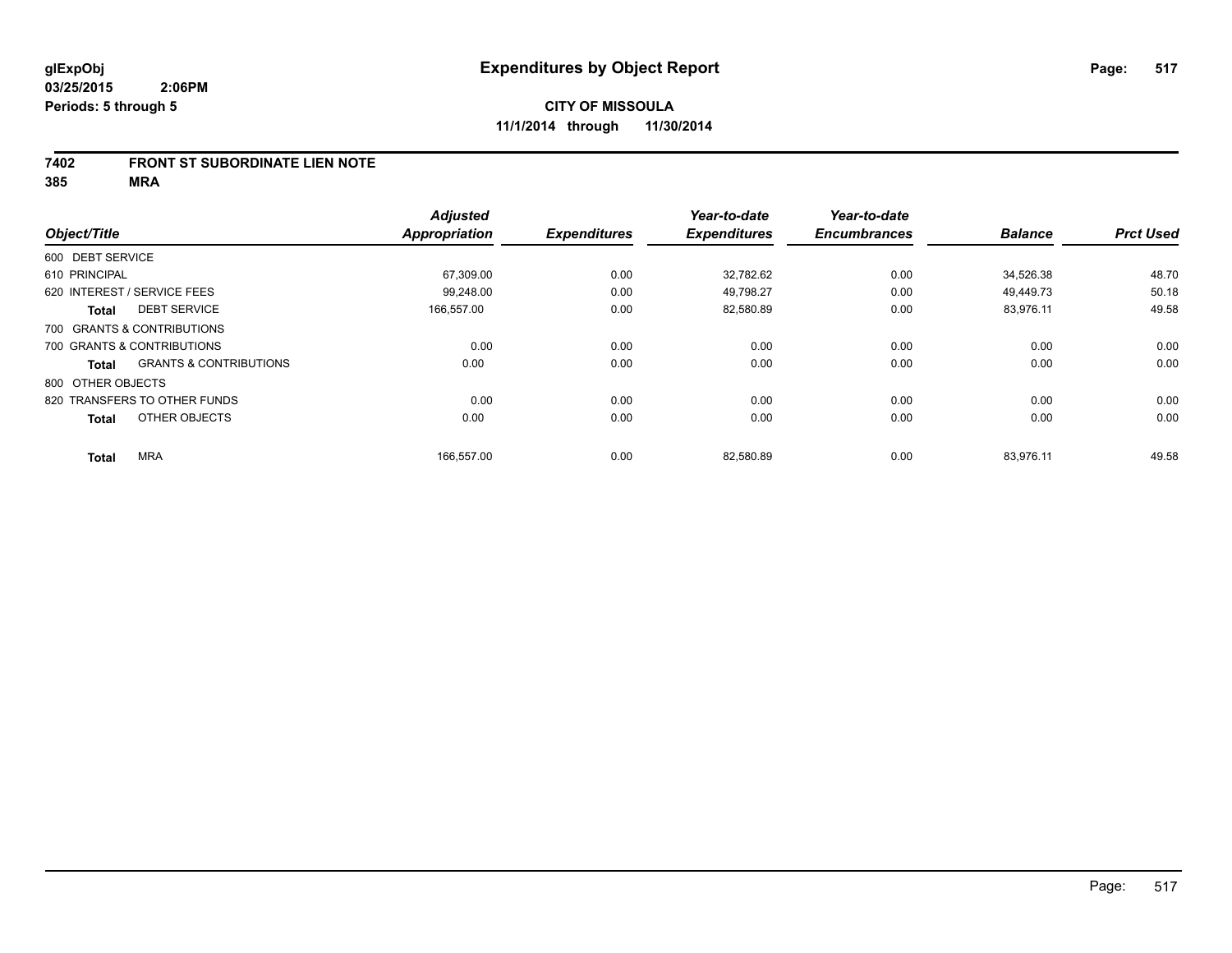**CITY OF MISSOULA 11/1/2014 through 11/30/2014**

## **7402 FRONT ST SUBORDINATE LIEN NOTE**

| Object/Title      |                                       | <b>Adjusted</b><br><b>Appropriation</b> | <b>Expenditures</b> | Year-to-date<br><b>Expenditures</b> | Year-to-date<br><b>Encumbrances</b> | <b>Balance</b> | <b>Prct Used</b> |
|-------------------|---------------------------------------|-----------------------------------------|---------------------|-------------------------------------|-------------------------------------|----------------|------------------|
| 600 DEBT SERVICE  |                                       |                                         |                     |                                     |                                     |                |                  |
| 610 PRINCIPAL     |                                       | 67,309.00                               | 0.00                | 32,782.62                           | 0.00                                | 34,526.38      | 48.70            |
|                   | 620 INTEREST / SERVICE FEES           | 99.248.00                               | 0.00                | 49.798.27                           | 0.00                                | 49.449.73      | 50.18            |
| <b>Total</b>      | <b>DEBT SERVICE</b>                   | 166,557.00                              | 0.00                | 82,580.89                           | 0.00                                | 83,976.11      | 49.58            |
|                   | 700 GRANTS & CONTRIBUTIONS            |                                         |                     |                                     |                                     |                |                  |
|                   | 700 GRANTS & CONTRIBUTIONS            | 0.00                                    | 0.00                | 0.00                                | 0.00                                | 0.00           | 0.00             |
| <b>Total</b>      | <b>GRANTS &amp; CONTRIBUTIONS</b>     | 0.00                                    | 0.00                | 0.00                                | 0.00                                | 0.00           | 0.00             |
| 800 OTHER OBJECTS |                                       |                                         |                     |                                     |                                     |                |                  |
|                   | 820 TRANSFERS TO OTHER FUNDS          | 0.00                                    | 0.00                | 0.00                                | 0.00                                | 0.00           | 0.00             |
| <b>Total</b>      | OTHER OBJECTS                         | 0.00                                    | 0.00                | 0.00                                | 0.00                                | 0.00           | 0.00             |
| <b>Total</b>      | <b>FRONT ST SUBORDINATE LIEN NOTE</b> | 166.557.00                              | 0.00                | 82,580.89                           | 0.00                                | 83,976.11      | 49.58            |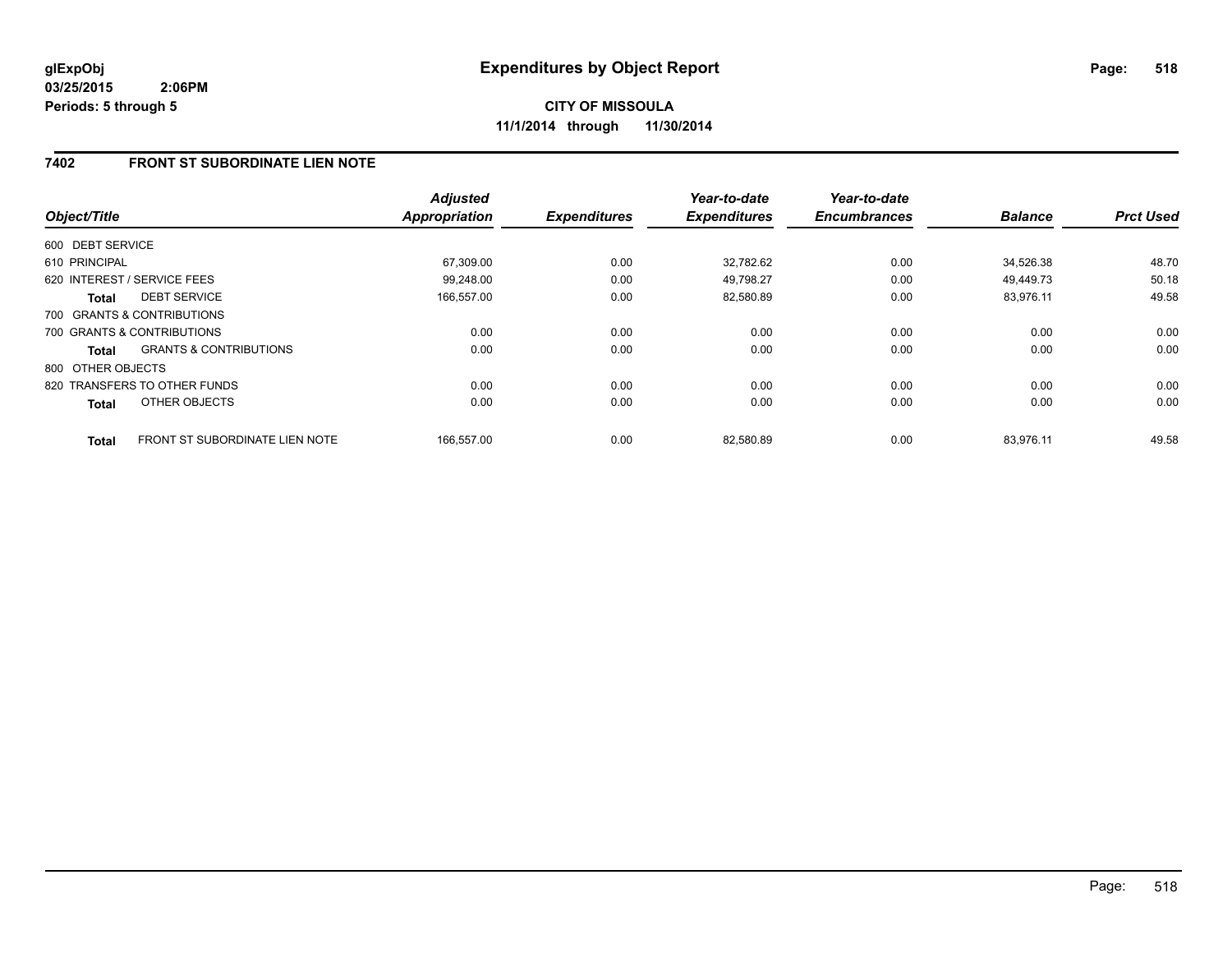### **7447 COURT COLLECTED PARKING FINES**

**230 MUNICIPAL COURT**

| Object/Title      |                        | <b>Adjusted</b><br>Appropriation | <b>Expenditures</b> | Year-to-date<br><b>Expenditures</b> | Year-to-date<br><b>Encumbrances</b> | <b>Balance</b> | <b>Prct Used</b> |
|-------------------|------------------------|----------------------------------|---------------------|-------------------------------------|-------------------------------------|----------------|------------------|
| 500 FIXED CHARGES |                        |                                  |                     |                                     |                                     |                |                  |
| 500 FIXED CHARGES |                        | 0.00                             | 0.00                | 0.00                                | 0.00                                | 0.00           | 0.00             |
| Total             | <b>FIXED CHARGES</b>   | 0.00                             | 0.00                | 0.00                                | 0.00                                | 0.00           | 0.00             |
| <b>Total</b>      | <b>MUNICIPAL COURT</b> | 0.00                             | 0.00                | 0.00                                | 0.00                                | 0.00           | 0.00             |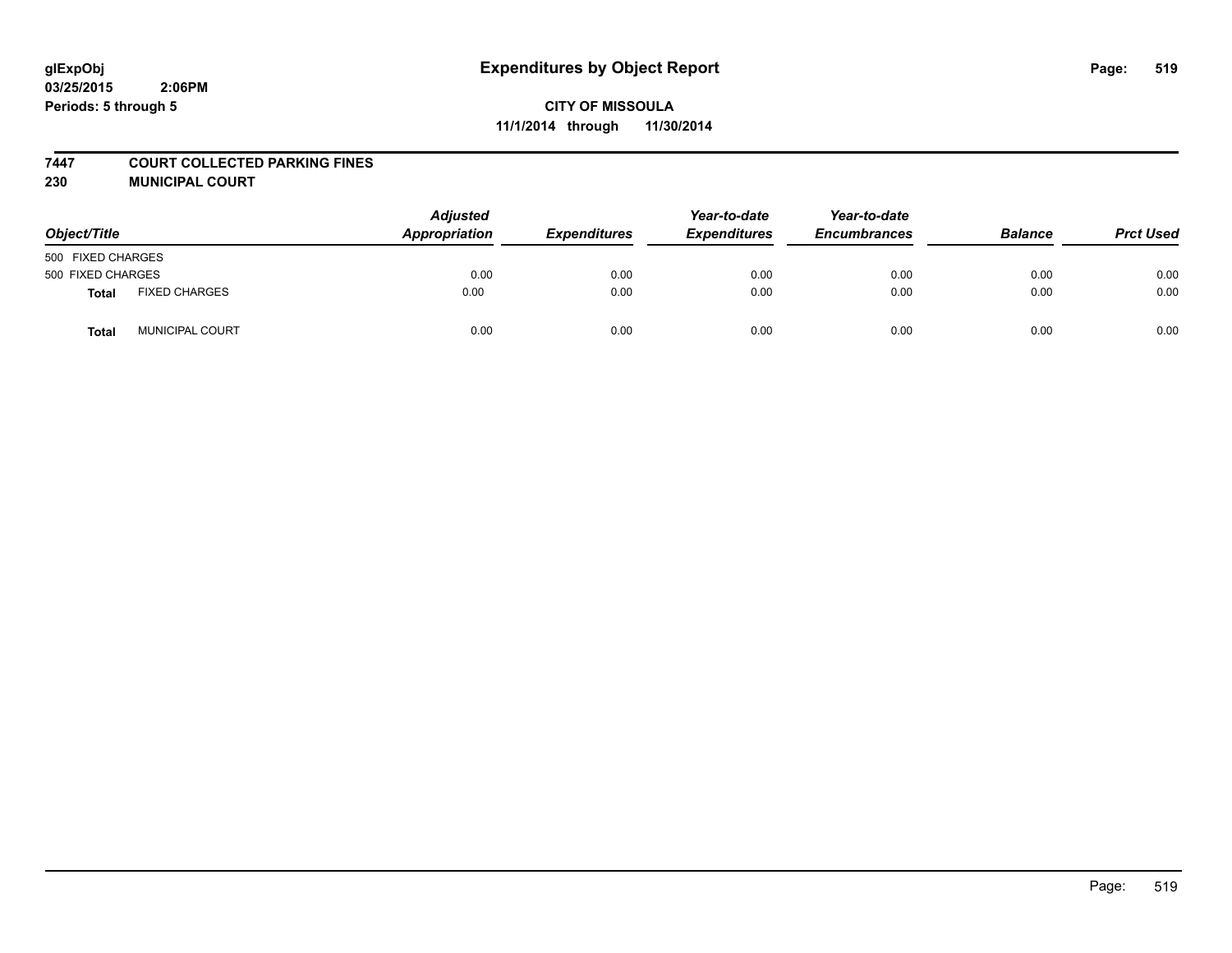# **glExpObj Expenditures by Object Report Page: 520**

**03/25/2015 2:06PM Periods: 5 through 5**

**CITY OF MISSOULA 11/1/2014 through 11/30/2014**

### **7447 COURT COLLECTED PARKING FINES**

| Object/Title                                         | <b>Adjusted</b><br><b>Appropriation</b> | <b>Expenditures</b> | Year-to-date<br><b>Expenditures</b> | Year-to-date<br><b>Encumbrances</b> | <b>Balance</b> | <b>Prct Used</b> |
|------------------------------------------------------|-----------------------------------------|---------------------|-------------------------------------|-------------------------------------|----------------|------------------|
| 500 FIXED CHARGES                                    |                                         |                     |                                     |                                     |                |                  |
| 500 FIXED CHARGES                                    | 0.00                                    | 0.00                | 0.00                                | 0.00                                | 0.00           | 0.00             |
| <b>FIXED CHARGES</b><br><b>Total</b>                 | 0.00                                    | 0.00                | 0.00                                | 0.00                                | 0.00           | 0.00             |
| <b>COURT COLLECTED PARKING FINES</b><br><b>Total</b> | 0.00                                    | 0.00                | 0.00                                | 0.00                                | 0.00           | 0.00             |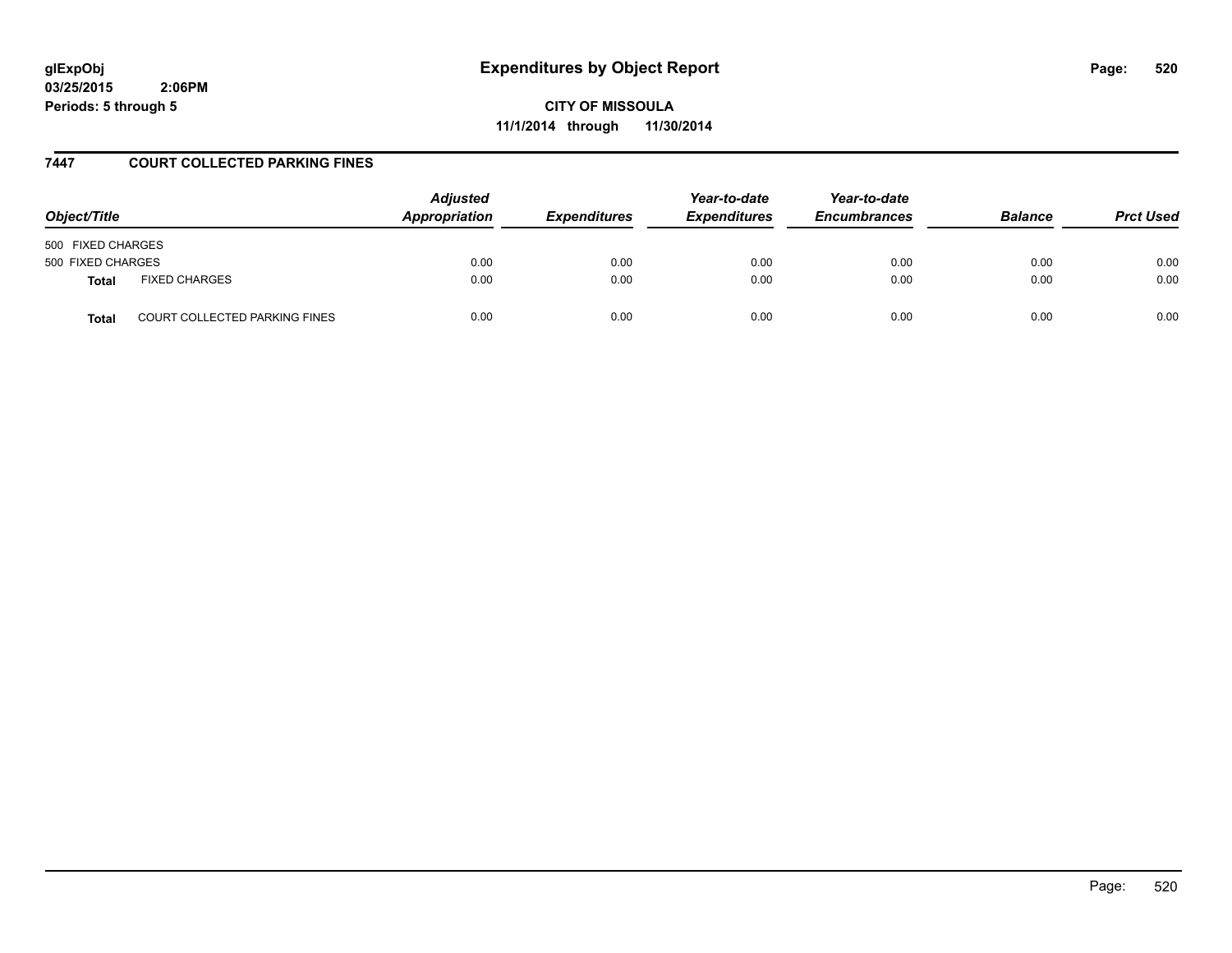## **7458 COURT SURCHARGE**

**230 MUNICIPAL COURT**

| Object/Title      |                      | <b>Adjusted</b><br>Appropriation | <b>Expenditures</b> | Year-to-date<br><b>Expenditures</b> | Year-to-date<br><b>Encumbrances</b> | <b>Balance</b> | <b>Prct Used</b> |
|-------------------|----------------------|----------------------------------|---------------------|-------------------------------------|-------------------------------------|----------------|------------------|
| 500 FIXED CHARGES |                      |                                  |                     |                                     |                                     |                |                  |
| 500 FIXED CHARGES |                      | 0.00                             | 0.00                | 0.00                                | 0.00                                | 0.00           | 0.00             |
| <b>Total</b>      | <b>FIXED CHARGES</b> | 0.00                             | 0.00                | 0.00                                | 0.00                                | 0.00           | 0.00             |
| Total             | MUNICIPAL COURT      | 0.00                             | 0.00                | 0.00                                | 0.00                                | 0.00           | 0.00             |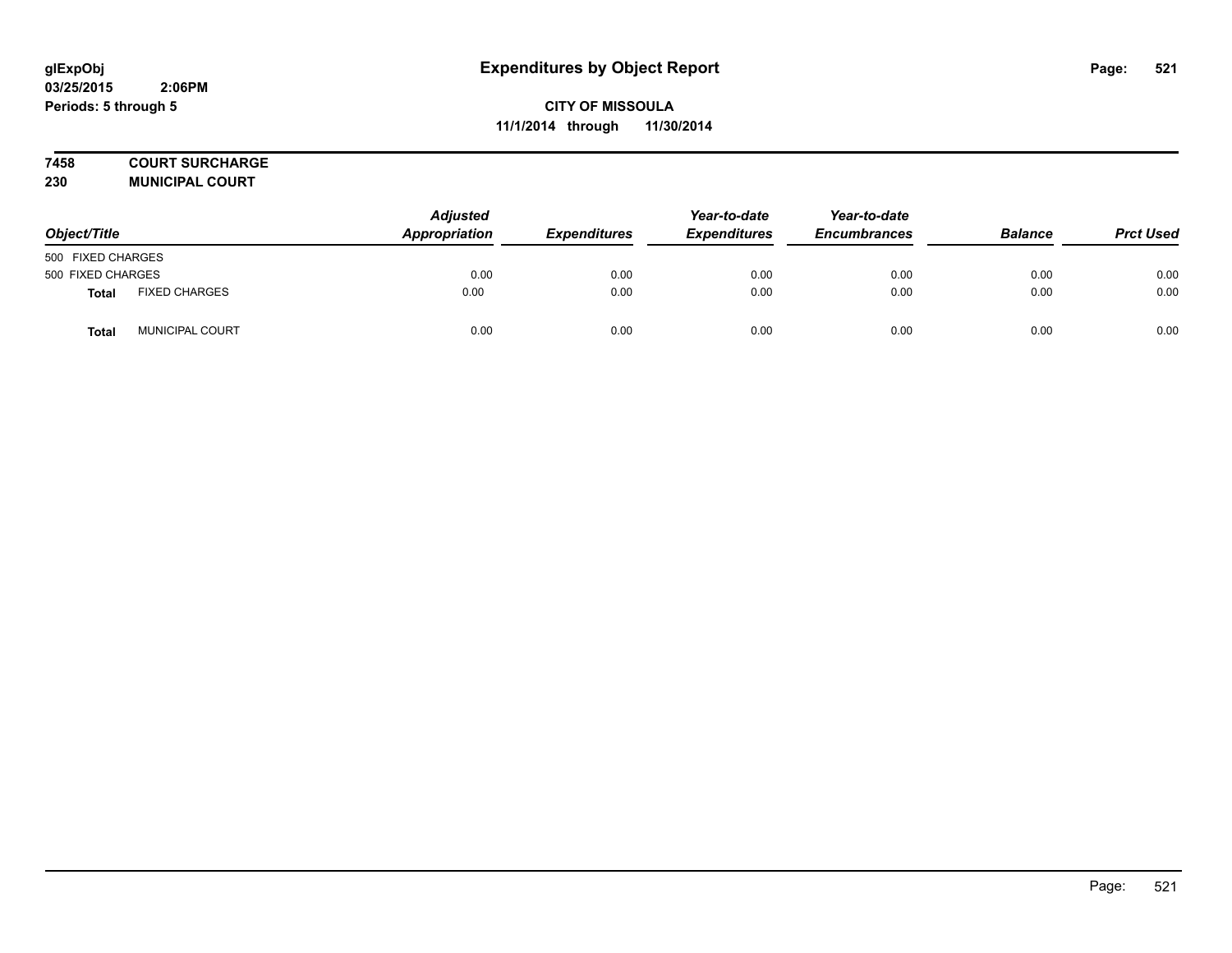**CITY OF MISSOULA 11/1/2014 through 11/30/2014**

### **7458 COURT SURCHARGE**

| Object/Title      |                        | <b>Adjusted</b><br>Appropriation | <b>Expenditures</b> | Year-to-date<br><b>Expenditures</b> | Year-to-date<br><b>Encumbrances</b> | <b>Balance</b> | <b>Prct Used</b> |
|-------------------|------------------------|----------------------------------|---------------------|-------------------------------------|-------------------------------------|----------------|------------------|
| 500 FIXED CHARGES |                        |                                  |                     |                                     |                                     |                |                  |
| 500 FIXED CHARGES |                        | 0.00                             | 0.00                | 0.00                                | 0.00                                | 0.00           | 0.00             |
| <b>Total</b>      | <b>FIXED CHARGES</b>   | 0.00                             | 0.00                | 0.00                                | 0.00                                | 0.00           | 0.00             |
| <b>Total</b>      | <b>COURT SURCHARGE</b> | 0.00                             | 0.00                | 0.00                                | 0.00                                | 0.00           | 0.00             |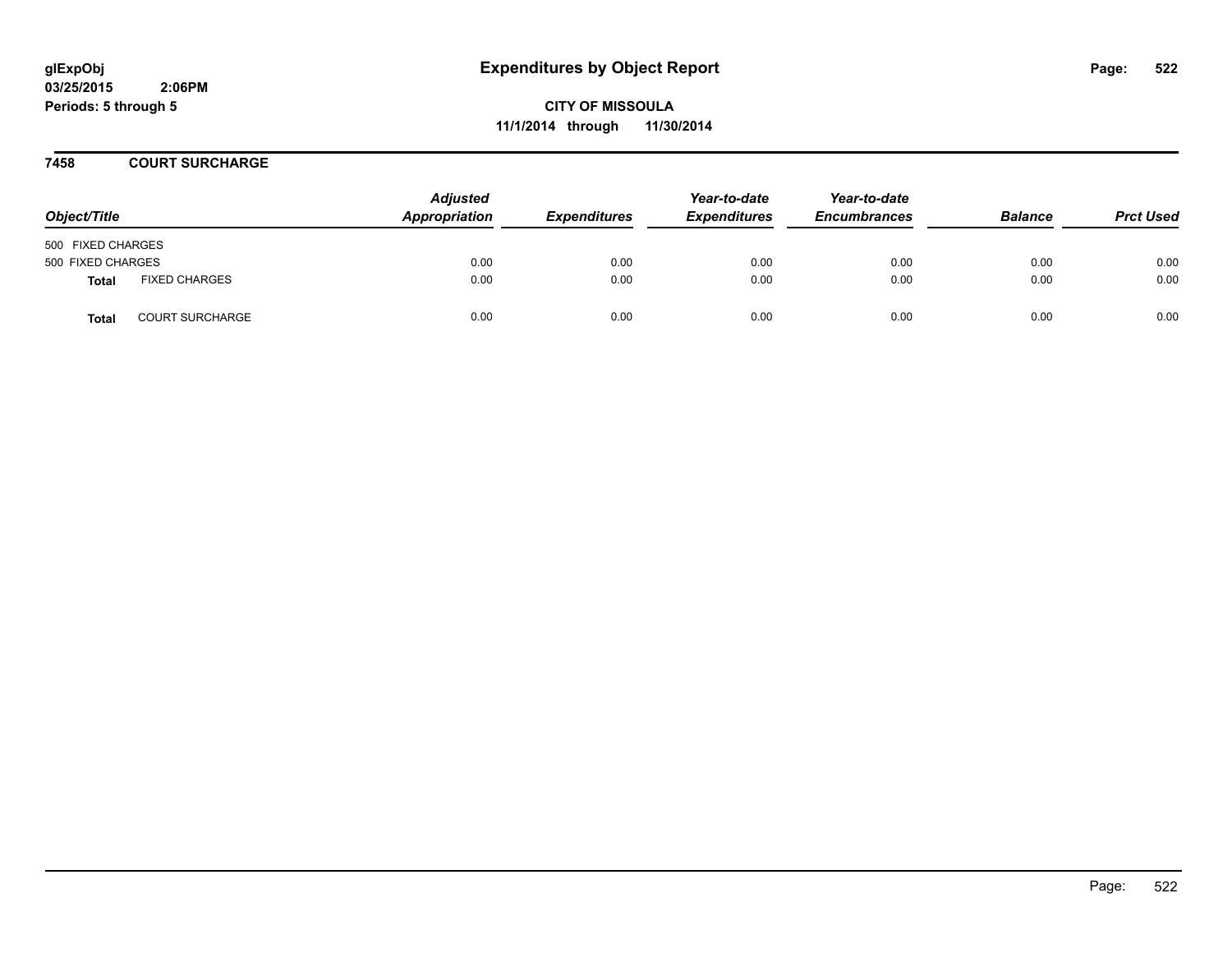**7469 PUBLIC DEFENDER FEES 230 MUNICIPAL COURT**

| Object/Title      |                      | <b>Adjusted</b><br>Appropriation | <b>Expenditures</b> | Year-to-date<br><b>Expenditures</b> | Year-to-date<br><b>Encumbrances</b> | <b>Balance</b> | <b>Prct Used</b> |
|-------------------|----------------------|----------------------------------|---------------------|-------------------------------------|-------------------------------------|----------------|------------------|
| 500 FIXED CHARGES |                      |                                  |                     |                                     |                                     |                |                  |
| 500 FIXED CHARGES |                      | 0.00                             | 0.00                | 0.00                                | 0.00                                | 0.00           | 0.00             |
| <b>Total</b>      | <b>FIXED CHARGES</b> | 0.00                             | 0.00                | 0.00                                | 0.00                                | 0.00           | 0.00             |
| <b>Total</b>      | MUNICIPAL COURT      | 0.00                             | 0.00                | 0.00                                | 0.00                                | 0.00           | 0.00             |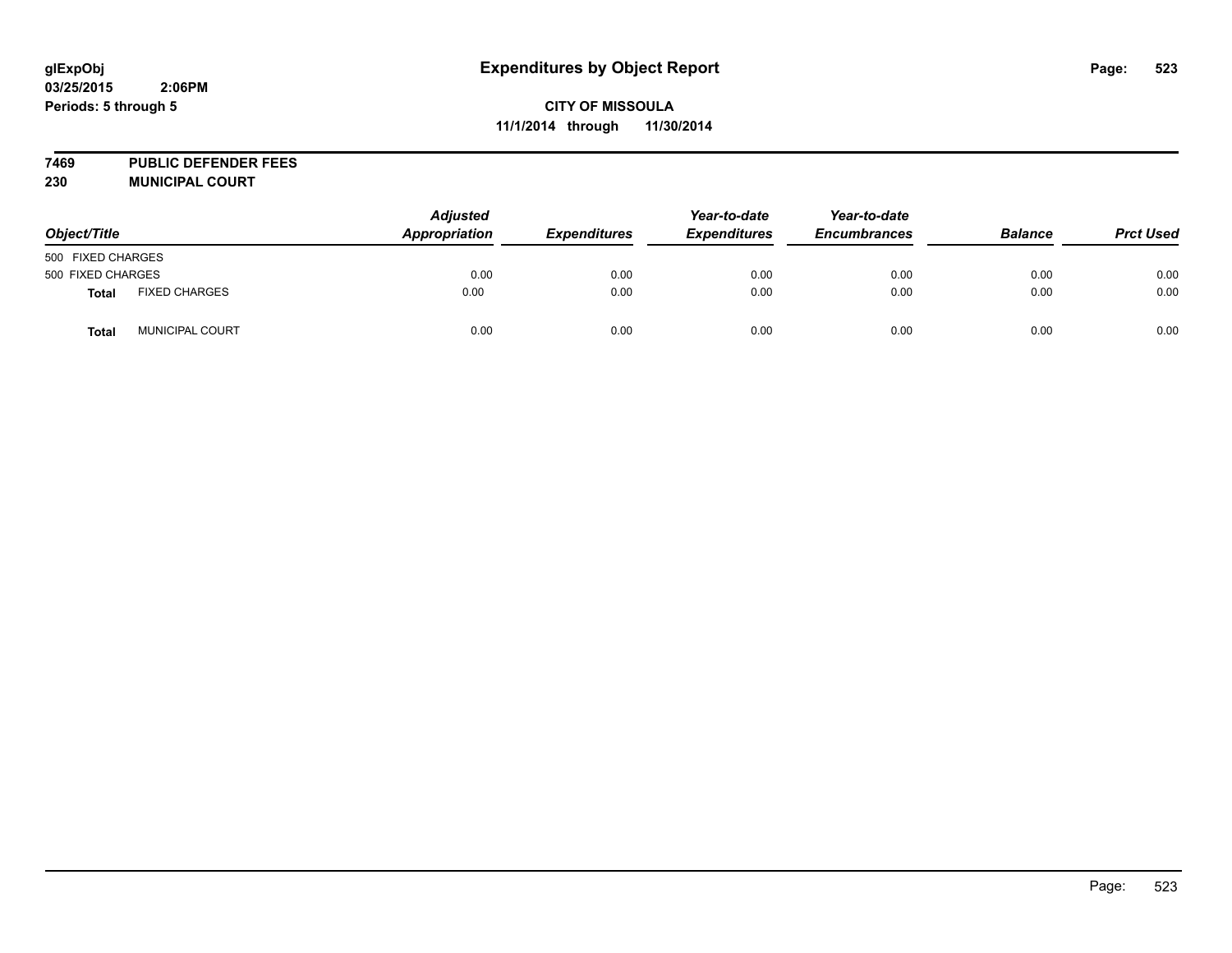**CITY OF MISSOULA 11/1/2014 through 11/30/2014**

#### **7469 PUBLIC DEFENDER FEES**

| Object/Title      |                      | <b>Adjusted</b><br>Appropriation | <b>Expenditures</b> | Year-to-date<br><b>Expenditures</b> | Year-to-date<br><b>Encumbrances</b> | <b>Balance</b> | <b>Prct Used</b> |
|-------------------|----------------------|----------------------------------|---------------------|-------------------------------------|-------------------------------------|----------------|------------------|
| 500 FIXED CHARGES |                      |                                  |                     |                                     |                                     |                |                  |
| 500 FIXED CHARGES |                      | 0.00                             | 0.00                | 0.00                                | 0.00                                | 0.00           | 0.00             |
| <b>Total</b>      | <b>FIXED CHARGES</b> | 0.00                             | 0.00                | 0.00                                | 0.00                                | 0.00           | 0.00             |
| <b>Total</b>      | PUBLIC DEFENDER FEES | 0.00                             | 0.00                | 0.00                                | 0.00                                | 0.00           | 0.00             |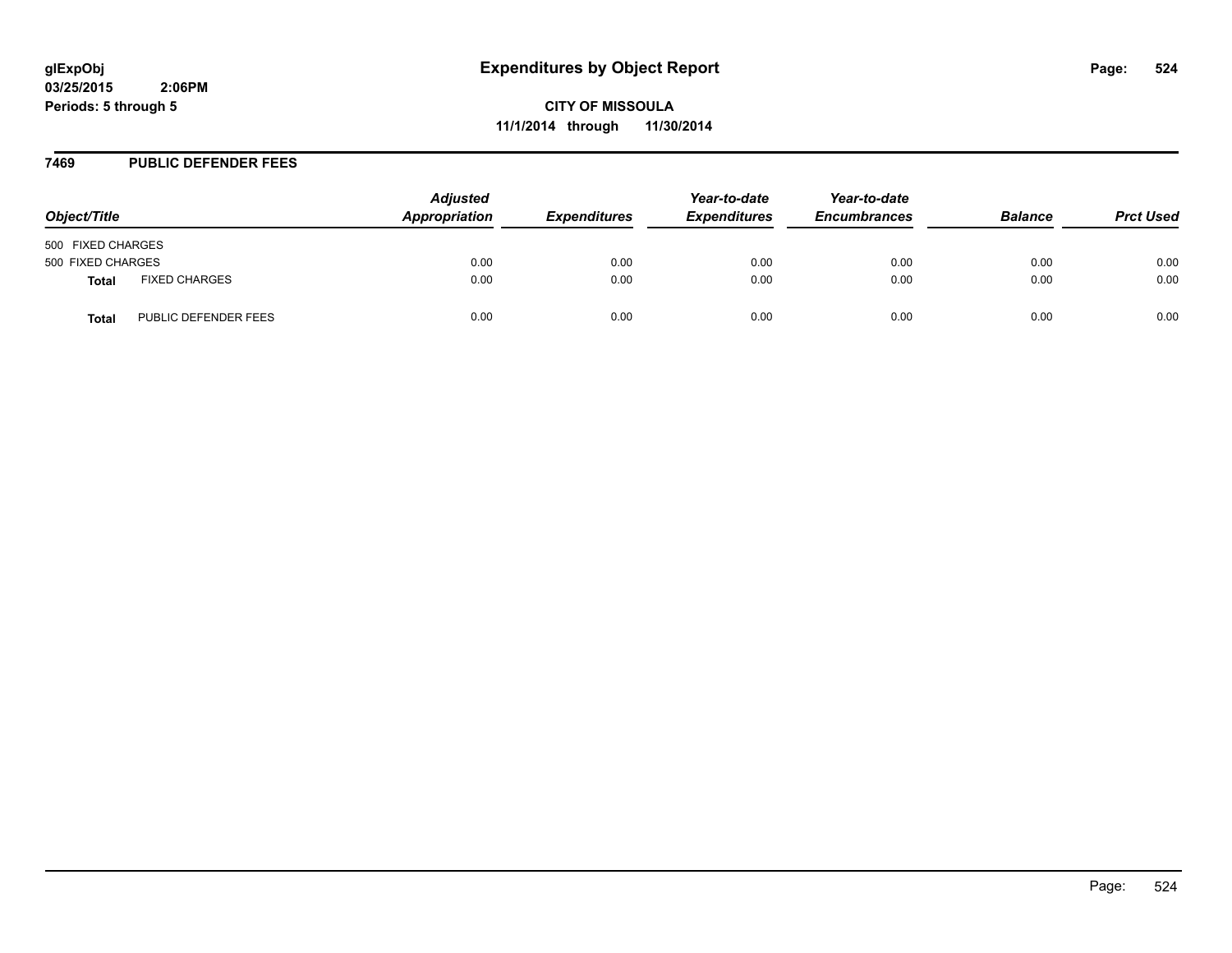## **7903 COUNTY CLEARING**

**390 NON-DEPARTMENTAL**

| Object/Title      |                  | <b>Adjusted</b><br>Appropriation | <b>Expenditures</b> | Year-to-date<br><b>Expenditures</b> | Year-to-date<br><b>Encumbrances</b> | <b>Balance</b> | <b>Prct Used</b> |
|-------------------|------------------|----------------------------------|---------------------|-------------------------------------|-------------------------------------|----------------|------------------|
| 800 OTHER OBJECTS |                  |                                  |                     |                                     |                                     |                |                  |
| 845 CONTINGENCY   |                  | 0.00                             | 1.073.50            | 1,882.75                            | 0.00                                | $-1,882.75$    | 0.00             |
| <b>Total</b>      | OTHER OBJECTS    | 0.00                             | 1,073.50            | 1.882.75                            | 0.00                                | $-1,882.75$    | 0.00             |
| Tota              | NON-DEPARTMENTAL | 0.00                             | 1.073.50            | 1.882.75                            | 0.00                                | $-1.882.75$    | 0.00             |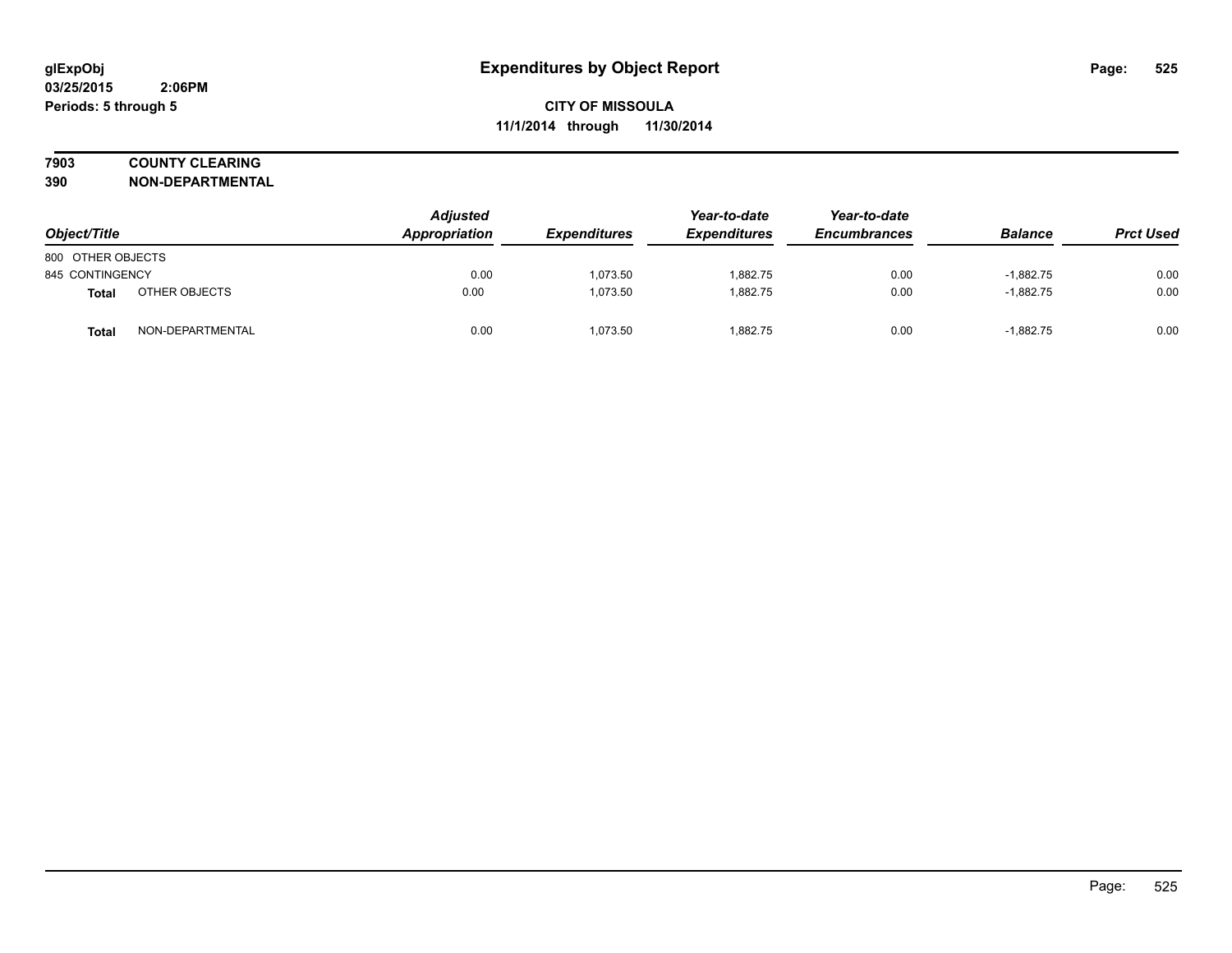**CITY OF MISSOULA 11/1/2014 through 11/30/2014**

**7903 COUNTY CLEARING**

| Object/Title      |                        | <b>Adjusted</b><br>Appropriation | <b>Expenditures</b> | Year-to-date<br><b>Expenditures</b> | Year-to-date<br><b>Encumbrances</b> | <b>Balance</b> | <b>Prct Used</b> |
|-------------------|------------------------|----------------------------------|---------------------|-------------------------------------|-------------------------------------|----------------|------------------|
| 800 OTHER OBJECTS |                        |                                  |                     |                                     |                                     |                |                  |
| 845 CONTINGENCY   |                        | 0.00                             | 1,073.50            | 1,882.75                            | 0.00                                | $-1,882.75$    | 0.00             |
| <b>Total</b>      | OTHER OBJECTS          | 0.00                             | 1.073.50            | 1.882.75                            | 0.00                                | $-1.882.75$    | 0.00             |
| <b>Total</b>      | <b>COUNTY CLEARING</b> | 0.00                             | 1.073.50            | 1.882.75                            | 0.00                                | $-1.882.75$    | 0.00             |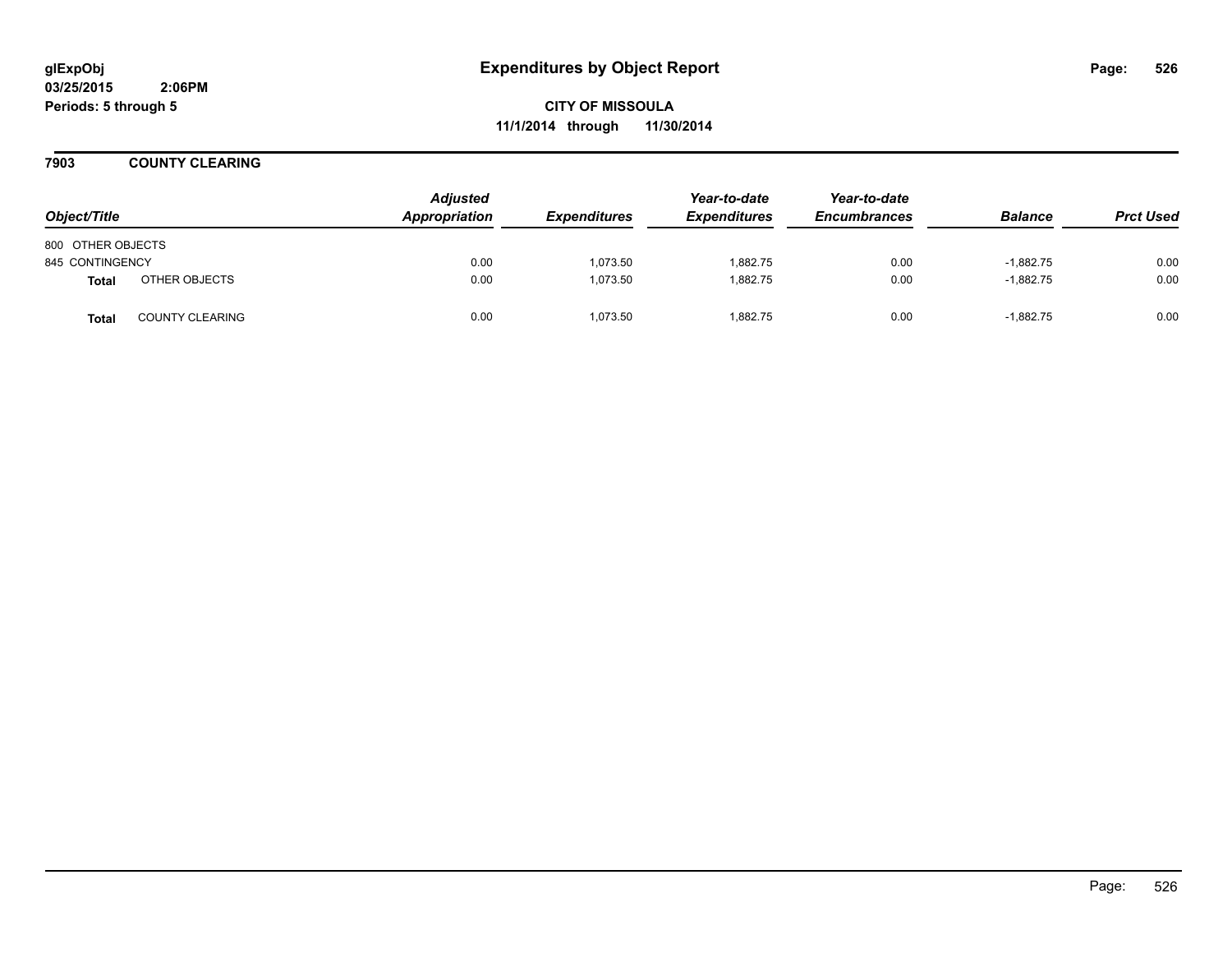### **CITY OF MISSOULA 11/1/2014 through 11/30/2014**

#### **7904 SEWER REBATE**

**280 PUBLIC WORKS ADMIN/ENGINEERING**

| Object/Title      |                                | <b>Adjusted</b><br>Appropriation | <b>Expenditures</b> | Year-to-date<br><b>Expenditures</b> | Year-to-date<br><b>Encumbrances</b> | <b>Balance</b> | <b>Prct Used</b> |
|-------------------|--------------------------------|----------------------------------|---------------------|-------------------------------------|-------------------------------------|----------------|------------------|
| 500 FIXED CHARGES |                                |                                  |                     |                                     |                                     |                |                  |
| 500 FIXED CHARGES |                                | 0.00                             | 0.00                | 0.00                                | 0.00                                | 0.00           | 0.00             |
| <b>Total</b>      | <b>FIXED CHARGES</b>           | 0.00                             | 0.00                | 0.00                                | 0.00                                | 0.00           | 0.00             |
| 800 OTHER OBJECTS |                                |                                  |                     |                                     |                                     |                |                  |
|                   | 820 TRANSFERS TO OTHER FUNDS   | 0.00                             | 0.00                | 0.00                                | 0.00                                | 0.00           | 0.00             |
| <b>Total</b>      | OTHER OBJECTS                  | 0.00                             | 0.00                | 0.00                                | 0.00                                | 0.00           | 0.00             |
| <b>Total</b>      | PUBLIC WORKS ADMIN/ENGINEERING | 0.00                             | 0.00                | 0.00                                | 0.00                                | 0.00           | 0.00             |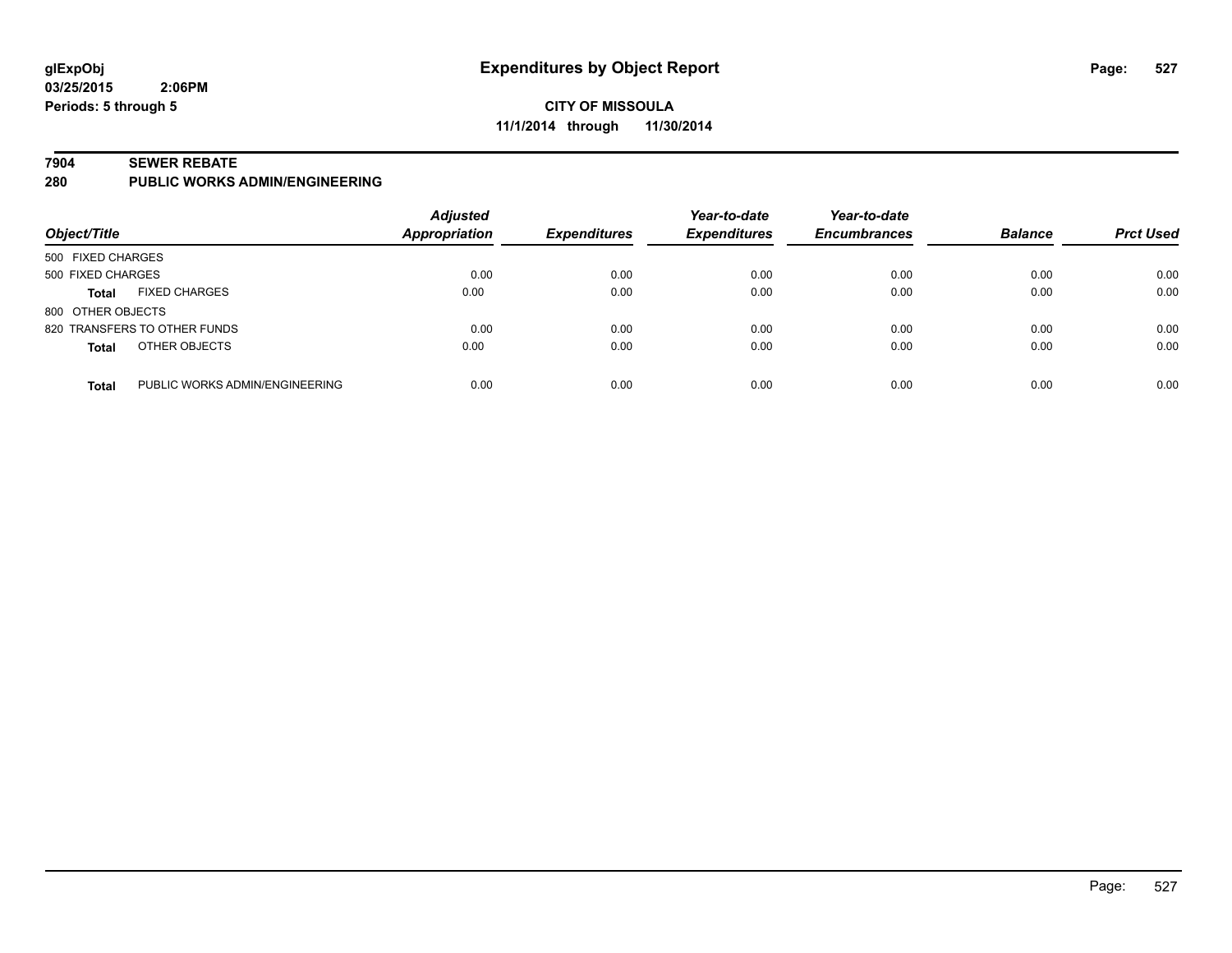**CITY OF MISSOULA 11/1/2014 through 11/30/2014**

**7904 SEWER REBATE**

| Object/Title                         | <b>Adjusted</b><br><b>Appropriation</b> | <b>Expenditures</b> | Year-to-date<br><b>Expenditures</b> | Year-to-date<br><b>Encumbrances</b> | <b>Balance</b> | <b>Prct Used</b> |
|--------------------------------------|-----------------------------------------|---------------------|-------------------------------------|-------------------------------------|----------------|------------------|
| 500 FIXED CHARGES                    |                                         |                     |                                     |                                     |                |                  |
| 500 FIXED CHARGES                    | 0.00                                    | 0.00                | 0.00                                | 0.00                                | 0.00           | 0.00             |
| <b>FIXED CHARGES</b><br><b>Total</b> | 0.00                                    | 0.00                | 0.00                                | 0.00                                | 0.00           | 0.00             |
| 800 OTHER OBJECTS                    |                                         |                     |                                     |                                     |                |                  |
| 820 TRANSFERS TO OTHER FUNDS         | 0.00                                    | 0.00                | 0.00                                | 0.00                                | 0.00           | 0.00             |
| OTHER OBJECTS<br><b>Total</b>        | 0.00                                    | 0.00                | 0.00                                | 0.00                                | 0.00           | 0.00             |
|                                      |                                         |                     |                                     |                                     |                |                  |
| <b>SEWER REBATE</b><br><b>Total</b>  | 0.00                                    | 0.00                | 0.00                                | 0.00                                | 0.00           | 0.00             |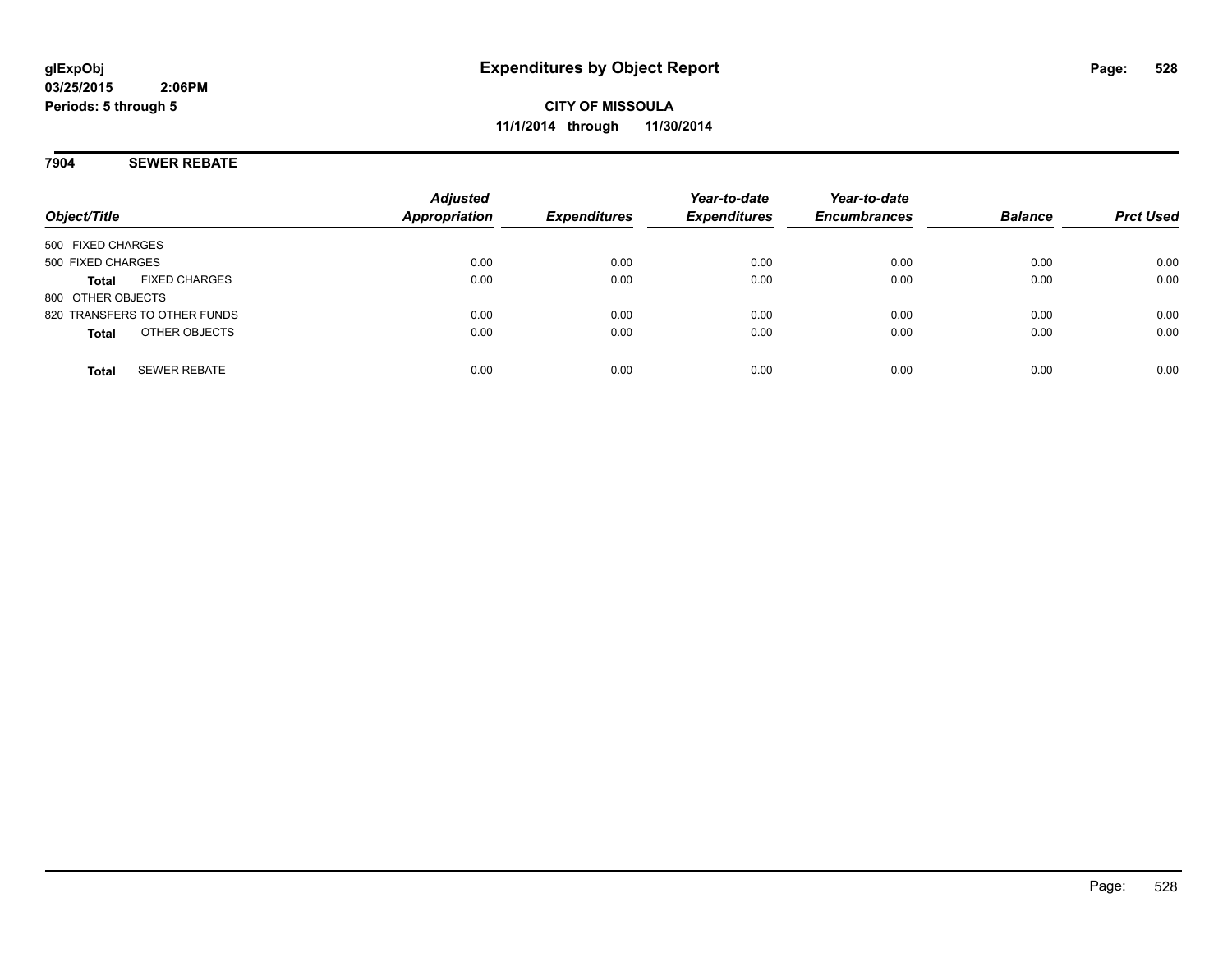#### **7905 WYE SEWER RSID 8489**

**280 PUBLIC WORKS ADMIN/ENGINEERING**

| Object/Title      |                                | <b>Adjusted</b><br>Appropriation<br><b>Expenditures</b> | Year-to-date<br><b>Expenditures</b> | Year-to-date<br><b>Encumbrances</b> | <b>Balance</b> | <b>Prct Used</b> |      |
|-------------------|--------------------------------|---------------------------------------------------------|-------------------------------------|-------------------------------------|----------------|------------------|------|
| 500 FIXED CHARGES |                                |                                                         |                                     |                                     |                |                  |      |
| 500 FIXED CHARGES |                                | 0.00                                                    | 0.00                                | 0.00                                | 0.00           | 0.00             | 0.00 |
| Total             | <b>FIXED CHARGES</b>           | 0.00                                                    | 0.00                                | 0.00                                | 0.00           | 0.00             | 0.00 |
| <b>Total</b>      | PUBLIC WORKS ADMIN/ENGINEERING | 0.00                                                    | 0.00                                | 0.00                                | 0.00           | 0.00             | 0.00 |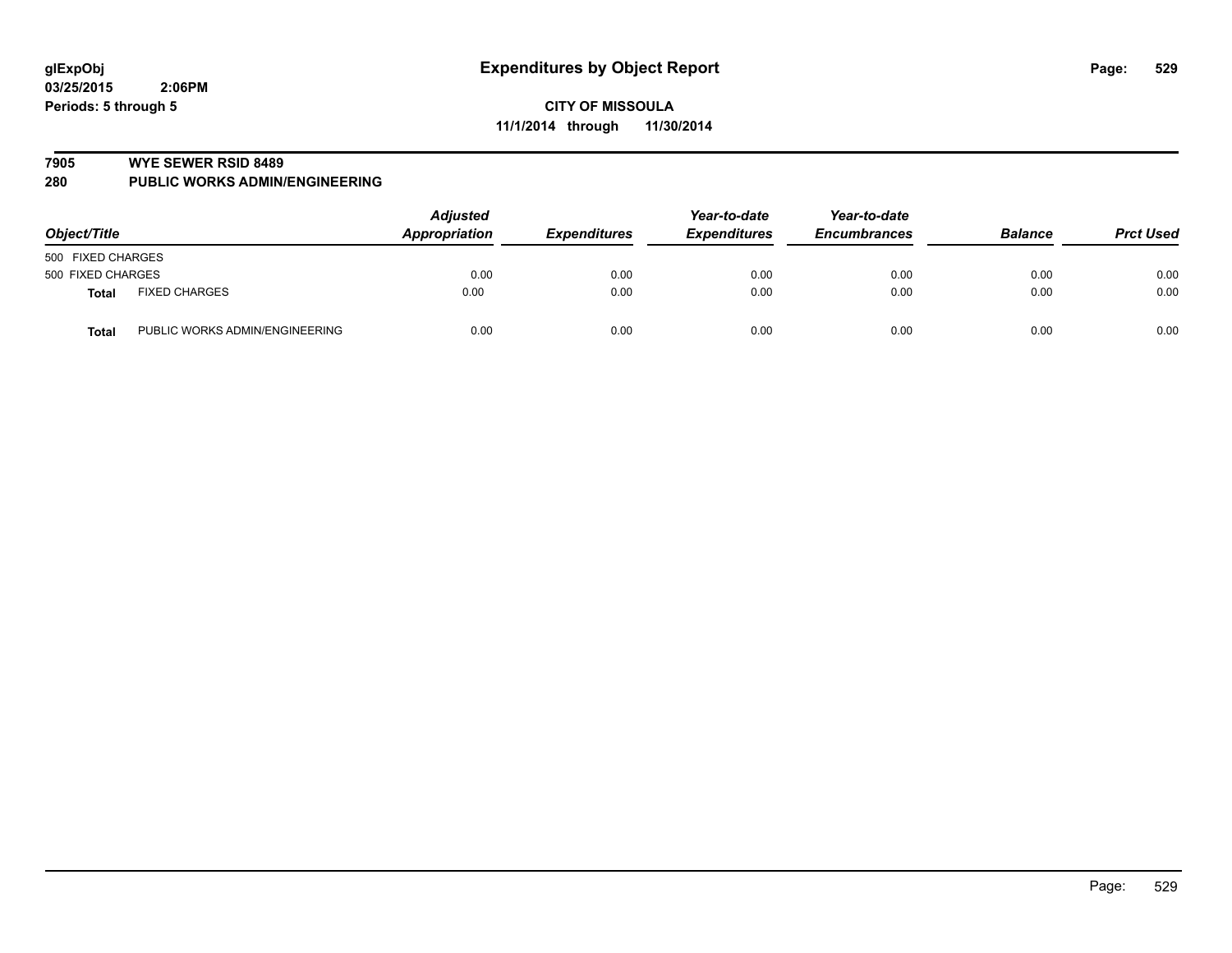**CITY OF MISSOULA 11/1/2014 through 11/30/2014**

### **7905 WYE SEWER RSID 8489**

| Object/Title      |                      | <b>Adjusted</b><br>Appropriation | <b>Expenditures</b> | Year-to-date<br><b>Expenditures</b> | Year-to-date<br><b>Encumbrances</b> | <b>Balance</b> | <b>Prct Used</b> |
|-------------------|----------------------|----------------------------------|---------------------|-------------------------------------|-------------------------------------|----------------|------------------|
| 500 FIXED CHARGES |                      |                                  |                     |                                     |                                     |                |                  |
| 500 FIXED CHARGES |                      | 0.00                             | 0.00                | 0.00                                | 0.00                                | 0.00           | 0.00             |
| <b>Total</b>      | <b>FIXED CHARGES</b> | 0.00                             | 0.00                | 0.00                                | 0.00                                | 0.00           | 0.00             |
| Total             | WYE SEWER RSID 8489  | 0.00                             | 0.00                | 0.00                                | 0.00                                | 0.00           | 0.00             |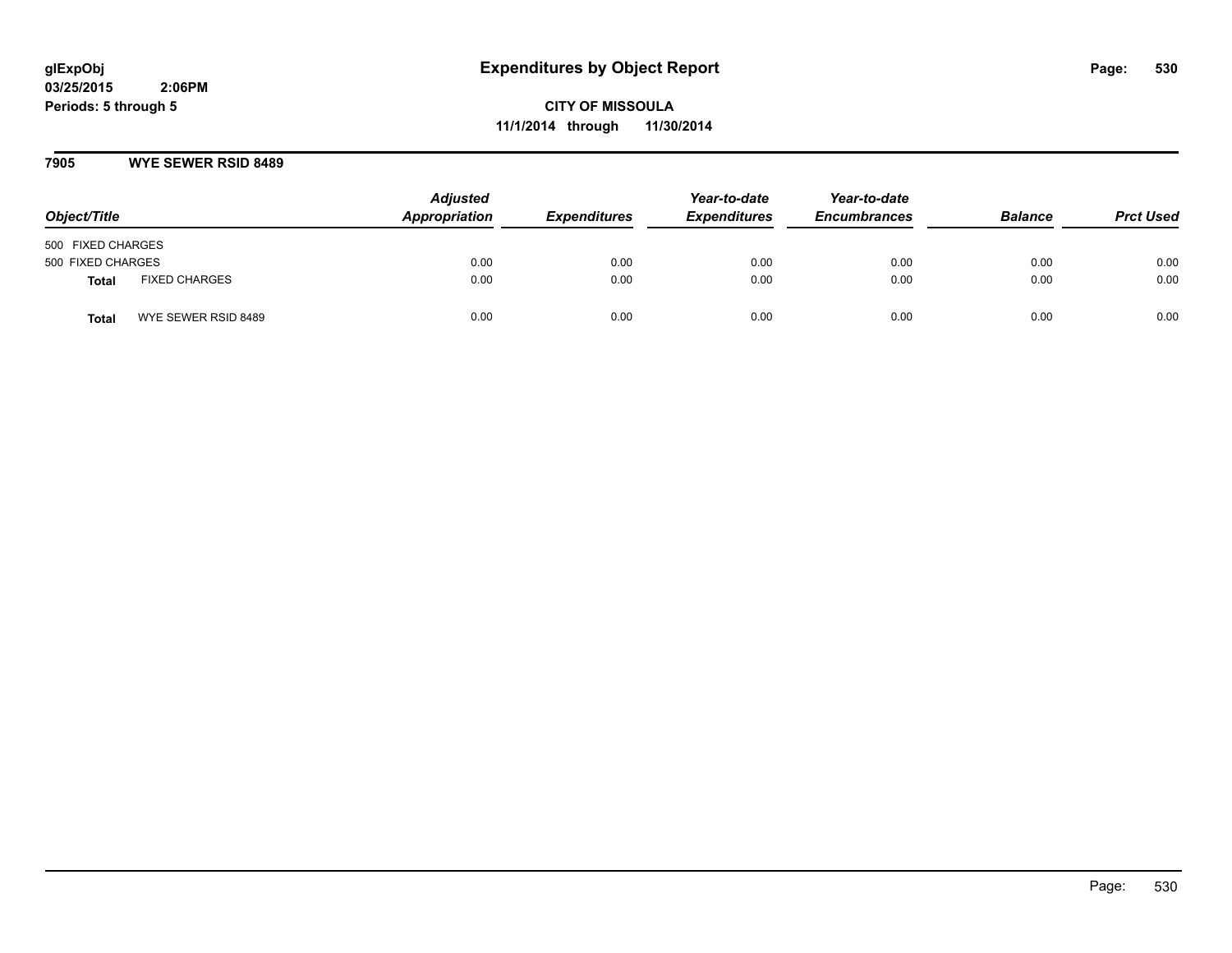#### **7911 RESIDENTIAL INSPECTION FUND**

**310 BUILDING INSPECTION**

| Object/Title                               | <b>Adjusted</b><br><b>Appropriation</b> | <b>Expenditures</b> | Year-to-date<br><b>Expenditures</b> | Year-to-date<br><b>Encumbrances</b> | <b>Balance</b> | <b>Prct Used</b> |
|--------------------------------------------|-----------------------------------------|---------------------|-------------------------------------|-------------------------------------|----------------|------------------|
|                                            |                                         |                     |                                     |                                     |                |                  |
| 200 SUPPLIES                               |                                         |                     |                                     |                                     |                |                  |
| 220 OPERATING SUPPLIES                     | 0.00                                    | 0.00                | 0.00                                | 0.00                                | 0.00           | 0.00             |
| 240 OTHER SUPPLIES                         | 0.00                                    | 0.00                | 0.00                                | 0.00                                | 0.00           | 0.00             |
| <b>SUPPLIES</b><br><b>Total</b>            | 0.00                                    | 0.00                | 0.00                                | 0.00                                | 0.00           | 0.00             |
| 300 PURCHASED SERVICES                     |                                         |                     |                                     |                                     |                |                  |
| 310 COMMUNICATIONS                         | 0.00                                    | 0.00                | 45.00                               | 0.00                                | $-45.00$       | 0.00             |
| 320 PRINTING & DUPLICATING                 | 0.00                                    | 0.00                | 0.00                                | 0.00                                | 0.00           | 0.00             |
| 330 PUBLICITY, SUBSCRIPTIONS & DUES        | 0.00                                    | 0.00                | 0.00                                | 0.00                                | 0.00           | 0.00             |
| <b>PURCHASED SERVICES</b><br><b>Total</b>  | 0.00                                    | 0.00                | 45.00                               | 0.00                                | $-45.00$       | 0.00             |
| <b>BUILDING INSPECTION</b><br><b>Total</b> | 0.00                                    | 0.00                | 45.00                               | 0.00                                | $-45.00$       | 0.00             |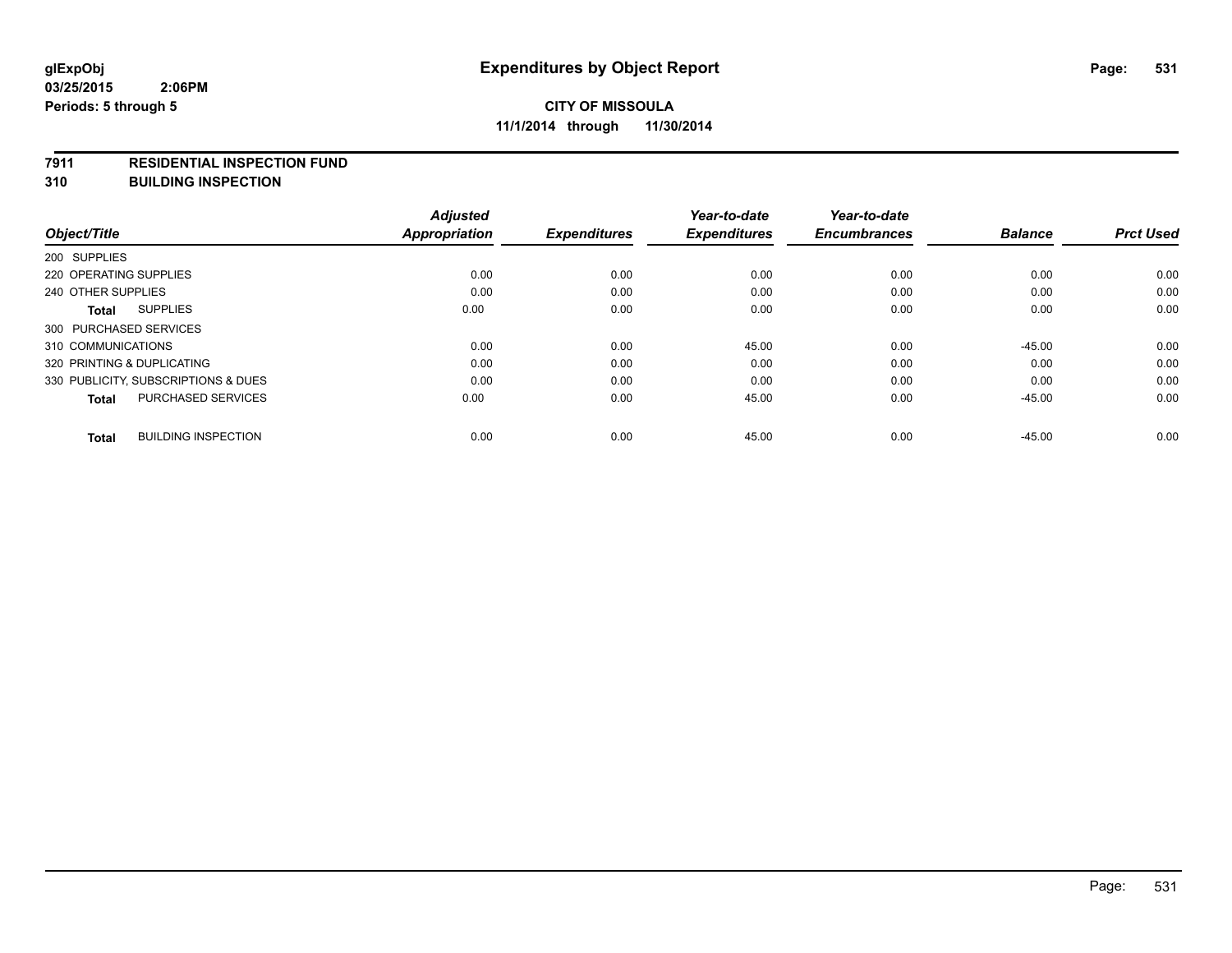**CITY OF MISSOULA 11/1/2014 through 11/30/2014**

### **7911 RESIDENTIAL INSPECTION FUND**

| Object/Title                                       | <b>Adjusted</b><br>Appropriation | <b>Expenditures</b> | Year-to-date<br><b>Expenditures</b> | Year-to-date<br><b>Encumbrances</b> | <b>Balance</b> | <b>Prct Used</b> |
|----------------------------------------------------|----------------------------------|---------------------|-------------------------------------|-------------------------------------|----------------|------------------|
| 200 SUPPLIES                                       |                                  |                     |                                     |                                     |                |                  |
| 220 OPERATING SUPPLIES                             | 0.00                             | 0.00                | 0.00                                | 0.00                                | 0.00           | 0.00             |
| 240 OTHER SUPPLIES                                 | 0.00                             | 0.00                | 0.00                                | 0.00                                | 0.00           | 0.00             |
| <b>SUPPLIES</b><br>Total                           | 0.00                             | 0.00                | 0.00                                | 0.00                                | 0.00           | 0.00             |
| 300 PURCHASED SERVICES                             |                                  |                     |                                     |                                     |                |                  |
| 310 COMMUNICATIONS                                 | 0.00                             | 0.00                | 45.00                               | 0.00                                | $-45.00$       | 0.00             |
| 320 PRINTING & DUPLICATING                         | 0.00                             | 0.00                | 0.00                                | 0.00                                | 0.00           | 0.00             |
| 330 PUBLICITY, SUBSCRIPTIONS & DUES                | 0.00                             | 0.00                | 0.00                                | 0.00                                | 0.00           | 0.00             |
| PURCHASED SERVICES<br><b>Total</b>                 | 0.00                             | 0.00                | 45.00                               | 0.00                                | $-45.00$       | 0.00             |
| <b>RESIDENTIAL INSPECTION FUND</b><br><b>Total</b> | 0.00                             | 0.00                | 45.00                               | 0.00                                | $-45.00$       | 0.00             |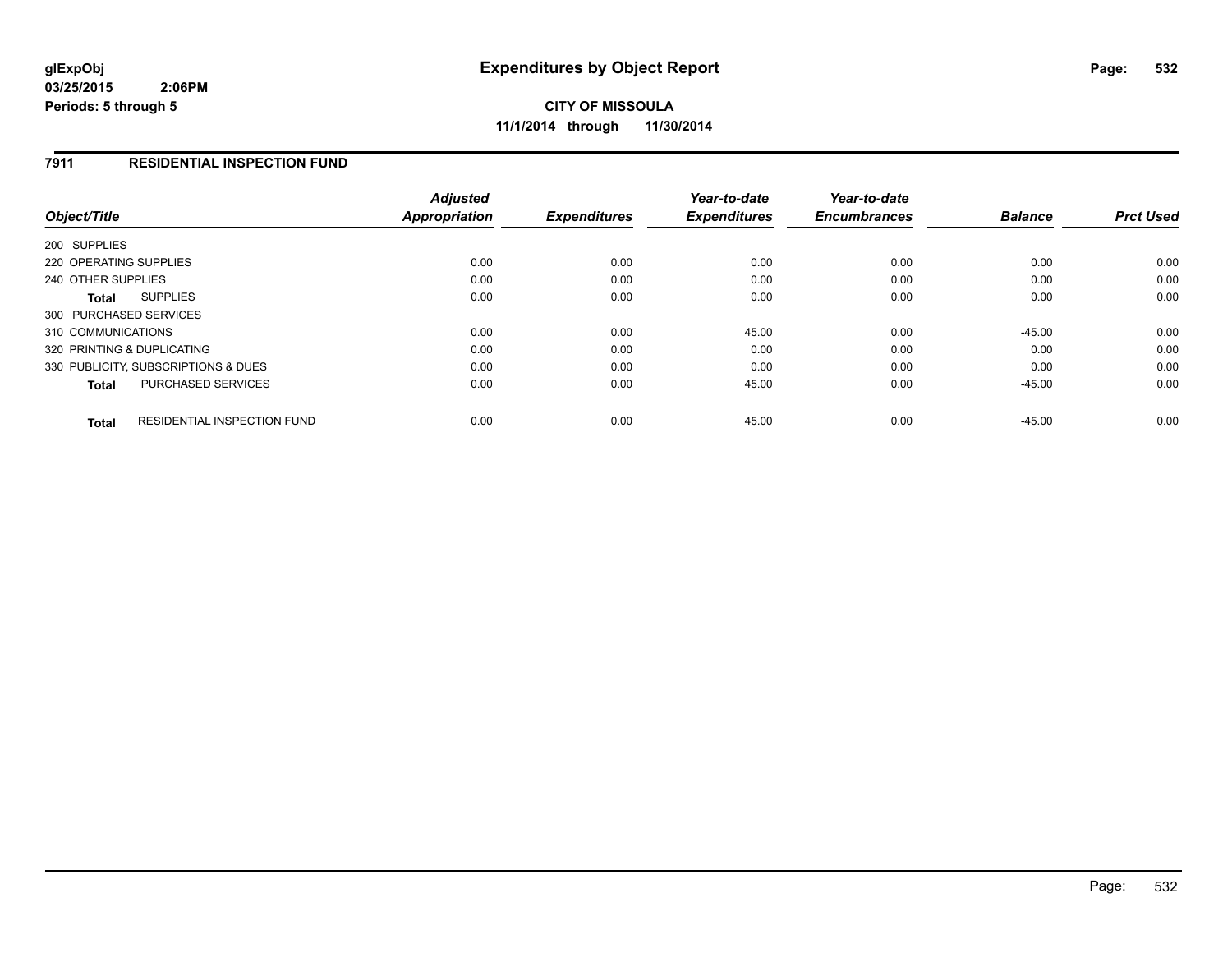# **glExpObj Expenditures by Object Report Page: 533**

**03/25/2015 2:06PM Periods: 5 through 5**

### **9000 GENERAL FIXED ASSETS ACCOUNT GROUP**

**900 DEPRECIATION**

| Object/Title                          | <b>Adjusted</b><br><b>Appropriation</b> | <b>Expenditures</b> | Year-to-date<br><b>Expenditures</b> | Year-to-date<br><b>Encumbrances</b> | <b>Balance</b> | <b>Prct Used</b> |
|---------------------------------------|-----------------------------------------|---------------------|-------------------------------------|-------------------------------------|----------------|------------------|
| 800 OTHER OBJECTS                     |                                         |                     |                                     |                                     |                |                  |
| 830 DEPRECIATION                      | 0.00                                    | 0.00                | 0.00                                | 0.00                                | 0.00           | 0.00             |
| OTHER OBJECTS<br>Total                | 0.00                                    | 0.00                | 0.00                                | 0.00                                | 0.00           | 0.00             |
| 900 CAPITAL OUTLAY                    |                                         |                     |                                     |                                     |                |                  |
| 900 CAPITAL OUTLAY                    | 0.00                                    | 0.00                | 0.00                                | 0.00                                | 0.00           | 0.00             |
| <b>CAPITAL OUTLAY</b><br><b>Total</b> | 0.00                                    | 0.00                | 0.00                                | 0.00                                | 0.00           | 0.00             |
| <b>DEPRECIATION</b><br><b>Total</b>   | 0.00                                    | 0.00                | 0.00                                | 0.00                                | 0.00           | 0.00             |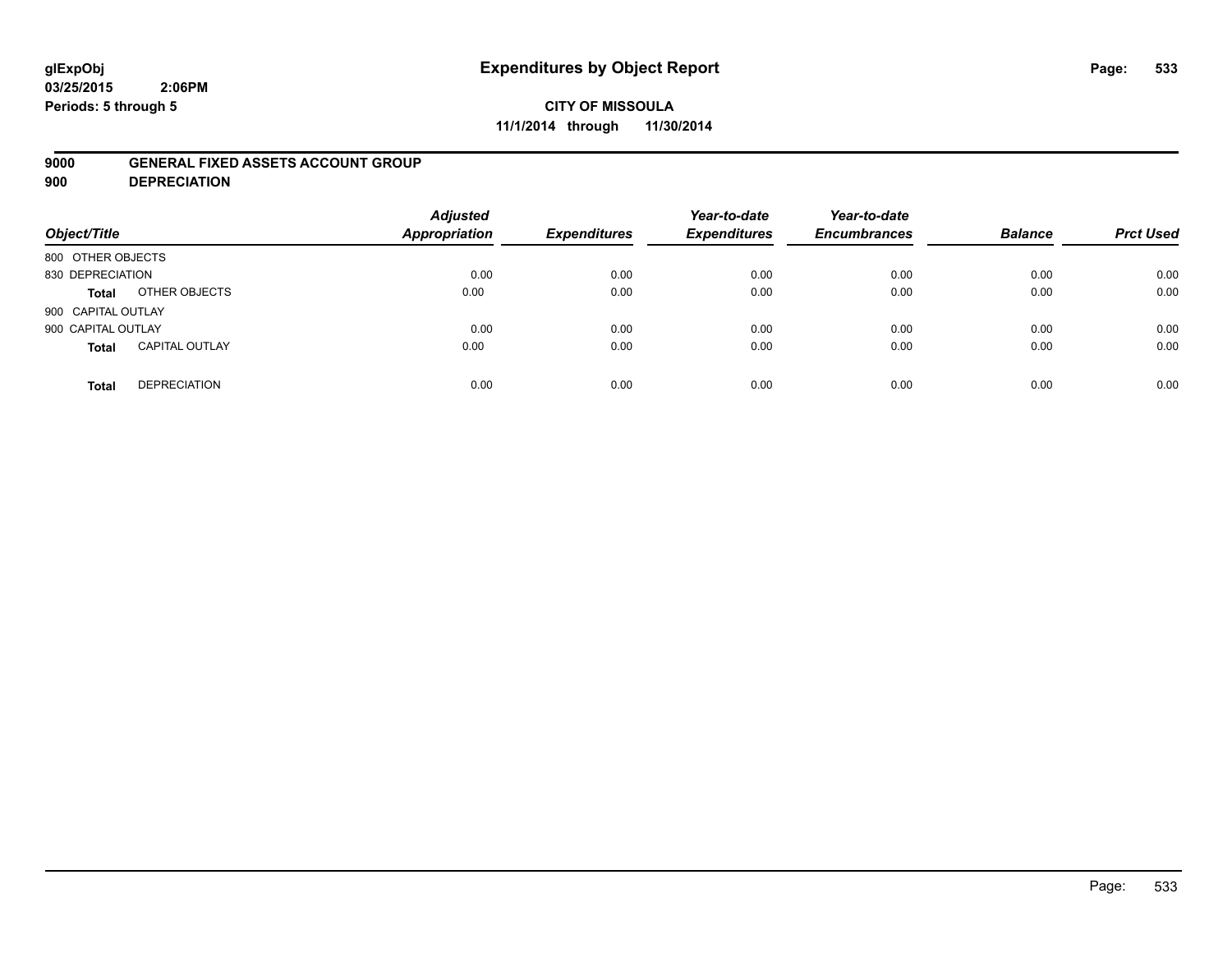**CITY OF MISSOULA 11/1/2014 through 11/30/2014**

### **9000 GENERAL FIXED ASSETS ACCOUNT GROUP**

| Object/Title       |                                         | <b>Adjusted</b><br><b>Appropriation</b> | <b>Expenditures</b> | Year-to-date<br><b>Expenditures</b> | Year-to-date<br><b>Encumbrances</b> | <b>Balance</b> | <b>Prct Used</b> |
|--------------------|-----------------------------------------|-----------------------------------------|---------------------|-------------------------------------|-------------------------------------|----------------|------------------|
| 800 OTHER OBJECTS  |                                         |                                         |                     |                                     |                                     |                |                  |
| 830 DEPRECIATION   |                                         | 0.00                                    | 0.00                | 0.00                                | 0.00                                | 0.00           | 0.00             |
| <b>Total</b>       | OTHER OBJECTS                           | 0.00                                    | 0.00                | 0.00                                | 0.00                                | 0.00           | 0.00             |
| 900 CAPITAL OUTLAY |                                         |                                         |                     |                                     |                                     |                |                  |
| 900 CAPITAL OUTLAY |                                         | 0.00                                    | 0.00                | 0.00                                | 0.00                                | 0.00           | 0.00             |
| <b>Total</b>       | <b>CAPITAL OUTLAY</b>                   | 0.00                                    | 0.00                | 0.00                                | 0.00                                | 0.00           | 0.00             |
| <b>Total</b>       | <b>GENERAL FIXED ASSETS ACCOUNT GRC</b> | 0.00                                    | 0.00                | 0.00                                | 0.00                                | 0.00           | 0.00             |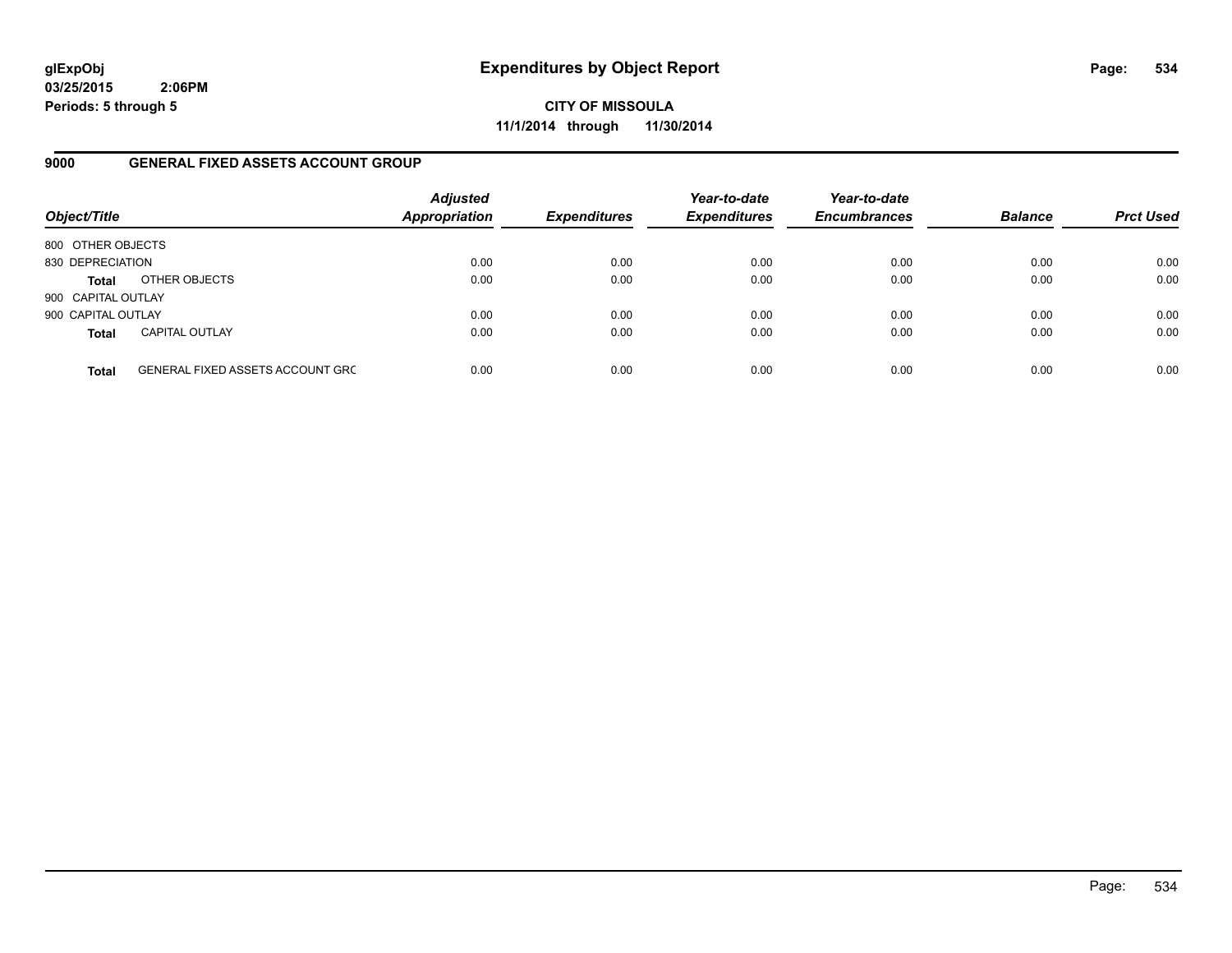#### *Grand Totals*

|                                       | <b>Adjusted</b> |                     | Year-to-date        | Year-to-date        |                |                  |
|---------------------------------------|-----------------|---------------------|---------------------|---------------------|----------------|------------------|
| Object/Title                          | Appropriation   | <b>Expenditures</b> | <b>Expenditures</b> | <b>Encumbrances</b> | <b>Balance</b> | <b>Prct User</b> |
| 100 PERSONAL SERVICES                 |                 |                     |                     |                     |                |                  |
| 110 SALARIES AND WAGES                | 28,907,751.00   | 2,109,826.97        | 10,569,052.56       | 0.00                | 18,338,698.44  | 36.5             |
| 115 SALARIES/HEALTH INSURANCE BENEFIT | 629,280.00      | 111,150.00          | 494,902.50          | 0.00                | 134,377.50     | 78.6             |
| 120 OVERTIME/TERMINATION              | 1,136,021.00    | 54,830.68           | 597,283.96          | 0.00                | 538,737.04     | 52.5             |
| 121 OUTSIDE HIRE OVERTIME             | 75,000.00       | 2,673.30            | 62,296.84           | 0.00                | 12,703.16      | 83.0             |
| 122 COURT OVERTIME                    | 0.00            | 619.69              | 5,132.23            | 0.00                | $-5,132.23$    | 0.0              |
| 130 OTHER                             | 285,339.00      | 0.00                | 120,898.87          | 0.00                | 164,440.13     | 42.3             |
| 135 OPEB EXPENSE                      | 0.00            | 0.00                | 0.00                | 0.00                | 0.00           | 0.0              |
| 140 EMPLOYER CONTRIBUTIONS            | 11,672,860.00   | 727,309.10          | 3,832,040.97        | 0.00                | 7,840,819.03   | 32.8             |
| 141 STATE RETIREMENT CONTRIBUTIONS    | 2,265,089.00    | 350,673.77          | 1,711,983.78        | 0.00                | 553,105.22     | 75.5             |
| 145 OPEB CONTRIBUTION                 | 0.00            | 0.00                | 0.00                | 0.00                | 0.00           | 0.0              |
| PERSONAL SERVICES<br><b>Total</b>     | 44,971,340.00   | 3,357,083.51        | 17,393,591.71       | 0.00                | 27,577,748.29  | 38.6             |
| 200 SUPPLIES                          |                 |                     |                     |                     |                |                  |
| 210 OFFICE SUPPLIES                   | 126,744.00      | 10,029.64           | 35,218.92           | 0.00                | 91,525.08      | 27.7             |
| 220 OPERATING SUPPLIES                | 1,303,569.00    | 63,888.10           | 308,376.42          | 0.00                | 995,192.58     | 23.6             |
| 230 REPAIR/MAINTENANCE                | 919,291.00      | 60,621.45           | 331,108.88          | 0.00                | 588,182.12     | 36.0             |
| 231 GASOLINE                          | 679,390.00      | 72,452.18           | 224,434.64          | 0.00                | 454,955.36     | 33.0             |
| 240 OTHER SUPPLIES                    | 223,197.30      | 3,667.92            | 62,745.58           | 0.00                | 160,451.72     | 28.1             |
| 250 SUPPLIES FOR RESALE               | 500.00          | 0.00                | 0.00                | 0.00                | 500.00         | 0.0              |
| <b>SUPPLIES</b><br><b>Total</b>       | 3,252,691.30    | 210,659.29          | 961,884.44          | 0.00                | 2,290,806.86   | 29.5             |
| 300 PURCHASED SERVICES                |                 |                     |                     |                     |                |                  |
| 310 COMMUNICATIONS                    | 142,297.00      | 11,879.44           | 48,814.83           | 0.00                | 93,482.17      | 34.3             |
| 320 PRINTING & DUPLICATING            | 106,127.00      | 2,104.22            | 18,441.72           | 0.00                | 87,685.28      | 17.3             |
| 330 PUBLICITY, SUBSCRIPTIONS & DUES   | 359,040.00      | 174,775.13          | 267,776.49          | 0.00                | 91,263.51      | 74.5             |
| 340 SEWER                             | 16,540.00       | 0.00                | 4,742.94            | 0.00                | 11,797.06      | 28.6             |
| 341 ELECTRICITY & NATURAL GAS         | 1,571,479.00    | 75,275.31           | 517,693.89          | 0.00                | 1,053,785.11   | 32.9             |
| 343 WATER CHARGES                     | 226,493.00      | 15,960.01           | 164,005.58          | 0.00                | 62,487.42      | 72.4             |
| 344 TELEPHONE SERVICE                 | 306,192.00      | 6,989.48            | 95,787.07           | 0.00                | 210,404.93     | 31.2             |
| 345 GARBAGE                           | 116,491.00      | 2,316.26            | 39,789.17           | 0.00                | 76,701.83      | 34.1             |
| 350 PROFESSIONAL SERVICES             | 4,019,501.00    | 294,987.29          | 1,429,315.78        | 0.00                | 2,590,185.22   | 35.5             |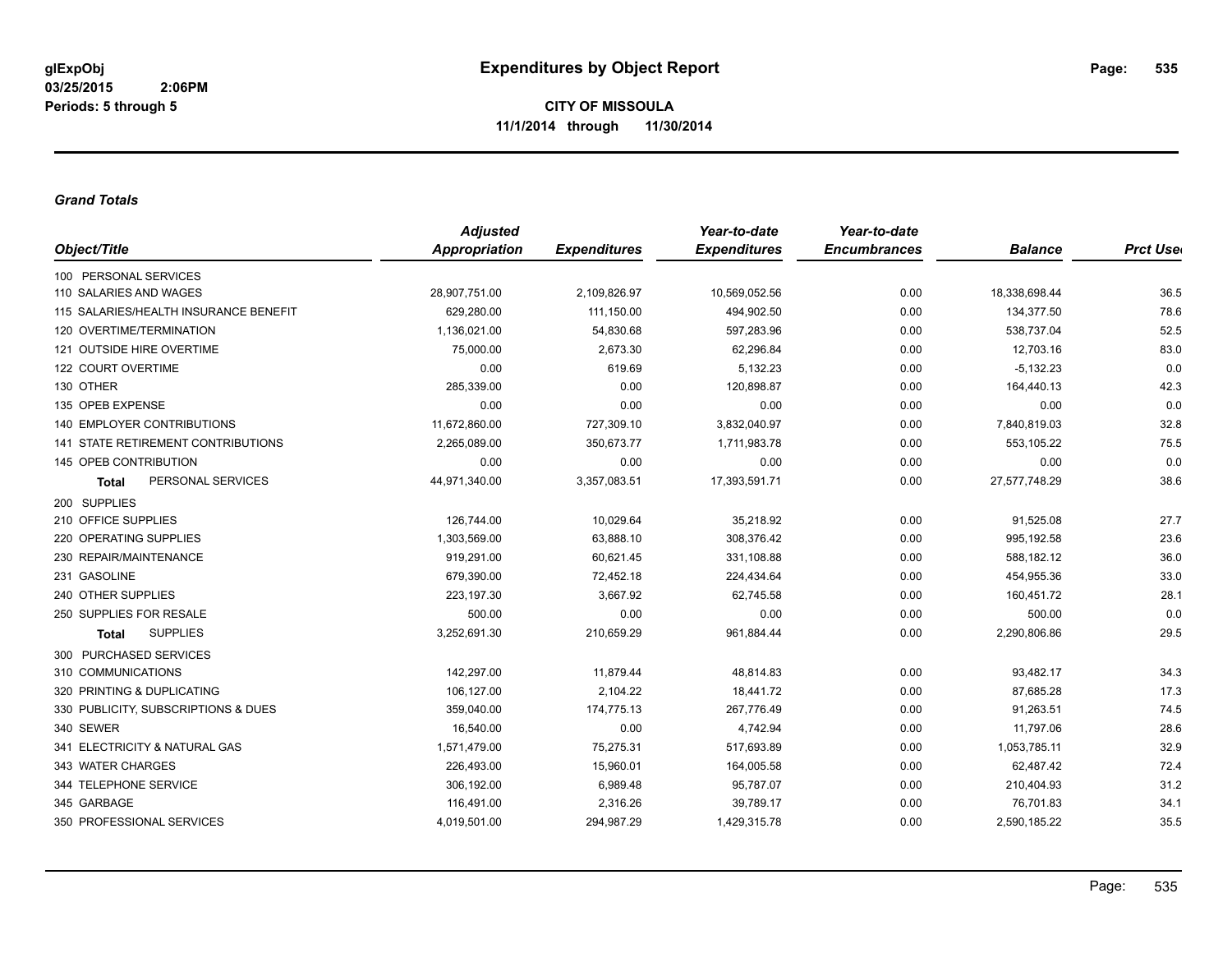*Grand Totals [Continued]*

|                                            | <b>Adjusted</b> |                     | Year-to-date        | Year-to-date        |                |                  |
|--------------------------------------------|-----------------|---------------------|---------------------|---------------------|----------------|------------------|
| Object/Title                               | Appropriation   | <b>Expenditures</b> | <b>Expenditures</b> | <b>Encumbrances</b> | <b>Balance</b> | <b>Prct User</b> |
| 351 INSURANCE CLAIMS                       | 5,091,229.00    | 332,585.32          | 1,337,011.54        | 0.00                | 3,754,217.46   | 26.2             |
| 352 HEALTH PROGRAMS                        | 80,000.00       | 3,278.93            | 6,940.47            | 0.00                | 73,059.53      | 8.6              |
| 353 ADMINISTRATION EXPENDITURES            | 582,161.00      | 910.00              | 273,212.69          | 0.00                | 308,948.31     | 46.9             |
| 354 TRANSITIONAL REINSURANCE PROGRAM       | 0.00            | 0.00                | 0.00                | 0.00                | 0.00           | 0.0              |
| 360 REPAIR & MAINTENANCE                   | 1,318,025.00    | 46,594.17           | 498,558.99          | 0.00                | 819,466.01     | 37.8             |
| 370 TRAVEL                                 | 189,791.00      | 8,997.36            | 47,394.53           | 0.00                | 142,396.47     | 24.9             |
| 380 TRAINING                               | 163,524.00      | 5,251.55            | 44,762.28           | 0.00                | 118,761.72     | 27.3             |
| 390 OTHER PURCHASED SERVICES               | 1,872,751.00    | 68,908.44           | 299,081.63          | 0.00                | 1,573,669.37   | 15.9             |
| <b>PURCHASED SERVICES</b><br>Total         | 16,161,641.00   | 1,050,812.91        | 5,093,329.60        | 0.00                | 11,068,311.40  | 31.5             |
| 400 BUILDING MATERIALS                     |                 |                     |                     |                     |                |                  |
| <b>400 BUILDING MATERIALS</b>              | 247,164.00      | 23,821.17           | 62,164.78           | 0.00                | 184,999.22     | 25.1             |
| <b>BUILDING MATERIALS</b><br><b>Total</b>  | 247,164.00      | 23,821.17           | 62,164.78           | 0.00                | 184,999.22     | 25.1             |
| 500 FIXED CHARGES                          |                 |                     |                     |                     |                |                  |
| 500 FIXED CHARGES                          | 3,000,633.00    | 73,664.80           | 811,890.67          | 0.00                | 2,188,742.33   | 27.0             |
| 530 EQUIPMENT RENTAL                       | 500.00          | 115.50              | 277.00              | 0.00                | 223.00         | 55.4             |
| 550 MERCHANT SERVICE FEES                  | 43,700.00       | 0.00                | 6,435.57            | 0.00                | 37,264.43      | 14.7             |
| <b>FIXED CHARGES</b><br>Total              | 3,044,833.00    | 73,780.30           | 818,603.24          | 0.00                | 2,226,229.76   | 26.8             |
| 600 DEBT SERVICE                           |                 |                     |                     |                     |                |                  |
| 600 DEBT SERVICE                           | 0.00            | 0.00                | 0.00                | 0.00                | 0.00           | 0.0              |
| 610 PRINCIPAL                              | 6,524,338.00    | 100.601.89          | 1,150,449.60        | 0.00                | 5,373,888.40   | 17.6             |
| 615 JUDGMENT LEVY DEBT PAYMENT             | 0.00            | 0.00                | 0.00                | 0.00                | 0.00           | 0.0              |
| 620 INTEREST / SERVICE FEES                | 2,907,349.00    | 8,331.91            | 303,241.67          | 0.00                | 2,604,107.33   | 10.4             |
| <b>DEBT SERVICE</b><br><b>Total</b>        | 9,431,687.00    | 108,933.80          | 1,453,691.27        | 0.00                | 7,977,995.73   | 15.4             |
| 700 GRANTS & CONTRIBUTIONS                 |                 |                     |                     |                     |                |                  |
| 700 GRANTS & CONTRIBUTIONS                 | 6,684,048.00    | 152,697.59          | 2,001,494.21        | 0.00                | 4,682,553.79   | 29.9             |
| 751 RECREATION SCHOLARSHIPS                | 0.00            | 0.00                | 0.00                | 0.00                | 0.00           | 0.0              |
| 780 INTERGOVERNMENTAL TRANSFER             | 0.00            | 0.00                | 0.00                | 0.00                | 0.00           | 0.0              |
| <b>GRANTS &amp; CONTRIBUTIONS</b><br>Total | 6,684,048.00    | 152,697.59          | 2,001,494.21        | 0.00                | 4,682,553.79   | 29.9             |
| 800 OTHER OBJECTS                          |                 |                     |                     |                     |                |                  |
| 800 OTHER OBJECTS                          | 0.00            | 0.00                | 0.00                | 0.00                | 0.00           | 0.0              |
| 820 TRANSFERS TO OTHER FUNDS               | 17,508,471.00   | 8,558.60            | 53,504.51           | 0.00                | 17,454,966.49  | 0.3              |